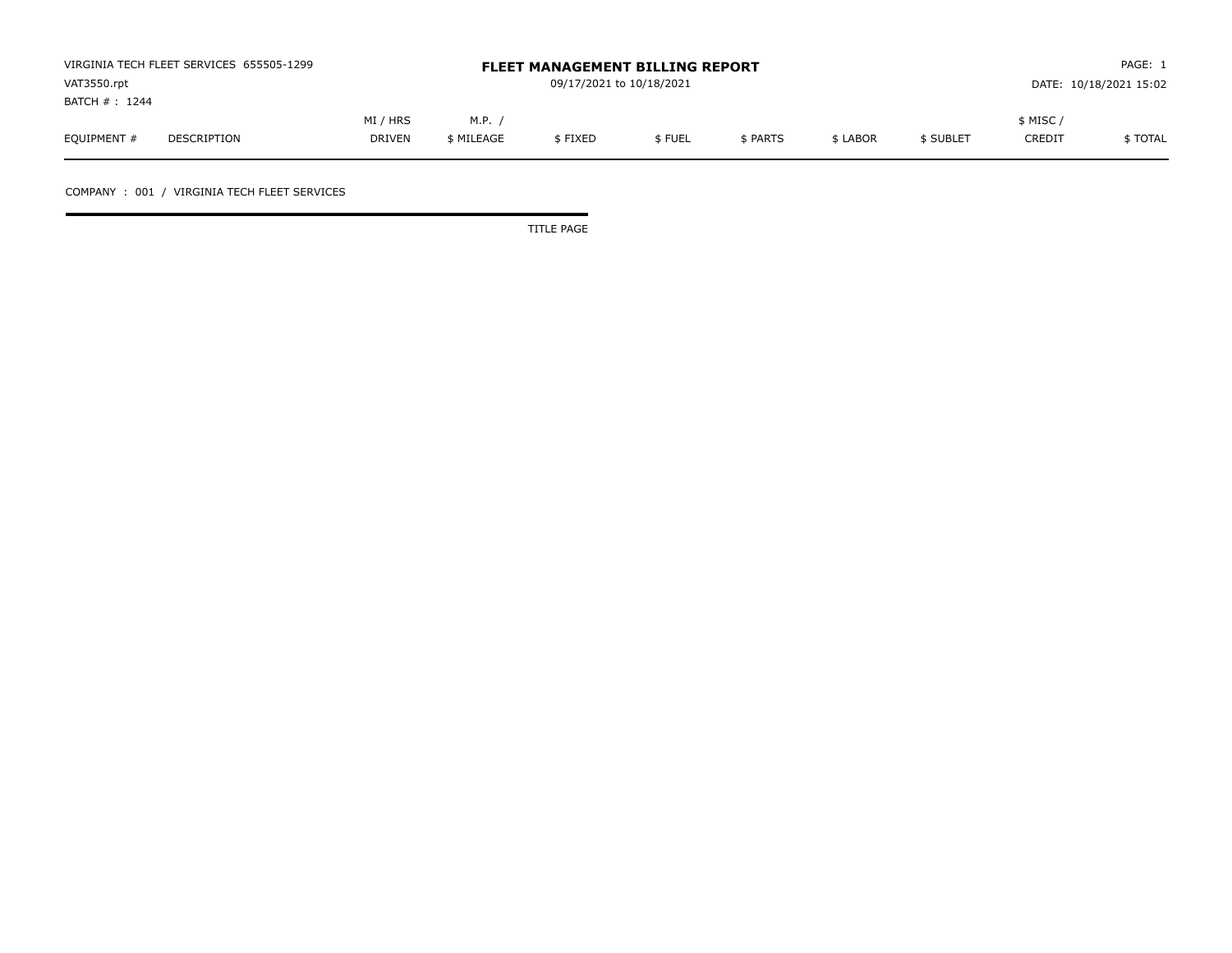| VAT3550.rpt                   | VIRGINIA TECH FLEET SERVICES 655505-1299                          | <b>FLEET MANAGEMENT BILLING REPORT</b><br>09/17/2021 to 10/18/2021 |                      |         |        |          |          |           | PAGE: 2<br>DATE: 10/18/2021 15:02 |         |
|-------------------------------|-------------------------------------------------------------------|--------------------------------------------------------------------|----------------------|---------|--------|----------|----------|-----------|-----------------------------------|---------|
| BATCH # : 1244<br>EQUIPMENT # | DESCRIPTION                                                       | MI / HRS<br>DRIVEN                                                 | M.P. /<br>\$ MILEAGE | \$FIXED | \$FUEL | \$ PARTS | \$ LABOR | \$ SUBLET | \$ MISC /<br>CREDIT               | \$TOTAL |
|                               | DEPARTMENT: 000200 / Biological Systems Engineering -Ling Li 0303 |                                                                    |                      |         |        |          |          |           |                                   |         |
| ACCOUNT CODE: 230005          |                                                                   |                                                                    |                      |         |        |          |          |           |                                   |         |
| $\longrightarrow$ NA /        | FUEL - U / 30.9 / 11 - 10/15/2021                                 |                                                                    | 0.00                 | 0.00    | 84.28  | 0.00     | 0.00     | 0.00      | 0.00                              | 84.28   |
| $\longrightarrow$ NA /        | FUEL - U / 16.7 / 11 - 09/16/2021                                 |                                                                    | 0.00                 | 0.00    | 41.13  | 0.00     | 0.00     | 0.00      | 0.00                              | 41.13   |
| 69975s                        | 2016 F150                                                         | 916                                                                | 0.00                 | 0.00    | 125.41 | 0.00     | 0.00     | 0.00      | 0.00                              | 125.41  |
| 230005<br>ACCT:               |                                                                   | 916                                                                | 0.00                 | 0.00    | 125.41 | 0.00     | 0.00     | 0.00      | 0.00                              | 125.41  |
| ACCOUNT CODE: 230058          |                                                                   |                                                                    |                      |         |        |          |          |           |                                   |         |
| $\longrightarrow$ NA /        | FUEL - U / 22.2 / 11 - 10/06/2021                                 |                                                                    | 0.00                 | 0.00    | 54.88  | 0.00     | 0.00     | 0.00      | 0.00                              | 54.88   |
| 41513S                        | 2000 K2500                                                        | 172                                                                | 0.00                 | 0.00    | 54.88  | 0.00     | 0.00     | 0.00      | 0.00                              | 54.88   |
| $\longrightarrow$ NA /        | FUEL - U / 20.5 / 11 - 09/16/2021                                 |                                                                    | 0.00                 | 0.00    | 50.51  | 0.00     | 0.00     | 0.00      | 0.00                              | 50.51   |
| 55273S                        | 2007 F150                                                         | 335                                                                | 0.00                 | 0.00    | 50.51  | 0.00     | 0.00     | 0.00      | 0.00                              | 50.51   |
| $\longrightarrow$ NA /        | FUEL - U / 14.2 / 12 - 09/23/2021                                 |                                                                    | 0.00                 | 0.00    | 37.06  | 0.00     | 0.00     | 0.00      | 0.00                              | 37.06   |
| 58873S                        | 2010 EXPLORER                                                     | 211                                                                | 0.00                 | 0.00    | 37.06  | 0.00     | 0.00     | 0.00      | 0.00                              | 37.06   |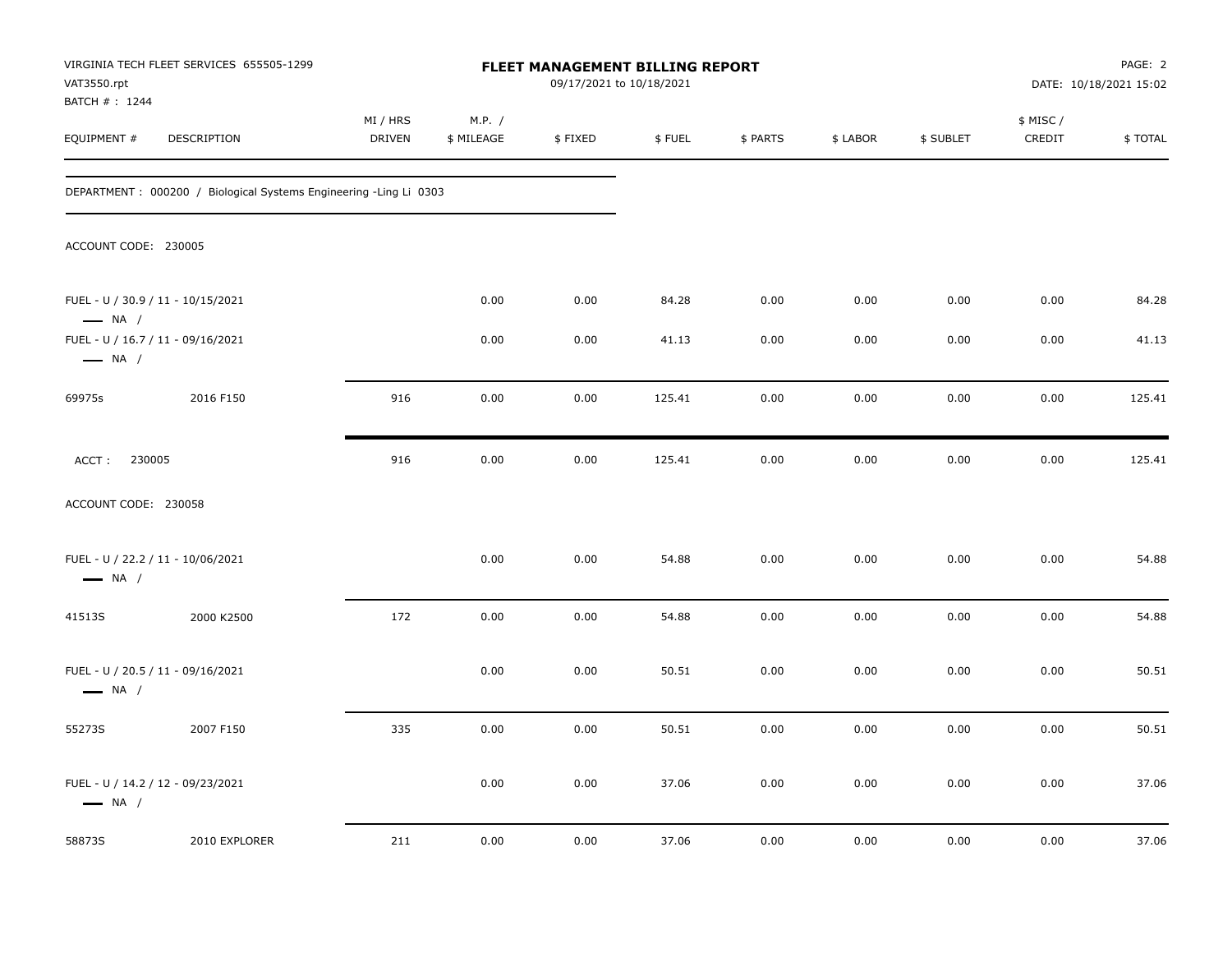| VIRGINIA TECH FLEET SERVICES 655505-1299<br><b>FLEET MANAGEMENT BILLING REPORT</b><br>VAT3550.rpt<br>BATCH #: 1244 |                                                                   |                |                           |                      |         | 09/17/2021 to 10/18/2021 |          |              |                  |                     | PAGE: 3<br>DATE: 10/18/2021 15:02 |
|--------------------------------------------------------------------------------------------------------------------|-------------------------------------------------------------------|----------------|---------------------------|----------------------|---------|--------------------------|----------|--------------|------------------|---------------------|-----------------------------------|
| EQUIPMENT #                                                                                                        | <b>DESCRIPTION</b>                                                |                | MI / HRS<br><b>DRIVEN</b> | M.P. /<br>\$ MILEAGE | \$FIXED | \$FUEL                   | \$ PARTS | \$ LABOR     | \$ SUBLET        | \$ MISC /<br>CREDIT | \$TOTAL                           |
|                                                                                                                    | DEPARTMENT: 000200 / Biological Systems Engineering -Ling Li 0303 |                |                           |                      |         |                          |          |              |                  |                     |                                   |
| ACCT:                                                                                                              | 230058                                                            |                | 718                       | 0.00                 | 0.00    | 142.45                   | 0.00     | 0.00         | 0.00             | 0.00                | 142.45                            |
|                                                                                                                    | DEPARTMENT SUBTOTALS :                                            |                | 1,634                     | 0.00                 | 0.00    | 267.86                   | 0.00     | 0.00         | 0.00             | 0.00                | 267.86                            |
|                                                                                                                    | <b>BREAKDOWN OF CHARGES:</b>                                      |                |                           | MILEAGE              |         |                          | 0.00     |              | PARTS (WO'S)     |                     | 0.00                              |
|                                                                                                                    | <b>EQUIPMENT COUNT:</b>                                           | $\overline{4}$ |                           | MOTOR POOL           |         |                          | 0.00     |              | PARTS (IND.ISS.) |                     | 0.00                              |
|                                                                                                                    | DEPARTMENT:                                                       | 000200         |                           | <b>BASE</b>          |         |                          | 0.00     |              | <b>CREDITS</b>   |                     | 0.00                              |
|                                                                                                                    |                                                                   |                |                           | <b>INSURANCE</b>     |         |                          | 0.00     |              | MISCELLANEOUS    |                     | 0.00                              |
|                                                                                                                    |                                                                   |                |                           | <b>OTHER</b>         |         |                          | 0.00     | <b>LABOR</b> |                  |                     | 0.00                              |
|                                                                                                                    |                                                                   |                |                           | REPLACEMENT          |         |                          | 0.00     |              | <b>SUBLETS</b>   |                     | 0.00                              |
|                                                                                                                    |                                                                   |                |                           | <b>FUEL</b>          |         |                          | 267.86   |              |                  |                     |                                   |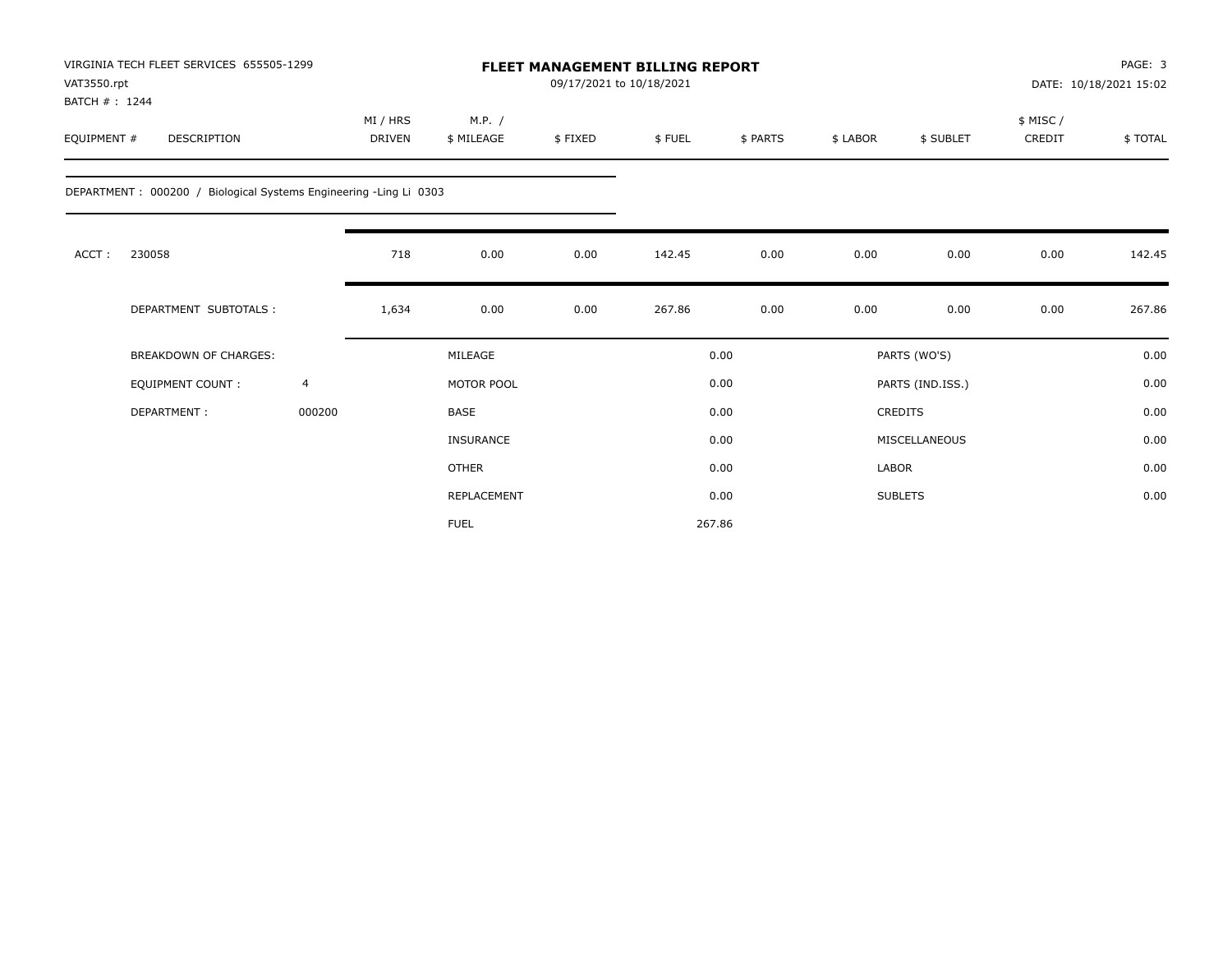| VAT3550.rpt<br>BATCH #: 1244 | VIRGINIA TECH FLEET SERVICES 655505-1299                   | <b>FLEET MANAGEMENT BILLING REPORT</b><br>09/17/2021 to 10/18/2021 |                      |         |        |          |          |           |                     | PAGE: 4<br>DATE: 10/18/2021 15:02 |  |
|------------------------------|------------------------------------------------------------|--------------------------------------------------------------------|----------------------|---------|--------|----------|----------|-----------|---------------------|-----------------------------------|--|
| EQUIPMENT #                  | DESCRIPTION                                                | MI / HRS<br>DRIVEN                                                 | M.P. /<br>\$ MILEAGE | \$FIXED | \$FUEL | \$ PARTS | \$ LABOR | \$ SUBLET | \$ MISC /<br>CREDIT | \$TOTAL                           |  |
|                              |                                                            |                                                                    |                      |         |        |          |          |           |                     |                                   |  |
|                              | DEPARTMENT: 000500 / Biochemistry - Melanie Huffman (0308) |                                                                    |                      |         |        |          |          |           |                     |                                   |  |
| ACCOUNT CODE: 130351         |                                                            |                                                                    |                      |         |        |          |          |           |                     |                                   |  |
| $\longrightarrow$ NA /       | FUEL - U / 12.8 / 11 - 10/01/2021                          |                                                                    | 0.00                 | 0.00    | 31.67  | 0.00     | 0.00     | 0.00      | 0.00                | 31.67                             |  |
| 68322S                       | 2016 Caravan                                               | 204                                                                | 0.00                 | 0.00    | 31.67  | 0.00     | 0.00     | 0.00      | 0.00                | 31.67                             |  |
| ACCT: 130351                 |                                                            | 204                                                                | 0.00                 | 0.00    | 31.67  | 0.00     | 0.00     | 0.00      | 0.00                | 31.67                             |  |
| ACCOUNT CODE: 230312         |                                                            |                                                                    |                      |         |        |          |          |           |                     |                                   |  |
| $\longrightarrow$ NA /       | FUEL - U / 19.4 / 11 - 10/14/2021                          |                                                                    | 0.00                 | 0.00    | 52.93  | 0.00     | 0.00     | 0.00      | 0.00                | 52.93                             |  |
| 57561S                       | 2001 RAM TRUCK                                             | 202                                                                | 0.00                 | 0.00    | 52.93  | 0.00     | 0.00     | 0.00      | 0.00                | 52.93                             |  |
| ACCT:<br>230312              |                                                            | 202                                                                | 0.00                 | 0.00    | 52.93  | 0.00     | 0.00     | 0.00      | 0.00                | 52.93                             |  |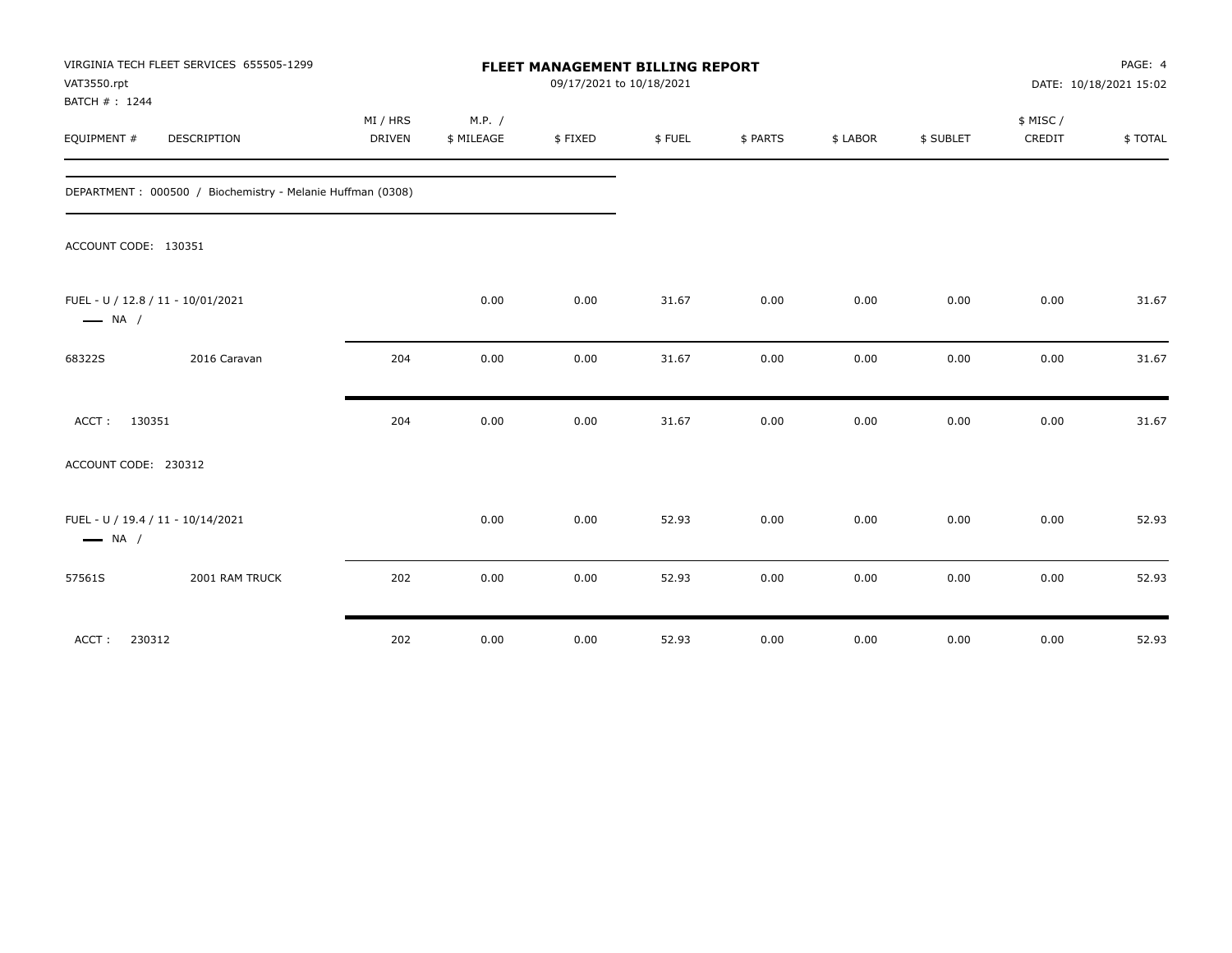| VIRGINIA TECH FLEET SERVICES 655505-1299<br>VAT3550.rpt |                | <b>FLEET MANAGEMENT BILLING REPORT</b><br>09/17/2021 to 10/18/2021 |                      |         |        |          |          |                  |                    | PAGE: 5<br>DATE: 10/18/2021 15:02 |
|---------------------------------------------------------|----------------|--------------------------------------------------------------------|----------------------|---------|--------|----------|----------|------------------|--------------------|-----------------------------------|
| BATCH #: 1244<br>EQUIPMENT #<br>DESCRIPTION             |                | MI / HRS<br>DRIVEN                                                 | M.P. /<br>\$ MILEAGE | \$FIXED | \$FUEL | \$ PARTS | \$ LABOR | \$ SUBLET        | \$ MISC/<br>CREDIT | \$TOTAL                           |
| DEPARTMENT SUBTOTALS :                                  |                | 406                                                                | 0.00                 | 0.00    | 84.60  | 0.00     | 0.00     | 0.00             | 0.00               | 84.60                             |
| BREAKDOWN OF CHARGES:                                   |                |                                                                    | MILEAGE              |         |        | 0.00     |          | PARTS (WO'S)     |                    | 0.00                              |
| <b>EQUIPMENT COUNT:</b>                                 | $\overline{2}$ |                                                                    | MOTOR POOL           |         |        | 0.00     |          | PARTS (IND.ISS.) |                    | 0.00                              |
| DEPARTMENT:                                             | 000500         |                                                                    | BASE                 |         |        | 0.00     |          | <b>CREDITS</b>   |                    | 0.00                              |
|                                                         |                |                                                                    | <b>INSURANCE</b>     |         |        | 0.00     |          | MISCELLANEOUS    |                    | 0.00                              |
|                                                         |                |                                                                    | OTHER                |         |        | 0.00     | LABOR    |                  |                    | 0.00                              |
|                                                         |                |                                                                    | REPLACEMENT          |         |        | 0.00     |          | <b>SUBLETS</b>   |                    | 0.00                              |
|                                                         |                |                                                                    | <b>FUEL</b>          |         |        | 84.60    |          |                  |                    |                                   |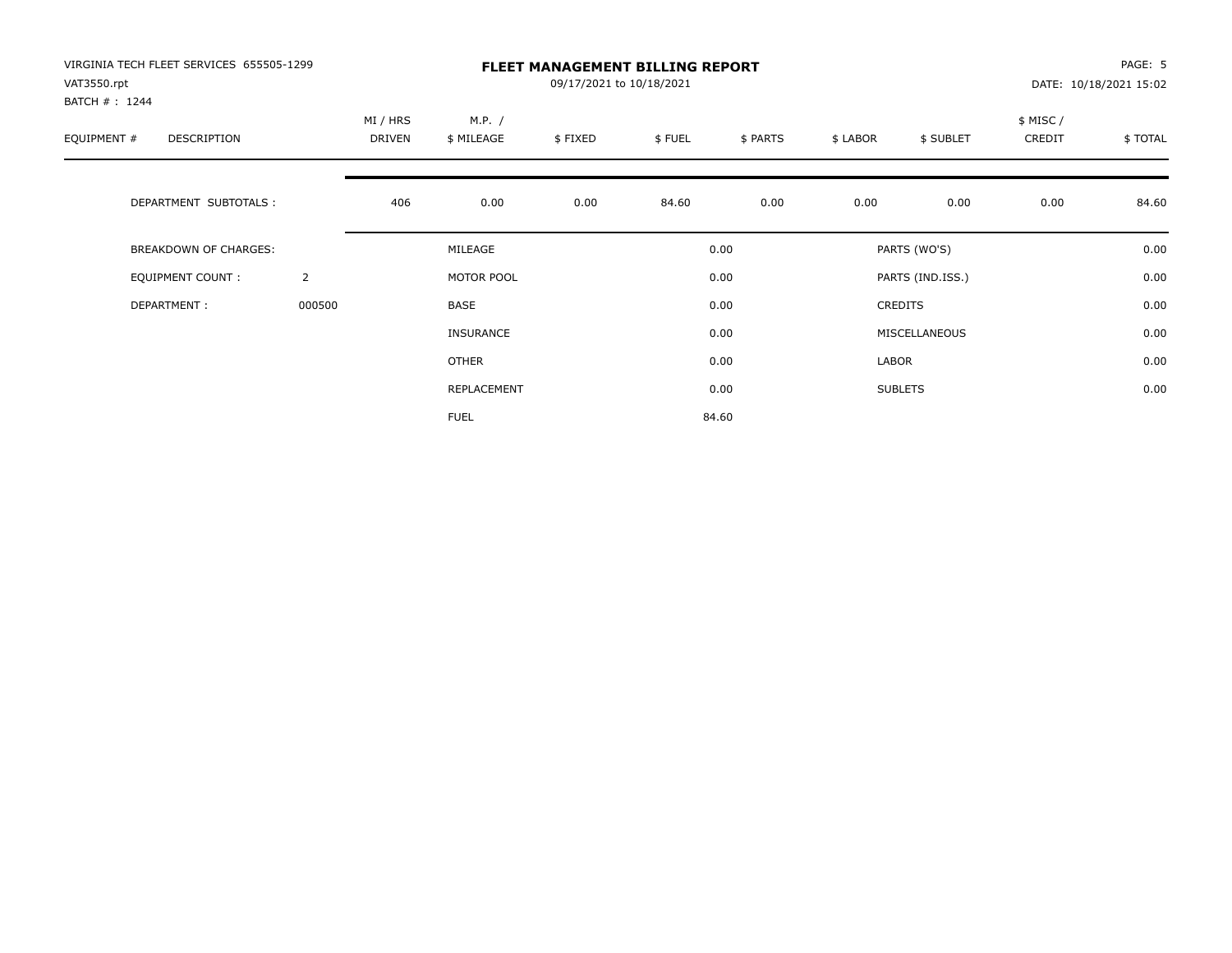| VAT3550.rpt<br>BATCH #: 1244                                | VIRGINIA TECH FLEET SERVICES 655505-1299              | FLEET MANAGEMENT BILLING REPORT<br>09/17/2021 to 10/18/2021 |                      |         |        |          |          |           |                     | PAGE: 6<br>DATE: 10/18/2021 15:02 |  |
|-------------------------------------------------------------|-------------------------------------------------------|-------------------------------------------------------------|----------------------|---------|--------|----------|----------|-----------|---------------------|-----------------------------------|--|
| EQUIPMENT #                                                 | DESCRIPTION                                           | MI / HRS<br>DRIVEN                                          | M.P. /<br>\$ MILEAGE | \$FIXED | \$FUEL | \$ PARTS | \$ LABOR | \$ SUBLET | \$ MISC /<br>CREDIT | \$TOTAL                           |  |
|                                                             | DEPARTMENT: 000700 / Entomology - Chelsea Wang (0319) |                                                             |                      |         |        |          |          |           |                     |                                   |  |
| ACCOUNT CODE: 130364                                        |                                                       |                                                             |                      |         |        |          |          |           |                     |                                   |  |
| FUEL - U / 28.5 / 12 - 09/30/2021<br>$\longrightarrow$ NA / |                                                       |                                                             | 0.00                 | 0.00    | 70.40  | 0.00     | 0.00     | 0.00      | 0.00                | 70.40                             |  |
| 55090S                                                      | 2007 SIERA 4\4                                        | $\mathbf 0$                                                 | 0.00                 | 0.00    | 70.40  | 0.00     | 0.00     | 0.00      | 0.00                | 70.40                             |  |
| FUEL - U / 16.7 / 11 - 09/29/2021<br>$\longrightarrow$ NA / |                                                       |                                                             | 0.00                 | 0.00    | 41.25  | 0.00     | 0.00     | 0.00      | 0.00                | 41.25                             |  |
| 64121s                                                      | 2007 VAN                                              | 246                                                         | 0.00                 | 0.00    | 41.25  | 0.00     | 0.00     | 0.00      | 0.00                | 41.25                             |  |
| ACCT: 130364                                                |                                                       | 246                                                         | 0.00                 | 0.00    | 111.65 | 0.00     | 0.00     | 0.00      | 0.00                | 111.65                            |  |
| ACCOUNT CODE: 140053                                        |                                                       |                                                             |                      |         |        |          |          |           |                     |                                   |  |
| FUEL - U / 33.4 / 12 - 09/23/2021<br>$\longrightarrow$ NA / |                                                       |                                                             | 0.00                 | 0.00    | 87.15  | 0.00     | 0.00     | 0.00      | 0.00                | 87.15                             |  |
| FUEL - U / 26.5 / CC - 09/24/2021<br>$\longrightarrow$ NA / |                                                       |                                                             | 0.00                 | 0.00    | 76.76  | 0.00     | 0.00     | 0.00      | 0.00                | 76.76                             |  |
| 57570S                                                      | 2009 F150                                             | 688                                                         | 0.00                 | 0.00    | 163.91 | 0.00     | 0.00     | 0.00      | 0.00                | 163.91                            |  |
| FUEL - U / 13.0 / 12 - 10/14/2021<br>$\longrightarrow$ NA / |                                                       |                                                             | 0.00                 | 0.00    | 35.41  | 0.00     | 0.00     | 0.00      | 0.00                | 35.41                             |  |
| FUEL - U / 25.2 / CC - 09/24/2021<br>$\longrightarrow$ NA / |                                                       |                                                             | 0.00                 | 0.00    | 72.32  | 0.00     | 0.00     | 0.00      | 0.00                | 72.32                             |  |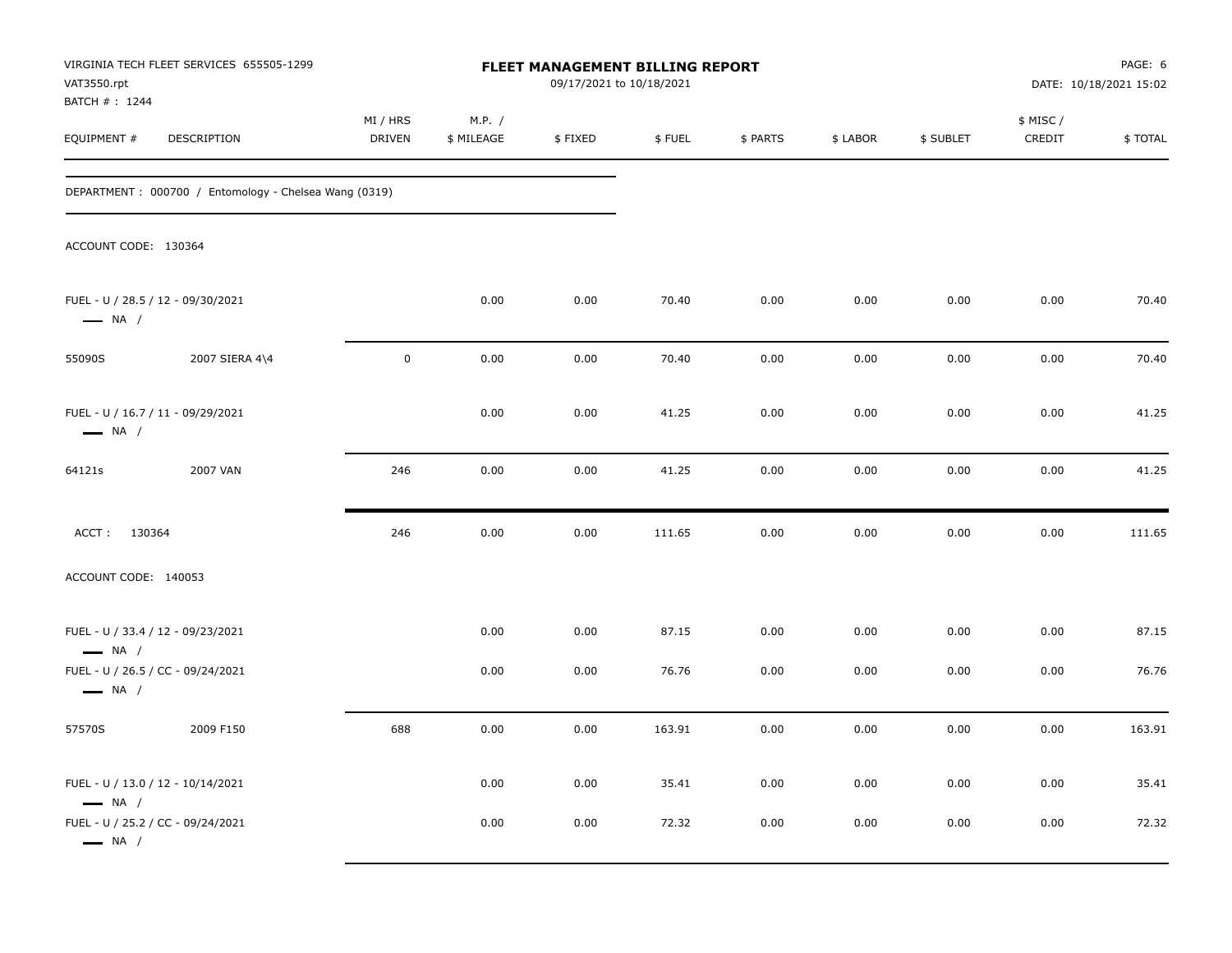| VIRGINIA TECH FLEET SERVICES 655505-1299<br>VAT3550.rpt<br>BATCH #: 1244              |                    |                      | FLEET MANAGEMENT BILLING REPORT<br>09/17/2021 to 10/18/2021 |        |          |          |           |                     | PAGE: 7<br>DATE: 10/18/2021 15:02 |
|---------------------------------------------------------------------------------------|--------------------|----------------------|-------------------------------------------------------------|--------|----------|----------|-----------|---------------------|-----------------------------------|
| EQUIPMENT #<br>DESCRIPTION                                                            | MI / HRS<br>DRIVEN | M.P. /<br>\$ MILEAGE | \$FIXED                                                     | \$FUEL | \$ PARTS | \$ LABOR | \$ SUBLET | \$ MISC /<br>CREDIT | <b>\$TOTAL</b>                    |
| DEPARTMENT: 000700 / Entomology - Chelsea Wang (0319)                                 |                    |                      |                                                             |        |          |          |           |                     |                                   |
| 63797s<br>2010 F150                                                                   | 164                | 0.00                 | 0.00                                                        | 107.73 | 0.00     | 0.00     | 0.00      | 0.00                | 107.73                            |
| ACCT: 140053                                                                          | 852                | 0.00                 | 0.00                                                        | 271.64 | 0.00     | 0.00     | 0.00      | 0.00                | 271.64                            |
| ACCOUNT CODE: 177924                                                                  |                    |                      |                                                             |        |          |          |           |                     |                                   |
| FUEL - U / 16.2 / 12 - 10/01/2021<br>$\longrightarrow$ NA /                           |                    | 0.00                 | 0.00                                                        | 39.99  | 0.00     | 0.00     | 0.00      | 0.00                | 39.99                             |
| FUEL - U / 13.3 / 12 - 10/15/2021                                                     |                    | 0.00                 | 0.00                                                        | 36.42  | 0.00     | 0.00     | 0.00      | 0.00                | 36.42                             |
| $\longrightarrow$ NA /<br>FUEL - U / 14.6 / 11 - 09/16/2021<br>$\longrightarrow$ NA / |                    | 0.00                 | 0.00                                                        | 36.01  | 0.00     | 0.00     | 0.00      | 0.00                | 36.01                             |
| FUEL - U / 13.2 / 11 - 09/23/2021                                                     |                    | 0.00                 | 0.00                                                        | 34.48  | 0.00     | 0.00     | 0.00      | 0.00                | 34.48                             |
| $\longrightarrow$ NA /<br>FUEL - U / 18.6 / 11 - 09/28/2021<br>$\longrightarrow$ NA / |                    | 0.00                 | 0.00                                                        | 45.94  | 0.00     | 0.00     | 0.00      | 0.00                | 45.94                             |
| 2020 F150<br>79412s                                                                   | 1,547              | 0.00                 | 0.00                                                        | 192.84 | 0.00     | 0.00     | 0.00      | 0.00                | 192.84                            |
| ACCT: 177924                                                                          | 1,547              | 0.00                 | 0.00                                                        | 192.84 | 0.00     | 0.00     | 0.00      | 0.00                | 192.84                            |
| ACCOUNT CODE: 230254                                                                  |                    |                      |                                                             |        |          |          |           |                     |                                   |
| FUEL - U / 19.5 / 11 - 10/01/2021<br>$\longrightarrow$ NA /                           |                    | 0.00                 | 0.00                                                        | 48.04  | 0.00     | 0.00     | 0.00      | 0.00                | 48.04                             |
| FUEL - U / 14.4 / 11 - 10/11/2021                                                     |                    | 0.00                 | 0.00                                                        | 39.31  | 0.00     | 0.00     | 0.00      | 0.00                | 39.31                             |
| $\longrightarrow$ NA /<br>FUEL - U / 11.0 / 11 - 10/14/2021<br>$\longrightarrow$ NA / |                    | 0.00                 | 0.00                                                        | 30.00  | 0.00     | 0.00     | 0.00      | 0.00                | 30.00                             |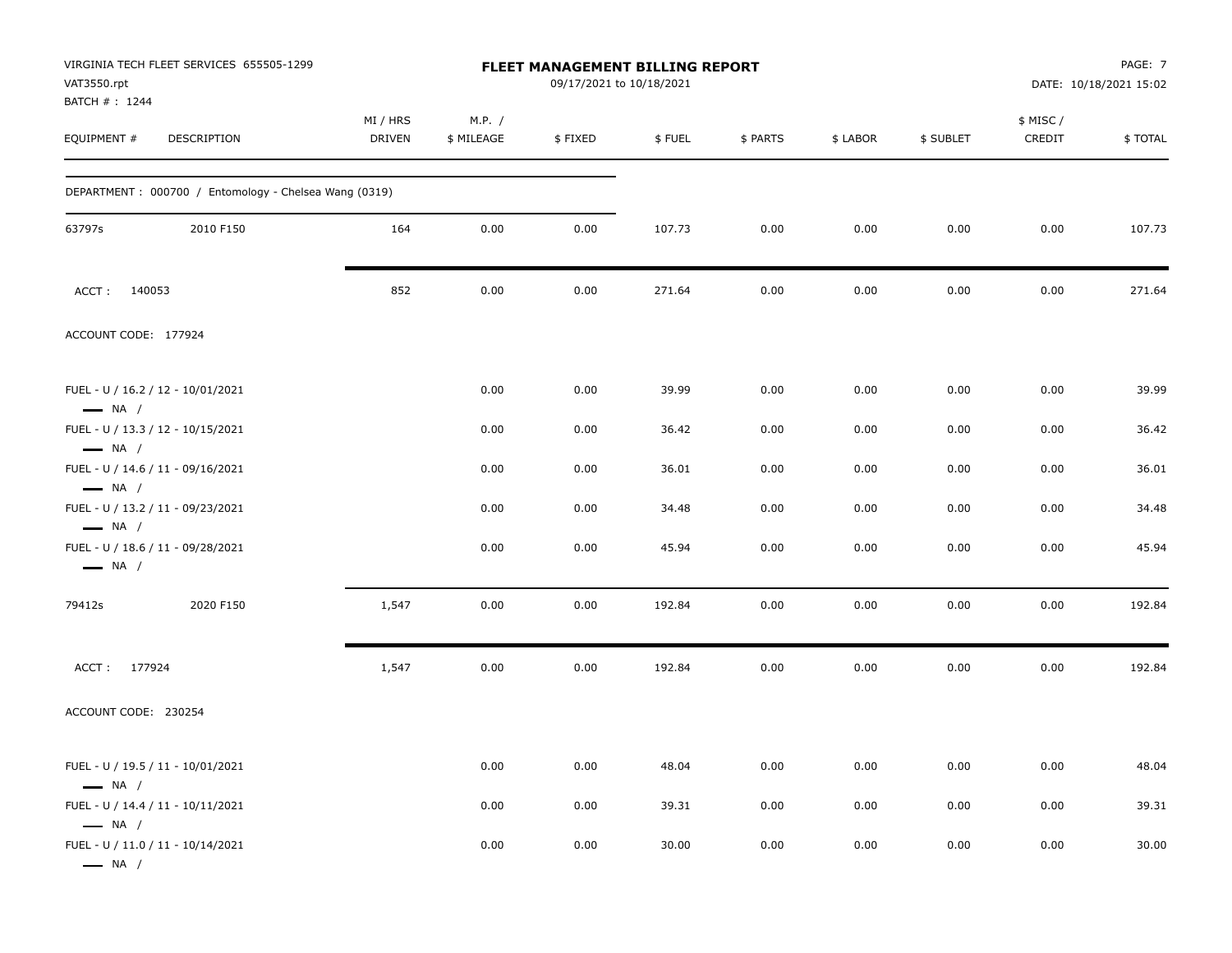| VIRGINIA TECH FLEET SERVICES 655505-1299<br>VAT3550.rpt<br>BATCH #: 1244 |                    |                      | FLEET MANAGEMENT BILLING REPORT<br>09/17/2021 to 10/18/2021 |        |          |          |           |                    | PAGE: 8<br>DATE: 10/18/2021 15:02 |
|--------------------------------------------------------------------------|--------------------|----------------------|-------------------------------------------------------------|--------|----------|----------|-----------|--------------------|-----------------------------------|
| EQUIPMENT #<br>DESCRIPTION                                               | MI / HRS<br>DRIVEN | M.P. /<br>\$ MILEAGE | \$FIXED                                                     | \$FUEL | \$ PARTS | \$ LABOR | \$ SUBLET | \$ MISC/<br>CREDIT | \$TOTAL                           |
| DEPARTMENT: 000700 / Entomology - Chelsea Wang (0319)                    |                    |                      |                                                             |        |          |          |           |                    |                                   |
| FUEL - U / 9.6 / 11 - 09/23/2021<br>$\longrightarrow$ NA /               |                    | 0.00                 | 0.00                                                        | 25.13  | 0.00     | 0.00     | 0.00      | 0.00               | 25.13                             |
| 2013 F150<br>65551S                                                      | $\mathbf 0$        | 0.00                 | 0.00                                                        | 142.48 | 0.00     | 0.00     | 0.00      | 0.00               | 142.48                            |
| FUEL - U / 28.1 / CC - 09/24/2021<br>$\longrightarrow$ NA /              |                    | 0.00                 | 0.00                                                        | 83.62  | 0.00     | 0.00     | 0.00      | 0.00               | 83.62                             |
| FUEL - U / 12.3 / 11 - 09/24/2021<br>$\longrightarrow$ NA /              |                    | 0.00                 | 0.00                                                        | 30.41  | 0.00     | 0.00     | 0.00      | 0.00               | 30.41                             |
| 69987S<br>2016 F150                                                      | 734                | 0.00                 | 0.00                                                        | 114.03 | 0.00     | 0.00     | 0.00      | 0.00               | 114.03                            |
| FUEL - U / 11.3 / 12 - 10/07/2021<br>$\longrightarrow$ NA /              |                    | 0.00                 | 0.00                                                        | 27.94  | 0.00     | 0.00     | 0.00      | 0.00               | 27.94                             |
| FUEL - U / 12.1 / 11 - 09/17/2021<br>$\longrightarrow$ NA /              |                    | 0.00                 | 0.00                                                        | 31.53  | 0.00     | 0.00     | 0.00      | 0.00               | 31.53                             |
| FUEL - U / 32.1 / CC - 09/24/2021<br>$\longrightarrow$ NA /              |                    | 0.00                 | 0.00                                                        | 100.00 | 0.00     | 0.00     | 0.00      | 0.00               | 100.00                            |
| FUEL - U / 8.4 / 11 - 09/24/2021<br>$\longrightarrow$ NA /               |                    | 0.00                 | 0.00                                                        | 20.80  | 0.00     | 0.00     | 0.00      | 0.00               | 20.80                             |
| 2020 F150<br>79433S                                                      | 0                  | 0.00                 | 0.00                                                        | 180.27 | 0.00     | 0.00     | 0.00      | 0.00               | 180.27                            |
| ACCT:<br>230254                                                          | 734                | 0.00                 | 0.00                                                        | 436.78 | 0.00     | 0.00     | 0.00      | 0.00               | 436.78                            |
| ACCOUNT CODE: 230688                                                     |                    |                      |                                                             |        |          |          |           |                    |                                   |
| FUEL - U / 9.0 / 11 - 09/28/2021<br>$\longrightarrow$ NA /               |                    | 0.00                 | 0.00                                                        | 22.33  | 0.00     | 0.00     | 0.00      | 0.00               | 22.33                             |
| OTHER CHARGE                                                             |                    | 0.00                 | 20.00                                                       | 0.00   | 0.00     | 0.00     | 0.00      | 0.00               | 20.00                             |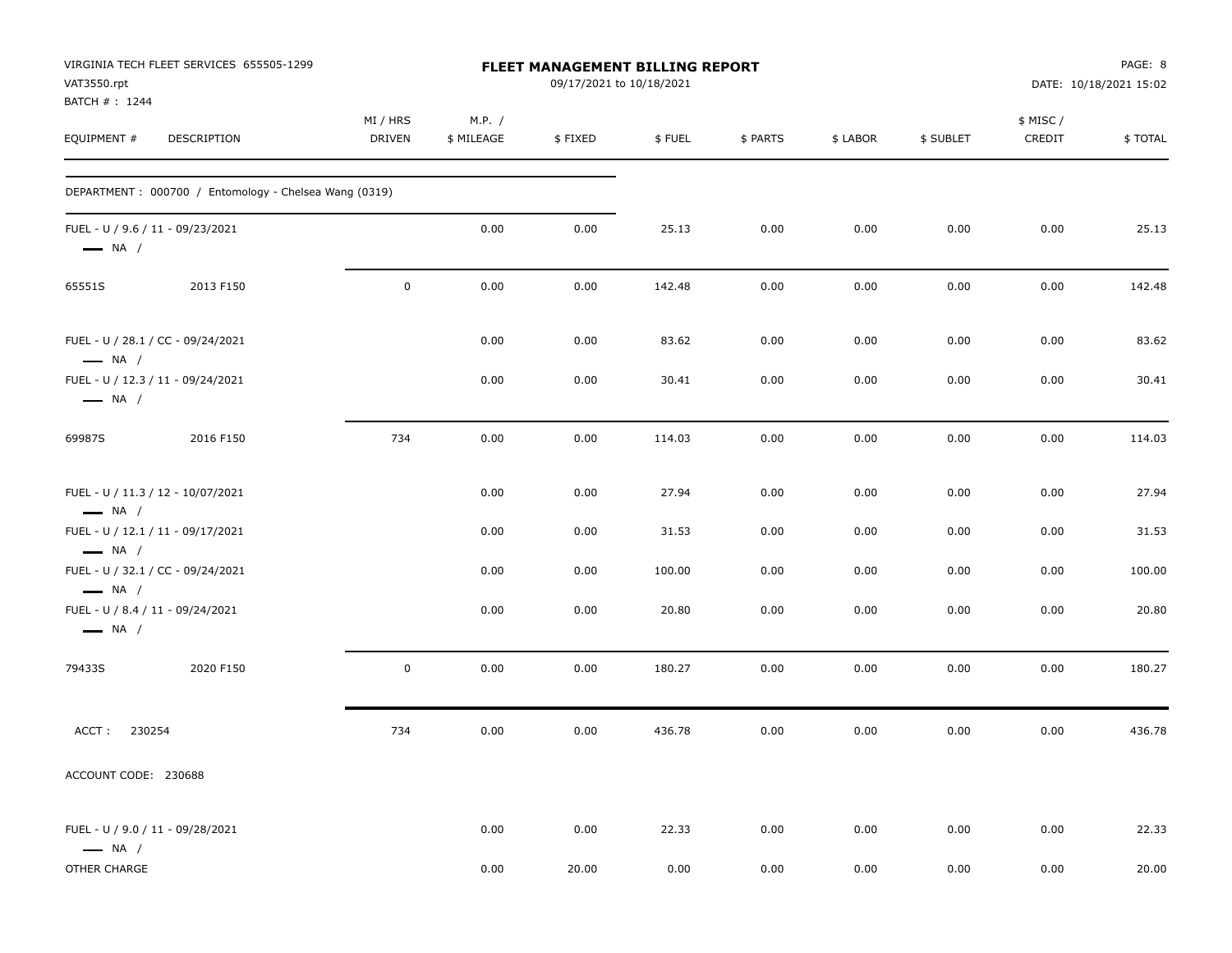| VAT3550.rpt                   | VIRGINIA TECH FLEET SERVICES 655505-1299              |                    |                      | FLEET MANAGEMENT BILLING REPORT<br>09/17/2021 to 10/18/2021 |        |          |          |           |                     | PAGE: 9<br>DATE: 10/18/2021 15:02 |
|-------------------------------|-------------------------------------------------------|--------------------|----------------------|-------------------------------------------------------------|--------|----------|----------|-----------|---------------------|-----------------------------------|
| BATCH # : 1244<br>EQUIPMENT # | DESCRIPTION                                           | MI / HRS<br>DRIVEN | M.P. /<br>\$ MILEAGE | \$FIXED                                                     | \$FUEL | \$ PARTS | \$ LABOR | \$ SUBLET | \$ MISC /<br>CREDIT | \$TOTAL                           |
|                               | DEPARTMENT: 000700 / Entomology - Chelsea Wang (0319) |                    |                      |                                                             |        |          |          |           |                     |                                   |
| $\longrightarrow$ NA /        |                                                       |                    |                      |                                                             |        |          |          |           |                     |                                   |
| 79439S                        | 2020 Caravan                                          | 163                | 0.00                 | 20.00                                                       | 22.33  | 0.00     | 0.00     | 0.00      | 0.00                | 42.33                             |
| ACCT:                         | 230688                                                | 163                | 0.00                 | 20.00                                                       | 22.33  | 0.00     | 0.00     | 0.00      | 0.00                | 42.33                             |
| ACCOUNT CODE: 419125          |                                                       |                    |                      |                                                             |        |          |          |           |                     |                                   |
| $\longrightarrow$ NA /        | FUEL - U / 18.1 / 11 - 10/08/2021                     |                    | 0.00                 | 0.00                                                        | 44.66  | 0.00     | 0.00     | 0.00      | 0.00                | 44.66                             |
| $\longrightarrow$ NA /        | FUEL - U / 17.5 / 11 - 09/17/2021                     |                    | 0.00                 | 0.00                                                        | 45.60  | 0.00     | 0.00     | 0.00      | 0.00                | 45.60                             |
| $\longrightarrow$ NA /        | FUEL - U / 16.5 / 12 - 09/23/2021                     |                    | 0.00                 | 0.00                                                        | 43.17  | 0.00     | 0.00     | 0.00      | 0.00                | 43.17                             |
| $\longrightarrow$ NA /        | FUEL - U / 87.9 / CC - 09/24/2021                     |                    | 0.00                 | 0.00                                                        | 270.00 | 0.00     | 0.00     | 0.00      | 0.00                | 270.00                            |
| $\longrightarrow$ NA /        | FUEL - U / 20.3 / 11 - 09/27/2021                     |                    | 0.00                 | 0.00                                                        | 50.17  | 0.00     | 0.00     | 0.00      | 0.00                | 50.17                             |
| $\longrightarrow$ NA /        | FUEL - U / 21.8 / 11 - 09/29/2021                     |                    | 0.00                 | 0.00                                                        | 53.80  | 0.00     | 0.00     | 0.00      | 0.00                | 53.80                             |
| $\longrightarrow$ NA /        | FUEL - U / 18.8 / 11 - 09/30/2021                     |                    | 0.00                 | 0.00                                                        | 46.36  | 0.00     | 0.00     | 0.00      | 0.00                | 46.36                             |
| 48481S                        | 2003 SIERRA                                           | 2,673              | 0.00                 | 0.00                                                        | 553.76 | 0.00     | 0.00     | 0.00      | 0.00                | 553.76                            |
| ACCT:                         | 419125                                                | 2,673              | 0.00                 | 0.00                                                        | 553.76 | 0.00     | 0.00     | 0.00      | 0.00                | 553.76                            |

ACCOUNT CODE: 422700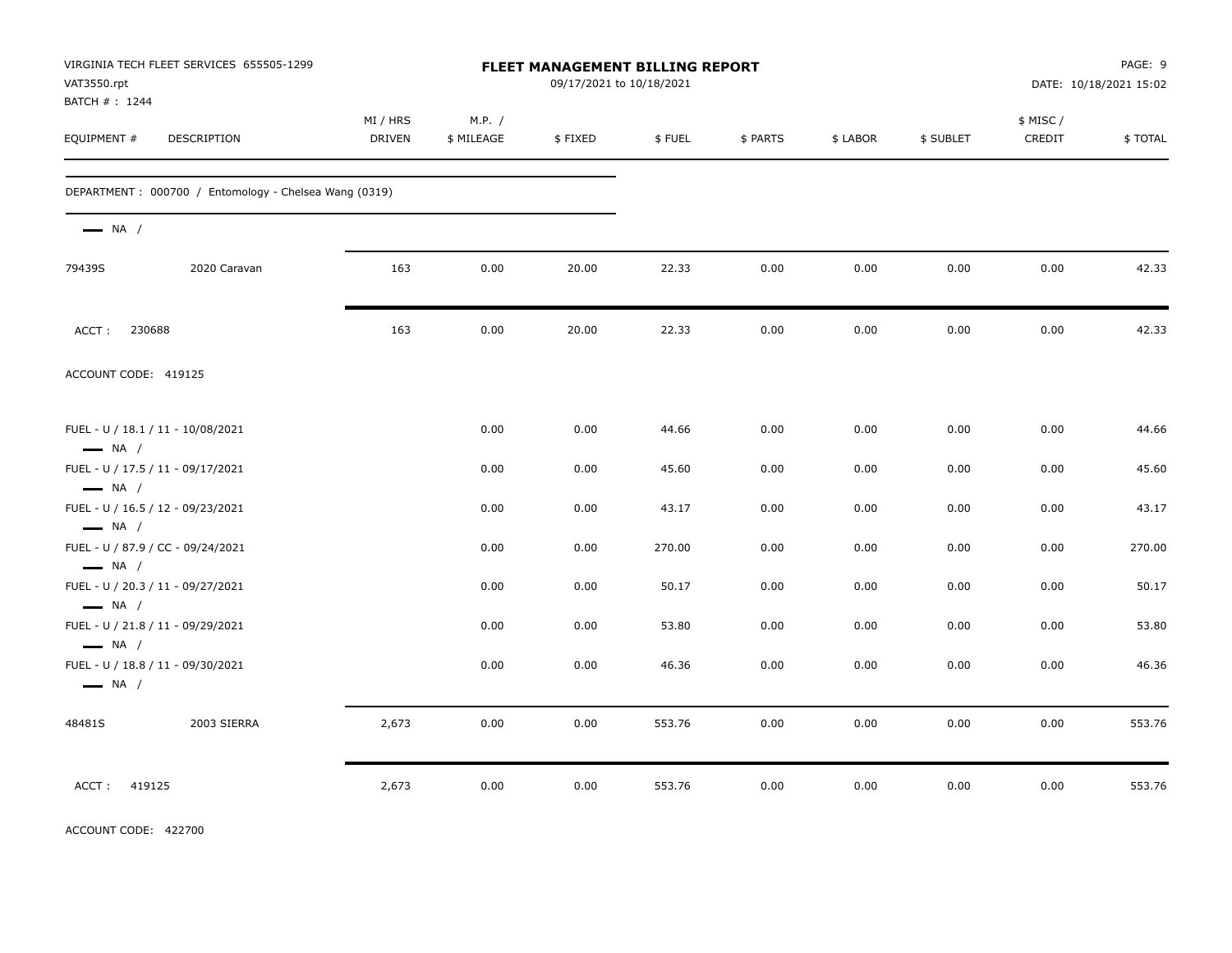| VAT3550.rpt<br>BATCH #: 1244                                | VIRGINIA TECH FLEET SERVICES 655505-1299              |                    |                      | FLEET MANAGEMENT BILLING REPORT<br>09/17/2021 to 10/18/2021 |        |          |          |           |                     | PAGE: 10<br>DATE: 10/18/2021 15:02 |
|-------------------------------------------------------------|-------------------------------------------------------|--------------------|----------------------|-------------------------------------------------------------|--------|----------|----------|-----------|---------------------|------------------------------------|
| EQUIPMENT #                                                 | DESCRIPTION                                           | MI / HRS<br>DRIVEN | M.P. /<br>\$ MILEAGE | \$FIXED                                                     | \$FUEL | \$ PARTS | \$ LABOR | \$ SUBLET | \$ MISC /<br>CREDIT | \$TOTAL                            |
|                                                             | DEPARTMENT: 000700 / Entomology - Chelsea Wang (0319) |                    |                      |                                                             |        |          |          |           |                     |                                    |
| FUEL - U / 10.9 / CC - 09/24/2021<br>$\longrightarrow$ NA / |                                                       |                    | 0.00                 | 0.00                                                        | 36.10  | 0.00     | 0.00     | 0.00      | 0.00                | 36.10                              |
| FUEL - U / 10.1 / 11 - 09/30/2021<br>$\longrightarrow$ NA / |                                                       |                    | 0.00                 | 0.00                                                        | 24.95  | 0.00     | 0.00     | 0.00      | 0.00                | 24.95                              |
| 76296s                                                      | 2009 Forester                                         | 533                | 0.00                 | 0.00                                                        | 61.05  | 0.00     | 0.00     | 0.00      | 0.00                | 61.05                              |
| ACCT: 422700                                                |                                                       | 533                | 0.00                 | 0.00                                                        | 61.05  | 0.00     | 0.00     | 0.00      | 0.00                | 61.05                              |
| ACCOUNT CODE: 445704                                        |                                                       |                    |                      |                                                             |        |          |          |           |                     |                                    |
| FUEL - U / 27.7 / 11 - 10/06/2021<br>$\longrightarrow$ NA / |                                                       |                    | 0.00                 | 0.00                                                        | 68.47  | 0.00     | 0.00     | 0.00      | 0.00                | 68.47                              |
| 65593s                                                      | 2004 Silverado                                        | 430                | 0.00                 | 0.00                                                        | 68.47  | 0.00     | 0.00     | 0.00      | 0.00                | 68.47                              |
| FUEL - U / 31.3 / 12 - 10/04/2021<br>$\longrightarrow$ NA / |                                                       |                    | 0.00                 | 0.00                                                        | 77.39  | 0.00     | 0.00     | 0.00      | 0.00                | 77.39                              |
| 65594s                                                      | 2003 Silverado                                        | 464                | 0.00                 | 0.00                                                        | 77.39  | 0.00     | 0.00     | 0.00      | 0.00                | 77.39                              |
| FUEL - U / 19.2 / 12 - 09/17/2021<br>$\longrightarrow$ NA / |                                                       |                    | 0.00                 | 0.00                                                        | 50.22  | 0.00     | 0.00     | 0.00      | 0.00                | 50.22                              |
| FUEL - U / 35.6 / CC - 09/24/2021<br>$\longrightarrow$ NA / |                                                       |                    | 0.00                 | 0.00                                                        | 105.90 | 0.00     | 0.00     | 0.00      | 0.00                | 105.90                             |
| 68336S                                                      | 2015 F150                                             | 1,135              | 0.00                 | 0.00                                                        | 156.12 | 0.00     | 0.00     | 0.00      | 0.00                | 156.12                             |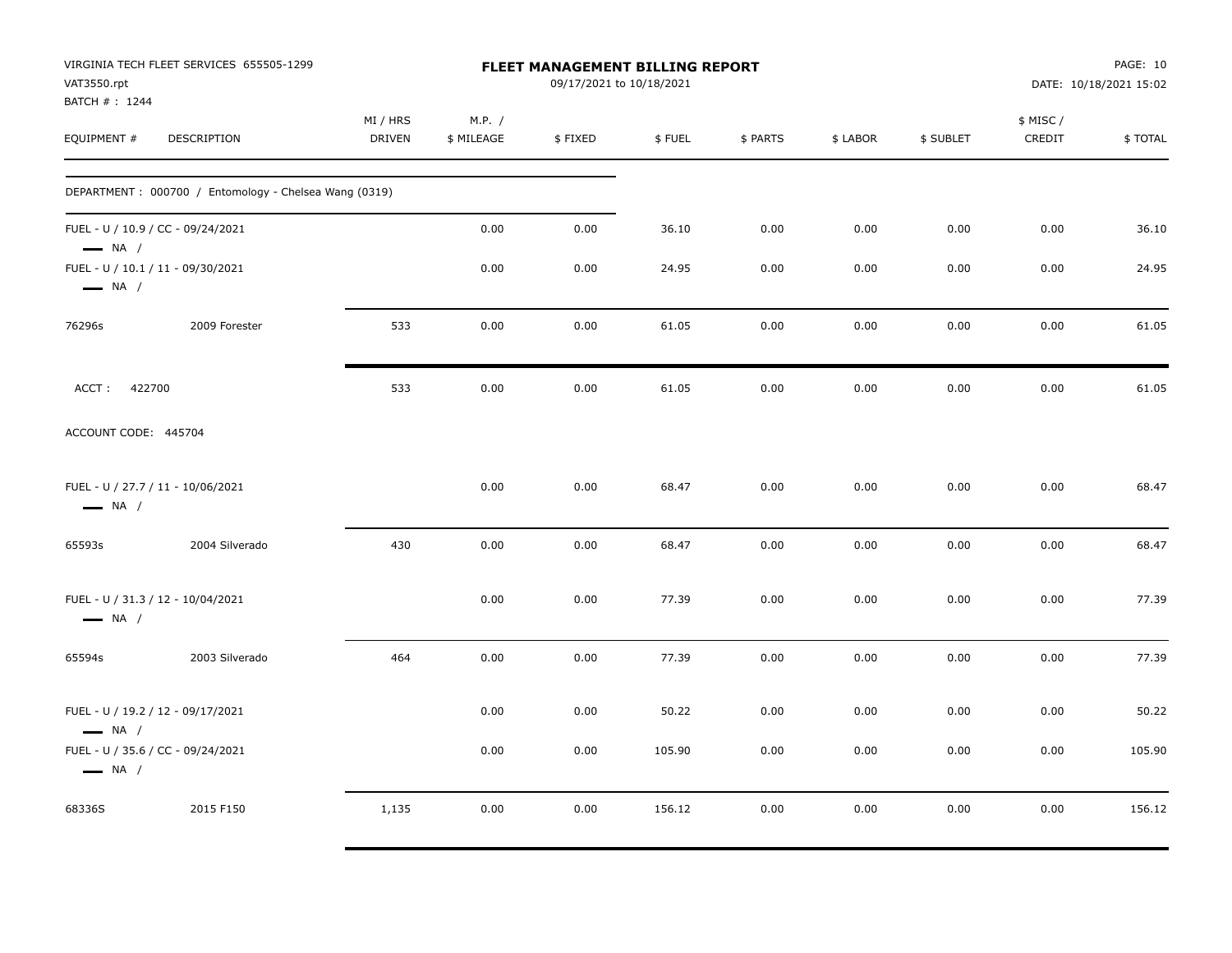| VAT3550.rpt                                                | VIRGINIA TECH FLEET SERVICES 655505-1299              |                    |                      | FLEET MANAGEMENT BILLING REPORT<br>09/17/2021 to 10/18/2021 |        |          |          |           |                     | PAGE: 11<br>DATE: 10/18/2021 15:02 |
|------------------------------------------------------------|-------------------------------------------------------|--------------------|----------------------|-------------------------------------------------------------|--------|----------|----------|-----------|---------------------|------------------------------------|
| BATCH #: 1244<br>EQUIPMENT #                               | DESCRIPTION                                           | MI / HRS<br>DRIVEN | M.P. /<br>\$ MILEAGE | \$FIXED                                                     | \$FUEL | \$ PARTS | \$ LABOR | \$ SUBLET | \$ MISC /<br>CREDIT | \$TOTAL                            |
|                                                            | DEPARTMENT: 000700 / Entomology - Chelsea Wang (0319) |                    |                      |                                                             |        |          |          |           |                     |                                    |
| ACCT: 445704                                               |                                                       | 2,029              | 0.00                 | 0.00                                                        | 301.98 | 0.00     | 0.00     | 0.00      | 0.00                | 301.98                             |
| ACCOUNT CODE: 450792                                       |                                                       |                    |                      |                                                             |        |          |          |           |                     |                                    |
| FUEL - U / 8.8 / 12 - 10/12/2021<br>$\longrightarrow$ NA / |                                                       |                    | 0.00                 | 0.00                                                        | 24.13  | 0.00     | 0.00     | 0.00      | 0.00                | 24.13                              |
| $\longrightarrow$ NA /                                     | FUEL - U / 11.7 / 11 - 09/23/2021                     |                    | 0.00                 | 0.00                                                        | 30.48  | 0.00     | 0.00     | 0.00      | 0.00                | 30.48                              |
| 41514S                                                     | 2000 DAKOTA                                           | 357                | 0.00                 | 0.00                                                        | 54.61  | 0.00     | 0.00     | 0.00      | 0.00                | 54.61                              |
| 450792<br>ACCT:                                            |                                                       | 357                | 0.00                 | 0.00                                                        | 54.61  | 0.00     | 0.00     | 0.00      | 0.00                | 54.61                              |
| ACCOUNT CODE: 451625                                       |                                                       |                    |                      |                                                             |        |          |          |           |                     |                                    |
| $\longrightarrow$ NA /                                     | FUEL - U / 133.3 / CC - 09/24/2021                    |                    | 0.00                 | 0.00                                                        | 395.54 | 0.00     | 0.00     | 0.00      | 0.00                | 395.54                             |
| 71540s                                                     | 2016 COLORADO                                         | 0                  | 0.00                 | 0.00                                                        | 395.54 | 0.00     | 0.00     | 0.00      | 0.00                | 395.54                             |
| 451625<br>ACCT:                                            |                                                       | $\mathbf 0$        | 0.00                 | 0.00                                                        | 395.54 | 0.00     | 0.00     | 0.00      | 0.00                | 395.54                             |
| ACCOUNT CODE: 479696                                       |                                                       |                    |                      |                                                             |        |          |          |           |                     |                                    |
| $\longrightarrow$ NA /                                     | FUEL - U / 11.4 / 11 - 09/29/2021                     |                    | 0.00                 | 0.00                                                        | 28.06  | 0.00     | 0.00     | 0.00      | 0.00                | 28.06                              |
| 69976s                                                     | 2016 Frontier                                         | $\mathbf 0$        | 0.00                 | 0.00                                                        | 28.06  | 0.00     | 0.00     | 0.00      | 0.00                | 28.06                              |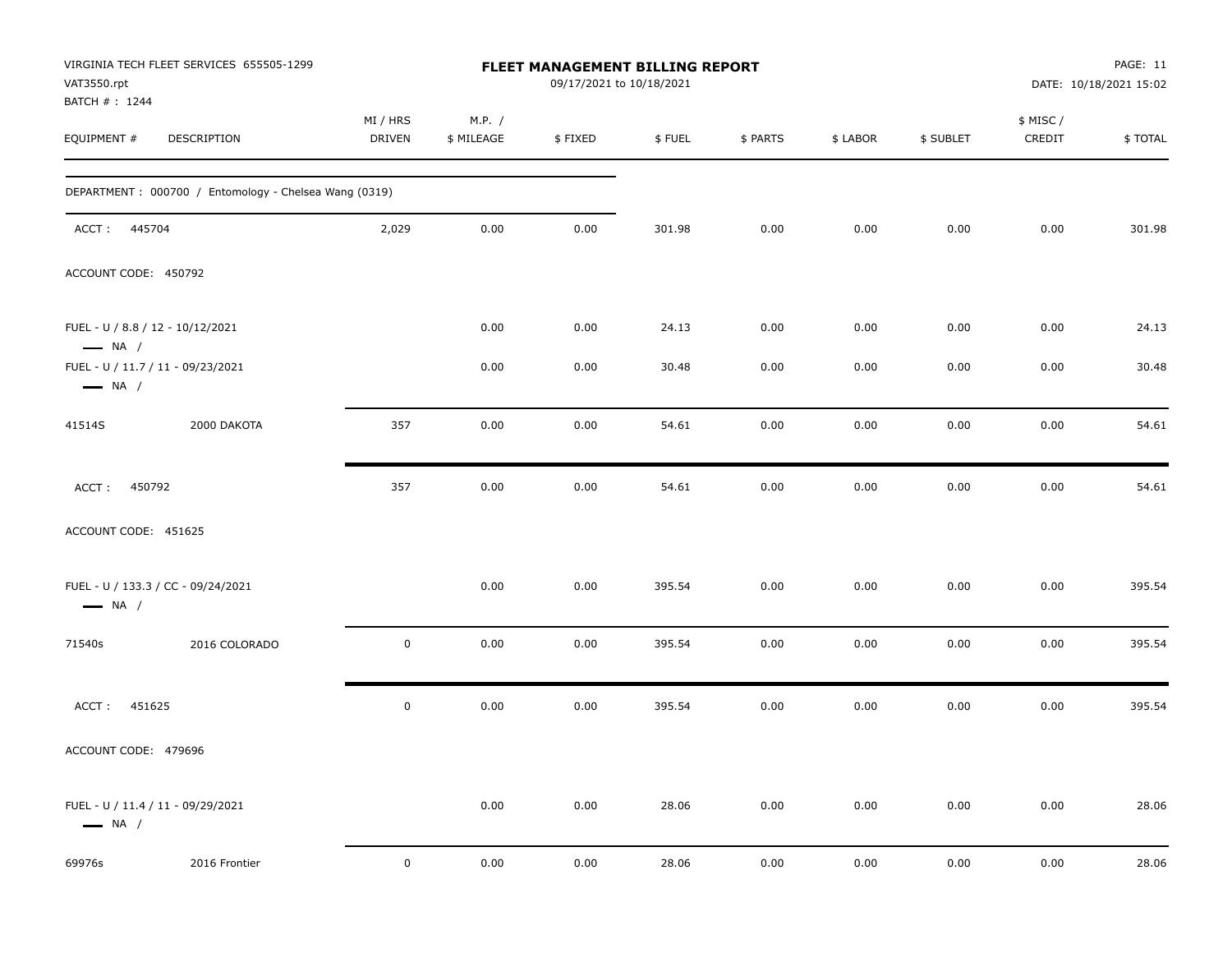| VAT3550.rpt<br>BATCH #: 1244 | VIRGINIA TECH FLEET SERVICES 655505-1299              |        |                           |                      |         | 09/17/2021 to 10/18/2021 | PAGE: 12<br><b>FLEET MANAGEMENT BILLING REPORT</b><br>DATE: 10/18/2021 15:02 |              |                  |                    |          |  |
|------------------------------|-------------------------------------------------------|--------|---------------------------|----------------------|---------|--------------------------|------------------------------------------------------------------------------|--------------|------------------|--------------------|----------|--|
| EQUIPMENT #                  | DESCRIPTION                                           |        | MI / HRS<br><b>DRIVEN</b> | M.P. /<br>\$ MILEAGE | \$FIXED | \$FUEL                   | \$ PARTS                                                                     | \$ LABOR     | \$ SUBLET        | \$ MISC/<br>CREDIT | \$TOTAL  |  |
|                              | DEPARTMENT: 000700 / Entomology - Chelsea Wang (0319) |        |                           |                      |         |                          |                                                                              |              |                  |                    |          |  |
| ACCT:                        | 479696                                                |        | $\mathbf 0$               | 0.00                 | 0.00    | 28.06                    | 0.00                                                                         | 0.00         | 0.00             | 0.00               | 28.06    |  |
|                              | DEPARTMENT SUBTOTALS :                                |        | 9,134                     | 0.00                 | 20.00   | 2,430.24                 | 0.00                                                                         | 0.00         | 0.00             | 0.00               | 2,450.24 |  |
|                              | <b>BREAKDOWN OF CHARGES:</b>                          |        |                           | MILEAGE              |         |                          | 0.00                                                                         |              | PARTS (WO'S)     |                    | 0.00     |  |
|                              | <b>EQUIPMENT COUNT:</b>                               | 17     |                           | MOTOR POOL           |         |                          | 0.00                                                                         |              | PARTS (IND.ISS.) |                    | 0.00     |  |
|                              | DEPARTMENT:                                           | 000700 |                           | <b>BASE</b>          |         |                          | 0.00                                                                         |              | <b>CREDITS</b>   |                    | 0.00     |  |
|                              |                                                       |        |                           | <b>INSURANCE</b>     |         |                          | 0.00                                                                         |              | MISCELLANEOUS    |                    | 0.00     |  |
|                              |                                                       |        |                           | <b>OTHER</b>         |         |                          | 20.00                                                                        | <b>LABOR</b> |                  |                    | 0.00     |  |
|                              |                                                       |        |                           | REPLACEMENT          |         |                          | 0.00                                                                         |              | <b>SUBLETS</b>   |                    | 0.00     |  |
|                              |                                                       |        |                           | <b>FUEL</b>          |         | 2,430.24                 |                                                                              |              |                  |                    |          |  |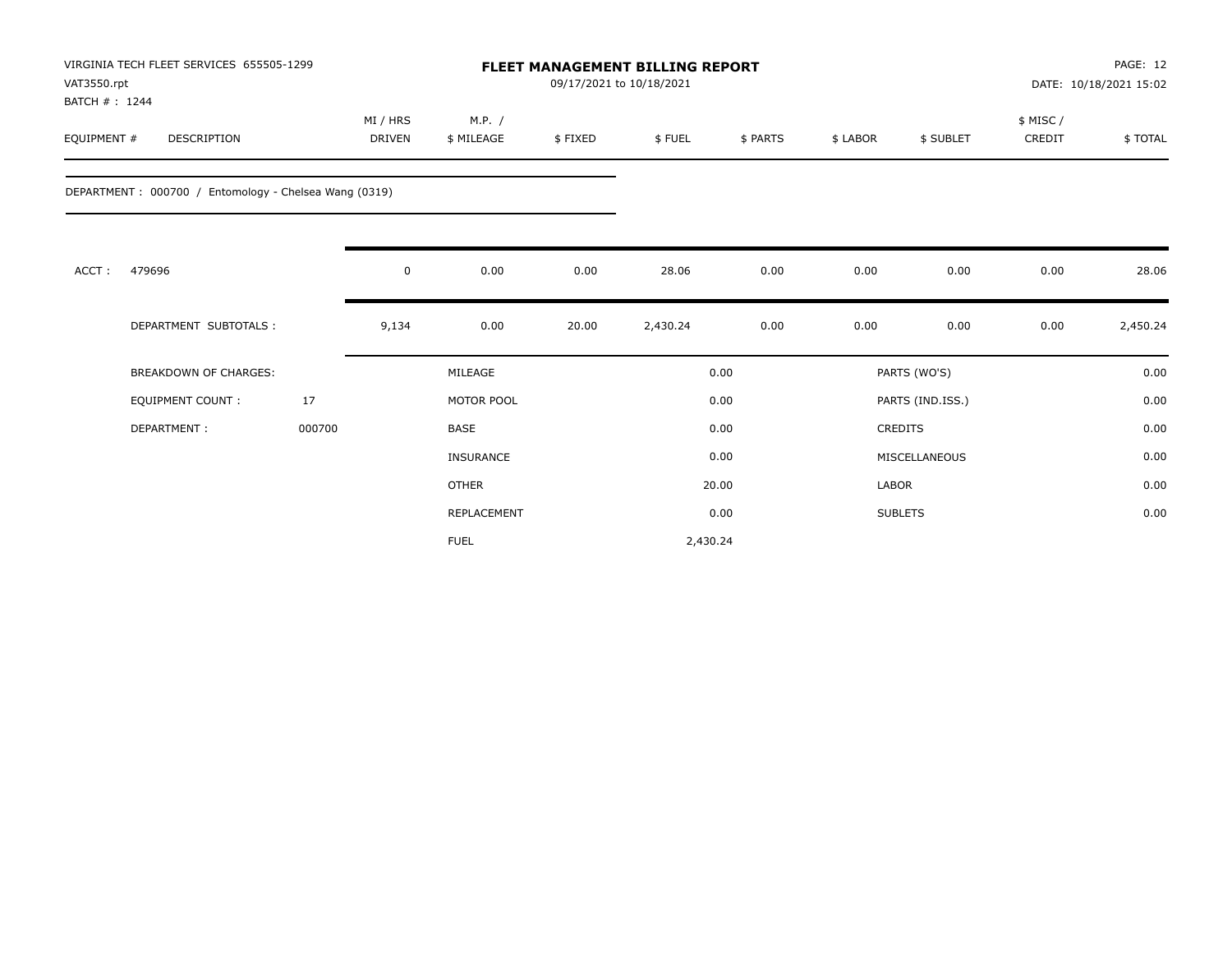| VAT3550.rpt<br>BATCH # : 1244                              | VIRGINIA TECH FLEET SERVICES 655505-1299                    | <b>FLEET MANAGEMENT BILLING REPORT</b><br>09/17/2021 to 10/18/2021 |                      |         |        |          |          |           | PAGE: 13<br>DATE: 10/18/2021 15:02 |         |
|------------------------------------------------------------|-------------------------------------------------------------|--------------------------------------------------------------------|----------------------|---------|--------|----------|----------|-----------|------------------------------------|---------|
| EQUIPMENT #                                                | DESCRIPTION                                                 | MI / HRS<br>DRIVEN                                                 | M.P. /<br>\$ MILEAGE | \$FIXED | \$FUEL | \$ PARTS | \$ LABOR | \$ SUBLET | \$ MISC /<br>CREDIT                | \$TOTAL |
|                                                            | DEPARTMENT : 000800 / Forestry - Kathie Hollandworth (0324) |                                                                    |                      |         |        |          |          |           |                                    |         |
| ACCOUNT CODE: 230059                                       |                                                             |                                                                    |                      |         |        |          |          |           |                                    |         |
| FUEL - U / 0.0 / 11 - 10/12/2021<br>$\longrightarrow$ NA / |                                                             |                                                                    | 0.00                 | 0.00    | 0.03   | 0.00     | 0.00     | 0.00      | 0.00                               | 0.03    |
| $\longrightarrow$ NA /                                     | FUEL - U / 10.9 / 11 - 10/12/2021                           |                                                                    | 0.00                 | 0.00    | 29.70  | 0.00     | 0.00     | 0.00      | 0.00                               | 29.70   |
| $\longrightarrow$ NA /                                     | FUEL - U / 14.4 / 12 - 09/24/2021                           |                                                                    | 0.00                 | 0.00    | 35.54  | 0.00     | 0.00     | 0.00      | 0.00                               | 35.54   |
| 48981S                                                     | 2004 Silverado                                              | 205                                                                | 0.00                 | 0.00    | 65.27  | 0.00     | 0.00     | 0.00      | 0.00                               | 65.27   |
| FUEL - U / 9.7 / 12 - 10/01/2021<br>$\longrightarrow$ NA / |                                                             |                                                                    | 0.00                 | 0.00    | 23.93  | 0.00     | 0.00     | 0.00      | 0.00                               | 23.93   |
| $\longrightarrow$ NA /                                     | FUEL - U / 13.6 / 11 - 10/07/2021                           |                                                                    | 0.00                 | 0.00    | 33.54  | 0.00     | 0.00     | 0.00      | 0.00                               | 33.54   |
| 55235S                                                     | 2007 COLORADO                                               | 429                                                                | 0.00                 | 0.00    | 57.47  | 0.00     | 0.00     | 0.00      | 0.00                               | 57.47   |
| FUEL - U / 2.5 / 11 - 10/07/2021<br>$\longrightarrow$ NA / |                                                             |                                                                    | 0.00                 | 0.00    | 6.18   | 0.00     | 0.00     | 0.00      | 0.00                               | 6.18    |
| FUEL - U / 3.5 / 12 - 10/14/2021<br>$\longrightarrow$ NA / |                                                             |                                                                    | 0.00                 | 0.00    | 9.45   | 0.00     | 0.00     | 0.00      | 0.00                               | 9.45    |
| $\longrightarrow$ NA /                                     | FUEL - U / 13.6 / 11 - 09/27/2021                           |                                                                    | 0.00                 | 0.00    | 33.49  | 0.00     | 0.00     | 0.00      | 0.00                               | 33.49   |
| 60163S                                                     | 2010 EXPLORER                                               | 313                                                                | 0.00                 | 0.00    | 49.12  | 0.00     | 0.00     | 0.00      | 0.00                               | 49.12   |
| FUEL - U / 5.3 / 11 - 10/12/2021<br>$\longrightarrow$ NA / |                                                             |                                                                    | 0.00                 | 0.00    | 14.41  | 0.00     | 0.00     | 0.00      | 0.00                               | 14.41   |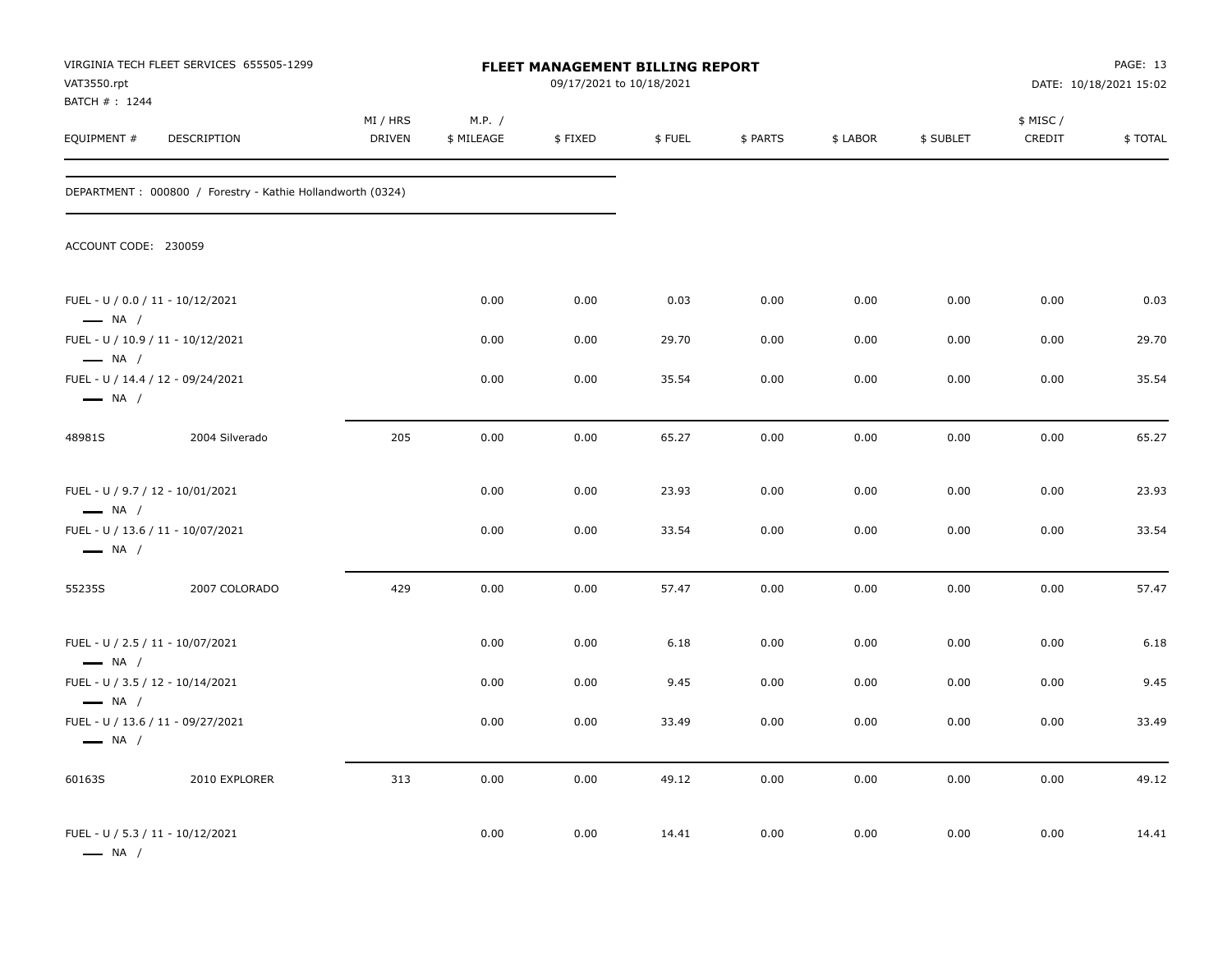| VAT3550.rpt                  | VIRGINIA TECH FLEET SERVICES 655505-1299                   | FLEET MANAGEMENT BILLING REPORT<br>09/17/2021 to 10/18/2021 |                      |         |        |          |          |           | PAGE: 14<br>DATE: 10/18/2021 15:02 |         |
|------------------------------|------------------------------------------------------------|-------------------------------------------------------------|----------------------|---------|--------|----------|----------|-----------|------------------------------------|---------|
| BATCH #: 1244<br>EQUIPMENT # | DESCRIPTION                                                | MI / HRS<br><b>DRIVEN</b>                                   | M.P. /<br>\$ MILEAGE | \$FIXED | \$FUEL | \$ PARTS | \$ LABOR | \$ SUBLET | \$ MISC/<br>CREDIT                 | \$TOTAL |
|                              | DEPARTMENT: 000800 / Forestry - Kathie Hollandworth (0324) |                                                             |                      |         |        |          |          |           |                                    |         |
| $\longrightarrow$ NA /       | FUEL - U / 6.7 / 11 - 09/28/2021                           |                                                             | 0.00                 | 0.00    | 16.45  | 0.00     | 0.00     | 0.00      | 0.00                               | 16.45   |
| $\longrightarrow$ NA /       | FUEL - U / 3.1 / 11 - 09/30/2021                           |                                                             | 0.00                 | 0.00    | 7.76   | 0.00     | 0.00     | 0.00      | 0.00                               | 7.76    |
| 61748S                       | 2012 COLORADO                                              | 240                                                         | 0.00                 | 0.00    | 38.62  | 0.00     | 0.00     | 0.00      | 0.00                               | 38.62   |
| $\longrightarrow$ NA /       | FUEL - U / 19.6 / 11 - 10/07/2021                          |                                                             | 0.00                 | 0.00    | 48.34  | 0.00     | 0.00     | 0.00      | 0.00                               | 48.34   |
| $\longrightarrow$ NA /       | FUEL - U / 11.0 / 12 - 09/20/2021                          |                                                             | 0.00                 | 0.00    | 28.63  | 0.00     | 0.00     | 0.00      | 0.00                               | 28.63   |
| $\longrightarrow$ NA /       | FUEL - U / 10.7 / 11 - 09/27/2021                          |                                                             | 0.00                 | 0.00    | 26.38  | 0.00     | 0.00     | 0.00      | 0.00                               | 26.38   |
| 68291S                       | 2015 F150                                                  | 724                                                         | 0.00                 | 0.00    | 103.35 | 0.00     | 0.00     | 0.00      | 0.00                               | 103.35  |
| $\longrightarrow$ NA /       | FUEL - U / 5.9 / 11 - 10/03/2021                           |                                                             | 0.00                 | 0.00    | 14.65  | 0.00     | 0.00     | 0.00      | 0.00                               | 14.65   |
| $\longrightarrow$ NA /       | FUEL - U / 19.8 / 11 - 10/12/2021                          |                                                             | 0.00                 | 0.00    | 48.96  | 0.00     | 0.00     | 0.00      | 0.00                               | 48.96   |
| 76285s                       | 2019 F150                                                  | 1,510                                                       | 0.00                 | 0.00    | 63.61  | 0.00     | 0.00     | 0.00      | 0.00                               | 63.61   |
| 230059<br>ACCT:              |                                                            | 3,421                                                       | 0.00                 | 0.00    | 377.44 | 0.00     | 0.00     | 0.00      | 0.00                               | 377.44  |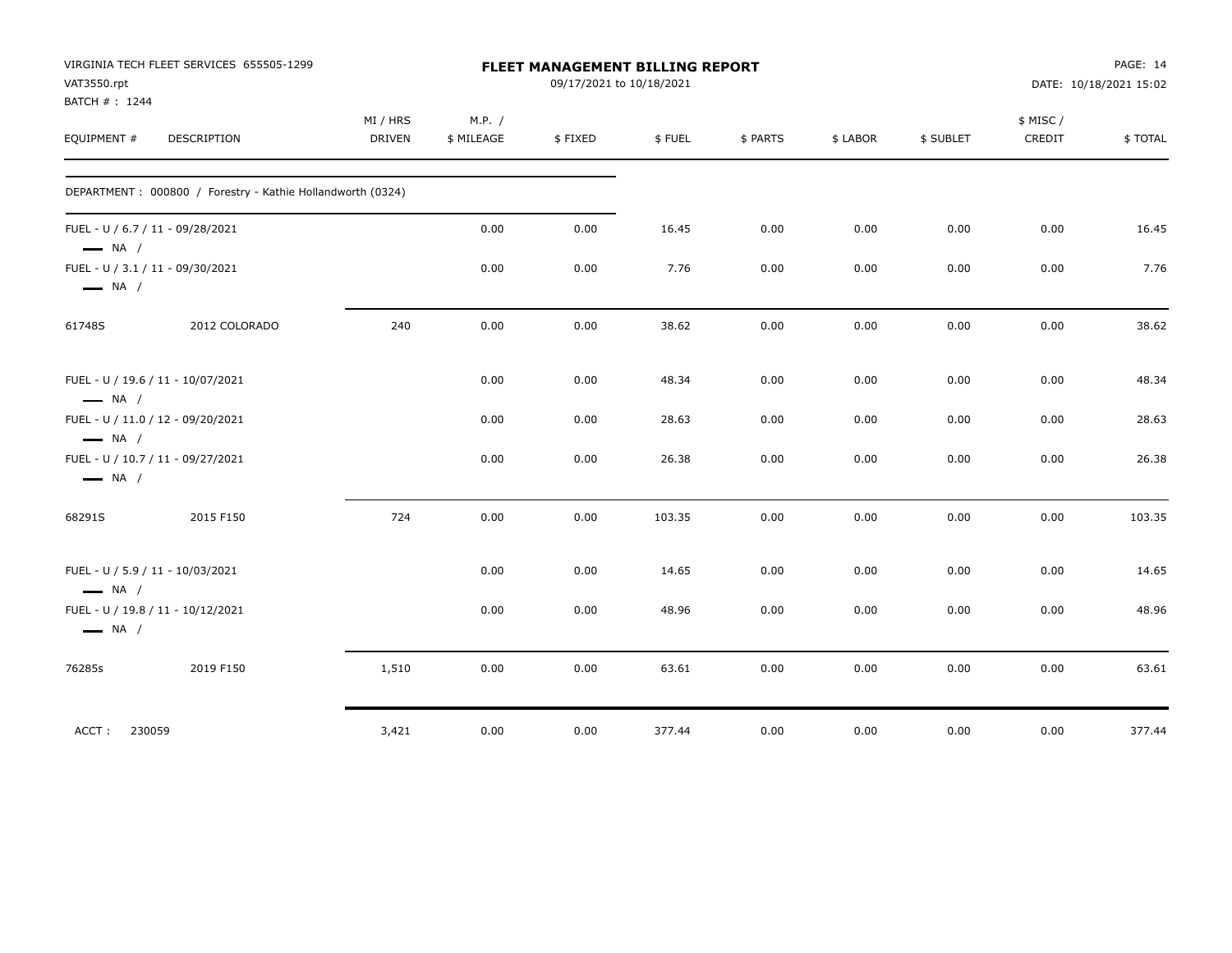| VIRGINIA TECH FLEET SERVICES 655505-1299<br>VAT3550.rpt |        | <b>FLEET MANAGEMENT BILLING REPORT</b><br>09/17/2021 to 10/18/2021 |                      |         |        |          |          |                  |                    | PAGE: 15<br>DATE: 10/18/2021 15:02 |  |
|---------------------------------------------------------|--------|--------------------------------------------------------------------|----------------------|---------|--------|----------|----------|------------------|--------------------|------------------------------------|--|
| BATCH #: 1244<br>EQUIPMENT #<br>DESCRIPTION             |        | MI / HRS<br><b>DRIVEN</b>                                          | M.P. /<br>\$ MILEAGE | \$FIXED | \$FUEL | \$ PARTS | \$ LABOR | \$ SUBLET        | \$ MISC/<br>CREDIT | \$TOTAL                            |  |
| DEPARTMENT SUBTOTALS :                                  |        | 3,421                                                              | 0.00                 | 0.00    | 377.44 | 0.00     | 0.00     | 0.00             | 0.00               | 377.44                             |  |
| <b>BREAKDOWN OF CHARGES:</b>                            |        |                                                                    | MILEAGE              |         |        | 0.00     |          | PARTS (WO'S)     |                    | 0.00                               |  |
| EQUIPMENT COUNT:                                        | 6      |                                                                    | MOTOR POOL           |         |        | 0.00     |          | PARTS (IND.ISS.) |                    | 0.00                               |  |
| DEPARTMENT:                                             | 000800 |                                                                    | <b>BASE</b>          |         |        | 0.00     |          | <b>CREDITS</b>   |                    | 0.00                               |  |
|                                                         |        |                                                                    | <b>INSURANCE</b>     |         |        | 0.00     |          | MISCELLANEOUS    |                    | 0.00                               |  |
|                                                         |        |                                                                    | <b>OTHER</b>         |         |        | 0.00     | LABOR    |                  |                    | 0.00                               |  |
|                                                         |        |                                                                    | REPLACEMENT          |         |        | 0.00     |          | <b>SUBLETS</b>   |                    | 0.00                               |  |
|                                                         |        |                                                                    | <b>FUEL</b>          |         |        | 377.44   |          |                  |                    |                                    |  |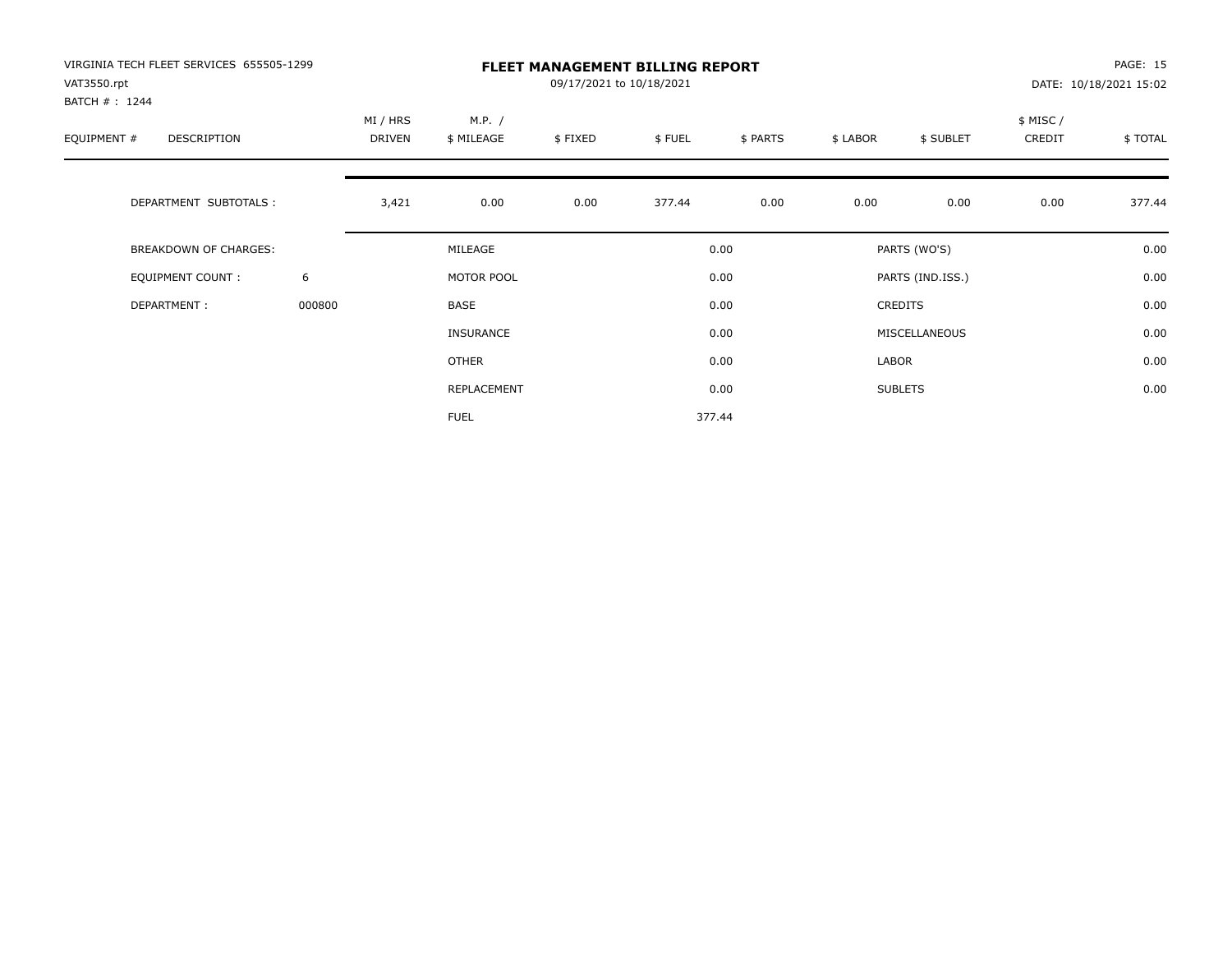| VAT3550.rpt<br>BATCH # : 1244                               | VIRGINIA TECH FLEET SERVICES 655505-1299                                | <b>FLEET MANAGEMENT BILLING REPORT</b><br>09/17/2021 to 10/18/2021 |                      |         |        |          |          |           | PAGE: 16<br>DATE: 10/18/2021 15:02 |         |
|-------------------------------------------------------------|-------------------------------------------------------------------------|--------------------------------------------------------------------|----------------------|---------|--------|----------|----------|-----------|------------------------------------|---------|
| EQUIPMENT #                                                 | DESCRIPTION                                                             | MI / HRS<br>DRIVEN                                                 | M.P. /<br>\$ MILEAGE | \$FIXED | \$FUEL | \$ PARTS | \$ LABOR | \$ SUBLET | \$ MISC/<br>CREDIT                 | \$TOTAL |
|                                                             | DEPARTMENT : 000900 / Fisheries & Wildlife Sciences - Beth Jones (0321) |                                                                    |                      |         |        |          |          |           |                                    |         |
| ACCOUNT CODE: 230060                                        |                                                                         |                                                                    |                      |         |        |          |          |           |                                    |         |
| FUEL - U / 12.8 / 11 - 10/17/2021<br>$\longrightarrow$ NA / |                                                                         |                                                                    | 0.00                 | 0.00    | 34.81  | 0.00     | 0.00     | 0.00      | 0.00                               | 34.81   |
| FUEL - U / 5.4 / 11 - 10/17/2021<br>$\longrightarrow$ NA /  |                                                                         |                                                                    | 0.00                 | 0.00    | 14.80  | 0.00     | 0.00     | 0.00      | 0.00                               | 14.80   |
| FUEL - U / 6.0 / 11 - 09/19/2021<br>$\longrightarrow$ NA /  |                                                                         |                                                                    | 0.00                 | 0.00    | 15.66  | 0.00     | 0.00     | 0.00      | 0.00                               | 15.66   |
| 47294S                                                      | 2012 Silverado                                                          | $\pmb{0}$                                                          | 0.00                 | 0.00    | 65.27  | 0.00     | 0.00     | 0.00      | 0.00                               | 65.27   |
| FUEL - U / 11.0 / 11 - 09/23/2021<br>$\longrightarrow$ NA / |                                                                         |                                                                    | 0.00                 | 0.00    | 28.71  | 0.00     | 0.00     | 0.00      | 0.00                               | 28.71   |
| 47295S                                                      | 2012 Silverado                                                          | $\pmb{0}$                                                          | 0.00                 | 0.00    | 28.71  | 0.00     | 0.00     | 0.00      | 0.00                               | 28.71   |
| FUEL - U / 12.4 / 11 - 10/06/2021<br>$\longrightarrow$ NA / |                                                                         |                                                                    | 0.00                 | 0.00    | 30.65  | 0.00     | 0.00     | 0.00      | 0.00                               | 30.65   |
| OTHER CHARGE<br>$\longrightarrow$ NA /                      |                                                                         |                                                                    | 0.00                 | 31.83   | 0.00   | 0.00     | 0.00     | 0.00      | 0.00                               | 31.83   |
| 69968s                                                      | 2016 Frontier                                                           | $\pmb{0}$                                                          | 0.00                 | 31.83   | 30.65  | 0.00     | 0.00     | 0.00      | 0.00                               | 62.48   |
| FUEL - U / 24.7 / 11 - 10/08/2021<br>$\longrightarrow$ NA / |                                                                         |                                                                    | 0.00                 | 0.00    | 61.01  | 0.00     | 0.00     | 0.00      | 0.00                               | 61.01   |
| FUEL - U / 25.7 / 12 - 10/14/2021<br>$\longrightarrow$ NA / |                                                                         |                                                                    | 0.00                 | 0.00    | 70.16  | 0.00     | 0.00     | 0.00      | 0.00                               | 70.16   |
| FUEL - U / 28.9 / 11 - 09/16/2021<br>$\longrightarrow$ NA / |                                                                         |                                                                    | 0.00                 | 0.00    | 71.43  | 0.00     | 0.00     | 0.00      | 0.00                               | 71.43   |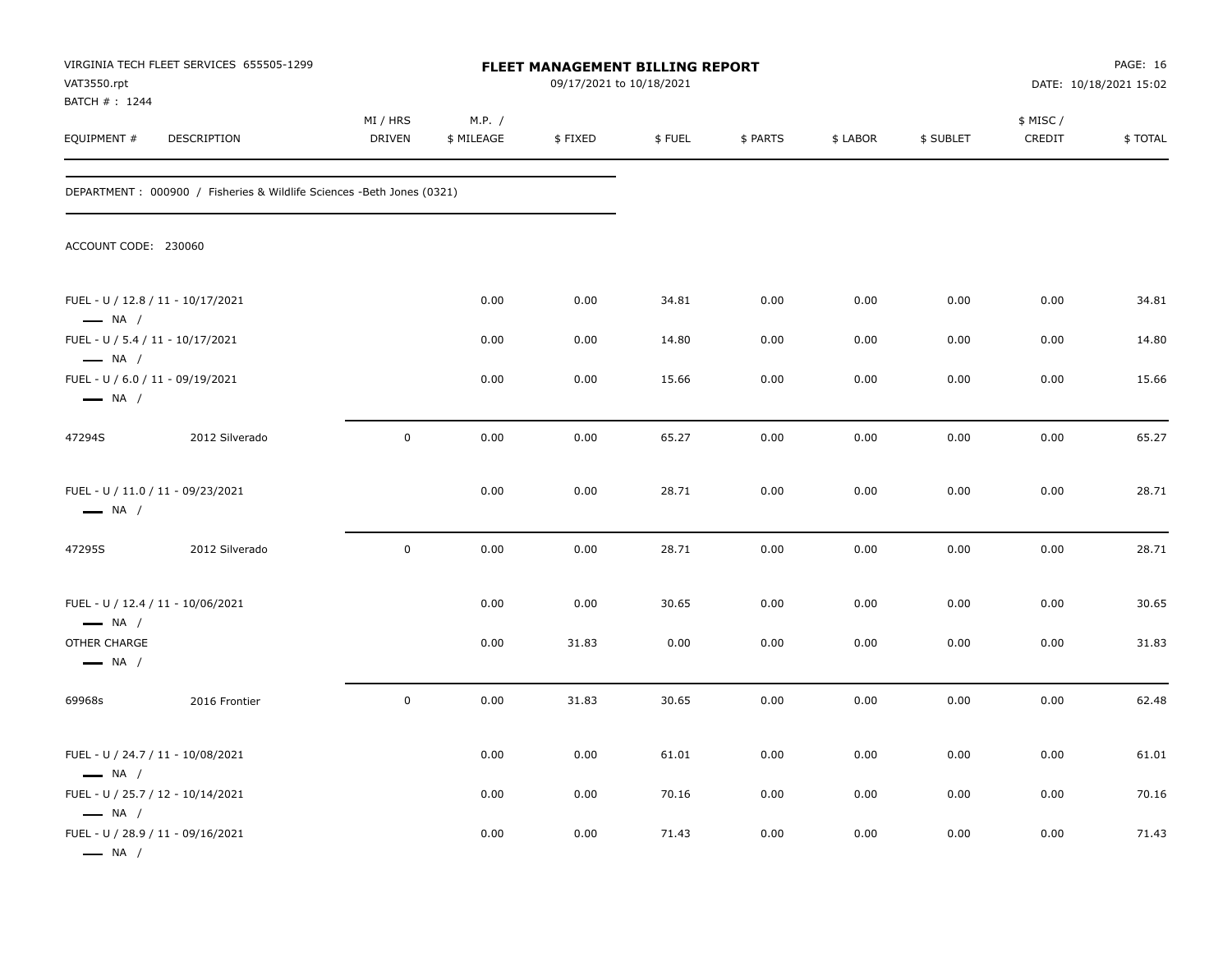| VAT3550.rpt<br>BATCH #: 1244           | VIRGINIA TECH FLEET SERVICES 655505-1299                               |                           |                      | FLEET MANAGEMENT BILLING REPORT<br>09/17/2021 to 10/18/2021 |        |          |          |           |                     | PAGE: 17<br>DATE: 10/18/2021 15:02 |
|----------------------------------------|------------------------------------------------------------------------|---------------------------|----------------------|-------------------------------------------------------------|--------|----------|----------|-----------|---------------------|------------------------------------|
| EQUIPMENT #                            | DESCRIPTION                                                            | MI / HRS<br><b>DRIVEN</b> | M.P. /<br>\$ MILEAGE | \$FIXED                                                     | \$FUEL | \$ PARTS | \$ LABOR | \$ SUBLET | \$ MISC /<br>CREDIT | \$TOTAL                            |
|                                        | DEPARTMENT : 000900 / Fisheries & Wildlife Sciences -Beth Jones (0321) |                           |                      |                                                             |        |          |          |           |                     |                                    |
| $\longrightarrow$ NA /                 | FUEL - U / 21.7 / 11 - 09/23/2021                                      |                           | 0.00                 | 0.00                                                        | 56.51  | 0.00     | 0.00     | 0.00      | 0.00                | 56.51                              |
| $\longrightarrow$ NA /                 | FUEL - U / 27.7 / 12 - 09/30/2021                                      |                           | 0.00                 | 0.00                                                        | 68.32  | 0.00     | 0.00     | 0.00      | 0.00                | 68.32                              |
| 69974s                                 | 2016 F150                                                              | $\mathbf 0$               | 0.00                 | 0.00                                                        | 327.43 | 0.00     | 0.00     | 0.00      | 0.00                | 327.43                             |
| $\longrightarrow$ NA /                 | FUEL - U / 14.7 / 11 - 10/12/2021                                      |                           | 0.00                 | 0.00                                                        | 40.21  | 0.00     | 0.00     | 0.00      | 0.00                | 40.21                              |
| $\longrightarrow$ NA /                 | FUEL - U / 11.3 / 11 - 09/26/2021                                      |                           | 0.00                 | 0.00                                                        | 27.84  | 0.00     | 0.00     | 0.00      | 0.00                | 27.84                              |
| 74662s                                 | 2018 F150                                                              | 1,750                     | 0.00                 | 0.00                                                        | 68.05  | 0.00     | 0.00     | 0.00      | 0.00                | 68.05                              |
| OTHER CHARGE<br>$\longrightarrow$ NA / |                                                                        |                           | 0.00                 | 18.00                                                       | 0.00   | 0.00     | 0.00     | 0.00      | 0.00                | 18.00                              |
| 79442S                                 | 2020 F150                                                              | $\pmb{0}$                 | 0.00                 | 18.00                                                       | 0.00   | 0.00     | 0.00     | 0.00      | 0.00                | 18.00                              |
| ACCT:<br>230060                        |                                                                        | 1,750                     | 0.00                 | 49.83                                                       | 520.11 | 0.00     | 0.00     | 0.00      | 0.00                | 569.94                             |
| ACCOUNT CODE: 446067                   |                                                                        |                           |                      |                                                             |        |          |          |           |                     |                                    |
| $\longrightarrow$ NA /                 | FUEL - U / 15.4 / 11 - 09/17/2021                                      |                           | 0.00                 | 0.00                                                        | 40.12  | 0.00     | 0.00     | 0.00      | 0.00                | 40.12                              |
| 76286s                                 | 2011 LIBERTY                                                           | $\mathbf 0$               | 0.00                 | 0.00                                                        | 40.12  | 0.00     | 0.00     | 0.00      | 0.00                | 40.12                              |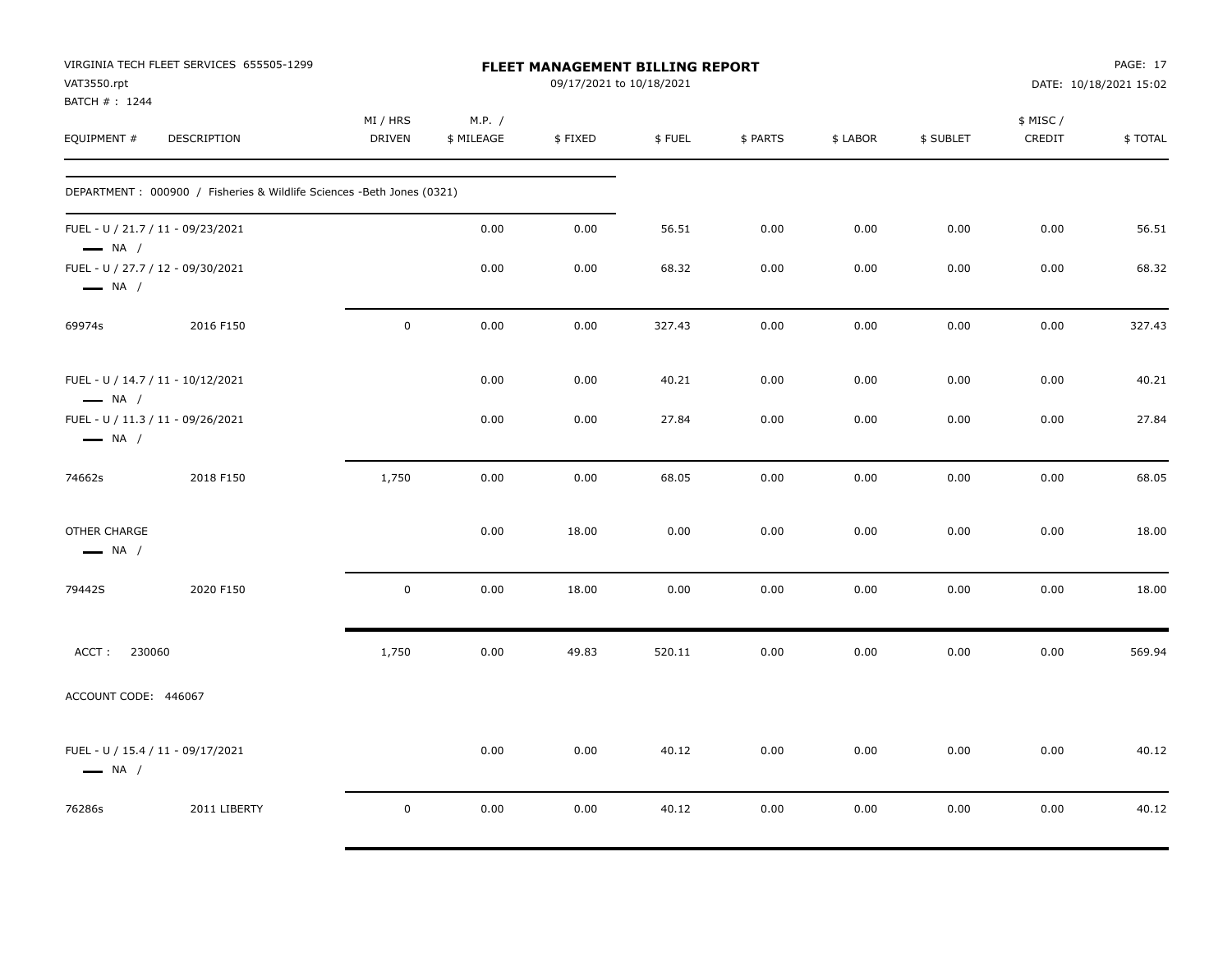| VIRGINIA TECH FLEET SERVICES 655505-1299<br>VAT3550.rpt<br>BATCH #: 1244 |        |                           |                      | <b>FLEET MANAGEMENT BILLING REPORT</b> | 09/17/2021 to 10/18/2021 |          |          |                  |                    | PAGE: 18<br>DATE: 10/18/2021 15:02 |
|--------------------------------------------------------------------------|--------|---------------------------|----------------------|----------------------------------------|--------------------------|----------|----------|------------------|--------------------|------------------------------------|
| EQUIPMENT #<br>DESCRIPTION                                               |        | MI / HRS<br><b>DRIVEN</b> | M.P. /<br>\$ MILEAGE | \$FIXED                                | \$FUEL                   | \$ PARTS | \$ LABOR | \$ SUBLET        | \$ MISC/<br>CREDIT | \$TOTAL                            |
| DEPARTMENT: 000900 / Fisheries & Wildlife Sciences -Beth Jones (0321)    |        |                           |                      |                                        |                          |          |          |                  |                    |                                    |
| ACCT:<br>446067                                                          |        | $\mathbf 0$               | 0.00                 | 0.00                                   | 40.12                    | 0.00     | 0.00     | 0.00             | 0.00               | 40.12                              |
| DEPARTMENT SUBTOTALS :                                                   |        | 1,750                     | 0.00                 | 49.83                                  | 560.23                   | 0.00     | 0.00     | 0.00             | 0.00               | 610.06                             |
| <b>BREAKDOWN OF CHARGES:</b>                                             |        |                           | MILEAGE              |                                        |                          | 0.00     |          | PARTS (WO'S)     |                    | 0.00                               |
| <b>EQUIPMENT COUNT:</b>                                                  | 7      |                           | MOTOR POOL           |                                        |                          | 0.00     |          | PARTS (IND.ISS.) |                    | 0.00                               |
| DEPARTMENT:                                                              | 000900 |                           | <b>BASE</b>          |                                        |                          | 0.00     |          | <b>CREDITS</b>   |                    | 0.00                               |
|                                                                          |        |                           | <b>INSURANCE</b>     |                                        |                          | 0.00     |          | MISCELLANEOUS    |                    | 0.00                               |
|                                                                          |        |                           | <b>OTHER</b>         |                                        |                          | 49.83    | LABOR    |                  |                    | 0.00                               |
|                                                                          |        |                           | REPLACEMENT          |                                        |                          | 0.00     |          | <b>SUBLETS</b>   |                    | 0.00                               |
|                                                                          |        |                           | <b>FUEL</b>          |                                        |                          | 560.23   |          |                  |                    |                                    |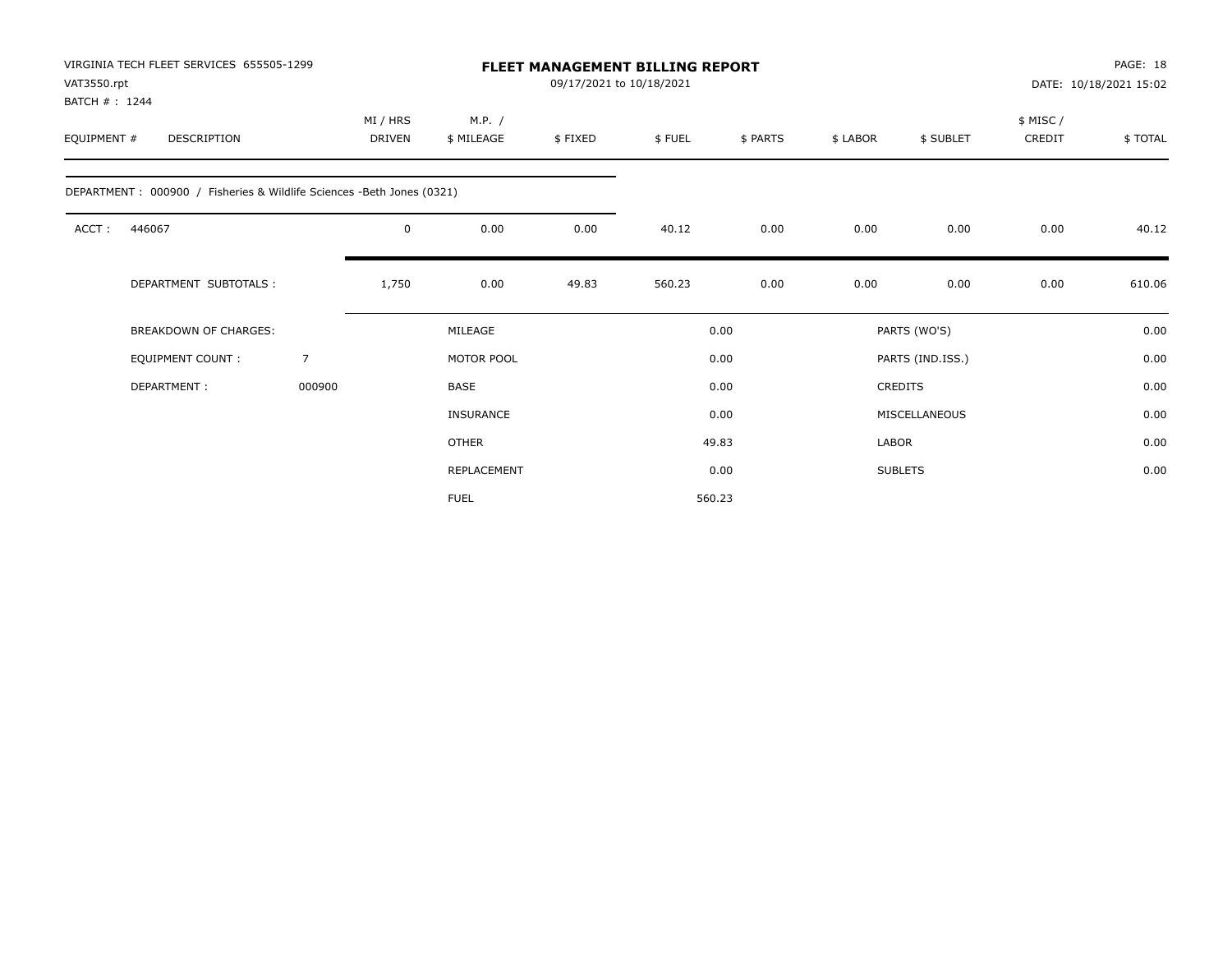| VAT3550.rpt<br>BATCH #: 1244                               | VIRGINIA TECH FLEET SERVICES 655505-1299                                          | FLEET MANAGEMENT BILLING REPORT<br>09/17/2021 to 10/18/2021 |                      |         |        |          |          |           | PAGE: 19<br>DATE: 10/18/2021 15:02 |         |
|------------------------------------------------------------|-----------------------------------------------------------------------------------|-------------------------------------------------------------|----------------------|---------|--------|----------|----------|-----------|------------------------------------|---------|
| EQUIPMENT #                                                | DESCRIPTION                                                                       | MI / HRS<br><b>DRIVEN</b>                                   | M.P. /<br>\$ MILEAGE | \$FIXED | \$FUEL | \$ PARTS | \$ LABOR | \$ SUBLET | \$ MISC /<br>CREDIT                | \$TOTAL |
|                                                            | DEPARTMENT: 001300 / School of Plant & Environmental Science Sabrina Allen (0404) |                                                             |                      |         |        |          |          |           |                                    |         |
| ACCOUNT CODE: 115487                                       |                                                                                   |                                                             |                      |         |        |          |          |           |                                    |         |
| $\longrightarrow$ NA /                                     | FUEL - U / 16.8 / 12 - 09/16/2021                                                 |                                                             | 0.00                 | 0.00    | 41.45  | 0.00     | 0.00     | 0.00      | 0.00                               | 41.45   |
| 63786s                                                     | 2009 Caravan                                                                      | 608                                                         | 0.00                 | 0.00    | 41.45  | 0.00     | 0.00     | 0.00      | 0.00                               | 41.45   |
| $\longrightarrow$ NA /                                     | FUEL - U / 17.9 / 12 - 10/06/2021                                                 |                                                             | 0.00                 | 0.00    | 44.24  | 0.00     | 0.00     | 0.00      | 0.00                               | 44.24   |
| 79421s                                                     | 2012 Silverado                                                                    | 246                                                         | 0.00                 | 0.00    | 44.24  | 0.00     | 0.00     | 0.00      | 0.00                               | 44.24   |
| FUEL - U / 4.9 / 11 - 10/06/2021<br>$\longrightarrow$ NA / |                                                                                   |                                                             | 0.00                 | 0.00    | 12.08  | 0.00     | 0.00     | 0.00      | 0.00                               | 12.08   |
| FUEL - D / 4.5 / 13 - 10/13/2021<br>$\longrightarrow$ NA / |                                                                                   |                                                             | 0.00                 | 0.00    | 11.79  | 0.00     | 0.00     | 0.00      | 0.00                               | 11.79   |
| FUEL - U / 7.4 / 11 - 10/15/2021<br>$\longrightarrow$ NA / |                                                                                   |                                                             | 0.00                 | 0.00    | 20.31  | 0.00     | 0.00     | 0.00      | 0.00                               | 20.31   |
| ahnhort                                                    | <b>2011 CANS</b>                                                                  | $\mathbf 0$                                                 | 0.00                 | 0.00    | 44.18  | 0.00     | 0.00     | 0.00      | 0.00                               | 44.18   |
| 115487<br>ACCT:                                            |                                                                                   | 854                                                         | 0.00                 | 0.00    | 129.87 | 0.00     | 0.00     | 0.00      | 0.00                               | 129.87  |
| ACCOUNT CODE: 119836                                       |                                                                                   |                                                             |                      |         |        |          |          |           |                                    |         |
| FUEL - U / 5.9 / 11 - 10/17/2021<br>$\longrightarrow$ NA / |                                                                                   |                                                             | 0.00                 | 0.00    | 16.13  | 0.00     | 0.00     | 0.00      | 0.00                               | 16.13   |
|                                                            | FUEL - U / 12.4 / 11 - 09/17/2021                                                 |                                                             | 0.00                 | 0.00    | 32.47  | 0.00     | 0.00     | 0.00      | 0.00                               | 32.47   |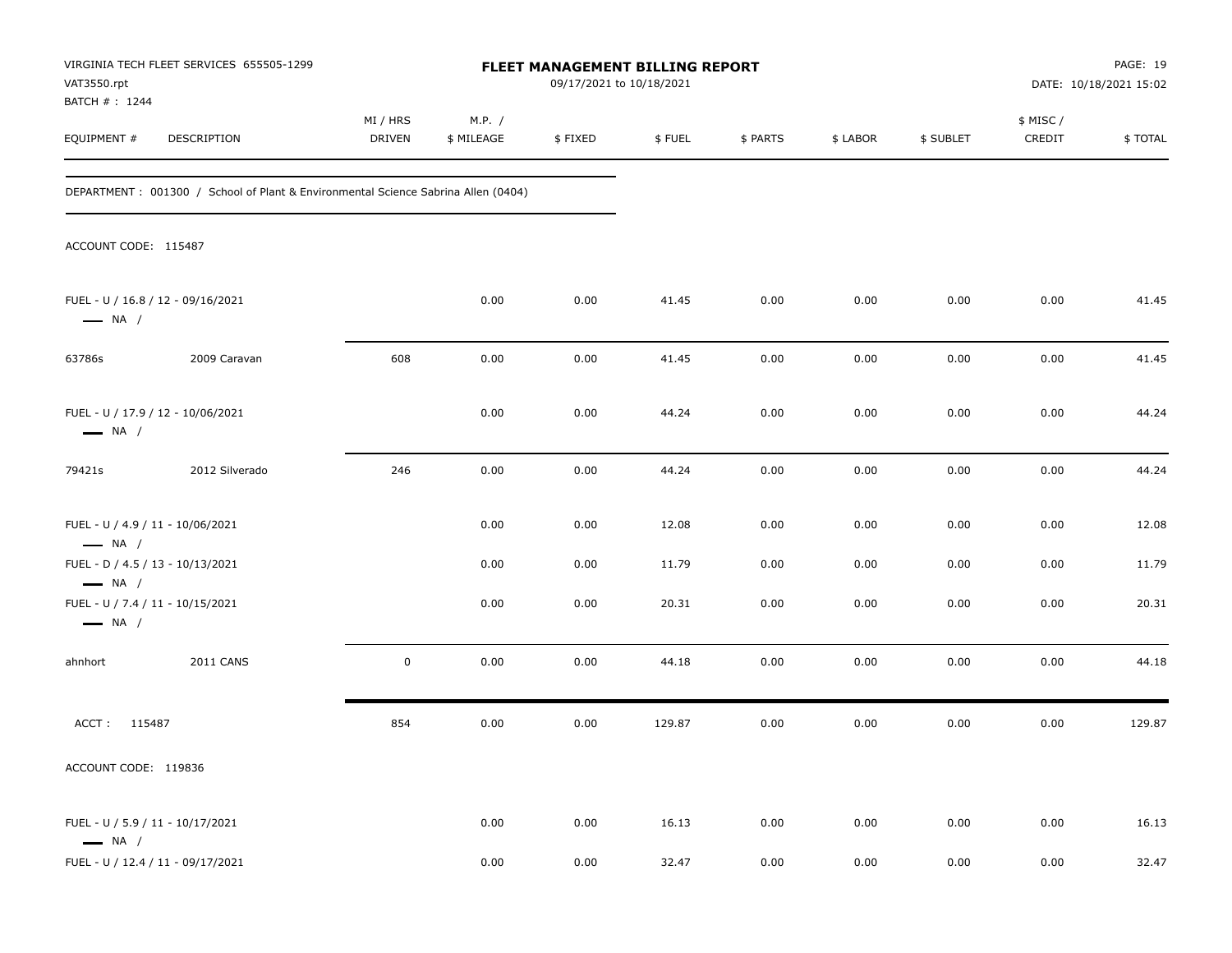| VAT3550.rpt<br>BATCH #: 1244           | VIRGINIA TECH FLEET SERVICES 655505-1299                                          | FLEET MANAGEMENT BILLING REPORT<br>09/17/2021 to 10/18/2021 |                      |         |        |          |          |           |                     | PAGE: 20<br>DATE: 10/18/2021 15:02 |  |
|----------------------------------------|-----------------------------------------------------------------------------------|-------------------------------------------------------------|----------------------|---------|--------|----------|----------|-----------|---------------------|------------------------------------|--|
| EQUIPMENT #                            | DESCRIPTION                                                                       | MI / HRS<br>DRIVEN                                          | M.P. /<br>\$ MILEAGE | \$FIXED | \$FUEL | \$ PARTS | \$ LABOR | \$ SUBLET | \$ MISC /<br>CREDIT | \$TOTAL                            |  |
|                                        | DEPARTMENT: 001300 / School of Plant & Environmental Science Sabrina Allen (0404) |                                                             |                      |         |        |          |          |           |                     |                                    |  |
| $\longrightarrow$ NA /                 |                                                                                   |                                                             |                      |         |        |          |          |           |                     |                                    |  |
| 45233S                                 | 2001 SONOMA                                                                       | 800                                                         | 0.00                 | 0.00    | 48.60  | 0.00     | 0.00     | 0.00      | 0.00                | 48.60                              |  |
| ACCT: 119836                           |                                                                                   | 800                                                         | 0.00                 | 0.00    | 48.60  | 0.00     | 0.00     | 0.00      | 0.00                | 48.60                              |  |
| ACCOUNT CODE: 120290                   |                                                                                   |                                                             |                      |         |        |          |          |           |                     |                                    |  |
| OTHER CHARGE<br>$\longrightarrow$ NA / |                                                                                   |                                                             | 0.00                 | 6.02    | 0.00   | 0.00     | 0.00     | 0.00      | 0.00                | 6.02                               |  |
| 65643S                                 | 2004 EXPEDITION                                                                   | 0                                                           | 0.00                 | 6.02    | 0.00   | 0.00     | 0.00     | 0.00      | 0.00                | 6.02                               |  |
| ACCT: 120290                           |                                                                                   | 0                                                           | 0.00                 | 6.02    | 0.00   | 0.00     | 0.00     | 0.00      | 0.00                | 6.02                               |  |
| ACCOUNT CODE: 130401                   |                                                                                   |                                                             |                      |         |        |          |          |           |                     |                                    |  |
| $\longrightarrow$ NA /                 | FUEL - U / 23.9 / 12 - 09/27/2021                                                 |                                                             | 0.00                 | 0.00    | 59.03  | 0.00     | 0.00     | 0.00      | 0.00                | 59.03                              |  |
| EHORT                                  | <b>1990 CANS</b>                                                                  | $\mathbf 0$                                                 | 0.00                 | 0.00    | 59.03  | 0.00     | 0.00     | 0.00      | 0.00                | 59.03                              |  |
| ACCT: 130401                           |                                                                                   | 0                                                           | 0.00                 | 0.00    | 59.03  | 0.00     | 0.00     | 0.00      | 0.00                | 59.03                              |  |
| ACCOUNT CODE: 139775                   |                                                                                   |                                                             |                      |         |        |          |          |           |                     |                                    |  |
| WORK ORDER # 0000112584                |                                                                                   |                                                             | 0.00                 | 0.00    | 0.00   | 172.61   | 48.75    | 0.00      | 0.00                | 221.36                             |  |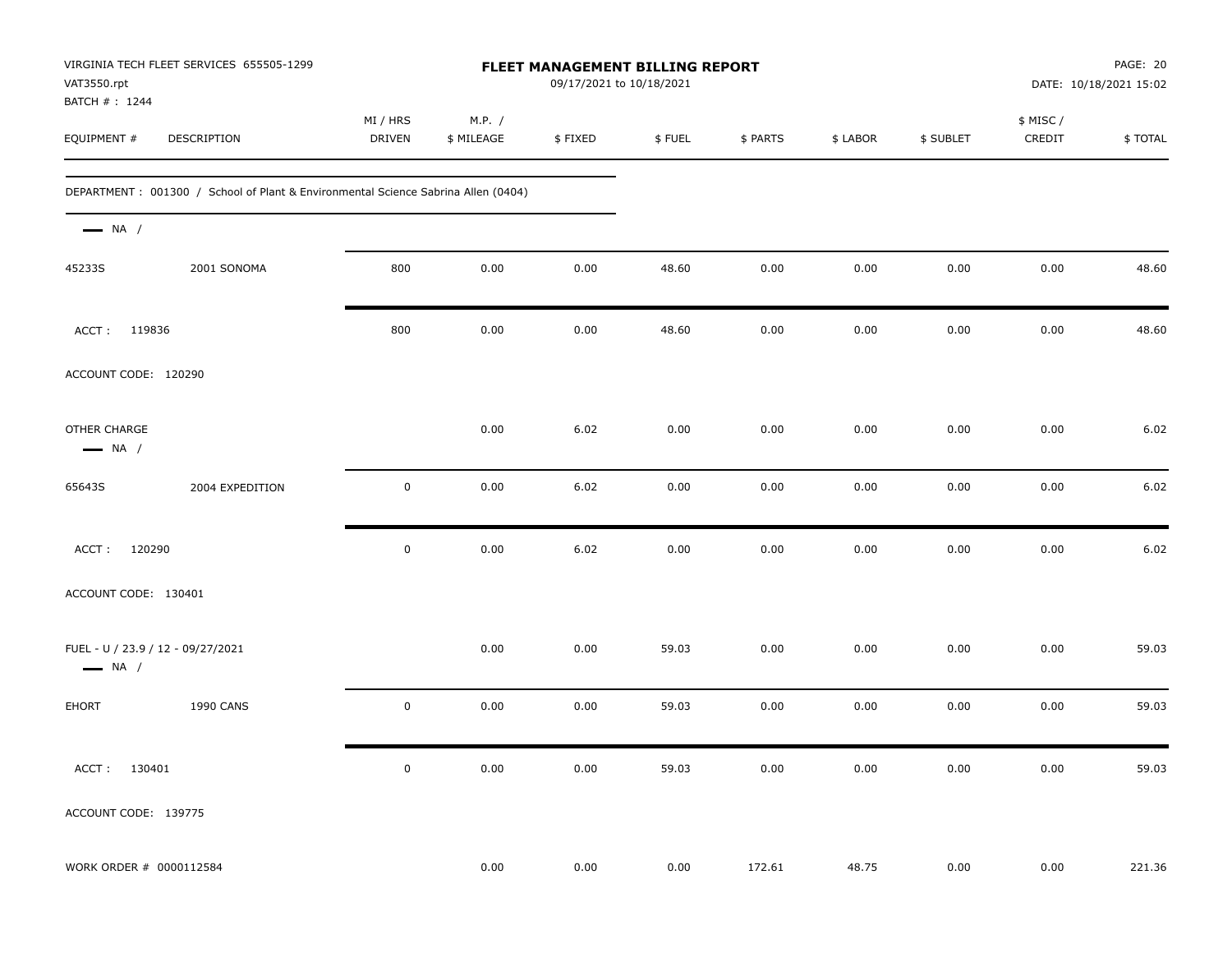| VAT3550.rpt<br>BATCH #: 1244 | VIRGINIA TECH FLEET SERVICES 655505-1299                                          | FLEET MANAGEMENT BILLING REPORT<br>09/17/2021 to 10/18/2021 |                      |         |        |          |          |           | PAGE: 21<br>DATE: 10/18/2021 15:02 |         |
|------------------------------|-----------------------------------------------------------------------------------|-------------------------------------------------------------|----------------------|---------|--------|----------|----------|-----------|------------------------------------|---------|
| EQUIPMENT #                  | DESCRIPTION                                                                       | MI / HRS<br>DRIVEN                                          | M.P. /<br>\$ MILEAGE | \$FIXED | \$FUEL | \$ PARTS | \$ LABOR | \$ SUBLET | \$ MISC /<br>CREDIT                | \$TOTAL |
|                              | DEPARTMENT: 001300 / School of Plant & Environmental Science Sabrina Allen (0404) |                                                             |                      |         |        |          |          |           |                                    |         |
| $\longrightarrow$ NA /       |                                                                                   |                                                             |                      |         |        |          |          |           |                                    |         |
| 65596s                       | 2004 Silverado                                                                    | 329                                                         | 0.00                 | 0.00    | 0.00   | 172.61   | 48.75    | 0.00      | 0.00                               | 221.36  |
| ACCT: 139775                 |                                                                                   | 329                                                         | 0.00                 | 0.00    | 0.00   | 172.61   | 48.75    | 0.00      | 0.00                               | 221.36  |
| ACCOUNT CODE: 234834         |                                                                                   |                                                             |                      |         |        |          |          |           |                                    |         |
| $\longrightarrow$ NA /       | FUEL - U / 40.7 / CC - 09/24/2021                                                 |                                                             | 0.00                 | 0.00    | 117.04 | 0.00     | 0.00     | 0.00      | 0.00                               | 117.04  |
| 69982s                       | 2012 CLUB WAGON                                                                   | 308                                                         | 0.00                 | 0.00    | 117.04 | 0.00     | 0.00     | 0.00      | 0.00                               | 117.04  |
| ACCT:<br>234834              |                                                                                   | 308                                                         | 0.00                 | 0.00    | 117.04 | 0.00     | 0.00     | 0.00      | 0.00                               | 117.04  |
| ACCOUNT CODE: 235278         |                                                                                   |                                                             |                      |         |        |          |          |           |                                    |         |
| $\longrightarrow$ NA /       | FUEL - U / 107.3 / CC - 09/24/2021                                                |                                                             | 0.00                 | 0.00    | 312.26 | 0.00     | 0.00     | 0.00      | 0.00                               | 312.26  |
| 74602s                       | 2017 F250-4x4                                                                     | 1,505                                                       | 0.00                 | 0.00    | 312.26 | 0.00     | 0.00     | 0.00      | 0.00                               | 312.26  |
| ACCT: 235278                 |                                                                                   | 1,505                                                       | $0.00\,$             | 0.00    | 312.26 | $0.00\,$ | 0.00     | 0.00      | $0.00\,$                           | 312.26  |
| ACCOUNT CODE: 444458         |                                                                                   |                                                             |                      |         |        |          |          |           |                                    |         |
|                              | FUEL - D / 96.4 / CC - 09/24/2021                                                 |                                                             | 0.00                 | 0.00    | 293.47 | $0.00\,$ | $0.00\,$ | $0.00\,$  | $0.00\,$                           | 293.47  |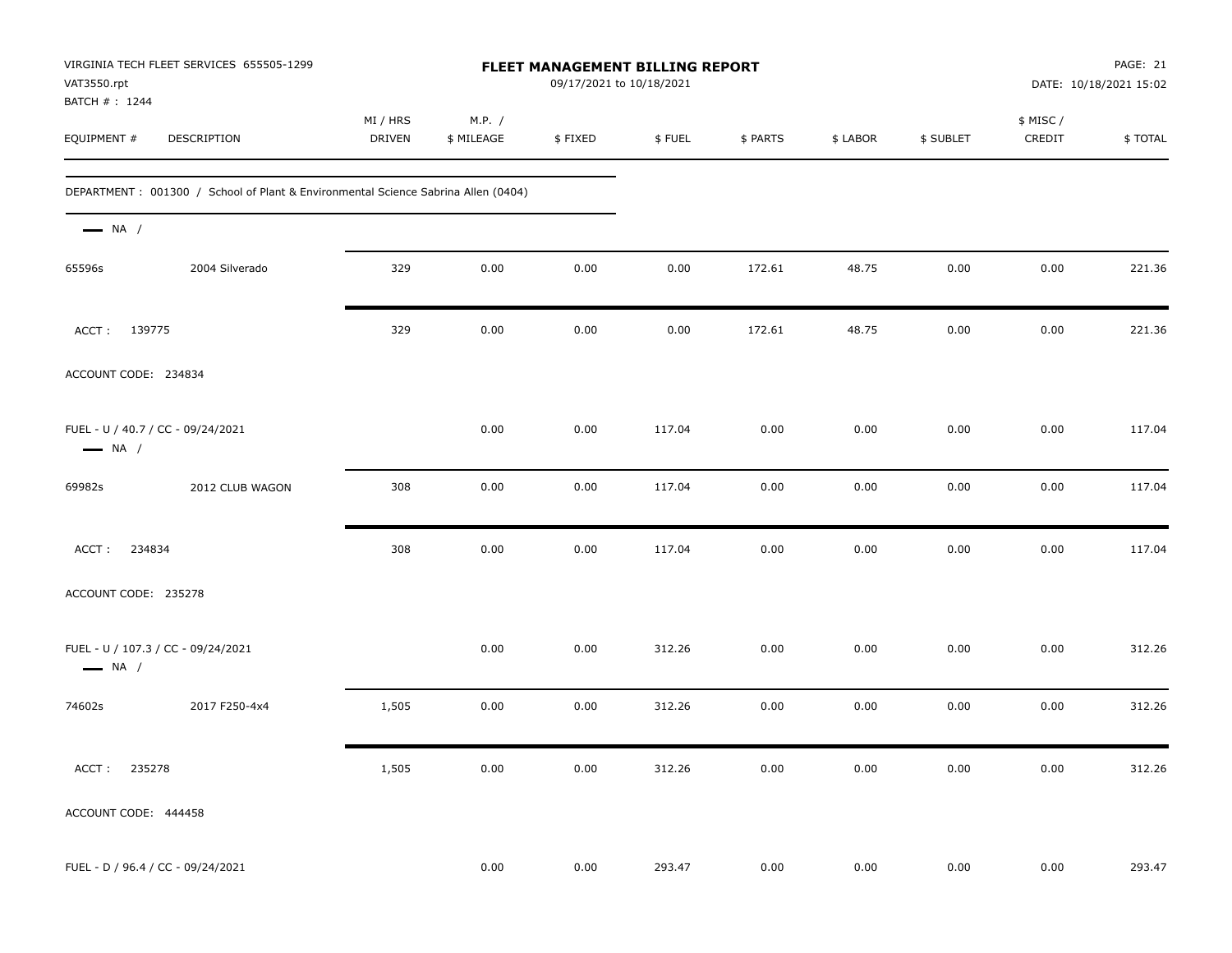| VAT3550.rpt                  | VIRGINIA TECH FLEET SERVICES 655505-1299                                          | FLEET MANAGEMENT BILLING REPORT<br>09/17/2021 to 10/18/2021 |                      |         |        |          |          |           |                    | PAGE: 22<br>DATE: 10/18/2021 15:02 |  |
|------------------------------|-----------------------------------------------------------------------------------|-------------------------------------------------------------|----------------------|---------|--------|----------|----------|-----------|--------------------|------------------------------------|--|
| BATCH #: 1244<br>EQUIPMENT # | DESCRIPTION                                                                       | MI / HRS<br><b>DRIVEN</b>                                   | M.P. /<br>\$ MILEAGE | \$FIXED | \$FUEL | \$ PARTS | \$ LABOR | \$ SUBLET | \$ MISC/<br>CREDIT | \$TOTAL                            |  |
|                              | DEPARTMENT: 001300 / School of Plant & Environmental Science Sabrina Allen (0404) |                                                             |                      |         |        |          |          |           |                    |                                    |  |
| $\longrightarrow$ NA /       |                                                                                   |                                                             |                      |         |        |          |          |           |                    |                                    |  |
| 68273S                       | 2015 F250-4x4                                                                     | 1,459                                                       | 0.00                 | 0.00    | 293.47 | 0.00     | 0.00     | 0.00      | 0.00               | 293.47                             |  |
| ACCT: 444458                 |                                                                                   | 1,459                                                       | 0.00                 | 0.00    | 293.47 | 0.00     | 0.00     | 0.00      | 0.00               | 293.47                             |  |
| ACCOUNT CODE: 444526         |                                                                                   |                                                             |                      |         |        |          |          |           |                    |                                    |  |
| $\longrightarrow$ NA /       | FUEL - U / 24.6 / CC - 09/24/2021                                                 |                                                             | 0.00                 | 0.00    | 71.40  | 0.00     | 0.00     | 0.00      | 0.00               | 71.40                              |  |
| 29596S                       | 1989 K2500                                                                        | $\mathbf 0$                                                 | 0.00                 | 0.00    | 71.40  | 0.00     | 0.00     | 0.00      | 0.00               | 71.40                              |  |
| ACCT: 444526                 |                                                                                   | $\mathsf 0$                                                 | 0.00                 | 0.00    | 71.40  | 0.00     | 0.00     | 0.00      | 0.00               | 71.40                              |  |
| ACCOUNT CODE: 445774         |                                                                                   |                                                             |                      |         |        |          |          |           |                    |                                    |  |
| $\longrightarrow$ NA /       | FUEL - U / 58.2 / CC - 09/24/2021                                                 |                                                             | 0.00                 | 0.00    | 172.80 | 0.00     | 0.00     | 0.00      | 0.00               | 172.80                             |  |
| 63794s                       | 2009 DAKOTA                                                                       | 1,180                                                       | 0.00                 | 0.00    | 172.80 | 0.00     | 0.00     | 0.00      | 0.00               | 172.80                             |  |
| ACCT: 445774                 |                                                                                   | 1,180                                                       | 0.00                 | 0.00    | 172.80 | 0.00     | 0.00     | 0.00      | 0.00               | 172.80                             |  |
| ACCOUNT CODE: 445780         |                                                                                   |                                                             |                      |         |        |          |          |           |                    |                                    |  |
|                              | FUEL - U / 10.5 / 11 - 10/04/2021                                                 |                                                             | 0.00                 | 0.00    | 25.94  | 0.00     | 0.00     | 0.00      | 0.00               | 25.94                              |  |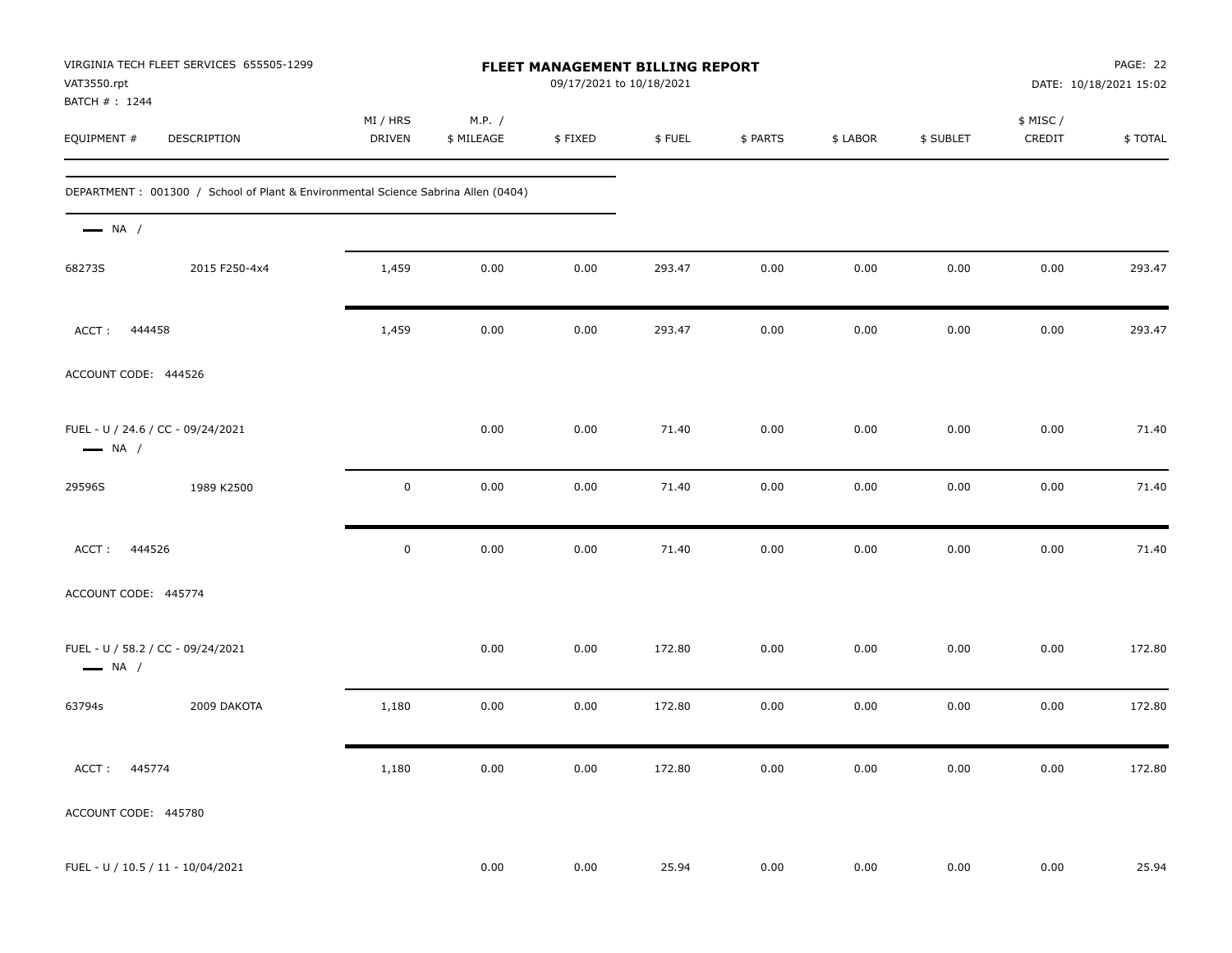| VAT3550.rpt<br>BATCH # : 1244                    | VIRGINIA TECH FLEET SERVICES 655505-1299                                          | FLEET MANAGEMENT BILLING REPORT<br>09/17/2021 to 10/18/2021 |                      |         |        |          |          |           | PAGE: 23<br>DATE: 10/18/2021 15:02 |         |
|--------------------------------------------------|-----------------------------------------------------------------------------------|-------------------------------------------------------------|----------------------|---------|--------|----------|----------|-----------|------------------------------------|---------|
| EQUIPMENT #                                      | DESCRIPTION                                                                       | MI / HRS<br><b>DRIVEN</b>                                   | M.P. /<br>\$ MILEAGE | \$FIXED | \$FUEL | \$ PARTS | \$ LABOR | \$ SUBLET | \$ MISC /<br>CREDIT                | \$TOTAL |
|                                                  | DEPARTMENT: 001300 / School of Plant & Environmental Science Sabrina Allen (0404) |                                                             |                      |         |        |          |          |           |                                    |         |
| $\longrightarrow$ NA /<br>$\longrightarrow$ NA / | FUEL - U / 11.1 / 11 - 09/16/2021                                                 |                                                             | 0.00                 | 0.00    | 27.42  | 0.00     | 0.00     | 0.00      | 0.00                               | 27.42   |
| 71517s                                           | 2016 SPORT UTIL                                                                   | 911                                                         | 0.00                 | 0.00    | 53.36  | 0.00     | 0.00     | 0.00      | 0.00                               | 53.36   |
| ACCT: 445780                                     |                                                                                   | 911                                                         | 0.00                 | 0.00    | 53.36  | 0.00     | 0.00     | 0.00      | 0.00                               | 53.36   |
| ACCOUNT CODE: 445781                             |                                                                                   |                                                             |                      |         |        |          |          |           |                                    |         |
| $\longrightarrow$ NA /                           | FUEL - U / 25.1 / 11 - 09/17/2021                                                 |                                                             | 0.00                 | 0.00    | 65.43  | 0.00     | 0.00     | 0.00      | 0.00                               | 65.43   |
| 47545S                                           | 2002 RAM TRUCK                                                                    | 176                                                         | 0.00                 | 0.00    | 65.43  | 0.00     | 0.00     | 0.00      | 0.00                               | 65.43   |
| $\longrightarrow$ NA /                           | FUEL - U / 26.5 / 11 - 10/08/2021                                                 |                                                             | 0.00                 | 0.00    | 65.33  | 0.00     | 0.00     | 0.00      | 0.00                               | 65.33   |
|                                                  | FUEL - U / 19.4 / 12 - 10/12/2021                                                 |                                                             | 0.00                 | 0.00    | 53.02  | 0.00     | 0.00     | 0.00      | 0.00                               | 53.02   |
| $\longrightarrow$ NA /<br>$\longrightarrow$ NA / | FUEL - U / 10.0 / 11 - 09/17/2021                                                 |                                                             | 0.00                 | 0.00    | 26.15  | 0.00     | 0.00     | 0.00      | 0.00                               | 26.15   |
| $\longrightarrow$ NA /                           | FUEL - U / 26.8 / 11 - 09/29/2021                                                 |                                                             | 0.00                 | 0.00    | 66.29  | 0.00     | 0.00     | 0.00      | 0.00                               | 66.29   |
| <b>ECSES</b>                                     | 1990 EQUIPMENT                                                                    | $\mathsf 0$                                                 | 0.00                 | 0.00    | 210.79 | 0.00     | 0.00     | 0.00      | 0.00                               | 210.79  |
| 445781<br>ACCT:                                  |                                                                                   | 176                                                         | 0.00                 | 0.00    | 276.22 | 0.00     | 0.00     | 0.00      | 0.00                               | 276.22  |

ACCOUNT CODE: 467198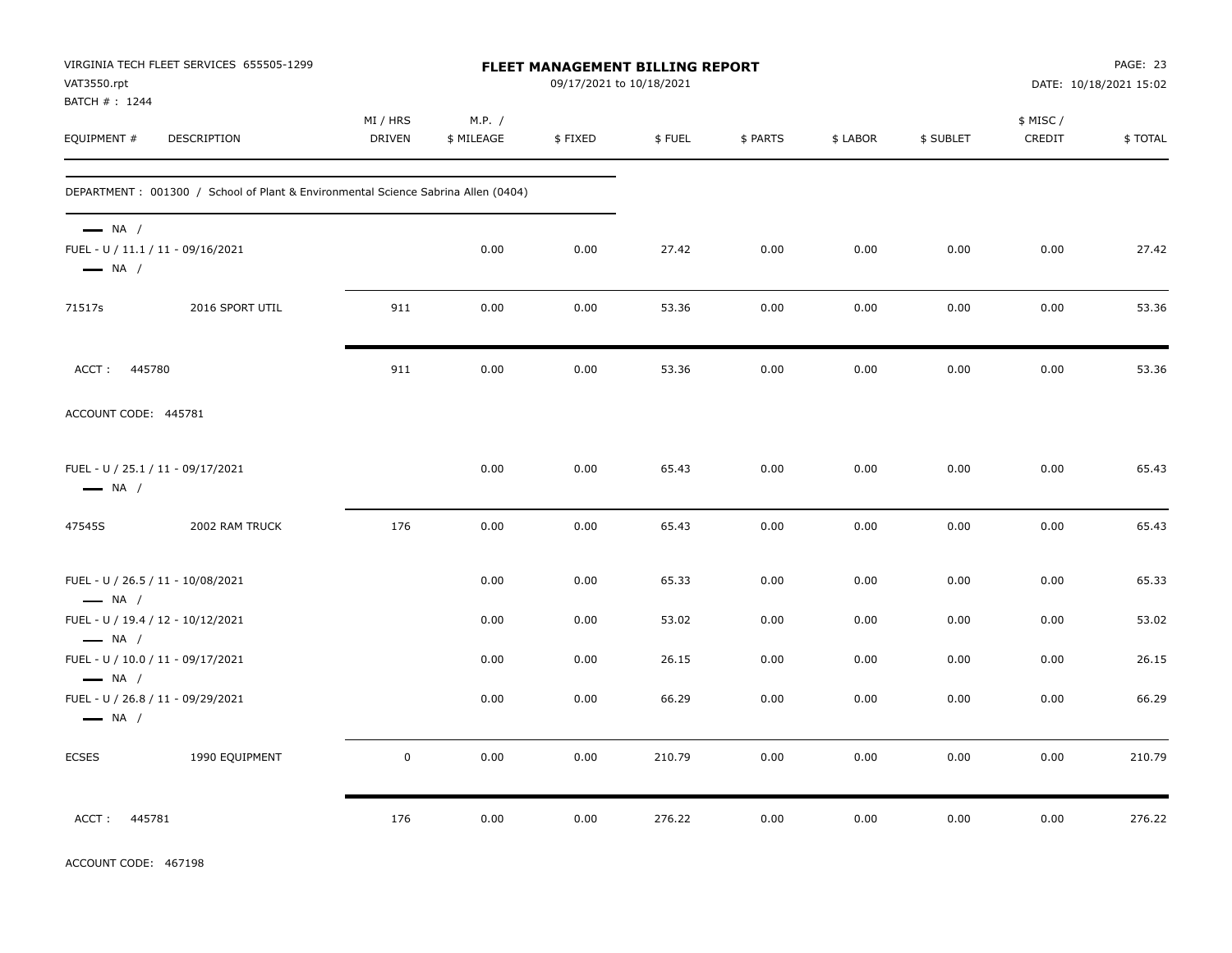| VAT3550.rpt                  | VIRGINIA TECH FLEET SERVICES 655505-1299                                          | FLEET MANAGEMENT BILLING REPORT<br>09/17/2021 to 10/18/2021 |                      |         |        |          |          |           |                     | PAGE: 24<br>DATE: 10/18/2021 15:02 |  |
|------------------------------|-----------------------------------------------------------------------------------|-------------------------------------------------------------|----------------------|---------|--------|----------|----------|-----------|---------------------|------------------------------------|--|
| BATCH #: 1244<br>EQUIPMENT # | <b>DESCRIPTION</b>                                                                | MI / HRS<br><b>DRIVEN</b>                                   | M.P. /<br>\$ MILEAGE | \$FIXED | \$FUEL | \$ PARTS | \$ LABOR | \$ SUBLET | \$ MISC /<br>CREDIT | \$TOTAL                            |  |
|                              | DEPARTMENT: 001300 / School of Plant & Environmental Science Sabrina Allen (0404) |                                                             |                      |         |        |          |          |           |                     |                                    |  |
| $\longrightarrow$ NA /       | FUEL - U / 74.6 / CC - 09/24/2021                                                 |                                                             | 0.00                 | 0.00    | 220.83 | 0.00     | 0.00     | 0.00      | 0.00                | 220.83                             |  |
| 50195S                       | 2006 F150                                                                         | $\mathbf 0$                                                 | 0.00                 | 0.00    | 220.83 | 0.00     | 0.00     | 0.00      | 0.00                | 220.83                             |  |
| ACCT:                        | 467198                                                                            | $\mathbf 0$                                                 | 0.00                 | 0.00    | 220.83 | 0.00     | 0.00     | 0.00      | 0.00                | 220.83                             |  |
| ACCOUNT CODE: 881049         |                                                                                   |                                                             |                      |         |        |          |          |           |                     |                                    |  |
| $\longrightarrow$ NA /       | FUEL - U / 206.9 / CC - 09/24/2021                                                |                                                             | 0.00                 | 0.00    | 620.04 | 0.00     | 0.00     | 0.00      | 0.00                | 620.04                             |  |
| 57593S                       | 2007 Silverado                                                                    | 3,350                                                       | 0.00                 | 0.00    | 620.04 | 0.00     | 0.00     | 0.00      | 0.00                | 620.04                             |  |
| $\longrightarrow$ NA /       | FUEL - U / 17.6 / CC - 09/24/2021                                                 |                                                             | 0.00                 | 0.00    | 52.82  | 0.00     | 0.00     | 0.00      | 0.00                | 52.82                              |  |
| 66908s                       | 2007 TRAILBLAZER                                                                  | 231                                                         | 0.00                 | 0.00    | 52.82  | 0.00     | 0.00     | 0.00      | 0.00                | 52.82                              |  |
| ACCT:                        | 881049                                                                            | 3,581                                                       | 0.00                 | 0.00    | 672.86 | 0.00     | 0.00     | 0.00      | 0.00                | 672.86                             |  |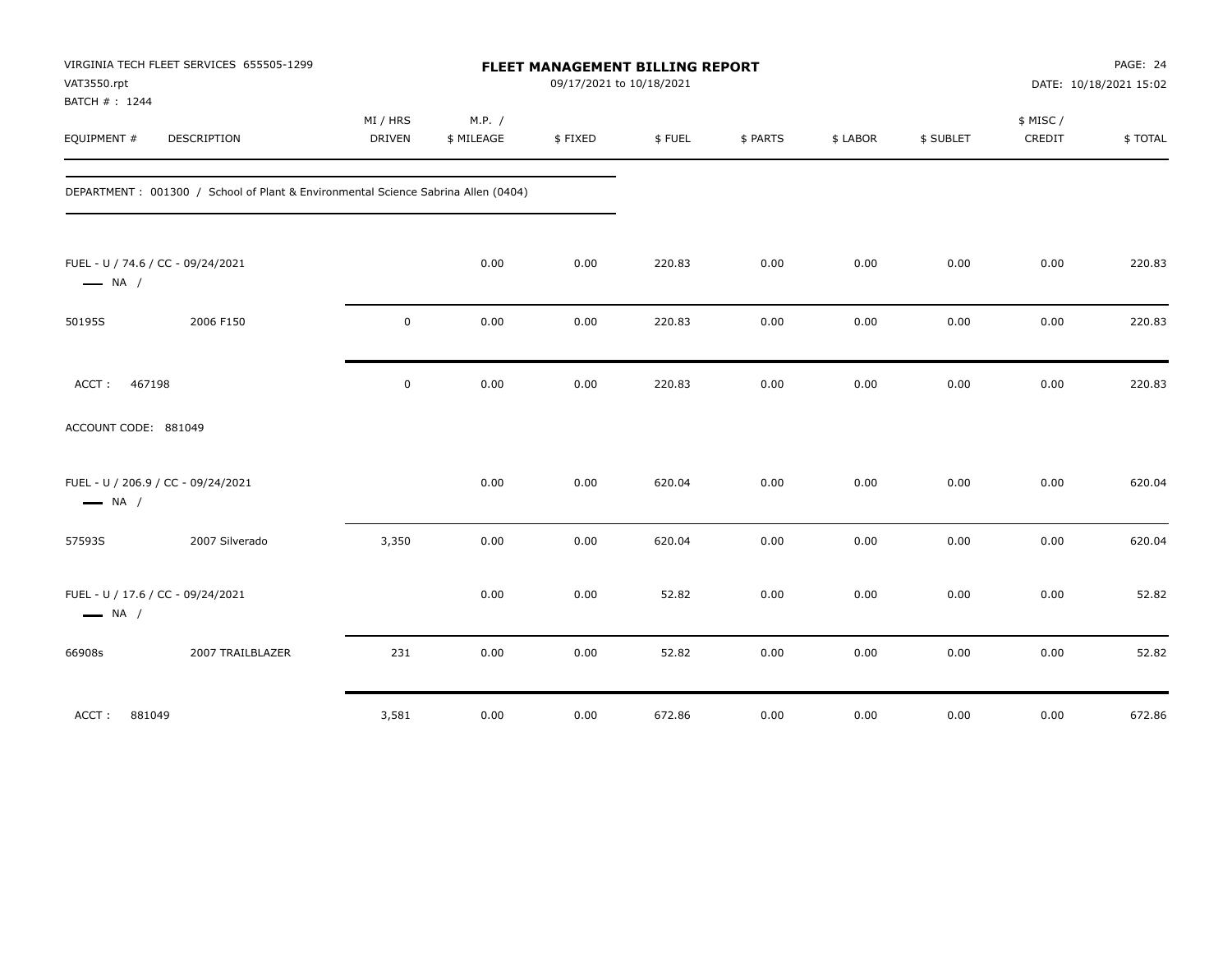| VIRGINIA TECH FLEET SERVICES 655505-1299<br>VAT3550.rpt |        |                    |                      |         | <b>FLEET MANAGEMENT BILLING REPORT</b><br>09/17/2021 to 10/18/2021 |          |          |                  |                    | PAGE: 25<br>DATE: 10/18/2021 15:02 |
|---------------------------------------------------------|--------|--------------------|----------------------|---------|--------------------------------------------------------------------|----------|----------|------------------|--------------------|------------------------------------|
| BATCH #: 1244<br>EQUIPMENT #<br>DESCRIPTION             |        | MI / HRS<br>DRIVEN | M.P. /<br>\$ MILEAGE | \$FIXED | \$FUEL                                                             | \$ PARTS | \$ LABOR | \$ SUBLET        | \$ MISC/<br>CREDIT | \$TOTAL                            |
| DEPARTMENT SUBTOTALS :                                  |        | 11,103             | 0.00                 | 6.02    | 2,427.74                                                           | 172.61   | 48.75    | 0.00             | 0.00               | 2,655.12                           |
| <b>BREAKDOWN OF CHARGES:</b>                            |        |                    | MILEAGE              |         |                                                                    | 0.00     |          | PARTS (WO'S)     |                    | 172.61                             |
| EQUIPMENT COUNT:                                        | 18     |                    | MOTOR POOL           |         |                                                                    | 0.00     |          | PARTS (IND.ISS.) |                    | 0.00                               |
| DEPARTMENT:                                             | 001300 |                    | BASE                 |         |                                                                    | 0.00     |          | <b>CREDITS</b>   |                    | 0.00                               |
|                                                         |        |                    | <b>INSURANCE</b>     |         |                                                                    | 0.00     |          | MISCELLANEOUS    |                    | 0.00                               |
|                                                         |        |                    | <b>OTHER</b>         |         |                                                                    | 6.02     | LABOR    |                  |                    | 48.75                              |
|                                                         |        |                    | REPLACEMENT          |         |                                                                    | 0.00     |          | <b>SUBLETS</b>   |                    | 0.00                               |
|                                                         |        |                    | <b>FUEL</b>          |         | 2,427.74                                                           |          |          |                  |                    |                                    |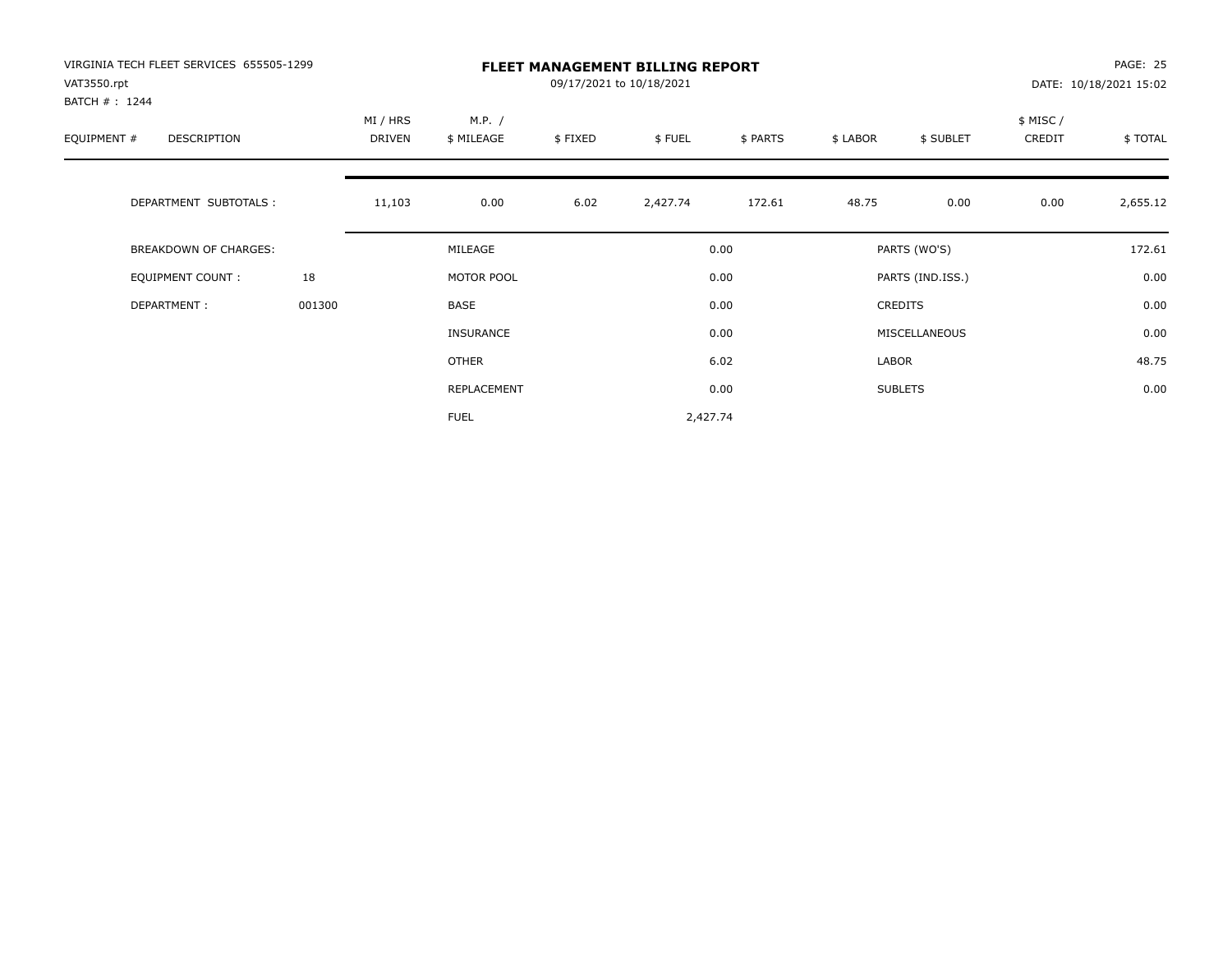| VAT3550.rpt<br>BATCH # : 1244 | VIRGINIA TECH FLEET SERVICES 655505-1299                                         |                           |                      | <b>FLEET MANAGEMENT BILLING REPORT</b><br>09/17/2021 to 10/18/2021 |        |          |              |                  |                     | PAGE: 26<br>DATE: 10/18/2021 15:02 |
|-------------------------------|----------------------------------------------------------------------------------|---------------------------|----------------------|--------------------------------------------------------------------|--------|----------|--------------|------------------|---------------------|------------------------------------|
| EQUIPMENT #                   | DESCRIPTION                                                                      | MI / HRS<br><b>DRIVEN</b> | M.P. /<br>\$ MILEAGE | \$FIXED                                                            | \$FUEL | \$ PARTS | \$ LABOR     | \$ SUBLET        | \$ MISC /<br>CREDIT | \$TOTAL                            |
|                               | DEPARTMENT: 002000 / Southern Piedmont AREC - 2375 Darvills Rd, Blackstone 23824 |                           |                      |                                                                    |        |          |              |                  |                     |                                    |
|                               | ACCOUNT CODE: 140081                                                             |                           |                      |                                                                    |        |          |              |                  |                     |                                    |
| $\longrightarrow$ NA /        | FUEL - U / 27.1 / CC - 09/24/2021                                                |                           | 0.00                 | 0.00                                                               | 78.46  | 0.00     | 0.00         | 0.00             | 0.00                | 78.46                              |
| 66928s                        | 2014 F150                                                                        | 2,097                     | 0.00                 | 0.00                                                               | 78.46  | 0.00     | 0.00         | 0.00             | 0.00                | 78.46                              |
| ACCT:                         | 140081                                                                           | 2,097                     | 0.00                 | 0.00                                                               | 78.46  | 0.00     | 0.00         | 0.00             | 0.00                | 78.46                              |
|                               | DEPARTMENT SUBTOTALS :                                                           | 2,097                     | 0.00                 | 0.00                                                               | 78.46  | 0.00     | 0.00         | 0.00             | 0.00                | 78.46                              |
|                               | <b>BREAKDOWN OF CHARGES:</b>                                                     |                           | MILEAGE              |                                                                    |        | 0.00     |              | PARTS (WO'S)     |                     | 0.00                               |
|                               | <b>EQUIPMENT COUNT:</b>                                                          | $\mathbf{1}$              | MOTOR POOL           |                                                                    |        | 0.00     |              | PARTS (IND.ISS.) |                     | 0.00                               |
|                               | DEPARTMENT:                                                                      | 002000                    | <b>BASE</b>          |                                                                    |        | 0.00     |              | CREDITS          |                     | 0.00                               |
|                               |                                                                                  |                           | <b>INSURANCE</b>     |                                                                    |        | 0.00     |              | MISCELLANEOUS    |                     | 0.00                               |
|                               |                                                                                  |                           | <b>OTHER</b>         |                                                                    |        | 0.00     | <b>LABOR</b> |                  |                     | 0.00                               |
|                               |                                                                                  |                           | <b>REPLACEMENT</b>   |                                                                    |        | 0.00     |              | <b>SUBLETS</b>   |                     | 0.00                               |
|                               |                                                                                  |                           | <b>FUEL</b>          |                                                                    |        | 78.46    |              |                  |                     |                                    |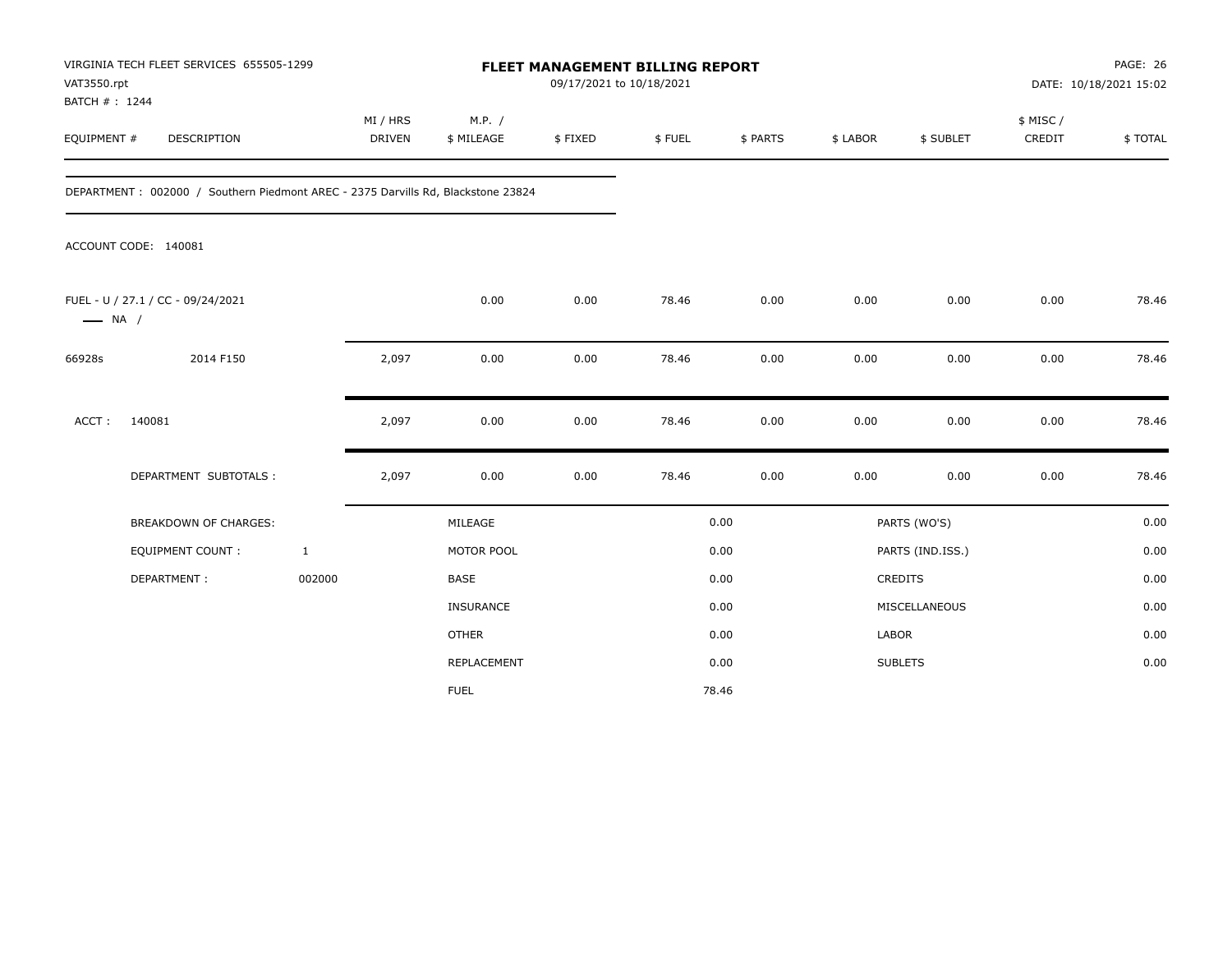| VAT3550.rpt<br>BATCH #: 1244 | VIRGINIA TECH FLEET SERVICES 655505-1299                                    |                    |                      |         | FLEET MANAGEMENT BILLING REPORT<br>09/17/2021 to 10/18/2021 |          |          |                  |                     | PAGE: 27<br>DATE: 10/18/2021 15:02 |
|------------------------------|-----------------------------------------------------------------------------|--------------------|----------------------|---------|-------------------------------------------------------------|----------|----------|------------------|---------------------|------------------------------------|
| EQUIPMENT #                  | DESCRIPTION                                                                 | MI / HRS<br>DRIVEN | M.P. /<br>\$ MILEAGE | \$FIXED | \$FUEL                                                      | \$ PARTS | \$ LABOR | \$ SUBLET        | \$ MISC /<br>CREDIT | \$TOTAL                            |
|                              | DEPARTMENT: 002300 / Wood Science & Forest Products - Debbie Garnand (0324) |                    |                      |         |                                                             |          |          |                  |                     |                                    |
|                              | ACCOUNT CODE: 130484                                                        |                    |                      |         |                                                             |          |          |                  |                     |                                    |
| $\longrightarrow$ NA /       | FUEL - U / 2.0 / 11 - 09/17/2021                                            |                    | 0.00                 | 0.00    | 5.22                                                        | 0.00     | 0.00     | 0.00             | 0.00                | 5.22                               |
| $\longrightarrow$ NA /       | FUEL - U / 7.5 / 11 - 09/17/2021                                            |                    | 0.00                 | 0.00    | 19.58                                                       | 0.00     | 0.00     | 0.00             | 0.00                | 19.58                              |
| 50167S                       | 2005 SIERRA                                                                 | 73                 | 0.00                 | 0.00    | 24.80                                                       | 0.00     | 0.00     | 0.00             | 0.00                | 24.80                              |
| $\longrightarrow$ NA /       | FUEL - U / 12.3 / 11 - 10/14/2021                                           |                    | 0.00                 | 0.00    | 33.69                                                       | 0.00     | 0.00     | 0.00             | 0.00                | 33.69                              |
| 58825S                       | 2009 ESCAPE                                                                 | 272                | 0.00                 | 0.00    | 33.69                                                       | 0.00     | 0.00     | 0.00             | 0.00                | 33.69                              |
| ACCT:                        | 130484                                                                      | 345                | 0.00                 | 0.00    | 58.49                                                       | 0.00     | 0.00     | 0.00             | 0.00                | 58.49                              |
|                              | DEPARTMENT SUBTOTALS :                                                      | 345                | 0.00                 | 0.00    | 58.49                                                       | 0.00     | 0.00     | 0.00             | 0.00                | 58.49                              |
|                              | BREAKDOWN OF CHARGES:                                                       |                    | MILEAGE              |         |                                                             | 0.00     |          | PARTS (WO'S)     |                     | 0.00                               |
|                              | EQUIPMENT COUNT:                                                            | $\overline{2}$     | MOTOR POOL           |         |                                                             | 0.00     |          | PARTS (IND.ISS.) |                     | 0.00                               |
|                              | DEPARTMENT:                                                                 | 002300             | BASE                 |         |                                                             | 0.00     |          | CREDITS          |                     | 0.00                               |
|                              |                                                                             |                    | INSURANCE            |         |                                                             | 0.00     |          | MISCELLANEOUS    |                     | 0.00                               |
|                              |                                                                             |                    | <b>OTHER</b>         |         |                                                             | 0.00     | LABOR    |                  |                     | 0.00                               |
|                              |                                                                             |                    | REPLACEMENT          |         |                                                             | 0.00     |          | <b>SUBLETS</b>   |                     | 0.00                               |
|                              |                                                                             |                    | <b>FUEL</b>          |         |                                                             | 58.49    |          |                  |                     |                                    |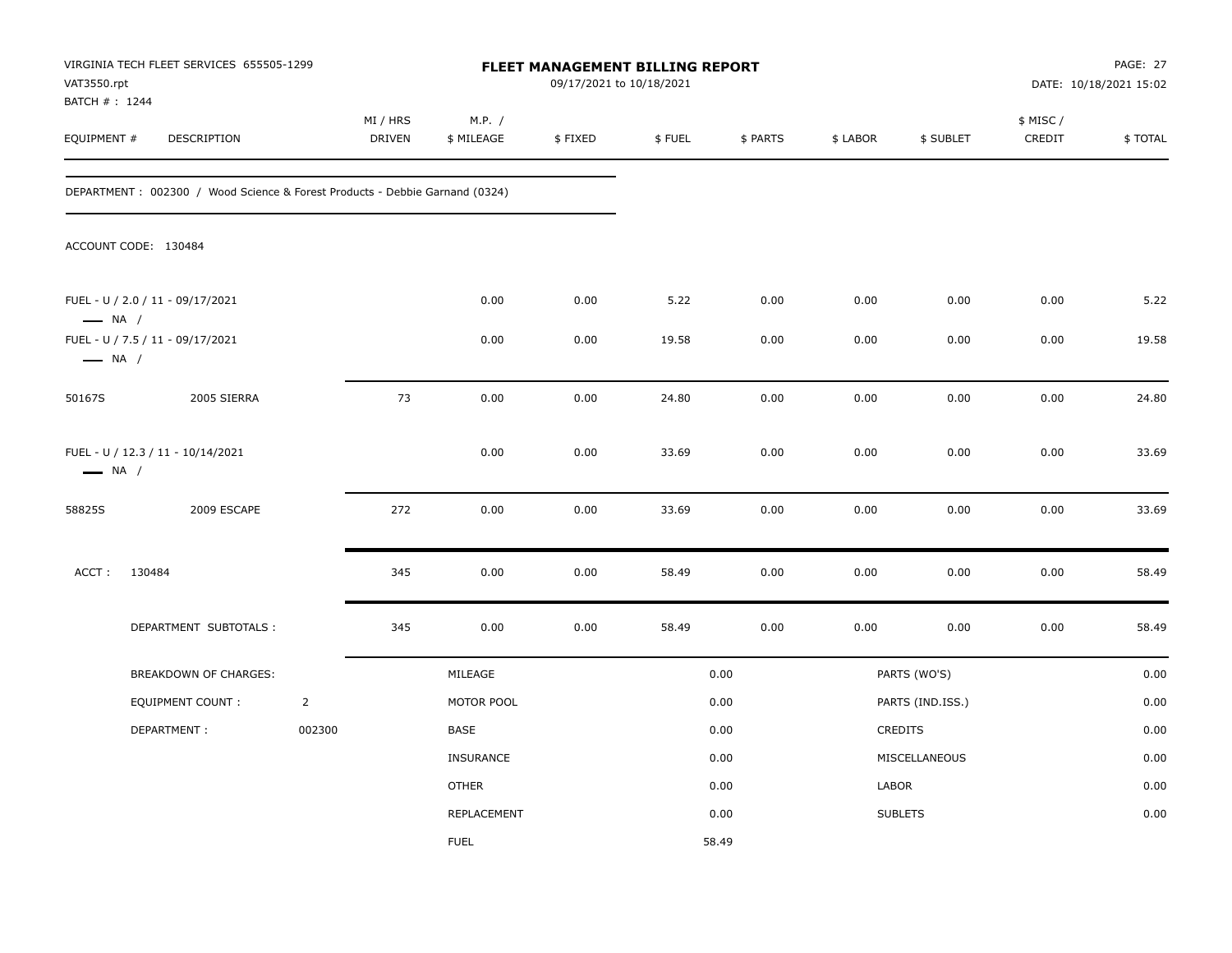| VAT3550.rpt<br>BATCH # : 1244 | VIRGINIA TECH FLEET SERVICES 655505-1299                                    |                           |                      | FLEET MANAGEMENT BILLING REPORT<br>09/17/2021 to 10/18/2021 |        |          |          |           |                     | PAGE: 28<br>DATE: 10/18/2021 15:02 |
|-------------------------------|-----------------------------------------------------------------------------|---------------------------|----------------------|-------------------------------------------------------------|--------|----------|----------|-----------|---------------------|------------------------------------|
| EQUIPMENT #                   | <b>DESCRIPTION</b>                                                          | MI / HRS<br><b>DRIVEN</b> | M.P. /<br>\$ MILEAGE | \$FIXED                                                     | \$FUEL | \$ PARTS | \$ LABOR | \$ SUBLET | \$ MISC /<br>CREDIT | \$TOTAL                            |
|                               | DEPARTMENT : 002800 / Agriculture & Life Sciences - Jasmine Phillips (0341) |                           |                      |                                                             |        |          |          |           |                     |                                    |
| ACCOUNT CODE: 141321          |                                                                             |                           |                      |                                                             |        |          |          |           |                     |                                    |
| $\longrightarrow$ NA /        | FUEL - U / 48.2 / CC - 09/24/2021                                           |                           | 0.00                 | 0.00                                                        | 141.80 | 0.00     | 0.00     | 0.00      | 0.00                | 141.80                             |
| 69981s                        | 2009 Caravan                                                                | 1,114                     | 0.00                 | 0.00                                                        | 141.80 | 0.00     | 0.00     | 0.00      | 0.00                | 141.80                             |
| ACCT: 141321                  |                                                                             | 1,114                     | 0.00                 | 0.00                                                        | 141.80 | 0.00     | 0.00     | 0.00      | 0.00                | 141.80                             |
| ACCOUNT CODE: 998745          |                                                                             |                           |                      |                                                             |        |          |          |           |                     |                                    |
| $\longrightarrow$ NA /        | FUEL - U / 6.9 / 11 - 10/15/2021                                            |                           | 0.00                 | 0.00                                                        | 18.78  | 0.00     | 0.00     | 0.00      | 0.00                | 18.78                              |
| $\longrightarrow$ NA /        | FUEL - U / 14.0 / 11 - 10/17/2021                                           |                           | 0.00                 | 0.00                                                        | 38.27  | 0.00     | 0.00     | 0.00      | 0.00                | 38.27                              |
| $\longrightarrow$ NA /        | FUEL - U / 13.4 / CC - 09/24/2021                                           |                           | 0.00                 | 0.00                                                        | 39.50  | 0.00     | 0.00     | 0.00      | 0.00                | 39.50                              |
| 69954s                        | 2016 IMPALA                                                                 | 2,088                     | 0.00                 | 0.00                                                        | 96.55  | 0.00     | 0.00     | 0.00      | 0.00                | 96.55                              |
| ACCT: 998745                  |                                                                             | 2,088                     | 0.00                 | 0.00                                                        | 96.55  | 0.00     | 0.00     | 0.00      | 0.00                | 96.55                              |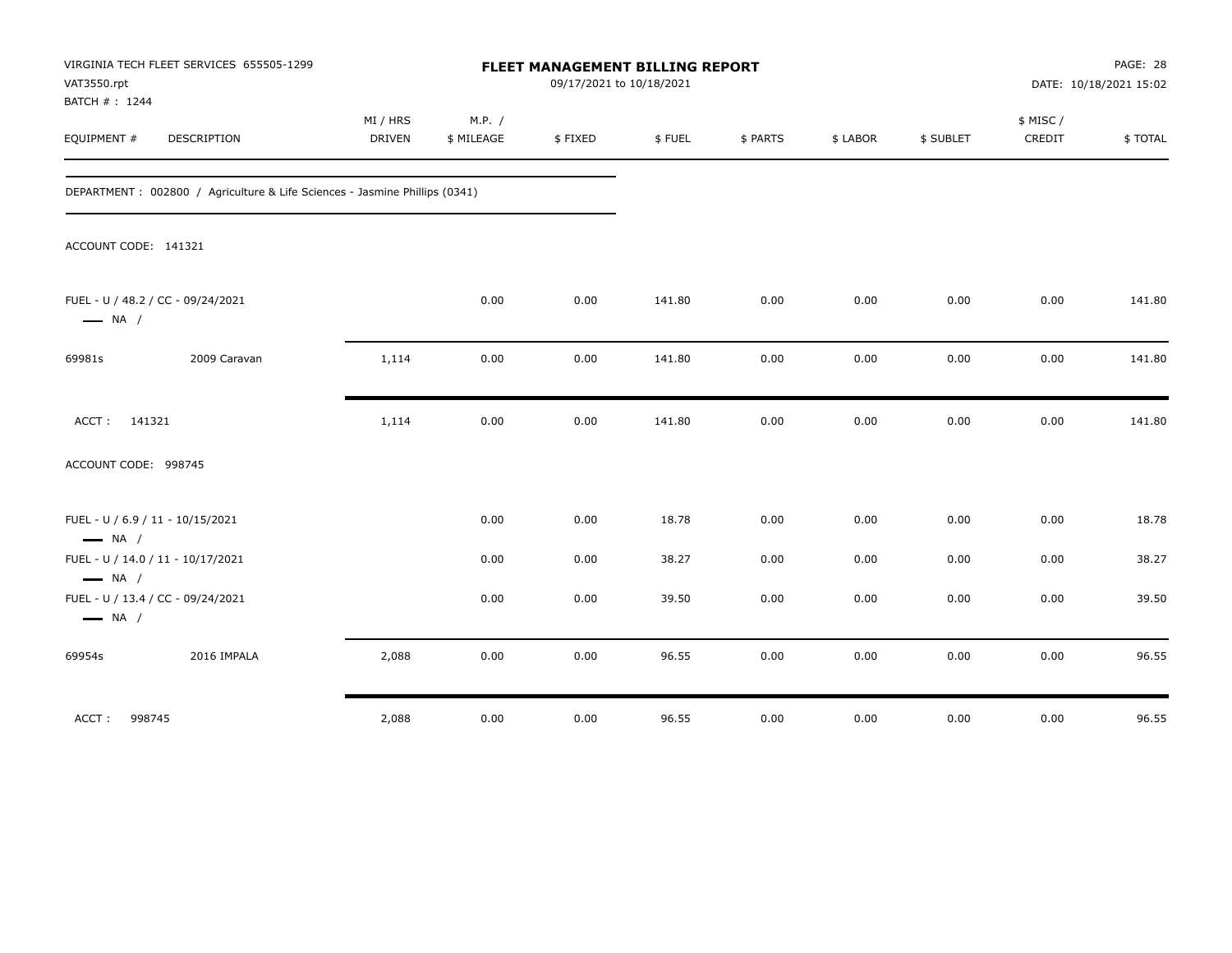| VIRGINIA TECH FLEET SERVICES 655505-1299<br>VAT3550.rpt<br>BATCH #: 1244 |                |                    |                      | 09/17/2021 to 10/18/2021 | <b>FLEET MANAGEMENT BILLING REPORT</b> |          |          |                  |                    | PAGE: 29<br>DATE: 10/18/2021 15:02 |
|--------------------------------------------------------------------------|----------------|--------------------|----------------------|--------------------------|----------------------------------------|----------|----------|------------------|--------------------|------------------------------------|
| EQUIPMENT #<br>DESCRIPTION                                               |                | MI / HRS<br>DRIVEN | M.P. /<br>\$ MILEAGE | \$FIXED                  | \$FUEL                                 | \$ PARTS | \$ LABOR | \$ SUBLET        | \$ MISC/<br>CREDIT | \$TOTAL                            |
| DEPARTMENT SUBTOTALS :                                                   |                | 3,202              | 0.00                 | 0.00                     | 238.35                                 | 0.00     | 0.00     | 0.00             | 0.00               | 238.35                             |
| <b>BREAKDOWN OF CHARGES:</b>                                             |                |                    | MILEAGE              |                          |                                        | 0.00     |          | PARTS (WO'S)     |                    | 0.00                               |
| <b>EQUIPMENT COUNT:</b>                                                  | $\overline{2}$ |                    | MOTOR POOL           |                          |                                        | 0.00     |          | PARTS (IND.ISS.) |                    | 0.00                               |
| DEPARTMENT:                                                              | 002800         |                    | BASE                 |                          |                                        | 0.00     |          | CREDITS          |                    | 0.00                               |
|                                                                          |                |                    | <b>INSURANCE</b>     |                          |                                        | 0.00     |          | MISCELLANEOUS    |                    | 0.00                               |
|                                                                          |                |                    | <b>OTHER</b>         |                          |                                        | 0.00     | LABOR    |                  |                    | 0.00                               |
|                                                                          |                |                    | REPLACEMENT          |                          |                                        | 0.00     |          | <b>SUBLETS</b>   |                    | 0.00                               |
|                                                                          |                |                    | <b>FUEL</b>          |                          |                                        | 238.35   |          |                  |                    |                                    |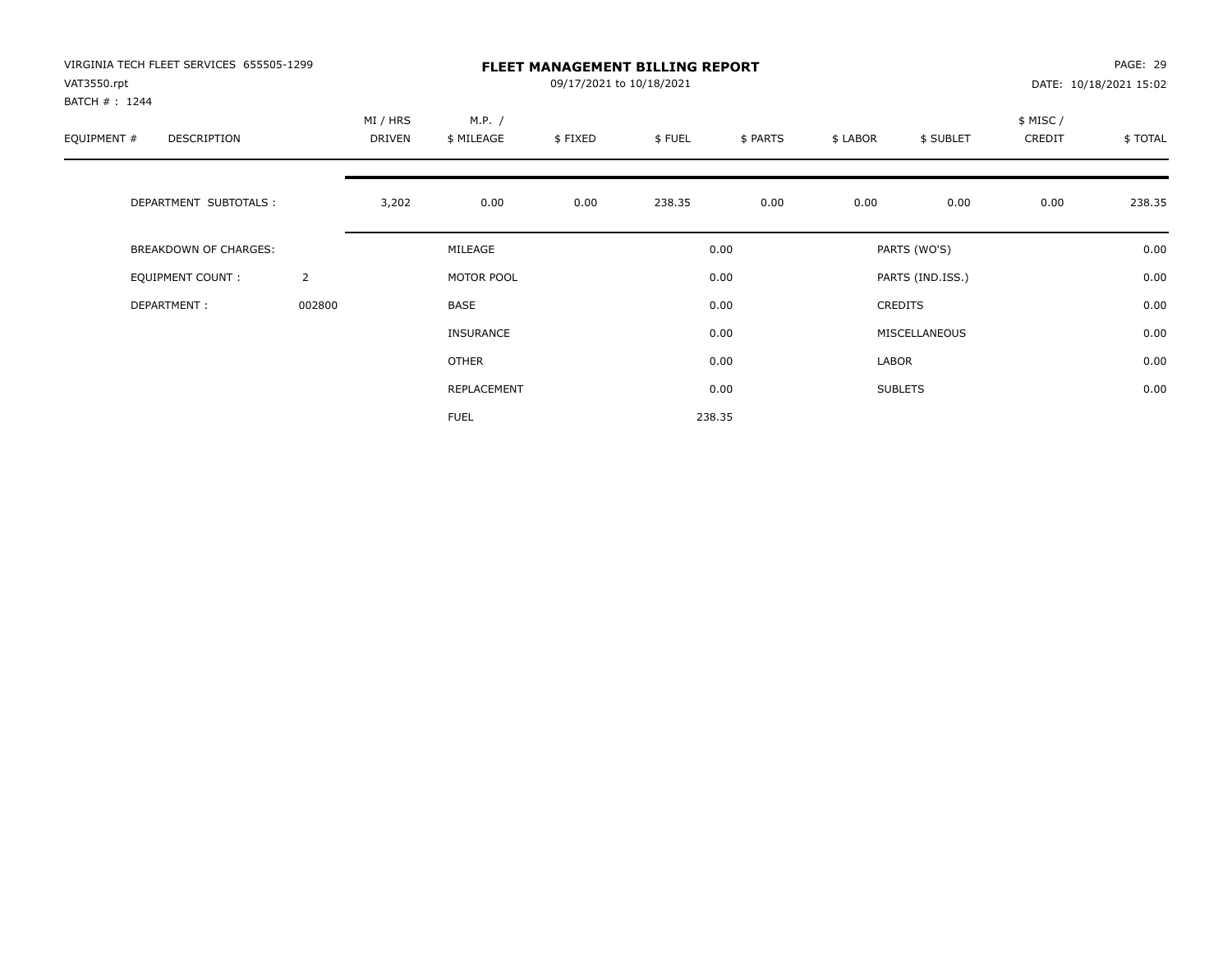| VAT3550.rpt                  | VIRGINIA TECH FLEET SERVICES 655505-1299                                 |                           |                      | <b>FLEET MANAGEMENT BILLING REPORT</b><br>09/17/2021 to 10/18/2021 |        |          |          |           |                     | PAGE: 30<br>DATE: 10/18/2021 15:02 |
|------------------------------|--------------------------------------------------------------------------|---------------------------|----------------------|--------------------------------------------------------------------|--------|----------|----------|-----------|---------------------|------------------------------------|
| BATCH #: 1244<br>EQUIPMENT # | <b>DESCRIPTION</b>                                                       | MI / HRS<br><b>DRIVEN</b> | M.P. /<br>\$ MILEAGE | \$FIXED                                                            | \$FUEL | \$ PARTS | \$ LABOR | \$ SUBLET | \$ MISC /<br>CREDIT | \$TOTAL                            |
|                              | DEPARTMENT : 003300 / College of Veterinary Medicine - Karen Hall (0342) |                           |                      |                                                                    |        |          |          |           |                     |                                    |
| ACCOUNT CODE: 122183         |                                                                          |                           |                      |                                                                    |        |          |          |           |                     |                                    |
| $\longrightarrow$ NA /       | FUEL - U / 23.3 / 11 - 10/12/2021                                        |                           | 0.00                 | 0.00                                                               | 63.47  | 0.00     | 0.00     | 0.00      | 0.00                | 63.47                              |
| $\longrightarrow$ NA /       | FUEL - U / 32.1 / 12 - 09/21/2021                                        |                           | 0.00                 | 0.00                                                               | 83.78  | 0.00     | 0.00     | 0.00      | 0.00                | 83.78                              |
| 52486S                       | 2006 Silverado                                                           | 521                       | 0.00                 | 0.00                                                               | 147.25 | 0.00     | 0.00     | 0.00      | 0.00                | 147.25                             |
| ACCT: 122183                 |                                                                          | 521                       | 0.00                 | 0.00                                                               | 147.25 | 0.00     | 0.00     | 0.00      | 0.00                | 147.25                             |
| ACCOUNT CODE: 122702         |                                                                          |                           |                      |                                                                    |        |          |          |           |                     |                                    |
| $\longrightarrow$ NA /       | FUEL - U / 20.4 / 11 - 09/28/2021                                        |                           | 0.00                 | 0.00                                                               | 50.44  | 0.00     | 0.00     | 0.00      | 0.00                | 50.44                              |
| 55213S                       | 2007 SUBURBAN                                                            | 237                       | 0.00                 | 0.00                                                               | 50.44  | 0.00     | 0.00     | 0.00      | 0.00                | 50.44                              |
| ACCT: 122702                 |                                                                          | 237                       | 0.00                 | 0.00                                                               | 50.44  | 0.00     | 0.00     | 0.00      | 0.00                | 50.44                              |
| ACCOUNT CODE: 230455         |                                                                          |                           |                      |                                                                    |        |          |          |           |                     |                                    |
| $\longrightarrow$ NA /       | FUEL - D / 24.1 / 14 - 10/12/2021                                        |                           | 0.00                 | 0.00                                                               | 63.12  | 0.00     | 0.00     | 0.00      | 0.00                | 63.12                              |
| 39300S                       | 1994 K3500                                                               | 187                       | 0.00                 | 0.00                                                               | 63.12  | 0.00     | 0.00     | 0.00      | 0.00                | 63.12                              |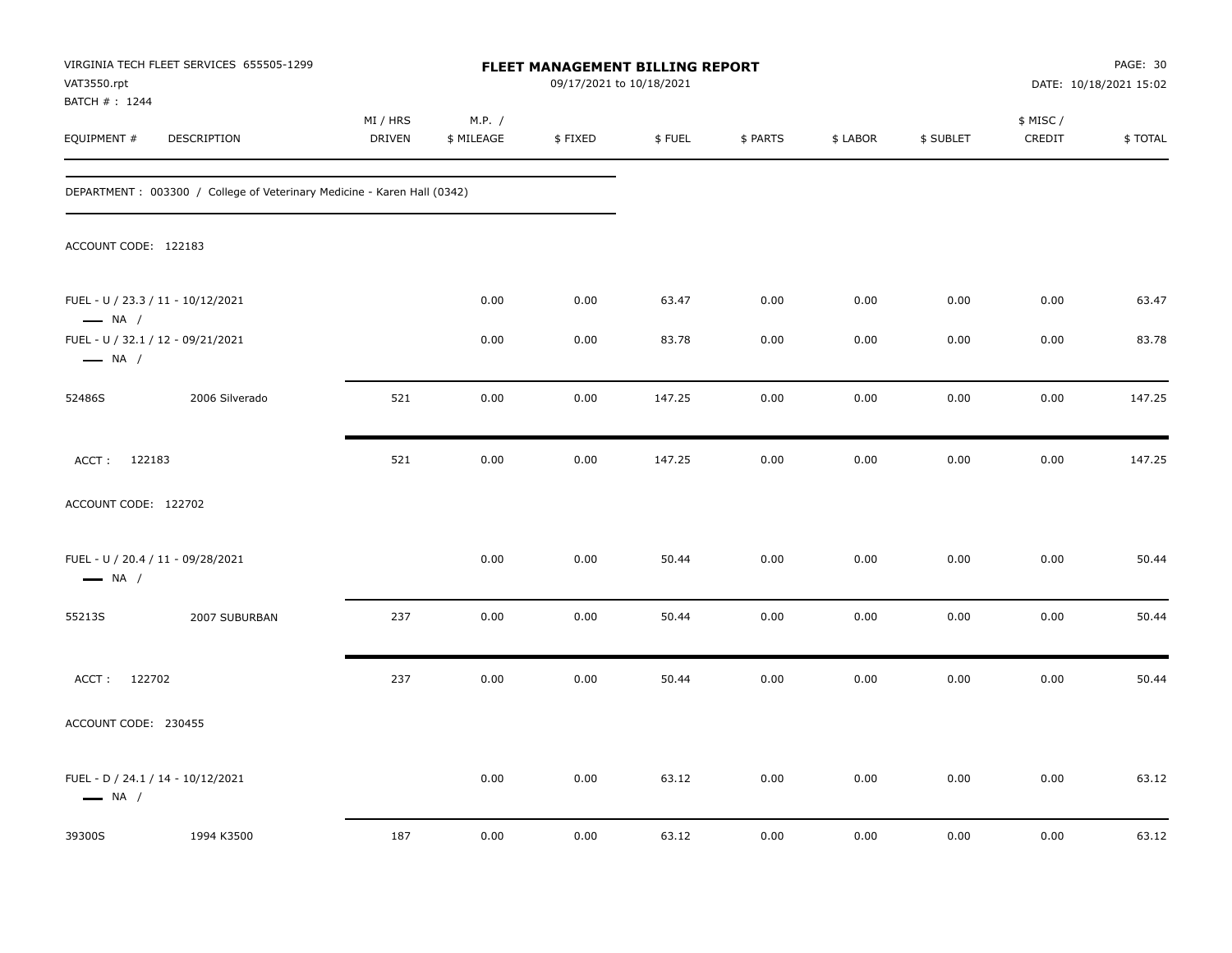| VAT3550.rpt<br>BATCH #: 1244 | VIRGINIA TECH FLEET SERVICES 655505-1299                                 |        |                    |                      | 09/17/2021 to 10/18/2021 | FLEET MANAGEMENT BILLING REPORT |          |          |                  |                     | PAGE: 31<br>DATE: 10/18/2021 15:02 |
|------------------------------|--------------------------------------------------------------------------|--------|--------------------|----------------------|--------------------------|---------------------------------|----------|----------|------------------|---------------------|------------------------------------|
| EQUIPMENT #                  | DESCRIPTION                                                              |        | MI / HRS<br>DRIVEN | M.P. /<br>\$ MILEAGE | \$FIXED                  | \$FUEL                          | \$ PARTS | \$ LABOR | \$ SUBLET        | \$ MISC /<br>CREDIT | \$TOTAL                            |
|                              | DEPARTMENT : 003300 / College of Veterinary Medicine - Karen Hall (0342) |        |                    |                      |                          |                                 |          |          |                  |                     |                                    |
| $\longrightarrow$ NA /       | FUEL - U / 29.4 / 11 - 09/20/2021                                        |        |                    | 0.00                 | 0.00                     | 76.60                           | 0.00     | 0.00     | 0.00             | 0.00                | 76.60                              |
| $\longrightarrow$ NA /       | FUEL - U / 30.3 / 11 - 09/29/2021                                        |        |                    | 0.00                 | 0.00                     | 74.92                           | 0.00     | 0.00     | 0.00             | 0.00                | 74.92                              |
| 55280S                       | 2008 Silverado                                                           |        | 328                | 0.00                 | 0.00                     | 151.52                          | 0.00     | 0.00     | 0.00             | 0.00                | 151.52                             |
| $\longrightarrow$ NA /       | FUEL - U / 25.2 / 11 - 10/08/2021                                        |        |                    | 0.00                 | 0.00                     | 62.15                           | 0.00     | 0.00     | 0.00             | 0.00                | 62.15                              |
| 60190S                       | 2011 F250-4x4                                                            |        | 0                  | 0.00                 | 0.00                     | 62.15                           | 0.00     | 0.00     | 0.00             | 0.00                | 62.15                              |
| ACCT:                        | 230455                                                                   |        | 515                | 0.00                 | 0.00                     | 276.79                          | 0.00     | 0.00     | 0.00             | 0.00                | 276.79                             |
|                              | DEPARTMENT SUBTOTALS :                                                   |        | 1,273              | 0.00                 | 0.00                     | 474.48                          | 0.00     | 0.00     | 0.00             | 0.00                | 474.48                             |
|                              | BREAKDOWN OF CHARGES:                                                    |        |                    | MILEAGE              |                          |                                 | 0.00     |          | PARTS (WO'S)     |                     | 0.00                               |
|                              | <b>EQUIPMENT COUNT:</b>                                                  | 5      |                    | MOTOR POOL           |                          |                                 | 0.00     |          | PARTS (IND.ISS.) |                     | 0.00                               |
|                              | DEPARTMENT:                                                              | 003300 |                    | BASE                 |                          |                                 | 0.00     |          | <b>CREDITS</b>   |                     | 0.00                               |
|                              |                                                                          |        |                    | INSURANCE            |                          |                                 | 0.00     |          | MISCELLANEOUS    |                     | 0.00                               |
|                              |                                                                          |        |                    | <b>OTHER</b>         |                          |                                 | 0.00     | LABOR    |                  |                     | 0.00                               |
|                              |                                                                          |        |                    | REPLACEMENT          |                          |                                 | 0.00     |          | <b>SUBLETS</b>   |                     | 0.00                               |
|                              |                                                                          |        |                    | <b>FUEL</b>          |                          | 474.48                          |          |          |                  |                     |                                    |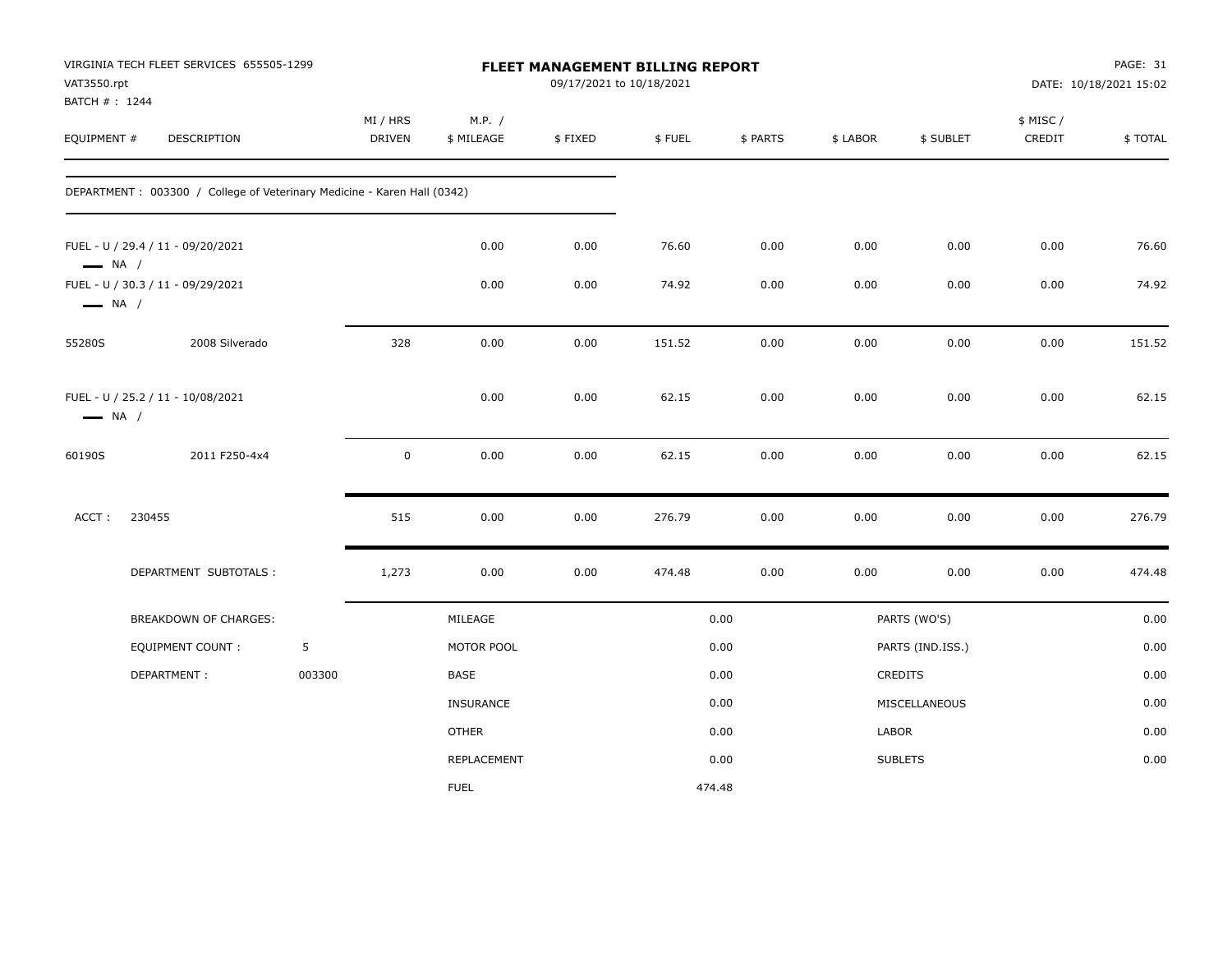| VAT3550.rpt<br>BATCH #: 1244 | VIRGINIA TECH FLEET SERVICES 655505-1299                                |                |                    |                      |         | <b>FLEET MANAGEMENT BILLING REPORT</b><br>09/17/2021 to 10/18/2021 |          |          |                  |                     | PAGE: 32<br>DATE: 10/18/2021 15:02 |
|------------------------------|-------------------------------------------------------------------------|----------------|--------------------|----------------------|---------|--------------------------------------------------------------------|----------|----------|------------------|---------------------|------------------------------------|
| EQUIPMENT #                  | DESCRIPTION                                                             |                | MI / HRS<br>DRIVEN | M.P. /<br>\$ MILEAGE | \$FIXED | \$FUEL                                                             | \$ PARTS | \$ LABOR | \$ SUBLET        | \$ MISC /<br>CREDIT | \$TOTAL                            |
|                              | DEPARTMENT : 003400 / College of Veterinary Medicine - Angela Webb 0442 |                |                    |                      |         |                                                                    |          |          |                  |                     |                                    |
|                              | ACCOUNT CODE: 120404                                                    |                |                    |                      |         |                                                                    |          |          |                  |                     |                                    |
| $\longrightarrow$ NA /       | FUEL - U / 16.4 / 11 - 10/15/2021                                       |                |                    | 0.00                 | 0.00    | 44.83                                                              | 0.00     | 0.00     | 0.00             | 0.00                | 44.83                              |
| $\longrightarrow$ NA /       | FUEL - U / 12.3 / 12 - 09/20/2021                                       |                |                    | 0.00                 | 0.00    | 31.97                                                              | 0.00     | 0.00     | 0.00             | 0.00                | 31.97                              |
| 40059S                       | 1998 PICKUP                                                             |                | 418                | 0.00                 | 0.00    | 76.80                                                              | 0.00     | 0.00     | 0.00             | 0.00                | 76.80                              |
| $\longrightarrow$ NA /       | FUEL - U / 21.5 / 12 - 09/27/2021                                       |                |                    | 0.00                 | 0.00    | 53.06                                                              | 0.00     | 0.00     | 0.00             | 0.00                | 53.06                              |
| 79402s                       | 2019 Transist Wagon                                                     |                | 329                | 0.00                 | 0.00    | 53.06                                                              | 0.00     | 0.00     | 0.00             | 0.00                | 53.06                              |
| ACCT:                        | 120404                                                                  |                | 747                | 0.00                 | 0.00    | 129.86                                                             | 0.00     | 0.00     | 0.00             | 0.00                | 129.86                             |
|                              | DEPARTMENT SUBTOTALS :                                                  |                | 747                | 0.00                 | 0.00    | 129.86                                                             | 0.00     | 0.00     | 0.00             | 0.00                | 129.86                             |
|                              | BREAKDOWN OF CHARGES:                                                   |                |                    | MILEAGE              |         |                                                                    | 0.00     |          | PARTS (WO'S)     |                     | 0.00                               |
|                              | EQUIPMENT COUNT:                                                        | $\overline{2}$ |                    | MOTOR POOL           |         |                                                                    | 0.00     |          | PARTS (IND.ISS.) |                     | 0.00                               |
|                              | DEPARTMENT:                                                             | 003400         |                    | BASE                 |         |                                                                    | 0.00     |          | CREDITS          |                     | 0.00                               |
|                              |                                                                         |                |                    | <b>INSURANCE</b>     |         |                                                                    | 0.00     |          | MISCELLANEOUS    |                     | 0.00                               |
|                              |                                                                         |                |                    | <b>OTHER</b>         |         |                                                                    | 0.00     | LABOR    |                  |                     | 0.00                               |
|                              |                                                                         |                |                    | REPLACEMENT          |         |                                                                    | 0.00     |          | <b>SUBLETS</b>   |                     | 0.00                               |
|                              |                                                                         |                |                    | <b>FUEL</b>          |         |                                                                    | 129.86   |          |                  |                     |                                    |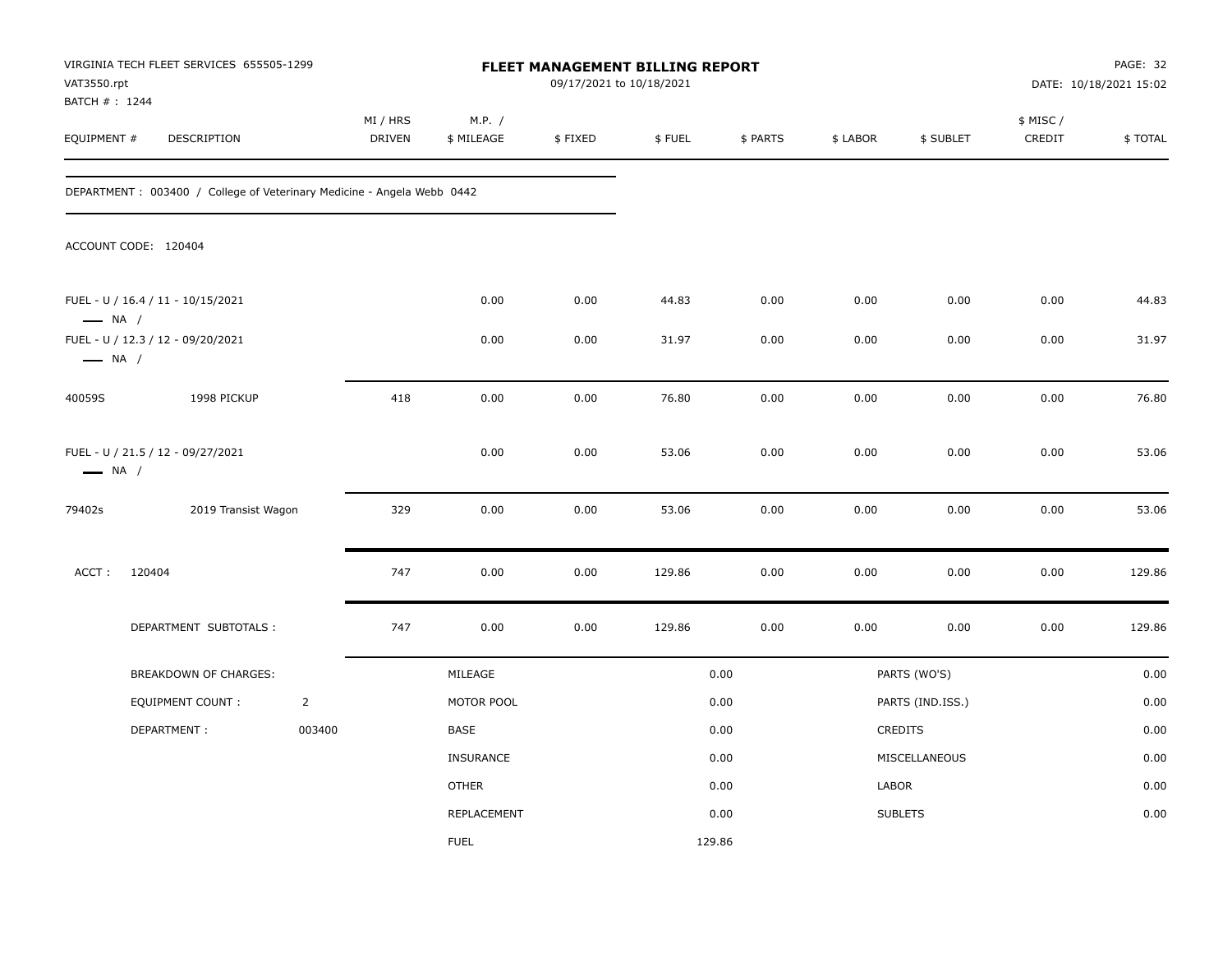| VAT3550.rpt<br>BATCH #: 1244                 | VIRGINIA TECH FLEET SERVICES 655505-1299                                    |                    |                      | FLEET MANAGEMENT BILLING REPORT<br>09/17/2021 to 10/18/2021 |        |          |          |           |                    | PAGE: 33<br>DATE: 10/18/2021 15:02 |
|----------------------------------------------|-----------------------------------------------------------------------------|--------------------|----------------------|-------------------------------------------------------------|--------|----------|----------|-----------|--------------------|------------------------------------|
| EQUIPMENT #                                  | <b>DESCRIPTION</b>                                                          | MI / HRS<br>DRIVEN | M.P. /<br>\$ MILEAGE | \$FIXED                                                     | \$FUEL | \$ PARTS | \$ LABOR | \$ SUBLET | \$ MISC/<br>CREDIT | \$TOTAL                            |
|                                              | DEPARTMENT: 003700 / Population Health Sciences Dept - Tammy Stevers (0395) |                    |                      |                                                             |        |          |          |           |                    |                                    |
| ACCOUNT CODE: 118030                         |                                                                             |                    |                      |                                                             |        |          |          |           |                    |                                    |
| $\longrightarrow$ NA /                       | WORK ORDER # 0000112557                                                     |                    | 0.00                 | 0.00                                                        | 0.00   | 0.00     | 146.25   | 0.00      | 5.00               | 151.25                             |
| 64112s                                       | 2006 TRAILER                                                                | $\mathbf 0$        | 0.00                 | 0.00                                                        | 0.00   | 0.00     | 146.25   | 0.00      | 5.00               | 151.25                             |
| ACCT:                                        | 118030                                                                      | $\mathsf 0$        | 0.00                 | 0.00                                                        | 0.00   | 0.00     | 146.25   | 0.00      | 5.00               | 151.25                             |
| ACCOUNT CODE: 118799                         |                                                                             |                    |                      |                                                             |        |          |          |           |                    |                                    |
| $\longrightarrow$ NA /                       | FUEL - U / 29.2 / CC - 09/24/2021                                           |                    | 0.00                 | 0.00                                                        | 85.17  | 0.00     | 0.00     | 0.00      | 0.00               | 85.17                              |
| <b>BASE CHARGE</b><br>$\longrightarrow$ NA / |                                                                             |                    | 0.00                 | 483.00                                                      | 0.00   | 0.00     | 0.00     | 0.00      | 0.00               | 483.00                             |
| <b>PA10</b>                                  | 2016 IMPALA                                                                 | 378                | 0.00                 | 483.00                                                      | 85.17  | 0.00     | 0.00     | 0.00      | 0.00               | 568.17                             |
| ACCT: 118799                                 |                                                                             | 378                | 0.00                 | 483.00                                                      | 85.17  | 0.00     | 0.00     | 0.00      | 0.00               | 568.17                             |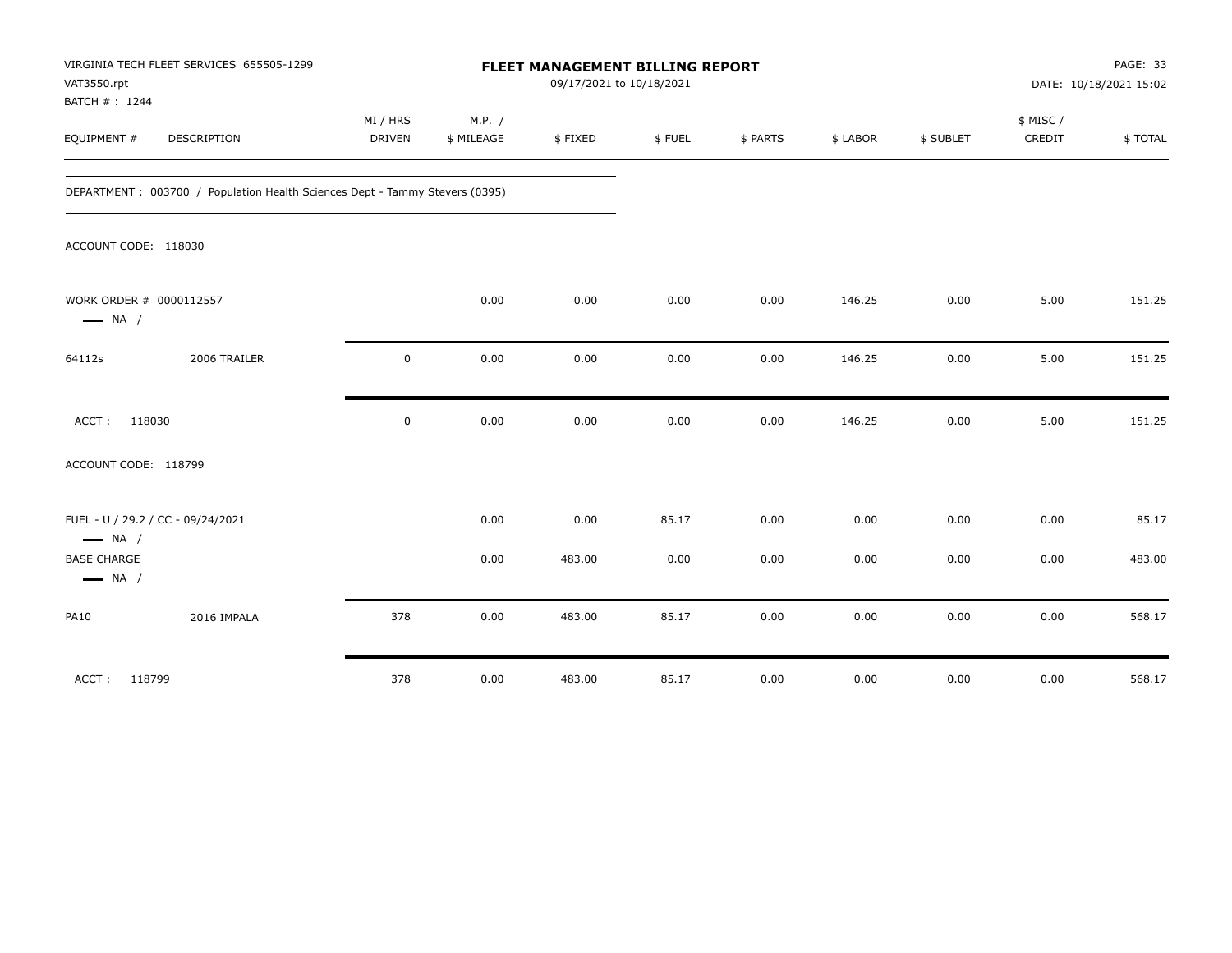| VIRGINIA TECH FLEET SERVICES 655505-1299<br>VAT3550.rpt<br>BATCH #: 1244 |                |                           |                      | 09/17/2021 to 10/18/2021 | <b>FLEET MANAGEMENT BILLING REPORT</b> |          |          |                  |                     | PAGE: 34<br>DATE: 10/18/2021 15:02 |
|--------------------------------------------------------------------------|----------------|---------------------------|----------------------|--------------------------|----------------------------------------|----------|----------|------------------|---------------------|------------------------------------|
| EQUIPMENT #<br><b>DESCRIPTION</b>                                        |                | MI / HRS<br><b>DRIVEN</b> | M.P. /<br>\$ MILEAGE | \$FIXED                  | \$FUEL                                 | \$ PARTS | \$ LABOR | \$ SUBLET        | \$ MISC /<br>CREDIT | \$TOTAL                            |
| DEPARTMENT SUBTOTALS :                                                   |                | 378                       | 0.00                 | 483.00                   | 85.17                                  | 0.00     | 146.25   | 0.00             | 5.00                | 719.42                             |
| <b>BREAKDOWN OF CHARGES:</b>                                             |                |                           | MILEAGE              |                          |                                        | 0.00     |          | PARTS (WO'S)     |                     | 0.00                               |
| EQUIPMENT COUNT:                                                         | $\overline{2}$ |                           | MOTOR POOL           |                          |                                        | 0.00     |          | PARTS (IND.ISS.) |                     | 0.00                               |
| DEPARTMENT:                                                              | 003700         |                           | <b>BASE</b>          |                          |                                        | 483.00   |          | <b>CREDITS</b>   |                     | 0.00                               |
|                                                                          |                |                           | INSURANCE            |                          |                                        | 0.00     |          | MISCELLANEOUS    |                     | 5.00                               |
|                                                                          |                |                           | <b>OTHER</b>         |                          |                                        | 0.00     | LABOR    |                  |                     | 146.25                             |
|                                                                          |                |                           | REPLACEMENT          |                          |                                        | 0.00     |          | <b>SUBLETS</b>   |                     | 0.00                               |
|                                                                          |                |                           | <b>FUEL</b>          |                          |                                        | 85.17    |          |                  |                     |                                    |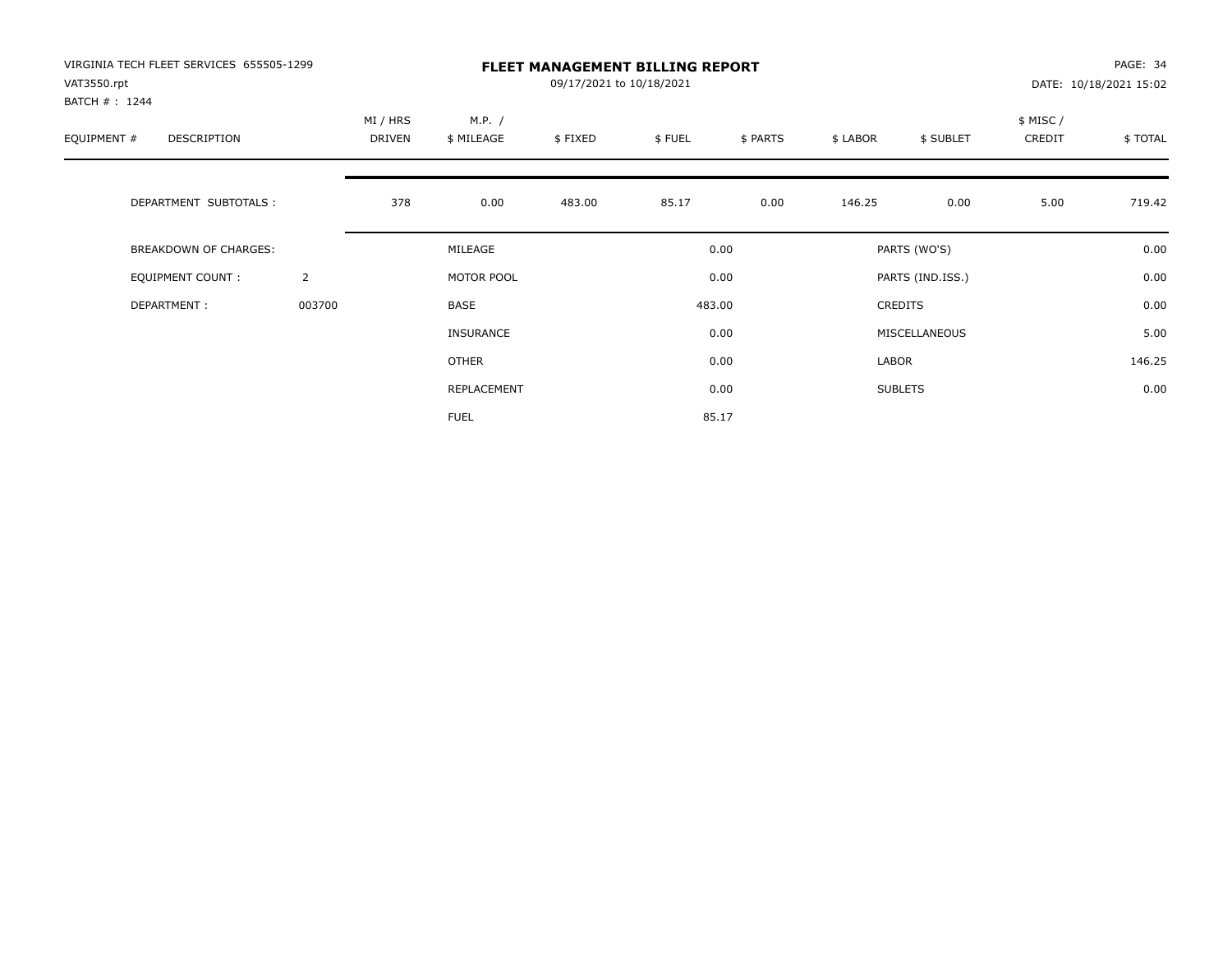| VAT3550.rpt<br>BATCH # : 1244                                                        | VIRGINIA TECH FLEET SERVICES 655505-1299                            |                           |                      | FLEET MANAGEMENT BILLING REPORT<br>09/17/2021 to 10/18/2021 |        |          |          |           |                    | <b>PAGE: 35</b><br>DATE: 10/18/2021 15:02 |
|--------------------------------------------------------------------------------------|---------------------------------------------------------------------|---------------------------|----------------------|-------------------------------------------------------------|--------|----------|----------|-----------|--------------------|-------------------------------------------|
| EQUIPMENT#                                                                           | DESCRIPTION                                                         | MI / HRS<br><b>DRIVEN</b> | M.P. /<br>\$ MILEAGE | \$FIXED                                                     | \$FUEL | \$ PARTS | \$ LABOR | \$ SUBLET | \$ MISC/<br>CREDIT | \$TOTAL                                   |
|                                                                                      | DEPARTMENT : 003900 / CVM Teaching Hospital - Jenny Robinson (0442) |                           |                      |                                                             |        |          |          |           |                    |                                           |
| ACCOUNT CODE: 117722                                                                 |                                                                     |                           |                      |                                                             |        |          |          |           |                    |                                           |
| $\longrightarrow$ NA /                                                               | FUEL - U / 12.1 / 12 - 10/07/2021                                   |                           | 0.00                 | 0.00                                                        | 29.99  | 0.00     | 0.00     | 0.00      | 0.00               | 29.99                                     |
| FUEL - U / 6.7 / 11 - 10/08/2021                                                     |                                                                     |                           | 0.00                 | 0.00                                                        | 16.62  | 0.00     | 0.00     | 0.00      | 0.00               | 16.62                                     |
| $\longrightarrow$ NA /                                                               | FUEL - U / 12.2 / 11 - 10/13/2021                                   |                           | 0.00                 | 0.00                                                        | 33.36  | 0.00     | 0.00     | 0.00      | 0.00               | 33.36                                     |
| $-$ NA $/$<br>FUEL - U / 4.8 / 11 - 10/15/2021<br>$\longrightarrow$ NA /             |                                                                     |                           | 0.00                 | 0.00                                                        | 13.08  | 0.00     | 0.00     | 0.00      | 0.00               | 13.08                                     |
| $\longrightarrow$ NA /                                                               | FUEL - U / 12.4 / 11 - 10/15/2021                                   |                           | 0.00                 | 0.00                                                        | 33.82  | 0.00     | 0.00     | 0.00      | 0.00               | 33.82                                     |
| $\longrightarrow$ NA /                                                               | FUEL - U / 13.6 / 11 - 09/23/2021                                   |                           | 0.00                 | 0.00                                                        | 35.42  | 0.00     | 0.00     | 0.00      | 0.00               | 35.42                                     |
| $\longrightarrow$ NA /                                                               | FUEL - U / 14.8 / 11 - 09/30/2021                                   |                           | 0.00                 | 0.00                                                        | 36.61  | 0.00     | 0.00     | 0.00      | 0.00               | 36.61                                     |
| 60195S                                                                               | 2011 F250-4x4                                                       | $\mathbf 0$               | 0.00                 | 0.00                                                        | 198.90 | 0.00     | 0.00     | 0.00      | 0.00               | 198.90                                    |
|                                                                                      | FUEL - U / 16.2 / 11 - 10/06/2021                                   |                           | 0.00                 | 0.00                                                        | 39.89  | 0.00     | 0.00     | 0.00      | 0.00               | 39.89                                     |
| $\longrightarrow$ NA /                                                               | FUEL - U / 13.7 / 11 - 10/08/2021                                   |                           | 0.00                 | 0.00                                                        | 33.81  | 0.00     | 0.00     | 0.00      | 0.00               | 33.81                                     |
| $\longrightarrow$ NA /<br>FUEL - U / 0.0 / 11 - 10/08/2021                           |                                                                     |                           | 0.00                 | 0.00                                                        | 0.02   | 0.00     | 0.00     | 0.00      | 0.00               | 0.02                                      |
| — NA /                                                                               | FUEL - U / 11.2 / 11 - 10/08/2021                                   |                           | 0.00                 | 0.00                                                        | 27.74  | 0.00     | 0.00     | 0.00      | 0.00               | 27.74                                     |
| $\longrightarrow$ NA /                                                               | FUEL - U / 22.6 / 11 - 10/12/2021                                   |                           | 0.00                 | 0.00                                                        | 61.75  | 0.00     | 0.00     | 0.00      | 0.00               | 61.75                                     |
| $\longrightarrow$ NA /<br>FUEL - U / 7.3 / 11 - 10/14/2021<br>$\longrightarrow$ NA / |                                                                     |                           | 0.00                 | 0.00                                                        | 20.04  | 0.00     | 0.00     | 0.00      | 0.00               | 20.04                                     |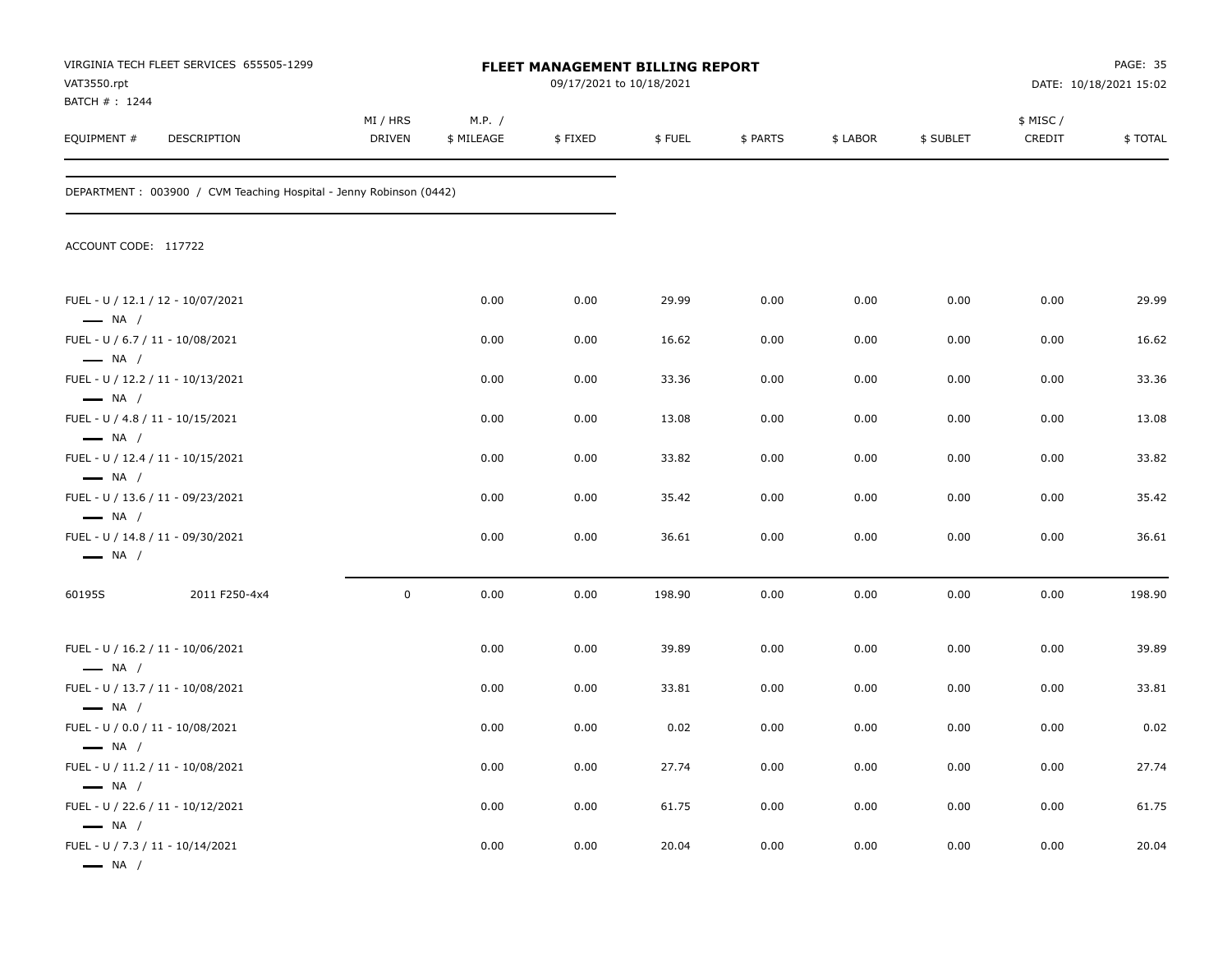| VIRGINIA TECH FLEET SERVICES 655505-1299<br>VAT3550.rpt                               |                    |                      | <b>FLEET MANAGEMENT BILLING REPORT</b><br>09/17/2021 to 10/18/2021 |        |          |          |           |                    | PAGE: 36<br>DATE: 10/18/2021 15:02 |
|---------------------------------------------------------------------------------------|--------------------|----------------------|--------------------------------------------------------------------|--------|----------|----------|-----------|--------------------|------------------------------------|
| BATCH #: 1244<br>EQUIPMENT #<br>DESCRIPTION                                           | MI / HRS<br>DRIVEN | M.P. /<br>\$ MILEAGE | \$FIXED                                                            | \$FUEL | \$ PARTS | \$ LABOR | \$ SUBLET | \$ MISC/<br>CREDIT | \$TOTAL                            |
| DEPARTMENT : 003900 / CVM Teaching Hospital - Jenny Robinson (0442)                   |                    |                      |                                                                    |        |          |          |           |                    |                                    |
| FUEL - U / 22.0 / 11 - 09/20/2021<br>$-$ NA $/$                                       |                    | 0.00                 | 0.00                                                               | 57.29  | 0.00     | 0.00     | 0.00      | 0.00               | 57.29                              |
| FUEL - U / 18.4 / 11 - 09/21/2021<br>$\longrightarrow$ NA /                           |                    | 0.00                 | 0.00                                                               | 47.89  | 0.00     | 0.00     | 0.00      | 0.00               | 47.89                              |
| FUEL - U / 12.5 / 11 - 09/22/2021<br>$-$ NA /                                         |                    | 0.00                 | 0.00                                                               | 32.70  | 0.00     | 0.00     | 0.00      | 0.00               | 32.70                              |
| FUEL - U / 8.2 / 11 - 09/22/2021<br>$\longrightarrow$ NA /                            |                    | 0.00                 | 0.00                                                               | 21.30  | 0.00     | 0.00     | 0.00      | 0.00               | 21.30                              |
| FUEL - U / 23.8 / 11 - 09/24/2021<br>$\longrightarrow$ NA /                           |                    | 0.00                 | 0.00                                                               | 62.09  | 0.00     | 0.00     | 0.00      | 0.00               | 62.09                              |
| FUEL - U / 20.9 / 11 - 09/27/2021<br>$\longrightarrow$ NA /                           |                    | 0.00                 | 0.00                                                               | 51.65  | 0.00     | 0.00     | 0.00      | 0.00               | 51.65                              |
| FUEL - U / 9.5 / 12 - 09/28/2021                                                      |                    | 0.00                 | 0.00                                                               | 23.44  | 0.00     | 0.00     | 0.00      | 0.00               | 23.44                              |
| $\longrightarrow$ NA /<br>FUEL - U / 16.3 / 11 - 09/29/2021<br>$\longrightarrow$ NA / |                    | 0.00                 | 0.00                                                               | 40.16  | 0.00     | 0.00     | 0.00      | 0.00               | 40.16                              |
| 61720S<br>2011 F250                                                                   | 2,758              | 0.00                 | 0.00                                                               | 519.77 | 0.00     | 0.00     | 0.00      | 0.00               | 519.77                             |
| FUEL - U / 15.6 / 11 - 10/06/2021<br>$\longrightarrow$ NA /                           |                    | 0.00                 | 0.00                                                               | 38.63  | 0.00     | 0.00     | 0.00      | 0.00               | 38.63                              |
| FUEL - U / 15.8 / 11 - 10/08/2021<br>$\longrightarrow$ NA /                           |                    | 0.00                 | 0.00                                                               | 39.00  | 0.00     | 0.00     | 0.00      | 0.00               | 39.00                              |
| FUEL - U / 11.3 / 11 - 10/11/2021                                                     |                    | 0.00                 | 0.00                                                               | 30.90  | 0.00     | 0.00     | 0.00      | 0.00               | 30.90                              |
| $\longrightarrow$ NA /<br>FUEL - U / 14.2 / 11 - 10/13/2021                           |                    | 0.00                 | 0.00                                                               | 38.79  | 0.00     | 0.00     | 0.00      | 0.00               | 38.79                              |
| $\longrightarrow$ NA /<br>FUEL - U / 6.5 / 11 - 10/15/2021                            |                    | 0.00                 | 0.00                                                               | 17.80  | 0.00     | 0.00     | 0.00      | 0.00               | 17.80                              |
| $\longrightarrow$ NA /<br>FUEL - U / 8.3 / 11 - 09/16/2021<br>$\longrightarrow$ NA /  |                    | 0.00                 | 0.00                                                               | 20.60  | 0.00     | 0.00     | 0.00      | 0.00               | 20.60                              |
| FUEL - U / 16.9 / 11 - 09/22/2021                                                     |                    | 0.00                 | 0.00                                                               | 44.00  | 0.00     | 0.00     | 0.00      | 0.00               | 44.00                              |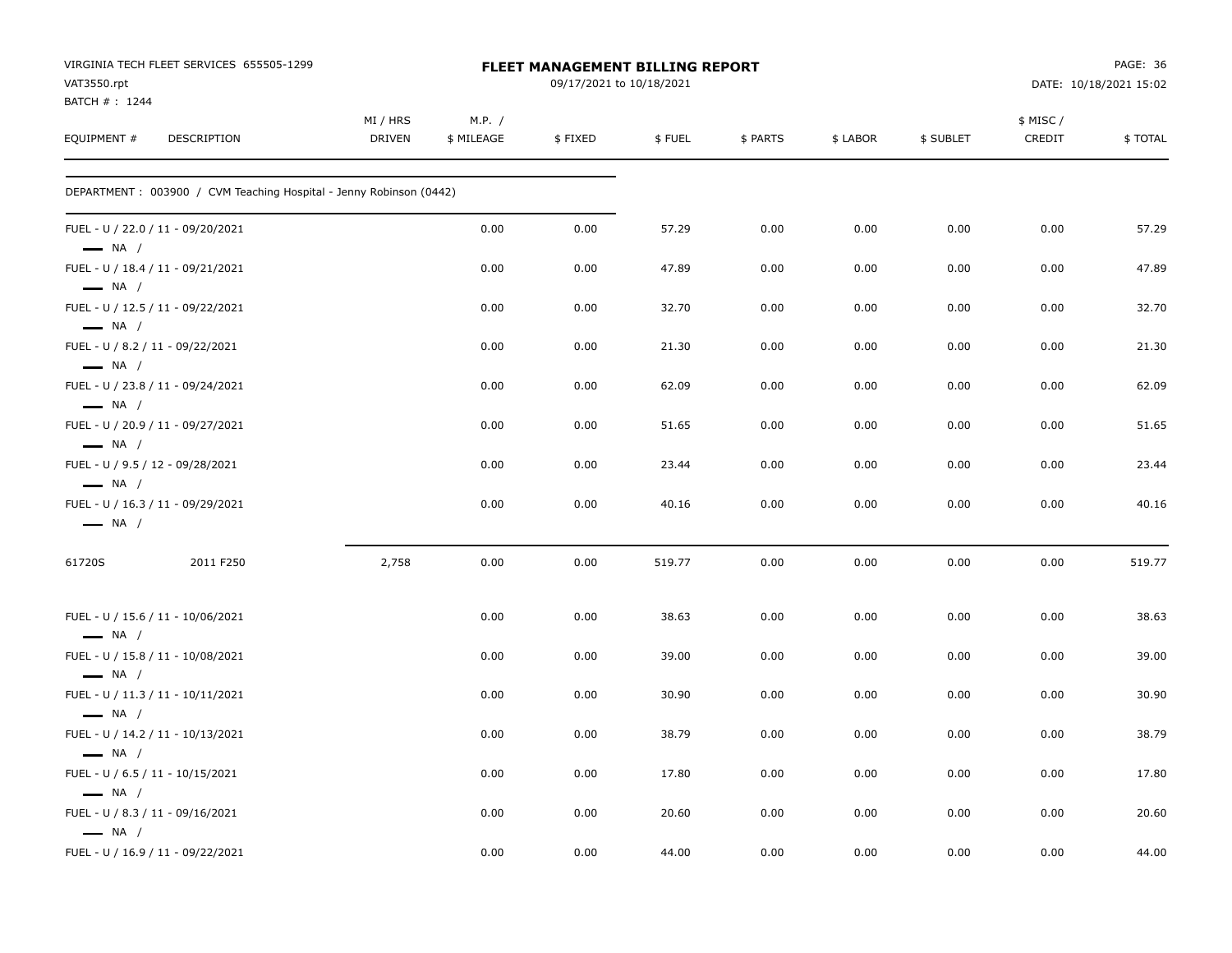| VAT3550.rpt<br>BATCH #: 1244                                                         | VIRGINIA TECH FLEET SERVICES 655505-1299                           |                           |                      |         | FLEET MANAGEMENT BILLING REPORT<br>09/17/2021 to 10/18/2021 |          |          |           |                    | PAGE: 37<br>DATE: 10/18/2021 15:02 |
|--------------------------------------------------------------------------------------|--------------------------------------------------------------------|---------------------------|----------------------|---------|-------------------------------------------------------------|----------|----------|-----------|--------------------|------------------------------------|
| EQUIPMENT #                                                                          | DESCRIPTION                                                        | MI / HRS<br><b>DRIVEN</b> | M.P. /<br>\$ MILEAGE | \$FIXED | \$FUEL                                                      | \$ PARTS | \$ LABOR | \$ SUBLET | \$ MISC/<br>CREDIT | \$TOTAL                            |
|                                                                                      | DEPARTMENT: 003900 / CVM Teaching Hospital - Jenny Robinson (0442) |                           |                      |         |                                                             |          |          |           |                    |                                    |
| $\longrightarrow$ NA /<br>FUEL - U / 8.8 / 11 - 09/22/2021<br>$\longrightarrow$ NA / |                                                                    |                           | 0.00                 | 0.00    | 22.92                                                       | 0.00     | 0.00     | 0.00      | 0.00               | 22.92                              |
|                                                                                      | FUEL - U / 14.1 / 11 - 09/24/2021                                  |                           | 0.00                 | 0.00    | 36.85                                                       | 0.00     | 0.00     | 0.00      | 0.00               | 36.85                              |
| $\longrightarrow$ NA /<br>$\longrightarrow$ NA /                                     | FUEL - U / 10.0 / 11 - 09/26/2021                                  |                           | 0.00                 | 0.00    | 24.60                                                       | 0.00     | 0.00     | 0.00      | 0.00               | 24.60                              |
| 66996S                                                                               | 2015 F250-4x4                                                      | 1,653                     | 0.00                 | 0.00    | 314.09                                                      | 0.00     | 0.00     | 0.00      | 0.00               | 314.09                             |
| $\longrightarrow$ NA /                                                               | FUEL - U / 42.6 / 11 - 10/05/2021                                  |                           | 0.00                 | 0.00    | 105.27                                                      | 0.00     | 0.00     | 0.00      | 0.00               | 105.27                             |
| $\longrightarrow$ NA /                                                               | FUEL - U / 20.6 / 11 - 10/07/2021                                  |                           | 0.00                 | 0.00    | 50.91                                                       | 0.00     | 0.00     | 0.00      | 0.00               | 50.91                              |
| $\longrightarrow$ NA /                                                               | FUEL - U / 17.5 / 11 - 10/13/2021                                  |                           | 0.00                 | 0.00    | 47.64                                                       | 0.00     | 0.00     | 0.00      | 0.00               | 47.64                              |
| $\longrightarrow$ NA /                                                               | FUEL - U / 36.0 / 11 - 09/20/2021                                  |                           | 0.00                 | 0.00    | 93.96                                                       | 0.00     | 0.00     | 0.00      | 0.00               | 93.96                              |
| $\longrightarrow$ NA /                                                               | FUEL - U / 18.8 / 12 - 09/23/2021                                  |                           | 0.00                 | 0.00    | 49.12                                                       | 0.00     | 0.00     | 0.00      | 0.00               | 49.12                              |
| 74639S                                                                               | 2018 F250-4x4                                                      | 1,530                     | 0.00                 | 0.00    | 346.90                                                      | 0.00     | 0.00     | 0.00      | 0.00               | 346.90                             |
| ACCT: 117722                                                                         |                                                                    | 5,941                     | 0.00                 | 0.00    | 1,379.66                                                    | 0.00     | 0.00     | 0.00      | 0.00               | 1,379.66                           |
| ACCOUNT CODE: 117998                                                                 |                                                                    |                           |                      |         |                                                             |          |          |           |                    |                                    |
| $\longrightarrow$ NA /                                                               | FUEL - U / 19.3 / 11 - 10/08/2021                                  |                           | 0.00                 | 0.00    | 47.70                                                       | 0.00     | 0.00     | 0.00      | 0.00               | 47.70                              |
|                                                                                      | FUEL - U / 17.9 / 11 - 09/16/2021                                  |                           | 0.00                 | 0.00    | 44.26                                                       | 0.00     | 0.00     | 0.00      | 0.00               | 44.26                              |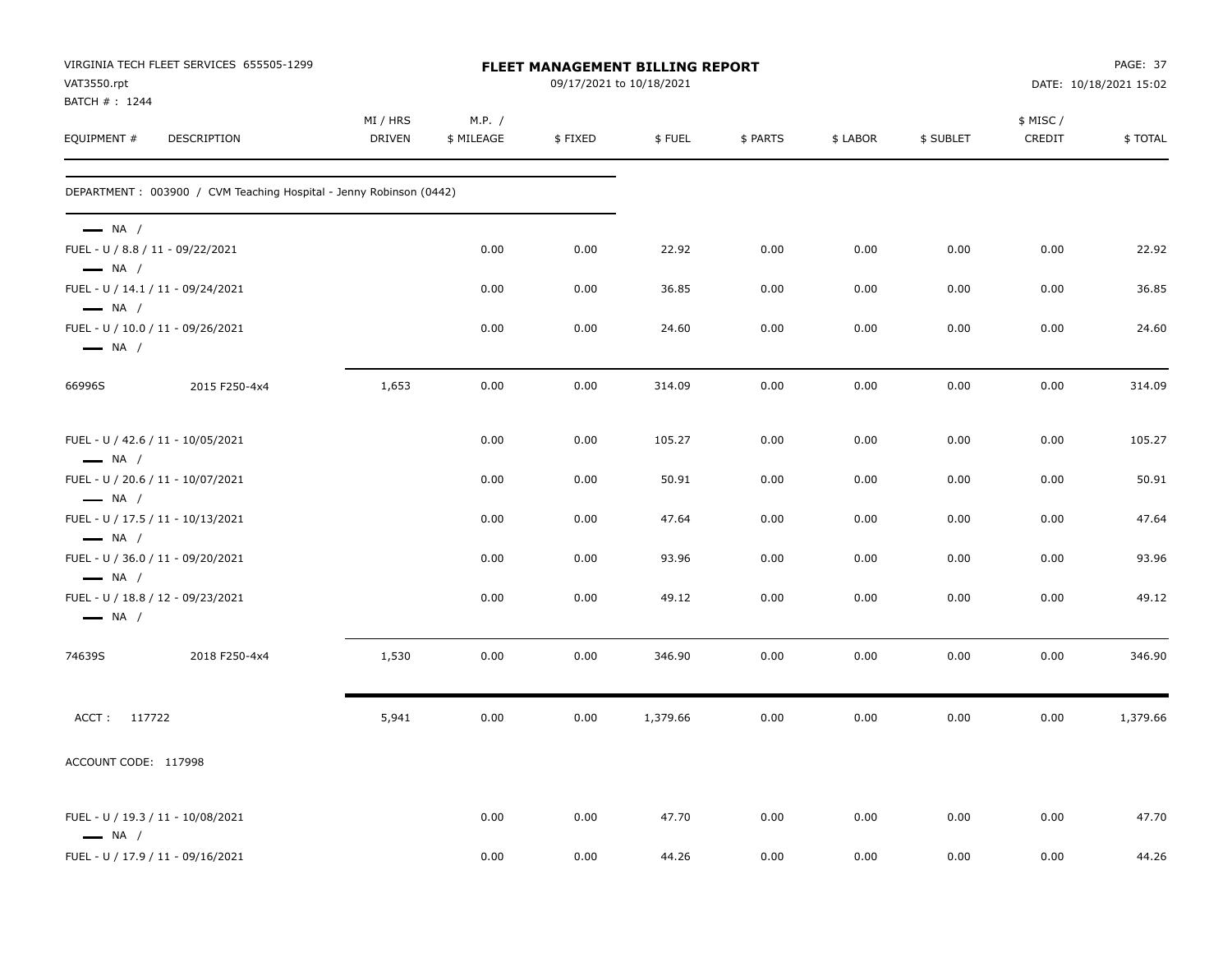| VAT3550.rpt<br>BATCH #: 1244                     | VIRGINIA TECH FLEET SERVICES 655505-1299                           |                           |                      | <b>FLEET MANAGEMENT BILLING REPORT</b><br>09/17/2021 to 10/18/2021 |        |          |          |           |                    | PAGE: 38<br>DATE: 10/18/2021 15:02 |
|--------------------------------------------------|--------------------------------------------------------------------|---------------------------|----------------------|--------------------------------------------------------------------|--------|----------|----------|-----------|--------------------|------------------------------------|
| EQUIPMENT #                                      | DESCRIPTION                                                        | MI / HRS<br><b>DRIVEN</b> | M.P. /<br>\$ MILEAGE | \$FIXED                                                            | \$FUEL | \$ PARTS | \$ LABOR | \$ SUBLET | \$ MISC/<br>CREDIT | \$TOTAL                            |
|                                                  | DEPARTMENT: 003900 / CVM Teaching Hospital - Jenny Robinson (0442) |                           |                      |                                                                    |        |          |          |           |                    |                                    |
| $\longrightarrow$ NA /<br>$\longrightarrow$ NA / | FUEL - U / 11.6 / 11 - 10/18/2021                                  |                           | 0.00                 | 0.00                                                               | 31.56  | 0.00     | 0.00     | 0.00      | 0.00               | 31.56                              |
|                                                  | FUEL - U / 13.3 / 11 - 09/21/2021                                  |                           | 0.00                 | 0.00                                                               | 34.77  | 0.00     | 0.00     | 0.00      | 0.00               | 34.77                              |
| $\longrightarrow$ NA /<br>$\longrightarrow$ NA / | FUEL - U / 12.3 / 11 - 09/26/2021                                  |                           | 0.00                 | 0.00                                                               | 30.48  | 0.00     | 0.00     | 0.00      | 0.00               | 30.48                              |
| 58810S                                           | 2009 F350 4\4                                                      | 810                       | 0.00                 | 0.00                                                               | 188.77 | 0.00     | 0.00     | 0.00      | 0.00               | 188.77                             |
| ACCT: 117998                                     |                                                                    | 810                       | 0.00                 | 0.00                                                               | 188.77 | 0.00     | 0.00     | 0.00      | 0.00               | 188.77                             |
| ACCOUNT CODE: 120014                             |                                                                    |                           |                      |                                                                    |        |          |          |           |                    |                                    |
| $\longrightarrow$ NA /                           | FUEL - U / 14.7 / 11 - 10/08/2021                                  |                           | 0.00                 | 0.00                                                               | 36.31  | 0.00     | 0.00     | 0.00      | 0.00               | 36.31                              |
|                                                  | FUEL - U / 13.0 / 11 - 09/23/2021                                  |                           | 0.00                 | 0.00                                                               | 33.93  | 0.00     | 0.00     | 0.00      | 0.00               | 33.93                              |
| $\longrightarrow$ NA /<br>$\longrightarrow$ NA / | FUEL - U / 18.3 / 11 - 09/29/2021                                  |                           | 0.00                 | 0.00                                                               | 45.15  | 0.00     | 0.00     | 0.00      | 0.00               | 45.15                              |
| $\longrightarrow$ NA /                           | FUEL - U / 10.6 / 11 - 09/30/2021                                  |                           | 0.00                 | 0.00                                                               | 26.18  | 0.00     | 0.00     | 0.00      | 0.00               | 26.18                              |
| 47263S                                           | 2012 F250-4x4                                                      | 572                       | 0.00                 | 0.00                                                               | 141.57 | 0.00     | 0.00     | 0.00      | 0.00               | 141.57                             |
| $\longrightarrow$ NA /                           | FUEL - U / 21.4 / 11 - 10/06/2021                                  |                           | 0.00                 | 0.00                                                               | 52.81  | 0.00     | 0.00     | 0.00      | 0.00               | 52.81                              |
| $\longrightarrow$ NA /                           | FUEL - U / 15.0 / 11 - 10/15/2021                                  |                           | 0.00                 | 0.00                                                               | 40.95  | 0.00     | 0.00     | 0.00      | 0.00               | 40.95                              |
|                                                  | FUEL - U / 11.9 / 11 - 09/20/2021                                  |                           | 0.00                 | 0.00                                                               | 30.98  | 0.00     | 0.00     | 0.00      | 0.00               | 30.98                              |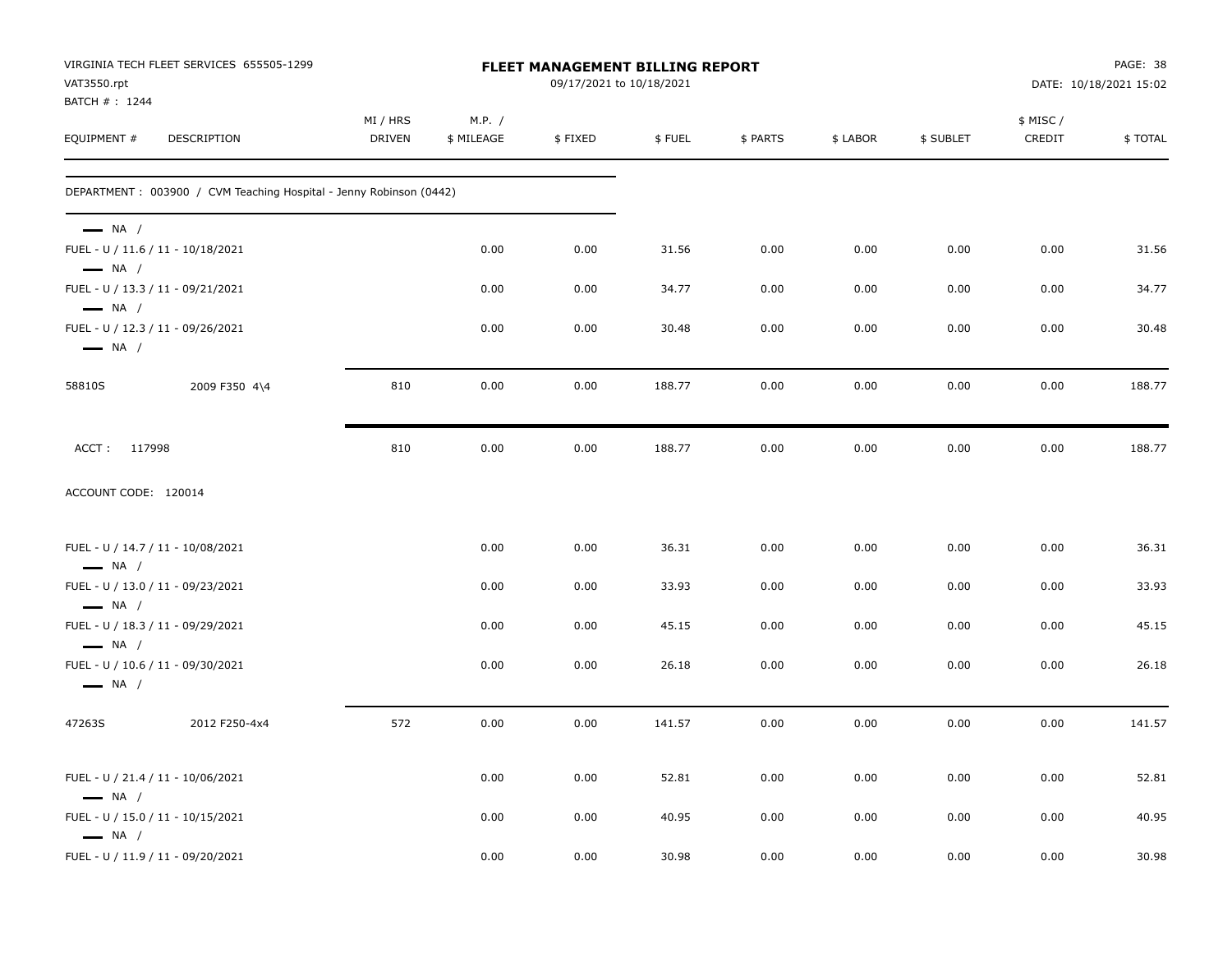| VAT3550.rpt                                                | VIRGINIA TECH FLEET SERVICES 655505-1299                           |                           |                      | FLEET MANAGEMENT BILLING REPORT<br>09/17/2021 to 10/18/2021 |        |          |          |           |                     | PAGE: 39<br>DATE: 10/18/2021 15:02 |
|------------------------------------------------------------|--------------------------------------------------------------------|---------------------------|----------------------|-------------------------------------------------------------|--------|----------|----------|-----------|---------------------|------------------------------------|
| BATCH #: 1244<br>EQUIPMENT #                               | DESCRIPTION                                                        | MI / HRS<br><b>DRIVEN</b> | M.P. /<br>\$ MILEAGE | \$FIXED                                                     | \$FUEL | \$ PARTS | \$ LABOR | \$ SUBLET | \$ MISC /<br>CREDIT | \$TOTAL                            |
|                                                            | DEPARTMENT: 003900 / CVM Teaching Hospital - Jenny Robinson (0442) |                           |                      |                                                             |        |          |          |           |                     |                                    |
| $\longrightarrow$ NA /                                     |                                                                    |                           |                      |                                                             |        |          |          |           |                     |                                    |
| FUEL - U / 8.4 / 11 - 09/22/2021<br>$\longrightarrow$ NA / |                                                                    |                           | 0.00                 | 0.00                                                        | 22.00  | 0.00     | 0.00     | 0.00      | 0.00                | 22.00                              |
| FUEL - U / 5.9 / 11 - 09/28/2021<br>$\longrightarrow$ NA / |                                                                    |                           | 0.00                 | 0.00                                                        | 14.67  | 0.00     | 0.00     | 0.00      | 0.00                | 14.67                              |
| $\longrightarrow$ NA /                                     | FUEL - U / 20.0 / 11 - 09/29/2021                                  |                           | 0.00                 | 0.00                                                        | 49.30  | 0.00     | 0.00     | 0.00      | 0.00                | 49.30                              |
| PARTS ISSUE # I312256<br>$\longrightarrow$ NA /            |                                                                    |                           | 0.00                 | 0.00                                                        | 0.00   | 6.52     | 0.00     | 0.00      | 0.00                | 6.52                               |
| 55087S                                                     | 2007 Silverado                                                     | 756                       | 0.00                 | 0.00                                                        | 210.71 | 6.52     | 0.00     | 0.00      | 0.00                | 217.23                             |
| $\longrightarrow$ NA /                                     | FUEL - U / 13.8 / 11 - 10/11/2021                                  |                           | 0.00                 | 0.00                                                        | 37.54  | 0.00     | 0.00     | 0.00      | 0.00                | 37.54                              |
| $\longrightarrow$ NA /                                     | FUEL - U / 16.6 / CC - 09/24/2021                                  |                           | 0.00                 | 0.00                                                        | 49.70  | 0.00     | 0.00     | 0.00      | 0.00                | 49.70                              |
| 60156S                                                     | 2010 EXPLORER                                                      | 214                       | 0.00                 | 0.00                                                        | 87.24  | 0.00     | 0.00     | 0.00      | 0.00                | 87.24                              |
| $\longrightarrow$ NA /                                     | FUEL - U / 20.1 / 11 - 10/04/2021                                  |                           | 0.00                 | 0.00                                                        | 49.55  | 0.00     | 0.00     | 0.00      | 0.00                | 49.55                              |
| $\longrightarrow$ NA /                                     | FUEL - U / 14.4 / 11 - 10/06/2021                                  |                           | 0.00                 | 0.00                                                        | 35.59  | 0.00     | 0.00     | 0.00      | 0.00                | 35.59                              |
| $\longrightarrow$ NA /                                     | FUEL - U / 12.1 / 11 - 10/08/2021                                  |                           | 0.00                 | 0.00                                                        | 29.99  | 0.00     | 0.00     | 0.00      | 0.00                | 29.99                              |
| $\longrightarrow$ NA /                                     | FUEL - U / 11.6 / 11 - 10/11/2021                                  |                           | 0.00                 | 0.00                                                        | 28.58  | 0.00     | 0.00     | 0.00      | 0.00                | 28.58                              |
| FUEL - U / 9.3 / 11 - 09/20/2021<br>$\longrightarrow$ NA / |                                                                    |                           | 0.00                 | 0.00                                                        | 24.27  | 0.00     | 0.00     | 0.00      | 0.00                | 24.27                              |
| 61792s                                                     | 2013 F250-4x4                                                      | 749                       | 0.00                 | 0.00                                                        | 167.98 | 0.00     | 0.00     | 0.00      | 0.00                | 167.98                             |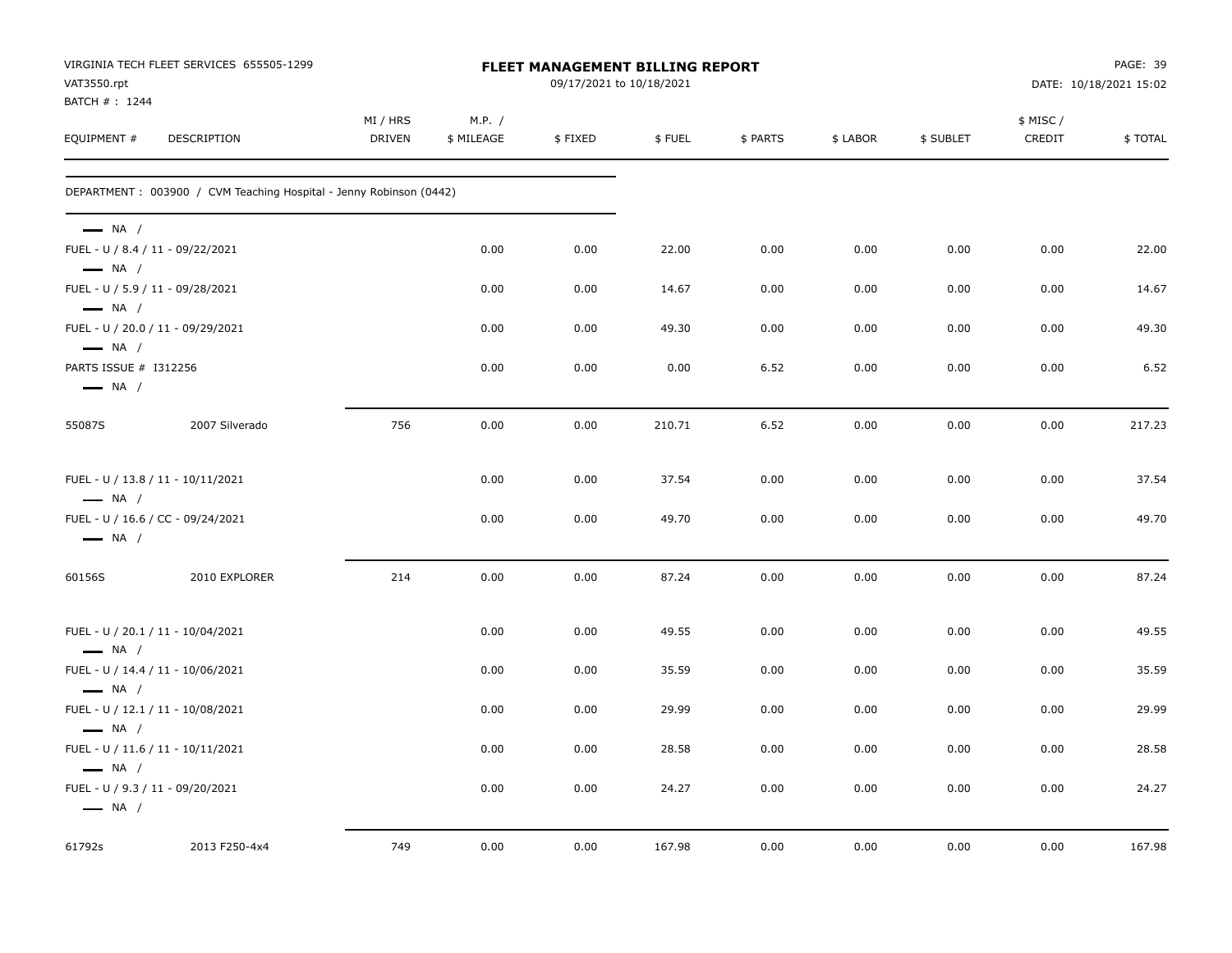| VAT3550.rpt<br>BATCH #: 1244                               | VIRGINIA TECH FLEET SERVICES 655505-1299                            |                           |                      | FLEET MANAGEMENT BILLING REPORT<br>09/17/2021 to 10/18/2021 |        |          |          |           |                    | PAGE: 40<br>DATE: 10/18/2021 15:02 |
|------------------------------------------------------------|---------------------------------------------------------------------|---------------------------|----------------------|-------------------------------------------------------------|--------|----------|----------|-----------|--------------------|------------------------------------|
| EQUIPMENT #                                                | DESCRIPTION                                                         | MI / HRS<br><b>DRIVEN</b> | M.P. /<br>\$ MILEAGE | \$FIXED                                                     | \$FUEL | \$ PARTS | \$ LABOR | \$ SUBLET | \$ MISC/<br>CREDIT | \$TOTAL                            |
|                                                            | DEPARTMENT : 003900 / CVM Teaching Hospital - Jenny Robinson (0442) |                           |                      |                                                             |        |          |          |           |                    |                                    |
| $\longrightarrow$ NA /                                     | FUEL - U / 15.1 / 11 - 10/04/2021                                   |                           | 0.00                 | 0.00                                                        | 37.17  | 0.00     | 0.00     | 0.00      | 0.00               | 37.17                              |
| $\longrightarrow$ NA /                                     | FUEL - U / 17.2 / 11 - 10/13/2021                                   |                           | 0.00                 | 0.00                                                        | 47.01  | 0.00     | 0.00     | 0.00      | 0.00               | 47.01                              |
| FUEL - U / 9.0 / 11 - 10/15/2021<br>$\longrightarrow$ NA / |                                                                     |                           | 0.00                 | 0.00                                                        | 24.60  | 0.00     | 0.00     | 0.00      | 0.00               | 24.60                              |
| $\longrightarrow$ NA /                                     | FUEL - U / 16.2 / 11 - 09/17/2021                                   |                           | 0.00                 | 0.00                                                        | 42.39  | 0.00     | 0.00     | 0.00      | 0.00               | 42.39                              |
| $\longrightarrow$ NA /                                     | FUEL - U / 11.7 / 12 - 09/23/2021                                   |                           | 0.00                 | 0.00                                                        | 30.56  | 0.00     | 0.00     | 0.00      | 0.00               | 30.56                              |
| FUEL - U / 9.2 / 11 - 09/28/2021<br>$\longrightarrow$ NA / |                                                                     |                           | 0.00                 | 0.00                                                        | 22.75  | 0.00     | 0.00     | 0.00      | 0.00               | 22.75                              |
| 66952S                                                     | 2015 F250-4x4                                                       | 718                       | 0.00                 | 0.00                                                        | 204.48 | 0.00     | 0.00     | 0.00      | 0.00               | 204.48                             |
| $\longrightarrow$ NA /                                     | FUEL - U / 31.7 / 12 - 10/06/2021                                   |                           | 0.00                 | 0.00                                                        | 78.30  | 0.00     | 0.00     | 0.00      | 0.00               | 78.30                              |
| $\longrightarrow$ NA /                                     | FUEL - U / 18.4 / 11 - 10/11/2021                                   |                           | 0.00                 | 0.00                                                        | 45.32  | 0.00     | 0.00     | 0.00      | 0.00               | 45.32                              |
| $\longrightarrow$ NA /                                     | FUEL - U / 22.6 / 11 - 10/13/2021                                   |                           | 0.00                 | 0.00                                                        | 61.75  | 0.00     | 0.00     | 0.00      | 0.00               | 61.75                              |
| $\longrightarrow$ NA /                                     | FUEL - U / 23.9 / 12 - 09/20/2021                                   |                           | 0.00                 | 0.00                                                        | 62.43  | 0.00     | 0.00     | 0.00      | 0.00               | 62.43                              |
| $\longrightarrow$ NA /                                     | FUEL - U / 28.2 / CC - 09/24/2021                                   |                           | 0.00                 | 0.00                                                        | 80.71  | 0.00     | 0.00     | 0.00      | 0.00               | 80.71                              |
| 71509s                                                     | 2017 F250                                                           | 1,285                     | 0.00                 | 0.00                                                        | 328.51 | 0.00     | 0.00     | 0.00      | 0.00               | 328.51                             |
| $\longrightarrow$ NA /                                     | FUEL - U / 15.1 / 11 - 10/04/2021                                   |                           | 0.00                 | 0.00                                                        | 37.17  | 0.00     | 0.00     | 0.00      | 0.00               | 37.17                              |
|                                                            | FUEL - U / 25.2 / 12 - 10/13/2021                                   |                           | 0.00                 | 0.00                                                        | 68.85  | 0.00     | 0.00     | 0.00      | 0.00               | 68.85                              |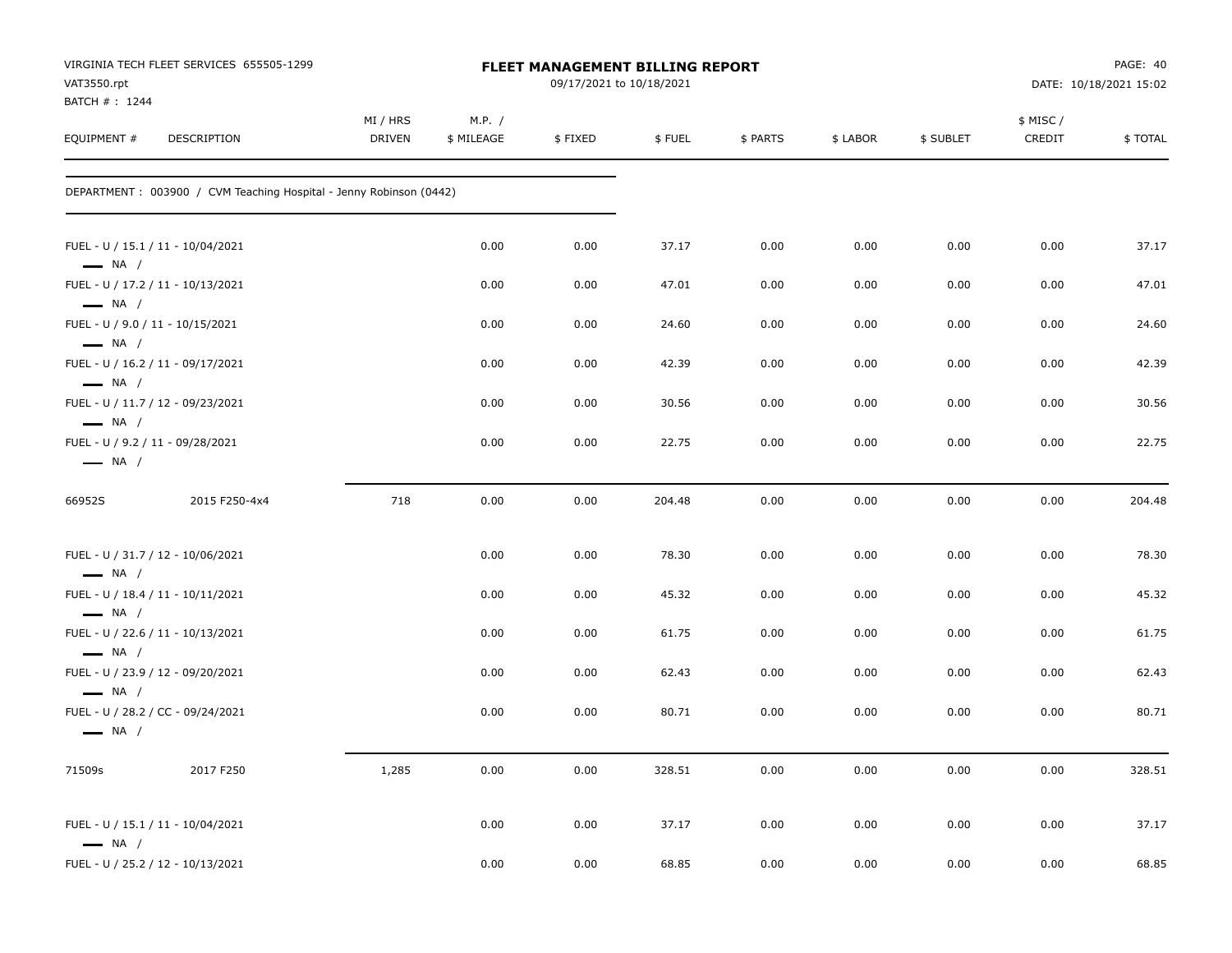| VAT3550.rpt<br>BATCH #: 1244                     | VIRGINIA TECH FLEET SERVICES 655505-1299                           |        |                           |                      |         | <b>FLEET MANAGEMENT BILLING REPORT</b><br>09/17/2021 to 10/18/2021 |          |          |                  |                    | PAGE: 41<br>DATE: 10/18/2021 15:02 |
|--------------------------------------------------|--------------------------------------------------------------------|--------|---------------------------|----------------------|---------|--------------------------------------------------------------------|----------|----------|------------------|--------------------|------------------------------------|
| EQUIPMENT #                                      | <b>DESCRIPTION</b>                                                 |        | MI / HRS<br><b>DRIVEN</b> | M.P. /<br>\$ MILEAGE | \$FIXED | \$FUEL                                                             | \$ PARTS | \$ LABOR | \$ SUBLET        | \$ MISC/<br>CREDIT | \$TOTAL                            |
|                                                  | DEPARTMENT: 003900 / CVM Teaching Hospital - Jenny Robinson (0442) |        |                           |                      |         |                                                                    |          |          |                  |                    |                                    |
| $\longrightarrow$ NA /                           | FUEL - U / 30.2 / 11 - 10/14/2021                                  |        |                           | 0.00                 | 0.00    | 82.56                                                              | 0.00     | 0.00     | 0.00             | 0.00               | 82.56                              |
| $\longrightarrow$ NA /<br>$\longrightarrow$ NA / | FUEL - U / 26.2 / 11 - 10/18/2021                                  |        |                           | 0.00                 | 0.00    | 71.61                                                              | 0.00     | 0.00     | 0.00             | 0.00               | 71.61                              |
| $\longrightarrow$ NA /                           | FUEL - U / 14.9 / 11 - 09/22/2021                                  |        |                           | 0.00                 | 0.00    | 38.99                                                              | 0.00     | 0.00     | 0.00             | 0.00               | 38.99                              |
| $\longrightarrow$ NA /                           | FUEL - U / 33.8 / CC - 09/24/2021                                  |        |                           | 0.00                 | 0.00    | 100.78                                                             | 0.00     | 0.00     | 0.00             | 0.00               | 100.78                             |
| $\longrightarrow$ NA /                           | FUEL - U / 19.5 / 12 - 09/30/2021                                  |        |                           | 0.00                 | 0.00    | 48.04                                                              | 0.00     | 0.00     | 0.00             | 0.00               | 48.04                              |
| $\longrightarrow$ NA /                           | WORK ORDER # 0000112623                                            |        |                           | 0.00                 | 0.00    | 0.00                                                               | 173.99   | 16.25    | 0.00             | 0.00               | 190.24                             |
| 77304s                                           | 2019 F250-4x4                                                      |        | 1,797                     | 0.00                 | 0.00    | 448.00                                                             | 173.99   | 16.25    | 0.00             | 0.00               | 638.24                             |
| ACCT:                                            | 120014                                                             |        | 6,091                     | 0.00                 | 0.00    | 1,588.49                                                           | 180.51   | 16.25    | 0.00             | 0.00               | 1,785.25                           |
|                                                  | DEPARTMENT SUBTOTALS :                                             |        | 12,842                    | 0.00                 | 0.00    | 3,156.92                                                           | 180.51   | 16.25    | 0.00             | 0.00               | 3,353.68                           |
|                                                  | <b>BREAKDOWN OF CHARGES:</b>                                       |        |                           | MILEAGE              |         |                                                                    | 0.00     |          | PARTS (WO'S)     |                    | 173.99                             |
|                                                  | <b>EQUIPMENT COUNT:</b>                                            | 12     |                           | MOTOR POOL           |         |                                                                    | 0.00     |          | PARTS (IND.ISS.) |                    | 6.52                               |
|                                                  | DEPARTMENT:                                                        | 003900 |                           | <b>BASE</b>          |         |                                                                    | 0.00     |          | <b>CREDITS</b>   |                    | 0.00                               |
|                                                  |                                                                    |        |                           | <b>INSURANCE</b>     |         |                                                                    | 0.00     |          | MISCELLANEOUS    |                    | 0.00                               |
|                                                  |                                                                    |        |                           | <b>OTHER</b>         |         |                                                                    | 0.00     | LABOR    |                  |                    | 16.25                              |
|                                                  |                                                                    |        |                           | REPLACEMENT          |         |                                                                    | 0.00     |          | <b>SUBLETS</b>   |                    | 0.00                               |
|                                                  |                                                                    |        |                           | <b>FUEL</b>          |         | 3,156.92                                                           |          |          |                  |                    |                                    |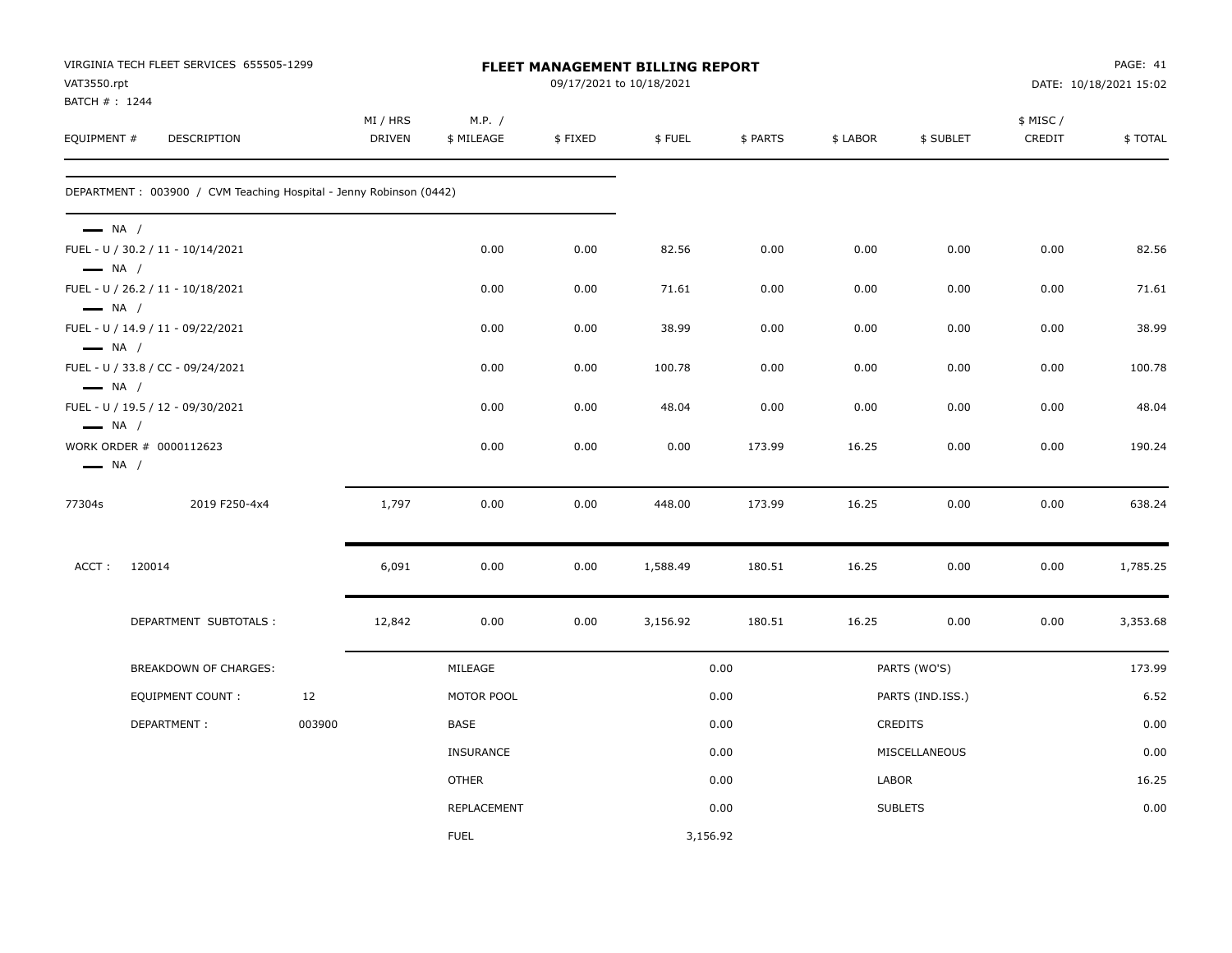| VAT3550.rpt<br>BATCH #: 1244 | VIRGINIA TECH FLEET SERVICES 655505-1299                  |                           |                      | FLEET MANAGEMENT BILLING REPORT<br>09/17/2021 to 10/18/2021 |        |          |          |           |                     | PAGE: 42<br>DATE: 10/18/2021 15:02 |
|------------------------------|-----------------------------------------------------------|---------------------------|----------------------|-------------------------------------------------------------|--------|----------|----------|-----------|---------------------|------------------------------------|
| EQUIPMENT #                  | DESCRIPTION                                               | MI / HRS<br><b>DRIVEN</b> | M.P. /<br>\$ MILEAGE | \$FIXED                                                     | \$FUEL | \$ PARTS | \$ LABOR | \$ SUBLET | \$ MISC /<br>CREDIT | <b>\$TOTAL</b>                     |
|                              | DEPARTMENT : 004000 / Biology - Stacie Quesenberry (0406) |                           |                      |                                                             |        |          |          |           |                     |                                    |
| ACCOUNT CODE: 120473         |                                                           |                           |                      |                                                             |        |          |          |           |                     |                                    |
| $\longrightarrow$ NA /       | FUEL - U / 20.6 / 11 - 09/29/2021                         |                           | 0.00                 | 0.00                                                        | 50.93  | 0.00     | 0.00     | 0.00      | 0.00                | 50.93                              |
| 77325s                       | 2019 RAM P-UP                                             | 235                       | 0.00                 | 0.00                                                        | 50.93  | 0.00     | 0.00     | 0.00      | 0.00                | 50.93                              |
| ACCT: 120473                 |                                                           | 235                       | 0.00                 | 0.00                                                        | 50.93  | 0.00     | 0.00     | 0.00      | 0.00                | 50.93                              |
| ACCOUNT CODE: 122884         |                                                           |                           |                      |                                                             |        |          |          |           |                     |                                    |
| $\longrightarrow$ NA /       | FUEL - U / 19.1 / CC - 09/24/2021                         |                           | 0.00                 | 0.00                                                        | 60.30  | 0.00     | 0.00     | 0.00      | 0.00                | 60.30                              |
| 69970S                       | 2016 Transit-350                                          | 246                       | 0.00                 | 0.00                                                        | 60.30  | 0.00     | 0.00     | 0.00      | 0.00                | 60.30                              |
| $\longrightarrow$ NA /       | FUEL - U / 28.4 / CC - 09/24/2021                         |                           | 0.00                 | 0.00                                                        | 90.14  | 0.00     | 0.00     | 0.00      | 0.00                | 90.14                              |
| 69971S                       | 2016 Transist Wagon                                       | 446                       | 0.00                 | 0.00                                                        | 90.14  | 0.00     | 0.00     | 0.00      | 0.00                | 90.14                              |
| ACCT: 122884                 |                                                           | 692                       | 0.00                 | 0.00                                                        | 150.44 | 0.00     | 0.00     | 0.00      | 0.00                | 150.44                             |
| ACCOUNT CODE: 176178         |                                                           |                           |                      |                                                             |        |          |          |           |                     |                                    |
|                              | FUEL - U / 12.0 / 11 - 10/15/2021                         |                           | 0.00                 | 0.00                                                        | 32.62  | 0.00     | 0.00     | 0.00      | 0.00                | 32.62                              |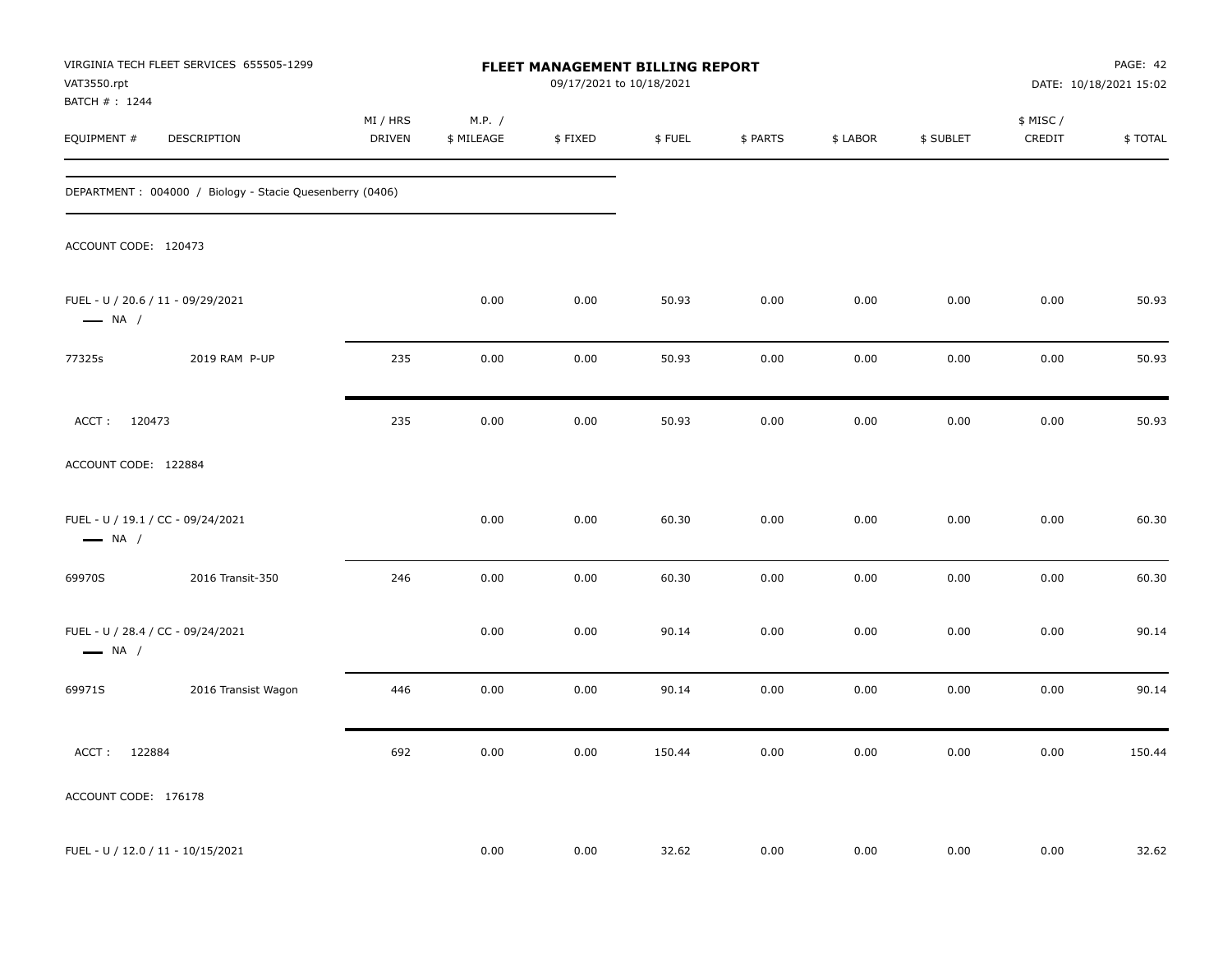| VIRGINIA TECH FLEET SERVICES 655505-1299<br>VAT3550.rpt<br>BATCH #: 1244 | FLEET MANAGEMENT BILLING REPORT<br>09/17/2021 to 10/18/2021 |                      |         |        |          | PAGE: 43<br>DATE: 10/18/2021 15:02 |           |                     |         |
|--------------------------------------------------------------------------|-------------------------------------------------------------|----------------------|---------|--------|----------|------------------------------------|-----------|---------------------|---------|
| EQUIPMENT #<br>DESCRIPTION                                               | MI / HRS<br>DRIVEN                                          | M.P. /<br>\$ MILEAGE | \$FIXED | \$FUEL | \$ PARTS | \$ LABOR                           | \$ SUBLET | \$ MISC /<br>CREDIT | \$TOTAL |
| DEPARTMENT : 004000 / Biology - Stacie Quesenberry (0406)                |                                                             |                      |         |        |          |                                    |           |                     |         |
| $\longrightarrow$ NA /                                                   |                                                             |                      |         |        |          |                                    |           |                     |         |
| 2018 F150<br>74603s                                                      | 196                                                         | 0.00                 | 0.00    | 32.62  | 0.00     | 0.00                               | 0.00      | 0.00                | 32.62   |
| ACCT: 176178                                                             | 196                                                         | 0.00                 | 0.00    | 32.62  | 0.00     | 0.00                               | 0.00      | 0.00                | 32.62   |
| ACCOUNT CODE: 176664                                                     |                                                             |                      |         |        |          |                                    |           |                     |         |
| FUEL - U / 18.6 / 11 - 10/03/2021<br>$\longrightarrow$ NA /              |                                                             | 0.00                 | 0.00    | 46.02  | 0.00     | 0.00                               | 0.00      | 0.00                | 46.02   |
| FUEL - U / 9.6 / 11 - 09/30/2021<br>$\longrightarrow$ NA /               |                                                             | 0.00                 | 0.00    | 23.66  | 0.00     | 0.00                               | 0.00      | 0.00                | 23.66   |
| 74624s<br>2018 Frontier                                                  | 1,179                                                       | 0.00                 | 0.00    | 69.68  | 0.00     | 0.00                               | 0.00      | 0.00                | 69.68   |
| ACCT: 176664                                                             | 1,179                                                       | 0.00                 | 0.00    | 69.68  | 0.00     | 0.00                               | 0.00      | 0.00                | 69.68   |
| ACCOUNT CODE: 177124                                                     |                                                             |                      |         |        |          |                                    |           |                     |         |
| FUEL - U / 25.7 / 11 - 10/14/2021<br>$\longrightarrow$ NA /              |                                                             | 0.00                 | 0.00    | 70.05  | 0.00     | 0.00                               | 0.00      | 0.00                | 70.05   |
| FUEL - U / 28.0 / 11 - 09/23/2021<br>$\longrightarrow$ NA /              |                                                             | 0.00                 | 0.00    | 73.13  | 0.00     | 0.00                               | 0.00      | 0.00                | 73.13   |
| 65607S<br>2013 PICKUP 4X4                                                | 908                                                         | 0.00                 | 0.00    | 143.18 | 0.00     | 0.00                               | 0.00      | 0.00                | 143.18  |
| ACCT: 177124                                                             | 908                                                         | 0.00                 | 0.00    | 143.18 | 0.00     | 0.00                               | 0.00      | 0.00                | 143.18  |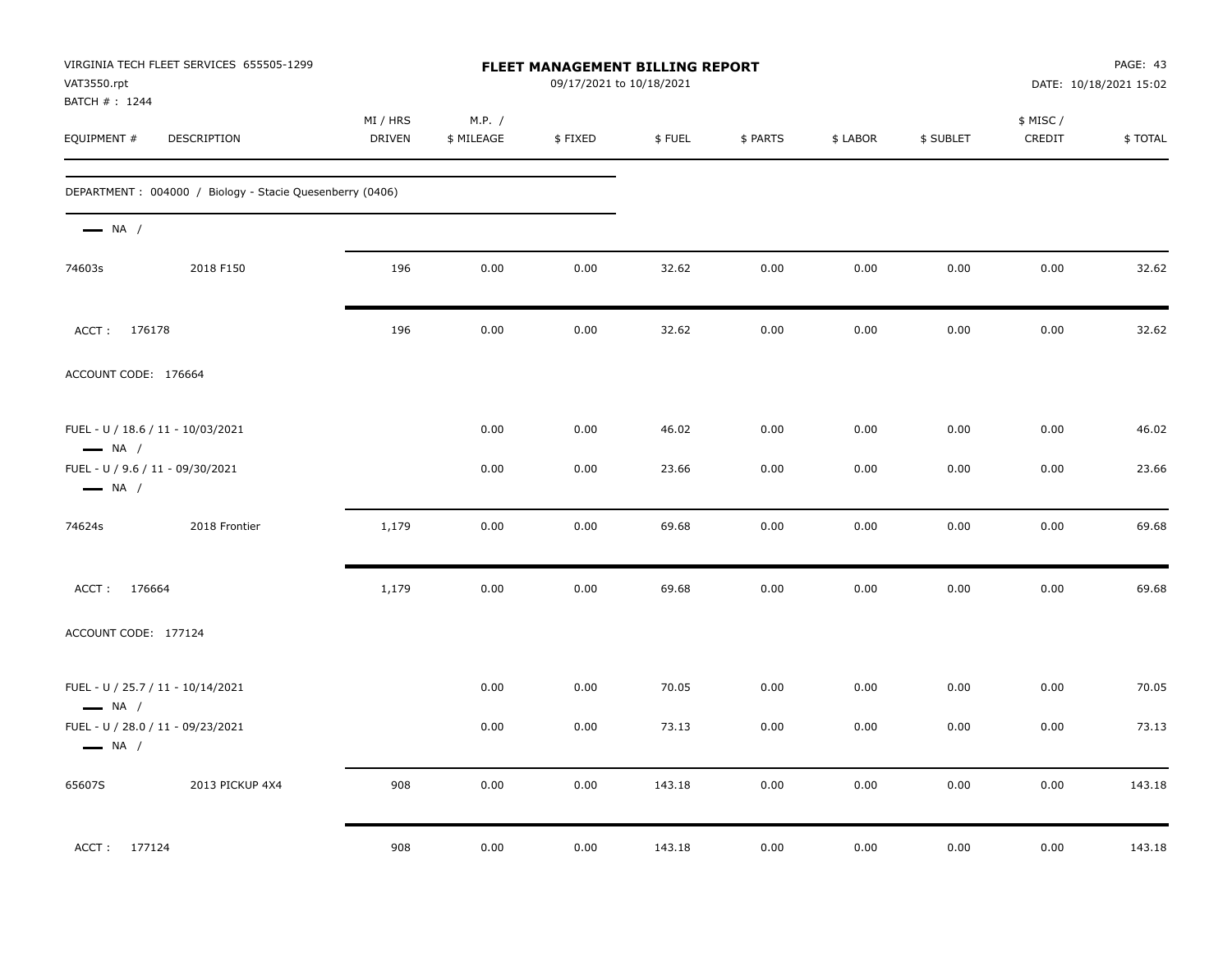| VAT3550.rpt                                                | VIRGINIA TECH FLEET SERVICES 655505-1299                 |                           |                      | FLEET MANAGEMENT BILLING REPORT<br>09/17/2021 to 10/18/2021 |        |          |          |           |                     | PAGE: 44<br>DATE: 10/18/2021 15:02 |
|------------------------------------------------------------|----------------------------------------------------------|---------------------------|----------------------|-------------------------------------------------------------|--------|----------|----------|-----------|---------------------|------------------------------------|
| BATCH #: 1244<br>EQUIPMENT #                               | DESCRIPTION                                              | MI / HRS<br><b>DRIVEN</b> | M.P. /<br>\$ MILEAGE | \$FIXED                                                     | \$FUEL | \$ PARTS | \$ LABOR | \$ SUBLET | \$ MISC /<br>CREDIT | \$TOTAL                            |
|                                                            | DEPARTMENT: 004000 / Biology - Stacie Quesenberry (0406) |                           |                      |                                                             |        |          |          |           |                     |                                    |
| ACCOUNT CODE: 412698                                       |                                                          |                           |                      |                                                             |        |          |          |           |                     |                                    |
| $\longrightarrow$ NA /                                     | FUEL - U / 15.6 / 11 - 09/16/2021                        |                           | 0.00                 | 0.00                                                        | 38.48  | 0.00     | 0.00     | 0.00      | 0.00                | 38.48                              |
| 55298S                                                     | 2008 EXPLORER                                            | 186                       | 0.00                 | 0.00                                                        | 38.48  | 0.00     | 0.00     | 0.00      | 0.00                | 38.48                              |
| ACCT: 412698                                               |                                                          | 186                       | 0.00                 | 0.00                                                        | 38.48  | 0.00     | 0.00     | 0.00      | 0.00                | 38.48                              |
| ACCOUNT CODE: 450702                                       |                                                          |                           |                      |                                                             |        |          |          |           |                     |                                    |
| FUEL - U / 7.0 / CC - 09/24/2021<br>$\longrightarrow$ NA / |                                                          |                           | 0.00                 | 0.00                                                        | 20.30  | 0.00     | 0.00     | 0.00      | 0.00                | 20.30                              |
| 55086S                                                     | 2007 COLORADO                                            | 122                       | 0.00                 | 0.00                                                        | 20.30  | 0.00     | 0.00     | 0.00      | 0.00                | 20.30                              |
| FUEL - U / 6.2 / CC - 09/24/2021<br>$\longrightarrow$ NA / |                                                          |                           | 0.00                 | 0.00                                                        | 18.01  | 0.00     | 0.00     | 0.00      | 0.00                | 18.01                              |
| 66987S                                                     | 2014 F150                                                | 100                       | 0.00                 | 0.00                                                        | 18.01  | 0.00     | 0.00     | 0.00      | 0.00                | 18.01                              |
| 450702<br>ACCT:                                            |                                                          | 222                       | 0.00                 | 0.00                                                        | 38.31  | 0.00     | 0.00     | 0.00      | 0.00                | 38.31                              |
| ACCOUNT CODE: 479755                                       |                                                          |                           |                      |                                                             |        |          |          |           |                     |                                    |
|                                                            | FUEL - U / 22.1 / 12 - 09/19/2021                        |                           | 0.00                 | 0.00                                                        | 57.58  | 0.00     | 0.00     | 0.00      | 0.00                | 57.58                              |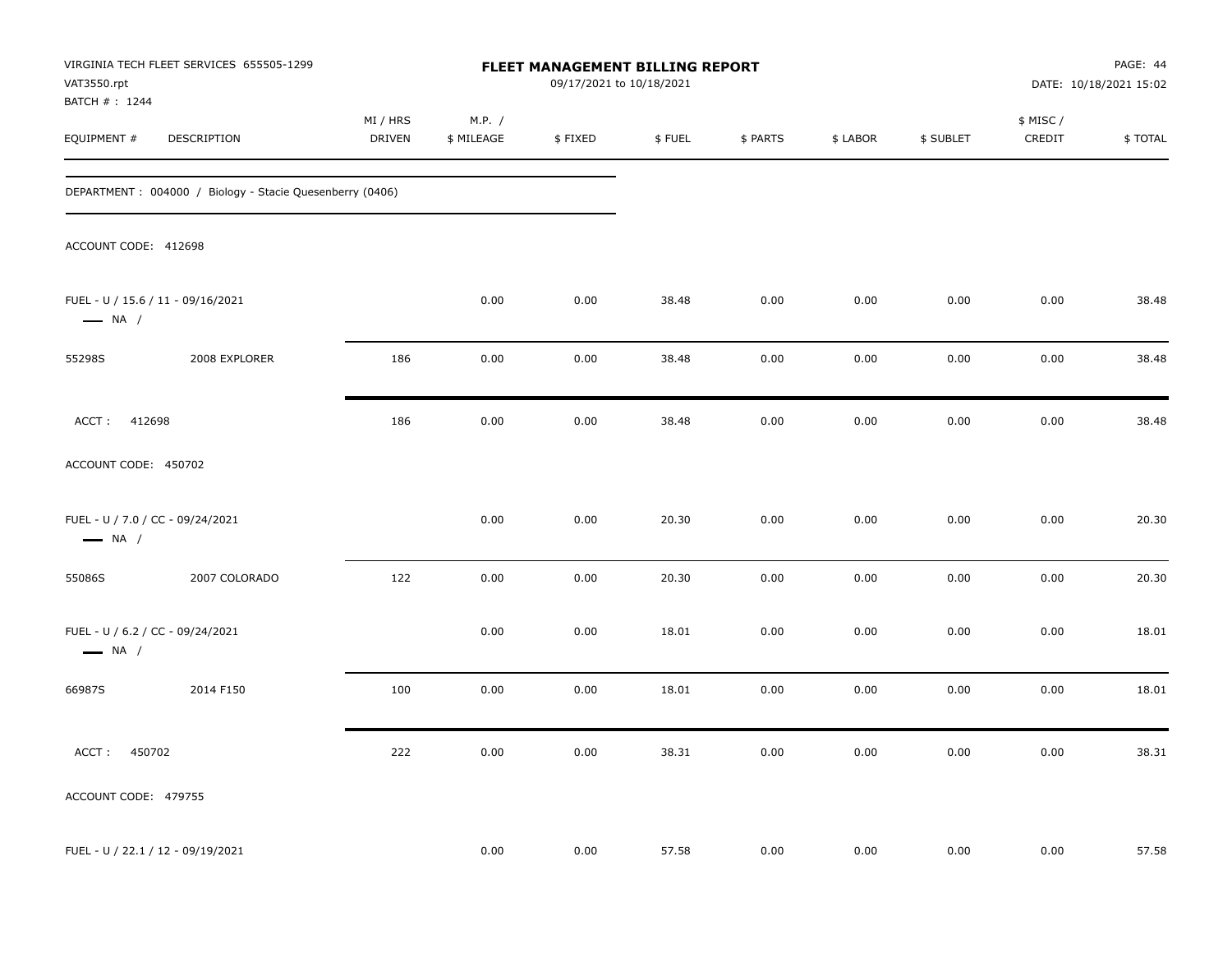| VAT3550.rpt<br>BATCH #: 1244 | VIRGINIA TECH FLEET SERVICES 655505-1299                 |        |                    |                      | 09/17/2021 to 10/18/2021 | <b>FLEET MANAGEMENT BILLING REPORT</b> |          |          |                  |                     | PAGE: 45<br>DATE: 10/18/2021 15:02 |
|------------------------------|----------------------------------------------------------|--------|--------------------|----------------------|--------------------------|----------------------------------------|----------|----------|------------------|---------------------|------------------------------------|
| EQUIPMENT #                  | <b>DESCRIPTION</b>                                       |        | MI / HRS<br>DRIVEN | M.P. /<br>\$ MILEAGE | \$FIXED                  | \$FUEL                                 | \$ PARTS | \$ LABOR | \$ SUBLET        | \$ MISC /<br>CREDIT | \$TOTAL                            |
|                              | DEPARTMENT: 004000 / Biology - Stacie Quesenberry (0406) |        |                    |                      |                          |                                        |          |          |                  |                     |                                    |
| $\longrightarrow$ NA /       |                                                          |        |                    |                      |                          |                                        |          |          |                  |                     |                                    |
| 47260S                       | 2012 Silverado                                           |        | $\mathbf 0$        | 0.00                 | 0.00                     | 57.58                                  | 0.00     | 0.00     | 0.00             | 0.00                | 57.58                              |
| ACCT:                        | 479755                                                   |        | 0                  | 0.00                 | 0.00                     | 57.58                                  | 0.00     | 0.00     | 0.00             | 0.00                | 57.58                              |
|                              | DEPARTMENT SUBTOTALS :                                   |        | 3,618              | 0.00                 | 0.00                     | 581.22                                 | 0.00     | 0.00     | 0.00             | 0.00                | 581.22                             |
|                              | <b>BREAKDOWN OF CHARGES:</b>                             |        |                    | MILEAGE              |                          |                                        | 0.00     |          | PARTS (WO'S)     |                     | 0.00                               |
|                              | <b>EQUIPMENT COUNT:</b>                                  | 10     |                    | MOTOR POOL           |                          |                                        | 0.00     |          | PARTS (IND.ISS.) |                     | 0.00                               |
|                              | DEPARTMENT:                                              | 004000 |                    | <b>BASE</b>          |                          |                                        | 0.00     |          | <b>CREDITS</b>   |                     | 0.00                               |
|                              |                                                          |        |                    | <b>INSURANCE</b>     |                          |                                        | 0.00     |          | MISCELLANEOUS    |                     | 0.00                               |
|                              |                                                          |        |                    | <b>OTHER</b>         |                          |                                        | 0.00     | LABOR    |                  |                     | 0.00                               |
|                              |                                                          |        |                    | REPLACEMENT          |                          |                                        | 0.00     |          | <b>SUBLETS</b>   |                     | 0.00                               |
|                              |                                                          |        |                    | <b>FUEL</b>          |                          |                                        | 581.22   |          |                  |                     |                                    |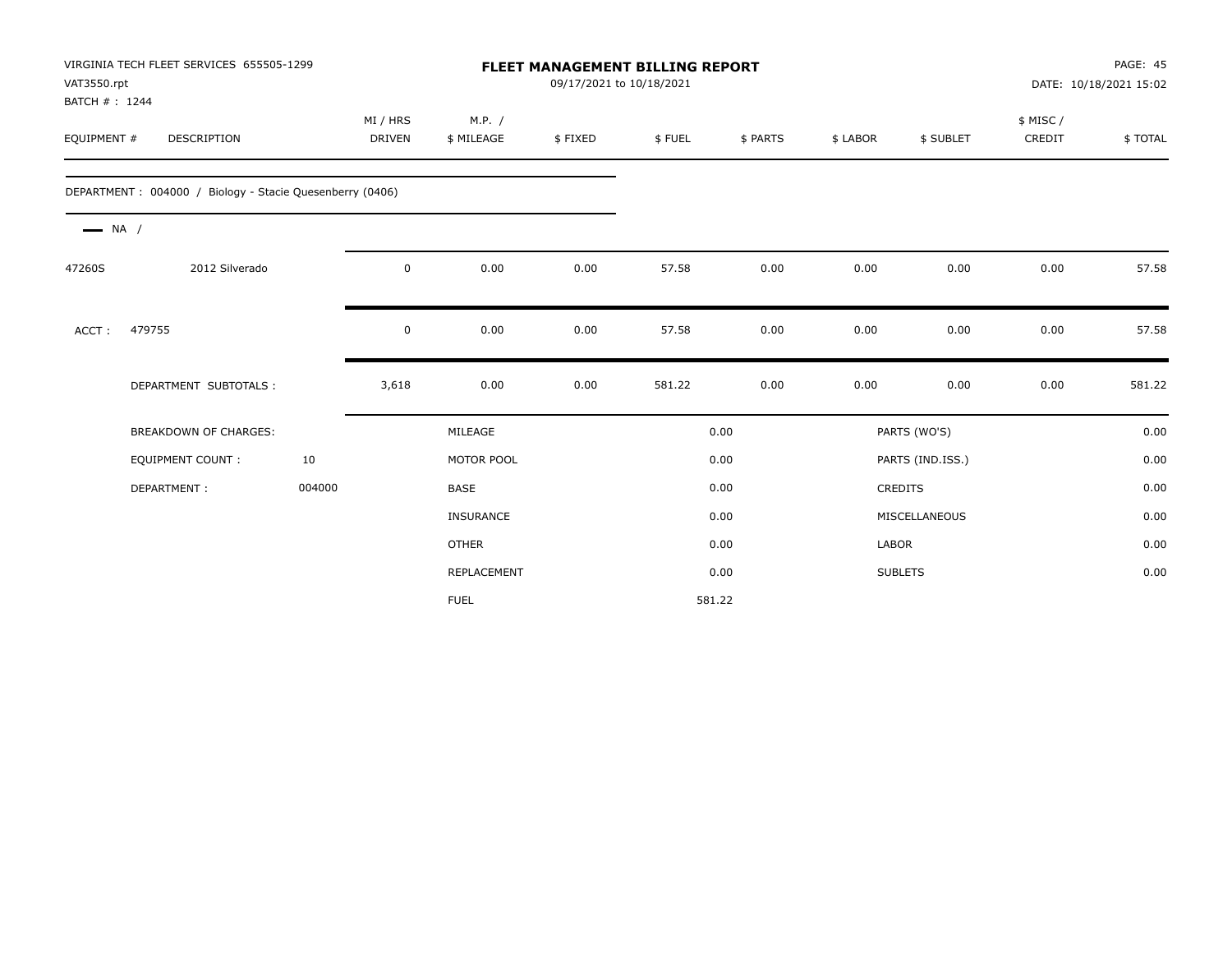| VAT3550.rpt<br>BATCH #: 1244                 | VIRGINIA TECH FLEET SERVICES 655505-1299                   |                           |                      |          | FLEET MANAGEMENT BILLING REPORT<br>09/17/2021 to 10/18/2021 |          |          |           |                    | <b>PAGE: 46</b><br>DATE: 10/18/2021 15:02 |
|----------------------------------------------|------------------------------------------------------------|---------------------------|----------------------|----------|-------------------------------------------------------------|----------|----------|-----------|--------------------|-------------------------------------------|
| EQUIPMENT #                                  | DESCRIPTION                                                | MI / HRS<br><b>DRIVEN</b> | M.P. /<br>\$ MILEAGE | \$FIXED  | \$FUEL                                                      | \$ PARTS | \$ LABOR | \$ SUBLET | \$ MISC/<br>CREDIT | \$TOTAL                                   |
|                                              | DEPARTMENT: 004100 / Computer Science - Robert Marcum 0902 |                           |                      |          |                                                             |          |          |           |                    |                                           |
| ACCOUNT CODE: 120490                         |                                                            |                           |                      |          |                                                             |          |          |           |                    |                                           |
| <b>BASE CHARGE</b><br>$\longrightarrow$ NA / |                                                            |                           | 0.00                 | 553.00   | 0.00                                                        | 0.00     | 0.00     | 0.00      | 0.00               | 553.00                                    |
| PA11                                         | 2016 Caravan                                               | 0                         | 0.00                 | 553.00   | 0.00                                                        | 0.00     | 0.00     | 0.00      | 0.00               | 553.00                                    |
| $\longrightarrow$ NA /                       | FUEL - U / 1.4 / 11 - 10/08/2021                           |                           | 0.00                 | 0.00     | 3.46                                                        | 0.00     | 0.00     | 0.00      | 0.00               | 3.46                                      |
| $\longrightarrow$ NA /                       | FUEL - U / 9.9 / 11 - 10/08/2021                           |                           | 0.00                 | 0.00     | 24.50                                                       | 0.00     | 0.00     | 0.00      | 0.00               | 24.50                                     |
| $\longrightarrow$ NA /                       | FUEL - U / 0.6 / 12 - 10/08/2021                           |                           | 0.00                 | 0.00     | 1.58                                                        | 0.00     | 0.00     | 0.00      | 0.00               | 1.58                                      |
| <b>BASE CHARGE</b><br>$\longrightarrow$ NA / |                                                            |                           | 0.00                 | 483.00   | 0.00                                                        | 0.00     | 0.00     | 0.00      | 0.00               | 483.00                                    |
| pa131                                        | 2016 IMPALA                                                | 195                       | 0.00                 | 483.00   | 29.54                                                       | 0.00     | 0.00     | 0.00      | 0.00               | 512.54                                    |
| 120490<br>ACCT:                              |                                                            | 195                       | 0.00                 | 1,036.00 | 29.54                                                       | 0.00     | 0.00     | 0.00      | 0.00               | 1,065.54                                  |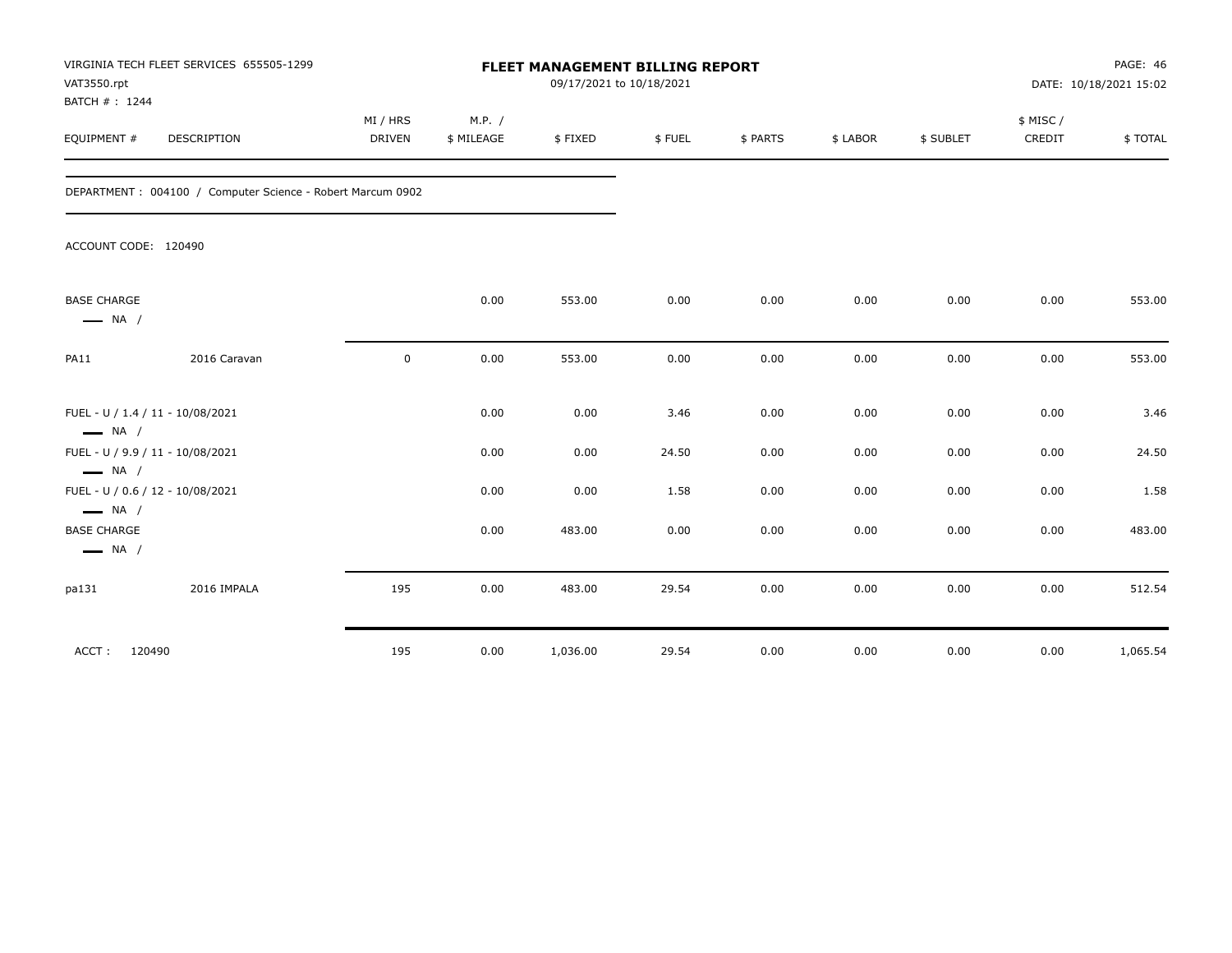| VIRGINIA TECH FLEET SERVICES 655505-1299<br>VAT3550.rpt<br>BATCH # : 1244 |                | <b>FLEET MANAGEMENT BILLING REPORT</b><br>09/17/2021 to 10/18/2021 |                      |          |          |          |          |                  |                     | PAGE: 47<br>DATE: 10/18/2021 15:02 |  |
|---------------------------------------------------------------------------|----------------|--------------------------------------------------------------------|----------------------|----------|----------|----------|----------|------------------|---------------------|------------------------------------|--|
| EQUIPMENT #<br><b>DESCRIPTION</b>                                         |                | MI / HRS<br>DRIVEN                                                 | M.P. /<br>\$ MILEAGE | \$FIXED  | \$FUEL   | \$ PARTS | \$ LABOR | \$ SUBLET        | \$ MISC /<br>CREDIT | \$TOTAL                            |  |
| DEPARTMENT SUBTOTALS :                                                    |                | 195                                                                | 0.00                 | 1,036.00 | 29.54    | 0.00     | 0.00     | 0.00             | 0.00                | 1,065.54                           |  |
| <b>BREAKDOWN OF CHARGES:</b>                                              |                |                                                                    | MILEAGE              |          |          | 0.00     |          | PARTS (WO'S)     |                     | 0.00                               |  |
| <b>EQUIPMENT COUNT:</b>                                                   | $\overline{2}$ |                                                                    | MOTOR POOL           |          |          | 0.00     |          | PARTS (IND.ISS.) |                     | 0.00                               |  |
| DEPARTMENT:                                                               | 004100         |                                                                    | <b>BASE</b>          |          | 1,036.00 |          |          | <b>CREDITS</b>   |                     | 0.00                               |  |
|                                                                           |                |                                                                    | INSURANCE            |          |          | 0.00     |          | MISCELLANEOUS    |                     | 0.00                               |  |
|                                                                           |                |                                                                    | <b>OTHER</b>         |          |          | 0.00     | LABOR    |                  |                     | 0.00                               |  |
|                                                                           |                |                                                                    | REPLACEMENT          |          |          | 0.00     |          | <b>SUBLETS</b>   |                     | 0.00                               |  |
|                                                                           |                |                                                                    | <b>FUEL</b>          |          |          | 29.54    |          |                  |                     |                                    |  |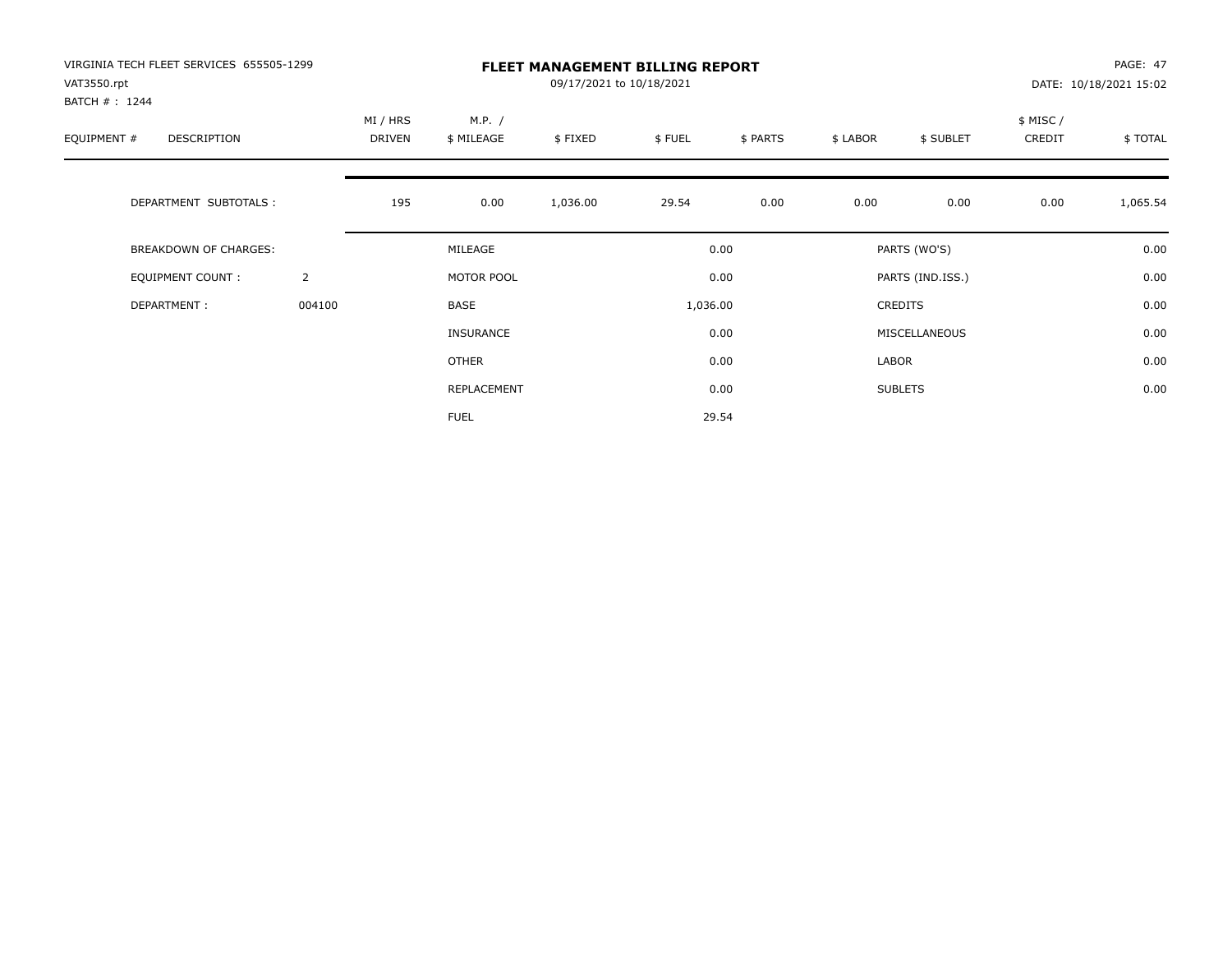| VAT3550.rpt<br>BATCH #: 1244           | VIRGINIA TECH FLEET SERVICES 655505-1299             | <b>FLEET MANAGEMENT BILLING REPORT</b><br>09/17/2021 to 10/18/2021 |            |         |        |          |          |           |          | PAGE: 48<br>DATE: 10/18/2021 15:02 |  |
|----------------------------------------|------------------------------------------------------|--------------------------------------------------------------------|------------|---------|--------|----------|----------|-----------|----------|------------------------------------|--|
|                                        |                                                      | MI / HRS                                                           | M.P. /     |         |        |          |          |           | \$ MISC/ |                                    |  |
| EQUIPMENT #                            | DESCRIPTION                                          | <b>DRIVEN</b>                                                      | \$ MILEAGE | \$FIXED | \$FUEL | \$ PARTS | \$ LABOR | \$ SUBLET | CREDIT   | \$TOTAL                            |  |
|                                        | DEPARTMENT: 004400 / Geosciences -Jo Thomason (0420) |                                                                    |            |         |        |          |          |           |          |                                    |  |
| ACCOUNT CODE: 120556                   |                                                      |                                                                    |            |         |        |          |          |           |          |                                    |  |
| OTHER CHARGE<br>$\longrightarrow$ NA / |                                                      |                                                                    | 0.00       | 4.54    | 0.00   | 0.00     | 0.00     | 0.00      | 0.00     | 4.54                               |  |
| 58894S                                 | 2010 SUB4X4                                          | $\mathbf 0$                                                        | 0.00       | 4.54    | 0.00   | 0.00     | 0.00     | 0.00      | 0.00     | 4.54                               |  |
| $\longrightarrow$ NA /                 | FUEL - U / 6.2 / 11 - 10/03/2021                     |                                                                    | 0.00       | 0.00    | 15.34  | 0.00     | 0.00     | 0.00      | 0.00     | 15.34                              |  |
| $\longrightarrow$ NA /                 | FUEL - U / 5.2 / 11 - 10/16/2021                     |                                                                    | 0.00       | 0.00    | 14.20  | 0.00     | 0.00     | 0.00      | 0.00     | 14.20                              |  |
| $\longrightarrow$ NA /                 | FUEL - U / 9.9 / 11 - 09/24/2021                     |                                                                    | 0.00       | 0.00    | 24.45  | 0.00     | 0.00     | 0.00      | 0.00     | 24.45                              |  |
| 77327s                                 | 2010 Sienna                                          | 1,705                                                              | 0.00       | 0.00    | 53.99  | 0.00     | 0.00     | 0.00      | 0.00     | 53.99                              |  |
| 120556<br>ACCT:                        |                                                      | 1,705                                                              | 0.00       | 4.54    | 53.99  | 0.00     | 0.00     | 0.00      | 0.00     | 58.53                              |  |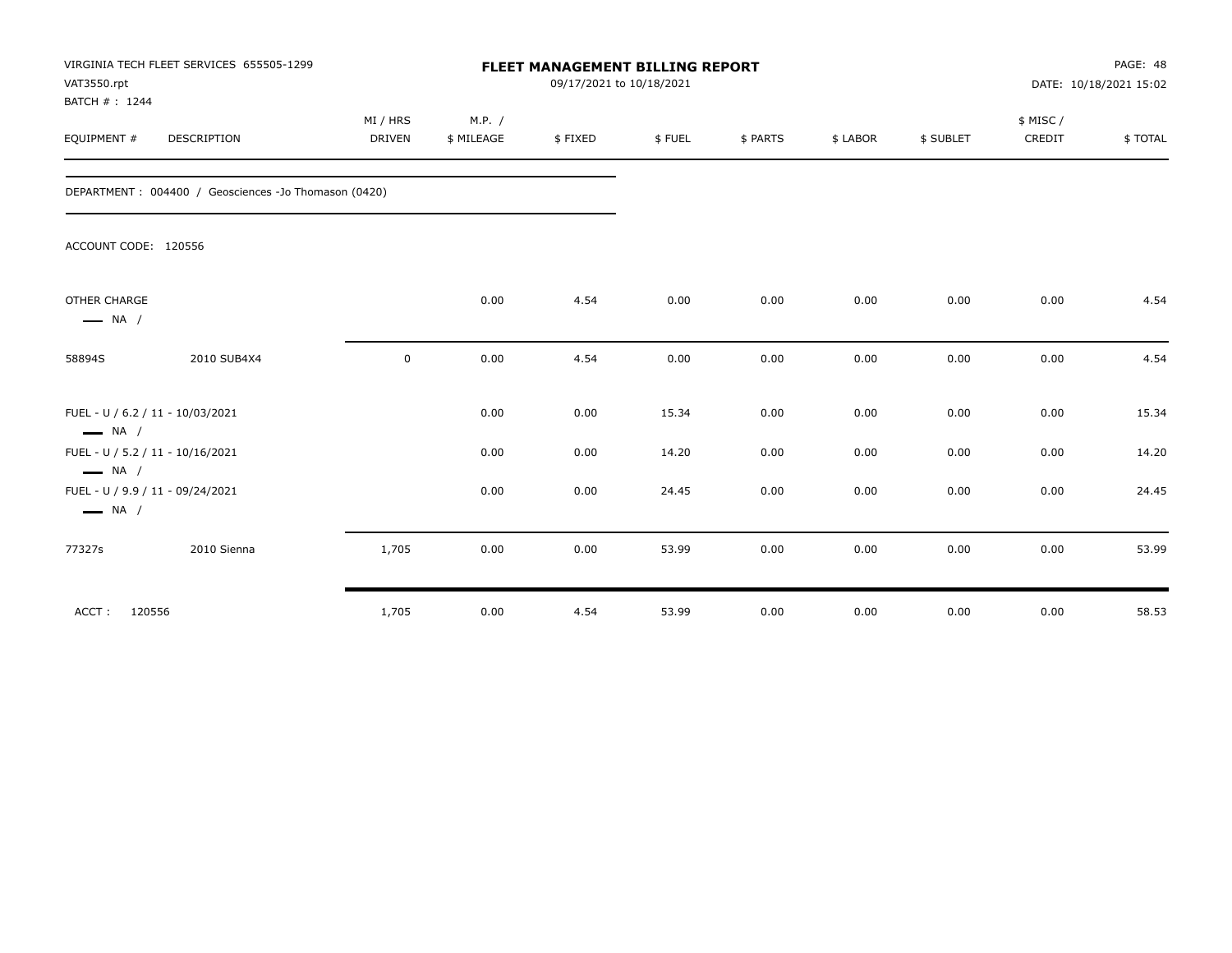| VIRGINIA TECH FLEET SERVICES 655505-1299<br>VAT3550.rpt<br>BATCH #: 1244 |                | <b>FLEET MANAGEMENT BILLING REPORT</b><br>09/17/2021 to 10/18/2021 |                      |         |        |          |          |                  |                    | PAGE: 49<br>DATE: 10/18/2021 15:02 |  |
|--------------------------------------------------------------------------|----------------|--------------------------------------------------------------------|----------------------|---------|--------|----------|----------|------------------|--------------------|------------------------------------|--|
| EQUIPMENT #<br>DESCRIPTION                                               |                | MI / HRS<br>DRIVEN                                                 | M.P. /<br>\$ MILEAGE | \$FIXED | \$FUEL | \$ PARTS | \$ LABOR | \$ SUBLET        | \$ MISC/<br>CREDIT | \$TOTAL                            |  |
| DEPARTMENT SUBTOTALS :                                                   |                | 1,705                                                              | 0.00                 | 4.54    | 53.99  | 0.00     | 0.00     | 0.00             | 0.00               | 58.53                              |  |
| <b>BREAKDOWN OF CHARGES:</b>                                             |                |                                                                    | MILEAGE              |         |        | 0.00     |          | PARTS (WO'S)     |                    | 0.00                               |  |
| EQUIPMENT COUNT:                                                         | $\overline{2}$ |                                                                    | MOTOR POOL           |         |        | 0.00     |          | PARTS (IND.ISS.) |                    | 0.00                               |  |
| DEPARTMENT:                                                              | 004400         |                                                                    | <b>BASE</b>          |         |        | 0.00     |          | <b>CREDITS</b>   |                    | 0.00                               |  |
|                                                                          |                |                                                                    | <b>INSURANCE</b>     |         |        | 0.00     |          | MISCELLANEOUS    |                    | 0.00                               |  |
|                                                                          |                |                                                                    | <b>OTHER</b>         |         |        | 4.54     | LABOR    |                  |                    | 0.00                               |  |
|                                                                          |                |                                                                    | REPLACEMENT          |         |        | 0.00     |          | <b>SUBLETS</b>   |                    | 0.00                               |  |
|                                                                          |                |                                                                    | <b>FUEL</b>          |         |        | 53.99    |          |                  |                    |                                    |  |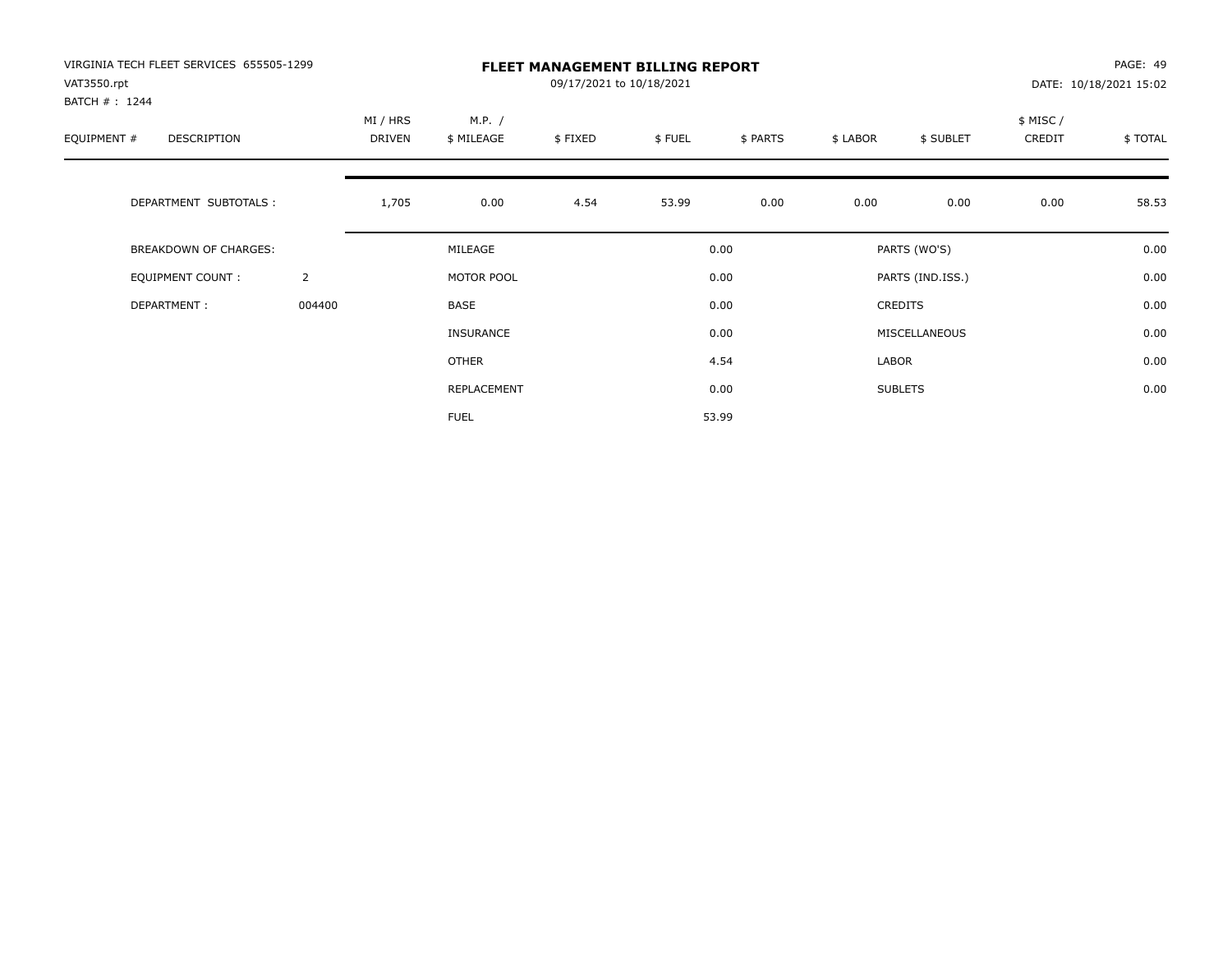| VAT3550.rpt<br>BATCH #: 1244 | VIRGINIA TECH FLEET SERVICES 655505-1299                                            |                    |                      | FLEET MANAGEMENT BILLING REPORT<br>09/17/2021 to 10/18/2021 |        |          |          |           |                     | PAGE: 50<br>DATE: 10/18/2021 15:02 |
|------------------------------|-------------------------------------------------------------------------------------|--------------------|----------------------|-------------------------------------------------------------|--------|----------|----------|-----------|---------------------|------------------------------------|
| EQUIPMENT #                  | DESCRIPTION                                                                         | MI / HRS<br>DRIVEN | M.P. /<br>\$ MILEAGE | \$FIXED                                                     | \$FUEL | \$ PARTS | \$ LABOR | \$ SUBLET | \$ MISC /<br>CREDIT | \$TOTAL                            |
|                              | DEPARTMENT : 007700 / VT Engage: Community Learning Collaborative - Sharon Luz 0168 |                    |                      |                                                             |        |          |          |           |                     |                                    |
| ACCOUNT CODE: 123334         |                                                                                     |                    |                      |                                                             |        |          |          |           |                     |                                    |
| $\longrightarrow$ NA /       | FUEL - U / 14.1 / 12 - 09/17/2021                                                   |                    | 0.00                 | 0.00                                                        | 36.75  | 0.00     | 0.00     | 0.00      | 0.00                | 36.75                              |
| $\longrightarrow$ NA /       | FUEL - U / 11.8 / 11 - 09/28/2021                                                   |                    | 0.00                 | 0.00                                                        | 29.07  | 0.00     | 0.00     | 0.00      | 0.00                | 29.07                              |
| 65571S                       | 2013 Caravan                                                                        | 456                | 0.00                 | 0.00                                                        | 65.82  | 0.00     | 0.00     | 0.00      | 0.00                | 65.82                              |
| $\longrightarrow$ NA /       | FUEL - U / 13.1 / 11 - 09/18/2021                                                   |                    | 0.00                 | 0.00                                                        | 34.22  | 0.00     | 0.00     | 0.00      | 0.00                | 34.22                              |
| $\longrightarrow$ NA /       | FUEL - U / 13.1 / 12 - 09/29/2021                                                   |                    | 0.00                 | 0.00                                                        | 32.28  | 0.00     | 0.00     | 0.00      | 0.00                | 32.28                              |
| 68327S                       | 2016 Caravan                                                                        | 472                | 0.00                 | 0.00                                                        | 66.50  | 0.00     | 0.00     | 0.00      | 0.00                | 66.50                              |
| $\longrightarrow$ NA /       | FUEL - U / 7.5 / 11 - 09/16/2021                                                    |                    | 0.00                 | 0.00                                                        | 18.55  | 0.00     | 0.00     | 0.00      | 0.00                | 18.55                              |
| $\longrightarrow$ NA /       | FUEL - U / 12.8 / 12 - 09/29/2021                                                   |                    | 0.00                 | 0.00                                                        | 31.67  | 0.00     | 0.00     | 0.00      | 0.00                | 31.67                              |
| 76299s                       | 2019 Caravan                                                                        | 365                | 0.00                 | 0.00                                                        | 50.22  | 0.00     | 0.00     | 0.00      | 0.00                | 50.22                              |
| ACCT: 123334                 |                                                                                     | 1,293              | 0.00                 | 0.00                                                        | 182.54 | 0.00     | 0.00     | 0.00      | 0.00                | 182.54                             |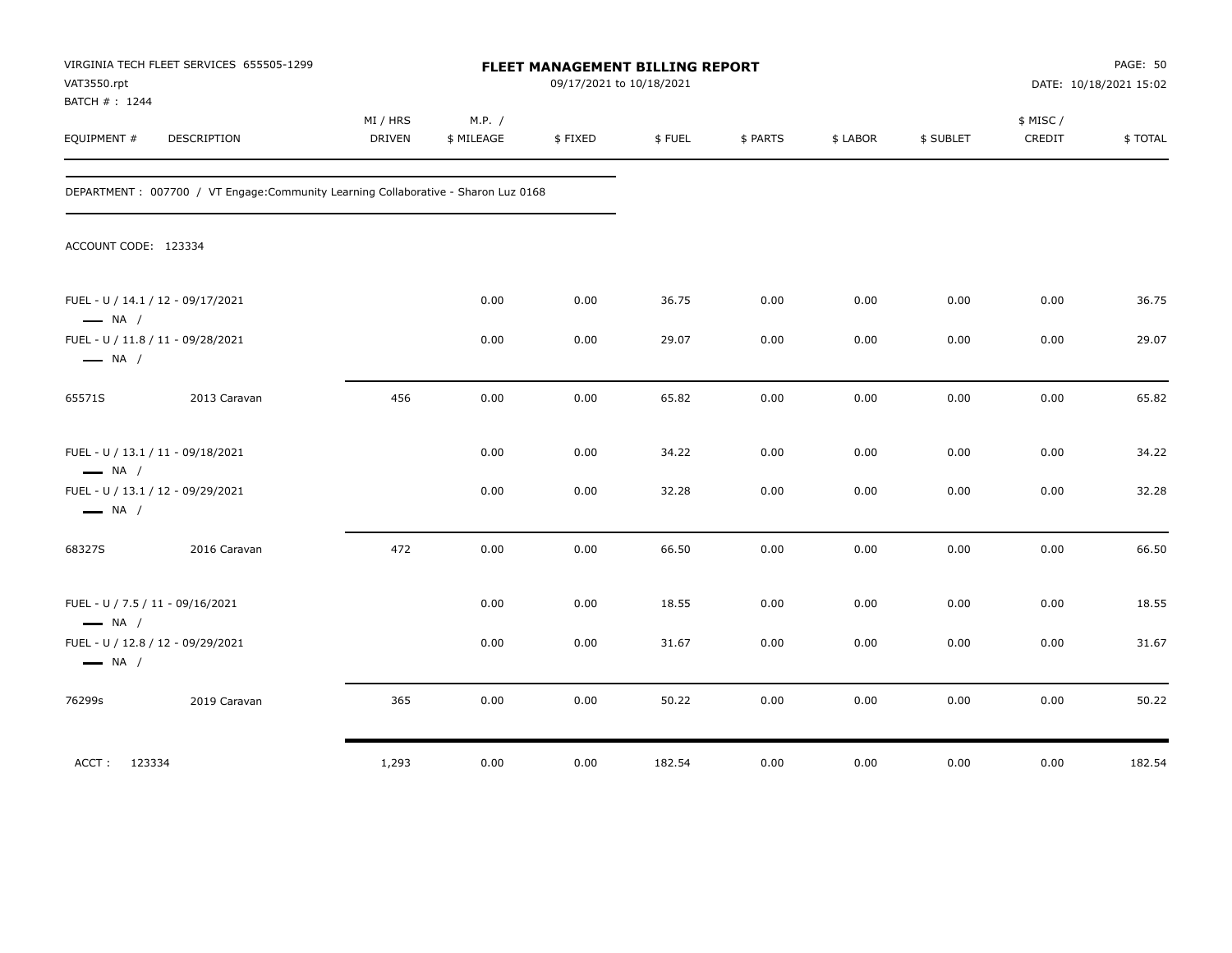| VIRGINIA TECH FLEET SERVICES 655505-1299<br>VAT3550.rpt<br>BATCH #: 1244 |        | <b>FLEET MANAGEMENT BILLING REPORT</b><br>09/17/2021 to 10/18/2021 |                      |         |        |          |          |                  |                    | PAGE: 51<br>DATE: 10/18/2021 15:02 |  |
|--------------------------------------------------------------------------|--------|--------------------------------------------------------------------|----------------------|---------|--------|----------|----------|------------------|--------------------|------------------------------------|--|
| EQUIPMENT #<br>DESCRIPTION                                               |        | MI / HRS<br>DRIVEN                                                 | M.P. /<br>\$ MILEAGE | \$FIXED | \$FUEL | \$ PARTS | \$ LABOR | \$ SUBLET        | \$ MISC/<br>CREDIT | \$TOTAL                            |  |
| DEPARTMENT SUBTOTALS :                                                   |        | 1,293                                                              | 0.00                 | 0.00    | 182.54 | 0.00     | 0.00     | 0.00             | 0.00               | 182.54                             |  |
| <b>BREAKDOWN OF CHARGES:</b>                                             |        |                                                                    | MILEAGE              |         |        | 0.00     |          | PARTS (WO'S)     |                    | 0.00                               |  |
| EQUIPMENT COUNT:                                                         | 3      |                                                                    | MOTOR POOL           |         |        | 0.00     |          | PARTS (IND.ISS.) |                    | 0.00                               |  |
| DEPARTMENT:                                                              | 007700 |                                                                    | <b>BASE</b>          |         |        | 0.00     |          | <b>CREDITS</b>   |                    | 0.00                               |  |
|                                                                          |        |                                                                    | <b>INSURANCE</b>     |         |        | 0.00     |          | MISCELLANEOUS    |                    | 0.00                               |  |
|                                                                          |        |                                                                    | <b>OTHER</b>         |         |        | 0.00     | LABOR    |                  |                    | 0.00                               |  |
|                                                                          |        |                                                                    | REPLACEMENT          |         |        | 0.00     |          | <b>SUBLETS</b>   |                    | 0.00                               |  |
|                                                                          |        |                                                                    | <b>FUEL</b>          |         |        | 182.54   |          |                  |                    |                                    |  |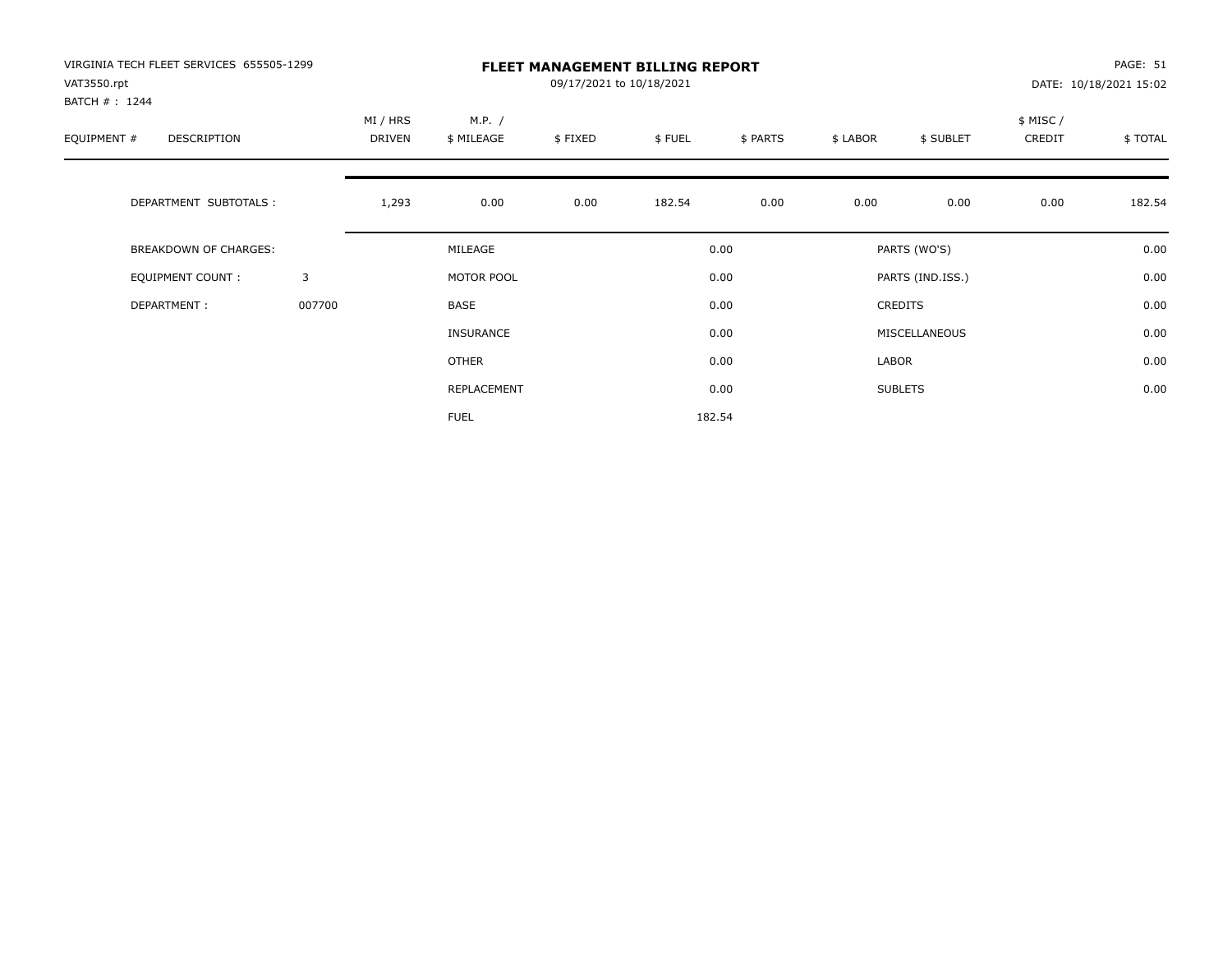| VAT3550.rpt<br>BATCH #: 1244 | VIRGINIA TECH FLEET SERVICES 655505-1299                      |                |                           |                      | FLEET MANAGEMENT BILLING REPORT<br>09/17/2021 to 10/18/2021 |        |          |          |                  |                     | <b>PAGE: 52</b><br>DATE: 10/18/2021 15:02 |
|------------------------------|---------------------------------------------------------------|----------------|---------------------------|----------------------|-------------------------------------------------------------|--------|----------|----------|------------------|---------------------|-------------------------------------------|
| EQUIPMENT #                  | DESCRIPTION                                                   |                | MI / HRS<br><b>DRIVEN</b> | M.P. /<br>\$ MILEAGE | \$FIXED                                                     | \$FUEL | \$ PARTS | \$ LABOR | \$ SUBLET        | \$ MISC /<br>CREDIT | \$TOTAL                                   |
|                              | DEPARTMENT: 007900 / School of the Arts - Dan Morehead (0141) |                |                           |                      |                                                             |        |          |          |                  |                     |                                           |
|                              | ACCOUNT CODE: 659843                                          |                |                           |                      |                                                             |        |          |          |                  |                     |                                           |
| $\longrightarrow$ NA /       | FUEL - U / 18.1 / 11 - 10/01/2021                             |                |                           | 0.00                 | 0.00                                                        | 44.58  | 0.00     | 0.00     | 0.00             | 0.00                | 44.58                                     |
| 61795s                       | 2013 Express 1500                                             |                | 256                       | 0.00                 | 0.00                                                        | 44.58  | 0.00     | 0.00     | 0.00             | 0.00                | 44.58                                     |
| $\longrightarrow$ NA /       | FUEL - D / 26.5 / 14 - 10/13/2021                             |                |                           | 0.00                 | 0.00                                                        | 69.40  | 0.00     | 0.00     | 0.00             | 0.00                | 69.40                                     |
| 69978s                       | 2012 FUSO FE 160                                              |                | 160                       | 0.00                 | 0.00                                                        | 69.40  | 0.00     | 0.00     | 0.00             | 0.00                | 69.40                                     |
| ACCT:                        | 659843                                                        |                | 416                       | 0.00                 | 0.00                                                        | 113.98 | 0.00     | 0.00     | 0.00             | 0.00                | 113.98                                    |
|                              | DEPARTMENT SUBTOTALS :                                        |                | 416                       | 0.00                 | 0.00                                                        | 113.98 | 0.00     | 0.00     | 0.00             | 0.00                | 113.98                                    |
|                              | BREAKDOWN OF CHARGES:                                         |                |                           | MILEAGE              |                                                             |        | 0.00     |          | PARTS (WO'S)     |                     | 0.00                                      |
|                              | EQUIPMENT COUNT :                                             | $\overline{2}$ |                           | MOTOR POOL           |                                                             |        | 0.00     |          | PARTS (IND.ISS.) |                     | 0.00                                      |
|                              | DEPARTMENT:                                                   | 007900         |                           | BASE                 |                                                             |        | 0.00     |          | CREDITS          |                     | 0.00                                      |
|                              |                                                               |                |                           | <b>INSURANCE</b>     |                                                             |        | 0.00     |          | MISCELLANEOUS    |                     | 0.00                                      |
|                              |                                                               |                |                           | <b>OTHER</b>         |                                                             |        | 0.00     | LABOR    |                  |                     | 0.00                                      |
|                              |                                                               |                |                           | REPLACEMENT          |                                                             |        | 0.00     |          | <b>SUBLETS</b>   |                     | 0.00                                      |
|                              |                                                               |                |                           | <b>FUEL</b>          |                                                             | 113.98 |          |          |                  |                     |                                           |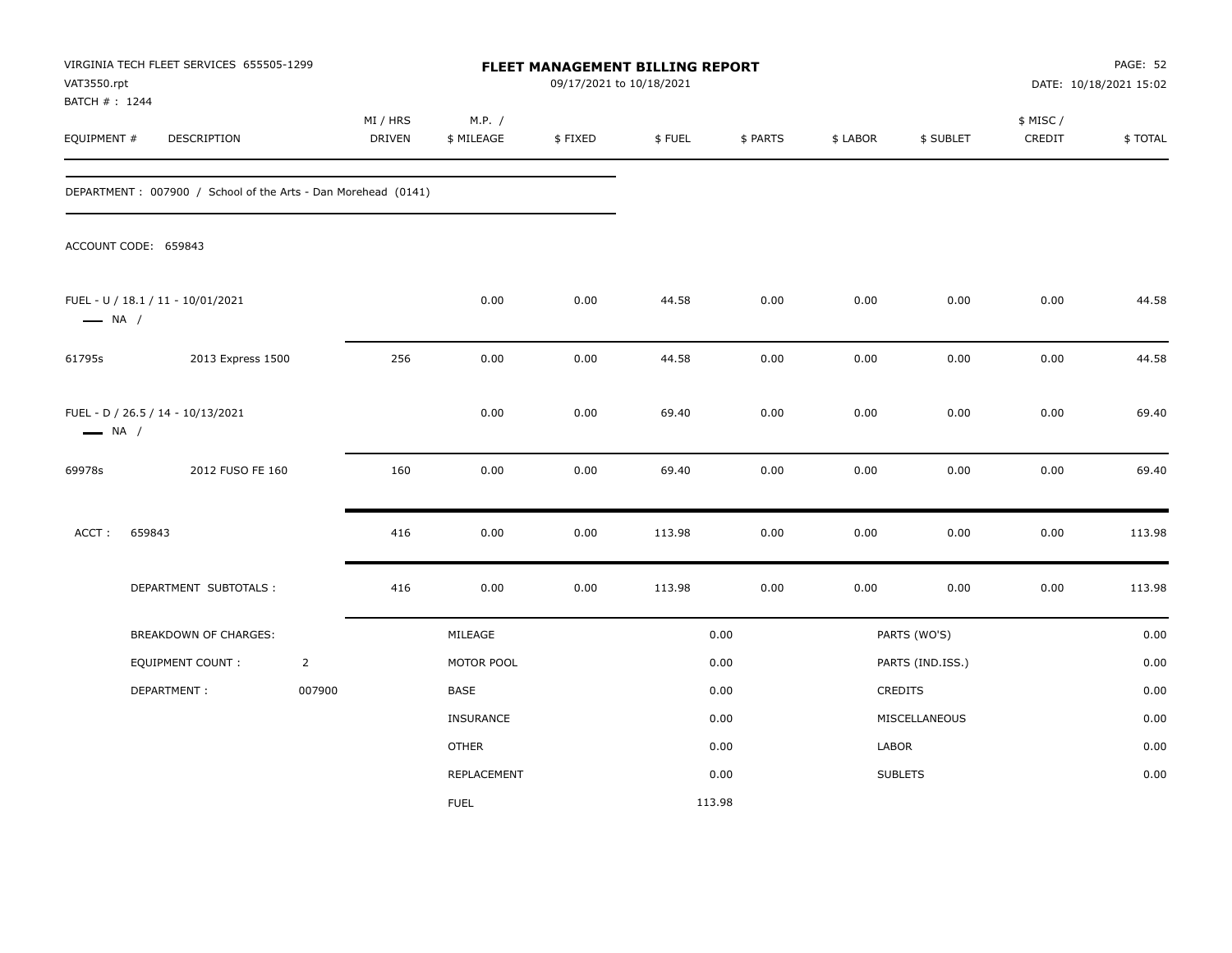| VAT3550.rpt<br>BATCH #: 1244                                     | VIRGINIA TECH FLEET SERVICES 655505-1299                                         |                           |                      | FLEET MANAGEMENT BILLING REPORT<br>09/17/2021 to 10/18/2021 |        |          |          |           |                     | PAGE: 53<br>DATE: 10/18/2021 15:02 |
|------------------------------------------------------------------|----------------------------------------------------------------------------------|---------------------------|----------------------|-------------------------------------------------------------|--------|----------|----------|-----------|---------------------|------------------------------------|
| EQUIPMENT #                                                      | DESCRIPTION                                                                      | MI / HRS<br><b>DRIVEN</b> | M.P. /<br>\$ MILEAGE | \$FIXED                                                     | \$FUEL | \$ PARTS | \$ LABOR | \$ SUBLET | \$ MISC /<br>CREDIT | \$TOTAL                            |
|                                                                  | DEPARTMENT : 010300 / Civil & Environmental Engineering - Bonnie Franklin (0105) |                           |                      |                                                             |        |          |          |           |                     |                                    |
| ACCOUNT CODE: 120896                                             |                                                                                  |                           |                      |                                                             |        |          |          |           |                     |                                    |
| $\longrightarrow$ NA /                                           | FUEL - U / 25.7 / 11 - 10/11/2021                                                |                           | 0.00                 | 0.00                                                        | 70.16  | 0.00     | 0.00     | 0.00      | 0.00                | 70.16                              |
| <b>BASE CHARGE</b>                                               |                                                                                  |                           | 0.00                 | 502.00                                                      | 0.00   | 0.00     | 0.00     | 0.00      | 0.00                | 502.00                             |
| $\longrightarrow$ NA /<br>OTHER CHARGE<br>$\longrightarrow$ NA / |                                                                                  |                           | 0.00                 | 18.00                                                       | 0.00   | 0.00     | 0.00     | 0.00      | 0.00                | 18.00                              |
| PA143                                                            | 2013 F250                                                                        | 200                       | 0.00                 | 520.00                                                      | 70.16  | 0.00     | 0.00     | 0.00      | 0.00                | 590.16                             |
| ACCT:                                                            | 120896                                                                           | 200                       | 0.00                 | 520.00                                                      | 70.16  | 0.00     | 0.00     | 0.00      | 0.00                | 590.16                             |
| ACCOUNT CODE: 232459                                             |                                                                                  |                           |                      |                                                             |        |          |          |           |                     |                                    |
| $\longrightarrow$ NA /                                           | FUEL - U / 4.9 / 11 - 10/13/2021                                                 |                           | 0.00                 | 0.00                                                        | 13.24  | 0.00     | 0.00     | 0.00      | 0.00                | 13.24                              |
| EQP021                                                           | 2017 EQUIP                                                                       | $\pmb{0}$                 | 0.00                 | 0.00                                                        | 13.24  | 0.00     | 0.00     | 0.00      | 0.00                | 13.24                              |
| ACCT:                                                            | 232459                                                                           | $\mathbf 0$               | 0.00                 | 0.00                                                        | 13.24  | 0.00     | 0.00     | 0.00      | 0.00                | 13.24                              |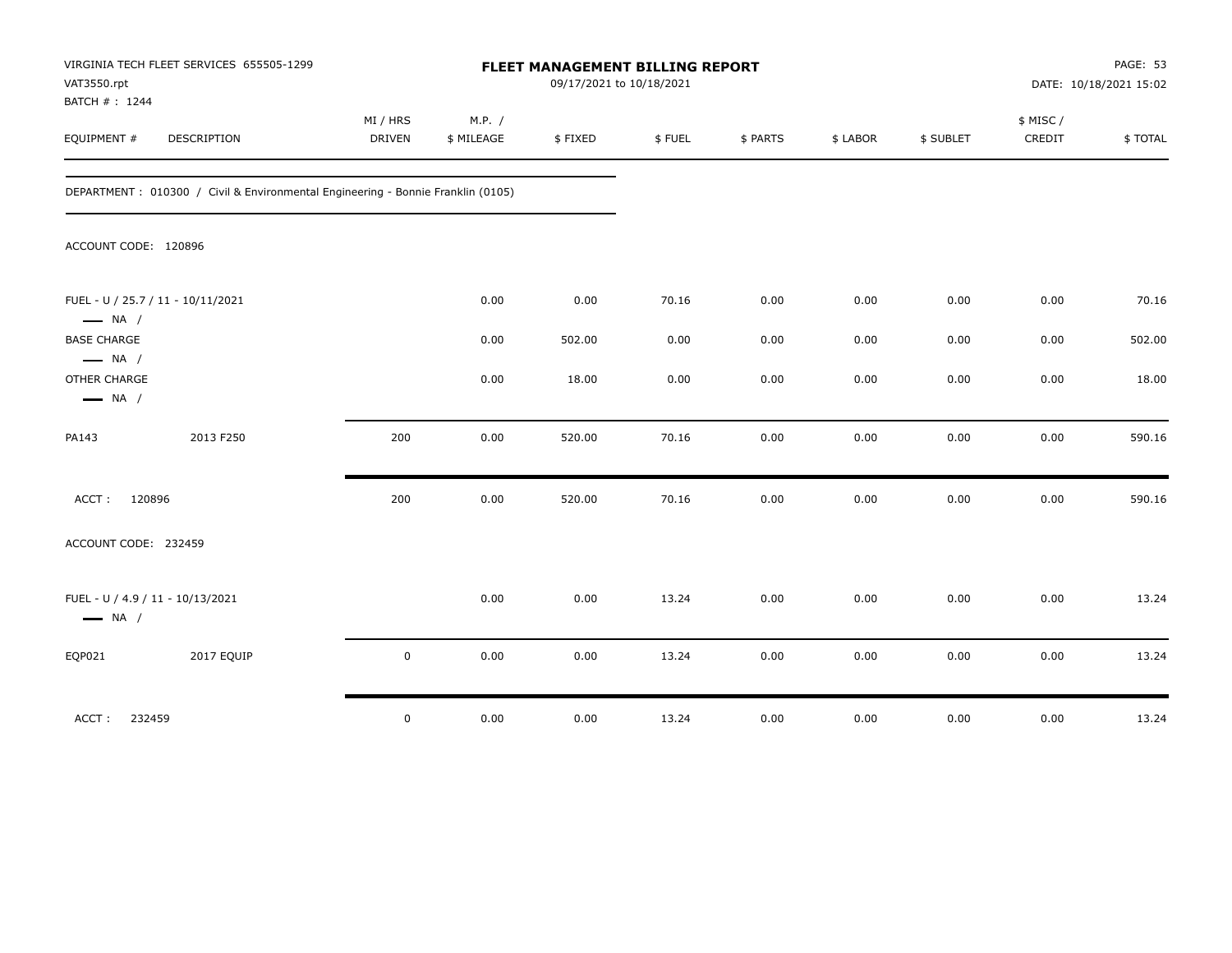| VIRGINIA TECH FLEET SERVICES 655505-1299<br>VAT3550.rpt<br>BATCH #: 1244 |                | <b>FLEET MANAGEMENT BILLING REPORT</b><br>09/17/2021 to 10/18/2021 |                      |         |        |          |          |                  | PAGE: 54<br>DATE: 10/18/2021 15:02 |         |
|--------------------------------------------------------------------------|----------------|--------------------------------------------------------------------|----------------------|---------|--------|----------|----------|------------------|------------------------------------|---------|
| EQUIPMENT #<br><b>DESCRIPTION</b>                                        |                | MI / HRS<br>DRIVEN                                                 | M.P. /<br>\$ MILEAGE | \$FIXED | \$FUEL | \$ PARTS | \$ LABOR | \$ SUBLET        | \$ MISC /<br>CREDIT                | \$TOTAL |
| DEPARTMENT SUBTOTALS :                                                   |                | 200                                                                | 0.00                 | 520.00  | 83.40  | 0.00     | 0.00     | 0.00             | 0.00                               | 603.40  |
| <b>BREAKDOWN OF CHARGES:</b>                                             |                |                                                                    | MILEAGE              |         |        | 0.00     |          | PARTS (WO'S)     |                                    | 0.00    |
| EQUIPMENT COUNT:                                                         | $\overline{2}$ |                                                                    | MOTOR POOL           |         |        | 0.00     |          | PARTS (IND.ISS.) |                                    | 0.00    |
| DEPARTMENT:                                                              | 010300         |                                                                    | <b>BASE</b>          |         |        | 502.00   |          | <b>CREDITS</b>   |                                    | 0.00    |
|                                                                          |                |                                                                    | INSURANCE            |         |        | 0.00     |          | MISCELLANEOUS    |                                    | 0.00    |
|                                                                          |                |                                                                    | <b>OTHER</b>         |         |        | 18.00    | LABOR    |                  |                                    | 0.00    |
|                                                                          |                |                                                                    | REPLACEMENT          |         |        | 0.00     |          | <b>SUBLETS</b>   |                                    | 0.00    |
|                                                                          |                |                                                                    | <b>FUEL</b>          |         |        | 83.40    |          |                  |                                    |         |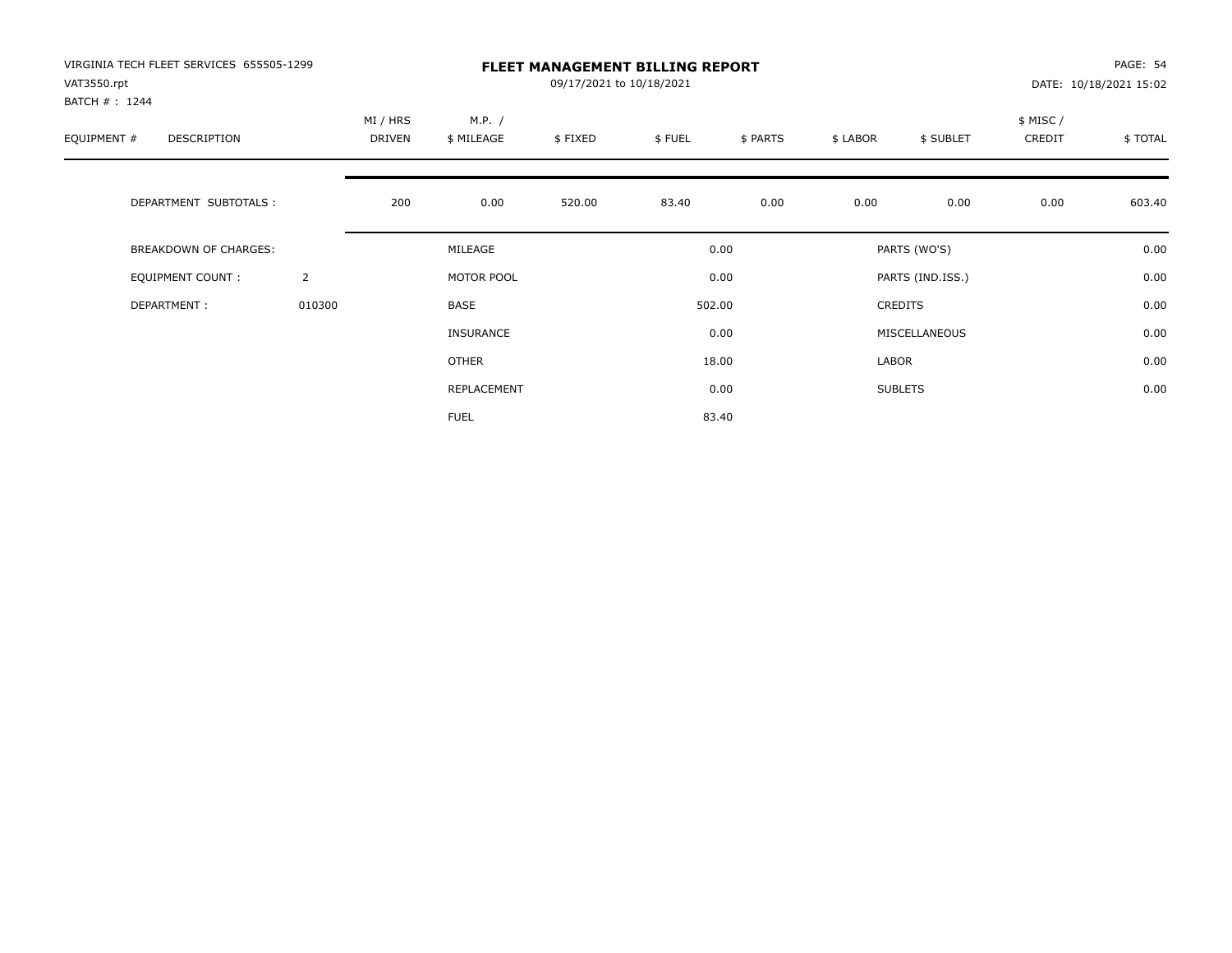| VAT3550.rpt<br>BATCH #: 1244 | VIRGINIA TECH FLEET SERVICES 655505-1299                                          | FLEET MANAGEMENT BILLING REPORT<br>09/17/2021 to 10/18/2021 |                      |         |        |          |          |           | PAGE: 55<br>DATE: 10/18/2021 15:02 |         |
|------------------------------|-----------------------------------------------------------------------------------|-------------------------------------------------------------|----------------------|---------|--------|----------|----------|-----------|------------------------------------|---------|
| EQUIPMENT #                  | DESCRIPTION                                                                       | MI / HRS<br><b>DRIVEN</b>                                   | M.P. /<br>\$ MILEAGE | \$FIXED | \$FUEL | \$ PARTS | \$ LABOR | \$ SUBLET | \$ MISC/<br>CREDIT                 | \$TOTAL |
|                              | DEPARTMENT: 010305 / Occoquan Monitoring Lab 9408 Prince WilliamSt Manassas 20110 |                                                             |                      |         |        |          |          |           |                                    |         |
| ACCOUNT CODE: 467284         |                                                                                   |                                                             |                      |         |        |          |          |           |                                    |         |
| $\longrightarrow$ NA /       | FUEL - U / 49.7 / CC - 09/24/2021                                                 |                                                             | 0.00                 | 0.00    | 148.98 | 0.00     | 0.00     | 0.00      | 0.00                               | 148.98  |
| 41496S                       | 2000 Astro                                                                        | 733                                                         | 0.00                 | 0.00    | 148.98 | 0.00     | 0.00     | 0.00      | 0.00                               | 148.98  |
| $\longrightarrow$ NA /       | FUEL - U / 83.6 / CC - 09/24/2021                                                 |                                                             | 0.00                 | 0.00    | 246.68 | 0.00     | 0.00     | 0.00      | 0.00                               | 246.68  |
| 55257S                       | 2008 Ram                                                                          | 800                                                         | 0.00                 | 0.00    | 246.68 | 0.00     | 0.00     | 0.00      | 0.00                               | 246.68  |
| $\longrightarrow$ NA /       | FUEL - U / 53.9 / CC - 09/24/2021                                                 |                                                             | 0.00                 | 0.00    | 156.82 | 0.00     | 0.00     | 0.00      | 0.00                               | 156.82  |
| 77324s                       | 2019 F150                                                                         | 760                                                         | 0.00                 | 0.00    | 156.82 | 0.00     | 0.00     | 0.00      | 0.00                               | 156.82  |
| ACCT:<br>467284              |                                                                                   | 2,293                                                       | 0.00                 | 0.00    | 552.48 | 0.00     | 0.00     | 0.00      | 0.00                               | 552.48  |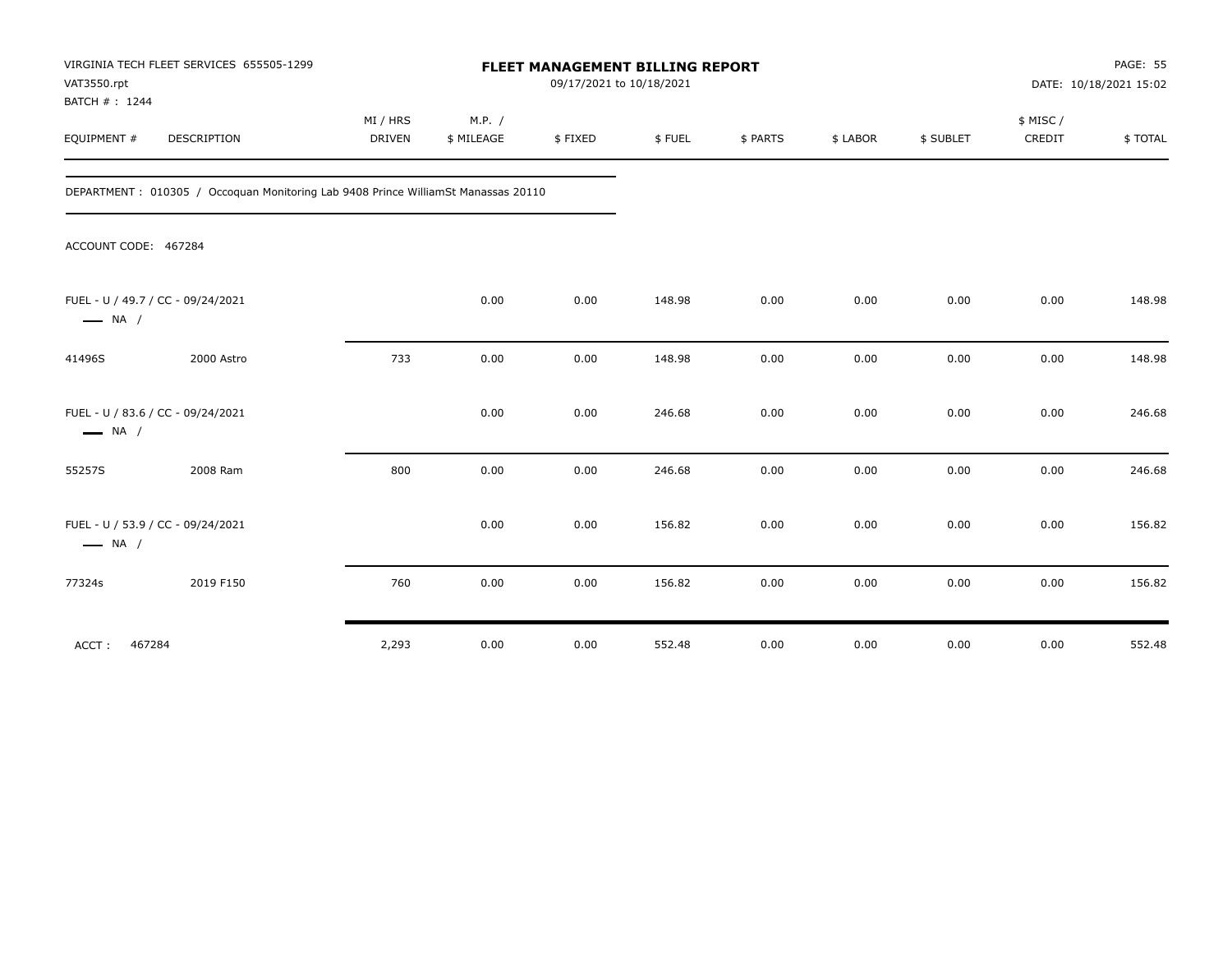| VIRGINIA TECH FLEET SERVICES 655505-1299<br>VAT3550.rpt<br>BATCH #: 1244 |        |                    |                      | 09/17/2021 to 10/18/2021 | <b>FLEET MANAGEMENT BILLING REPORT</b> |          |          |                  |                    | PAGE: 56<br>DATE: 10/18/2021 15:02 |
|--------------------------------------------------------------------------|--------|--------------------|----------------------|--------------------------|----------------------------------------|----------|----------|------------------|--------------------|------------------------------------|
| EQUIPMENT #<br>DESCRIPTION                                               |        | MI / HRS<br>DRIVEN | M.P. /<br>\$ MILEAGE | \$FIXED                  | \$FUEL                                 | \$ PARTS | \$ LABOR | \$ SUBLET        | \$ MISC/<br>CREDIT | \$TOTAL                            |
| DEPARTMENT SUBTOTALS :                                                   |        | 2,293              | 0.00                 | 0.00                     | 552.48                                 | 0.00     | 0.00     | 0.00             | 0.00               | 552.48                             |
| <b>BREAKDOWN OF CHARGES:</b>                                             |        |                    | MILEAGE              |                          |                                        | 0.00     |          | PARTS (WO'S)     |                    | 0.00                               |
| EQUIPMENT COUNT:                                                         | 3      |                    | MOTOR POOL           |                          |                                        | 0.00     |          | PARTS (IND.ISS.) |                    | 0.00                               |
| DEPARTMENT:                                                              | 010305 |                    | BASE                 |                          |                                        | 0.00     |          | <b>CREDITS</b>   |                    | 0.00                               |
|                                                                          |        |                    | <b>INSURANCE</b>     |                          |                                        | 0.00     |          | MISCELLANEOUS    |                    | 0.00                               |
|                                                                          |        |                    | <b>OTHER</b>         |                          |                                        | 0.00     | LABOR    |                  |                    | 0.00                               |
|                                                                          |        |                    | REPLACEMENT          |                          |                                        | 0.00     |          | <b>SUBLETS</b>   |                    | 0.00                               |
|                                                                          |        |                    | <b>FUEL</b>          |                          |                                        | 552.48   |          |                  |                    |                                    |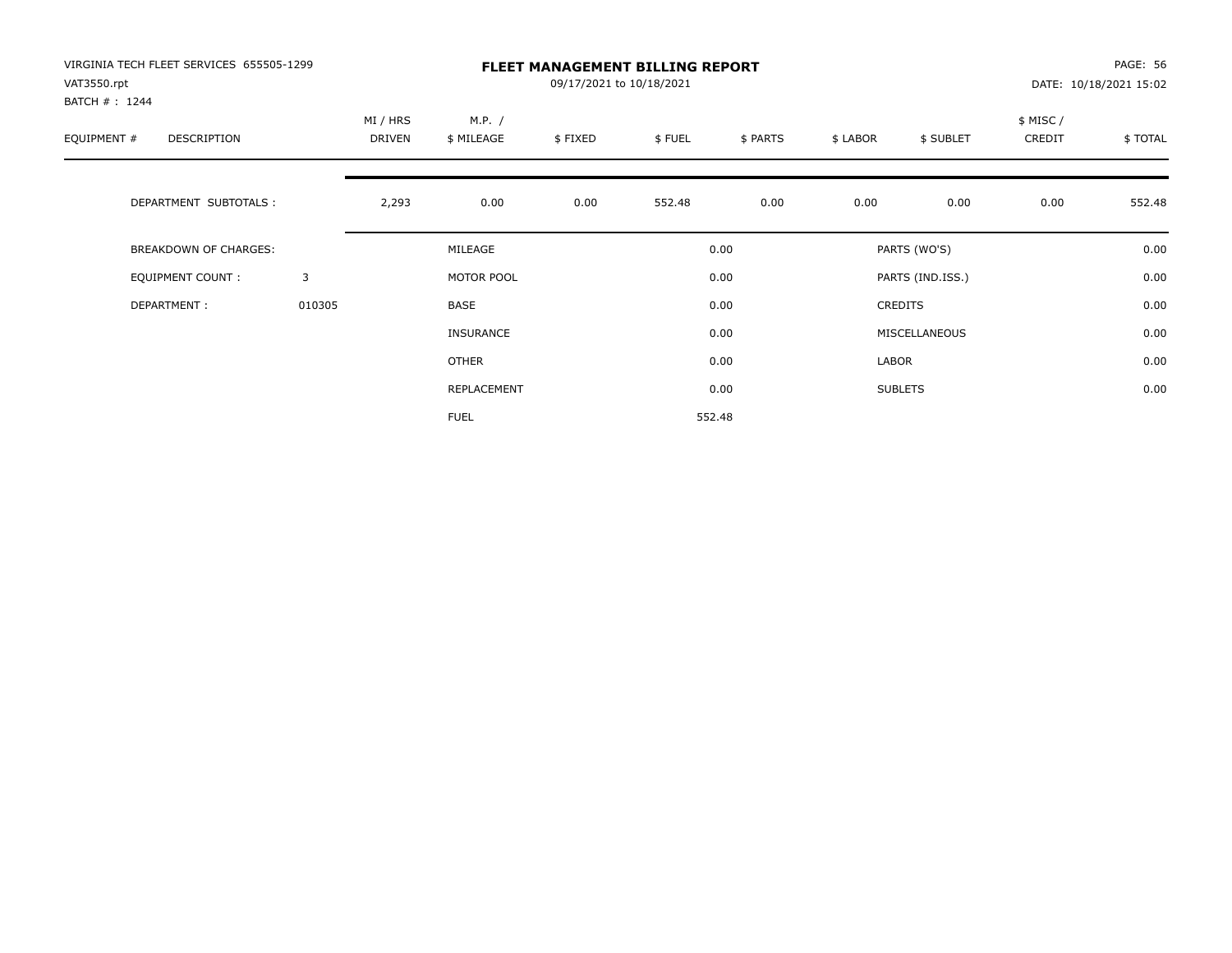| VAT3550.rpt<br>BATCH #: 1244 | VIRGINIA TECH FLEET SERVICES 655505-1299                                    |              |                    |                      | 09/17/2021 to 10/18/2021 | FLEET MANAGEMENT BILLING REPORT |          |          |                  |                    | PAGE: 57<br>DATE: 10/18/2021 15:02 |
|------------------------------|-----------------------------------------------------------------------------|--------------|--------------------|----------------------|--------------------------|---------------------------------|----------|----------|------------------|--------------------|------------------------------------|
| EQUIPMENT #                  | DESCRIPTION                                                                 |              | MI / HRS<br>DRIVEN | M.P. /<br>\$ MILEAGE | \$FIXED                  | \$FUEL                          | \$ PARTS | \$ LABOR | \$ SUBLET        | \$ MISC/<br>CREDIT | \$TOTAL                            |
|                              | DEPARTMENT : 010400 / Electrical & Computer Engineering - Kim Medley (0111) |              |                    |                      |                          |                                 |          |          |                  |                    |                                    |
|                              | ACCOUNT CODE: 232406                                                        |              |                    |                      |                          |                                 |          |          |                  |                    |                                    |
| $\longrightarrow$ NA /       | FUEL - U / 23.5 / 11 - 10/12/2021                                           |              |                    | 0.00                 | 0.00                     | 64.26                           | 0.00     | 0.00     | 0.00             | 0.00               | 64.26                              |
| $\longrightarrow$ NA /       | FUEL - U / 21.2 / 11 - 09/28/2021                                           |              |                    | 0.00                 | 0.00                     | 52.44                           | 0.00     | 0.00     | 0.00             | 0.00               | 52.44                              |
| 50170S                       | 2005 Silverado                                                              |              | 1,304              | 0.00                 | 0.00                     | 116.70                          | 0.00     | 0.00     | 0.00             | 0.00               | 116.70                             |
| ACCT:                        | 232406                                                                      |              | 1,304              | 0.00                 | 0.00                     | 116.70                          | 0.00     | 0.00     | 0.00             | 0.00               | 116.70                             |
|                              | DEPARTMENT SUBTOTALS :                                                      |              | 1,304              | 0.00                 | 0.00                     | 116.70                          | 0.00     | 0.00     | 0.00             | 0.00               | 116.70                             |
|                              | BREAKDOWN OF CHARGES:                                                       |              |                    | MILEAGE              |                          |                                 | 0.00     |          | PARTS (WO'S)     |                    | 0.00                               |
|                              | <b>EQUIPMENT COUNT:</b>                                                     | $\mathbf{1}$ |                    | MOTOR POOL           |                          |                                 | 0.00     |          | PARTS (IND.ISS.) |                    | 0.00                               |
|                              | DEPARTMENT:                                                                 | 010400       |                    | BASE                 |                          |                                 | 0.00     |          | CREDITS          |                    | 0.00                               |
|                              |                                                                             |              |                    | <b>INSURANCE</b>     |                          |                                 | 0.00     |          | MISCELLANEOUS    |                    | 0.00                               |
|                              |                                                                             |              |                    | <b>OTHER</b>         |                          |                                 | 0.00     | LABOR    |                  |                    | 0.00                               |
|                              |                                                                             |              |                    | REPLACEMENT          |                          |                                 | 0.00     |          | <b>SUBLETS</b>   |                    | 0.00                               |
|                              |                                                                             |              |                    | <b>FUEL</b>          |                          |                                 | 116.70   |          |                  |                    |                                    |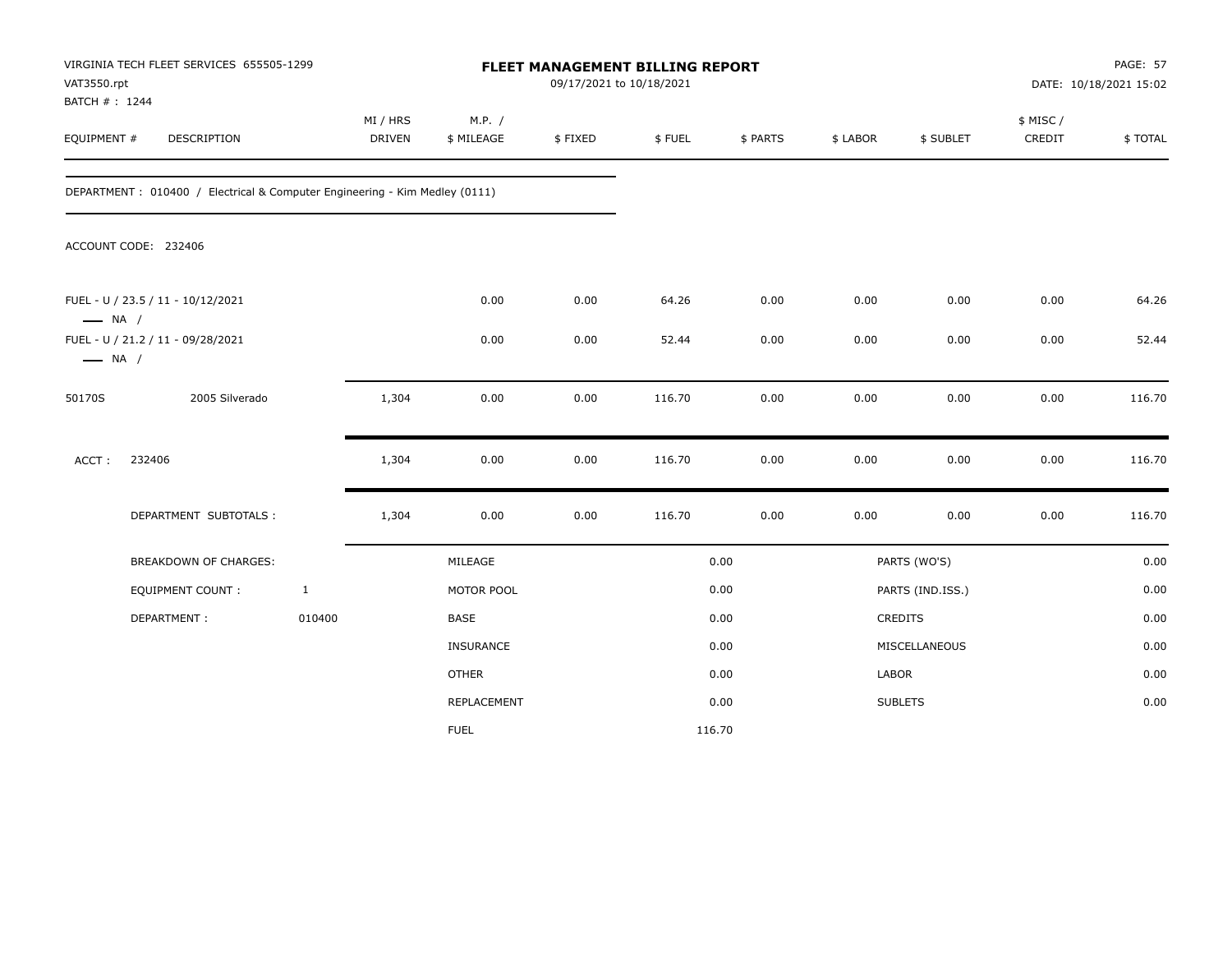| VAT3550.rpt<br>BATCH #: 1244 | VIRGINIA TECH FLEET SERVICES 655505-1299                                     |                           |                      | FLEET MANAGEMENT BILLING REPORT<br>09/17/2021 to 10/18/2021 |        |          |          |                  |                     | PAGE: 58<br>DATE: 10/18/2021 15:02 |
|------------------------------|------------------------------------------------------------------------------|---------------------------|----------------------|-------------------------------------------------------------|--------|----------|----------|------------------|---------------------|------------------------------------|
| EQUIPMENT #                  | DESCRIPTION                                                                  | MI / HRS<br><b>DRIVEN</b> | M.P. /<br>\$ MILEAGE | \$FIXED                                                     | \$FUEL | \$ PARTS | \$ LABOR | \$ SUBLET        | \$ MISC /<br>CREDIT | \$TOTAL                            |
|                              | DEPARTMENT: 010600 / Industrial & Systems Engineering - Nicole Conner (0118) |                           |                      |                                                             |        |          |          |                  |                     |                                    |
|                              | ACCOUNT CODE: 122057                                                         |                           |                      |                                                             |        |          |          |                  |                     |                                    |
| $\longrightarrow$ NA /       | FUEL - U / 26.4 / 11 - 09/29/2021                                            |                           | 0.00                 | 0.00                                                        | 65.31  | 0.00     | 0.00     | 0.00             | 0.00                | 65.31                              |
| 33038S                       | 1992 K2500 4X4                                                               | 256                       | 0.00                 | 0.00                                                        | 65.31  | 0.00     | 0.00     | 0.00             | 0.00                | 65.31                              |
| ACCT:                        | 122057                                                                       | 256                       | 0.00                 | 0.00                                                        | 65.31  | 0.00     | 0.00     | 0.00             | 0.00                | 65.31                              |
|                              | DEPARTMENT SUBTOTALS :                                                       | 256                       | 0.00                 | 0.00                                                        | 65.31  | 0.00     | 0.00     | 0.00             | 0.00                | 65.31                              |
|                              | <b>BREAKDOWN OF CHARGES:</b>                                                 |                           | MILEAGE              |                                                             |        | 0.00     |          | PARTS (WO'S)     |                     | 0.00                               |
|                              | <b>EQUIPMENT COUNT:</b>                                                      | $\mathbf{1}$              | MOTOR POOL           |                                                             |        | 0.00     |          | PARTS (IND.ISS.) |                     | 0.00                               |
|                              | DEPARTMENT:                                                                  | 010600                    | BASE                 |                                                             |        | 0.00     |          | <b>CREDITS</b>   |                     | 0.00                               |
|                              |                                                                              |                           | INSURANCE            |                                                             |        | 0.00     |          | MISCELLANEOUS    |                     | 0.00                               |
|                              |                                                                              |                           | <b>OTHER</b>         |                                                             |        | 0.00     | LABOR    |                  |                     | 0.00                               |
|                              |                                                                              |                           | REPLACEMENT          |                                                             |        | 0.00     |          | <b>SUBLETS</b>   |                     | 0.00                               |
|                              |                                                                              |                           | <b>FUEL</b>          |                                                             |        | 65.31    |          |                  |                     |                                    |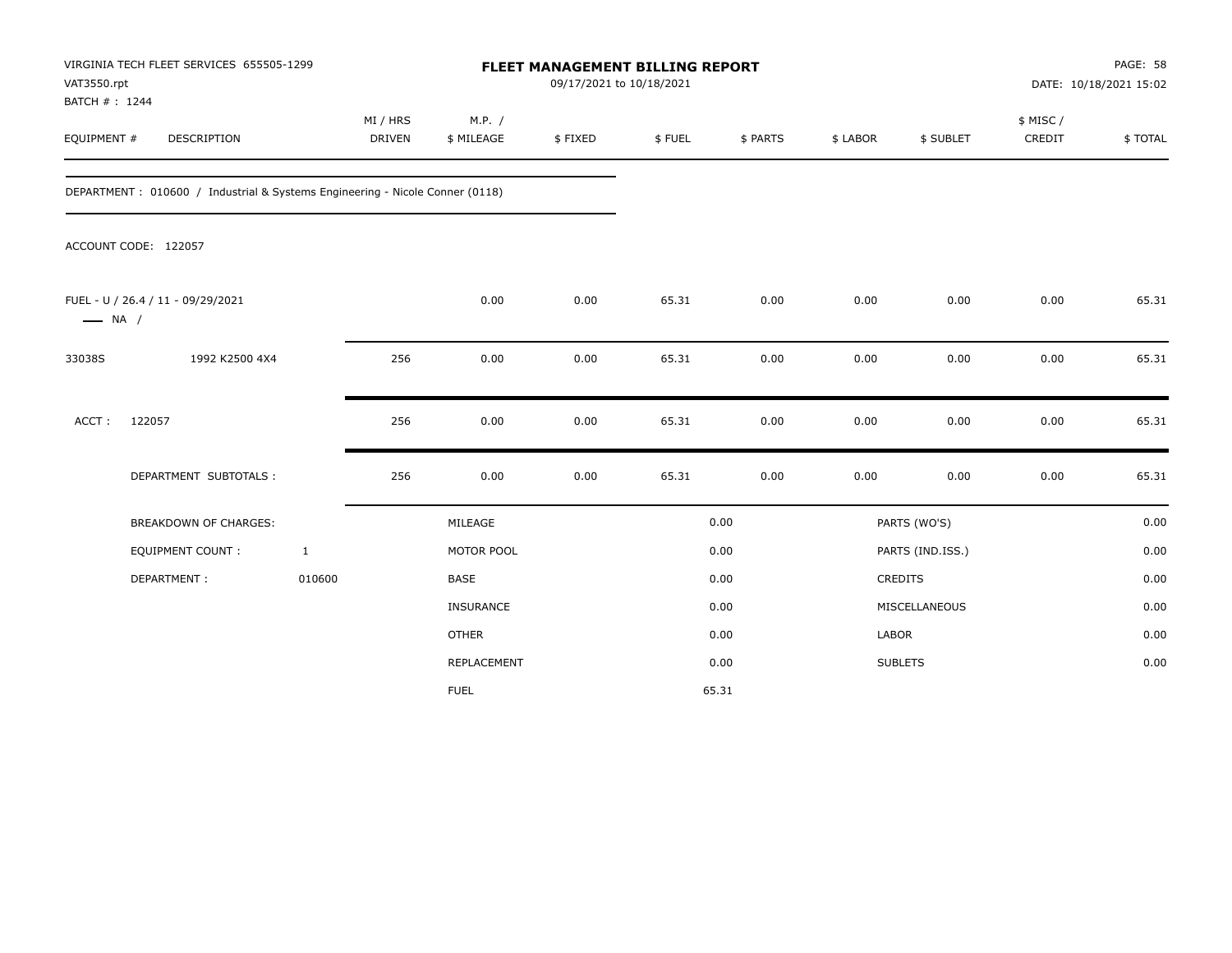| VAT3550.rpt                                  | VIRGINIA TECH FLEET SERVICES 655505-1299                        |                |                    |                      | <b>FLEET MANAGEMENT BILLING REPORT</b><br>09/17/2021 to 10/18/2021 |          |          |          |                  |                     | PAGE: 59<br>DATE: 10/18/2021 15:02 |
|----------------------------------------------|-----------------------------------------------------------------|----------------|--------------------|----------------------|--------------------------------------------------------------------|----------|----------|----------|------------------|---------------------|------------------------------------|
| BATCH # : 1244<br>EQUIPMENT #                | DESCRIPTION                                                     |                | MI / HRS<br>DRIVEN | M.P. /<br>\$ MILEAGE | \$FIXED                                                            | \$FUEL   | \$ PARTS | \$ LABOR | \$ SUBLET        | \$ MISC /<br>CREDIT | \$TOTAL                            |
|                                              | DEPARTMENT: 010700 / Mechanical Engineering - Hope Lewis (0238) |                |                    |                      |                                                                    |          |          |          |                  |                     |                                    |
|                                              | ACCOUNT CODE: 121970                                            |                |                    |                      |                                                                    |          |          |          |                  |                     |                                    |
| $\longrightarrow$ NA /                       | FUEL - U / 19.4 / 11 - 09/17/2021                               |                |                    | 0.00                 | 0.00                                                               | 50.61    | 0.00     | 0.00     | 0.00             | 0.00                | 50.61                              |
| <b>BASE CHARGE</b><br>$\longrightarrow$ NA / |                                                                 |                |                    | 0.00                 | 602.00                                                             | 0.00     | 0.00     | 0.00     | 0.00             | 0.00                | 602.00                             |
| <b>PA20</b>                                  | 2012 12 PAS VAN                                                 |                | 103                | 0.00                 | 602.00                                                             | 50.61    | 0.00     | 0.00     | 0.00             | 0.00                | 652.61                             |
| <b>BASE CHARGE</b><br>$\longrightarrow$ NA / |                                                                 |                |                    | 0.00                 | 502.00                                                             | 0.00     | 0.00     | 0.00     | 0.00             | 0.00                | 502.00                             |
| <b>PA48</b>                                  | 2006 F150                                                       |                | 215                | 0.00                 | 502.00                                                             | 0.00     | 0.00     | 0.00     | 0.00             | 0.00                | 502.00                             |
| ACCT:                                        | 121970                                                          |                | 318                | 0.00                 | 1,104.00                                                           | 50.61    | 0.00     | 0.00     | 0.00             | 0.00                | 1,154.61                           |
|                                              | DEPARTMENT SUBTOTALS :                                          |                | 318                | 0.00                 | 1,104.00                                                           | 50.61    | 0.00     | 0.00     | 0.00             | 0.00                | 1,154.61                           |
|                                              | BREAKDOWN OF CHARGES:                                           |                |                    | MILEAGE              |                                                                    |          | 0.00     |          | PARTS (WO'S)     |                     | 0.00                               |
|                                              | <b>EQUIPMENT COUNT:</b>                                         | $\overline{2}$ |                    | MOTOR POOL           |                                                                    |          | 0.00     |          | PARTS (IND.ISS.) |                     | 0.00                               |
|                                              | DEPARTMENT:                                                     | 010700         |                    | BASE                 |                                                                    | 1,104.00 |          |          | CREDITS          |                     | 0.00                               |
|                                              |                                                                 |                |                    | INSURANCE            |                                                                    |          | 0.00     |          | MISCELLANEOUS    |                     | 0.00                               |
|                                              |                                                                 |                |                    | <b>OTHER</b>         |                                                                    |          | 0.00     | LABOR    |                  |                     | 0.00                               |
|                                              |                                                                 |                |                    | REPLACEMENT          |                                                                    |          | 0.00     |          | <b>SUBLETS</b>   |                     | 0.00                               |
|                                              |                                                                 |                |                    | <b>FUEL</b>          |                                                                    |          | 50.61    |          |                  |                     |                                    |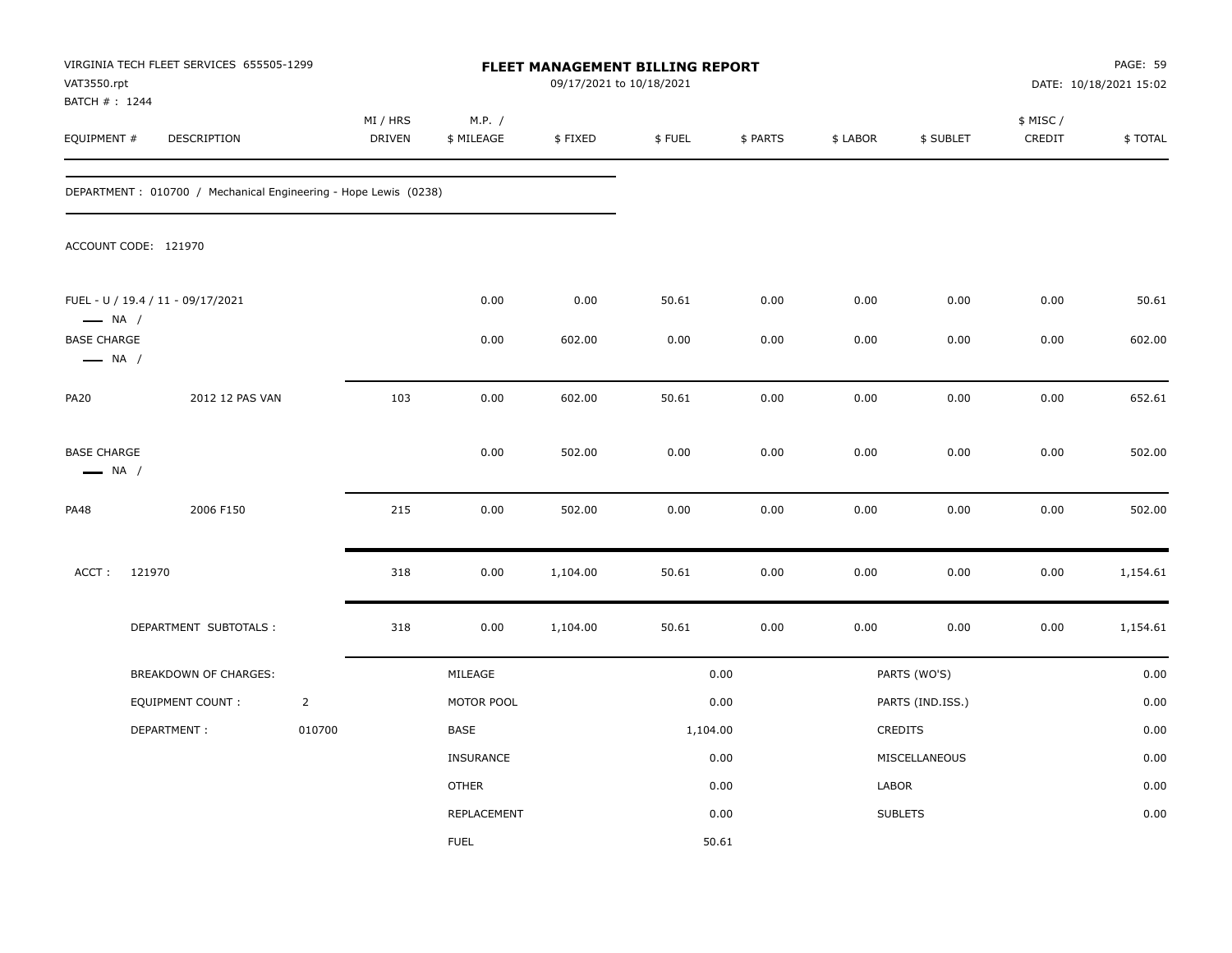| VAT3550.rpt<br>BATCH #: 1244 | VIRGINIA TECH FLEET SERVICES 655505-1299           |              |                           |                      | FLEET MANAGEMENT BILLING REPORT<br>09/17/2021 to 10/18/2021 |        |          |          |                  |                    | PAGE: 60<br>DATE: 10/18/2021 15:02 |
|------------------------------|----------------------------------------------------|--------------|---------------------------|----------------------|-------------------------------------------------------------|--------|----------|----------|------------------|--------------------|------------------------------------|
| EQUIPMENT #                  | <b>DESCRIPTION</b>                                 |              | MI / HRS<br><b>DRIVEN</b> | M.P. /<br>\$ MILEAGE | \$FIXED                                                     | \$FUEL | \$ PARTS | \$ LABOR | \$ SUBLET        | \$ MISC/<br>CREDIT | \$TOTAL                            |
|                              | DEPARTMENT : 010711 / CENTIRE - Miriam Snyder 0238 |              |                           |                      |                                                             |        |          |          |                  |                    |                                    |
|                              | ACCOUNT CODE: 235584                               |              |                           |                      |                                                             |        |          |          |                  |                    |                                    |
| $\longrightarrow$ NA /       | FUEL - U / 14.9 / 12 - 10/07/2021                  |              |                           | 0.00                 | 0.00                                                        | 36.68  | 0.00     | 0.00     | 0.00             | 0.00               | 36.68                              |
| $\longrightarrow$ NA /       | WORK ORDER # 0000112608                            |              |                           | 0.00                 | 0.00                                                        | 0.00   | 20.73    | 51.25    | 0.00             | 5.00               | 76.98                              |
| 86m989                       | 2021 EQUIP                                         |              | 185                       | 0.00                 | 0.00                                                        | 36.68  | 20.73    | 51.25    | 0.00             | 5.00               | 113.66                             |
| ACCT:                        | 235584                                             |              | 185                       | 0.00                 | 0.00                                                        | 36.68  | 20.73    | 51.25    | 0.00             | 5.00               | 113.66                             |
|                              | DEPARTMENT SUBTOTALS :                             |              | 185                       | 0.00                 | 0.00                                                        | 36.68  | 20.73    | 51.25    | 0.00             | 5.00               | 113.66                             |
|                              | <b>BREAKDOWN OF CHARGES:</b>                       |              |                           | MILEAGE              |                                                             |        | 0.00     |          | PARTS (WO'S)     |                    | 20.73                              |
|                              | EQUIPMENT COUNT :                                  | $\mathbf{1}$ |                           | MOTOR POOL           |                                                             |        | 0.00     |          | PARTS (IND.ISS.) |                    | 0.00                               |
|                              | DEPARTMENT:                                        | 010711       |                           | BASE                 |                                                             |        | 0.00     |          | <b>CREDITS</b>   |                    | 0.00                               |
|                              |                                                    |              |                           | INSURANCE            |                                                             |        | 0.00     |          | MISCELLANEOUS    |                    | 5.00                               |
|                              |                                                    |              |                           | <b>OTHER</b>         |                                                             |        | 0.00     | LABOR    |                  |                    | 51.25                              |
|                              |                                                    |              |                           | REPLACEMENT          |                                                             |        | 0.00     |          | <b>SUBLETS</b>   |                    | 0.00                               |
|                              |                                                    |              |                           | <b>FUEL</b>          |                                                             |        | 36.68    |          |                  |                    |                                    |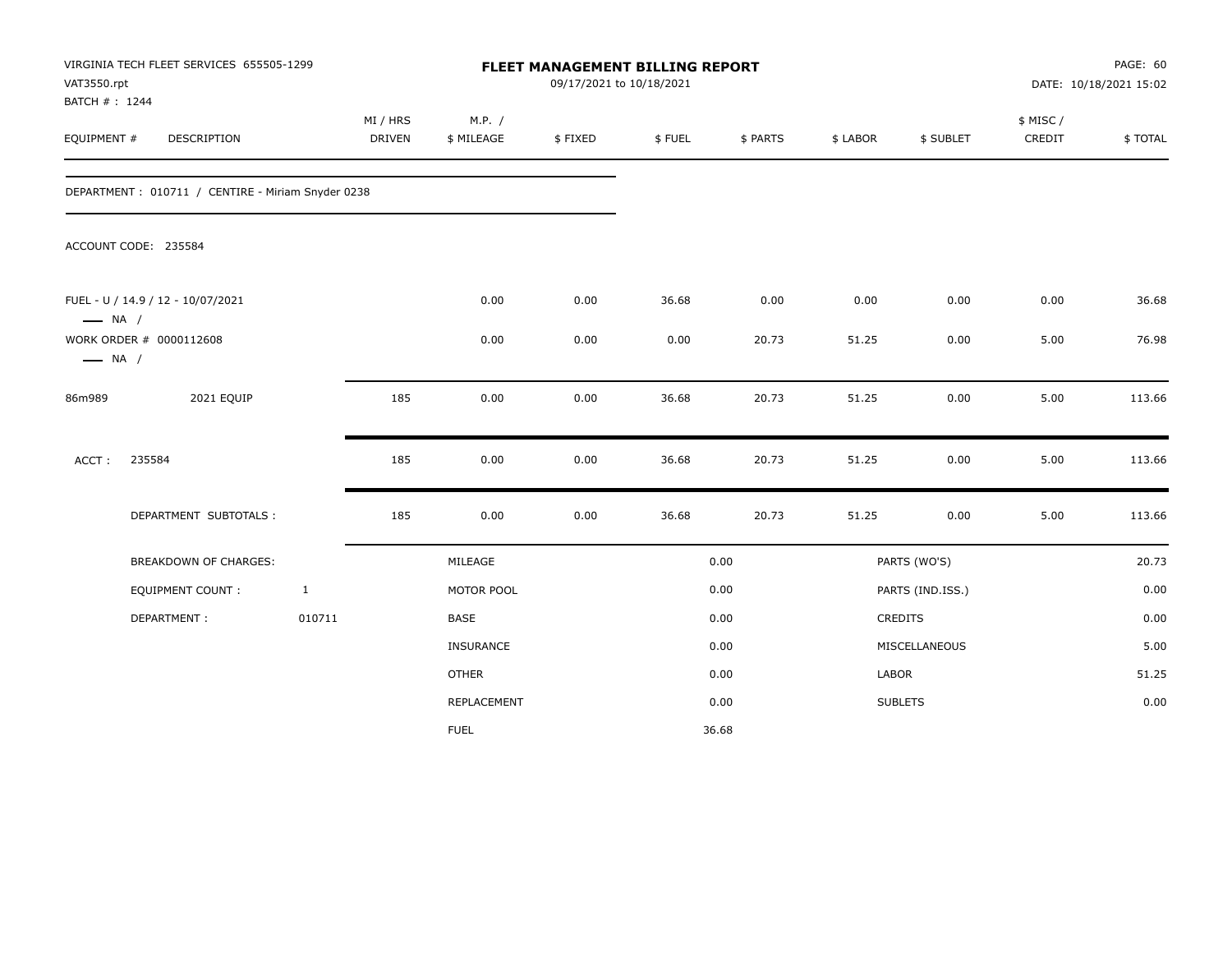| VAT3550.rpt<br>BATCH #: 1244 | VIRGINIA TECH FLEET SERVICES 655505-1299                                     |                |                    |                      |         | FLEET MANAGEMENT BILLING REPORT<br>09/17/2021 to 10/18/2021 |          |          |                  | PAGE: 61<br>DATE: 10/18/2021 15:02 |         |
|------------------------------|------------------------------------------------------------------------------|----------------|--------------------|----------------------|---------|-------------------------------------------------------------|----------|----------|------------------|------------------------------------|---------|
| EQUIPMENT #                  | DESCRIPTION                                                                  |                | MI / HRS<br>DRIVEN | M.P. /<br>\$ MILEAGE | \$FIXED | \$FUEL                                                      | \$ PARTS | \$ LABOR | \$ SUBLET        | \$ MISC /<br>CREDIT                | \$TOTAL |
|                              | DEPARTMENT: 011100 / Mining and Minerals Engineering - Annie Lawrence (0239) |                |                    |                      |         |                                                             |          |          |                  |                                    |         |
|                              | ACCOUNT CODE: 230623                                                         |                |                    |                      |         |                                                             |          |          |                  |                                    |         |
| $\longrightarrow$ NA /       | FUEL - U / 29.6 / CC - 09/24/2021                                            |                |                    | 0.00                 | 0.00    | 85.88                                                       | 0.00     | 0.00     | 0.00             | 0.00                               | 85.88   |
| 65570S                       | 2014 F350                                                                    |                | 296                | 0.00                 | 0.00    | 85.88                                                       | 0.00     | 0.00     | 0.00             | 0.00                               | 85.88   |
| $\longrightarrow$ NA /       | FUEL - D / 35.9 / 13 - 09/27/2021                                            |                |                    | 0.00                 | 0.00    | 94.06                                                       | 0.00     | 0.00     | 0.00             | 0.00                               | 94.06   |
| EMEN                         | 1990 CANS                                                                    |                | $\mathsf 0$        | 0.00                 | 0.00    | 94.06                                                       | 0.00     | 0.00     | 0.00             | 0.00                               | 94.06   |
| ACCT:                        | 230623                                                                       |                | 296                | 0.00                 | 0.00    | 179.94                                                      | 0.00     | 0.00     | 0.00             | 0.00                               | 179.94  |
|                              | DEPARTMENT SUBTOTALS :                                                       |                | 296                | 0.00                 | 0.00    | 179.94                                                      | 0.00     | 0.00     | 0.00             | 0.00                               | 179.94  |
|                              | <b>BREAKDOWN OF CHARGES:</b>                                                 |                |                    | MILEAGE              |         |                                                             | 0.00     |          | PARTS (WO'S)     |                                    | 0.00    |
|                              | <b>EQUIPMENT COUNT:</b>                                                      | $\overline{2}$ |                    | MOTOR POOL           |         |                                                             | 0.00     |          | PARTS (IND.ISS.) |                                    | 0.00    |
|                              | DEPARTMENT:                                                                  | 011100         |                    | BASE                 |         |                                                             | 0.00     |          | CREDITS          |                                    | 0.00    |
|                              |                                                                              |                |                    | INSURANCE            |         |                                                             | 0.00     |          | MISCELLANEOUS    |                                    | 0.00    |
|                              |                                                                              |                |                    | <b>OTHER</b>         |         |                                                             | 0.00     | LABOR    |                  |                                    | 0.00    |
|                              |                                                                              |                |                    | REPLACEMENT          |         |                                                             | 0.00     |          | <b>SUBLETS</b>   |                                    | 0.00    |
|                              |                                                                              |                |                    | <b>FUEL</b>          |         | 179.94                                                      |          |          |                  |                                    |         |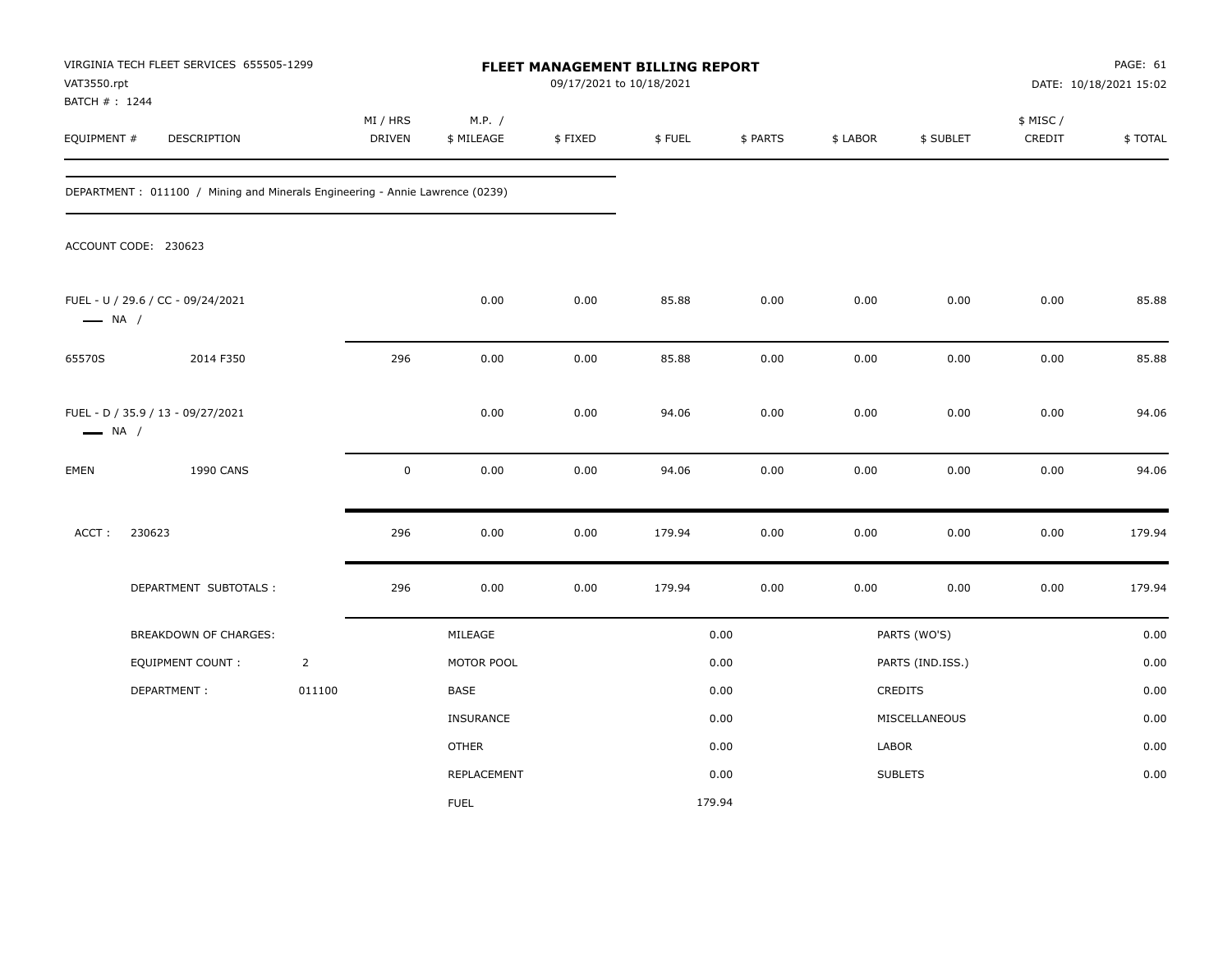| VAT3550.rpt<br>BATCH #: 1244                                           | VIRGINIA TECH FLEET SERVICES 655505-1299                    | <b>FLEET MANAGEMENT BILLING REPORT</b><br>09/17/2021 to 10/18/2021 |                      |         |        |          |          | PAGE: 62<br>DATE: 10/18/2021 15:02 |                    |         |
|------------------------------------------------------------------------|-------------------------------------------------------------|--------------------------------------------------------------------|----------------------|---------|--------|----------|----------|------------------------------------|--------------------|---------|
| EQUIPMENT #                                                            | DESCRIPTION                                                 | MI / HRS<br><b>DRIVEN</b>                                          | M.P. /<br>\$ MILEAGE | \$FIXED | \$FUEL | \$ PARTS | \$ LABOR | \$ SUBLET                          | \$ MISC/<br>CREDIT | \$TOTAL |
|                                                                        | DEPARTMENT: 013701 / VITALS - Ancillary Carolyn Sink (0443) |                                                                    |                      |         |        |          |          |                                    |                    |         |
| ACCOUNT CODE: 179149                                                   |                                                             |                                                                    |                      |         |        |          |          |                                    |                    |         |
| $\longrightarrow$ NA /                                                 | FUEL - U / 8.4 / 11 - 10/05/2021                            |                                                                    | 0.00                 | 0.00    | 20.75  | 0.00     | 0.00     | 0.00                               | 0.00               | 20.75   |
| $\longrightarrow$ NA /                                                 | FUEL - U / 7.9 / 11 - 10/08/2021                            |                                                                    | 0.00                 | 0.00    | 19.59  | 0.00     | 0.00     | 0.00                               | 0.00               | 19.59   |
| $\longrightarrow$ NA /                                                 | FUEL - U / 10.2 / 11 - 10/14/2021                           |                                                                    | 0.00                 | 0.00    | 27.71  | 0.00     | 0.00     | 0.00                               | 0.00               | 27.71   |
| $\longrightarrow$ NA /                                                 | FUEL - U / 8.0 / 11 - 09/17/2021                            |                                                                    | 0.00                 | 0.00    | 20.80  | 0.00     | 0.00     | 0.00                               | 0.00               | 20.80   |
|                                                                        | FUEL - U / 10.0 / 11 - 09/23/2021                           |                                                                    | 0.00                 | 0.00    | 26.15  | 0.00     | 0.00     | 0.00                               | 0.00               | 26.15   |
| $\longrightarrow$ NA /                                                 | FUEL - U / 8.5 / 11 - 09/29/2021                            |                                                                    | 0.00                 | 0.00    | 21.00  | 0.00     | 0.00     | 0.00                               | 0.00               | 21.00   |
| $\longrightarrow$ NA /<br><b>BASE CHARGE</b><br>$\longrightarrow$ NA / |                                                             |                                                                    | 0.00                 | 461.00  | 0.00   | 0.00     | 0.00     | 0.00                               | 0.00               | 461.00  |
| pa64                                                                   | 2017 Corolla                                                | 1,979                                                              | 0.00                 | 461.00  | 136.00 | 0.00     | 0.00     | 0.00                               | 0.00               | 597.00  |
| ACCT:<br>179149                                                        |                                                             | 1,979                                                              | 0.00                 | 461.00  | 136.00 | 0.00     | 0.00     | 0.00                               | 0.00               | 597.00  |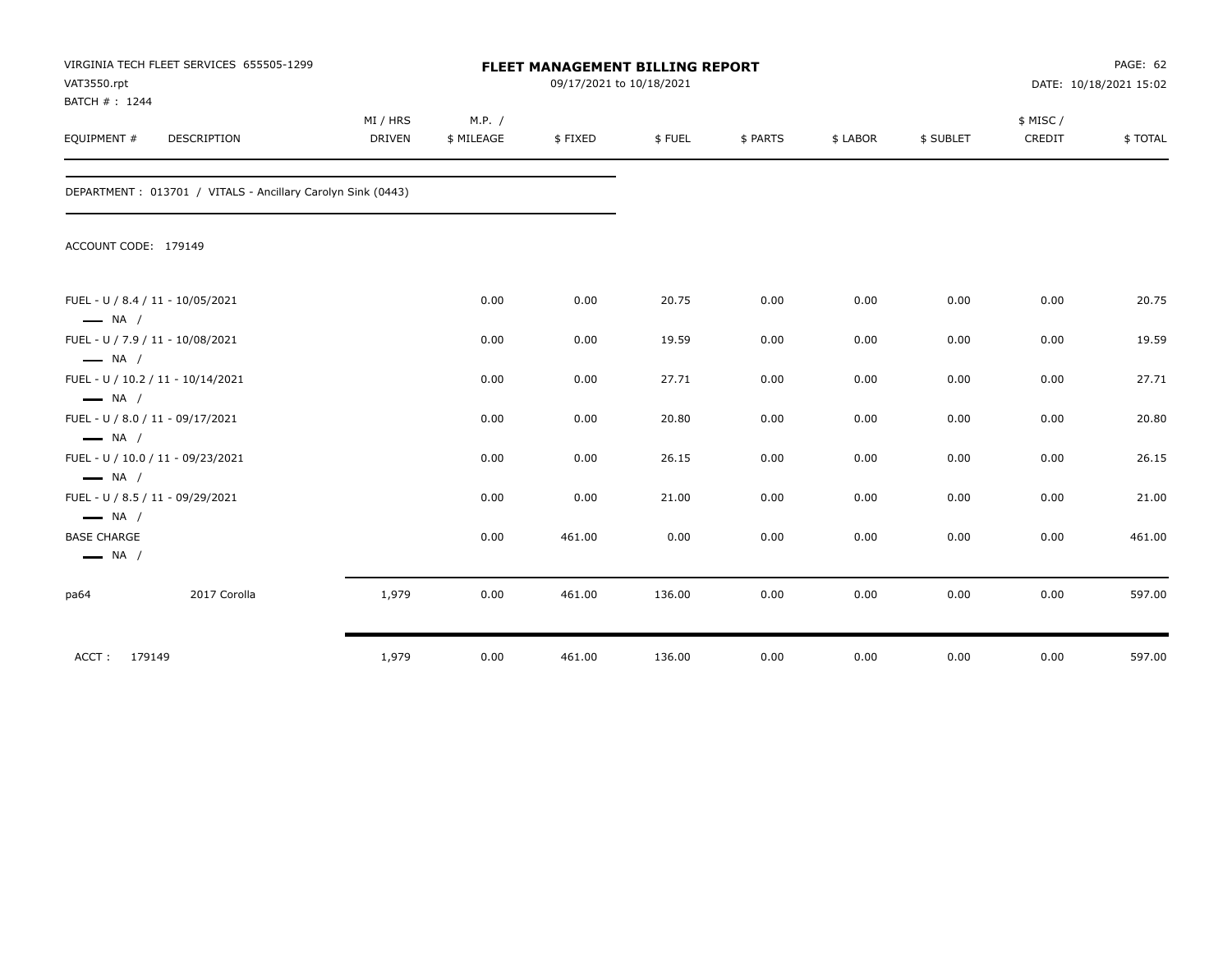| VIRGINIA TECH FLEET SERVICES 655505-1299<br>VAT3550.rpt<br>BATCH #: 1244 |              | <b>FLEET MANAGEMENT BILLING REPORT</b><br>09/17/2021 to 10/18/2021 |                      |         |        |          |          |                  |                    | PAGE: 63<br>DATE: 10/18/2021 15:02 |  |
|--------------------------------------------------------------------------|--------------|--------------------------------------------------------------------|----------------------|---------|--------|----------|----------|------------------|--------------------|------------------------------------|--|
| EQUIPMENT #<br>DESCRIPTION                                               |              | MI / HRS<br>DRIVEN                                                 | M.P. /<br>\$ MILEAGE | \$FIXED | \$FUEL | \$ PARTS | \$ LABOR | \$ SUBLET        | \$ MISC/<br>CREDIT | \$TOTAL                            |  |
| DEPARTMENT SUBTOTALS :                                                   |              | 1,979                                                              | 0.00                 | 461.00  | 136.00 | 0.00     | 0.00     | 0.00             | 0.00               | 597.00                             |  |
| <b>BREAKDOWN OF CHARGES:</b>                                             |              |                                                                    | MILEAGE              |         |        | 0.00     |          | PARTS (WO'S)     |                    | 0.00                               |  |
| EQUIPMENT COUNT:                                                         | $\mathbf{1}$ |                                                                    | MOTOR POOL           |         |        | 0.00     |          | PARTS (IND.ISS.) |                    | 0.00                               |  |
| DEPARTMENT:                                                              | 013701       |                                                                    | <b>BASE</b>          |         |        | 461.00   |          | <b>CREDITS</b>   |                    | 0.00                               |  |
|                                                                          |              |                                                                    | <b>INSURANCE</b>     |         |        | 0.00     |          | MISCELLANEOUS    |                    | 0.00                               |  |
|                                                                          |              |                                                                    | <b>OTHER</b>         |         |        | 0.00     | LABOR    |                  |                    | 0.00                               |  |
|                                                                          |              |                                                                    | REPLACEMENT          |         |        | 0.00     |          | <b>SUBLETS</b>   |                    | 0.00                               |  |
|                                                                          |              |                                                                    | <b>FUEL</b>          |         |        | 136.00   |          |                  |                    |                                    |  |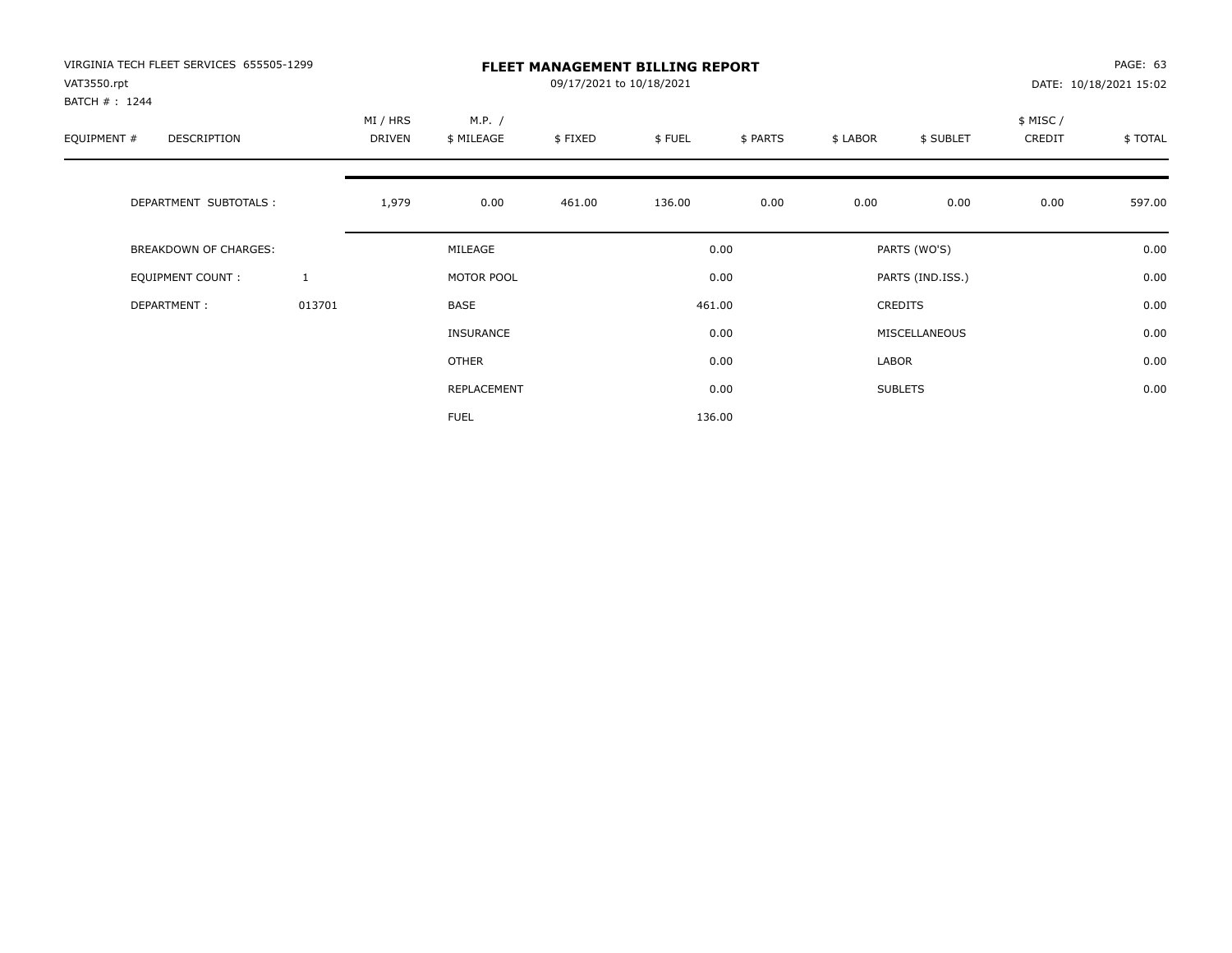| VAT3550.rpt<br>BATCH #: 1244 | VIRGINIA TECH FLEET SERVICES 655505-1299                |              | <b>FLEET MANAGEMENT BILLING REPORT</b><br>09/17/2021 to 10/18/2021 |                      |         |        |          |          | PAGE: 64<br>DATE: 10/18/2021 15:02 |                     |         |
|------------------------------|---------------------------------------------------------|--------------|--------------------------------------------------------------------|----------------------|---------|--------|----------|----------|------------------------------------|---------------------|---------|
| EQUIPMENT #                  | DESCRIPTION                                             |              | MI / HRS<br><b>DRIVEN</b>                                          | M.P. /<br>\$ MILEAGE | \$FIXED | \$FUEL | \$ PARTS | \$ LABOR | \$ SUBLET                          | \$ MISC /<br>CREDIT | \$TOTAL |
|                              | DEPARTMENT: 015100 / Architecture - Jennifer Yates 0178 |              |                                                                    |                      |         |        |          |          |                                    |                     |         |
|                              | ACCOUNT CODE: 118910                                    |              |                                                                    |                      |         |        |          |          |                                    |                     |         |
| $\longrightarrow$ NA /       | FUEL - D / 40.9 / 13 - 10/15/2021                       |              |                                                                    | 0.00                 | 0.00    | 107.26 | 0.00     | 0.00     | 0.00                               | 0.00                | 107.26  |
| 66909S                       | 2013 Silverado                                          |              | 449                                                                | 0.00                 | 0.00    | 107.26 | 0.00     | 0.00     | 0.00                               | 0.00                | 107.26  |
| ACCT:                        | 118910                                                  |              | 449                                                                | 0.00                 | 0.00    | 107.26 | 0.00     | 0.00     | 0.00                               | 0.00                | 107.26  |
|                              | DEPARTMENT SUBTOTALS :                                  |              | 449                                                                | 0.00                 | 0.00    | 107.26 | 0.00     | 0.00     | 0.00                               | 0.00                | 107.26  |
|                              | <b>BREAKDOWN OF CHARGES:</b>                            |              |                                                                    | MILEAGE              |         |        | 0.00     |          | PARTS (WO'S)                       |                     | 0.00    |
|                              | <b>EQUIPMENT COUNT:</b>                                 | $\mathbf{1}$ |                                                                    | MOTOR POOL           |         |        | 0.00     |          | PARTS (IND.ISS.)                   |                     | 0.00    |
|                              | DEPARTMENT:                                             | 015100       |                                                                    | <b>BASE</b>          |         |        | 0.00     |          | CREDITS                            |                     | 0.00    |
|                              |                                                         |              |                                                                    | INSURANCE            |         |        | 0.00     |          | MISCELLANEOUS                      |                     | 0.00    |
|                              |                                                         |              |                                                                    | <b>OTHER</b>         |         |        | 0.00     | LABOR    |                                    |                     | 0.00    |
|                              |                                                         |              |                                                                    | <b>REPLACEMENT</b>   |         |        | 0.00     |          | <b>SUBLETS</b>                     |                     | 0.00    |
|                              |                                                         |              |                                                                    | <b>FUEL</b>          |         | 107.26 |          |          |                                    |                     |         |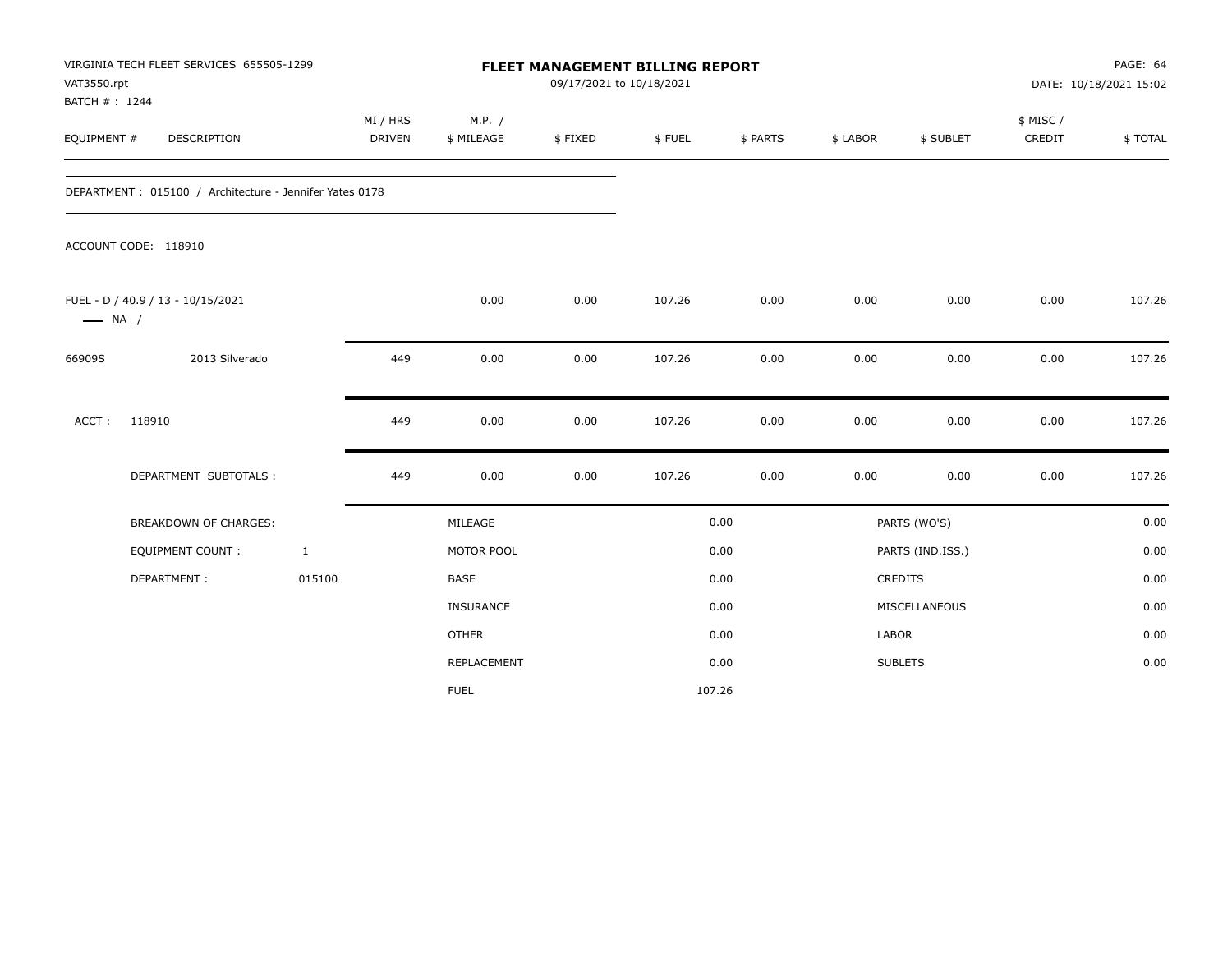| VAT3550.rpt<br>BATCH #: 1244 | VIRGINIA TECH FLEET SERVICES 655505-1299                                         |                |                    |                      |         | FLEET MANAGEMENT BILLING REPORT<br>09/17/2021 to 10/18/2021 |          |          |                  | PAGE: 65<br>DATE: 10/18/2021 15:02 |         |  |
|------------------------------|----------------------------------------------------------------------------------|----------------|--------------------|----------------------|---------|-------------------------------------------------------------|----------|----------|------------------|------------------------------------|---------|--|
| EQUIPMENT #                  | DESCRIPTION                                                                      |                | MI / HRS<br>DRIVEN | M.P. /<br>\$ MILEAGE | \$FIXED | \$FUEL                                                      | \$ PARTS | \$ LABOR | \$ SUBLET        | \$ MISC /<br>CREDIT                | \$TOTAL |  |
|                              | DEPARTMENT: 017100 / Reynolds Homestead - 463 Homestead Lane (0512) Critz, 24082 |                |                    |                      |         |                                                             |          |          |                  |                                    |         |  |
|                              | ACCOUNT CODE: 548023                                                             |                |                    |                      |         |                                                             |          |          |                  |                                    |         |  |
| $\longrightarrow$ NA /       | FUEL - U / 27.8 / CC - 09/24/2021                                                |                |                    | 0.00                 | 0.00    | 80.97                                                       | 0.00     | 0.00     | 0.00             | 0.00                               | 80.97   |  |
| 68262S                       | 2007 COMPASS                                                                     |                | 741                | 0.00                 | 0.00    | 80.97                                                       | 0.00     | 0.00     | 0.00             | 0.00                               | 80.97   |  |
| $\longrightarrow$ NA /       | FUEL - U / 14.9 / CC - 09/24/2021                                                |                |                    | 0.00                 | 0.00    | 44.60                                                       | 0.00     | 0.00     | 0.00             | 0.00                               | 44.60   |  |
| 68334S                       | 2016 BUS                                                                         |                | 123                | 0.00                 | 0.00    | 44.60                                                       | 0.00     | 0.00     | 0.00             | 0.00                               | 44.60   |  |
| ACCT:                        | 548023                                                                           |                | 864                | 0.00                 | 0.00    | 125.57                                                      | 0.00     | 0.00     | 0.00             | 0.00                               | 125.57  |  |
|                              | DEPARTMENT SUBTOTALS :                                                           |                | 864                | 0.00                 | 0.00    | 125.57                                                      | 0.00     | 0.00     | 0.00             | 0.00                               | 125.57  |  |
|                              | <b>BREAKDOWN OF CHARGES:</b>                                                     |                |                    | MILEAGE              |         |                                                             | 0.00     |          | PARTS (WO'S)     |                                    | 0.00    |  |
|                              | <b>EQUIPMENT COUNT:</b>                                                          | $\overline{2}$ |                    | MOTOR POOL           |         |                                                             | 0.00     |          | PARTS (IND.ISS.) |                                    | 0.00    |  |
|                              | DEPARTMENT:                                                                      | 017100         |                    | BASE                 |         |                                                             | 0.00     |          | CREDITS          |                                    | 0.00    |  |
|                              |                                                                                  |                |                    | <b>INSURANCE</b>     |         |                                                             | 0.00     |          | MISCELLANEOUS    |                                    | 0.00    |  |
|                              |                                                                                  |                |                    | <b>OTHER</b>         |         |                                                             | 0.00     | LABOR    |                  |                                    | 0.00    |  |
|                              |                                                                                  |                |                    | REPLACEMENT          |         |                                                             | 0.00     |          | <b>SUBLETS</b>   |                                    | 0.00    |  |
|                              |                                                                                  |                |                    | <b>FUEL</b>          |         |                                                             | 125.57   |          |                  |                                    |         |  |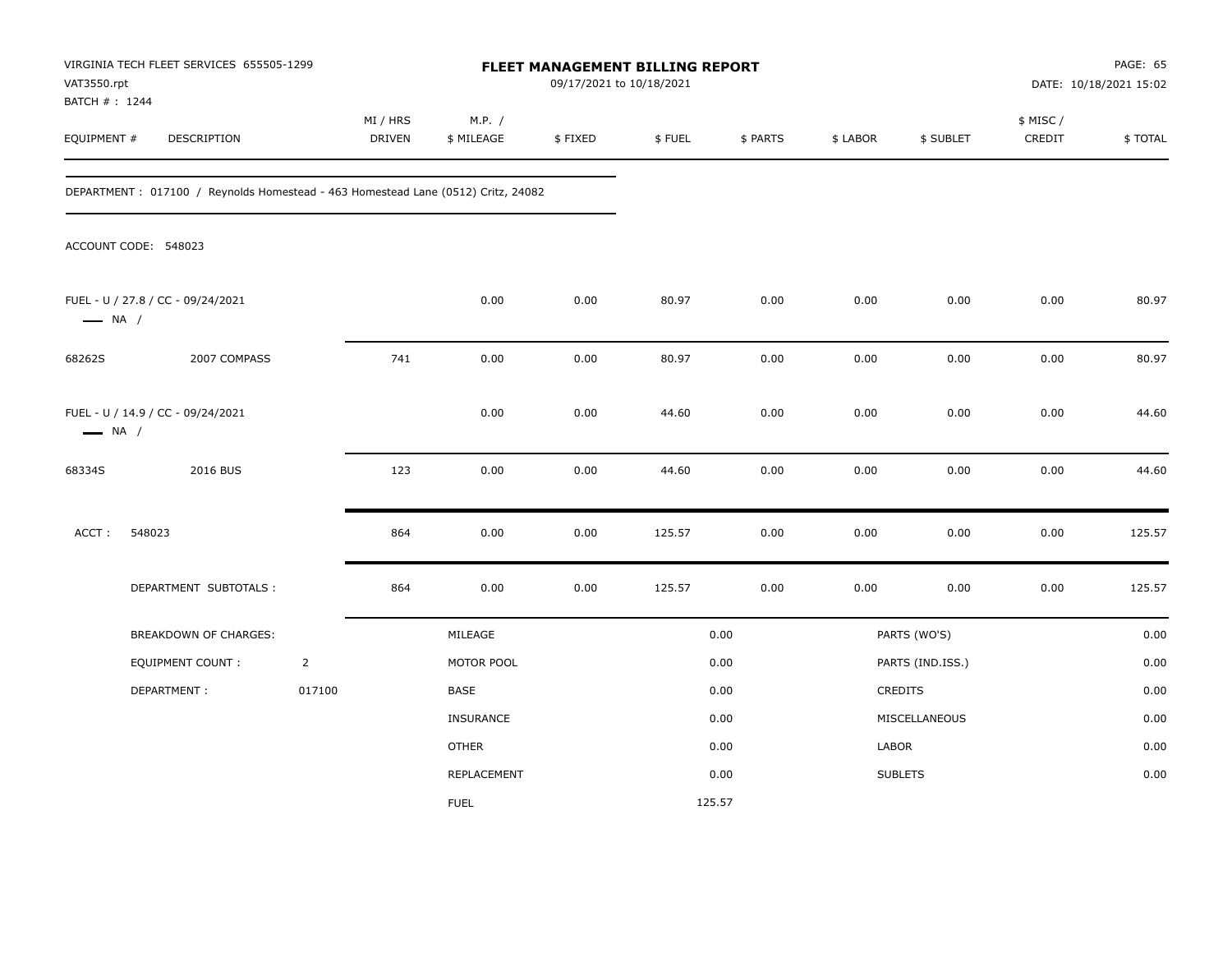| VAT3550.rpt<br>BATCH #: 1244                               | VIRGINIA TECH FLEET SERVICES 655505-1299                                        | FLEET MANAGEMENT BILLING REPORT<br>09/17/2021 to 10/18/2021 |                      |         |        |          |          |           | PAGE: 66<br>DATE: 10/18/2021 15:02 |         |
|------------------------------------------------------------|---------------------------------------------------------------------------------|-------------------------------------------------------------|----------------------|---------|--------|----------|----------|-----------|------------------------------------|---------|
| EQUIPMENT #                                                | DESCRIPTION                                                                     | MI / HRS<br>DRIVEN                                          | M.P. /<br>\$ MILEAGE | \$FIXED | \$FUEL | \$ PARTS | \$ LABOR | \$ SUBLET | \$ MISC /<br>CREDIT                | \$TOTAL |
|                                                            | DEPARTMENT : 018300 / VT Carilion Research Inst 2 Riverside Circle Rke VA 24016 |                                                             |                      |         |        |          |          |           |                                    |         |
| ACCOUNT CODE: 118636                                       |                                                                                 |                                                             |                      |         |        |          |          |           |                                    |         |
| $\longrightarrow$ NA /                                     | FUEL - U / 10.2 / CC - 09/24/2021                                               |                                                             | 0.00                 | 0.00    | 27.35  | 0.00     | 0.00     | 0.00      | 0.00                               | 27.35   |
| 68294S                                                     | 2015 COMPASS                                                                    | 231                                                         | 0.00                 | 0.00    | 27.35  | 0.00     | 0.00     | 0.00      | 0.00                               | 27.35   |
| $\longrightarrow$ NA /                                     | FUEL - U / 18.9 / CC - 09/24/2021                                               |                                                             | 0.00                 | 0.00    | 59.90  | 0.00     | 0.00     | 0.00      | 0.00                               | 59.90   |
| OTHER CHARGE<br>$\longrightarrow$ NA /                     |                                                                                 |                                                             | 0.00                 | 25.46   | 0.00   | 0.00     | 0.00     | 0.00      | 0.00                               | 25.46   |
| 71501s                                                     | 2016 Caravan                                                                    | 2,339                                                       | 0.00                 | 25.46   | 59.90  | 0.00     | 0.00     | 0.00      | 0.00                               | 85.36   |
| FUEL - U / 3.4 / CC - 09/24/2021<br>$\longrightarrow$ NA / |                                                                                 |                                                             | 0.00                 | 0.00    | 10.10  | 0.00     | 0.00     | 0.00      | 0.00                               | 10.10   |
| 77347s                                                     | 2019 Caravan                                                                    | 101                                                         | 0.00                 | 0.00    | 10.10  | 0.00     | 0.00     | 0.00      | 0.00                               | 10.10   |
| ACCT: 118636                                               |                                                                                 | 2,671                                                       | 0.00                 | 25.46   | 97.35  | 0.00     | 0.00     | 0.00      | 0.00                               | 122.81  |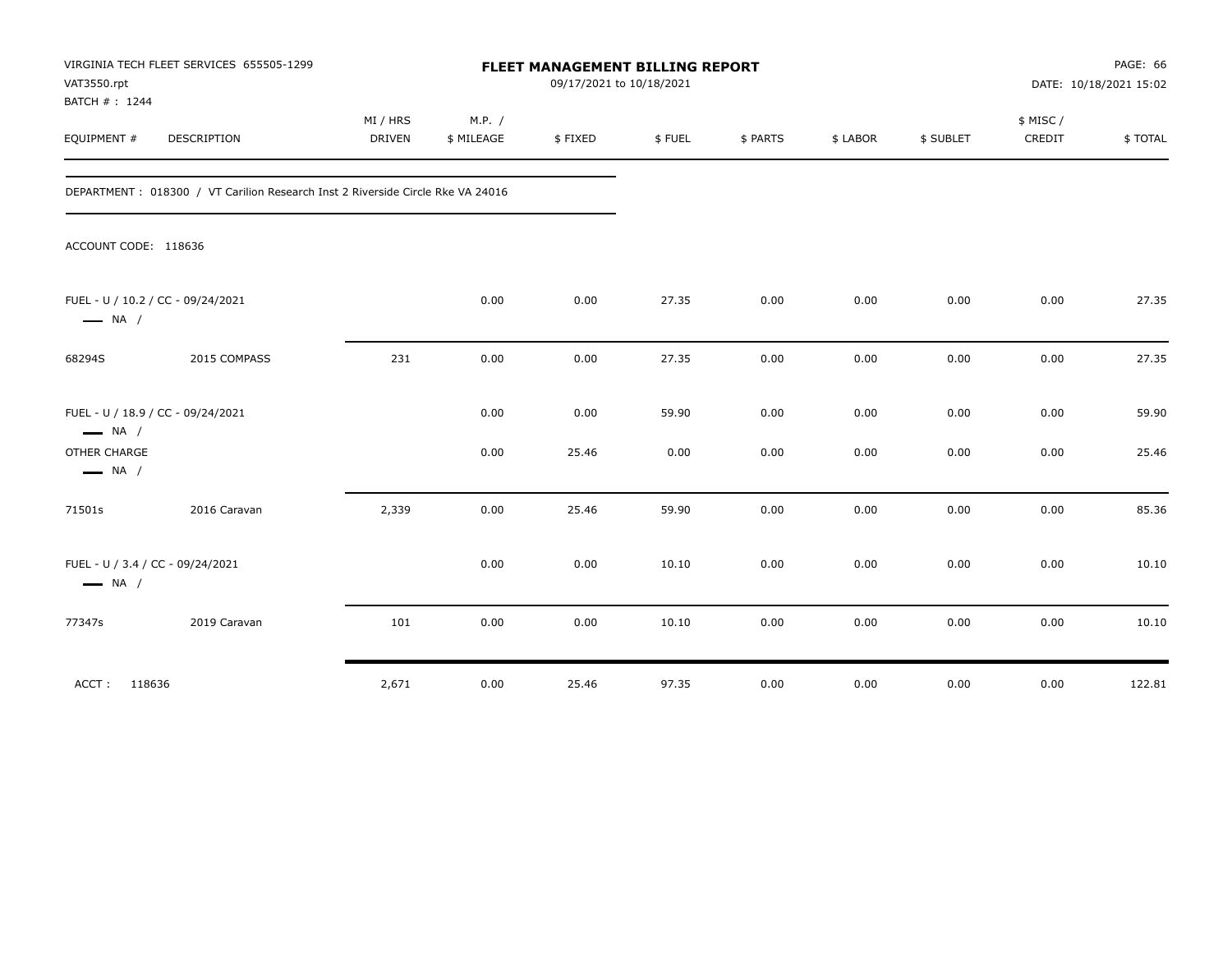| VIRGINIA TECH FLEET SERVICES 655505-1299<br>VAT3550.rpt<br>BATCH #: 1244 |        | <b>FLEET MANAGEMENT BILLING REPORT</b><br>09/17/2021 to 10/18/2021 |                      |         |        |          |          |                  |                    | PAGE: 67<br>DATE: 10/18/2021 15:02 |  |
|--------------------------------------------------------------------------|--------|--------------------------------------------------------------------|----------------------|---------|--------|----------|----------|------------------|--------------------|------------------------------------|--|
| EQUIPMENT #<br>DESCRIPTION                                               |        | MI / HRS<br>DRIVEN                                                 | M.P. /<br>\$ MILEAGE | \$FIXED | \$FUEL | \$ PARTS | \$ LABOR | \$ SUBLET        | \$ MISC/<br>CREDIT | \$TOTAL                            |  |
| DEPARTMENT SUBTOTALS :                                                   |        | 2,671                                                              | 0.00                 | 25.46   | 97.35  | 0.00     | 0.00     | 0.00             | 0.00               | 122.81                             |  |
| <b>BREAKDOWN OF CHARGES:</b>                                             |        |                                                                    | MILEAGE              |         |        | 0.00     |          | PARTS (WO'S)     |                    | 0.00                               |  |
| EQUIPMENT COUNT:                                                         | 3      |                                                                    | MOTOR POOL           |         |        | 0.00     |          | PARTS (IND.ISS.) |                    | 0.00                               |  |
| DEPARTMENT:                                                              | 018300 |                                                                    | <b>BASE</b>          |         |        | 0.00     |          | <b>CREDITS</b>   |                    | 0.00                               |  |
|                                                                          |        |                                                                    | <b>INSURANCE</b>     |         |        | 0.00     |          | MISCELLANEOUS    |                    | 0.00                               |  |
|                                                                          |        |                                                                    | <b>OTHER</b>         |         |        | 25.46    | LABOR    |                  |                    | 0.00                               |  |
|                                                                          |        |                                                                    | REPLACEMENT          |         |        | 0.00     |          | <b>SUBLETS</b>   |                    | 0.00                               |  |
|                                                                          |        |                                                                    | <b>FUEL</b>          |         |        | 97.35    |          |                  |                    |                                    |  |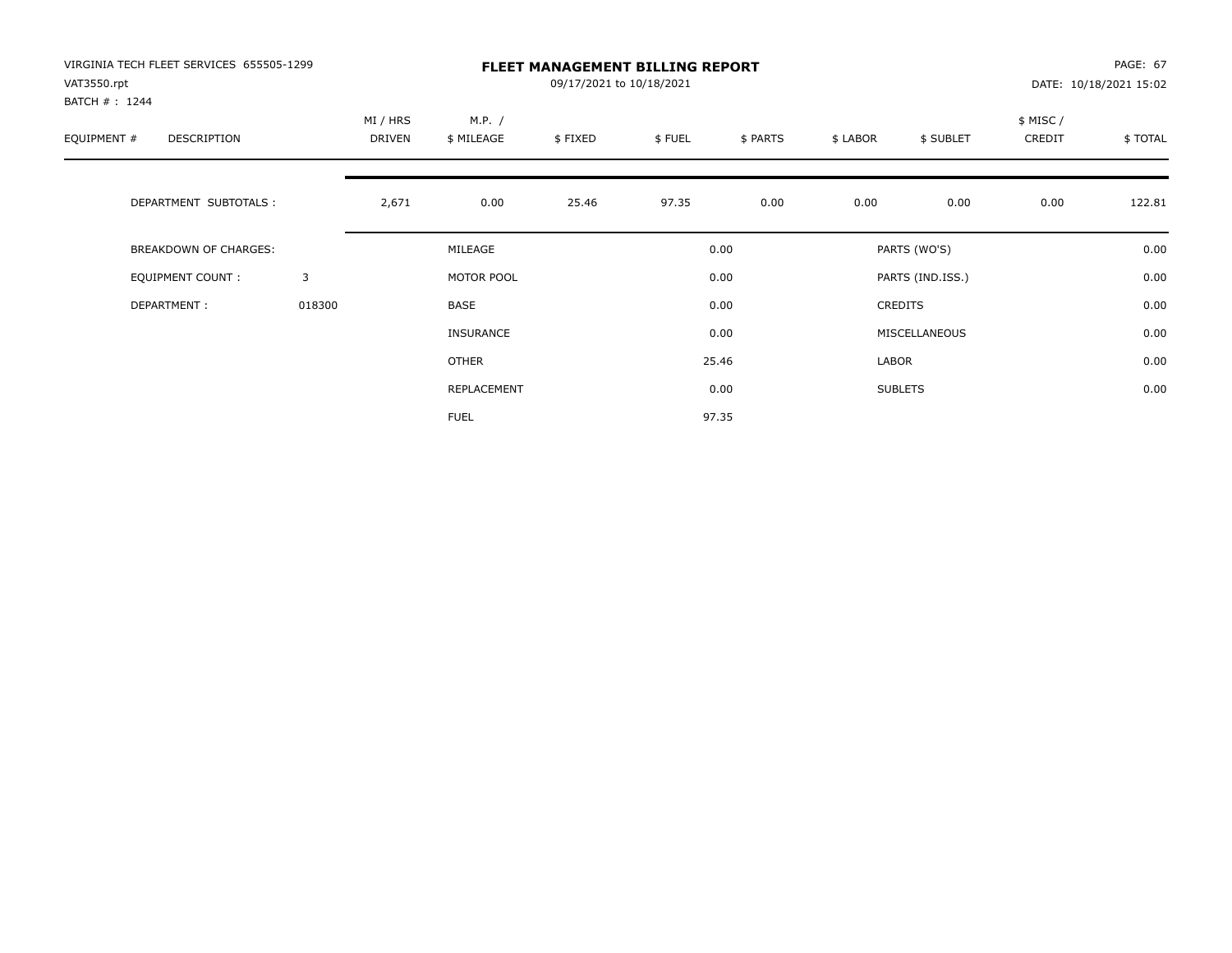| VAT3550.rpt                  | VIRGINIA TECH FLEET SERVICES 655505-1299                                        | FLEET MANAGEMENT BILLING REPORT<br>09/17/2021 to 10/18/2021 |                      |              |                 |              |              |              | PAGE: 68<br>DATE: 10/18/2021 15:02 |                 |
|------------------------------|---------------------------------------------------------------------------------|-------------------------------------------------------------|----------------------|--------------|-----------------|--------------|--------------|--------------|------------------------------------|-----------------|
| BATCH #: 1244<br>EQUIPMENT # | DESCRIPTION                                                                     | MI / HRS<br>DRIVEN                                          | M.P. /<br>\$ MILEAGE | \$FIXED      | \$FUEL          | \$ PARTS     | \$ LABOR     | \$ SUBLET    | \$ MISC /<br>CREDIT                | \$ TOTAL        |
|                              | DEPARTMENT: 021200 / Central District 150B Slayton Ave Ste 112D, Danville 24540 |                                                             |                      |              |                 |              |              |              |                                    |                 |
| ACCOUNT CODE: 230128         |                                                                                 |                                                             |                      |              |                 |              |              |              |                                    |                 |
| $\longrightarrow$ NA /       | FUEL - U / 16.8 / CC - 09/24/2021                                               |                                                             | 0.00                 | 0.00         | 46.98           | 0.00         | 0.00         | 0.00         | 0.00                               | 46.98           |
| 48465S                       | 2003 SAVANA                                                                     | 254                                                         | 0.00                 | 0.00         | 46.98           | 0.00         | 0.00         | 0.00         | 0.00                               | 46.98           |
| $\longrightarrow$ NA /       | FUEL - U / 19.1 / CC - 09/24/2021                                               |                                                             | 0.00                 | 0.00         | 52.99           | 0.00         | 0.00         | 0.00         | 0.00                               | 52.99           |
| 57597s                       | 2009 Caravan                                                                    | 435                                                         | 0.00                 | 0.00         | 52.99           | 0.00         | 0.00         | 0.00         | 0.00                               | 52.99           |
| $\longrightarrow$ NA /       | FUEL - U / 16.9 / CC - 09/24/2021                                               |                                                             | 0.00                 | 0.00         | 48.97           | 0.00         | 0.00         | 0.00         | 0.00                               | 48.97           |
| 61701s                       | 2011 IMPALA                                                                     | 384                                                         | 0.00                 | 0.00         | 48.97           | 0.00         | 0.00         | 0.00         | 0.00                               | 48.97           |
| $\longrightarrow$ NA /       | FUEL - U / 17.5 / 11 - 10/15/2021<br>FUEL - U / 68.8 / CC - 09/24/2021          |                                                             | 0.00<br>0.00         | 0.00<br>0.00 | 47.67<br>201.50 | 0.00<br>0.00 | 0.00<br>0.00 | 0.00<br>0.00 | 0.00<br>0.00                       | 47.67<br>201.50 |
| $\longrightarrow$ NA /       |                                                                                 |                                                             |                      |              |                 |              |              |              |                                    |                 |
| 65622S                       | 2013 F250                                                                       | 1,898                                                       | 0.00                 | 0.00         | 249.17          | 0.00         | 0.00         | 0.00         | 0.00                               | 249.17          |
| $\longrightarrow$ NA /       | FUEL - U / 23.1 / CC - 09/24/2021                                               |                                                             | 0.00                 | 0.00         | 68.23           | 0.00         | 0.00         | 0.00         | 0.00                               | 68.23           |
| 68268S                       | 2014 ECONLINE                                                                   | 373                                                         | 0.00                 | 0.00         | 68.23           | 0.00         | 0.00         | 0.00         | 0.00                               | 68.23           |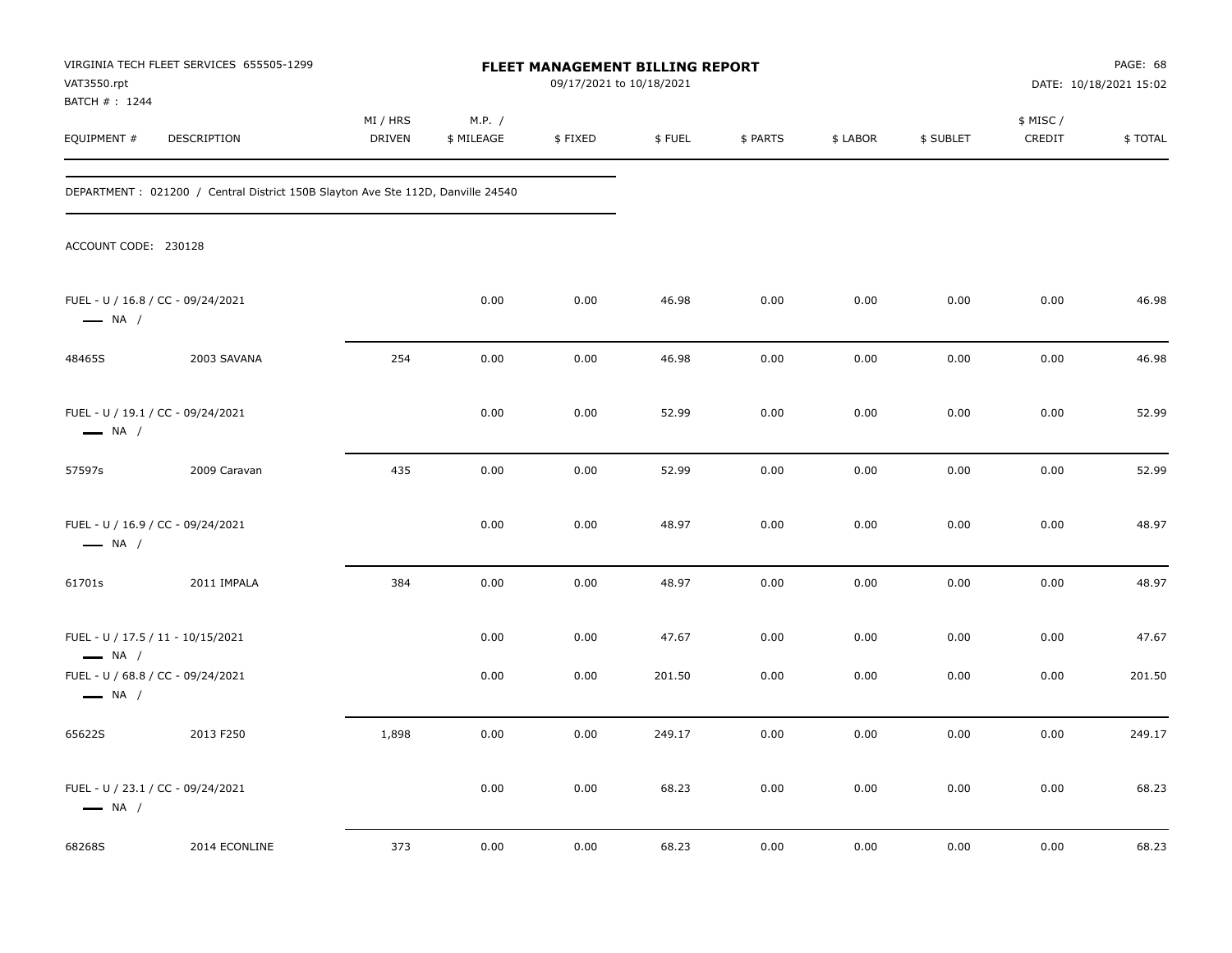|                        | VIRGINIA TECH FLEET SERVICES 655505-1299<br>VAT3550.rpt<br>BATCH #: 1244        |                |                           | FLEET MANAGEMENT BILLING REPORT<br>09/17/2021 to 10/18/2021 |         |        |          |          |                  |                     | PAGE: 69<br>DATE: 10/18/2021 15:02 |  |  |
|------------------------|---------------------------------------------------------------------------------|----------------|---------------------------|-------------------------------------------------------------|---------|--------|----------|----------|------------------|---------------------|------------------------------------|--|--|
| EQUIPMENT #            | <b>DESCRIPTION</b>                                                              |                | MI / HRS<br><b>DRIVEN</b> | M.P. /<br>\$ MILEAGE                                        | \$FIXED | \$FUEL | \$ PARTS | \$ LABOR | \$ SUBLET        | \$ MISC /<br>CREDIT | \$ TOTAL                           |  |  |
|                        | DEPARTMENT: 021200 / Central District 150B Slayton Ave Ste 112D, Danville 24540 |                |                           |                                                             |         |        |          |          |                  |                     |                                    |  |  |
| $\longrightarrow$ NA / | FUEL - U / 31.9 / CC - 09/24/2021                                               |                |                           | 0.00                                                        | 0.00    | 94.72  | 0.00     | 0.00     | 0.00             | 0.00                | 94.72                              |  |  |
| 71582s                 | 2012 IMPALA                                                                     |                | 813                       | 0.00                                                        | 0.00    | 94.72  | 0.00     | 0.00     | 0.00             | 0.00                | 94.72                              |  |  |
| $\longrightarrow$ NA / | FUEL - U / 60.4 / CC - 09/24/2021                                               |                |                           | 0.00                                                        | 0.00    | 176.76 | 0.00     | 0.00     | 0.00             | 0.00                | 176.76                             |  |  |
| 79420s                 | 2018 Caravan                                                                    |                | 1,457                     | 0.00                                                        | 0.00    | 176.76 | 0.00     | 0.00     | 0.00             | 0.00                | 176.76                             |  |  |
| ACCT:                  | 230128                                                                          |                | 5,614                     | 0.00                                                        | 0.00    | 737.82 | 0.00     | 0.00     | 0.00             | 0.00                | 737.82                             |  |  |
|                        | DEPARTMENT SUBTOTALS :                                                          |                | 5,614                     | 0.00                                                        | 0.00    | 737.82 | 0.00     | 0.00     | 0.00             | 0.00                | 737.82                             |  |  |
|                        | BREAKDOWN OF CHARGES:                                                           |                |                           | MILEAGE                                                     |         |        | 0.00     |          | PARTS (WO'S)     |                     | 0.00                               |  |  |
|                        | EQUIPMENT COUNT:                                                                | $\overline{7}$ |                           | MOTOR POOL                                                  |         |        | 0.00     |          | PARTS (IND.ISS.) |                     | 0.00                               |  |  |
|                        | DEPARTMENT:                                                                     | 021200         |                           | BASE                                                        |         |        | 0.00     |          | <b>CREDITS</b>   |                     | 0.00                               |  |  |
|                        |                                                                                 |                |                           | INSURANCE                                                   |         |        | 0.00     |          | MISCELLANEOUS    |                     | 0.00                               |  |  |
|                        |                                                                                 |                |                           | OTHER                                                       |         |        | 0.00     | LABOR    |                  |                     | 0.00                               |  |  |
|                        |                                                                                 |                |                           | REPLACEMENT                                                 |         |        | 0.00     |          | <b>SUBLETS</b>   |                     | 0.00                               |  |  |
|                        |                                                                                 |                |                           | <b>FUEL</b>                                                 |         |        | 737.82   |          |                  |                     |                                    |  |  |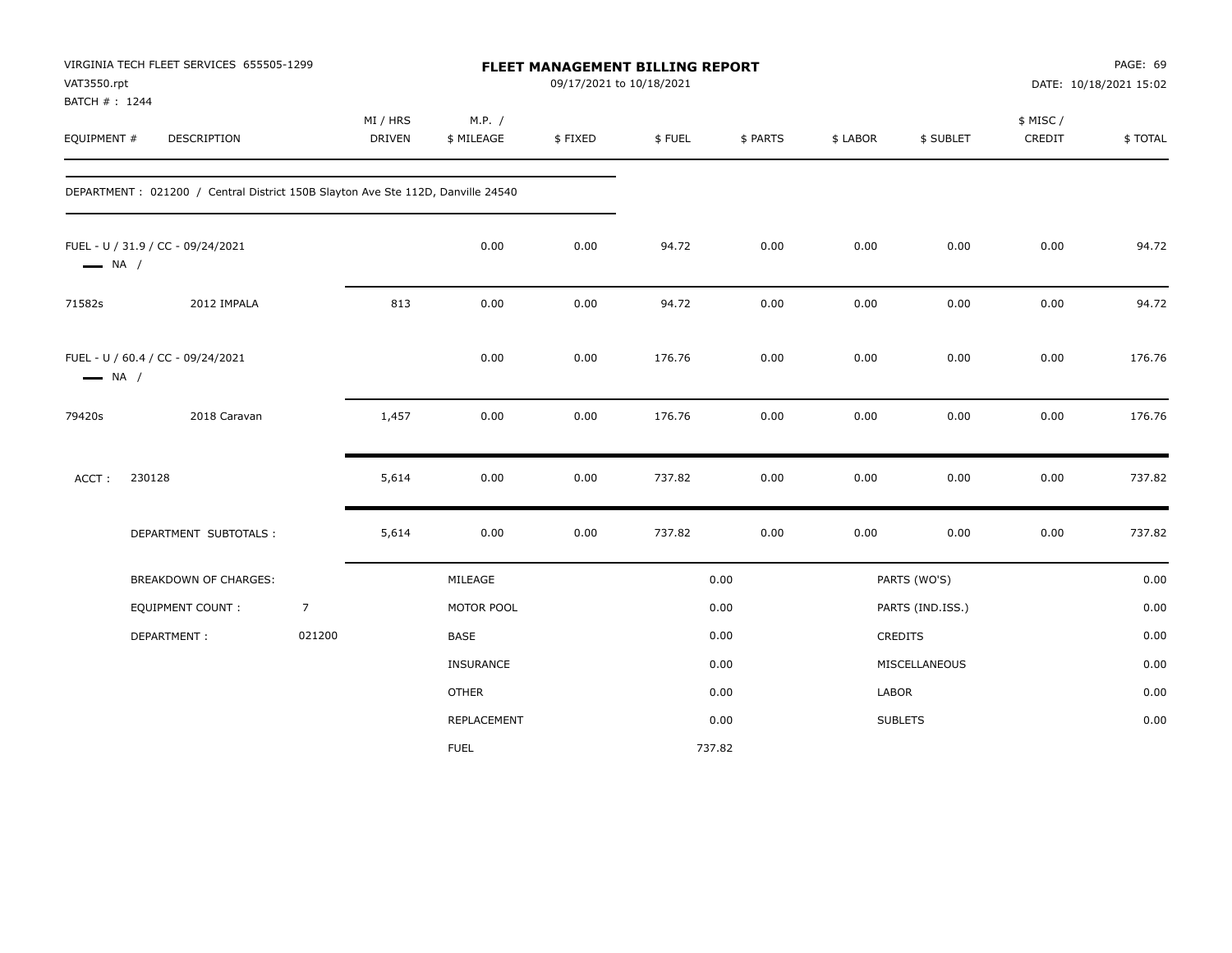| VAT3550.rpt                                                | VIRGINIA TECH FLEET SERVICES 655505-1299                                 | FLEET MANAGEMENT BILLING REPORT<br>09/17/2021 to 10/18/2021 |                      |         |        |          | PAGE: 70<br>DATE: 10/18/2021 15:02 |           |                     |         |  |
|------------------------------------------------------------|--------------------------------------------------------------------------|-------------------------------------------------------------|----------------------|---------|--------|----------|------------------------------------|-----------|---------------------|---------|--|
| BATCH #: 1244<br>EQUIPMENT #                               | DESCRIPTION                                                              | MI / HRS<br><b>DRIVEN</b>                                   | M.P. /<br>\$ MILEAGE | \$FIXED | \$FUEL | \$ PARTS | \$ LABOR                           | \$ SUBLET | \$ MISC /<br>CREDIT | \$TOTAL |  |
|                                                            | DEPARTMENT : 021300 / VCE-SE District 6321 Holland Rd. Suffolk, VA 23437 |                                                             |                      |         |        |          |                                    |           |                     |         |  |
| ACCOUNT CODE: 141156                                       |                                                                          |                                                             |                      |         |        |          |                                    |           |                     |         |  |
| $\longrightarrow$ NA /                                     | FUEL - U / 45.6 / CC - 09/24/2021                                        |                                                             | 0.00                 | 0.00    | 133.51 | 0.00     | 0.00                               | 0.00      | 0.00                | 133.51  |  |
| 79423s                                                     | 2020 Rogue                                                               | 1,333                                                       | 0.00                 | 0.00    | 133.51 | 0.00     | 0.00                               | 0.00      | 0.00                | 133.51  |  |
| FUEL - U / 7.6 / CC - 09/24/2021<br>$\longrightarrow$ NA / |                                                                          |                                                             | 0.00                 | 0.00    | 22.01  | 0.00     | 0.00                               | 0.00      | 0.00                | 22.01   |  |
| 80224S                                                     | 2021 Rogue                                                               | 233                                                         | 0.00                 | 0.00    | 22.01  | 0.00     | 0.00                               | 0.00      | 0.00                | 22.01   |  |
| ACCT: 141156                                               |                                                                          | 1,566                                                       | 0.00                 | 0.00    | 155.52 | 0.00     | 0.00                               | 0.00      | 0.00                | 155.52  |  |
| ACCOUNT CODE: 230372                                       |                                                                          |                                                             |                      |         |        |          |                                    |           |                     |         |  |
| $\longrightarrow$ NA /                                     | FUEL - U / 13.2 / CC - 09/24/2021                                        |                                                             | 0.00                 | 0.00    | 38.53  | 0.00     | 0.00                               | 0.00      | 0.00                | 38.53   |  |
| 68316s                                                     | 2016 IMPALA                                                              | 386                                                         | 0.00                 | 0.00    | 38.53  | 0.00     | 0.00                               | 0.00      | 0.00                | 38.53   |  |
| $\longrightarrow$ NA /                                     | FUEL - U / 13.0 / CC - 09/24/2021                                        |                                                             | 0.00                 | 0.00    | 37.36  | 0.00     | 0.00                               | 0.00      | 0.00                | 37.36   |  |
| 68343s                                                     | 2016 IMPALA                                                              | 378                                                         | 0.00                 | 0.00    | 37.36  | 0.00     | 0.00                               | 0.00      | 0.00                | 37.36   |  |
|                                                            | FUEL - U / 34.6 / CC - 09/24/2021                                        |                                                             | 0.00                 | 0.00    | 101.18 | 0.00     | 0.00                               | 0.00      | 0.00                | 101.18  |  |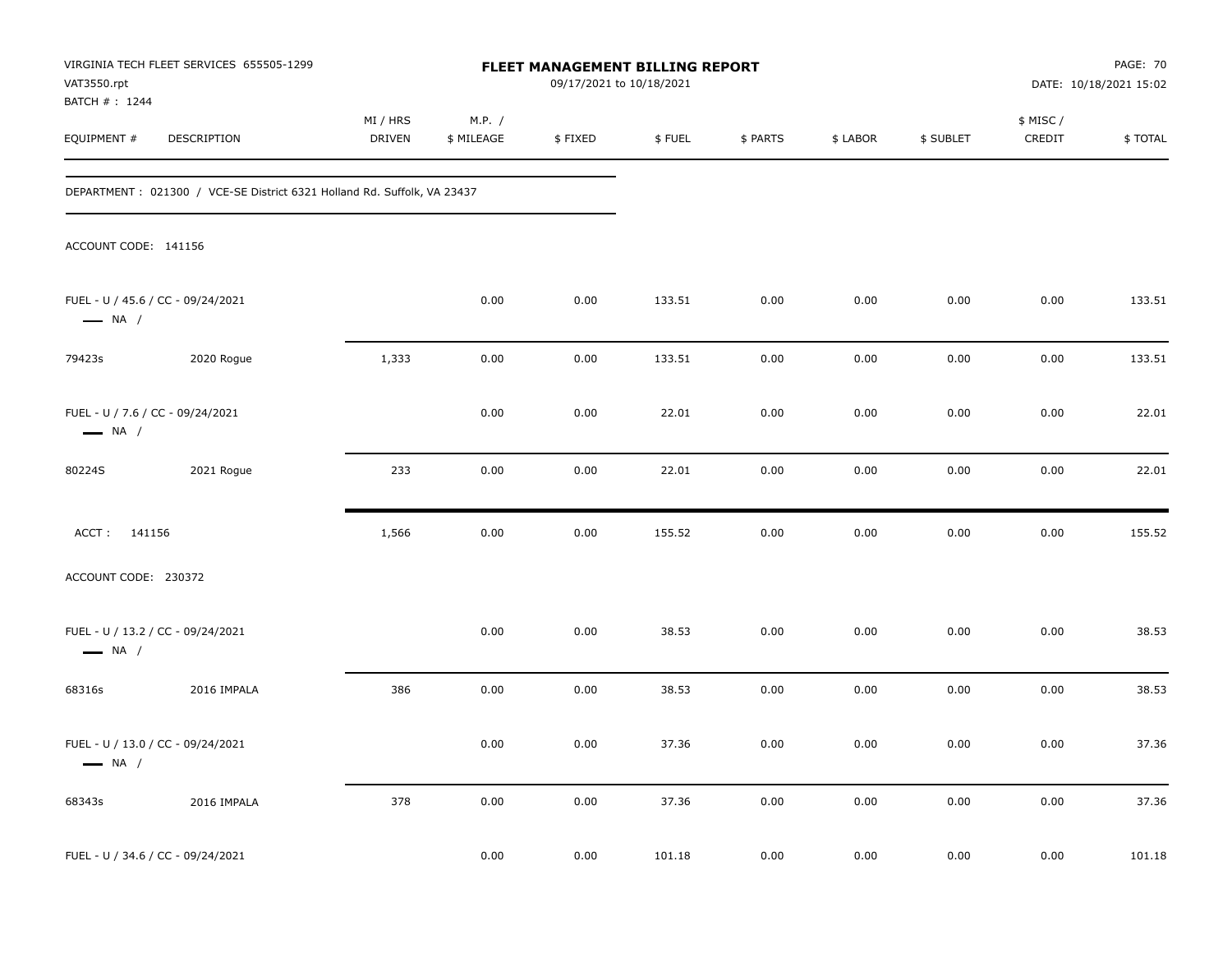| VAT3550.rpt<br>BATCH # : 1244                                    | VIRGINIA TECH FLEET SERVICES 655505-1299                                |        |                    |                      |         | FLEET MANAGEMENT BILLING REPORT<br>09/17/2021 to 10/18/2021 |          |          |                  | <b>PAGE: 71</b><br>DATE: 10/18/2021 15:02 |         |  |
|------------------------------------------------------------------|-------------------------------------------------------------------------|--------|--------------------|----------------------|---------|-------------------------------------------------------------|----------|----------|------------------|-------------------------------------------|---------|--|
| EQUIPMENT #                                                      | DESCRIPTION                                                             |        | MI / HRS<br>DRIVEN | M.P. /<br>\$ MILEAGE | \$FIXED | \$FUEL                                                      | \$ PARTS | \$ LABOR | \$ SUBLET        | \$ MISC /<br>CREDIT                       | \$TOTAL |  |
|                                                                  | DEPARTMENT: 021300 / VCE-SE District 6321 Holland Rd. Suffolk, VA 23437 |        |                    |                      |         |                                                             |          |          |                  |                                           |         |  |
| $\longrightarrow$ NA /<br>OTHER CHARGE<br>$\longrightarrow$ NA / |                                                                         |        |                    | 0.00                 | 5.54    | 0.00                                                        | 0.00     | 0.00     | 0.00             | 0.00                                      | 5.54    |  |
| 77318s                                                           | 2017 Caravan                                                            |        | 1,174              | 0.00                 | 5.54    | 101.18                                                      | 0.00     | 0.00     | 0.00             | 0.00                                      | 106.72  |  |
| $\longrightarrow$ NA /                                           | FUEL - U / 63.1 / CC - 09/24/2021                                       |        |                    | 0.00                 | 0.00    | 186.14                                                      | 0.00     | 0.00     | 0.00             | 0.00                                      | 186.14  |  |
| OTHER CHARGE<br>$\longrightarrow$ NA /                           |                                                                         |        |                    | 0.00                 | 9.00    | 0.00                                                        | 0.00     | 0.00     | 0.00             | 0.00                                      | 9.00    |  |
| 79428s                                                           | 2020 Rogue                                                              |        | 1,771              | 0.00                 | 9.00    | 186.14                                                      | 0.00     | 0.00     | 0.00             | 0.00                                      | 195.14  |  |
| ACCT:                                                            | 230372                                                                  |        | 3,709              | 0.00                 | 14.54   | 363.21                                                      | 0.00     | 0.00     | 0.00             | 0.00                                      | 377.75  |  |
|                                                                  | DEPARTMENT SUBTOTALS :                                                  |        | 5,275              | 0.00                 | 14.54   | 518.73                                                      | 0.00     | 0.00     | 0.00             | 0.00                                      | 533.27  |  |
|                                                                  | <b>BREAKDOWN OF CHARGES:</b>                                            |        |                    | MILEAGE              |         |                                                             | 0.00     |          | PARTS (WO'S)     |                                           | 0.00    |  |
|                                                                  | <b>EQUIPMENT COUNT:</b>                                                 | 6      |                    | MOTOR POOL           |         |                                                             | 0.00     |          | PARTS (IND.ISS.) |                                           | 0.00    |  |
|                                                                  | DEPARTMENT:                                                             | 021300 |                    | BASE                 |         |                                                             | 0.00     |          | <b>CREDITS</b>   |                                           | 0.00    |  |
|                                                                  |                                                                         |        |                    | <b>INSURANCE</b>     |         |                                                             | 0.00     |          | MISCELLANEOUS    |                                           | 0.00    |  |
|                                                                  |                                                                         |        |                    | <b>OTHER</b>         |         |                                                             | 14.54    | LABOR    |                  |                                           | 0.00    |  |
|                                                                  |                                                                         |        |                    | <b>REPLACEMENT</b>   |         |                                                             | 0.00     |          | <b>SUBLETS</b>   |                                           | 0.00    |  |
|                                                                  |                                                                         |        |                    | <b>FUEL</b>          |         |                                                             | 518.73   |          |                  |                                           |         |  |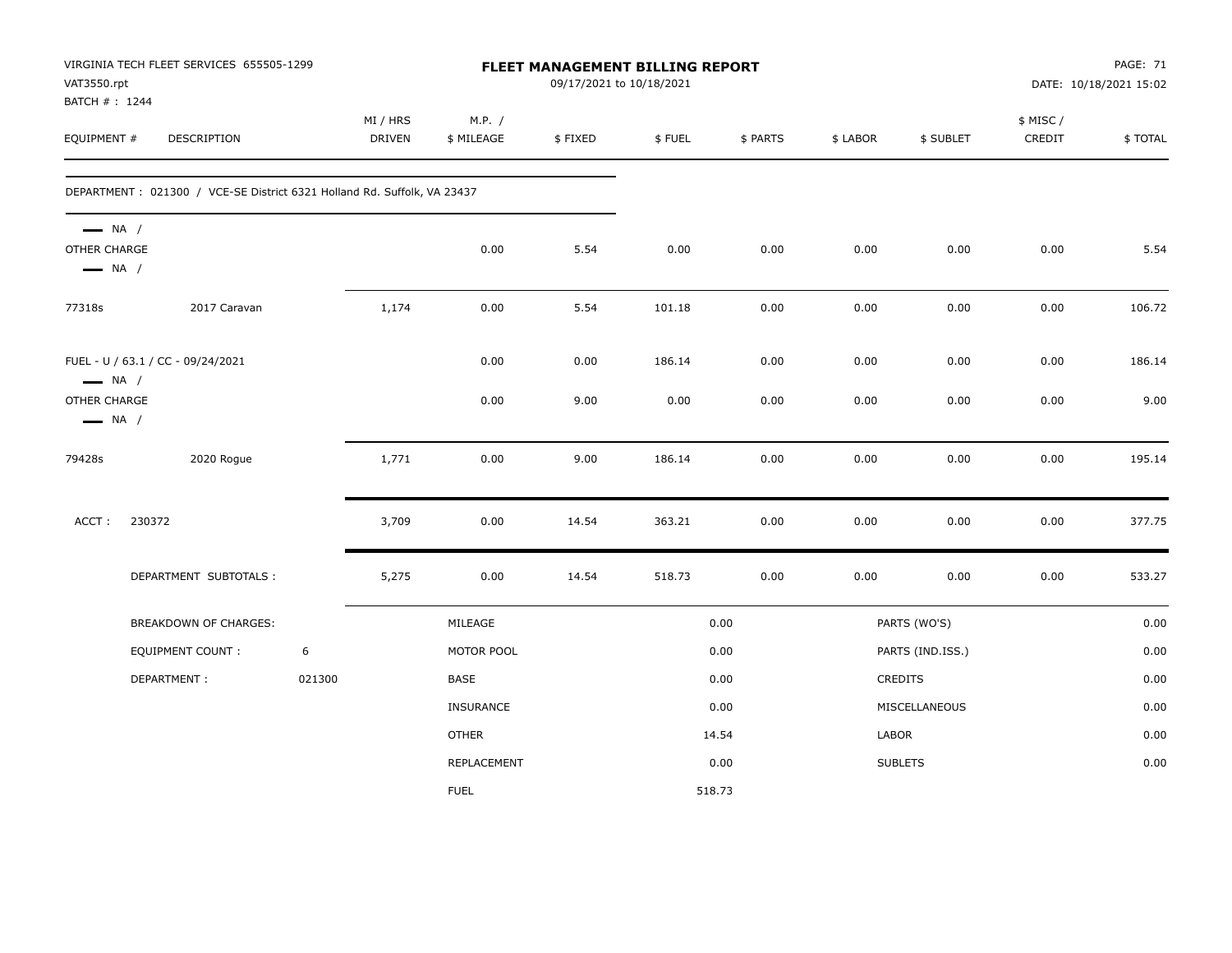| VAT3550.rpt                   | VIRGINIA TECH FLEET SERVICES 655505-1299                                           |                | FLEET MANAGEMENT BILLING REPORT<br>09/17/2021 to 10/18/2021 |                      |         |        |          |          | <b>PAGE: 72</b><br>DATE: 10/18/2021 15:02 |                     |         |
|-------------------------------|------------------------------------------------------------------------------------|----------------|-------------------------------------------------------------|----------------------|---------|--------|----------|----------|-------------------------------------------|---------------------|---------|
| BATCH # : 1244<br>EQUIPMENT # | DESCRIPTION                                                                        |                | MI / HRS<br><b>DRIVEN</b>                                   | M.P. /<br>\$ MILEAGE | \$FIXED | \$FUEL | \$ PARTS | \$ LABOR | \$ SUBLET                                 | \$ MISC /<br>CREDIT | \$TOTAL |
|                               | DEPARTMENT : 021600 / Northern Dist 2322 BlueStoneHillsDr St140 Harrisonburg 22801 |                |                                                             |                      |         |        |          |          |                                           |                     |         |
|                               | ACCOUNT CODE: 140264                                                               |                |                                                             |                      |         |        |          |          |                                           |                     |         |
| $\longrightarrow$ NA /        | FUEL - U / 71.7 / CC - 09/24/2021                                                  |                |                                                             | 0.00                 | 0.00    | 212.23 | 0.00     | 0.00     | 0.00                                      | 0.00                | 212.23  |
| 60244s                        | 2011 IMPALA                                                                        |                | 2,011                                                       | 0.00                 | 0.00    | 212.23 | 0.00     | 0.00     | 0.00                                      | 0.00                | 212.23  |
| $\longrightarrow$ NA /        | FUEL - U / 51.8 / CC - 09/24/2021                                                  |                |                                                             | 0.00                 | 0.00    | 152.07 | 0.00     | 0.00     | 0.00                                      | 0.00                | 152.07  |
| 74609s                        | 2010 INSIGHT                                                                       |                | 2,170                                                       | 0.00                 | 0.00    | 152.07 | 0.00     | 0.00     | 0.00                                      | 0.00                | 152.07  |
| ACCT:                         | 140264                                                                             |                | 4,181                                                       | 0.00                 | 0.00    | 364.30 | $0.00\,$ | 0.00     | 0.00                                      | 0.00                | 364.30  |
|                               | DEPARTMENT SUBTOTALS :                                                             |                | 4,181                                                       | 0.00                 | 0.00    | 364.30 | 0.00     | 0.00     | 0.00                                      | 0.00                | 364.30  |
|                               | <b>BREAKDOWN OF CHARGES:</b>                                                       |                |                                                             | MILEAGE              |         |        | 0.00     |          | PARTS (WO'S)                              |                     | 0.00    |
|                               | <b>EQUIPMENT COUNT:</b>                                                            | $\overline{2}$ |                                                             | MOTOR POOL           |         |        | 0.00     |          | PARTS (IND.ISS.)                          |                     | 0.00    |
|                               | DEPARTMENT:                                                                        | 021600         |                                                             | BASE                 |         |        | 0.00     |          | <b>CREDITS</b>                            |                     | 0.00    |
|                               |                                                                                    |                |                                                             | INSURANCE            |         |        | 0.00     |          | MISCELLANEOUS                             |                     | 0.00    |
|                               |                                                                                    |                |                                                             | <b>OTHER</b>         |         |        | 0.00     | LABOR    |                                           |                     | 0.00    |
|                               |                                                                                    |                |                                                             | REPLACEMENT          |         |        | 0.00     |          | <b>SUBLETS</b>                            |                     | 0.00    |
|                               |                                                                                    |                |                                                             | <b>FUEL</b>          |         | 364.30 |          |          |                                           |                     |         |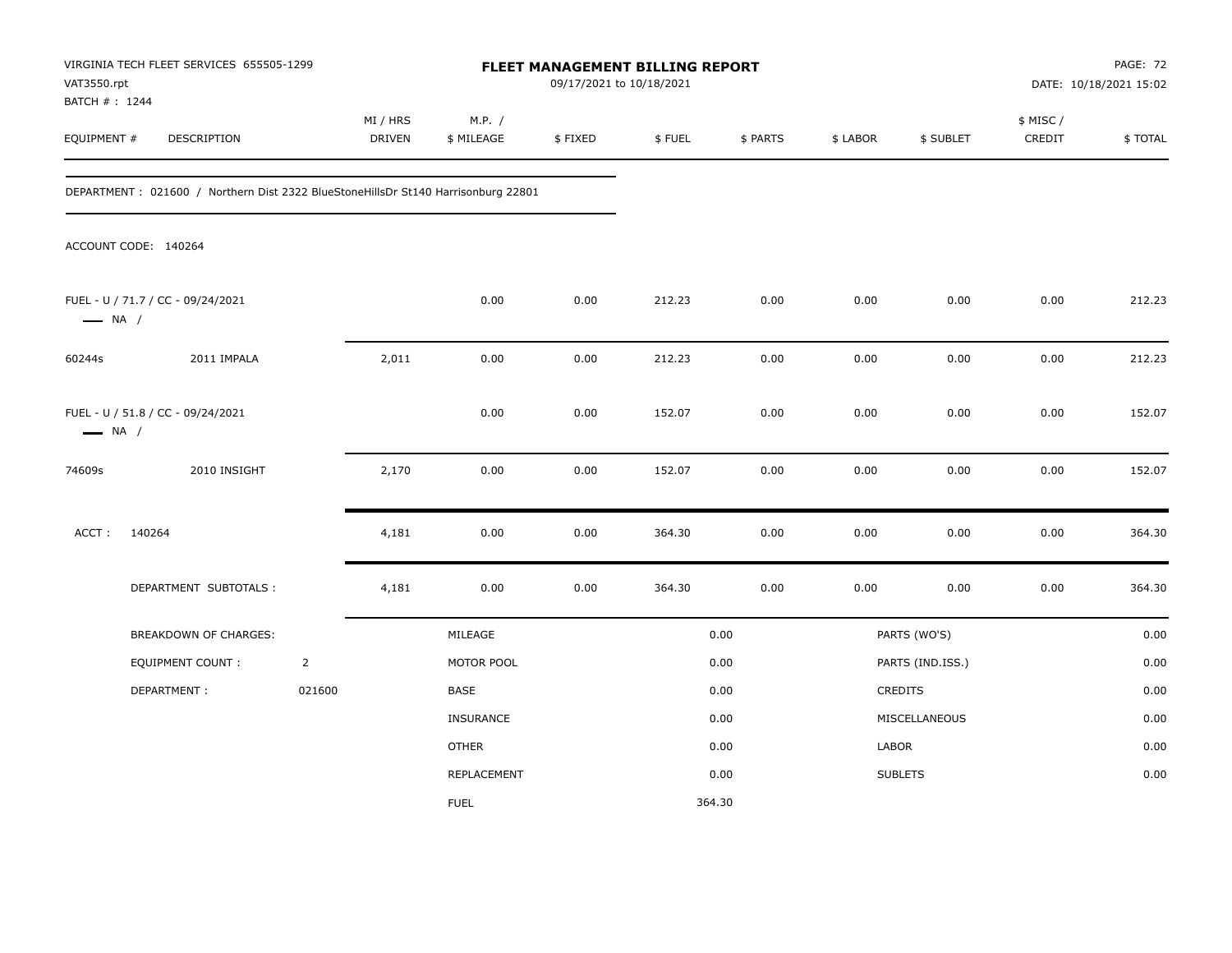| VAT3550.rpt<br>BATCH # : 1244 | VIRGINIA TECH FLEET SERVICES 655505-1299                            |                           |                      | <b>FLEET MANAGEMENT BILLING REPORT</b><br>09/17/2021 to 10/18/2021 |        |          |          |           |                     | PAGE: 73<br>DATE: 10/18/2021 15:02 |
|-------------------------------|---------------------------------------------------------------------|---------------------------|----------------------|--------------------------------------------------------------------|--------|----------|----------|-----------|---------------------|------------------------------------|
| EQUIPMENT #                   | DESCRIPTION                                                         | MI / HRS<br><b>DRIVEN</b> | M.P. /<br>\$ MILEAGE | \$FIXED                                                            | \$FUEL | \$ PARTS | \$ LABOR | \$ SUBLET | \$ MISC /<br>CREDIT | \$TOTAL                            |
|                               | DEPARTMENT: 021700 / Southwest District PO Box 1955, Abingdon 24212 |                           |                      |                                                                    |        |          |          |           |                     |                                    |
| ACCOUNT CODE: 140281          |                                                                     |                           |                      |                                                                    |        |          |          |           |                     |                                    |
| $\longrightarrow$ NA /        | FUEL - U / 40.0 / CC - 09/24/2021                                   |                           | 0.00                 | 0.00                                                               | 117.16 | 0.00     | 0.00     | 0.00      | 0.00                | 117.16                             |
| 58817s                        | 2009 IMPALA                                                         | 986                       | 0.00                 | 0.00                                                               | 117.16 | 0.00     | 0.00     | 0.00      | 0.00                | 117.16                             |
| $\longrightarrow$ NA /        | FUEL - U / 100.7 / CC - 09/24/2021                                  |                           | 0.00                 | 0.00                                                               | 300.12 | 0.00     | 0.00     | 0.00      | 0.00                | 300.12                             |
| 77316s                        | 2018 Caravan                                                        | 2,498                     | 0.00                 | 0.00                                                               | 300.12 | 0.00     | 0.00     | 0.00      | 0.00                | 300.12                             |
| $\longrightarrow$ NA /        | FUEL - U / 28.7 / CC - 09/24/2021                                   |                           | 0.00                 | 0.00                                                               | 86.67  | 0.00     | 0.00     | 0.00      | 0.00                | 86.67                              |
| 77317s                        | 2017 Caravan                                                        | 655                       | 0.00                 | 0.00                                                               | 86.67  | 0.00     | 0.00     | 0.00      | 0.00                | 86.67                              |
| ACCT: 140281                  |                                                                     | 4,139                     | 0.00                 | 0.00                                                               | 503.95 | 0.00     | 0.00     | 0.00      | 0.00                | 503.95                             |
| ACCOUNT CODE: 230115          |                                                                     |                           |                      |                                                                    |        |          |          |           |                     |                                    |
| $\longrightarrow$ NA /        | FUEL - U / 13.4 / CC - 09/24/2021                                   |                           | 0.00                 | 0.00                                                               | 40.28  | 0.00     | 0.00     | 0.00      | 0.00                | 40.28                              |
| 71580s                        | 2012 IMPALA                                                         | 282                       | 0.00                 | 0.00                                                               | 40.28  | 0.00     | 0.00     | 0.00      | 0.00                | 40.28                              |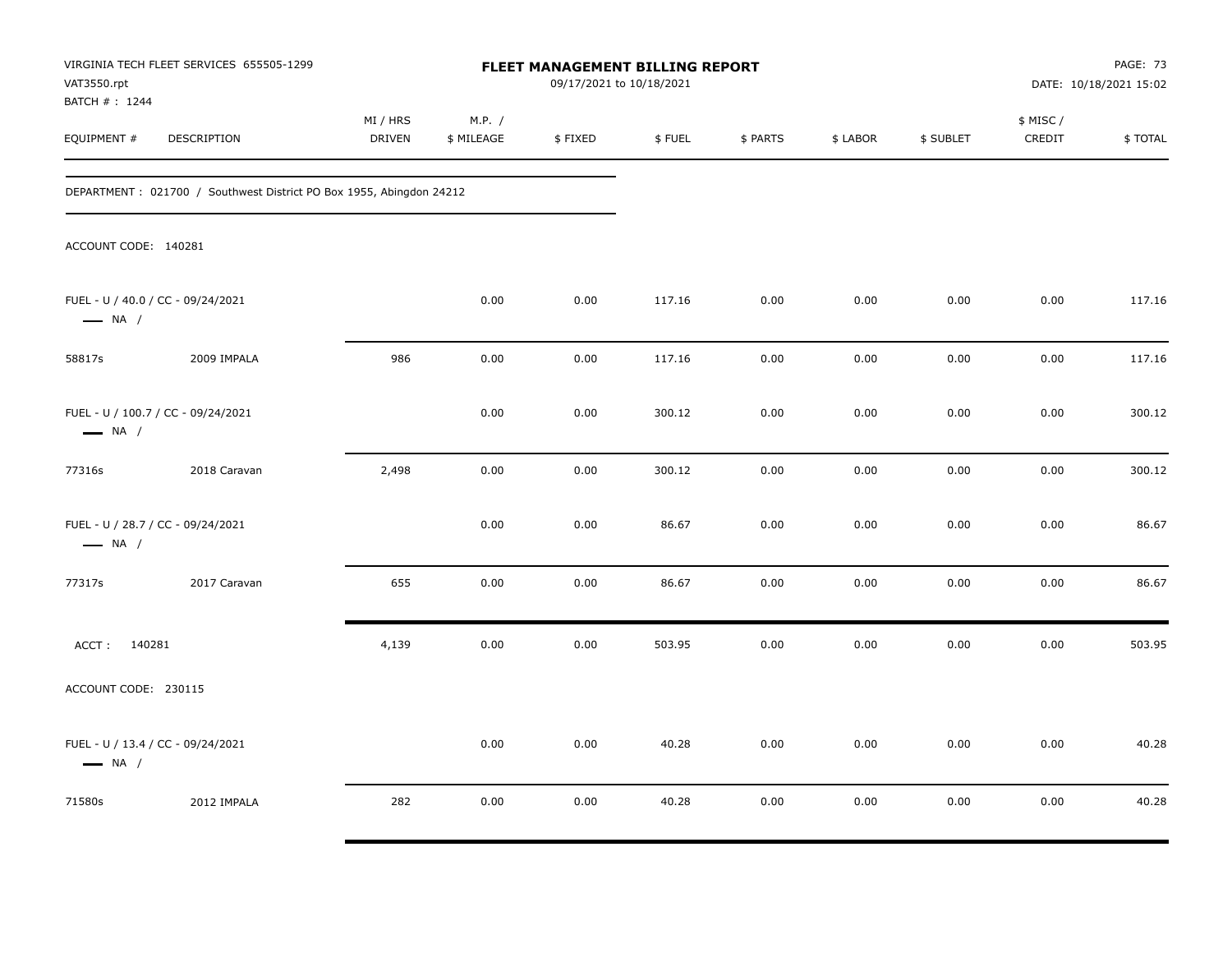| VIRGINIA TECH FLEET SERVICES 655505-1299<br>VAT3550.rpt<br>BATCH #: 1244 |                |                           |                      | <b>FLEET MANAGEMENT BILLING REPORT</b><br>09/17/2021 to 10/18/2021 |        |          |          |                  |                    | PAGE: 74<br>DATE: 10/18/2021 15:02 |
|--------------------------------------------------------------------------|----------------|---------------------------|----------------------|--------------------------------------------------------------------|--------|----------|----------|------------------|--------------------|------------------------------------|
| EQUIPMENT #<br>DESCRIPTION                                               |                | MI / HRS<br><b>DRIVEN</b> | M.P. /<br>\$ MILEAGE | \$FIXED                                                            | \$FUEL | \$ PARTS | \$ LABOR | \$ SUBLET        | \$ MISC/<br>CREDIT | \$TOTAL                            |
| DEPARTMENT : 021700 / Southwest District PO Box 1955, Abingdon 24212     |                |                           |                      |                                                                    |        |          |          |                  |                    |                                    |
| ACCT:<br>230115                                                          |                | 282                       | 0.00                 | 0.00                                                               | 40.28  | 0.00     | 0.00     | 0.00             | 0.00               | 40.28                              |
| DEPARTMENT SUBTOTALS :                                                   |                | 4,421                     | 0.00                 | 0.00                                                               | 544.23 | 0.00     | 0.00     | 0.00             | 0.00               | 544.23                             |
| <b>BREAKDOWN OF CHARGES:</b>                                             |                |                           | MILEAGE              |                                                                    |        | 0.00     |          | PARTS (WO'S)     |                    | 0.00                               |
| EQUIPMENT COUNT:                                                         | $\overline{4}$ |                           | MOTOR POOL           |                                                                    |        | 0.00     |          | PARTS (IND.ISS.) |                    | 0.00                               |
| DEPARTMENT:                                                              | 021700         |                           | BASE                 |                                                                    |        | 0.00     |          | <b>CREDITS</b>   |                    | 0.00                               |
|                                                                          |                |                           | <b>INSURANCE</b>     |                                                                    |        | 0.00     |          | MISCELLANEOUS    |                    | 0.00                               |
|                                                                          |                |                           | <b>OTHER</b>         |                                                                    |        | 0.00     | LABOR    |                  |                    | 0.00                               |
|                                                                          |                |                           | REPLACEMENT          |                                                                    |        | 0.00     |          | <b>SUBLETS</b>   |                    | 0.00                               |
|                                                                          |                |                           | <b>FUEL</b>          |                                                                    |        | 544.23   |          |                  |                    |                                    |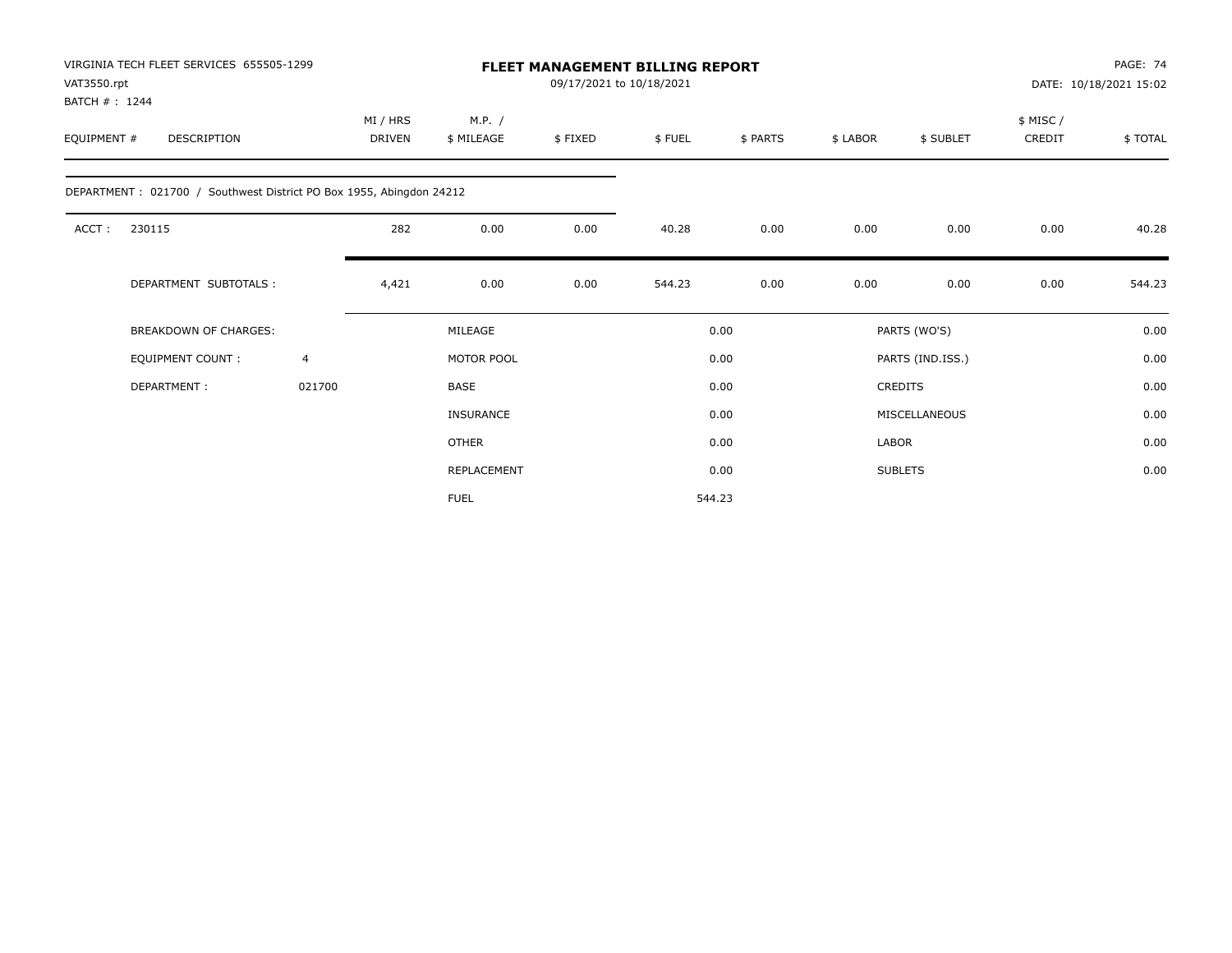| VAT3550.rpt<br>BATCH #: 1244 | VIRGINIA TECH FLEET SERVICES 655505-1299                                      |                           |                      | FLEET MANAGEMENT BILLING REPORT<br>09/17/2021 to 10/18/2021 |        |          |          |                  |                    | <b>PAGE: 75</b><br>DATE: 10/18/2021 15:02 |
|------------------------------|-------------------------------------------------------------------------------|---------------------------|----------------------|-------------------------------------------------------------|--------|----------|----------|------------------|--------------------|-------------------------------------------|
| EQUIPMENT #                  | DESCRIPTION                                                                   | MI / HRS<br><b>DRIVEN</b> | M.P. /<br>\$ MILEAGE | \$FIXED                                                     | \$FUEL | \$ PARTS | \$ LABOR | \$ SUBLET        | \$ MISC/<br>CREDIT | \$TOTAL                                   |
|                              | DEPARTMENT: 022100 / Middleburg AREC 5527 Sullivans Mill Rd, Middleburg 20117 |                           |                      |                                                             |        |          |          |                  |                    |                                           |
|                              | ACCOUNT CODE: 441600                                                          |                           |                      |                                                             |        |          |          |                  |                    |                                           |
| $\longrightarrow$ NA /       | FUEL - D / 59.6 / CC - 09/24/2021                                             |                           | 0.00                 | 0.00                                                        | 191.96 | 0.00     | 0.00     | 0.00             | 0.00               | 191.96                                    |
| 71514s                       | 2008 DOOLIE 4\4                                                               | 474                       | 0.00                 | 0.00                                                        | 191.96 | 0.00     | 0.00     | 0.00             | 0.00               | 191.96                                    |
| ACCT:                        | 441600                                                                        | 474                       | 0.00                 | 0.00                                                        | 191.96 | 0.00     | 0.00     | 0.00             | 0.00               | 191.96                                    |
|                              | DEPARTMENT SUBTOTALS :                                                        | 474                       | 0.00                 | 0.00                                                        | 191.96 | 0.00     | 0.00     | 0.00             | 0.00               | 191.96                                    |
|                              | <b>BREAKDOWN OF CHARGES:</b>                                                  |                           | MILEAGE              |                                                             |        | 0.00     |          | PARTS (WO'S)     |                    | 0.00                                      |
|                              | <b>EQUIPMENT COUNT:</b>                                                       | $\mathbf{1}$              | MOTOR POOL           |                                                             |        | 0.00     |          | PARTS (IND.ISS.) |                    | 0.00                                      |
|                              | DEPARTMENT:                                                                   | 022100                    | <b>BASE</b>          |                                                             |        | 0.00     |          | <b>CREDITS</b>   |                    | 0.00                                      |
|                              |                                                                               |                           | INSURANCE            |                                                             |        | 0.00     |          | MISCELLANEOUS    |                    | 0.00                                      |
|                              |                                                                               |                           | <b>OTHER</b>         |                                                             |        | 0.00     | LABOR    |                  |                    | 0.00                                      |
|                              |                                                                               |                           | REPLACEMENT          |                                                             |        | 0.00     |          | <b>SUBLETS</b>   |                    | 0.00                                      |
|                              |                                                                               |                           | <b>FUEL</b>          |                                                             | 191.96 |          |          |                  |                    |                                           |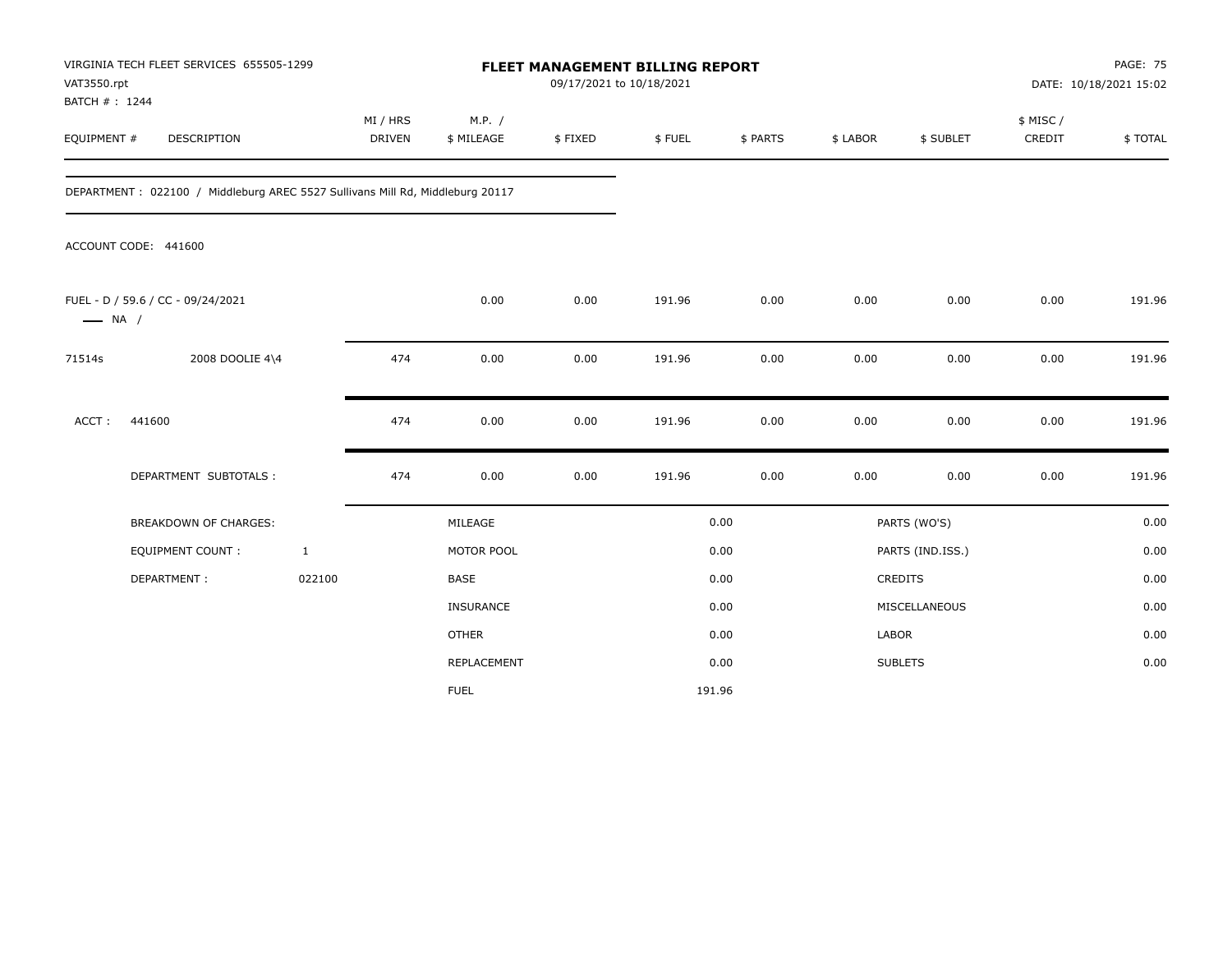| VAT3550.rpt<br>BATCH #: 1244                 | VIRGINIA TECH FLEET SERVICES 655505-1299                                     |              |                           |                      | FLEET MANAGEMENT BILLING REPORT<br>09/17/2021 to 10/18/2021 |        |          |          |                  |                    | PAGE: 76<br>DATE: 10/18/2021 15:02 |
|----------------------------------------------|------------------------------------------------------------------------------|--------------|---------------------------|----------------------|-------------------------------------------------------------|--------|----------|----------|------------------|--------------------|------------------------------------|
| EQUIPMENT #                                  | DESCRIPTION                                                                  |              | MI / HRS<br><b>DRIVEN</b> | M.P. /<br>\$ MILEAGE | \$FIXED                                                     | \$FUEL | \$ PARTS | \$ LABOR | \$ SUBLET        | \$ MISC/<br>CREDIT | \$TOTAL                            |
|                                              | DEPARTMENT: 022500 / Northeast District Seafood 102 S King St, Hampton 23669 |              |                           |                      |                                                             |        |          |          |                  |                    |                                    |
|                                              | ACCOUNT CODE: 130520                                                         |              |                           |                      |                                                             |        |          |          |                  |                    |                                    |
| $\longrightarrow$ NA /                       | FUEL - U / 5.4 / CC - 09/24/2021                                             |              |                           | 0.00                 | 0.00                                                        | 15.58  | 0.00     | 0.00     | 0.00             | 0.00               | 15.58                              |
| <b>BASE CHARGE</b><br>$\longrightarrow$ NA / |                                                                              |              |                           | 0.00                 | 553.00                                                      | 0.00   | 0.00     | 0.00     | 0.00             | 0.00               | 553.00                             |
| <b>PA51</b>                                  | 2016 Caravan                                                                 |              | 342                       | 0.00                 | 553.00                                                      | 15.58  | 0.00     | 0.00     | 0.00             | 0.00               | 568.58                             |
| ACCT:                                        | 130520                                                                       |              | 342                       | 0.00                 | 553.00                                                      | 15.58  | 0.00     | 0.00     | 0.00             | 0.00               | 568.58                             |
|                                              | DEPARTMENT SUBTOTALS :                                                       |              | 342                       | 0.00                 | 553.00                                                      | 15.58  | 0.00     | 0.00     | 0.00             | 0.00               | 568.58                             |
|                                              | BREAKDOWN OF CHARGES:                                                        |              |                           | MILEAGE              |                                                             |        | 0.00     |          | PARTS (WO'S)     |                    | 0.00                               |
|                                              | <b>EQUIPMENT COUNT:</b>                                                      | $\mathbf{1}$ |                           | MOTOR POOL           |                                                             |        | 0.00     |          | PARTS (IND.ISS.) |                    | 0.00                               |
|                                              | DEPARTMENT:                                                                  | 022500       |                           | BASE                 |                                                             |        | 553.00   |          | <b>CREDITS</b>   |                    | 0.00                               |
|                                              |                                                                              |              |                           | INSURANCE            |                                                             |        | 0.00     |          | MISCELLANEOUS    |                    | 0.00                               |
|                                              |                                                                              |              |                           | <b>OTHER</b>         |                                                             |        | 0.00     | LABOR    |                  |                    | 0.00                               |
|                                              |                                                                              |              |                           | REPLACEMENT          |                                                             |        | 0.00     |          | <b>SUBLETS</b>   |                    | 0.00                               |
|                                              |                                                                              |              |                           | <b>FUEL</b>          |                                                             |        | 15.58    |          |                  |                    |                                    |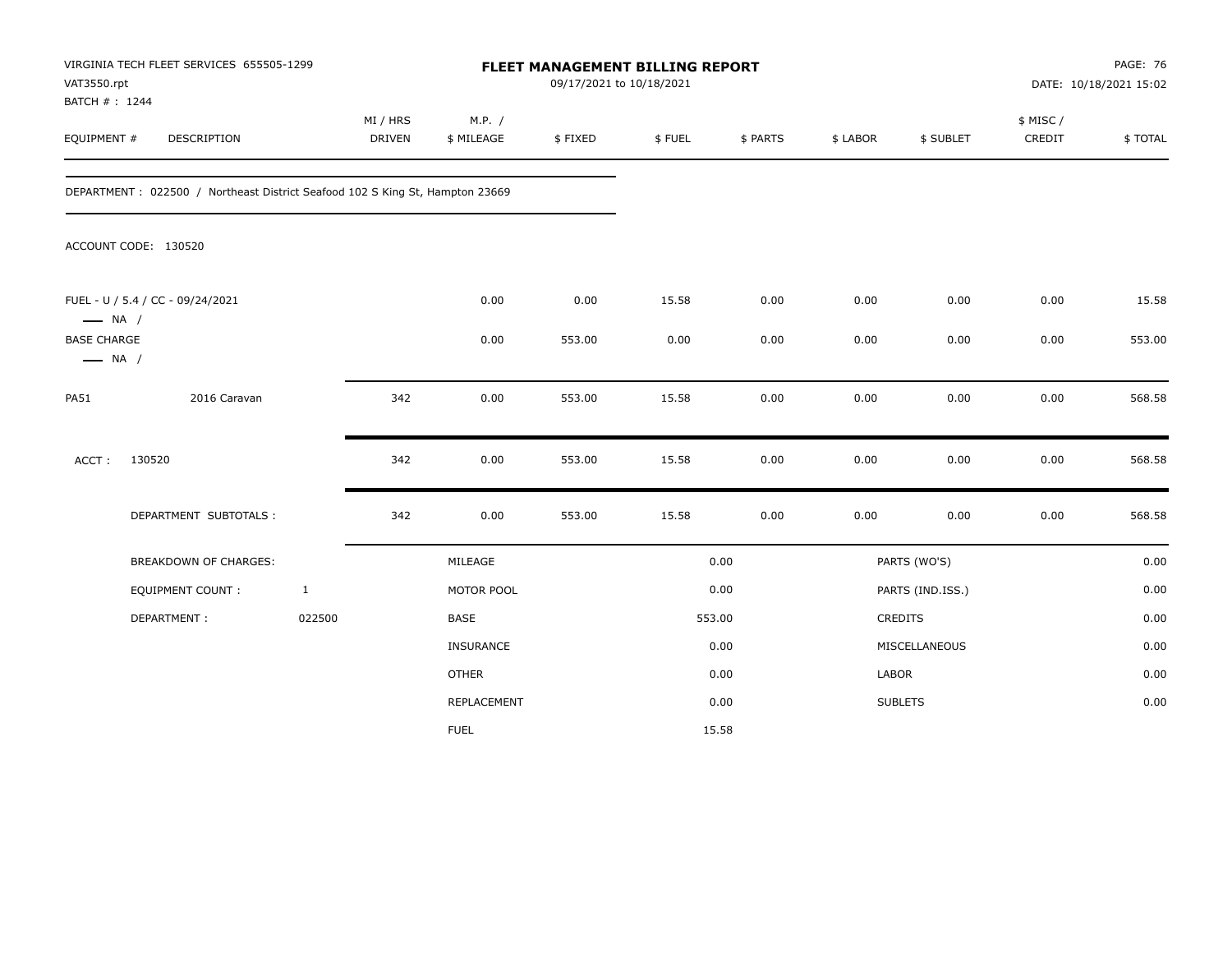| VAT3550.rpt<br>BATCH # : 1244                               | VIRGINIA TECH FLEET SERVICES 655505-1299            |                           |                      | FLEET MANAGEMENT BILLING REPORT<br>09/17/2021 to 10/18/2021 |        |          |          |           |                    | PAGE: 77<br>DATE: 10/18/2021 15:02 |
|-------------------------------------------------------------|-----------------------------------------------------|---------------------------|----------------------|-------------------------------------------------------------|--------|----------|----------|-----------|--------------------|------------------------------------|
| EQUIPMENT #                                                 | <b>DESCRIPTION</b>                                  | MI / HRS<br><b>DRIVEN</b> | M.P. /<br>\$ MILEAGE | \$FIXED                                                     | \$FUEL | \$ PARTS | \$ LABOR | \$ SUBLET | \$ MISC/<br>CREDIT | \$ TOTAL                           |
|                                                             | DEPARTMENT: 024100 / Library - Cathy Duerbeck(0434) |                           |                      |                                                             |        |          |          |           |                    |                                    |
| ACCOUNT CODE: 121293                                        |                                                     |                           |                      |                                                             |        |          |          |           |                    |                                    |
| FUEL - U / 25.9 / 11 - 09/21/2021<br>$\longrightarrow$ NA / |                                                     |                           | 0.00                 | 0.00                                                        | 67.52  | 0.00     | 0.00     | 0.00      | 0.00               | 67.52                              |
| 48498S                                                      | 2003 SAVANA                                         | 249                       | 0.00                 | 0.00                                                        | 67.52  | 0.00     | 0.00     | 0.00      | 0.00               | 67.52                              |
| FUEL - D / 20.1 / 13 - 09/27/2021<br>$\longrightarrow$ NA / |                                                     |                           | 0.00                 | 0.00                                                        | 52.53  | 0.00     | 0.00     | 0.00      | 0.00               | 52.53                              |
| PARTS ISSUE # I312254<br>$\longrightarrow$ NA /             |                                                     |                           | 0.00                 | 0.00                                                        | 0.00   | 16.29    | 0.00     | 0.00      | 0.00               | 16.29                              |
| 61793s                                                      | 2006 Aceterra                                       | 141                       | 0.00                 | 0.00                                                        | 52.53  | 16.29    | 0.00     | 0.00      | 0.00               | 68.82                              |
| FUEL - U / 22.0 / 12 - 10/07/2021<br>$\longrightarrow$ NA / |                                                     |                           | 0.00                 | 0.00                                                        | 54.32  | 0.00     | 0.00     | 0.00      | 0.00               | 54.32                              |
| FUEL - U / 14.6 / 12 - 09/21/2021<br>$\longrightarrow$ NA / |                                                     |                           | 0.00                 | 0.00                                                        | 38.16  | 0.00     | 0.00     | 0.00      | 0.00               | 38.16                              |
| 69953S                                                      | 2016 SAVANA                                         | 476                       | 0.00                 | 0.00                                                        | 92.48  | 0.00     | 0.00     | 0.00      | 0.00               | 92.48                              |
| ACCT: 121293                                                |                                                     | 866                       | 0.00                 | 0.00                                                        | 212.53 | 16.29    | 0.00     | 0.00      | 0.00               | 228.82                             |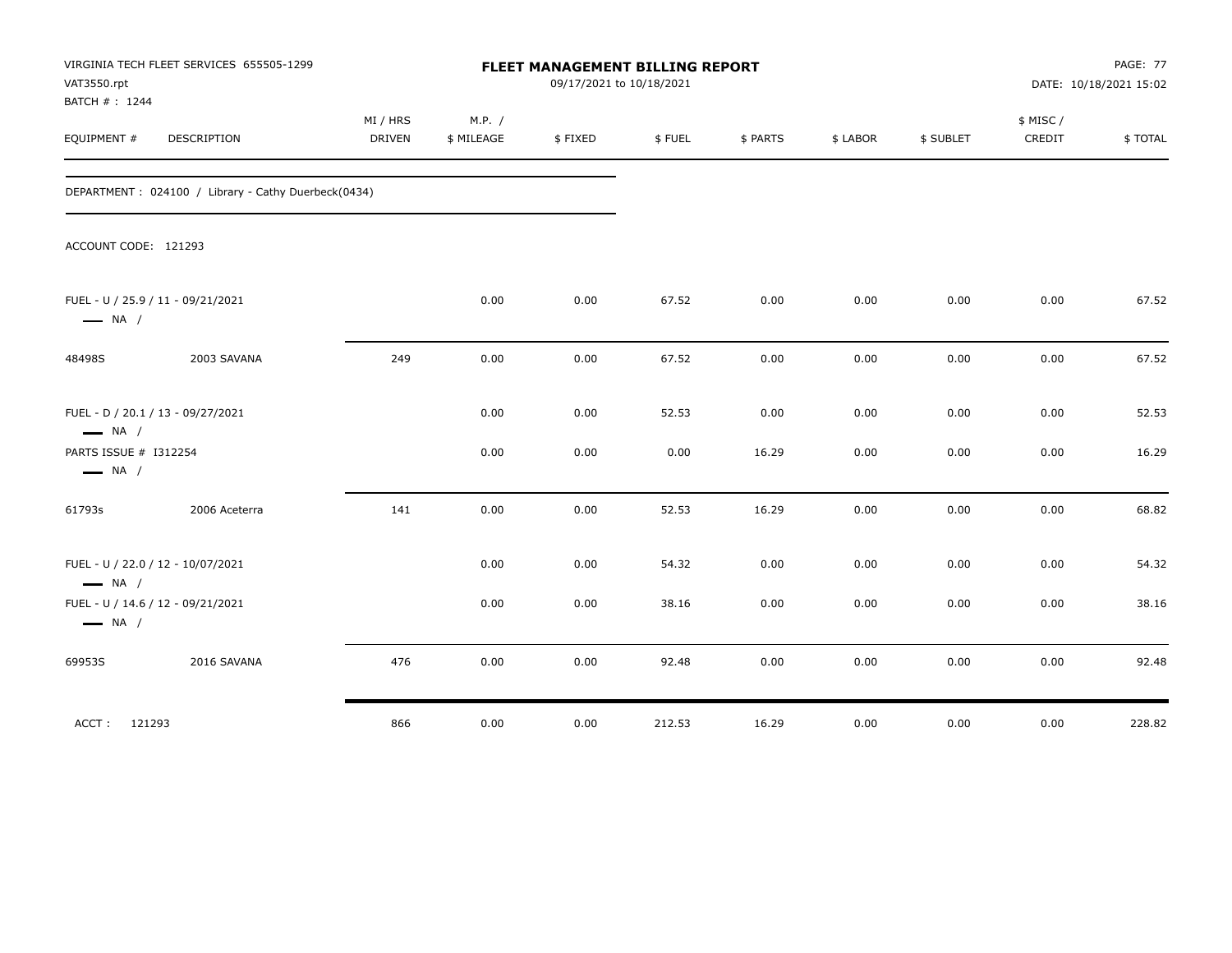| VIRGINIA TECH FLEET SERVICES 655505-1299<br>VAT3550.rpt<br>BATCH #: 1244 |        |                    |                      | 09/17/2021 to 10/18/2021 | <b>FLEET MANAGEMENT BILLING REPORT</b> |          |          |                  |                     | PAGE: 78<br>DATE: 10/18/2021 15:02 |
|--------------------------------------------------------------------------|--------|--------------------|----------------------|--------------------------|----------------------------------------|----------|----------|------------------|---------------------|------------------------------------|
| EQUIPMENT #<br><b>DESCRIPTION</b>                                        |        | MI / HRS<br>DRIVEN | M.P. /<br>\$ MILEAGE | \$FIXED                  | \$FUEL                                 | \$ PARTS | \$ LABOR | \$ SUBLET        | \$ MISC /<br>CREDIT | \$TOTAL                            |
| DEPARTMENT SUBTOTALS :                                                   |        | 866                | 0.00                 | 0.00                     | 212.53                                 | 16.29    | 0.00     | 0.00             | 0.00                | 228.82                             |
| <b>BREAKDOWN OF CHARGES:</b>                                             |        |                    | MILEAGE              |                          |                                        | 0.00     |          | PARTS (WO'S)     |                     | 0.00                               |
| <b>EQUIPMENT COUNT:</b>                                                  | 3      |                    | MOTOR POOL           |                          |                                        | 0.00     |          | PARTS (IND.ISS.) |                     | 16.29                              |
| DEPARTMENT:                                                              | 024100 |                    | <b>BASE</b>          |                          |                                        | 0.00     |          | <b>CREDITS</b>   |                     | 0.00                               |
|                                                                          |        |                    | INSURANCE            |                          |                                        | 0.00     |          | MISCELLANEOUS    |                     | 0.00                               |
|                                                                          |        |                    | OTHER                |                          |                                        | 0.00     | LABOR    |                  |                     | 0.00                               |
|                                                                          |        |                    | REPLACEMENT          |                          |                                        | 0.00     |          | <b>SUBLETS</b>   |                     | 0.00                               |
|                                                                          |        |                    | <b>FUEL</b>          |                          |                                        | 212.53   |          |                  |                     |                                    |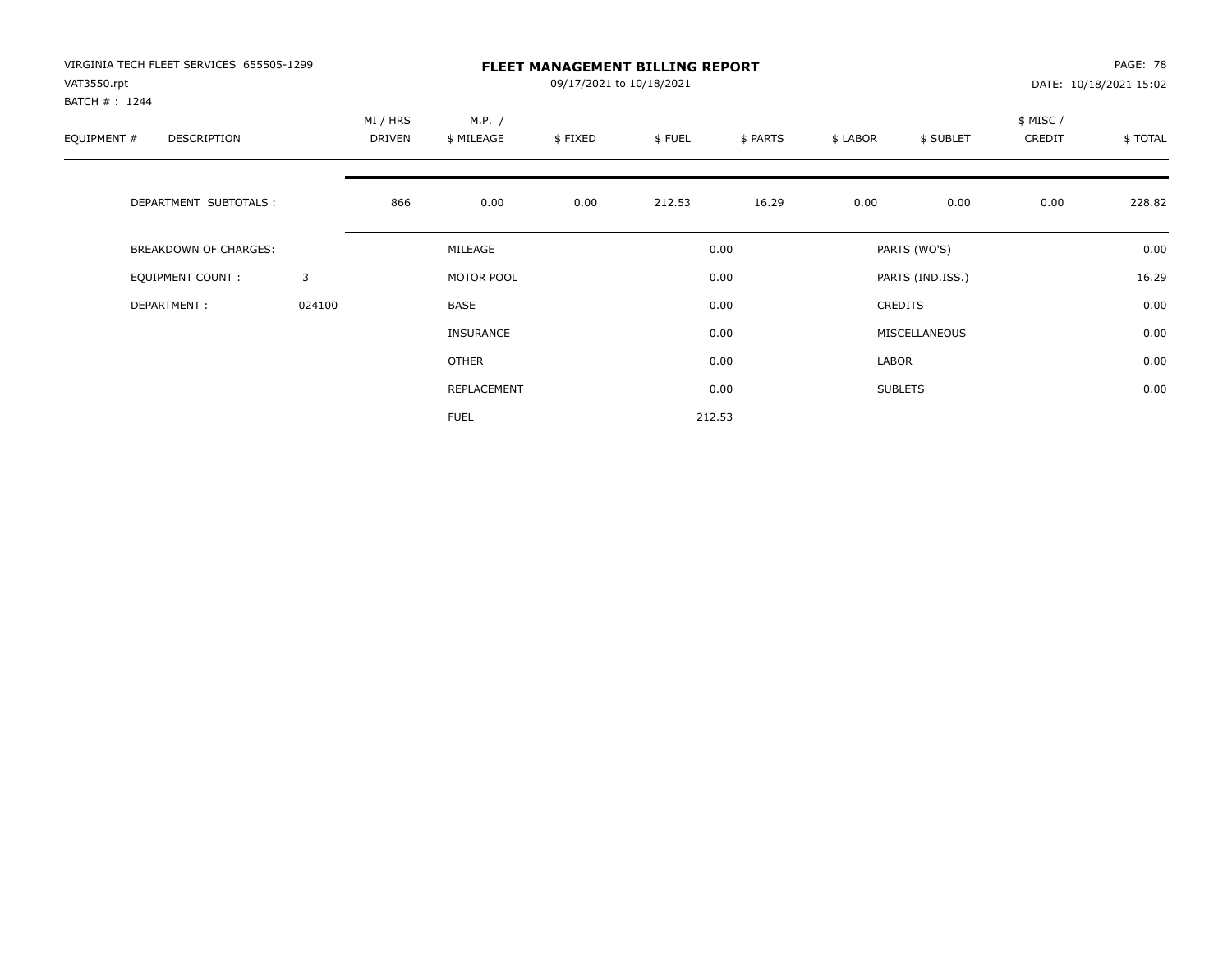| VAT3550.rpt<br>BATCH #: 1244 | VIRGINIA TECH FLEET SERVICES 655505-1299       |                           |                      | FLEET MANAGEMENT BILLING REPORT<br>09/17/2021 to 10/18/2021 |        |          |              |                  |                    | <b>PAGE: 79</b><br>DATE: 10/18/2021 15:02 |
|------------------------------|------------------------------------------------|---------------------------|----------------------|-------------------------------------------------------------|--------|----------|--------------|------------------|--------------------|-------------------------------------------|
| EQUIPMENT #                  | DESCRIPTION                                    | MI / HRS<br><b>DRIVEN</b> | M.P. /<br>\$ MILEAGE | \$FIXED                                                     | \$FUEL | \$ PARTS | \$ LABOR     | \$ SUBLET        | \$ MISC/<br>CREDIT | \$TOTAL                                   |
|                              | DEPARTMENT: 027205 / TLOS - Judy Alford (0292) |                           |                      |                                                             |        |          |              |                  |                    |                                           |
|                              | ACCOUNT CODE: 115109                           |                           |                      |                                                             |        |          |              |                  |                    |                                           |
| $\longrightarrow$ NA /       | FUEL - U / 28.0 / 12 - 09/23/2021              |                           | 0.00                 | 0.00                                                        | 72.95  | 0.00     | 0.00         | 0.00             | 0.00               | 72.95                                     |
| 71566s                       | 2017 Express 3500                              | 284                       | 0.00                 | 0.00                                                        | 72.95  | 0.00     | 0.00         | 0.00             | 0.00               | 72.95                                     |
| $ACCT$ :                     | 115109                                         | 284                       | 0.00                 | 0.00                                                        | 72.95  | 0.00     | 0.00         | 0.00             | 0.00               | 72.95                                     |
|                              | DEPARTMENT SUBTOTALS :                         | 284                       | 0.00                 | 0.00                                                        | 72.95  | 0.00     | 0.00         | 0.00             | 0.00               | 72.95                                     |
|                              | BREAKDOWN OF CHARGES:                          |                           | MILEAGE              |                                                             |        | 0.00     |              | PARTS (WO'S)     |                    | 0.00                                      |
|                              | <b>EQUIPMENT COUNT:</b>                        | $\mathbf{1}$              | MOTOR POOL           |                                                             |        | 0.00     |              | PARTS (IND.ISS.) |                    | 0.00                                      |
|                              | DEPARTMENT:                                    | 027205                    | <b>BASE</b>          |                                                             |        | 0.00     |              | CREDITS          |                    | 0.00                                      |
|                              |                                                |                           | INSURANCE            |                                                             |        | 0.00     |              | MISCELLANEOUS    |                    | 0.00                                      |
|                              |                                                |                           | <b>OTHER</b>         |                                                             |        | 0.00     | <b>LABOR</b> |                  |                    | 0.00                                      |
|                              |                                                |                           | REPLACEMENT          |                                                             |        | 0.00     |              | <b>SUBLETS</b>   |                    | 0.00                                      |
|                              |                                                |                           | <b>FUEL</b>          |                                                             |        | 72.95    |              |                  |                    |                                           |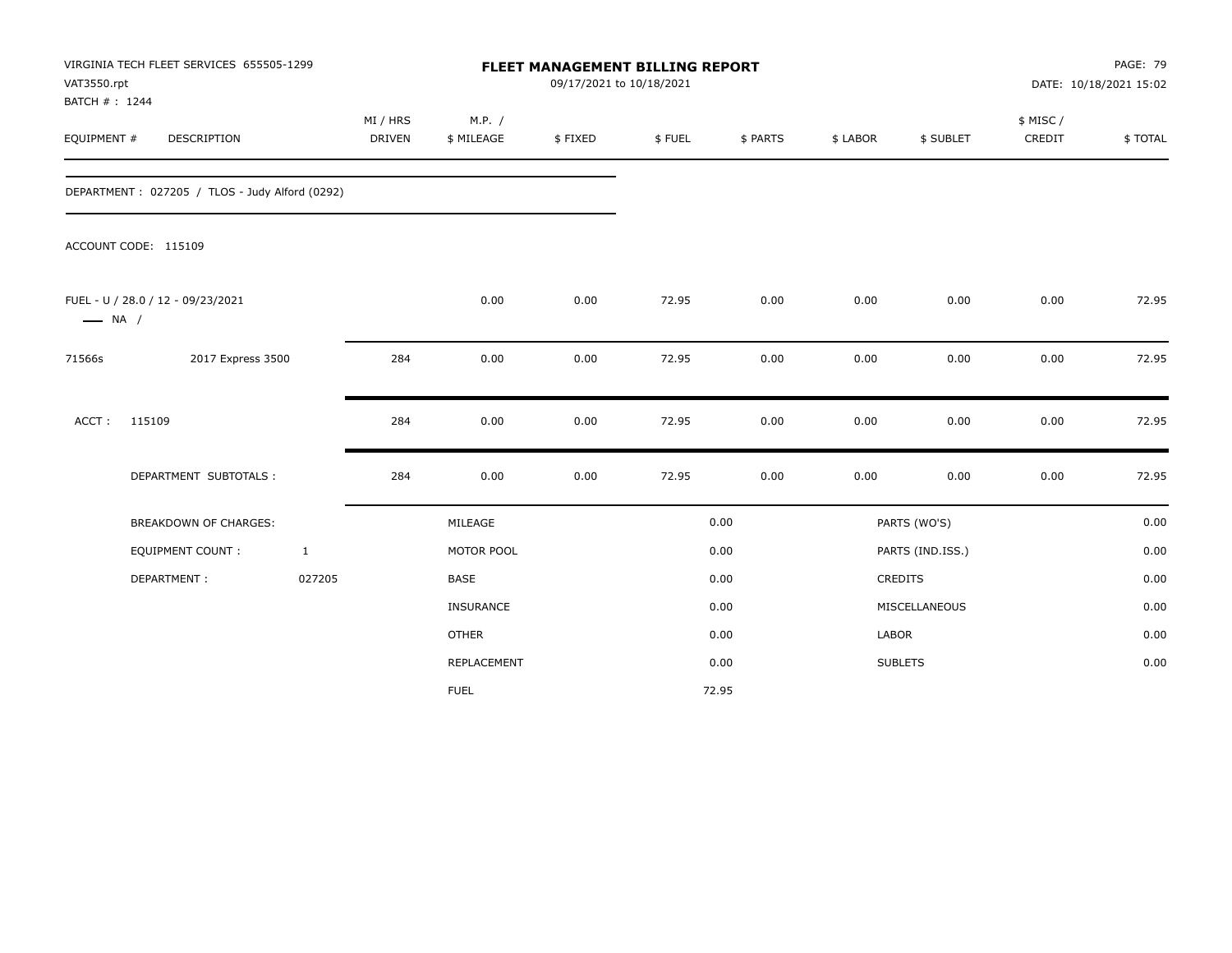| VAT3550.rpt<br>BATCH #: 1244                 | VIRGINIA TECH FLEET SERVICES 655505-1299                             |                           |                      | FLEET MANAGEMENT BILLING REPORT<br>09/17/2021 to 10/18/2021 |        |          |              |                  |                    | PAGE: 80<br>DATE: 10/18/2021 15:02 |
|----------------------------------------------|----------------------------------------------------------------------|---------------------------|----------------------|-------------------------------------------------------------|--------|----------|--------------|------------------|--------------------|------------------------------------|
| EQUIPMENT #                                  | <b>DESCRIPTION</b>                                                   | MI / HRS<br><b>DRIVEN</b> | M.P. /<br>\$ MILEAGE | \$FIXED                                                     | \$FUEL | \$ PARTS | \$ LABOR     | \$ SUBLET        | \$ MISC/<br>CREDIT | \$TOTAL                            |
|                                              | DEPARTMENT : 030506 / Airport, Executive Flights - Melissa Ball 0558 |                           |                      |                                                             |        |          |              |                  |                    |                                    |
|                                              | ACCOUNT CODE: 117993                                                 |                           |                      |                                                             |        |          |              |                  |                    |                                    |
| <b>BASE CHARGE</b><br>$\longrightarrow$ NA / |                                                                      |                           | 0.00                 | 602.00                                                      | 0.00   | 0.00     | 0.00         | 0.00             | 0.00               | 602.00                             |
| <b>PA78</b>                                  | 2012 12 PAS VAN                                                      | 39                        | 0.00                 | 602.00                                                      | 0.00   | 0.00     | 0.00         | 0.00             | 0.00               | 602.00                             |
| ACCT:                                        | 117993                                                               | 39                        | 0.00                 | 602.00                                                      | 0.00   | 0.00     | 0.00         | 0.00             | 0.00               | 602.00                             |
|                                              | DEPARTMENT SUBTOTALS :                                               | 39                        | 0.00                 | 602.00                                                      | 0.00   | 0.00     | 0.00         | 0.00             | 0.00               | 602.00                             |
|                                              | <b>BREAKDOWN OF CHARGES:</b>                                         |                           | MILEAGE              |                                                             |        | 0.00     |              | PARTS (WO'S)     |                    | 0.00                               |
|                                              | <b>EQUIPMENT COUNT:</b>                                              | $\mathbf{1}$              | MOTOR POOL           |                                                             |        | 0.00     |              | PARTS (IND.ISS.) |                    | 0.00                               |
|                                              | DEPARTMENT:                                                          | 030506                    | <b>BASE</b>          |                                                             | 602.00 |          |              | <b>CREDITS</b>   |                    | 0.00                               |
|                                              |                                                                      |                           | <b>INSURANCE</b>     |                                                             |        | 0.00     |              | MISCELLANEOUS    |                    | 0.00                               |
|                                              |                                                                      |                           | <b>OTHER</b>         |                                                             |        | 0.00     | <b>LABOR</b> |                  |                    | 0.00                               |
|                                              |                                                                      |                           | REPLACEMENT          |                                                             |        | 0.00     |              | <b>SUBLETS</b>   |                    | 0.00                               |
|                                              |                                                                      |                           | <b>FUEL</b>          |                                                             |        | 0.00     |              |                  |                    |                                    |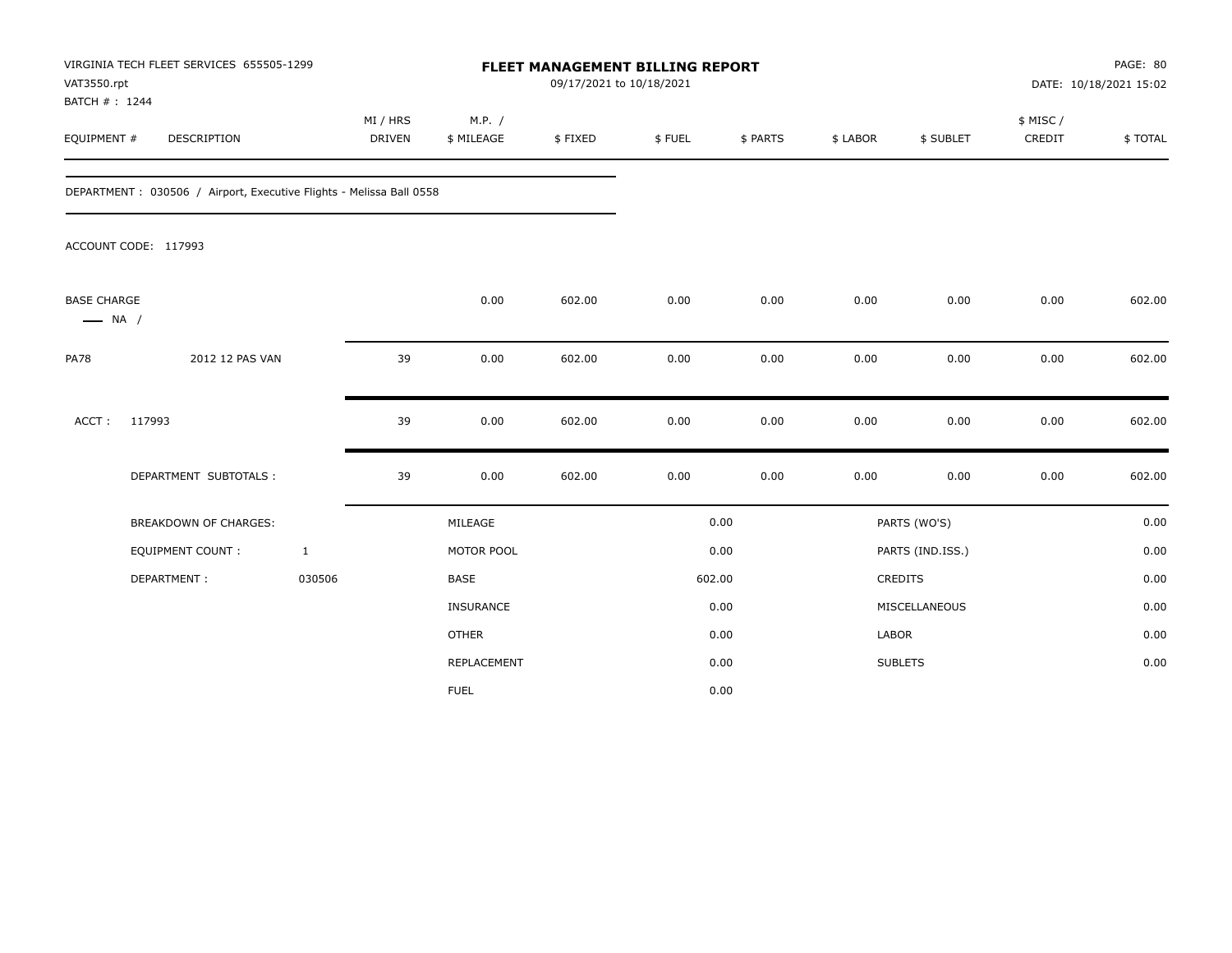| VAT3550.rpt                                                 | VIRGINIA TECH FLEET SERVICES 655505-1299                             |                    |                      | FLEET MANAGEMENT BILLING REPORT<br>09/17/2021 to 10/18/2021 |        |          |          |           |                     | PAGE: 81<br>DATE: 10/18/2021 15:02 |
|-------------------------------------------------------------|----------------------------------------------------------------------|--------------------|----------------------|-------------------------------------------------------------|--------|----------|----------|-----------|---------------------|------------------------------------|
| BATCH # : 1244<br>EQUIPMENT #                               | DESCRIPTION                                                          | MI / HRS<br>DRIVEN | M.P. /<br>\$ MILEAGE | \$FIXED                                                     | \$FUEL | \$ PARTS | \$ LABOR | \$ SUBLET | \$ MISC /<br>CREDIT | \$TOTAL                            |
|                                                             | DEPARTMENT : 030801 / VTTI, Administrative - Michelle Crigger (0536) |                    |                      |                                                             |        |          |          |           |                     |                                    |
| ACCOUNT CODE: 230384                                        |                                                                      |                    |                      |                                                             |        |          |          |           |                     |                                    |
| FUEL - U / 8.2 / 11 - 10/07/2021<br>$\longrightarrow$ NA /  |                                                                      |                    | 0.00                 | 0.00                                                        | 20.13  | 0.00     | 0.00     | 0.00      | 0.00                | 20.13                              |
| FUEL - U / 8.2 / 11 - 10/17/2021<br>$\longrightarrow$ NA /  |                                                                      |                    | 0.00                 | 0.00                                                        | 22.28  | 0.00     | 0.00     | 0.00      | 0.00                | 22.28                              |
| FUEL - U / 9.7 / CC - 09/24/2021<br>$\longrightarrow$ NA /  |                                                                      |                    | 0.00                 | 0.00                                                        | 25.54  | 0.00     | 0.00     | 0.00      | 0.00                | 25.54                              |
| 76260S                                                      | 2014 FOCUS                                                           | 1,058              | 0.00                 | 0.00                                                        | 67.95  | 0.00     | 0.00     | 0.00      | 0.00                | 67.95                              |
| FUEL - U / 24.1 / CC - 09/24/2021<br>$\longrightarrow$ NA / |                                                                      |                    | 0.00                 | 0.00                                                        | 70.98  | 0.00     | 0.00     | 0.00      | 0.00                | 70.98                              |
| 76266s                                                      | 2019 Outback                                                         | 834                | 0.00                 | 0.00                                                        | 70.98  | 0.00     | 0.00     | 0.00      | 0.00                | 70.98                              |
| FUEL - U / 30.3 / CC - 09/24/2021<br>$\longrightarrow$ NA / |                                                                      |                    | 0.00                 | 0.00                                                        | 91.00  | 0.00     | 0.00     | 0.00      | 0.00                | 91.00                              |
| 76272S                                                      | 2018 Pacifica                                                        | 1,466              | 0.00                 | 0.00                                                        | 91.00  | 0.00     | 0.00     | 0.00      | 0.00                | 91.00                              |
| ACCT:<br>230384                                             |                                                                      | 3,358              | 0.00                 | 0.00                                                        | 229.93 | 0.00     | 0.00     | 0.00      | 0.00                | 229.93                             |
| ACCOUNT CODE: 230780                                        |                                                                      |                    |                      |                                                             |        |          |          |           |                     |                                    |
| FUEL - U / 13.4 / 12 - 10/15/2021<br>$\longrightarrow$ NA / |                                                                      |                    | 0.00                 | 0.00                                                        | 36.64  | 0.00     | 0.00     | 0.00      | 0.00                | 36.64                              |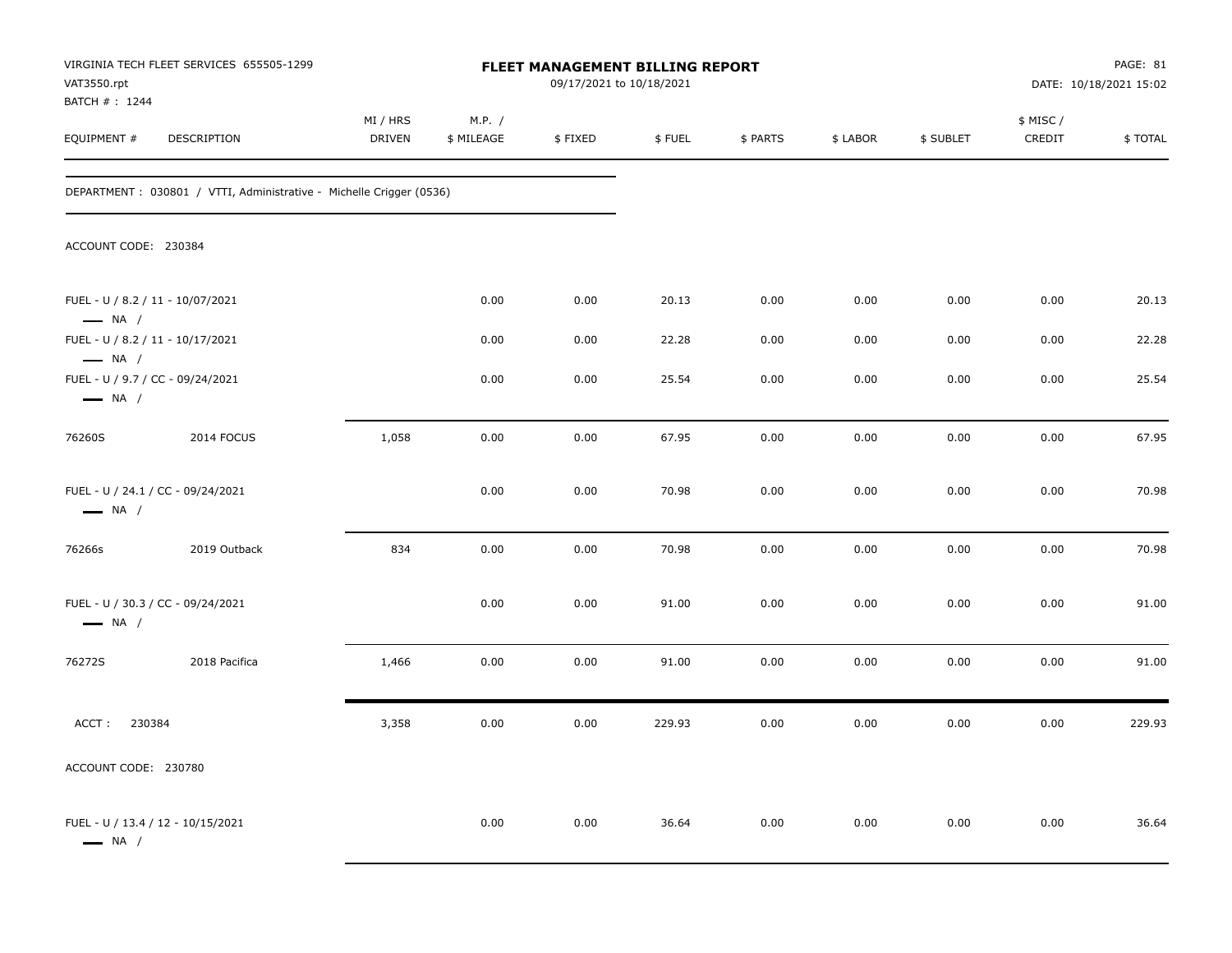| VAT3550.rpt<br>BATCH # : 1244 | VIRGINIA TECH FLEET SERVICES 655505-1299                             |                    |                      | FLEET MANAGEMENT BILLING REPORT<br>09/17/2021 to 10/18/2021 |        |          |          |           |                     | PAGE: 82<br>DATE: 10/18/2021 15:02 |
|-------------------------------|----------------------------------------------------------------------|--------------------|----------------------|-------------------------------------------------------------|--------|----------|----------|-----------|---------------------|------------------------------------|
| EQUIPMENT #                   | DESCRIPTION                                                          | MI / HRS<br>DRIVEN | M.P. /<br>\$ MILEAGE | \$FIXED                                                     | \$FUEL | \$ PARTS | \$ LABOR | \$ SUBLET | \$ MISC /<br>CREDIT | \$TOTAL                            |
|                               | DEPARTMENT : 030801 / VTTI, Administrative - Michelle Crigger (0536) |                    |                      |                                                             |        |          |          |           |                     |                                    |
| 52461S                        | 2006 MALIBU                                                          | 231                | 0.00                 | 0.00                                                        | 36.64  | 0.00     | 0.00     | 0.00      | 0.00                | 36.64                              |
| $\longrightarrow$ NA /        | FUEL - U / 64.2 / 11 - 10/04/2021                                    |                    | 0.00                 | 0.00                                                        | 158.57 | 0.00     | 0.00     | 0.00      | 0.00                | 158.57                             |
| $\longrightarrow$ NA /        | FUEL - U / 63.4 / 11 - 10/11/2021                                    |                    | 0.00                 | 0.00                                                        | 173.08 | 0.00     | 0.00     | 0.00      | 0.00                | 173.08                             |
| etr2                          | 2001 EQUIPMENT                                                       | $\mathsf 0$        | 0.00                 | 0.00                                                        | 331.65 | 0.00     | 0.00     | 0.00      | 0.00                | 331.65                             |
| 230780<br>ACCT:               |                                                                      | 231                | 0.00                 | 0.00                                                        | 368.29 | 0.00     | 0.00     | 0.00      | 0.00                | 368.29                             |
| ACCOUNT CODE: 235598          |                                                                      |                    |                      |                                                             |        |          |          |           |                     |                                    |
| $\longrightarrow$ NA /        | FUEL - U / 17.9 / 12 - 09/23/2021                                    |                    | 0.00                 | 0.00                                                        | 46.59  | 0.00     | 0.00     | 0.00      | 0.00                | 46.59                              |
| 57501S                        | 2008 TAHOE                                                           | 242                | 0.00                 | 0.00                                                        | 46.59  | 0.00     | 0.00     | 0.00      | 0.00                | 46.59                              |
| $\longrightarrow$ NA /        | FUEL - U / 43.5 / CC - 09/24/2021                                    |                    | 0.00                 | 0.00                                                        | 129.86 | 0.00     | 0.00     | 0.00      | 0.00                | 129.86                             |
| 76278s                        | 2019 Golf                                                            | 2,039              | 0.00                 | 0.00                                                        | 129.86 | 0.00     | 0.00     | 0.00      | 0.00                | 129.86                             |
| ACCT:<br>235598               |                                                                      | 2,281              | 0.00                 | 0.00                                                        | 176.45 | 0.00     | 0.00     | 0.00      | 0.00                | 176.45                             |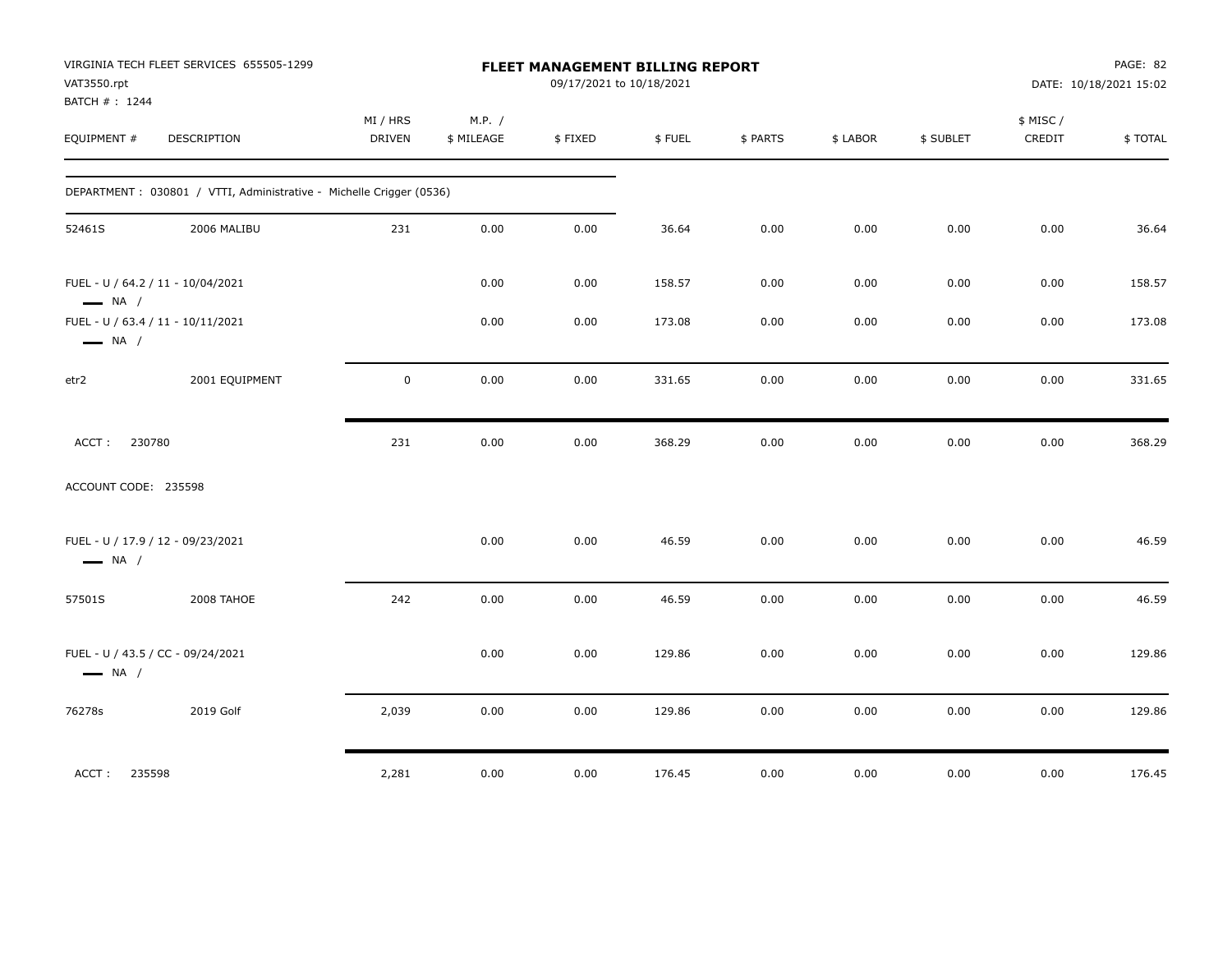| VIRGINIA TECH FLEET SERVICES 655505-1299<br>VAT3550.rpt |        |                           |                      | 09/17/2021 to 10/18/2021 | <b>FLEET MANAGEMENT BILLING REPORT</b> |          |          |                  |                     | PAGE: 83<br>DATE: 10/18/2021 15:02 |
|---------------------------------------------------------|--------|---------------------------|----------------------|--------------------------|----------------------------------------|----------|----------|------------------|---------------------|------------------------------------|
| BATCH #: 1244<br>EQUIPMENT #<br>DESCRIPTION             |        | MI / HRS<br><b>DRIVEN</b> | M.P. /<br>\$ MILEAGE | \$FIXED                  | \$FUEL                                 | \$ PARTS | \$ LABOR | \$ SUBLET        | \$ MISC /<br>CREDIT | \$TOTAL                            |
| DEPARTMENT SUBTOTALS :                                  |        | 5,870                     | 0.00                 | 0.00                     | 774.67                                 | 0.00     | 0.00     | 0.00             | 0.00                | 774.67                             |
| <b>BREAKDOWN OF CHARGES:</b>                            |        |                           | MILEAGE              |                          |                                        | 0.00     |          | PARTS (WO'S)     |                     | 0.00                               |
| EQUIPMENT COUNT:                                        | 7      |                           | MOTOR POOL           |                          |                                        | 0.00     |          | PARTS (IND.ISS.) |                     | 0.00                               |
| DEPARTMENT:                                             | 030801 |                           | <b>BASE</b>          |                          |                                        | 0.00     |          | <b>CREDITS</b>   |                     | 0.00                               |
|                                                         |        |                           | <b>INSURANCE</b>     |                          |                                        | 0.00     |          | MISCELLANEOUS    |                     | 0.00                               |
|                                                         |        |                           | OTHER                |                          |                                        | 0.00     | LABOR    |                  |                     | 0.00                               |
|                                                         |        |                           | REPLACEMENT          |                          |                                        | 0.00     |          | <b>SUBLETS</b>   |                     | 0.00                               |
|                                                         |        |                           | <b>FUEL</b>          |                          |                                        | 774.67   |          |                  |                     |                                    |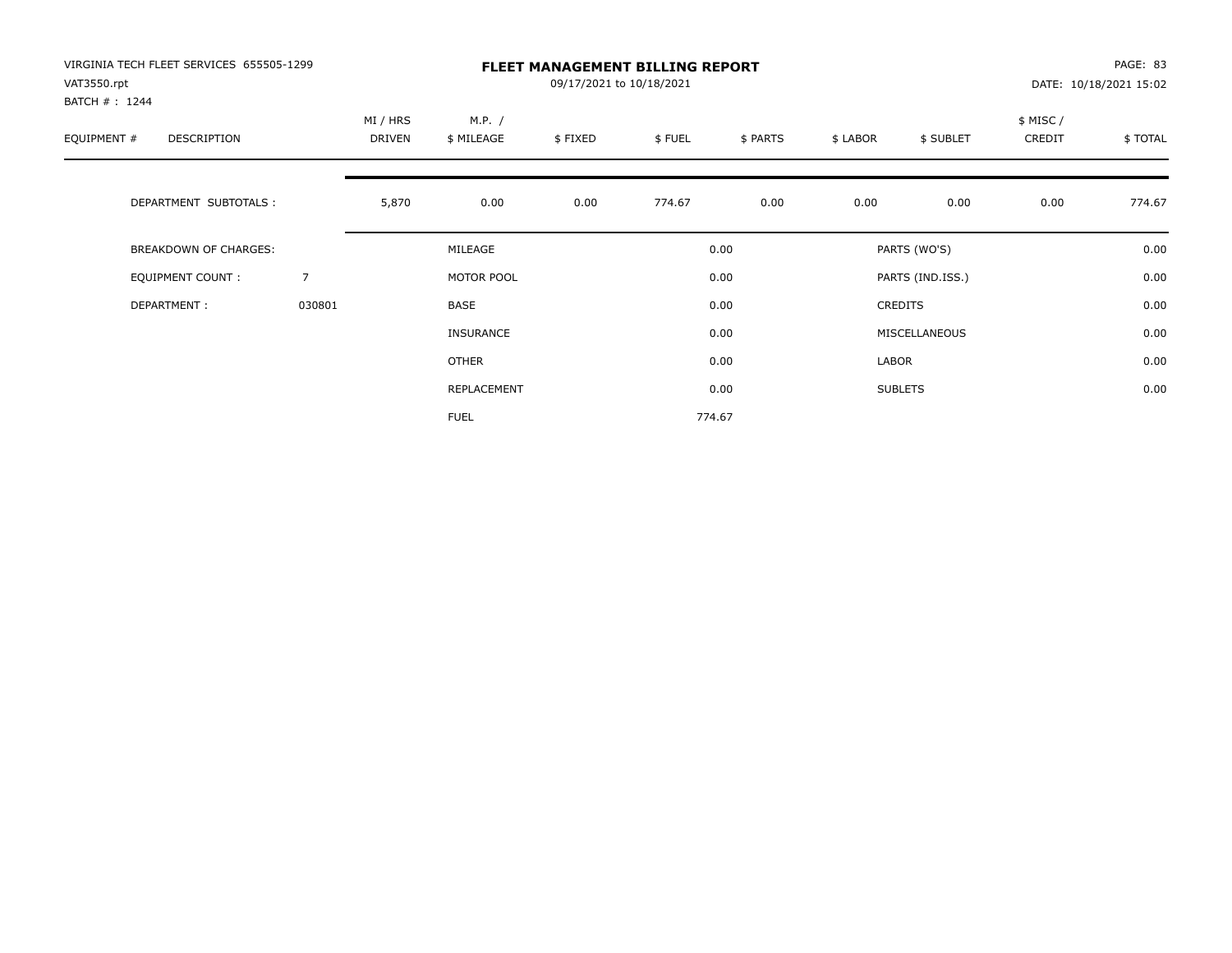| VAT3550.rpt<br>BATCH # : 1244 | VIRGINIA TECH FLEET SERVICES 655505-1299                           |                |                           |                      | FLEET MANAGEMENT BILLING REPORT<br>09/17/2021 to 10/18/2021 |        |          |          |                  |                     | PAGE: 84<br>DATE: 10/18/2021 15:02 |
|-------------------------------|--------------------------------------------------------------------|----------------|---------------------------|----------------------|-------------------------------------------------------------|--------|----------|----------|------------------|---------------------|------------------------------------|
| EQUIPMENT #                   | DESCRIPTION                                                        |                | MI / HRS<br><b>DRIVEN</b> | M.P. /<br>\$ MILEAGE | \$FIXED                                                     | \$FUEL | \$ PARTS | \$ LABOR | \$ SUBLET        | \$ MISC /<br>CREDIT | \$TOTAL                            |
|                               | DEPARTMENT: 030802 / VTTI, Human Factors - Michelle Crigger (0536) |                |                           |                      |                                                             |        |          |          |                  |                     |                                    |
|                               | ACCOUNT CODE: 235670                                               |                |                           |                      |                                                             |        |          |          |                  |                     |                                    |
| $\longrightarrow$ NA /        | FUEL - U / 12.3 / CC - 09/24/2021                                  |                |                           | 0.00                 | 0.00                                                        | 36.27  | 0.00     | 0.00     | 0.00             | 0.00                | 36.27                              |
| 2016s                         | 2011 LaCrosse                                                      |                | 733                       | 0.00                 | 0.00                                                        | 36.27  | 0.00     | 0.00     | 0.00             | 0.00                | 36.27                              |
| $\longrightarrow$ NA /        | FUEL - U / 15.0 / CC - 09/24/2021                                  |                |                           | 0.00                 | 0.00                                                        | 40.69  | 0.00     | 0.00     | 0.00             | 0.00                | 40.69                              |
| 2017s                         | 2011 LaCrosse                                                      |                | 847                       | 0.00                 | 0.00                                                        | 40.69  | 0.00     | 0.00     | 0.00             | 0.00                | 40.69                              |
| ACCT:                         | 235670                                                             |                | 1,580                     | 0.00                 | 0.00                                                        | 76.96  | 0.00     | 0.00     | 0.00             | 0.00                | 76.96                              |
|                               | DEPARTMENT SUBTOTALS :                                             |                | 1,580                     | 0.00                 | 0.00                                                        | 76.96  | 0.00     | 0.00     | 0.00             | 0.00                | 76.96                              |
|                               | BREAKDOWN OF CHARGES:                                              |                |                           | MILEAGE              |                                                             |        | 0.00     |          | PARTS (WO'S)     |                     | 0.00                               |
|                               | EQUIPMENT COUNT :                                                  | $\overline{2}$ |                           | MOTOR POOL           |                                                             |        | 0.00     |          | PARTS (IND.ISS.) |                     | 0.00                               |
|                               | DEPARTMENT:                                                        | 030802         |                           | BASE                 |                                                             |        | 0.00     |          | CREDITS          |                     | 0.00                               |
|                               |                                                                    |                |                           | <b>INSURANCE</b>     |                                                             |        | 0.00     |          | MISCELLANEOUS    |                     | 0.00                               |
|                               |                                                                    |                |                           | <b>OTHER</b>         |                                                             |        | 0.00     | LABOR    |                  |                     | 0.00                               |
|                               |                                                                    |                |                           | REPLACEMENT          |                                                             |        | 0.00     |          | <b>SUBLETS</b>   |                     | 0.00                               |
|                               |                                                                    |                |                           | <b>FUEL</b>          |                                                             |        | 76.96    |          |                  |                     |                                    |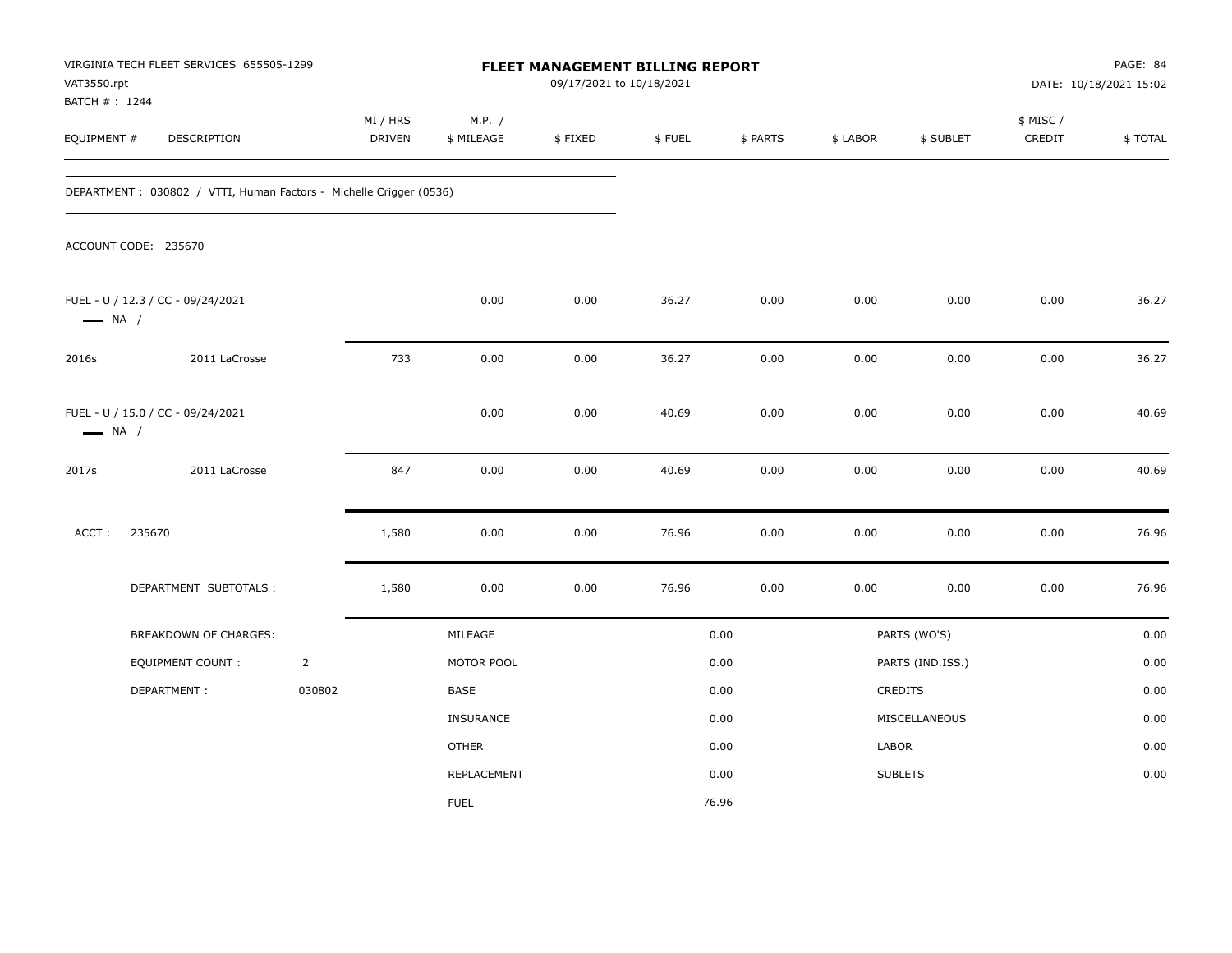| VAT3550.rpt<br>BATCH #: 1244                    | VIRGINIA TECH FLEET SERVICES 655505-1299                      | FLEET MANAGEMENT BILLING REPORT<br>09/17/2021 to 10/18/2021 |                      |         |        |          |          |           |                    | PAGE: 85<br>DATE: 10/18/2021 15:02 |
|-------------------------------------------------|---------------------------------------------------------------|-------------------------------------------------------------|----------------------|---------|--------|----------|----------|-----------|--------------------|------------------------------------|
| EQUIPMENT #                                     | DESCRIPTION                                                   | MI / HRS<br>DRIVEN                                          | M.P. /<br>\$ MILEAGE | \$FIXED | \$FUEL | \$ PARTS | \$ LABOR | \$ SUBLET | \$ MISC/<br>CREDIT | \$TOTAL                            |
|                                                 | DEPARTMENT: 030807 / VTTI, Pavement - Michelle Crigger (0536) |                                                             |                      |         |        |          |          |           |                    |                                    |
| ACCOUNT CODE: 467228                            |                                                               |                                                             |                      |         |        |          |          |           |                    |                                    |
| $\longrightarrow$ NA /                          | FUEL - D / 48.7 / 14 - 10/04/2021                             |                                                             | 0.00                 | 0.00    | 127.70 | 0.00     | 0.00     | 0.00      | 0.00               | 127.70                             |
| $\longrightarrow$ NA /                          | FUEL - D / 48.0 / 14 - 10/07/2021                             |                                                             | 0.00                 | 0.00    | 125.76 | 0.00     | 0.00     | 0.00      | 0.00               | 125.76                             |
| $\longrightarrow$ NA /                          | FUEL - D / 6.3 / 14 - 09/24/2021                              |                                                             | 0.00                 | 0.00    | 16.58  | 0.00     | 0.00     | 0.00      | 0.00               | 16.58                              |
| PARTS ISSUE # I312255<br>$\longrightarrow$ NA / |                                                               |                                                             | 0.00                 | 0.00    | 0.00   | 23.43    | 0.00     | 0.00      | 0.00               | 23.43                              |
| 45250                                           | 2015 VHD64F                                                   | $\mathsf 0$                                                 | 0.00                 | 0.00    | 270.04 | 23.43    | 0.00     | 0.00      | 0.00               | 293.47                             |
| 467228<br>ACCT:                                 |                                                               | $\mathsf 0$                                                 | 0.00                 | 0.00    | 270.04 | 23.43    | 0.00     | 0.00      | 0.00               | 293.47                             |
| ACCOUNT CODE: 467238                            |                                                               |                                                             |                      |         |        |          |          |           |                    |                                    |
| $\longrightarrow$ NA /                          | FUEL - D / 41.4 / CC - 09/24/2021                             |                                                             | 0.00                 | 0.00    | 128.20 | 0.00     | 0.00     | 0.00      | 0.00               | 128.20                             |
| E-Hobbs                                         | 1999 TRANP INST                                               | $\mathsf 0$                                                 | 0.00                 | 0.00    | 128.20 | 0.00     | 0.00     | 0.00      | 0.00               | 128.20                             |
| 467238<br>ACCT:                                 |                                                               | $\mathsf 0$                                                 | 0.00                 | 0.00    | 128.20 | 0.00     | 0.00     | 0.00      | 0.00               | 128.20                             |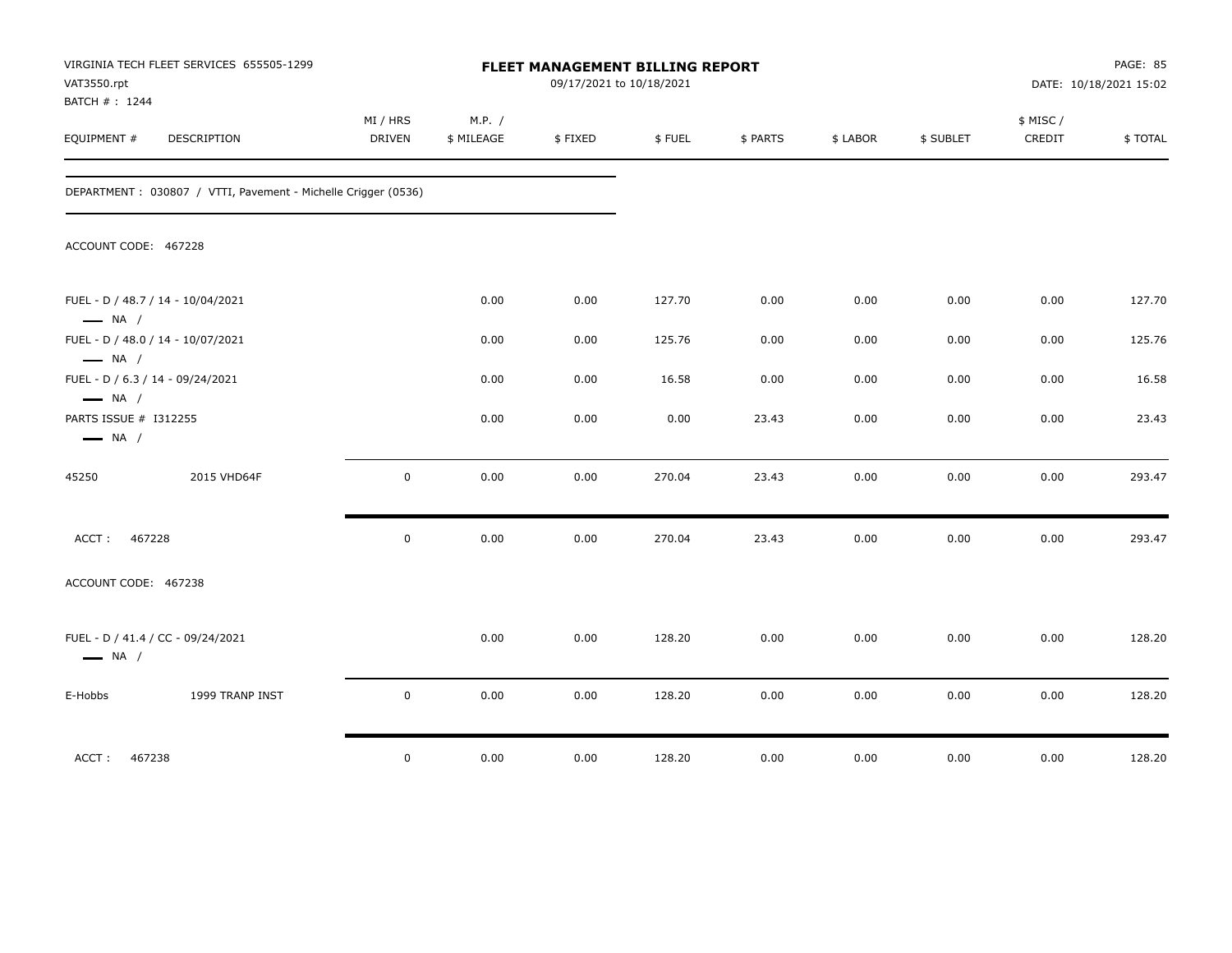| VIRGINIA TECH FLEET SERVICES 655505-1299<br>VAT3550.rpt<br>BATCH #: 1244 |                | <b>FLEET MANAGEMENT BILLING REPORT</b><br>09/17/2021 to 10/18/2021 |                      |         |        |          |          |                  |                    | PAGE: 86<br>DATE: 10/18/2021 15:02 |  |
|--------------------------------------------------------------------------|----------------|--------------------------------------------------------------------|----------------------|---------|--------|----------|----------|------------------|--------------------|------------------------------------|--|
| EQUIPMENT #<br>DESCRIPTION                                               |                | MI / HRS<br>DRIVEN                                                 | M.P. /<br>\$ MILEAGE | \$FIXED | \$FUEL | \$ PARTS | \$ LABOR | \$ SUBLET        | \$ MISC/<br>CREDIT | \$TOTAL                            |  |
| DEPARTMENT SUBTOTALS :                                                   |                | $\mathbf 0$                                                        | 0.00                 | 0.00    | 398.24 | 23.43    | 0.00     | 0.00             | 0.00               | 421.67                             |  |
| <b>BREAKDOWN OF CHARGES:</b>                                             |                |                                                                    | MILEAGE              |         |        | 0.00     |          | PARTS (WO'S)     |                    | 0.00                               |  |
| EQUIPMENT COUNT:                                                         | $\overline{2}$ |                                                                    | MOTOR POOL           |         |        | 0.00     |          | PARTS (IND.ISS.) |                    | 23.43                              |  |
| DEPARTMENT:                                                              | 030807         |                                                                    | <b>BASE</b>          |         |        | 0.00     |          | <b>CREDITS</b>   |                    | 0.00                               |  |
|                                                                          |                |                                                                    | <b>INSURANCE</b>     |         |        | 0.00     |          | MISCELLANEOUS    |                    | 0.00                               |  |
|                                                                          |                |                                                                    | OTHER                |         |        | 0.00     | LABOR    |                  |                    | 0.00                               |  |
|                                                                          |                |                                                                    | REPLACEMENT          |         |        | 0.00     |          | <b>SUBLETS</b>   |                    | 0.00                               |  |
|                                                                          |                |                                                                    | <b>FUEL</b>          |         |        | 398.24   |          |                  |                    |                                    |  |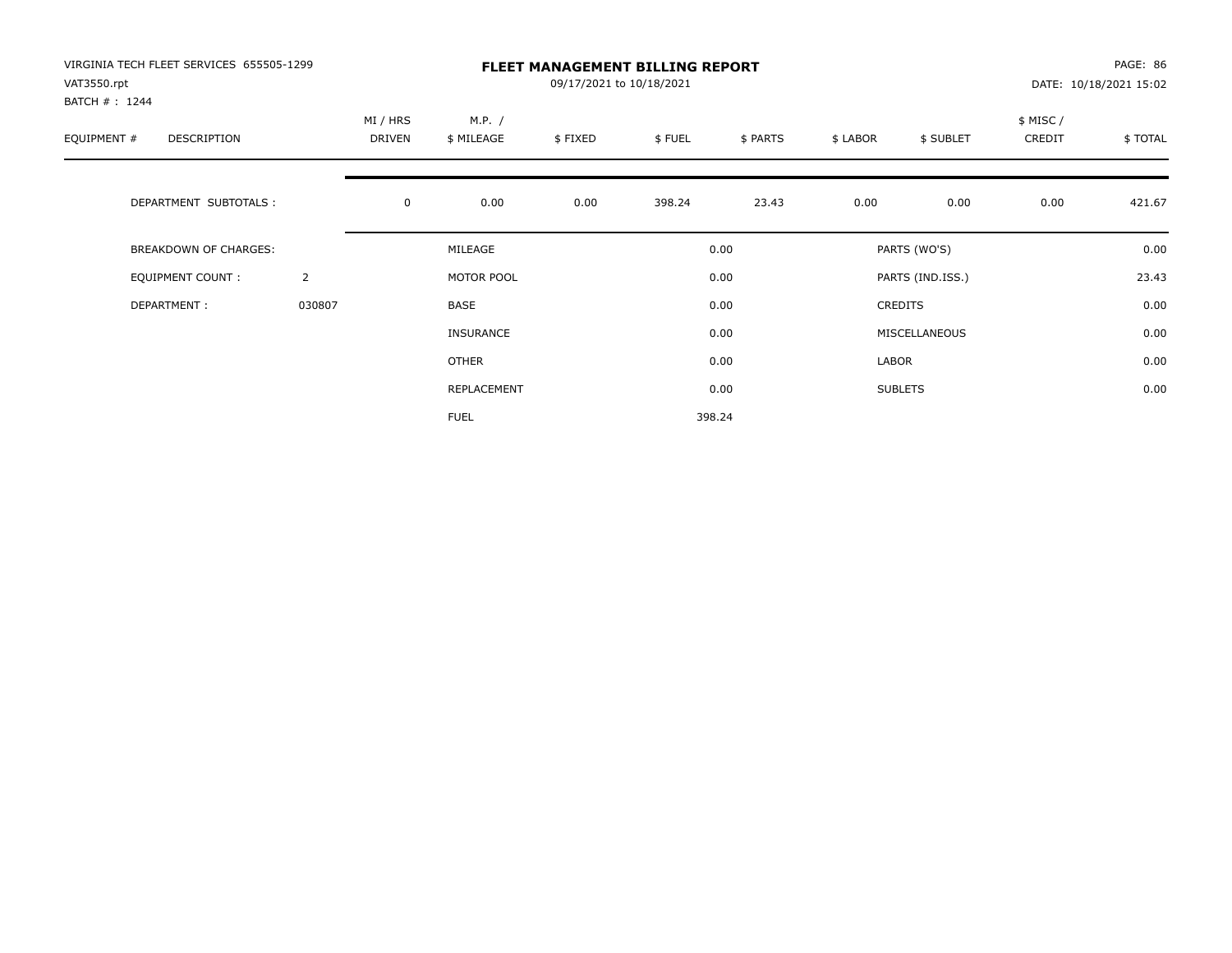| VAT3550.rpt<br>BATCH #: 1244 | VIRGINIA TECH FLEET SERVICES 655505-1299                  |                |                           |                      | FLEET MANAGEMENT BILLING REPORT<br>09/17/2021 to 10/18/2021 |        |          |          |                  |                    | PAGE: 87<br>DATE: 10/18/2021 15:02 |
|------------------------------|-----------------------------------------------------------|----------------|---------------------------|----------------------|-------------------------------------------------------------|--------|----------|----------|------------------|--------------------|------------------------------------|
| EQUIPMENT #                  | DESCRIPTION                                               |                | MI / HRS<br><b>DRIVEN</b> | M.P. /<br>\$ MILEAGE | \$FIXED                                                     | \$FUEL | \$ PARTS | \$ LABOR | \$ SUBLET        | \$ MISC/<br>CREDIT | \$TOTAL                            |
|                              | DEPARTMENT : 030808 / VTTI, RCE - Michelle Crigger (0536) |                |                           |                      |                                                             |        |          |          |                  |                    |                                    |
|                              | ACCOUNT CODE: 235570                                      |                |                           |                      |                                                             |        |          |          |                  |                    |                                    |
| $\longrightarrow$ NA /       | FUEL - U / 10.1 / 11 - 09/30/2021                         |                |                           | 0.00                 | 0.00                                                        | 25.05  | 0.00     | 0.00     | 0.00             | 0.00               | 25.05                              |
| 66932S                       | 2001 VAN                                                  |                | 103                       | 0.00                 | 0.00                                                        | 25.05  | 0.00     | 0.00     | 0.00             | 0.00               | 25.05                              |
| $\longrightarrow$ NA /       | FUEL - U / 25.9 / 12 - 10/04/2021                         |                |                           | 0.00                 | 0.00                                                        | 64.02  | 0.00     | 0.00     | 0.00             | 0.00               | 64.02                              |
| 68295S                       | 1999 Ram Pickup                                           |                | 191                       | 0.00                 | 0.00                                                        | 64.02  | 0.00     | 0.00     | 0.00             | 0.00               | 64.02                              |
| ACCT:                        | 235570                                                    |                | 294                       | 0.00                 | 0.00                                                        | 89.07  | 0.00     | 0.00     | 0.00             | $0.00\,$           | 89.07                              |
|                              | DEPARTMENT SUBTOTALS :                                    |                | 294                       | 0.00                 | 0.00                                                        | 89.07  | 0.00     | 0.00     | 0.00             | 0.00               | 89.07                              |
|                              | BREAKDOWN OF CHARGES:                                     |                |                           | MILEAGE              |                                                             |        | 0.00     |          | PARTS (WO'S)     |                    | 0.00                               |
|                              | EQUIPMENT COUNT:                                          | $\overline{2}$ |                           | MOTOR POOL           |                                                             |        | 0.00     |          | PARTS (IND.ISS.) |                    | 0.00                               |
|                              | DEPARTMENT:                                               | 030808         |                           | <b>BASE</b>          |                                                             |        | 0.00     |          | <b>CREDITS</b>   |                    | 0.00                               |
|                              |                                                           |                |                           | INSURANCE            |                                                             |        | 0.00     |          | MISCELLANEOUS    |                    | 0.00                               |
|                              |                                                           |                |                           | <b>OTHER</b>         |                                                             |        | 0.00     | LABOR    |                  |                    | 0.00                               |
|                              |                                                           |                |                           | <b>REPLACEMENT</b>   |                                                             |        | 0.00     |          | <b>SUBLETS</b>   |                    | 0.00                               |
|                              |                                                           |                |                           | <b>FUEL</b>          |                                                             |        | 89.07    |          |                  |                    |                                    |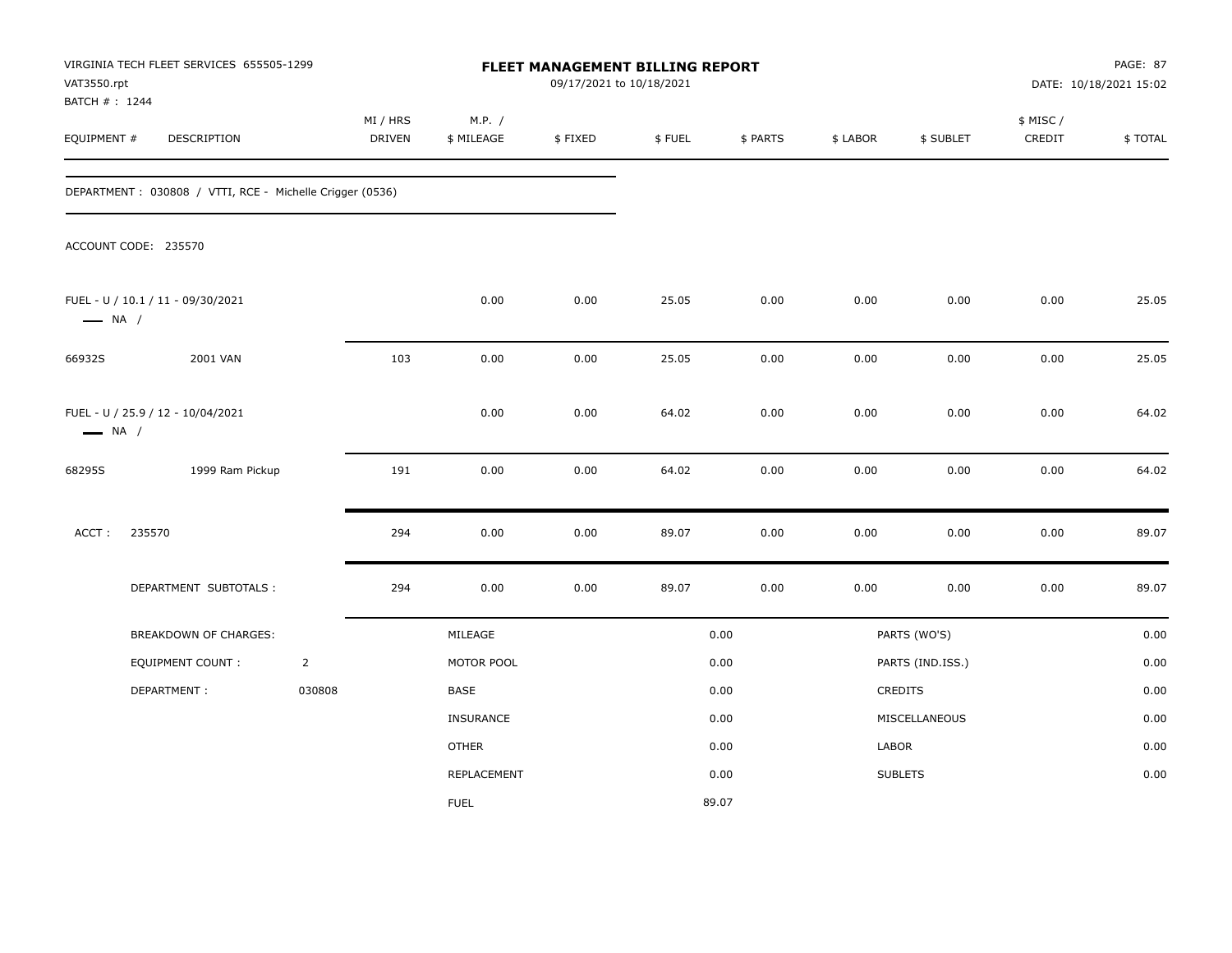| VAT3550.rpt<br>BATCH #: 1244 | VIRGINIA TECH FLEET SERVICES 655505-1299                         |                           |                      |         | <b>FLEET MANAGEMENT BILLING REPORT</b><br>09/17/2021 to 10/18/2021 |          |          |                  | PAGE: 88<br>DATE: 10/18/2021 15:02 |         |  |
|------------------------------|------------------------------------------------------------------|---------------------------|----------------------|---------|--------------------------------------------------------------------|----------|----------|------------------|------------------------------------|---------|--|
| EQUIPMENT #                  | DESCRIPTION                                                      | MI / HRS<br><b>DRIVEN</b> | M.P. /<br>\$ MILEAGE | \$FIXED | \$FUEL                                                             | \$ PARTS | \$ LABOR | \$ SUBLET        | \$ MISC /<br>CREDIT                | \$TOTAL |  |
|                              | DEPARTMENT: 030809 / VTTI Policy Group - Michelle Crigger (0536) |                           |                      |         |                                                                    |          |          |                  |                                    |         |  |
|                              | ACCOUNT CODE: 451490                                             |                           |                      |         |                                                                    |          |          |                  |                                    |         |  |
| $\longrightarrow$ NA /       | FUEL - U / 17.6 / 12 - 09/29/2021                                |                           | 0.00                 | 0.00    | 43.55                                                              | 0.00     | 0.00     | 0.00             | 0.00                               | 43.55   |  |
| 66911s                       | 2013 Crossover                                                   | $\mathbf 0$               | 0.00                 | 0.00    | 43.55                                                              | 0.00     | 0.00     | 0.00             | 0.00                               | 43.55   |  |
| ACCT:                        | 451490                                                           | $\mathbf 0$               | 0.00                 | 0.00    | 43.55                                                              | 0.00     | 0.00     | 0.00             | 0.00                               | 43.55   |  |
|                              | DEPARTMENT SUBTOTALS :                                           | $\mathbf 0$               | 0.00                 | 0.00    | 43.55                                                              | 0.00     | 0.00     | 0.00             | 0.00                               | 43.55   |  |
|                              | <b>BREAKDOWN OF CHARGES:</b>                                     |                           | MILEAGE              |         |                                                                    | 0.00     |          | PARTS (WO'S)     |                                    | 0.00    |  |
|                              | <b>EQUIPMENT COUNT:</b>                                          | $\mathbf{1}$              | MOTOR POOL           |         |                                                                    | 0.00     |          | PARTS (IND.ISS.) |                                    | 0.00    |  |
|                              | DEPARTMENT:                                                      | 030809                    | <b>BASE</b>          |         |                                                                    | 0.00     |          | CREDITS          |                                    | 0.00    |  |
|                              |                                                                  |                           | INSURANCE            |         |                                                                    | 0.00     |          | MISCELLANEOUS    |                                    | 0.00    |  |
|                              |                                                                  |                           | <b>OTHER</b>         |         |                                                                    | 0.00     | LABOR    |                  |                                    | 0.00    |  |
|                              |                                                                  |                           | <b>REPLACEMENT</b>   |         |                                                                    | 0.00     |          | <b>SUBLETS</b>   |                                    | 0.00    |  |
|                              |                                                                  |                           | <b>FUEL</b>          |         |                                                                    | 43.55    |          |                  |                                    |         |  |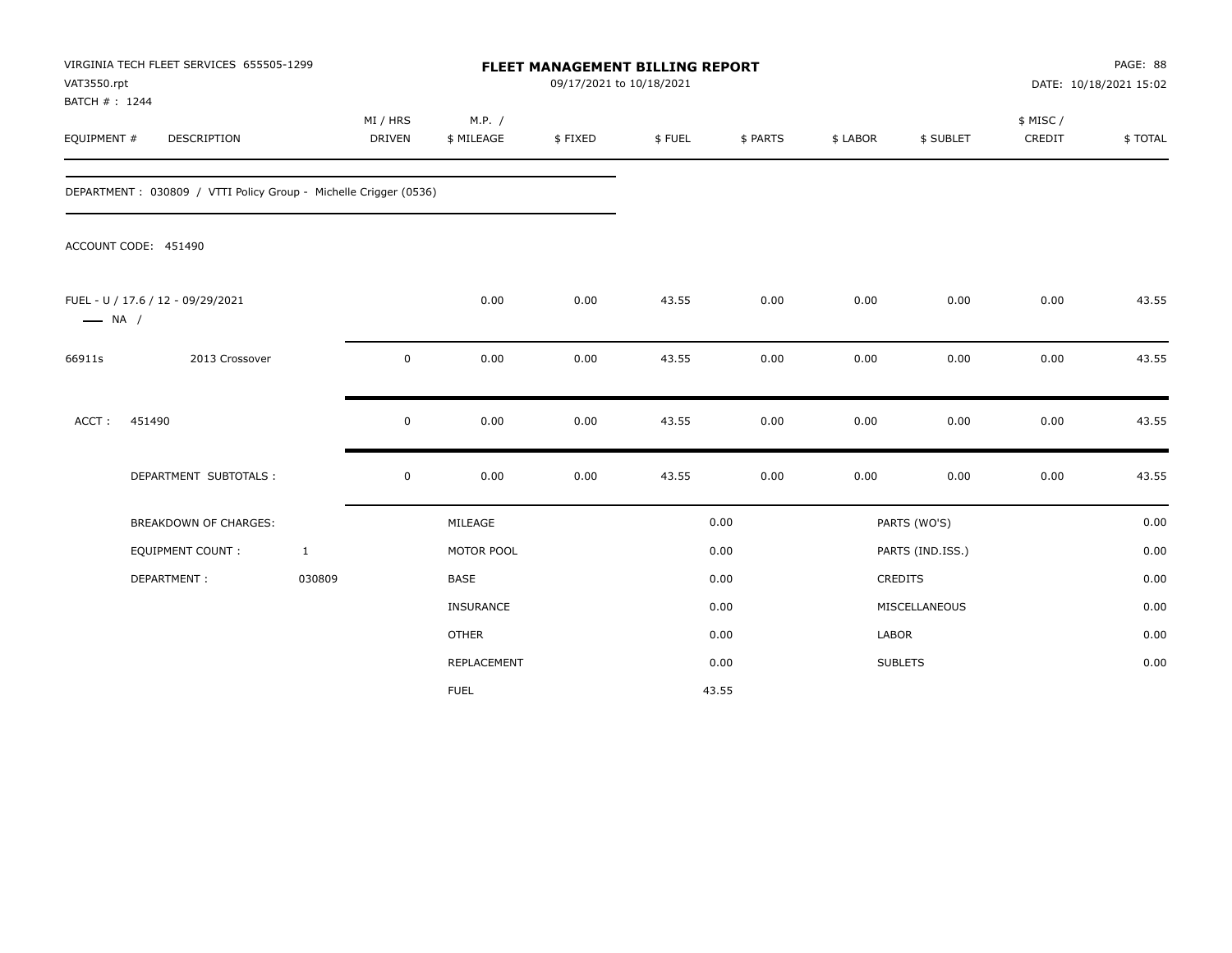| VAT3550.rpt<br>BATCH #: 1244                               | VIRGINIA TECH FLEET SERVICES 655505-1299<br><b>DESCRIPTION</b> |                           | FLEET MANAGEMENT BILLING REPORT<br>09/17/2021 to 10/18/2021 |         |        |          |          |           |                    | PAGE: 89<br>DATE: 10/18/2021 15:02 |  |
|------------------------------------------------------------|----------------------------------------------------------------|---------------------------|-------------------------------------------------------------|---------|--------|----------|----------|-----------|--------------------|------------------------------------|--|
| EQUIPMENT #                                                |                                                                | MI / HRS<br><b>DRIVEN</b> | M.P. /<br>\$ MILEAGE                                        | \$FIXED | \$FUEL | \$ PARTS | \$ LABOR | \$ SUBLET | \$ MISC/<br>CREDIT | \$TOTAL                            |  |
|                                                            | DEPARTMENT : 030811 / Intern Park - Michelle Crigger (0536)    |                           |                                                             |         |        |          |          |           |                    |                                    |  |
| ACCOUNT CODE: 235290                                       |                                                                |                           |                                                             |         |        |          |          |           |                    |                                    |  |
| $\longrightarrow$ NA /                                     | FUEL - U / 11.4 / 12 - 10/11/2021                              |                           | 0.00                                                        | 0.00    | 31.09  | 0.00     | 0.00     | 0.00      | 0.00               | 31.09                              |  |
| $\longrightarrow$ NA /                                     | FUEL - U / 14.4 / 12 - 09/27/2021                              |                           | 0.00                                                        | 0.00    | 35.59  | 0.00     | 0.00     | 0.00      | 0.00               | 35.59                              |  |
| 58838S                                                     | 2010 IMPALA                                                    | 237                       | 0.00                                                        | 0.00    | 66.68  | 0.00     | 0.00     | 0.00      | 0.00               | 66.68                              |  |
| $\longrightarrow$ NA /                                     | FUEL - U / 12.8 / 12 - 10/11/2021                              |                           | 0.00                                                        | 0.00    | 34.94  | 0.00     | 0.00     | 0.00      | 0.00               | 34.94                              |  |
| FUEL - U / 5.4 / 11 - 09/27/2021<br>$\longrightarrow$ NA / |                                                                |                           | 0.00                                                        | 0.00    | 13.36  | 0.00     | 0.00     | 0.00      | 0.00               | 13.36                              |  |
| FUEL - U / 2.5 / 12 - 09/27/2021<br>$\longrightarrow$ NA / |                                                                |                           | 0.00                                                        | 0.00    | 6.10   | 0.00     | 0.00     | 0.00      | 0.00               | 6.10                               |  |
| 58842S                                                     | 2010 IMPALA                                                    | 343                       | 0.00                                                        | 0.00    | 54.40  | 0.00     | 0.00     | 0.00      | 0.00               | 54.40                              |  |
| ACCT:<br>235290                                            |                                                                | 580                       | 0.00                                                        | 0.00    | 121.08 | 0.00     | 0.00     | 0.00      | 0.00               | 121.08                             |  |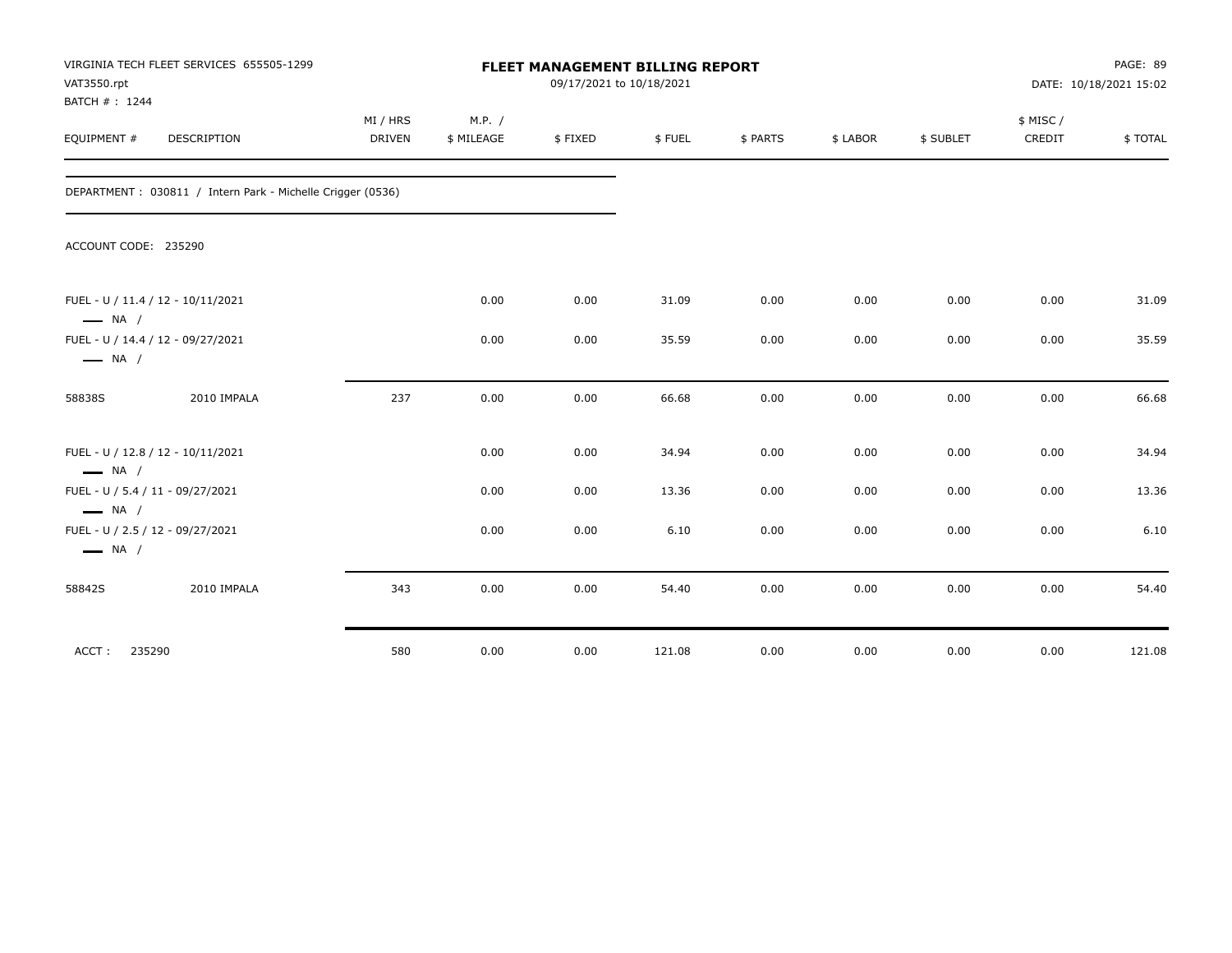| VIRGINIA TECH FLEET SERVICES 655505-1299<br>VAT3550.rpt<br>BATCH #: 1244 |                |                    |                      | PAGE: 90<br>DATE: 10/18/2021 15:02 |        |          |          |                  |                    |         |
|--------------------------------------------------------------------------|----------------|--------------------|----------------------|------------------------------------|--------|----------|----------|------------------|--------------------|---------|
| EQUIPMENT #<br>DESCRIPTION                                               |                | MI / HRS<br>DRIVEN | M.P. /<br>\$ MILEAGE | \$FIXED                            | \$FUEL | \$ PARTS | \$ LABOR | \$ SUBLET        | \$ MISC/<br>CREDIT | \$TOTAL |
| DEPARTMENT SUBTOTALS :                                                   |                | 580                | 0.00                 | 0.00                               | 121.08 | 0.00     | 0.00     | 0.00             | 0.00               | 121.08  |
| BREAKDOWN OF CHARGES:                                                    |                |                    | MILEAGE              |                                    |        | 0.00     |          | PARTS (WO'S)     |                    | 0.00    |
| <b>EQUIPMENT COUNT:</b>                                                  | $\overline{2}$ |                    | MOTOR POOL           |                                    |        | 0.00     |          | PARTS (IND.ISS.) |                    | 0.00    |
| DEPARTMENT:                                                              | 030811         |                    | BASE                 |                                    |        | 0.00     |          | <b>CREDITS</b>   |                    | 0.00    |
|                                                                          |                |                    | <b>INSURANCE</b>     |                                    |        | 0.00     |          | MISCELLANEOUS    |                    | 0.00    |
|                                                                          |                |                    | OTHER                |                                    |        | 0.00     | LABOR    |                  |                    | 0.00    |
|                                                                          |                |                    | REPLACEMENT          |                                    |        | 0.00     |          | <b>SUBLETS</b>   |                    | 0.00    |
|                                                                          |                |                    | <b>FUEL</b>          |                                    |        | 121.08   |          |                  |                    |         |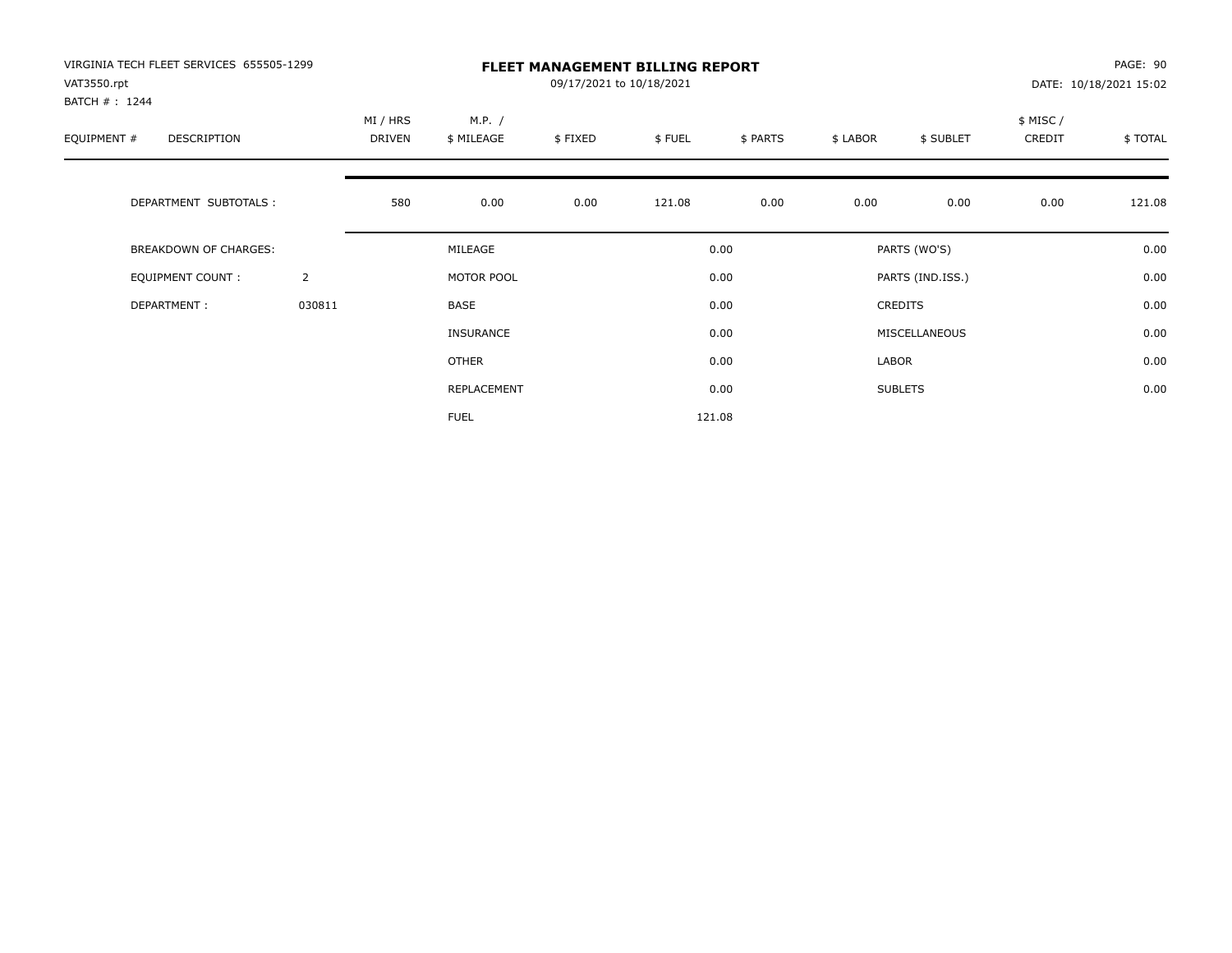| VAT3550.rpt                                      | VIRGINIA TECH FLEET SERVICES 655505-1299<br>BATCH #: 1244<br>EQUIPMENT #<br>DESCRIPTION |              |                           |                      |         | FLEET MANAGEMENT BILLING REPORT<br>09/17/2021 to 10/18/2021 |          |          |                  | PAGE: 91<br>DATE: 10/18/2021 15:02 |         |
|--------------------------------------------------|-----------------------------------------------------------------------------------------|--------------|---------------------------|----------------------|---------|-------------------------------------------------------------|----------|----------|------------------|------------------------------------|---------|
|                                                  |                                                                                         |              | MI / HRS<br><b>DRIVEN</b> | M.P. /<br>\$ MILEAGE | \$FIXED | \$FUEL                                                      | \$ PARTS | \$ LABOR | \$ SUBLET        | \$ MISC /<br>CREDIT                | \$TOTAL |
|                                                  | DEPARTMENT: 030812 / VTTI, Trucks & Buses - Michelle Crigger (0536)                     |              |                           |                      |         |                                                             |          |          |                  |                                    |         |
|                                                  | ACCOUNT CODE: 451602                                                                    |              |                           |                      |         |                                                             |          |          |                  |                                    |         |
| $\longrightarrow$ NA /                           | FUEL - D / 70.0 / 13 - 10/17/2021                                                       |              |                           | 0.00                 | 0.00    | 183.43                                                      | 0.00     | 0.00     | 0.00             | 0.00                               | 183.43  |
|                                                  | FUEL - D / 60.9 / 13 - 10/17/2021                                                       |              |                           | 0.00                 | 0.00    | 159.56                                                      | 0.00     | 0.00     | 0.00             | 0.00                               | 159.56  |
| $\longrightarrow$ NA /                           | FUEL - D / 50.5 / 13 - 09/21/2021                                                       |              |                           | 0.00                 | 0.00    | 132.23                                                      | 0.00     | 0.00     | 0.00             | 0.00                               | 132.23  |
| $\longrightarrow$ NA /<br>$\longrightarrow$ NA / | FUEL - D / 8.8 / 14 - 09/21/2021                                                        |              |                           | 0.00                 | 0.00    | 23.16                                                       | 0.00     | 0.00     | 0.00             | 0.00                               | 23.16   |
| $\longrightarrow$ NA /                           | FUEL - D / 54.5 / 14 - 09/21/2021                                                       |              |                           | 0.00                 | 0.00    | 142.87                                                      | 0.00     | 0.00     | 0.00             | 0.00                               | 142.87  |
| 66975S                                           | 2015 LONESTAR                                                                           |              | 1,697                     | 0.00                 | 0.00    | 641.25                                                      | 0.00     | 0.00     | 0.00             | 0.00                               | 641.25  |
| ACCT:                                            | 451602                                                                                  |              | 1,697                     | 0.00                 | 0.00    | 641.25                                                      | 0.00     | 0.00     | 0.00             | 0.00                               | 641.25  |
|                                                  | DEPARTMENT SUBTOTALS :                                                                  |              | 1,697                     | 0.00                 | 0.00    | 641.25                                                      | 0.00     | 0.00     | 0.00             | 0.00                               | 641.25  |
|                                                  | BREAKDOWN OF CHARGES:                                                                   |              |                           | MILEAGE              |         |                                                             | 0.00     |          | PARTS (WO'S)     |                                    | 0.00    |
|                                                  | <b>EQUIPMENT COUNT:</b>                                                                 | $\mathbf{1}$ |                           | MOTOR POOL           |         |                                                             | 0.00     |          | PARTS (IND.ISS.) |                                    | 0.00    |
|                                                  | DEPARTMENT:                                                                             | 030812       |                           | BASE                 |         |                                                             | 0.00     |          | CREDITS          |                                    | 0.00    |
|                                                  |                                                                                         |              |                           | <b>INSURANCE</b>     |         |                                                             | 0.00     |          | MISCELLANEOUS    |                                    | 0.00    |
|                                                  |                                                                                         |              |                           | <b>OTHER</b>         |         |                                                             | 0.00     | LABOR    |                  |                                    | 0.00    |
|                                                  |                                                                                         |              |                           | <b>REPLACEMENT</b>   |         |                                                             | 0.00     |          | <b>SUBLETS</b>   |                                    | 0.00    |
|                                                  |                                                                                         |              |                           | <b>FUEL</b>          |         | 641.25                                                      |          |          |                  |                                    |         |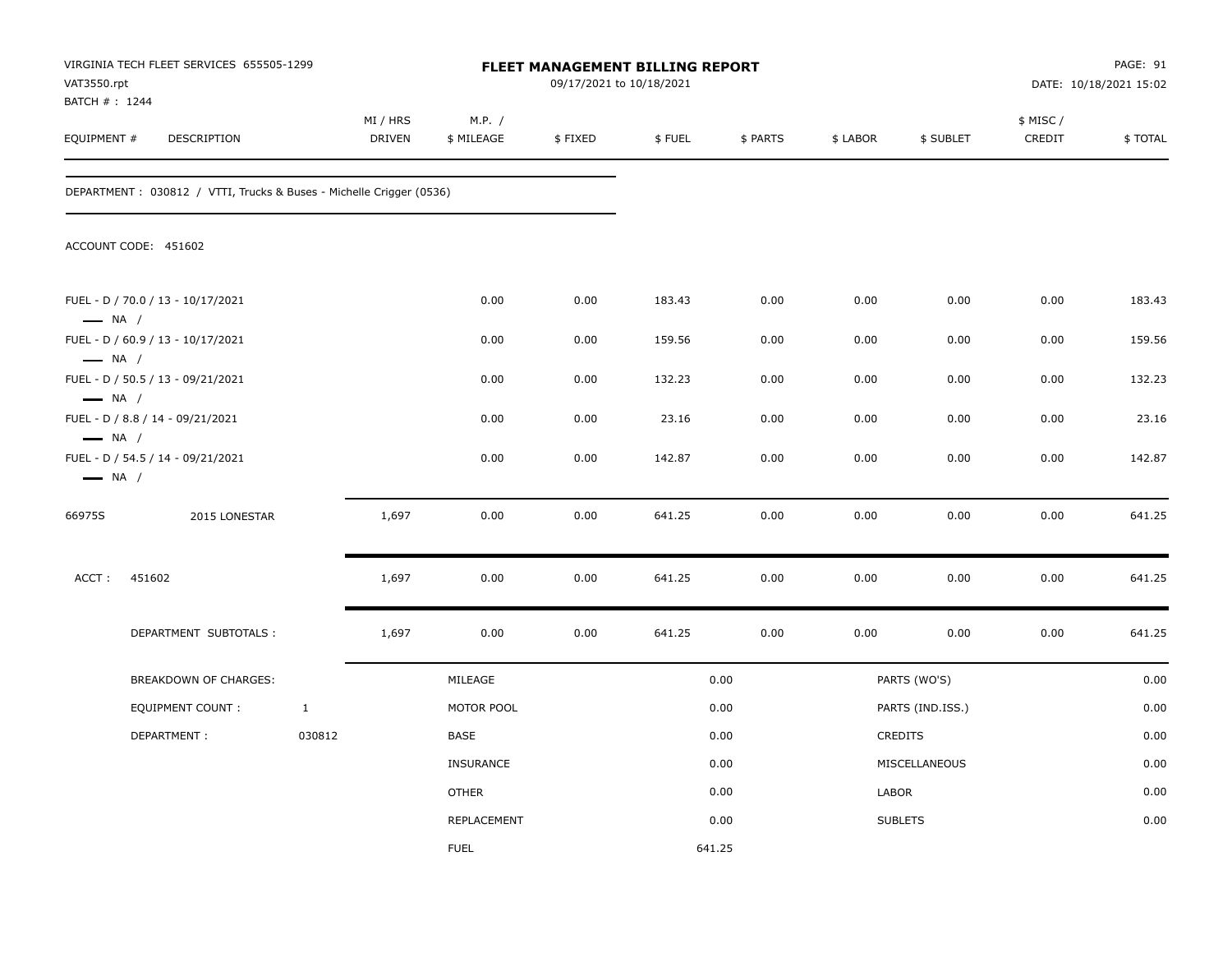| VAT3550.rpt<br>BATCH #: 1244 | VIRGINIA TECH FLEET SERVICES 655505-1299                                     | FLEET MANAGEMENT BILLING REPORT<br>09/17/2021 to 10/18/2021 |                      |         |        |          |          |           |                    | PAGE: 92<br>DATE: 10/18/2021 15:02 |
|------------------------------|------------------------------------------------------------------------------|-------------------------------------------------------------|----------------------|---------|--------|----------|----------|-----------|--------------------|------------------------------------|
| EQUIPMENT #                  | <b>DESCRIPTION</b>                                                           | MI / HRS<br>DRIVEN                                          | M.P. /<br>\$ MILEAGE | \$FIXED | \$FUEL | \$ PARTS | \$ LABOR | \$ SUBLET | \$ MISC/<br>CREDIT | \$TOTAL                            |
|                              | DEPARTMENT: 030820 / VTTI Advanced Automotive Research Michelle Crigger 0536 |                                                             |                      |         |        |          |          |           |                    |                                    |
| ACCOUNT CODE: 451512         |                                                                              |                                                             |                      |         |        |          |          |           |                    |                                    |
| $\longrightarrow$ NA /       | FUEL - U / 130.5 / CC - 09/24/2021                                           |                                                             | 0.00                 | 0.00    | 388.76 | 0.00     | 0.00     | 0.00      | 0.00               | 388.76                             |
| EL3                          | 2017 EQUIPMENT                                                               | 9,671                                                       | 0.00                 | 0.00    | 388.76 | 0.00     | 0.00     | 0.00      | 0.00               | 388.76                             |
| 451512<br>ACCT:              |                                                                              | 9,671                                                       | 0.00                 | 0.00    | 388.76 | 0.00     | 0.00     | 0.00      | 0.00               | 388.76                             |
| ACCOUNT CODE: 461080         |                                                                              |                                                             |                      |         |        |          |          |           |                    |                                    |
| $\longrightarrow$ NA /       | FUEL - U / 18.8 / 12 - 09/23/2021                                            |                                                             | 0.00                 | 0.00    | 49.17  | 0.00     | 0.00     | 0.00      | 0.00               | 49.17                              |
| Ebrair                       | 2020 EQUIPMENT                                                               | $\mathsf 0$                                                 | 0.00                 | 0.00    | 49.17  | 0.00     | 0.00     | 0.00      | 0.00               | 49.17                              |
| ACCT:<br>461080              |                                                                              | $\mathsf 0$                                                 | 0.00                 | 0.00    | 49.17  | 0.00     | 0.00     | 0.00      | 0.00               | 49.17                              |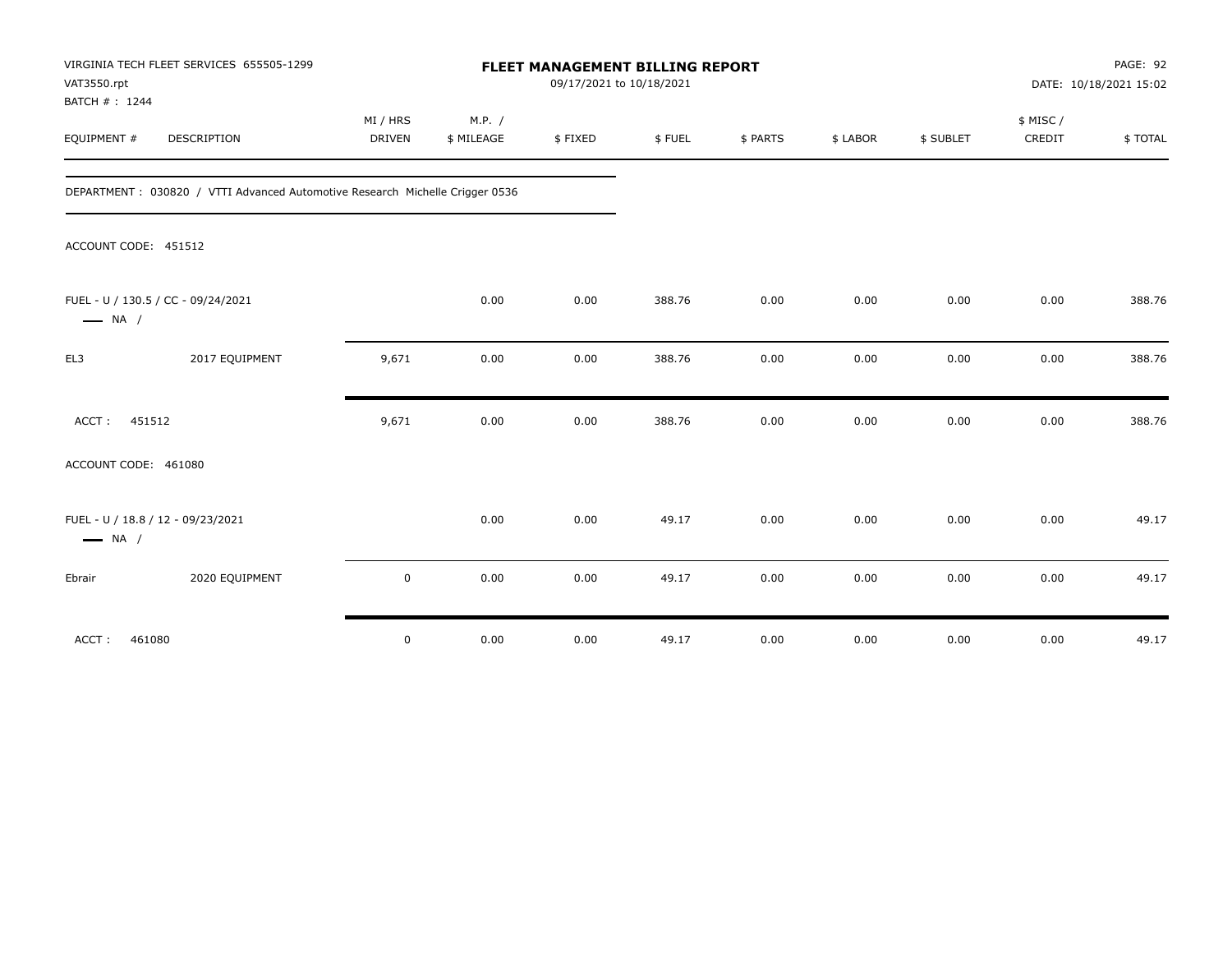| VIRGINIA TECH FLEET SERVICES 655505-1299<br>VAT3550.rpt |                |                           | PAGE: 93<br>DATE: 10/18/2021 15:02 |         |        |          |          |                  |                    |         |
|---------------------------------------------------------|----------------|---------------------------|------------------------------------|---------|--------|----------|----------|------------------|--------------------|---------|
| BATCH #: 1244<br>EQUIPMENT #<br>DESCRIPTION             |                | MI / HRS<br><b>DRIVEN</b> | M.P. /<br>\$ MILEAGE               | \$FIXED | \$FUEL | \$ PARTS | \$ LABOR | \$ SUBLET        | \$ MISC/<br>CREDIT | \$TOTAL |
| DEPARTMENT SUBTOTALS :                                  |                | 9,671                     | 0.00                               | 0.00    | 437.93 | 0.00     | 0.00     | 0.00             | 0.00               | 437.93  |
| <b>BREAKDOWN OF CHARGES:</b>                            |                |                           | MILEAGE                            |         |        | 0.00     |          | PARTS (WO'S)     |                    | 0.00    |
| EQUIPMENT COUNT:                                        | $\overline{2}$ |                           | MOTOR POOL                         |         |        | 0.00     |          | PARTS (IND.ISS.) |                    | 0.00    |
| DEPARTMENT:                                             | 030820         |                           | <b>BASE</b>                        |         |        | 0.00     |          | <b>CREDITS</b>   |                    | 0.00    |
|                                                         |                |                           | <b>INSURANCE</b>                   |         |        | 0.00     |          | MISCELLANEOUS    |                    | 0.00    |
|                                                         |                |                           | OTHER                              |         |        | 0.00     | LABOR    |                  |                    | 0.00    |
|                                                         |                |                           | REPLACEMENT                        |         |        | 0.00     |          | <b>SUBLETS</b>   |                    | 0.00    |
|                                                         |                |                           | <b>FUEL</b>                        |         |        | 437.93   |          |                  |                    |         |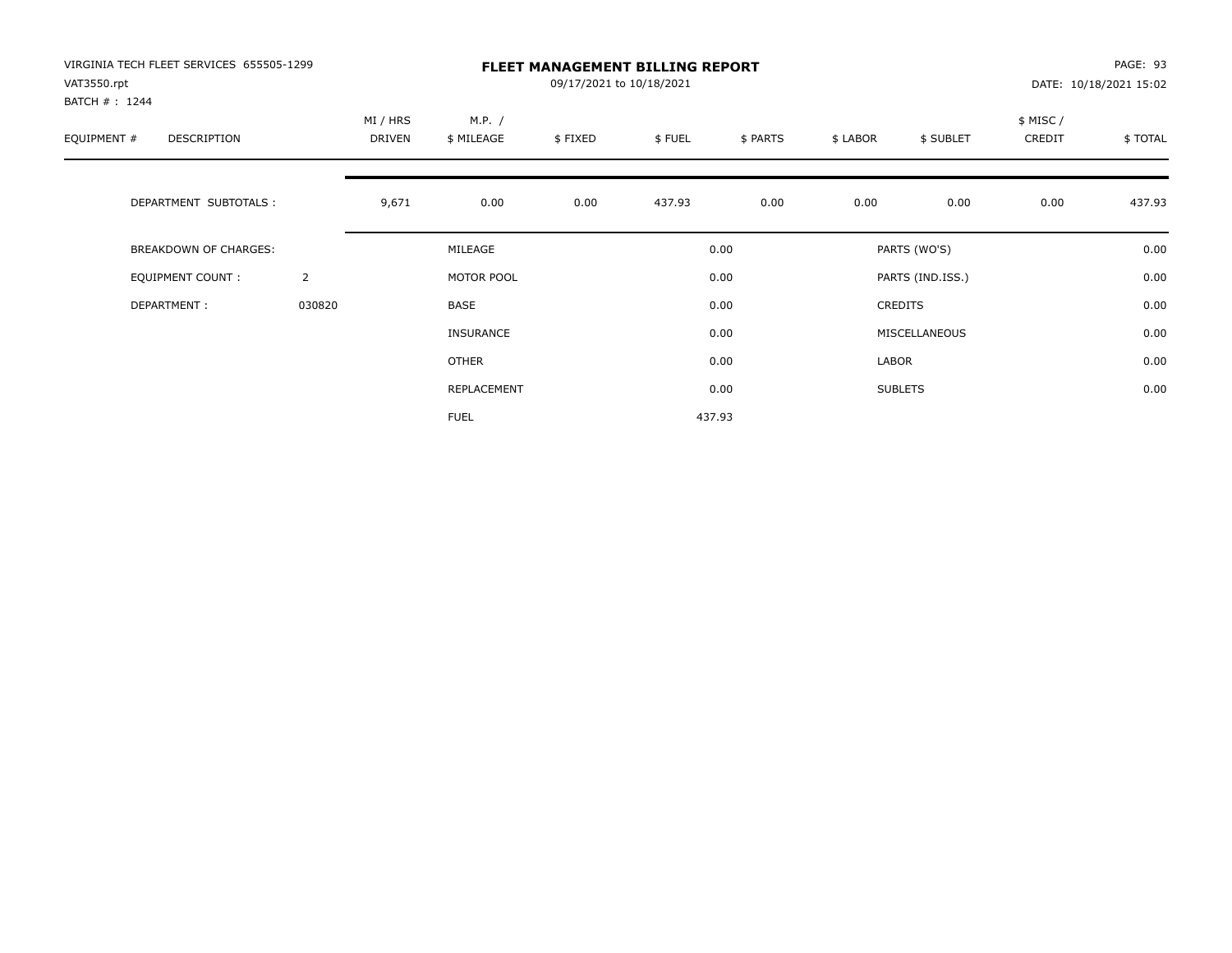| VAT3550.rpt<br>BATCH #: 1244 | VIRGINIA TECH FLEET SERVICES 655505-1299                                      |                           |                      | FLEET MANAGEMENT BILLING REPORT<br>09/17/2021 to 10/18/2021 |        |          |              |                  | PAGE: 94<br>DATE: 10/18/2021 15:02 |         |
|------------------------------|-------------------------------------------------------------------------------|---------------------------|----------------------|-------------------------------------------------------------|--------|----------|--------------|------------------|------------------------------------|---------|
| EQUIPMENT #                  | <b>DESCRIPTION</b>                                                            | MI / HRS<br><b>DRIVEN</b> | M.P. /<br>\$ MILEAGE | \$FIXED                                                     | \$FUEL | \$ PARTS | \$ LABOR     | \$ SUBLET        | \$ MISC/<br>CREDIT                 | \$TOTAL |
|                              | DEPARTMENT: 031800 / Equine Ctr-17690 Old Waterford Rd Leesburg 20176 P Wolak |                           |                      |                                                             |        |          |              |                  |                                    |         |
|                              | ACCOUNT CODE: 124572                                                          |                           |                      |                                                             |        |          |              |                  |                                    |         |
| $\longrightarrow$ NA /       | FUEL - D / 68.1 / CC - 09/24/2021                                             |                           | 0.00                 | 0.00                                                        | 211.49 | 0.00     | 0.00         | 0.00             | 0.00                               | 211.49  |
| 48977S                       | 2003 F450                                                                     | 507                       | 0.00                 | 0.00                                                        | 211.49 | 0.00     | 0.00         | 0.00             | 0.00                               | 211.49  |
| ACCT:                        | 124572                                                                        | 507                       | 0.00                 | 0.00                                                        | 211.49 | 0.00     | 0.00         | 0.00             | 0.00                               | 211.49  |
|                              | DEPARTMENT SUBTOTALS :                                                        | 507                       | 0.00                 | 0.00                                                        | 211.49 | 0.00     | 0.00         | 0.00             | 0.00                               | 211.49  |
|                              | <b>BREAKDOWN OF CHARGES:</b>                                                  |                           | MILEAGE              |                                                             |        | 0.00     |              | PARTS (WO'S)     |                                    | 0.00    |
|                              | <b>EQUIPMENT COUNT:</b>                                                       | $\mathbf{1}$              | MOTOR POOL           |                                                             |        | 0.00     |              | PARTS (IND.ISS.) |                                    | 0.00    |
|                              | DEPARTMENT:                                                                   | 031800                    | <b>BASE</b>          |                                                             |        | 0.00     |              | <b>CREDITS</b>   |                                    | 0.00    |
|                              |                                                                               |                           | <b>INSURANCE</b>     |                                                             |        | 0.00     |              | MISCELLANEOUS    |                                    | 0.00    |
|                              |                                                                               |                           | <b>OTHER</b>         |                                                             |        | 0.00     | <b>LABOR</b> |                  |                                    | 0.00    |
|                              |                                                                               |                           | REPLACEMENT          |                                                             |        | 0.00     |              | <b>SUBLETS</b>   |                                    | 0.00    |
|                              |                                                                               |                           | <b>FUEL</b>          |                                                             |        | 211.49   |              |                  |                                    |         |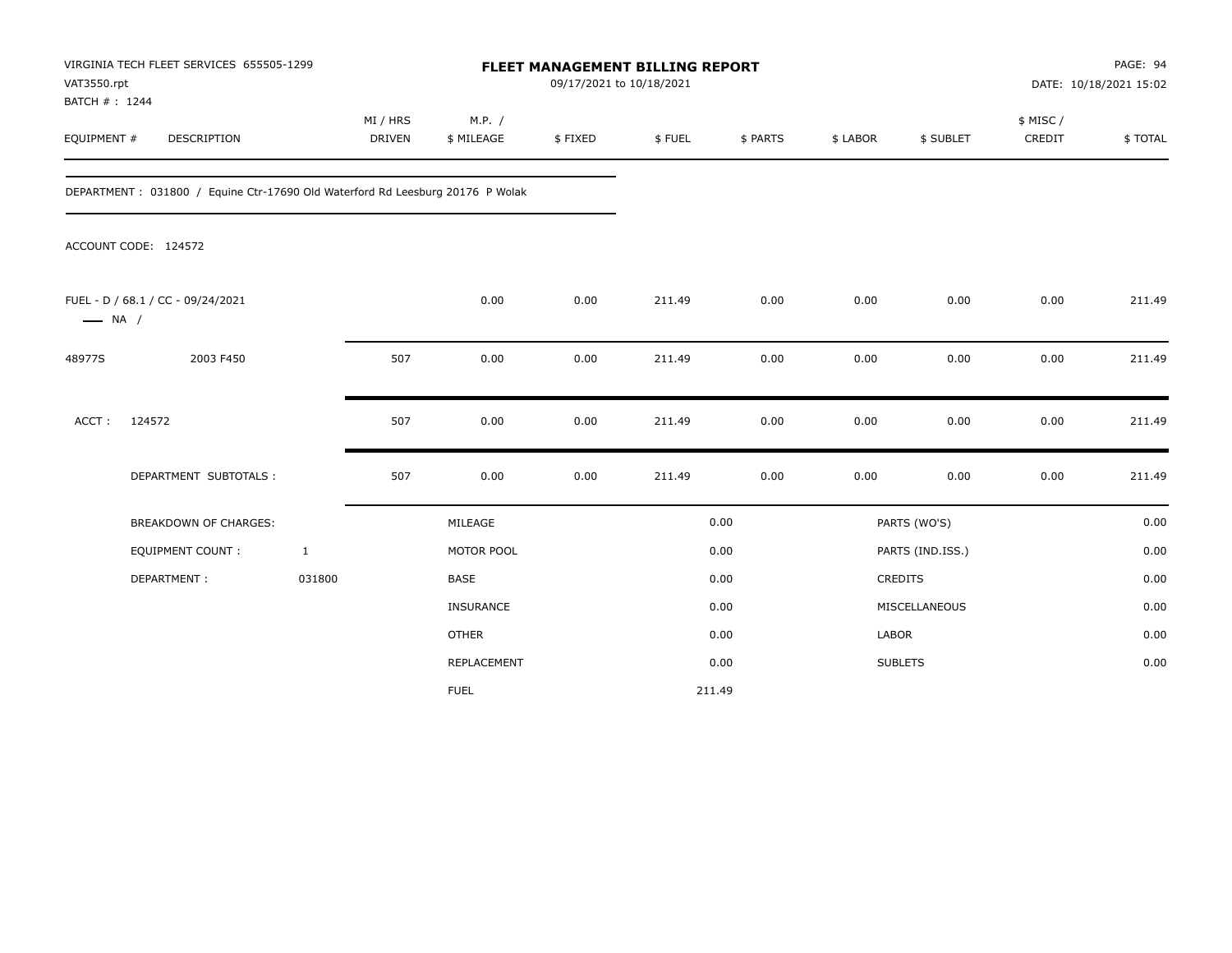| VAT3550.rpt<br>BATCH #: 1244                     | VIRGINIA TECH FLEET SERVICES 655505-1299                                    |              |                           |                      | FLEET MANAGEMENT BILLING REPORT<br>09/17/2021 to 10/18/2021 |        |          |          |                  |                     | PAGE: 95<br>DATE: 10/18/2021 15:02 |
|--------------------------------------------------|-----------------------------------------------------------------------------|--------------|---------------------------|----------------------|-------------------------------------------------------------|--------|----------|----------|------------------|---------------------|------------------------------------|
| EQUIPMENT #                                      | DESCRIPTION                                                                 |              | MI / HRS<br><b>DRIVEN</b> | M.P. /<br>\$ MILEAGE | \$FIXED                                                     | \$FUEL | \$ PARTS | \$ LABOR | \$ SUBLET        | \$ MISC /<br>CREDIT | \$TOTAL                            |
|                                                  | DEPARTMENT : 034000 / Agriculture & Life Sciences - Jasmine Phillips (0341) |              |                           |                      |                                                             |        |          |          |                  |                     |                                    |
|                                                  | ACCOUNT CODE: 230340                                                        |              |                           |                      |                                                             |        |          |          |                  |                     |                                    |
| $\longrightarrow$ NA /                           | FUEL - U / 14.0 / 12 - 10/15/2021                                           |              |                           | 0.00                 | 0.00                                                        | 38.25  | 0.00     | 0.00     | 0.00             | 0.00                | 38.25                              |
|                                                  | FUEL - U / 14.1 / 12 - 09/20/2021                                           |              |                           | 0.00                 | 0.00                                                        | 36.75  | 0.00     | 0.00     | 0.00             | 0.00                | 36.75                              |
| $\longrightarrow$ NA /<br>$\longrightarrow$ NA / | FUEL - U / 51.6 / CC - 09/24/2021                                           |              |                           | 0.00                 | 0.00                                                        | 146.67 | 0.00     | 0.00     | 0.00             | 0.00                | 146.67                             |
| 74678s                                           | 2018 EXPLORER                                                               |              | 2,394                     | 0.00                 | 0.00                                                        | 221.67 | 0.00     | 0.00     | 0.00             | 0.00                | 221.67                             |
| ACCT:                                            | 230340                                                                      |              | 2,394                     | 0.00                 | 0.00                                                        | 221.67 | 0.00     | 0.00     | 0.00             | 0.00                | 221.67                             |
|                                                  | DEPARTMENT SUBTOTALS :                                                      |              | 2,394                     | 0.00                 | 0.00                                                        | 221.67 | 0.00     | 0.00     | 0.00             | 0.00                | 221.67                             |
|                                                  | BREAKDOWN OF CHARGES:                                                       |              |                           | MILEAGE              |                                                             |        | 0.00     |          | PARTS (WO'S)     |                     | 0.00                               |
|                                                  | <b>EQUIPMENT COUNT:</b>                                                     | $\mathbf{1}$ |                           | MOTOR POOL           |                                                             |        | 0.00     |          | PARTS (IND.ISS.) |                     | 0.00                               |
|                                                  | DEPARTMENT:                                                                 | 034000       |                           | BASE                 |                                                             |        | 0.00     |          | CREDITS          |                     | 0.00                               |
|                                                  |                                                                             |              |                           | <b>INSURANCE</b>     |                                                             |        | 0.00     |          | MISCELLANEOUS    |                     | 0.00                               |
|                                                  |                                                                             |              |                           | <b>OTHER</b>         |                                                             |        | 0.00     | LABOR    |                  |                     | 0.00                               |
|                                                  |                                                                             |              |                           | <b>REPLACEMENT</b>   |                                                             |        | 0.00     |          | <b>SUBLETS</b>   |                     | 0.00                               |
|                                                  |                                                                             |              |                           | <b>FUEL</b>          |                                                             |        | 221.67   |          |                  |                     |                                    |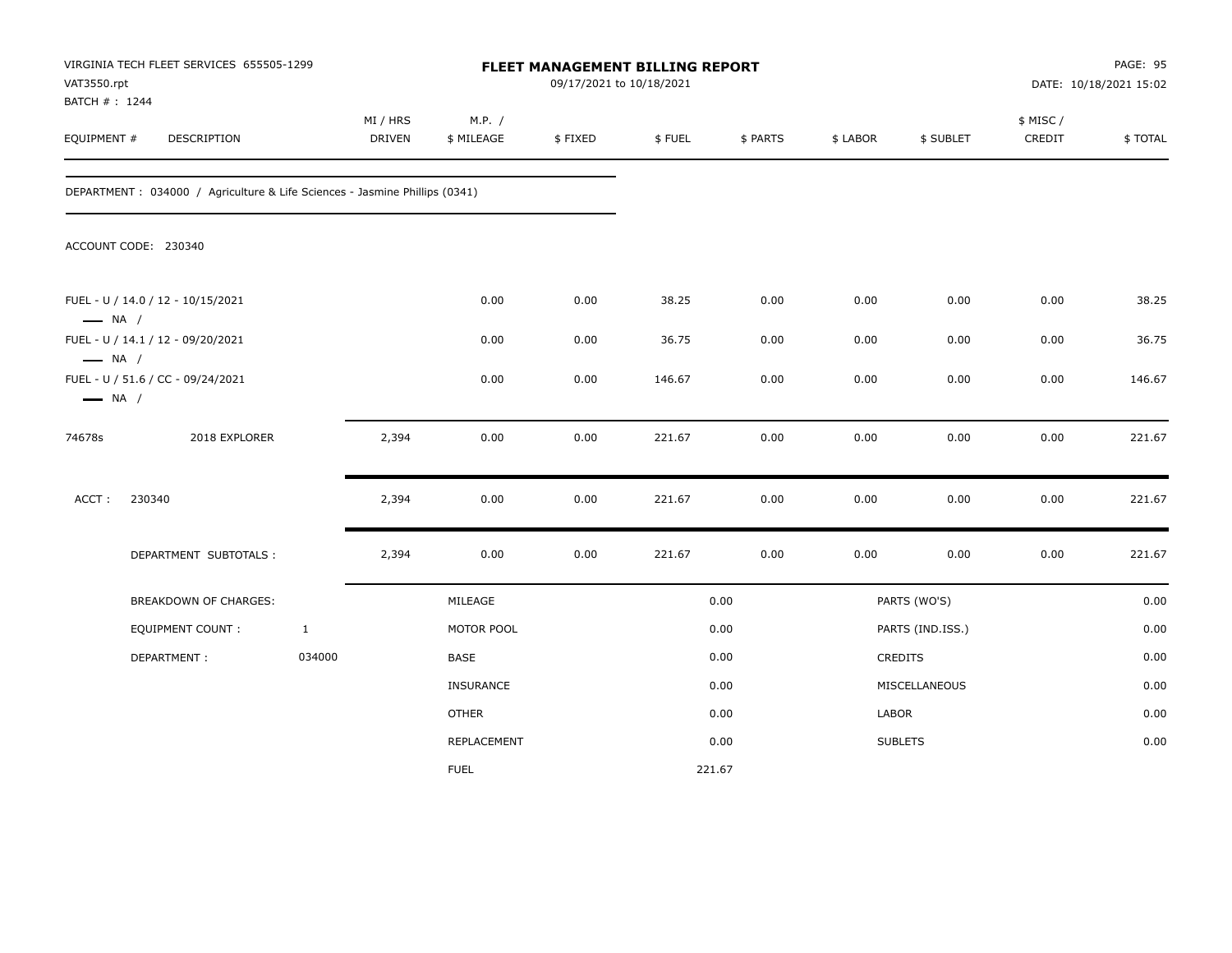| VAT3550.rpt<br>BATCH #: 1244 | VIRGINIA TECH FLEET SERVICES 655505-1299                    |              |                           |                      |         | <b>FLEET MANAGEMENT BILLING REPORT</b><br>09/17/2021 to 10/18/2021 |          |          |                  | PAGE: 96<br>DATE: 10/18/2021 15:02 |         |  |
|------------------------------|-------------------------------------------------------------|--------------|---------------------------|----------------------|---------|--------------------------------------------------------------------|----------|----------|------------------|------------------------------------|---------|--|
| EQUIPMENT #                  | DESCRIPTION                                                 |              | MI / HRS<br><b>DRIVEN</b> | M.P. /<br>\$ MILEAGE | \$FIXED | \$FUEL                                                             | \$ PARTS | \$ LABOR | \$ SUBLET        | \$ MISC /<br>CREDIT                | \$TOTAL |  |
|                              | DEPARTMENT: 034002 / CALS - Facilities - Tom Pridgen (0390) |              |                           |                      |         |                                                                    |          |          |                  |                                    |         |  |
|                              | ACCOUNT CODE: 139456                                        |              |                           |                      |         |                                                                    |          |          |                  |                                    |         |  |
| $\longrightarrow$ NA /       | FUEL - U / 14.4 / 11 - 09/28/2021                           |              |                           | 0.00                 | 0.00    | 35.64                                                              | 0.00     | 0.00     | 0.00             | 0.00                               | 35.64   |  |
| 63800s                       | 2010 FUSION                                                 |              | $\mathbf 0$               | 0.00                 | 0.00    | 35.64                                                              | 0.00     | 0.00     | 0.00             | 0.00                               | 35.64   |  |
| ACCT:                        | 139456                                                      |              | $\mathbf 0$               | 0.00                 | 0.00    | 35.64                                                              | 0.00     | 0.00     | 0.00             | 0.00                               | 35.64   |  |
|                              | DEPARTMENT SUBTOTALS :                                      |              | $\mathbf 0$               | 0.00                 | 0.00    | 35.64                                                              | 0.00     | 0.00     | 0.00             | 0.00                               | 35.64   |  |
|                              | <b>BREAKDOWN OF CHARGES:</b>                                |              |                           | MILEAGE              |         |                                                                    | 0.00     |          | PARTS (WO'S)     |                                    | 0.00    |  |
|                              | <b>EQUIPMENT COUNT:</b>                                     | $\mathbf{1}$ |                           | MOTOR POOL           |         |                                                                    | 0.00     |          | PARTS (IND.ISS.) |                                    | 0.00    |  |
|                              | DEPARTMENT:                                                 | 034002       |                           | <b>BASE</b>          |         |                                                                    | 0.00     |          | CREDITS          |                                    | 0.00    |  |
|                              |                                                             |              |                           | INSURANCE            |         |                                                                    | 0.00     |          | MISCELLANEOUS    |                                    | 0.00    |  |
|                              |                                                             |              |                           | <b>OTHER</b>         |         |                                                                    | 0.00     | LABOR    |                  |                                    | 0.00    |  |
|                              |                                                             |              |                           | <b>REPLACEMENT</b>   |         |                                                                    | 0.00     |          | <b>SUBLETS</b>   |                                    | 0.00    |  |
|                              |                                                             |              |                           | <b>FUEL</b>          |         |                                                                    | 35.64    |          |                  |                                    |         |  |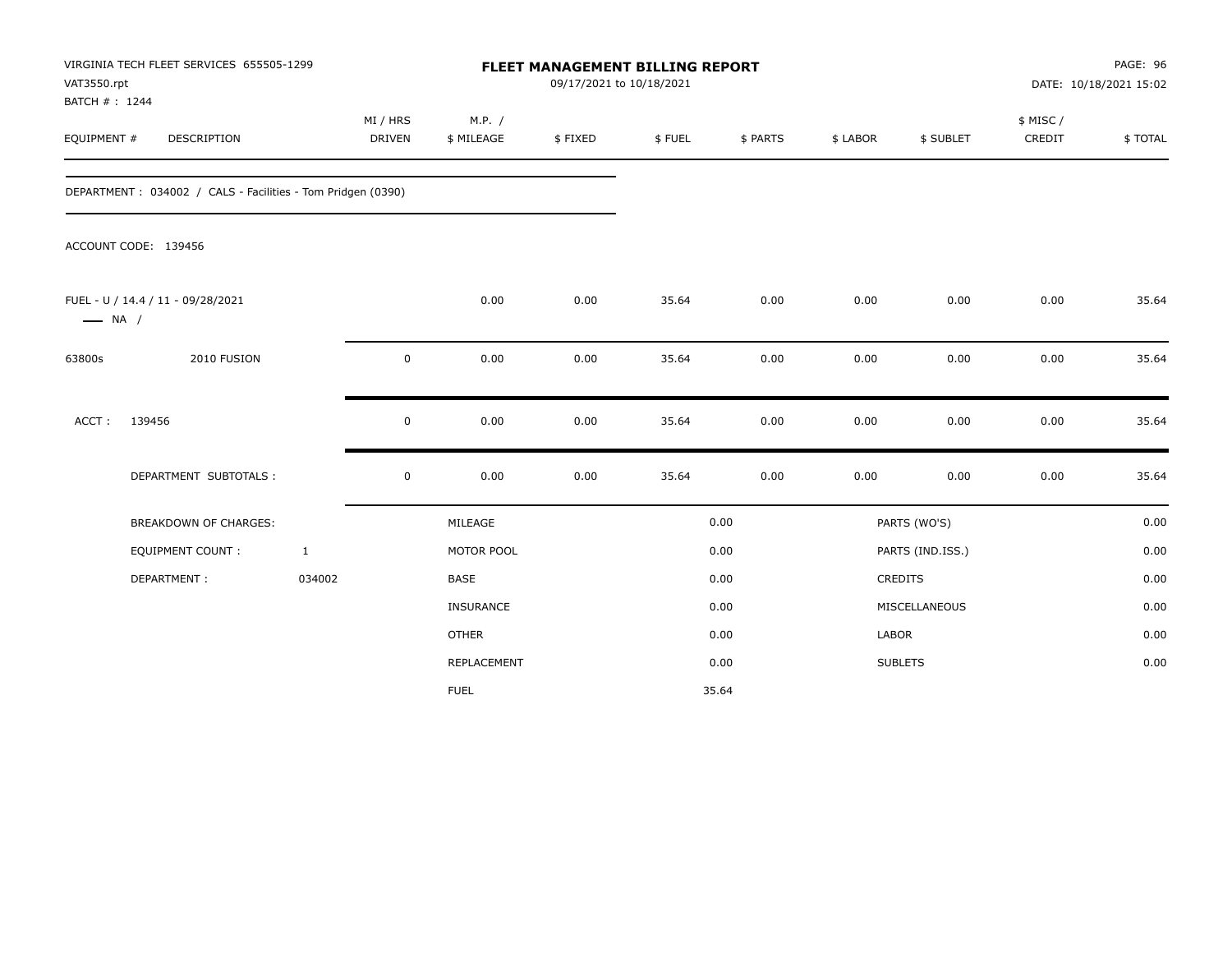| VAT3550.rpt<br>BATCH #: 1244 | VIRGINIA TECH FLEET SERVICES 655505-1299                                     | FLEET MANAGEMENT BILLING REPORT<br>09/17/2021 to 10/18/2021 |                      |         |        |          |          |           | <b>PAGE: 97</b><br>DATE: 10/18/2021 15:02 |         |  |
|------------------------------|------------------------------------------------------------------------------|-------------------------------------------------------------|----------------------|---------|--------|----------|----------|-----------|-------------------------------------------|---------|--|
| EQUIPMENT #                  | DESCRIPTION                                                                  | MI / HRS<br><b>DRIVEN</b>                                   | M.P. /<br>\$ MILEAGE | \$FIXED | \$FUEL | \$ PARTS | \$ LABOR | \$ SUBLET | \$ MISC/<br>CREDIT                        | \$TOTAL |  |
|                              | DEPARTMENT: 034100 / College of Veterinary Medicine - Sharon Carbaugh (0442) |                                                             |                      |         |        |          |          |           |                                           |         |  |
| ACCOUNT CODE: 122183         |                                                                              |                                                             |                      |         |        |          |          |           |                                           |         |  |
| $\longrightarrow$ NA /       | FUEL - U / 15.0 / 11 - 10/11/2021                                            |                                                             | 0.00                 | 0.00    | 40.95  | 0.00     | 0.00     | 0.00      | 0.00                                      | 40.95   |  |
| 45221S                       | 2001 S10                                                                     | 223                                                         | 0.00                 | 0.00    | 40.95  | 0.00     | 0.00     | 0.00      | 0.00                                      | 40.95   |  |
| $\longrightarrow$ NA /       | FUEL - U / 14.3 / 11 - 10/12/2021                                            |                                                             | 0.00                 | 0.00    | 38.90  | 0.00     | 0.00     | 0.00      | 0.00                                      | 38.90   |  |
| $\longrightarrow$ NA /       | FUEL - U / 12.0 / 11 - 09/21/2021                                            |                                                             | 0.00                 | 0.00    | 31.32  | 0.00     | 0.00     | 0.00      | 0.00                                      | 31.32   |  |
| $\longrightarrow$ NA /       | FUEL - U / 4.2 / 11 - 09/21/2021                                             |                                                             | 0.00                 | 0.00    | 10.83  | 0.00     | 0.00     | 0.00      | 0.00                                      | 10.83   |  |
| $\longrightarrow$ NA /       | FUEL - U / 35.3 / CC - 09/24/2021                                            |                                                             | 0.00                 | 0.00    | 101.70 | 0.00     | 0.00     | 0.00      | 0.00                                      | 101.70  |  |
| $\longrightarrow$ NA /       | FUEL - U / 14.9 / 11 - 09/30/2021                                            |                                                             | 0.00                 | 0.00    | 36.80  | 0.00     | 0.00     | 0.00      | 0.00                                      | 36.80   |  |
| 74634S                       | 2018 EXPLORER                                                                | 0                                                           | 0.00                 | 0.00    | 219.55 | 0.00     | 0.00     | 0.00      | 0.00                                      | 219.55  |  |
| 122183<br>ACCT:              |                                                                              | 223                                                         | 0.00                 | 0.00    | 260.50 | 0.00     | 0.00     | 0.00      | 0.00                                      | 260.50  |  |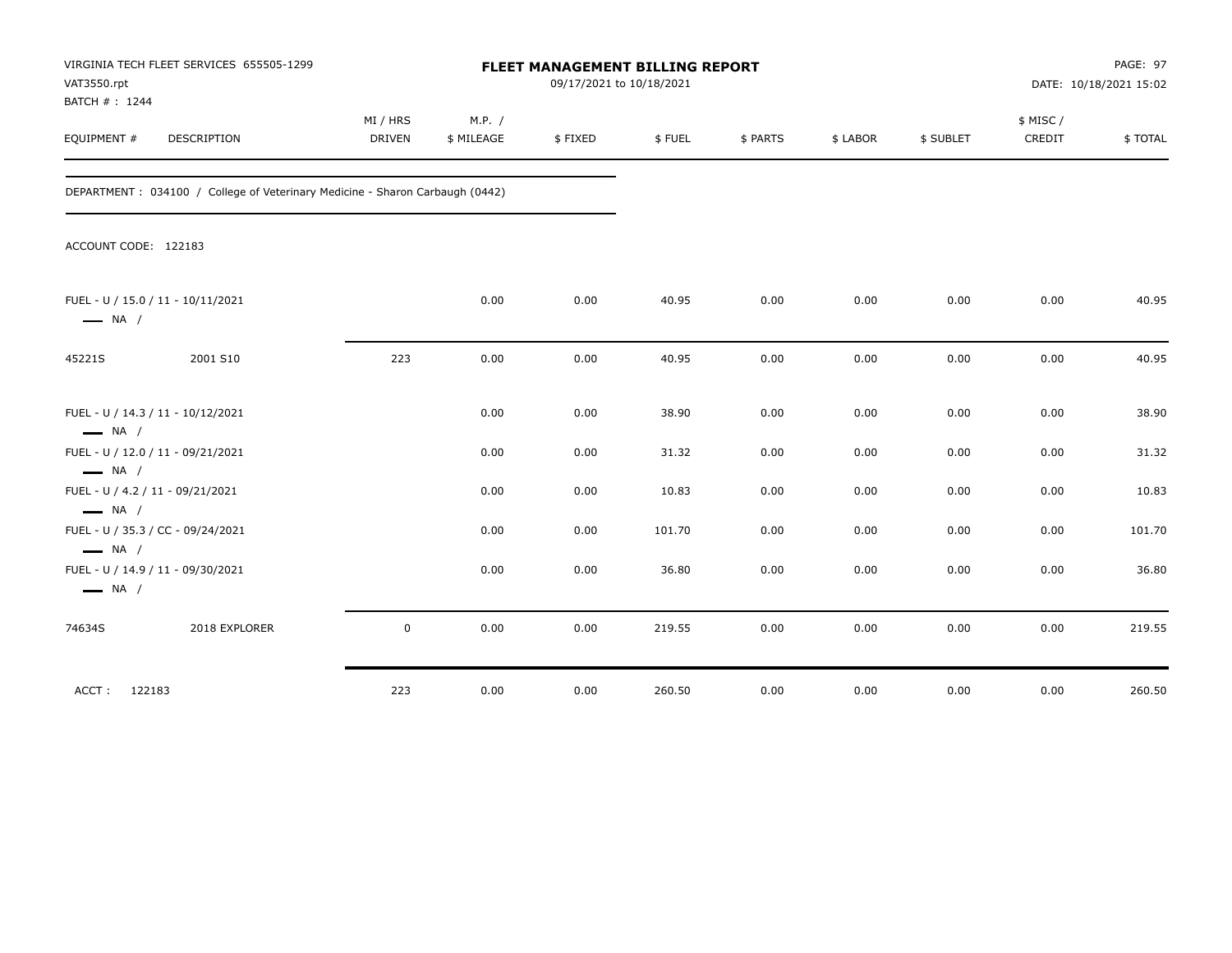| VIRGINIA TECH FLEET SERVICES 655505-1299<br>VAT3550.rpt<br>BATCH #: 1244 |                | <b>FLEET MANAGEMENT BILLING REPORT</b><br>09/17/2021 to 10/18/2021<br>DATE: 10/18/2021 15:02 |                                                                   |      |        |        |       |                  |                     |         |
|--------------------------------------------------------------------------|----------------|----------------------------------------------------------------------------------------------|-------------------------------------------------------------------|------|--------|--------|-------|------------------|---------------------|---------|
| EQUIPMENT #<br><b>DESCRIPTION</b>                                        |                | MI / HRS<br>DRIVEN                                                                           | M.P. /<br>\$FUEL<br>\$ MILEAGE<br>\$FIXED<br>\$ PARTS<br>\$ LABOR |      |        |        |       |                  | \$ MISC /<br>CREDIT | \$TOTAL |
| DEPARTMENT SUBTOTALS :                                                   |                | 223                                                                                          | 0.00                                                              | 0.00 | 260.50 | 0.00   | 0.00  | 0.00             | 0.00                | 260.50  |
| <b>BREAKDOWN OF CHARGES:</b>                                             |                |                                                                                              | MILEAGE                                                           |      |        | 0.00   |       | PARTS (WO'S)     |                     | 0.00    |
| EQUIPMENT COUNT:                                                         | $\overline{2}$ |                                                                                              | MOTOR POOL                                                        |      |        | 0.00   |       | PARTS (IND.ISS.) |                     | 0.00    |
| DEPARTMENT:                                                              | 034100         |                                                                                              | <b>BASE</b>                                                       |      |        | 0.00   |       | <b>CREDITS</b>   |                     | 0.00    |
|                                                                          |                |                                                                                              | INSURANCE                                                         |      |        | 0.00   |       | MISCELLANEOUS    |                     | 0.00    |
|                                                                          |                |                                                                                              | OTHER                                                             |      |        | 0.00   | LABOR |                  |                     | 0.00    |
|                                                                          |                |                                                                                              | REPLACEMENT                                                       |      |        | 0.00   |       | <b>SUBLETS</b>   |                     | 0.00    |
|                                                                          |                |                                                                                              | <b>FUEL</b>                                                       |      |        | 260.50 |       |                  |                     |         |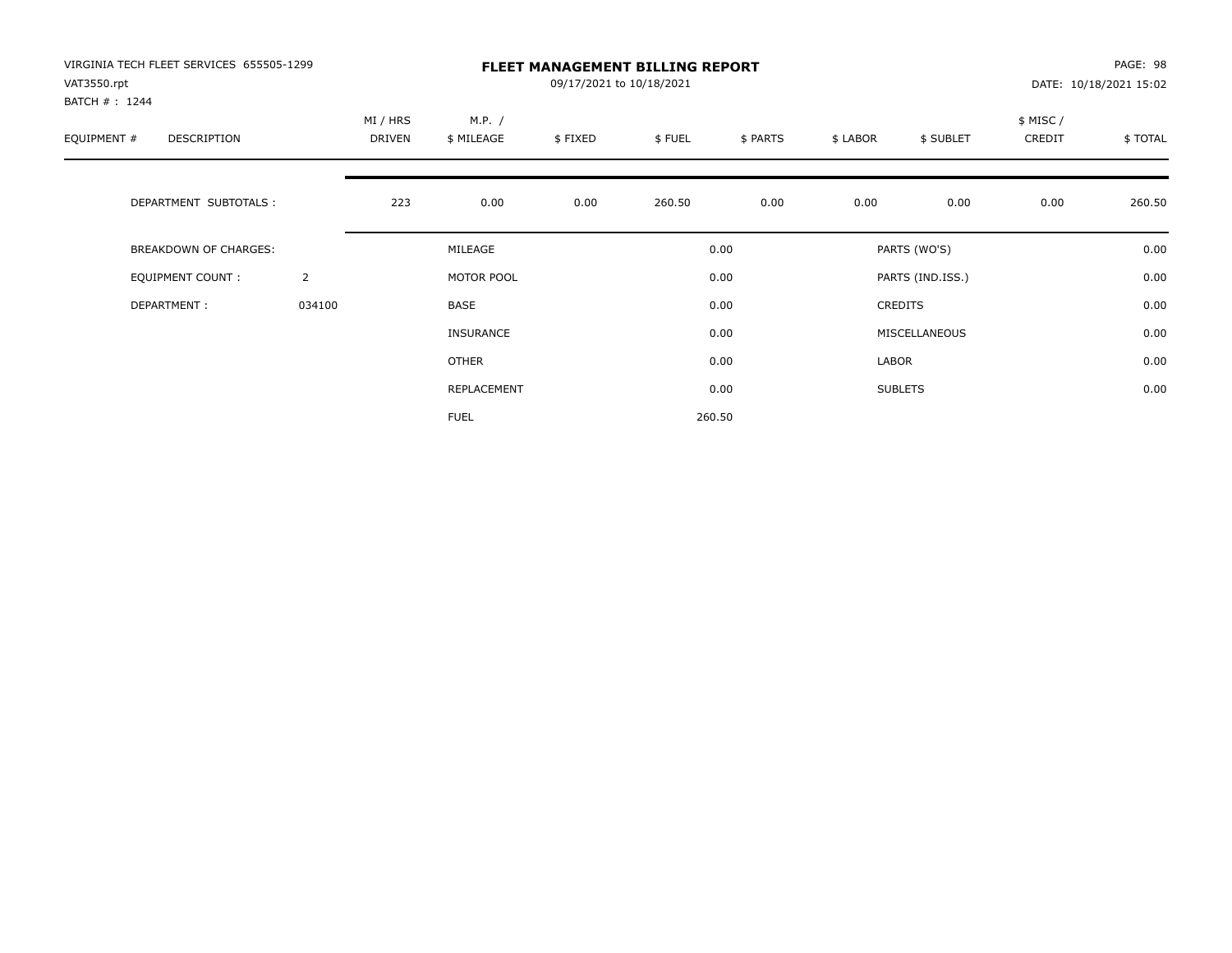| VAT3550.rpt<br>BATCH #: 1244 | VIRGINIA TECH FLEET SERVICES 655505-1299           |              | FLEET MANAGEMENT BILLING REPORT<br>09/17/2021 to 10/18/2021 |                      |         |        |          |          |                  | PAGE: 99<br>DATE: 10/18/2021 15:02 |         |
|------------------------------|----------------------------------------------------|--------------|-------------------------------------------------------------|----------------------|---------|--------|----------|----------|------------------|------------------------------------|---------|
| EQUIPMENT #                  | DESCRIPTION                                        |              | MI / HRS<br><b>DRIVEN</b>                                   | M.P. /<br>\$ MILEAGE | \$FIXED | \$FUEL | \$ PARTS | \$ LABOR | \$ SUBLET        | \$ MISC/<br>CREDIT                 | \$TOTAL |
|                              | DEPARTMENT: 034525 / Ware Lab -Dewey Spangler 0297 |              |                                                             |                      |         |        |          |          |                  |                                    |         |
|                              | ACCOUNT CODE: 115953                               |              |                                                             |                      |         |        |          |          |                  |                                    |         |
| $\longrightarrow$ NA /       | FUEL - D / 34.1 / 14 - 10/12/2021                  |              |                                                             | 0.00                 | 0.00    | 89.21  | 0.00     | 0.00     | 0.00             | 0.00                               | 89.21   |
| $\longrightarrow$ NA /       | FUEL - D / 32.9 / 14 - 09/28/2021                  |              |                                                             | 0.00                 | 0.00    | 86.09  | 0.00     | 0.00     | 0.00             | 0.00                               | 86.09   |
| 76271s                       | 2019 F-350                                         |              | 1,996                                                       | 0.00                 | 0.00    | 175.30 | 0.00     | 0.00     | 0.00             | 0.00                               | 175.30  |
| ACCT:                        | 115953                                             |              | 1,996                                                       | 0.00                 | 0.00    | 175.30 | 0.00     | 0.00     | 0.00             | 0.00                               | 175.30  |
|                              | DEPARTMENT SUBTOTALS :                             |              | 1,996                                                       | 0.00                 | 0.00    | 175.30 | 0.00     | 0.00     | 0.00             | $0.00\,$                           | 175.30  |
|                              | <b>BREAKDOWN OF CHARGES:</b>                       |              |                                                             | MILEAGE              |         |        | 0.00     |          | PARTS (WO'S)     |                                    | 0.00    |
|                              | <b>EQUIPMENT COUNT:</b>                            | $\mathbf{1}$ |                                                             | MOTOR POOL           |         |        | 0.00     |          | PARTS (IND.ISS.) |                                    | 0.00    |
|                              | DEPARTMENT:                                        | 034525       |                                                             | BASE                 |         |        | 0.00     |          | CREDITS          |                                    | 0.00    |
|                              |                                                    |              |                                                             | <b>INSURANCE</b>     |         |        | 0.00     |          | MISCELLANEOUS    |                                    | 0.00    |
|                              |                                                    |              |                                                             | <b>OTHER</b>         |         |        | 0.00     | LABOR    |                  |                                    | 0.00    |
|                              |                                                    |              |                                                             | REPLACEMENT          |         |        | 0.00     |          | <b>SUBLETS</b>   |                                    | 0.00    |
|                              |                                                    |              |                                                             | <b>FUEL</b>          |         |        | 175.30   |          |                  |                                    |         |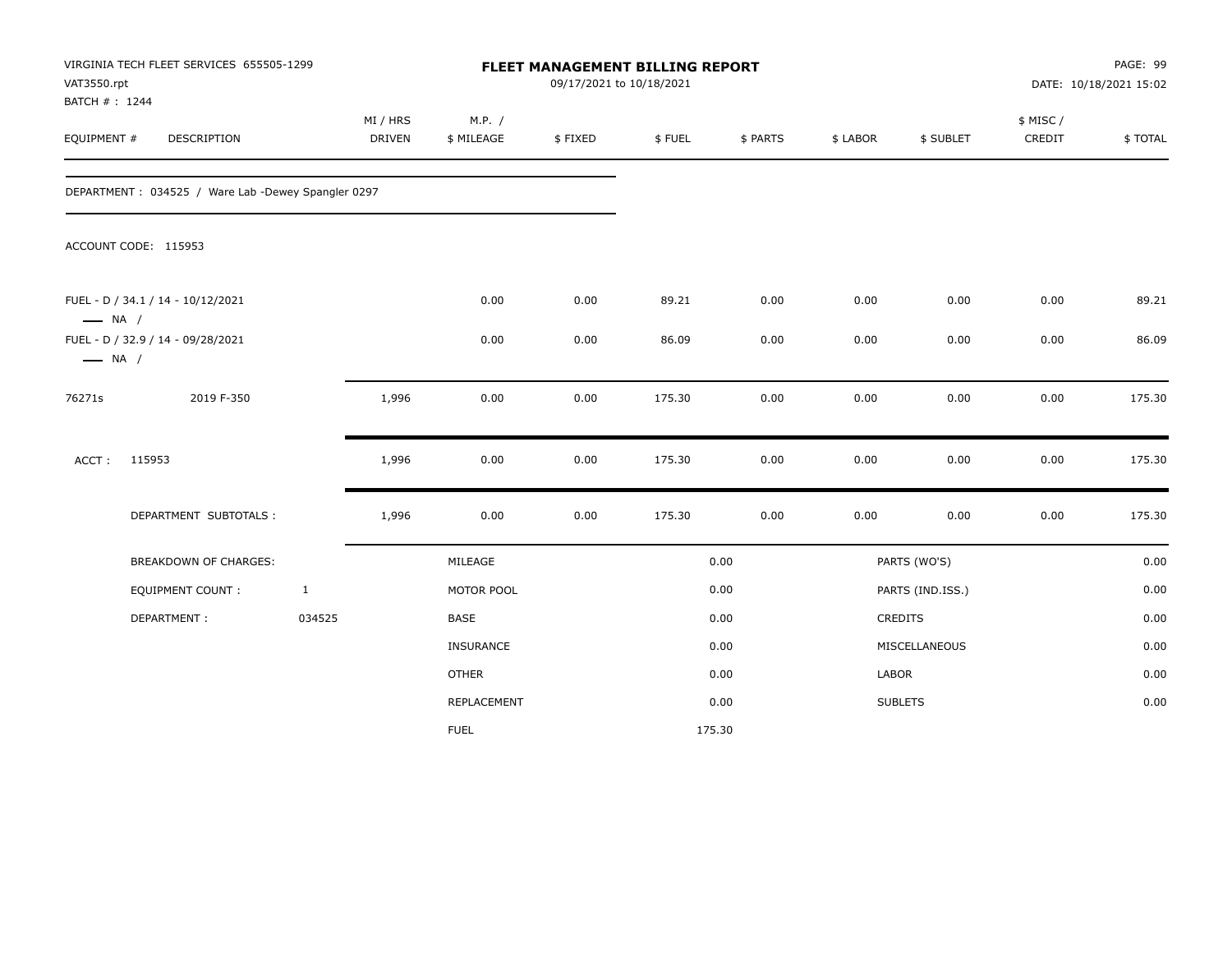| VAT3550.rpt<br>BATCH #: 1244 | VIRGINIA TECH FLEET SERVICES 655505-1299                             |              |                           |                      | 09/17/2021 to 10/18/2021 | FLEET MANAGEMENT BILLING REPORT |          |          |                  | PAGE: 100<br>DATE: 10/18/2021 15:02 |         |  |
|------------------------------|----------------------------------------------------------------------|--------------|---------------------------|----------------------|--------------------------|---------------------------------|----------|----------|------------------|-------------------------------------|---------|--|
| EQUIPMENT #                  | <b>DESCRIPTION</b>                                                   |              | MI / HRS<br><b>DRIVEN</b> | M.P. /<br>\$ MILEAGE | \$FIXED                  | \$FUEL                          | \$ PARTS | \$ LABOR | \$ SUBLET        | \$ MISC/<br>CREDIT                  | \$TOTAL |  |
|                              | DEPARTMENT: 034700 / Price's Fork Building Fire -Jennifer Yates 0205 |              |                           |                      |                          |                                 |          |          |                  |                                     |         |  |
|                              | ACCOUNT CODE: 177122                                                 |              |                           |                      |                          |                                 |          |          |                  |                                     |         |  |
| $\longrightarrow$ NA /       | FUEL - U / 19.5 / 11 - 10/14/2021                                    |              |                           | 0.00                 | 0.00                     | 53.24                           | 0.00     | 0.00     | 0.00             | 0.00                                | 53.24   |  |
| $\longrightarrow$ NA /       | FUEL - U / 21.0 / 11 - 09/27/2021                                    |              |                           | 0.00                 | 0.00                     | 51.87                           | 0.00     | 0.00     | 0.00             | 0.00                                | 51.87   |  |
| 39297S                       | 1997 C1500                                                           |              | 582                       | 0.00                 | 0.00                     | 105.11                          | 0.00     | 0.00     | 0.00             | 0.00                                | 105.11  |  |
| $ACCT$ :                     | 177122                                                               |              | 582                       | 0.00                 | 0.00                     | 105.11                          | 0.00     | 0.00     | 0.00             | 0.00                                | 105.11  |  |
|                              | DEPARTMENT SUBTOTALS :                                               |              | 582                       | 0.00                 | 0.00                     | 105.11                          | 0.00     | 0.00     | 0.00             | 0.00                                | 105.11  |  |
|                              | <b>BREAKDOWN OF CHARGES:</b>                                         |              |                           | MILEAGE              |                          |                                 | 0.00     |          | PARTS (WO'S)     |                                     | 0.00    |  |
|                              | EQUIPMENT COUNT :                                                    | $\mathbf{1}$ |                           | MOTOR POOL           |                          |                                 | 0.00     |          | PARTS (IND.ISS.) |                                     | 0.00    |  |
|                              | DEPARTMENT:                                                          | 034700       |                           | BASE                 |                          |                                 | 0.00     |          | CREDITS          |                                     | 0.00    |  |
|                              |                                                                      |              |                           | INSURANCE            |                          |                                 | 0.00     |          | MISCELLANEOUS    |                                     | 0.00    |  |
|                              |                                                                      |              |                           | <b>OTHER</b>         |                          |                                 | 0.00     | LABOR    |                  |                                     | 0.00    |  |
|                              |                                                                      |              |                           | REPLACEMENT          |                          |                                 | 0.00     |          | <b>SUBLETS</b>   |                                     | 0.00    |  |
|                              |                                                                      |              |                           | <b>FUEL</b>          |                          |                                 | 105.11   |          |                  |                                     |         |  |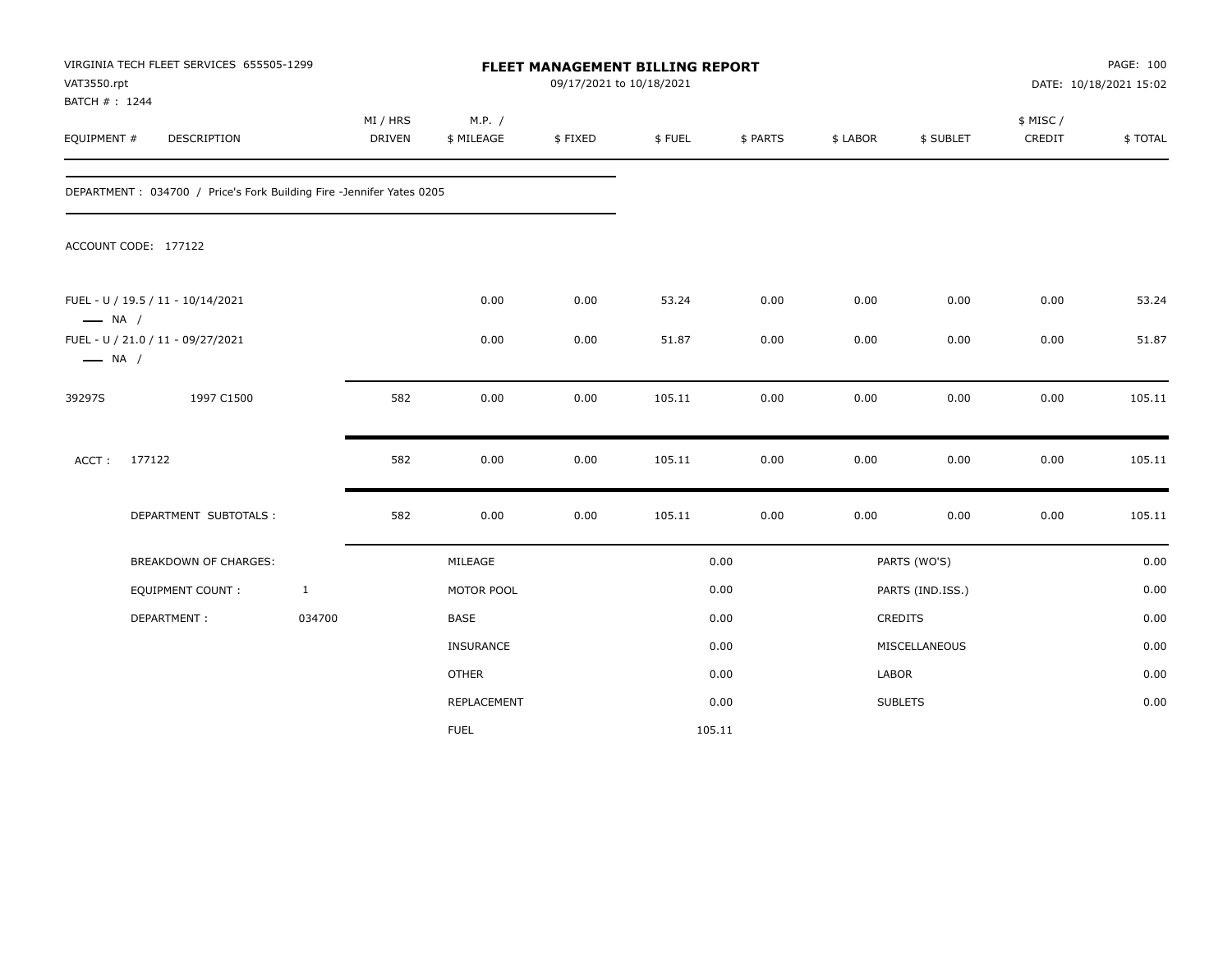| VAT3550.rpt<br>BATCH #: 1244                                           | VIRGINIA TECH FLEET SERVICES 655505-1299                 |              | FLEET MANAGEMENT BILLING REPORT<br>09/17/2021 to 10/18/2021 |                      |         |        |          |          |                  | PAGE: 101<br>DATE: 10/18/2021 15:02 |         |  |
|------------------------------------------------------------------------|----------------------------------------------------------|--------------|-------------------------------------------------------------|----------------------|---------|--------|----------|----------|------------------|-------------------------------------|---------|--|
| EQUIPMENT #                                                            | DESCRIPTION                                              |              | MI / HRS<br><b>DRIVEN</b>                                   | M.P. /<br>\$ MILEAGE | \$FIXED | \$FUEL | \$ PARTS | \$ LABOR | \$ SUBLET        | \$ MISC /<br>CREDIT                 | \$TOTAL |  |
|                                                                        | DEPARTMENT: 034900 / Graduate School - Kevin Kish (0325) |              |                                                             |                      |         |        |          |          |                  |                                     |         |  |
|                                                                        | ACCOUNT CODE: 121469                                     |              |                                                             |                      |         |        |          |          |                  |                                     |         |  |
| $\longrightarrow$ NA /                                                 | FUEL - U / 14.4 / 12 - 10/12/2021                        |              |                                                             | 0.00                 | 0.00    | 39.37  | 0.00     | 0.00     | 0.00             | 0.00                                | 39.37   |  |
|                                                                        | FUEL - U / 9.5 / 11 - 09/28/2021                         |              |                                                             | 0.00                 | 0.00    | 23.34  | 0.00     | 0.00     | 0.00             | 0.00                                | 23.34   |  |
| $\longrightarrow$ NA /<br><b>BASE CHARGE</b><br>$\longrightarrow$ NA / |                                                          |              |                                                             | 0.00                 | 553.00  | 0.00   | 0.00     | 0.00     | 0.00             | 0.00                                | 553.00  |  |
| <b>PA35</b>                                                            | 2010 Caravan                                             |              | 290                                                         | 0.00                 | 553.00  | 62.71  | 0.00     | 0.00     | 0.00             | 0.00                                | 615.71  |  |
| ACCT:                                                                  | 121469                                                   |              | 290                                                         | 0.00                 | 553.00  | 62.71  | 0.00     | 0.00     | 0.00             | 0.00                                | 615.71  |  |
|                                                                        | DEPARTMENT SUBTOTALS :                                   |              | 290                                                         | 0.00                 | 553.00  | 62.71  | $0.00\,$ | 0.00     | 0.00             | 0.00                                | 615.71  |  |
|                                                                        | BREAKDOWN OF CHARGES:                                    |              |                                                             | MILEAGE              |         |        | 0.00     |          | PARTS (WO'S)     |                                     | 0.00    |  |
|                                                                        | EQUIPMENT COUNT:                                         | $\mathbf{1}$ |                                                             | MOTOR POOL           |         |        | 0.00     |          | PARTS (IND.ISS.) |                                     | 0.00    |  |
|                                                                        | DEPARTMENT:                                              | 034900       |                                                             | BASE                 |         |        | 553.00   |          | <b>CREDITS</b>   |                                     | 0.00    |  |
|                                                                        |                                                          |              |                                                             | INSURANCE            |         |        | 0.00     |          | MISCELLANEOUS    |                                     | 0.00    |  |
|                                                                        |                                                          |              |                                                             | <b>OTHER</b>         |         |        | 0.00     | LABOR    |                  |                                     | 0.00    |  |
|                                                                        |                                                          |              |                                                             | <b>REPLACEMENT</b>   |         |        | 0.00     |          | <b>SUBLETS</b>   |                                     | 0.00    |  |
|                                                                        |                                                          |              |                                                             | <b>FUEL</b>          |         |        | 62.71    |          |                  |                                     |         |  |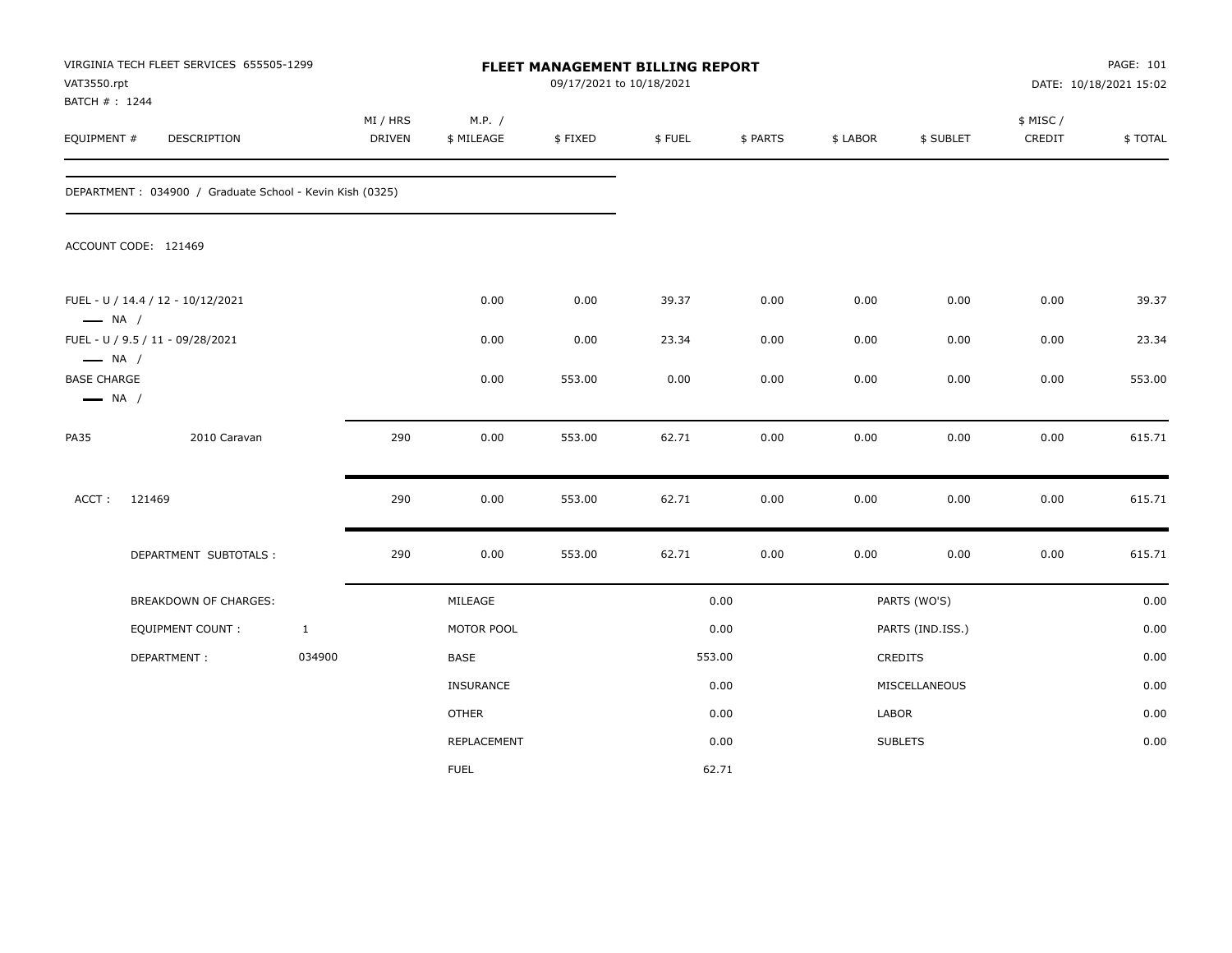| VAT3550.rpt<br>BATCH #: 1244                                                | VIRGINIA TECH FLEET SERVICES 655505-1299                                    |              |                           |                      |         | FLEET MANAGEMENT BILLING REPORT<br>09/17/2021 to 10/18/2021 |          |          |                  | PAGE: 102<br>DATE: 10/18/2021 15:02 |         |
|-----------------------------------------------------------------------------|-----------------------------------------------------------------------------|--------------|---------------------------|----------------------|---------|-------------------------------------------------------------|----------|----------|------------------|-------------------------------------|---------|
| EQUIPMENT #                                                                 | DESCRIPTION                                                                 |              | MI / HRS<br><b>DRIVEN</b> | M.P. /<br>\$ MILEAGE | \$FIXED | \$FUEL                                                      | \$ PARTS | \$ LABOR | \$ SUBLET        | \$ MISC /<br>CREDIT                 | \$TOTAL |
|                                                                             | DEPARTMENT : 035100 / Cranwell International Center - Belinda Pauley (0509) |              |                           |                      |         |                                                             |          |          |                  |                                     |         |
|                                                                             | ACCOUNT CODE: 115558                                                        |              |                           |                      |         |                                                             |          |          |                  |                                     |         |
| $\longrightarrow$ NA /                                                      | FUEL - U / 0.1 / 11 - 10/01/2021                                            |              |                           | 0.00                 | 0.00    | 0.17                                                        | 0.00     | 0.00     | 0.00             | 0.00                                | 0.17    |
|                                                                             | FUEL - U / 1.5 / 11 - 10/01/2021                                            |              |                           | 0.00                 | 0.00    | 3.75                                                        | 0.00     | 0.00     | 0.00             | 0.00                                | 3.75    |
| $\longrightarrow$ NA /<br>WORK ORDER # 0000112604<br>$\longrightarrow$ NA / |                                                                             |              |                           | 0.00                 | 0.00    | 0.00                                                        | 0.00     | 46.25    | 0.00             | 5.00                                | 51.25   |
| EGUV036                                                                     | 2008 DS VILLAGER 4                                                          |              | $-445$                    | 0.00                 | 0.00    | 3.92                                                        | 0.00     | 46.25    | 0.00             | 5.00                                | 55.17   |
| ACCT:                                                                       | 115558                                                                      |              | $-445$                    | 0.00                 | 0.00    | 3.92                                                        | 0.00     | 46.25    | 0.00             | 5.00                                | 55.17   |
|                                                                             | DEPARTMENT SUBTOTALS :                                                      |              | $-445$                    | 0.00                 | 0.00    | 3.92                                                        | 0.00     | 46.25    | 0.00             | 5.00                                | 55.17   |
|                                                                             | BREAKDOWN OF CHARGES:                                                       |              |                           | MILEAGE              |         |                                                             | 0.00     |          | PARTS (WO'S)     |                                     | 0.00    |
|                                                                             | <b>EQUIPMENT COUNT:</b>                                                     | $\mathbf{1}$ |                           | MOTOR POOL           |         |                                                             | 0.00     |          | PARTS (IND.ISS.) |                                     | 0.00    |
|                                                                             | DEPARTMENT:                                                                 | 035100       |                           | BASE                 |         |                                                             | 0.00     |          | <b>CREDITS</b>   |                                     | 0.00    |
|                                                                             |                                                                             |              |                           | <b>INSURANCE</b>     |         |                                                             | 0.00     |          | MISCELLANEOUS    |                                     | 5.00    |
|                                                                             |                                                                             |              |                           | <b>OTHER</b>         |         |                                                             | 0.00     | LABOR    |                  |                                     | 46.25   |
|                                                                             |                                                                             |              |                           | <b>REPLACEMENT</b>   |         |                                                             | 0.00     |          | <b>SUBLETS</b>   |                                     | 0.00    |
|                                                                             |                                                                             |              |                           | <b>FUEL</b>          |         |                                                             | 3.92     |          |                  |                                     |         |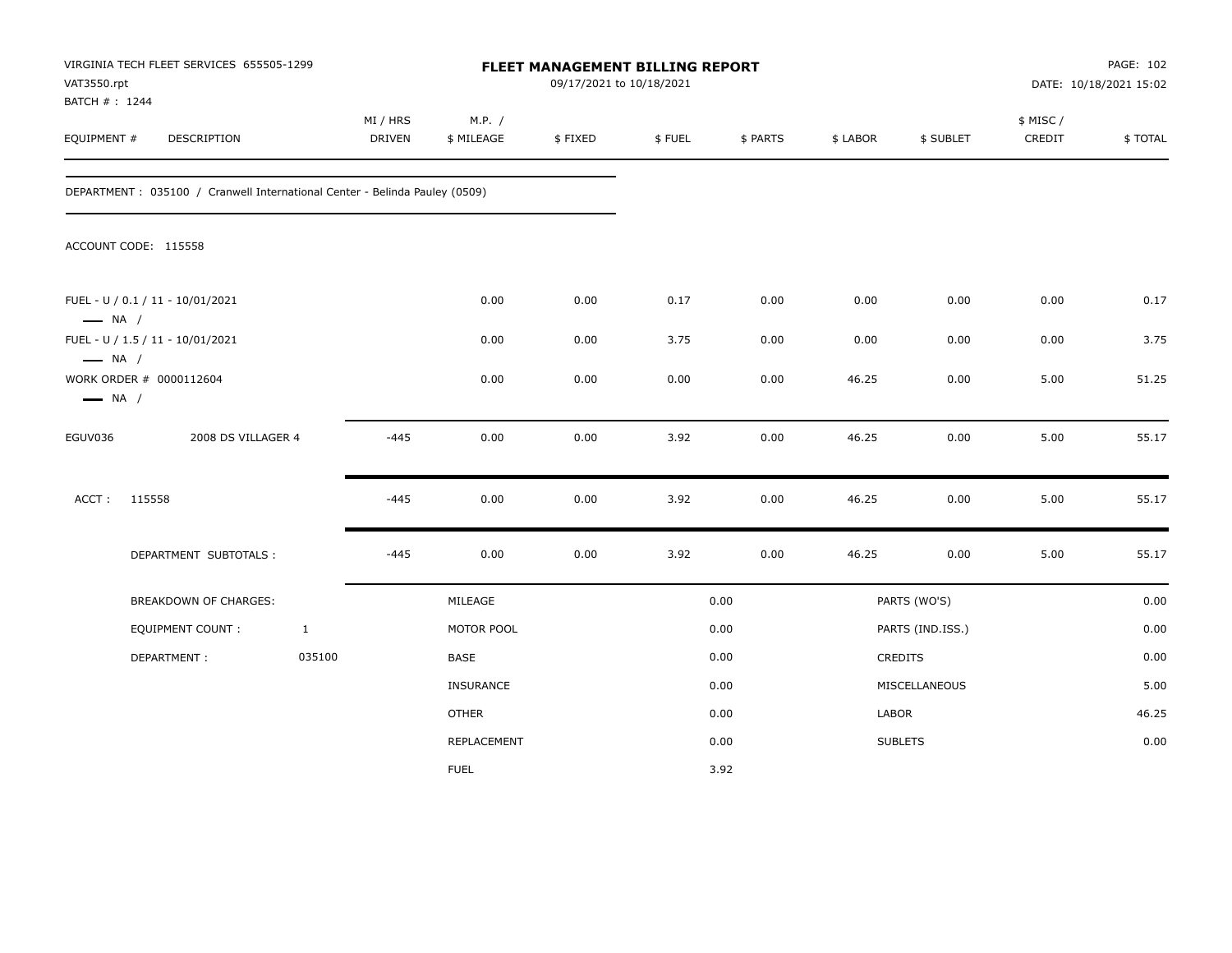| VAT3550.rpt<br>BATCH # : 1244 | VIRGINIA TECH FLEET SERVICES 655505-1299                                    |                |                    |                      | 09/17/2021 to 10/18/2021 | FLEET MANAGEMENT BILLING REPORT |          |          |                  | PAGE: 103<br>DATE: 10/18/2021 15:02 |         |
|-------------------------------|-----------------------------------------------------------------------------|----------------|--------------------|----------------------|--------------------------|---------------------------------|----------|----------|------------------|-------------------------------------|---------|
| EQUIPMENT #                   | DESCRIPTION                                                                 |                | MI / HRS<br>DRIVEN | M.P. /<br>\$ MILEAGE | \$FIXED                  | \$FUEL                          | \$ PARTS | \$ LABOR | \$ SUBLET        | \$ MISC /<br>CREDIT                 | \$TOTAL |
|                               | DEPARTMENT : 036900 / Conservation Management Institute - Beth Jones (0321) |                |                    |                      |                          |                                 |          |          |                  |                                     |         |
|                               | ACCOUNT CODE: 230252                                                        |                |                    |                      |                          |                                 |          |          |                  |                                     |         |
| $\longrightarrow$ NA /        | FUEL - U / 10.1 / CC - 09/24/2021                                           |                |                    | 0.00                 | 0.00                     | 30.32                           | 0.00     | 0.00     | 0.00             | 0.00                                | 30.32   |
| 49017S                        | 2004 Silverado                                                              |                | 220                | 0.00                 | 0.00                     | 30.32                           | 0.00     | 0.00     | 0.00             | 0.00                                | 30.32   |
| $\longrightarrow$ NA /        | FUEL - U / 100.9 / CC - 09/24/2021                                          |                |                    | 0.00                 | 0.00                     | 294.34                          | 0.00     | 0.00     | 0.00             | 0.00                                | 294.34  |
| 66916S                        | 2014 F150                                                                   |                | 1,250              | 0.00                 | 0.00                     | 294.34                          | 0.00     | 0.00     | 0.00             | 0.00                                | 294.34  |
| ACCT:                         | 230252                                                                      |                | 1,470              | 0.00                 | 0.00                     | 324.66                          | 0.00     | 0.00     | 0.00             | 0.00                                | 324.66  |
|                               | DEPARTMENT SUBTOTALS :                                                      |                | 1,470              | 0.00                 | 0.00                     | 324.66                          | 0.00     | 0.00     | 0.00             | 0.00                                | 324.66  |
|                               | BREAKDOWN OF CHARGES:                                                       |                |                    | MILEAGE              |                          |                                 | 0.00     |          | PARTS (WO'S)     |                                     | 0.00    |
|                               | EQUIPMENT COUNT :                                                           | $\overline{2}$ |                    | MOTOR POOL           |                          |                                 | 0.00     |          | PARTS (IND.ISS.) |                                     | 0.00    |
|                               | DEPARTMENT:                                                                 | 036900         |                    | BASE                 |                          |                                 | 0.00     |          | CREDITS          |                                     | 0.00    |
|                               |                                                                             |                |                    | INSURANCE            |                          |                                 | 0.00     |          | MISCELLANEOUS    |                                     | 0.00    |
|                               |                                                                             |                |                    | <b>OTHER</b>         |                          |                                 | 0.00     | LABOR    |                  |                                     | 0.00    |
|                               |                                                                             |                |                    | <b>REPLACEMENT</b>   |                          |                                 | 0.00     |          | <b>SUBLETS</b>   |                                     | 0.00    |
|                               |                                                                             |                |                    | <b>FUEL</b>          |                          | 324.66                          |          |          |                  |                                     |         |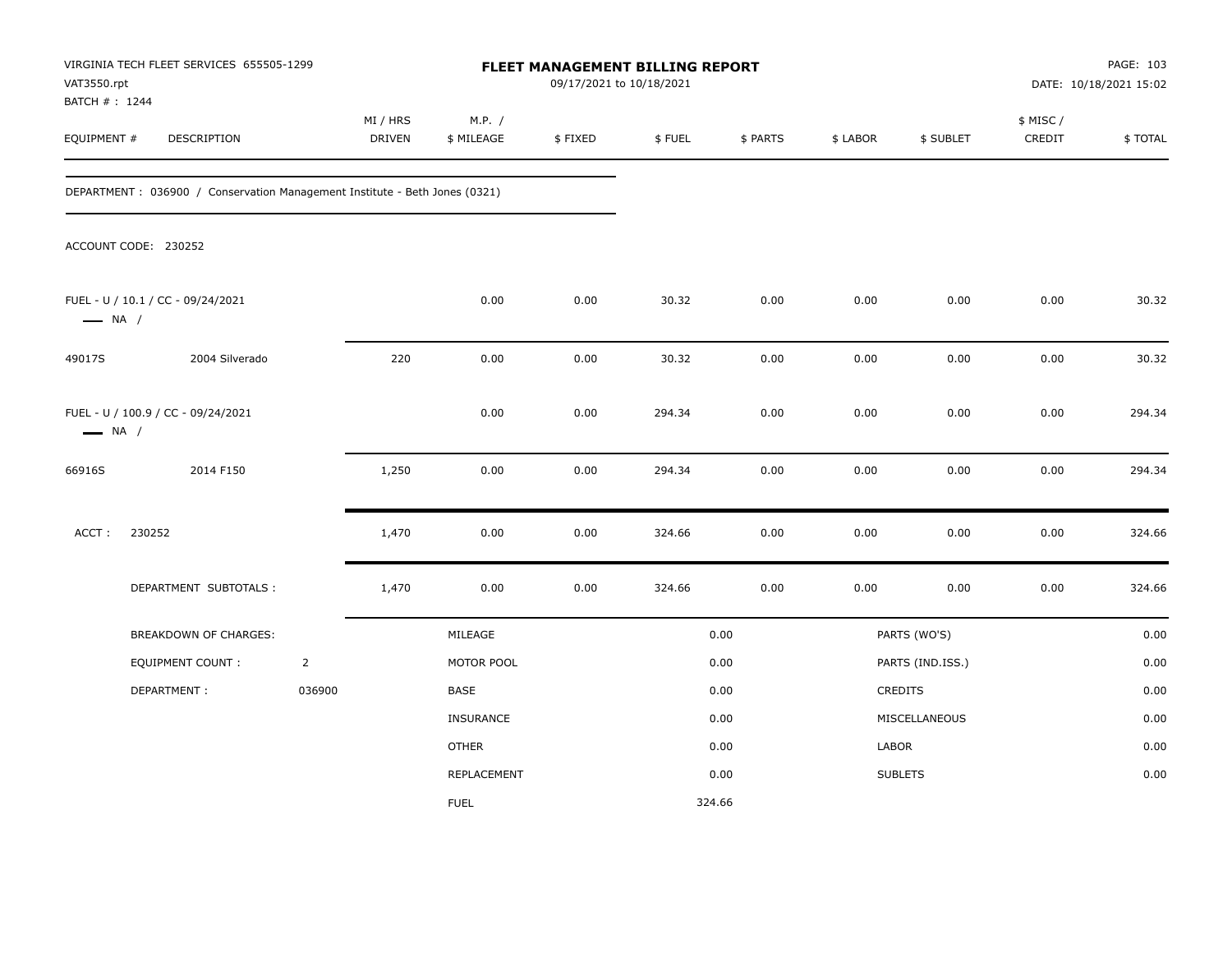| VAT3550.rpt<br>BATCH #: 1244                                           | VIRGINIA TECH FLEET SERVICES 655505-1299                                      |              | FLEET MANAGEMENT BILLING REPORT<br>09/17/2021 to 10/18/2021 |                      |         |        |          |          |                  | PAGE: 104<br>DATE: 10/18/2021 15:02 |         |
|------------------------------------------------------------------------|-------------------------------------------------------------------------------|--------------|-------------------------------------------------------------|----------------------|---------|--------|----------|----------|------------------|-------------------------------------|---------|
| EQUIPMENT #                                                            | DESCRIPTION                                                                   |              | MI / HRS<br><b>DRIVEN</b>                                   | M.P. /<br>\$ MILEAGE | \$FIXED | \$FUEL | \$ PARTS | \$ LABOR | \$ SUBLET        | \$ MISC/<br>CREDIT                  | \$TOTAL |
|                                                                        | DEPARTMENT : 039900 / Center for the Arts at VT - Moss Arts Sage Wayrnen 0916 |              |                                                             |                      |         |        |          |          |                  |                                     |         |
|                                                                        | ACCOUNT CODE: 155212                                                          |              |                                                             |                      |         |        |          |          |                  |                                     |         |
| $\longrightarrow$ NA /                                                 | FUEL - U / 20.4 / 11 - 10/07/2021                                             |              |                                                             | 0.00                 | 0.00    | 50.44  | 0.00     | 0.00     | 0.00             | 0.00                                | 50.44   |
|                                                                        | FUEL - U / 13.8 / 11 - 09/17/2021                                             |              |                                                             | 0.00                 | 0.00    | 35.91  | 0.00     | 0.00     | 0.00             | 0.00                                | 35.91   |
| $\longrightarrow$ NA /<br><b>BASE CHARGE</b><br>$\longrightarrow$ NA / |                                                                               |              |                                                             | 0.00                 | 602.00  | 0.00   | 0.00     | 0.00     | 0.00             | 0.00                                | 602.00  |
| <b>PA14</b>                                                            | 2010 12 PAS VAN                                                               |              | 341                                                         | 0.00                 | 602.00  | 86.35  | 0.00     | 0.00     | 0.00             | 0.00                                | 688.35  |
| ACCT:                                                                  | 155212                                                                        |              | 341                                                         | 0.00                 | 602.00  | 86.35  | 0.00     | 0.00     | 0.00             | 0.00                                | 688.35  |
|                                                                        | DEPARTMENT SUBTOTALS :                                                        |              | 341                                                         | 0.00                 | 602.00  | 86.35  | 0.00     | 0.00     | 0.00             | 0.00                                | 688.35  |
|                                                                        | BREAKDOWN OF CHARGES:                                                         |              |                                                             | MILEAGE              |         |        | 0.00     |          | PARTS (WO'S)     |                                     | 0.00    |
|                                                                        | EQUIPMENT COUNT :                                                             | $\mathbf{1}$ |                                                             | MOTOR POOL           |         |        | 0.00     |          | PARTS (IND.ISS.) |                                     | 0.00    |
|                                                                        | DEPARTMENT:                                                                   | 039900       |                                                             | <b>BASE</b>          |         |        | 602.00   |          | CREDITS          |                                     | 0.00    |
|                                                                        |                                                                               |              |                                                             | <b>INSURANCE</b>     |         |        | 0.00     |          | MISCELLANEOUS    |                                     | 0.00    |
|                                                                        |                                                                               |              |                                                             | <b>OTHER</b>         |         |        | 0.00     | LABOR    |                  |                                     | 0.00    |
|                                                                        |                                                                               |              |                                                             | <b>REPLACEMENT</b>   |         |        | 0.00     |          | <b>SUBLETS</b>   |                                     | 0.00    |
|                                                                        |                                                                               |              |                                                             | <b>FUEL</b>          |         |        | 86.35    |          |                  |                                     |         |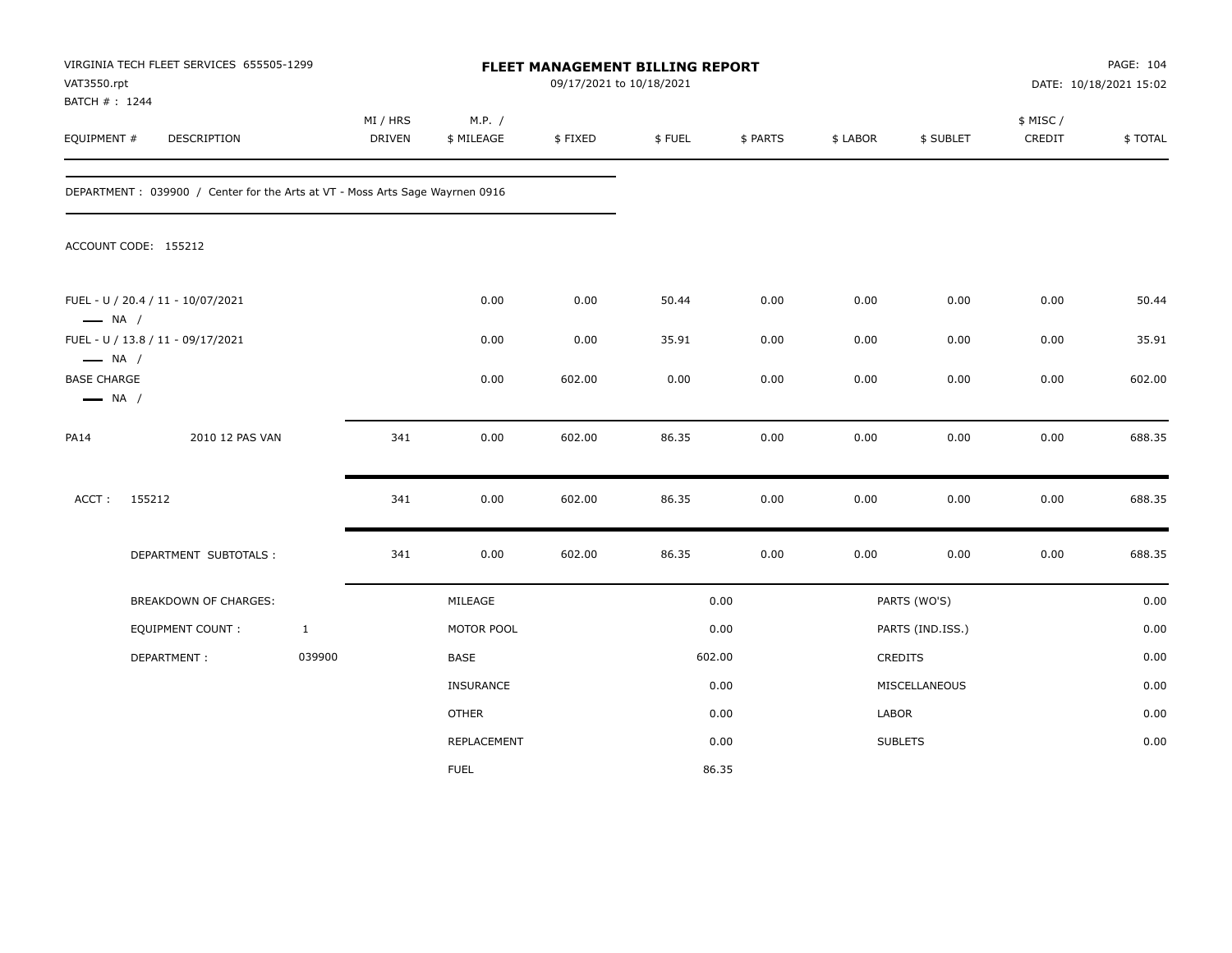| VAT3550.rpt<br>BATCH #: 1244 | VIRGINIA TECH FLEET SERVICES 655505-1299                             |                    |                      |         | <b>FLEET MANAGEMENT BILLING REPORT</b><br>09/17/2021 to 10/18/2021 |          |          |                  | PAGE: 105<br>DATE: 10/18/2021 15:02 |         |  |
|------------------------------|----------------------------------------------------------------------|--------------------|----------------------|---------|--------------------------------------------------------------------|----------|----------|------------------|-------------------------------------|---------|--|
| EQUIPMENT #                  | DESCRIPTION                                                          | MI / HRS<br>DRIVEN | M.P. /<br>\$ MILEAGE | \$FIXED | \$FUEL                                                             | \$ PARTS | \$ LABOR | \$ SUBLET        | \$ MISC /<br>CREDIT                 | \$TOTAL |  |
|                              | DEPARTMENT : 040000 / Undergraduate Admissions -Samantha Boyd (0202) |                    |                      |         |                                                                    |          |          |                  |                                     |         |  |
|                              | ACCOUNT CODE: 118456                                                 |                    |                      |         |                                                                    |          |          |                  |                                     |         |  |
| $\longrightarrow$ NA /       | FUEL - U / 15.3 / 11 - 10/01/2021                                    |                    | 0.00                 | 0.00    | 37.79                                                              | 0.00     | 0.00     | 0.00             | 0.00                                | 37.79   |  |
| 60233S                       | 2010 Caravan                                                         | 195                | 0.00                 | 0.00    | 37.79                                                              | 0.00     | 0.00     | 0.00             | 0.00                                | 37.79   |  |
| ACCT:                        | 118456                                                               | 195                | 0.00                 | 0.00    | 37.79                                                              | 0.00     | 0.00     | 0.00             | 0.00                                | 37.79   |  |
|                              | DEPARTMENT SUBTOTALS :                                               | 195                | 0.00                 | 0.00    | 37.79                                                              | 0.00     | 0.00     | 0.00             | 0.00                                | 37.79   |  |
|                              | <b>BREAKDOWN OF CHARGES:</b>                                         |                    | MILEAGE              |         |                                                                    | 0.00     |          | PARTS (WO'S)     |                                     | 0.00    |  |
|                              | EQUIPMENT COUNT :                                                    | $\mathbf{1}$       | MOTOR POOL           |         |                                                                    | 0.00     |          | PARTS (IND.ISS.) |                                     | 0.00    |  |
|                              | DEPARTMENT:                                                          | 040000             | <b>BASE</b>          |         |                                                                    | 0.00     |          | CREDITS          |                                     | 0.00    |  |
|                              |                                                                      |                    | INSURANCE            |         |                                                                    | 0.00     |          | MISCELLANEOUS    |                                     | 0.00    |  |
|                              |                                                                      |                    | <b>OTHER</b>         |         |                                                                    | 0.00     | LABOR    |                  |                                     | 0.00    |  |
|                              |                                                                      |                    | <b>REPLACEMENT</b>   |         |                                                                    | 0.00     |          | <b>SUBLETS</b>   |                                     | 0.00    |  |
|                              |                                                                      |                    | <b>FUEL</b>          |         |                                                                    | 37.79    |          |                  |                                     |         |  |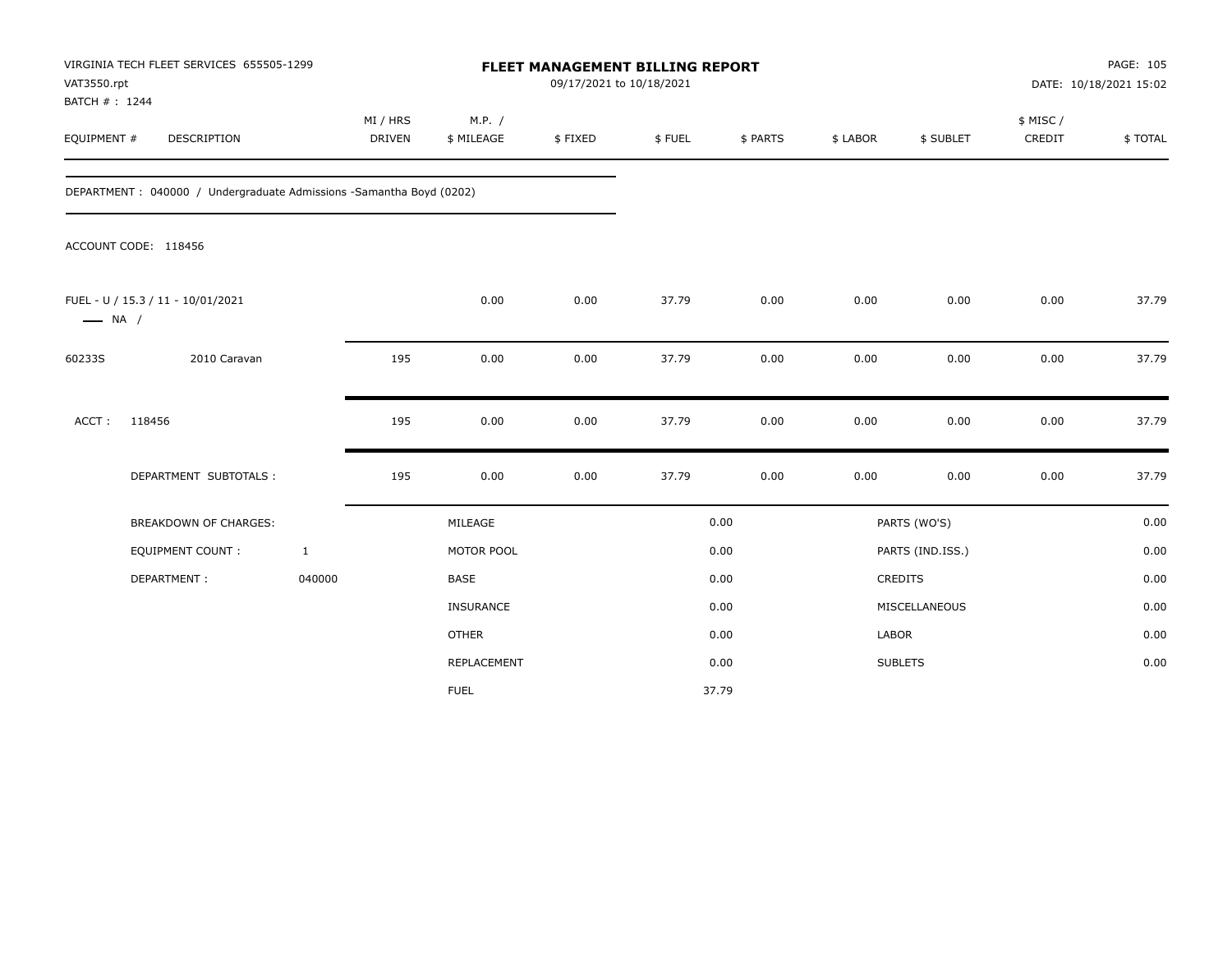| VAT3550.rpt<br>BATCH #: 1244                                | VIRGINIA TECH FLEET SERVICES 655505-1299                        | FLEET MANAGEMENT BILLING REPORT<br>09/17/2021 to 10/18/2021 |                      |         |        |          |          |           | PAGE: 106<br>DATE: 10/18/2021 15:02 |         |
|-------------------------------------------------------------|-----------------------------------------------------------------|-------------------------------------------------------------|----------------------|---------|--------|----------|----------|-----------|-------------------------------------|---------|
| EQUIPMENT #                                                 | DESCRIPTION                                                     | MI / HRS<br><b>DRIVEN</b>                                   | M.P. /<br>\$ MILEAGE | \$FIXED | \$FUEL | \$ PARTS | \$ LABOR | \$ SUBLET | \$ MISC/<br>CREDIT                  | \$TOTAL |
|                                                             | DEPARTMENT : 040100 / University Registrar - Robin Lucas (0134) |                                                             |                      |         |        |          |          |           |                                     |         |
| ACCOUNT CODE: 123640                                        |                                                                 |                                                             |                      |         |        |          |          |           |                                     |         |
| FUEL - U / 9.6 / 11 - 10/14/2021<br>$\longrightarrow$ NA /  |                                                                 |                                                             | 0.00                 | 0.00    | 26.24  | 0.00     | 0.00     | 0.00      | 0.00                                | 26.24   |
| 47551S                                                      | 2002 Astro                                                      | 95                                                          | 0.00                 | 0.00    | 26.24  | 0.00     | 0.00     | 0.00      | 0.00                                | 26.24   |
| FUEL - U / 13.1 / 11 - 10/14/2021<br>$\longrightarrow$ NA / |                                                                 |                                                             | 0.00                 | 0.00    | 35.79  | 0.00     | 0.00     | 0.00      | 0.00                                | 35.79   |
| FUEL - U / 23.7 / 11 - 09/30/2021<br>$\longrightarrow$ NA / |                                                                 |                                                             | 0.00                 | 0.00    | 58.64  | 0.00     | 0.00     | 0.00      | 0.00                                | 58.64   |
| 50164S                                                      | 2005 SAVANA                                                     | 316                                                         | 0.00                 | 0.00    | 94.43  | 0.00     | 0.00     | 0.00      | 0.00                                | 94.43   |
| FUEL - U / 12.5 / 11 - 10/14/2021<br>$\longrightarrow$ NA / |                                                                 |                                                             | 0.00                 | 0.00    | 34.10  | 0.00     | 0.00     | 0.00      | 0.00                                | 34.10   |
| 50200S                                                      | 2006 SAVANA                                                     | 91                                                          | 0.00                 | 0.00    | 34.10  | 0.00     | 0.00     | 0.00      | 0.00                                | 34.10   |
| ACCT: 123640                                                |                                                                 | 502                                                         | 0.00                 | 0.00    | 154.77 | 0.00     | 0.00     | 0.00      | 0.00                                | 154.77  |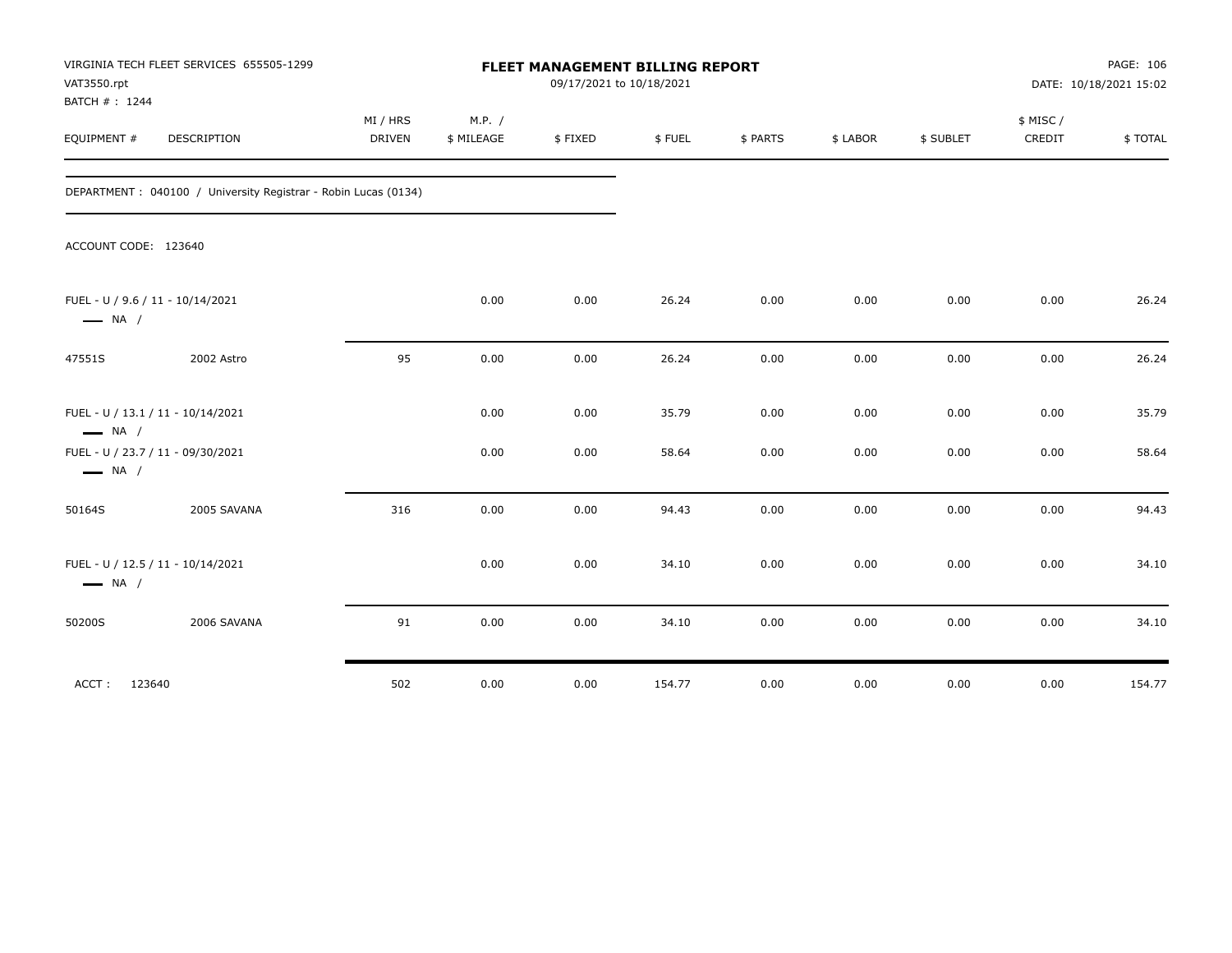| VIRGINIA TECH FLEET SERVICES 655505-1299<br>VAT3550.rpt<br>BATCH #: 1244 |        | <b>FLEET MANAGEMENT BILLING REPORT</b><br>09/17/2021 to 10/18/2021<br>DATE: 10/18/2021 15:02 |                                                                                |      |        |        |       |                  |                    |         |
|--------------------------------------------------------------------------|--------|----------------------------------------------------------------------------------------------|--------------------------------------------------------------------------------|------|--------|--------|-------|------------------|--------------------|---------|
| EQUIPMENT #<br>DESCRIPTION                                               |        | MI / HRS<br>DRIVEN                                                                           | M.P. /<br>\$ MILEAGE<br>\$FIXED<br>\$FUEL<br>\$ PARTS<br>\$ LABOR<br>\$ SUBLET |      |        |        |       |                  | \$ MISC/<br>CREDIT | \$TOTAL |
| DEPARTMENT SUBTOTALS :                                                   |        | 502                                                                                          | 0.00                                                                           | 0.00 | 154.77 | 0.00   | 0.00  | 0.00             | 0.00               | 154.77  |
| <b>BREAKDOWN OF CHARGES:</b>                                             |        |                                                                                              | MILEAGE                                                                        |      |        | 0.00   |       | PARTS (WO'S)     |                    | 0.00    |
| EQUIPMENT COUNT:                                                         | 3      |                                                                                              | MOTOR POOL                                                                     |      |        | 0.00   |       | PARTS (IND.ISS.) |                    | 0.00    |
| DEPARTMENT:                                                              | 040100 |                                                                                              | <b>BASE</b>                                                                    |      |        | 0.00   |       | <b>CREDITS</b>   |                    | 0.00    |
|                                                                          |        |                                                                                              | <b>INSURANCE</b>                                                               |      |        | 0.00   |       | MISCELLANEOUS    |                    | 0.00    |
|                                                                          |        |                                                                                              | OTHER                                                                          |      |        | 0.00   | LABOR |                  |                    | 0.00    |
|                                                                          |        |                                                                                              | REPLACEMENT                                                                    |      |        | 0.00   |       | <b>SUBLETS</b>   |                    | 0.00    |
|                                                                          |        |                                                                                              | <b>FUEL</b>                                                                    |      |        | 154.77 |       |                  |                    |         |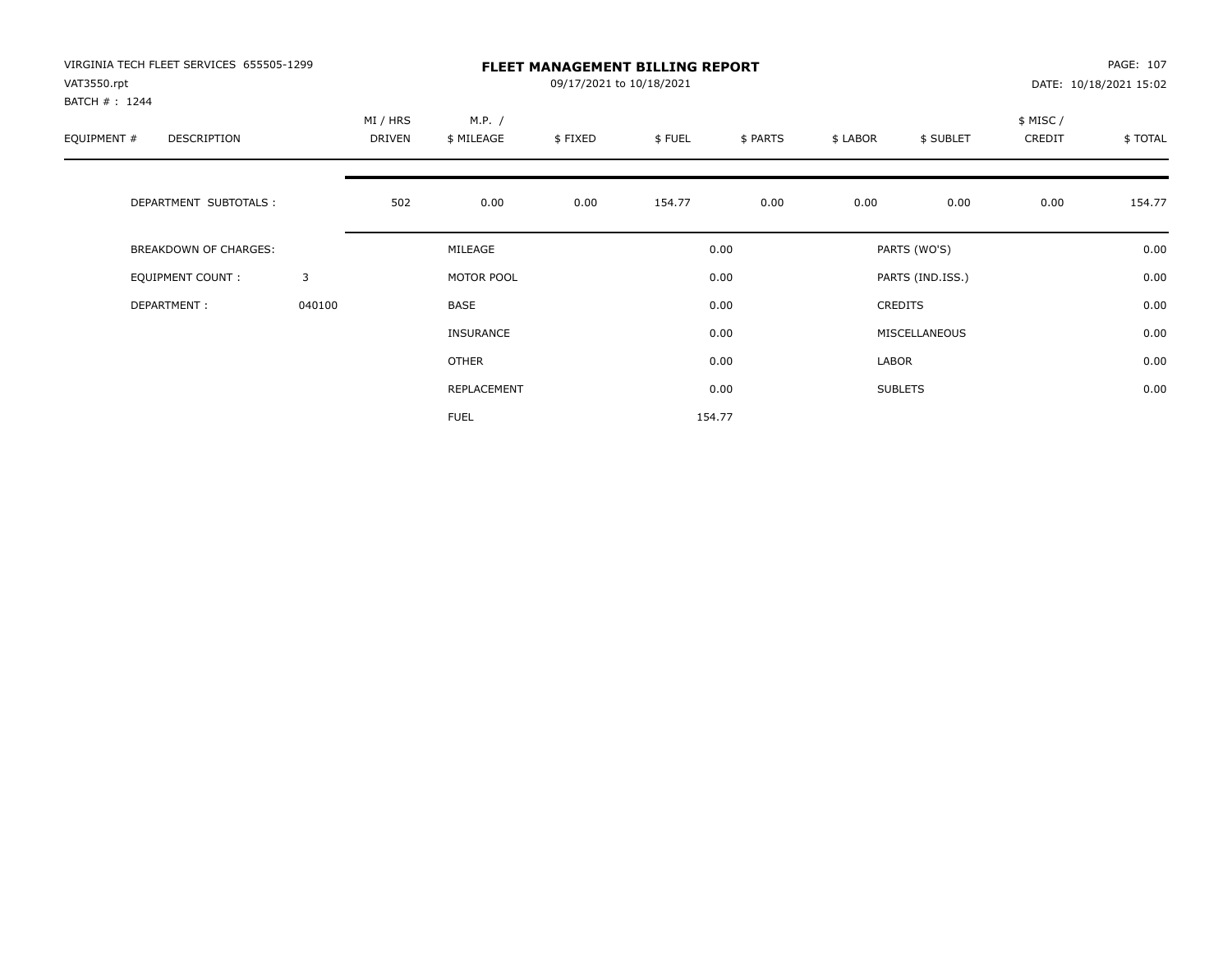| VAT3550.rpt<br>BATCH #: 1244 | VIRGINIA TECH FLEET SERVICES 655505-1299                     |              |                           |                      |         | <b>FLEET MANAGEMENT BILLING REPORT</b><br>09/17/2021 to 10/18/2021 |          |          |                  | PAGE: 108<br>DATE: 10/18/2021 15:02 |         |
|------------------------------|--------------------------------------------------------------|--------------|---------------------------|----------------------|---------|--------------------------------------------------------------------|----------|----------|------------------|-------------------------------------|---------|
| EQUIPMENT #                  | DESCRIPTION                                                  |              | MI / HRS<br><b>DRIVEN</b> | M.P. /<br>\$ MILEAGE | \$FIXED | \$FUEL                                                             | \$ PARTS | \$ LABOR | \$ SUBLET        | \$ MISC /<br>CREDIT                 | \$TOTAL |
|                              | DEPARTMENT : 041800 / Alumni Relations - Wynoka Price (0336) |              |                           |                      |         |                                                                    |          |          |                  |                                     |         |
|                              | ACCOUNT CODE: 881245                                         |              |                           |                      |         |                                                                    |          |          |                  |                                     |         |
| $\longrightarrow$ NA /       | FUEL - U / 3.5 / 11 - 10/14/2021                             |              |                           | 0.00                 | 0.00    | 9.56                                                               | 0.00     | 0.00     | 0.00             | 0.00                                | 9.56    |
| eguv001                      | 2012 GOLF CART                                               |              | $\pmb{0}$                 | 0.00                 | 0.00    | 9.56                                                               | 0.00     | 0.00     | 0.00             | 0.00                                | 9.56    |
| ACCT:                        | 881245                                                       |              | $\pmb{0}$                 | 0.00                 | 0.00    | 9.56                                                               | 0.00     | 0.00     | 0.00             | 0.00                                | 9.56    |
|                              | DEPARTMENT SUBTOTALS :                                       |              | $\pmb{0}$                 | 0.00                 | 0.00    | 9.56                                                               | 0.00     | 0.00     | 0.00             | 0.00                                | 9.56    |
|                              | <b>BREAKDOWN OF CHARGES:</b>                                 |              |                           | MILEAGE              |         |                                                                    | 0.00     |          | PARTS (WO'S)     |                                     | 0.00    |
|                              | <b>EQUIPMENT COUNT:</b>                                      | $\mathbf{1}$ |                           | MOTOR POOL           |         |                                                                    | 0.00     |          | PARTS (IND.ISS.) |                                     | 0.00    |
|                              | DEPARTMENT:                                                  | 041800       |                           | <b>BASE</b>          |         |                                                                    | 0.00     |          | CREDITS          |                                     | 0.00    |
|                              |                                                              |              |                           | INSURANCE            |         |                                                                    | 0.00     |          | MISCELLANEOUS    |                                     | 0.00    |
|                              |                                                              |              |                           | <b>OTHER</b>         |         |                                                                    | 0.00     | LABOR    |                  |                                     | 0.00    |
|                              |                                                              |              |                           | REPLACEMENT          |         |                                                                    | 0.00     |          | <b>SUBLETS</b>   |                                     | 0.00    |
|                              |                                                              |              |                           | <b>FUEL</b>          |         |                                                                    | 9.56     |          |                  |                                     |         |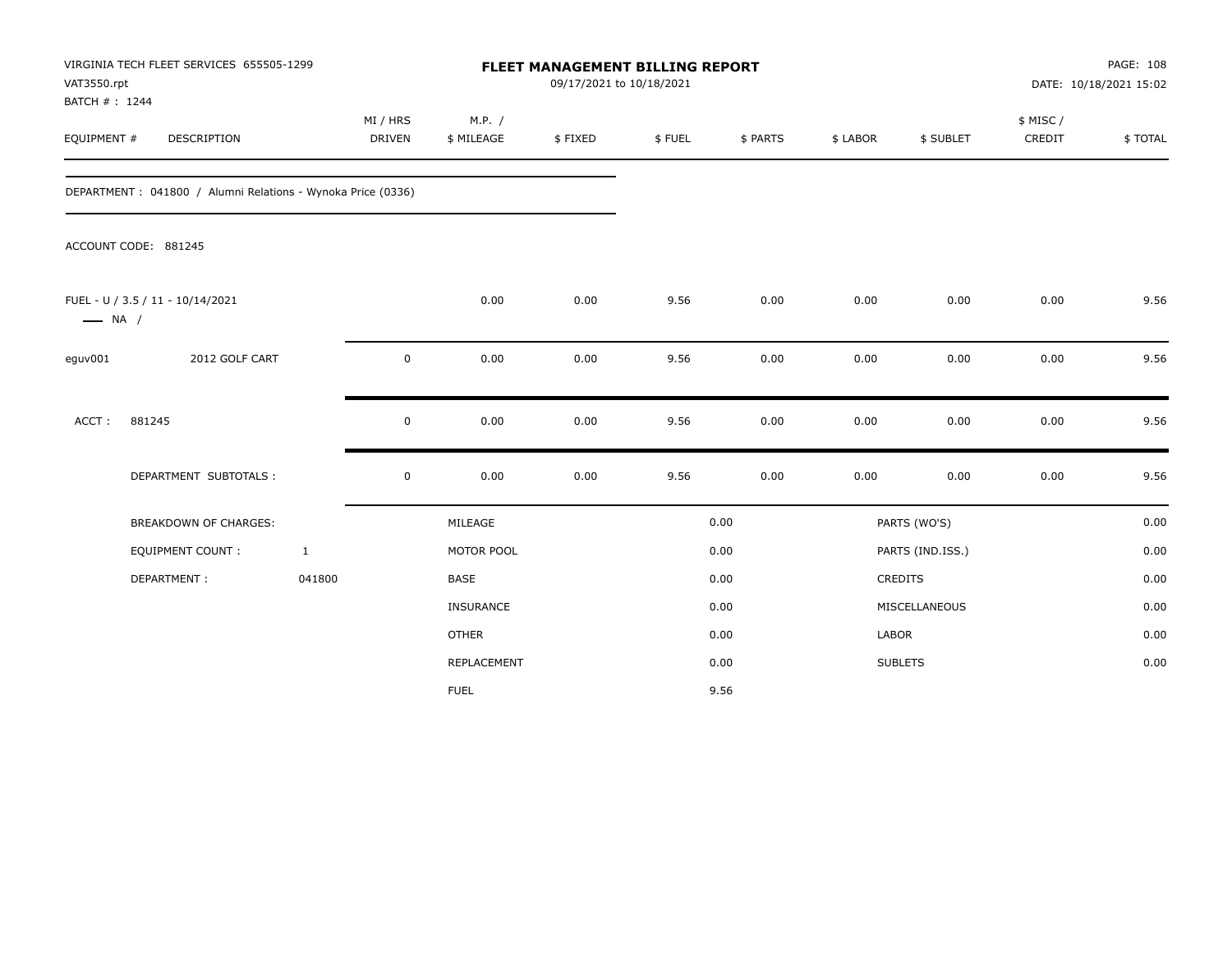| VAT3550.rpt<br>BATCH #: 1244 | VIRGINIA TECH FLEET SERVICES 655505-1299                                 |                           |                      | FLEET MANAGEMENT BILLING REPORT<br>09/17/2021 to 10/18/2021 |        |          |              |                  |                     | PAGE: 109<br>DATE: 10/18/2021 15:02 |
|------------------------------|--------------------------------------------------------------------------|---------------------------|----------------------|-------------------------------------------------------------|--------|----------|--------------|------------------|---------------------|-------------------------------------|
| EQUIPMENT #                  | DESCRIPTION                                                              | MI / HRS<br><b>DRIVEN</b> | M.P. /<br>\$ MILEAGE | \$FIXED                                                     | \$FUEL | \$ PARTS | \$ LABOR     | \$ SUBLET        | \$ MISC /<br>CREDIT | \$TOTAL                             |
|                              | DEPARTMENT: 042500 / VP for Student Affairs - Sheila Walker-Davis (0140) |                           |                      |                                                             |        |          |              |                  |                     |                                     |
|                              | ACCOUNT CODE: 874319                                                     |                           |                      |                                                             |        |          |              |                  |                     |                                     |
| $\longrightarrow$ NA /       | FUEL - U / 18.8 / 12 - 10/07/2021                                        |                           | 0.00                 | 0.00                                                        | 46.44  | 0.00     | 0.00         | 0.00             | 0.00                | 46.44                               |
| 65609s                       | 2013 SAVANA                                                              | 173                       | 0.00                 | 0.00                                                        | 46.44  | 0.00     | 0.00         | 0.00             | 0.00                | 46.44                               |
| ACCT:                        | 874319                                                                   | 173                       | 0.00                 | 0.00                                                        | 46.44  | 0.00     | 0.00         | 0.00             | 0.00                | 46.44                               |
|                              | DEPARTMENT SUBTOTALS :                                                   | 173                       | 0.00                 | 0.00                                                        | 46.44  | 0.00     | 0.00         | 0.00             | 0.00                | 46.44                               |
|                              | BREAKDOWN OF CHARGES:                                                    |                           | MILEAGE              |                                                             |        | 0.00     |              | PARTS (WO'S)     |                     | 0.00                                |
|                              | <b>EQUIPMENT COUNT:</b>                                                  | $\mathbf{1}$              | MOTOR POOL           |                                                             |        | 0.00     |              | PARTS (IND.ISS.) |                     | 0.00                                |
|                              | DEPARTMENT:                                                              | 042500                    | BASE                 |                                                             |        | 0.00     |              | <b>CREDITS</b>   |                     | 0.00                                |
|                              |                                                                          |                           | INSURANCE            |                                                             |        | 0.00     |              | MISCELLANEOUS    |                     | 0.00                                |
|                              |                                                                          |                           | <b>OTHER</b>         |                                                             |        | 0.00     | <b>LABOR</b> |                  |                     | 0.00                                |
|                              |                                                                          |                           | REPLACEMENT          |                                                             |        | 0.00     |              | <b>SUBLETS</b>   |                     | 0.00                                |
|                              |                                                                          |                           | <b>FUEL</b>          |                                                             |        | 46.44    |              |                  |                     |                                     |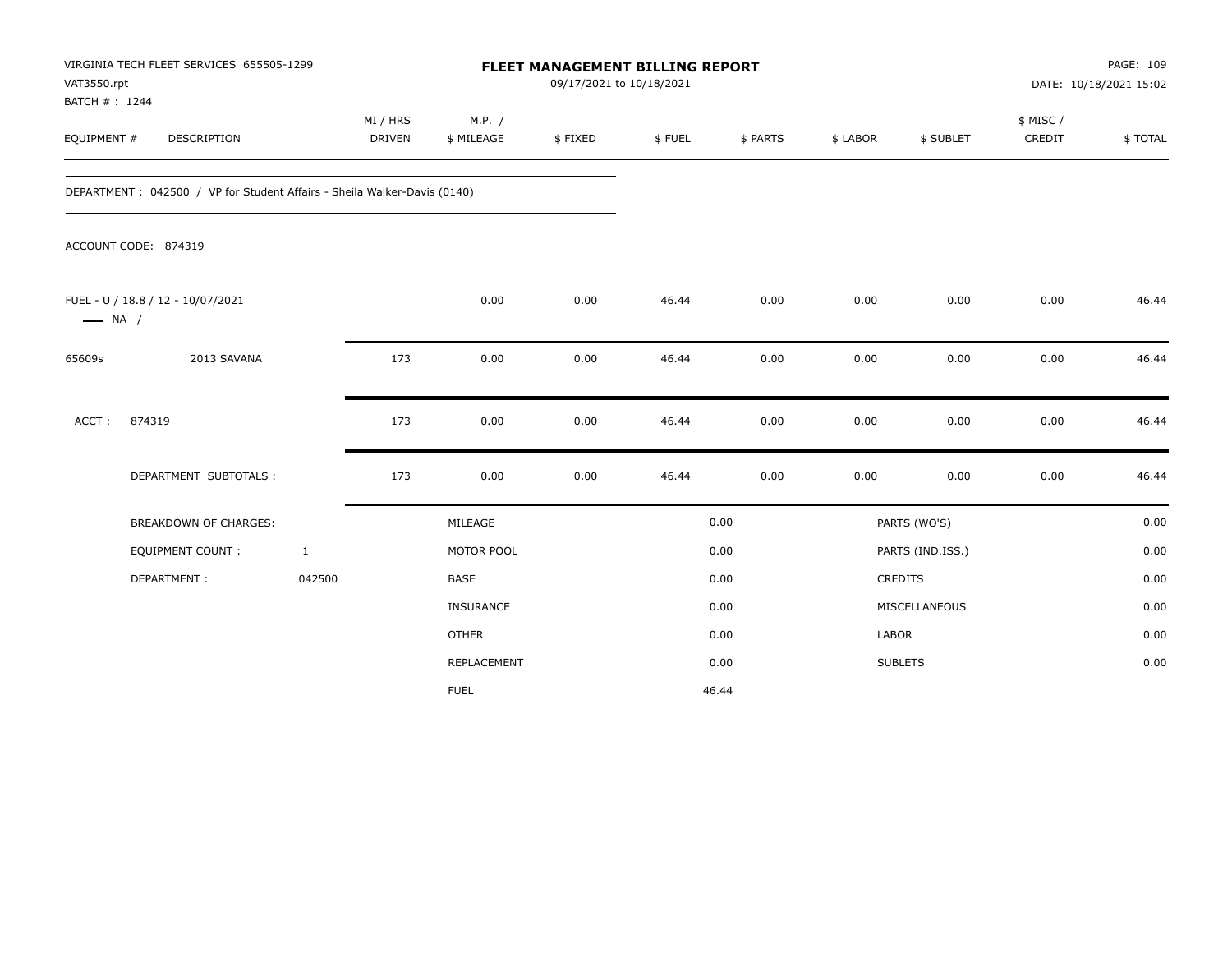| VAT3550.rpt<br>BATCH #: 1244 | VIRGINIA TECH FLEET SERVICES 655505-1299    |              |                    |                      | 09/17/2021 to 10/18/2021 | FLEET MANAGEMENT BILLING REPORT |          |          |                  |                     | PAGE: 110<br>DATE: 10/18/2021 15:02 |
|------------------------------|---------------------------------------------|--------------|--------------------|----------------------|--------------------------|---------------------------------|----------|----------|------------------|---------------------|-------------------------------------|
| EQUIPMENT #                  | <b>DESCRIPTION</b>                          |              | MI / HRS<br>DRIVEN | M.P. /<br>\$ MILEAGE | \$FIXED                  | \$FUEL                          | \$ PARTS | \$ LABOR | \$ SUBLET        | \$ MISC /<br>CREDIT | \$TOTAL                             |
|                              | DEPARTMENT: 043800 / PROVOST - Robyn Duncan |              | 0132               |                      |                          |                                 |          |          |                  |                     |                                     |
|                              | ACCOUNT CODE: 121604                        |              |                    |                      |                          |                                 |          |          |                  |                     |                                     |
| $\longrightarrow$ NA /       | FUEL - U / 8.0 / 12 - 10/08/2021            |              |                    | 0.00                 | 0.00                     | 19.76                           | 0.00     | 0.00     | 0.00             | 0.00                | 19.76                               |
| 79407s                       | 2020 Edge                                   |              | 191                | 0.00                 | 0.00                     | 19.76                           | 0.00     | 0.00     | 0.00             | 0.00                | 19.76                               |
| ACCT:                        | 121604                                      |              | 191                | 0.00                 | 0.00                     | 19.76                           | 0.00     | 0.00     | 0.00             | 0.00                | 19.76                               |
|                              | DEPARTMENT SUBTOTALS :                      |              | 191                | 0.00                 | 0.00                     | 19.76                           | 0.00     | 0.00     | 0.00             | 0.00                | 19.76                               |
|                              | <b>BREAKDOWN OF CHARGES:</b>                |              |                    | MILEAGE              |                          |                                 | 0.00     |          | PARTS (WO'S)     |                     | 0.00                                |
|                              | <b>EQUIPMENT COUNT:</b>                     | $\mathbf{1}$ |                    | MOTOR POOL           |                          |                                 | 0.00     |          | PARTS (IND.ISS.) |                     | 0.00                                |
|                              | DEPARTMENT:                                 | 043800       |                    | <b>BASE</b>          |                          |                                 | 0.00     |          | <b>CREDITS</b>   |                     | 0.00                                |
|                              |                                             |              |                    | INSURANCE            |                          |                                 | 0.00     |          | MISCELLANEOUS    |                     | 0.00                                |
|                              |                                             |              |                    | <b>OTHER</b>         |                          |                                 | 0.00     | LABOR    |                  |                     | 0.00                                |
|                              |                                             |              |                    | REPLACEMENT          |                          |                                 | 0.00     |          | <b>SUBLETS</b>   |                     | 0.00                                |
|                              |                                             |              |                    | <b>FUEL</b>          |                          |                                 | 19.76    |          |                  |                     |                                     |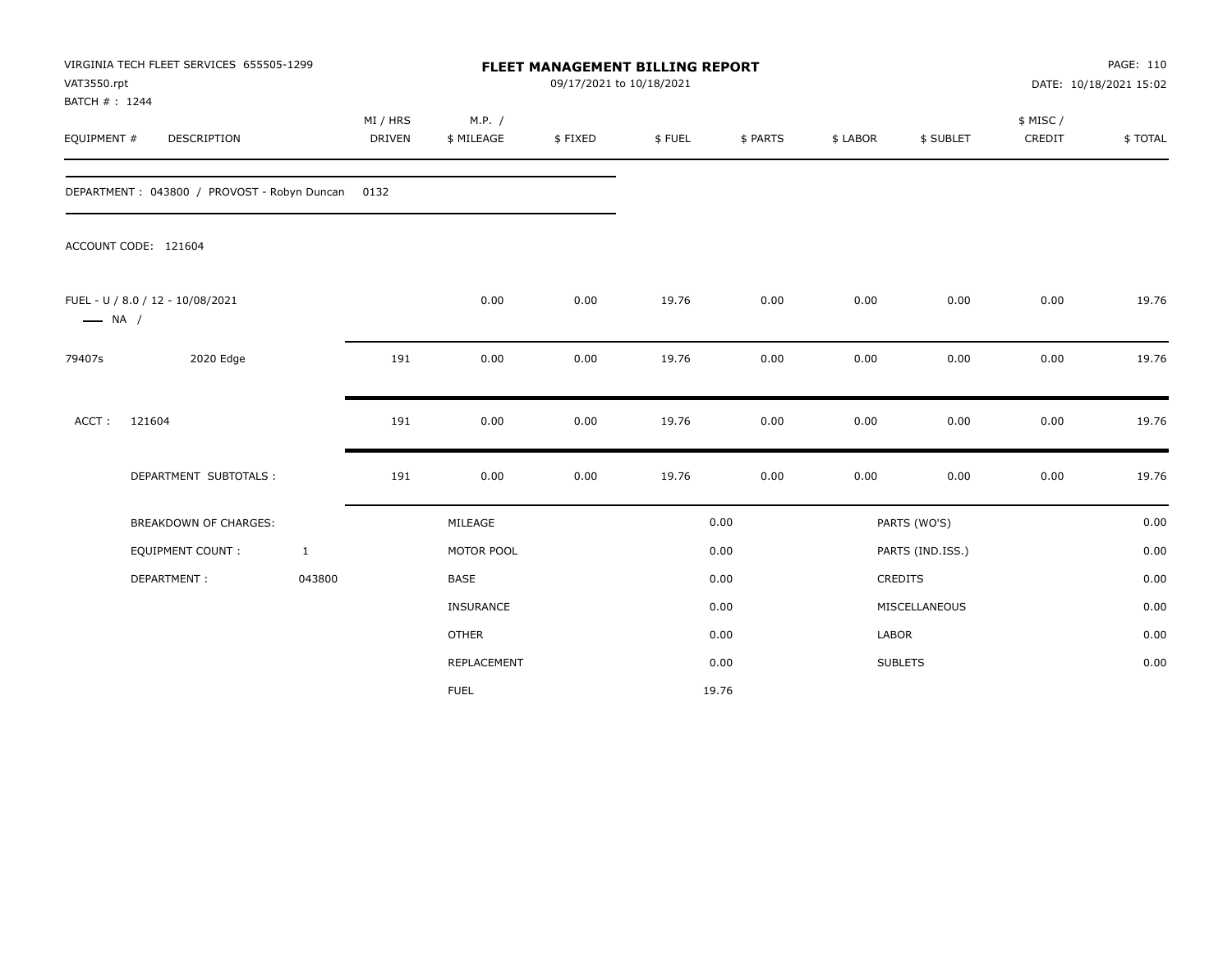| VAT3550.rpt<br>BATCH #: 1244                                | VIRGINIA TECH FLEET SERVICES 655505-1299                              |                           |                      |         | FLEET MANAGEMENT BILLING REPORT<br>09/17/2021 to 10/18/2021<br>DATE: 10/18/2021 15:02 |          |          |           |                    |         |
|-------------------------------------------------------------|-----------------------------------------------------------------------|---------------------------|----------------------|---------|---------------------------------------------------------------------------------------|----------|----------|-----------|--------------------|---------|
| EQUIPMENT #                                                 | DESCRIPTION                                                           | MI / HRS<br><b>DRIVEN</b> | M.P. /<br>\$ MILEAGE | \$FIXED | \$FUEL                                                                                | \$ PARTS | \$ LABOR | \$ SUBLET | \$ MISC/<br>CREDIT | \$TOTAL |
|                                                             | DEPARTMENT : 044000 / Controllers Office Rachel Burger Mail Code 0312 |                           |                      |         |                                                                                       |          |          |           |                    |         |
| ACCOUNT CODE: 124391                                        |                                                                       |                           |                      |         |                                                                                       |          |          |           |                    |         |
| FUEL - U / 10.0 / 11 - 10/05/2021<br>$\longrightarrow$ NA / |                                                                       |                           | 0.00                 | 0.00    | 24.63                                                                                 | 0.00     | 0.00     | 0.00      | 0.00               | 24.63   |
| 68287s                                                      | 2015 FOCUS                                                            | 188                       | 0.00                 | 0.00    | 24.63                                                                                 | 0.00     | 0.00     | 0.00      | 0.00               | 24.63   |
| FUEL - U / 8.9 / 11 - 10/07/2021<br>$\longrightarrow$ NA /  |                                                                       |                           | 0.00                 | 0.00    | 21.98                                                                                 | 0.00     | 0.00     | 0.00      | 0.00               | 21.98   |
| FUEL - U / 8.9 / 12 - 09/21/2021<br>$\longrightarrow$ NA /  |                                                                       |                           | 0.00                 | 0.00    | 23.31                                                                                 | 0.00     | 0.00     | 0.00      | 0.00               | 23.31   |
| 68289s                                                      | 2015 FOCUS                                                            | 116                       | 0.00                 | 0.00    | 45.29                                                                                 | 0.00     | 0.00     | 0.00      | 0.00               | 45.29   |
| FUEL - U / 13.8 / 11 - 10/07/2021<br>$\longrightarrow$ NA / |                                                                       |                           | 0.00                 | 0.00    | 33.96                                                                                 | 0.00     | 0.00     | 0.00      | 0.00               | 33.96   |
| 77302s                                                      | 2019 IMPALA                                                           | 201                       | 0.00                 | 0.00    | 33.96                                                                                 | 0.00     | 0.00     | 0.00      | 0.00               | 33.96   |
| 124391<br>ACCT:                                             |                                                                       | 505                       | 0.00                 | 0.00    | 103.88                                                                                | 0.00     | 0.00     | 0.00      | 0.00               | 103.88  |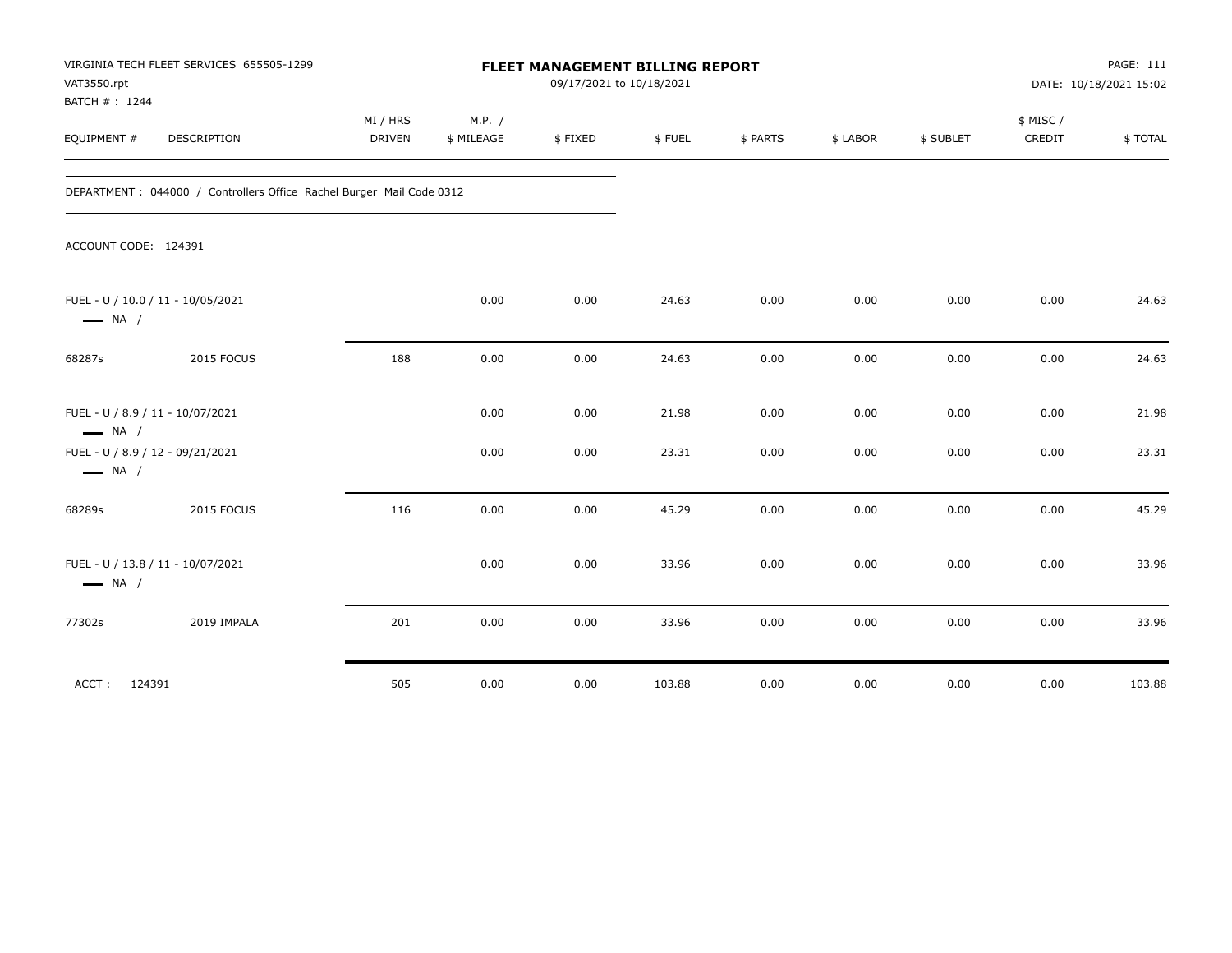| VIRGINIA TECH FLEET SERVICES 655505-1299<br>VAT3550.rpt<br>BATCH #: 1244 |        |                    |                      | PAGE: 112<br>DATE: 10/18/2021 15:02 |        |          |          |                  |                    |         |
|--------------------------------------------------------------------------|--------|--------------------|----------------------|-------------------------------------|--------|----------|----------|------------------|--------------------|---------|
| EQUIPMENT #<br>DESCRIPTION                                               |        | MI / HRS<br>DRIVEN | M.P. /<br>\$ MILEAGE | \$FIXED                             | \$FUEL | \$ PARTS | \$ LABOR | \$ SUBLET        | \$ MISC/<br>CREDIT | \$TOTAL |
| DEPARTMENT SUBTOTALS :                                                   |        | 505                | 0.00                 | 0.00                                | 103.88 | 0.00     | 0.00     | 0.00             | 0.00               | 103.88  |
| <b>BREAKDOWN OF CHARGES:</b>                                             |        |                    | MILEAGE              |                                     |        | 0.00     |          | PARTS (WO'S)     |                    | 0.00    |
| EQUIPMENT COUNT:                                                         | 3      |                    | MOTOR POOL           |                                     |        | 0.00     |          | PARTS (IND.ISS.) |                    | 0.00    |
| DEPARTMENT:                                                              | 044000 |                    | <b>BASE</b>          |                                     |        | 0.00     |          | <b>CREDITS</b>   |                    | 0.00    |
|                                                                          |        |                    | INSURANCE            |                                     |        | 0.00     |          | MISCELLANEOUS    |                    | 0.00    |
|                                                                          |        |                    | <b>OTHER</b>         |                                     |        | 0.00     | LABOR    |                  |                    | 0.00    |
|                                                                          |        |                    | REPLACEMENT          |                                     |        | 0.00     |          | <b>SUBLETS</b>   |                    | 0.00    |
|                                                                          |        |                    | <b>FUEL</b>          |                                     |        | 103.88   |          |                  |                    |         |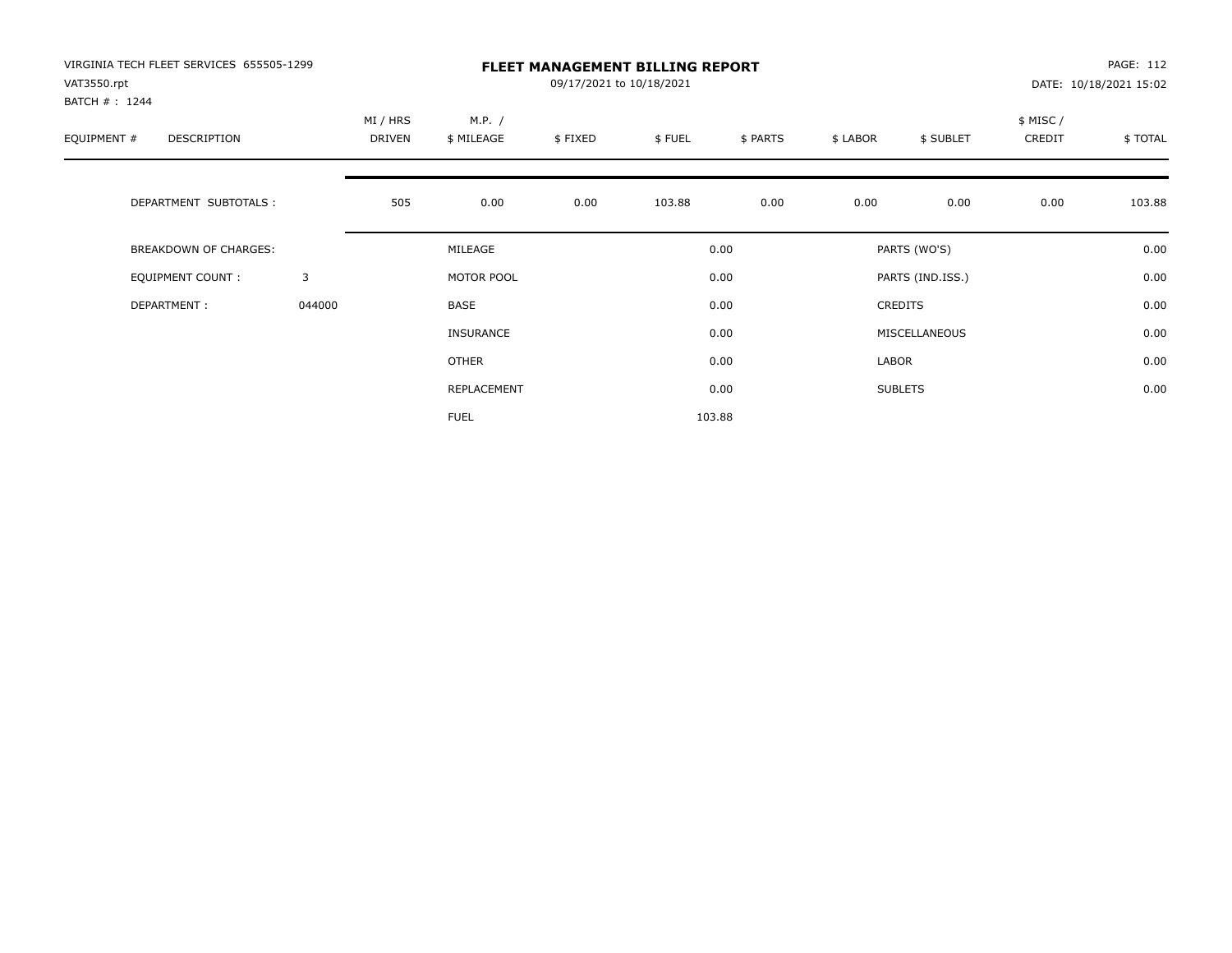| VAT3550.rpt<br>BATCH #: 1244 | VIRGINIA TECH FLEET SERVICES 655505-1299   |                    |                      | FLEET MANAGEMENT BILLING REPORT<br>09/17/2021 to 10/18/2021 |        |          |          |                  |                    | PAGE: 113<br>DATE: 10/18/2021 15:02 |
|------------------------------|--------------------------------------------|--------------------|----------------------|-------------------------------------------------------------|--------|----------|----------|------------------|--------------------|-------------------------------------|
| EQUIPMENT #                  | DESCRIPTION                                | MI / HRS<br>DRIVEN | M.P. /<br>\$ MILEAGE | \$FIXED                                                     | \$FUEL | \$ PARTS | \$ LABOR | \$ SUBLET        | \$ MISC/<br>CREDIT | \$TOTAL                             |
|                              | DEPARTMENT: 047010 / SURPLUS - Ron Barrett | MAIL CODE 0359     |                      |                                                             |        |          |          |                  |                    |                                     |
|                              | ACCOUNT CODE: 554600                       |                    |                      |                                                             |        |          |          |                  |                    |                                     |
| $\longrightarrow$ NA /       | FUEL - D / 39.3 / 14 - 09/21/2021          |                    | 0.00                 | 0.00                                                        | 102.86 | 0.00     | 0.00     | 0.00             | 0.00               | 102.86                              |
| 47286S                       | 2013 M2-106                                | 58                 | 0.00                 | 0.00                                                        | 102.86 | 0.00     | 0.00     | 0.00             | 0.00               | 102.86                              |
| ACCT:                        | 554600                                     | 58                 | 0.00                 | 0.00                                                        | 102.86 | 0.00     | 0.00     | 0.00             | 0.00               | 102.86                              |
|                              | DEPARTMENT SUBTOTALS :                     | 58                 | 0.00                 | 0.00                                                        | 102.86 | 0.00     | 0.00     | 0.00             | 0.00               | 102.86                              |
|                              | <b>BREAKDOWN OF CHARGES:</b>               |                    | MILEAGE              |                                                             |        | 0.00     |          | PARTS (WO'S)     |                    | 0.00                                |
|                              | <b>EQUIPMENT COUNT:</b>                    | $\mathbf{1}$       | MOTOR POOL           |                                                             |        | 0.00     |          | PARTS (IND.ISS.) |                    | 0.00                                |
|                              | DEPARTMENT:                                | 047010             | <b>BASE</b>          |                                                             |        | 0.00     |          | <b>CREDITS</b>   |                    | 0.00                                |
|                              |                                            |                    | <b>INSURANCE</b>     |                                                             |        | 0.00     |          | MISCELLANEOUS    |                    | 0.00                                |
|                              |                                            |                    | <b>OTHER</b>         |                                                             |        | 0.00     | LABOR    |                  |                    | 0.00                                |
|                              |                                            |                    | REPLACEMENT          |                                                             |        | 0.00     |          | <b>SUBLETS</b>   |                    | 0.00                                |
|                              |                                            |                    | <b>FUEL</b>          |                                                             |        | 102.86   |          |                  |                    |                                     |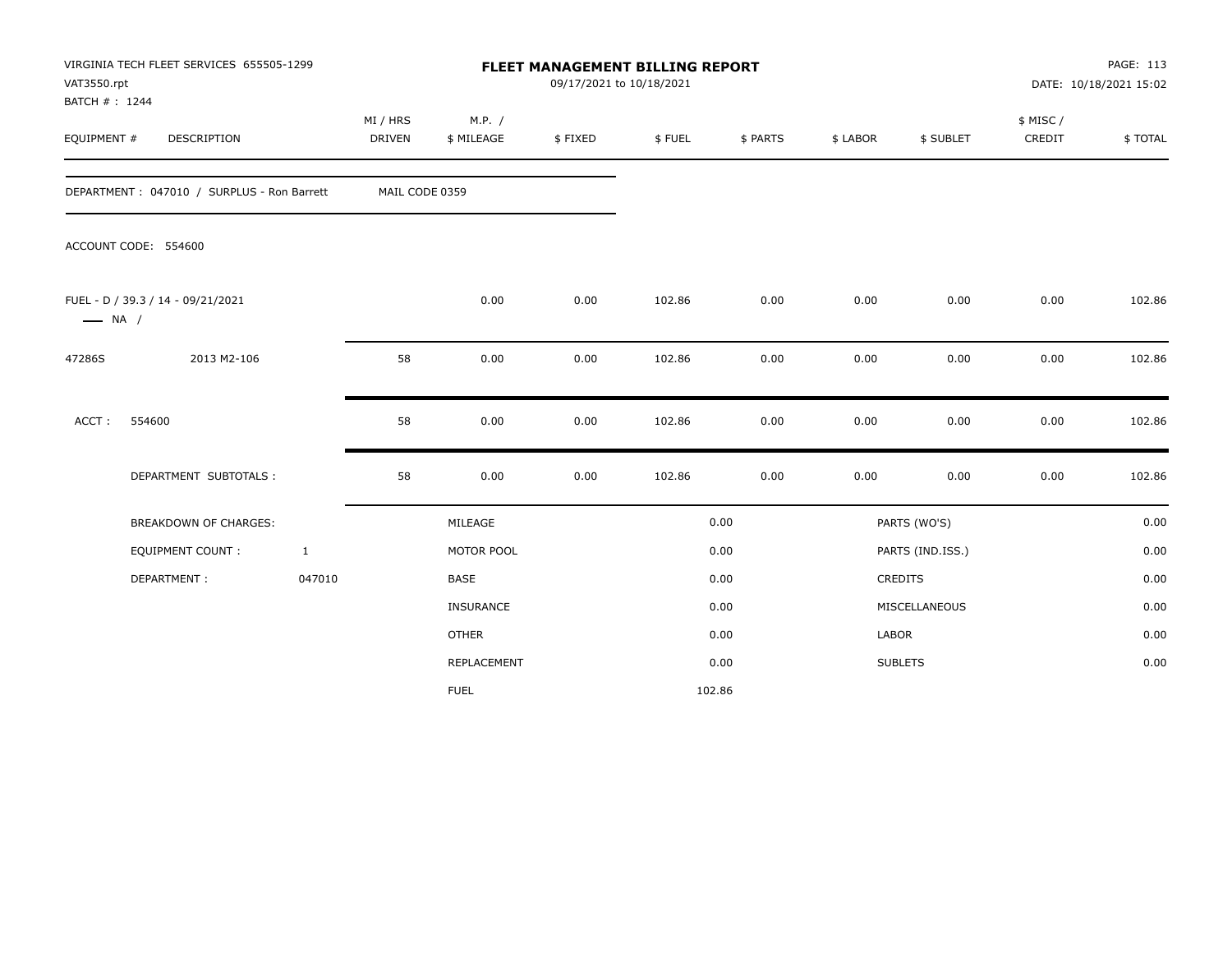| VAT3550.rpt                                                                          | VIRGINIA TECH FLEET SERVICES 655505-1299               |                           |                      | <b>FLEET MANAGEMENT BILLING REPORT</b><br>09/17/2021 to 10/18/2021 |        |          |          |           |                     | PAGE: 114<br>DATE: 10/18/2021 15:02 |
|--------------------------------------------------------------------------------------|--------------------------------------------------------|---------------------------|----------------------|--------------------------------------------------------------------|--------|----------|----------|-----------|---------------------|-------------------------------------|
| BATCH #: 1244<br>EQUIPMENT #                                                         | DESCRIPTION                                            | MI / HRS<br><b>DRIVEN</b> | M.P. /<br>\$ MILEAGE | \$FIXED                                                            | \$FUEL | \$ PARTS | \$ LABOR | \$ SUBLET | \$ MISC /<br>CREDIT | \$TOTAL                             |
|                                                                                      | DEPARTMENT : 047100 / University Police Jamie Lau 0523 |                           |                      |                                                                    |        |          |          |           |                     |                                     |
| ACCOUNT CODE: 121720                                                                 |                                                        |                           |                      |                                                                    |        |          |          |           |                     |                                     |
| $\longrightarrow$ NA /                                                               | FUEL - D / 35.4 / 13 - 09/18/2021                      |                           | 0.00                 | 0.00                                                               | 92.83  | 0.00     | 0.00     | 0.00      | 0.00                | 92.83                               |
| 23765S                                                                               | 1998 AMBULANCE                                         | 46                        | 0.00                 | 0.00                                                               | 92.83  | 0.00     | 0.00     | 0.00      | 0.00                | 92.83                               |
| FUEL - U / 8.3 / 11 - 10/07/2021<br>$\longrightarrow$ NA /                           |                                                        |                           | 0.00                 | 0.00                                                               | 20.55  | 0.00     | 0.00     | 0.00      | 0.00                | 20.55                               |
| FUEL - U / 7.5 / 12 - 09/20/2021                                                     |                                                        |                           | 0.00                 | 0.00                                                               | 19.68  | 0.00     | 0.00     | 0.00      | 0.00                | 19.68                               |
| $\longrightarrow$ NA /<br>FUEL - U / 7.4 / 11 - 09/24/2021<br>$\longrightarrow$ NA / |                                                        |                           | 0.00                 | 0.00                                                               | 18.30  | 0.00     | 0.00     | 0.00      | 0.00                | 18.30                               |
| WORK ORDER # 0000112601<br>$\longrightarrow$ NA /                                    |                                                        |                           | 0.00                 | 0.00                                                               | 0.00   | 0.88     | 16.25    | 0.00      | 0.00                | 17.13                               |
| 57577s                                                                               | 2009 EXPLORER                                          | 231                       | 0.00                 | 0.00                                                               | 58.53  | 0.88     | 16.25    | 0.00      | 0.00                | 75.66                               |
| $\longrightarrow$ NA /                                                               | FUEL - U / 16.7 / 11 - 09/20/2021                      |                           | 0.00                 | 0.00                                                               | 43.64  | 0.00     | 0.00     | 0.00      | 0.00                | 43.64                               |
| 58833S                                                                               | 2009 C5500                                             | 10                        | 0.00                 | 0.00                                                               | 43.64  | 0.00     | 0.00     | 0.00      | 0.00                | 43.64                               |
| $-$ NA $/$                                                                           | FUEL - U / 14.4 / 12 - 10/02/2021                      |                           | 0.00                 | 0.00                                                               | 35.62  | 0.00     | 0.00     | 0.00      | 0.00                | 35.62                               |
|                                                                                      | FUEL - U / 12.6 / 12 - 10/11/2021                      |                           | 0.00                 | 0.00                                                               | 31.12  | 0.00     | 0.00     | 0.00      | 0.00                | 31.12                               |
| $\longrightarrow$ NA /<br>$\longrightarrow$ NA /                                     | FUEL - U / 22.7 / 11 - 10/14/2021                      |                           | 0.00                 | 0.00                                                               | 61.83  | 0.00     | 0.00     | 0.00      | 0.00                | 61.83                               |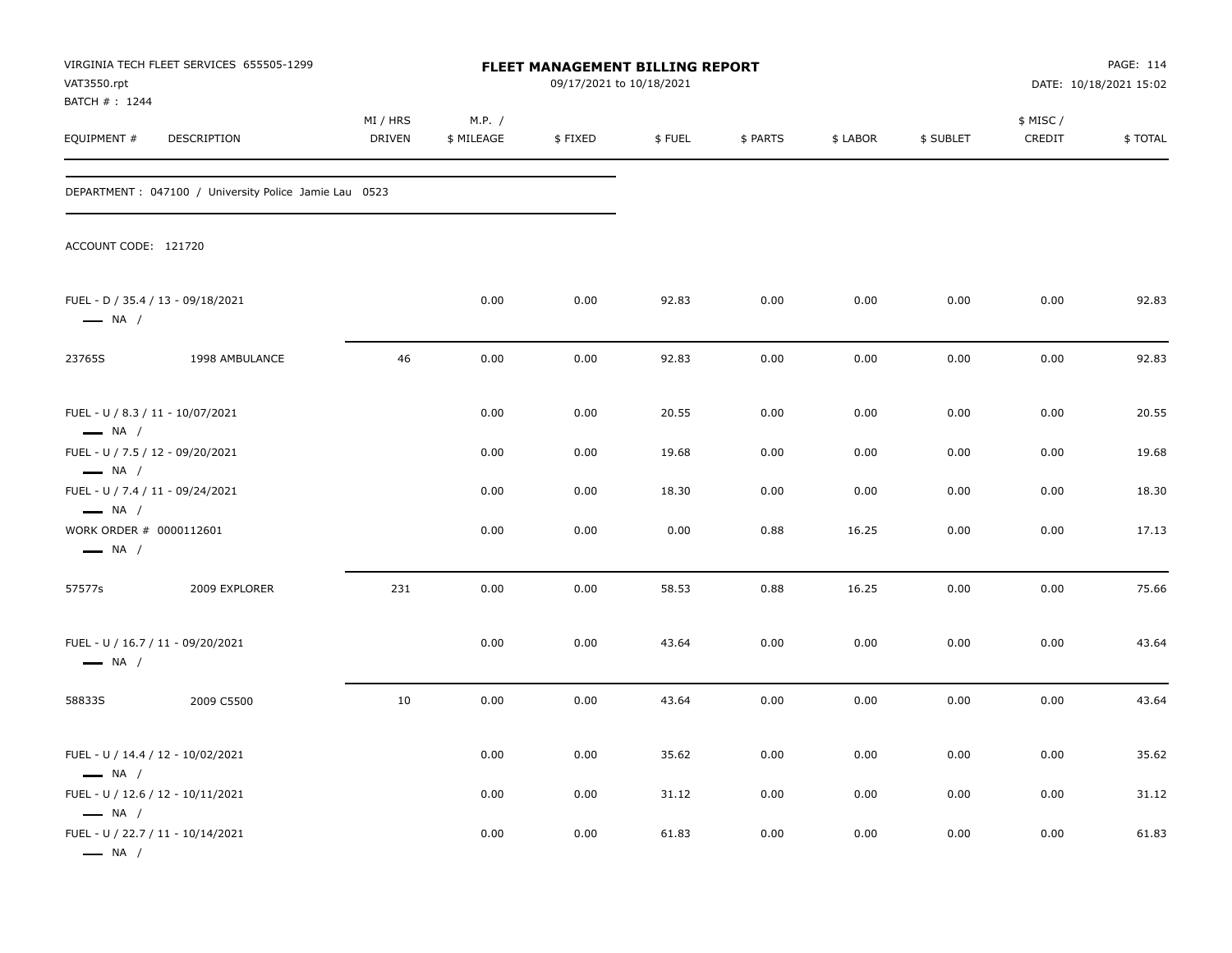| VAT3550.rpt<br>BATCH # : 1244                    | VIRGINIA TECH FLEET SERVICES 655505-1299               |                    |                      | FLEET MANAGEMENT BILLING REPORT<br>09/17/2021 to 10/18/2021 |        |          |          |           |                    | PAGE: 115<br>DATE: 10/18/2021 15:02 |
|--------------------------------------------------|--------------------------------------------------------|--------------------|----------------------|-------------------------------------------------------------|--------|----------|----------|-----------|--------------------|-------------------------------------|
| EQUIPMENT#                                       | DESCRIPTION                                            | MI / HRS<br>DRIVEN | M.P. /<br>\$ MILEAGE | \$FIXED                                                     | \$FUEL | \$ PARTS | \$ LABOR | \$ SUBLET | \$ MISC/<br>CREDIT | \$TOTAL                             |
|                                                  | DEPARTMENT : 047100 / University Police Jamie Lau 0523 |                    |                      |                                                             |        |          |          |           |                    |                                     |
| 65610s                                           | 2013 TAHOE                                             | 715                | 0.00                 | 0.00                                                        | 128.57 | 0.00     | 0.00     | 0.00      | 0.00               | 128.57                              |
| $\longrightarrow$ NA /                           | FUEL - U / 1.0 / 11 - 10/08/2021                       |                    | 0.00                 | 0.00                                                        | 2.52   | 0.00     | 0.00     | 0.00      | 0.00               | 2.52                                |
|                                                  | FUEL - U / 13.9 / 11 - 10/08/2021                      |                    | 0.00                 | 0.00                                                        | 34.28  | 0.00     | 0.00     | 0.00      | 0.00               | 34.28                               |
| $\longrightarrow$ NA /<br>$\longrightarrow$ NA / | FUEL - U / 13.1 / 11 - 10/15/2021                      |                    | 0.00                 | 0.00                                                        | 35.87  | 0.00     | 0.00     | 0.00      | 0.00               | 35.87                               |
| $\longrightarrow$ NA /                           | FUEL - U / 11.5 / 11 - 09/24/2021                      |                    | 0.00                 | 0.00                                                        | 30.12  | 0.00     | 0.00     | 0.00      | 0.00               | 30.12                               |
| $\longrightarrow$ NA /                           | FUEL - U / 9.7 / 11 - 09/26/2021                       |                    | 0.00                 | 0.00                                                        | 24.01  | 0.00     | 0.00     | 0.00      | 0.00               | 24.01                               |
| 65619s                                           | 2013 TAHOE                                             | 562                | 0.00                 | 0.00                                                        | 126.80 | 0.00     | 0.00     | 0.00      | 0.00               | 126.80                              |
| $\longrightarrow$ NA /                           | FUEL - U / 11.4 / 11 - 10/03/2021                      |                    | 0.00                 | 0.00                                                        | 28.16  | 0.00     | 0.00     | 0.00      | 0.00               | 28.16                               |
|                                                  | FUEL - U / 9.2 / 11 - 10/05/2021                       |                    | 0.00                 | 0.00                                                        | 22.65  | 0.00     | 0.00     | 0.00      | 0.00               | 22.65                               |
| $\longrightarrow$ NA /                           | FUEL - U / 2.8 / 12 - 10/09/2021                       |                    | 0.00                 | 0.00                                                        | 6.82   | 0.00     | 0.00     | 0.00      | 0.00               | 6.82                                |
| $\longrightarrow$ NA /                           | FUEL - U / 6.1 / 11 - 10/10/2021                       |                    | 0.00                 | 0.00                                                        | 15.09  | 0.00     | 0.00     | 0.00      | 0.00               | 15.09                               |
| $\longrightarrow$ NA /                           | FUEL - U / 2.5 / 11 - 10/11/2021                       |                    | 0.00                 | 0.00                                                        | 6.18   | 0.00     | 0.00     | 0.00      | 0.00               | 6.18                                |
| — NA /                                           | FUEL - U / 5.2 / 11 - 10/13/2021                       |                    | 0.00                 | 0.00                                                        | 14.14  | 0.00     | 0.00     | 0.00      | 0.00               | 14.14                               |
| $\longrightarrow$ NA /                           | FUEL - U / 7.4 / 11 - 10/14/2021                       |                    | 0.00                 | 0.00                                                        | 20.23  | 0.00     | 0.00     | 0.00      | 0.00               | 20.23                               |
| $\longrightarrow$ NA /<br>$\longrightarrow$ NA / | FUEL - U / 2.9 / 11 - 10/15/2021                       |                    | 0.00                 | 0.00                                                        | 7.92   | 0.00     | 0.00     | 0.00      | 0.00               | 7.92                                |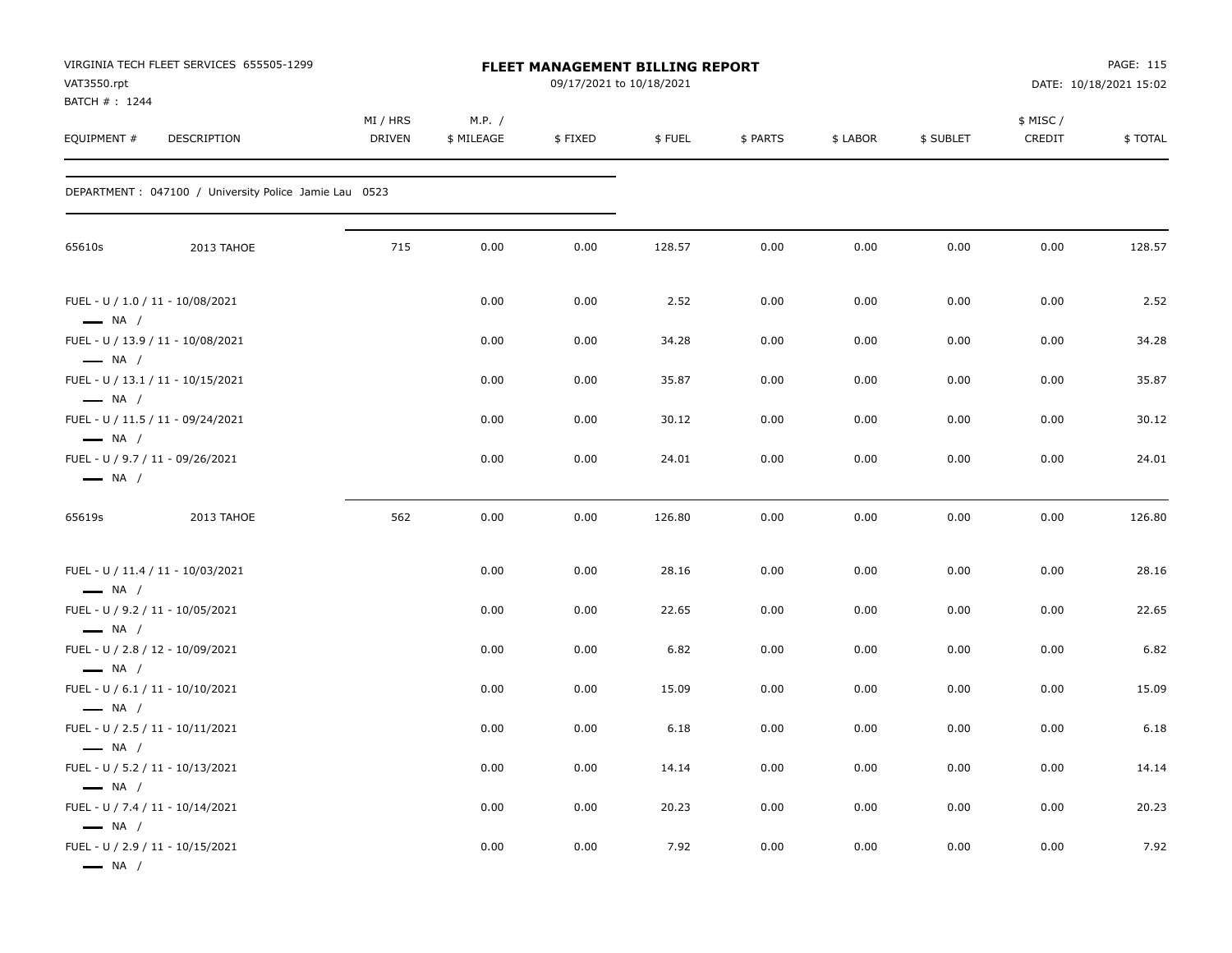| VAT3550.rpt                                                                          | VIRGINIA TECH FLEET SERVICES 655505-1299               |                    |                      | <b>FLEET MANAGEMENT BILLING REPORT</b><br>09/17/2021 to 10/18/2021 |        |          |          |           |                     | PAGE: 116<br>DATE: 10/18/2021 15:02 |
|--------------------------------------------------------------------------------------|--------------------------------------------------------|--------------------|----------------------|--------------------------------------------------------------------|--------|----------|----------|-----------|---------------------|-------------------------------------|
| BATCH # : 1244<br>EQUIPMENT #                                                        | DESCRIPTION                                            | MI / HRS<br>DRIVEN | M.P. /<br>\$ MILEAGE | \$FIXED                                                            | \$FUEL | \$ PARTS | \$ LABOR | \$ SUBLET | \$ MISC /<br>CREDIT | \$TOTAL                             |
|                                                                                      | DEPARTMENT : 047100 / University Police Jamie Lau 0523 |                    |                      |                                                                    |        |          |          |           |                     |                                     |
| FUEL - U / 8.4 / 11 - 10/17/2021<br>$-$ NA /                                         |                                                        |                    | 0.00                 | 0.00                                                               | 23.01  | 0.00     | 0.00     | 0.00      | 0.00                | 23.01                               |
| FUEL - U / 6.7 / 11 - 09/17/2021<br>$\longrightarrow$ NA /                           |                                                        |                    | 0.00                 | 0.00                                                               | 16.55  | 0.00     | 0.00     | 0.00      | 0.00                | 16.55                               |
| FUEL - U / 3.5 / 11 - 09/20/2021<br>$\longrightarrow$ NA /                           |                                                        |                    | 0.00                 | 0.00                                                               | 9.16   | 0.00     | 0.00     | 0.00      | 0.00                | 9.16                                |
| FUEL - U / 5.9 / 11 - 09/21/2021                                                     |                                                        |                    | 0.00                 | 0.00                                                               | 15.45  | 0.00     | 0.00     | 0.00      | 0.00                | 15.45                               |
| $\longrightarrow$ NA /<br>FUEL - U / 7.0 / 11 - 09/24/2021<br>$\longrightarrow$ NA / |                                                        |                    | 0.00                 | 0.00                                                               | 17.29  | 0.00     | 0.00     | 0.00      | 0.00                | 17.29                               |
| FUEL - U / 7.3 / 11 - 09/26/2021<br>$\longrightarrow$ NA /                           |                                                        |                    | 0.00                 | 0.00                                                               | 17.96  | 0.00     | 0.00     | 0.00      | 0.00                | 17.96                               |
| FUEL - U / 4.8 / 11 - 09/27/2021<br>$\longrightarrow$ NA /                           |                                                        |                    | 0.00                 | 0.00                                                               | 11.83  | 0.00     | 0.00     | 0.00      | 0.00                | 11.83                               |
| FUEL - U / 5.9 / 11 - 09/30/2021                                                     |                                                        |                    | 0.00                 | 0.00                                                               | 14.62  | 0.00     | 0.00     | 0.00      | 0.00                | 14.62                               |
| $\longrightarrow$ NA /<br>WORK ORDER # 0000112613<br>$\longrightarrow$ NA /          |                                                        |                    | 0.00                 | 0.00                                                               | 0.00   | 241.16   | 190.00   | 0.00      | 5.00                | 436.16                              |
| 68350s                                                                               | 2016 EXPLORER                                          | 980                | 0.00                 | 0.00                                                               | 247.06 | 241.16   | 190.00   | 0.00      | 5.00                | 683.22                              |
| $\longrightarrow$ NA /                                                               | FUEL - U / 15.4 / 11 - 10/11/2021                      |                    | 0.00                 | 0.00                                                               | 41.91  | 0.00     | 0.00     | 0.00      | 0.00                | 41.91                               |
| $\longrightarrow$ NA /                                                               | FUEL - U / 12.6 / 11 - 09/17/2021                      |                    | 0.00                 | 0.00                                                               | 32.83  | 0.00     | 0.00     | 0.00      | 0.00                | 32.83                               |
|                                                                                      | FUEL - U / 27.9 / CC - 09/24/2021                      |                    | 0.00                 | 0.00                                                               | 83.75  | 0.00     | 0.00     | 0.00      | 0.00                | 83.75                               |
| $\longrightarrow$ NA /                                                               | FUEL - U / 14.4 / 11 - 09/25/2021                      |                    | 0.00                 | 0.00                                                               | 35.54  | 0.00     | 0.00     | 0.00      | 0.00                | 35.54                               |
| $\longrightarrow$ NA /<br>WORK ORDER # 0000112593<br>$\longrightarrow$ NA /          |                                                        |                    | 0.00                 | 0.00                                                               | 0.00   | 17.57    | 35.00    | 0.00      | 5.00                | 57.57                               |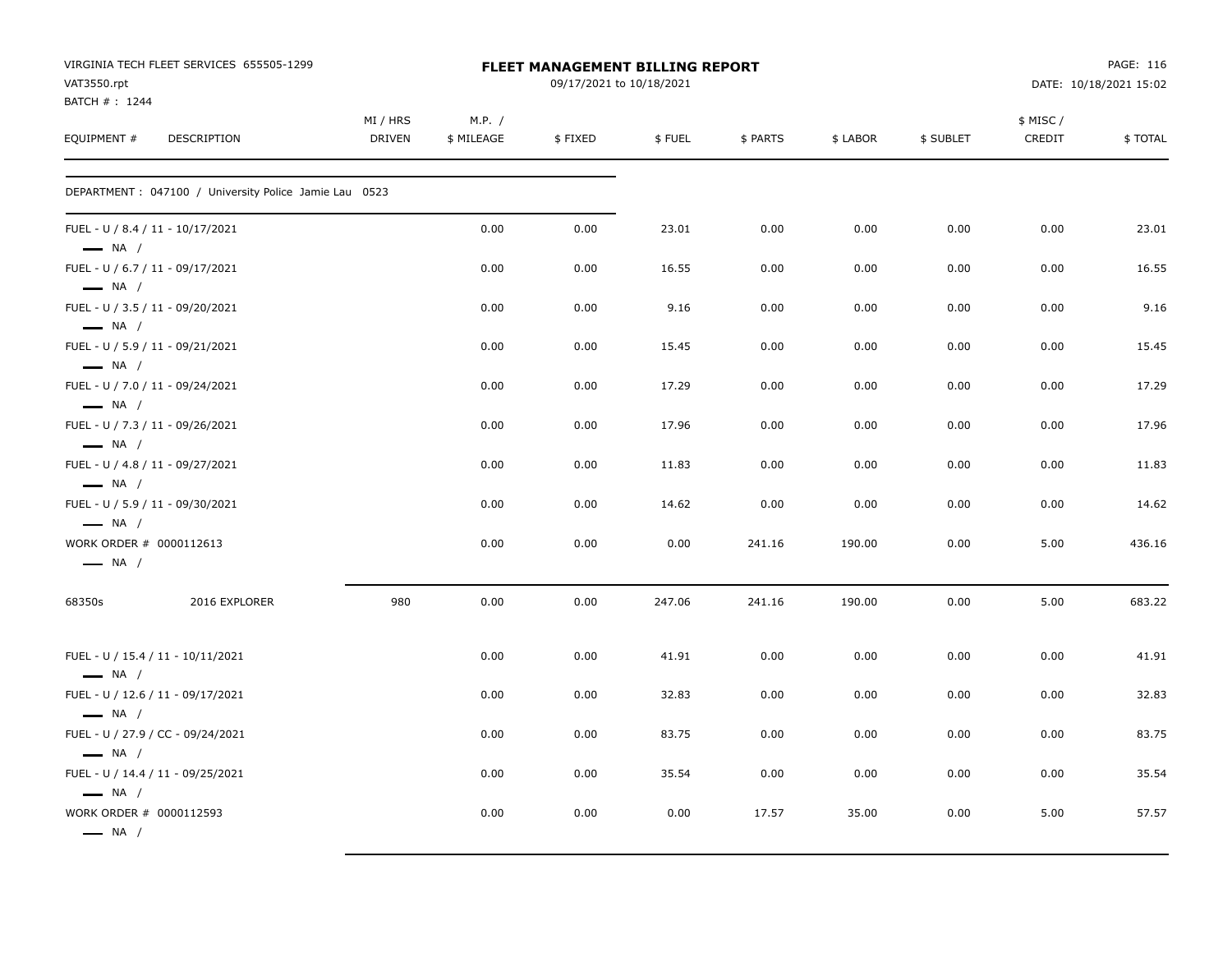| VAT3550.rpt<br>BATCH # : 1244                    | VIRGINIA TECH FLEET SERVICES 655505-1299               |                           |                      | FLEET MANAGEMENT BILLING REPORT<br>09/17/2021 to 10/18/2021 |        |          |          |           |                    | PAGE: 117<br>DATE: 10/18/2021 15:02 |
|--------------------------------------------------|--------------------------------------------------------|---------------------------|----------------------|-------------------------------------------------------------|--------|----------|----------|-----------|--------------------|-------------------------------------|
| EQUIPMENT #                                      | DESCRIPTION                                            | MI / HRS<br><b>DRIVEN</b> | M.P. /<br>\$ MILEAGE | \$FIXED                                                     | \$FUEL | \$ PARTS | \$ LABOR | \$ SUBLET | \$ MISC/<br>CREDIT | \$TOTAL                             |
|                                                  | DEPARTMENT : 047100 / University Police Jamie Lau 0523 |                           |                      |                                                             |        |          |          |           |                    |                                     |
| 69951s                                           | 2016 EXPLORER                                          | 737                       | 0.00                 | 0.00                                                        | 194.03 | 17.57    | 35.00    | 0.00      | 5.00               | 251.60                              |
| $\longrightarrow$ NA /                           | FUEL - U / 3.7 / 12 - 09/16/2021                       |                           | 0.00                 | 0.00                                                        | 9.14   | 0.00     | 0.00     | 0.00      | 0.00               | 9.14                                |
| $\longrightarrow$ NA /                           | FUEL - U / 10.4 / 11 - 10/18/2021                      |                           | 0.00                 | 0.00                                                        | 28.36  | 0.00     | 0.00     | 0.00      | 0.00               | 28.36                               |
| $\longrightarrow$ NA /                           | FUEL - U / 10.0 / 11 - 09/19/2021                      |                           | 0.00                 | 0.00                                                        | 26.10  | 0.00     | 0.00     | 0.00      | 0.00               | 26.10                               |
| $\longrightarrow$ NA /                           | FUEL - U / 4.2 / 11 - 09/20/2021                       |                           | 0.00                 | 0.00                                                        | 10.96  | 0.00     | 0.00     | 0.00      | 0.00               | 10.96                               |
| $\longrightarrow$ NA /                           | FUEL - U / 2.7 / 11 - 09/20/2021                       |                           | 0.00                 | 0.00                                                        | 7.02   | 0.00     | 0.00     | 0.00      | 0.00               | 7.02                                |
| $\longrightarrow$ NA /                           | FUEL - U / 4.5 / 12 - 09/21/2021                       |                           | 0.00                 | 0.00                                                        | 11.69  | 0.00     | 0.00     | 0.00      | 0.00               | 11.69                               |
| $\longrightarrow$ NA /                           | FUEL - U / 4.4 / 11 - 09/24/2021                       |                           | 0.00                 | 0.00                                                        | 10.92  | 0.00     | 0.00     | 0.00      | 0.00               | 10.92                               |
| $-$ NA /                                         | FUEL - U / 8.4 / 11 - 09/24/2021                       |                           | 0.00                 | 0.00                                                        | 22.00  | 0.00     | 0.00     | 0.00      | 0.00               | 22.00                               |
| $\longrightarrow$ NA /                           | FUEL - U / 5.3 / 11 - 09/25/2021                       |                           | 0.00                 | 0.00                                                        | 12.97  | 0.00     | 0.00     | 0.00      | 0.00               | 12.97                               |
| $-$ NA $/$                                       | FUEL - U / 2.9 / 11 - 09/26/2021                       |                           | 0.00                 | 0.00                                                        | 7.04   | 0.00     | 0.00     | 0.00      | 0.00               | 7.04                                |
| $\longrightarrow$ NA /                           | FUEL - U / 6.7 / 11 - 09/28/2021                       |                           | 0.00                 | 0.00                                                        | 16.47  | 0.00     | 0.00     | 0.00      | 0.00               | 16.47                               |
|                                                  | FUEL - U / 4.1 / 11 - 09/29/2021                       |                           | 0.00                 | 0.00                                                        | 10.23  | 0.00     | 0.00     | 0.00      | 0.00               | 10.23                               |
| $\longrightarrow$ NA /<br>$\longrightarrow$ NA / | FUEL - U / 4.5 / 11 - 09/30/2021                       |                           | 0.00                 | 0.00                                                        | 11.02  | 0.00     | 0.00     | 0.00      | 0.00               | 11.02                               |
| 69985s                                           | 2016 EXPLORER                                          | 606                       | 0.00                 | 0.00                                                        | 183.92 | 0.00     | 0.00     | 0.00      | 0.00               | 183.92                              |
|                                                  | FUEL - U / 10.4 / 12 - 10/03/2021                      |                           | 0.00                 | 0.00                                                        | 25.61  | 0.00     | 0.00     | 0.00      | 0.00               | 25.61                               |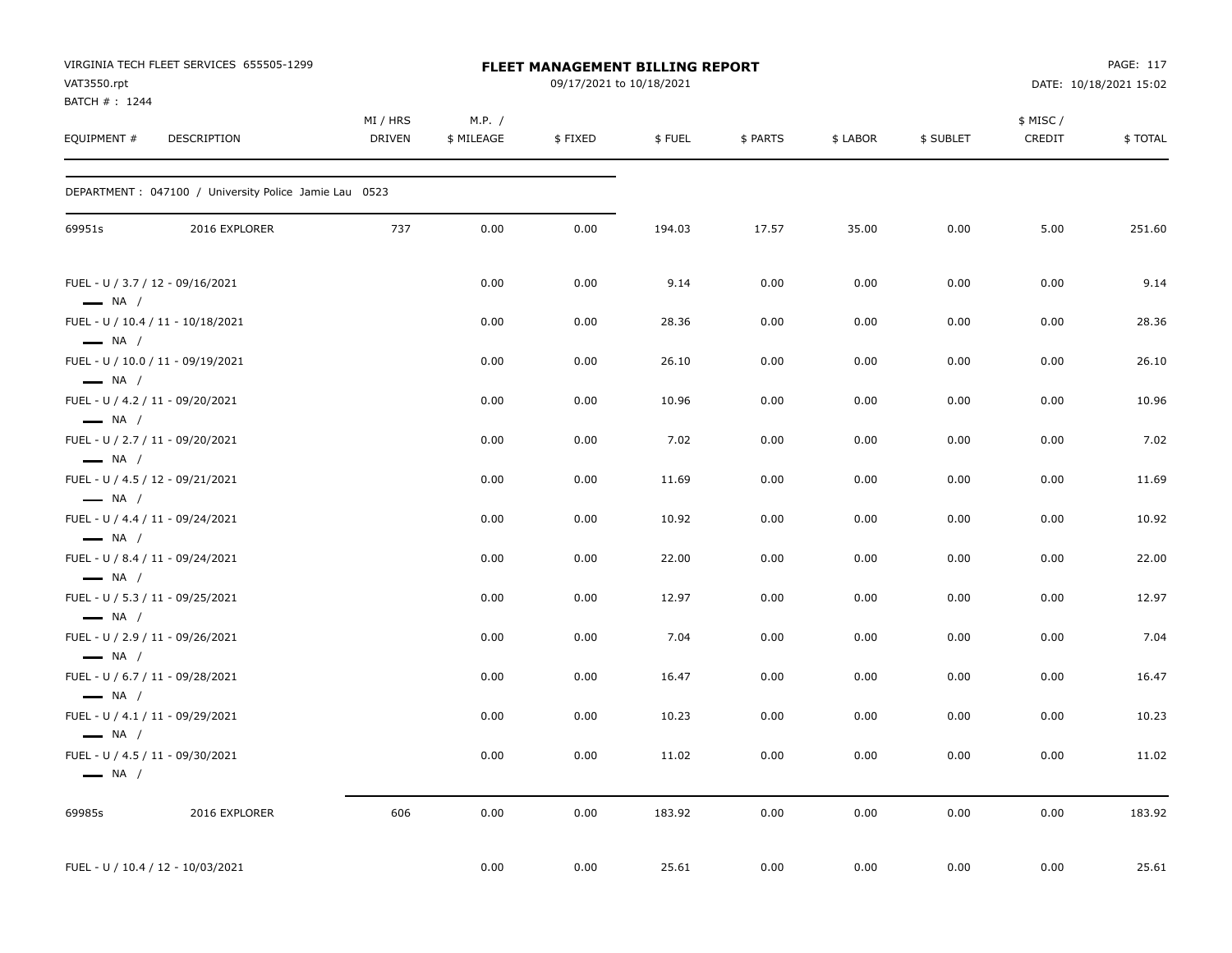| VAT3550.rpt                                       | VIRGINIA TECH FLEET SERVICES 655505-1299               |                           |                      | <b>FLEET MANAGEMENT BILLING REPORT</b><br>09/17/2021 to 10/18/2021 |        |          |          |           |                     | PAGE: 118<br>DATE: 10/18/2021 15:02 |
|---------------------------------------------------|--------------------------------------------------------|---------------------------|----------------------|--------------------------------------------------------------------|--------|----------|----------|-----------|---------------------|-------------------------------------|
| BATCH # : 1244<br>EQUIPMENT #                     | DESCRIPTION                                            | MI / HRS<br><b>DRIVEN</b> | M.P. /<br>\$ MILEAGE | \$FIXED                                                            | \$FUEL | \$ PARTS | \$ LABOR | \$ SUBLET | \$ MISC /<br>CREDIT | \$TOTAL                             |
|                                                   | DEPARTMENT : 047100 / University Police Jamie Lau 0523 |                           |                      |                                                                    |        |          |          |           |                     |                                     |
| $\longrightarrow$ NA /                            |                                                        |                           |                      |                                                                    |        |          |          |           |                     |                                     |
| $\longrightarrow$ NA /                            | FUEL - U / 11.1 / 12 - 10/05/2021                      |                           | 0.00                 | 0.00                                                               | 27.32  | 0.00     | 0.00     | 0.00      | 0.00                | 27.32                               |
| $\longrightarrow$ NA /                            | FUEL - U / 9.9 / 11 - 10/07/2021                       |                           | 0.00                 | 0.00                                                               | 24.35  | 0.00     | 0.00     | 0.00      | 0.00                | 24.35                               |
| $\longrightarrow$ NA /                            | FUEL - U / 6.4 / 11 - 10/09/2021                       |                           | 0.00                 | 0.00                                                               | 15.91  | 0.00     | 0.00     | 0.00      | 0.00                | 15.91                               |
| $\longrightarrow$ NA /                            | FUEL - U / 10.8 / 11 - 10/11/2021                      |                           | 0.00                 | 0.00                                                               | 29.48  | 0.00     | 0.00     | 0.00      | 0.00                | 29.48                               |
| $\longrightarrow$ NA /                            | FUEL - U / 3.8 / 12 - 10/12/2021                       |                           | 0.00                 | 0.00                                                               | 10.26  | 0.00     | 0.00     | 0.00      | 0.00                | 10.26                               |
| $\longrightarrow$ NA /                            | FUEL - U / 8.2 / 11 - 10/14/2021                       |                           | 0.00                 | 0.00                                                               | 22.36  | 0.00     | 0.00     | 0.00      | 0.00                | 22.36                               |
| $\longrightarrow$ NA /                            | FUEL - U / 3.9 / 12 - 10/16/2021                       |                           | 0.00                 | 0.00                                                               | 10.51  | 0.00     | 0.00     | 0.00      | 0.00                | 10.51                               |
| $\longrightarrow$ NA /                            | FUEL - U / 8.1 / 11 - 09/20/2021                       |                           | 0.00                 | 0.00                                                               | 21.19  | 0.00     | 0.00     | 0.00      | 0.00                | 21.19                               |
| $\longrightarrow$ NA /                            | FUEL - U / 21.4 / CC - 09/24/2021                      |                           | 0.00                 | 0.00                                                               | 63.67  | 0.00     | 0.00     | 0.00      | 0.00                | 63.67                               |
| $\longrightarrow$ NA /                            | FUEL - U / 9.6 / 11 - 09/25/2021                       |                           | 0.00                 | 0.00                                                               | 23.74  | 0.00     | 0.00     | 0.00      | 0.00                | 23.74                               |
| $\longrightarrow$ NA /                            | FUEL - U / 11.8 / 12 - 09/27/2021                      |                           | 0.00                 | 0.00                                                               | 29.12  | 0.00     | 0.00     | 0.00      | 0.00                | 29.12                               |
| $\longrightarrow$ NA /                            | FUEL - U / 10.2 / 11 - 09/29/2021                      |                           | 0.00                 | 0.00                                                               | 25.07  | 0.00     | 0.00     | 0.00      | 0.00                | 25.07                               |
| WORK ORDER # 0000112580<br>$\longrightarrow$ NA / |                                                        |                           | 0.00                 | 0.00                                                               | 0.00   | 0.00     | 20.00    | 0.00      | 0.00                | 20.00                               |
| 71528S                                            | 2017 EXPLORER                                          | 1,616                     | 0.00                 | 0.00                                                               | 328.59 | 0.00     | 20.00    | 0.00      | 0.00                | 348.59                              |
| $\longrightarrow$ NA /                            | FUEL - U / 5.7 / 12 - 10/01/2021                       |                           | 0.00                 | 0.00                                                               | 13.96  | 0.00     | 0.00     | 0.00      | 0.00                | 13.96                               |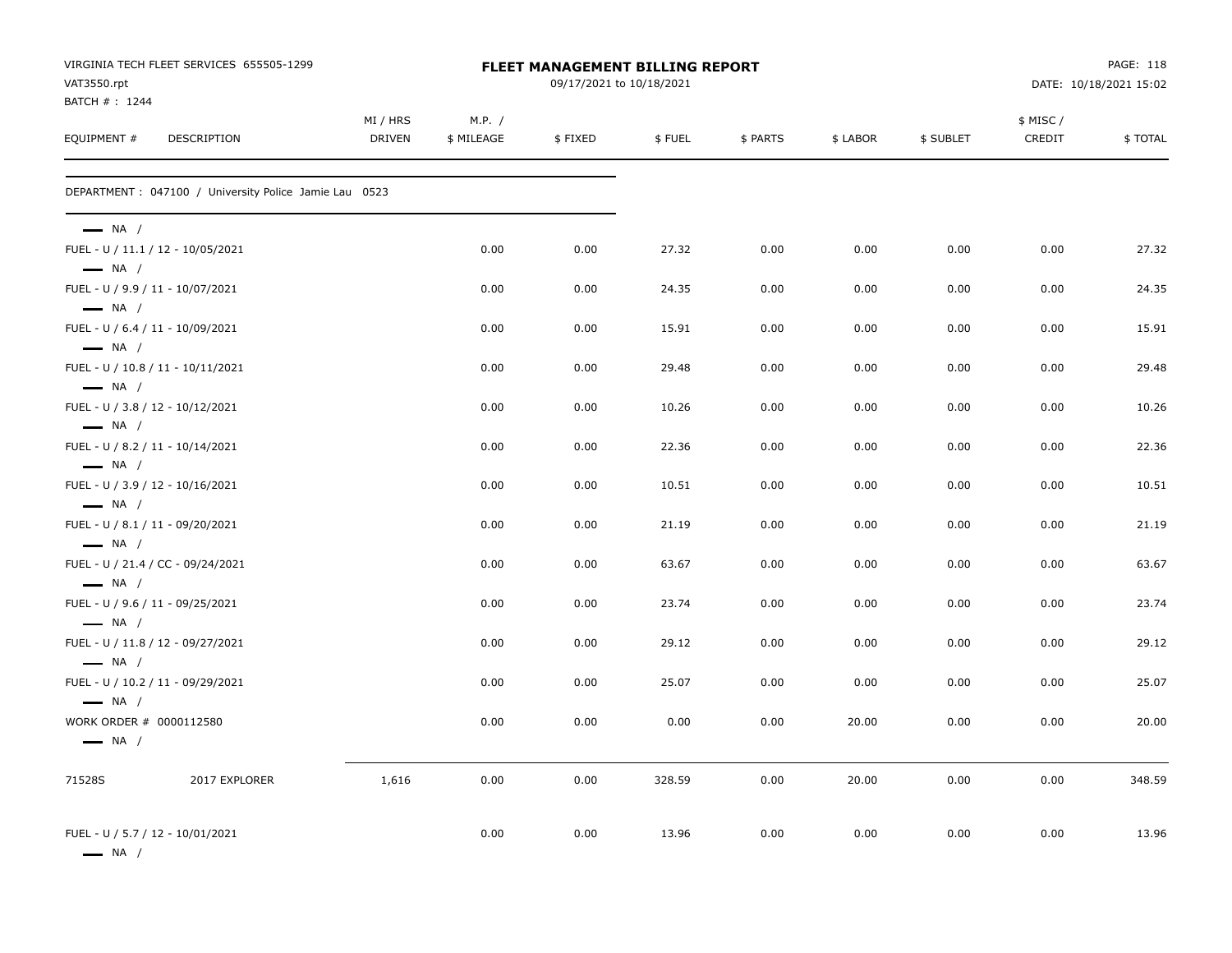| VAT3550.rpt<br>BATCH #: 1244 | VIRGINIA TECH FLEET SERVICES 655505-1299               |                    |                      | <b>FLEET MANAGEMENT BILLING REPORT</b><br>09/17/2021 to 10/18/2021 |        |          |          |           |                     | PAGE: 119<br>DATE: 10/18/2021 15:02 |
|------------------------------|--------------------------------------------------------|--------------------|----------------------|--------------------------------------------------------------------|--------|----------|----------|-----------|---------------------|-------------------------------------|
| EQUIPMENT #                  | DESCRIPTION                                            | MI / HRS<br>DRIVEN | M.P. /<br>\$ MILEAGE | \$FIXED                                                            | \$FUEL | \$ PARTS | \$ LABOR | \$ SUBLET | \$ MISC /<br>CREDIT | \$TOTAL                             |
|                              | DEPARTMENT : 047100 / University Police Jamie Lau 0523 |                    |                      |                                                                    |        |          |          |           |                     |                                     |
| $\longrightarrow$ NA /       | FUEL - U / 5.0 / 12 - 10/02/2021                       |                    | 0.00                 | 0.00                                                               | 12.30  | 0.00     | 0.00     | 0.00      | 0.00                | 12.30                               |
| $\longrightarrow$ NA /       | FUEL - U / 10.4 / 12 - 10/10/2021                      |                    | 0.00                 | 0.00                                                               | 25.61  | 0.00     | 0.00     | 0.00      | 0.00                | 25.61                               |
| $\longrightarrow$ NA /       | FUEL - U / 6.0 / 12 - 10/13/2021                       |                    | 0.00                 | 0.00                                                               | 16.46  | 0.00     | 0.00     | 0.00      | 0.00                | 16.46                               |
| $\longrightarrow$ NA /       | FUEL - U / 6.6 / 12 - 10/14/2021                       |                    | 0.00                 | 0.00                                                               | 17.91  | 0.00     | 0.00     | 0.00      | 0.00                | 17.91                               |
| $\longrightarrow$ NA /       | FUEL - U / 6.0 / 12 - 10/15/2021                       |                    | 0.00                 | 0.00                                                               | 16.38  | 0.00     | 0.00     | 0.00      | 0.00                | 16.38                               |
| $\longrightarrow$ NA /       | FUEL - U / 6.2 / 12 - 10/15/2021                       |                    | 0.00                 | 0.00                                                               | 16.87  | 0.00     | 0.00     | 0.00      | 0.00                | 16.87                               |
| $\longrightarrow$ NA /       | FUEL - U / 11.3 / 12 - 09/16/2021                      |                    | 0.00                 | 0.00                                                               | 27.99  | 0.00     | 0.00     | 0.00      | 0.00                | 27.99                               |
| $\longrightarrow$ NA /       | FUEL - U / 8.5 / 12 - 09/18/2021                       |                    | 0.00                 | 0.00                                                               | 22.21  | 0.00     | 0.00     | 0.00      | 0.00                | 22.21                               |
| $\longrightarrow$ NA /       | FUEL - U / 5.9 / 12 - 09/18/2021                       |                    | 0.00                 | 0.00                                                               | 15.50  | 0.00     | 0.00     | 0.00      | 0.00                | 15.50                               |
| $\longrightarrow$ NA /       | FUEL - U / 6.5 / 12 - 09/22/2021                       |                    | 0.00                 | 0.00                                                               | 16.83  | 0.00     | 0.00     | 0.00      | 0.00                | 16.83                               |
| $\longrightarrow$ NA /       | FUEL - U / 9.2 / CC - 09/24/2021                       |                    | 0.00                 | 0.00                                                               | 26.75  | 0.00     | 0.00     | 0.00      | 0.00                | 26.75                               |
| $\longrightarrow$ NA /       | FUEL - U / 6.5 / 12 - 09/24/2021                       |                    | 0.00                 | 0.00                                                               | 16.94  | 0.00     | 0.00     | 0.00      | 0.00                | 16.94                               |
| $\longrightarrow$ NA /       | FUEL - U / 10.6 / 12 - 09/30/2021                      |                    | 0.00                 | 0.00                                                               | 26.13  | 0.00     | 0.00     | 0.00      | 0.00                | 26.13                               |
| 71584s                       | 2017 EXPLORER                                          | 830                | 0.00                 | 0.00                                                               | 271.84 | 0.00     | 0.00     | 0.00      | 0.00                | 271.84                              |
| $\longrightarrow$ NA /       | FUEL - U / 7.4 / 11 - 10/01/2021                       |                    | 0.00                 | 0.00                                                               | 18.25  | 0.00     | 0.00     | 0.00      | 0.00                | 18.25                               |
|                              | FUEL - U / 3.4 / 12 - 10/03/2021                       |                    | 0.00                 | 0.00                                                               | 8.35   | 0.00     | 0.00     | 0.00      | 0.00                | 8.35                                |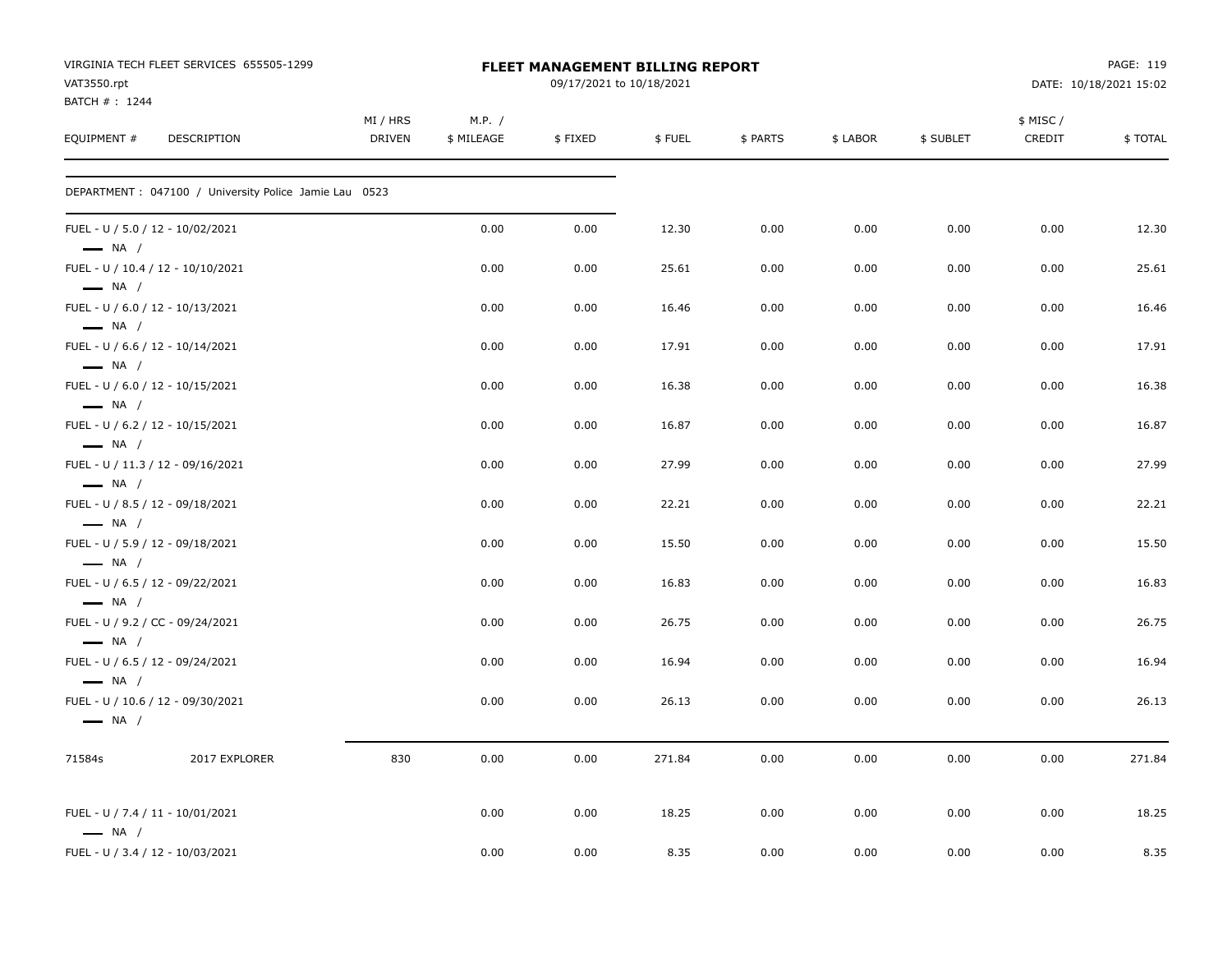| VAT3550.rpt            | VIRGINIA TECH FLEET SERVICES 655505-1299               |               |            | <b>FLEET MANAGEMENT BILLING REPORT</b><br>09/17/2021 to 10/18/2021 |        |          |          |           |           | PAGE: 120<br>DATE: 10/18/2021 15:02 |
|------------------------|--------------------------------------------------------|---------------|------------|--------------------------------------------------------------------|--------|----------|----------|-----------|-----------|-------------------------------------|
| BATCH #: 1244          |                                                        | MI / HRS      | M.P. /     |                                                                    |        |          |          |           | \$ MISC / |                                     |
| EQUIPMENT #            | <b>DESCRIPTION</b>                                     | <b>DRIVEN</b> | \$ MILEAGE | \$FIXED                                                            | \$FUEL | \$ PARTS | \$ LABOR | \$ SUBLET | CREDIT    | \$TOTAL                             |
|                        | DEPARTMENT : 047100 / University Police Jamie Lau 0523 |               |            |                                                                    |        |          |          |           |           |                                     |
| $\longrightarrow$ NA / |                                                        |               |            |                                                                    |        |          |          |           |           |                                     |
| $\longrightarrow$ NA / | FUEL - U / 6.6 / 11 - 10/05/2021                       |               | 0.00       | 0.00                                                               | 16.20  | 0.00     | 0.00     | 0.00      | 0.00      | 16.20                               |
| $\longrightarrow$ NA / | FUEL - U / 7.8 / 12 - 10/06/2021                       |               | 0.00       | 0.00                                                               | 19.29  | 0.00     | 0.00     | 0.00      | 0.00      | 19.29                               |
| $\longrightarrow$ NA / | FUEL - U / 3.7 / 11 - 10/07/2021                       |               | 0.00       | 0.00                                                               | 9.21   | 0.00     | 0.00     | 0.00      | 0.00      | 9.21                                |
|                        | FUEL - U / 10.1 / 11 - 10/08/2021                      |               | 0.00       | 0.00                                                               | 25.05  | 0.00     | 0.00     | 0.00      | 0.00      | 25.05                               |
| $\longrightarrow$ NA / | FUEL - U / 7.1 / 11 - 10/09/2021                       |               | 0.00       | 0.00                                                               | 17.54  | 0.00     | 0.00     | 0.00      | 0.00      | 17.54                               |
| $\longrightarrow$ NA / | FUEL - U / 7.2 / 12 - 10/10/2021                       |               | 0.00       | 0.00                                                               | 17.66  | 0.00     | 0.00     | 0.00      | 0.00      | 17.66                               |
| $\longrightarrow$ NA / | FUEL - U / 5.6 / 12 - 09/17/2021                       |               | 0.00       | 0.00                                                               | 14.69  | 0.00     | 0.00     | 0.00      | 0.00      | 14.69                               |
| $\longrightarrow$ NA / | FUEL - U / 5.4 / 11 - 09/17/2021                       |               | 0.00       | 0.00                                                               | 13.36  | 0.00     | 0.00     | 0.00      | 0.00      | 13.36                               |
| $\longrightarrow$ NA / | FUEL - U / 5.7 / 11 - 09/19/2021                       |               | 0.00       | 0.00                                                               | 14.80  | 0.00     | 0.00     | 0.00      | 0.00      | 14.80                               |
| $\longrightarrow$ NA / | FUEL - U / 4.5 / 11 - 09/22/2021                       |               | 0.00       | 0.00                                                               | 11.82  | 0.00     | 0.00     | 0.00      | 0.00      | 11.82                               |
| $\longrightarrow$ NA / | FUEL - U / 5.6 / 12 - 09/23/2021                       |               | 0.00       | 0.00                                                               | 14.67  | 0.00     | 0.00     | 0.00      | 0.00      | 14.67                               |
| $\longrightarrow$ NA / | FUEL - U / 4.8 / 11 - 09/26/2021                       |               | 0.00       | 0.00                                                               | 11.73  | 0.00     | 0.00     | 0.00      | 0.00      | 11.73                               |
| $\longrightarrow$ NA / | FUEL - U / 2.3 / 11 - 09/27/2021                       |               | 0.00       | 0.00                                                               | 5.58   | 0.00     | 0.00     | 0.00      | 0.00      | 5.58                                |
| $\longrightarrow$ NA / |                                                        |               |            |                                                                    |        |          |          |           |           |                                     |
| $\longrightarrow$ NA / | FUEL - U / 5.0 / 12 - 09/28/2021                       |               | 0.00       | 0.00                                                               | 12.40  | 0.00     | 0.00     | 0.00      | 0.00      | 12.40                               |
| 74644S                 | 2018 EXPLORER                                          | 819           | 0.00       | 0.00                                                               | 230.60 | 0.00     | 0.00     | 0.00      | 0.00      | 230.60                              |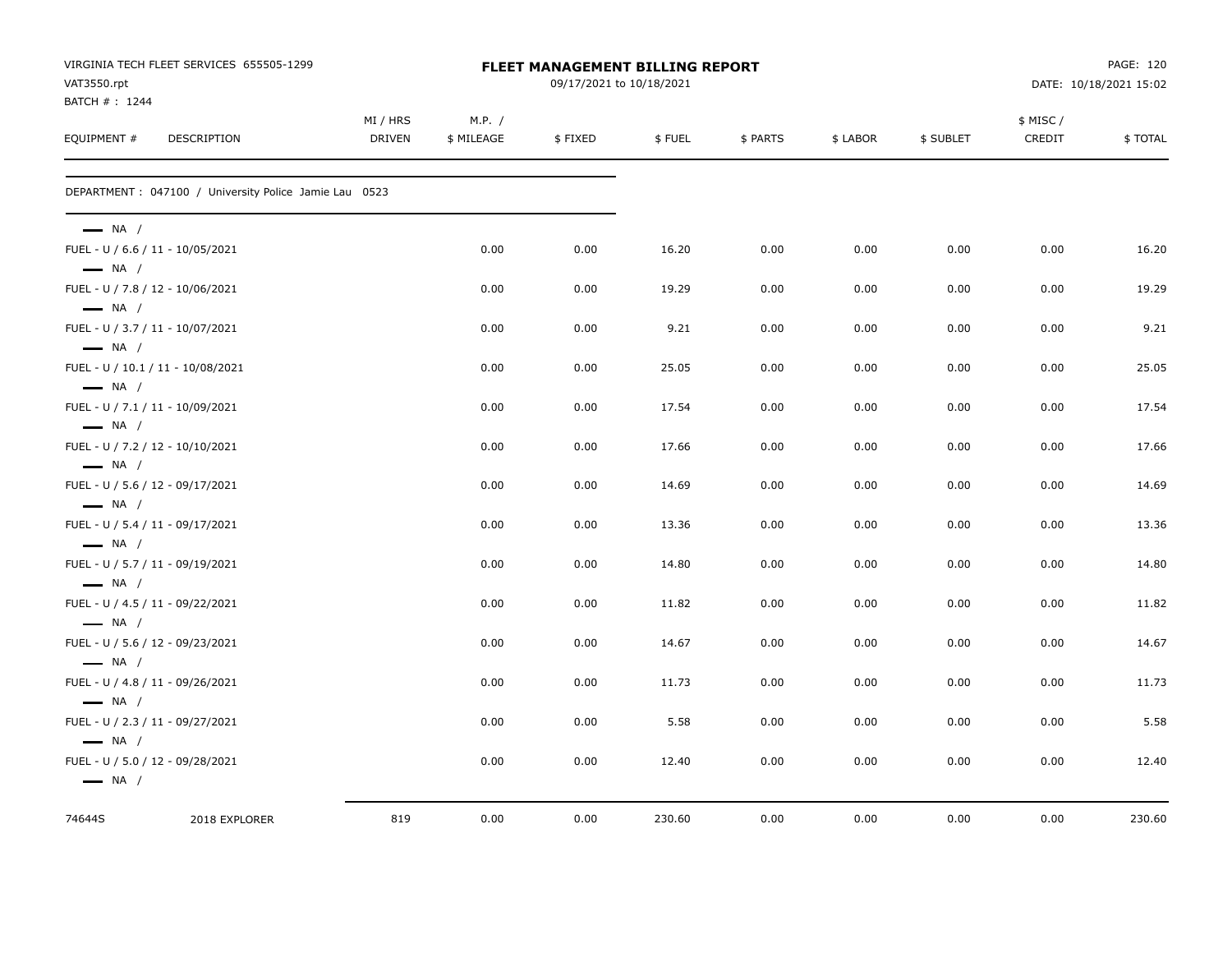| VAT3550.rpt                                                | VIRGINIA TECH FLEET SERVICES 655505-1299               |                           |                      | FLEET MANAGEMENT BILLING REPORT<br>09/17/2021 to 10/18/2021 |        |          |          |           |                     | PAGE: 121<br>DATE: 10/18/2021 15:02 |
|------------------------------------------------------------|--------------------------------------------------------|---------------------------|----------------------|-------------------------------------------------------------|--------|----------|----------|-----------|---------------------|-------------------------------------|
| BATCH #: 1244<br>EQUIPMENT #                               | DESCRIPTION                                            | MI / HRS<br><b>DRIVEN</b> | M.P. /<br>\$ MILEAGE | \$FIXED                                                     | \$FUEL | \$ PARTS | \$ LABOR | \$ SUBLET | \$ MISC /<br>CREDIT | \$TOTAL                             |
|                                                            | DEPARTMENT : 047100 / University Police Jamie Lau 0523 |                           |                      |                                                             |        |          |          |           |                     |                                     |
| $\longrightarrow$ NA /                                     | FUEL - U / 7.1 / 12 - 10/03/2021                       |                           | 0.00                 | 0.00                                                        | 17.46  | 0.00     | 0.00     | 0.00      | 0.00                | 17.46                               |
| FUEL - U / 2.6 / 11 - 10/05/2021<br>$\longrightarrow$ NA / |                                                        |                           | 0.00                 | 0.00                                                        | 6.30   | 0.00     | 0.00     | 0.00      | 0.00                | 6.30                                |
| FUEL - U / 4.0 / 11 - 10/06/2021<br>$\longrightarrow$ NA / |                                                        |                           | 0.00                 | 0.00                                                        | 9.90   | 0.00     | 0.00     | 0.00      | 0.00                | 9.90                                |
| $\longrightarrow$ NA /                                     | FUEL - U / 7.0 / 12 - 10/08/2021                       |                           | 0.00                 | 0.00                                                        | 17.19  | 0.00     | 0.00     | 0.00      | 0.00                | 17.19                               |
| FUEL - U / 3.2 / 11 - 10/09/2021<br>$\longrightarrow$ NA / |                                                        |                           | 0.00                 | 0.00                                                        | 7.81   | 0.00     | 0.00     | 0.00      | 0.00                | 7.81                                |
| $\longrightarrow$ NA /                                     | FUEL - U / 11.3 / 12 - 10/13/2021                      |                           | 0.00                 | 0.00                                                        | 30.96  | 0.00     | 0.00     | 0.00      | 0.00                | 30.96                               |
| $\longrightarrow$ NA /                                     | FUEL - U / 4.9 / 12 - 10/16/2021                       |                           | 0.00                 | 0.00                                                        | 13.27  | 0.00     | 0.00     | 0.00      | 0.00                | 13.27                               |
| FUEL - U / 9.7 / 12 - 09/20/2021<br>$\longrightarrow$ NA / |                                                        |                           | 0.00                 | 0.00                                                        | 25.34  | 0.00     | 0.00     | 0.00      | 0.00                | 25.34                               |
| $\longrightarrow$ NA /                                     | FUEL - U / 4.1 / 12 - 09/23/2021                       |                           | 0.00                 | 0.00                                                        | 10.73  | 0.00     | 0.00     | 0.00      | 0.00                | 10.73                               |
| $\longrightarrow$ NA /                                     | FUEL - U / 11.6 / 12 - 09/27/2021                      |                           | 0.00                 | 0.00                                                        | 28.55  | 0.00     | 0.00     | 0.00      | 0.00                | 28.55                               |
| FUEL - U / 5.2 / 12 - 09/29/2021<br>$\longrightarrow$ NA / |                                                        |                           | 0.00                 | 0.00                                                        | 12.77  | 0.00     | 0.00     | 0.00      | 0.00                | 12.77                               |
| $\longrightarrow$ NA /                                     | FUEL - U / 8.9 / 12 - 09/30/2021                       |                           | 0.00                 | 0.00                                                        | 21.88  | 0.00     | 0.00     | 0.00      | 0.00                | 21.88                               |
| 74645S                                                     | 2018 EXPLORER                                          | 919                       | 0.00                 | 0.00                                                        | 202.16 | 0.00     | 0.00     | 0.00      | 0.00                | 202.16                              |
| $\longrightarrow$ NA /                                     | FUEL - U / 15.1 / 11 - 10/10/2021                      |                           | 0.00                 | 0.00                                                        | 37.32  | 0.00     | 0.00     | 0.00      | 0.00                | 37.32                               |
| $\longrightarrow$ NA /                                     | FUEL - U / 14.5 / 11 - 10/14/2021                      |                           | 0.00                 | 0.00                                                        | 39.45  | 0.00     | 0.00     | 0.00      | 0.00                | 39.45                               |
|                                                            | FUEL - U / 12.1 / 11 - 09/17/2021                      |                           | 0.00                 | 0.00                                                        | 31.63  | 0.00     | 0.00     | 0.00      | 0.00                | 31.63                               |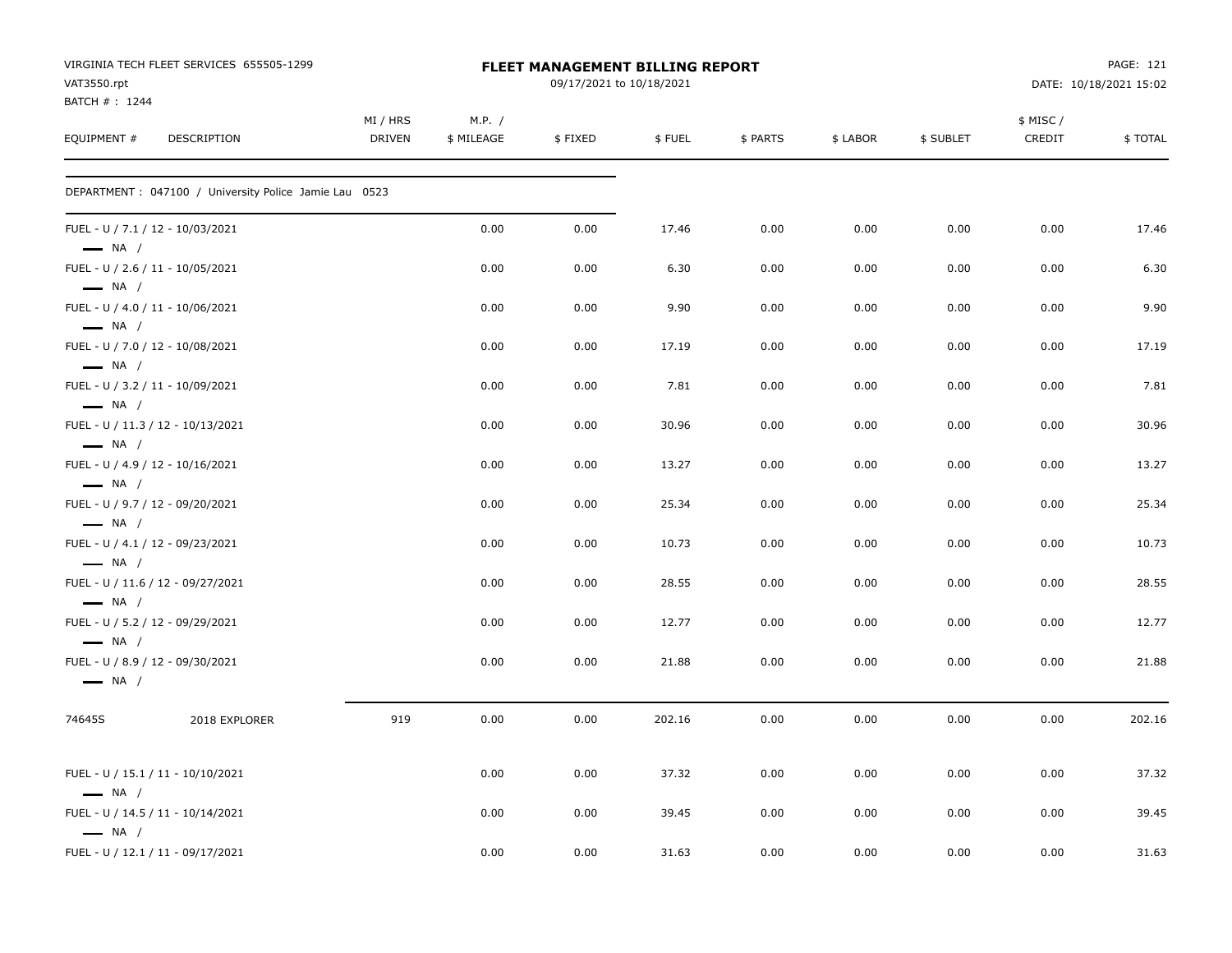| VAT3550.rpt                                      | VIRGINIA TECH FLEET SERVICES 655505-1299               | FLEET MANAGEMENT BILLING REPORT<br>09/17/2021 to 10/18/2021 |                      |         |        |          |          |           | PAGE: 122<br>DATE: 10/18/2021 15:02 |         |
|--------------------------------------------------|--------------------------------------------------------|-------------------------------------------------------------|----------------------|---------|--------|----------|----------|-----------|-------------------------------------|---------|
| BATCH #: 1244<br>EQUIPMENT #                     | <b>DESCRIPTION</b>                                     | MI / HRS<br><b>DRIVEN</b>                                   | M.P. /<br>\$ MILEAGE | \$FIXED | \$FUEL | \$ PARTS | \$ LABOR | \$ SUBLET | \$ MISC/<br>CREDIT                  | \$TOTAL |
|                                                  | DEPARTMENT : 047100 / University Police Jamie Lau 0523 |                                                             |                      |         |        |          |          |           |                                     |         |
| $\longrightarrow$ NA /                           |                                                        |                                                             |                      |         |        |          |          |           |                                     |         |
| 74661S                                           | 2018 TAURUS                                            | 1,001                                                       | 0.00                 | 0.00    | 108.40 | 0.00     | 0.00     | 0.00      | 0.00                                | 108.40  |
| $\longrightarrow$ NA /                           | FUEL - U / 6.7 / 11 - 09/18/2021                       |                                                             | 0.00                 | 0.00    | 17.49  | 0.00     | 0.00     | 0.00      | 0.00                                | 17.49   |
| $\longrightarrow$ NA /                           | FUEL - U / 9.1 / 12 - 09/24/2021                       |                                                             | 0.00                 | 0.00    | 22.50  | 0.00     | 0.00     | 0.00      | 0.00                                | 22.50   |
| $\longrightarrow$ NA /                           | FUEL - U / 8.1 / 11 - 09/30/2021                       |                                                             | 0.00                 | 0.00    | 20.01  | 0.00     | 0.00     | 0.00      | 0.00                                | 20.01   |
| 74664S                                           | 2018 Corolla                                           | 839                                                         | 0.00                 | 0.00    | 60.00  | 0.00     | 0.00     | 0.00      | 0.00                                | 60.00   |
| $\longrightarrow$ NA /                           | FUEL - U / 9.8 / 11 - 10/03/2021                       |                                                             | 0.00                 | 0.00    | 24.21  | 0.00     | 0.00     | 0.00      | 0.00                                | 24.21   |
| $\longrightarrow$ NA /                           | FUEL - U / 12.0 / 12 - 10/08/2021                      |                                                             | 0.00                 | 0.00    | 29.64  | 0.00     | 0.00     | 0.00      | 0.00                                | 29.64   |
| $\longrightarrow$ NA /                           | FUEL - U / 12.2 / 11 - 10/17/2021                      |                                                             | 0.00                 | 0.00    | 33.20  | 0.00     | 0.00     | 0.00      | 0.00                                | 33.20   |
| $\longrightarrow$ NA /                           | FUEL - U / 11.9 / 12 - 09/24/2021                      |                                                             | 0.00                 | 0.00    | 31.09  | 0.00     | 0.00     | 0.00      | 0.00                                | 31.09   |
| 76258s                                           | 2019 F150                                              | 561                                                         | 0.00                 | 0.00    | 118.14 | 0.00     | 0.00     | 0.00      | 0.00                                | 118.14  |
| $\longrightarrow$ NA /                           | FUEL - U / 3.2 / 11 - 10/01/2021                       |                                                             | 0.00                 | 0.00    | 7.88   | 0.00     | 0.00     | 0.00      | 0.00                                | 7.88    |
|                                                  | FUEL - U / 4.3 / 11 - 10/02/2021                       |                                                             | 0.00                 | 0.00    | 10.50  | 0.00     | 0.00     | 0.00      | 0.00                                | 10.50   |
| $\longrightarrow$ NA /<br>$\longrightarrow$ NA / | FUEL - U / 6.1 / 11 - 10/03/2021                       |                                                             | 0.00                 | 0.00    | 14.97  | 0.00     | 0.00     | 0.00      | 0.00                                | 14.97   |
|                                                  | FUEL - U / 7.2 / 11 - 10/05/2021                       |                                                             | 0.00                 | 0.00    | 17.81  | 0.00     | 0.00     | 0.00      | 0.00                                | 17.81   |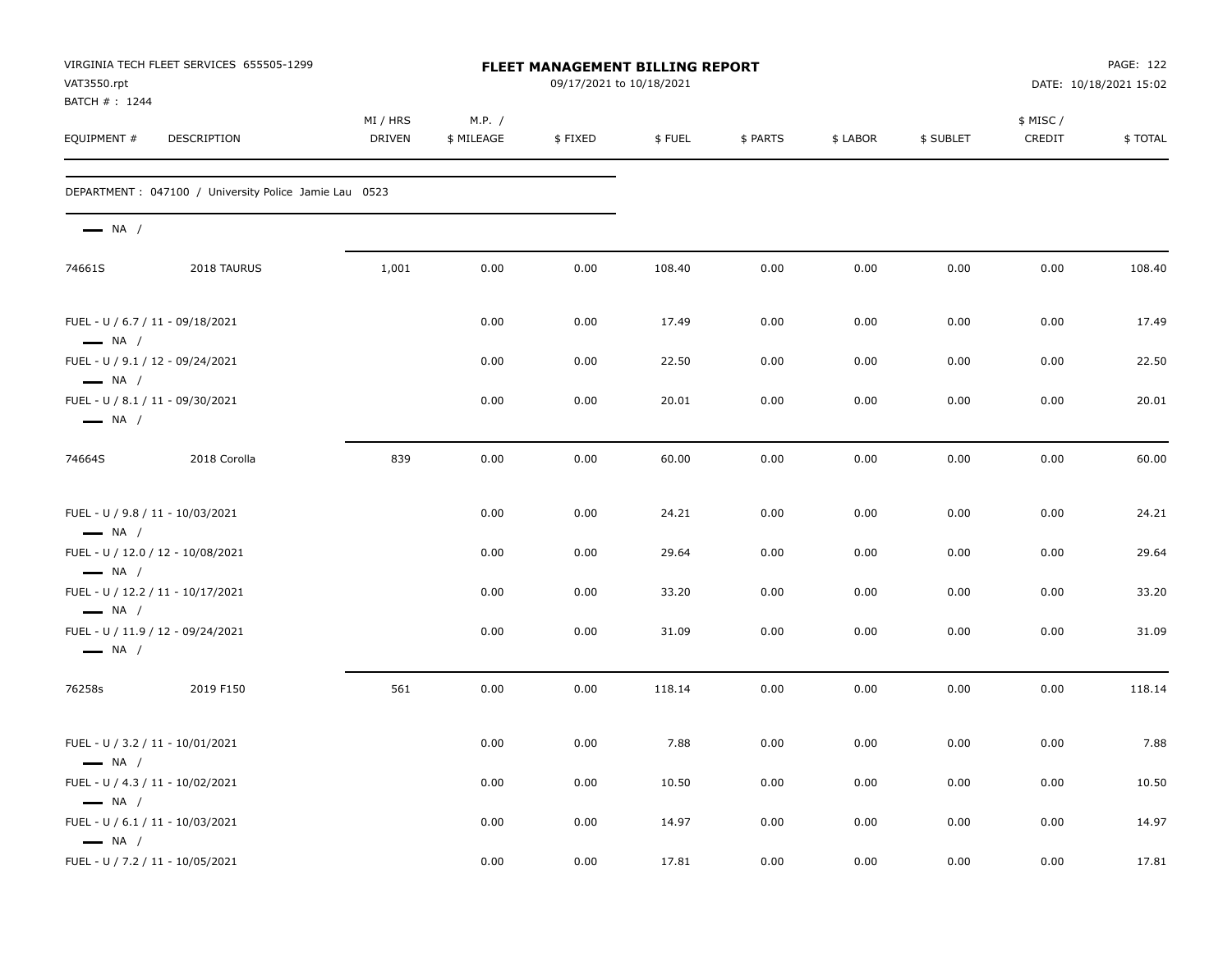| VIRGINIA TECH FLEET SERVICES 655505-1299<br>VAT3550.rpt<br>BATCH #: 1244 | FLEET MANAGEMENT BILLING REPORT<br>09/17/2021 to 10/18/2021 |                      |         |        |          |          |           | PAGE: 123<br>DATE: 10/18/2021 15:02 |         |
|--------------------------------------------------------------------------|-------------------------------------------------------------|----------------------|---------|--------|----------|----------|-----------|-------------------------------------|---------|
| EQUIPMENT #<br><b>DESCRIPTION</b>                                        | MI / HRS<br><b>DRIVEN</b>                                   | M.P. /<br>\$ MILEAGE | \$FIXED | \$FUEL | \$ PARTS | \$ LABOR | \$ SUBLET | \$ MISC /<br>CREDIT                 | \$TOTAL |
| DEPARTMENT : 047100 / University Police Jamie Lau 0523                   |                                                             |                      |         |        |          |          |           |                                     |         |
| $\longrightarrow$ NA /                                                   |                                                             |                      |         |        |          |          |           |                                     |         |
| FUEL - U / 3.9 / 11 - 10/06/2021<br>$\longrightarrow$ NA /               |                                                             | 0.00                 | 0.00    | 9.68   | 0.00     | 0.00     | 0.00      | 0.00                                | 9.68    |
| FUEL - U / 7.7 / 11 - 10/07/2021<br>$\longrightarrow$ NA /               |                                                             | 0.00                 | 0.00    | 18.97  | 0.00     | 0.00     | 0.00      | 0.00                                | 18.97   |
| FUEL - U / 6.7 / 11 - 10/08/2021<br>$\longrightarrow$ NA /               |                                                             | 0.00                 | 0.00    | 16.57  | 0.00     | 0.00     | 0.00      | 0.00                                | 16.57   |
| FUEL - U / 4.8 / 11 - 10/09/2021<br>$\longrightarrow$ NA /               |                                                             | 0.00                 | 0.00    | 11.93  | 0.00     | 0.00     | 0.00      | 0.00                                | 11.93   |
| FUEL - U / 5.5 / 11 - 10/10/2021<br>$\longrightarrow$ NA /               |                                                             | 0.00                 | 0.00    | 13.68  | 0.00     | 0.00     | 0.00      | 0.00                                | 13.68   |
| FUEL - U / 4.8 / 11 - 10/11/2021<br>$\longrightarrow$ NA /               |                                                             | 0.00                 | 0.00    | 13.19  | 0.00     | 0.00     | 0.00      | 0.00                                | 13.19   |
| FUEL - U / 4.1 / 11 - 10/12/2021<br>$\longrightarrow$ NA /               |                                                             | 0.00                 | 0.00    | 11.19  | 0.00     | 0.00     | 0.00      | 0.00                                | 11.19   |
| FUEL - U / 3.5 / 11 - 10/12/2021<br>$\longrightarrow$ NA /               |                                                             | 0.00                 | 0.00    | 9.66   | 0.00     | 0.00     | 0.00      | 0.00                                | 9.66    |
| FUEL - U / 6.9 / 11 - 10/14/2021<br>$\longrightarrow$ NA /               |                                                             | 0.00                 | 0.00    | 18.70  | 0.00     | 0.00     | 0.00      | 0.00                                | 18.70   |
| FUEL - U / 3.9 / 11 - 10/15/2021<br>$\longrightarrow$ NA /               |                                                             | 0.00                 | 0.00    | 10.65  | 0.00     | 0.00     | 0.00      | 0.00                                | 10.65   |
| FUEL - U / 4.3 / 11 - 10/16/2021<br>$\longrightarrow$ NA /               |                                                             | 0.00                 | 0.00    | 11.68  | 0.00     | 0.00     | 0.00      | 0.00                                | 11.68   |
| FUEL - U / 9.2 / 11 - 09/17/2021<br>$\longrightarrow$ NA /               |                                                             | 0.00                 | 0.00    | 23.99  | 0.00     | 0.00     | 0.00      | 0.00                                | 23.99   |
| FUEL - U / 7.6 / 11 - 10/17/2021<br>$\longrightarrow$ NA /               |                                                             | 0.00                 | 0.00    | 20.67  | 0.00     | 0.00     | 0.00      | 0.00                                | 20.67   |
| FUEL - U / 8.4 / 11 - 09/18/2021<br>$\longrightarrow$ NA /               |                                                             | 0.00                 | 0.00    | 22.03  | 0.00     | 0.00     | 0.00      | 0.00                                | 22.03   |
| FUEL - U / 6.2 / 11 - 09/19/2021<br>$\longrightarrow$ NA /               |                                                             | 0.00                 | 0.00    | 16.05  | 0.00     | 0.00     | 0.00      | 0.00                                | 16.05   |
| FUEL - U / 9.7 / 11 - 09/21/2021<br>$\longrightarrow$ NA /               |                                                             | 0.00                 | 0.00    | 25.29  | 0.00     | 0.00     | 0.00      | 0.00                                | 25.29   |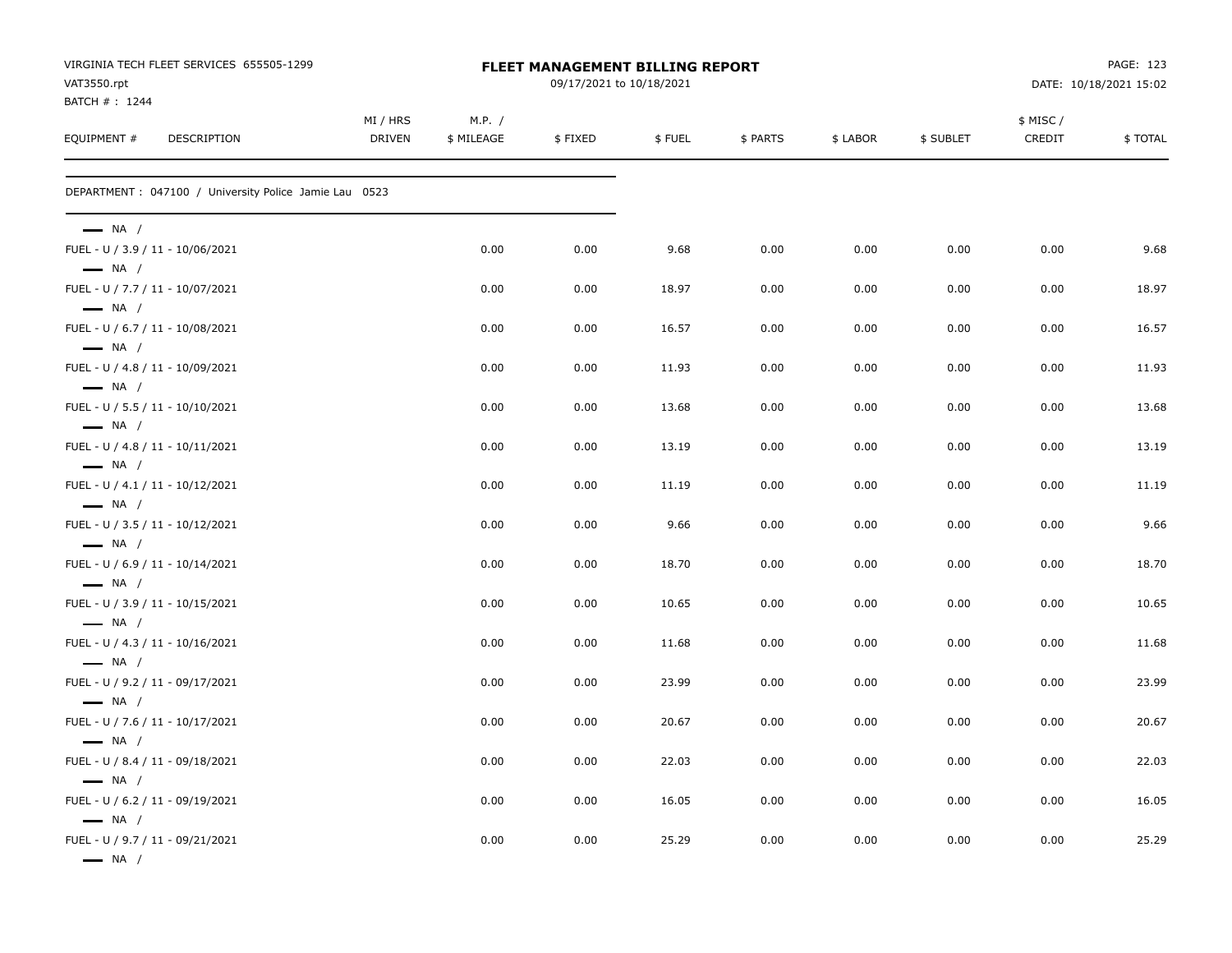| VAT3550.rpt<br>BATCH #: 1244       | VIRGINIA TECH FLEET SERVICES 655505-1299               |                           |                      | FLEET MANAGEMENT BILLING REPORT<br>09/17/2021 to 10/18/2021 |        |          |          |           |                    | PAGE: 124<br>DATE: 10/18/2021 15:02 |
|------------------------------------|--------------------------------------------------------|---------------------------|----------------------|-------------------------------------------------------------|--------|----------|----------|-----------|--------------------|-------------------------------------|
| EQUIPMENT #                        | <b>DESCRIPTION</b>                                     | MI / HRS<br><b>DRIVEN</b> | M.P. /<br>\$ MILEAGE | \$FIXED                                                     | \$FUEL | \$ PARTS | \$ LABOR | \$ SUBLET | \$ MISC/<br>CREDIT | \$TOTAL                             |
|                                    | DEPARTMENT : 047100 / University Police Jamie Lau 0523 |                           |                      |                                                             |        |          |          |           |                    |                                     |
| $\longrightarrow$ NA /             | FUEL - U / 4.6 / 11 - 09/23/2021                       |                           | 0.00                 | 0.00                                                        | 12.01  | 0.00     | 0.00     | 0.00      | 0.00               | 12.01                               |
| $\longrightarrow$ NA /             | FUEL - U / 7.3 / 11 - 09/24/2021                       |                           | 0.00                 | 0.00                                                        | 17.96  | 0.00     | 0.00     | 0.00      | 0.00               | 17.96                               |
| $\longrightarrow$ NA /             | FUEL - U / 6.7 / 11 - 09/27/2021                       |                           | 0.00                 | 0.00                                                        | 16.47  | 0.00     | 0.00     | 0.00      | 0.00               | 16.47                               |
| $\longrightarrow$ NA /             | FUEL - U / 5.6 / 11 - 09/28/2021                       |                           | 0.00                 | 0.00                                                        | 13.71  | 0.00     | 0.00     | 0.00      | 0.00               | 13.71                               |
| 76259s                             | 2019 EXPLORER                                          | 883                       | 0.00                 | 0.00                                                        | 365.24 | 0.00     | 0.00     | 0.00      | 0.00               | 365.24                              |
| $\longrightarrow$ NA /             | FUEL - U / 3.5 / 11 - 10/02/2021                       |                           | 0.00                 | 0.00                                                        | 8.55   | 0.00     | 0.00     | 0.00      | 0.00               | 8.55                                |
| $\longrightarrow$ NA /             | FUEL - U / 4.1 / 11 - 10/06/2021                       |                           | 0.00                 | 0.00                                                        | 10.18  | 0.00     | 0.00     | 0.00      | 0.00               | 10.18                               |
| $\longrightarrow$ NA /             | FUEL - U / 5.4 / 12 - 10/08/2021                       |                           | 0.00                 | 0.00                                                        | 13.34  | 0.00     | 0.00     | 0.00      | 0.00               | 13.34                               |
| $\longrightarrow$ NA /             | FUEL - U / 5.7 / 12 - 10/09/2021                       |                           | 0.00                 | 0.00                                                        | 14.10  | 0.00     | 0.00     | 0.00      | 0.00               | 14.10                               |
| $\longrightarrow$ NA /             | FUEL - U / 5.7 / 11 - 10/10/2021                       |                           | 0.00                 | 0.00                                                        | 13.96  | 0.00     | 0.00     | 0.00      | 0.00               | 13.96                               |
|                                    | FUEL - U / 6.1 / 11 - 10/15/2021                       |                           | 0.00                 | 0.00                                                        | 16.65  | 0.00     | 0.00     | 0.00      | 0.00               | 16.65                               |
| $-$ NA /<br>$\longrightarrow$ NA / | FUEL - U / 5.5 / 12 - 09/16/2021                       |                           | 0.00                 | 0.00                                                        | 13.46  | 0.00     | 0.00     | 0.00      | 0.00               | 13.46                               |
| $\longrightarrow$ NA /             | FUEL - U / 5.5 / 12 - 09/20/2021                       |                           | 0.00                 | 0.00                                                        | 14.22  | 0.00     | 0.00     | 0.00      | 0.00               | 14.22                               |
|                                    | FUEL - U / 3.1 / 12 - 09/21/2021                       |                           | 0.00                 | 0.00                                                        | 8.04   | 0.00     | 0.00     | 0.00      | 0.00               | 8.04                                |
| $\longrightarrow$ NA /             | FUEL - U / 6.7 / 11 - 09/24/2021                       |                           | 0.00                 | 0.00                                                        | 16.65  | 0.00     | 0.00     | 0.00      | 0.00               | 16.65                               |
| $\longrightarrow$ NA /             | FUEL - U / 4.8 / 12 - 09/25/2021                       |                           | 0.00                 | 0.00                                                        | 11.76  | 0.00     | 0.00     | 0.00      | 0.00               | 11.76                               |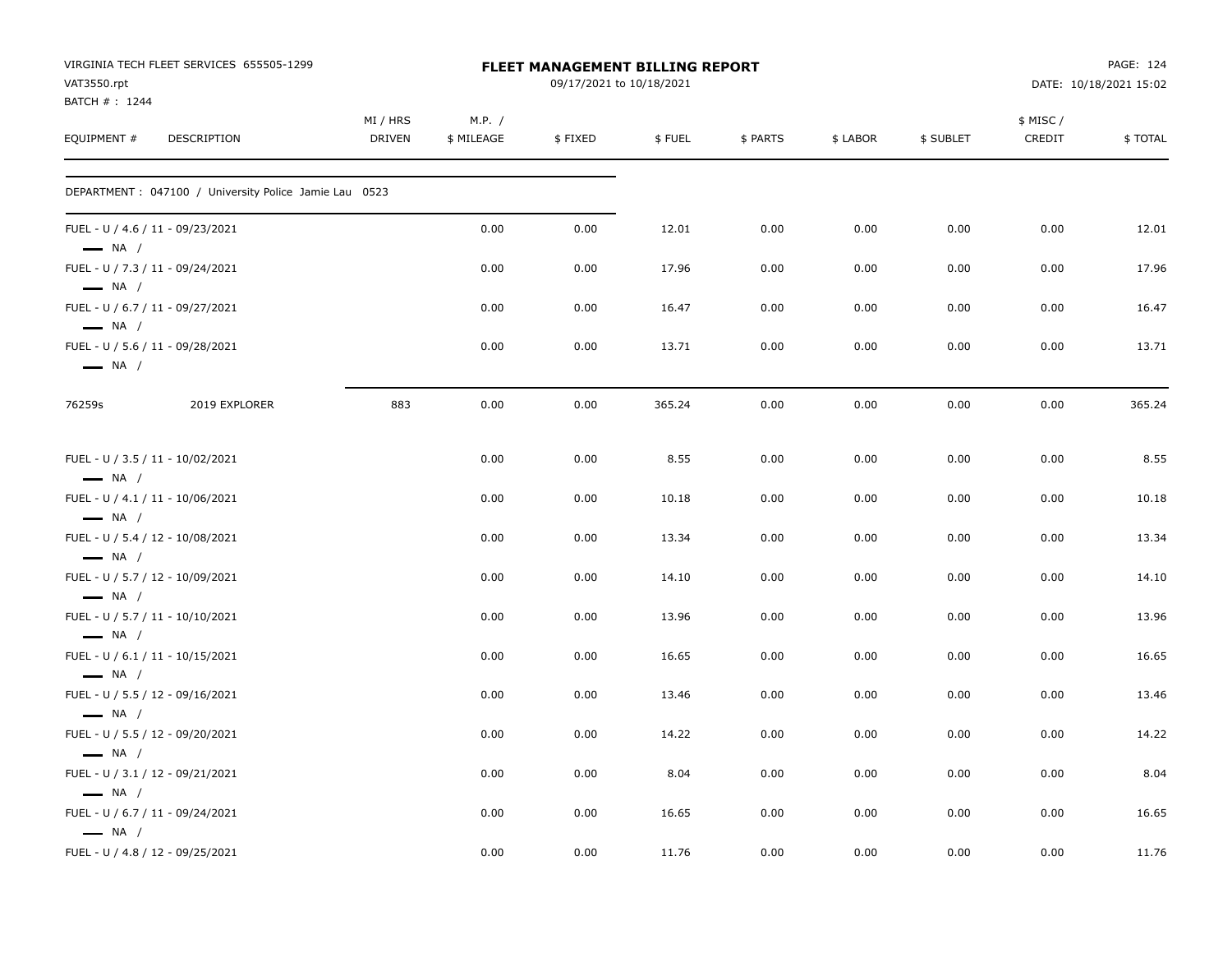| VAT3550.rpt                                                                          | VIRGINIA TECH FLEET SERVICES 655505-1299               | FLEET MANAGEMENT BILLING REPORT<br>09/17/2021 to 10/18/2021 |                      |         |        |          |          |           |                    | PAGE: 125<br>DATE: 10/18/2021 15:02 |  |
|--------------------------------------------------------------------------------------|--------------------------------------------------------|-------------------------------------------------------------|----------------------|---------|--------|----------|----------|-----------|--------------------|-------------------------------------|--|
| BATCH #: 1244<br>EQUIPMENT #                                                         | DESCRIPTION                                            | MI / HRS<br><b>DRIVEN</b>                                   | M.P. /<br>\$ MILEAGE | \$FIXED | \$FUEL | \$ PARTS | \$ LABOR | \$ SUBLET | \$ MISC/<br>CREDIT | \$TOTAL                             |  |
|                                                                                      | DEPARTMENT : 047100 / University Police Jamie Lau 0523 |                                                             |                      |         |        |          |          |           |                    |                                     |  |
| $\longrightarrow$ NA /<br>FUEL - U / 3.1 / 12 - 09/26/2021<br>$\longrightarrow$ NA / |                                                        |                                                             | 0.00                 | 0.00    | 7.76   | 0.00     | 0.00     | 0.00      | 0.00               | 7.76                                |  |
| FUEL - U / 4.4 / 12 - 09/30/2021<br>$\longrightarrow$ NA /                           |                                                        |                                                             | 0.00                 | 0.00    | 10.79  | 0.00     | 0.00     | 0.00      | 0.00               | 10.79                               |  |
| 76263S                                                                               | 2019 EXPLORER                                          | 602                                                         | 0.00                 | 0.00    | 159.46 | 0.00     | 0.00     | 0.00      | 0.00               | 159.46                              |  |
| FUEL - U / 5.8 / 11 - 10/01/2021<br>$\longrightarrow$ NA /                           |                                                        |                                                             | 0.00                 | 0.00    | 14.30  | 0.00     | 0.00     | 0.00      | 0.00               | 14.30                               |  |
| FUEL - U / 3.1 / 12 - 10/01/2021<br>$\longrightarrow$ NA /                           |                                                        |                                                             | 0.00                 | 0.00    | 7.63   | 0.00     | 0.00     | 0.00      | 0.00               | 7.63                                |  |
| FUEL - U / 4.8 / 11 - 10/04/2021                                                     |                                                        |                                                             | 0.00                 | 0.00    | 11.78  | 0.00     | 0.00     | 0.00      | 0.00               | 11.78                               |  |
| $-$ NA /<br>FUEL - U / 2.6 / 11 - 10/05/2021                                         |                                                        |                                                             | 0.00                 | 0.00    | 6.37   | 0.00     | 0.00     | 0.00      | 0.00               | 6.37                                |  |
| $\longrightarrow$ NA /<br>FUEL - U / 3.7 / 11 - 10/09/2021                           |                                                        |                                                             | 0.00                 | 0.00    | 9.24   | 0.00     | 0.00     | 0.00      | 0.00               | 9.24                                |  |
| $\longrightarrow$ NA /<br>FUEL - U / 7.0 / 11 - 10/10/2021                           |                                                        |                                                             | 0.00                 | 0.00    | 17.19  | 0.00     | 0.00     | 0.00      | 0.00               | 17.19                               |  |
| $\longrightarrow$ NA /<br>FUEL - U / 8.8 / 11 - 10/13/2021                           |                                                        |                                                             | 0.00                 | 0.00    | 23.89  | 0.00     | 0.00     | 0.00      | 0.00               | 23.89                               |  |
| $\longrightarrow$ NA /<br>FUEL - U / 5.8 / 12 - 10/15/2021                           |                                                        |                                                             | 0.00                 | 0.00    | 15.78  | 0.00     | 0.00     | 0.00      | 0.00               | 15.78                               |  |
| $\longrightarrow$ NA /                                                               | FUEL - U / 12.4 / 11 - 09/16/2021                      |                                                             | 0.00                 | 0.00    | 30.50  | 0.00     | 0.00     | 0.00      | 0.00               | 30.50                               |  |
| $\longrightarrow$ NA /<br>FUEL - U / 7.3 / 12 - 10/17/2021                           |                                                        |                                                             | 0.00                 | 0.00    | 19.85  | 0.00     | 0.00     | 0.00      | 0.00               | 19.85                               |  |
| $\longrightarrow$ NA /<br>FUEL - U / 6.6 / 12 - 09/19/2021                           |                                                        |                                                             | 0.00                 | 0.00    | 17.15  | 0.00     | 0.00     | 0.00      | 0.00               | 17.15                               |  |
| $\longrightarrow$ NA /<br>FUEL - U / 5.1 / 11 - 09/22/2021<br>$\longrightarrow$ NA / |                                                        |                                                             | 0.00                 | 0.00    | 13.18  | 0.00     | 0.00     | 0.00      | 0.00               | 13.18                               |  |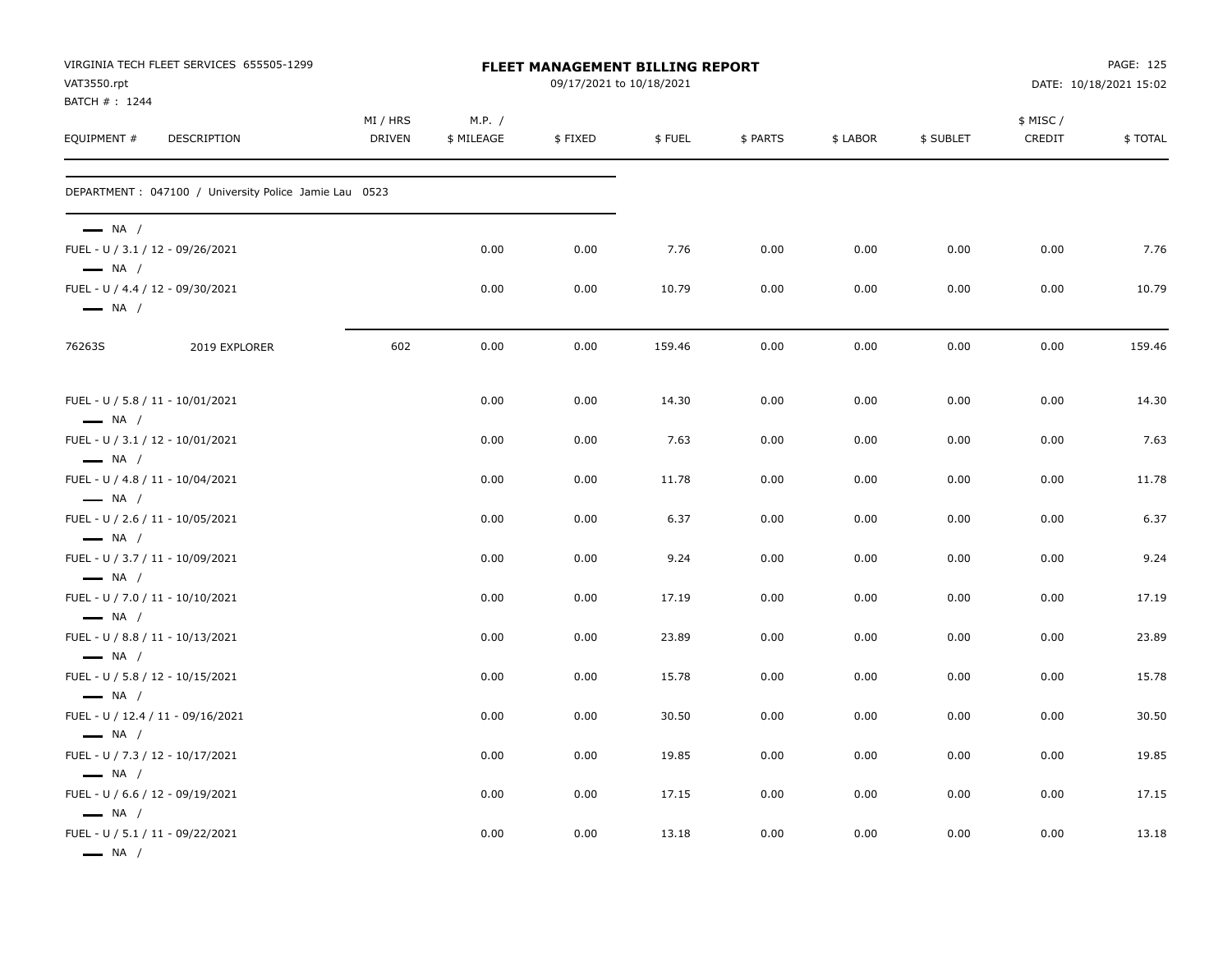| VAT3550.rpt<br>BATCH #: 1244                               | VIRGINIA TECH FLEET SERVICES 655505-1299               |                    |                      | FLEET MANAGEMENT BILLING REPORT<br>09/17/2021 to 10/18/2021 |        | PAGE: 126<br>DATE: 10/18/2021 15:02 |          |           |                    |          |
|------------------------------------------------------------|--------------------------------------------------------|--------------------|----------------------|-------------------------------------------------------------|--------|-------------------------------------|----------|-----------|--------------------|----------|
| EQUIPMENT #                                                | DESCRIPTION                                            | MI / HRS<br>DRIVEN | M.P. /<br>\$ MILEAGE | \$FIXED                                                     | \$FUEL | \$ PARTS                            | \$ LABOR | \$ SUBLET | \$ MISC/<br>CREDIT | \$ TOTAL |
|                                                            | DEPARTMENT : 047100 / University Police Jamie Lau 0523 |                    |                      |                                                             |        |                                     |          |           |                    |          |
| $\longrightarrow$ NA /                                     | FUEL - U / 10.4 / CC - 09/24/2021                      |                    | 0.00                 | 0.00                                                        | 30.00  | 0.00                                | 0.00     | 0.00      | 0.00               | 30.00    |
| $\longrightarrow$ NA /                                     | FUEL - U / 6.0 / 11 - 09/25/2021                       |                    | 0.00                 | 0.00                                                        | 14.77  | 0.00                                | 0.00     | 0.00      | 0.00               | 14.77    |
| $\longrightarrow$ NA /                                     | FUEL - U / 10.0 / 11 - 09/26/2021                      |                    | 0.00                 | 0.00                                                        | 24.60  | 0.00                                | 0.00     | 0.00      | 0.00               | 24.60    |
| FUEL - U / 6.9 / 11 - 09/27/2021<br>$\longrightarrow$ NA / |                                                        |                    | 0.00                 | 0.00                                                        | 17.07  | 0.00                                | 0.00     | 0.00      | 0.00               | 17.07    |
| 76264S                                                     | 2019 EXPLORER                                          | 1,577              | 0.00                 | 0.00                                                        | 273.30 | 0.00                                | 0.00     | 0.00      | 0.00               | 273.30   |
| $\longrightarrow$ NA /                                     | FUEL - U / 12.1 / 11 - 10/03/2021                      |                    | 0.00                 | 0.00                                                        | 29.79  | 0.00                                | 0.00     | 0.00      | 0.00               | 29.79    |
| FUEL - U / 8.7 / 11 - 10/07/2021<br>$\longrightarrow$ NA / |                                                        |                    | 0.00                 | 0.00                                                        | 21.44  | 0.00                                | 0.00     | 0.00      | 0.00               | 21.44    |
| $\longrightarrow$ NA /                                     | FUEL - U / 10.4 / 11 - 10/11/2021                      |                    | 0.00                 | 0.00                                                        | 25.64  | 0.00                                | 0.00     | 0.00      | 0.00               | 25.64    |
| $\longrightarrow$ NA /                                     | FUEL - U / 12.5 / 11 - 10/17/2021                      |                    | 0.00                 | 0.00                                                        | 34.02  | 0.00                                | 0.00     | 0.00      | 0.00               | 34.02    |
| FUEL - U / 9.6 / 11 - 09/19/2021<br>$\longrightarrow$ NA / |                                                        |                    | 0.00                 | 0.00                                                        | 25.06  | 0.00                                | 0.00     | 0.00      | 0.00               | 25.06    |
| $-$ NA $/$                                                 | FUEL - U / 11.2 / 11 - 09/24/2021                      |                    | 0.00                 | 0.00                                                        | 29.15  | 0.00                                | 0.00     | 0.00      | 0.00               | 29.15    |
| FUEL - U / 6.3 / 11 - 09/26/2021<br>$\longrightarrow$ NA / |                                                        |                    | 0.00                 | 0.00                                                        | 15.61  | 0.00                                | 0.00     | 0.00      | 0.00               | 15.61    |
| — NA /                                                     | FUEL - U / 5.5 / 11 - 09/29/2021                       |                    | 0.00                 | 0.00                                                        | 13.63  | 0.00                                | 0.00     | 0.00      | 0.00               | 13.63    |
| 76295s                                                     | 2019 Frontier                                          | 994                | 0.00                 | 0.00                                                        | 194.34 | 0.00                                | 0.00     | 0.00      | 0.00               | 194.34   |
| $\longrightarrow$ NA /                                     | FUEL - U / 10.7 / 11 - 10/08/2021                      |                    | 0.00                 | 0.00                                                        | 26.53  | 0.00                                | 0.00     | 0.00      | 0.00               | 26.53    |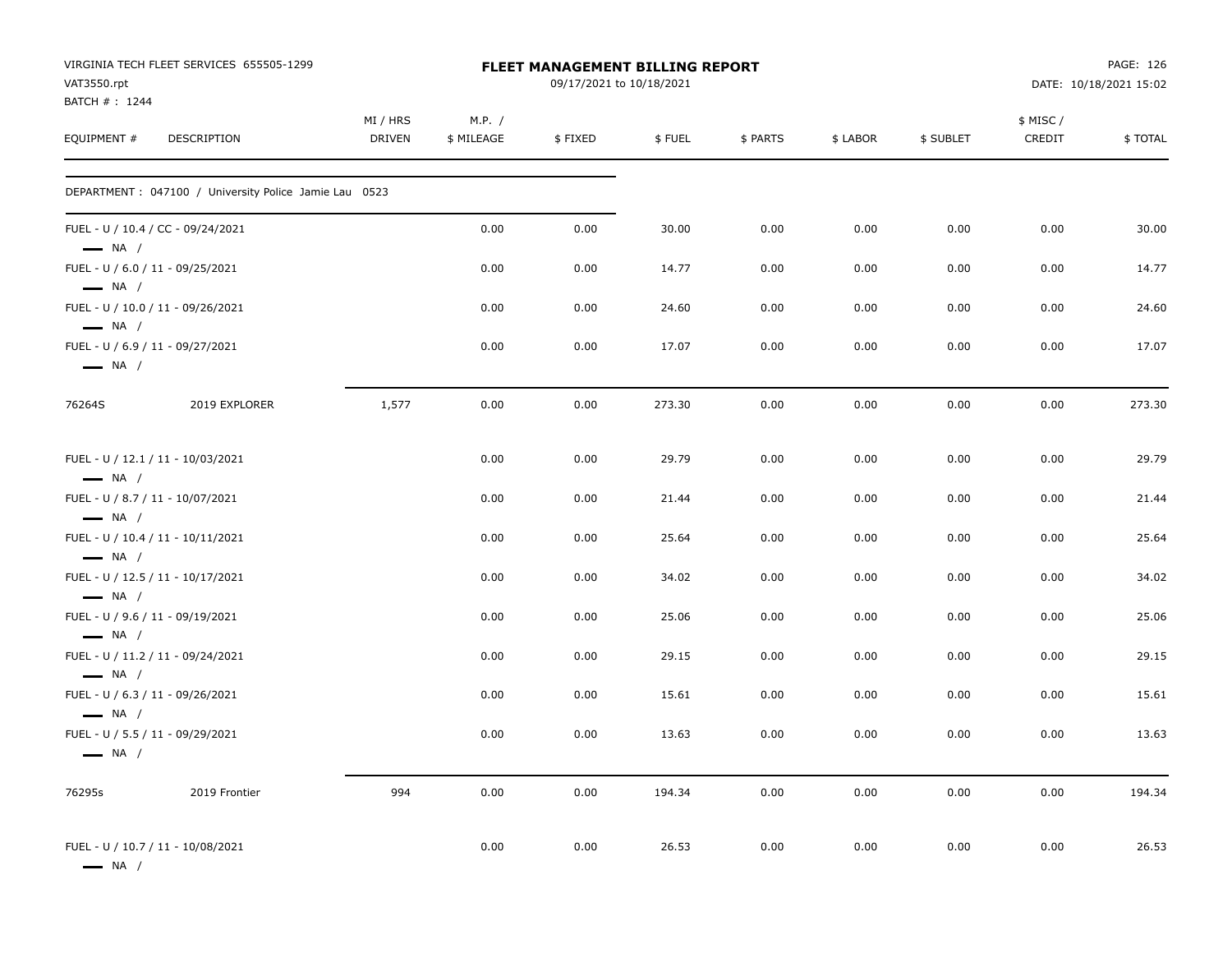|                              | VIRGINIA TECH FLEET SERVICES 655505-1299               |                    | FLEET MANAGEMENT BILLING REPORT | PAGE: 127                |        |          |          |           |                     |                        |
|------------------------------|--------------------------------------------------------|--------------------|---------------------------------|--------------------------|--------|----------|----------|-----------|---------------------|------------------------|
| VAT3550.rpt<br>BATCH #: 1244 |                                                        |                    |                                 | 09/17/2021 to 10/18/2021 |        |          |          |           |                     | DATE: 10/18/2021 15:02 |
| EQUIPMENT #                  | <b>DESCRIPTION</b>                                     | MI / HRS<br>DRIVEN | M.P. /<br>\$ MILEAGE            | \$FIXED                  | \$FUEL | \$ PARTS | \$ LABOR | \$ SUBLET | \$ MISC /<br>CREDIT | \$TOTAL                |
|                              | DEPARTMENT : 047100 / University Police Jamie Lau 0523 |                    |                                 |                          |        |          |          |           |                     |                        |
| $\longrightarrow$ NA /       | FUEL - U / 7.5 / 12 - 10/11/2021                       |                    | 0.00                            | 0.00                     | 20.58  | 0.00     | 0.00     | 0.00      | 0.00                | 20.58                  |
| $\longrightarrow$ NA /       | FUEL - U / 4.5 / 11 - 10/13/2021                       |                    | 0.00                            | 0.00                     | 12.39  | 0.00     | 0.00     | 0.00      | 0.00                | 12.39                  |
| $\longrightarrow$ NA /       | FUEL - U / 5.8 / 12 - 10/15/2021                       |                    | 0.00                            | 0.00                     | 15.89  | 0.00     | 0.00     | 0.00      | 0.00                | 15.89                  |
| $\longrightarrow$ NA /       | FUEL - U / 17.6 / 11 - 09/16/2021                      |                    | 0.00                            | 0.00                     | 43.57  | 0.00     | 0.00     | 0.00      | 0.00                | 43.57                  |
| $\longrightarrow$ NA /       | FUEL - U / 5.0 / 11 - 10/16/2021                       |                    | 0.00                            | 0.00                     | 13.73  | 0.00     | 0.00     | 0.00      | 0.00                | 13.73                  |
| $\longrightarrow$ NA /       | FUEL - U / 6.3 / 11 - 10/17/2021                       |                    | 0.00                            | 0.00                     | 17.14  | 0.00     | 0.00     | 0.00      | 0.00                | 17.14                  |
| $\longrightarrow$ NA /       | FUEL - U / 10.1 / 12 - 09/17/2021                      |                    | 0.00                            | 0.00                     | 26.39  | 0.00     | 0.00     | 0.00      | 0.00                | 26.39                  |
| $\longrightarrow$ NA /       | FUEL - U / 2.9 / 11 - 10/18/2021                       |                    | 0.00                            | 0.00                     | 8.00   | 0.00     | 0.00     | 0.00      | 0.00                | 8.00                   |
| $\longrightarrow$ NA /       | FUEL - U / 5.5 / 11 - 09/18/2021                       |                    | 0.00                            | 0.00                     | 14.30  | 0.00     | 0.00     | 0.00      | 0.00                | 14.30                  |
| $\longrightarrow$ NA /       | FUEL - U / 7.1 / 11 - 09/19/2021                       |                    | 0.00                            | 0.00                     | 18.56  | 0.00     | 0.00     | 0.00      | 0.00                | 18.56                  |
| $\longrightarrow$ NA /       | FUEL - U / 2.8 / 11 - 09/20/2021                       |                    | 0.00                            | 0.00                     | 7.23   | 0.00     | 0.00     | 0.00      | 0.00                | 7.23                   |
| $-$ NA $/$                   | FUEL - U / 4.4 / 11 - 09/23/2021                       |                    | 0.00                            | 0.00                     | 11.56  | 0.00     | 0.00     | 0.00      | 0.00                | 11.56                  |
| $\longrightarrow$ NA /       | FUEL - U / 3.9 / 11 - 09/24/2021                       |                    | 0.00                            | 0.00                     | 10.05  | 0.00     | 0.00     | 0.00      | 0.00                | 10.05                  |
| $\longrightarrow$ NA /       | FUEL - U / 3.6 / 11 - 09/28/2021                       |                    | 0.00                            | 0.00                     | 8.97   | 0.00     | 0.00     | 0.00      | 0.00                | 8.97                   |
| $\longrightarrow$ NA /       | FUEL - U / 4.1 / 11 - 09/29/2021                       |                    | 0.00                            | 0.00                     | 10.13  | 0.00     | 0.00     | 0.00      | 0.00                | 10.13                  |
| 79413S                       | 2020 EXPLORER                                          | 1,347              | 0.00                            | 0.00                     | 265.02 | 0.00     | 0.00     | 0.00      | 0.00                | 265.02                 |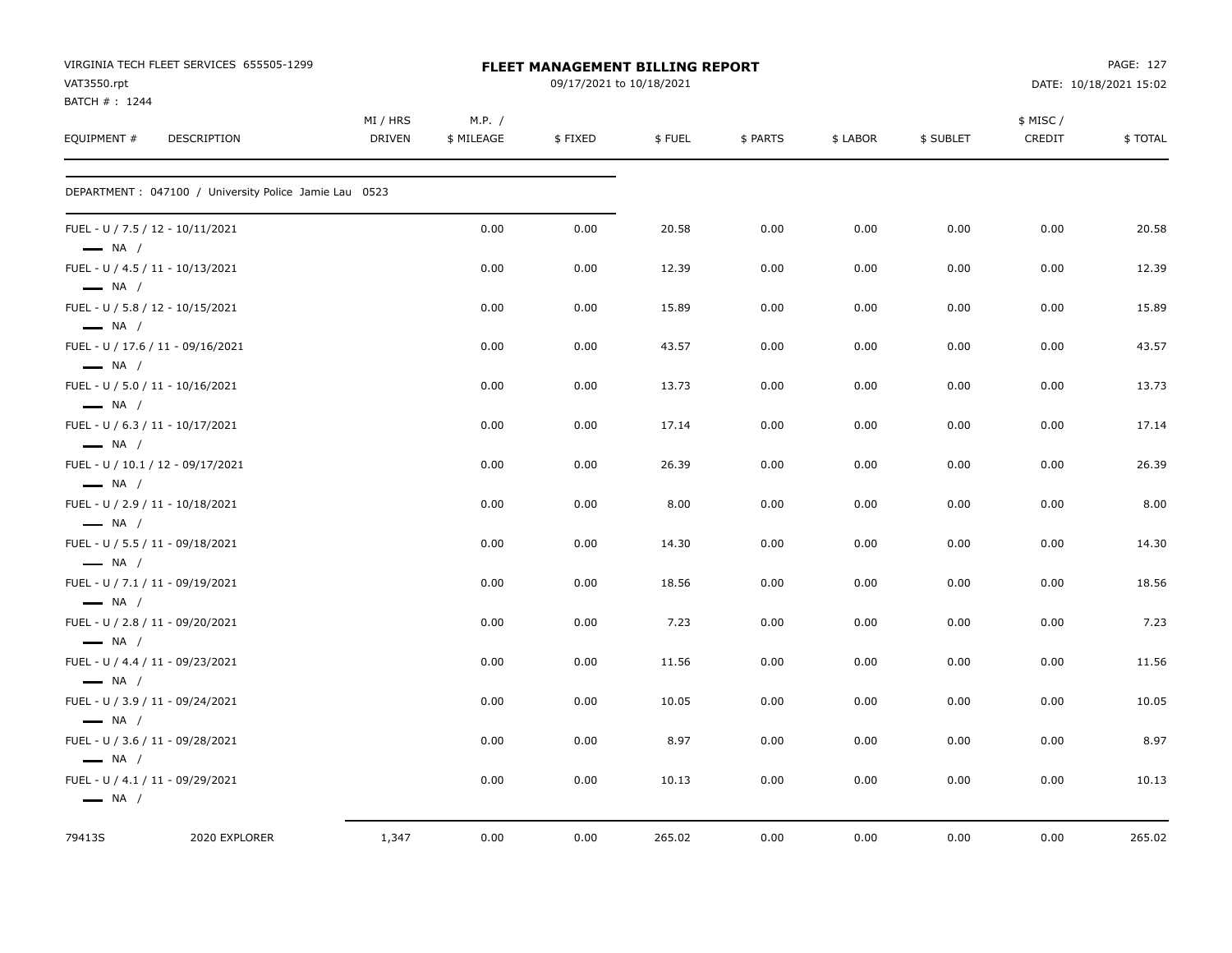| VAT3550.rpt                                                                          | VIRGINIA TECH FLEET SERVICES 655505-1299               | FLEET MANAGEMENT BILLING REPORT<br>09/17/2021 to 10/18/2021 |                      |         |        |          |          |           |                     | PAGE: 128<br>DATE: 10/18/2021 15:02 |  |
|--------------------------------------------------------------------------------------|--------------------------------------------------------|-------------------------------------------------------------|----------------------|---------|--------|----------|----------|-----------|---------------------|-------------------------------------|--|
| BATCH #: 1244<br>EQUIPMENT #                                                         | DESCRIPTION                                            | MI / HRS<br><b>DRIVEN</b>                                   | M.P. /<br>\$ MILEAGE | \$FIXED | \$FUEL | \$ PARTS | \$ LABOR | \$ SUBLET | \$ MISC /<br>CREDIT | \$TOTAL                             |  |
|                                                                                      | DEPARTMENT : 047100 / University Police Jamie Lau 0523 |                                                             |                      |         |        |          |          |           |                     |                                     |  |
| FUEL - U / 10.9 / 11 - 10/06/2021<br>$\longrightarrow$ NA /                          |                                                        |                                                             | 0.00                 | 0.00    | 26.92  | 0.00     | 0.00     | 0.00      | 0.00                | 26.92                               |  |
| FUEL - U / 3.9 / 11 - 10/09/2021                                                     |                                                        |                                                             | 0.00                 | 0.00    | 9.51   | 0.00     | 0.00     | 0.00      | 0.00                | 9.51                                |  |
| $\longrightarrow$ NA /<br>FUEL - U / 7.0 / 11 - 10/14/2021<br>$\longrightarrow$ NA / |                                                        |                                                             | 0.00                 | 0.00    | 19.14  | 0.00     | 0.00     | 0.00      | 0.00                | 19.14                               |  |
| FUEL - U / 7.6 / 11 - 09/19/2021<br>$\longrightarrow$ NA /                           |                                                        |                                                             | 0.00                 | 0.00    | 19.81  | 0.00     | 0.00     | 0.00      | 0.00                | 19.81                               |  |
| FUEL - U / 5.6 / 11 - 09/23/2021<br>$\longrightarrow$ NA /                           |                                                        |                                                             | 0.00                 | 0.00    | 14.69  | 0.00     | 0.00     | 0.00      | 0.00                | 14.69                               |  |
| FUEL - U / 7.1 / 11 - 09/26/2021<br>$\longrightarrow$ NA /                           |                                                        |                                                             | 0.00                 | 0.00    | 17.41  | 0.00     | 0.00     | 0.00      | 0.00                | 17.41                               |  |
| FUEL - U / 3.1 / 11 - 09/30/2021<br>$\longrightarrow$ NA /                           |                                                        |                                                             | 0.00                 | 0.00    | 7.61   | 0.00     | 0.00     | 0.00      | 0.00                | 7.61                                |  |
| 79414S                                                                               | 2020 EXPLORER                                          | 390                                                         | 0.00                 | 0.00    | 115.09 | 0.00     | 0.00     | 0.00      | 0.00                | 115.09                              |  |
| FUEL - U / 4.7 / 11 - 10/01/2021<br>$\longrightarrow$ NA /                           |                                                        |                                                             | 0.00                 | 0.00    | 11.61  | 0.00     | 0.00     | 0.00      | 0.00                | 11.61                               |  |
| FUEL - U / 10.9 / 12 - 10/04/2021<br>$\longrightarrow$ NA /                          |                                                        |                                                             | 0.00                 | 0.00    | 26.85  | 0.00     | 0.00     | 0.00      | 0.00                | 26.85                               |  |
| FUEL - U / 4.5 / 12 - 10/07/2021<br>$\longrightarrow$ NA /                           |                                                        |                                                             | 0.00                 | 0.00    | 11.16  | 0.00     | 0.00     | 0.00      | 0.00                | 11.16                               |  |
| FUEL - U / 6.3 / 11 - 10/10/2021                                                     |                                                        |                                                             | 0.00                 | 0.00    | 15.49  | 0.00     | 0.00     | 0.00      | 0.00                | 15.49                               |  |
| $\longrightarrow$ NA /<br>FUEL - U / 7.3 / 12 - 10/13/2021                           |                                                        |                                                             | 0.00                 | 0.00    | 19.96  | 0.00     | 0.00     | 0.00      | 0.00                | 19.96                               |  |
| $\longrightarrow$ NA /<br>FUEL - U / 7.0 / 11 - 10/14/2021                           |                                                        |                                                             | 0.00                 | 0.00    | 19.16  | 0.00     | 0.00     | 0.00      | 0.00                | 19.16                               |  |
| $\longrightarrow$ NA /<br>FUEL - U / 5.6 / 11 - 09/17/2021<br>$\longrightarrow$ NA / |                                                        |                                                             | 0.00                 | 0.00    | 13.78  | 0.00     | 0.00     | 0.00      | 0.00                | 13.78                               |  |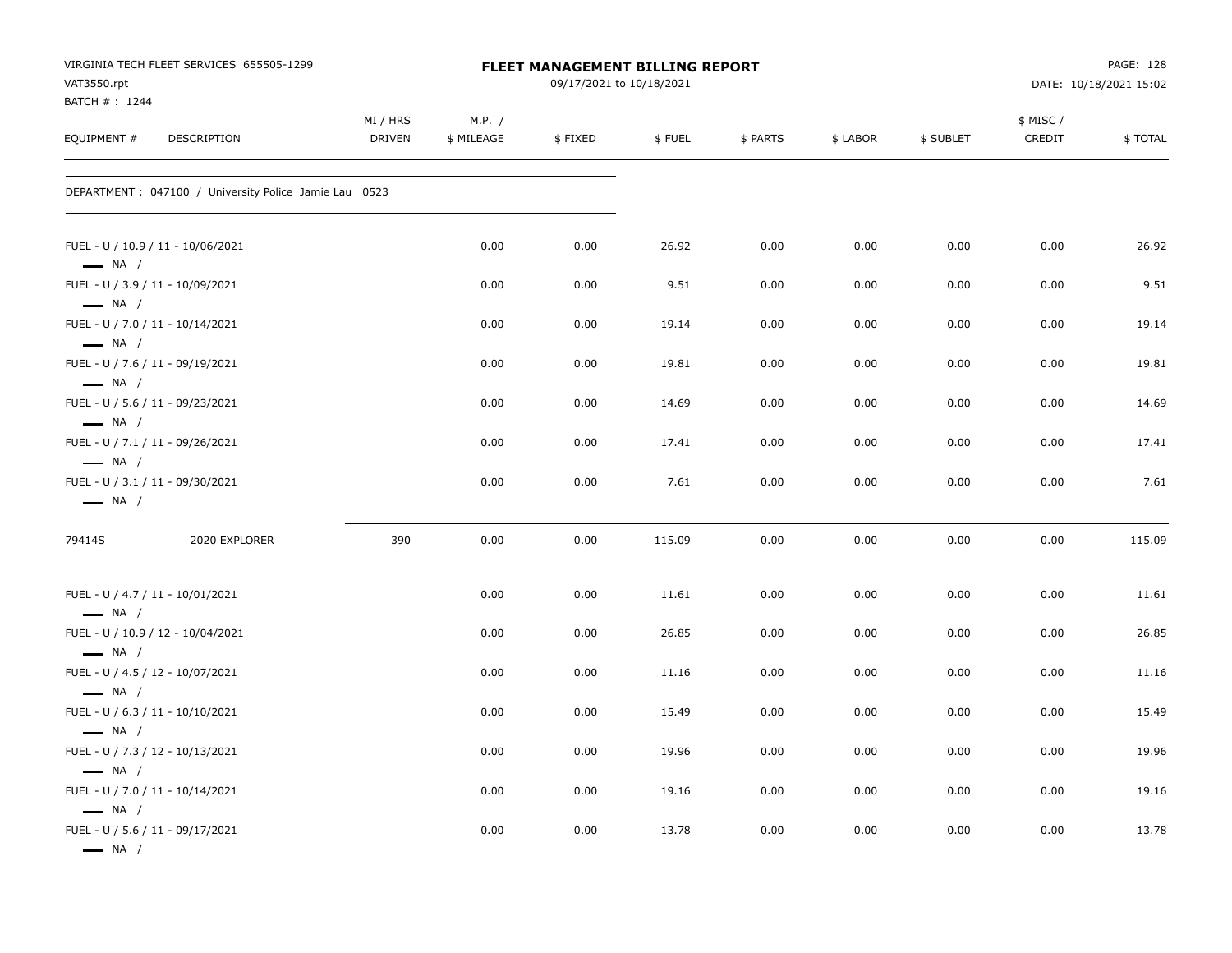| VAT3550.rpt<br>BATCH #: 1244                               | VIRGINIA TECH FLEET SERVICES 655505-1299               |                    |                      | <b>FLEET MANAGEMENT BILLING REPORT</b><br>09/17/2021 to 10/18/2021 |        |          |          |           |                     | PAGE: 129<br>DATE: 10/18/2021 15:02 |
|------------------------------------------------------------|--------------------------------------------------------|--------------------|----------------------|--------------------------------------------------------------------|--------|----------|----------|-----------|---------------------|-------------------------------------|
| EQUIPMENT #                                                | DESCRIPTION                                            | MI / HRS<br>DRIVEN | M.P. /<br>\$ MILEAGE | \$FIXED                                                            | \$FUEL | \$ PARTS | \$ LABOR | \$ SUBLET | \$ MISC /<br>CREDIT | \$TOTAL                             |
|                                                            | DEPARTMENT : 047100 / University Police Jamie Lau 0523 |                    |                      |                                                                    |        |          |          |           |                     |                                     |
| FUEL - U / 7.3 / 12 - 10/18/2021<br>$\longrightarrow$ NA / |                                                        |                    | 0.00                 | 0.00                                                               | 19.85  | 0.00     | 0.00     | 0.00      | 0.00                | 19.85                               |
| FUEL - U / 8.7 / 12 - 09/19/2021<br>$\longrightarrow$ NA / |                                                        |                    | 0.00                 | 0.00                                                               | 22.63  | 0.00     | 0.00     | 0.00      | 0.00                | 22.63                               |
| FUEL - U / 2.8 / 11 - 09/22/2021<br>$\longrightarrow$ NA / |                                                        |                    | 0.00                 | 0.00                                                               | 7.41   | 0.00     | 0.00     | 0.00      | 0.00                | 7.41                                |
| FUEL - U / 7.3 / 12 - 09/24/2021<br>$\longrightarrow$ NA / |                                                        |                    | 0.00                 | 0.00                                                               | 18.97  | 0.00     | 0.00     | 0.00      | 0.00                | 18.97                               |
| FUEL - U / 5.1 / 11 - 09/26/2021<br>$\longrightarrow$ NA / |                                                        |                    | 0.00                 | 0.00                                                               | 12.67  | 0.00     | 0.00     | 0.00      | 0.00                | 12.67                               |
| FUEL - U / 8.2 / 12 - 09/29/2021<br>$\longrightarrow$ NA / |                                                        |                    | 0.00                 | 0.00                                                               | 20.28  | 0.00     | 0.00     | 0.00      | 0.00                | 20.28                               |
| 79415S                                                     | 2020 EXPLORER                                          | 904                | 0.00                 | 0.00                                                               | 219.82 | 0.00     | 0.00     | 0.00      | 0.00                | 219.82                              |
| FUEL - U / 8.9 / 11 - 10/07/2021<br>$\longrightarrow$ NA / |                                                        |                    | 0.00                 | 0.00                                                               | 21.98  | 0.00     | 0.00     | 0.00      | 0.00                | 21.98                               |
| FUEL - U / 2.4 / 11 - 10/09/2021<br>$\longrightarrow$ NA / |                                                        |                    | 0.00                 | 0.00                                                               | 5.95   | 0.00     | 0.00     | 0.00      | 0.00                | 5.95                                |
| FUEL - U / 6.9 / 11 - 10/10/2021<br>$\longrightarrow$ NA / |                                                        |                    | 0.00                 | 0.00                                                               | 16.99  | 0.00     | 0.00     | 0.00      | 0.00                | 16.99                               |
| FUEL - U / 2.1 / 11 - 10/11/2021<br>$\longrightarrow$ NA / |                                                        |                    | 0.00                 | 0.00                                                               | 5.29   | 0.00     | 0.00     | 0.00      | 0.00                | 5.29                                |
| FUEL - U / 6.6 / 11 - 10/15/2021<br>$\longrightarrow$ NA / |                                                        |                    | 0.00                 | 0.00                                                               | 17.91  | 0.00     | 0.00     | 0.00      | 0.00                | 17.91                               |
| FUEL - U / 5.0 / 11 - 09/16/2021<br>$\longrightarrow$ NA / |                                                        |                    | 0.00                 | 0.00                                                               | 12.28  | 0.00     | 0.00     | 0.00      | 0.00                | 12.28                               |
| FUEL - U / 4.0 / 12 - 10/16/2021<br>$\longrightarrow$ NA / |                                                        |                    | 0.00                 | 0.00                                                               | 10.92  | 0.00     | 0.00     | 0.00      | 0.00                | 10.92                               |
| FUEL - U / 7.4 / 12 - 10/18/2021<br>$\longrightarrow$ NA / |                                                        |                    | 0.00                 | 0.00                                                               | 20.28  | 0.00     | 0.00     | 0.00      | 0.00                | 20.28                               |
| FUEL - U / 7.7 / 11 - 09/25/2021                           |                                                        |                    | 0.00                 | 0.00                                                               | 18.90  | 0.00     | 0.00     | 0.00      | 0.00                | 18.90                               |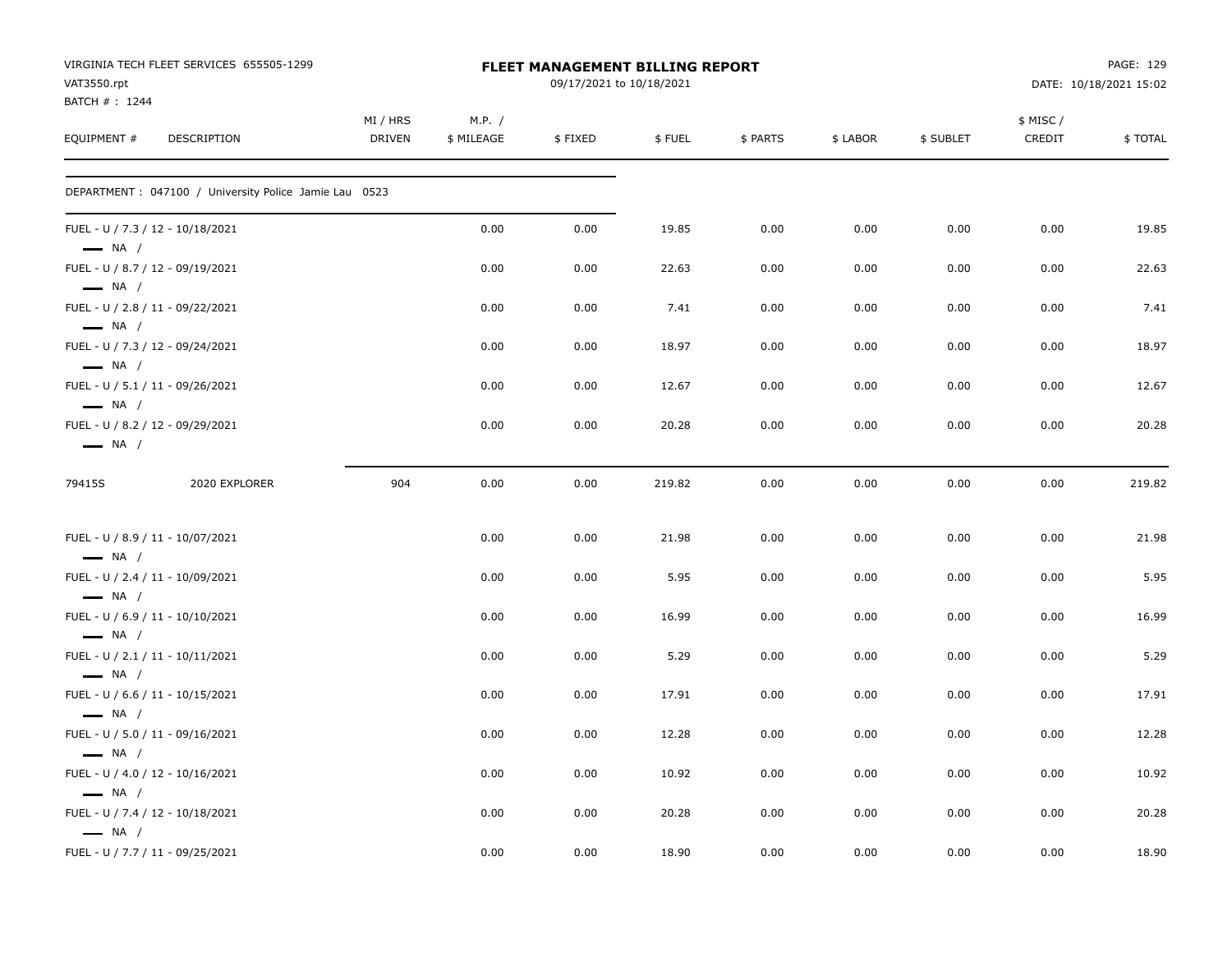| VAT3550.rpt<br>BATCH #: 1244                                              | VIRGINIA TECH FLEET SERVICES 655505-1299               |                    | FLEET MANAGEMENT BILLING REPORT<br>09/17/2021 to 10/18/2021 |         |        |          |          | PAGE: 130<br>DATE: 10/18/2021 15:02 |                    |         |
|---------------------------------------------------------------------------|--------------------------------------------------------|--------------------|-------------------------------------------------------------|---------|--------|----------|----------|-------------------------------------|--------------------|---------|
| EQUIPMENT #                                                               | DESCRIPTION                                            | MI / HRS<br>DRIVEN | M.P. /<br>\$ MILEAGE                                        | \$FIXED | \$FUEL | \$ PARTS | \$ LABOR | \$ SUBLET                           | \$ MISC/<br>CREDIT | \$TOTAL |
|                                                                           | DEPARTMENT : 047100 / University Police Jamie Lau 0523 |                    |                                                             |         |        |          |          |                                     |                    |         |
| $\longrightarrow$ NA /<br>PARTS ISSUE # I312250<br>$\longrightarrow$ NA / |                                                        |                    | 0.00                                                        | 0.00    | 0.00   | 6.33     | 0.00     | 0.00                                | 0.00               | 6.33    |
| 79427S                                                                    | 2020 EXPLORER                                          | 440                | 0.00                                                        | 0.00    | 130.50 | 6.33     | 0.00     | 0.00                                | 0.00               | 136.83  |
| $\longrightarrow$ NA /                                                    | FUEL - U / 3.4 / 11 - 09/29/2021                       |                    | 0.00                                                        | 0.00    | 8.27   | 0.00     | 0.00     | 0.00                                | 0.00               | 8.27    |
| EGUV078                                                                   | 2017 RANGER                                            | 62                 | 0.00                                                        | 0.00    | 8.27   | 0.00     | 0.00     | 0.00                                | 0.00               | 8.27    |
| FUEL - U / 9.4 / 12 - 10/08/2021<br>$\longrightarrow$ NA /                |                                                        |                    | 0.00                                                        | 0.00    | 23.24  | 0.00     | 0.00     | 0.00                                | 0.00               | 23.24   |
| $\longrightarrow$ NA /                                                    | FUEL - U / 8.5 / 11 - 10/16/2021                       |                    | 0.00                                                        | 0.00    | 23.26  | 0.00     | 0.00     | 0.00                                | 0.00               | 23.26   |
| $\longrightarrow$ NA /                                                    | FUEL - U / 6.2 / 11 - 09/21/2021                       |                    | 0.00                                                        | 0.00    | 16.26  | 0.00     | 0.00     | 0.00                                | 0.00               | 16.26   |
| $\longrightarrow$ NA /                                                    | FUEL - U / 10.0 / CC - 09/24/2021                      |                    | 0.00                                                        | 0.00    | 30.00  | 0.00     | 0.00     | 0.00                                | 0.00               | 30.00   |
| $\longrightarrow$ NA /                                                    | FUEL - U / 7.5 / 11 - 09/27/2021                       |                    | 0.00                                                        | 0.00    | 18.40  | 0.00     | 0.00     | 0.00                                | 0.00               | 18.40   |
| <b>URS4365</b>                                                            | 2019 TAURUS                                            | 542                | 0.00                                                        | 0.00    | 111.16 | 0.00     | 0.00     | 0.00                                | 0.00               | 111.16  |
| $\longrightarrow$ NA /                                                    | FUEL - U / 12.1 / 11 - 10/04/2021                      |                    | 0.00                                                        | 0.00    | 29.96  | 0.00     | 0.00     | 0.00                                | 0.00               | 29.96   |
|                                                                           | FUEL - U / 10.9 / 11 - 10/08/2021                      |                    | 0.00                                                        | 0.00    | 27.02  | 0.00     | 0.00     | 0.00                                | 0.00               | 27.02   |
| $\longrightarrow$ NA /<br>$\longrightarrow$ NA /                          | FUEL - U / 11.4 / 11 - 10/16/2021                      |                    | 0.00                                                        | 0.00    | 30.99  | 0.00     | 0.00     | 0.00                                | 0.00               | 30.99   |
|                                                                           | FUEL - U / 12.4 / 11 - 09/17/2021                      |                    | 0.00                                                        | 0.00    | 32.23  | 0.00     | 0.00     | 0.00                                | 0.00               | 32.23   |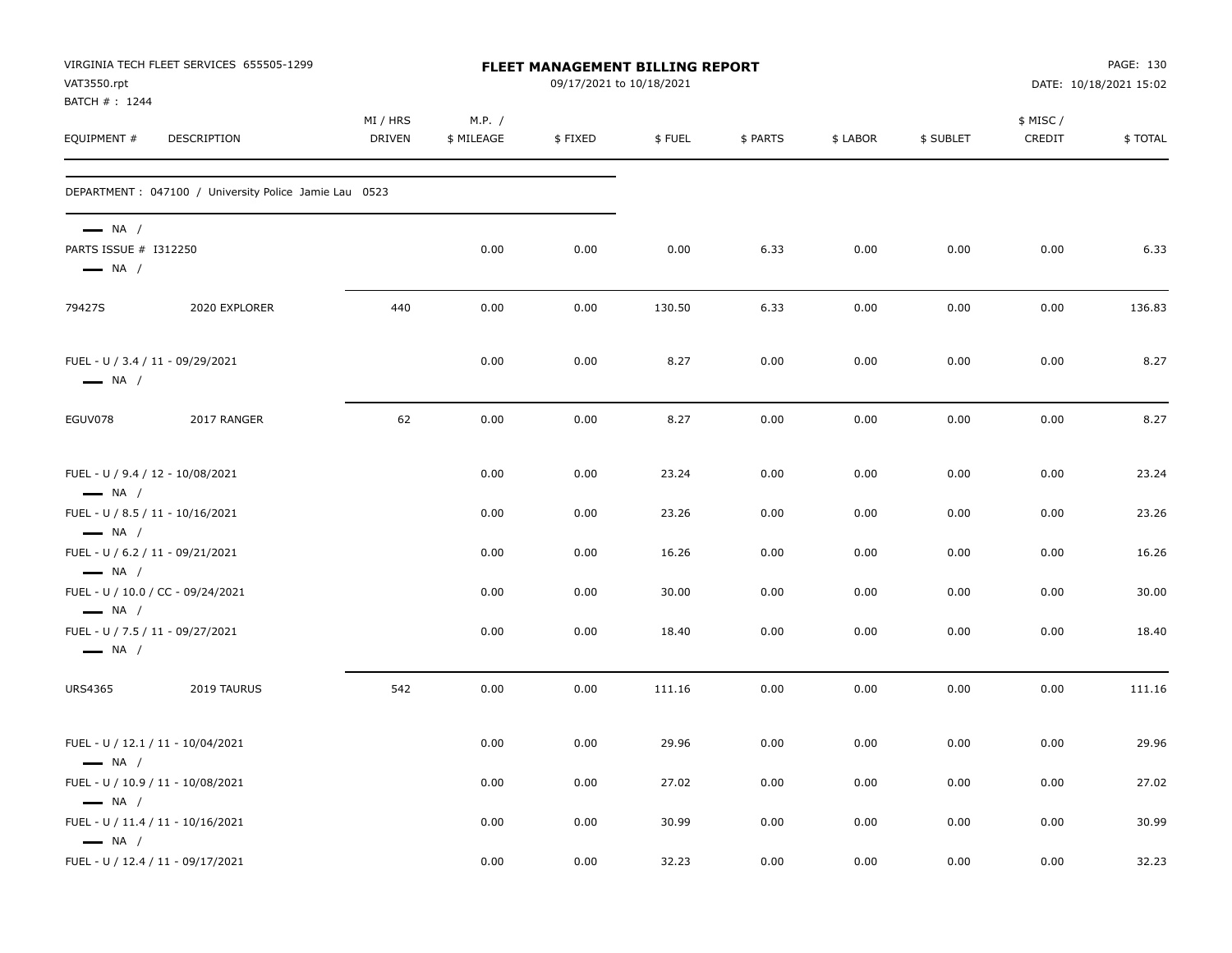| VAT3550.rpt<br>BATCH #: 1244                                                          | VIRGINIA TECH FLEET SERVICES 655505-1299               | FLEET MANAGEMENT BILLING REPORT<br>09/17/2021 to 10/18/2021 |                      |         |        |          | PAGE: 131<br>DATE: 10/18/2021 15:02 |           |                     |         |  |
|---------------------------------------------------------------------------------------|--------------------------------------------------------|-------------------------------------------------------------|----------------------|---------|--------|----------|-------------------------------------|-----------|---------------------|---------|--|
| EQUIPMENT #                                                                           | <b>DESCRIPTION</b>                                     | MI / HRS<br><b>DRIVEN</b>                                   | M.P. /<br>\$ MILEAGE | \$FIXED | \$FUEL | \$ PARTS | \$ LABOR                            | \$ SUBLET | \$ MISC /<br>CREDIT | \$TOTAL |  |
|                                                                                       | DEPARTMENT : 047100 / University Police Jamie Lau 0523 |                                                             |                      |         |        |          |                                     |           |                     |         |  |
| $\longrightarrow$ NA /<br>FUEL - U / 11.2 / 11 - 09/24/2021<br>$\longrightarrow$ NA / |                                                        |                                                             | 0.00                 | 0.00    | 27.69  | 0.00     | 0.00                                | 0.00      | 0.00                | 27.69   |  |
| URT3602                                                                               | 2019 IMPALA                                            | 1,267                                                       | 0.00                 | 0.00    | 147.89 | 0.00     | 0.00                                | 0.00      | 0.00                | 147.89  |  |
| FUEL - U / 1.2 / 11 - 10/14/2021<br>$\longrightarrow$ NA /                            |                                                        |                                                             | 0.00                 | 0.00    | 3.36   | 0.00     | 0.00                                | 0.00      | 0.00                | 3.36    |  |
| FUEL - U / 13.3 / 11 - 10/14/2021<br>$\longrightarrow$ NA /                           |                                                        |                                                             | 0.00                 | 0.00    | 36.28  | 0.00     | 0.00                                | 0.00      | 0.00                | 36.28   |  |
| FUEL - U / 14.1 / 11 - 09/21/2021<br>$\longrightarrow$ NA /                           |                                                        |                                                             | 0.00                 | 0.00    | 36.75  | 0.00     | 0.00                                | 0.00      | 0.00                | 36.75   |  |
| FUEL - U / 11.0 / 11 - 09/29/2021<br>$\longrightarrow$ NA /                           |                                                        |                                                             | 0.00                 | 0.00    | 27.17  | 0.00     | 0.00                                | 0.00      | 0.00                | 27.17   |  |
| <b>VDM9678</b>                                                                        | 2015 IMPALA                                            | 1,006                                                       | 0.00                 | 0.00    | 103.56 | 0.00     | 0.00                                | 0.00      | 0.00                | 103.56  |  |
| FUEL - U / 14.8 / 11 - 10/07/2021<br>$\longrightarrow$ NA /                           |                                                        |                                                             | 0.00                 | 0.00    | 36.43  | 0.00     | 0.00                                | 0.00      | 0.00                | 36.43   |  |
| <b>VDW1828</b>                                                                        | 2015 IMPALA                                            | 205                                                         | 0.00                 | 0.00    | 36.43  | 0.00     | 0.00                                | 0.00      | 0.00                | 36.43   |  |
| FUEL - U / 12.5 / 11 - 10/14/2021<br>$\longrightarrow$ NA /                           |                                                        |                                                             | 0.00                 | 0.00    | 34.04  | 0.00     | 0.00                                | 0.00      | 0.00                | 34.04   |  |
| FUEL - U / 15.0 / 11 - 09/17/2021<br>$\longrightarrow$ NA /                           |                                                        |                                                             | 0.00                 | 0.00    | 39.12  | 0.00     | 0.00                                | 0.00      | 0.00                | 39.12   |  |
| FUEL - U / 13.3 / 11 - 09/23/2021<br>$\longrightarrow$ NA /                           |                                                        |                                                             | 0.00                 | 0.00    | 34.58  | 0.00     | 0.00                                | 0.00      | 0.00                | 34.58   |  |
| FUEL - U / 13.9 / 12 - 09/30/2021<br>$\longrightarrow$ NA /                           |                                                        |                                                             | 0.00                 | 0.00    | 34.41  | 0.00     | 0.00                                | 0.00      | 0.00                | 34.41   |  |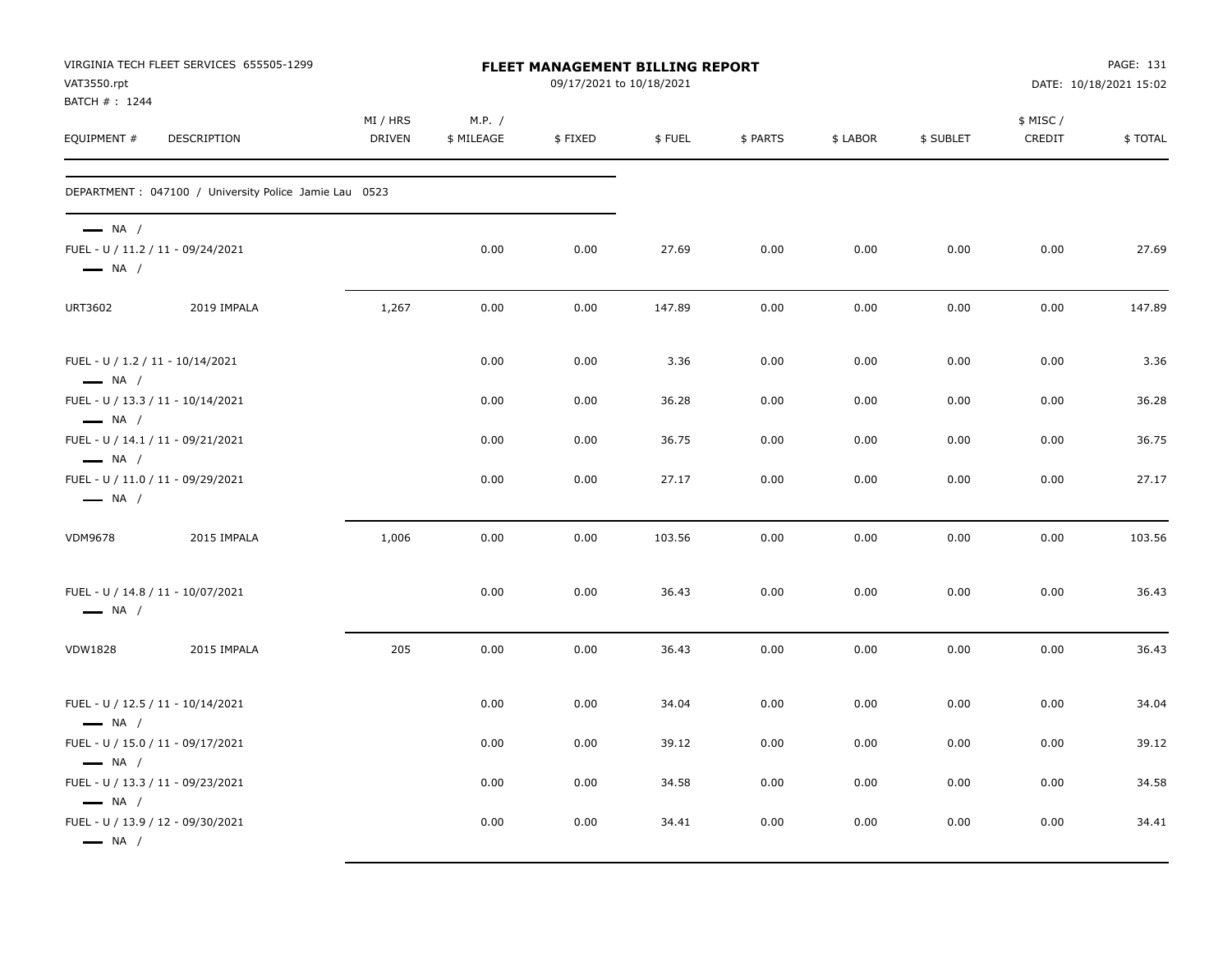| VAT3550.rpt<br>BATCH #: 1244                      | VIRGINIA TECH FLEET SERVICES 655505-1299               | FLEET MANAGEMENT BILLING REPORT<br>09/17/2021 to 10/18/2021 |                      |         |          |          |          |           | PAGE: 132<br>DATE: 10/18/2021 15:02 |          |
|---------------------------------------------------|--------------------------------------------------------|-------------------------------------------------------------|----------------------|---------|----------|----------|----------|-----------|-------------------------------------|----------|
| EQUIPMENT #                                       | DESCRIPTION                                            | MI / HRS<br><b>DRIVEN</b>                                   | M.P. /<br>\$ MILEAGE | \$FIXED | \$FUEL   | \$ PARTS | \$ LABOR | \$ SUBLET | \$ MISC /<br>CREDIT                 | \$TOTAL  |
|                                                   | DEPARTMENT : 047100 / University Police Jamie Lau 0523 |                                                             |                      |         |          |          |          |           |                                     |          |
| VXJ3047                                           | 2017 TAURUS                                            | 1,118                                                       | 0.00                 | 0.00    | 142.15   | 0.00     | 0.00     | 0.00      | 0.00                                | 142.15   |
| $\longrightarrow$ NA /                            | FUEL - U / 16.0 / 11 - 10/06/2021                      |                                                             | 0.00                 | 0.00    | 39.52    | 0.00     | 0.00     | 0.00      | 0.00                                | 39.52    |
| $\longrightarrow$ NA /                            | FUEL - U / 16.5 / 11 - 09/22/2021                      |                                                             | 0.00                 | 0.00    | 43.07    | 0.00     | 0.00     | 0.00      | 0.00                                | 43.07    |
| WORK ORDER # 0000112578<br>$\longrightarrow$ NA / |                                                        |                                                             | 0.00                 | 0.00    | 0.00     | 19.96    | 35.00    | 0.00      | 5.00                                | 59.96    |
| WNV9176                                           | 2014 CHARGER                                           | 382                                                         | 0.00                 | 0.00    | 82.59    | 19.96    | 35.00    | 0.00      | 5.00                                | 142.55   |
| ACCT: 121720                                      |                                                        | 22,191                                                      | 0.00                 | 0.00    | 4,749.93 | 285.90   | 296.25   | 0.00      | 15.00                               | 5,347.08 |
| ACCOUNT CODE: 122016                              |                                                        |                                                             |                      |         |          |          |          |           |                                     |          |
| $\longrightarrow$ NA /                            | FUEL - U / 9.9 / 12 - 10/05/2021                       |                                                             | 0.00                 | 0.00    | 24.55    | 0.00     | 0.00     | 0.00      | 0.00                                | 24.55    |
| $\longrightarrow$ NA /                            | FUEL - U / 17.1 / 11 - 10/16/2021                      |                                                             | 0.00                 | 0.00    | 46.60    | 0.00     | 0.00     | 0.00      | 0.00                                | 46.60    |
| $\longrightarrow$ NA /                            | FUEL - U / 12.2 / 11 - 09/25/2021                      |                                                             | 0.00                 | 0.00    | 30.23    | 0.00     | 0.00     | 0.00      | 0.00                                | 30.23    |
| 71555s                                            | 2017 Caravan                                           | 527                                                         | 0.00                 | 0.00    | 101.38   | 0.00     | 0.00     | 0.00      | 0.00                                | 101.38   |
| ACCT: 122016                                      |                                                        | 527                                                         | 0.00                 | 0.00    | 101.38   | 0.00     | 0.00     | 0.00      | 0.00                                | 101.38   |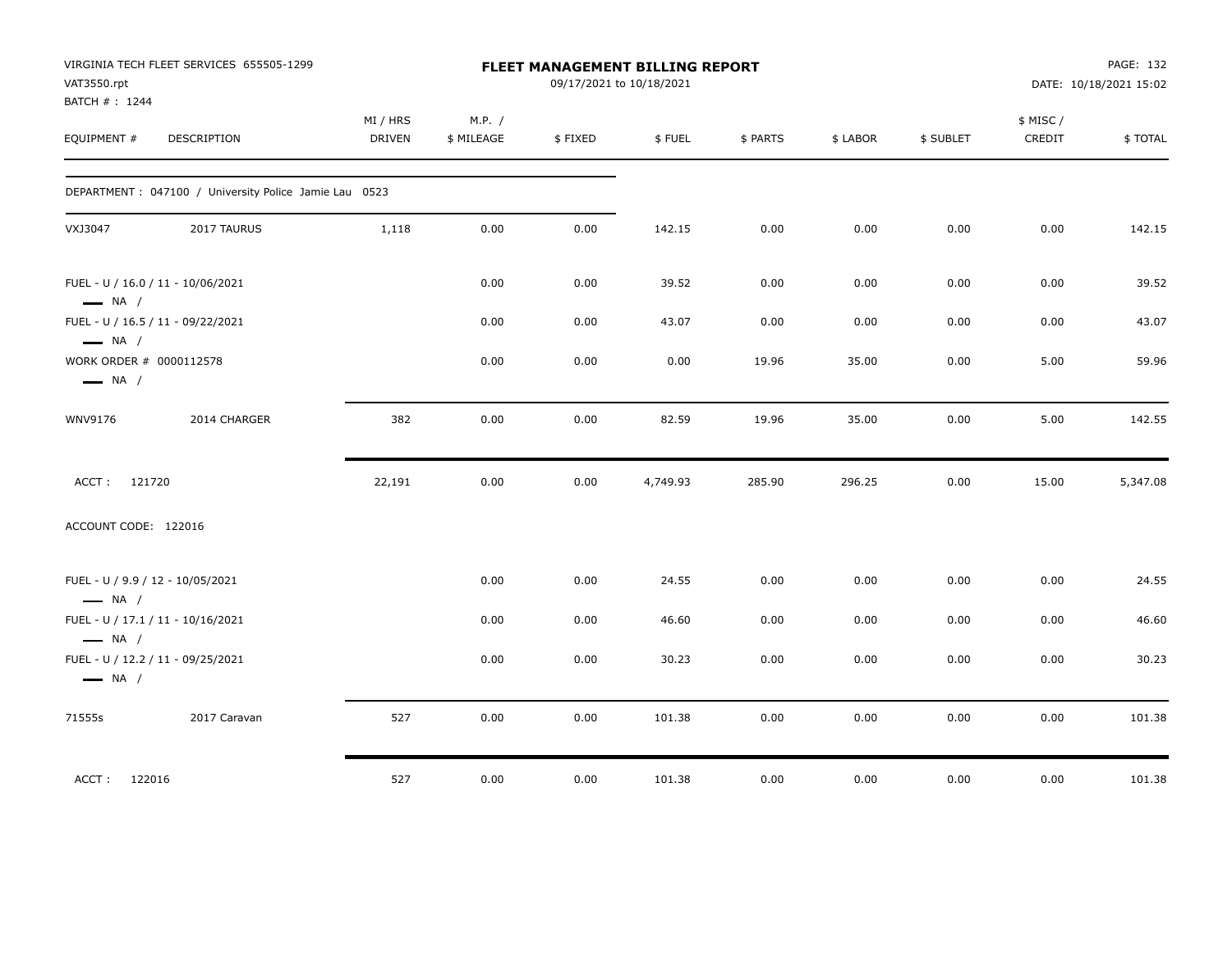| VIRGINIA TECH FLEET SERVICES 655505-1299<br>VAT3550.rpt<br>BATCH #: 1244 |        | <b>FLEET MANAGEMENT BILLING REPORT</b><br>09/17/2021 to 10/18/2021 |                      |         |          |          |          |                  |                     | PAGE: 133<br>DATE: 10/18/2021 15:02 |  |
|--------------------------------------------------------------------------|--------|--------------------------------------------------------------------|----------------------|---------|----------|----------|----------|------------------|---------------------|-------------------------------------|--|
| EQUIPMENT #<br><b>DESCRIPTION</b>                                        |        | MI / HRS<br>DRIVEN                                                 | M.P. /<br>\$ MILEAGE | \$FIXED | \$FUEL   | \$ PARTS | \$ LABOR | \$ SUBLET        | \$ MISC /<br>CREDIT | \$TOTAL                             |  |
| DEPARTMENT SUBTOTALS :                                                   |        | 22,718                                                             | 0.00                 | 0.00    | 4,851.31 | 285.90   | 296.25   | 0.00             | 15.00               | 5,448.46                            |  |
| <b>BREAKDOWN OF CHARGES:</b>                                             |        |                                                                    | MILEAGE              |         |          | 0.00     |          | PARTS (WO'S)     |                     | 279.57                              |  |
| EQUIPMENT COUNT:                                                         | 31     |                                                                    | MOTOR POOL           |         |          | 0.00     |          | PARTS (IND.ISS.) |                     | 6.33                                |  |
| DEPARTMENT:                                                              | 047100 |                                                                    | <b>BASE</b>          |         |          | 0.00     |          | <b>CREDITS</b>   |                     | 0.00                                |  |
|                                                                          |        |                                                                    | <b>INSURANCE</b>     |         |          | 0.00     |          | MISCELLANEOUS    |                     | 15.00                               |  |
|                                                                          |        |                                                                    | OTHER                |         |          | 0.00     | LABOR    |                  |                     | 296.25                              |  |
|                                                                          |        |                                                                    | REPLACEMENT          |         |          | 0.00     |          | <b>SUBLETS</b>   |                     | 0.00                                |  |
|                                                                          |        |                                                                    | <b>FUEL</b>          |         | 4,851.31 |          |          |                  |                     |                                     |  |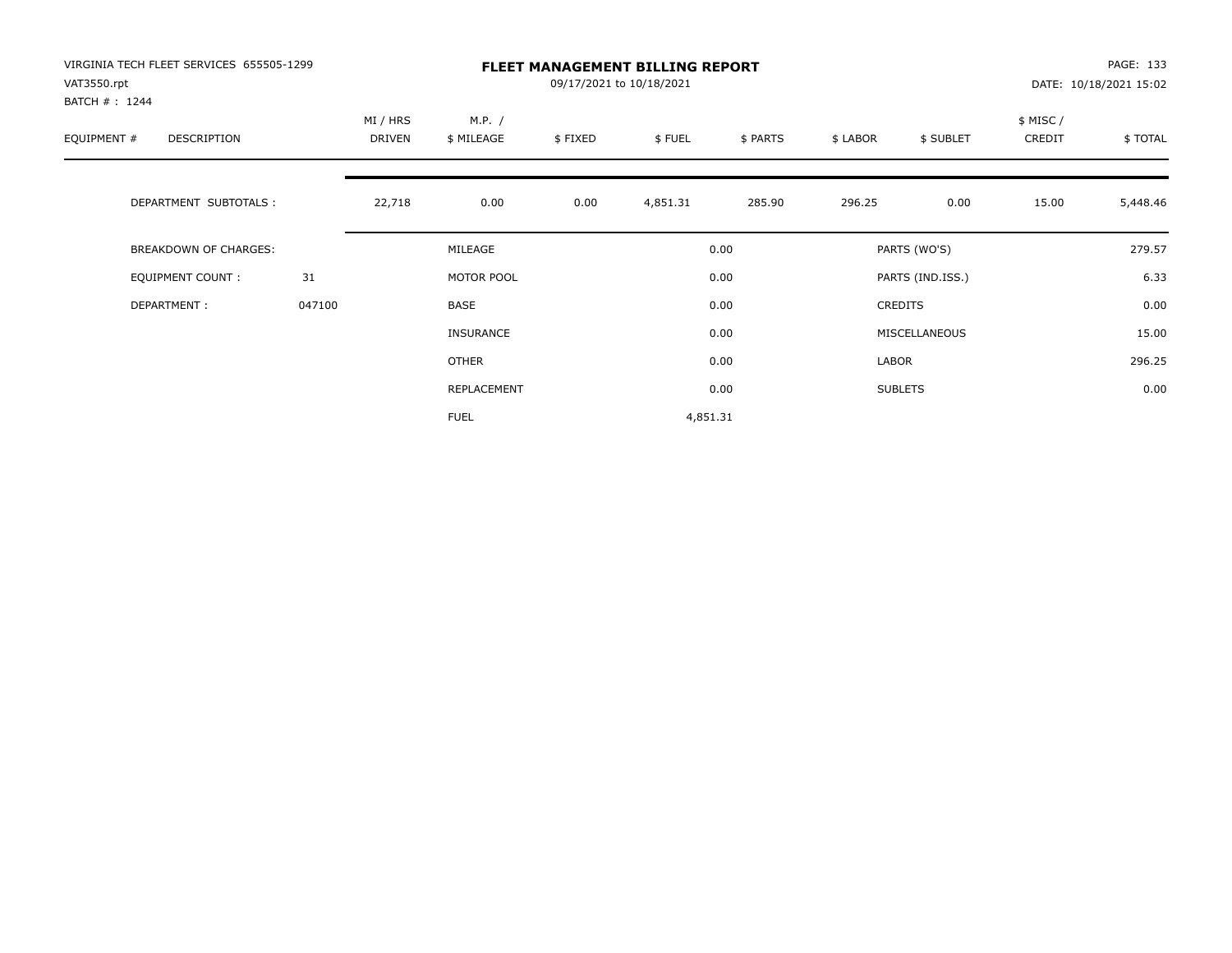| VAT3550.rpt<br>BATCH # : 1244                                                        | VIRGINIA TECH FLEET SERVICES 655505-1299                  |                           | FLEET MANAGEMENT BILLING REPORT<br>09/17/2021 to 10/18/2021 |         |        |          |          |           | PAGE: 134<br>DATE: 10/18/2021 15:02 |                |
|--------------------------------------------------------------------------------------|-----------------------------------------------------------|---------------------------|-------------------------------------------------------------|---------|--------|----------|----------|-----------|-------------------------------------|----------------|
| EQUIPMENT #                                                                          | DESCRIPTION                                               | MI / HRS<br><b>DRIVEN</b> | M.P. /<br>\$ MILEAGE                                        | \$FIXED | \$FUEL | \$ PARTS | \$ LABOR | \$ SUBLET | \$ MISC/<br>CREDIT                  | <b>\$TOTAL</b> |
|                                                                                      | DEPARTMENT : 047101 / Virginia Tech Rescue Jamie Lau 0523 |                           |                                                             |         |        |          |          |           |                                     |                |
| ACCOUNT CODE: 155103                                                                 |                                                           |                           |                                                             |         |        |          |          |           |                                     |                |
| FUEL - D / 7.7 / 14 - 10/09/2021<br>$\longrightarrow$ NA /                           |                                                           |                           | 0.00                                                        | 0.00    | 20.07  | 0.00     | 0.00     | 0.00      | 0.00                                | 20.07          |
| FUEL - D / 8.5 / 13 - 10/10/2021<br>$\longrightarrow$ NA /                           |                                                           |                           | 0.00                                                        | 0.00    | 22.22  | 0.00     | 0.00     | 0.00      | 0.00                                | 22.22          |
|                                                                                      | FUEL - D / 12.1 / 13 - 09/19/2021                         |                           | 0.00                                                        | 0.00    | 31.75  | 0.00     | 0.00     | 0.00      | 0.00                                | 31.75          |
| $\longrightarrow$ NA /<br>FUEL - D / 8.4 / 14 - 09/25/2021<br>$\longrightarrow$ NA / |                                                           |                           | 0.00                                                        | 0.00    | 22.11  | 0.00     | 0.00     | 0.00      | 0.00                                | 22.11          |
| $\longrightarrow$ NA /                                                               | FUEL - D / 10.5 / 14 - 09/27/2021                         |                           | 0.00                                                        | 0.00    | 27.59  | 0.00     | 0.00     | 0.00      | 0.00                                | 27.59          |
| 58864S                                                                               | 2009 AMBULANCE                                            | 1,232                     | 0.00                                                        | 0.00    | 123.74 | 0.00     | 0.00     | 0.00      | 0.00                                | 123.74         |
| FUEL - U / 8.8 / 11 - 10/03/2021                                                     |                                                           |                           | 0.00                                                        | 0.00    | 21.61  | 0.00     | 0.00     | 0.00      | 0.00                                | 21.61          |
| $\longrightarrow$ NA /<br>$\longrightarrow$ NA /                                     | FUEL - U / 18.1 / 11 - 10/08/2021                         |                           | 0.00                                                        | 0.00    | 44.68  | 0.00     | 0.00     | 0.00      | 0.00                                | 44.68          |
| FUEL - U / 5.3 / 12 - 10/09/2021                                                     |                                                           |                           | 0.00                                                        | 0.00    | 13.19  | 0.00     | 0.00     | 0.00      | 0.00                                | 13.19          |
| $\longrightarrow$ NA /<br>FUEL - U / 2.9 / 11 - 10/10/2021                           |                                                           |                           | 0.00                                                        | 0.00    | 7.04   | 0.00     | 0.00     | 0.00      | 0.00                                | 7.04           |
| $\longrightarrow$ NA /                                                               | FUEL - U / 12.1 / 12 - 10/10/2021                         |                           | 0.00                                                        | 0.00    | 29.96  | 0.00     | 0.00     | 0.00      | 0.00                                | 29.96          |
| — NA /<br>FUEL - U / 9.0 / 11 - 10/11/2021                                           |                                                           |                           | 0.00                                                        | 0.00    | 24.54  | 0.00     | 0.00     | 0.00      | 0.00                                | 24.54          |
| $\longrightarrow$ NA /<br>FUEL - U / 12.2 / 11 - 10/16/2021                          |                                                           |                           | 0.00                                                        | 0.00    | 33.39  | 0.00     | 0.00     | 0.00      | 0.00                                | 33.39          |
| $\longrightarrow$ NA /<br>$\longrightarrow$ NA /                                     | FUEL - U / 12.1 / 11 - 09/19/2021                         |                           | 0.00                                                        | 0.00    | 31.50  | 0.00     | 0.00     | 0.00      | 0.00                                | 31.50          |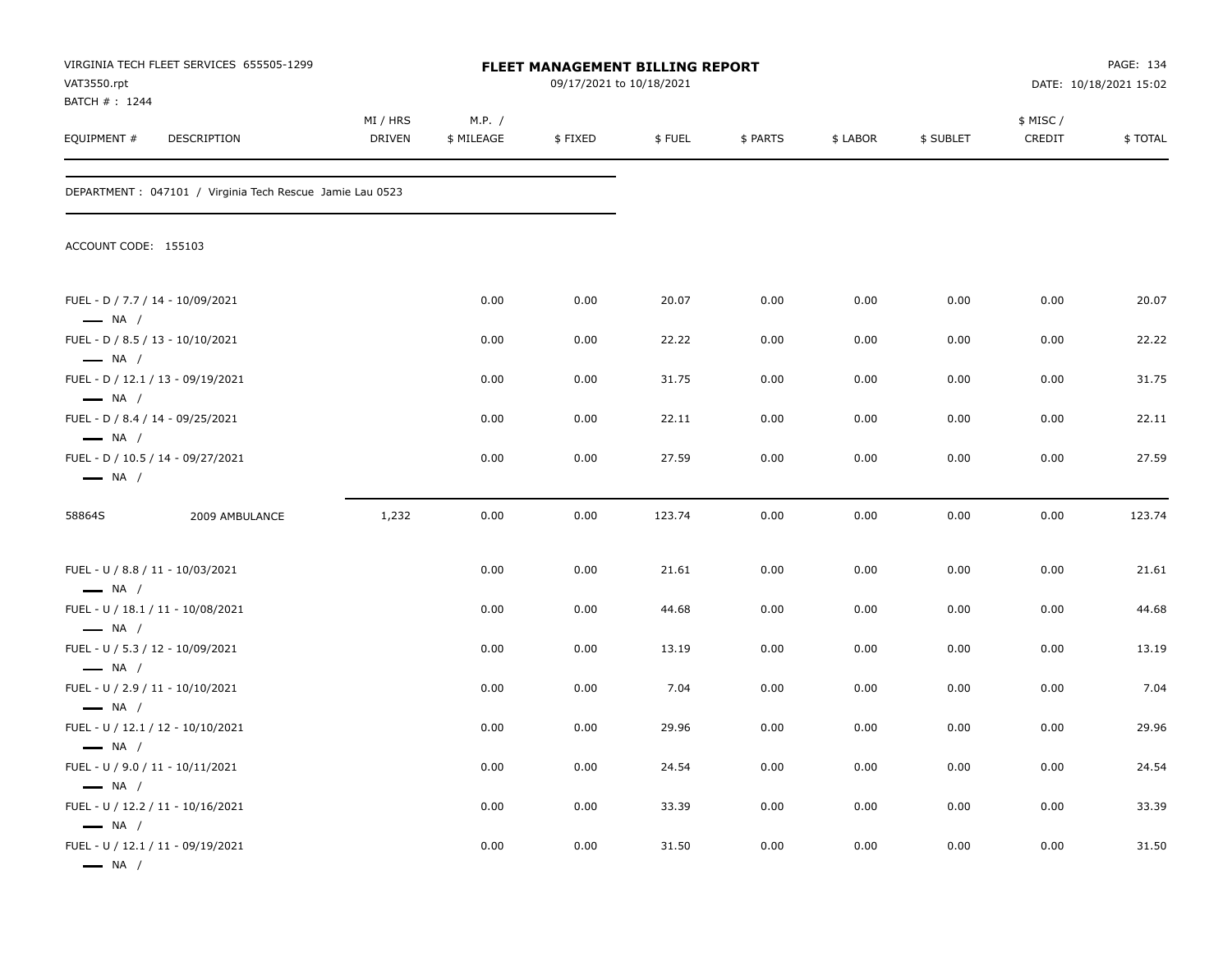| VAT3550.rpt                                                                          | VIRGINIA TECH FLEET SERVICES 655505-1299                  |                    |                      | <b>FLEET MANAGEMENT BILLING REPORT</b><br>09/17/2021 to 10/18/2021 |        |          |          |           |                     | PAGE: 135<br>DATE: 10/18/2021 15:02 |
|--------------------------------------------------------------------------------------|-----------------------------------------------------------|--------------------|----------------------|--------------------------------------------------------------------|--------|----------|----------|-----------|---------------------|-------------------------------------|
| BATCH #: 1244<br>EQUIPMENT #                                                         | DESCRIPTION                                               | MI / HRS<br>DRIVEN | M.P. /<br>\$ MILEAGE | \$FIXED                                                            | \$FUEL | \$ PARTS | \$ LABOR | \$ SUBLET | \$ MISC /<br>CREDIT | \$TOTAL                             |
|                                                                                      | DEPARTMENT : 047101 / Virginia Tech Rescue Jamie Lau 0523 |                    |                      |                                                                    |        |          |          |           |                     |                                     |
| FUEL - U / 9.8 / 12 - 09/21/2021<br>$-$ NA $/$                                       |                                                           |                    | 0.00                 | 0.00                                                               | 25.53  | 0.00     | 0.00     | 0.00      | 0.00                | 25.53                               |
| FUEL - U / 8.8 / 12 - 09/25/2021<br>$\longrightarrow$ NA /                           |                                                           |                    | 0.00                 | 0.00                                                               | 21.79  | 0.00     | 0.00     | 0.00      | 0.00                | 21.79                               |
| $\longrightarrow$ NA /                                                               | FUEL - U / 10.2 / 11 - 09/27/2021                         |                    | 0.00                 | 0.00                                                               | 25.14  | 0.00     | 0.00     | 0.00      | 0.00                | 25.14                               |
| 74606s                                                                               | 2017 AMBULANCE                                            | 282                | 0.00                 | 0.00                                                               | 278.37 | 0.00     | 0.00     | 0.00      | 0.00                | 278.37                              |
| FUEL - U / 6.6 / 11 - 10/02/2021<br>$\longrightarrow$ NA /                           |                                                           |                    | 0.00                 | 0.00                                                               | 16.25  | 0.00     | 0.00     | 0.00      | 0.00                | 16.25                               |
| FUEL - U / 7.8 / 11 - 10/05/2021<br>$\longrightarrow$ NA /                           |                                                           |                    | 0.00                 | 0.00                                                               | 19.36  | 0.00     | 0.00     | 0.00      | 0.00                | 19.36                               |
| FUEL - U / 7.9 / 11 - 10/09/2021<br>$\longrightarrow$ NA /                           |                                                           |                    | 0.00                 | 0.00                                                               | 19.44  | 0.00     | 0.00     | 0.00      | 0.00                | 19.44                               |
| FUEL - U / 4.9 / 11 - 10/10/2021<br>$\longrightarrow$ NA /                           |                                                           |                    | 0.00                 | 0.00                                                               | 12.03  | 0.00     | 0.00     | 0.00      | 0.00                | 12.03                               |
| FUEL - U / 9.4 / 11 - 10/16/2021<br>$\longrightarrow$ NA /                           |                                                           |                    | 0.00                 | 0.00                                                               | 25.55  | 0.00     | 0.00     | 0.00      | 0.00                | 25.55                               |
| FUEL - U / 6.9 / 11 - 09/17/2021<br>$\longrightarrow$ NA /                           |                                                           |                    | 0.00                 | 0.00                                                               | 17.88  | 0.00     | 0.00     | 0.00      | 0.00                | 17.88                               |
| FUEL - U / 6.9 / 12 - 09/19/2021<br>$\longrightarrow$ NA /                           |                                                           |                    | 0.00                 | 0.00                                                               | 17.93  | 0.00     | 0.00     | 0.00      | 0.00                | 17.93                               |
| FUEL - U / 6.6 / 11 - 09/22/2021                                                     |                                                           |                    | 0.00                 | 0.00                                                               | 17.23  | 0.00     | 0.00     | 0.00      | 0.00                | 17.23                               |
| $\longrightarrow$ NA /                                                               | FUEL - U / 12.7 / CC - 09/24/2021                         |                    | 0.00                 | 0.00                                                               | 36.92  | 0.00     | 0.00     | 0.00      | 0.00                | 36.92                               |
| $\longrightarrow$ NA /<br>FUEL - U / 7.0 / 11 - 09/25/2021                           |                                                           |                    | 0.00                 | 0.00                                                               | 17.34  | 0.00     | 0.00     | 0.00      | 0.00                | 17.34                               |
| $\longrightarrow$ NA /<br>FUEL - U / 8.4 / 11 - 09/29/2021<br>$\longrightarrow$ NA / |                                                           |                    | 0.00                 | 0.00                                                               | 20.75  | 0.00     | 0.00     | 0.00      | 0.00                | 20.75                               |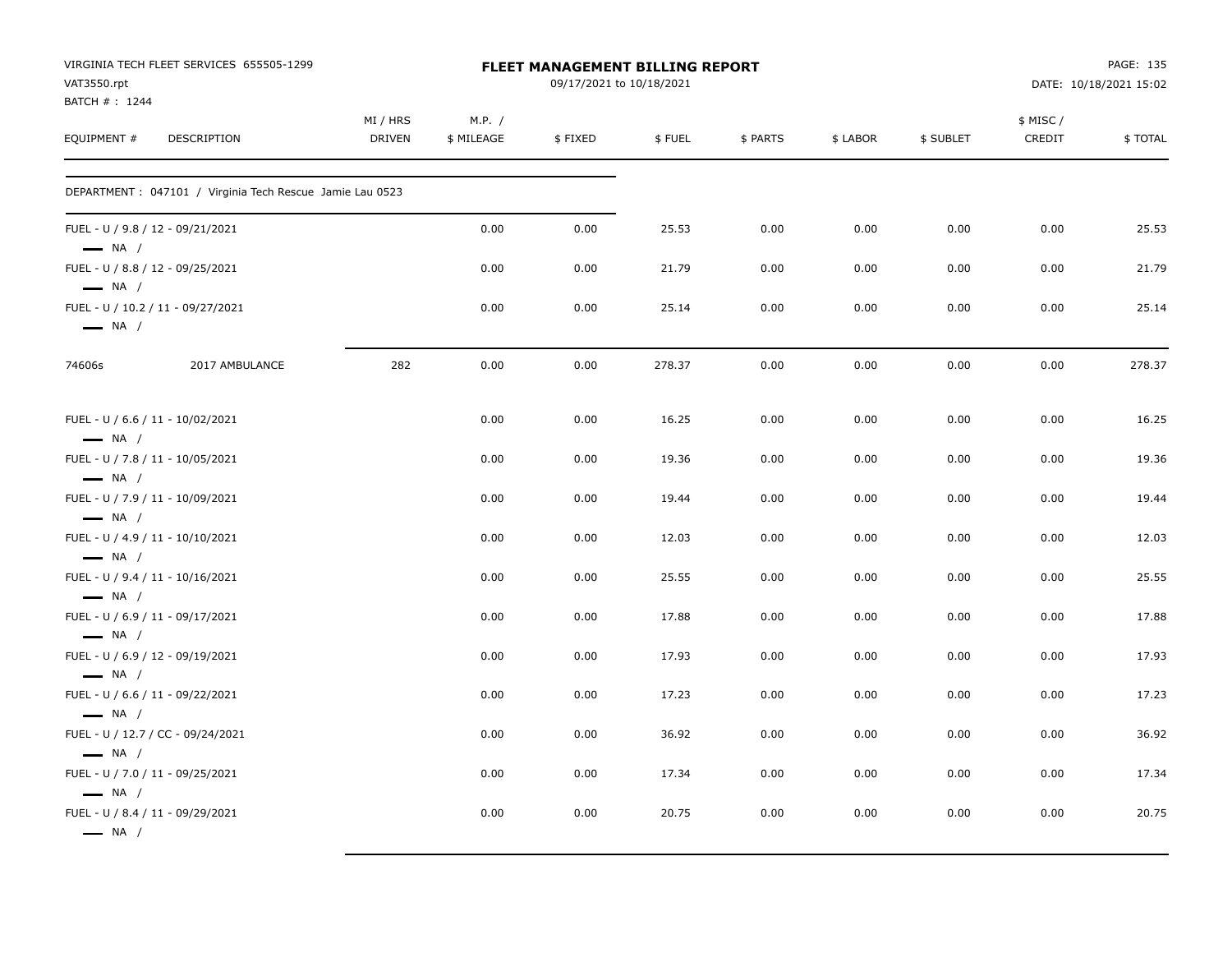| VAT3550.rpt                  | VIRGINIA TECH FLEET SERVICES 655505-1299                  |                    |                      | <b>FLEET MANAGEMENT BILLING REPORT</b><br>09/17/2021 to 10/18/2021 |        |          |          |           |                    | PAGE: 136<br>DATE: 10/18/2021 15:02 |
|------------------------------|-----------------------------------------------------------|--------------------|----------------------|--------------------------------------------------------------------|--------|----------|----------|-----------|--------------------|-------------------------------------|
| BATCH #: 1244<br>EQUIPMENT # | DESCRIPTION                                               | MI / HRS<br>DRIVEN | M.P. /<br>\$ MILEAGE | \$FIXED                                                            | \$FUEL | \$ PARTS | \$ LABOR | \$ SUBLET | \$ MISC/<br>CREDIT | \$TOTAL                             |
|                              | DEPARTMENT : 047101 / Virginia Tech Rescue Jamie Lau 0523 |                    |                      |                                                                    |        |          |          |           |                    |                                     |
| 74651s                       | 2018 EXPLORER                                             | 769                | 0.00                 | 0.00                                                               | 220.68 | 0.00     | 0.00     | 0.00      | 0.00               | 220.68                              |
| $\longrightarrow$ NA /       | FUEL - U / 9.6 / 11 - 10/05/2021                          |                    | 0.00                 | 0.00                                                               | 23.69  | 0.00     | 0.00     | 0.00      | 0.00               | 23.69                               |
| $\longrightarrow$ NA /       | FUEL - U / 4.0 / 11 - 10/07/2021                          |                    | 0.00                 | 0.00                                                               | 9.88   | 0.00     | 0.00     | 0.00      | 0.00               | 9.88                                |
| $\longrightarrow$ NA /       | FUEL - U / 6.8 / 11 - 10/09/2021                          |                    | 0.00                 | 0.00                                                               | 16.85  | 0.00     | 0.00     | 0.00      | 0.00               | 16.85                               |
| $\longrightarrow$ NA /       | FUEL - U / 6.8 / 11 - 10/13/2021                          |                    | 0.00                 | 0.00                                                               | 18.48  | 0.00     | 0.00     | 0.00      | 0.00               | 18.48                               |
| $\longrightarrow$ NA /       | FUEL - U / 4.4 / 11 - 10/16/2021                          |                    | 0.00                 | 0.00                                                               | 11.96  | 0.00     | 0.00     | 0.00      | 0.00               | 11.96                               |
| $\longrightarrow$ NA /       | FUEL - U / 9.0 / 12 - 09/17/2021                          |                    | 0.00                 | 0.00                                                               | 23.54  | 0.00     | 0.00     | 0.00      | 0.00               | 23.54                               |
| $\longrightarrow$ NA /       | FUEL - U / 11.3 / 11 - 09/22/2021                         |                    | 0.00                 | 0.00                                                               | 29.44  | 0.00     | 0.00     | 0.00      | 0.00               | 29.44                               |
| $\longrightarrow$ NA /       | FUEL - U / 6.1 / 11 - 09/26/2021                          |                    | 0.00                 | 0.00                                                               | 15.04  | 0.00     | 0.00     | 0.00      | 0.00               | 15.04                               |
| $\longrightarrow$ NA /       | FUEL - U / 6.1 / 12 - 09/30/2021                          |                    | 0.00                 | 0.00                                                               | 15.09  | 0.00     | 0.00     | 0.00      | 0.00               | 15.09                               |
| 74653s                       | 2018 EXPLORER                                             | 805                | 0.00                 | 0.00                                                               | 163.97 | 0.00     | 0.00     | 0.00      | 0.00               | 163.97                              |
| $\longrightarrow$ NA /       | FUEL - U / 7.0 / 12 - 10/01/2021                          |                    | 0.00                 | 0.00                                                               | 17.24  | 0.00     | 0.00     | 0.00      | 0.00               | 17.24                               |
| $\longrightarrow$ NA /       | FUEL - U / 9.2 / 12 - 10/01/2021                          |                    | 0.00                 | 0.00                                                               | 22.77  | 0.00     | 0.00     | 0.00      | 0.00               | 22.77                               |
| $\longrightarrow$ NA /       | FUEL - U / 10.6 / 12 - 10/03/2021                         |                    | 0.00                 | 0.00                                                               | 26.11  | 0.00     | 0.00     | 0.00      | 0.00               | 26.11                               |
| $\longrightarrow$ NA /       | FUEL - U / 19.1 / 12 - 10/04/2021                         |                    | 0.00                 | 0.00                                                               | 47.23  | 0.00     | 0.00     | 0.00      | 0.00               | 47.23                               |
|                              | FUEL - U / 9.8 / 12 - 10/05/2021                          |                    | 0.00                 | 0.00                                                               | 24.11  | 0.00     | 0.00     | 0.00      | 0.00               | 24.11                               |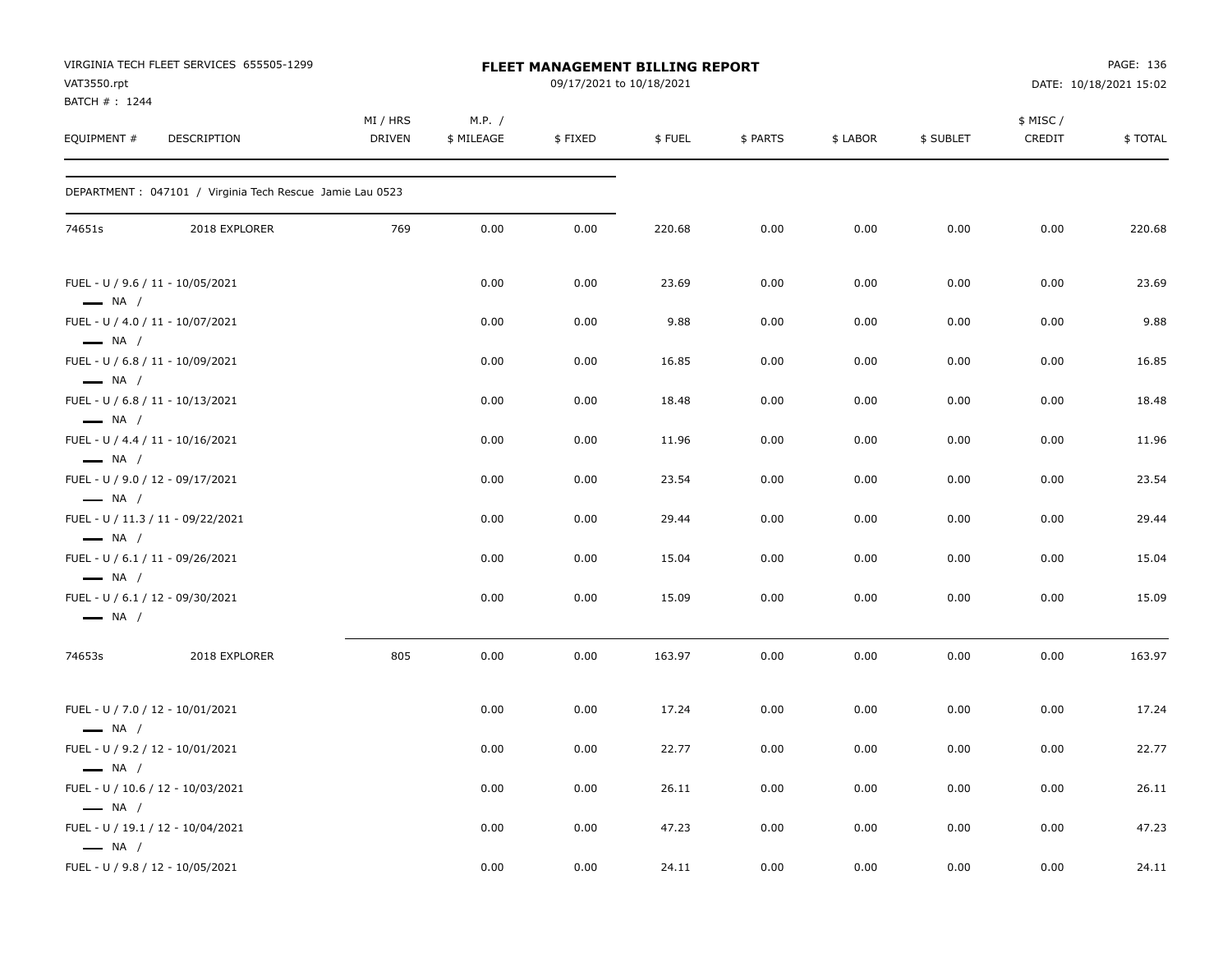| VIRGINIA TECH FLEET SERVICES 655505-1299<br>VAT3550.rpt     |                           |                      | <b>FLEET MANAGEMENT BILLING REPORT</b><br>09/17/2021 to 10/18/2021 |        |          |          |           |                    | PAGE: 137<br>DATE: 10/18/2021 15:02 |
|-------------------------------------------------------------|---------------------------|----------------------|--------------------------------------------------------------------|--------|----------|----------|-----------|--------------------|-------------------------------------|
| BATCH #: 1244<br>EQUIPMENT #<br><b>DESCRIPTION</b>          | MI / HRS<br><b>DRIVEN</b> | M.P. /<br>\$ MILEAGE | \$FIXED                                                            | \$FUEL | \$ PARTS | \$ LABOR | \$ SUBLET | \$ MISC/<br>CREDIT | \$TOTAL                             |
| DEPARTMENT : 047101 / Virginia Tech Rescue Jamie Lau 0523   |                           |                      |                                                                    |        |          |          |           |                    |                                     |
| $\longrightarrow$ NA /                                      |                           |                      |                                                                    |        |          |          |           |                    |                                     |
| FUEL - U / 10.0 / 12 - 10/06/2021<br>$\longrightarrow$ NA / |                           | 0.00                 | 0.00                                                               | 24.58  | 0.00     | 0.00     | 0.00      | 0.00               | 24.58                               |
| FUEL - U / 10.2 / 11 - 10/07/2021<br>$\longrightarrow$ NA / |                           | 0.00                 | 0.00                                                               | 25.22  | 0.00     | 0.00     | 0.00      | 0.00               | 25.22                               |
| FUEL - U / 8.2 / 12 - 10/08/2021<br>$\longrightarrow$ NA /  |                           | 0.00                 | 0.00                                                               | 20.16  | 0.00     | 0.00     | 0.00      | 0.00               | 20.16                               |
| FUEL - U / 6.5 / 12 - 10/08/2021<br>$\longrightarrow$ NA /  |                           | 0.00                 | 0.00                                                               | 16.06  | 0.00     | 0.00     | 0.00      | 0.00               | 16.06                               |
| FUEL - U / 9.9 / 12 - 10/09/2021<br>$\longrightarrow$ NA /  |                           | 0.00                 | 0.00                                                               | 24.53  | 0.00     | 0.00     | 0.00      | 0.00               | 24.53                               |
| FUEL - U / 17.7 / 11 - 10/10/2021<br>$\longrightarrow$ NA / |                           | 0.00                 | 0.00                                                               | 43.72  | 0.00     | 0.00     | 0.00      | 0.00               | 43.72                               |
| FUEL - U / 12.6 / 11 - 10/10/2021<br>$\longrightarrow$ NA / |                           | 0.00                 | 0.00                                                               | 31.07  | 0.00     | 0.00     | 0.00      | 0.00               | 31.07                               |
| FUEL - U / 13.5 / 11 - 10/11/2021<br>$\longrightarrow$ NA / |                           | 0.00                 | 0.00                                                               | 36.94  | 0.00     | 0.00     | 0.00      | 0.00               | 36.94                               |
| FUEL - U / 10.4 / 12 - 10/12/2021<br>$\longrightarrow$ NA / |                           | 0.00                 | 0.00                                                               | 28.28  | 0.00     | 0.00     | 0.00      | 0.00               | 28.28                               |
| FUEL - U / 10.8 / 12 - 10/13/2021<br>$\longrightarrow$ NA / |                           | 0.00                 | 0.00                                                               | 29.51  | 0.00     | 0.00     | 0.00      | 0.00               | 29.51                               |
| FUEL - U / 10.5 / 11 - 10/14/2021<br>$\longrightarrow$ NA / |                           | 0.00                 | 0.00                                                               | 28.69  | 0.00     | 0.00     | 0.00      | 0.00               | 28.69                               |
| FUEL - U / 9.0 / 12 - 10/15/2021<br>$\longrightarrow$ NA /  |                           | 0.00                 | 0.00                                                               | 24.60  | 0.00     | 0.00     | 0.00      | 0.00               | 24.60                               |
| FUEL - U / 11.8 / 11 - 09/17/2021<br>$\longrightarrow$ NA / |                           | 0.00                 | 0.00                                                               | 30.67  | 0.00     | 0.00     | 0.00      | 0.00               | 30.67                               |
| FUEL - U / 0.5 / 11 - 09/18/2021<br>$\equiv$ NA /           |                           | 0.00                 | 0.00                                                               | 1.23   | 0.00     | 0.00     | 0.00      | 0.00               | 1.23                                |
| FUEL - U / 10.3 / 11 - 09/18/2021<br>$\longrightarrow$ NA / |                           | 0.00                 | 0.00                                                               | 26.78  | 0.00     | 0.00     | 0.00      | 0.00               | 26.78                               |
| FUEL - U / 11.4 / 12 - 09/19/2021<br>$\longrightarrow$ NA / |                           | 0.00                 | 0.00                                                               | 29.75  | 0.00     | 0.00     | 0.00      | 0.00               | 29.75                               |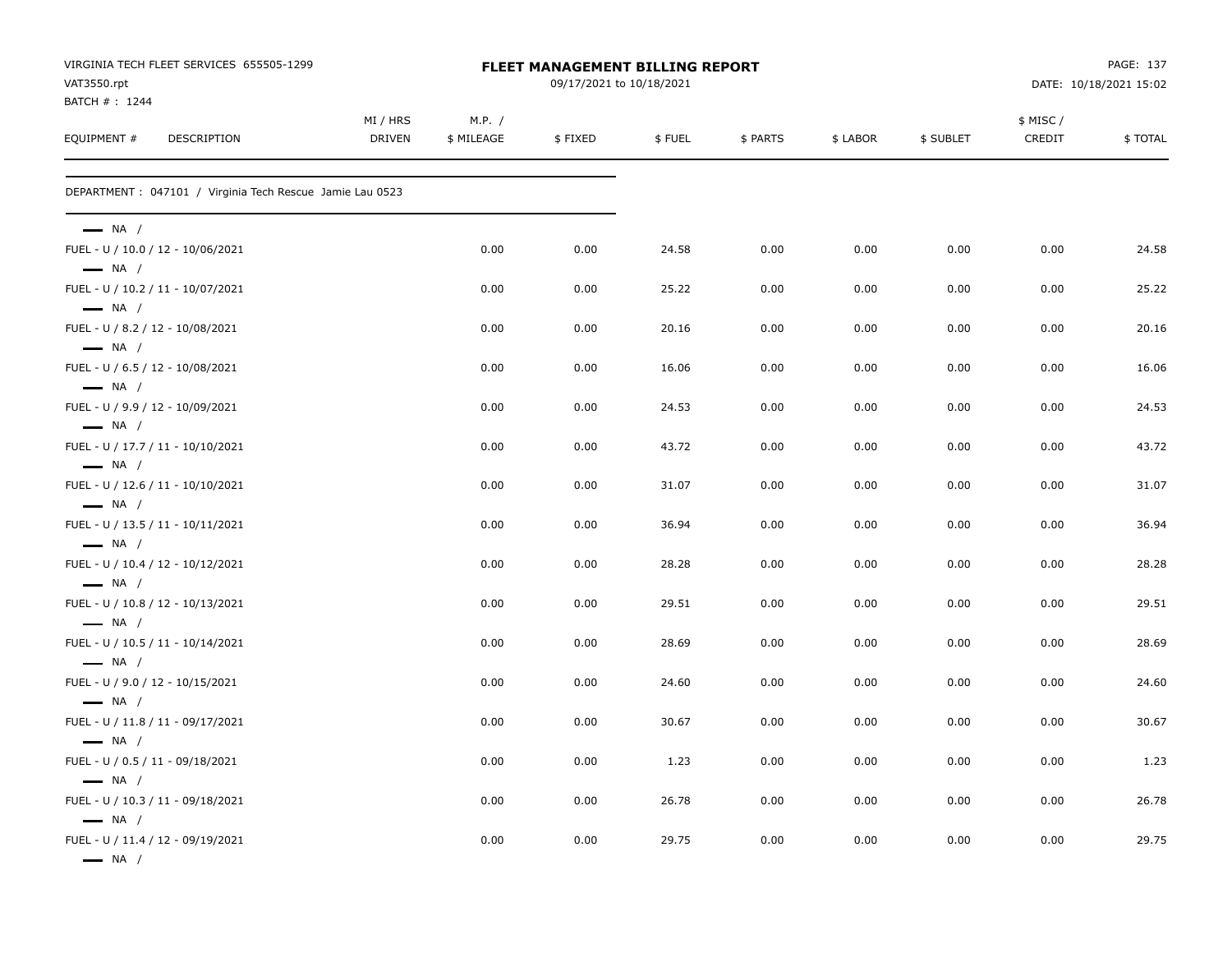| VAT3550.rpt                                                 | VIRGINIA TECH FLEET SERVICES 655505-1299                  |                           |                      | FLEET MANAGEMENT BILLING REPORT<br>09/17/2021 to 10/18/2021 |        |          |          |           |                     | PAGE: 138<br>DATE: 10/18/2021 15:02 |
|-------------------------------------------------------------|-----------------------------------------------------------|---------------------------|----------------------|-------------------------------------------------------------|--------|----------|----------|-----------|---------------------|-------------------------------------|
| BATCH #: 1244                                               |                                                           |                           |                      |                                                             |        |          |          |           |                     |                                     |
| EQUIPMENT #                                                 | DESCRIPTION                                               | MI / HRS<br><b>DRIVEN</b> | M.P. /<br>\$ MILEAGE | \$FIXED                                                     | \$FUEL | \$ PARTS | \$ LABOR | \$ SUBLET | \$ MISC /<br>CREDIT | \$TOTAL                             |
|                                                             | DEPARTMENT : 047101 / Virginia Tech Rescue Jamie Lau 0523 |                           |                      |                                                             |        |          |          |           |                     |                                     |
| FUEL - U / 13.1 / 11 - 09/20/2021<br>$\longrightarrow$ NA / |                                                           |                           | 0.00                 | 0.00                                                        | 34.30  | 0.00     | 0.00     | 0.00      | 0.00                | 34.30                               |
| FUEL - U / 11.6 / 11 - 09/21/2021<br>$\longrightarrow$ NA / |                                                           |                           | 0.00                 | 0.00                                                        | 30.22  | 0.00     | 0.00     | 0.00      | 0.00                | 30.22                               |
| FUEL - U / 9.2 / 12 - 09/21/2021<br>$\longrightarrow$ NA /  |                                                           |                           | 0.00                 | 0.00                                                        | 24.12  | 0.00     | 0.00     | 0.00      | 0.00                | 24.12                               |
| FUEL - U / 10.7 / 11 - 09/22/2021<br>$\longrightarrow$ NA / |                                                           |                           | 0.00                 | 0.00                                                        | 28.01  | 0.00     | 0.00     | 0.00      | 0.00                | 28.01                               |
| FUEL - U / 12.9 / 11 - 09/23/2021<br>$\longrightarrow$ NA / |                                                           |                           | 0.00                 | 0.00                                                        | 33.59  | 0.00     | 0.00     | 0.00      | 0.00                | 33.59                               |
| FUEL - U / 9.1 / 11 - 09/24/2021<br>$\longrightarrow$ NA /  |                                                           |                           | 0.00                 | 0.00                                                        | 22.43  | 0.00     | 0.00     | 0.00      | 0.00                | 22.43                               |
| FUEL - U / 7.7 / 11 - 09/25/2021<br>$\longrightarrow$ NA /  |                                                           |                           | 0.00                 | 0.00                                                        | 19.02  | 0.00     | 0.00     | 0.00      | 0.00                | 19.02                               |
| FUEL - U / 15.6 / 12 - 09/26/2021<br>$\longrightarrow$ NA / |                                                           |                           | 0.00                 | 0.00                                                        | 38.51  | 0.00     | 0.00     | 0.00      | 0.00                | 38.51                               |
| FUEL - U / 9.1 / 12 - 09/28/2021<br>$\longrightarrow$ NA /  |                                                           |                           | 0.00                 | 0.00                                                        | 22.45  | 0.00     | 0.00     | 0.00      | 0.00                | 22.45                               |
| FUEL - U / 10.1 / 11 - 09/29/2021<br>$\longrightarrow$ NA / |                                                           |                           | 0.00                 | 0.00                                                        | 24.85  | 0.00     | 0.00     | 0.00      | 0.00                | 24.85                               |
| FUEL - U / 9.9 / 12 - 09/30/2021<br>$\longrightarrow$ NA /  |                                                           |                           | 0.00                 | 0.00                                                        | 24.38  | 0.00     | 0.00     | 0.00      | 0.00                | 24.38                               |
| 77303s                                                      | 2019 AMBULANCE                                            | 1,271                     | 0.00                 | 0.00                                                        | 861.13 | 0.00     | 0.00     | 0.00      | 0.00                | 861.13                              |
| FUEL - U / 1.3 / 12 - 10/08/2021<br>$-$ NA $/$              |                                                           |                           | 0.00                 | 0.00                                                        | 3.21   | 0.00     | 0.00     | 0.00      | 0.00                | 3.21                                |
| FUEL - U / 3.3 / 11 - 10/09/2021<br>$\longrightarrow$ NA /  |                                                           |                           | 0.00                 | 0.00                                                        | 8.20   | 0.00     | 0.00     | 0.00      | 0.00                | 8.20                                |
| FUEL - U / 1.5 / 11 - 10/13/2021<br>$\longrightarrow$ NA /  |                                                           |                           | 0.00                 | 0.00                                                        | 3.99   | 0.00     | 0.00     | 0.00      | 0.00                | 3.99                                |
| FUEL - U / 0.4 / 11 - 10/15/2021                            |                                                           |                           | 0.00                 | 0.00                                                        | 1.06   | 0.00     | 0.00     | 0.00      | 0.00                | 1.06                                |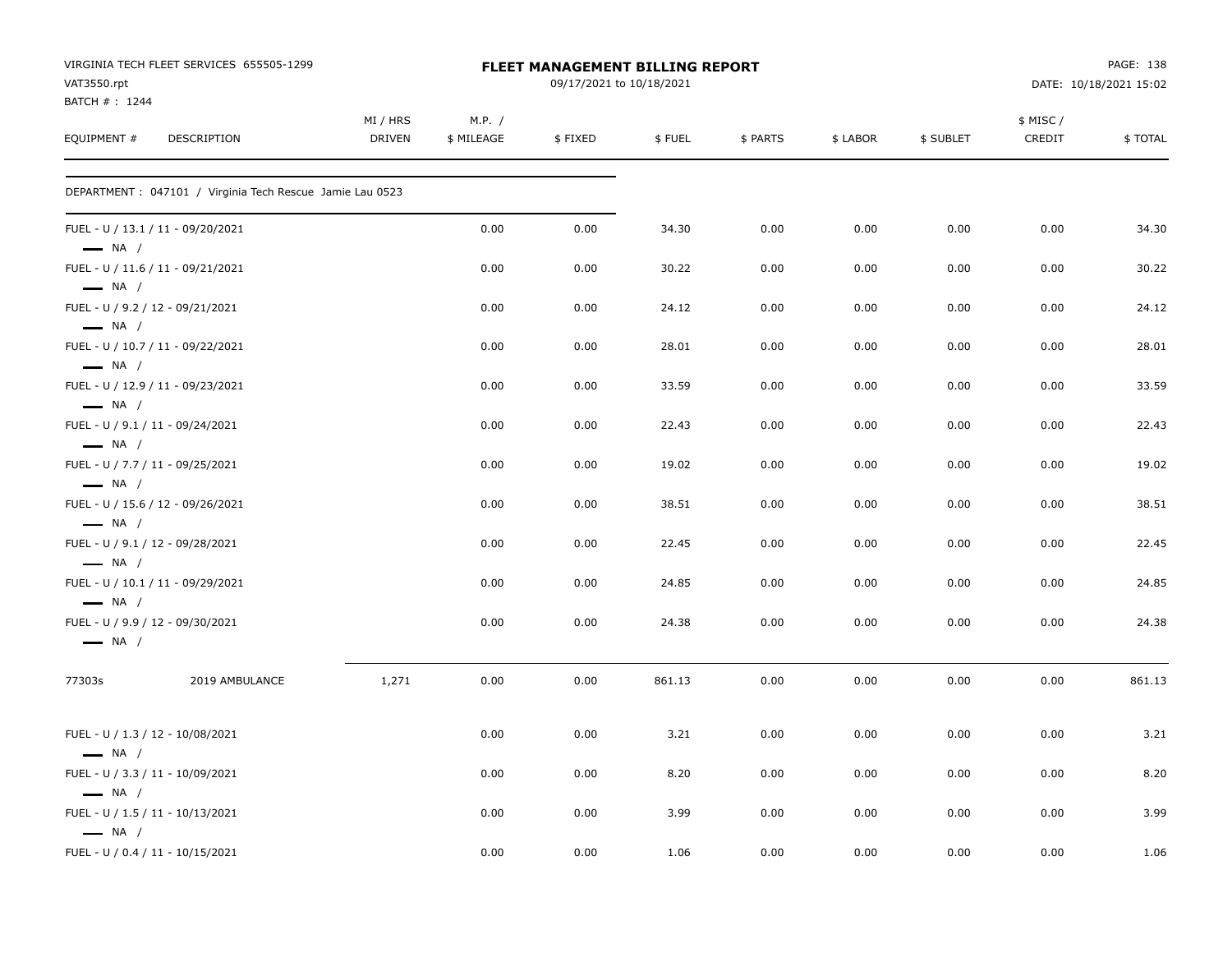|                                              | VIRGINIA TECH FLEET SERVICES 655505-1299                  |               |            | PAGE: 139<br><b>FLEET MANAGEMENT BILLING REPORT</b><br>09/17/2021 to 10/18/2021 |          |          |          |           |                     |                        |
|----------------------------------------------|-----------------------------------------------------------|---------------|------------|---------------------------------------------------------------------------------|----------|----------|----------|-----------|---------------------|------------------------|
| VAT3550.rpt                                  |                                                           |               |            |                                                                                 |          |          |          |           |                     | DATE: 10/18/2021 15:02 |
| BATCH #: 1244                                |                                                           | MI / HRS      | M.P. /     |                                                                                 |          |          |          |           |                     |                        |
| EQUIPMENT #                                  | <b>DESCRIPTION</b>                                        | <b>DRIVEN</b> | \$ MILEAGE | \$FIXED                                                                         | \$FUEL   | \$ PARTS | \$ LABOR | \$ SUBLET | \$ MISC /<br>CREDIT | \$TOTAL                |
|                                              |                                                           |               |            |                                                                                 |          |          |          |           |                     |                        |
|                                              | DEPARTMENT : 047101 / Virginia Tech Rescue Jamie Lau 0523 |               |            |                                                                                 |          |          |          |           |                     |                        |
| $\longrightarrow$ NA /                       |                                                           |               |            |                                                                                 |          |          |          |           |                     |                        |
| $\longrightarrow$ NA /                       | FUEL - U / 0.7 / 11 - 09/19/2021                          |               | 0.00       | 0.00                                                                            | 1.80     | 0.00     | 0.00     | 0.00      | 0.00                | 1.80                   |
| $-$ NA $/$                                   | FUEL - U / 0.1 / 11 - 09/25/2021                          |               | 0.00       | 0.00                                                                            | 0.22     | 0.00     | 0.00     | 0.00      | 0.00                | 0.22                   |
| $\longrightarrow$ NA /                       | FUEL - U / 0.9 / 11 - 09/25/2021                          |               | 0.00       | 0.00                                                                            | 2.32     | 0.00     | 0.00     | 0.00      | 0.00                | 2.32                   |
| $\longrightarrow$ NA /                       | FUEL - U / 0.9 / 11 - 09/25/2021                          |               | 0.00       | 0.00                                                                            | 2.30     | 0.00     | 0.00     | 0.00      | 0.00                | 2.30                   |
| $\longrightarrow$ NA /                       | FUEL - U / 0.6 / 11 - 09/26/2021                          |               | 0.00       | 0.00                                                                            | 1.46     | 0.00     | 0.00     | 0.00      | 0.00                | 1.46                   |
| <b>ERESCUE</b>                               | <b>2008 CANS</b>                                          | $\mathbf 0$   | 0.00       | 0.00                                                                            | 24.56    | 0.00     | 0.00     | 0.00      | 0.00                | 24.56                  |
| $\longrightarrow$ NA /                       | FUEL - U / 16.7 / 11 - 10/08/2021                         |               | 0.00       | 0.00                                                                            | 41.30    | 0.00     | 0.00     | 0.00      | 0.00                | 41.30                  |
| $\longrightarrow$ NA /                       | FUEL - U / 8.7 / 12 - 10/14/2021                          |               | 0.00       | 0.00                                                                            | 23.81    | 0.00     | 0.00     | 0.00      | 0.00                | 23.81                  |
| $\longrightarrow$ NA /                       | FUEL - U / 16.6 / 11 - 09/23/2021                         |               | 0.00       | 0.00                                                                            | 43.40    | 0.00     | 0.00     | 0.00      | 0.00                | 43.40                  |
| <b>BASE CHARGE</b><br>$\longrightarrow$ NA / |                                                           |               | 0.00       | 519.00                                                                          | 0.00     | 0.00     | 0.00     | 0.00      | 0.00                | 519.00                 |
| PA145                                        | 2009 F350                                                 | 294           | 0.00       | 519.00                                                                          | 108.51   | 0.00     | 0.00     | 0.00      | 0.00                | 627.51                 |
| ACCT: 155103                                 |                                                           | 4,653         | 0.00       | 519.00                                                                          | 1,780.96 | 0.00     | 0.00     | 0.00      | 0.00                | 2,299.96               |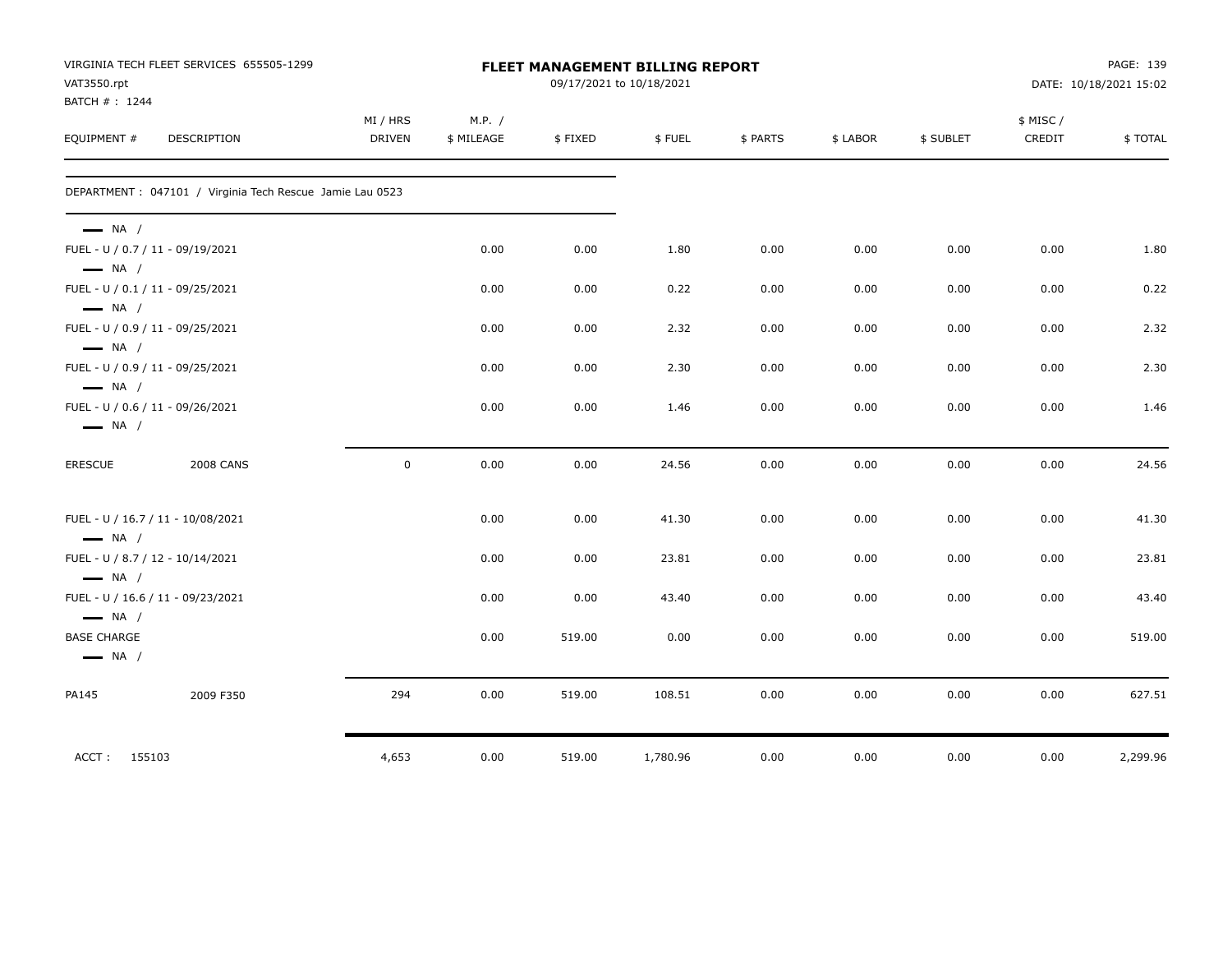| VIRGINIA TECH FLEET SERVICES 655505-1299<br>VAT3550.rpt<br>BATCH #: 1244 |                | <b>FLEET MANAGEMENT BILLING REPORT</b><br>09/17/2021 to 10/18/2021 |                      |         |          |          |          |                  |                    | PAGE: 140<br>DATE: 10/18/2021 15:02 |  |
|--------------------------------------------------------------------------|----------------|--------------------------------------------------------------------|----------------------|---------|----------|----------|----------|------------------|--------------------|-------------------------------------|--|
| EQUIPMENT #<br>DESCRIPTION                                               |                | MI / HRS<br>DRIVEN                                                 | M.P. /<br>\$ MILEAGE | \$FIXED | \$FUEL   | \$ PARTS | \$ LABOR | \$ SUBLET        | \$ MISC/<br>CREDIT | \$TOTAL                             |  |
| DEPARTMENT SUBTOTALS :                                                   |                | 4,653                                                              | 0.00                 | 519.00  | 1,780.96 | 0.00     | 0.00     | 0.00             | 0.00               | 2,299.96                            |  |
| <b>BREAKDOWN OF CHARGES:</b>                                             |                |                                                                    | MILEAGE              |         |          | 0.00     |          | PARTS (WO'S)     |                    | 0.00                                |  |
| EQUIPMENT COUNT:                                                         | $\overline{7}$ |                                                                    | MOTOR POOL           |         |          | 0.00     |          | PARTS (IND.ISS.) |                    | 0.00                                |  |
| DEPARTMENT:                                                              | 047101         |                                                                    | BASE                 |         |          | 519.00   |          | CREDITS          |                    | 0.00                                |  |
|                                                                          |                |                                                                    | <b>INSURANCE</b>     |         |          | 0.00     |          | MISCELLANEOUS    |                    | 0.00                                |  |
|                                                                          |                |                                                                    | OTHER                |         |          | 0.00     | LABOR    |                  |                    | 0.00                                |  |
|                                                                          |                |                                                                    | REPLACEMENT          |         |          | 0.00     |          | <b>SUBLETS</b>   |                    | 0.00                                |  |
|                                                                          |                |                                                                    | <b>FUEL</b>          |         | 1,780.96 |          |          |                  |                    |                                     |  |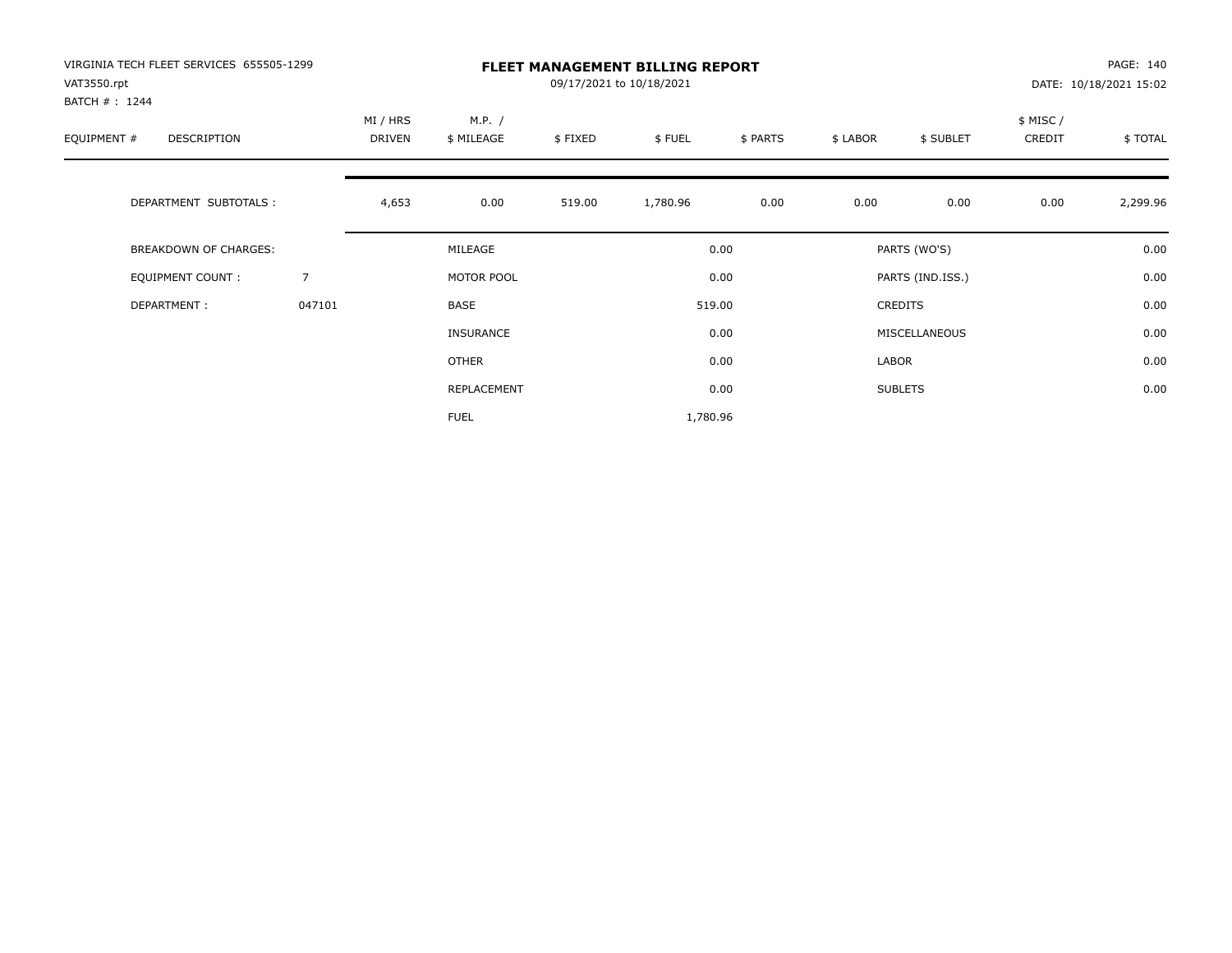| VAT3550.rpt                                                                           | VIRGINIA TECH FLEET SERVICES 655505-1299                  |                    |                      | FLEET MANAGEMENT BILLING REPORT<br>09/17/2021 to 10/18/2021 |        |          |          |           |                    | PAGE: 141<br>DATE: 10/18/2021 15:02 |
|---------------------------------------------------------------------------------------|-----------------------------------------------------------|--------------------|----------------------|-------------------------------------------------------------|--------|----------|----------|-----------|--------------------|-------------------------------------|
| BATCH # : 1244<br>EQUIPMENT #                                                         | DESCRIPTION                                               | MI / HRS<br>DRIVEN | M.P. /<br>\$ MILEAGE | \$FIXED                                                     | \$FUEL | \$ PARTS | \$ LABOR | \$ SUBLET | \$ MISC/<br>CREDIT | \$ TOTAL                            |
|                                                                                       | DEPARTMENT : 047200 / Campus Mail Center Brandy Cole 0372 |                    |                      |                                                             |        |          |          |           |                    |                                     |
| ACCOUNT CODE: 121724                                                                  |                                                           |                    |                      |                                                             |        |          |          |           |                    |                                     |
| FUEL - U / 22.7 / 11 - 10/07/2021<br>$\longrightarrow$ NA /                           |                                                           |                    | 0.00                 | 0.00                                                        | 56.09  | 0.00     | 0.00     | 0.00      | 0.00               | 56.09                               |
| 58899S                                                                                | 2010 SAVANA                                               | 180                | 0.00                 | 0.00                                                        | 56.09  | 0.00     | 0.00     | 0.00      | 0.00               | 56.09                               |
| FUEL - U / 1.2 / 12 - 10/01/2021<br>$\longrightarrow$ NA /                            |                                                           |                    | 0.00                 | 0.00                                                        | 3.04   | 0.00     | 0.00     | 0.00      | 0.00               | 3.04                                |
| FUEL - U / 12.4 / 11 - 10/01/2021                                                     |                                                           |                    | 0.00                 | 0.00                                                        | 30.73  | 0.00     | 0.00     | 0.00      | 0.00               | 30.73                               |
| $\longrightarrow$ NA /<br>FUEL - U / 20.4 / 12 - 10/15/2021<br>$\longrightarrow$ NA / |                                                           |                    | 0.00                 | 0.00                                                        | 55.56  | 0.00     | 0.00     | 0.00      | 0.00               | 55.56                               |
| FUEL - U / 25.9 / 12 - 09/16/2021                                                     |                                                           |                    | 0.00                 | 0.00                                                        | 64.00  | 0.00     | 0.00     | 0.00      | 0.00               | 64.00                               |
| $\longrightarrow$ NA /<br>$\longrightarrow$ NA /                                      | FUEL - U / 17.4 / 12 - 09/24/2021                         |                    | 0.00                 | 0.00                                                        | 43.00  | 0.00     | 0.00     | 0.00      | 0.00               | 43.00                               |
| 60211S                                                                                | 2011 Express 2500                                         | 694                | 0.00                 | 0.00                                                        | 196.33 | 0.00     | 0.00     | 0.00      | 0.00               | 196.33                              |
| FUEL - U / 19.5 / 11 - 09/27/2021<br>$\longrightarrow$ NA /                           |                                                           |                    | 0.00                 | 0.00                                                        | 48.17  | 0.00     | 0.00     | 0.00      | 0.00               | 48.17                               |
| 79424s                                                                                | 2020 Transit-350                                          | 213                | 0.00                 | 0.00                                                        | 48.17  | 0.00     | 0.00     | 0.00      | 0.00               | 48.17                               |
| $\longrightarrow$ NA /                                                                | FUEL - U / 13.3 / 11 - 10/01/2021                         |                    | 0.00                 | 0.00                                                        | 32.75  | 0.00     | 0.00     | 0.00      | 0.00               | 32.75                               |
| 79425s                                                                                | 2020 Transit-350                                          | 145                | 0.00                 | 0.00                                                        | 32.75  | 0.00     | 0.00     | 0.00      | 0.00               | 32.75                               |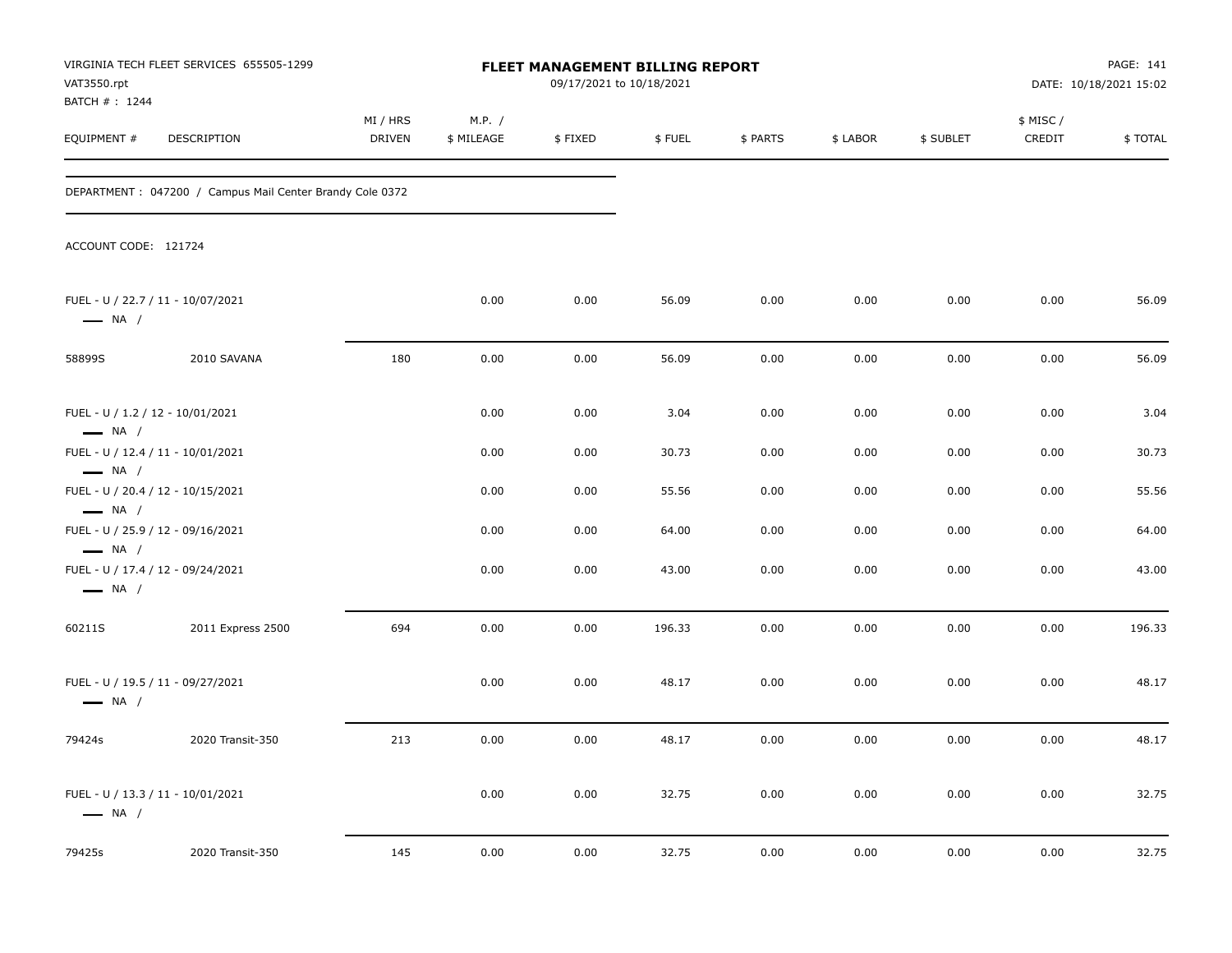| VAT3550.rpt<br>BATCH #: 1244                 | VIRGINIA TECH FLEET SERVICES 655505-1299                 |               |            | <b>FLEET MANAGEMENT BILLING REPORT</b><br>09/17/2021 to 10/18/2021 |        |          |          |           |          | PAGE: 142<br>DATE: 10/18/2021 15:02 |
|----------------------------------------------|----------------------------------------------------------|---------------|------------|--------------------------------------------------------------------|--------|----------|----------|-----------|----------|-------------------------------------|
|                                              |                                                          | MI / HRS      | M.P. /     |                                                                    |        |          |          |           | \$ MISC/ |                                     |
| EQUIPMENT #                                  | <b>DESCRIPTION</b>                                       | <b>DRIVEN</b> | \$ MILEAGE | \$FIXED                                                            | \$FUEL | \$ PARTS | \$ LABOR | \$ SUBLET | CREDIT   | \$TOTAL                             |
|                                              | DEPARTMENT: 047200 / Campus Mail Center Brandy Cole 0372 |               |            |                                                                    |        |          |          |           |          |                                     |
| $\longrightarrow$ NA /                       | FUEL - U / 19.2 / 11 - 09/28/2021                        |               | 0.00       | 0.00                                                               | 47.42  | 0.00     | 0.00     | 0.00      | 0.00     | 47.42                               |
| 79426s                                       | 2020 Transit-350                                         | 209           | 0.00       | 0.00                                                               | 47.42  | 0.00     | 0.00     | 0.00      | 0.00     | 47.42                               |
| ACCT:<br>121724                              |                                                          | 1,441         | 0.00       | 0.00                                                               | 380.76 | 0.00     | 0.00     | 0.00      | 0.00     | 380.76                              |
| ACCOUNT CODE: 655545                         |                                                          |               |            |                                                                    |        |          |          |           |          |                                     |
| <b>BASE CHARGE</b><br>$\longrightarrow$ NA / |                                                          |               | 0.00       | 502.00                                                             | 0.00   | 0.00     | 0.00     | 0.00      | 0.00     | 502.00                              |
| <b>PA76</b>                                  | 2013 CARGO VAN                                           | $\mathbf 0$   | 0.00       | 502.00                                                             | 0.00   | 0.00     | 0.00     | 0.00      | 0.00     | 502.00                              |
| ACCT:<br>655545                              |                                                          | $\mathbf 0$   | 0.00       | 502.00                                                             | 0.00   | 0.00     | 0.00     | 0.00      | 0.00     | 502.00                              |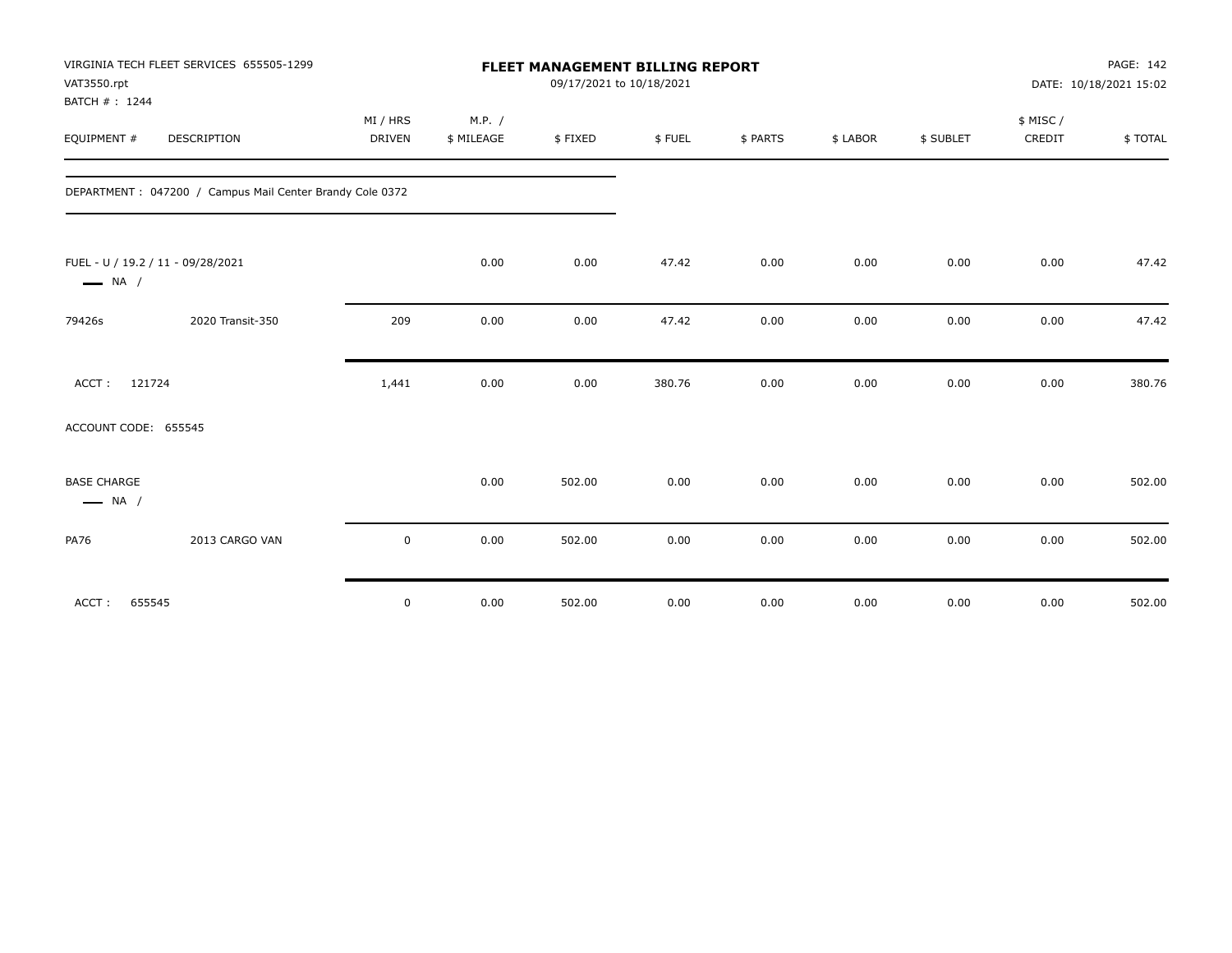| VIRGINIA TECH FLEET SERVICES 655505-1299<br>VAT3550.rpt<br>BATCH #: 1244 |        | <b>FLEET MANAGEMENT BILLING REPORT</b><br>09/17/2021 to 10/18/2021 |                      |         |        |          |          |                  | PAGE: 143<br>DATE: 10/18/2021 15:02 |         |
|--------------------------------------------------------------------------|--------|--------------------------------------------------------------------|----------------------|---------|--------|----------|----------|------------------|-------------------------------------|---------|
| EQUIPMENT #<br>DESCRIPTION                                               |        | MI / HRS<br>DRIVEN                                                 | M.P. /<br>\$ MILEAGE | \$FIXED | \$FUEL | \$ PARTS | \$ LABOR | \$ SUBLET        | \$ MISC/<br>CREDIT                  | \$TOTAL |
| DEPARTMENT SUBTOTALS :                                                   |        | 1,441                                                              | 0.00                 | 502.00  | 380.76 | 0.00     | 0.00     | 0.00             | 0.00                                | 882.76  |
| <b>BREAKDOWN OF CHARGES:</b>                                             |        |                                                                    | MILEAGE              |         |        | 0.00     |          | PARTS (WO'S)     |                                     | 0.00    |
| EQUIPMENT COUNT:                                                         | 6      |                                                                    | MOTOR POOL           |         |        | 0.00     |          | PARTS (IND.ISS.) |                                     | 0.00    |
| DEPARTMENT:                                                              | 047200 |                                                                    | BASE                 |         |        | 502.00   |          | <b>CREDITS</b>   |                                     | 0.00    |
|                                                                          |        |                                                                    | <b>INSURANCE</b>     |         |        | 0.00     |          | MISCELLANEOUS    |                                     | 0.00    |
|                                                                          |        |                                                                    | OTHER                |         |        | 0.00     | LABOR    |                  |                                     | 0.00    |
|                                                                          |        |                                                                    | REPLACEMENT          |         |        | 0.00     |          | <b>SUBLETS</b>   |                                     | 0.00    |
|                                                                          |        |                                                                    | <b>FUEL</b>          |         |        | 380.76   |          |                  |                                     |         |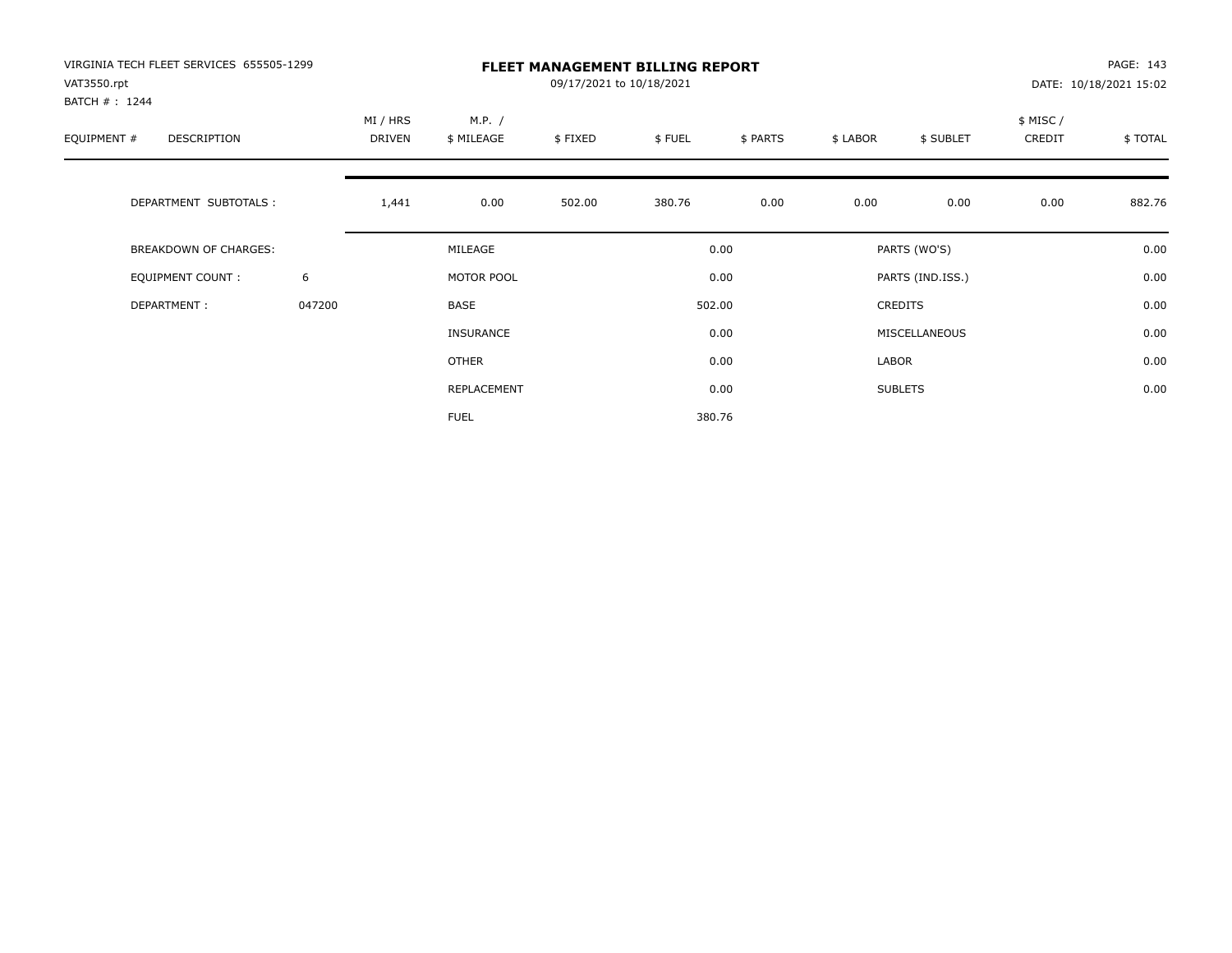| VAT3550.rpt<br>BATCH #: 1244                 | VIRGINIA TECH FLEET SERVICES 655505-1299                                 |              |                           |                      |         | FLEET MANAGEMENT BILLING REPORT<br>09/17/2021 to 10/18/2021 |          |          |                  | PAGE: 144<br>DATE: 10/18/2021 15:02 |         |
|----------------------------------------------|--------------------------------------------------------------------------|--------------|---------------------------|----------------------|---------|-------------------------------------------------------------|----------|----------|------------------|-------------------------------------|---------|
| EQUIPMENT #                                  | DESCRIPTION                                                              |              | MI / HRS<br><b>DRIVEN</b> | M.P. /<br>\$ MILEAGE | \$FIXED | \$FUEL                                                      | \$ PARTS | \$ LABOR | \$ SUBLET        | \$ MISC/<br>CREDIT                  | \$TOTAL |
|                                              | DEPARTMENT : 047400 / Institue for Critical Technology Lisa Stables 0193 |              |                           |                      |         |                                                             |          |          |                  |                                     |         |
|                                              | ACCOUNT CODE: 117424                                                     |              |                           |                      |         |                                                             |          |          |                  |                                     |         |
| $\longrightarrow$ NA /                       | FUEL - U / 10.0 / 11 - 10/12/2021                                        |              |                           | 0.00                 | 0.00    | 27.16                                                       | 0.00     | 0.00     | 0.00             | 0.00                                | 27.16   |
| <b>BASE CHARGE</b><br>$\longrightarrow$ NA / |                                                                          |              |                           | 0.00                 | 553.00  | 0.00                                                        | 0.00     | 0.00     | 0.00             | 0.00                                | 553.00  |
| <b>PA17</b>                                  | 2016 Caravan                                                             |              | 80                        | 0.00                 | 553.00  | 27.16                                                       | 0.00     | 0.00     | 0.00             | 0.00                                | 580.16  |
| ACCT:                                        | 117424                                                                   |              | 80                        | 0.00                 | 553.00  | 27.16                                                       | 0.00     | 0.00     | 0.00             | 0.00                                | 580.16  |
|                                              | DEPARTMENT SUBTOTALS :                                                   |              | 80                        | 0.00                 | 553.00  | 27.16                                                       | 0.00     | 0.00     | 0.00             | 0.00                                | 580.16  |
|                                              | BREAKDOWN OF CHARGES:                                                    |              |                           | MILEAGE              |         |                                                             | 0.00     |          | PARTS (WO'S)     |                                     | 0.00    |
|                                              | <b>EQUIPMENT COUNT:</b>                                                  | $\mathbf{1}$ |                           | MOTOR POOL           |         |                                                             | 0.00     |          | PARTS (IND.ISS.) |                                     | 0.00    |
|                                              | DEPARTMENT:                                                              | 047400       |                           | BASE                 |         | 553.00                                                      |          |          | <b>CREDITS</b>   |                                     | 0.00    |
|                                              |                                                                          |              |                           | INSURANCE            |         |                                                             | 0.00     |          | MISCELLANEOUS    |                                     | 0.00    |
|                                              |                                                                          |              |                           | <b>OTHER</b>         |         |                                                             | 0.00     | LABOR    |                  |                                     | 0.00    |
|                                              |                                                                          |              |                           | REPLACEMENT          |         |                                                             | 0.00     |          | <b>SUBLETS</b>   |                                     | 0.00    |
|                                              |                                                                          |              |                           | <b>FUEL</b>          |         |                                                             | 27.16    |          |                  |                                     |         |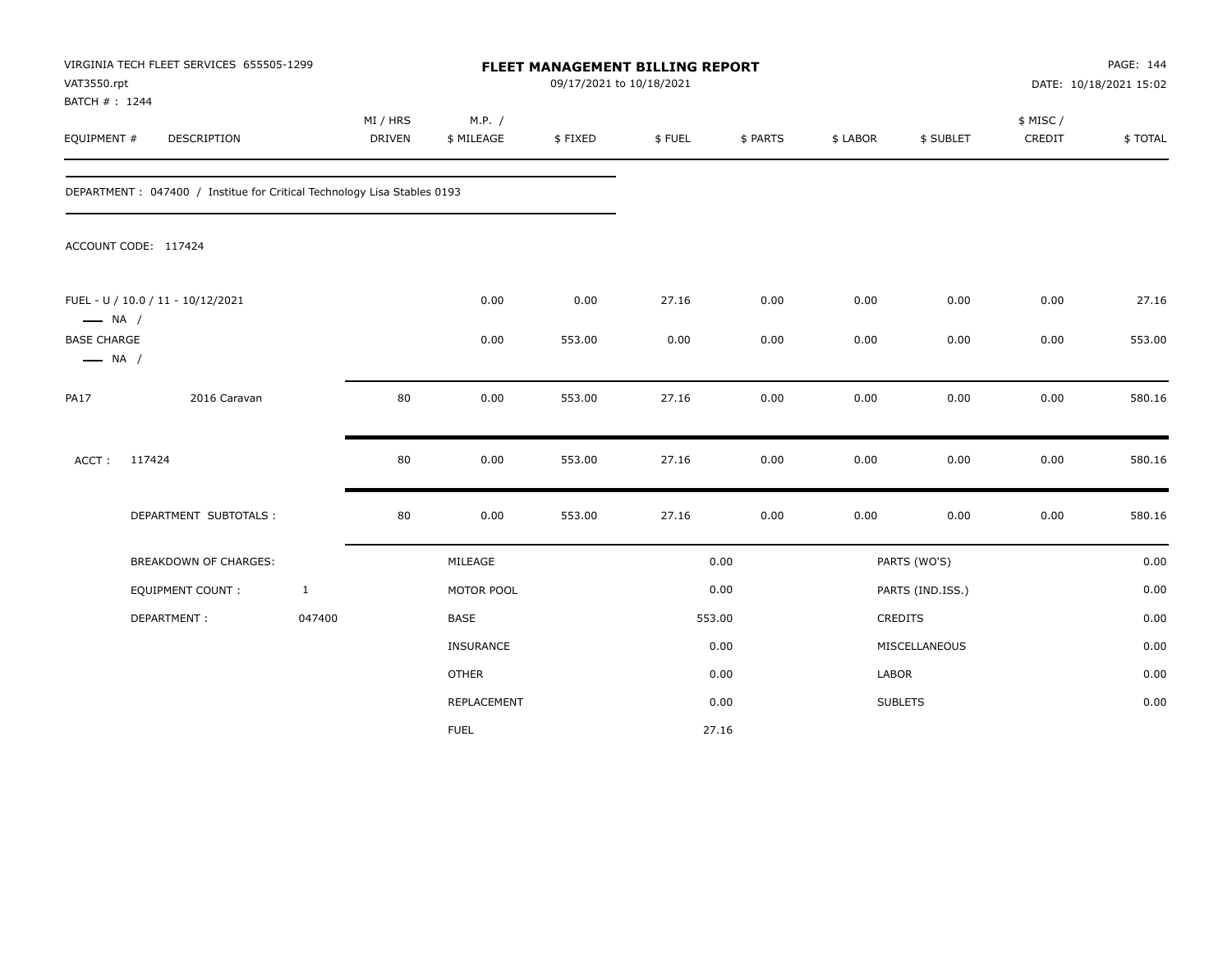| VAT3550.rpt<br>BATCH #: 1244 | VIRGINIA TECH FLEET SERVICES 655505-1299                     |              |                           |                      | <b>FLEET MANAGEMENT BILLING REPORT</b><br>09/17/2021 to 10/18/2021 |        |          |          |                  |                     | PAGE: 145<br>DATE: 10/18/2021 15:02 |
|------------------------------|--------------------------------------------------------------|--------------|---------------------------|----------------------|--------------------------------------------------------------------|--------|----------|----------|------------------|---------------------|-------------------------------------|
| EQUIPMENT #                  | DESCRIPTION                                                  |              | MI / HRS<br><b>DRIVEN</b> | M.P. /<br>\$ MILEAGE | \$FIXED                                                            | \$FUEL | \$ PARTS | \$ LABOR | \$ SUBLET        | \$ MISC /<br>CREDIT | \$TOTAL                             |
|                              | DEPARTMENT: 047404 / ICTAS-MAAP Initiative Lisa Stables 0193 |              |                           |                      |                                                                    |        |          |          |                  |                     |                                     |
|                              | ACCOUNT CODE: 235187                                         |              |                           |                      |                                                                    |        |          |          |                  |                     |                                     |
| $\longrightarrow$ NA /       | FUEL - U / 25.1 / 11 - 09/21/2021                            |              |                           | 0.00                 | 0.00                                                               | 65.54  | 0.00     | 0.00     | 0.00             | 0.00                | 65.54                               |
| 66974S                       | 2015 F250-4x4                                                |              | 275                       | 0.00                 | 0.00                                                               | 65.54  | 0.00     | 0.00     | 0.00             | 0.00                | 65.54                               |
| ACCT:                        | 235187                                                       |              | 275                       | 0.00                 | 0.00                                                               | 65.54  | 0.00     | 0.00     | 0.00             | 0.00                | 65.54                               |
|                              | DEPARTMENT SUBTOTALS :                                       |              | 275                       | 0.00                 | 0.00                                                               | 65.54  | 0.00     | 0.00     | 0.00             | 0.00                | 65.54                               |
|                              | <b>BREAKDOWN OF CHARGES:</b>                                 |              |                           | MILEAGE              |                                                                    |        | 0.00     |          | PARTS (WO'S)     |                     | 0.00                                |
|                              | <b>EQUIPMENT COUNT:</b>                                      | $\mathbf{1}$ |                           | MOTOR POOL           |                                                                    |        | 0.00     |          | PARTS (IND.ISS.) |                     | 0.00                                |
|                              | DEPARTMENT:                                                  | 047404       |                           | BASE                 |                                                                    |        | 0.00     |          | CREDITS          |                     | 0.00                                |
|                              |                                                              |              |                           | INSURANCE            |                                                                    |        | 0.00     |          | MISCELLANEOUS    |                     | 0.00                                |
|                              |                                                              |              |                           | <b>OTHER</b>         |                                                                    |        | 0.00     | LABOR    |                  |                     | 0.00                                |
|                              |                                                              |              |                           | REPLACEMENT          |                                                                    |        | 0.00     |          | <b>SUBLETS</b>   |                     | 0.00                                |
|                              |                                                              |              |                           | <b>FUEL</b>          |                                                                    |        | 65.54    |          |                  |                     |                                     |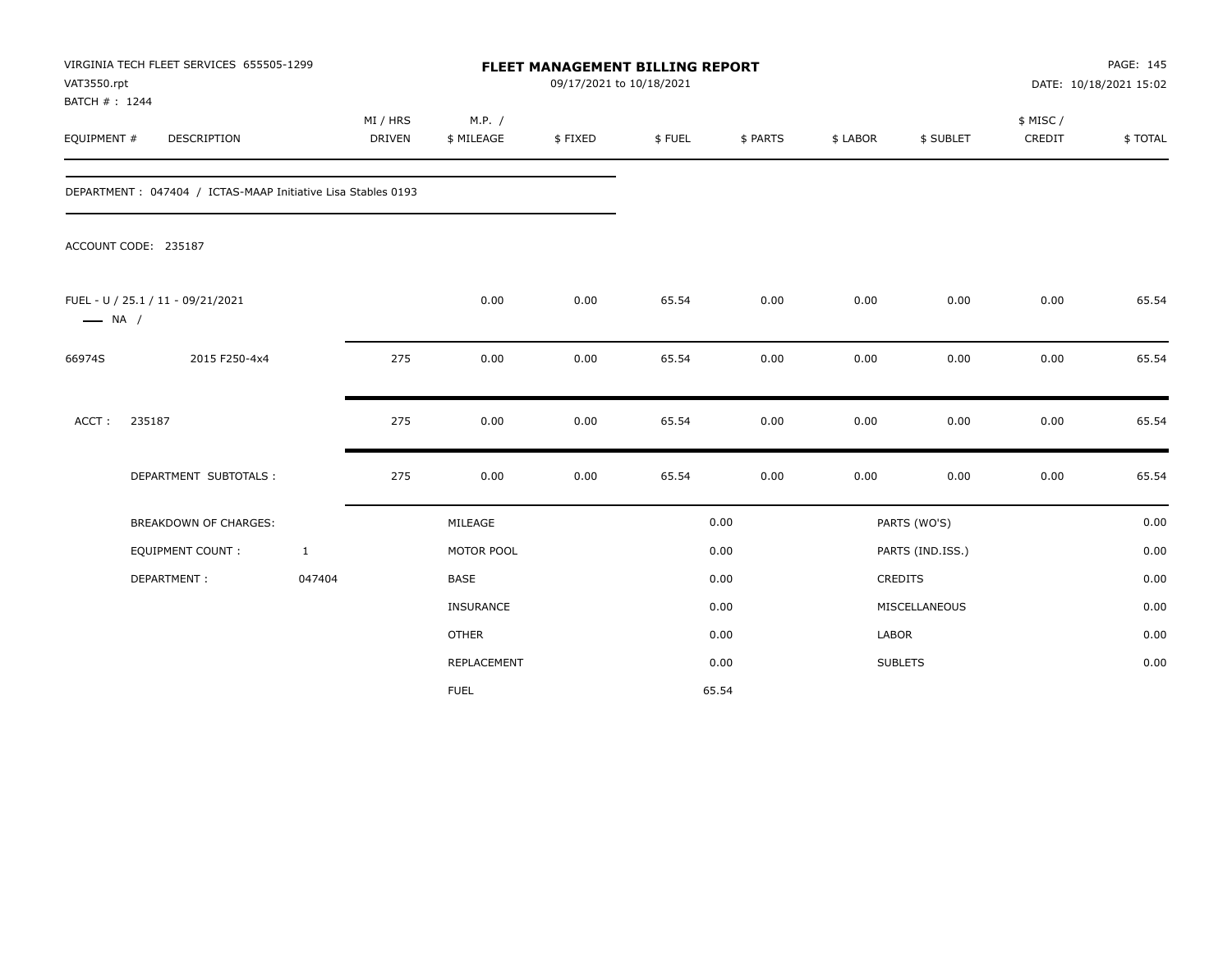| VAT3550.rpt                                                            | VIRGINIA TECH FLEET SERVICES 655505-1299                                   |                    |                      |         | <b>FLEET MANAGEMENT BILLING REPORT</b><br>09/17/2021 to 10/18/2021 |          |          |           |                    | PAGE: 146<br>DATE: 10/18/2021 15:02 |
|------------------------------------------------------------------------|----------------------------------------------------------------------------|--------------------|----------------------|---------|--------------------------------------------------------------------|----------|----------|-----------|--------------------|-------------------------------------|
| BATCH # : 1244<br>EQUIPMENT #                                          | DESCRIPTION                                                                | MI / HRS<br>DRIVEN | M.P. /<br>\$ MILEAGE | \$FIXED | \$FUEL                                                             | \$ PARTS | \$ LABOR | \$ SUBLET | \$ MISC/<br>CREDIT | \$TOTAL                             |
|                                                                        | DEPARTMENT : 048100 / Environmental Health & Safety Michelle Van Dyke 0523 |                    |                      |         |                                                                    |          |          |           |                    |                                     |
| ACCOUNT CODE: 115135                                                   |                                                                            |                    |                      |         |                                                                    |          |          |           |                    |                                     |
| FUEL - U / 13.9 / 12 - 09/23/2021<br>$\longrightarrow$ NA /            |                                                                            |                    | 0.00                 | 0.00    | 36.17                                                              | 0.00     | 0.00     | 0.00      | 0.00               | 36.17                               |
|                                                                        | FUEL - U / 29.1 / CC - 09/24/2021                                          |                    | 0.00                 | 0.00    | 87.65                                                              | 0.00     | 0.00     | 0.00      | 0.00               | 87.65                               |
| $\longrightarrow$ NA /<br><b>BASE CHARGE</b><br>$\longrightarrow$ NA / |                                                                            |                    | 0.00                 | 483.00  | 0.00                                                               | 0.00     | 0.00     | 0.00      | 0.00               | 483.00                              |
| PA59                                                                   | 2016 IMPALA                                                                | 1,130              | 0.00                 | 483.00  | 123.82                                                             | 0.00     | 0.00     | 0.00      | 0.00               | 606.82                              |
| ACCT: 115135                                                           |                                                                            | 1,130              | 0.00                 | 483.00  | 123.82                                                             | 0.00     | 0.00     | 0.00      | 0.00               | 606.82                              |
| ACCOUNT CODE: 115136                                                   |                                                                            |                    |                      |         |                                                                    |          |          |           |                    |                                     |
| <b>BASE CHARGE</b><br>$\longrightarrow$ NA /                           |                                                                            |                    | 0.00                 | 502.00  | 0.00                                                               | 0.00     | 0.00     | 0.00      | 0.00               | 502.00                              |
| <b>PA12</b>                                                            | 2013 F250                                                                  | 58                 | 0.00                 | 502.00  | 0.00                                                               | 0.00     | 0.00     | 0.00      | 0.00               | 502.00                              |
| FUEL - U / 30.6 / 12 - 10/13/2021<br>$\longrightarrow$ NA /            |                                                                            |                    | 0.00                 | 0.00    | 83.54                                                              | 0.00     | 0.00     | 0.00      | 0.00               | 83.54                               |
| <b>BASE CHARGE</b><br>$\longrightarrow$ NA /                           |                                                                            |                    | 0.00                 | 600.00  | 0.00                                                               | 0.00     | 0.00     | 0.00      | 0.00               | 600.00                              |
| PA73                                                                   | 2012 E350                                                                  | 215                | 0.00                 | 600.00  | 83.54                                                              | 0.00     | 0.00     | 0.00      | 0.00               | 683.54                              |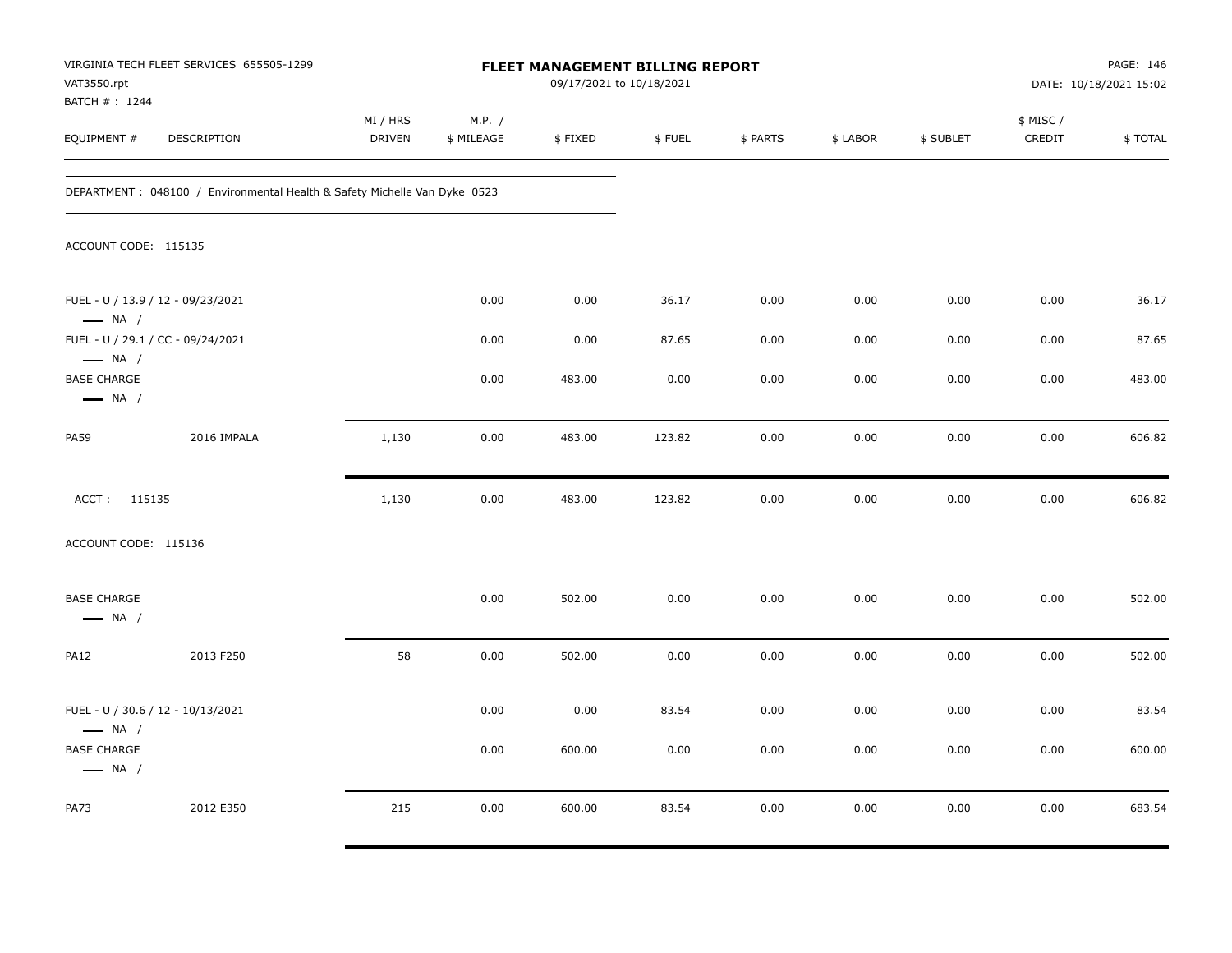| VAT3550.rpt<br>BATCH #: 1244                               | VIRGINIA TECH FLEET SERVICES 655505-1299                                  |                           |                      | <b>FLEET MANAGEMENT BILLING REPORT</b><br>09/17/2021 to 10/18/2021 |        |          |          |           |                     | PAGE: 147<br>DATE: 10/18/2021 15:02 |
|------------------------------------------------------------|---------------------------------------------------------------------------|---------------------------|----------------------|--------------------------------------------------------------------|--------|----------|----------|-----------|---------------------|-------------------------------------|
| EQUIPMENT #                                                | DESCRIPTION                                                               | MI / HRS<br><b>DRIVEN</b> | M.P. /<br>\$ MILEAGE | \$FIXED                                                            | \$FUEL | \$ PARTS | \$ LABOR | \$ SUBLET | \$ MISC /<br>CREDIT | \$TOTAL                             |
|                                                            | DEPARTMENT: 048100 / Environmental Health & Safety Michelle Van Dyke 0523 |                           |                      |                                                                    |        |          |          |           |                     |                                     |
| ACCT: 115136                                               |                                                                           | 273                       | 0.00                 | 1,102.00                                                           | 83.54  | 0.00     | 0.00     | 0.00      | 0.00                | 1,185.54                            |
| ACCOUNT CODE: 121737                                       |                                                                           |                           |                      |                                                                    |        |          |          |           |                     |                                     |
| $\longrightarrow$ NA /                                     | FUEL - U / 16.7 / 12 - 09/29/2021                                         |                           | 0.00                 | 0.00                                                               | 41.35  | 0.00     | 0.00     | 0.00      | 0.00                | 41.35                               |
| 47540S                                                     | 2002 Caravan                                                              | 234                       | 0.00                 | 0.00                                                               | 41.35  | 0.00     | 0.00     | 0.00      | 0.00                | 41.35                               |
| FUEL - U / 8.9 / 11 - 10/04/2021<br>$\longrightarrow$ NA / |                                                                           |                           | 0.00                 | 0.00                                                               | 21.98  | 0.00     | 0.00     | 0.00      | 0.00                | 21.98                               |
| 52470s                                                     | 2006 Caravan                                                              | 119                       | 0.00                 | 0.00                                                               | 21.98  | 0.00     | 0.00     | 0.00      | 0.00                | 21.98                               |
| $\longrightarrow$ NA /                                     | FUEL - U / 29.2 / 12 - 10/08/2021                                         |                           | 0.00                 | 0.00                                                               | 72.10  | 0.00     | 0.00     | 0.00      | 0.00                | 72.10                               |
| Esafety                                                    | <b>2004 CANS</b>                                                          | $\pmb{0}$                 | 0.00                 | 0.00                                                               | 72.10  | 0.00     | 0.00     | 0.00      | 0.00                | 72.10                               |
| <b>BASE CHARGE</b><br>$\longrightarrow$ NA /               |                                                                           |                           | 0.00                 | 502.00                                                             | 0.00   | 0.00     | 0.00     | 0.00      | 0.00                | 502.00                              |
| <b>PA32</b>                                                | 2007 SIERRA                                                               | 14                        | 0.00                 | 502.00                                                             | 0.00   | 0.00     | 0.00     | 0.00      | 0.00                | 502.00                              |
| $\longrightarrow$ NA /                                     | FUEL - U / 10.3 / 11 - 09/17/2021                                         |                           | 0.00                 | 0.00                                                               | 26.96  | 0.00     | 0.00     | 0.00      | 0.00                | 26.96                               |
| <b>BASE CHARGE</b><br>$\longrightarrow$ NA /               |                                                                           |                           | 0.00                 | 483.00                                                             | 0.00   | 0.00     | 0.00     | 0.00      | 0.00                | 483.00                              |
| OTHER CHARGE                                               |                                                                           |                           | 0.00                 | 887.80                                                             | 0.00   | 0.00     | 0.00     | 0.00      | 0.00                | 887.80                              |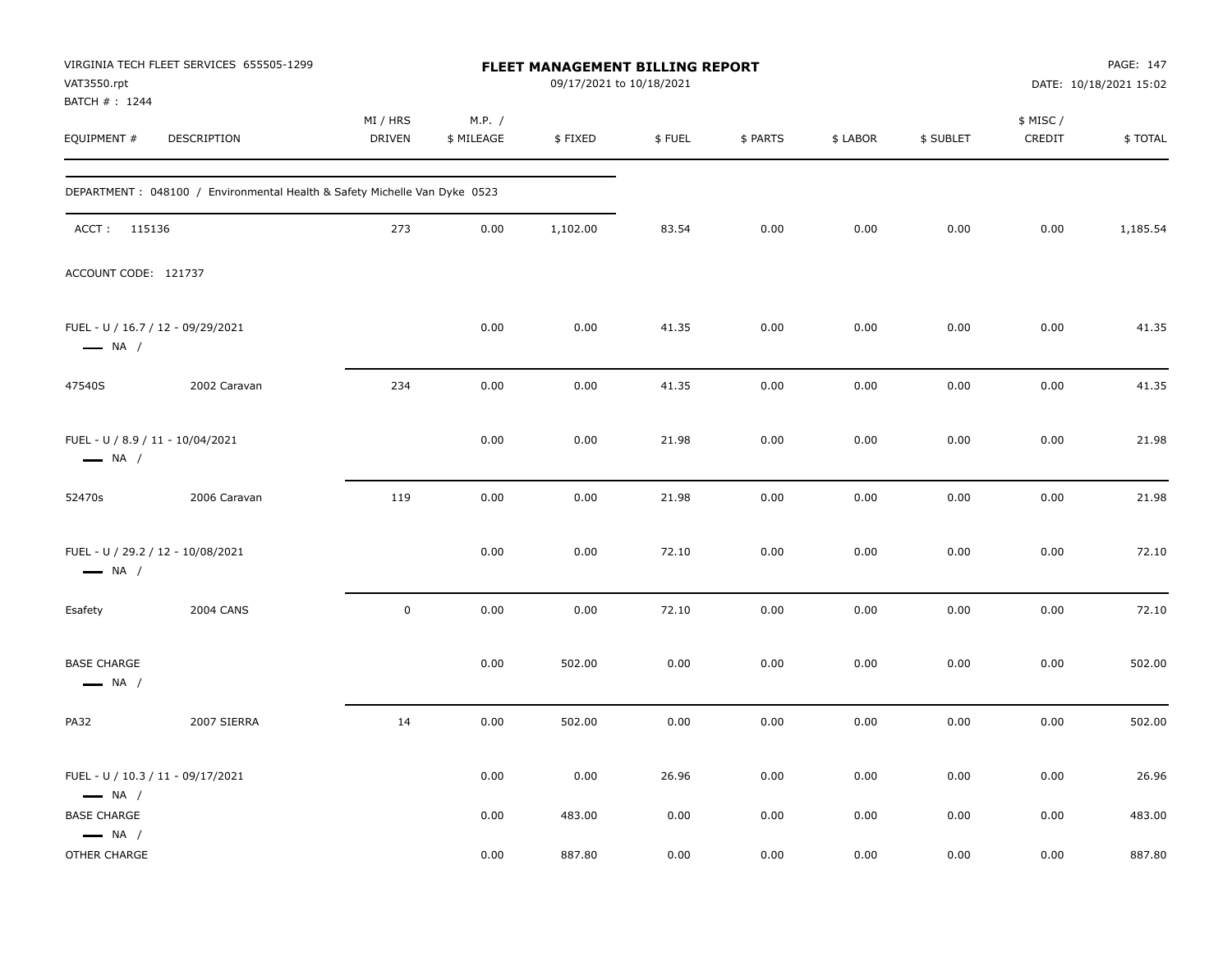| VAT3550.rpt<br>BATCH #: 1244 | VIRGINIA TECH FLEET SERVICES 655505-1299                                   |        |                           |                      | 09/17/2021 to 10/18/2021 | <b>FLEET MANAGEMENT BILLING REPORT</b> |          |          |                  |                     | PAGE: 148<br>DATE: 10/18/2021 15:02 |
|------------------------------|----------------------------------------------------------------------------|--------|---------------------------|----------------------|--------------------------|----------------------------------------|----------|----------|------------------|---------------------|-------------------------------------|
| EQUIPMENT #                  | <b>DESCRIPTION</b>                                                         |        | MI / HRS<br><b>DRIVEN</b> | M.P. /<br>\$ MILEAGE | \$FIXED                  | \$FUEL                                 | \$ PARTS | \$ LABOR | \$ SUBLET        | \$ MISC /<br>CREDIT | \$TOTAL                             |
|                              | DEPARTMENT : 048100 / Environmental Health & Safety Michelle Van Dyke 0523 |        |                           |                      |                          |                                        |          |          |                  |                     |                                     |
| $\longrightarrow$ NA /       |                                                                            |        |                           |                      |                          |                                        |          |          |                  |                     |                                     |
| <b>PA33</b>                  | 2014 IMPALA                                                                |        | 47                        | 0.00                 | 1,370.80                 | 26.96                                  | 0.00     | 0.00     | 0.00             | 0.00                | 1,397.76                            |
| ACCT:                        | 121737                                                                     |        | 414                       | 0.00                 | 1,872.80                 | 162.39                                 | 0.00     | 0.00     | 0.00             | 0.00                | 2,035.19                            |
|                              | DEPARTMENT SUBTOTALS :                                                     |        | 1,817                     | 0.00                 | 3,457.80                 | 369.75                                 | 0.00     | 0.00     | 0.00             | 0.00                | 3,827.55                            |
|                              | <b>BREAKDOWN OF CHARGES:</b>                                               |        |                           | MILEAGE              |                          |                                        | 0.00     |          | PARTS (WO'S)     |                     | 0.00                                |
|                              | <b>EQUIPMENT COUNT:</b>                                                    | 8      |                           | MOTOR POOL           |                          |                                        | 0.00     |          | PARTS (IND.ISS.) |                     | 0.00                                |
|                              | DEPARTMENT:                                                                | 048100 |                           | <b>BASE</b>          |                          | 2,570.00                               |          |          | <b>CREDITS</b>   |                     | 0.00                                |
|                              |                                                                            |        |                           | <b>INSURANCE</b>     |                          |                                        | 0.00     |          | MISCELLANEOUS    |                     | 0.00                                |
|                              |                                                                            |        |                           | <b>OTHER</b>         |                          | 887.80                                 |          | LABOR    |                  |                     | 0.00                                |
|                              |                                                                            |        |                           | REPLACEMENT          |                          |                                        | 0.00     |          | <b>SUBLETS</b>   |                     | 0.00                                |
|                              |                                                                            |        |                           | <b>FUEL</b>          |                          | 369.75                                 |          |          |                  |                     |                                     |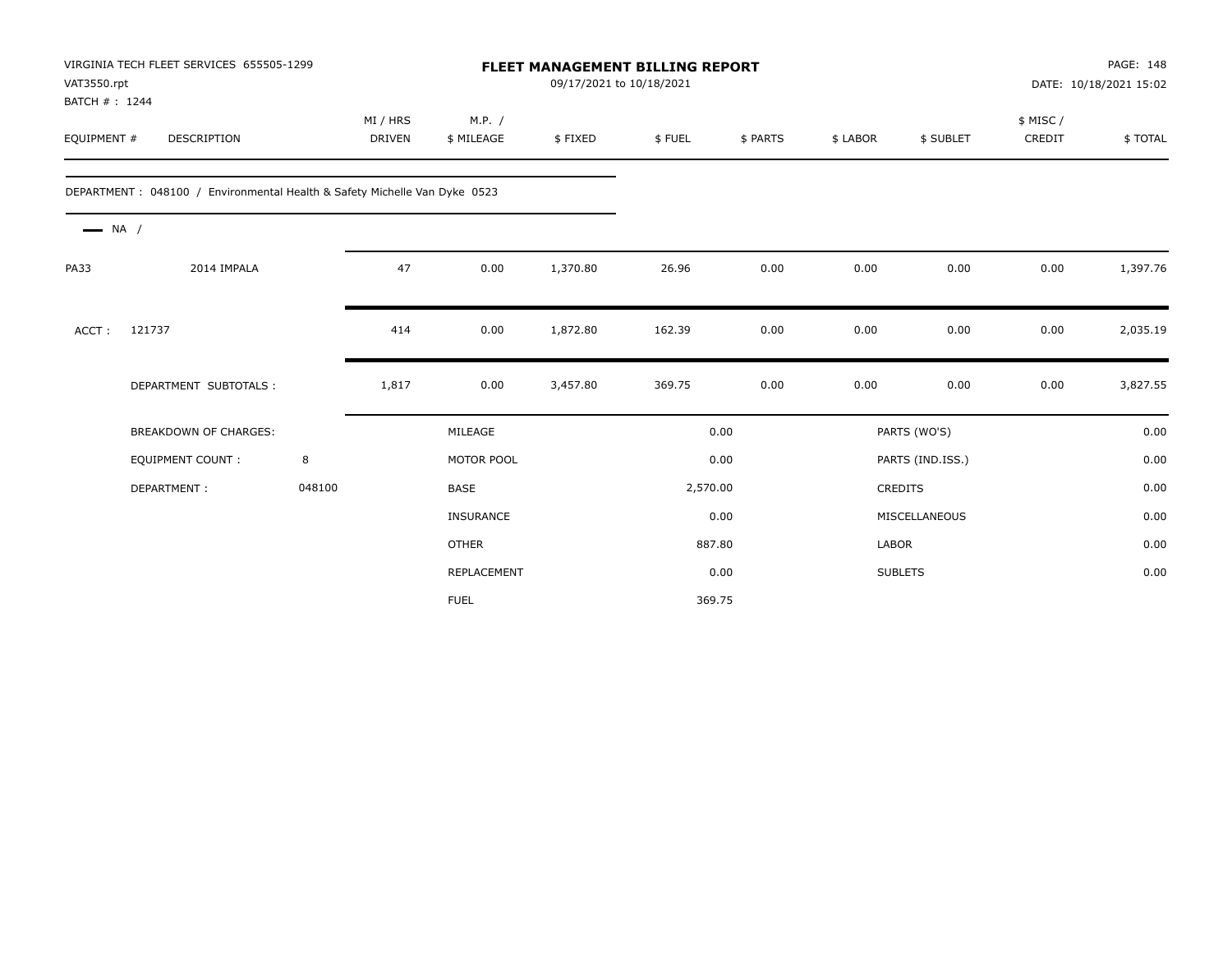| VAT3550.rpt<br>BATCH #: 1244 | VIRGINIA TECH FLEET SERVICES 655505-1299                    |                           |                      | FLEET MANAGEMENT BILLING REPORT<br>09/17/2021 to 10/18/2021 |        |          |          |           |                    | PAGE: 149<br>DATE: 10/18/2021 15:02 |
|------------------------------|-------------------------------------------------------------|---------------------------|----------------------|-------------------------------------------------------------|--------|----------|----------|-----------|--------------------|-------------------------------------|
| EQUIPMENT #                  | DESCRIPTION                                                 | MI / HRS<br><b>DRIVEN</b> | M.P. /<br>\$ MILEAGE | \$FIXED                                                     | \$FUEL | \$ PARTS | \$ LABOR | \$ SUBLET | \$ MISC/<br>CREDIT | \$TOTAL                             |
|                              | DEPARTMENT: 048500 / EMERGENCY MANAGEMENT Bobbi Meyers 0195 |                           |                      |                                                             |        |          |          |           |                    |                                     |
| ACCOUNT CODE: 116942         |                                                             |                           |                      |                                                             |        |          |          |           |                    |                                     |
| $\longrightarrow$ NA /       | FUEL - U / 10.8 / 11 - 10/04/2021                           |                           | 0.00                 | 0.00                                                        | 26.77  | 0.00     | 0.00     | 0.00      | 0.00               | 26.77                               |
| $\longrightarrow$ NA /       | FUEL - U / 9.4 / 11 - 09/20/2021                            |                           | 0.00                 | 0.00                                                        | 24.48  | 0.00     | 0.00     | 0.00      | 0.00               | 24.48                               |
| $\longrightarrow$ NA /       | FUEL - U / 3.7 / 11 - 09/24/2021                            |                           | 0.00                 | 0.00                                                        | 9.19   | 0.00     | 0.00     | 0.00      | 0.00               | 9.19                                |
| 61725S                       | 2012 ESCAPE                                                 | 712                       | 0.00                 | 0.00                                                        | 60.44  | 0.00     | 0.00     | 0.00      | 0.00               | 60.44                               |
| $\longrightarrow$ NA /       | FUEL - U / 15.6 / 12 - 10/06/2021                           |                           | 0.00                 | 0.00                                                        | 38.46  | 0.00     | 0.00     | 0.00      | 0.00               | 38.46                               |
| $\longrightarrow$ NA /       | FUEL - U / 14.3 / 11 - 10/12/2021                           |                           | 0.00                 | 0.00                                                        | 39.04  | 0.00     | 0.00     | 0.00      | 0.00               | 39.04                               |
| 69992s                       | 2017 EXPLORER                                               | 824                       | 0.00                 | 0.00                                                        | 77.50  | 0.00     | 0.00     | 0.00      | 0.00               | 77.50                               |
| ACCT: 116942                 |                                                             | 1,536                     | 0.00                 | 0.00                                                        | 137.94 | 0.00     | 0.00     | 0.00      | 0.00               | 137.94                              |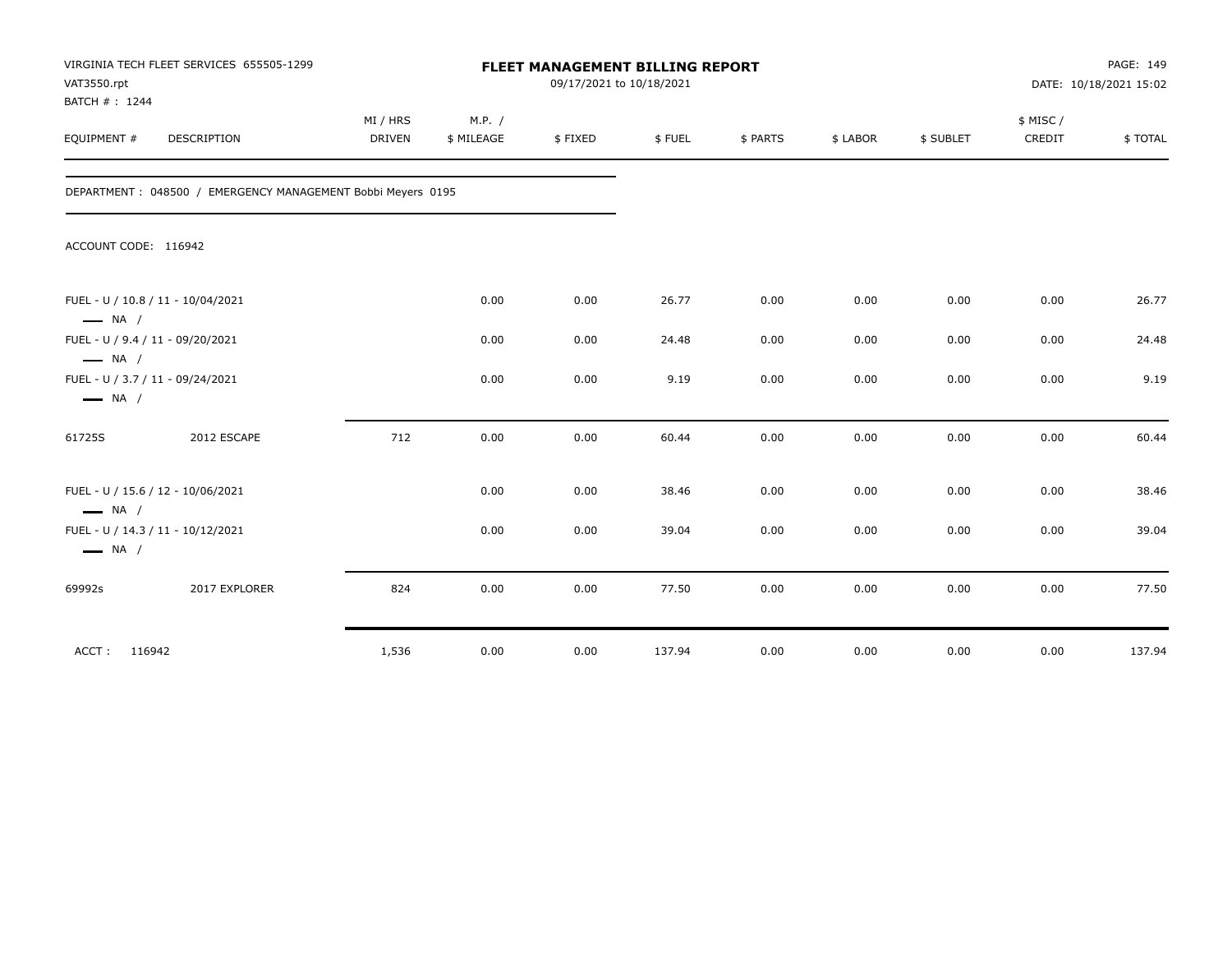| VIRGINIA TECH FLEET SERVICES 655505-1299<br>VAT3550.rpt<br>BATCH #: 1244 |                |                    |                      | 09/17/2021 to 10/18/2021 | <b>FLEET MANAGEMENT BILLING REPORT</b> |          |          |                  |                    | PAGE: 150<br>DATE: 10/18/2021 15:02 |
|--------------------------------------------------------------------------|----------------|--------------------|----------------------|--------------------------|----------------------------------------|----------|----------|------------------|--------------------|-------------------------------------|
| EQUIPMENT #<br>DESCRIPTION                                               |                | MI / HRS<br>DRIVEN | M.P. /<br>\$ MILEAGE | \$FIXED                  | \$FUEL                                 | \$ PARTS | \$ LABOR | \$ SUBLET        | \$ MISC/<br>CREDIT | \$ TOTAL                            |
| DEPARTMENT SUBTOTALS :                                                   |                | 1,536              | 0.00                 | 0.00                     | 137.94                                 | 0.00     | 0.00     | 0.00             | 0.00               | 137.94                              |
| BREAKDOWN OF CHARGES:                                                    |                |                    | MILEAGE              |                          |                                        | 0.00     |          | PARTS (WO'S)     |                    | 0.00                                |
| <b>EQUIPMENT COUNT:</b>                                                  | $\overline{2}$ |                    | MOTOR POOL           |                          |                                        | 0.00     |          | PARTS (IND.ISS.) |                    | 0.00                                |
| DEPARTMENT:                                                              | 048500         |                    | BASE                 |                          |                                        | 0.00     |          | <b>CREDITS</b>   |                    | 0.00                                |
|                                                                          |                |                    | <b>INSURANCE</b>     |                          |                                        | 0.00     |          | MISCELLANEOUS    |                    | 0.00                                |
|                                                                          |                |                    | <b>OTHER</b>         |                          |                                        | 0.00     | LABOR    |                  |                    | 0.00                                |
|                                                                          |                |                    | REPLACEMENT          |                          |                                        | 0.00     |          | <b>SUBLETS</b>   |                    | 0.00                                |
|                                                                          |                |                    | <b>FUEL</b>          |                          |                                        | 137.94   |          |                  |                    |                                     |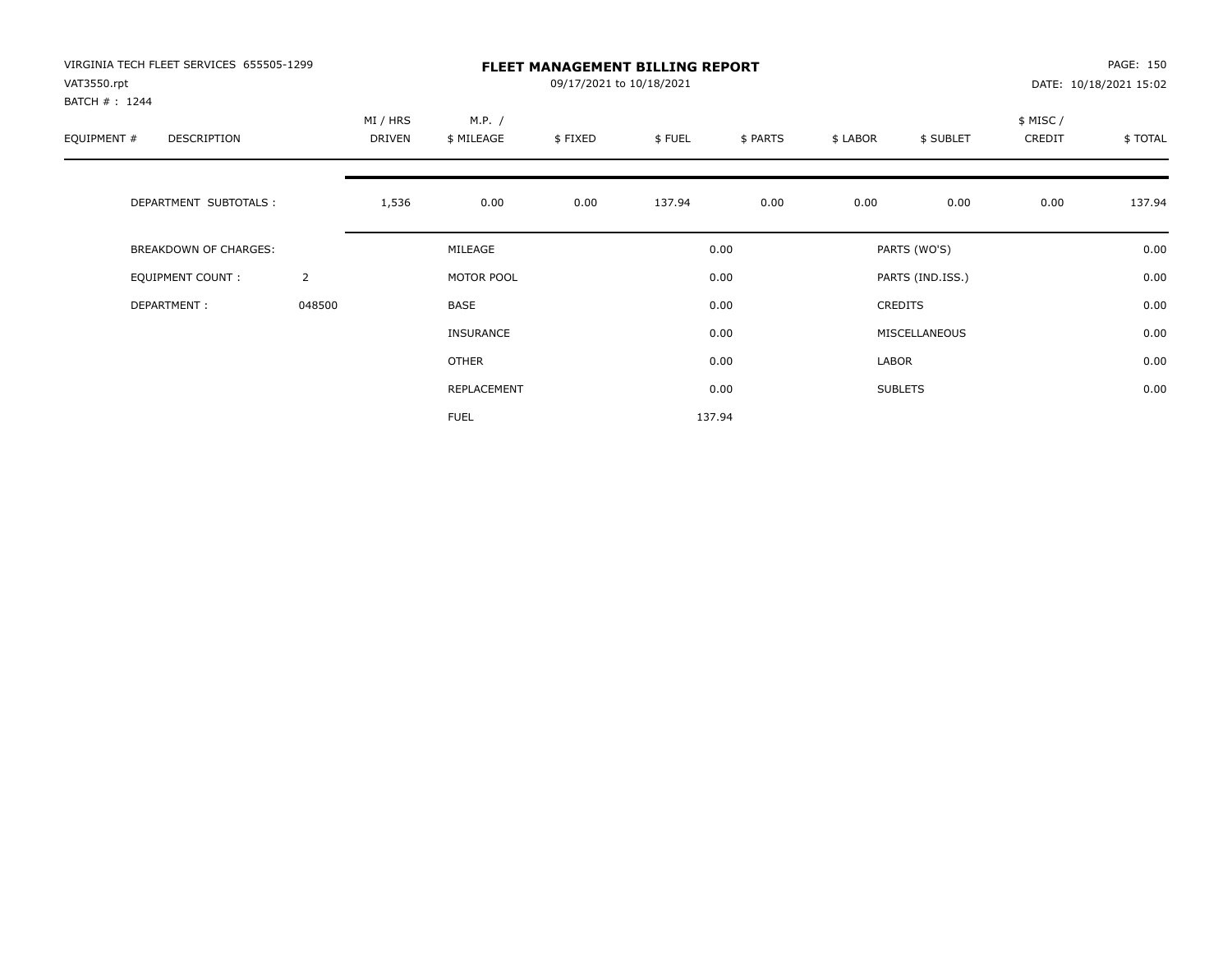| VAT3550.rpt<br>BATCH #: 1244                 | VIRGINIA TECH FLEET SERVICES 655505-1299                                   |                    |                      | FLEET MANAGEMENT BILLING REPORT<br>09/17/2021 to 10/18/2021 |        |          |          |           |                     | PAGE: 151<br>DATE: 10/18/2021 15:02 |
|----------------------------------------------|----------------------------------------------------------------------------|--------------------|----------------------|-------------------------------------------------------------|--------|----------|----------|-----------|---------------------|-------------------------------------|
| EQUIPMENT #                                  | DESCRIPTION                                                                | MI / HRS<br>DRIVEN | M.P. /<br>\$ MILEAGE | \$FIXED                                                     | \$FUEL | \$ PARTS | \$ LABOR | \$ SUBLET | \$ MISC /<br>CREDIT | \$TOTAL                             |
|                                              | DEPARTMENT: 048600 / UNIV RELATIONS Business Service Ctr Wynoka Price 0336 |                    |                      |                                                             |        |          |          |           |                     |                                     |
| ACCOUNT CODE: 121707                         |                                                                            |                    |                      |                                                             |        |          |          |           |                     |                                     |
| $\longrightarrow$ NA /                       | FUEL - U / 17.1 / CC - 09/24/2021                                          |                    | 0.00                 | 0.00                                                        | 53.04  | 0.00     | 0.00     | 0.00      | 0.00                | 53.04                               |
| <b>BASE CHARGE</b><br>$\longrightarrow$ NA / |                                                                            |                    | 0.00                 | 553.00                                                      | 0.00   | 0.00     | 0.00     | 0.00      | 0.00                | 553.00                              |
| <b>PA28</b>                                  | 2013 Caravan                                                               | 302                | 0.00                 | 553.00                                                      | 53.04  | 0.00     | 0.00     | 0.00      | 0.00                | 606.04                              |
| ACCT: 121707                                 |                                                                            | 302                | 0.00                 | 553.00                                                      | 53.04  | 0.00     | 0.00     | 0.00      | 0.00                | 606.04                              |
| ACCOUNT CODE: 887100                         |                                                                            |                    |                      |                                                             |        |          |          |           |                     |                                     |
| $\longrightarrow$ NA /                       | FUEL - U / 87.6 / CC - 09/24/2021                                          |                    | 0.00                 | 0.00                                                        | 259.77 | 0.00     | 0.00     | 0.00      | 0.00                | 259.77                              |
| <b>VAT3221</b>                               | 2013 ESCAPE                                                                | 2,031              | 0.00                 | 0.00                                                        | 259.77 | 0.00     | 0.00     | 0.00      | 0.00                | 259.77                              |
| $\longrightarrow$ NA /                       | FUEL - U / 61.3 / CC - 09/24/2021                                          |                    | 0.00                 | 0.00                                                        | 174.75 | 0.00     | 0.00     | 0.00      | 0.00                | 174.75                              |
| <b>VAT3222</b>                               | 2013 Frontier                                                              | 980                | 0.00                 | 0.00                                                        | 174.75 | 0.00     | 0.00     | 0.00      | 0.00                | 174.75                              |
| 887100<br>ACCT:                              |                                                                            | 3,011              | 0.00                 | 0.00                                                        | 434.52 | 0.00     | 0.00     | 0.00      | 0.00                | 434.52                              |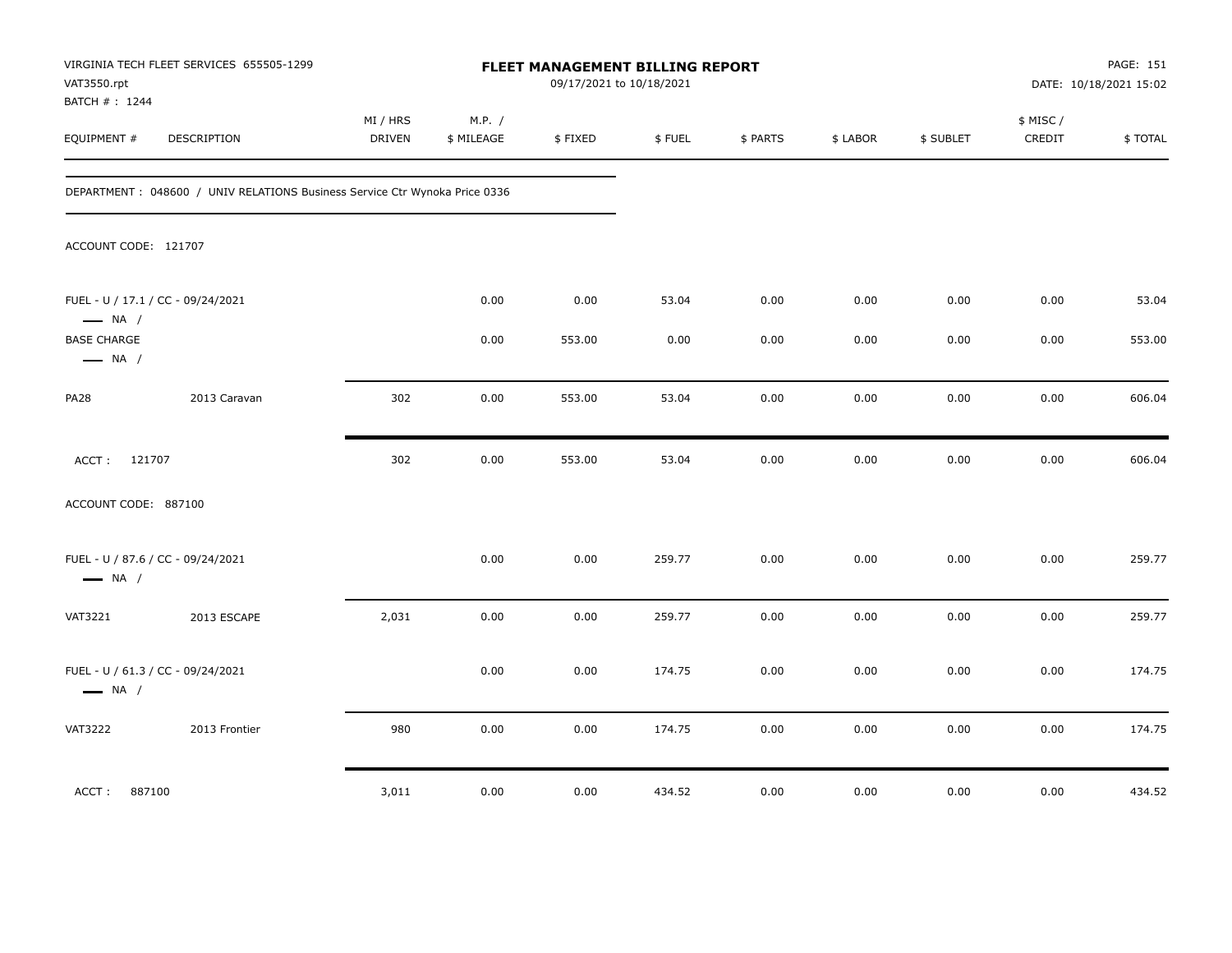| VIRGINIA TECH FLEET SERVICES 655505-1299<br>VAT3550.rpt<br>BATCH #: 1244 |        | <b>FLEET MANAGEMENT BILLING REPORT</b><br>09/17/2021 to 10/18/2021 |                      |         |        |          |          |                  |                    | PAGE: 152<br>DATE: 10/18/2021 15:02 |  |
|--------------------------------------------------------------------------|--------|--------------------------------------------------------------------|----------------------|---------|--------|----------|----------|------------------|--------------------|-------------------------------------|--|
| EQUIPMENT #<br>DESCRIPTION                                               |        | MI / HRS<br>DRIVEN                                                 | M.P. /<br>\$ MILEAGE | \$FIXED | \$FUEL | \$ PARTS | \$ LABOR | \$ SUBLET        | \$ MISC/<br>CREDIT | \$TOTAL                             |  |
| DEPARTMENT SUBTOTALS :                                                   |        | 3,313                                                              | 0.00                 | 553.00  | 487.56 | 0.00     | 0.00     | 0.00             | 0.00               | 1,040.56                            |  |
| <b>BREAKDOWN OF CHARGES:</b>                                             |        |                                                                    | MILEAGE              |         |        | 0.00     |          | PARTS (WO'S)     |                    | 0.00                                |  |
| EQUIPMENT COUNT:                                                         | 3      |                                                                    | MOTOR POOL           |         |        | 0.00     |          | PARTS (IND.ISS.) |                    | 0.00                                |  |
| DEPARTMENT:                                                              | 048600 |                                                                    | BASE                 |         |        | 553.00   |          | <b>CREDITS</b>   |                    | 0.00                                |  |
|                                                                          |        |                                                                    | <b>INSURANCE</b>     |         |        | 0.00     |          | MISCELLANEOUS    |                    | 0.00                                |  |
|                                                                          |        |                                                                    | <b>OTHER</b>         |         |        | 0.00     | LABOR    |                  |                    | 0.00                                |  |
|                                                                          |        |                                                                    | REPLACEMENT          |         |        | 0.00     |          | <b>SUBLETS</b>   |                    | 0.00                                |  |
|                                                                          |        |                                                                    | <b>FUEL</b>          |         |        | 487.56   |          |                  |                    |                                     |  |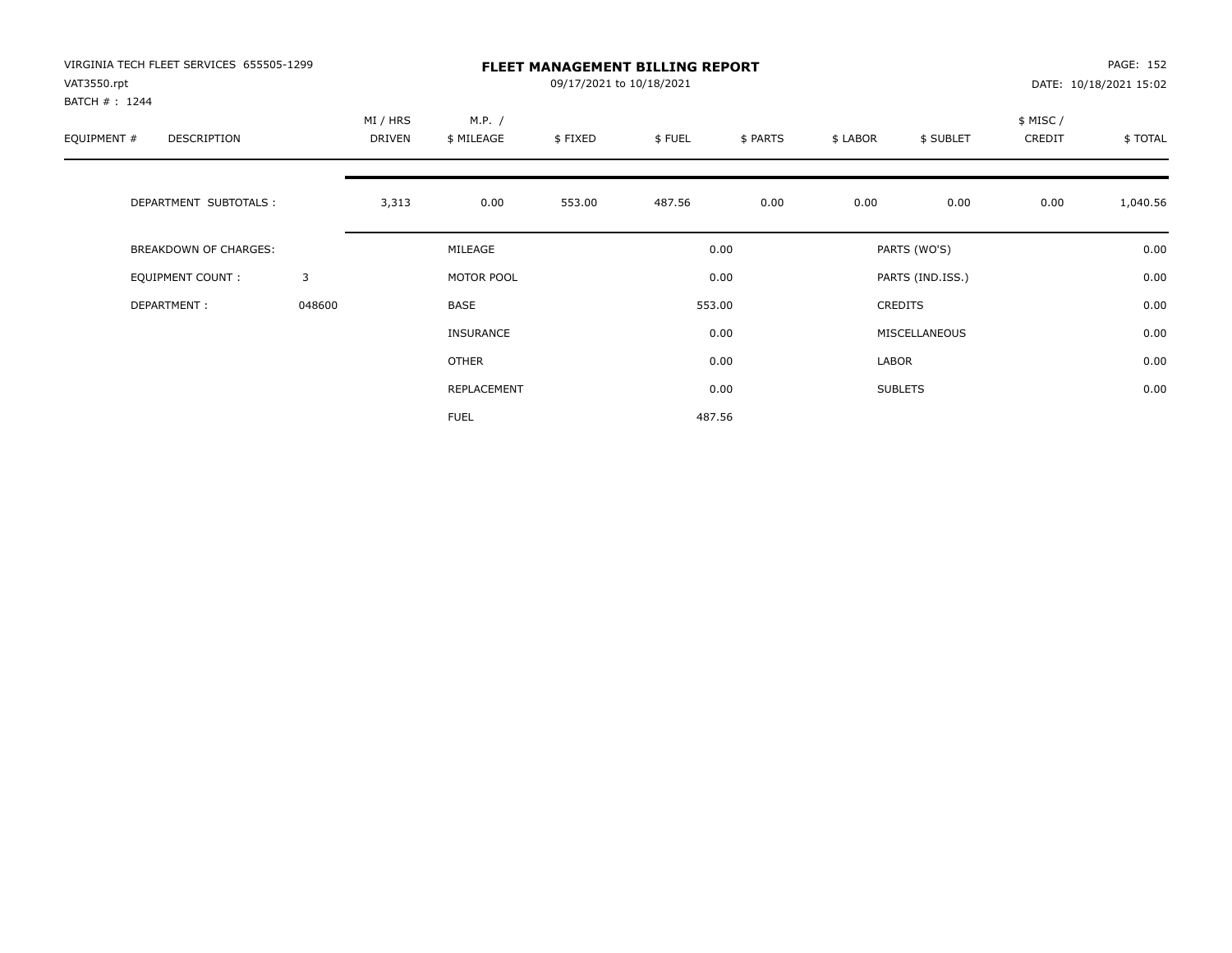| VAT3550.rpt<br>BATCH #: 1244 | VIRGINIA TECH FLEET SERVICES 655505-1299              |             | PAGE: 153<br>DATE: 10/18/2021 15:02 |         |        |          |          |           |          |         |
|------------------------------|-------------------------------------------------------|-------------|-------------------------------------|---------|--------|----------|----------|-----------|----------|---------|
|                              |                                                       | MI / HRS    | M.P. /                              |         |        |          |          |           | \$ MISC/ |         |
| EQUIPMENT #                  | DESCRIPTION                                           | DRIVEN      | \$ MILEAGE                          | \$FIXED | \$FUEL | \$ PARTS | \$ LABOR | \$ SUBLET | CREDIT   | \$TOTAL |
|                              | DEPARTMENT: 048701 / Athletic Fund Kellie Shaver 0502 |             |                                     |         |        |          |          |           |          |         |
| ACCOUNT CODE: 883344         |                                                       |             |                                     |         |        |          |          |           |          |         |
| $\longrightarrow$ NA /       | FUEL - U / 19.3 / 11 - 10/08/2021                     |             | 0.00                                | 0.00    | 47.57  | 0.00     | 0.00     | 0.00      | 0.00     | 47.57   |
| 68263S                       | 2011 Acadia                                           | $\mathbf 0$ | 0.00                                | 0.00    | 47.57  | 0.00     | 0.00     | 0.00      | 0.00     | 47.57   |
| $\longrightarrow$ NA /       | FUEL - U / 14.7 / 11 - 10/13/2021                     |             | 0.00                                | 0.00    | 40.05  | 0.00     | 0.00     | 0.00      | 0.00     | 40.05   |
| $\longrightarrow$ NA /       | FUEL - U / 13.9 / 11 - 09/21/2021                     |             | 0.00                                | 0.00    | 36.15  | 0.00     | 0.00     | 0.00      | 0.00     | 36.15   |
| $\longrightarrow$ NA /       | FUEL - U / 16.4 / 11 - 09/29/2021                     |             | 0.00                                | 0.00    | 40.56  | 0.00     | 0.00     | 0.00      | 0.00     | 40.56   |
| 80232S                       | 2019 Caravan                                          | 1,391       | 0.00                                | 0.00    | 116.76 | 0.00     | 0.00     | 0.00      | 0.00     | 116.76  |
| 883344<br>ACCT:              |                                                       | 1,391       | 0.00                                | 0.00    | 164.33 | 0.00     | 0.00     | 0.00      | 0.00     | 164.33  |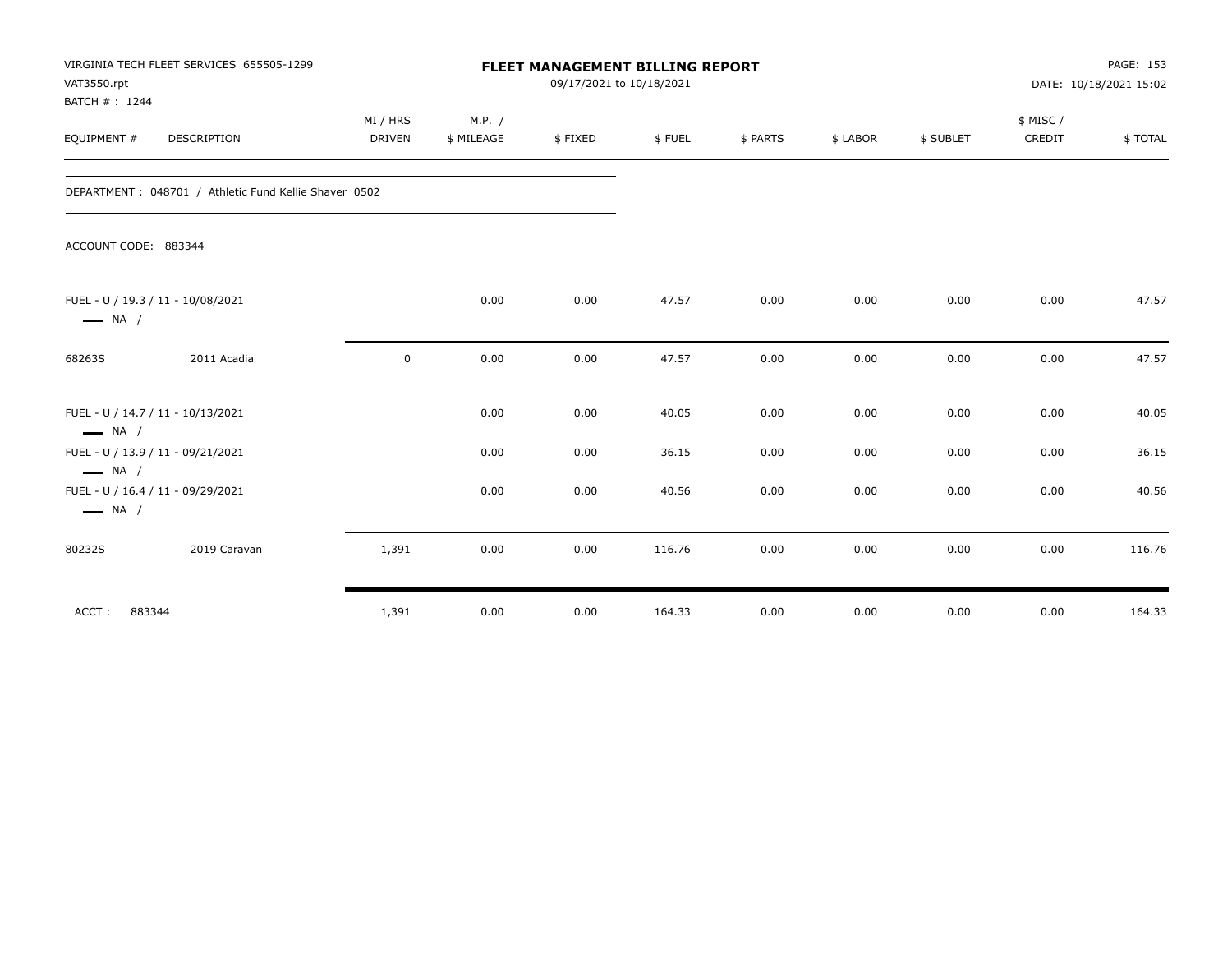| VIRGINIA TECH FLEET SERVICES 655505-1299<br>VAT3550.rpt<br>BATCH #: 1244 |                |                           | <b>FLEET MANAGEMENT BILLING REPORT</b><br>09/17/2021 to 10/18/2021 |         |        |          |          |                  |                    |         |
|--------------------------------------------------------------------------|----------------|---------------------------|--------------------------------------------------------------------|---------|--------|----------|----------|------------------|--------------------|---------|
| EQUIPMENT #<br>DESCRIPTION                                               |                | MI / HRS<br><b>DRIVEN</b> | M.P. /<br>\$ MILEAGE                                               | \$FIXED | \$FUEL | \$ PARTS | \$ LABOR | \$ SUBLET        | \$ MISC/<br>CREDIT | \$TOTAL |
| DEPARTMENT SUBTOTALS :                                                   |                | 1,391                     | 0.00                                                               | 0.00    | 164.33 | 0.00     | 0.00     | 0.00             | 0.00               | 164.33  |
| <b>BREAKDOWN OF CHARGES:</b>                                             |                |                           | MILEAGE                                                            |         |        | 0.00     |          | PARTS (WO'S)     |                    | 0.00    |
| EQUIPMENT COUNT:                                                         | $\overline{2}$ |                           | MOTOR POOL                                                         |         |        | 0.00     |          | PARTS (IND.ISS.) |                    | 0.00    |
| DEPARTMENT:                                                              | 048701         |                           | <b>BASE</b>                                                        |         |        | 0.00     |          | <b>CREDITS</b>   |                    | 0.00    |
|                                                                          |                |                           | <b>INSURANCE</b>                                                   |         |        | 0.00     |          | MISCELLANEOUS    |                    | 0.00    |
|                                                                          |                |                           | <b>OTHER</b>                                                       |         |        | 0.00     | LABOR    |                  |                    | 0.00    |
|                                                                          |                |                           | REPLACEMENT                                                        |         |        | 0.00     |          | <b>SUBLETS</b>   |                    | 0.00    |
|                                                                          |                |                           | <b>FUEL</b>                                                        |         |        | 164.33   |          |                  |                    |         |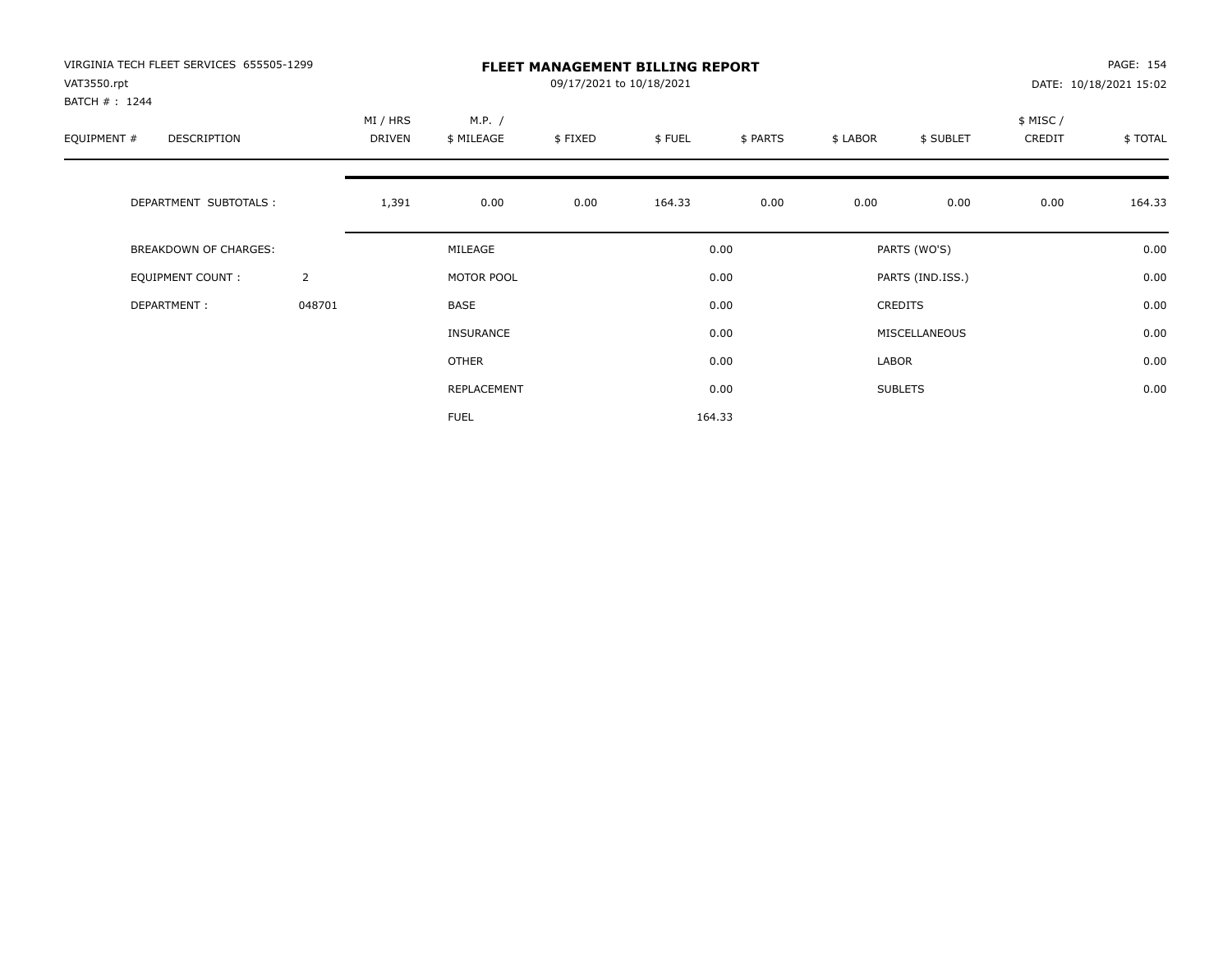| VAT3550.rpt<br>BATCH #: 1244 | VIRGINIA TECH FLEET SERVICES 655505-1299                               |                           |                      |         | PAGE: 155<br>FLEET MANAGEMENT BILLING REPORT<br>09/17/2021 to 10/18/2021<br>DATE: 10/18/2021 15:02 |          |          |           |                    |         |
|------------------------------|------------------------------------------------------------------------|---------------------------|----------------------|---------|----------------------------------------------------------------------------------------------------|----------|----------|-----------|--------------------|---------|
| EQUIPMENT #                  | DESCRIPTION                                                            | MI / HRS<br><b>DRIVEN</b> | M.P. /<br>\$ MILEAGE | \$FIXED | \$FUEL                                                                                             | \$ PARTS | \$ LABOR | \$ SUBLET | \$ MISC/<br>CREDIT | \$TOTAL |
|                              | DEPARTMENT : 049000 / FS-AVP/Chief Facilities Office Renae Criner 0529 |                           |                      |         |                                                                                                    |          |          |           |                    |         |
| ACCOUNT CODE: 121771         |                                                                        |                           |                      |         |                                                                                                    |          |          |           |                    |         |
| $\longrightarrow$ NA /       | FUEL - U / 12.7 / CC - 09/24/2021                                      |                           | 0.00                 | 0.00    | 38.68                                                                                              | 0.00     | 0.00     | 0.00      | 0.00               | 38.68   |
| 66994S                       | 2015 EXPLORER                                                          | 1,189                     | 0.00                 | 0.00    | 38.68                                                                                              | 0.00     | 0.00     | 0.00      | 0.00               | 38.68   |
| $\longrightarrow$ NA /       | FUEL - U / 16.5 / 11 - 10/12/2021                                      |                           | 0.00                 | 0.00    | 45.10                                                                                              | 0.00     | 0.00     | 0.00      | 0.00               | 45.10   |
| $\longrightarrow$ NA /       | FUEL - U / 19.5 / 11 - 10/13/2021                                      |                           | 0.00                 | 0.00    | 53.10                                                                                              | 0.00     | 0.00     | 0.00      | 0.00               | 53.10   |
| 80210s                       | 2020 EXPLORER                                                          | 689                       | 0.00                 | 0.00    | 98.20                                                                                              | 0.00     | 0.00     | 0.00      | 0.00               | 98.20   |
| $\longrightarrow$ NA /       | FUEL - U / 15.2 / 12 - 09/29/2021                                      |                           | 0.00                 | 0.00    | 37.59                                                                                              | 0.00     | 0.00     | 0.00      | 0.00               | 37.59   |
| 80211s                       | 2020 EXPLORER                                                          | 619                       | 0.00                 | 0.00    | 37.59                                                                                              | 0.00     | 0.00     | 0.00      | 0.00               | 37.59   |
| ACCT: 121771                 |                                                                        | 2,497                     | 0.00                 | 0.00    | 174.47                                                                                             | 0.00     | 0.00     | 0.00      | 0.00               | 174.47  |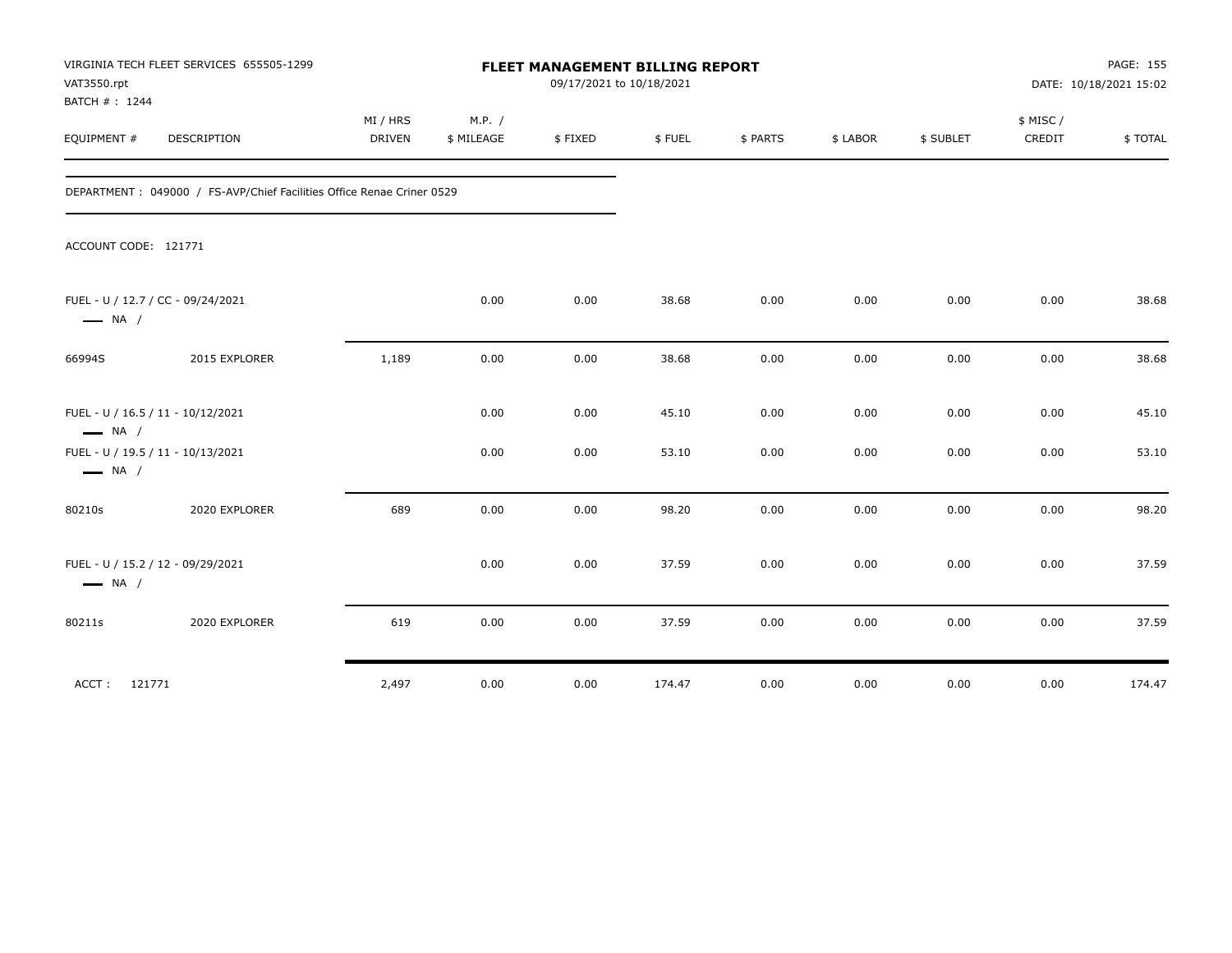| VIRGINIA TECH FLEET SERVICES 655505-1299<br>VAT3550.rpt<br>BATCH #: 1244 |        | <b>FLEET MANAGEMENT BILLING REPORT</b><br>09/17/2021 to 10/18/2021 |                      |         |        |          |          |                  |                    | PAGE: 156<br>DATE: 10/18/2021 15:02 |  |
|--------------------------------------------------------------------------|--------|--------------------------------------------------------------------|----------------------|---------|--------|----------|----------|------------------|--------------------|-------------------------------------|--|
| EQUIPMENT #<br>DESCRIPTION                                               |        | MI / HRS<br>DRIVEN                                                 | M.P. /<br>\$ MILEAGE | \$FIXED | \$FUEL | \$ PARTS | \$ LABOR | \$ SUBLET        | \$ MISC/<br>CREDIT | \$TOTAL                             |  |
| DEPARTMENT SUBTOTALS :                                                   |        | 2,497                                                              | 0.00                 | 0.00    | 174.47 | 0.00     | 0.00     | 0.00             | 0.00               | 174.47                              |  |
| <b>BREAKDOWN OF CHARGES:</b>                                             |        |                                                                    | MILEAGE              |         |        | 0.00     |          | PARTS (WO'S)     |                    | 0.00                                |  |
| EQUIPMENT COUNT:                                                         | 3      |                                                                    | MOTOR POOL           |         |        | 0.00     |          | PARTS (IND.ISS.) |                    | 0.00                                |  |
| DEPARTMENT:                                                              | 049000 |                                                                    | BASE                 |         |        | 0.00     |          | <b>CREDITS</b>   |                    | 0.00                                |  |
|                                                                          |        |                                                                    | <b>INSURANCE</b>     |         |        | 0.00     |          | MISCELLANEOUS    |                    | 0.00                                |  |
|                                                                          |        |                                                                    | <b>OTHER</b>         |         |        | 0.00     | LABOR    |                  |                    | 0.00                                |  |
|                                                                          |        |                                                                    | REPLACEMENT          |         |        | 0.00     |          | <b>SUBLETS</b>   |                    | 0.00                                |  |
|                                                                          |        |                                                                    | <b>FUEL</b>          |         |        | 174.47   |          |                  |                    |                                     |  |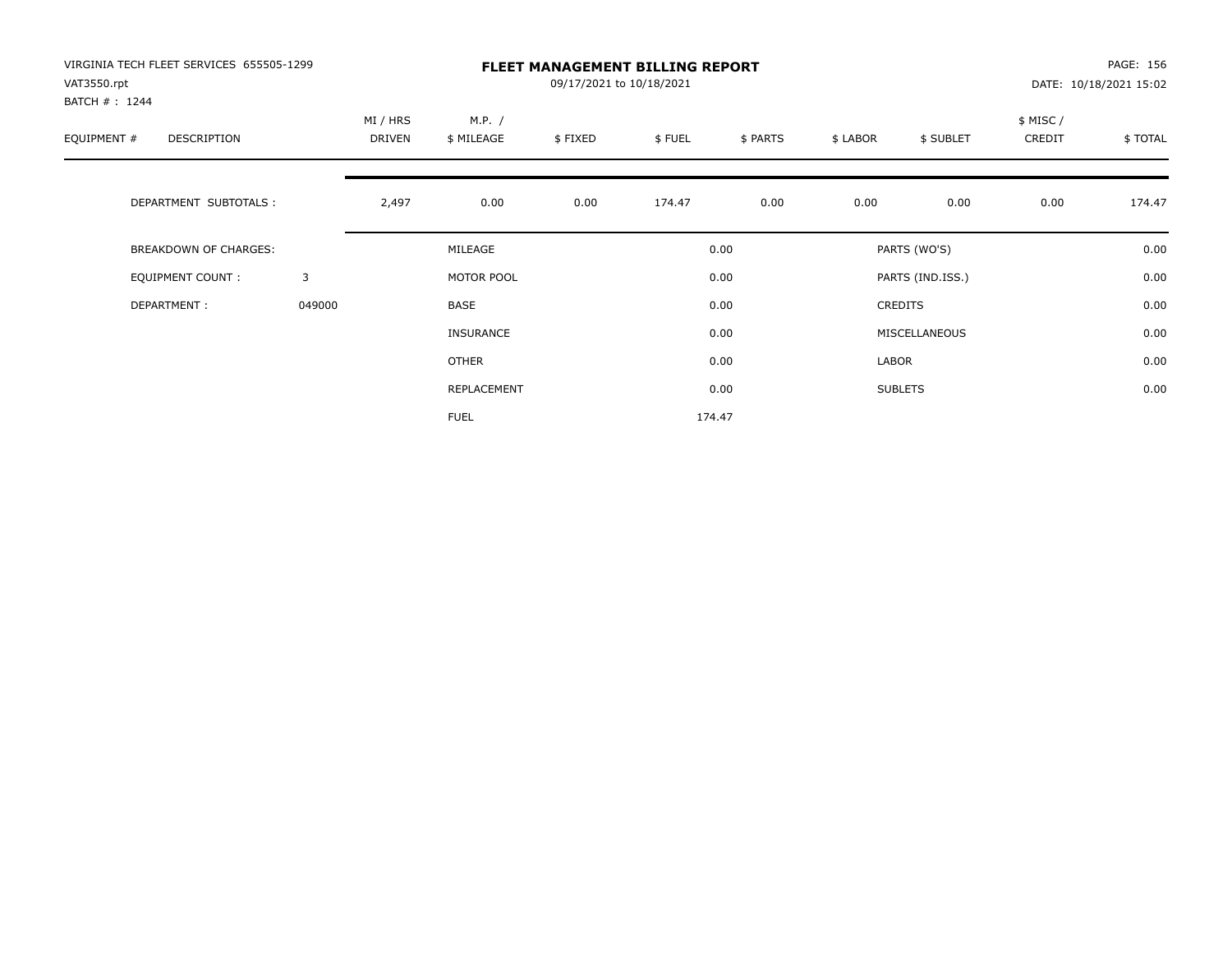| VAT3550.rpt<br>BATCH #: 1244                                                          | VIRGINIA TECH FLEET SERVICES 655505-1299                       |                    |                      | FLEET MANAGEMENT BILLING REPORT<br>09/17/2021 to 10/18/2021 |        |          |          |           |                    | PAGE: 157<br>DATE: 10/18/2021 15:02 |
|---------------------------------------------------------------------------------------|----------------------------------------------------------------|--------------------|----------------------|-------------------------------------------------------------|--------|----------|----------|-----------|--------------------|-------------------------------------|
| EQUIPMENT #                                                                           | DESCRIPTION                                                    | MI / HRS<br>DRIVEN | M.P. /<br>\$ MILEAGE | \$FIXED                                                     | \$FUEL | \$ PARTS | \$ LABOR | \$ SUBLET | \$ MISC/<br>CREDIT | \$TOTAL                             |
|                                                                                       | DEPARTMENT : 050000 / FS- CUSTODIAL Services Renae Criner 0529 |                    |                      |                                                             |        |          |          |           |                    |                                     |
| ACCOUNT CODE: 121774                                                                  |                                                                |                    |                      |                                                             |        |          |          |           |                    |                                     |
| FUEL - U / 20.0 / 11 - 10/04/2021<br>$\longrightarrow$ NA /                           |                                                                |                    | 0.00                 | 0.00                                                        | 49.40  | 0.00     | 0.00     | 0.00      | 0.00               | 49.40                               |
| FUEL - U / 18.4 / 11 - 10/15/2021                                                     |                                                                |                    | 0.00                 | 0.00                                                        | 50.15  | 0.00     | 0.00     | 0.00      | 0.00               | 50.15                               |
| $\longrightarrow$ NA /<br>FUEL - U / 15.7 / 11 - 09/16/2021<br>$\longrightarrow$ NA / |                                                                |                    | 0.00                 | 0.00                                                        | 38.70  | 0.00     | 0.00     | 0.00      | 0.00               | 38.70                               |
| 48539S                                                                                | 2003 SAVANA                                                    | 360                | 0.00                 | 0.00                                                        | 138.25 | 0.00     | 0.00     | 0.00      | 0.00               | 138.25                              |
| FUEL - U / 20.0 / 11 - 10/06/2021<br>$\longrightarrow$ NA /                           |                                                                |                    | 0.00                 | 0.00                                                        | 49.40  | 0.00     | 0.00     | 0.00      | 0.00               | 49.40                               |
| FUEL - U / 23.3 / 11 - 09/28/2021<br>$\longrightarrow$ NA /                           |                                                                |                    | 0.00                 | 0.00                                                        | 57.65  | 0.00     | 0.00     | 0.00      | 0.00               | 57.65                               |
| 55245S                                                                                | 2007 Express 2500                                              | 239                | 0.00                 | 0.00                                                        | 107.05 | 0.00     | 0.00     | 0.00      | 0.00               | 107.05                              |
| FUEL - U / 11.7 / 11 - 10/05/2021                                                     |                                                                |                    | 0.00                 | 0.00                                                        | 28.85  | 0.00     | 0.00     | 0.00      | 0.00               | 28.85                               |
| $\longrightarrow$ NA /<br>FUEL - U / 12.0 / 11 - 09/23/2021<br>$\longrightarrow$ NA / |                                                                |                    | 0.00                 | 0.00                                                        | 31.32  | 0.00     | 0.00     | 0.00      | 0.00               | 31.32                               |
| 77307s                                                                                | 2019 Frontier                                                  | 298                | 0.00                 | 0.00                                                        | 60.17  | 0.00     | 0.00     | 0.00      | 0.00               | 60.17                               |
| FUEL - U / 7.8 / 11 - 09/21/2021<br>$\longrightarrow$ NA /                            |                                                                |                    | 0.00                 | 0.00                                                        | 20.25  | 0.00     | 0.00     | 0.00      | 0.00               | 20.25                               |
| 77308s                                                                                | 2019 Frontier                                                  | 106                | 0.00                 | 0.00                                                        | 20.25  | 0.00     | 0.00     | 0.00      | 0.00               | 20.25                               |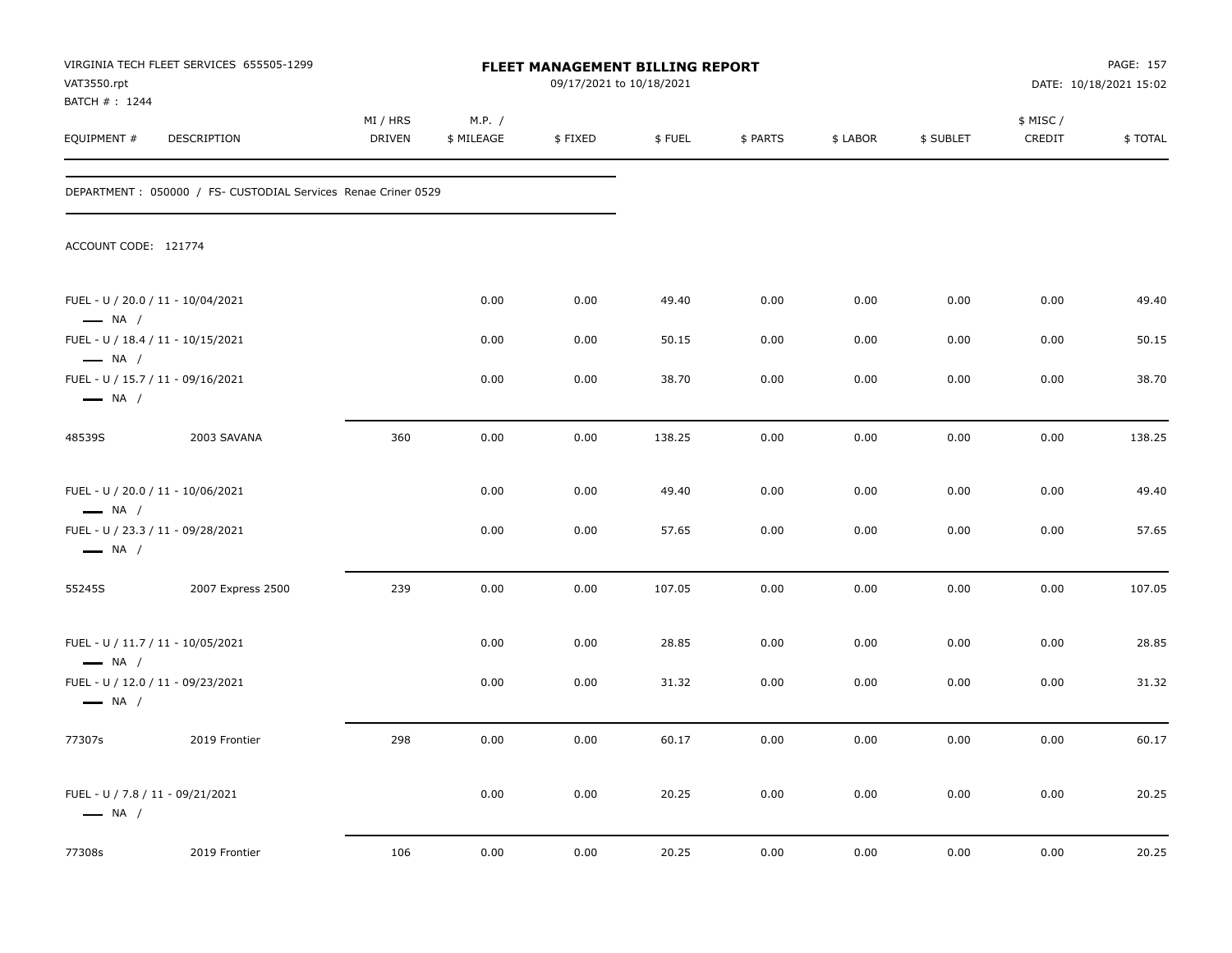| VAT3550.rpt<br>BATCH #: 1244                               | VIRGINIA TECH FLEET SERVICES 655505-1299                       |                           |                      |         | PAGE: 158<br>FLEET MANAGEMENT BILLING REPORT<br>09/17/2021 to 10/18/2021<br>DATE: 10/18/2021 15:02 |          |          |           |                    |         |
|------------------------------------------------------------|----------------------------------------------------------------|---------------------------|----------------------|---------|----------------------------------------------------------------------------------------------------|----------|----------|-----------|--------------------|---------|
| EQUIPMENT #                                                | DESCRIPTION                                                    | MI / HRS<br><b>DRIVEN</b> | M.P. /<br>\$ MILEAGE | \$FIXED | \$FUEL                                                                                             | \$ PARTS | \$ LABOR | \$ SUBLET | \$ MISC/<br>CREDIT | \$TOTAL |
|                                                            | DEPARTMENT : 050000 / FS- CUSTODIAL Services Renae Criner 0529 |                           |                      |         |                                                                                                    |          |          |           |                    |         |
| FUEL - U / 3.3 / 11 - 09/20/2021<br>$\longrightarrow$ NA / |                                                                |                           | 0.00                 | 0.00    | 8.72                                                                                               | 0.00     | 0.00     | 0.00      | 0.00               | 8.72    |
| 80226S                                                     | 2021 Transit Connect                                           | 52                        | 0.00                 | 0.00    | 8.72                                                                                               | 0.00     | 0.00     | 0.00      | 0.00               | 8.72    |
| FUEL - U / 3.2 / 11 - 10/01/2021<br>$\longrightarrow$ NA / |                                                                |                           | 0.00                 | 0.00    | 7.85                                                                                               | 0.00     | 0.00     | 0.00      | 0.00               | 7.85    |
| EGUV076                                                    | 2017 WORKMAN                                                   | $\mathbf 0$               | 0.00                 | 0.00    | 7.85                                                                                               | 0.00     | 0.00     | 0.00      | 0.00               | 7.85    |
| FUEL - U / 2.6 / 11 - 10/01/2021<br>$\longrightarrow$ NA / |                                                                |                           | 0.00                 | 0.00    | 6.30                                                                                               | 0.00     | 0.00     | 0.00      | 0.00               | 6.30    |
| EGUV085                                                    | 2017 WORKMAN                                                   | $\mathbf 0$               | 0.00                 | 0.00    | 6.30                                                                                               | 0.00     | 0.00     | 0.00      | 0.00               | 6.30    |
| 121774<br>ACCT:                                            |                                                                | 1,055                     | 0.00                 | 0.00    | 348.59                                                                                             | 0.00     | 0.00     | 0.00      | 0.00               | 348.59  |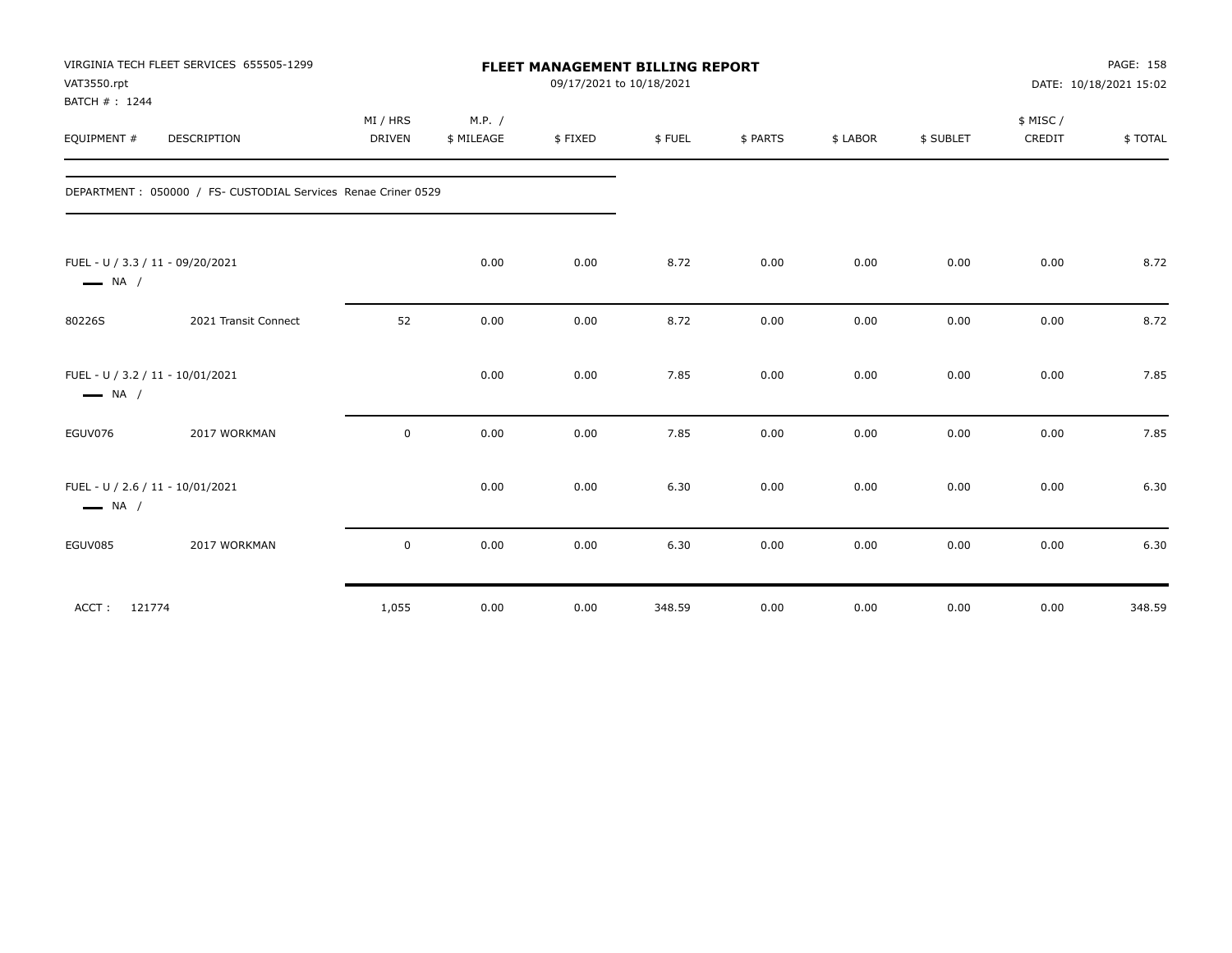| VIRGINIA TECH FLEET SERVICES 655505-1299<br>VAT3550.rpt<br>BATCH #: 1244 |        |                    |                      | 09/17/2021 to 10/18/2021 | <b>FLEET MANAGEMENT BILLING REPORT</b> |          |          |                  |                    | PAGE: 159<br>DATE: 10/18/2021 15:02 |
|--------------------------------------------------------------------------|--------|--------------------|----------------------|--------------------------|----------------------------------------|----------|----------|------------------|--------------------|-------------------------------------|
| EQUIPMENT #<br>DESCRIPTION                                               |        | MI / HRS<br>DRIVEN | M.P. /<br>\$ MILEAGE | \$FIXED                  | \$FUEL                                 | \$ PARTS | \$ LABOR | \$ SUBLET        | \$ MISC/<br>CREDIT | \$TOTAL                             |
| DEPARTMENT SUBTOTALS :                                                   |        | 1,055              | 0.00                 | 0.00                     | 348.59                                 | 0.00     | 0.00     | 0.00             | 0.00               | 348.59                              |
| <b>BREAKDOWN OF CHARGES:</b>                                             |        |                    | MILEAGE              |                          |                                        | 0.00     |          | PARTS (WO'S)     |                    | 0.00                                |
| EQUIPMENT COUNT:                                                         | 7      |                    | MOTOR POOL           |                          |                                        | 0.00     |          | PARTS (IND.ISS.) |                    | 0.00                                |
| DEPARTMENT:                                                              | 050000 |                    | <b>BASE</b>          |                          |                                        | 0.00     |          | <b>CREDITS</b>   |                    | 0.00                                |
|                                                                          |        |                    | <b>INSURANCE</b>     |                          |                                        | 0.00     |          | MISCELLANEOUS    |                    | 0.00                                |
|                                                                          |        |                    | <b>OTHER</b>         |                          |                                        | 0.00     | LABOR    |                  |                    | 0.00                                |
|                                                                          |        |                    | REPLACEMENT          |                          |                                        | 0.00     |          | <b>SUBLETS</b>   |                    | 0.00                                |
|                                                                          |        |                    | <b>FUEL</b>          |                          |                                        | 348.59   |          |                  |                    |                                     |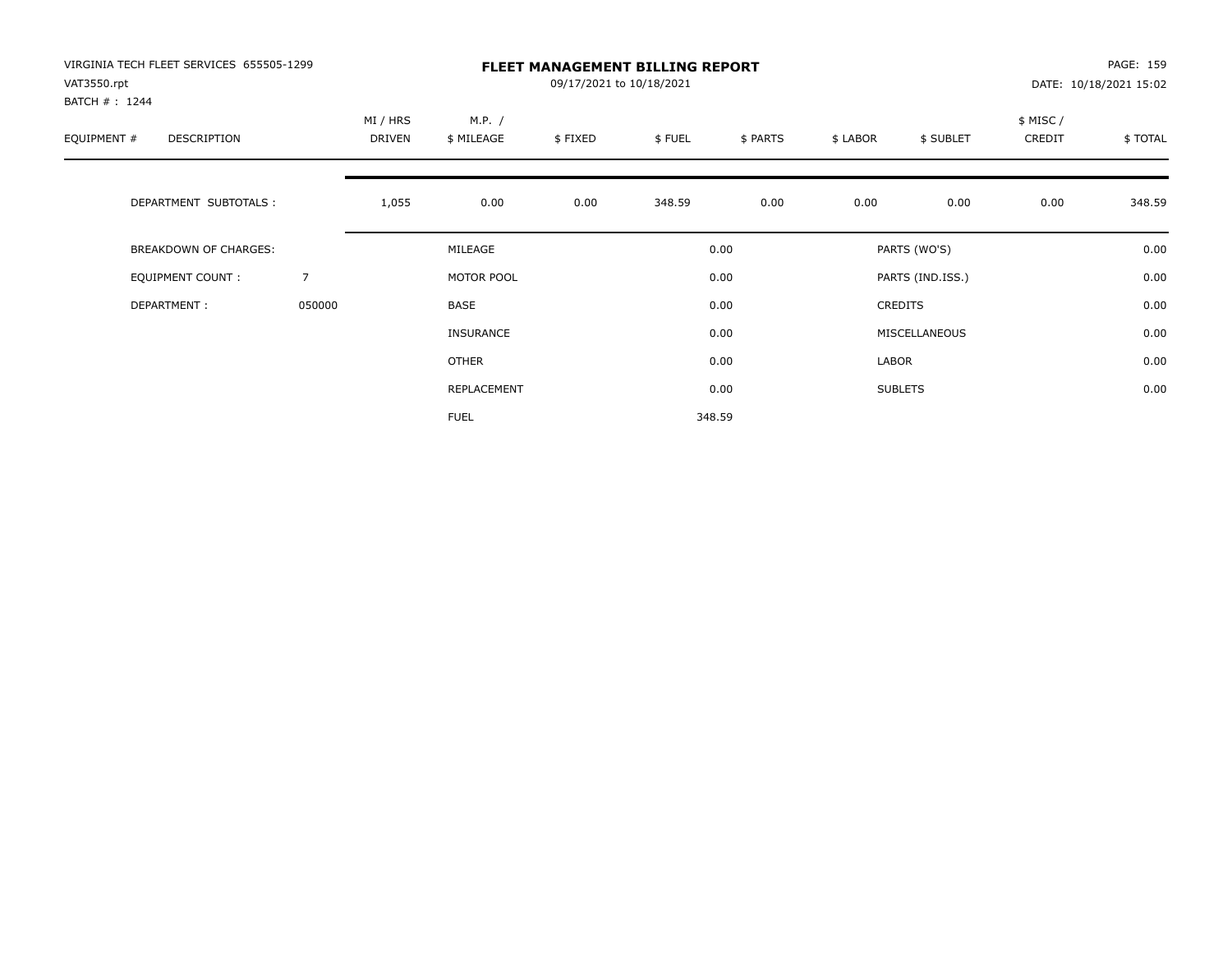| VAT3550.rpt                      | VIRGINIA TECH FLEET SERVICES 655505-1299                                |                           |                      | FLEET MANAGEMENT BILLING REPORT<br>09/17/2021 to 10/18/2021 |        |          |          |           |                     | PAGE: 160<br>DATE: 10/18/2021 15:02 |
|----------------------------------|-------------------------------------------------------------------------|---------------------------|----------------------|-------------------------------------------------------------|--------|----------|----------|-----------|---------------------|-------------------------------------|
| BATCH # : 1244<br>EQUIPMENT #    | DESCRIPTION                                                             | MI / HRS<br><b>DRIVEN</b> | M.P. /<br>\$ MILEAGE | \$FIXED                                                     | \$FUEL | \$ PARTS | \$ LABOR | \$ SUBLET | \$ MISC /<br>CREDIT | \$TOTAL                             |
|                                  | DEPARTMENT : 050010 / FS - Facilities Enginnering Ops Renae Criner 0529 |                           |                      |                                                             |        |          |          |           |                     |                                     |
| ACCOUNT CODE: 115676             |                                                                         |                           |                      |                                                             |        |          |          |           |                     |                                     |
| $\longrightarrow$ NA /           | FUEL - U / 16.4 / 11 - 10/12/2021                                       |                           | 0.00                 | 0.00                                                        | 44.69  | 0.00     | 0.00     | 0.00      | 0.00                | 44.69                               |
| 74646s                           | 2018 Frontier                                                           | 225                       | 0.00                 | 0.00                                                        | 44.69  | 0.00     | 0.00     | 0.00      | 0.00                | 44.69                               |
| ACCT: 115676                     |                                                                         | 225                       | 0.00                 | 0.00                                                        | 44.69  | 0.00     | 0.00     | 0.00      | 0.00                | 44.69                               |
| ACCOUNT CODE: 116862             |                                                                         |                           |                      |                                                             |        |          |          |           |                     |                                     |
| $\longrightarrow$ NA /           | FUEL - U / 11.8 / 11 - 09/24/2021                                       |                           | 0.00                 | 0.00                                                        | 29.10  | 0.00     | 0.00     | 0.00      | 0.00                | 29.10                               |
| 68269S                           | 2015 EXPLORER                                                           | 150                       | 0.00                 | 0.00                                                        | 29.10  | 0.00     | 0.00     | 0.00      | 0.00                | 29.10                               |
| ACCT: 116862                     |                                                                         | 150                       | 0.00                 | 0.00                                                        | 29.10  | 0.00     | 0.00     | 0.00      | 0.00                | 29.10                               |
| ACCOUNT CODE: 118211             |                                                                         |                           |                      |                                                             |        |          |          |           |                     |                                     |
| $\longrightarrow$ NA /           | FUEL - U / 17.5 / 12 - 09/28/2021                                       |                           | 0.00                 | 0.00                                                        | 43.20  | 0.00     | 0.00     | 0.00      | 0.00                | 43.20                               |
| 27109S                           | 2001 SAFARI                                                             | 188                       | 0.00                 | 0.00                                                        | 43.20  | 0.00     | 0.00     | 0.00      | 0.00                | 43.20                               |
| FUEL - U / 9.9 / 11 - 10/14/2021 |                                                                         |                           | 0.00                 | 0.00                                                        | 26.92  | 0.00     | 0.00     | 0.00      | 0.00                | 26.92                               |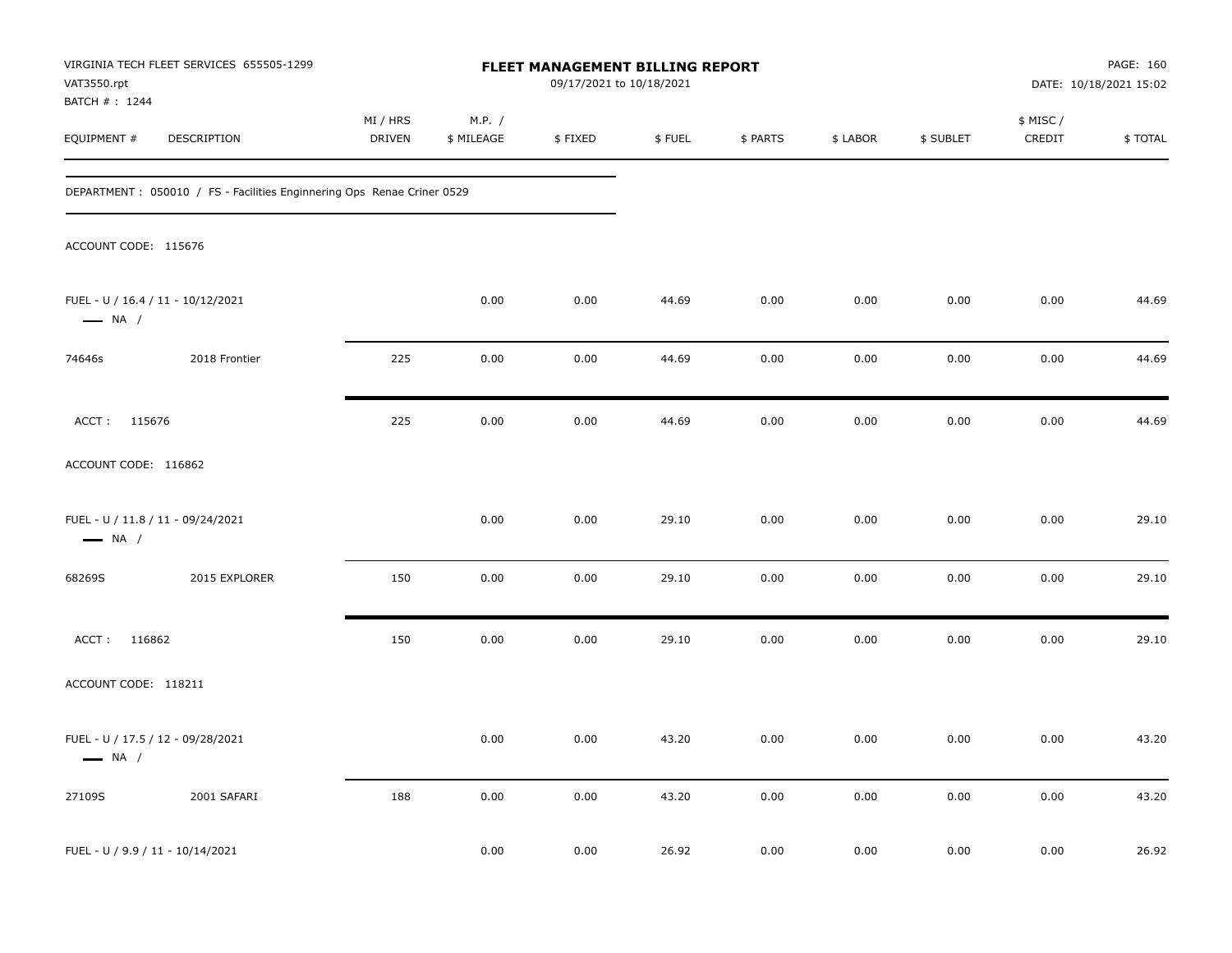| VAT3550.rpt<br>BATCH #: 1244                                | VIRGINIA TECH FLEET SERVICES 655505-1299                                |                           |                      | <b>FLEET MANAGEMENT BILLING REPORT</b><br>09/17/2021 to 10/18/2021 |        |          |          |           |                    | PAGE: 161<br>DATE: 10/18/2021 15:02 |
|-------------------------------------------------------------|-------------------------------------------------------------------------|---------------------------|----------------------|--------------------------------------------------------------------|--------|----------|----------|-----------|--------------------|-------------------------------------|
| EQUIPMENT #                                                 | DESCRIPTION                                                             | MI / HRS<br><b>DRIVEN</b> | M.P. /<br>\$ MILEAGE | \$FIXED                                                            | \$FUEL | \$ PARTS | \$ LABOR | \$ SUBLET | \$ MISC/<br>CREDIT | \$TOTAL                             |
|                                                             | DEPARTMENT : 050010 / FS - Facilities Enginnering Ops Renae Criner 0529 |                           |                      |                                                                    |        |          |          |           |                    |                                     |
| $\longrightarrow$ NA /                                      |                                                                         |                           |                      |                                                                    |        |          |          |           |                    |                                     |
| 41548s                                                      | 2001 Ram                                                                | 113                       | 0.00                 | 0.00                                                               | 26.92  | 0.00     | 0.00     | 0.00      | 0.00               | 26.92                               |
| FUEL - U / 22.0 / 11 - 09/23/2021<br>$\longrightarrow$ NA / |                                                                         |                           | 0.00                 | 0.00                                                               | 57.45  | 0.00     | 0.00     | 0.00      | 0.00               | 57.45                               |
| 48484S                                                      | 2003 F150                                                               | 134                       | 0.00                 | 0.00                                                               | 57.45  | 0.00     | 0.00     | 0.00      | 0.00               | 57.45                               |
| FUEL - U / 6.2 / 11 - 10/08/2021<br>$\longrightarrow$ NA /  |                                                                         |                           | 0.00                 | 0.00                                                               | 15.34  | 0.00     | 0.00     | 0.00      | 0.00               | 15.34                               |
| FUEL - U / 5.7 / 11 - 09/23/2021<br>$\longrightarrow$ NA /  |                                                                         |                           | 0.00                 | 0.00                                                               | 14.90  | 0.00     | 0.00     | 0.00      | 0.00               | 14.90                               |
| FUEL - U / 7.3 / 11 - 09/30/2021<br>$\longrightarrow$ NA /  |                                                                         |                           | 0.00                 | 0.00                                                               | 17.93  | 0.00     | 0.00     | 0.00      | 0.00               | 17.93                               |
| 49004S                                                      | 2004 F150                                                               | 193                       | 0.00                 | 0.00                                                               | 48.17  | 0.00     | 0.00     | 0.00      | 0.00               | 48.17                               |
| FUEL - U / 27.2 / 11 - 09/21/2021<br>$\longrightarrow$ NA / |                                                                         |                           | 0.00                 | 0.00                                                               | 70.99  | 0.00     | 0.00     | 0.00      | 0.00               | 70.99                               |
| 50165S                                                      | 2005 SAVANA                                                             | 235                       | 0.00                 | 0.00                                                               | 70.99  | 0.00     | 0.00     | 0.00      | 0.00               | 70.99                               |
| FUEL - U / 21.2 / 11 - 10/04/2021<br>$\longrightarrow$ NA / |                                                                         |                           | 0.00                 | 0.00                                                               | 52.27  | 0.00     | 0.00     | 0.00      | 0.00               | 52.27                               |
| 50166s                                                      | 2005 SAVANA                                                             | 162                       | 0.00                 | 0.00                                                               | 52.27  | 0.00     | 0.00     | 0.00      | 0.00               | 52.27                               |
| FUEL - U / 15.8 / 12 - 10/07/2021                           |                                                                         |                           | 0.00                 | 0.00                                                               | 39.00  | 0.00     | 0.00     | 0.00      | 0.00               | 39.00                               |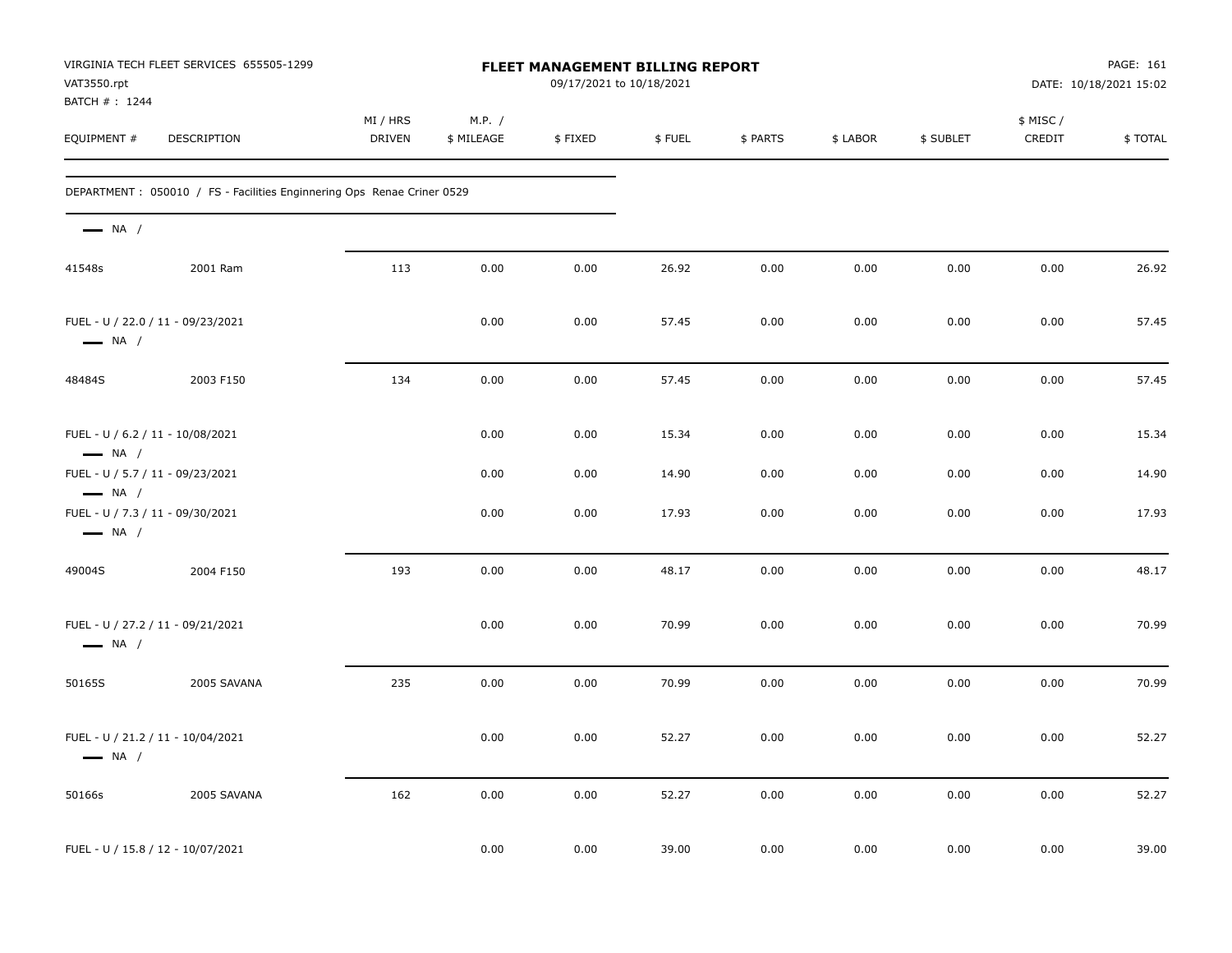| VAT3550.rpt<br>BATCH #: 1244                                                          | VIRGINIA TECH FLEET SERVICES 655505-1299                                |                           |                      | FLEET MANAGEMENT BILLING REPORT<br>09/17/2021 to 10/18/2021 |        |          |          |           |                    | PAGE: 162<br>DATE: 10/18/2021 15:02 |
|---------------------------------------------------------------------------------------|-------------------------------------------------------------------------|---------------------------|----------------------|-------------------------------------------------------------|--------|----------|----------|-----------|--------------------|-------------------------------------|
| EQUIPMENT #                                                                           | DESCRIPTION                                                             | MI / HRS<br><b>DRIVEN</b> | M.P. /<br>\$ MILEAGE | \$FIXED                                                     | \$FUEL | \$ PARTS | \$ LABOR | \$ SUBLET | \$ MISC/<br>CREDIT | \$TOTAL                             |
|                                                                                       | DEPARTMENT : 050010 / FS - Facilities Enginnering Ops Renae Criner 0529 |                           |                      |                                                             |        |          |          |           |                    |                                     |
| $\longrightarrow$ NA /<br>FUEL - U / 16.8 / 11 - 09/22/2021<br>$\longrightarrow$ NA / |                                                                         |                           | 0.00                 | 0.00                                                        | 43.90  | 0.00     | 0.00     | 0.00      | 0.00               | 43.90                               |
| 65552S                                                                                | 2013 RAM VAN                                                            | 392                       | 0.00                 | 0.00                                                        | 82.90  | 0.00     | 0.00     | 0.00      | 0.00               | 82.90                               |
| $\longrightarrow$ NA /                                                                | FUEL - U / 18.6 / 11 - 09/22/2021                                       |                           | 0.00                 | 0.00                                                        | 48.42  | 0.00     | 0.00     | 0.00      | 0.00               | 48.42                               |
| 68347S                                                                                | 2016 Caravan                                                            | 56                        | 0.00                 | 0.00                                                        | 48.42  | 0.00     | 0.00     | 0.00      | 0.00               | 48.42                               |
| $\longrightarrow$ NA /                                                                | FUEL - U / 24.8 / 11 - 10/14/2021                                       |                           | 0.00                 | 0.00                                                        | 67.70  | 0.00     | 0.00     | 0.00      | 0.00               | 67.70                               |
| 71570s                                                                                | 2017 F250                                                               | 195                       | 0.00                 | 0.00                                                        | 67.70  | 0.00     | 0.00     | 0.00      | 0.00               | 67.70                               |
| $\longrightarrow$ NA /                                                                | FUEL - U / 12.6 / 11 - 09/20/2021                                       |                           | 0.00                 | 0.00                                                        | 32.99  | 0.00     | 0.00     | 0.00      | 0.00               | 32.99                               |
| 71572s                                                                                | 2017 F250-4x4                                                           | $\pmb{0}$                 | 0.00                 | 0.00                                                        | 32.99  | 0.00     | 0.00     | 0.00      | 0.00               | 32.99                               |
| FUEL - U / 4.2 / 11 - 10/01/2021<br>$\longrightarrow$ NA /                            |                                                                         |                           | 0.00                 | 0.00                                                        | 10.28  | 0.00     | 0.00     | 0.00      | 0.00               | 10.28                               |
| eguv041                                                                               | 2014 WORKMAN                                                            | $\pmb{0}$                 | 0.00                 | 0.00                                                        | 10.28  | 0.00     | 0.00     | 0.00      | 0.00               | 10.28                               |
| ACCT: 118211                                                                          |                                                                         | 1,668                     | 0.00                 | 0.00                                                        | 541.29 | 0.00     | 0.00     | 0.00      | 0.00               | 541.29                              |

ACCOUNT CODE: 119672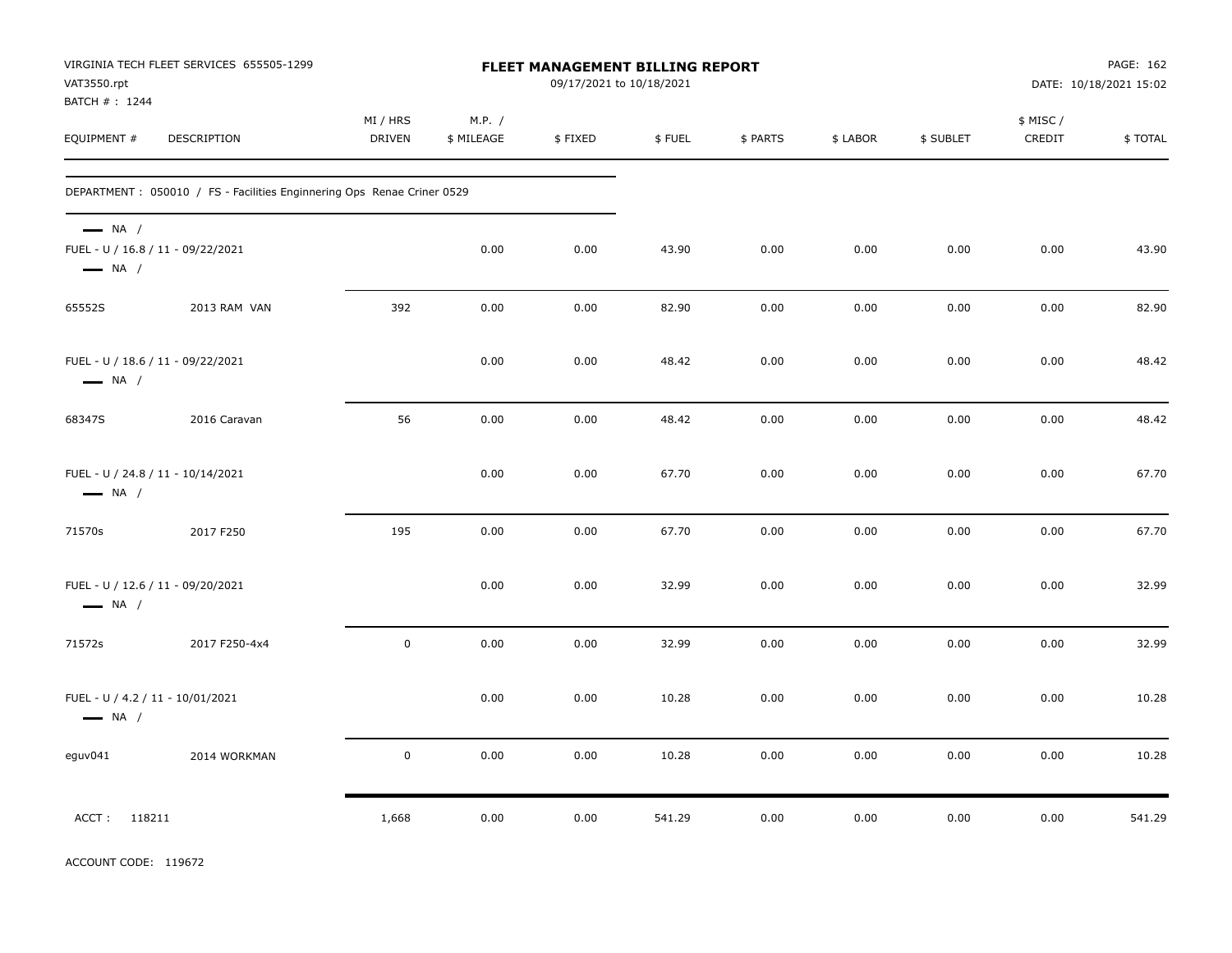| VAT3550.rpt<br>BATCH #: 1244                               | VIRGINIA TECH FLEET SERVICES 655505-1299                                |                           |                      | <b>FLEET MANAGEMENT BILLING REPORT</b><br>09/17/2021 to 10/18/2021 |        |          |          |           |                    | PAGE: 163<br>DATE: 10/18/2021 15:02 |
|------------------------------------------------------------|-------------------------------------------------------------------------|---------------------------|----------------------|--------------------------------------------------------------------|--------|----------|----------|-----------|--------------------|-------------------------------------|
| EQUIPMENT #                                                | DESCRIPTION                                                             | MI / HRS<br><b>DRIVEN</b> | M.P. /<br>\$ MILEAGE | \$FIXED                                                            | \$FUEL | \$ PARTS | \$ LABOR | \$ SUBLET | \$ MISC/<br>CREDIT | \$TOTAL                             |
|                                                            | DEPARTMENT : 050010 / FS - Facilities Enginnering Ops Renae Criner 0529 |                           |                      |                                                                    |        |          |          |           |                    |                                     |
| $\longrightarrow$ NA /                                     | FUEL - U / 16.8 / 11 - 10/04/2021                                       |                           | 0.00                 | 0.00                                                               | 41.37  | 0.00     | 0.00     | 0.00      | 0.00               | 41.37                               |
|                                                            | FUEL - U / 17.9 / 12 - 10/13/2021                                       |                           | 0.00                 | 0.00                                                               | 48.87  | 0.00     | 0.00     | 0.00      | 0.00               | 48.87                               |
| $\longrightarrow$ NA /<br>$\longrightarrow$ NA /           | FUEL - U / 18.5 / 11 - 09/17/2021                                       |                           | 0.00                 | 0.00                                                               | 48.21  | 0.00     | 0.00     | 0.00      | 0.00               | 48.21                               |
| $\longrightarrow$ NA /                                     | FUEL - U / 17.7 / 11 - 09/27/2021                                       |                           | 0.00                 | 0.00                                                               | 43.64  | 0.00     | 0.00     | 0.00      | 0.00               | 43.64                               |
| 52547S                                                     | 2007 Caravan                                                            | 442                       | 0.00                 | 0.00                                                               | 182.09 | 0.00     | 0.00     | 0.00      | 0.00               | 182.09                              |
| $\longrightarrow$ NA /                                     | FUEL - U / 12.7 / 11 - 10/01/2021                                       |                           | 0.00                 | 0.00                                                               | 31.39  | 0.00     | 0.00     | 0.00      | 0.00               | 31.39                               |
| FUEL - U / 0.4 / 11 - 10/01/2021<br>$\longrightarrow$ NA / |                                                                         |                           | 0.00                 | 0.00                                                               | 0.99   | 0.00     | 0.00     | 0.00      | 0.00               | 0.99                                |
| FUEL - U / 3.7 / 11 - 09/28/2021<br>$\longrightarrow$ NA / |                                                                         |                           | 0.00                 | 0.00                                                               | 9.11   | 0.00     | 0.00     | 0.00      | 0.00               | 9.11                                |
| 68270S                                                     | 2015 EXPLORER                                                           | 302                       | 0.00                 | 0.00                                                               | 41.49  | 0.00     | 0.00     | 0.00      | 0.00               | 41.49                               |
| $\longrightarrow$ NA /                                     | FUEL - U / 12.8 / 11 - 09/17/2021                                       |                           | 0.00                 | 0.00                                                               | 33.51  | 0.00     | 0.00     | 0.00      | 0.00               | 33.51                               |
| $\longrightarrow$ NA /                                     | FUEL - U / 10.8 / CC - 09/24/2021                                       |                           | 0.00                 | 0.00                                                               | 32.50  | 0.00     | 0.00     | 0.00      | 0.00               | 32.50                               |
| 74676s                                                     | 2018 EXPLORER                                                           | 365                       | 0.00                 | 0.00                                                               | 66.01  | 0.00     | 0.00     | 0.00      | 0.00               | 66.01                               |
| ACCT: 119672                                               |                                                                         | 1,109                     | 0.00                 | 0.00                                                               | 289.59 | 0.00     | 0.00     | 0.00      | 0.00               | 289.59                              |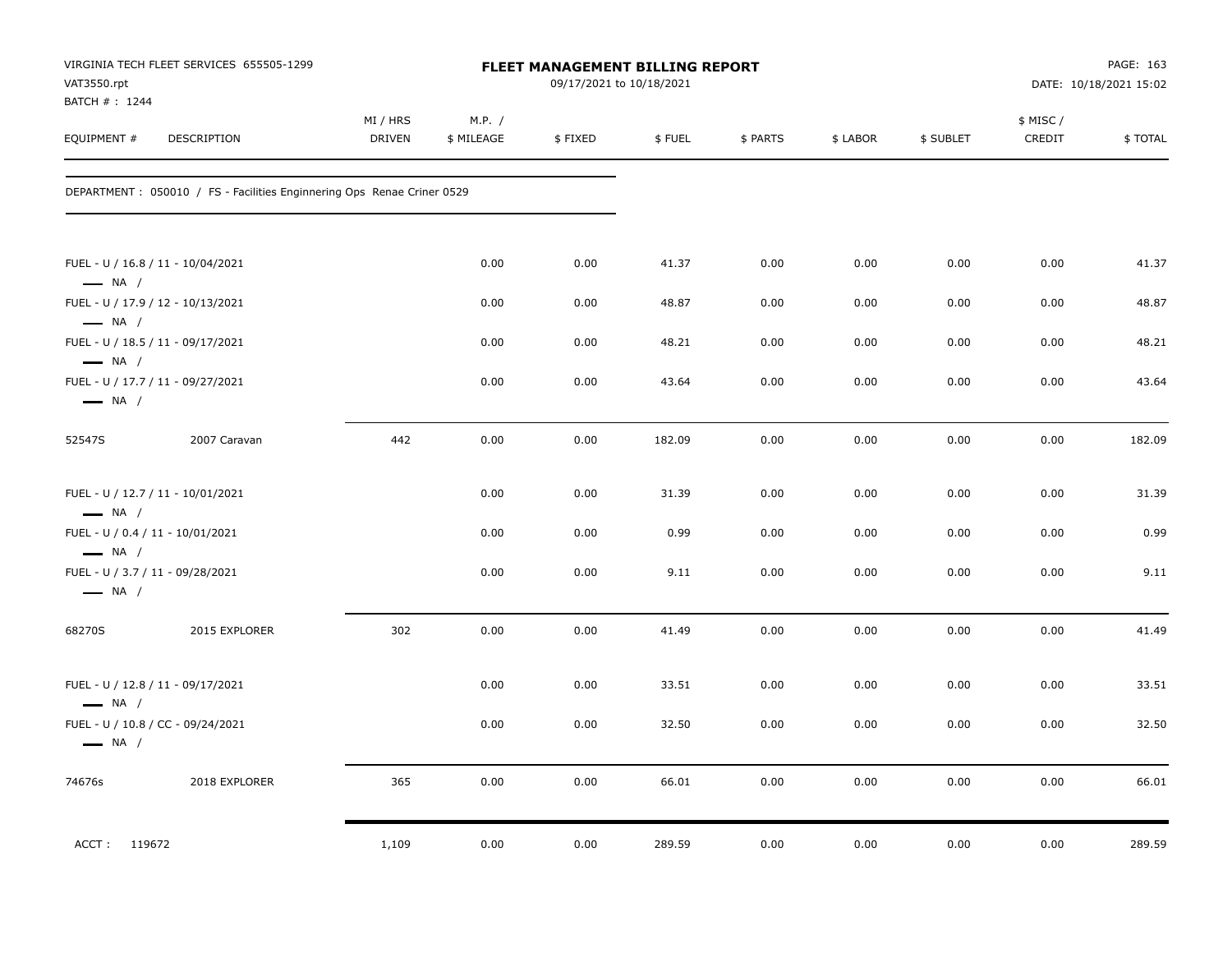| VAT3550.rpt                  | VIRGINIA TECH FLEET SERVICES 655505-1299                                |                    |                      | FLEET MANAGEMENT BILLING REPORT<br>09/17/2021 to 10/18/2021 |        |          |          |           |                     | PAGE: 164<br>DATE: 10/18/2021 15:02 |
|------------------------------|-------------------------------------------------------------------------|--------------------|----------------------|-------------------------------------------------------------|--------|----------|----------|-----------|---------------------|-------------------------------------|
| BATCH #: 1244<br>EQUIPMENT # | DESCRIPTION                                                             | MI / HRS<br>DRIVEN | M.P. /<br>\$ MILEAGE | \$FIXED                                                     | \$FUEL | \$ PARTS | \$ LABOR | \$ SUBLET | \$ MISC /<br>CREDIT | \$TOTAL                             |
|                              | DEPARTMENT : 050010 / FS - Facilities Enginnering Ops Renae Criner 0529 |                    |                      |                                                             |        |          |          |           |                     |                                     |
| ACCOUNT CODE: 121779         |                                                                         |                    |                      |                                                             |        |          |          |           |                     |                                     |
| $\longrightarrow$ NA /       | FUEL - U / 17.3 / 11 - 09/23/2021                                       |                    | 0.00                 | 0.00                                                        | 45.21  | 0.00     | 0.00     | 0.00      | 0.00                | 45.21                               |
| 65578S                       | 2013 Ram                                                                | 193                | 0.00                 | 0.00                                                        | 45.21  | 0.00     | 0.00     | 0.00      | 0.00                | 45.21                               |
| ACCT: 121779                 |                                                                         | 193                | 0.00                 | 0.00                                                        | 45.21  | 0.00     | 0.00     | 0.00      | 0.00                | 45.21                               |
| ACCOUNT CODE: 123159         |                                                                         |                    |                      |                                                             |        |          |          |           |                     |                                     |
| $\longrightarrow$ NA /       | FUEL - D / 41.1 / 13 - 10/11/2021                                       |                    | 0.00                 | 0.00                                                        | 107.66 | 0.00     | 0.00     | 0.00      | 0.00                | 107.66                              |
| $\longrightarrow$ NA /       | FUEL - D / 32.2 / 14 - 09/20/2021                                       |                    | 0.00                 | 0.00                                                        | 84.39  | 0.00     | 0.00     | 0.00      | 0.00                | 84.39                               |
| 69972s                       | 2016 CREW CAB                                                           | 500                | 0.00                 | 0.00                                                        | 192.05 | 0.00     | 0.00     | 0.00      | 0.00                | 192.05                              |
| ACCT: 123159                 |                                                                         | 500                | 0.00                 | 0.00                                                        | 192.05 | 0.00     | 0.00     | 0.00      | 0.00                | 192.05                              |
| ACCOUNT CODE: 175725         |                                                                         |                    |                      |                                                             |        |          |          |           |                     |                                     |
| $\longrightarrow$ NA /       | FUEL - U / 27.2 / 12 - 09/22/2021                                       |                    | 0.00                 | 0.00                                                        | 70.94  | 0.00     | 0.00     | 0.00      | 0.00                | 70.94                               |
| 69994s                       | 2016 Express 3500                                                       | 77                 | 0.00                 | 0.00                                                        | 70.94  | 0.00     | 0.00     | 0.00      | 0.00                | 70.94                               |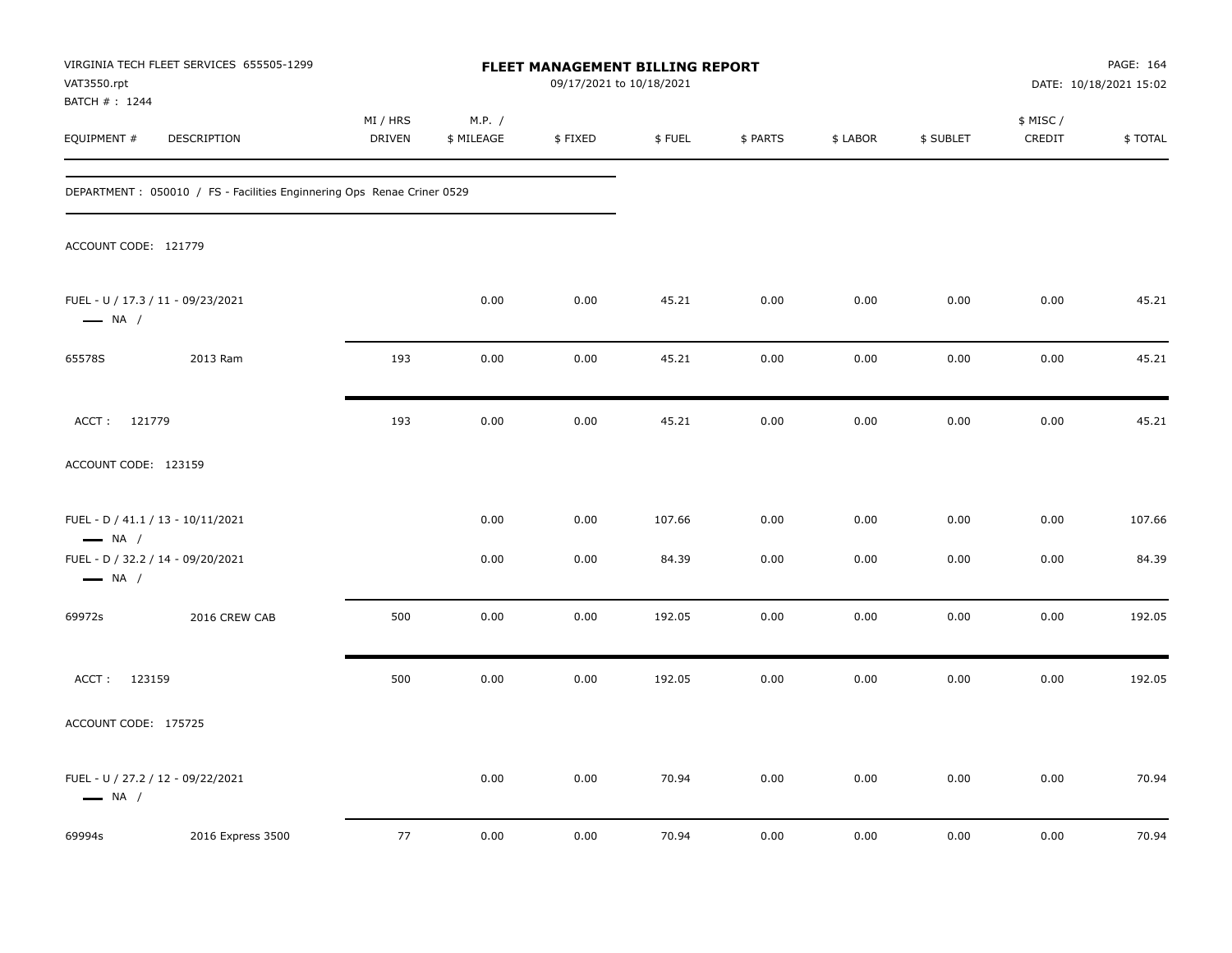| VAT3550.rpt<br>BATCH #: 1244 | VIRGINIA TECH FLEET SERVICES 655505-1299                                |        |                           |                      |         | FLEET MANAGEMENT BILLING REPORT<br>09/17/2021 to 10/18/2021 |          |              |                  |                    | PAGE: 165<br>DATE: 10/18/2021 15:02 |
|------------------------------|-------------------------------------------------------------------------|--------|---------------------------|----------------------|---------|-------------------------------------------------------------|----------|--------------|------------------|--------------------|-------------------------------------|
| EQUIPMENT #                  | <b>DESCRIPTION</b>                                                      |        | MI / HRS<br><b>DRIVEN</b> | M.P. /<br>\$ MILEAGE | \$FIXED | \$FUEL                                                      | \$ PARTS | \$ LABOR     | \$ SUBLET        | \$ MISC/<br>CREDIT | \$TOTAL                             |
|                              | DEPARTMENT : 050010 / FS - Facilities Enginnering Ops Renae Criner 0529 |        |                           |                      |         |                                                             |          |              |                  |                    |                                     |
| $\longrightarrow$ NA /       | FUEL - U / 22.3 / 12 - 09/29/2021                                       |        |                           | 0.00                 | 0.00    | 54.98                                                       | 0.00     | 0.00         | 0.00             | 0.00               | 54.98                               |
| 74670s                       | 2018 Transit-350                                                        |        | 199                       | 0.00                 | 0.00    | 54.98                                                       | 0.00     | 0.00         | 0.00             | 0.00               | 54.98                               |
| ACCT:                        | 175725                                                                  |        | 276                       | 0.00                 | 0.00    | 125.92                                                      | 0.00     | 0.00         | 0.00             | 0.00               | 125.92                              |
|                              | DEPARTMENT SUBTOTALS :                                                  |        | 4,121                     | 0.00                 | 0.00    | 1,267.85                                                    | 0.00     | 0.00         | 0.00             | 0.00               | 1,267.85                            |
|                              | <b>BREAKDOWN OF CHARGES:</b>                                            |        |                           | MILEAGE              |         |                                                             | 0.00     |              | PARTS (WO'S)     |                    | 0.00                                |
|                              | <b>EQUIPMENT COUNT:</b>                                                 | 20     |                           | MOTOR POOL           |         |                                                             | 0.00     |              | PARTS (IND.ISS.) |                    | 0.00                                |
|                              | DEPARTMENT:                                                             | 050010 |                           | <b>BASE</b>          |         |                                                             | 0.00     |              | CREDITS          |                    | 0.00                                |
|                              |                                                                         |        |                           | INSURANCE            |         |                                                             | 0.00     |              | MISCELLANEOUS    |                    | 0.00                                |
|                              |                                                                         |        |                           | <b>OTHER</b>         |         |                                                             | 0.00     | <b>LABOR</b> |                  |                    | 0.00                                |
|                              |                                                                         |        |                           | REPLACEMENT          |         |                                                             | 0.00     |              | <b>SUBLETS</b>   |                    | 0.00                                |
|                              |                                                                         |        |                           | <b>FUEL</b>          |         | 1,267.85                                                    |          |              |                  |                    |                                     |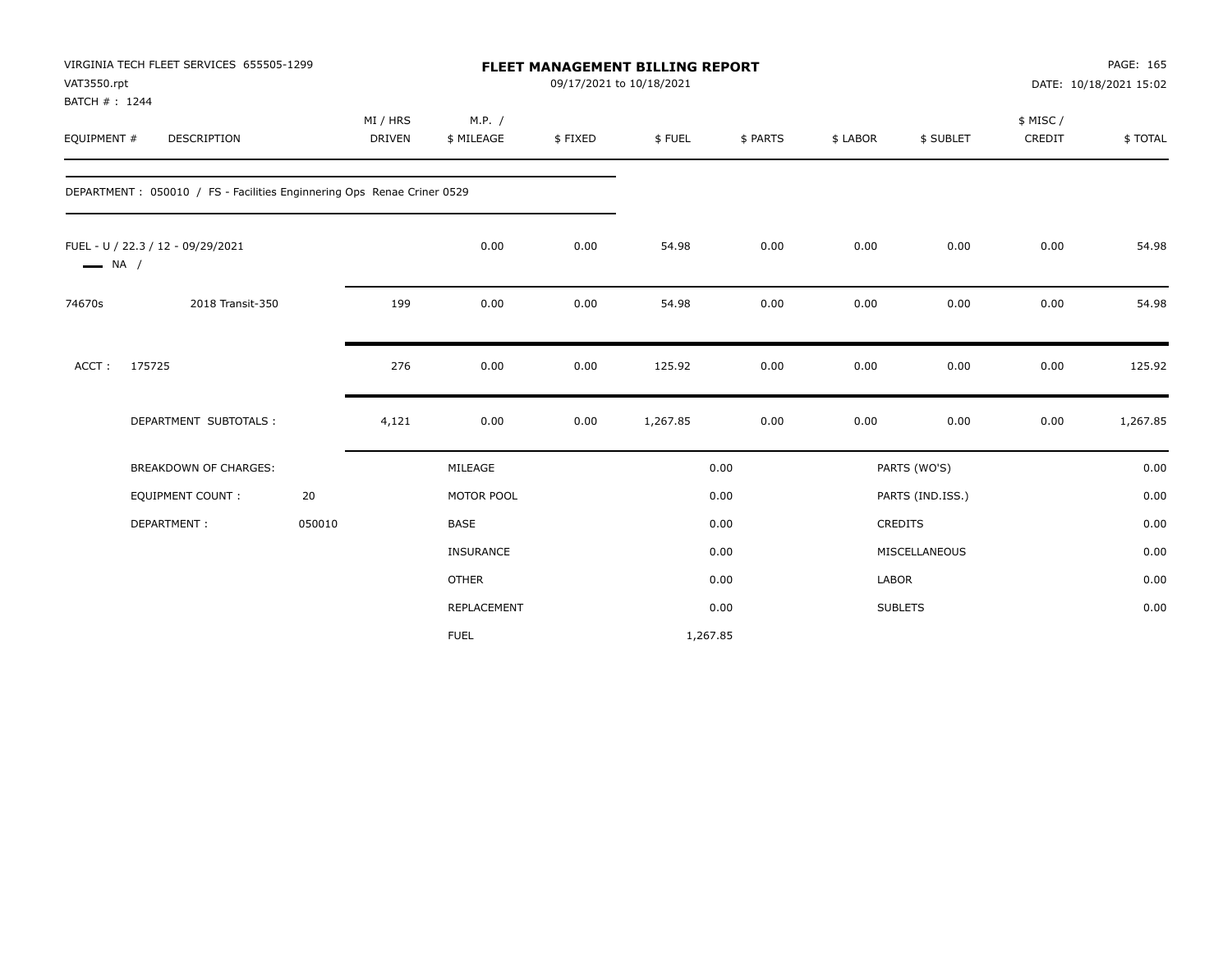| VAT3550.rpt                  | VIRGINIA TECH FLEET SERVICES 655505-1299                         |                           |                      | FLEET MANAGEMENT BILLING REPORT<br>09/17/2021 to 10/18/2021 |        |          |          |           |                     | PAGE: 166<br>DATE: 10/18/2021 15:02 |
|------------------------------|------------------------------------------------------------------|---------------------------|----------------------|-------------------------------------------------------------|--------|----------|----------|-----------|---------------------|-------------------------------------|
| BATCH #: 1244<br>EQUIPMENT # | DESCRIPTION                                                      | MI / HRS<br><b>DRIVEN</b> | M.P. /<br>\$ MILEAGE | \$FIXED                                                     | \$FUEL | \$ PARTS | \$ LABOR | \$ SUBLET | \$ MISC /<br>CREDIT | \$ TOTAL                            |
|                              | DEPARTMENT : 050011 / FS - Buildings & Grounds Renae Criner 0529 |                           |                      |                                                             |        |          |          |           |                     |                                     |
| ACCOUNT CODE: 118210         |                                                                  |                           |                      |                                                             |        |          |          |           |                     |                                     |
| $\longrightarrow$ NA /       | FUEL - U / 27.2 / 12 - 09/21/2021                                |                           | 0.00                 | 0.00                                                        | 70.94  | 0.00     | 0.00     | 0.00      | 0.00                | 70.94                               |
| 27152S                       | 2001 Ram                                                         | 264                       | 0.00                 | 0.00                                                        | 70.94  | 0.00     | 0.00     | 0.00      | 0.00                | 70.94                               |
| $\longrightarrow$ NA /       | FUEL - U / 24.6 / 11 - 09/17/2021                                |                           | 0.00                 | 0.00                                                        | 64.08  | 0.00     | 0.00     | 0.00      | 0.00                | 64.08                               |
| 48524S                       | 2003 F150                                                        | 198                       | 0.00                 | 0.00                                                        | 64.08  | 0.00     | 0.00     | 0.00      | 0.00                | 64.08                               |
| $\longrightarrow$ NA /       | FUEL - U / 25.5 / 11 - 09/22/2021                                |                           | 0.00                 | 0.00                                                        | 66.55  | 0.00     | 0.00     | 0.00      | 0.00                | 66.55                               |
| 55093S                       | 2007 SIERRA                                                      | 1,109                     | 0.00                 | 0.00                                                        | 66.55  | 0.00     | 0.00     | 0.00      | 0.00                | 66.55                               |
| $\longrightarrow$ NA /       | FUEL - U / 15.7 / 11 - 09/24/2021                                |                           | 0.00                 | 0.00                                                        | 38.88  | 0.00     | 0.00     | 0.00      | 0.00                | 38.88                               |
| 65598S                       | 2014 RAM VAN                                                     | 232                       | 0.00                 | 0.00                                                        | 38.88  | 0.00     | 0.00     | 0.00      | 0.00                | 38.88                               |
| $\longrightarrow$ NA /       | FUEL - U / 31.1 / 11 - 09/22/2021                                |                           | 0.00                 | 0.00                                                        | 81.17  | 0.00     | 0.00     | 0.00      | 0.00                | 81.17                               |
| 65637S                       | 2014 F250                                                        | 223                       | 0.00                 | $0.00\,$                                                    | 81.17  | 0.00     | $0.00\,$ | $0.00\,$  | $0.00\,$            | 81.17                               |
|                              | FUEL - U / 26.1 / 12 - 10/04/2021                                |                           | 0.00                 | 0.00                                                        | 64.34  | 0.00     | 0.00     | 0.00      | 0.00                | 64.34                               |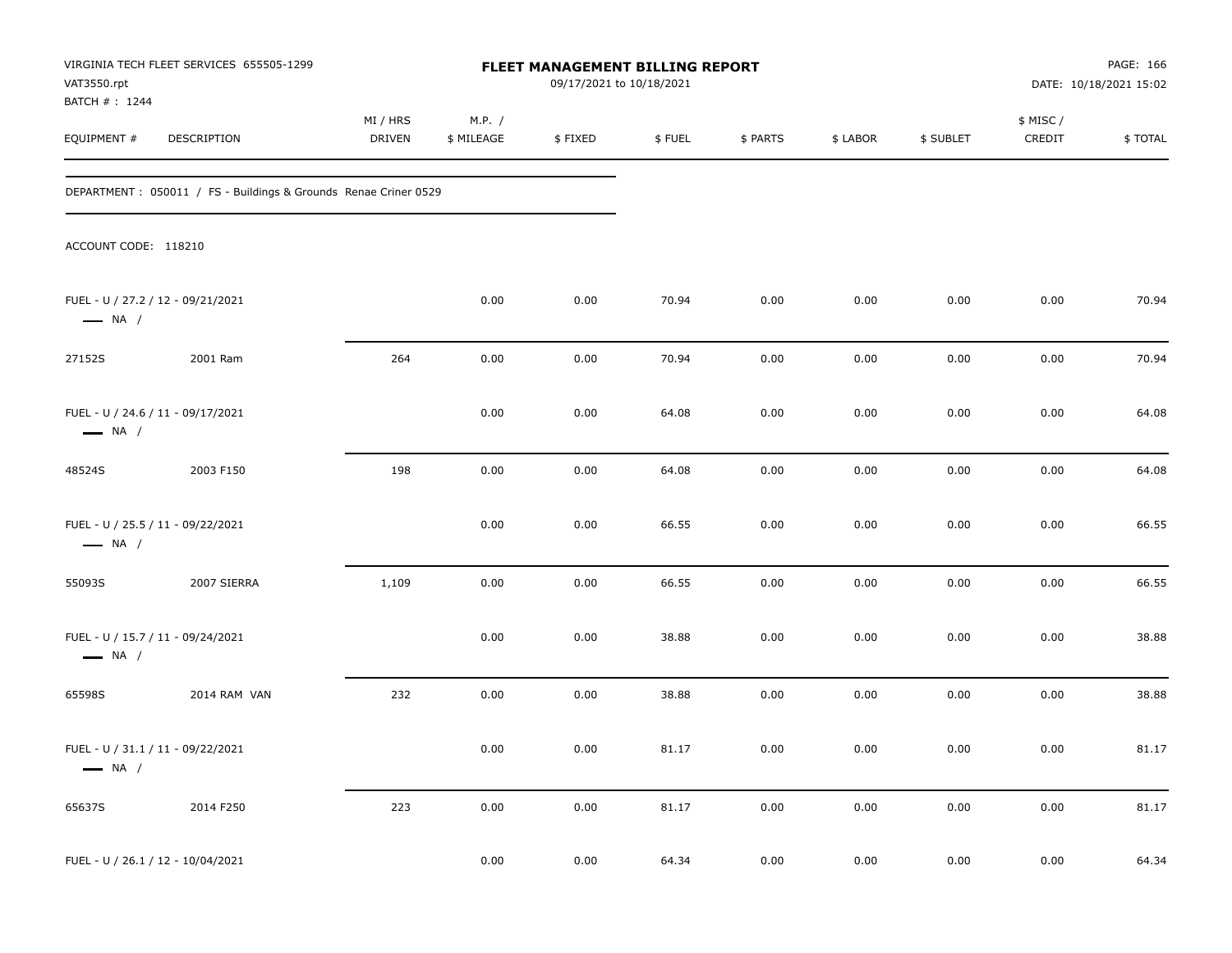| VAT3550.rpt<br>BATCH #: 1244                               | VIRGINIA TECH FLEET SERVICES 655505-1299                         |                           |                      | FLEET MANAGEMENT BILLING REPORT<br>09/17/2021 to 10/18/2021 |        |          |          |           |                     | PAGE: 167<br>DATE: 10/18/2021 15:02 |
|------------------------------------------------------------|------------------------------------------------------------------|---------------------------|----------------------|-------------------------------------------------------------|--------|----------|----------|-----------|---------------------|-------------------------------------|
| EQUIPMENT #                                                | <b>DESCRIPTION</b>                                               | MI / HRS<br><b>DRIVEN</b> | M.P. /<br>\$ MILEAGE | \$FIXED                                                     | \$FUEL | \$ PARTS | \$ LABOR | \$ SUBLET | \$ MISC /<br>CREDIT | \$TOTAL                             |
|                                                            | DEPARTMENT : 050011 / FS - Buildings & Grounds Renae Criner 0529 |                           |                      |                                                             |        |          |          |           |                     |                                     |
| $\longrightarrow$ NA /                                     |                                                                  |                           |                      |                                                             |        |          |          |           |                     |                                     |
| 65638S                                                     | 2014 F250                                                        | 200                       | 0.00                 | 0.00                                                        | 64.34  | 0.00     | 0.00     | 0.00      | 0.00                | 64.34                               |
| $\longrightarrow$ NA /                                     | FUEL - U / 29.7 / 12 - 09/27/2021                                |                           | 0.00                 | 0.00                                                        | 73.33  | 0.00     | 0.00     | 0.00      | 0.00                | 73.33                               |
| 65645S                                                     | 2014 F250                                                        | 202                       | 0.00                 | 0.00                                                        | 73.33  | 0.00     | 0.00     | 0.00      | 0.00                | 73.33                               |
| FUEL - U / 4.7 / 01 - 10/04/2021<br>$\longrightarrow$ NA / |                                                                  |                           | 0.00                 | 0.00                                                        | 23.91  | 0.00     | 0.00     | 0.00      | 0.00                | 23.91                               |
| FUEL - U / 2.8 / 01 - 09/22/2021<br>$\longrightarrow$ NA / |                                                                  |                           | 0.00                 | 0.00                                                        | 7.18   | 0.00     | 0.00     | 0.00      | 0.00                | 7.18                                |
| E-MS                                                       | 1990 PHYSICALPL                                                  | 13                        | 0.00                 | 0.00                                                        | 31.09  | 0.00     | 0.00     | 0.00      | 0.00                | 31.09                               |
| ACCT: 118210                                               |                                                                  | 2,441                     | 0.00                 | 0.00                                                        | 490.38 | 0.00     | 0.00     | 0.00      | 0.00                | 490.38                              |
| ACCOUNT CODE: 118211                                       |                                                                  |                           |                      |                                                             |        |          |          |           |                     |                                     |
| $\longrightarrow$ NA /                                     | FUEL - U / 22.4 / 11 - 10/08/2021                                |                           | 0.00                 | 0.00                                                        | 55.20  | 0.00     | 0.00     | 0.00      | 0.00                | 55.20                               |
| 77321s                                                     | 2019 Express 2500                                                | 235                       | 0.00                 | 0.00                                                        | 55.20  | 0.00     | 0.00     | 0.00      | 0.00                | 55.20                               |
| $\longrightarrow$ NA /                                     | FUEL - U / 24.5 / 11 - 10/05/2021                                |                           | 0.00                 | 0.00                                                        | 60.56  | 0.00     | 0.00     | $0.00\,$  | 0.00                | 60.56                               |
| 77322s                                                     | 2019 Express 2500                                                | 233                       | 0.00                 | 0.00                                                        | 60.56  | 0.00     | $0.00\,$ | $0.00\,$  | 0.00                | 60.56                               |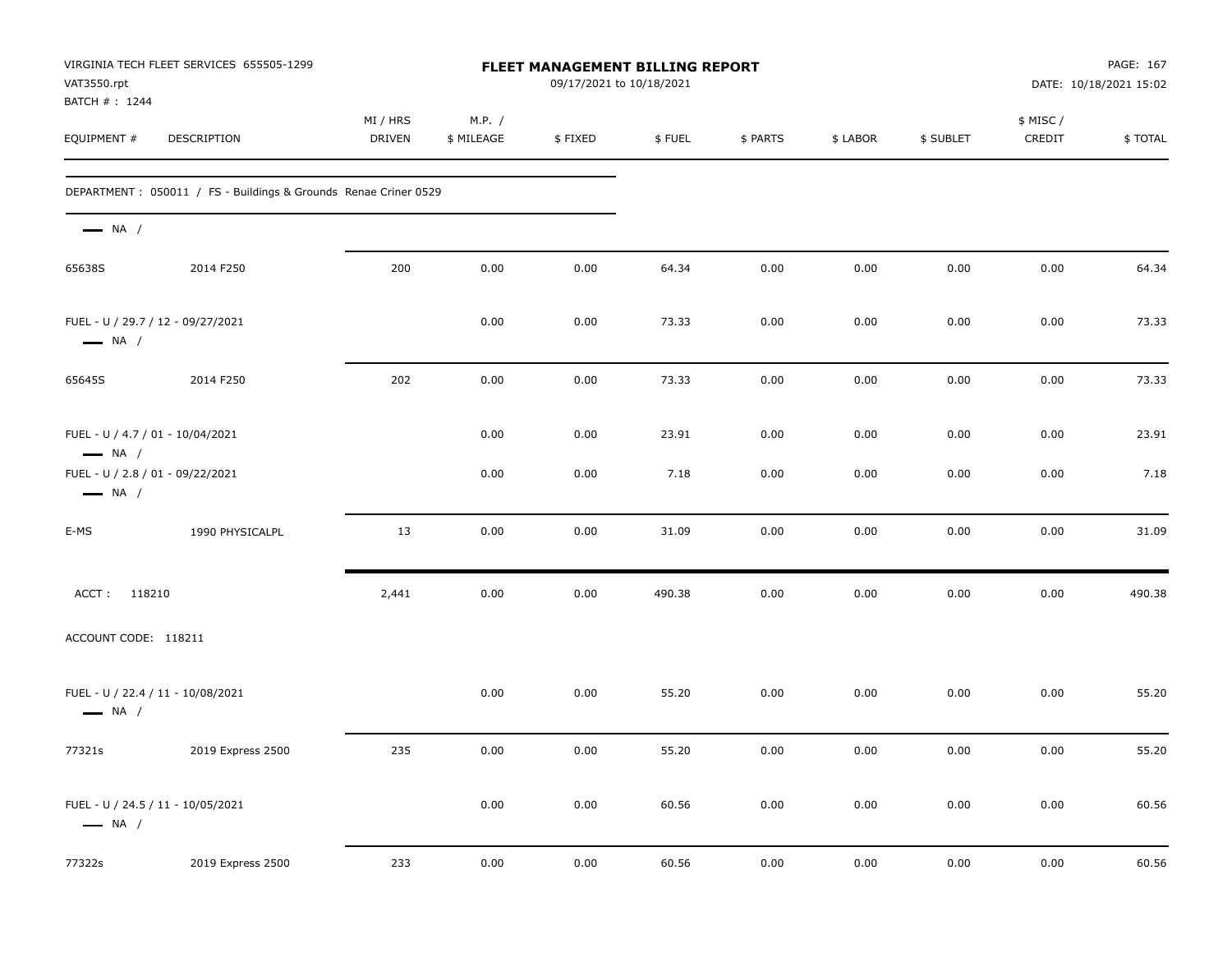| VAT3550.rpt<br>BATCH #: 1244                                | VIRGINIA TECH FLEET SERVICES 655505-1299                         |                    |                      | FLEET MANAGEMENT BILLING REPORT<br>09/17/2021 to 10/18/2021 |        |          |          |           |                     | PAGE: 168<br>DATE: 10/18/2021 15:02 |
|-------------------------------------------------------------|------------------------------------------------------------------|--------------------|----------------------|-------------------------------------------------------------|--------|----------|----------|-----------|---------------------|-------------------------------------|
| EQUIPMENT #                                                 | DESCRIPTION                                                      | MI / HRS<br>DRIVEN | M.P. /<br>\$ MILEAGE | \$FIXED                                                     | \$FUEL | \$ PARTS | \$ LABOR | \$ SUBLET | \$ MISC /<br>CREDIT | \$TOTAL                             |
|                                                             | DEPARTMENT : 050011 / FS - Buildings & Grounds Renae Criner 0529 |                    |                      |                                                             |        |          |          |           |                     |                                     |
| ACCT: 118211                                                |                                                                  | 468                | 0.00                 | 0.00                                                        | 115.76 | 0.00     | 0.00     | 0.00      | 0.00                | 115.76                              |
| ACCOUNT CODE: 118216                                        |                                                                  |                    |                      |                                                             |        |          |          |           |                     |                                     |
| FUEL - U / 30.3 / 11 - 10/01/2021<br>$\longrightarrow$ NA / |                                                                  |                    | 0.00                 | 0.00                                                        | 74.87  | 0.00     | 0.00     | 0.00      | 0.00                | 74.87                               |
| 47284S                                                      | 2012 F250-4x4                                                    | 314                | 0.00                 | 0.00                                                        | 74.87  | 0.00     | 0.00     | 0.00      | 0.00                | 74.87                               |
| FUEL - U / 14.3 / 11 - 10/13/2021<br>$\longrightarrow$ NA / |                                                                  |                    | 0.00                 | 0.00                                                        | 39.01  | 0.00     | 0.00     | 0.00      | 0.00                | 39.01                               |
| FUEL - U / 13.0 / 12 - 09/29/2021<br>$\longrightarrow$ NA / |                                                                  |                    | 0.00                 | 0.00                                                        | 32.11  | 0.00     | 0.00     | 0.00      | 0.00                | 32.11                               |
| 48979s                                                      | 2004 ESCAPE                                                      | 303                | 0.00                 | 0.00                                                        | 71.12  | 0.00     | 0.00     | 0.00      | 0.00                | 71.12                               |
| FUEL - U / 25.0 / 11 - 10/07/2021<br>$\longrightarrow$ NA / |                                                                  |                    | 0.00                 | 0.00                                                        | 61.80  | 0.00     | 0.00     | 0.00      | 0.00                | 61.80                               |
| 49009s                                                      | 2004 F150                                                        | $\mathsf 0$        | 0.00                 | 0.00                                                        | 61.80  | 0.00     | 0.00     | 0.00      | 0.00                | 61.80                               |
| $\longrightarrow$ NA /                                      | FUEL - U / 23.5 / 11 - 09/30/2021                                |                    | 0.00                 | 0.00                                                        | 57.95  | 0.00     | 0.00     | 0.00      | 0.00                | 57.95                               |
| 49026S                                                      | 2004 Silverado                                                   | $\mathsf 0$        | 0.00                 | 0.00                                                        | 57.95  | 0.00     | 0.00     | 0.00      | 0.00                | 57.95                               |
| FUEL - U / 21.0 / 12 - 10/07/2021                           |                                                                  |                    | 0.00                 | 0.00                                                        | 51.80  | 0.00     | 0.00     | 0.00      | 0.00                | 51.80                               |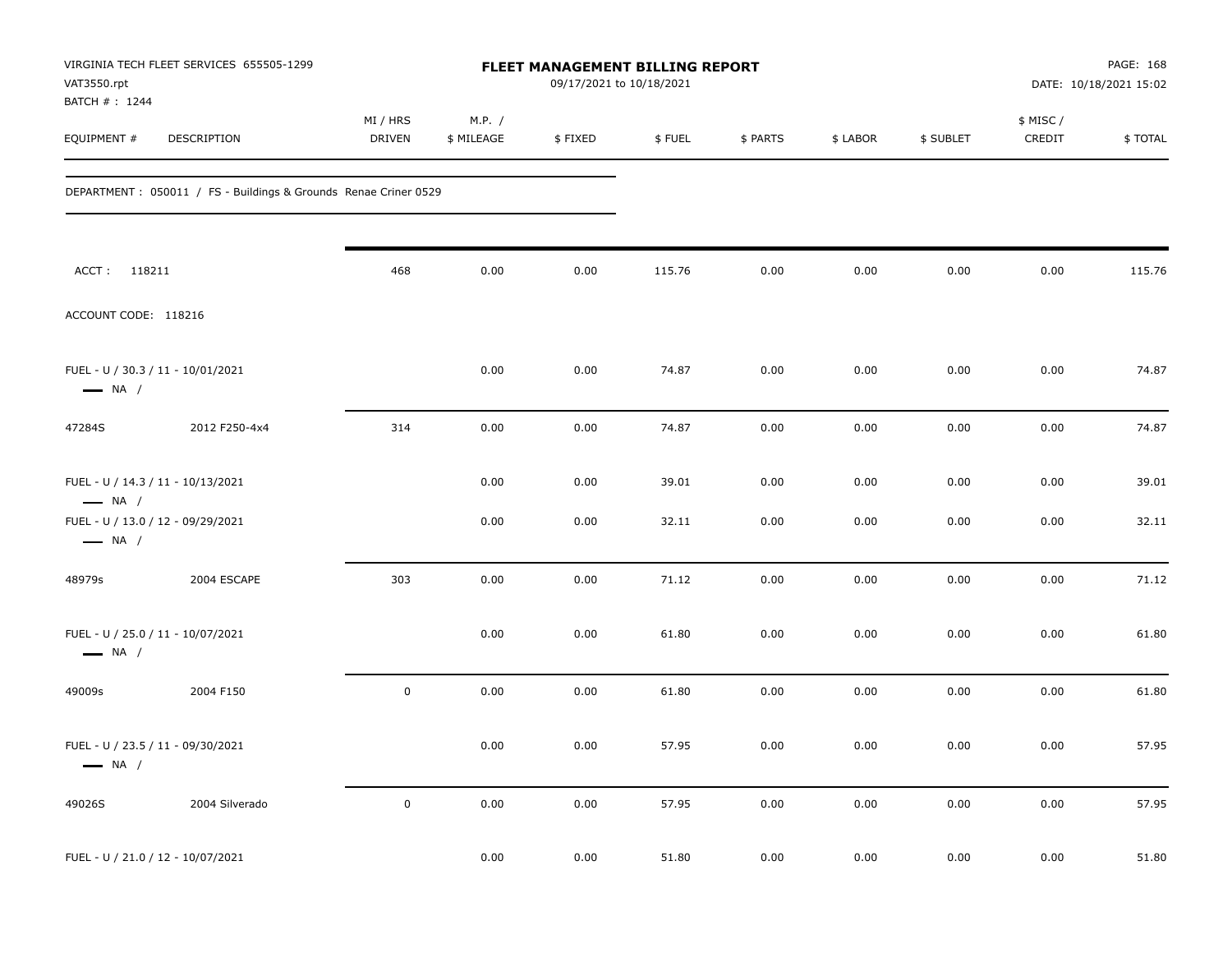| VAT3550.rpt<br>BATCH # : 1244                    | VIRGINIA TECH FLEET SERVICES 655505-1299                        |                           |                      | 09/17/2021 to 10/18/2021 |        | PAGE: 169<br>FLEET MANAGEMENT BILLING REPORT<br>DATE: 10/18/2021 15:02 |          |           |                    |         |
|--------------------------------------------------|-----------------------------------------------------------------|---------------------------|----------------------|--------------------------|--------|------------------------------------------------------------------------|----------|-----------|--------------------|---------|
| EQUIPMENT #                                      | <b>DESCRIPTION</b>                                              | MI / HRS<br><b>DRIVEN</b> | M.P. /<br>\$ MILEAGE | \$FIXED                  | \$FUEL | \$ PARTS                                                               | \$ LABOR | \$ SUBLET | \$ MISC/<br>CREDIT | \$TOTAL |
|                                                  | DEPARTMENT: 050011 / FS - Buildings & Grounds Renae Criner 0529 |                           |                      |                          |        |                                                                        |          |           |                    |         |
| $\longrightarrow$ NA /<br>$\longrightarrow$ NA / | FUEL - U / 21.1 / 11 - 09/16/2021                               |                           | 0.00                 | 0.00                     | 52.22  | 0.00                                                                   | 0.00     | 0.00      | 0.00               | 52.22   |
| $\longrightarrow$ NA /                           | FUEL - U / 20.8 / 11 - 09/29/2021                               |                           | 0.00                 | 0.00                     | 51.28  | 0.00                                                                   | 0.00     | 0.00      | 0.00               | 51.28   |
| 50126S                                           | 2005 F150                                                       | 303                       | 0.00                 | 0.00                     | 155.30 | 0.00                                                                   | 0.00     | 0.00      | 0.00               | 155.30  |
| $\longrightarrow$ NA /                           | FUEL - U / 27.0 / 12 - 10/12/2021                               |                           | 0.00                 | 0.00                     | 73.71  | 0.00                                                                   | 0.00     | 0.00      | 0.00               | 73.71   |
| 52503S                                           | 2006 Silverado                                                  | $\mathbf 0$               | 0.00                 | 0.00                     | 73.71  | 0.00                                                                   | 0.00     | 0.00      | 0.00               | 73.71   |
| $\longrightarrow$ NA /                           | FUEL - U / 25.7 / 11 - 10/13/2021                               |                           | 0.00                 | 0.00                     | 70.05  | 0.00                                                                   | 0.00     | 0.00      | 0.00               | 70.05   |
| 52515S                                           | 2006 SAVANA                                                     | 190                       | 0.00                 | 0.00                     | 70.05  | 0.00                                                                   | 0.00     | 0.00      | 0.00               | 70.05   |
| $\longrightarrow$ NA /                           | FUEL - U / 16.3 / 11 - 10/04/2021                               |                           | 0.00                 | 0.00                     | 40.26  | 0.00                                                                   | 0.00     | 0.00      | 0.00               | 40.26   |
| $\longrightarrow$ NA /                           | FUEL - U / 15.8 / 11 - 09/20/2021                               |                           | 0.00                 | 0.00                     | 41.34  | 0.00                                                                   | 0.00     | 0.00      | 0.00               | 41.34   |
| 52546S                                           | 2007 Caravan                                                    | 409                       | 0.00                 | 0.00                     | 81.60  | 0.00                                                                   | 0.00     | 0.00      | 0.00               | 81.60   |
| $\longrightarrow$ NA /                           | FUEL - U / 28.4 / 11 - 10/13/2021                               |                           | 0.00                 | 0.00                     | 77.53  | 0.00                                                                   | 0.00     | 0.00      | 0.00               | 77.53   |
| 55095S                                           | 2007 SIERRA                                                     | 310                       | 0.00                 | 0.00                     | 77.53  | 0.00                                                                   | 0.00     | 0.00      | 0.00               | 77.53   |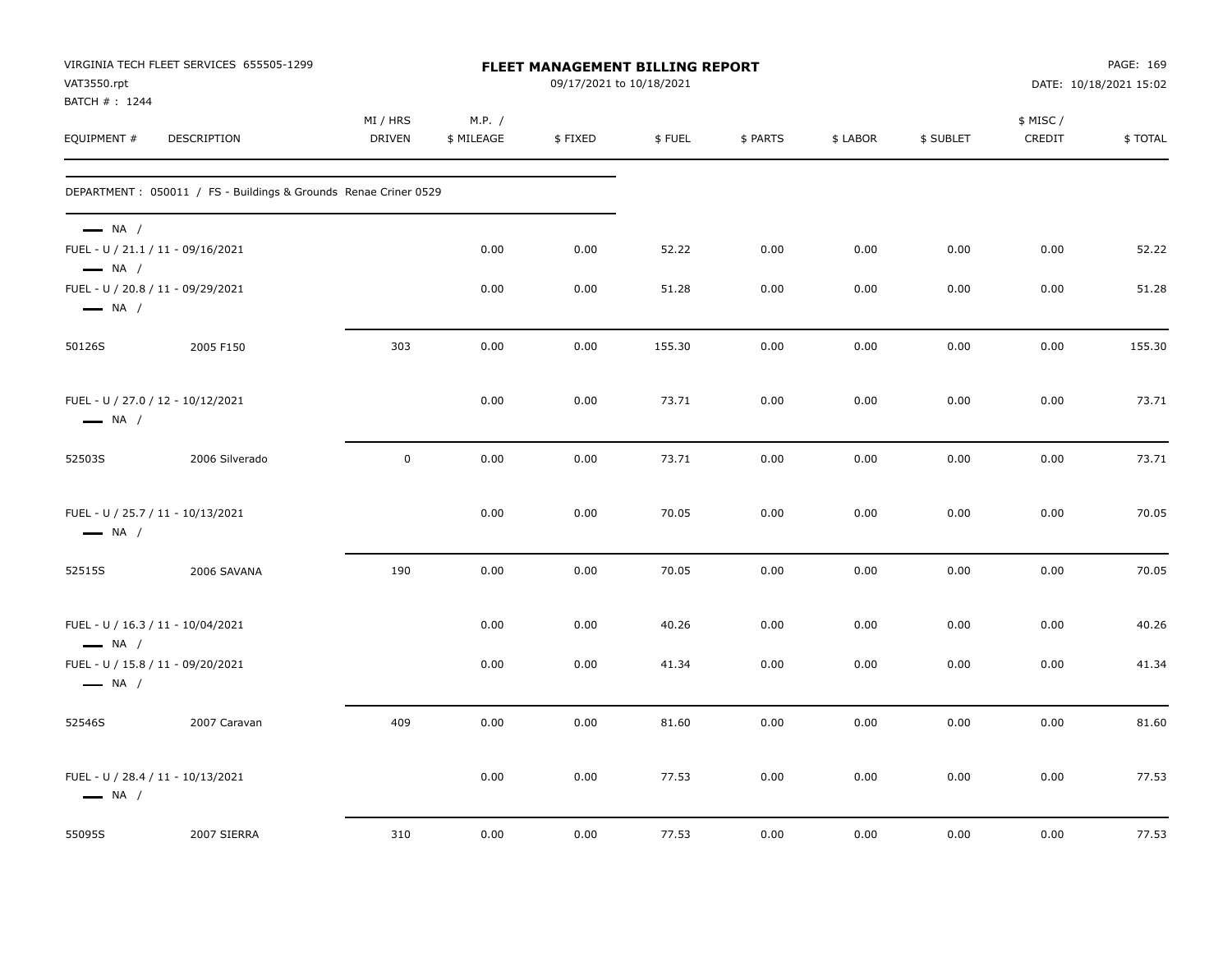| VAT3550.rpt<br>BATCH #: 1244 | VIRGINIA TECH FLEET SERVICES 655505-1299                               |                           |                      | 09/17/2021 to 10/18/2021 | <b>FLEET MANAGEMENT BILLING REPORT</b> |              |              |              |                    | PAGE: 170<br>DATE: 10/18/2021 15:02 |
|------------------------------|------------------------------------------------------------------------|---------------------------|----------------------|--------------------------|----------------------------------------|--------------|--------------|--------------|--------------------|-------------------------------------|
| EQUIPMENT #                  | DESCRIPTION                                                            | MI / HRS<br><b>DRIVEN</b> | M.P. /<br>\$ MILEAGE | \$FIXED                  | \$FUEL                                 | \$ PARTS     | \$ LABOR     | \$ SUBLET    | \$ MISC/<br>CREDIT | \$TOTAL                             |
|                              | DEPARTMENT : 050011 / FS - Buildings & Grounds Renae Criner 0529       |                           |                      |                          |                                        |              |              |              |                    |                                     |
| $\longrightarrow$ NA /       | FUEL - U / 24.0 / 11 - 09/28/2021                                      |                           | 0.00                 | 0.00                     | 59.28                                  | 0.00         | 0.00         | 0.00         | 0.00               | 59.28                               |
| 55244S                       | 2007 Express 2500                                                      | 148                       | 0.00                 | 0.00                     | 59.28                                  | 0.00         | 0.00         | 0.00         | 0.00               | 59.28                               |
| $\longrightarrow$ NA /       | FUEL - U / 29.2 / 11 - 09/29/2021                                      |                           | 0.00                 | 0.00                     | 72.22                                  | 0.00         | 0.00         | 0.00         | 0.00               | 72.22                               |
| 61745S                       | 2013 Express 2500                                                      | 264                       | 0.00                 | 0.00                     | 72.22                                  | 0.00         | 0.00         | 0.00         | 0.00               | 72.22                               |
| $\longrightarrow$ NA /       | FUEL - U / 16.2 / 11 - 10/15/2021                                      |                           | 0.00                 | 0.00                     | 44.34                                  | 0.00         | 0.00         | 0.00         | 0.00               | 44.34                               |
| 61790s                       | 2003 SIERRA                                                            | $\mathbf 0$               | 0.00                 | 0.00                     | 44.34                                  | 0.00         | 0.00         | 0.00         | 0.00               | 44.34                               |
| $\longrightarrow$ NA /       | FUEL - U / 23.0 / 12 - 10/14/2021<br>FUEL - U / 19.0 / 12 - 09/23/2021 |                           | 0.00<br>0.00         | 0.00<br>0.00             | 62.90<br>49.62                         | 0.00<br>0.00 | 0.00<br>0.00 | 0.00<br>0.00 | 0.00<br>0.00       | 62.90<br>49.62                      |
| $\longrightarrow$ NA /       |                                                                        |                           |                      |                          |                                        |              |              |              |                    |                                     |
| 65564S                       | 2014 F250                                                              | 356                       | 0.00                 | 0.00                     | 112.52                                 | 0.00         | 0.00         | 0.00         | 0.00               | 112.52                              |
| $\longrightarrow$ NA /       | FUEL - U / 21.9 / 11 - 09/27/2021                                      |                           | 0.00                 | 0.00                     | 54.17                                  | 0.00         | 0.00         | 0.00         | 0.00               | 54.17                               |
| 65646S                       | 2014 F250                                                              | 230                       | 0.00                 | 0.00                     | 54.17                                  | 0.00         | 0.00         | 0.00         | 0.00               | 54.17                               |
| ACCT: 118216                 |                                                                        | 2,827                     | 0.00                 | 0.00                     | 1,066.46                               | 0.00         | 0.00         | 0.00         | 0.00               | 1,066.46                            |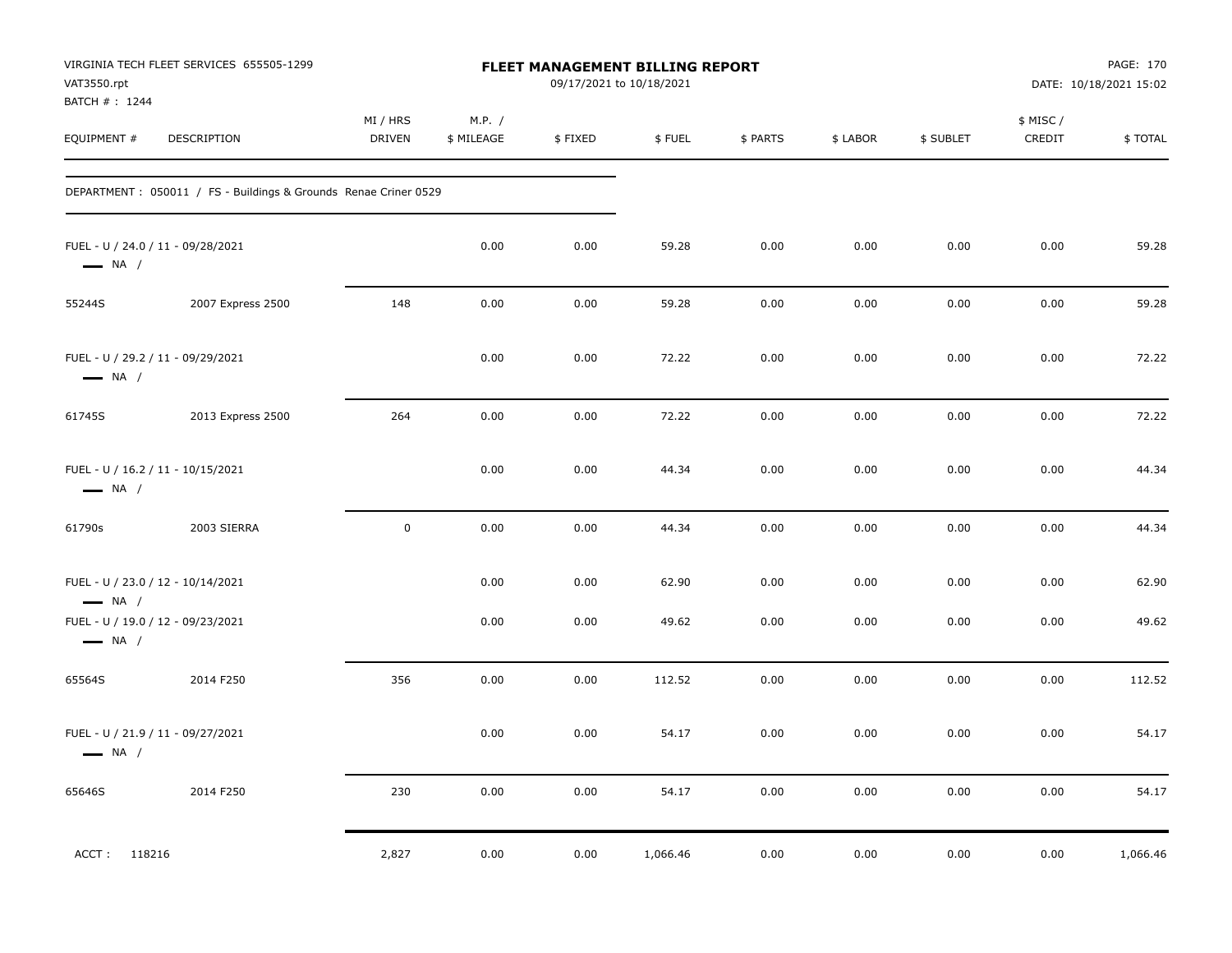| VAT3550.rpt<br>BATCH #: 1244                               | VIRGINIA TECH FLEET SERVICES 655505-1299                         |                           |                      | FLEET MANAGEMENT BILLING REPORT<br>09/17/2021 to 10/18/2021 |        |          |          |           |                     | PAGE: 171<br>DATE: 10/18/2021 15:02 |  |
|------------------------------------------------------------|------------------------------------------------------------------|---------------------------|----------------------|-------------------------------------------------------------|--------|----------|----------|-----------|---------------------|-------------------------------------|--|
| EQUIPMENT #                                                | DESCRIPTION                                                      | MI / HRS<br><b>DRIVEN</b> | M.P. /<br>\$ MILEAGE | \$FIXED                                                     | \$FUEL | \$ PARTS | \$ LABOR | \$ SUBLET | \$ MISC /<br>CREDIT | \$TOTAL                             |  |
|                                                            | DEPARTMENT : 050011 / FS - Buildings & Grounds Renae Criner 0529 |                           |                      |                                                             |        |          |          |           |                     |                                     |  |
| ACCOUNT CODE: 119618                                       |                                                                  |                           |                      |                                                             |        |          |          |           |                     |                                     |  |
| $\longrightarrow$ NA /                                     | FUEL - U / 22.7 / 12 - 10/05/2021                                |                           | 0.00                 | 0.00                                                        | 56.14  | 0.00     | 0.00     | 0.00      | 0.00                | 56.14                               |  |
| $\longrightarrow$ NA /                                     | FUEL - U / 19.7 / 11 - 09/22/2021                                |                           | 0.00                 | 0.00                                                        | 51.39  | 0.00     | 0.00     | 0.00      | 0.00                | 51.39                               |  |
| 47283S                                                     | 2012 F250-4x4                                                    | 223                       | 0.00                 | 0.00                                                        | 107.53 | 0.00     | 0.00     | 0.00      | 0.00                | 107.53                              |  |
| $\longrightarrow$ NA /                                     | FUEL - U / 21.6 / 11 - 10/15/2021                                |                           | 0.00                 | 0.00                                                        | 59.08  | 0.00     | 0.00     | 0.00      | 0.00                | 59.08                               |  |
| $\longrightarrow$ NA /                                     | FUEL - U / 24.5 / 11 - 09/29/2021                                |                           | 0.00                 | 0.00                                                        | 60.52  | 0.00     | 0.00     | 0.00      | 0.00                | 60.52                               |  |
| 49003S                                                     | 2004 F150                                                        | 484                       | 0.00                 | 0.00                                                        | 119.60 | 0.00     | 0.00     | 0.00      | 0.00                | 119.60                              |  |
| $\longrightarrow$ NA /                                     | FUEL - U / 16.8 / 12 - 10/05/2021                                |                           | 0.00                 | 0.00                                                        | 41.42  | 0.00     | 0.00     | 0.00      | 0.00                | 41.42                               |  |
| $\longrightarrow$ NA /                                     | FUEL - U / 29.3 / 12 - 09/23/2021                                |                           | 0.00                 | 0.00                                                        | 76.34  | 0.00     | 0.00     | 0.00      | 0.00                | 76.34                               |  |
| FUEL - U / 7.2 / 12 - 09/29/2021<br>$\longrightarrow$ NA / |                                                                  |                           | 0.00                 | 0.00                                                        | 17.71  | 0.00     | 0.00     | 0.00      | 0.00                | 17.71                               |  |
| 55091S                                                     | 2007 SIERRA                                                      | 429                       | 0.00                 | 0.00                                                        | 135.47 | 0.00     | 0.00     | 0.00      | 0.00                | 135.47                              |  |
| $\longrightarrow$ NA /                                     | FUEL - U / 10.4 / 11 - 10/07/2021                                |                           | 0.00                 | 0.00                                                        | 25.71  | 0.00     | 0.00     | 0.00      | 0.00                | 25.71                               |  |
| $\longrightarrow$ NA /                                     | FUEL - U / 15.4 / 11 - 10/12/2021                                |                           | 0.00                 | 0.00                                                        | 41.99  | 0.00     | 0.00     | 0.00      | 0.00                | 41.99                               |  |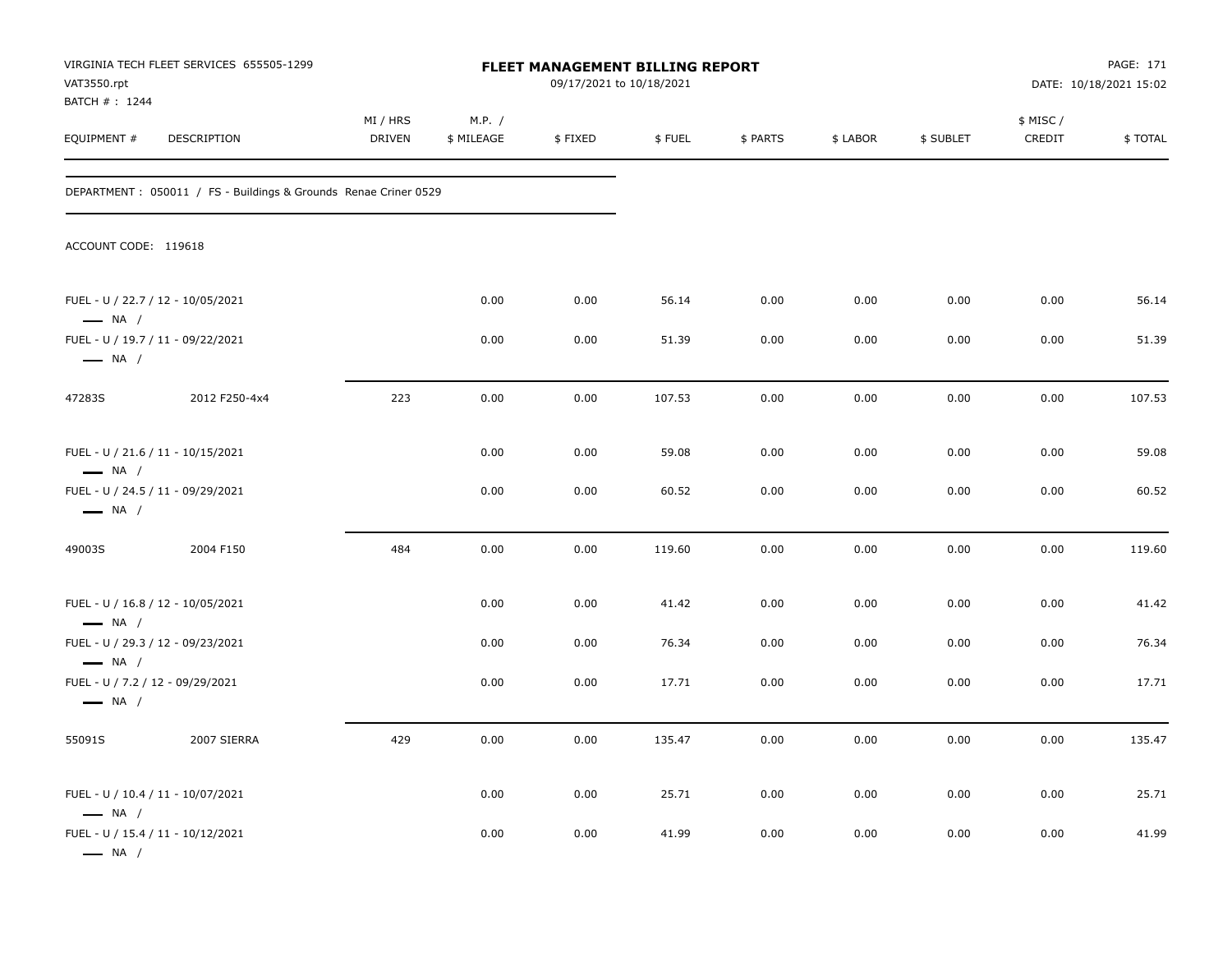| VAT3550.rpt<br>BATCH #: 1244                                | VIRGINIA TECH FLEET SERVICES 655505-1299                         | FLEET MANAGEMENT BILLING REPORT<br>09/17/2021 to 10/18/2021 |                      |         |        |          |          |           | PAGE: 172<br>DATE: 10/18/2021 15:02 |         |
|-------------------------------------------------------------|------------------------------------------------------------------|-------------------------------------------------------------|----------------------|---------|--------|----------|----------|-----------|-------------------------------------|---------|
| EQUIPMENT #                                                 | DESCRIPTION                                                      | MI / HRS<br><b>DRIVEN</b>                                   | M.P. /<br>\$ MILEAGE | \$FIXED | \$FUEL | \$ PARTS | \$ LABOR | \$ SUBLET | \$ MISC /<br>CREDIT                 | \$TOTAL |
|                                                             | DEPARTMENT : 050011 / FS - Buildings & Grounds Renae Criner 0529 |                                                             |                      |         |        |          |          |           |                                     |         |
| FUEL - U / 19.2 / 12 - 09/20/2021<br>$\longrightarrow$ NA / |                                                                  |                                                             | 0.00                 | 0.00    | 50.06  | 0.00     | 0.00     | 0.00      | 0.00                                | 50.06   |
| 55217S                                                      | 2008 F350                                                        | 401                                                         | 0.00                 | 0.00    | 117.76 | 0.00     | 0.00     | 0.00      | 0.00                                | 117.76  |
| FUEL - U / 21.0 / 12 - 10/08/2021<br>$\longrightarrow$ NA / |                                                                  |                                                             | 0.00                 | 0.00    | 51.87  | 0.00     | 0.00     | 0.00      | 0.00                                | 51.87   |
| FUEL - U / 20.6 / 12 - 09/20/2021<br>$\longrightarrow$ NA / |                                                                  |                                                             | 0.00                 | 0.00    | 53.64  | 0.00     | 0.00     | 0.00      | 0.00                                | 53.64   |
| FUEL - U / 22.6 / 11 - 09/28/2021<br>$\longrightarrow$ NA / |                                                                  |                                                             | 0.00                 | 0.00    | 55.87  | 0.00     | 0.00     | 0.00      | 0.00                                | 55.87   |
| 61744S                                                      | 2013 Express 2500                                                | 521                                                         | 0.00                 | 0.00    | 161.38 | 0.00     | 0.00     | 0.00      | 0.00                                | 161.38  |
| FUEL - U / 28.0 / 12 - 10/11/2021<br>$\longrightarrow$ NA / |                                                                  |                                                             | 0.00                 | 0.00    | 76.44  | 0.00     | 0.00     | 0.00      | 0.00                                | 76.44   |
| 65635S                                                      | 2014 F250                                                        | 251                                                         | 0.00                 | 0.00    | 76.44  | 0.00     | 0.00     | 0.00      | 0.00                                | 76.44   |
| FUEL - U / 29.7 / 11 - 10/06/2021<br>$\longrightarrow$ NA / |                                                                  |                                                             | 0.00                 | 0.00    | 73.38  | 0.00     | 0.00     | 0.00      | 0.00                                | 73.38   |
| FUEL - U / 30.4 / 11 - 09/23/2021<br>$\longrightarrow$ NA / |                                                                  |                                                             | 0.00                 | 0.00    | 79.27  | 0.00     | 0.00     | 0.00      | 0.00                                | 79.27   |
| 65647S                                                      | 2014 F250                                                        | 477                                                         | 0.00                 | 0.00    | 152.65 | 0.00     | 0.00     | 0.00      | 0.00                                | 152.65  |
| ACCT: 119618                                                |                                                                  | 2,786                                                       | 0.00                 | 0.00    | 870.83 | 0.00     | 0.00     | 0.00      | 0.00                                | 870.83  |

ACCOUNT CODE: 119619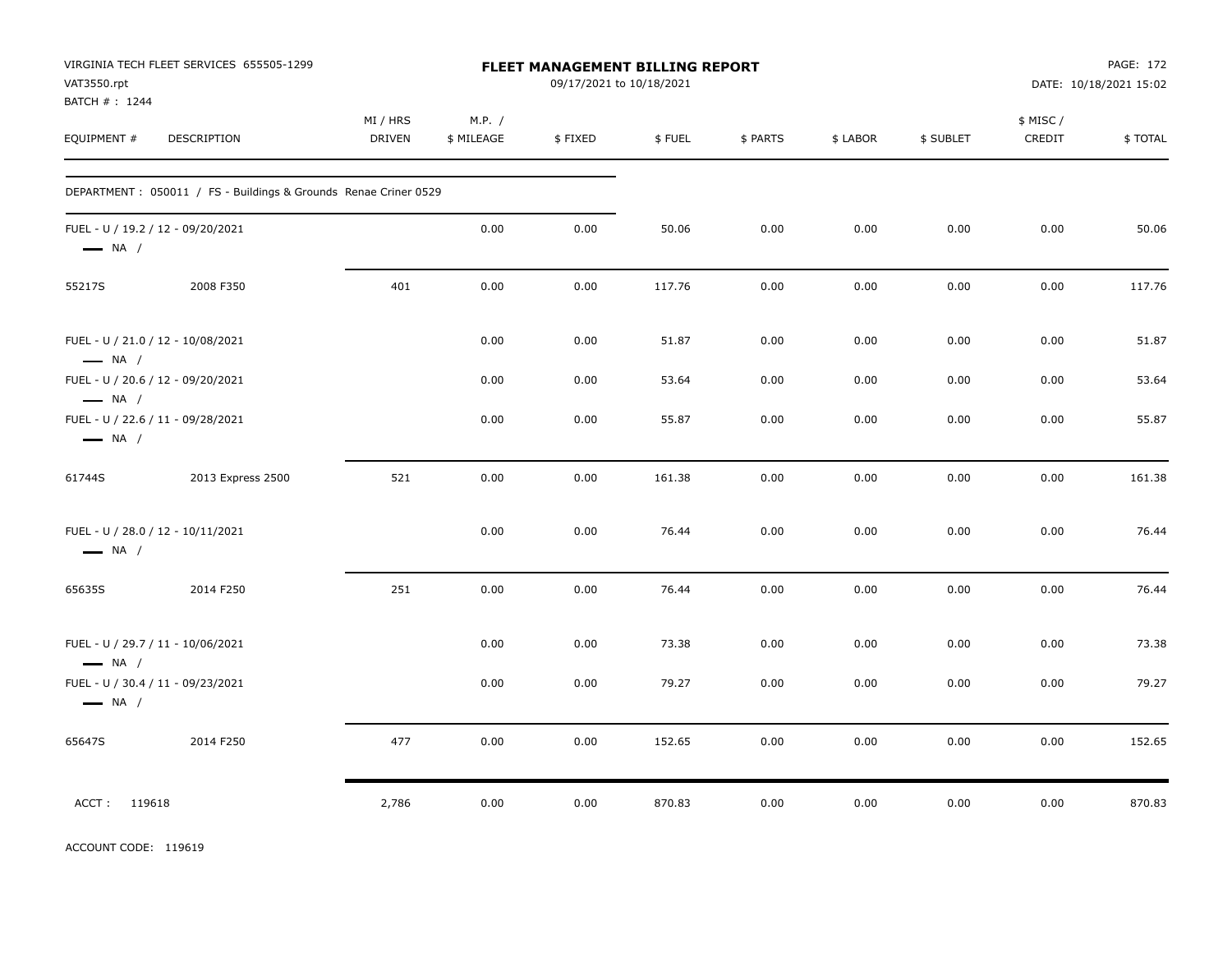| VAT3550.rpt<br>BATCH #: 1244 | VIRGINIA TECH FLEET SERVICES 655505-1299                         |                           |                      | FLEET MANAGEMENT BILLING REPORT<br>09/17/2021 to 10/18/2021 |        |          |          | PAGE: 173<br>DATE: 10/18/2021 15:02 |                     |                |
|------------------------------|------------------------------------------------------------------|---------------------------|----------------------|-------------------------------------------------------------|--------|----------|----------|-------------------------------------|---------------------|----------------|
| EQUIPMENT #                  | DESCRIPTION                                                      | MI / HRS<br><b>DRIVEN</b> | M.P. /<br>\$ MILEAGE | \$FIXED                                                     | \$FUEL | \$ PARTS | \$ LABOR | \$ SUBLET                           | \$ MISC /<br>CREDIT | <b>\$TOTAL</b> |
|                              | DEPARTMENT : 050011 / FS - Buildings & Grounds Renae Criner 0529 |                           |                      |                                                             |        |          |          |                                     |                     |                |
| $\longrightarrow$ NA /       | FUEL - U / 22.5 / 11 - 10/15/2021                                |                           | 0.00                 | 0.00                                                        | 61.32  | 0.00     | 0.00     | 0.00                                | 0.00                | 61.32          |
| $\longrightarrow$ NA /       | FUEL - U / 24.5 / 11 - 09/24/2021                                |                           | 0.00                 | 0.00                                                        | 60.61  | 0.00     | 0.00     | 0.00                                | 0.00                | 60.61          |
| 49034S                       | 2004 Express 2500                                                | 380                       | 0.00                 | 0.00                                                        | 121.93 | 0.00     | 0.00     | 0.00                                | 0.00                | 121.93         |
| $\longrightarrow$ NA /       | FUEL - U / 21.7 / 12 - 09/16/2021                                |                           | 0.00                 | 0.00                                                        | 53.48  | 0.00     | 0.00     | 0.00                                | 0.00                | 53.48          |
| $\longrightarrow$ NA /       | FUEL - U / 20.3 / 11 - 09/29/2021                                |                           | 0.00                 | 0.00                                                        | 50.07  | 0.00     | 0.00     | 0.00                                | 0.00                | 50.07          |
| 49045S                       | 2004 Express 2500                                                | 345                       | 0.00                 | 0.00                                                        | 103.55 | 0.00     | 0.00     | 0.00                                | 0.00                | 103.55         |
| ACCT: 119619                 |                                                                  | 725                       | 0.00                 | 0.00                                                        | 225.48 | 0.00     | 0.00     | 0.00                                | 0.00                | 225.48         |
| ACCOUNT CODE: 119620         |                                                                  |                           |                      |                                                             |        |          |          |                                     |                     |                |
| $\longrightarrow$ NA /       | FUEL - U / 19.1 / 12 - 10/06/2021                                |                           | 0.00                 | 0.00                                                        | 47.20  | 0.00     | 0.00     | 0.00                                | 0.00                | 47.20          |
| $\longrightarrow$ NA /       | FUEL - U / 20.5 / 12 - 09/16/2021                                |                           | 0.00                 | 0.00                                                        | 50.68  | 0.00     | 0.00     | 0.00                                | 0.00                | 50.68          |
| 50129S                       | 2005 F150                                                        | 391                       | 0.00                 | 0.00                                                        | 97.88  | 0.00     | 0.00     | 0.00                                | 0.00                | 97.88          |
| $\longrightarrow$ NA /       | FUEL - U / 19.4 / 11 - 10/14/2021                                |                           | 0.00                 | 0.00                                                        | 52.93  | 0.00     | 0.00     | 0.00                                | 0.00                | 52.93          |
| $\longrightarrow$ NA /       | FUEL - U / 18.9 / 12 - 09/16/2021                                |                           | 0.00                 | 0.00                                                        | 46.68  | 0.00     | 0.00     | 0.00                                | 0.00                | 46.68          |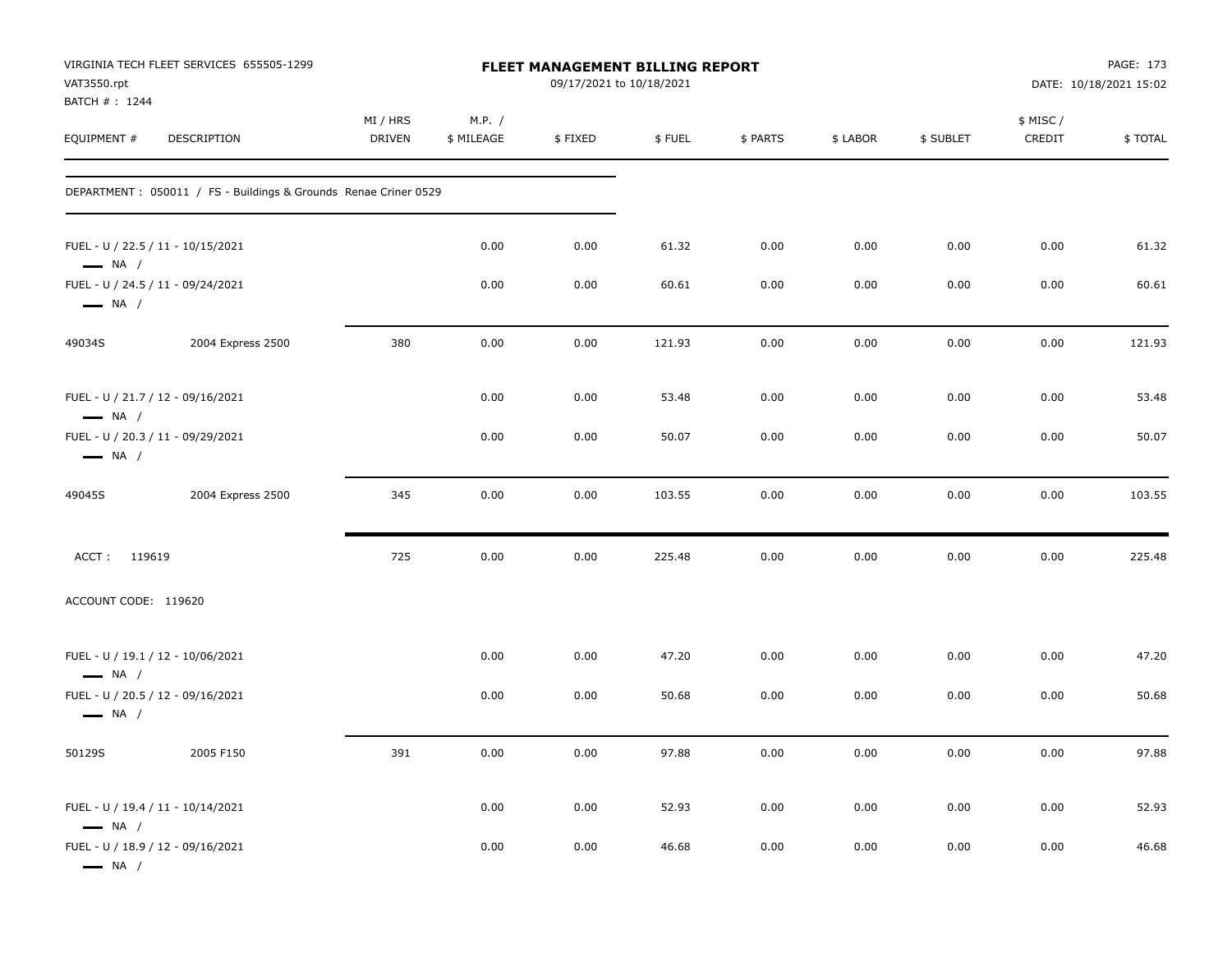| VAT3550.rpt<br>BATCH #: 1244                                | VIRGINIA TECH FLEET SERVICES 655505-1299                        |                           |                      | FLEET MANAGEMENT BILLING REPORT<br>09/17/2021 to 10/18/2021 |        |          |          |           |                    | PAGE: 174<br>DATE: 10/18/2021 15:02 |
|-------------------------------------------------------------|-----------------------------------------------------------------|---------------------------|----------------------|-------------------------------------------------------------|--------|----------|----------|-----------|--------------------|-------------------------------------|
| EQUIPMENT #                                                 | DESCRIPTION                                                     | MI / HRS<br><b>DRIVEN</b> | M.P. /<br>\$ MILEAGE | \$FIXED                                                     | \$FUEL | \$ PARTS | \$ LABOR | \$ SUBLET | \$ MISC/<br>CREDIT | \$TOTAL                             |
|                                                             | DEPARTMENT: 050011 / FS - Buildings & Grounds Renae Criner 0529 |                           |                      |                                                             |        |          |          |           |                    |                                     |
| FUEL - U / 19.0 / 11 - 09/29/2021<br>$\longrightarrow$ NA / |                                                                 |                           | 0.00                 | 0.00                                                        | 46.88  | 0.00     | 0.00     | 0.00      | 0.00               | 46.88                               |
| 50137S                                                      | 2005 F150                                                       | 403                       | 0.00                 | 0.00                                                        | 146.49 | 0.00     | 0.00     | 0.00      | 0.00               | 146.49                              |
| FUEL - U / 22.4 / 11 - 10/12/2021<br>$\longrightarrow$ NA / |                                                                 |                           | 0.00                 | 0.00                                                        | 61.04  | 0.00     | 0.00     | 0.00      | 0.00               | 61.04                               |
| 55097S                                                      | 2007 SIERRA                                                     | 211                       | 0.00                 | 0.00                                                        | 61.04  | 0.00     | 0.00     | 0.00      | 0.00               | 61.04                               |
| ACCT: 119620                                                |                                                                 | 1,005                     | 0.00                 | 0.00                                                        | 305.41 | 0.00     | 0.00     | 0.00      | 0.00               | 305.41                              |
| ACCOUNT CODE: 119621                                        |                                                                 |                           |                      |                                                             |        |          |          |           |                    |                                     |
| FUEL - U / 25.3 / 11 - 10/01/2021<br>$\longrightarrow$ NA / |                                                                 |                           | 0.00                 | 0.00                                                        | 62.37  | 0.00     | 0.00     | 0.00      | 0.00               | 62.37                               |
| 41547S                                                      | 2001 Ram                                                        | 278                       | 0.00                 | 0.00                                                        | 62.37  | 0.00     | 0.00     | 0.00      | 0.00               | 62.37                               |
| FUEL - U / 28.0 / 11 - 10/01/2021<br>$\longrightarrow$ NA / |                                                                 |                           | 0.00                 | 0.00                                                        | 69.16  | 0.00     | 0.00     | 0.00      | 0.00               | 69.16                               |
| 48496S                                                      | 2003 P42                                                        | 175                       | 0.00                 | 0.00                                                        | 69.16  | 0.00     | 0.00     | 0.00      | 0.00               | 69.16                               |
| FUEL - U / 24.9 / 11 - 09/20/2021<br>$\longrightarrow$ NA / |                                                                 |                           | 0.00                 | 0.00                                                        | 64.91  | 0.00     | 0.00     | 0.00      | 0.00               | 64.91                               |
| FUEL - U / 27.0 / 11 - 09/28/2021<br>$\longrightarrow$ NA / |                                                                 |                           | 0.00                 | 0.00                                                        | 66.62  | 0.00     | 0.00     | 0.00      | 0.00               | 66.62                               |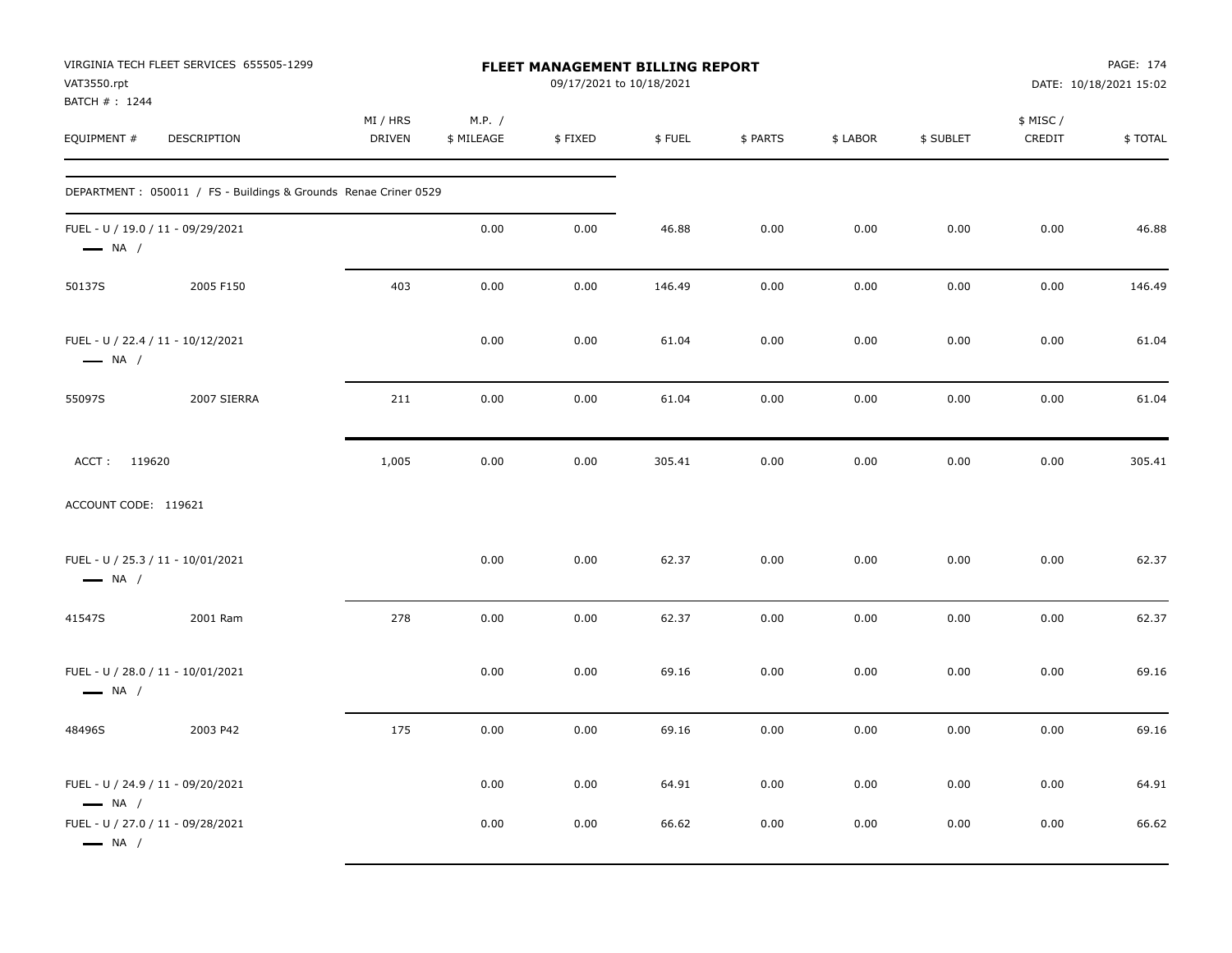| VAT3550.rpt<br>BATCH #: 1244                     | VIRGINIA TECH FLEET SERVICES 655505-1299                         |                           |                      | FLEET MANAGEMENT BILLING REPORT<br>09/17/2021 to 10/18/2021 |        |          |          |           |                    | PAGE: 175<br>DATE: 10/18/2021 15:02 |
|--------------------------------------------------|------------------------------------------------------------------|---------------------------|----------------------|-------------------------------------------------------------|--------|----------|----------|-----------|--------------------|-------------------------------------|
| EQUIPMENT #                                      | DESCRIPTION                                                      | MI / HRS<br><b>DRIVEN</b> | M.P. /<br>\$ MILEAGE | \$FIXED                                                     | \$FUEL | \$ PARTS | \$ LABOR | \$ SUBLET | \$ MISC/<br>CREDIT | \$TOTAL                             |
|                                                  | DEPARTMENT : 050011 / FS - Buildings & Grounds Renae Criner 0529 |                           |                      |                                                             |        |          |          |           |                    |                                     |
| 55237s                                           | 2007 SAVANA                                                      | 403                       | 0.00                 | 0.00                                                        | 131.53 | 0.00     | 0.00     | 0.00      | 0.00               | 131.53                              |
| ACCT: 119621                                     |                                                                  | 856                       | 0.00                 | 0.00                                                        | 263.06 | 0.00     | 0.00     | 0.00      | 0.00               | 263.06                              |
| ACCOUNT CODE: 121806                             |                                                                  |                           |                      |                                                             |        |          |          |           |                    |                                     |
| $\longrightarrow$ NA /                           | FUEL - U / 27.6 / 12 - 09/16/2021                                |                           | 0.00                 | 0.00                                                        | 68.27  | 0.00     | 0.00     | 0.00      | 0.00               | 68.27                               |
| 27151S                                           | 2001 Ram                                                         | 144                       | 0.00                 | 0.00                                                        | 68.27  | 0.00     | 0.00     | 0.00      | 0.00               | 68.27                               |
| $\longrightarrow$ NA /                           | FUEL - U / 19.7 / 11 - 10/18/2021                                |                           | 0.00                 | 0.00                                                        | 53.70  | 0.00     | 0.00     | 0.00      | 0.00               | 53.70                               |
| $\longrightarrow$ NA /                           | FUEL - U / 19.0 / 11 - 09/29/2021                                |                           | 0.00                 | 0.00                                                        | 46.86  | 0.00     | 0.00     | 0.00      | 0.00               | 46.86                               |
| 41539s                                           | 1998 K1500                                                       | 322                       | 0.00                 | 0.00                                                        | 100.56 | 0.00     | 0.00     | 0.00      | 0.00               | 100.56                              |
| $\longrightarrow$ NA /                           | FUEL - U / 18.5 / 11 - 10/06/2021                                |                           | 0.00                 | 0.00                                                        | 45.67  | 0.00     | 0.00     | 0.00      | 0.00               | 45.67                               |
|                                                  | FUEL - U / 21.9 / 11 - 10/12/2021                                |                           | 0.00                 | 0.00                                                        | 59.68  | 0.00     | 0.00     | 0.00      | 0.00               | 59.68                               |
| $\longrightarrow$ NA /<br>$\longrightarrow$ NA / | FUEL - U / 17.2 / 11 - 09/17/2021                                |                           | 0.00                 | 0.00                                                        | 44.84  | 0.00     | 0.00     | 0.00      | 0.00               | 44.84                               |
| $\longrightarrow$ NA /                           | FUEL - U / 18.0 / 11 - 09/23/2021                                |                           | 0.00                 | 0.00                                                        | 47.03  | 0.00     | 0.00     | 0.00      | 0.00               | 47.03                               |
| $\longrightarrow$ NA /                           | FUEL - U / 11.7 / 11 - 09/29/2021                                |                           | 0.00                 | 0.00                                                        | 28.80  | 0.00     | 0.00     | 0.00      | 0.00               | 28.80                               |
|                                                  | FUEL - U / 20.4 / 11 - 09/30/2021                                |                           | 0.00                 | 0.00                                                        | 50.36  | 0.00     | 0.00     | 0.00      | 0.00               | 50.36                               |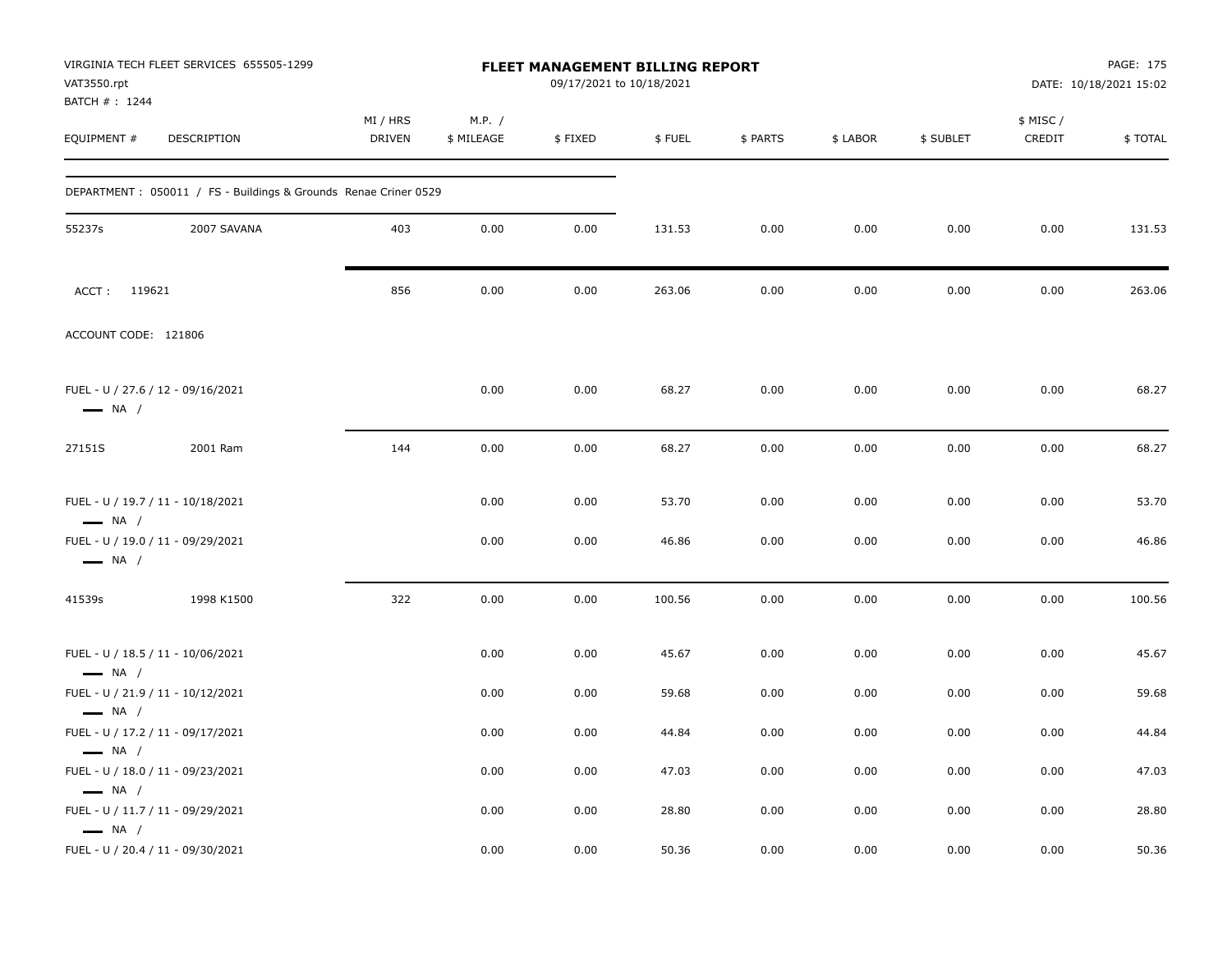| VAT3550.rpt                                                 | VIRGINIA TECH FLEET SERVICES 655505-1299                         | FLEET MANAGEMENT BILLING REPORT<br>09/17/2021 to 10/18/2021 |                      |         |        |          |          | PAGE: 176<br>DATE: 10/18/2021 15:02 |                     |         |  |  |
|-------------------------------------------------------------|------------------------------------------------------------------|-------------------------------------------------------------|----------------------|---------|--------|----------|----------|-------------------------------------|---------------------|---------|--|--|
| BATCH #: 1244<br>EQUIPMENT #                                | DESCRIPTION                                                      | MI / HRS<br><b>DRIVEN</b>                                   | M.P. /<br>\$ MILEAGE | \$FIXED | \$FUEL | \$ PARTS | \$ LABOR | \$ SUBLET                           | \$ MISC /<br>CREDIT | \$TOTAL |  |  |
|                                                             | DEPARTMENT : 050011 / FS - Buildings & Grounds Renae Criner 0529 |                                                             |                      |         |        |          |          |                                     |                     |         |  |  |
| $\longrightarrow$ NA /                                      |                                                                  |                                                             |                      |         |        |          |          |                                     |                     |         |  |  |
| 41550S                                                      | 2001 Ram                                                         | 925                                                         | 0.00                 | 0.00    | 276.38 | 0.00     | 0.00     | 0.00                                | 0.00                | 276.38  |  |  |
| FUEL - U / 20.2 / 11 - 10/06/2021<br>$\longrightarrow$ NA / |                                                                  |                                                             | 0.00                 | 0.00    | 49.92  | 0.00     | 0.00     | 0.00                                | 0.00                | 49.92   |  |  |
| FUEL - U / 30.0 / 12 - 09/23/2021<br>$\longrightarrow$ NA / |                                                                  |                                                             | 0.00                 | 0.00    | 78.30  | 0.00     | 0.00     | 0.00                                | 0.00                | 78.30   |  |  |
| 45219S                                                      | 2001 Ram                                                         | 398                                                         | 0.00                 | 0.00    | 128.22 | 0.00     | 0.00     | 0.00                                | 0.00                | 128.22  |  |  |
| FUEL - D / 17.0 / 14 - 09/28/2021<br>$\longrightarrow$ NA / |                                                                  |                                                             | 0.00                 | 0.00    | 44.59  | 0.00     | 0.00     | 0.00                                | 0.00                | 44.59   |  |  |
| 47257S                                                      | 2006 4300                                                        | 15                                                          | 0.00                 | 0.00    | 44.59  | 0.00     | 0.00     | 0.00                                | 0.00                | 44.59   |  |  |
| FUEL - U / 31.4 / 12 - 10/14/2021<br>$\longrightarrow$ NA / |                                                                  |                                                             | 0.00                 | 0.00    | 85.59  | 0.00     | 0.00     | 0.00                                | 0.00                | 85.59   |  |  |
| FUEL - U / 26.2 / 12 - 09/21/2021<br>$\longrightarrow$ NA / |                                                                  |                                                             | 0.00                 | 0.00    | 68.36  | 0.00     | 0.00     | 0.00                                | 0.00                | 68.36   |  |  |
| 47274S                                                      | 2012 F250-4x4                                                    | 609                                                         | 0.00                 | 0.00    | 153.95 | 0.00     | 0.00     | 0.00                                | 0.00                | 153.95  |  |  |
| FUEL - U / 27.2 / 12 - 10/15/2021<br>$\longrightarrow$ NA / |                                                                  |                                                             | 0.00                 | 0.00    | 74.31  | 0.00     | 0.00     | 0.00                                | 0.00                | 74.31   |  |  |
| 47275S                                                      | 2012 F250-4x4                                                    | 236                                                         | 0.00                 | 0.00    | 74.31  | 0.00     | 0.00     | 0.00                                | 0.00                | 74.31   |  |  |
| FUEL - U / 29.9 / 12 - 10/04/2021                           |                                                                  |                                                             | 0.00                 | 0.00    | 73.95  | 0.00     | 0.00     | 0.00                                | 0.00                | 73.95   |  |  |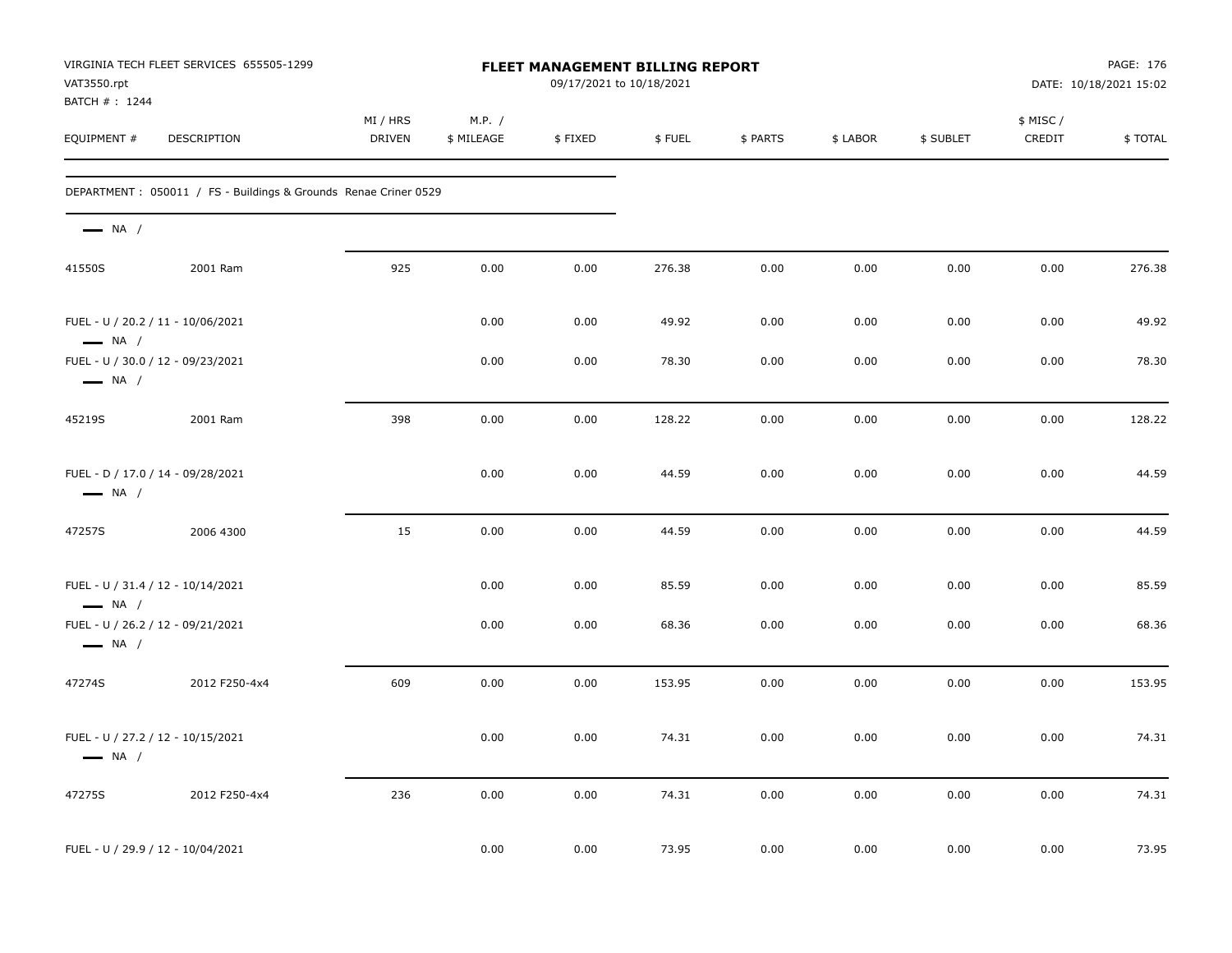| VAT3550.rpt<br>BATCH #: 1244                                | VIRGINIA TECH FLEET SERVICES 655505-1299                        |                    |                      | <b>FLEET MANAGEMENT BILLING REPORT</b><br>09/17/2021 to 10/18/2021 |        |          |          | PAGE: 177<br>DATE: 10/18/2021 15:02 |                     |         |
|-------------------------------------------------------------|-----------------------------------------------------------------|--------------------|----------------------|--------------------------------------------------------------------|--------|----------|----------|-------------------------------------|---------------------|---------|
| EQUIPMENT #                                                 | DESCRIPTION                                                     | MI / HRS<br>DRIVEN | M.P. /<br>\$ MILEAGE | \$FIXED                                                            | \$FUEL | \$ PARTS | \$ LABOR | \$ SUBLET                           | \$ MISC /<br>CREDIT | \$TOTAL |
|                                                             | DEPARTMENT: 050011 / FS - Buildings & Grounds Renae Criner 0529 |                    |                      |                                                                    |        |          |          |                                     |                     |         |
| $\longrightarrow$ NA /                                      |                                                                 |                    |                      |                                                                    |        |          |          |                                     |                     |         |
| 47276S                                                      | 2012 F250-4x4                                                   | 211                | 0.00                 | 0.00                                                               | 73.95  | 0.00     | 0.00     | 0.00                                | 0.00                | 73.95   |
| FUEL - U / 25.6 / 12 - 10/04/2021<br>$\longrightarrow$ NA / |                                                                 |                    | 0.00                 | 0.00                                                               | 63.13  | 0.00     | 0.00     | 0.00                                | 0.00                | 63.13   |
| FUEL - U / 29.2 / 11 - 09/20/2021<br>$\longrightarrow$ NA / |                                                                 |                    | 0.00                 | 0.00                                                               | 76.24  | 0.00     | 0.00     | 0.00                                | 0.00                | 76.24   |
| 48506s                                                      | 2003 Silverado                                                  | $\mathbf 0$        | 0.00                 | 0.00                                                               | 139.37 | 0.00     | 0.00     | 0.00                                | 0.00                | 139.37  |
| FUEL - U / 26.6 / 11 - 10/14/2021<br>$\longrightarrow$ NA / |                                                                 |                    | 0.00                 | 0.00                                                               | 72.51  | 0.00     | 0.00     | 0.00                                | 0.00                | 72.51   |
| FUEL - U / 27.6 / 11 - 09/20/2021<br>$\longrightarrow$ NA / |                                                                 |                    | 0.00                 | 0.00                                                               | 72.11  | 0.00     | 0.00     | 0.00                                | 0.00                | 72.11   |
| 48507s                                                      | 2003 Silverado                                                  | 338                | 0.00                 | 0.00                                                               | 144.62 | 0.00     | 0.00     | 0.00                                | 0.00                | 144.62  |
| FUEL - U / 22.5 / 11 - 10/07/2021<br>$\longrightarrow$ NA / |                                                                 |                    | 0.00                 | 0.00                                                               | 55.65  | 0.00     | 0.00     | 0.00                                | 0.00                | 55.65   |
| FUEL - U / 18.0 / 11 - 10/07/2021<br>$\longrightarrow$ NA / |                                                                 |                    | 0.00                 | 0.00                                                               | 44.53  | 0.00     | 0.00     | 0.00                                | 0.00                | 44.53   |
| 48533S                                                      | 2003 SIERRA                                                     | 315                | 0.00                 | 0.00                                                               | 100.18 | 0.00     | 0.00     | 0.00                                | 0.00                | 100.18  |
| FUEL - D / 27.0 / 13 - 10/15/2021<br>$\longrightarrow$ NA / |                                                                 |                    | 0.00                 | 0.00                                                               | 70.66  | 0.00     | 0.00     | 0.00                                | 0.00                | 70.66   |
| 48998S                                                      | 2004 Sweeper                                                    | 89                 | 0.00                 | 0.00                                                               | 70.66  | 0.00     | 0.00     | 0.00                                | 0.00                | 70.66   |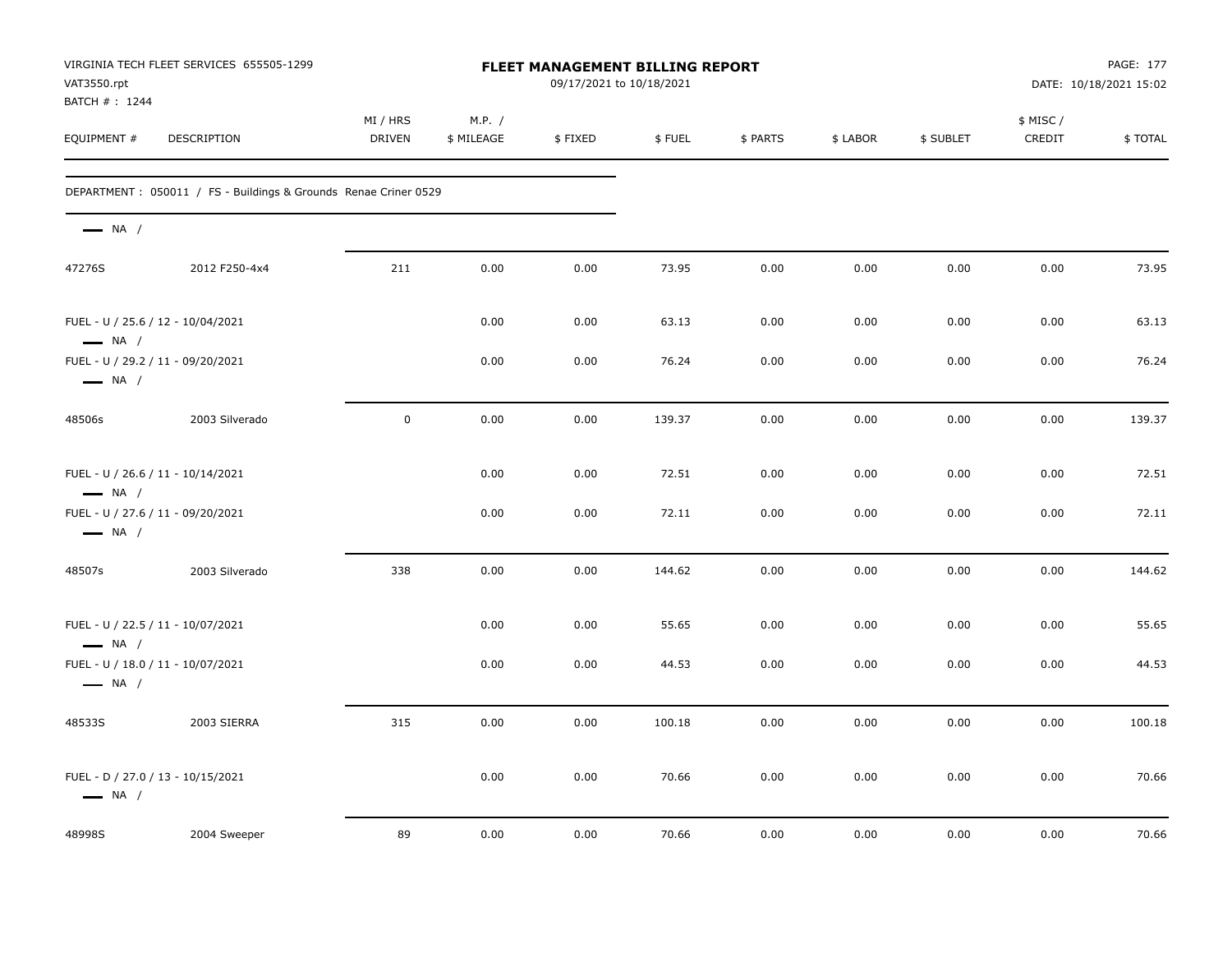| VAT3550.rpt<br>BATCH #: 1244                     | VIRGINIA TECH FLEET SERVICES 655505-1299                         |                    | FLEET MANAGEMENT BILLING REPORT<br>09/17/2021 to 10/18/2021 |         |        |          |          |           | PAGE: 178<br>DATE: 10/18/2021 15:02 |         |  |
|--------------------------------------------------|------------------------------------------------------------------|--------------------|-------------------------------------------------------------|---------|--------|----------|----------|-----------|-------------------------------------|---------|--|
| EQUIPMENT #                                      | DESCRIPTION                                                      | MI / HRS<br>DRIVEN | M.P. /<br>\$ MILEAGE                                        | \$FIXED | \$FUEL | \$ PARTS | \$ LABOR | \$ SUBLET | \$ MISC/<br>CREDIT                  | \$TOTAL |  |
|                                                  | DEPARTMENT : 050011 / FS - Buildings & Grounds Renae Criner 0529 |                    |                                                             |         |        |          |          |           |                                     |         |  |
| $\longrightarrow$ NA /                           | FUEL - U / 19.8 / 11 - 10/07/2021                                |                    | 0.00                                                        | 0.00    | 48.83  | 0.00     | 0.00     | 0.00      | 0.00                                | 48.83   |  |
|                                                  | FUEL - U / 22.1 / 11 - 10/14/2021                                |                    | 0.00                                                        | 0.00    | 60.36  | 0.00     | 0.00     | 0.00      | 0.00                                | 60.36   |  |
| $\longrightarrow$ NA /<br>$\longrightarrow$ NA / | FUEL - U / 23.2 / 12 - 09/17/2021                                |                    | 0.00                                                        | 0.00    | 60.55  | 0.00     | 0.00     | 0.00      | 0.00                                | 60.55   |  |
|                                                  | FUEL - U / 20.2 / 11 - 09/24/2021                                |                    | 0.00                                                        | 0.00    | 52.64  | 0.00     | 0.00     | 0.00      | 0.00                                | 52.64   |  |
| $\longrightarrow$ NA /<br>$\longrightarrow$ NA / | FUEL - U / 21.3 / 11 - 09/30/2021                                |                    | 0.00                                                        | 0.00    | 52.66  | 0.00     | 0.00     | 0.00      | 0.00                                | 52.66   |  |
| 49000S                                           | 2004 F150                                                        | 927                | 0.00                                                        | 0.00    | 275.04 | 0.00     | 0.00     | 0.00      | 0.00                                | 275.04  |  |
| $\longrightarrow$ NA /                           | FUEL - U / 19.0 / 11 - 10/05/2021                                |                    | 0.00                                                        | 0.00    | 46.93  | 0.00     | 0.00     | 0.00      | 0.00                                | 46.93   |  |
| 49006S                                           | 2004 F150                                                        | 151                | 0.00                                                        | 0.00    | 46.93  | 0.00     | 0.00     | 0.00      | 0.00                                | 46.93   |  |
| $\longrightarrow$ NA /                           | FUEL - U / 29.2 / 12 - 10/06/2021                                |                    | 0.00                                                        | 0.00    | 72.07  | 0.00     | 0.00     | 0.00      | 0.00                                | 72.07   |  |
| $\longrightarrow$ NA /                           | FUEL - U / 29.2 / 12 - 09/22/2021                                |                    | 0.00                                                        | 0.00    | 76.26  | 0.00     | 0.00     | 0.00      | 0.00                                | 76.26   |  |
| 50144S                                           | 2005 SIERRA                                                      | 439                | 0.00                                                        | 0.00    | 148.33 | 0.00     | 0.00     | 0.00      | 0.00                                | 148.33  |  |
| $\longrightarrow$ NA /                           | FUEL - U / 27.0 / 12 - 10/14/2021                                |                    | 0.00                                                        | 0.00    | 73.71  | 0.00     | 0.00     | 0.00      | 0.00                                | 73.71   |  |
| 52502S                                           | 2006 Silverado                                                   | 288                | 0.00                                                        | 0.00    | 73.71  | 0.00     | 0.00     | 0.00      | 0.00                                | 73.71   |  |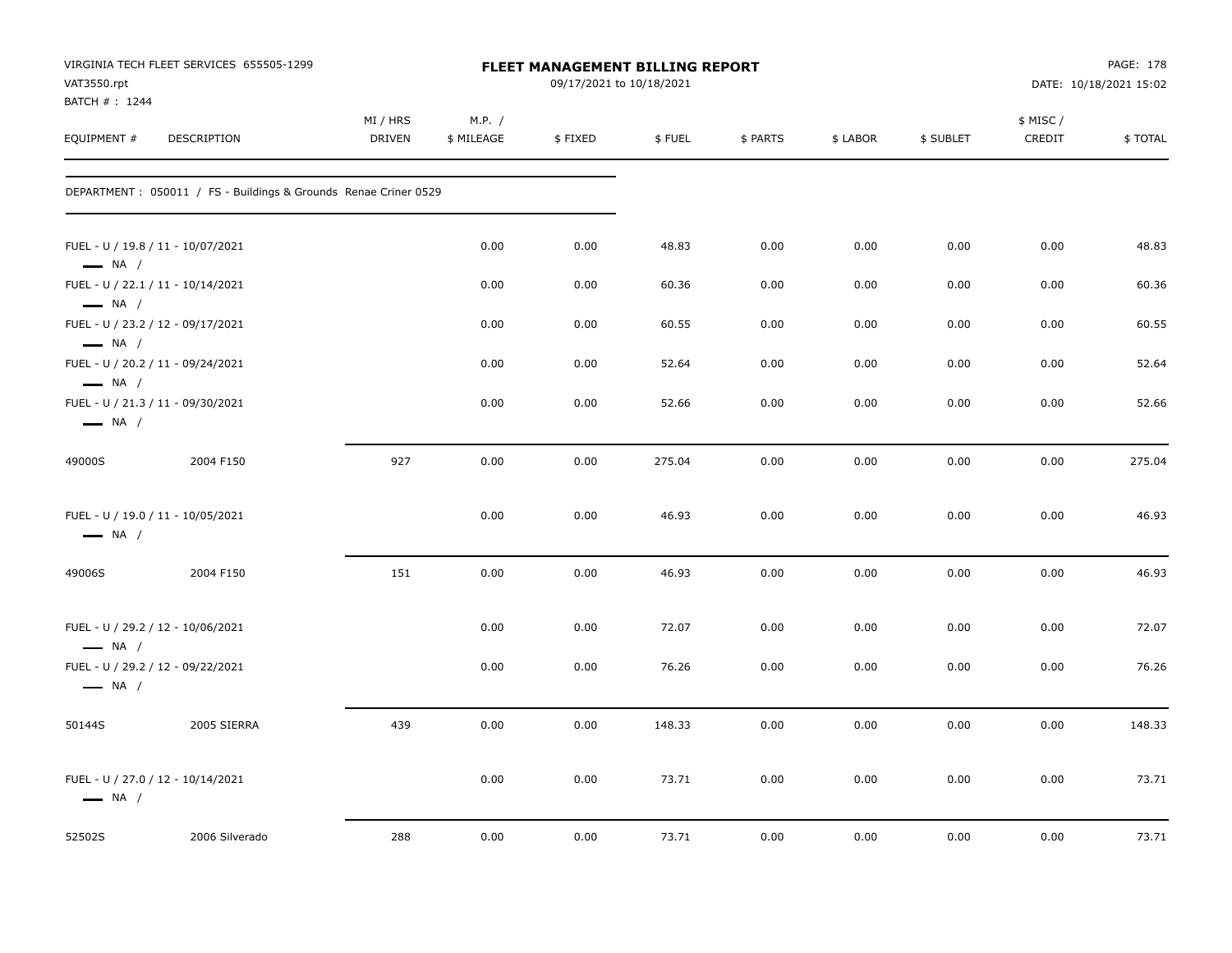| VAT3550.rpt<br>BATCH # : 1244                               | VIRGINIA TECH FLEET SERVICES 655505-1299                         |                           |                      | FLEET MANAGEMENT BILLING REPORT<br>09/17/2021 to 10/18/2021 |                |              |              | PAGE: 179<br>DATE: 10/18/2021 15:02 |                     |                |
|-------------------------------------------------------------|------------------------------------------------------------------|---------------------------|----------------------|-------------------------------------------------------------|----------------|--------------|--------------|-------------------------------------|---------------------|----------------|
| EQUIPMENT #                                                 | DESCRIPTION                                                      | MI / HRS<br><b>DRIVEN</b> | M.P. /<br>\$ MILEAGE | \$FIXED                                                     | \$FUEL         | \$ PARTS     | \$ LABOR     | \$ SUBLET                           | \$ MISC /<br>CREDIT | \$TOTAL        |
|                                                             | DEPARTMENT : 050011 / FS - Buildings & Grounds Renae Criner 0529 |                           |                      |                                                             |                |              |              |                                     |                     |                |
| $\longrightarrow$ NA /                                      | FUEL - D / 25.4 / 13 - 10/14/2021                                |                           | 0.00                 | 0.00                                                        | 66.47          | 0.00         | 0.00         | 0.00                                | 0.00                | 66.47          |
| 55227S                                                      | 2008 F350                                                        | 117                       | 0.00                 | 0.00                                                        | 66.47          | 0.00         | 0.00         | 0.00                                | 0.00                | 66.47          |
| $\longrightarrow$ NA /                                      | FUEL - D / 26.2 / 13 - 09/22/2021                                |                           | 0.00                 | 0.00                                                        | 68.64          | 0.00         | 0.00         | 0.00                                | 0.00                | 68.64          |
| 55248S                                                      | 2006 F450                                                        | 210                       | 0.00                 | 0.00                                                        | 68.64          | 0.00         | 0.00         | 0.00                                | 0.00                | 68.64          |
| $\longrightarrow$ NA /                                      | FUEL - D / 17.6 / 14 - 09/20/2021                                |                           | 0.00                 | 0.00                                                        | 46.11          | 0.00         | 0.00         | 0.00                                | 0.00                | 46.11          |
| 57530S                                                      | 1995 QUBE VAN                                                    | 125                       | 0.00                 | 0.00                                                        | 46.11          | 0.00         | 0.00         | 0.00                                | 0.00                | 46.11          |
| $\longrightarrow$ NA /                                      | FUEL - D / 20.0 / 13 - 10/14/2021                                |                           | 0.00                 | 0.00                                                        | 52.40          | 0.00         | 0.00         | 0.00                                | 0.00                | 52.40          |
| $\longrightarrow$ NA /                                      | FUEL - D / 23.5 / 13 - 09/30/2021                                |                           | 0.00                 | 0.00                                                        | 61.49          | 0.00         | 0.00         | 0.00                                | 0.00                | 61.49          |
| $\longrightarrow$ NA /                                      | FUEL - D / 20.9 / 13 - 09/30/2021                                |                           | 0.00                 | 0.00                                                        | 54.76          | 0.00         | 0.00         | 0.00                                | 0.00                | 54.76          |
| 58858S                                                      | 2009 F250-4x4                                                    | 323                       | 0.00                 | 0.00                                                        | 168.65         | 0.00         | 0.00         | 0.00                                | 0.00                | 168.65         |
| $\longrightarrow$ NA /<br>FUEL - U / 25.4 / 11 - 10/11/2021 | FUEL - U / 25.0 / 11 - 10/05/2021                                |                           | 0.00<br>0.00         | 0.00<br>0.00                                                | 61.70<br>69.40 | 0.00<br>0.00 | 0.00<br>0.00 | 0.00<br>0.00                        | 0.00<br>0.00        | 61.70<br>69.40 |
| $\longrightarrow$ NA /                                      |                                                                  |                           |                      |                                                             |                |              |              |                                     |                     |                |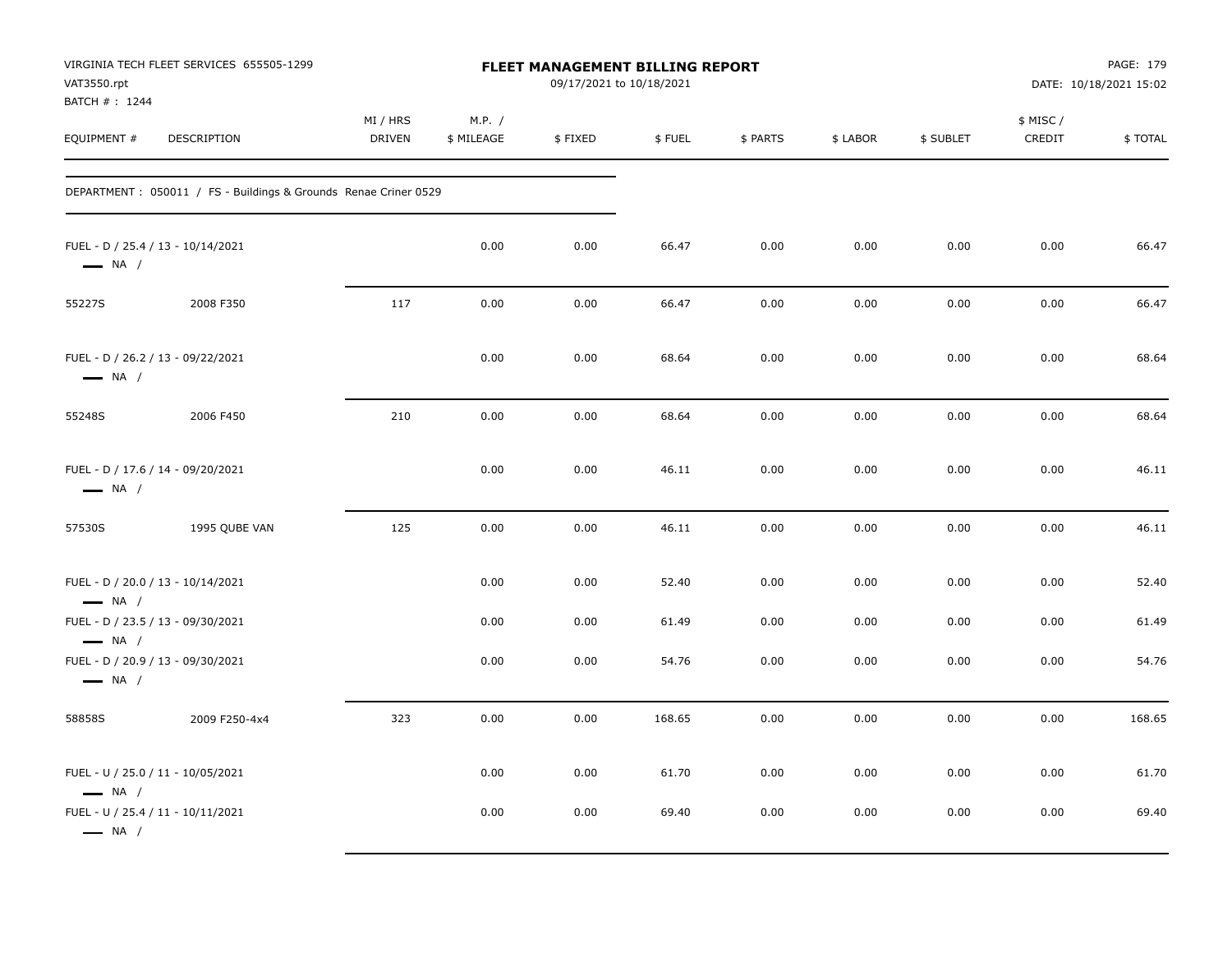| VAT3550.rpt                   | VIRGINIA TECH FLEET SERVICES 655505-1299                         |                           |                      | <b>FLEET MANAGEMENT BILLING REPORT</b><br>09/17/2021 to 10/18/2021 |        |          | PAGE: 180<br>DATE: 10/18/2021 15:02 |           |                     |         |
|-------------------------------|------------------------------------------------------------------|---------------------------|----------------------|--------------------------------------------------------------------|--------|----------|-------------------------------------|-----------|---------------------|---------|
| BATCH # : 1244<br>EQUIPMENT # | DESCRIPTION                                                      | MI / HRS<br><b>DRIVEN</b> | M.P. /<br>\$ MILEAGE | \$FIXED                                                            | \$FUEL | \$ PARTS | \$ LABOR                            | \$ SUBLET | \$ MISC /<br>CREDIT | \$TOTAL |
|                               | DEPARTMENT : 050011 / FS - Buildings & Grounds Renae Criner 0529 |                           |                      |                                                                    |        |          |                                     |           |                     |         |
| 60153S                        | 2010 SAVANA                                                      | $\mathbf 0$               | 0.00                 | 0.00                                                               | 131.10 | 0.00     | 0.00                                | 0.00      | 0.00                | 131.10  |
| $\longrightarrow$ NA /        | FUEL - D / 15.2 / 14 - 09/20/2021                                |                           | 0.00                 | 0.00                                                               | 39.85  | 0.00     | 0.00                                | 0.00      | 0.00                | 39.85   |
| $\longrightarrow$ NA /        | FUEL - D / 18.0 / 13 - 09/29/2021                                |                           | 0.00                 | 0.00                                                               | 47.16  | 0.00     | 0.00                                | 0.00      | 0.00                | 47.16   |
| 60183S                        | 2011 F350                                                        | 299                       | 0.00                 | 0.00                                                               | 87.01  | 0.00     | 0.00                                | 0.00      | 0.00                | 87.01   |
| $\longrightarrow$ NA /        | FUEL - U / 12.5 / 12 - 10/06/2021                                |                           | 0.00                 | 0.00                                                               | 30.92  | 0.00     | 0.00                                | 0.00      | 0.00                | 30.92   |
| $\longrightarrow$ NA /        | FUEL - U / 22.3 / 11 - 09/22/2021                                |                           | 0.00                 | 0.00                                                               | 58.10  | 0.00     | 0.00                                | 0.00      | 0.00                | 58.10   |
| 65560S                        | 2014 F250-4x4                                                    | 275                       | 0.00                 | 0.00                                                               | 89.02  | 0.00     | 0.00                                | 0.00      | 0.00                | 89.02   |
| $\longrightarrow$ NA /        | FUEL - U / 28.3 / 11 - 09/28/2021                                |                           | 0.00                 | 0.00                                                               | 69.80  | 0.00     | 0.00                                | 0.00      | 0.00                | 69.80   |
| 65563S                        | 2014 F250                                                        | 220                       | 0.00                 | 0.00                                                               | 69.80  | 0.00     | 0.00                                | 0.00      | 0.00                | 69.80   |
| $\longrightarrow$ NA /        | FUEL - U / 26.2 / 11 - 10/07/2021                                |                           | 0.00                 | 0.00                                                               | 64.69  | 0.00     | 0.00                                | 0.00      | 0.00                | 64.69   |
| $\longrightarrow$ NA /        | FUEL - U / 28.0 / 12 - 09/23/2021                                |                           | 0.00                 | 0.00                                                               | 73.08  | 0.00     | 0.00                                | 0.00      | 0.00                | 73.08   |
| 65565S                        | 2014 F250                                                        | 307                       | 0.00                 | 0.00                                                               | 137.77 | 0.00     | 0.00                                | 0.00      | 0.00                | 137.77  |
|                               | FUEL - D / 23.4 / 13 - 09/20/2021                                |                           | 0.00                 | 0.00                                                               | 61.18  | 0.00     | 0.00                                | 0.00      | 0.00                | 61.18   |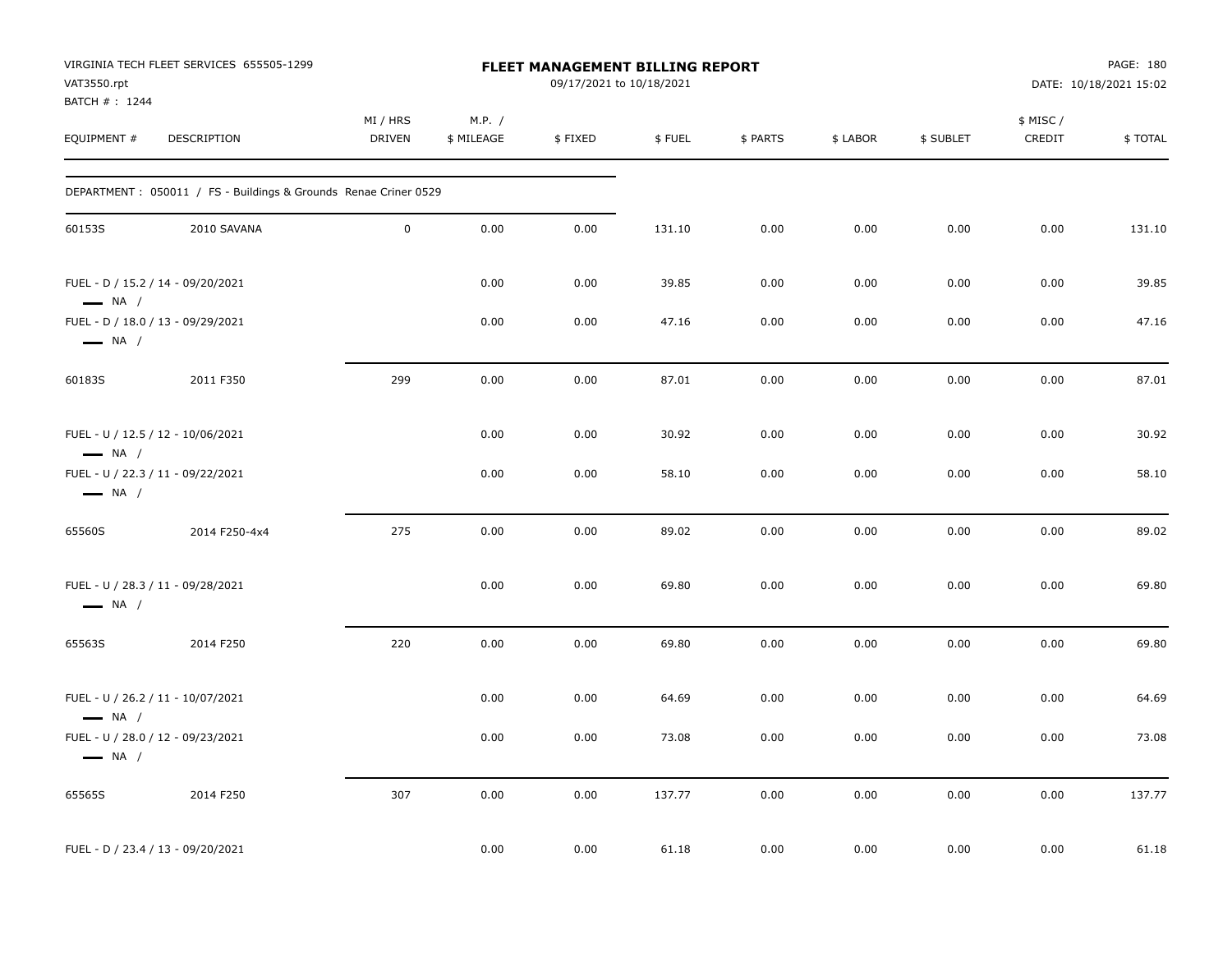| VIRGINIA TECH FLEET SERVICES 655505-1299<br>VAT3550.rpt<br>BATCH #: 1244              |                    |                      | PAGE: 181<br>DATE: 10/18/2021 15:02 |        |          |          |           |                    |         |
|---------------------------------------------------------------------------------------|--------------------|----------------------|-------------------------------------|--------|----------|----------|-----------|--------------------|---------|
| EQUIPMENT #<br>DESCRIPTION                                                            | MI / HRS<br>DRIVEN | M.P. /<br>\$ MILEAGE | \$FIXED                             | \$FUEL | \$ PARTS | \$ LABOR | \$ SUBLET | \$ MISC/<br>CREDIT | \$TOTAL |
| DEPARTMENT : 050011 / FS - Buildings & Grounds Renae Criner 0529                      |                    |                      |                                     |        |          |          |           |                    |         |
| $\longrightarrow$ NA /<br>FUEL - D / 18.9 / 14 - 09/29/2021<br>$\longrightarrow$ NA / |                    | 0.00                 | 0.00                                | 49.41  | 0.00     | 0.00     | 0.00      | 0.00               | 49.41   |
| 68280S<br>2008 F450                                                                   | 293                | 0.00                 | 0.00                                | 110.59 | 0.00     | 0.00     | 0.00      | 0.00               | 110.59  |
| FUEL - D / 22.7 / 14 - 10/04/2021<br>$\longrightarrow$ NA /                           |                    | 0.00                 | 0.00                                | 59.37  | 0.00     | 0.00     | 0.00      | 0.00               | 59.37   |
| FUEL - D / 21.7 / 14 - 10/18/2021<br>$\longrightarrow$ NA /                           |                    | 0.00                 | 0.00                                | 56.80  | 0.00     | 0.00     | 0.00      | 0.00               | 56.80   |
| 77311s<br>2019 F250                                                                   | 380                | 0.00                 | 0.00                                | 116.17 | 0.00     | 0.00     | 0.00      | 0.00               | 116.17  |
| FUEL - U / 2.9 / 11 - 10/01/2021<br>$\longrightarrow$ NA /                            |                    | 0.00                 | 0.00                                | 7.09   | 0.00     | 0.00     | 0.00      | 0.00               | 7.09    |
| FUEL - U / 9.4 / 12 - 10/01/2021                                                      |                    | 0.00                 | 0.00                                | 23.14  | 0.00     | 0.00     | 0.00      | 0.00               | 23.14   |
| $\longrightarrow$ NA /<br>FUEL - U / 6.4 / 12 - 10/01/2021<br>$\longrightarrow$ NA /  |                    | 0.00                 | 0.00                                | 15.78  | 0.00     | 0.00     | 0.00      | 0.00               | 15.78   |
| FUEL - U / 2.5 / 11 - 10/01/2021<br>$\longrightarrow$ NA /                            |                    | 0.00                 | 0.00                                | 6.10   | 0.00     | 0.00     | 0.00      | 0.00               | 6.10    |
| FUEL - U / 2.6 / 11 - 10/01/2021<br>$\longrightarrow$ NA /                            |                    | 0.00                 | 0.00                                | 6.45   | 0.00     | 0.00     | 0.00      | 0.00               | 6.45    |
| FUEL - U / 5.2 / 11 - 10/01/2021<br>$\longrightarrow$ NA /                            |                    | 0.00                 | 0.00                                | 12.84  | 0.00     | 0.00     | 0.00      | 0.00               | 12.84   |
| FUEL - U / 8.1 / 11 - 10/01/2021<br>$\longrightarrow$ NA /                            |                    | 0.00                 | 0.00                                | 19.91  | 0.00     | 0.00     | 0.00      | 0.00               | 19.91   |
| FUEL - U / 11.1 / 11 - 10/01/2021<br>$\longrightarrow$ NA /                           |                    | 0.00                 | 0.00                                | 27.32  | 0.00     | 0.00     | 0.00      | 0.00               | 27.32   |
| FUEL - U / 3.4 / 12 - 10/02/2021<br>$\longrightarrow$ NA /                            |                    | 0.00                 | 0.00                                | 8.30   | 0.00     | 0.00     | 0.00      | 0.00               | 8.30    |
| FUEL - U / 4.8 / 12 - 10/02/2021                                                      |                    | 0.00                 | 0.00                                | 11.83  | 0.00     | 0.00     | 0.00      | 0.00               | 11.83   |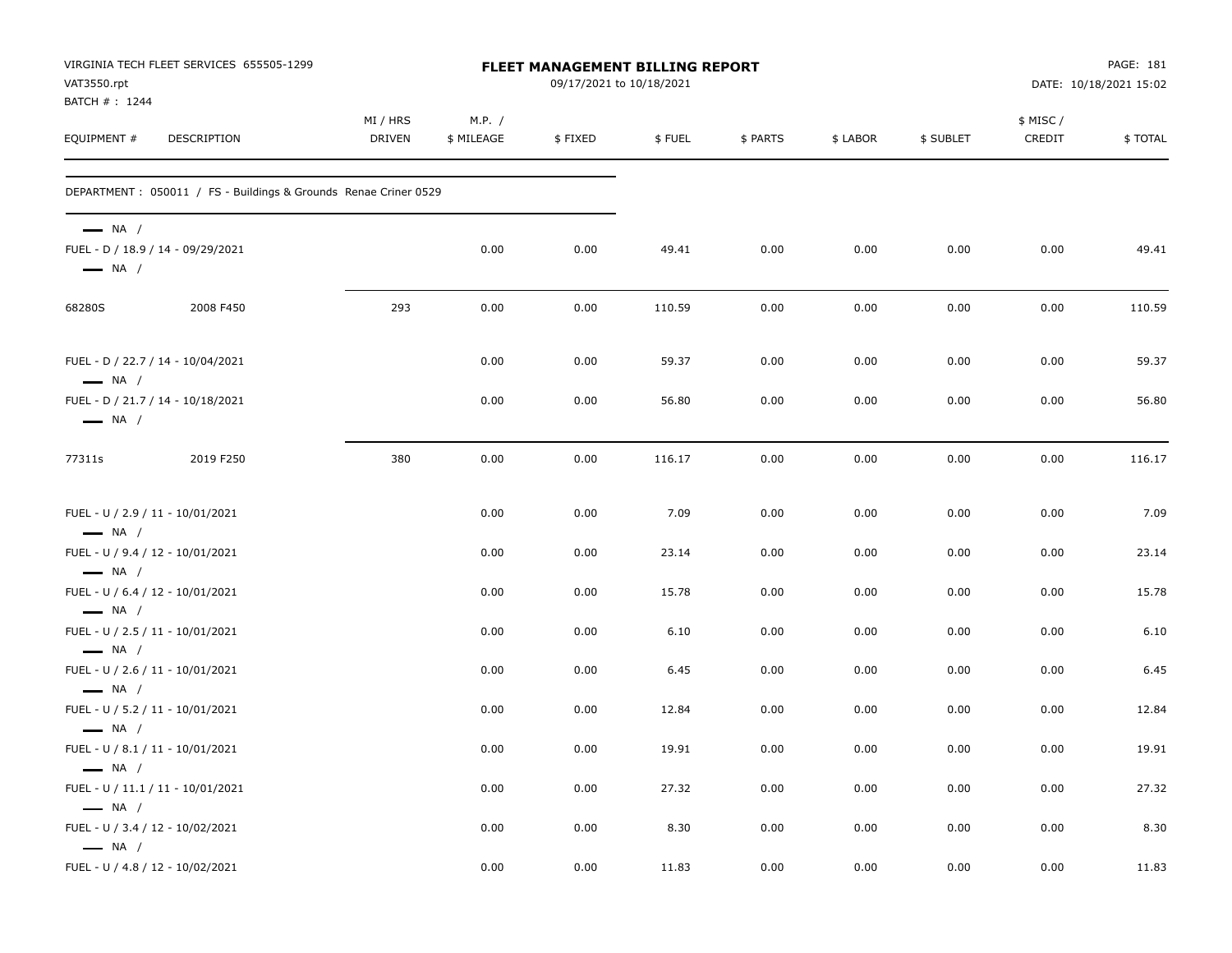| VAT3550.rpt<br>BATCH #: 1244                               | VIRGINIA TECH FLEET SERVICES 655505-1299                         | <b>FLEET MANAGEMENT BILLING REPORT</b><br>09/17/2021 to 10/18/2021 |                      |         |        |          |          |           | PAGE: 182<br>DATE: 10/18/2021 15:02 |         |  |  |
|------------------------------------------------------------|------------------------------------------------------------------|--------------------------------------------------------------------|----------------------|---------|--------|----------|----------|-----------|-------------------------------------|---------|--|--|
| EQUIPMENT #                                                | DESCRIPTION                                                      | MI / HRS<br><b>DRIVEN</b>                                          | M.P. /<br>\$ MILEAGE | \$FIXED | \$FUEL | \$ PARTS | \$ LABOR | \$ SUBLET | \$ MISC/<br>CREDIT                  | \$TOTAL |  |  |
|                                                            | DEPARTMENT : 050011 / FS - Buildings & Grounds Renae Criner 0529 |                                                                    |                      |         |        |          |          |           |                                     |         |  |  |
| $\longrightarrow$ NA /                                     |                                                                  |                                                                    |                      |         |        |          |          |           |                                     |         |  |  |
| FUEL - U / 6.5 / 12 - 10/02/2021<br>$\longrightarrow$ NA / |                                                                  |                                                                    | 0.00                 | 0.00    | 16.15  | 0.00     | 0.00     | 0.00      | 0.00                                | 16.15   |  |  |
| FUEL - U / 4.2 / 11 - 10/02/2021<br>$\longrightarrow$ NA / |                                                                  |                                                                    | 0.00                 | 0.00    | 10.47  | 0.00     | 0.00     | 0.00      | 0.00                                | 10.47   |  |  |
| FUEL - U / 4.1 / 11 - 10/04/2021<br>$\longrightarrow$ NA / |                                                                  |                                                                    | 0.00                 | 0.00    | 10.08  | 0.00     | 0.00     | 0.00      | 0.00                                | 10.08   |  |  |
| FUEL - U / 3.3 / 11 - 10/04/2021<br>$\longrightarrow$ NA / |                                                                  |                                                                    | 0.00                 | 0.00    | 8.05   | 0.00     | 0.00     | 0.00      | 0.00                                | 8.05    |  |  |
| FUEL - U / 3.8 / 12 - 10/04/2021<br>$\longrightarrow$ NA / |                                                                  |                                                                    | 0.00                 | 0.00    | 9.48   | 0.00     | 0.00     | 0.00      | 0.00                                | 9.48    |  |  |
| FUEL - U / 5.0 / 12 - 10/04/2021<br>$\longrightarrow$ NA / |                                                                  |                                                                    | 0.00                 | 0.00    | 12.35  | 0.00     | 0.00     | 0.00      | 0.00                                | 12.35   |  |  |
| $\longrightarrow$ NA /                                     | FUEL - D / 14.0 / 14 - 10/04/2021                                |                                                                    | 0.00                 | 0.00    | 36.68  | 0.00     | 0.00     | 0.00      | 0.00                                | 36.68   |  |  |
| FUEL - U / 3.7 / 11 - 10/04/2021<br>$\longrightarrow$ NA / |                                                                  |                                                                    | 0.00                 | 0.00    | 9.09   | 0.00     | 0.00     | 0.00      | 0.00                                | 9.09    |  |  |
| FUEL - U / 4.6 / 11 - 10/04/2021<br>$\longrightarrow$ NA / |                                                                  |                                                                    | 0.00                 | 0.00    | 11.29  | 0.00     | 0.00     | 0.00      | 0.00                                | 11.29   |  |  |
| FUEL - U / 5.0 / 11 - 10/04/2021<br>$\longrightarrow$ NA / |                                                                  |                                                                    | 0.00                 | 0.00    | 12.40  | 0.00     | 0.00     | 0.00      | 0.00                                | 12.40   |  |  |
| FUEL - U / 3.4 / 11 - 10/04/2021<br>$\longrightarrow$ NA / |                                                                  |                                                                    | 0.00                 | 0.00    | 8.32   | 0.00     | 0.00     | 0.00      | 0.00                                | 8.32    |  |  |
| FUEL - U / 5.0 / 11 - 10/04/2021<br>$\longrightarrow$ NA / |                                                                  |                                                                    | 0.00                 | 0.00    | 12.33  | 0.00     | 0.00     | 0.00      | 0.00                                | 12.33   |  |  |
| FUEL - U / 3.4 / 11 - 10/04/2021<br>$\longrightarrow$ NA / |                                                                  |                                                                    | 0.00                 | 0.00    | 8.45   | 0.00     | 0.00     | 0.00      | 0.00                                | 8.45    |  |  |
| FUEL - U / 0.1 / 11 - 10/05/2021<br>$\longrightarrow$ NA / |                                                                  |                                                                    | 0.00                 | 0.00    | 0.35   | 0.00     | 0.00     | 0.00      | 0.00                                | 0.35    |  |  |
| FUEL - U / 3.4 / 11 - 10/05/2021<br>$\longrightarrow$ NA / |                                                                  |                                                                    | 0.00                 | 0.00    | 8.47   | 0.00     | 0.00     | 0.00      | 0.00                                | 8.47    |  |  |
| FUEL - U / 3.8 / 11 - 10/05/2021<br>$\longrightarrow$ NA / |                                                                  |                                                                    | 0.00                 | 0.00    | 9.31   | 0.00     | 0.00     | 0.00      | 0.00                                | 9.31    |  |  |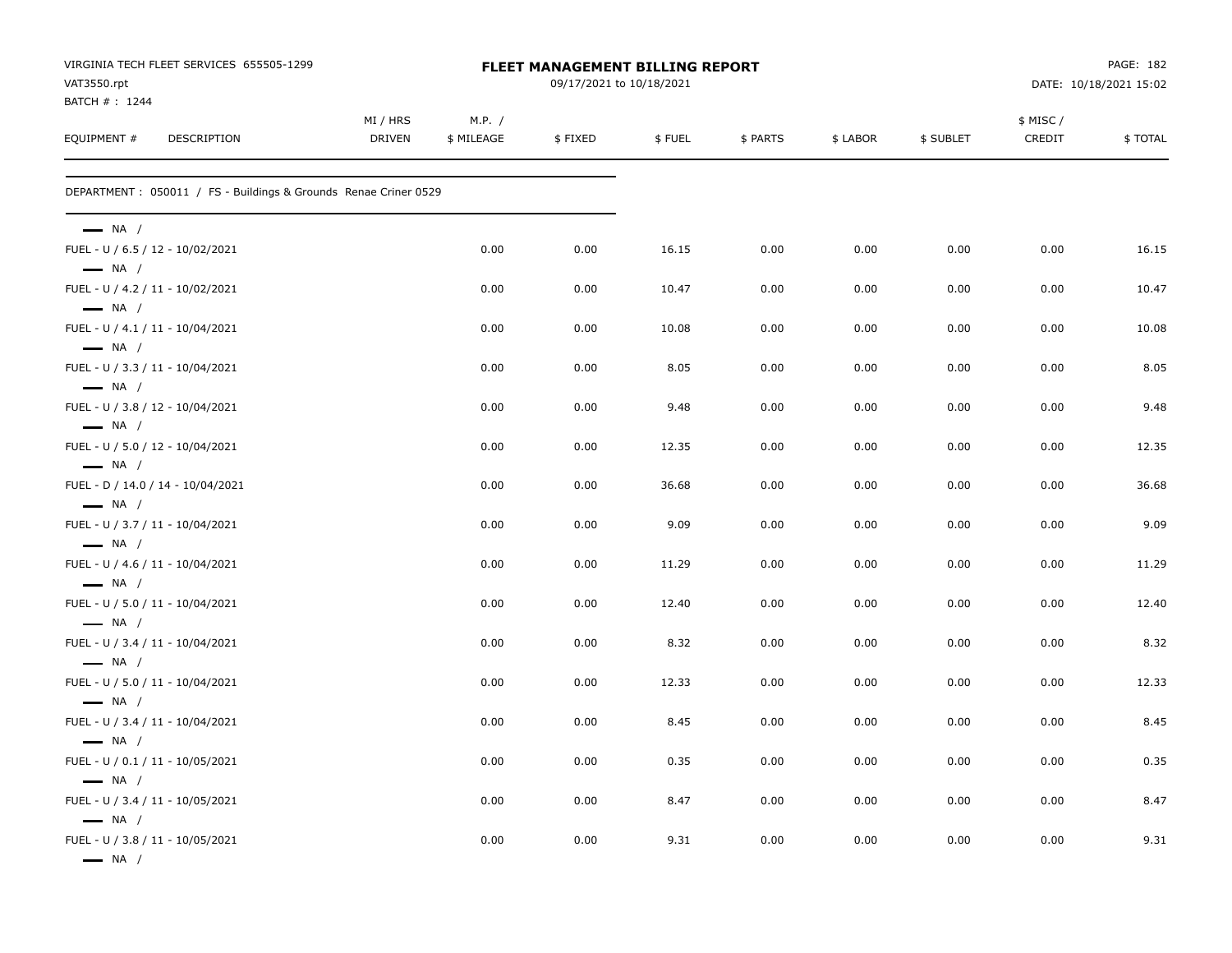| VIRGINIA TECH FLEET SERVICES 655505-1299<br>VAT3550.rpt<br>BATCH #: 1244 |                    |                      | FLEET MANAGEMENT BILLING REPORT<br>09/17/2021 to 10/18/2021 |        |          | PAGE: 183<br>DATE: 10/18/2021 15:02 |           |                    |         |
|--------------------------------------------------------------------------|--------------------|----------------------|-------------------------------------------------------------|--------|----------|-------------------------------------|-----------|--------------------|---------|
| EQUIPMENT #<br>DESCRIPTION                                               | MI / HRS<br>DRIVEN | M.P. /<br>\$ MILEAGE | \$FIXED                                                     | \$FUEL | \$ PARTS | \$ LABOR                            | \$ SUBLET | \$ MISC/<br>CREDIT | \$TOTAL |
| DEPARTMENT: 050011 / FS - Buildings & Grounds Renae Criner 0529          |                    |                      |                                                             |        |          |                                     |           |                    |         |
| FUEL - U / 3.9 / 11 - 10/05/2021<br>$\longrightarrow$ NA /               |                    | 0.00                 | 0.00                                                        | 9.53   | 0.00     | 0.00                                | 0.00      | 0.00               | 9.53    |
| FUEL - U / 3.6 / 11 - 10/05/2021<br>$\longrightarrow$ NA /               |                    | 0.00                 | 0.00                                                        | 8.89   | 0.00     | 0.00                                | 0.00      | 0.00               | 8.89    |
| FUEL - U / 2.2 / 12 - 10/05/2021<br>$\longrightarrow$ NA /               |                    | 0.00                 | 0.00                                                        | 5.31   | 0.00     | 0.00                                | 0.00      | 0.00               | 5.31    |
| FUEL - U / 11.9 / 12 - 10/05/2021<br>$\longrightarrow$ NA /              |                    | 0.00                 | 0.00                                                        | 29.29  | 0.00     | 0.00                                | 0.00      | 0.00               | 29.29   |
| FUEL - U / 13.0 / 12 - 10/05/2021<br>$\longrightarrow$ NA /              |                    | 0.00                 | 0.00                                                        | 32.13  | 0.00     | 0.00                                | 0.00      | 0.00               | 32.13   |
| FUEL - U / 6.1 / 11 - 10/05/2021<br>$\longrightarrow$ NA /               |                    | 0.00                 | 0.00                                                        | 15.12  | 0.00     | 0.00                                | 0.00      | 0.00               | 15.12   |
| FUEL - D / 42.6 / 14 - 10/05/2021<br>$\longrightarrow$ NA /              |                    | 0.00                 | 0.00                                                        | 111.69 | 0.00     | 0.00                                | 0.00      | 0.00               | 111.69  |
| FUEL - U / 3.8 / 11 - 10/05/2021<br>$\longrightarrow$ NA /               |                    | 0.00                 | 0.00                                                        | 9.36   | 0.00     | 0.00                                | 0.00      | 0.00               | 9.36    |
| FUEL - U / 3.0 / 11 - 10/05/2021<br>$\longrightarrow$ NA /               |                    | 0.00                 | 0.00                                                        | 7.43   | 0.00     | 0.00                                | 0.00      | 0.00               | 7.43    |
| FUEL - U / 13.0 / 12 - 10/06/2021<br>$-$ NA /                            |                    | 0.00                 | 0.00                                                        | 32.04  | 0.00     | 0.00                                | 0.00      | 0.00               | 32.04   |
| FUEL - U / 8.4 / 11 - 10/06/2021<br>$\longrightarrow$ NA /               |                    | 0.00                 | 0.00                                                        | 20.67  | 0.00     | 0.00                                | 0.00      | 0.00               | 20.67   |
| FUEL - U / 1.9 / 12 - 10/06/2021<br>$\longrightarrow$ NA /               |                    | 0.00                 | 0.00                                                        | 4.57   | 0.00     | 0.00                                | 0.00      | 0.00               | 4.57    |
| FUEL - U / 3.1 / 12 - 10/06/2021<br>$\longrightarrow$ NA /               |                    | 0.00                 | 0.00                                                        | 7.56   | 0.00     | 0.00                                | 0.00      | 0.00               | 7.56    |
| FUEL - D / 27.0 / 13 - 10/06/2021<br>$\longrightarrow$ NA /              |                    | 0.00                 | 0.00                                                        | 70.71  | 0.00     | 0.00                                | 0.00      | 0.00               | 70.71   |
| FUEL - D / 5.8 / 14 - 10/06/2021<br>$\equiv$ NA /                        |                    | 0.00                 | 0.00                                                        | 15.14  | 0.00     | 0.00                                | 0.00      | 0.00               | 15.14   |
| FUEL - D / 42.8 / 14 - 10/06/2021<br>$\longrightarrow$ NA /              |                    | 0.00                 | 0.00                                                        | 112.21 | 0.00     | 0.00                                | 0.00      | 0.00               | 112.21  |
| FUEL - U / 10.0 / 11 - 10/06/2021                                        |                    | 0.00                 | 0.00                                                        | 24.58  | 0.00     | 0.00                                | 0.00      | 0.00               | 24.58   |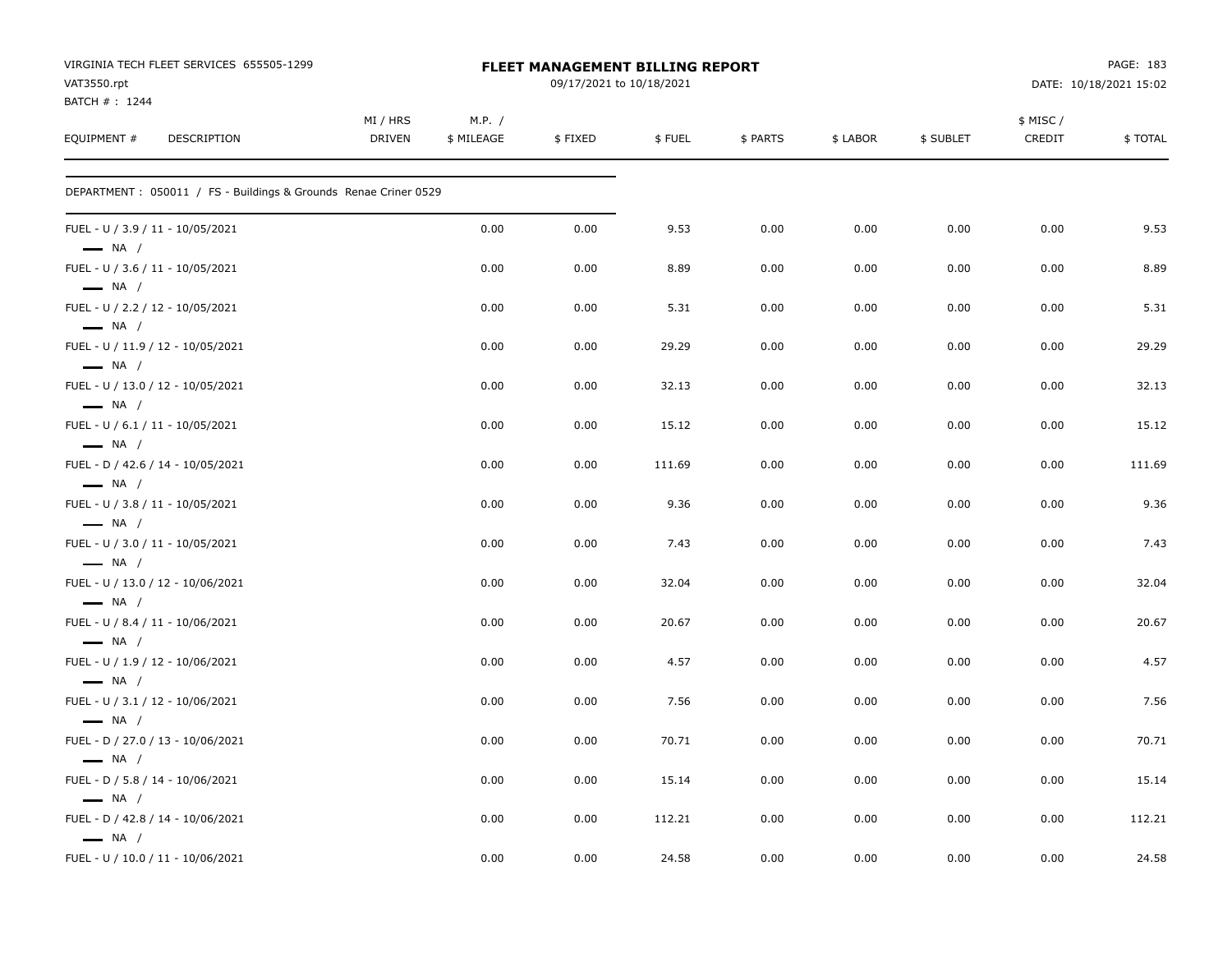| VIRGINIA TECH FLEET SERVICES 655505-1299<br>VAT3550.rpt<br>BATCH #: 1244             |                           |                      | FLEET MANAGEMENT BILLING REPORT<br>09/17/2021 to 10/18/2021 |        |          |          | PAGE: 184<br>DATE: 10/18/2021 15:02 |                    |         |
|--------------------------------------------------------------------------------------|---------------------------|----------------------|-------------------------------------------------------------|--------|----------|----------|-------------------------------------|--------------------|---------|
| EQUIPMENT #<br>DESCRIPTION                                                           | MI / HRS<br><b>DRIVEN</b> | M.P. /<br>\$ MILEAGE | \$FIXED                                                     | \$FUEL | \$ PARTS | \$ LABOR | \$ SUBLET                           | \$ MISC/<br>CREDIT | \$TOTAL |
| DEPARTMENT : 050011 / FS - Buildings & Grounds Renae Criner 0529                     |                           |                      |                                                             |        |          |          |                                     |                    |         |
| $\longrightarrow$ NA /<br>FUEL - U / 1.7 / 11 - 10/06/2021<br>$\longrightarrow$ NA / |                           | 0.00                 | 0.00                                                        | 4.25   | 0.00     | 0.00     | 0.00                                | 0.00               | 4.25    |
| FUEL - U / 1.9 / 11 - 10/06/2021                                                     |                           | 0.00                 | 0.00                                                        | 4.79   | 0.00     | 0.00     | 0.00                                | 0.00               | 4.79    |
| $\longrightarrow$ NA /<br>FUEL - U / 1.1 / 11 - 10/06/2021<br>$\longrightarrow$ NA / |                           | 0.00                 | 0.00                                                        | 2.59   | 0.00     | 0.00     | 0.00                                | 0.00               | 2.59    |
| FUEL - U / 6.0 / 11 - 10/07/2021<br>$\longrightarrow$ NA /                           |                           | 0.00                 | 0.00                                                        | 14.82  | 0.00     | 0.00     | 0.00                                | 0.00               | 14.82   |
| FUEL - U / 7.3 / 12 - 10/07/2021<br>$\longrightarrow$ NA /                           |                           | 0.00                 | 0.00                                                        | 18.13  | 0.00     | 0.00     | 0.00                                | 0.00               | 18.13   |
| FUEL - U / 5.7 / 12 - 10/07/2021                                                     |                           | 0.00                 | 0.00                                                        | 34.70  | 0.00     | 0.00     | 0.00                                | 0.00               | 34.70   |
| $\longrightarrow$ NA /<br>FUEL - U / 4.7 / 12 - 10/07/2021                           |                           | 0.00                 | 0.00                                                        | 11.53  | 0.00     | 0.00     | 0.00                                | 0.00               | 11.53   |
| $\longrightarrow$ NA /<br>FUEL - U / 8.5 / 11 - 10/07/2021                           |                           | 0.00                 | 0.00                                                        | 21.02  | 0.00     | 0.00     | 0.00                                | 0.00               | 21.02   |
| $\longrightarrow$ NA /<br>FUEL - U / 4.6 / 11 - 10/07/2021                           |                           | 0.00                 | 0.00                                                        | 11.24  | 0.00     | 0.00     | 0.00                                | 0.00               | 11.24   |
| $\longrightarrow$ NA /<br>FUEL - U / 1.6 / 11 - 10/07/2021                           |                           | 0.00                 | 0.00                                                        | 23.34  | 0.00     | 0.00     | 0.00                                | 0.00               | 23.34   |
| $\longrightarrow$ NA /<br>FUEL - U / 1.0 / 11 - 10/07/2021                           |                           | 0.00                 | 0.00                                                        | 6.05   | 0.00     | 0.00     | 0.00                                | 0.00               | 6.05    |
| $\longrightarrow$ NA /<br>FUEL - U / 10.0 / 11 - 10/07/2021                          |                           | 0.00                 | 0.00                                                        | 32.43  | 0.00     | 0.00     | 0.00                                | 0.00               | 32.43   |
| $\longrightarrow$ NA /<br>FUEL - U / 2.0 / 11 - 10/08/2021                           |                           | 0.00                 | 0.00                                                        | 5.04   | 0.00     | 0.00     | 0.00                                | 0.00               | 5.04    |
| $\longrightarrow$ NA /<br>FUEL - U / 5.0 / 12 - 10/08/2021                           |                           | 0.00                 | 0.00                                                        | 12.45  | 0.00     | 0.00     | 0.00                                | 0.00               | 12.45   |
| $\longrightarrow$ NA /<br>FUEL - U / 5.4 / 12 - 10/08/2021                           |                           | 0.00                 | 0.00                                                        | 13.36  | 0.00     | 0.00     | 0.00                                | 0.00               | 13.36   |
| $\longrightarrow$ NA /<br>FUEL - U / 3.0 / 11 - 10/08/2021<br>$\longrightarrow$ NA / |                           | 0.00                 | 0.00                                                        | 7.39   | 0.00     | 0.00     | 0.00                                | 0.00               | 7.39    |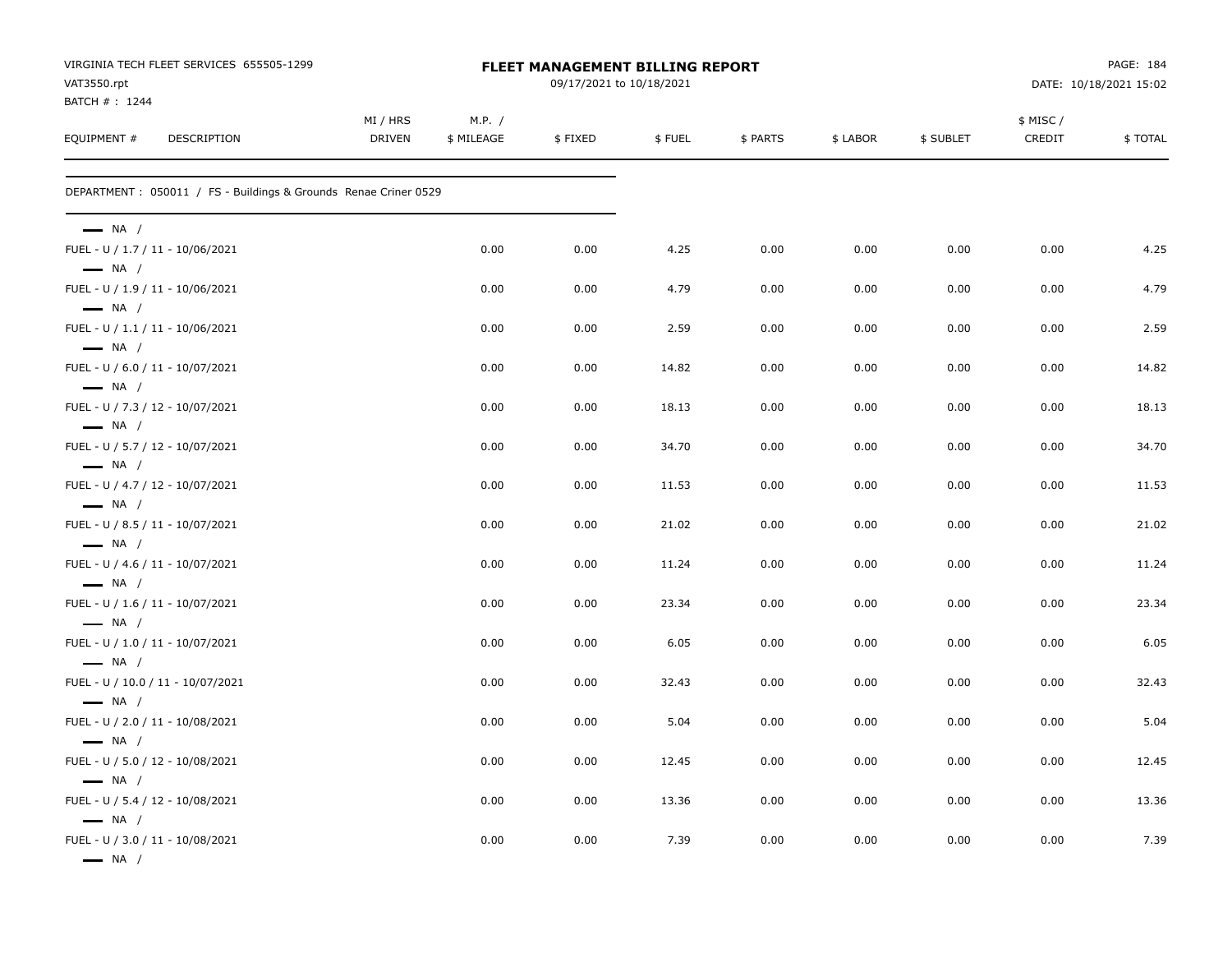| VIRGINIA TECH FLEET SERVICES 655505-1299<br>VAT3550.rpt<br>BATCH #: 1244 |                    | FLEET MANAGEMENT BILLING REPORT | PAGE: 185<br>DATE: 10/18/2021 15:02 |        |          |          |           |                    |         |
|--------------------------------------------------------------------------|--------------------|---------------------------------|-------------------------------------|--------|----------|----------|-----------|--------------------|---------|
| EQUIPMENT #<br>DESCRIPTION                                               | MI / HRS<br>DRIVEN | M.P. /<br>\$ MILEAGE            | \$FIXED                             | \$FUEL | \$ PARTS | \$ LABOR | \$ SUBLET | \$ MISC/<br>CREDIT | \$TOTAL |
| DEPARTMENT: 050011 / FS - Buildings & Grounds Renae Criner 0529          |                    |                                 |                                     |        |          |          |           |                    |         |
| FUEL - U / 3.7 / 12 - 10/08/2021<br>$\longrightarrow$ NA /               |                    | 0.00                            | 0.00                                | 9.14   | 0.00     | 0.00     | 0.00      | 0.00               | 9.14    |
| FUEL - U / 0.1 / 12 - 10/08/2021<br>$\longrightarrow$ NA /               |                    | 0.00                            | 0.00                                | 0.32   | 0.00     | 0.00     | 0.00      | 0.00               | 0.32    |
| FUEL - U / 2.1 / 12 - 10/08/2021<br>$\longrightarrow$ NA /               |                    | 0.00                            | 0.00                                | 5.19   | 0.00     | 0.00     | 0.00      | 0.00               | 5.19    |
| FUEL - U / 4.0 / 11 - 10/08/2021<br>$\longrightarrow$ NA /               |                    | 0.00                            | 0.00                                | 9.88   | 0.00     | 0.00     | 0.00      | 0.00               | 9.88    |
| FUEL - U / 2.7 / 12 - 10/08/2021<br>$\longrightarrow$ NA /               |                    | 0.00                            | 0.00                                | 6.59   | 0.00     | 0.00     | 0.00      | 0.00               | 6.59    |
| FUEL - U / 3.5 / 11 - 10/08/2021<br>$\longrightarrow$ NA /               |                    | 0.00                            | 0.00                                | 8.52   | 0.00     | 0.00     | 0.00      | 0.00               | 8.52    |
| FUEL - U / 2.9 / 11 - 10/08/2021<br>$\longrightarrow$ NA /               |                    | 0.00                            | 0.00                                | 7.24   | 0.00     | 0.00     | 0.00      | 0.00               | 7.24    |
| FUEL - U / 5.4 / 11 - 10/08/2021<br>$\longrightarrow$ NA /               |                    | 0.00                            | 0.00                                | 13.34  | 0.00     | 0.00     | 0.00      | 0.00               | 13.34   |
| FUEL - U / 8.9 / 11 - 10/08/2021<br>$\longrightarrow$ NA /               |                    | 0.00                            | 0.00                                | 22.01  | 0.00     | 0.00     | 0.00      | 0.00               | 22.01   |
| FUEL - U / 2.4 / 11 - 10/09/2021<br>$\longrightarrow$ NA /               |                    | 0.00                            | 0.00                                | 5.80   | 0.00     | 0.00     | 0.00      | 0.00               | 5.80    |
| FUEL - U / 0.7 / 11 - 10/10/2021<br>$\longrightarrow$ NA /               |                    | 0.00                            | 0.00                                | 1.80   | 0.00     | 0.00     | 0.00      | 0.00               | 1.80    |
| FUEL - U / 1.0 / 11 - 10/11/2021<br>$\longrightarrow$ NA /               |                    | 0.00                            | 0.00                                | 2.47   | 0.00     | 0.00     | 0.00      | 0.00               | 2.47    |
| FUEL - U / 2.7 / 11 - 10/11/2021<br>$\longrightarrow$ NA /               |                    | 0.00                            | 0.00                                | 6.64   | 0.00     | 0.00     | 0.00      | 0.00               | 6.64    |
| FUEL - U / 2.8 / 11 - 10/11/2021<br>$\longrightarrow$ NA /               |                    | 0.00                            | 0.00                                | 7.73   | 0.00     | 0.00     | 0.00      | 0.00               | 7.73    |
| FUEL - U / 2.6 / 12 - 10/11/2021<br>$\equiv$ NA /                        |                    | 0.00                            | 0.00                                | 7.02   | 0.00     | 0.00     | 0.00      | 0.00               | 7.02    |
| FUEL - U / 3.5 / 12 - 10/11/2021                                         |                    | 0.00                            | 0.00                                | 9.50   | 0.00     | 0.00     | 0.00      | 0.00               | 9.50    |
| $\longrightarrow$ NA /<br>FUEL - U / 2.3 / 11 - 10/11/2021               |                    | 0.00                            | 0.00                                | 6.25   | 0.00     | 0.00     | 0.00      | 0.00               | 6.25    |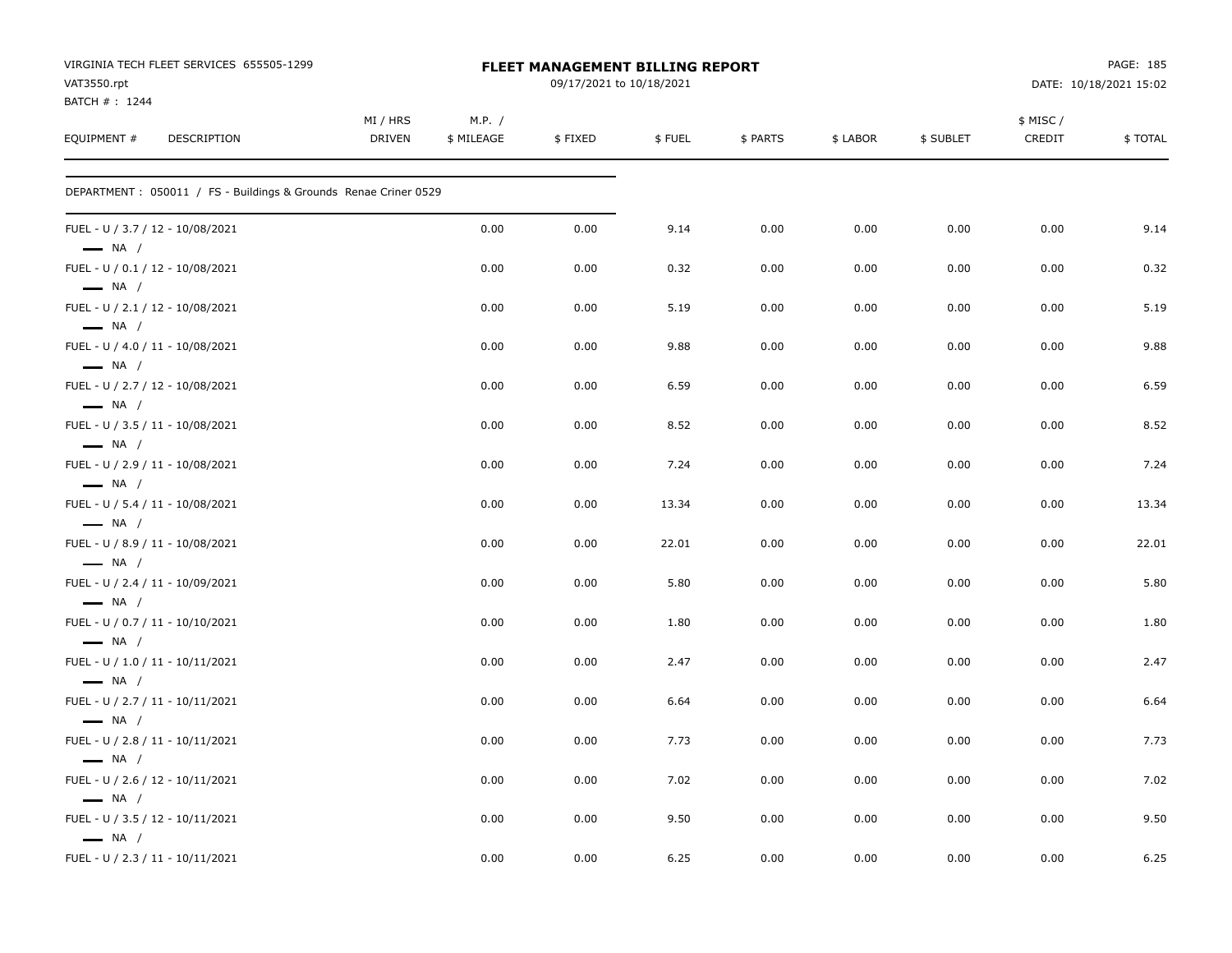| VIRGINIA TECH FLEET SERVICES 655505-1299<br>VAT3550.rpt                              |                           | FLEET MANAGEMENT BILLING REPORT |         | PAGE: 186<br>DATE: 10/18/2021 15:02 |          |          |           |                    |         |
|--------------------------------------------------------------------------------------|---------------------------|---------------------------------|---------|-------------------------------------|----------|----------|-----------|--------------------|---------|
| BATCH #: 1244<br>EQUIPMENT #<br>DESCRIPTION                                          | MI / HRS<br><b>DRIVEN</b> | M.P. /<br>\$ MILEAGE            | \$FIXED | \$FUEL                              | \$ PARTS | \$ LABOR | \$ SUBLET | \$ MISC/<br>CREDIT | \$TOTAL |
| DEPARTMENT: 050011 / FS - Buildings & Grounds Renae Criner 0529                      |                           |                                 |         |                                     |          |          |           |                    |         |
| $\longrightarrow$ NA /<br>FUEL - U / 5.1 / 11 - 10/11/2021                           |                           | 0.00                            | 0.00    | 13.79                               | 0.00     | 0.00     | 0.00      | 0.00               | 13.79   |
| $\longrightarrow$ NA /<br>FUEL - U / 3.3 / 12 - 10/11/2021                           |                           | 0.00                            | 0.00    | 8.05                                | 0.00     | 0.00     | 0.00      | 0.00               | 8.05    |
| $\longrightarrow$ NA /                                                               |                           |                                 |         |                                     |          |          |           |                    |         |
| FUEL - U / 2.7 / 12 - 10/11/2021<br>$\longrightarrow$ NA /                           |                           | 0.00                            | 0.00    | 6.72                                | 0.00     | 0.00     | 0.00      | 0.00               | 6.72    |
| FUEL - U / 15.9 / 11 - 10/12/2021<br>$\longrightarrow$ NA /                          |                           | 0.00                            | 0.00    | 43.38                               | 0.00     | 0.00     | 0.00      | 0.00               | 43.38   |
| FUEL - U / 2.0 / 12 - 10/12/2021<br>$\longrightarrow$ NA /                           |                           | 0.00                            | 0.00    | 5.54                                | 0.00     | 0.00     | 0.00      | 0.00               | 5.54    |
| FUEL - U / 6.1 / 12 - 10/12/2021<br>$\longrightarrow$ NA /                           |                           | 0.00                            | 0.00    | 16.73                               | 0.00     | 0.00     | 0.00      | 0.00               | 16.73   |
| FUEL - U / 5.3 / 12 - 10/12/2021<br>$\longrightarrow$ NA /                           |                           | 0.00                            | 0.00    | 14.41                               | 0.00     | 0.00     | 0.00      | 0.00               | 14.41   |
| FUEL - U / 5.6 / 11 - 10/12/2021<br>$\longrightarrow$ NA /                           |                           | 0.00                            | 0.00    | 15.26                               | 0.00     | 0.00     | 0.00      | 0.00               | 15.26   |
| FUEL - U / 2.0 / 12 - 10/12/2021<br>$\longrightarrow$ NA /                           |                           | 0.00                            | 0.00    | 5.46                                | 0.00     | 0.00     | 0.00      | 0.00               | 5.46    |
| FUEL - U / 5.1 / 12 - 10/12/2021<br>$\longrightarrow$ NA /                           |                           | 0.00                            | 0.00    | 14.03                               | 0.00     | 0.00     | 0.00      | 0.00               | 14.03   |
| FUEL - U / 3.7 / 11 - 10/12/2021                                                     |                           | 0.00                            | 0.00    | 10.02                               | 0.00     | 0.00     | 0.00      | 0.00               | 10.02   |
| $\longrightarrow$ NA /<br>FUEL - D / 7.3 / 13 - 10/12/2021                           |                           | 0.00                            | 0.00    | 19.02                               | 0.00     | 0.00     | 0.00      | 0.00               | 19.02   |
| $\longrightarrow$ NA /<br>FUEL - D / 14.5 / 14 - 10/12/2021                          |                           | 0.00                            | 0.00    | 37.96                               | 0.00     | 0.00     | 0.00      | 0.00               | 37.96   |
| $\longrightarrow$ NA /<br>FUEL - D / 2.6 / 14 - 10/12/2021                           |                           | 0.00                            | 0.00    | 6.68                                | 0.00     | 0.00     | 0.00      | 0.00               | 6.68    |
| $\longrightarrow$ NA /<br>FUEL - U / 2.6 / 11 - 10/12/2021                           |                           | 0.00                            | 0.00    | 7.10                                | 0.00     | 0.00     | 0.00      | 0.00               | 7.10    |
| $\longrightarrow$ NA /<br>FUEL - U / 4.5 / 11 - 10/12/2021<br>$\longrightarrow$ NA / |                           | 0.00                            | 0.00    | 17.85                               | 0.00     | 0.00     | 0.00      | 0.00               | 17.85   |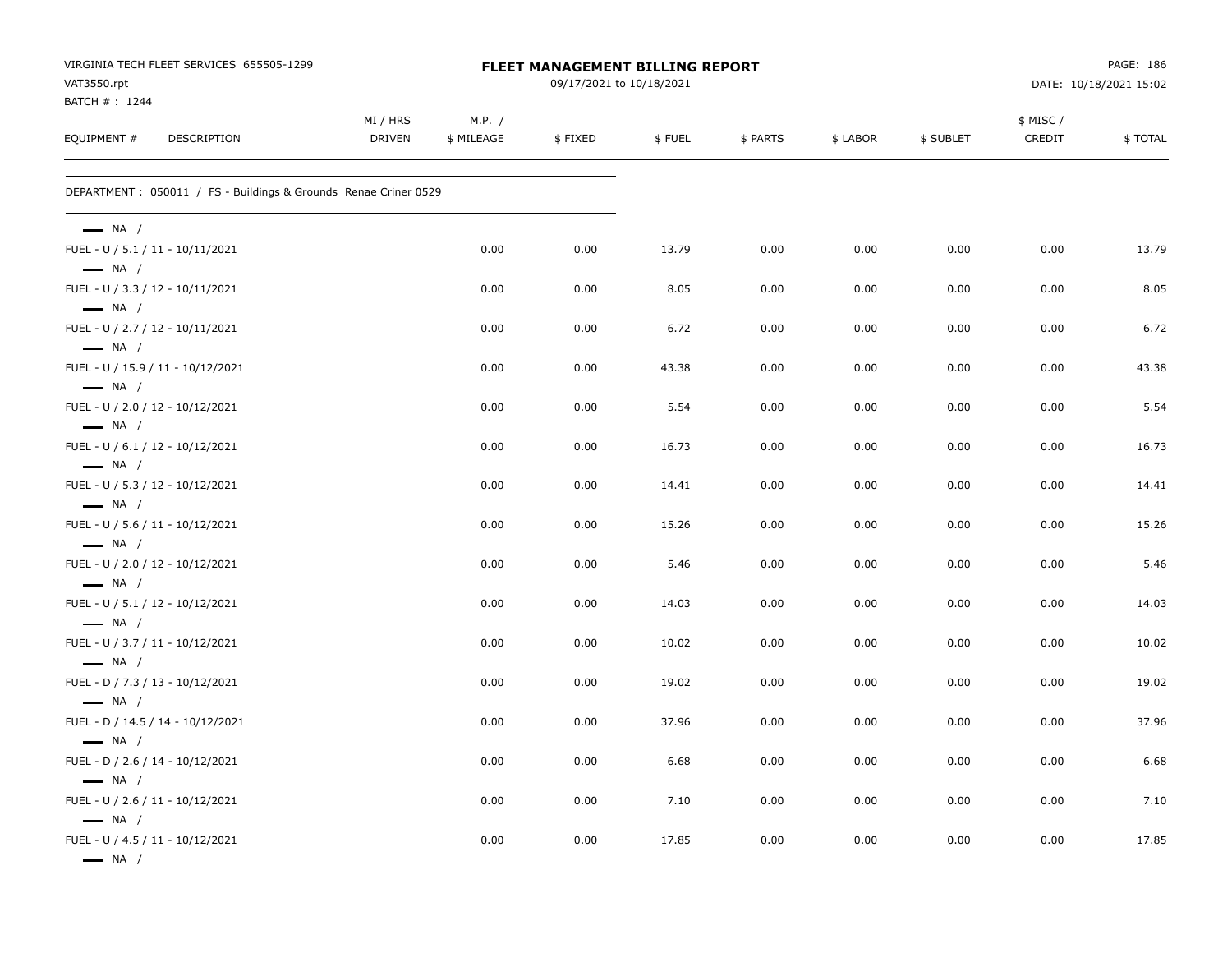| VIRGINIA TECH FLEET SERVICES 655505-1299<br>VAT3550.rpt<br>BATCH #: 1244 |                           |                      | FLEET MANAGEMENT BILLING REPORT<br>09/17/2021 to 10/18/2021 |        |          |          | PAGE: 187<br>DATE: 10/18/2021 15:02 |                    |         |
|--------------------------------------------------------------------------|---------------------------|----------------------|-------------------------------------------------------------|--------|----------|----------|-------------------------------------|--------------------|---------|
| EQUIPMENT #<br><b>DESCRIPTION</b>                                        | MI / HRS<br><b>DRIVEN</b> | M.P. /<br>\$ MILEAGE | \$FIXED                                                     | \$FUEL | \$ PARTS | \$ LABOR | \$ SUBLET                           | \$ MISC/<br>CREDIT | \$TOTAL |
| DEPARTMENT: 050011 / FS - Buildings & Grounds Renae Criner 0529          |                           |                      |                                                             |        |          |          |                                     |                    |         |
| FUEL - U / 1.9 / 11 - 10/12/2021<br>$\longrightarrow$ NA /               |                           | 0.00                 | 0.00                                                        | 5.49   | 0.00     | 0.00     | 0.00                                | 0.00               | 5.49    |
| FUEL - U / 2.0 / 11 - 10/12/2021<br>$\longrightarrow$ NA /               |                           | 0.00                 | 0.00                                                        | 5.49   | 0.00     | 0.00     | 0.00                                | 0.00               | 5.49    |
| FUEL - U / 2.0 / 11 - 10/12/2021<br>$\longrightarrow$ NA /               |                           | 0.00                 | 0.00                                                        | 5.43   | 0.00     | 0.00     | 0.00                                | 0.00               | 5.43    |
| FUEL - U / 1.5 / 11 - 10/12/2021<br>$\longrightarrow$ NA /               |                           | 0.00                 | 0.00                                                        | 4.15   | 0.00     | 0.00     | 0.00                                | 0.00               | 4.15    |
| FUEL - U / 5.2 / 12 - 10/13/2021<br>$\longrightarrow$ NA /               |                           | 0.00                 | 0.00                                                        | 14.25  | 0.00     | 0.00     | 0.00                                | 0.00               | 14.25   |
| FUEL - U / 5.0 / 11 - 10/13/2021<br>$\longrightarrow$ NA /               |                           | 0.00                 | 0.00                                                        | 13.51  | 0.00     | 0.00     | 0.00                                | 0.00               | 13.51   |
| FUEL - U / 3.0 / 12 - 10/13/2021<br>$\longrightarrow$ NA /               |                           | 0.00                 | 0.00                                                        | 8.27   | 0.00     | 0.00     | 0.00                                | 0.00               | 8.27    |
| FUEL - U / 5.1 / 11 - 10/13/2021<br>$\longrightarrow$ NA /               |                           | 0.00                 | 0.00                                                        | 13.90  | 0.00     | 0.00     | 0.00                                | 0.00               | 13.90   |
| FUEL - U / 10.6 / 12 - 10/13/2021<br>$\longrightarrow$ NA /              |                           | 0.00                 | 0.00                                                        | 29.02  | 0.00     | 0.00     | 0.00                                | 0.00               | 29.02   |
| FUEL - U / 2.8 / 12 - 10/13/2021<br>$\longrightarrow$ NA /               |                           | 0.00                 | 0.00                                                        | 7.53   | 0.00     | 0.00     | 0.00                                | 0.00               | 7.53    |
| FUEL - U / 5.2 / 11 - 10/13/2021<br>$\longrightarrow$ NA /               |                           | 0.00                 | 0.00                                                        | 14.17  | 0.00     | 0.00     | 0.00                                | 0.00               | 14.17   |
| FUEL - U / 2.9 / 12 - 10/13/2021<br>$\longrightarrow$ NA /               |                           | 0.00                 | 0.00                                                        | 8.00   | 0.00     | 0.00     | 0.00                                | 0.00               | 8.00    |
| FUEL - U / 2.2 / 11 - 10/13/2021<br>$\longrightarrow$ NA /               |                           | 0.00                 | 0.00                                                        | 6.12   | 0.00     | 0.00     | 0.00                                | 0.00               | 6.12    |
| FUEL - D / 1.7 / 13 - 10/13/2021<br>$\longrightarrow$ NA /               |                           | 0.00                 | 0.00                                                        | 4.51   | 0.00     | 0.00     | 0.00                                | 0.00               | 4.51    |
| FUEL - D / 5.6 / 13 - 10/13/2021<br>$\equiv$ NA /                        |                           | 0.00                 | 0.00                                                        | 14.57  | 0.00     | 0.00     | 0.00                                | 0.00               | 14.57   |
| FUEL - D / 43.8 / 13 - 10/13/2021<br>$\longrightarrow$ NA /              |                           | 0.00                 | 0.00                                                        | 114.76 | 0.00     | 0.00     | 0.00                                | 0.00               | 114.76  |
| FUEL - D / 1.2 / 14 - 10/13/2021                                         |                           | 0.00                 | 0.00                                                        | 3.17   | 0.00     | 0.00     | 0.00                                | 0.00               | 3.17    |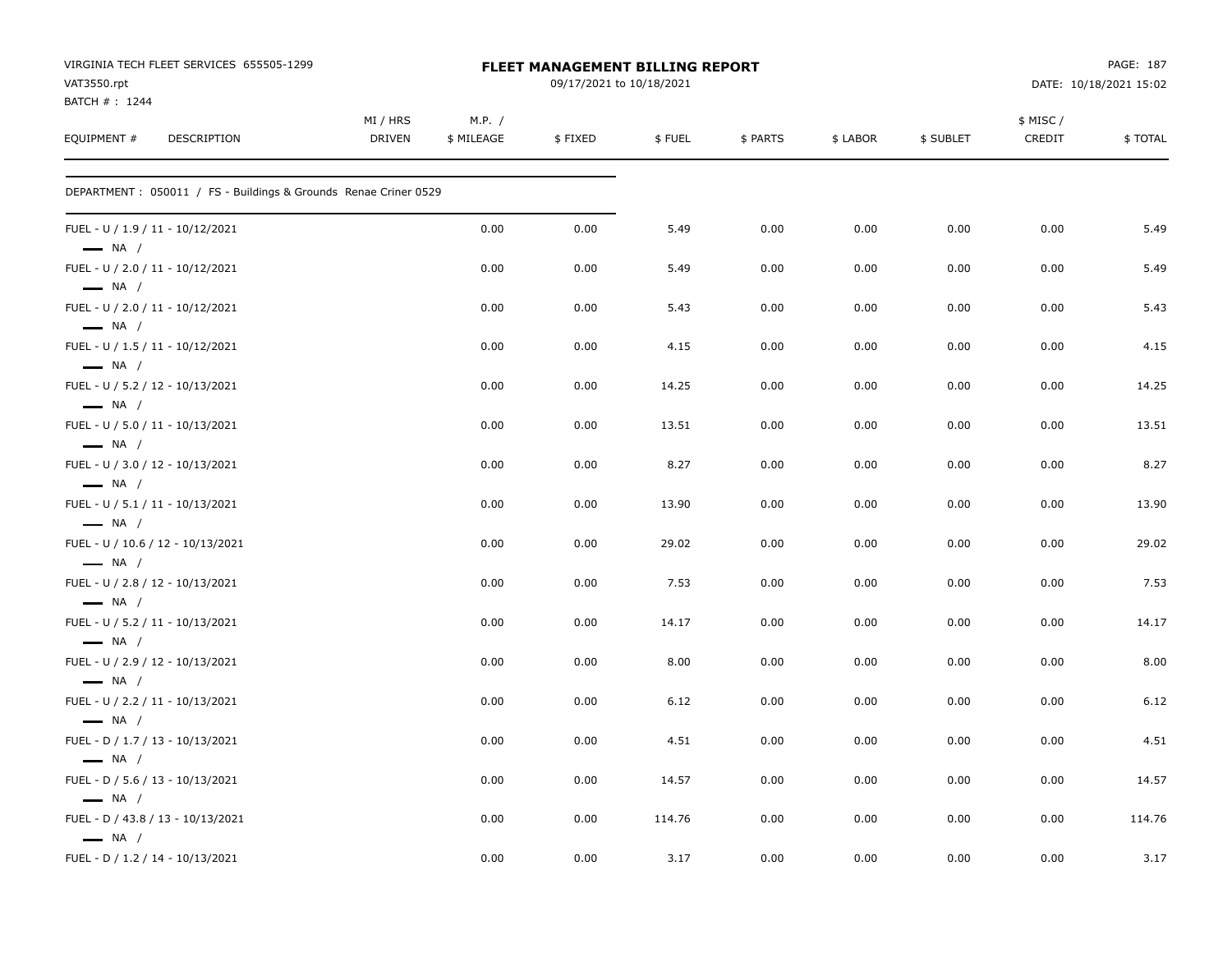| VIRGINIA TECH FLEET SERVICES 655505-1299<br>VAT3550.rpt          | <b>FLEET MANAGEMENT BILLING REPORT</b><br>09/17/2021 to 10/18/2021 |                      |         |        |          |          |           | PAGE: 188<br>DATE: 10/18/2021 15:02 |         |  |
|------------------------------------------------------------------|--------------------------------------------------------------------|----------------------|---------|--------|----------|----------|-----------|-------------------------------------|---------|--|
| BATCH #: 1244<br>EQUIPMENT #<br>DESCRIPTION                      | MI / HRS<br><b>DRIVEN</b>                                          | M.P. /<br>\$ MILEAGE | \$FIXED | \$FUEL | \$ PARTS | \$ LABOR | \$ SUBLET | \$ MISC /<br>CREDIT                 | \$TOTAL |  |
| DEPARTMENT : 050011 / FS - Buildings & Grounds Renae Criner 0529 |                                                                    |                      |         |        |          |          |           |                                     |         |  |
| $\longrightarrow$ NA /                                           |                                                                    |                      |         |        |          |          |           |                                     |         |  |
| FUEL - U / 6.0 / 11 - 10/13/2021<br>$\longrightarrow$ NA /       |                                                                    | 0.00                 | 0.00    | 16.38  | 0.00     | 0.00     | 0.00      | 0.00                                | 16.38   |  |
| FUEL - U / 7.0 / 11 - 10/13/2021<br>$\longrightarrow$ NA /       |                                                                    | 0.00                 | 0.00    | 30.49  | 0.00     | 0.00     | 0.00      | 0.00                                | 30.49   |  |
| FUEL - U / 4.4 / 11 - 10/13/2021<br>$\longrightarrow$ NA /       |                                                                    | 0.00                 | 0.00    | 19.77  | 0.00     | 0.00     | 0.00      | 0.00                                | 19.77   |  |
| FUEL - U / 8.5 / 11 - 10/14/2021<br>$\longrightarrow$ NA /       |                                                                    | 0.00                 | 0.00    | 23.23  | 0.00     | 0.00     | 0.00      | 0.00                                | 23.23   |  |
| FUEL - U / 6.0 / 11 - 10/14/2021<br>$\longrightarrow$ NA /       |                                                                    | 0.00                 | 0.00    | 16.38  | 0.00     | 0.00     | 0.00      | 0.00                                | 16.38   |  |
| FUEL - U / 3.8 / 12 - 10/14/2021<br>$\longrightarrow$ NA /       |                                                                    | 0.00                 | 0.00    | 10.26  | 0.00     | 0.00     | 0.00      | 0.00                                | 10.26   |  |
| FUEL - U / 10.5 / 12 - 10/14/2021<br>$\longrightarrow$ NA /      |                                                                    | 0.00                 | 0.00    | 28.67  | 0.00     | 0.00     | 0.00      | 0.00                                | 28.67   |  |
| FUEL - U / 5.3 / 12 - 10/14/2021<br>$\longrightarrow$ NA /       |                                                                    | 0.00                 | 0.00    | 14.55  | 0.00     | 0.00     | 0.00      | 0.00                                | 14.55   |  |
| FUEL - U / 5.8 / 11 - 10/14/2021<br>$\longrightarrow$ NA /       |                                                                    | 0.00                 | 0.00    | 15.78  | 0.00     | 0.00     | 0.00      | 0.00                                | 15.78   |  |
| FUEL - U / 10.3 / 12 - 10/14/2021<br>$\longrightarrow$ NA /      |                                                                    | 0.00                 | 0.00    | 28.17  | 0.00     | 0.00     | 0.00      | 0.00                                | 28.17   |  |
| FUEL - U / 2.5 / 11 - 10/14/2021<br>$\longrightarrow$ NA /       |                                                                    | 0.00                 | 0.00    | 6.77   | 0.00     | 0.00     | 0.00      | 0.00                                | 6.77    |  |
| FUEL - D / 12.6 / 13 - 10/14/2021<br>$\longrightarrow$ NA /      |                                                                    | 0.00                 | 0.00    | 33.01  | 0.00     | 0.00     | 0.00      | 0.00                                | 33.01   |  |
| FUEL - D / 40.9 / 14 - 10/14/2021<br>$\longrightarrow$ NA /      |                                                                    | 0.00                 | 0.00    | 107.13 | 0.00     | 0.00     | 0.00      | 0.00                                | 107.13  |  |
| FUEL - U / 2.2 / 11 - 10/14/2021<br>$\longrightarrow$ NA /       |                                                                    | 0.00                 | 0.00    | 5.90   | 0.00     | 0.00     | 0.00      | 0.00                                | 5.90    |  |
| FUEL - U / 0.5 / 11 - 10/14/2021<br>$\longrightarrow$ NA /       |                                                                    | 0.00                 | 0.00    | 1.34   | 0.00     | 0.00     | 0.00      | 0.00                                | 1.34    |  |
| FUEL - U / 4.4 / 11 - 10/14/2021<br>$\longrightarrow$ NA /       |                                                                    | 0.00                 | 0.00    | 11.90  | 0.00     | 0.00     | 0.00      | 0.00                                | 11.90   |  |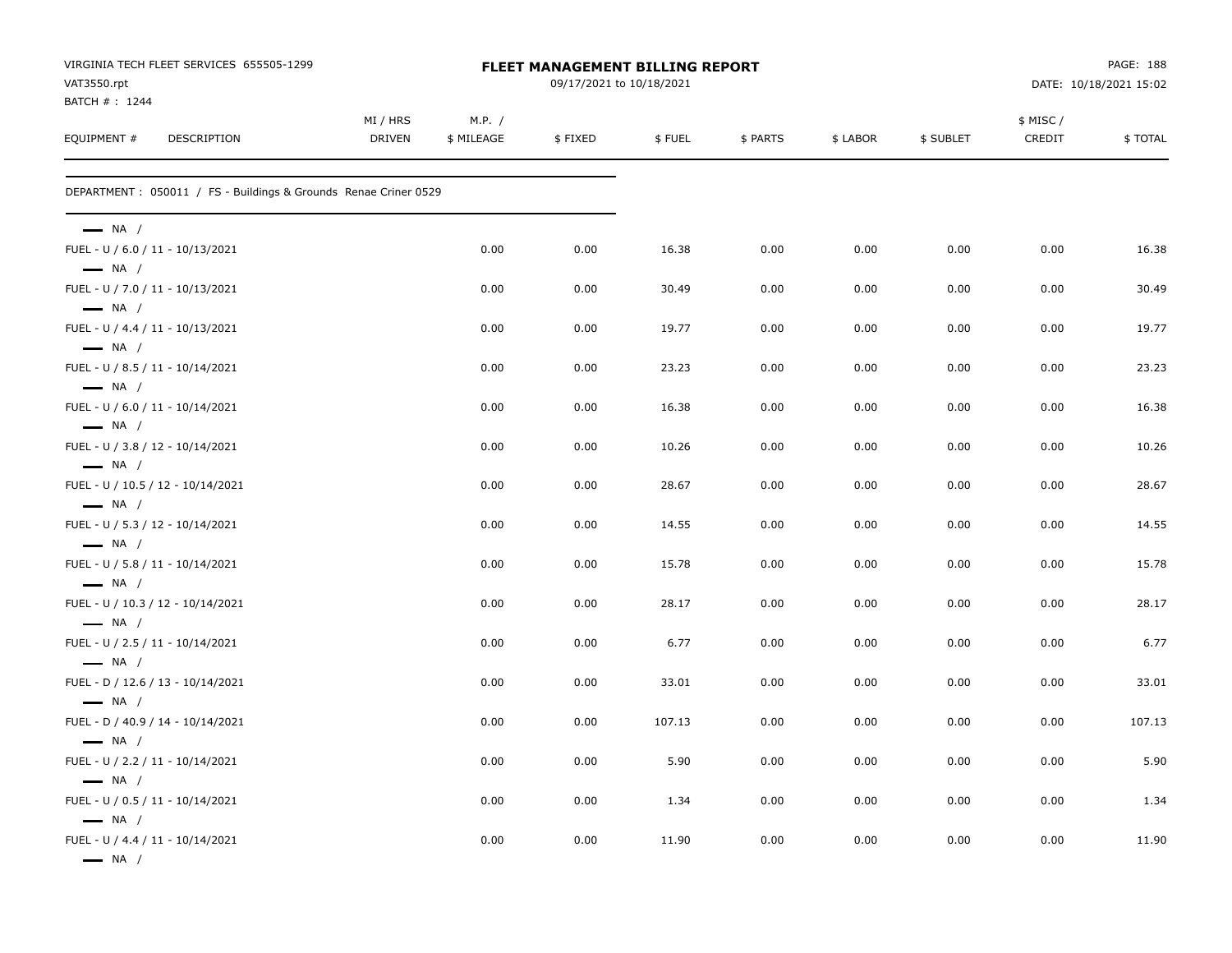| VIRGINIA TECH FLEET SERVICES 655505-1299<br>VAT3550.rpt<br>BATCH #: 1244 |                           |                      | FLEET MANAGEMENT BILLING REPORT<br>09/17/2021 to 10/18/2021 |                |              | PAGE: 189<br>DATE: 10/18/2021 15:02 |              |                    |                |
|--------------------------------------------------------------------------|---------------------------|----------------------|-------------------------------------------------------------|----------------|--------------|-------------------------------------|--------------|--------------------|----------------|
| EQUIPMENT #<br>DESCRIPTION                                               | MI / HRS<br><b>DRIVEN</b> | M.P. /<br>\$ MILEAGE | \$FIXED                                                     | \$FUEL         | \$ PARTS     | \$ LABOR                            | \$ SUBLET    | \$ MISC/<br>CREDIT | \$TOTAL        |
| DEPARTMENT: 050011 / FS - Buildings & Grounds Renae Criner 0529          |                           |                      |                                                             |                |              |                                     |              |                    |                |
| FUEL - U / 1.6 / 11 - 10/15/2021<br>$\longrightarrow$ NA /               |                           | 0.00                 | 0.00                                                        | 4.31           | 0.00         | 0.00                                | 0.00         | 0.00               | 4.31           |
| FUEL - U / 5.8 / 11 - 10/15/2021<br>$\longrightarrow$ NA /               |                           | 0.00                 | 0.00                                                        | 15.89          | 0.00         | 0.00                                | 0.00         | 0.00               | 15.89          |
| FUEL - U / 3.1 / 12 - 10/15/2021<br>$\longrightarrow$ NA /               |                           | 0.00                 | 0.00                                                        | 8.38           | 0.00         | 0.00                                | 0.00         | 0.00               | 8.38           |
| FUEL - U / 10.3 / 12 - 10/15/2021<br>$\longrightarrow$ NA /              |                           | 0.00                 | 0.00                                                        | 28.06          | 0.00         | 0.00                                | 0.00         | 0.00               | 28.06          |
| FUEL - U / 2.8 / 12 - 10/15/2021<br>$\longrightarrow$ NA /               |                           | 0.00                 | 0.00                                                        | 7.56           | 0.00         | 0.00                                | 0.00         | 0.00               | 7.56           |
| FUEL - U / 4.2 / 12 - 10/15/2021<br>$\longrightarrow$ NA /               |                           | 0.00                 | 0.00                                                        | 11.44          | 0.00         | 0.00                                | 0.00         | 0.00               | 11.44          |
| FUEL - U / 3.9 / 11 - 10/15/2021<br>$\longrightarrow$ NA /               |                           | 0.00                 | 0.00                                                        | 10.67          | 0.00         | 0.00                                | 0.00         | 0.00               | 10.67          |
| FUEL - D / 15.5 / 13 - 10/15/2021<br>$\longrightarrow$ NA /              |                           | 0.00                 | 0.00                                                        | 40.66          | 0.00         | 0.00                                | 0.00         | 0.00               | 40.66          |
| FUEL - U / 3.7 / 11 - 10/15/2021<br>$\longrightarrow$ NA /               |                           | 0.00                 | 0.00                                                        | 10.05          | 0.00         | 0.00                                | 0.00         | 0.00               | 10.05          |
| FUEL - U / 5.6 / 11 - 10/15/2021<br>$\longrightarrow$ NA /               |                           | 0.00                 | 0.00                                                        | 15.23          | 0.00         | 0.00                                | 0.00         | 0.00               | 15.23          |
| FUEL - U / 3.9 / 11 - 10/15/2021<br>$\longrightarrow$ NA /               |                           | 0.00                 | 0.00                                                        | 18.18          | 0.00         | 0.00                                | 0.00         | 0.00               | 18.18          |
| FUEL - U / 3.4 / 11 - 10/15/2021<br>$\longrightarrow$ NA /               |                           | 0.00                 | 0.00                                                        | 23.26          | 0.00         | 0.00                                | 0.00         | 0.00               | 23.26          |
| FUEL - U / 2.4 / 11 - 09/16/2021<br>$\longrightarrow$ NA /               |                           | 0.00                 | 0.00                                                        | 6.03           | 0.00         | 0.00                                | 0.00         | 0.00               | 6.03           |
| FUEL - U / 5.7 / 12 - 09/16/2021<br>$\longrightarrow$ NA /               |                           | 0.00                 | 0.00                                                        | 14.03          | 0.00         | 0.00                                | 0.00         | 0.00               | 14.03          |
| FUEL - U / 8.1 / 12 - 09/16/2021<br>$\equiv$ NA /                        |                           | 0.00                 | 0.00                                                        | 20.06          | 0.00         | 0.00                                | 0.00         | 0.00               | 20.06          |
| FUEL - U / 4.1 / 11 - 09/16/2021<br>$\longrightarrow$ NA /               |                           | 0.00<br>0.00         | 0.00<br>0.00                                                | 10.00<br>12.44 | 0.00<br>0.00 | 0.00<br>0.00                        | 0.00<br>0.00 | 0.00<br>0.00       | 10.00<br>12.44 |
| FUEL - D / 5.4 / 14 - 09/16/2021                                         |                           |                      |                                                             |                |              |                                     |              |                    |                |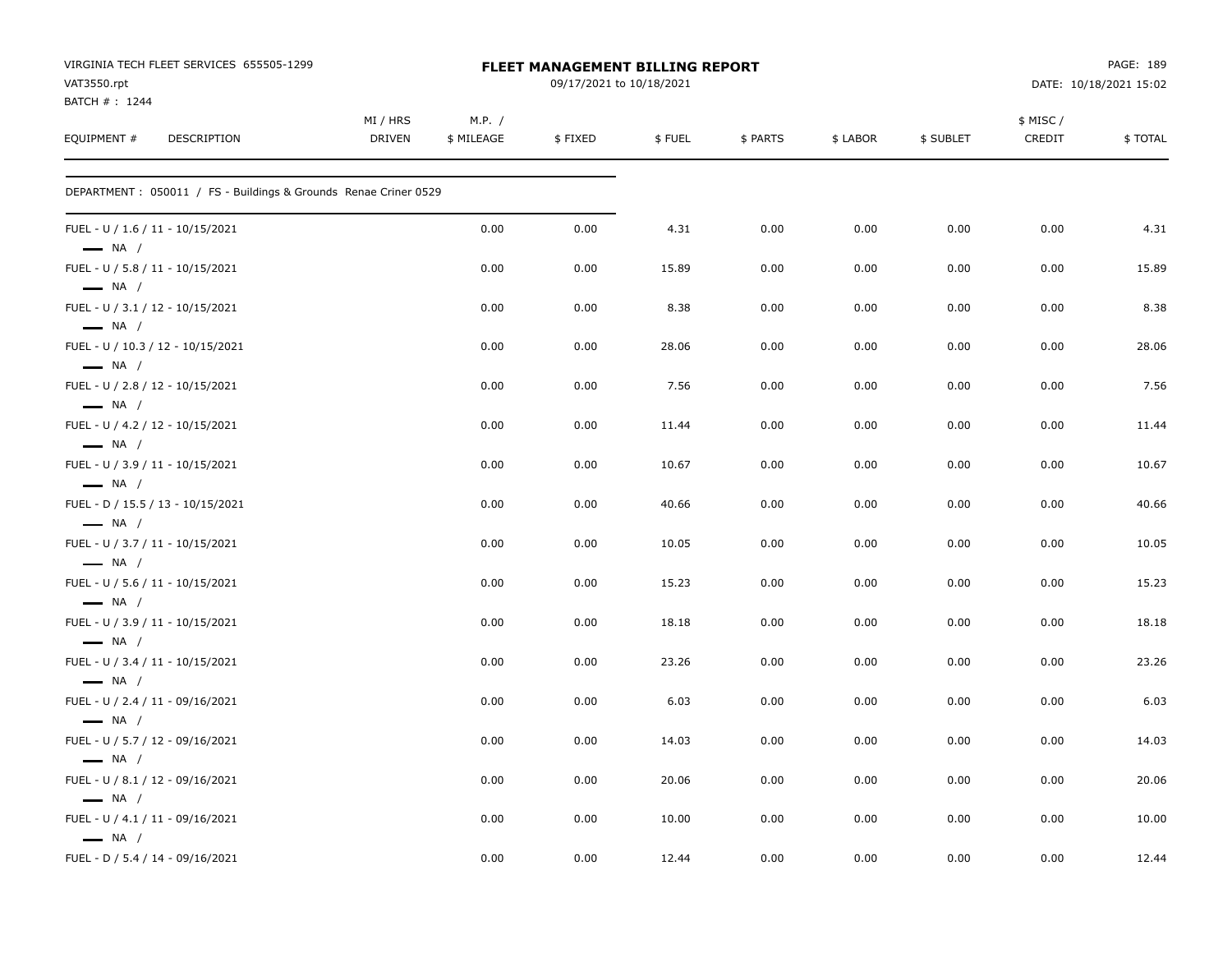| VIRGINIA TECH FLEET SERVICES 655505-1299<br>VAT3550.rpt          | <b>FLEET MANAGEMENT BILLING REPORT</b><br>09/17/2021 to 10/18/2021 |                      |         |        |          |          |           |                     | PAGE: 190<br>DATE: 10/18/2021 15:02 |  |
|------------------------------------------------------------------|--------------------------------------------------------------------|----------------------|---------|--------|----------|----------|-----------|---------------------|-------------------------------------|--|
| BATCH #: 1244<br>EQUIPMENT #<br>DESCRIPTION                      | MI / HRS<br><b>DRIVEN</b>                                          | M.P. /<br>\$ MILEAGE | \$FIXED | \$FUEL | \$ PARTS | \$ LABOR | \$ SUBLET | \$ MISC /<br>CREDIT | \$TOTAL                             |  |
| DEPARTMENT : 050011 / FS - Buildings & Grounds Renae Criner 0529 |                                                                    |                      |         |        |          |          |           |                     |                                     |  |
| $\longrightarrow$ NA /                                           |                                                                    |                      |         |        |          |          |           |                     |                                     |  |
| FUEL - U / 15.3 / 11 - 09/16/2021<br>$\longrightarrow$ NA /      |                                                                    | 0.00                 | 0.00    | 37.74  | 0.00     | 0.00     | 0.00      | 0.00                | 37.74                               |  |
| FUEL - U / 0.0 / 11 - 09/16/2021<br>$\longrightarrow$ NA /       |                                                                    | 0.00                 | 0.00    | 0.10   | 0.00     | 0.00     | 0.00      | 0.00                | 0.10                                |  |
| FUEL - U / 3.8 / 11 - 09/16/2021<br>$\longrightarrow$ NA /       |                                                                    | 0.00                 | 0.00    | 9.34   | 0.00     | 0.00     | 0.00      | 0.00                | 9.34                                |  |
| FUEL - U / 1.9 / 11 - 10/17/2021<br>$\longrightarrow$ NA /       |                                                                    | 0.00                 | 0.00    | 5.19   | 0.00     | 0.00     | 0.00      | 0.00                | 5.19                                |  |
| FUEL - U / 8.8 / 12 - 09/17/2021                                 |                                                                    | 0.00                 | 0.00    | 21.79  | 0.00     | 0.00     | 0.00      | 0.00                | 21.79                               |  |
| $\longrightarrow$ NA /<br>FUEL - D / 10.0 / 14 - 09/17/2021      |                                                                    | 0.00                 | 0.00    | 23.22  | 0.00     | 0.00     | 0.00      | 0.00                | 23.22                               |  |
| $\longrightarrow$ NA /<br>FUEL - U / 12.6 / 11 - 09/17/2021      |                                                                    | 0.00                 | 0.00    | 37.80  | 0.00     | 0.00     | 0.00      | 0.00                | 37.80                               |  |
| $\longrightarrow$ NA /<br>FUEL - U / 5.6 / 12 - 09/17/2021       |                                                                    | 0.00                 | 0.00    | 14.72  | 0.00     | 0.00     | 0.00      | 0.00                | 14.72                               |  |
| $\longrightarrow$ NA /<br>FUEL - U / 0.0 / 12 - 09/17/2021       |                                                                    | 0.00                 | 0.00    | 0.10   | 0.00     | 0.00     | 0.00      | 0.00                | 0.10                                |  |
| $\longrightarrow$ NA /<br>FUEL - U / 2.2 / 11 - 09/17/2021       |                                                                    | 0.00                 | 0.00    | 23.73  | 0.00     | 0.00     | 0.00      | 0.00                | 23.73                               |  |
| $\longrightarrow$ NA /<br>FUEL - U / 0.0 / 11 - 09/17/2021       |                                                                    | 0.00                 | 0.00    | 0.10   | 0.00     | 0.00     | 0.00      | 0.00                | 0.10                                |  |
| $\longrightarrow$ NA /<br>FUEL - D / 8.2 / 13 - 09/17/2021       |                                                                    | 0.00                 | 0.00    | 21.46  | 0.00     | 0.00     | 0.00      | 0.00                | 21.46                               |  |
| $\longrightarrow$ NA /<br>FUEL - U / 0.1 / 11 - 09/17/2021       |                                                                    | 0.00                 | 0.00    | 0.16   | 0.00     | 0.00     | 0.00      | 0.00                | 0.16                                |  |
| $\longrightarrow$ NA /<br>FUEL - U / 4.6 / 02 - 09/18/2021       |                                                                    | 0.00                 | 0.00    | 21.90  | 0.00     | 0.00     | 0.00      | 0.00                | 21.90                               |  |
| $\longrightarrow$ NA /<br>FUEL - U / 0.1 / 11 - 09/18/2021       |                                                                    | 0.00                 | 0.00    | 0.26   | 0.00     | 0.00     | 0.00      | 0.00                | 0.26                                |  |
| $\longrightarrow$ NA /<br>FUEL - U / 2.0 / 11 - 10/18/2021       |                                                                    | 0.00                 | 0.00    | 5.46   | 0.00     | 0.00     | 0.00      | 0.00                | 5.46                                |  |
| $\longrightarrow$ NA /                                           |                                                                    |                      |         |        |          |          |           |                     |                                     |  |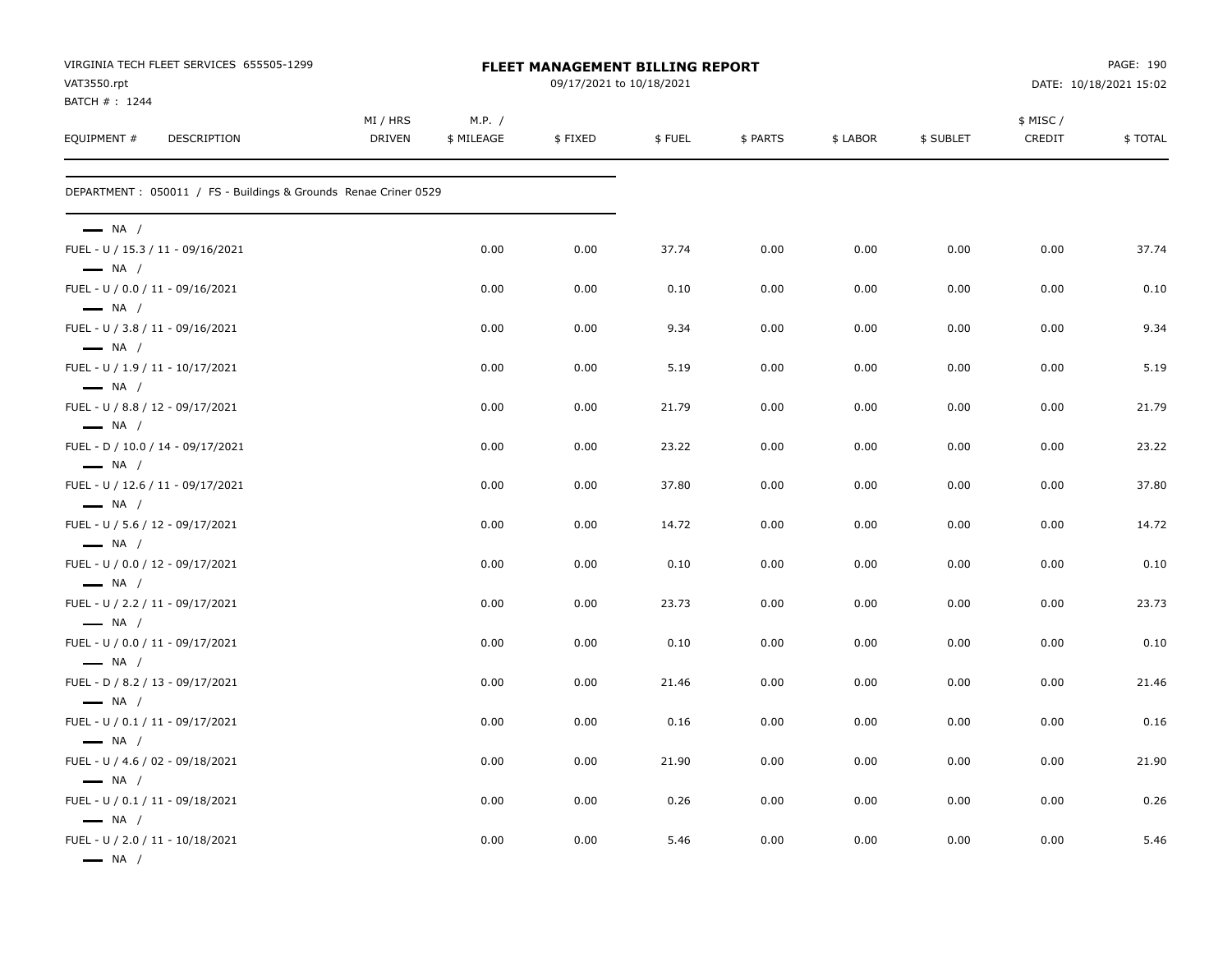| VIRGINIA TECH FLEET SERVICES 655505-1299<br>VAT3550.rpt<br>BATCH #: 1244 |                           | FLEET MANAGEMENT BILLING REPORT |         | PAGE: 191<br>DATE: 10/18/2021 15:02 |          |          |           |                    |         |
|--------------------------------------------------------------------------|---------------------------|---------------------------------|---------|-------------------------------------|----------|----------|-----------|--------------------|---------|
| EQUIPMENT #<br><b>DESCRIPTION</b>                                        | MI / HRS<br><b>DRIVEN</b> | M.P. /<br>\$ MILEAGE            | \$FIXED | \$FUEL                              | \$ PARTS | \$ LABOR | \$ SUBLET | \$ MISC/<br>CREDIT | \$TOTAL |
| DEPARTMENT: 050011 / FS - Buildings & Grounds Renae Criner 0529          |                           |                                 |         |                                     |          |          |           |                    |         |
| FUEL - U / 3.7 / 11 - 09/18/2021<br>$\longrightarrow$ NA /               |                           | 0.00                            | 0.00    | 9.53                                | 0.00     | 0.00     | 0.00      | 0.00               | 9.53    |
| FUEL - U / 3.0 / 12 - 10/18/2021<br>$\longrightarrow$ NA /               |                           | 0.00                            | 0.00    | 8.19                                | 0.00     | 0.00     | 0.00      | 0.00               | 8.19    |
| FUEL - U / 0.4 / 12 - 09/18/2021<br>$\longrightarrow$ NA /               |                           | 0.00                            | 0.00    | 0.97                                | 0.00     | 0.00     | 0.00      | 0.00               | 0.97    |
| FUEL - U / 12.8 / 11 - 09/20/2021<br>$\longrightarrow$ NA /              |                           | 0.00                            | 0.00    | 33.30                               | 0.00     | 0.00     | 0.00      | 0.00               | 33.30   |
| FUEL - U / 2.0 / 11 - 09/20/2021<br>$\longrightarrow$ NA /               |                           | 0.00                            | 0.00    | 5.22                                | 0.00     | 0.00     | 0.00      | 0.00               | 5.22    |
| FUEL - U / 5.4 / 11 - 09/20/2021<br>$\longrightarrow$ NA /               |                           | 0.00                            | 0.00    | 13.99                               | 0.00     | 0.00     | 0.00      | 0.00               | 13.99   |
| FUEL - U / 5.6 / 11 - 09/20/2021<br>$\longrightarrow$ NA /               |                           | 0.00                            | 0.00    | 14.49                               | 0.00     | 0.00     | 0.00      | 0.00               | 14.49   |
| FUEL - U / 10.1 / 11 - 09/20/2021<br>$\longrightarrow$ NA /              |                           | 0.00                            | 0.00    | 26.23                               | 0.00     | 0.00     | 0.00      | 0.00               | 26.23   |
| FUEL - U / 4.9 / 11 - 09/20/2021<br>$\longrightarrow$ NA /               |                           | 0.00                            | 0.00    | 12.71                               | 0.00     | 0.00     | 0.00      | 0.00               | 12.71   |
| FUEL - U / 3.7 / 11 - 09/20/2021<br>$\longrightarrow$ NA /               |                           | 0.00                            | 0.00    | 9.58                                | 0.00     | 0.00     | 0.00      | 0.00               | 9.58    |
| FUEL - U / 10.7 / 12 - 09/20/2021<br>$\longrightarrow$ NA /              |                           | 0.00                            | 0.00    | 27.87                               | 0.00     | 0.00     | 0.00      | 0.00               | 27.87   |
| FUEL - U / 10.4 / 12 - 09/20/2021<br>$\longrightarrow$ NA /              |                           | 0.00                            | 0.00    | 27.01                               | 0.00     | 0.00     | 0.00      | 0.00               | 27.01   |
| FUEL - U / 1.8 / 12 - 09/20/2021<br>$\longrightarrow$ NA /               |                           | 0.00                            | 0.00    | 4.75                                | 0.00     | 0.00     | 0.00      | 0.00               | 4.75    |
| FUEL - U / 4.3 / 12 - 09/20/2021<br>$\longrightarrow$ NA /               |                           | 0.00                            | 0.00    | 11.14                               | 0.00     | 0.00     | 0.00      | 0.00               | 11.14   |
| FUEL - D / 2.8 / 13 - 09/20/2021<br>$\longrightarrow$ NA /               |                           | 0.00                            | 0.00    | 7.28                                | 0.00     | 0.00     | 0.00      | 0.00               | 7.28    |
| FUEL - U / 2.0 / 11 - 09/21/2021<br>$\longrightarrow$ NA /               |                           | 0.00                            | 0.00    | 5.22                                | 0.00     | 0.00     | 0.00      | 0.00               | 5.22    |
| FUEL - U / 0.1 / 11 - 09/21/2021                                         |                           | 0.00                            | 0.00    | 0.23                                | 0.00     | 0.00     | 0.00      | 0.00               | 0.23    |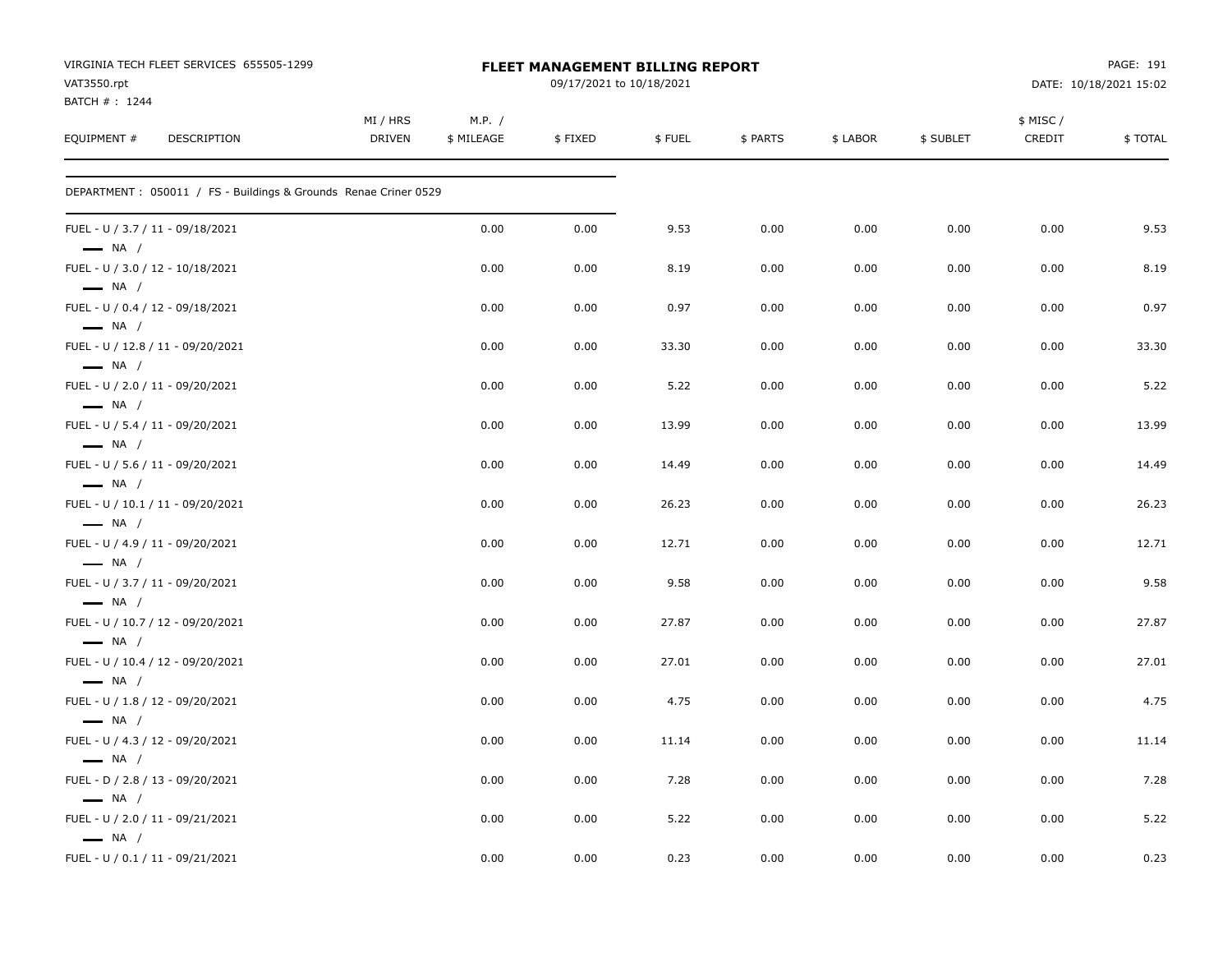| VAT3550.rpt<br>BATCH #: 1244                                                         | VIRGINIA TECH FLEET SERVICES 655505-1299                        |                           |                      | <b>FLEET MANAGEMENT BILLING REPORT</b><br>09/17/2021 to 10/18/2021 |        |          |          | PAGE: 192<br>DATE: 10/18/2021 15:02 |                     |         |
|--------------------------------------------------------------------------------------|-----------------------------------------------------------------|---------------------------|----------------------|--------------------------------------------------------------------|--------|----------|----------|-------------------------------------|---------------------|---------|
| EQUIPMENT #                                                                          | DESCRIPTION                                                     | MI / HRS<br><b>DRIVEN</b> | M.P. /<br>\$ MILEAGE | \$FIXED                                                            | \$FUEL | \$ PARTS | \$ LABOR | \$ SUBLET                           | \$ MISC /<br>CREDIT | \$TOTAL |
|                                                                                      | DEPARTMENT: 050011 / FS - Buildings & Grounds Renae Criner 0529 |                           |                      |                                                                    |        |          |          |                                     |                     |         |
| $\longrightarrow$ NA /                                                               |                                                                 |                           |                      |                                                                    |        |          |          |                                     |                     |         |
| FUEL - U / 4.0 / 11 - 09/21/2021<br>$\longrightarrow$ NA /                           |                                                                 |                           | 0.00                 | 0.00                                                               | 10.44  | 0.00     | 0.00     | 0.00                                | 0.00                | 10.44   |
| FUEL - U / 4.9 / 11 - 09/22/2021<br>$\longrightarrow$ NA /                           |                                                                 |                           | 0.00                 | 0.00                                                               | 21.25  | 0.00     | 0.00     | 0.00                                | 0.00                | 21.25   |
| FUEL - U / 5.0 / 11 - 09/22/2021<br>$\longrightarrow$ NA /                           |                                                                 |                           | 0.00                 | 0.00                                                               | 12.97  | 0.00     | 0.00     | 0.00                                | 0.00                | 12.97   |
| FUEL - D / 32.7 / 14 - 09/22/2021<br>$\longrightarrow$ NA /                          |                                                                 |                           | 0.00                 | 0.00                                                               | 85.70  | 0.00     | 0.00     | 0.00                                | 0.00                | 85.70   |
| FUEL - D / 10.8 / 14 - 09/22/2021<br>$\longrightarrow$ NA /                          |                                                                 |                           | 0.00                 | 0.00                                                               | 28.17  | 0.00     | 0.00     | 0.00                                | 0.00                | 28.17   |
| FUEL - D / 8.7 / 14 - 09/22/2021                                                     |                                                                 |                           | 0.00                 | 0.00                                                               | 22.77  | 0.00     | 0.00     | 0.00                                | 0.00                | 22.77   |
| $\longrightarrow$ NA /<br>FUEL - U / 6.4 / 11 - 09/23/2021                           |                                                                 |                           | 0.00                 | 0.00                                                               | 16.57  | 0.00     | 0.00     | 0.00                                | 0.00                | 16.57   |
| $\longrightarrow$ NA /<br>FUEL - U / 2.5 / 12 - 09/23/2021                           |                                                                 |                           | 0.00                 | 0.00                                                               | 6.47   | 0.00     | 0.00     | 0.00                                | 0.00                | 6.47    |
| $\longrightarrow$ NA /<br>FUEL - U / 9.0 / 12 - 09/23/2021                           |                                                                 |                           | 0.00                 | 0.00                                                               | 23.36  | 0.00     | 0.00     | 0.00                                | 0.00                | 23.36   |
| $\longrightarrow$ NA /<br>FUEL - U / 8.8 / 12 - 09/23/2021                           |                                                                 |                           | 0.00                 | 0.00                                                               | 23.07  | 0.00     | 0.00     | 0.00                                | 0.00                | 23.07   |
| $\longrightarrow$ NA /<br>FUEL - U / 5.5 / 11 - 09/23/2021                           |                                                                 |                           | 0.00                 | 0.00                                                               | 14.41  | 0.00     | 0.00     | 0.00                                | 0.00                | 14.41   |
| $\longrightarrow$ NA /<br>FUEL - D / 12.9 / 14 - 09/23/2021                          |                                                                 |                           | 0.00                 | 0.00                                                               | 33.69  | 0.00     | 0.00     | 0.00                                | 0.00                | 33.69   |
| $\longrightarrow$ NA /<br>FUEL - U / 3.8 / 11 - 09/23/2021                           |                                                                 |                           | 0.00                 | 0.00                                                               | 9.94   | 0.00     | 0.00     | 0.00                                | 0.00                | 9.94    |
| $\longrightarrow$ NA /<br>FUEL - U / 5.6 / 11 - 09/23/2021                           |                                                                 |                           | 0.00                 | 0.00                                                               | 43.62  | 0.00     | 0.00     | 0.00                                | 0.00                | 43.62   |
| $\longrightarrow$ NA /<br>FUEL - U / 2.7 / 11 - 09/23/2021                           |                                                                 |                           | 0.00                 | 0.00                                                               | 7.15   | 0.00     | 0.00     | 0.00                                | 0.00                | 7.15    |
| $\longrightarrow$ NA /<br>FUEL - U / 0.4 / 11 - 09/23/2021<br>$\longrightarrow$ NA / |                                                                 |                           | 0.00                 | 0.00                                                               | 0.97   | 0.00     | 0.00     | 0.00                                | 0.00                | 0.97    |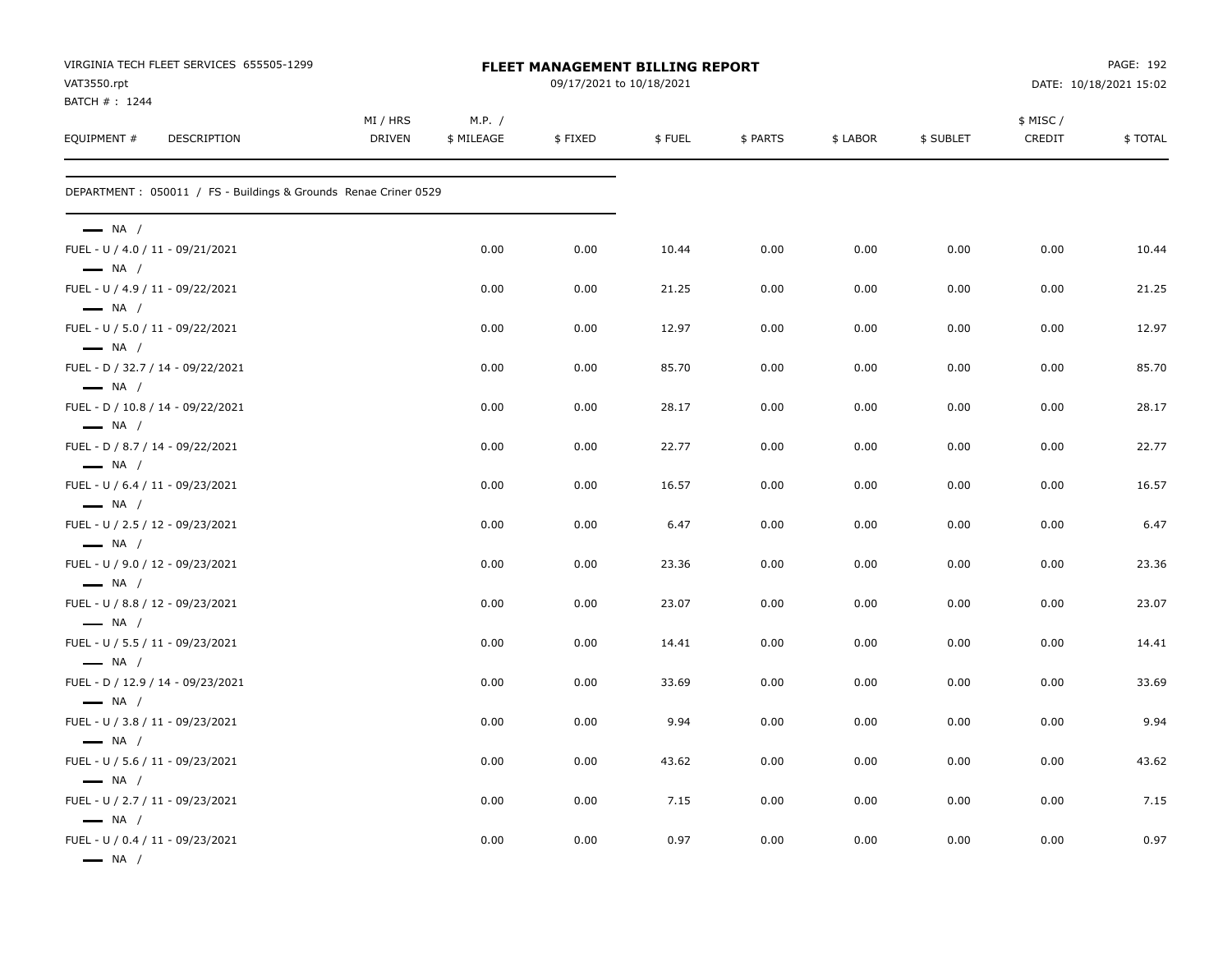| VIRGINIA TECH FLEET SERVICES 655505-1299<br>VAT3550.rpt<br>BATCH #: 1244 |                           |                      | FLEET MANAGEMENT BILLING REPORT<br>09/17/2021 to 10/18/2021 |        | PAGE: 193<br>DATE: 10/18/2021 15:02 |          |           |                    |         |
|--------------------------------------------------------------------------|---------------------------|----------------------|-------------------------------------------------------------|--------|-------------------------------------|----------|-----------|--------------------|---------|
| EQUIPMENT #<br><b>DESCRIPTION</b>                                        | MI / HRS<br><b>DRIVEN</b> | M.P. /<br>\$ MILEAGE | \$FIXED                                                     | \$FUEL | \$ PARTS                            | \$ LABOR | \$ SUBLET | \$ MISC/<br>CREDIT | \$TOTAL |
| DEPARTMENT: 050011 / FS - Buildings & Grounds Renae Criner 0529          |                           |                      |                                                             |        |                                     |          |           |                    |         |
| FUEL - U / 6.4 / 11 - 09/23/2021<br>$\longrightarrow$ NA /               |                           | 0.00                 | 0.00                                                        | 16.73  | 0.00                                | 0.00     | 0.00      | 0.00               | 16.73   |
| FUEL - U / 13.6 / 11 - 09/23/2021<br>$\longrightarrow$ NA /              |                           | 0.00                 | 0.00                                                        | 35.42  | 0.00                                | 0.00     | 0.00      | 0.00               | 35.42   |
| FUEL - U / 12.7 / 02 - 09/24/2021<br>$\longrightarrow$ NA /              |                           | 0.00                 | 0.00                                                        | 33.09  | 0.00                                | 0.00     | 0.00      | 0.00               | 33.09   |
| FUEL - U / 16.9 / 11 - 09/24/2021<br>$\longrightarrow$ NA /              |                           | 0.00                 | 0.00                                                        | 44.11  | 0.00                                | 0.00     | 0.00      | 0.00               | 44.11   |
| FUEL - U / 0.1 / 12 - 09/24/2021<br>$\longrightarrow$ NA /               |                           | 0.00                 | 0.00                                                        | 0.21   | 0.00                                | 0.00     | 0.00      | 0.00               | 0.21    |
| FUEL - U / 1.7 / 11 - 09/24/2021<br>$\longrightarrow$ NA /               |                           | 0.00                 | 0.00                                                        | 4.27   | 0.00                                | 0.00     | 0.00      | 0.00               | 4.27    |
| FUEL - D / 44.2 / 13 - 09/24/2021<br>$\longrightarrow$ NA /              |                           | 0.00                 | 0.00                                                        | 115.67 | 0.00                                | 0.00     | 0.00      | 0.00               | 115.67  |
| FUEL - U / 4.0 / 11 - 09/24/2021<br>$\longrightarrow$ NA /               |                           | 0.00                 | 0.00                                                        | 9.81   | 0.00                                | 0.00     | 0.00      | 0.00               | 9.81    |
| FUEL - U / 3.7 / 12 - 09/24/2021<br>$\longrightarrow$ NA /               |                           | 0.00                 | 0.00                                                        | 9.16   | 0.00                                | 0.00     | 0.00      | 0.00               | 9.16    |
| FUEL - U / 2.1 / 12 - 09/24/2021<br>$\longrightarrow$ NA /               |                           | 0.00                 | 0.00                                                        | 5.14   | 0.00                                | 0.00     | 0.00      | 0.00               | 5.14    |
| FUEL - U / 6.7 / 12 - 09/24/2021<br>$\longrightarrow$ NA /               |                           | 0.00                 | 0.00                                                        | 16.57  | 0.00                                | 0.00     | 0.00      | 0.00               | 16.57   |
| FUEL - U / 8.5 / 11 - 09/24/2021<br>$\longrightarrow$ NA /               |                           | 0.00                 | 0.00                                                        | 21.00  | 0.00                                | 0.00     | 0.00      | 0.00               | 21.00   |
| FUEL - U / 2.5 / 11 - 09/24/2021<br>$\longrightarrow$ NA /               |                           | 0.00                 | 0.00                                                        | 6.08   | 0.00                                | 0.00     | 0.00      | 0.00               | 6.08    |
| FUEL - U / 3.3 / 11 - 09/24/2021<br>$\longrightarrow$ NA /               |                           | 0.00                 | 0.00                                                        | 8.05   | 0.00                                | 0.00     | 0.00      | 0.00               | 8.05    |
| FUEL - U / 0.8 / 11 - 09/26/2021<br>$\longrightarrow$ NA /               |                           | 0.00                 | 0.00                                                        | 2.05   | 0.00                                | 0.00     | 0.00      | 0.00               | 2.05    |
| FUEL - U / 3.0 / 11 - 09/27/2021<br>$\longrightarrow$ NA /               |                           | 0.00                 | 0.00                                                        | 7.51   | 0.00                                | 0.00     | 0.00      | 0.00               | 7.51    |
| FUEL - U / 3.2 / 12 - 09/27/2021                                         |                           | 0.00                 | 0.00                                                        | 7.95   | 0.00                                | 0.00     | 0.00      | 0.00               | 7.95    |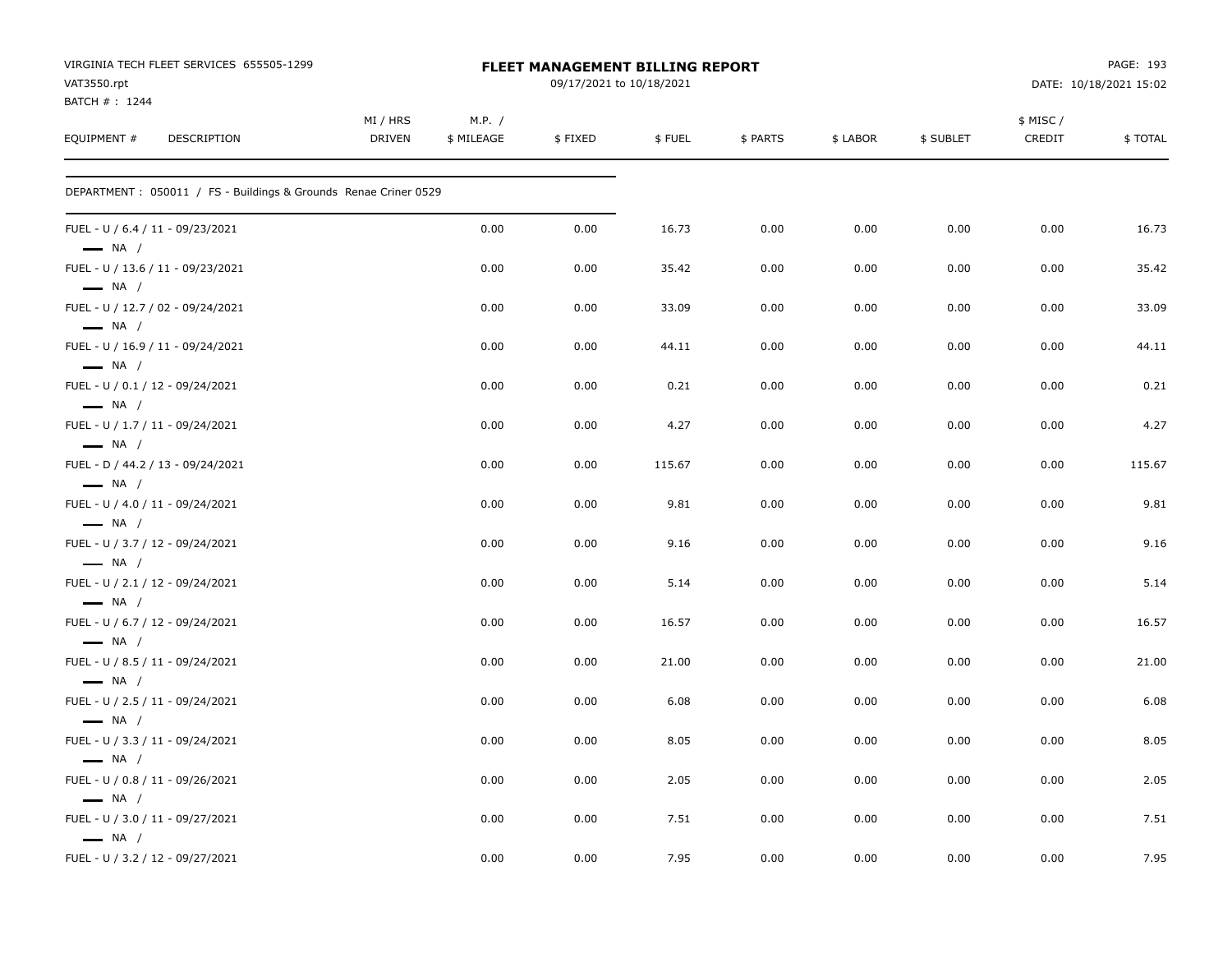| VIRGINIA TECH FLEET SERVICES 655505-1299<br>VAT3550.rpt          | FLEET MANAGEMENT BILLING REPORT<br>09/17/2021 to 10/18/2021 |                      |         |        |          |          |           | PAGE: 194<br>DATE: 10/18/2021 15:02 |         |
|------------------------------------------------------------------|-------------------------------------------------------------|----------------------|---------|--------|----------|----------|-----------|-------------------------------------|---------|
| BATCH #: 1244<br>EQUIPMENT #<br>DESCRIPTION                      | MI / HRS<br><b>DRIVEN</b>                                   | M.P. /<br>\$ MILEAGE | \$FIXED | \$FUEL | \$ PARTS | \$ LABOR | \$ SUBLET | \$ MISC /<br>CREDIT                 | \$TOTAL |
| DEPARTMENT : 050011 / FS - Buildings & Grounds Renae Criner 0529 |                                                             |                      |         |        |          |          |           |                                     |         |
| $\longrightarrow$ NA /                                           |                                                             |                      |         |        |          |          |           |                                     |         |
| FUEL - U / 5.0 / 12 - 09/27/2021<br>$\longrightarrow$ NA /       |                                                             | 0.00                 | 0.00    | 12.23  | 0.00     | 0.00     | 0.00      | 0.00                                | 12.23   |
| FUEL - U / 13.8 / 12 - 09/27/2021<br>$\longrightarrow$ NA /      |                                                             | 0.00                 | 0.00    | 34.09  | 0.00     | 0.00     | 0.00      | 0.00                                | 34.09   |
| FUEL - D / 7.7 / 13 - 09/27/2021<br>$\longrightarrow$ NA /       |                                                             | 0.00                 | 0.00    | 20.23  | 0.00     | 0.00     | 0.00      | 0.00                                | 20.23   |
| FUEL - D / 6.4 / 14 - 09/27/2021<br>$\longrightarrow$ NA /       |                                                             | 0.00                 | 0.00    | 16.69  | 0.00     | 0.00     | 0.00      | 0.00                                | 16.69   |
| FUEL - U / 5.8 / 11 - 09/27/2021                                 |                                                             | 0.00                 | 0.00    | 14.30  | 0.00     | 0.00     | 0.00      | 0.00                                | 14.30   |
| $\longrightarrow$ NA /<br>FUEL - U / 5.0 / 11 - 09/27/2021       |                                                             | 0.00                 | 0.00    | 12.45  | 0.00     | 0.00     | 0.00      | 0.00                                | 12.45   |
| $\longrightarrow$ NA /<br>FUEL - U / 9.8 / 11 - 09/27/2021       |                                                             | 0.00                 | 0.00    | 24.30  | 0.00     | 0.00     | 0.00      | 0.00                                | 24.30   |
| $\longrightarrow$ NA /<br>FUEL - U / 3.4 / 11 - 09/27/2021       |                                                             | 0.00                 | 0.00    | 8.27   | 0.00     | 0.00     | 0.00      | 0.00                                | 8.27    |
| $\longrightarrow$ NA /<br>FUEL - U / 4.8 / 11 - 09/27/2021       |                                                             | 0.00                 | 0.00    | 11.73  | 0.00     | 0.00     | 0.00      | 0.00                                | 11.73   |
| $\longrightarrow$ NA /<br>FUEL - U / 6.0 / 11 - 09/27/2021       |                                                             | 0.00                 | 0.00    | 14.70  | 0.00     | 0.00     | 0.00      | 0.00                                | 14.70   |
| $\longrightarrow$ NA /<br>FUEL - U / 3.6 / 11 - 09/27/2021       |                                                             | 0.00                 | 0.00    | 19.32  | 0.00     | 0.00     | 0.00      | 0.00                                | 19.32   |
| $\longrightarrow$ NA /<br>FUEL - U / 2.8 / 11 - 09/28/2021       |                                                             | 0.00                 | 0.00    | 6.99   | 0.00     | 0.00     | 0.00      | 0.00                                | 6.99    |
| $\longrightarrow$ NA /<br>FUEL - U / 2.4 / 11 - 09/28/2021       |                                                             | 0.00                 | 0.00    | 5.85   | 0.00     | 0.00     | 0.00      | 0.00                                | 5.85    |
| $\longrightarrow$ NA /<br>FUEL - U / 2.0 / 11 - 09/28/2021       |                                                             | 0.00                 | 0.00    | 4.94   | 0.00     | 0.00     | 0.00      | 0.00                                | 4.94    |
| $\equiv$ NA /<br>FUEL - U / 2.0 / 11 - 09/28/2021                |                                                             | 0.00                 | 0.00    | 4.96   | 0.00     | 0.00     | 0.00      | 0.00                                | 4.96    |
| $\longrightarrow$ NA /<br>FUEL - U / 10.3 / 12 - 09/28/2021      |                                                             | 0.00                 | 0.00    | 25.42  | 0.00     | 0.00     | 0.00      | 0.00                                | 25.42   |
| $\longrightarrow$ NA /                                           |                                                             |                      |         |        |          |          |           |                                     |         |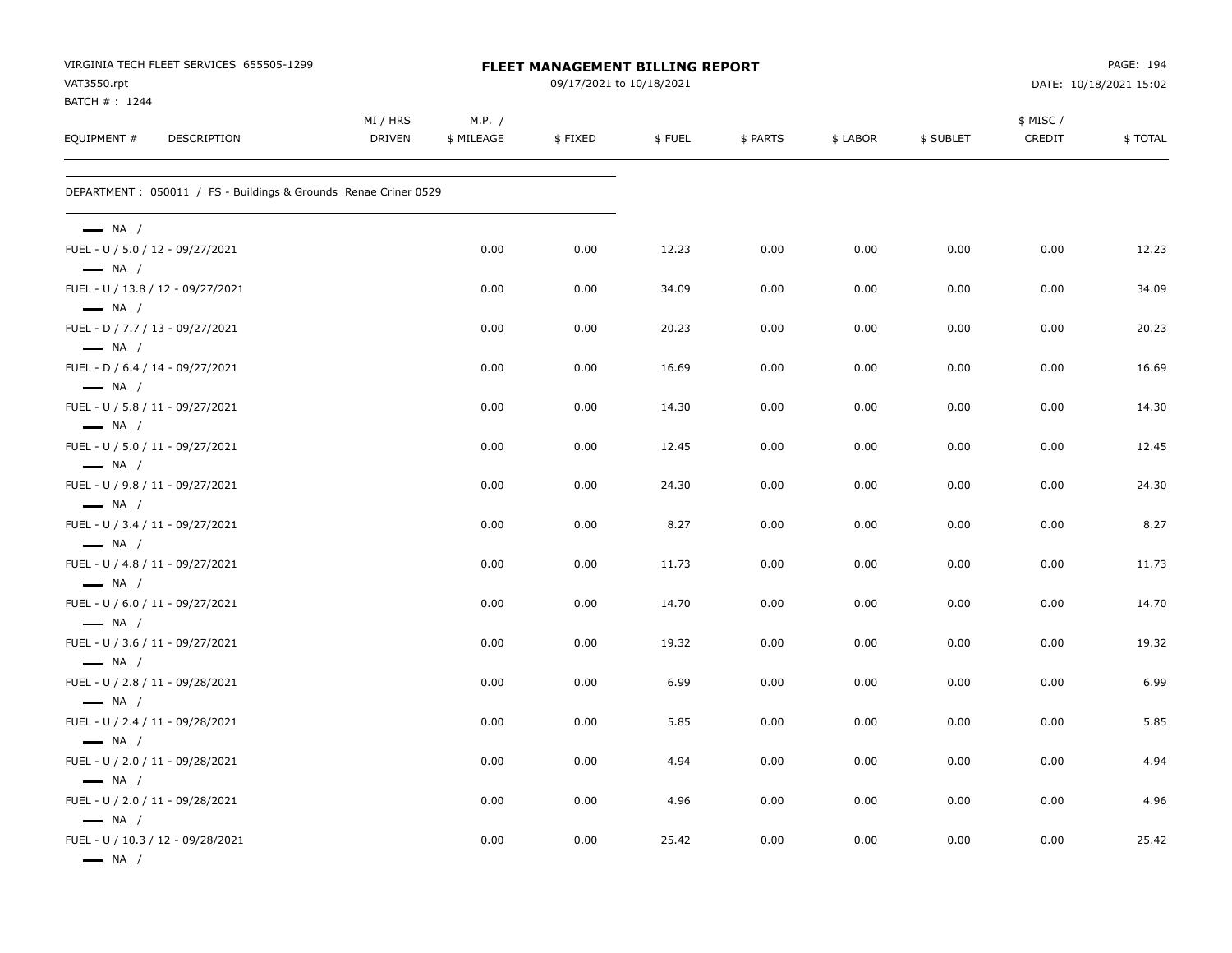| VIRGINIA TECH FLEET SERVICES 655505-1299<br>VAT3550.rpt<br>BATCH #: 1244 |                           |                      | FLEET MANAGEMENT BILLING REPORT<br>09/17/2021 to 10/18/2021 |        |          |          | PAGE: 195<br>DATE: 10/18/2021 15:02 |                    |         |
|--------------------------------------------------------------------------|---------------------------|----------------------|-------------------------------------------------------------|--------|----------|----------|-------------------------------------|--------------------|---------|
| EQUIPMENT #<br><b>DESCRIPTION</b>                                        | MI / HRS<br><b>DRIVEN</b> | M.P. /<br>\$ MILEAGE | \$FIXED                                                     | \$FUEL | \$ PARTS | \$ LABOR | \$ SUBLET                           | \$ MISC/<br>CREDIT | \$TOTAL |
| DEPARTMENT : 050011 / FS - Buildings & Grounds Renae Criner 0529         |                           |                      |                                                             |        |          |          |                                     |                    |         |
| FUEL - U / 1.0 / 12 - 09/28/2021<br>$\longrightarrow$ NA /               |                           | 0.00                 | 0.00                                                        | 2.40   | 0.00     | 0.00     | 0.00                                | 0.00               | 2.40    |
| FUEL - U / 3.0 / 12 - 09/28/2021<br>$\longrightarrow$ NA /               |                           | 0.00                 | 0.00                                                        | 7.31   | 0.00     | 0.00     | 0.00                                | 0.00               | 7.31    |
| FUEL - U / 7.0 / 12 - 09/28/2021<br>$\longrightarrow$ NA /               |                           | 0.00                 | 0.00                                                        | 24.70  | 0.00     | 0.00     | 0.00                                | 0.00               | 24.70   |
| FUEL - U / 4.7 / 11 - 09/28/2021<br>$\longrightarrow$ NA /               |                           | 0.00                 | 0.00                                                        | 11.49  | 0.00     | 0.00     | 0.00                                | 0.00               | 11.49   |
| FUEL - D / 33.1 / 14 - 09/28/2021<br>$\longrightarrow$ NA /              |                           | 0.00                 | 0.00                                                        | 86.83  | 0.00     | 0.00     | 0.00                                | 0.00               | 86.83   |
| FUEL - D / 4.8 / 14 - 09/28/2021<br>$\longrightarrow$ NA /               |                           | 0.00                 | 0.00                                                        | 12.45  | 0.00     | 0.00     | 0.00                                | 0.00               | 12.45   |
| FUEL - U / 5.4 / 11 - 09/28/2021<br>$\longrightarrow$ NA /               |                           | 0.00                 | 0.00                                                        | 13.36  | 0.00     | 0.00     | 0.00                                | 0.00               | 13.36   |
| FUEL - U / 5.2 / 11 - 09/28/2021<br>$\longrightarrow$ NA /               |                           | 0.00                 | 0.00                                                        | 12.87  | 0.00     | 0.00     | 0.00                                | 0.00               | 12.87   |
| FUEL - U / 3.2 / 11 - 09/28/2021<br>$\longrightarrow$ NA /               |                           | 0.00                 | 0.00                                                        | 7.81   | 0.00     | 0.00     | 0.00                                | 0.00               | 7.81    |
| FUEL - U / 4.3 / 11 - 09/28/2021<br>$\longrightarrow$ NA /               |                           | 0.00                 | 0.00                                                        | 10.72  | 0.00     | 0.00     | 0.00                                | 0.00               | 10.72   |
| FUEL - U / 5.2 / 11 - 09/29/2021<br>$\longrightarrow$ NA /               |                           | 0.00                 | 0.00                                                        | 12.92  | 0.00     | 0.00     | 0.00                                | 0.00               | 12.92   |
| FUEL - U / 2.7 / 11 - 09/29/2021<br>$\longrightarrow$ NA /               |                           | 0.00                 | 0.00                                                        | 6.55   | 0.00     | 0.00     | 0.00                                | 0.00               | 6.55    |
| FUEL - U / 14.8 / 12 - 09/29/2021<br>$\longrightarrow$ NA /              |                           | 0.00                 | 0.00                                                        | 36.53  | 0.00     | 0.00     | 0.00                                | 0.00               | 36.53   |
| FUEL - U / 6.7 / 11 - 09/29/2021<br>$\longrightarrow$ NA /               |                           | 0.00                 | 0.00                                                        | 16.60  | 0.00     | 0.00     | 0.00                                | 0.00               | 16.60   |
| FUEL - U / 4.0 / 12 - 09/29/2021<br>$\longrightarrow$ NA /               |                           | 0.00                 | 0.00                                                        | 9.78   | 0.00     | 0.00     | 0.00                                | 0.00               | 9.78    |
| FUEL - U / 4.8 / 12 - 09/29/2021                                         |                           | 0.00                 | 0.00                                                        | 11.86  | 0.00     | 0.00     | 0.00                                | 0.00               | 11.86   |
| $\longrightarrow$ NA /<br>FUEL - U / 2.5 / 12 - 09/29/2021               |                           | 0.00                 | 0.00                                                        | 6.13   | 0.00     | 0.00     | 0.00                                | 0.00               | 6.13    |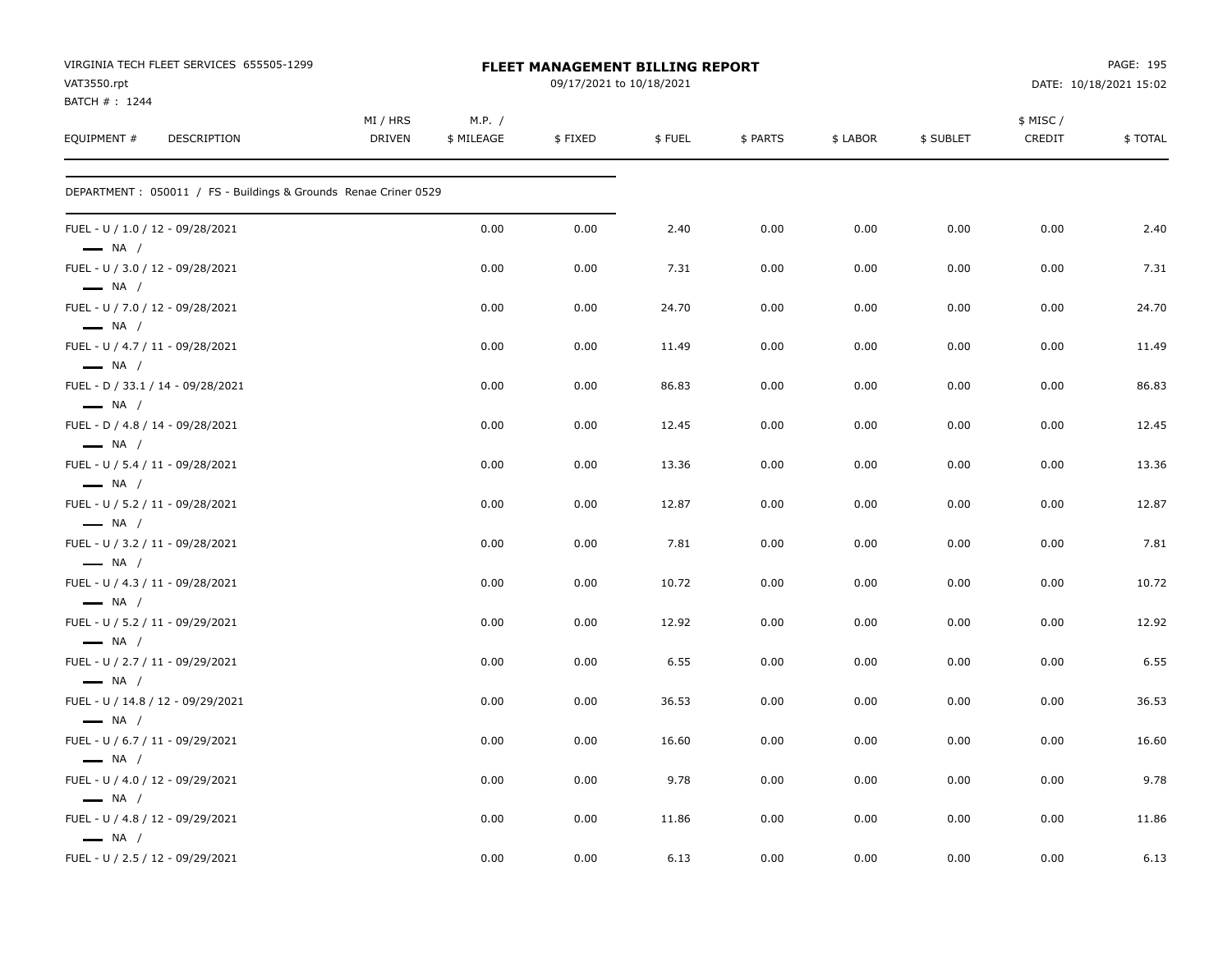| VAT3550.rpt<br>BATCH #: 1244                                                          | VIRGINIA TECH FLEET SERVICES 655505-1299                        |                    | <b>FLEET MANAGEMENT BILLING REPORT</b><br>09/17/2021 to 10/18/2021 |         |          |          |          |           |                     |          |
|---------------------------------------------------------------------------------------|-----------------------------------------------------------------|--------------------|--------------------------------------------------------------------|---------|----------|----------|----------|-----------|---------------------|----------|
| EQUIPMENT #                                                                           | <b>DESCRIPTION</b>                                              | MI / HRS<br>DRIVEN | M.P. /<br>\$ MILEAGE                                               | \$FIXED | \$FUEL   | \$ PARTS | \$ LABOR | \$ SUBLET | \$ MISC /<br>CREDIT | \$TOTAL  |
|                                                                                       | DEPARTMENT: 050011 / FS - Buildings & Grounds Renae Criner 0529 |                    |                                                                    |         |          |          |          |           |                     |          |
| $\longrightarrow$ NA /                                                                |                                                                 |                    |                                                                    |         |          |          |          |           |                     |          |
| FUEL - U / 0.4 / 12 - 09/29/2021<br>$\longrightarrow$ NA /                            |                                                                 |                    | 0.00                                                               | 0.00    | 0.96     | 0.00     | 0.00     | 0.00      | 0.00                | 0.96     |
| FUEL - U / 5.5 / 11 - 09/29/2021                                                      |                                                                 |                    | 0.00                                                               | 0.00    | 13.51    | 0.00     | 0.00     | 0.00      | 0.00                | 13.51    |
| $\longrightarrow$ NA /<br>FUEL - D / 7.1 / 13 - 09/29/2021                            |                                                                 |                    | 0.00                                                               | 0.00    | 18.47    | 0.00     | 0.00     | 0.00      | 0.00                | 18.47    |
| $\longrightarrow$ NA /<br>FUEL - D / 14.6 / 13 - 09/29/2021<br>$\longrightarrow$ NA / |                                                                 |                    | 0.00                                                               | 0.00    | 38.33    | 0.00     | 0.00     | 0.00      | 0.00                | 38.33    |
| FUEL - U / 2.0 / 11 - 09/29/2021<br>$\longrightarrow$ NA /                            |                                                                 |                    | 0.00                                                               | 0.00    | 4.94     | 0.00     | 0.00     | 0.00      | 0.00                | 4.94     |
| FUEL - U / 10.4 / 11 - 09/29/2021<br>$-$ NA $/$                                       |                                                                 |                    | 0.00                                                               | 0.00    | 25.59    | 0.00     | 0.00     | 0.00      | 0.00                | 25.59    |
| FUEL - U / 8.1 / 12 - 09/30/2021<br>$\longrightarrow$ NA /                            |                                                                 |                    | 0.00                                                               | 0.00    | 19.93    | 0.00     | 0.00     | 0.00      | 0.00                | 19.93    |
| FUEL - U / 3.8 / 12 - 09/30/2021<br>$\longrightarrow$ NA /                            |                                                                 |                    | 0.00                                                               | 0.00    | 9.48     | 0.00     | 0.00     | 0.00      | 0.00                | 9.48     |
| FUEL - D / 8.5 / 14 - 09/30/2021<br>$\longrightarrow$ NA /                            |                                                                 |                    | 0.00                                                               | 0.00    | 22.30    | 0.00     | 0.00     | 0.00      | 0.00                | 22.30    |
| FUEL - U / 4.5 / 12 - 09/30/2021<br>$\longrightarrow$ NA /                            |                                                                 |                    | 0.00                                                               | 0.00    | 11.19    | 0.00     | 0.00     | 0.00      | 0.00                | 11.19    |
| FUEL - U / 3.5 / 12 - 09/30/2021<br>$\longrightarrow$ NA /                            |                                                                 |                    | 0.00                                                               | 0.00    | 8.62     | 0.00     | 0.00     | 0.00      | 0.00                | 8.62     |
| FUEL - U / 2.5 / 11 - 09/30/2021                                                      |                                                                 |                    | 0.00                                                               | 0.00    | 6.25     | 0.00     | 0.00     | 0.00      | 0.00                | 6.25     |
| $\longrightarrow$ NA /<br>FUEL - U / 14.8 / 11 - 09/30/2021<br>$\longrightarrow$ NA / |                                                                 |                    | 0.00                                                               | 0.00    | 36.58    | 0.00     | 0.00     | 0.00      | 0.00                | 36.58    |
| FUEL - U / 5.7 / 11 - 09/30/2021<br>$\longrightarrow$ NA /                            |                                                                 |                    | 0.00                                                               | 0.00    | 14.05    | 0.00     | 0.00     | 0.00      | 0.00                | 14.05    |
| eqr19                                                                                 | 1990 CAN                                                        | $\mathbf 0$        | 0.00                                                               | 0.00    | 4,232.28 | 0.00     | 0.00     | 0.00      | 0.00                | 4,232.28 |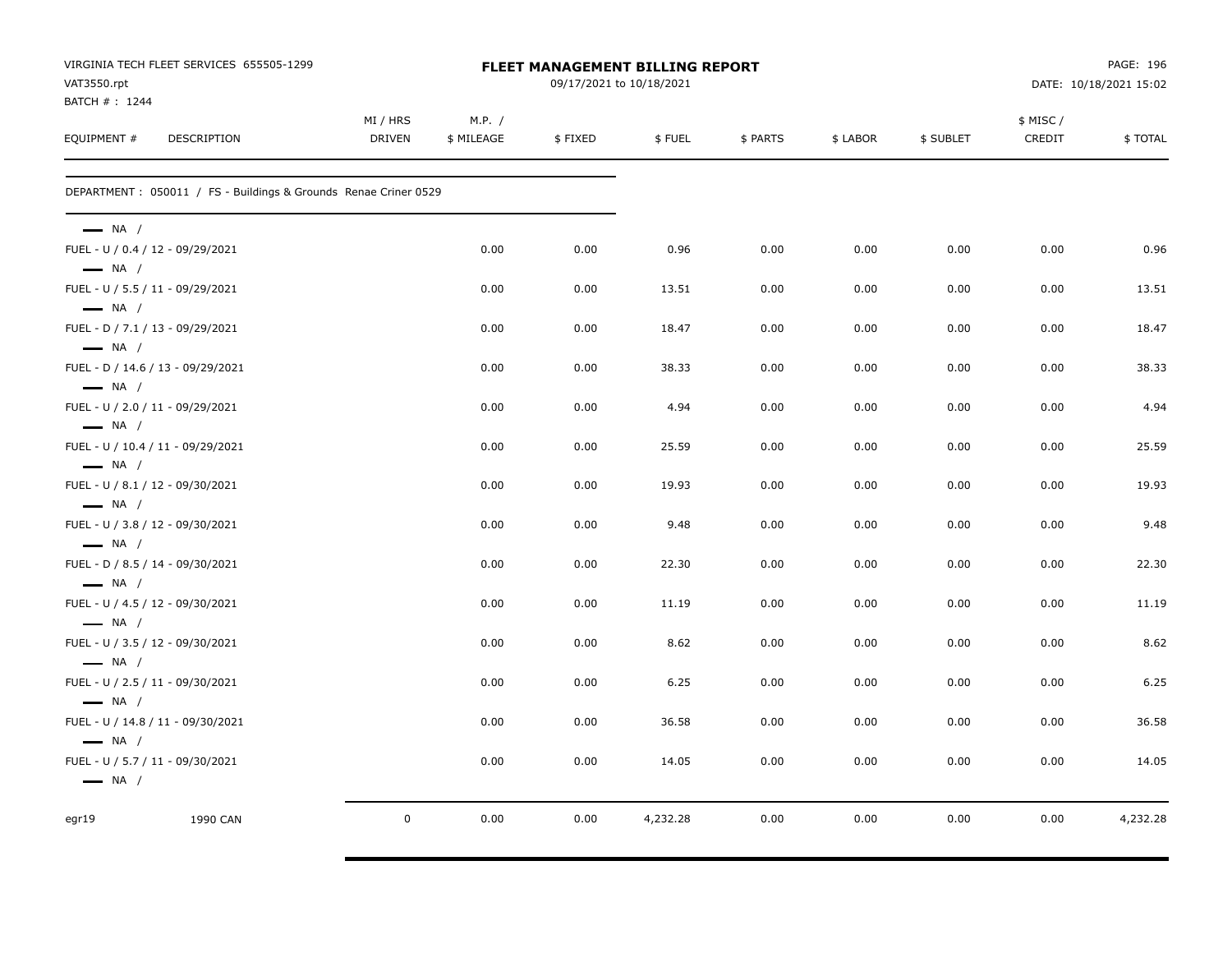| VIRGINIA TECH FLEET SERVICES 655505-1299<br>VAT3550.rpt<br>BATCH #: 1244              | FLEET MANAGEMENT BILLING REPORT<br>09/17/2021 to 10/18/2021 |                      |         |          |          |          |           |                     | PAGE: 197<br>DATE: 10/18/2021 15:02 |  |
|---------------------------------------------------------------------------------------|-------------------------------------------------------------|----------------------|---------|----------|----------|----------|-----------|---------------------|-------------------------------------|--|
| EQUIPMENT #<br>DESCRIPTION                                                            | MI / HRS<br><b>DRIVEN</b>                                   | M.P. /<br>\$ MILEAGE | \$FIXED | \$FUEL   | \$ PARTS | \$ LABOR | \$ SUBLET | \$ MISC /<br>CREDIT | \$TOTAL                             |  |
| DEPARTMENT : 050011 / FS - Buildings & Grounds Renae Criner 0529                      |                                                             |                      |         |          |          |          |           |                     |                                     |  |
| ACCT: 121806                                                                          | 7,956                                                       | 0.00                 | 0.00    | 7,242.68 | 0.00     | 0.00     | 0.00      | 0.00                | 7,242.68                            |  |
| ACCOUNT CODE: 121808                                                                  |                                                             |                      |         |          |          |          |           |                     |                                     |  |
| FUEL - U / 19.0 / 11 - 10/07/2021<br>$\longrightarrow$ NA /                           |                                                             | 0.00                 | 0.00    | 46.93    | 0.00     | 0.00     | 0.00      | 0.00                | 46.93                               |  |
| 50127s<br>2005 F150                                                                   | 157                                                         | 0.00                 | 0.00    | 46.93    | 0.00     | 0.00     | 0.00      | 0.00                | 46.93                               |  |
| 121808<br>ACCT:                                                                       | 157                                                         | 0.00                 | 0.00    | 46.93    | 0.00     | 0.00     | 0.00      | 0.00                | 46.93                               |  |
| ACCOUNT CODE: 123159                                                                  |                                                             |                      |         |          |          |          |           |                     |                                     |  |
| FUEL - U / 26.8 / 11 - 10/12/2021<br>$\longrightarrow$ NA /                           |                                                             | 0.00                 | 0.00    | 73.14    | 0.00     | 0.00     | 0.00      | 0.00                | 73.14                               |  |
| FUEL - U / 25.4 / 11 - 09/21/2021                                                     |                                                             | 0.00                 | 0.00    | 66.32    | 0.00     | 0.00     | 0.00      | 0.00                | 66.32                               |  |
| $\longrightarrow$ NA /<br>FUEL - U / 24.8 / 11 - 09/30/2021<br>$\longrightarrow$ NA / |                                                             | 0.00                 | 0.00    | 61.33    | 0.00     | 0.00     | 0.00      | 0.00                | 61.33                               |  |
| 71586s<br>2017 Express 2500                                                           | 592                                                         | 0.00                 | 0.00    | 200.79   | 0.00     | 0.00     | 0.00      | 0.00                | 200.79                              |  |
| ACCT:<br>123159                                                                       | 592                                                         | 0.00                 | 0.00    | 200.79   | 0.00     | 0.00     | 0.00      | 0.00                | 200.79                              |  |
| ACCOUNT CODE: 176035                                                                  |                                                             |                      |         |          |          |          |           |                     |                                     |  |
| FUEL - U / 28.5 / 12 - 10/04/2021<br>$\longrightarrow$ NA /                           |                                                             | 0.00                 | 0.00    | 70.35    | 0.00     | 0.00     | 0.00      | 0.00                | 70.35                               |  |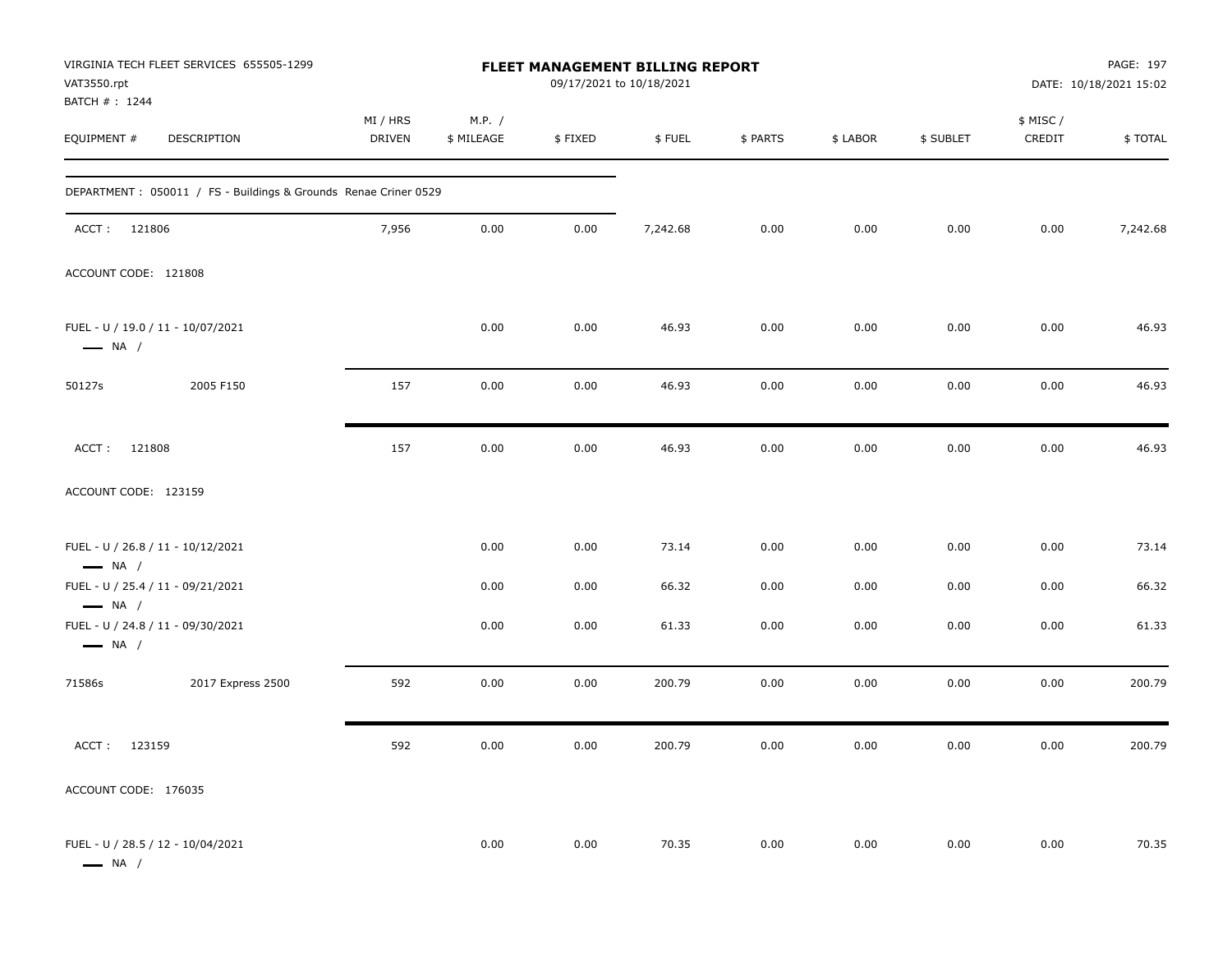| VAT3550.rpt<br>BATCH # : 1244 | VIRGINIA TECH FLEET SERVICES 655505-1299                         | FLEET MANAGEMENT BILLING REPORT<br>09/17/2021 to 10/18/2021 |                      |         | PAGE: 198<br>DATE: 10/18/2021 15:02 |          |          |           |                     |         |
|-------------------------------|------------------------------------------------------------------|-------------------------------------------------------------|----------------------|---------|-------------------------------------|----------|----------|-----------|---------------------|---------|
| EQUIPMENT #                   | DESCRIPTION                                                      | MI / HRS<br>DRIVEN                                          | M.P. /<br>\$ MILEAGE | \$FIXED | \$FUEL                              | \$ PARTS | \$ LABOR | \$ SUBLET | \$ MISC /<br>CREDIT | \$TOTAL |
|                               | DEPARTMENT : 050011 / FS - Buildings & Grounds Renae Criner 0529 |                                                             |                      |         |                                     |          |          |           |                     |         |
| $\longrightarrow$ NA /        | FUEL - U / 25.0 / 12 - 10/14/2021                                |                                                             | 0.00                 | 0.00    | 68.14                               | 0.00     | 0.00     | 0.00      | 0.00                | 68.14   |
| $\longrightarrow$ NA /        | FUEL - U / 25.2 / 12 - 09/22/2021                                |                                                             | 0.00                 | 0.00    | 65.82                               | 0.00     | 0.00     | 0.00      | 0.00                | 65.82   |
| 60206S                        | 2011 SAVANA                                                      | 411                                                         | 0.00                 | 0.00    | 204.31                              | 0.00     | 0.00     | 0.00      | 0.00                | 204.31  |
| ACCT: 176035                  |                                                                  | 411                                                         | 0.00                 | 0.00    | 204.31                              | 0.00     | 0.00     | 0.00      | 0.00                | 204.31  |
| ACCOUNT CODE: 177305          |                                                                  |                                                             |                      |         |                                     |          |          |           |                     |         |
| $\longrightarrow$ NA /        | FUEL - U / 16.3 / 11 - 10/14/2021                                |                                                             | 0.00                 | 0.00    | 44.61                               | 0.00     | 0.00     | 0.00      | 0.00                | 44.61   |
| $\longrightarrow$ NA /        | FUEL - U / 16.8 / 11 - 09/21/2021                                |                                                             | 0.00                 | 0.00    | 43.85                               | 0.00     | 0.00     | 0.00      | 0.00                | 43.85   |
| 74666s                        | 2018 F150                                                        | 354                                                         | 0.00                 | 0.00    | 88.46                               | 0.00     | 0.00     | 0.00      | 0.00                | 88.46   |
| $\longrightarrow$ NA /        | FUEL - U / 4.5 / 12 - 10/12/2021                                 |                                                             | 0.00                 | 0.00    | 12.29                               | 0.00     | 0.00     | 0.00      | 0.00                | 12.29   |
| $\longrightarrow$ NA /        | FUEL - D / 15.7 / 13 - 09/20/2021                                |                                                             | 0.00                 | 0.00    | 41.06                               | 0.00     | 0.00     | 0.00      | 0.00                | 41.06   |
| <b>EQHSC</b>                  | 2019 EQUIPMENT                                                   | $\mathsf 0$                                                 | 0.00                 | 0.00    | 53.35                               | 0.00     | 0.00     | 0.00      | 0.00                | 53.35   |
| ACCT: 177305                  |                                                                  | 354                                                         | 0.00                 | 0.00    | 141.81                              | 0.00     | 0.00     | 0.00      | 0.00                | 141.81  |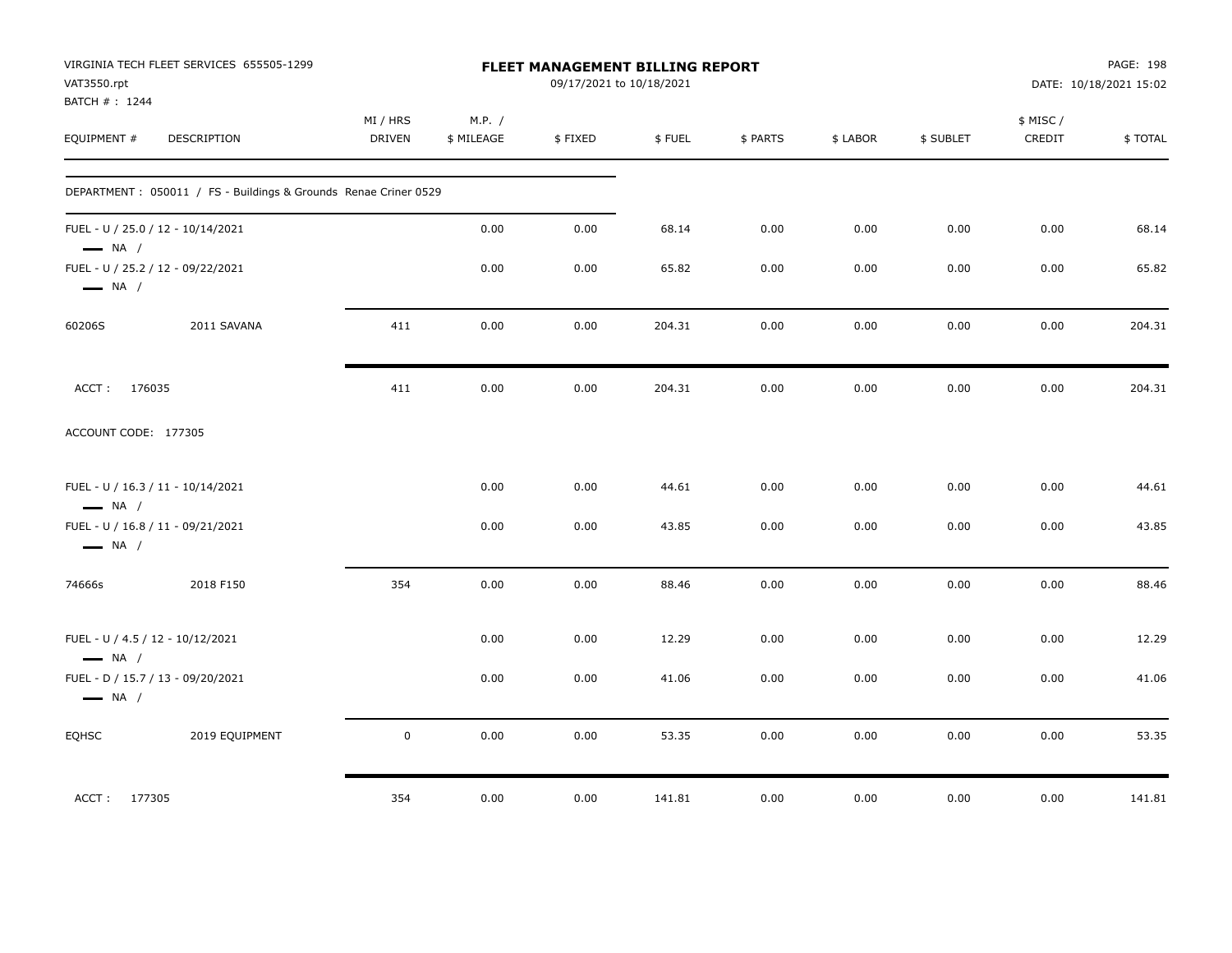| VIRGINIA TECH FLEET SERVICES 655505-1299<br>VAT3550.rpt<br>BATCH #: 1244 |        | <b>FLEET MANAGEMENT BILLING REPORT</b><br>09/17/2021 to 10/18/2021 |                      |         |           |          |          |                  |                    | PAGE: 199<br>DATE: 10/18/2021 15:02 |  |
|--------------------------------------------------------------------------|--------|--------------------------------------------------------------------|----------------------|---------|-----------|----------|----------|------------------|--------------------|-------------------------------------|--|
| EQUIPMENT #<br>DESCRIPTION                                               |        | MI / HRS<br>DRIVEN                                                 | M.P. /<br>\$ MILEAGE | \$FIXED | \$FUEL    | \$ PARTS | \$ LABOR | \$ SUBLET        | \$ MISC/<br>CREDIT | \$ TOTAL                            |  |
| DEPARTMENT SUBTOTALS :                                                   |        | 20,578                                                             | 0.00                 | 0.00    | 11,173.90 | 0.00     | 0.00     | 0.00             | 0.00               | 11,173.90                           |  |
| <b>BREAKDOWN OF CHARGES:</b>                                             |        |                                                                    | MILEAGE              |         |           | 0.00     |          | PARTS (WO'S)     |                    | 0.00                                |  |
| EQUIPMENT COUNT:                                                         | 72     |                                                                    | MOTOR POOL           |         |           | 0.00     |          | PARTS (IND.ISS.) |                    | 0.00                                |  |
| DEPARTMENT:                                                              | 050011 |                                                                    | <b>BASE</b>          |         |           | 0.00     |          | <b>CREDITS</b>   |                    | 0.00                                |  |
|                                                                          |        |                                                                    | <b>INSURANCE</b>     |         |           | 0.00     |          | MISCELLANEOUS    |                    | 0.00                                |  |
|                                                                          |        |                                                                    | OTHER                |         |           | 0.00     | LABOR    |                  |                    | 0.00                                |  |
|                                                                          |        |                                                                    | REPLACEMENT          |         |           | 0.00     |          | <b>SUBLETS</b>   |                    | 0.00                                |  |
|                                                                          |        |                                                                    | <b>FUEL</b>          |         | 11,173.90 |          |          |                  |                    |                                     |  |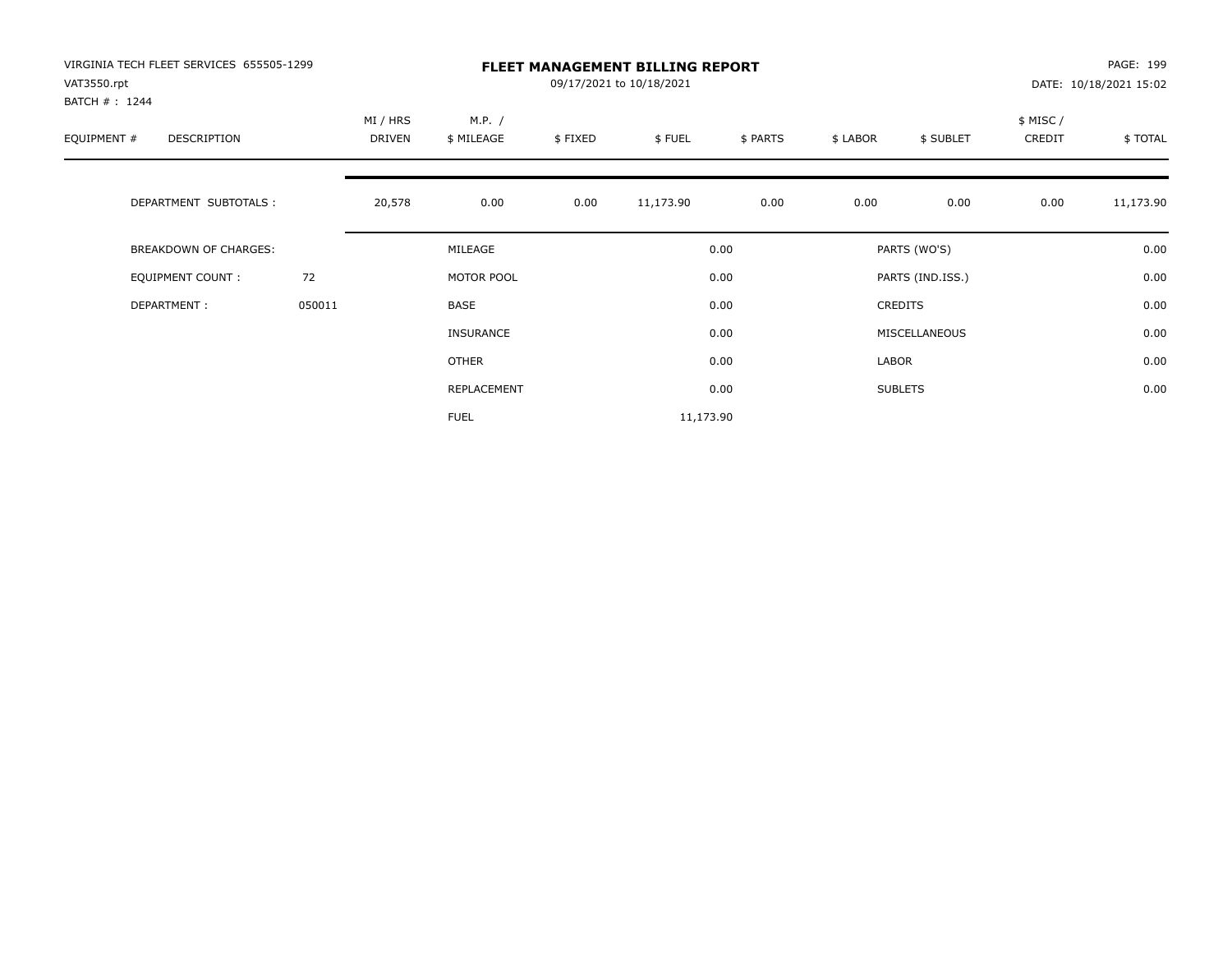| VAT3550.rpt                   | VIRGINIA TECH FLEET SERVICES 655505-1299                               | FLEET MANAGEMENT BILLING REPORT<br>09/17/2021 to 10/18/2021 |                      |         |        |          |          |           |                     | PAGE: 200<br>DATE: 10/18/2021 15:02 |  |
|-------------------------------|------------------------------------------------------------------------|-------------------------------------------------------------|----------------------|---------|--------|----------|----------|-----------|---------------------|-------------------------------------|--|
| BATCH # : 1244<br>EQUIPMENT # | DESCRIPTION                                                            | MI / HRS<br><b>DRIVEN</b>                                   | M.P. /<br>\$ MILEAGE | \$FIXED | \$FUEL | \$ PARTS | \$ LABOR | \$ SUBLET | \$ MISC /<br>CREDIT | \$TOTAL                             |  |
|                               | DEPARTMENT : 050012 / FS - Facilities Operations-Adm Renae Criner 0529 |                                                             |                      |         |        |          |          |           |                     |                                     |  |
| ACCOUNT CODE: 119644          |                                                                        |                                                             |                      |         |        |          |          |           |                     |                                     |  |
| $\longrightarrow$ NA /        | FUEL - U / 15.2 / 11 - 09/30/2021                                      |                                                             | 0.00                 | 0.00    | 37.62  | 0.00     | 0.00     | 0.00      | 0.00                | 37.62                               |  |
| 48532S                        | 2003 S-10                                                              | 149                                                         | 0.00                 | 0.00    | 37.62  | 0.00     | 0.00     | 0.00      | 0.00                | 37.62                               |  |
| $\longrightarrow$ NA /        | FUEL - U / 16.5 / 11 - 09/17/2021                                      |                                                             | 0.00                 | 0.00    | 40.83  | 0.00     | 0.00     | 0.00      | 0.00                | 40.83                               |  |
| 55085S                        | 2007 EXPLORER                                                          | 165                                                         | 0.00                 | 0.00    | 40.83  | 0.00     | 0.00     | 0.00      | 0.00                | 40.83                               |  |
| ACCT: 119644                  |                                                                        | 314                                                         | 0.00                 | 0.00    | 78.45  | 0.00     | 0.00     | 0.00      | 0.00                | 78.45                               |  |
| ACCOUNT CODE: 121806          |                                                                        |                                                             |                      |         |        |          |          |           |                     |                                     |  |
| $\longrightarrow$ NA /        | FUEL - U / 17.1 / 12 - 09/22/2021                                      |                                                             | 0.00                 | 0.00    | 44.63  | 0.00     | 0.00     | 0.00      | 0.00                | 44.63                               |  |
| 74647s                        | 2018 Frontier                                                          | 239                                                         | 0.00                 | 0.00    | 44.63  | 0.00     | 0.00     | 0.00      | 0.00                | 44.63                               |  |
| ACCT: 121806                  |                                                                        | 239                                                         | 0.00                 | 0.00    | 44.63  | 0.00     | 0.00     | 0.00      | 0.00                | 44.63                               |  |
| ACCOUNT CODE: 175663          |                                                                        |                                                             |                      |         |        |          |          |           |                     |                                     |  |
|                               | FUEL - U / 14.0 / CC - 09/13/2021                                      |                                                             | 0.00                 | 0.00    | 45.50  | 0.00     | 0.00     | 0.00      | 0.00                | 45.50                               |  |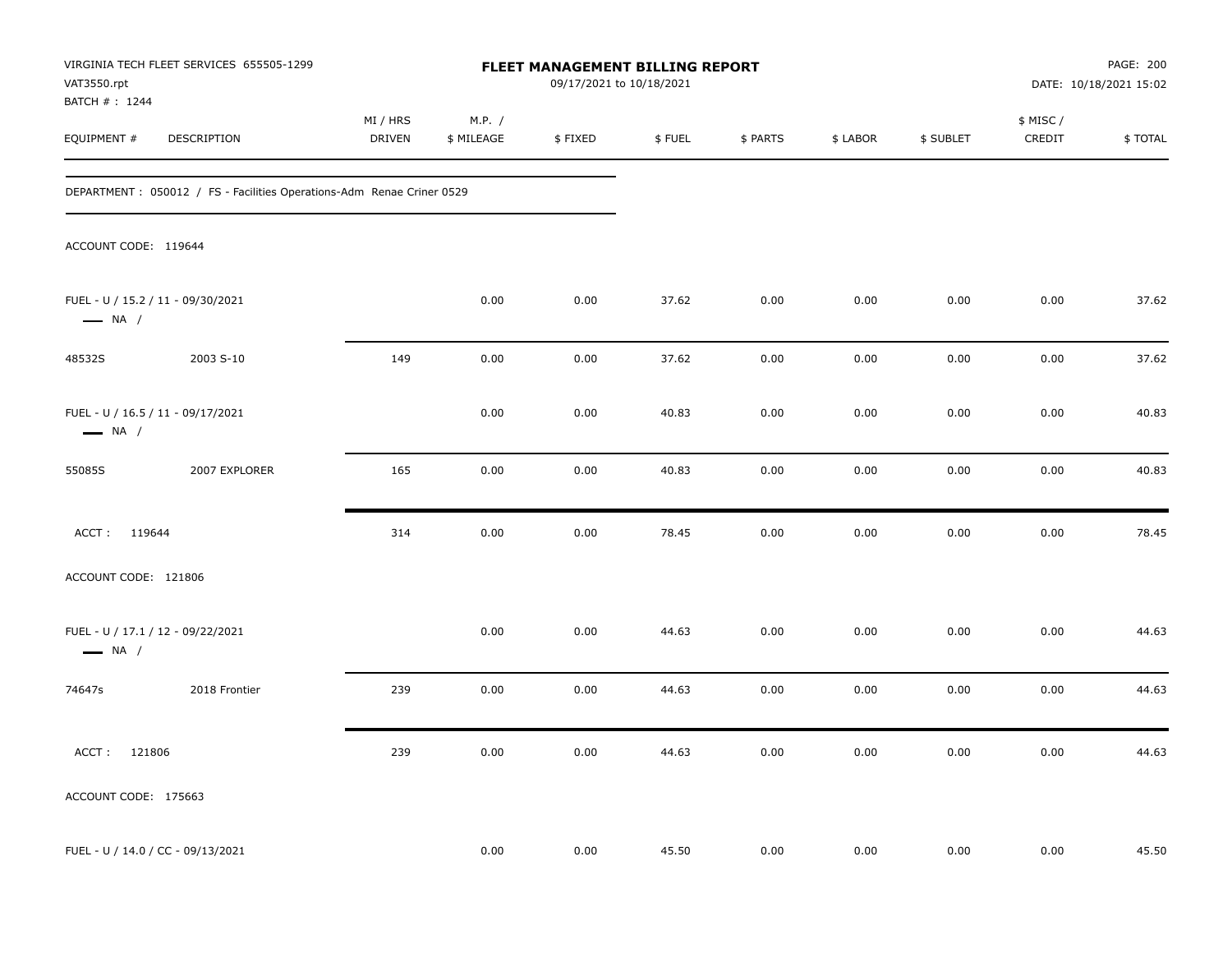| VAT3550.rpt<br>BATCH #: 1244                     | VIRGINIA TECH FLEET SERVICES 655505-1299                               | <b>FLEET MANAGEMENT BILLING REPORT</b><br>09/17/2021 to 10/18/2021 |                      |         |        |          |          |           | PAGE: 201<br>DATE: 10/18/2021 15:02 |         |
|--------------------------------------------------|------------------------------------------------------------------------|--------------------------------------------------------------------|----------------------|---------|--------|----------|----------|-----------|-------------------------------------|---------|
| EQUIPMENT #                                      | <b>DESCRIPTION</b>                                                     | MI / HRS<br><b>DRIVEN</b>                                          | M.P. /<br>\$ MILEAGE | \$FIXED | \$FUEL | \$ PARTS | \$ LABOR | \$ SUBLET | \$ MISC/<br>CREDIT                  | \$TOTAL |
|                                                  | DEPARTMENT : 050012 / FS - Facilities Operations-Adm Renae Criner 0529 |                                                                    |                      |         |        |          |          |           |                                     |         |
| $\longrightarrow$ NA /<br>$\longrightarrow$ NA / | FUEL - U / 14.7 / 12 - 09/17/2021                                      |                                                                    | 0.00                 | 0.00    | 38.29  | 0.00     | 0.00     | 0.00      | 0.00                                | 38.29   |
| 74689S                                           | 2018 EXPLORER                                                          | 637                                                                | 0.00                 | 0.00    | 83.79  | 0.00     | 0.00     | 0.00      | 0.00                                | 83.79   |
| $\longrightarrow$ NA /                           | FUEL - U / 15.2 / 11 - 10/11/2021                                      |                                                                    | 0.00                 | 0.00    | 41.39  | 0.00     | 0.00     | 0.00      | 0.00                                | 41.39   |
| $\longrightarrow$ NA /                           | FUEL - U / 15.0 / 11 - 09/17/2021                                      |                                                                    | 0.00                 | 0.00    | 39.25  | 0.00     | 0.00     | 0.00      | 0.00                                | 39.25   |
| 76268s                                           | 2019 EXPLORER                                                          | 615                                                                | 0.00                 | 0.00    | 80.64  | 0.00     | 0.00     | 0.00      | 0.00                                | 80.64   |
| $\longrightarrow$ NA /                           | FUEL - U / 21.5 / 12 - 10/05/2021                                      |                                                                    | 0.00                 | 0.00    | 53.18  | 0.00     | 0.00     | 0.00      | 0.00                                | 53.18   |
| 77326s                                           | 2019 VAN                                                               | $\mathbf 0$                                                        | 0.00                 | 0.00    | 53.18  | 0.00     | 0.00     | 0.00      | 0.00                                | 53.18   |
| ACCT: 175663                                     |                                                                        | 1,252                                                              | 0.00                 | 0.00    | 217.61 | 0.00     | 0.00     | 0.00      | 0.00                                | 217.61  |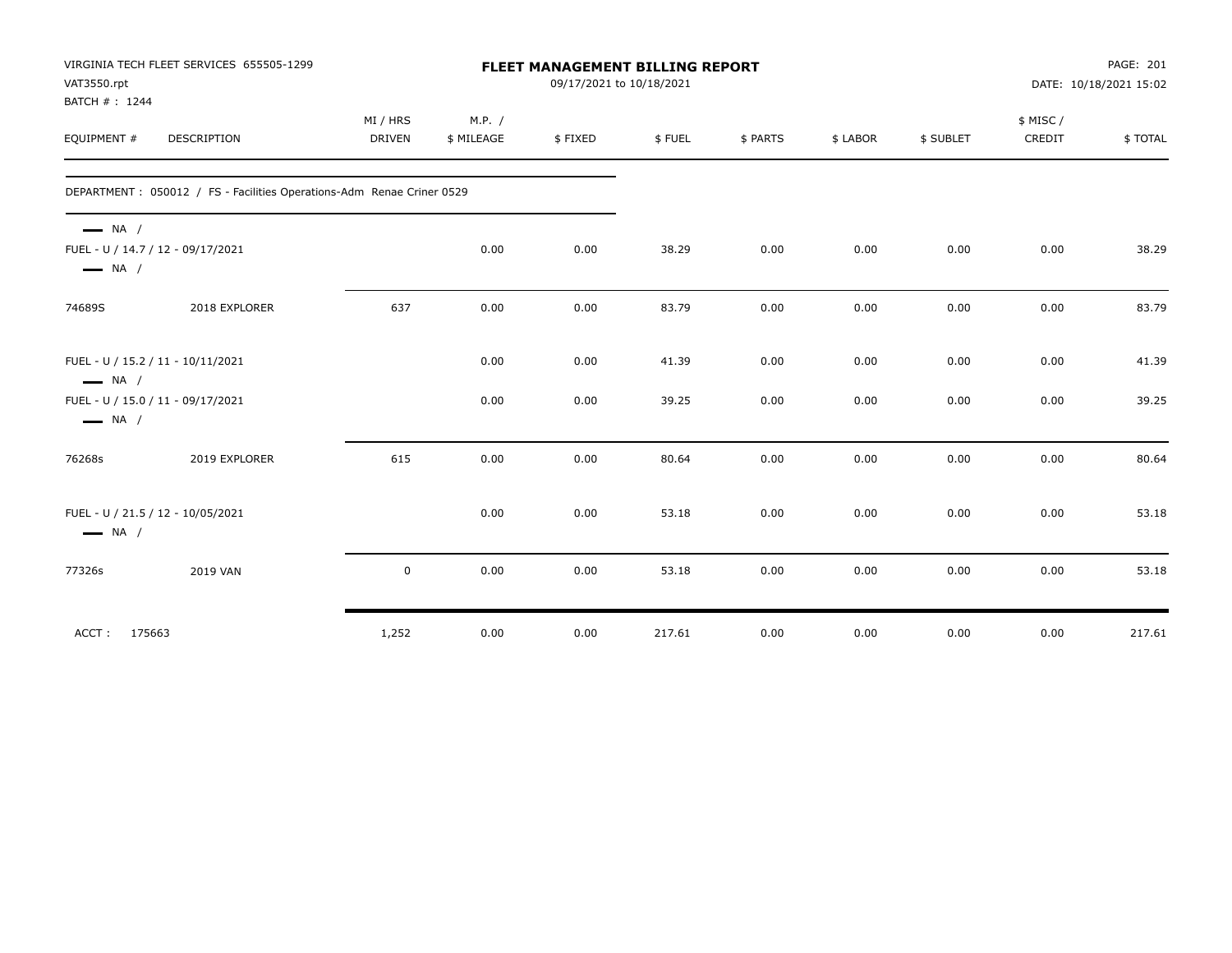| VIRGINIA TECH FLEET SERVICES 655505-1299<br>VAT3550.rpt<br>BATCH #: 1244 |        | <b>FLEET MANAGEMENT BILLING REPORT</b><br>09/17/2021 to 10/18/2021 |                      |         |        |          |          |                  |                    | PAGE: 202<br>DATE: 10/18/2021 15:02 |  |
|--------------------------------------------------------------------------|--------|--------------------------------------------------------------------|----------------------|---------|--------|----------|----------|------------------|--------------------|-------------------------------------|--|
| EQUIPMENT #<br>DESCRIPTION                                               |        | MI / HRS<br>DRIVEN                                                 | M.P. /<br>\$ MILEAGE | \$FIXED | \$FUEL | \$ PARTS | \$ LABOR | \$ SUBLET        | \$ MISC/<br>CREDIT | \$TOTAL                             |  |
| DEPARTMENT SUBTOTALS :                                                   |        | 1,805                                                              | 0.00                 | 0.00    | 340.69 | 0.00     | 0.00     | 0.00             | 0.00               | 340.69                              |  |
| <b>BREAKDOWN OF CHARGES:</b>                                             |        |                                                                    | MILEAGE              |         |        | 0.00     |          | PARTS (WO'S)     |                    | 0.00                                |  |
| EQUIPMENT COUNT:                                                         | 6      |                                                                    | MOTOR POOL           |         |        | 0.00     |          | PARTS (IND.ISS.) |                    | 0.00                                |  |
| DEPARTMENT:                                                              | 050012 |                                                                    | <b>BASE</b>          |         |        | 0.00     |          | <b>CREDITS</b>   |                    | 0.00                                |  |
|                                                                          |        |                                                                    | <b>INSURANCE</b>     |         |        | 0.00     |          | MISCELLANEOUS    |                    | 0.00                                |  |
|                                                                          |        |                                                                    | <b>OTHER</b>         |         |        | 0.00     | LABOR    |                  |                    | 0.00                                |  |
|                                                                          |        |                                                                    | REPLACEMENT          |         |        | 0.00     |          | <b>SUBLETS</b>   |                    | 0.00                                |  |
|                                                                          |        |                                                                    | <b>FUEL</b>          |         |        | 340.69   |          |                  |                    |                                     |  |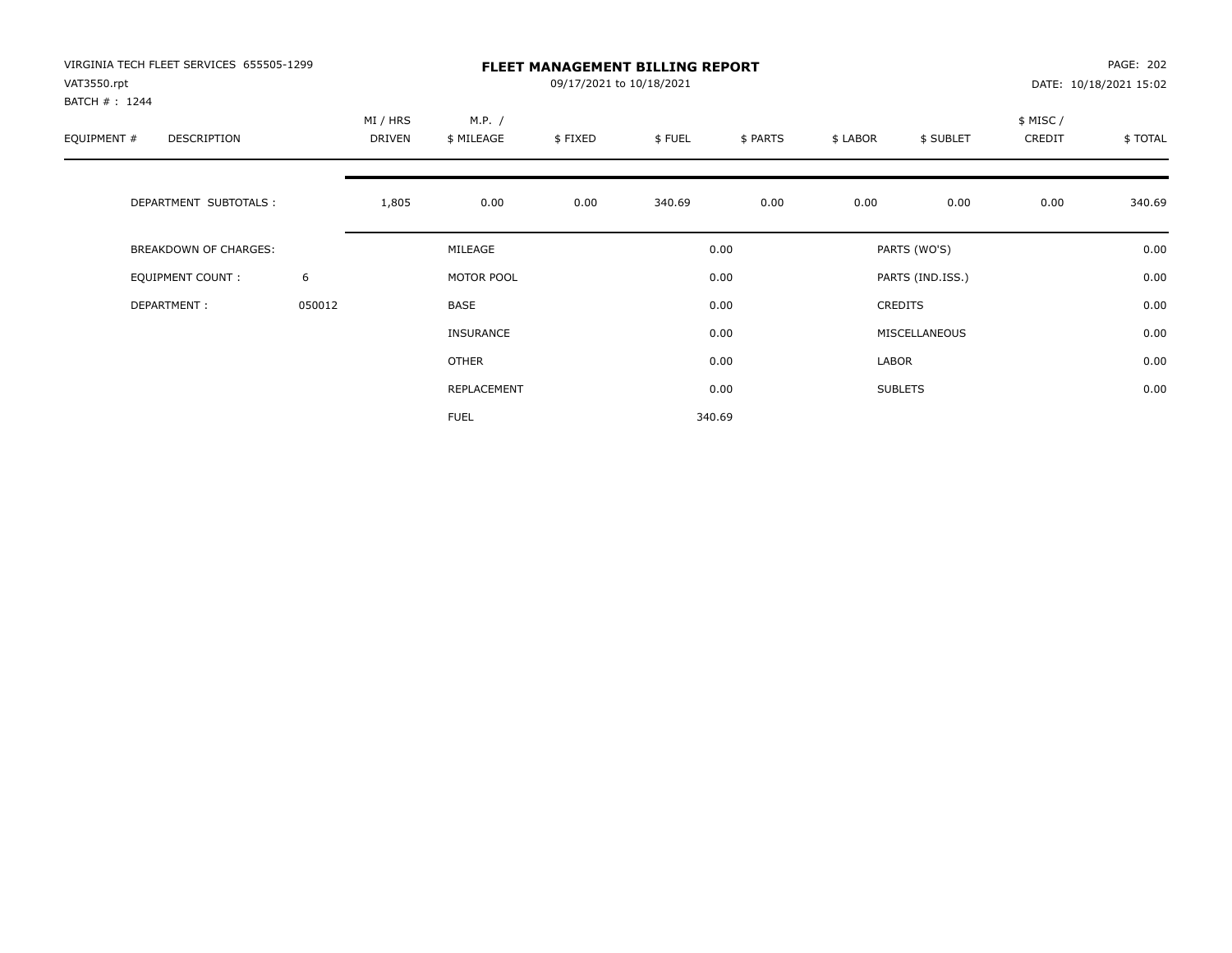| VAT3550.rpt                                                                           | VIRGINIA TECH FLEET SERVICES 655505-1299                          | FLEET MANAGEMENT BILLING REPORT<br>09/17/2021 to 10/18/2021 |                      |          |        |          |          |           |                    | PAGE: 203<br>DATE: 10/18/2021 15:02 |
|---------------------------------------------------------------------------------------|-------------------------------------------------------------------|-------------------------------------------------------------|----------------------|----------|--------|----------|----------|-----------|--------------------|-------------------------------------|
| BATCH #: 1244<br>EQUIPMENT #                                                          | DESCRIPTION                                                       | MI / HRS<br>DRIVEN                                          | M.P. /<br>\$ MILEAGE | \$FIXED  | \$FUEL | \$ PARTS | \$ LABOR | \$ SUBLET | \$ MISC/<br>CREDIT | \$TOTAL                             |
|                                                                                       | DEPARTMENT : 050083 / FS - Mechanical Utilities Renae Criner 0529 |                                                             |                      |          |        |          |          |           |                    |                                     |
| ACCOUNT CODE: 122672                                                                  |                                                                   |                                                             |                      |          |        |          |          |           |                    |                                     |
| FUEL - U / 16.8 / 11 - 09/29/2021<br>$\longrightarrow$ NA /                           |                                                                   |                                                             | 0.00                 | 0.00     | 41.40  | 0.00     | 0.00     | 0.00      | 0.00               | 41.40                               |
| 49005s                                                                                | 2004 F150                                                         | 128                                                         | 0.00                 | 0.00     | 41.40  | 0.00     | 0.00     | 0.00      | 0.00               | 41.40                               |
| FUEL - D / 30.6 / 14 - 10/12/2021<br>$\longrightarrow$ NA /                           |                                                                   |                                                             | 0.00                 | 0.00     | 80.07  | 0.00     | 0.00     | 0.00      | 0.00               | 80.07                               |
| FUEL - D / 22.7 / 13 - 09/30/2021<br>$\longrightarrow$ NA /                           |                                                                   |                                                             | 0.00                 | 0.00     | 59.50  | 0.00     | 0.00     | 0.00      | 0.00               | 59.50                               |
| 52483S                                                                                | 2006 Aceterra                                                     | 387                                                         | 0.00                 | 0.00     | 139.57 | 0.00     | 0.00     | 0.00      | 0.00               | 139.57                              |
| FUEL - U / 20.8 / 11 - 10/04/2021<br>$\longrightarrow$ NA /                           |                                                                   |                                                             | 0.00                 | 0.00     | 51.38  | 0.00     | 0.00     | 0.00      | 0.00               | 51.38                               |
| FUEL - U / 29.0 / 12 - 09/23/2021<br>$\longrightarrow$ NA /                           |                                                                   |                                                             | 0.00                 | 0.00     | 75.66  | 0.00     | 0.00     | 0.00      | 0.00               | 75.66                               |
| 65561S                                                                                | 2014 F250                                                         | 394                                                         | 0.00                 | 0.00     | 127.04 | 0.00     | 0.00     | 0.00      | 0.00               | 127.04                              |
| FUEL - U / 28.0 / 11 - 10/08/2021<br>$\longrightarrow$ NA /                           |                                                                   |                                                             | 0.00                 | 0.00     | 69.16  | 0.00     | 0.00     | 0.00      | 0.00               | 69.16                               |
| FUEL - U / 25.6 / 12 - 09/17/2021                                                     |                                                                   |                                                             | 0.00                 | $0.00\,$ | 66.76  | 0.00     | 0.00     | 0.00      | $0.00\,$           | 66.76                               |
| $\longrightarrow$ NA /<br>FUEL - U / 24.0 / 11 - 09/30/2021<br>$\longrightarrow$ NA / |                                                                   |                                                             | 0.00                 | 0.00     | 59.28  | 0.00     | 0.00     | 0.00      | 0.00               | 59.28                               |
| 65562S                                                                                | 2014 F250                                                         | 597                                                         | 0.00                 | 0.00     | 195.20 | 0.00     | 0.00     | 0.00      | 0.00               | 195.20                              |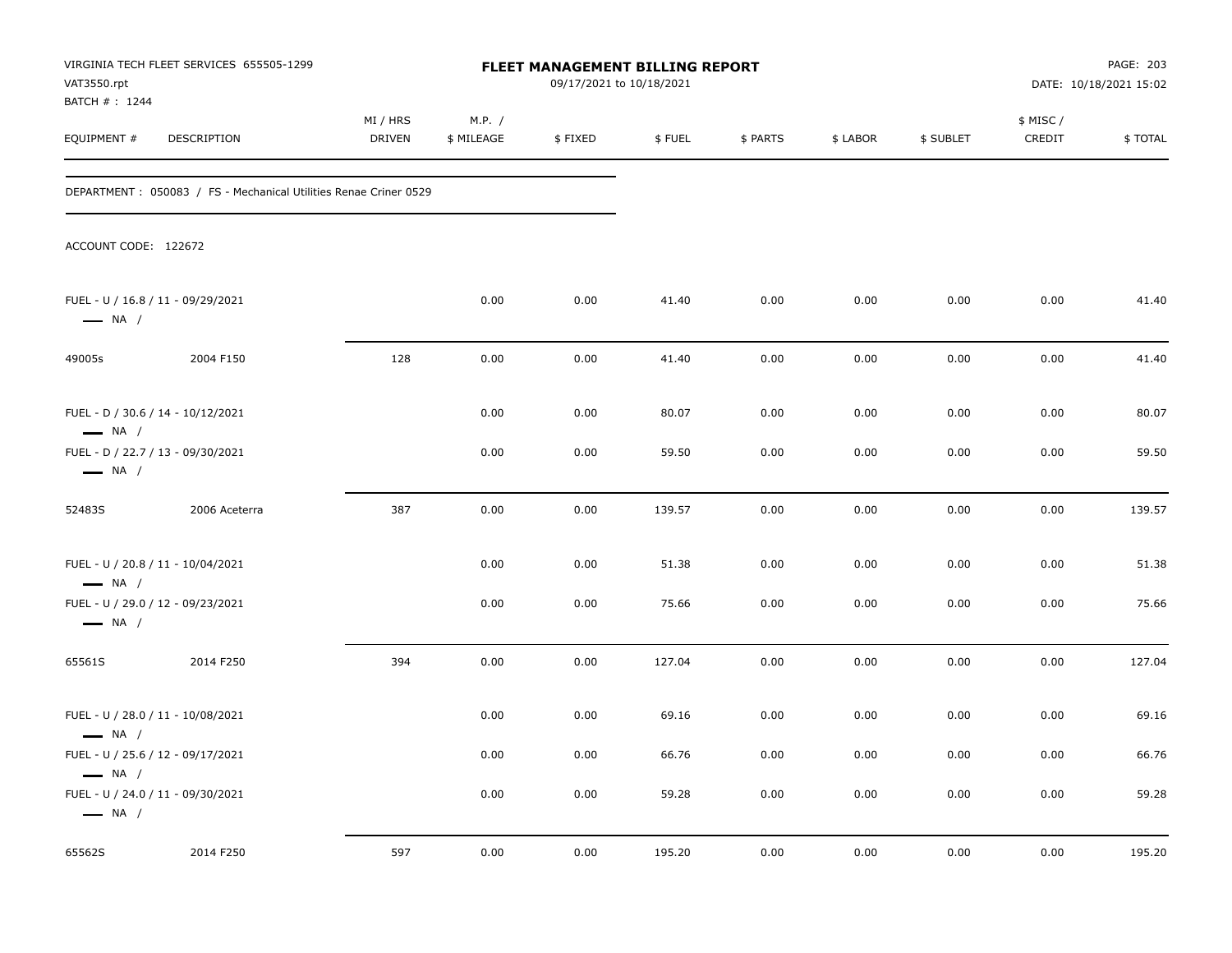| VAT3550.rpt<br>BATCH #: 1244                     | VIRGINIA TECH FLEET SERVICES 655505-1299                          |        | FLEET MANAGEMENT BILLING REPORT<br>09/17/2021 to 10/18/2021 |                      |         |        |          |          |                  | PAGE: 204<br>DATE: 10/18/2021 15:02 |         |
|--------------------------------------------------|-------------------------------------------------------------------|--------|-------------------------------------------------------------|----------------------|---------|--------|----------|----------|------------------|-------------------------------------|---------|
| EQUIPMENT #                                      | DESCRIPTION                                                       |        | MI / HRS<br>DRIVEN                                          | M.P. /<br>\$ MILEAGE | \$FIXED | \$FUEL | \$ PARTS | \$ LABOR | \$ SUBLET        | \$ MISC /<br>CREDIT                 | \$TOTAL |
|                                                  | DEPARTMENT : 050083 / FS - Mechanical Utilities Renae Criner 0529 |        |                                                             |                      |         |        |          |          |                  |                                     |         |
| $\longrightarrow$ NA /                           | FUEL - U / 29.0 / 11 - 09/30/2021                                 |        |                                                             | 0.00                 | 0.00    | 71.63  | 0.00     | 0.00     | 0.00             | 0.00                                | 71.63   |
| 66969S                                           | 2015 F250-4x4                                                     |        | 205                                                         | 0.00                 | 0.00    | 71.63  | 0.00     | 0.00     | 0.00             | 0.00                                | 71.63   |
| $\longrightarrow$ NA /                           | FUEL - U / 28.4 / 11 - 10/07/2021                                 |        |                                                             | 0.00                 | 0.00    | 70.20  | 0.00     | 0.00     | 0.00             | 0.00                                | 70.20   |
|                                                  | FUEL - U / 25.1 / 11 - 10/18/2021                                 |        |                                                             | 0.00                 | 0.00    | 68.60  | 0.00     | 0.00     | 0.00             | 0.00                                | 68.60   |
| $\longrightarrow$ NA /<br>$\longrightarrow$ NA / | FUEL - U / 29.6 / 12 - 09/24/2021                                 |        |                                                             | 0.00                 | 0.00    | 73.01  | 0.00     | 0.00     | 0.00             | 0.00                                | 73.01   |
| 66970S                                           | 2015 F250-4x4                                                     |        | 730                                                         | 0.00                 | 0.00    | 211.81 | 0.00     | 0.00     | 0.00             | 0.00                                | 211.81  |
| ACCT:                                            | 122672                                                            |        | 2,441                                                       | 0.00                 | 0.00    | 786.65 | 0.00     | 0.00     | 0.00             | 0.00                                | 786.65  |
|                                                  | DEPARTMENT SUBTOTALS :                                            |        | 2,441                                                       | 0.00                 | 0.00    | 786.65 | 0.00     | 0.00     | 0.00             | 0.00                                | 786.65  |
|                                                  | BREAKDOWN OF CHARGES:                                             |        |                                                             | MILEAGE              |         |        | 0.00     |          | PARTS (WO'S)     |                                     | 0.00    |
|                                                  | <b>EQUIPMENT COUNT:</b>                                           | 6      |                                                             | MOTOR POOL           |         |        | 0.00     |          | PARTS (IND.ISS.) |                                     | 0.00    |
|                                                  | DEPARTMENT:                                                       | 050083 |                                                             | BASE                 |         |        | 0.00     |          | CREDITS          |                                     | 0.00    |
|                                                  |                                                                   |        |                                                             | <b>INSURANCE</b>     |         |        | 0.00     |          | MISCELLANEOUS    |                                     | 0.00    |
|                                                  |                                                                   |        |                                                             | <b>OTHER</b>         |         |        | 0.00     | LABOR    |                  |                                     | 0.00    |
|                                                  |                                                                   |        |                                                             | REPLACEMENT          |         |        | 0.00     |          | <b>SUBLETS</b>   |                                     | 0.00    |
|                                                  |                                                                   |        |                                                             | <b>FUEL</b>          |         |        | 786.65   |          |                  |                                     |         |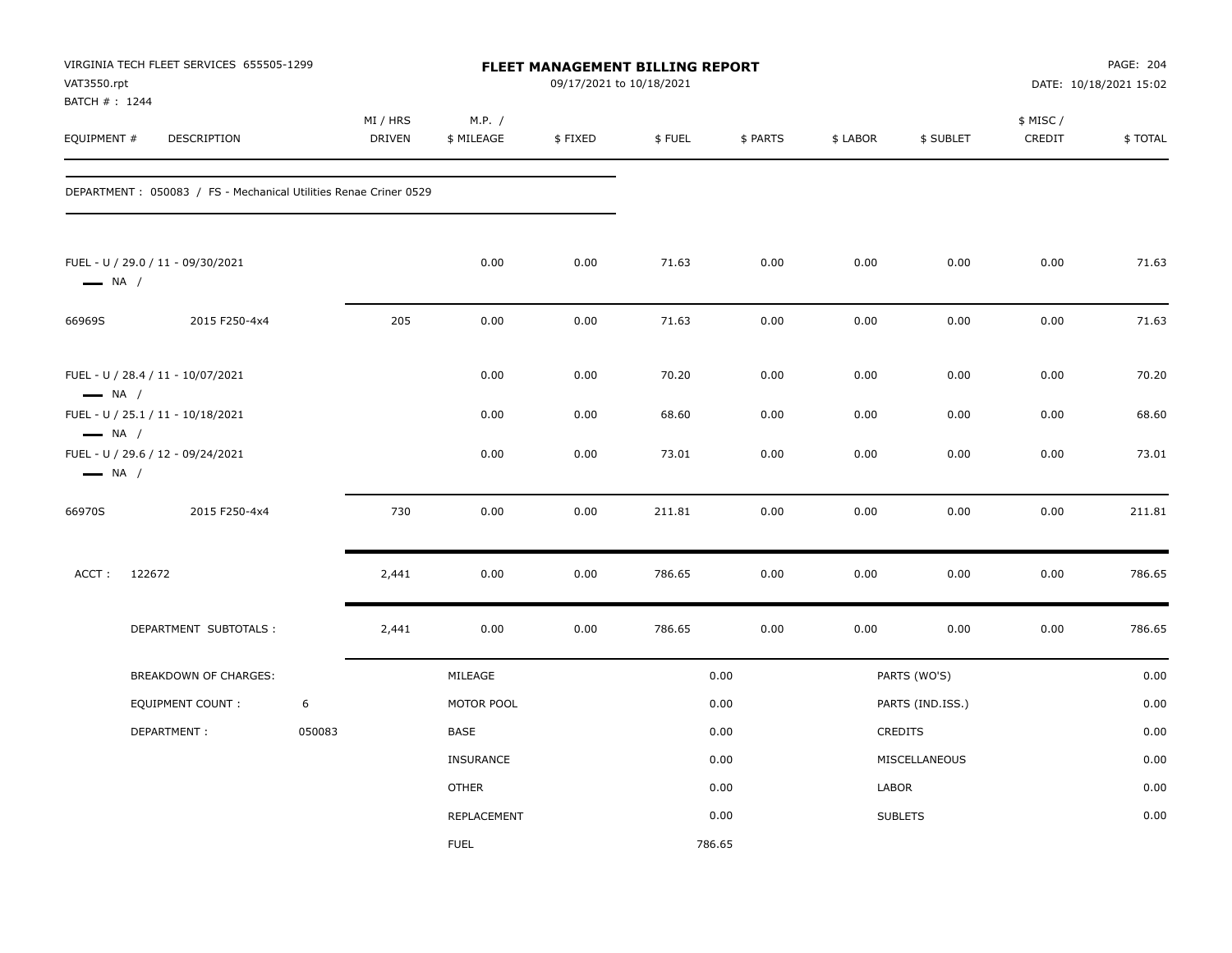| VAT3550.rpt<br>BATCH #: 1244 | VIRGINIA TECH FLEET SERVICES 655505-1299                                 |                           |                      | FLEET MANAGEMENT BILLING REPORT<br>09/17/2021 to 10/18/2021 |        |          |          |                  |                     | PAGE: 205<br>DATE: 10/18/2021 15:02 |
|------------------------------|--------------------------------------------------------------------------|---------------------------|----------------------|-------------------------------------------------------------|--------|----------|----------|------------------|---------------------|-------------------------------------|
| EQUIPMENT #                  | DESCRIPTION                                                              | MI / HRS<br><b>DRIVEN</b> | M.P. /<br>\$ MILEAGE | \$FIXED                                                     | \$FUEL | \$ PARTS | \$ LABOR | \$ SUBLET        | \$ MISC /<br>CREDIT | \$TOTAL                             |
|                              | DEPARTMENT: 050300 / FS - University Building Official Renae Criner 0529 |                           |                      |                                                             |        |          |          |                  |                     |                                     |
|                              | ACCOUNT CODE: 118166                                                     |                           |                      |                                                             |        |          |          |                  |                     |                                     |
| $\longrightarrow$ NA /       | FUEL - D / 6.9 / 14 - 10/13/2021                                         |                           | 0.00                 | 0.00                                                        | 18.10  | 0.00     | 0.00     | 0.00             | 0.00                | 18.10                               |
| EGUV080                      | 2018 All Terrain                                                         | $\mathbf 0$               | 0.00                 | 0.00                                                        | 18.10  | 0.00     | 0.00     | 0.00             | 0.00                | 18.10                               |
| ACCT:                        | 118166                                                                   | $\mathbf 0$               | 0.00                 | 0.00                                                        | 18.10  | 0.00     | 0.00     | 0.00             | 0.00                | 18.10                               |
|                              | DEPARTMENT SUBTOTALS :                                                   | $\mathbf 0$               | 0.00                 | 0.00                                                        | 18.10  | 0.00     | 0.00     | 0.00             | 0.00                | 18.10                               |
|                              | <b>BREAKDOWN OF CHARGES:</b>                                             |                           | MILEAGE              |                                                             |        | 0.00     |          | PARTS (WO'S)     |                     | 0.00                                |
|                              | <b>EQUIPMENT COUNT:</b>                                                  | $\mathbf{1}$              | MOTOR POOL           |                                                             |        | 0.00     |          | PARTS (IND.ISS.) |                     | 0.00                                |
|                              | DEPARTMENT:                                                              | 050300                    | <b>BASE</b>          |                                                             |        | 0.00     |          | CREDITS          |                     | 0.00                                |
|                              |                                                                          |                           | INSURANCE            |                                                             |        | 0.00     |          | MISCELLANEOUS    |                     | 0.00                                |
|                              |                                                                          |                           | <b>OTHER</b>         |                                                             |        | 0.00     | LABOR    |                  |                     | 0.00                                |
|                              |                                                                          |                           | REPLACEMENT          |                                                             |        | 0.00     |          | <b>SUBLETS</b>   |                     | 0.00                                |
|                              |                                                                          |                           | <b>FUEL</b>          |                                                             |        | 18.10    |          |                  |                     |                                     |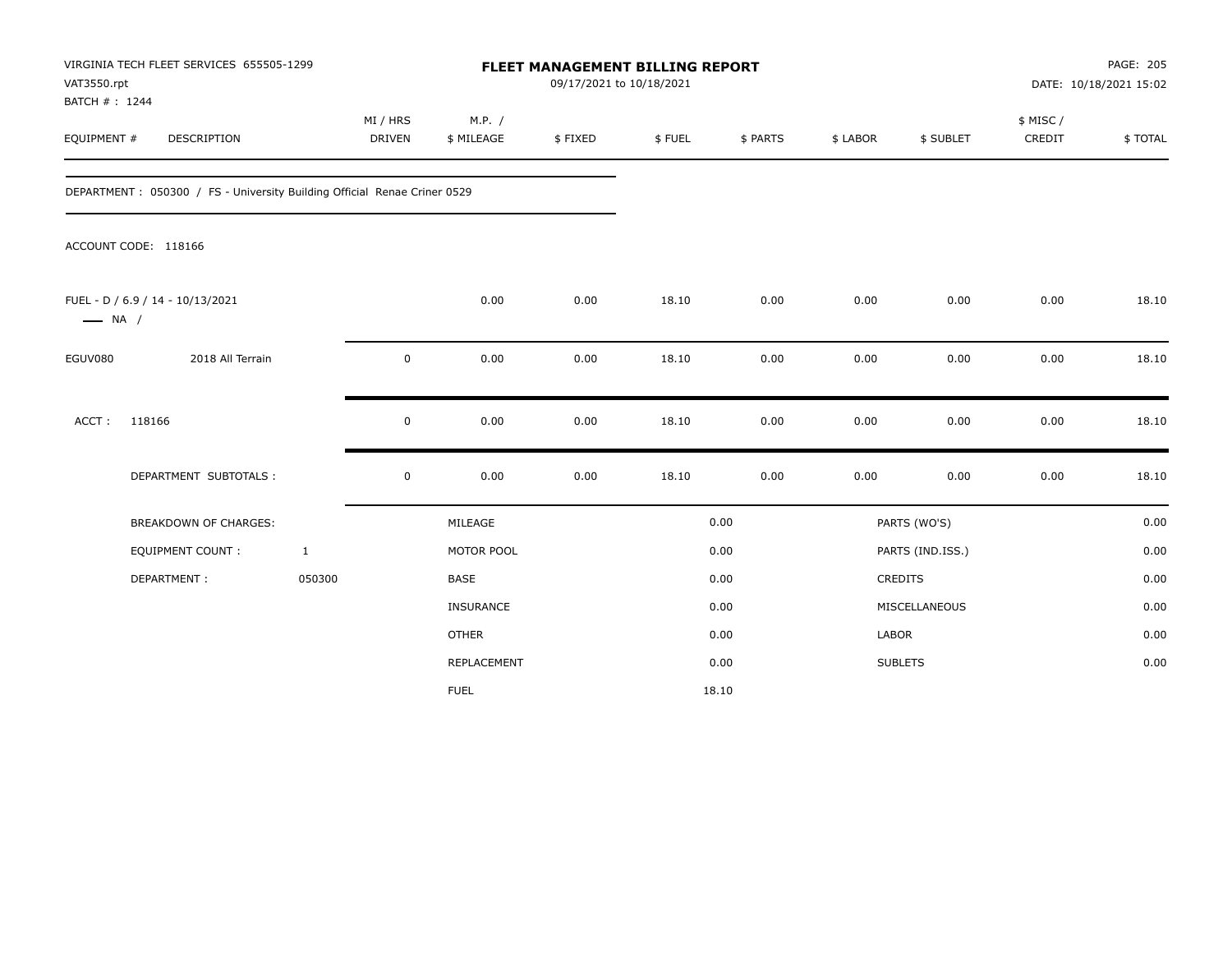| VAT3550.rpt<br>BATCH #: 1244 | VIRGINIA TECH FLEET SERVICES 655505-1299                        |              |                           |                      |         | FLEET MANAGEMENT BILLING REPORT<br>09/17/2021 to 10/18/2021 |          |          |                  | PAGE: 206<br>DATE: 10/18/2021 15:02 |         |  |
|------------------------------|-----------------------------------------------------------------|--------------|---------------------------|----------------------|---------|-------------------------------------------------------------|----------|----------|------------------|-------------------------------------|---------|--|
| EQUIPMENT #                  | <b>DESCRIPTION</b>                                              |              | MI / HRS<br><b>DRIVEN</b> | M.P. /<br>\$ MILEAGE | \$FIXED | \$FUEL                                                      | \$ PARTS | \$ LABOR | \$ SUBLET        | \$ MISC /<br>CREDIT                 | \$TOTAL |  |
|                              | DEPARTMENT: 051601 / GIS and Plans Library - Brandy Cole (0372) |              |                           |                      |         |                                                             |          |          |                  |                                     |         |  |
|                              | ACCOUNT CODE: 175354                                            |              |                           |                      |         |                                                             |          |          |                  |                                     |         |  |
| $\longrightarrow$ NA /       | FUEL - U / 6.0 / 11 - 10/12/2021                                |              |                           | 0.00                 | 0.00    | 16.38                                                       | 0.00     | 0.00     | 0.00             | 0.00                                | 16.38   |  |
| 76279s                       | 2019 EXPLORER                                                   |              | 67                        | 0.00                 | 0.00    | 16.38                                                       | 0.00     | 0.00     | 0.00             | 0.00                                | 16.38   |  |
| ACCT:                        | 175354                                                          |              | 67                        | 0.00                 | 0.00    | 16.38                                                       | 0.00     | 0.00     | 0.00             | 0.00                                | 16.38   |  |
|                              | DEPARTMENT SUBTOTALS :                                          |              | 67                        | 0.00                 | 0.00    | 16.38                                                       | 0.00     | 0.00     | 0.00             | 0.00                                | 16.38   |  |
|                              | <b>BREAKDOWN OF CHARGES:</b>                                    |              |                           | MILEAGE              |         |                                                             | 0.00     |          | PARTS (WO'S)     |                                     | 0.00    |  |
|                              | EQUIPMENT COUNT:                                                | $\mathbf{1}$ |                           | MOTOR POOL           |         |                                                             | 0.00     |          | PARTS (IND.ISS.) |                                     | 0.00    |  |
|                              | DEPARTMENT:                                                     | 051601       |                           | <b>BASE</b>          |         |                                                             | 0.00     |          | CREDITS          |                                     | 0.00    |  |
|                              |                                                                 |              |                           | <b>INSURANCE</b>     |         |                                                             | 0.00     |          | MISCELLANEOUS    |                                     | 0.00    |  |
|                              |                                                                 |              |                           | <b>OTHER</b>         |         |                                                             | 0.00     | LABOR    |                  |                                     | 0.00    |  |
|                              |                                                                 |              |                           | <b>REPLACEMENT</b>   |         |                                                             | 0.00     |          | <b>SUBLETS</b>   |                                     | 0.00    |  |
|                              |                                                                 |              |                           | <b>FUEL</b>          |         |                                                             | 16.38    |          |                  |                                     |         |  |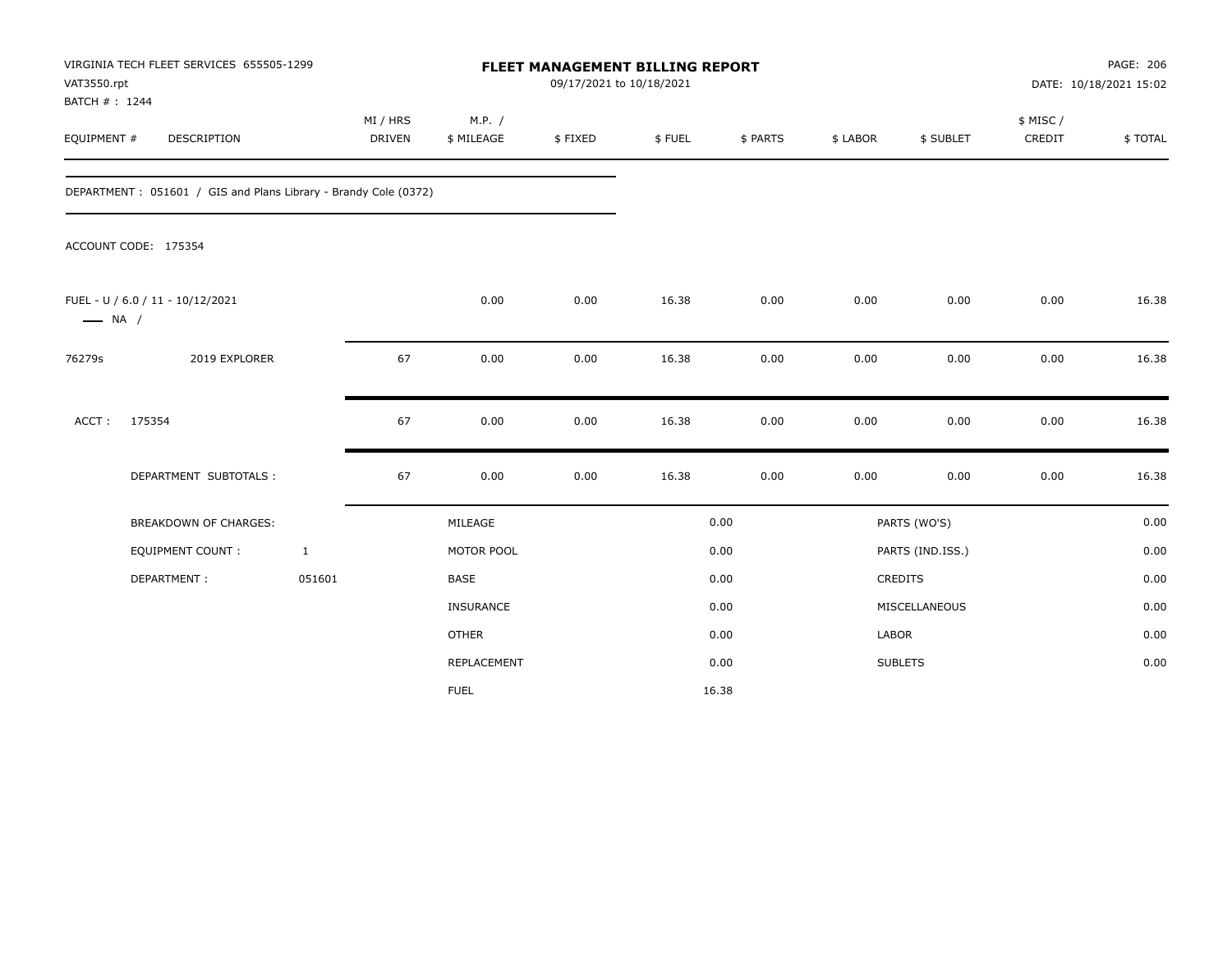| VAT3550.rpt<br>BATCH #: 1244 | VIRGINIA TECH FLEET SERVICES 655505-1299                         |                           |                      |         | <b>FLEET MANAGEMENT BILLING REPORT</b><br>09/17/2021 to 10/18/2021 |          |          |                  | PAGE: 207<br>DATE: 10/18/2021 15:02 |         |  |
|------------------------------|------------------------------------------------------------------|---------------------------|----------------------|---------|--------------------------------------------------------------------|----------|----------|------------------|-------------------------------------|---------|--|
| EQUIPMENT #                  | DESCRIPTION                                                      | MI / HRS<br><b>DRIVEN</b> | M.P. /<br>\$ MILEAGE | \$FIXED | \$FUEL                                                             | \$ PARTS | \$ LABOR | \$ SUBLET        | \$ MISC /<br>CREDIT                 | \$TOTAL |  |
|                              | DEPARTMENT: 055600 / Operations IT and Data - Brandy Cole (0372) |                           |                      |         |                                                                    |          |          |                  |                                     |         |  |
|                              | ACCOUNT CODE: 119319                                             |                           |                      |         |                                                                    |          |          |                  |                                     |         |  |
| $\longrightarrow$ NA /       | FUEL - U / 27.9 / 11 - 10/13/2021                                |                           | 0.00                 | 0.00    | 76.03                                                              | 0.00     | 0.00     | 0.00             | 0.00                                | 76.03   |  |
| 50154S                       | 2005 E-150 VAN                                                   | $\mathbf 0$               | 0.00                 | 0.00    | 76.03                                                              | 0.00     | 0.00     | 0.00             | 0.00                                | 76.03   |  |
| ACCT:                        | 119319                                                           | $\mathbf 0$               | 0.00                 | 0.00    | 76.03                                                              | 0.00     | 0.00     | 0.00             | 0.00                                | 76.03   |  |
|                              | DEPARTMENT SUBTOTALS :                                           | $\mathbf 0$               | 0.00                 | 0.00    | 76.03                                                              | 0.00     | 0.00     | 0.00             | 0.00                                | 76.03   |  |
|                              | <b>BREAKDOWN OF CHARGES:</b>                                     |                           | MILEAGE              |         |                                                                    | 0.00     |          | PARTS (WO'S)     |                                     | 0.00    |  |
|                              | <b>EQUIPMENT COUNT:</b>                                          | $\mathbf{1}$              | MOTOR POOL           |         |                                                                    | 0.00     |          | PARTS (IND.ISS.) |                                     | 0.00    |  |
|                              | DEPARTMENT:                                                      | 055600                    | <b>BASE</b>          |         |                                                                    | 0.00     |          | CREDITS          |                                     | 0.00    |  |
|                              |                                                                  |                           | INSURANCE            |         |                                                                    | 0.00     |          | MISCELLANEOUS    |                                     | 0.00    |  |
|                              |                                                                  |                           | <b>OTHER</b>         |         |                                                                    | 0.00     | LABOR    |                  |                                     | 0.00    |  |
|                              |                                                                  |                           | <b>REPLACEMENT</b>   |         |                                                                    | 0.00     |          | <b>SUBLETS</b>   |                                     | 0.00    |  |
|                              |                                                                  |                           | <b>FUEL</b>          |         |                                                                    | 76.03    |          |                  |                                     |         |  |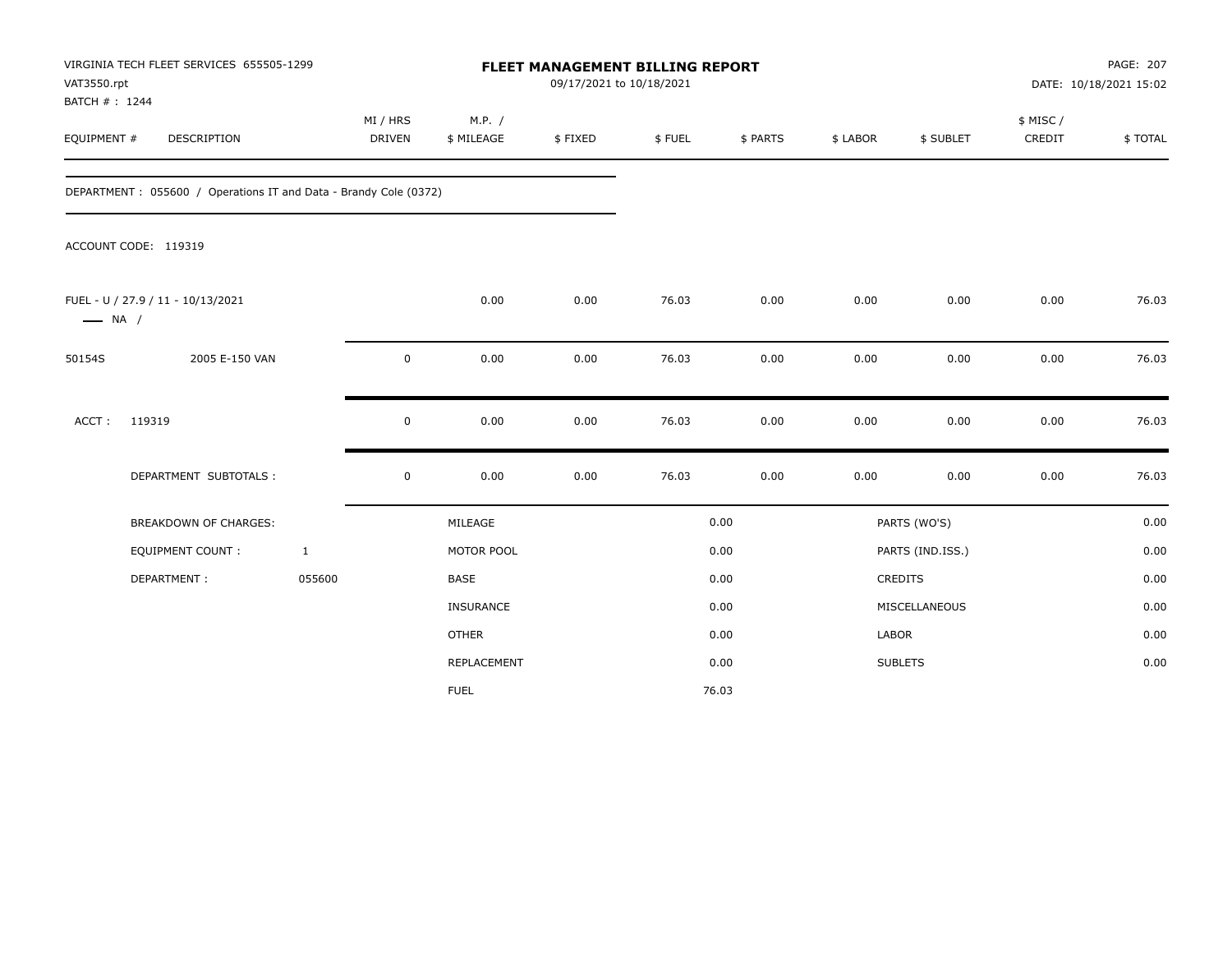| VAT3550.rpt<br>BATCH #: 1244 | VIRGINIA TECH FLEET SERVICES 655505-1299                                   |                |                    |                      | 09/17/2021 to 10/18/2021 | FLEET MANAGEMENT BILLING REPORT |          |          |                  |                     | PAGE: 208<br>DATE: 10/18/2021 15:02 |
|------------------------------|----------------------------------------------------------------------------|----------------|--------------------|----------------------|--------------------------|---------------------------------|----------|----------|------------------|---------------------|-------------------------------------|
| EQUIPMENT #                  | DESCRIPTION                                                                |                | MI / HRS<br>DRIVEN | M.P. /<br>\$ MILEAGE | \$FIXED                  | \$FUEL                          | \$ PARTS | \$ LABOR | \$ SUBLET        | \$ MISC /<br>CREDIT | \$TOTAL                             |
|                              | DEPARTMENT : 057501 / Capital Design Const Indirect Cost Renae Criner 0529 |                |                    |                      |                          |                                 |          |          |                  |                     |                                     |
|                              | ACCOUNT CODE: 234390                                                       |                |                    |                      |                          |                                 |          |          |                  |                     |                                     |
| $\longrightarrow$ NA /       | FUEL - U / 13.2 / 11 - 10/08/2021                                          |                |                    | 0.00                 | 0.00                     | 32.48                           | 0.00     | 0.00     | 0.00             | 0.00                | 32.48                               |
| 50142S                       | 2005 COLORADO                                                              |                | 113                | 0.00                 | 0.00                     | 32.48                           | 0.00     | 0.00     | 0.00             | 0.00                | 32.48                               |
| $\longrightarrow$ NA /       | FUEL - U / 44.6 / CC - 09/24/2021                                          |                |                    | 0.00                 | 0.00                     | 135.33                          | 0.00     | 0.00     | 0.00             | 0.00                | 135.33                              |
| 80228S                       | 2021 Rogue                                                                 |                | 303                | 0.00                 | 0.00                     | 135.33                          | 0.00     | 0.00     | 0.00             | 0.00                | 135.33                              |
| ACCT:                        | 234390                                                                     |                | 416                | 0.00                 | 0.00                     | 167.81                          | 0.00     | 0.00     | 0.00             | 0.00                | 167.81                              |
|                              | DEPARTMENT SUBTOTALS :                                                     |                | 416                | 0.00                 | 0.00                     | 167.81                          | 0.00     | 0.00     | 0.00             | 0.00                | 167.81                              |
|                              | BREAKDOWN OF CHARGES:                                                      |                |                    | MILEAGE              |                          |                                 | 0.00     |          | PARTS (WO'S)     |                     | 0.00                                |
|                              | <b>EQUIPMENT COUNT:</b>                                                    | $\overline{2}$ |                    | MOTOR POOL           |                          |                                 | 0.00     |          | PARTS (IND.ISS.) |                     | 0.00                                |
|                              | DEPARTMENT:                                                                | 057501         |                    | BASE                 |                          |                                 | 0.00     |          | CREDITS          |                     | 0.00                                |
|                              |                                                                            |                |                    | INSURANCE            |                          |                                 | 0.00     |          | MISCELLANEOUS    |                     | 0.00                                |
|                              |                                                                            |                |                    | <b>OTHER</b>         |                          |                                 | 0.00     | LABOR    |                  |                     | 0.00                                |
|                              |                                                                            |                |                    | REPLACEMENT          |                          |                                 | 0.00     |          | <b>SUBLETS</b>   |                     | 0.00                                |
|                              |                                                                            |                |                    | <b>FUEL</b>          |                          |                                 | 167.81   |          |                  |                     |                                     |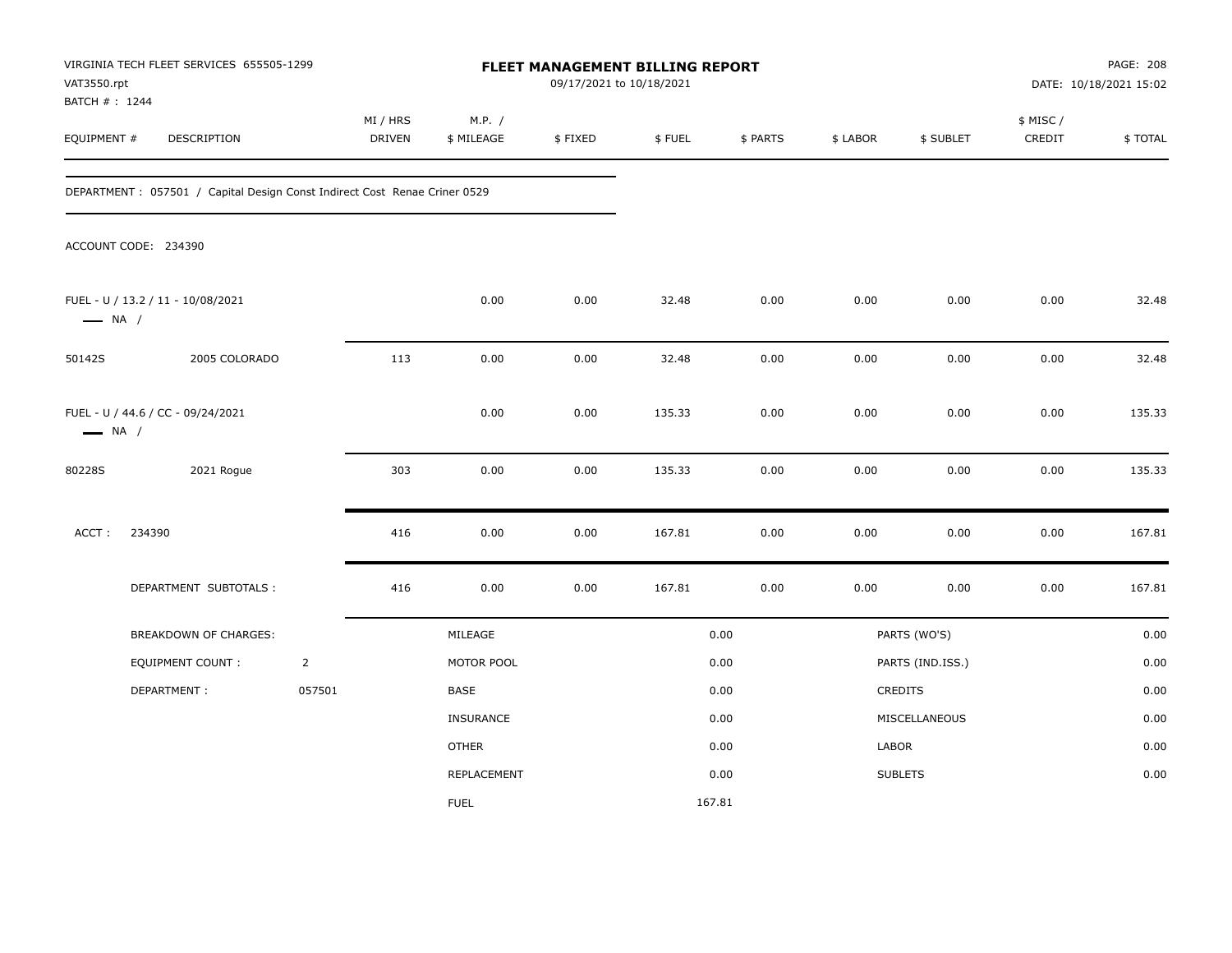| VAT3550.rpt                                                 | VIRGINIA TECH FLEET SERVICES 655505-1299                                |                           |                      | FLEET MANAGEMENT BILLING REPORT<br>09/17/2021 to 10/18/2021 |        |          |          |           |                     | PAGE: 209<br>DATE: 10/18/2021 15:02 |
|-------------------------------------------------------------|-------------------------------------------------------------------------|---------------------------|----------------------|-------------------------------------------------------------|--------|----------|----------|-----------|---------------------|-------------------------------------|
| BATCH # : 1244<br>EQUIPMENT #                               | DESCRIPTION                                                             | MI / HRS<br><b>DRIVEN</b> | M.P. /<br>\$ MILEAGE | \$FIXED                                                     | \$FUEL | \$ PARTS | \$ LABOR | \$ SUBLET | \$ MISC /<br>CREDIT | \$TOTAL                             |
|                                                             | DEPARTMENT : 058500 / FS - Univ Design & Construction Renae Criner 0529 |                           |                      |                                                             |        |          |          |           |                     |                                     |
| ACCOUNT CODE: 120091                                        |                                                                         |                           |                      |                                                             |        |          |          |           |                     |                                     |
| FUEL - U / 11.4 / 11 - 10/14/2021<br>$\longrightarrow$ NA / |                                                                         |                           | 0.00                 | 0.00                                                        | 31.12  | 0.00     | 0.00     | 0.00      | 0.00                | 31.12                               |
| 68267S                                                      | 2015 COMPASS                                                            | 176                       | 0.00                 | 0.00                                                        | 31.12  | 0.00     | 0.00     | 0.00      | 0.00                | 31.12                               |
| FUEL - U / 11.4 / 11 - 09/17/2021<br>$\longrightarrow$ NA / |                                                                         |                           | 0.00                 | 0.00                                                        | 29.75  | 0.00     | 0.00     | 0.00      | 0.00                | 29.75                               |
| FUEL - U / 13.8 / CC - 09/24/2021<br>$\longrightarrow$ NA / |                                                                         |                           | 0.00                 | 0.00                                                        | 49.63  | 0.00     | 0.00     | 0.00      | 0.00                | 49.63                               |
| 69980s                                                      | 2016 EXPLORER                                                           | 564                       | 0.00                 | 0.00                                                        | 79.38  | 0.00     | 0.00     | 0.00      | 0.00                | 79.38                               |
| FUEL - U / 11.9 / 11 - 09/30/2021<br>$\longrightarrow$ NA / |                                                                         |                           | 0.00                 | 0.00                                                        | 29.37  | 0.00     | 0.00     | 0.00      | 0.00                | 29.37                               |
| 69996s                                                      | 2016 COMPASS                                                            | $\mathsf 0$               | 0.00                 | 0.00                                                        | 29.37  | 0.00     | 0.00     | 0.00      | 0.00                | 29.37                               |
| FUEL - U / 13.5 / 12 - 09/23/2021<br>$\longrightarrow$ NA / |                                                                         |                           | 0.00                 | 0.00                                                        | 35.18  | 0.00     | 0.00     | 0.00      | 0.00                | 35.18                               |
| 80231S                                                      | 2020 Rogue                                                              | 236                       | 0.00                 | 0.00                                                        | 35.18  | 0.00     | 0.00     | 0.00      | 0.00                | 35.18                               |
| ACCT: 120091                                                |                                                                         | 976                       | 0.00                 | 0.00                                                        | 175.05 | 0.00     | 0.00     | 0.00      | 0.00                | 175.05                              |

ACCOUNT CODE: 234390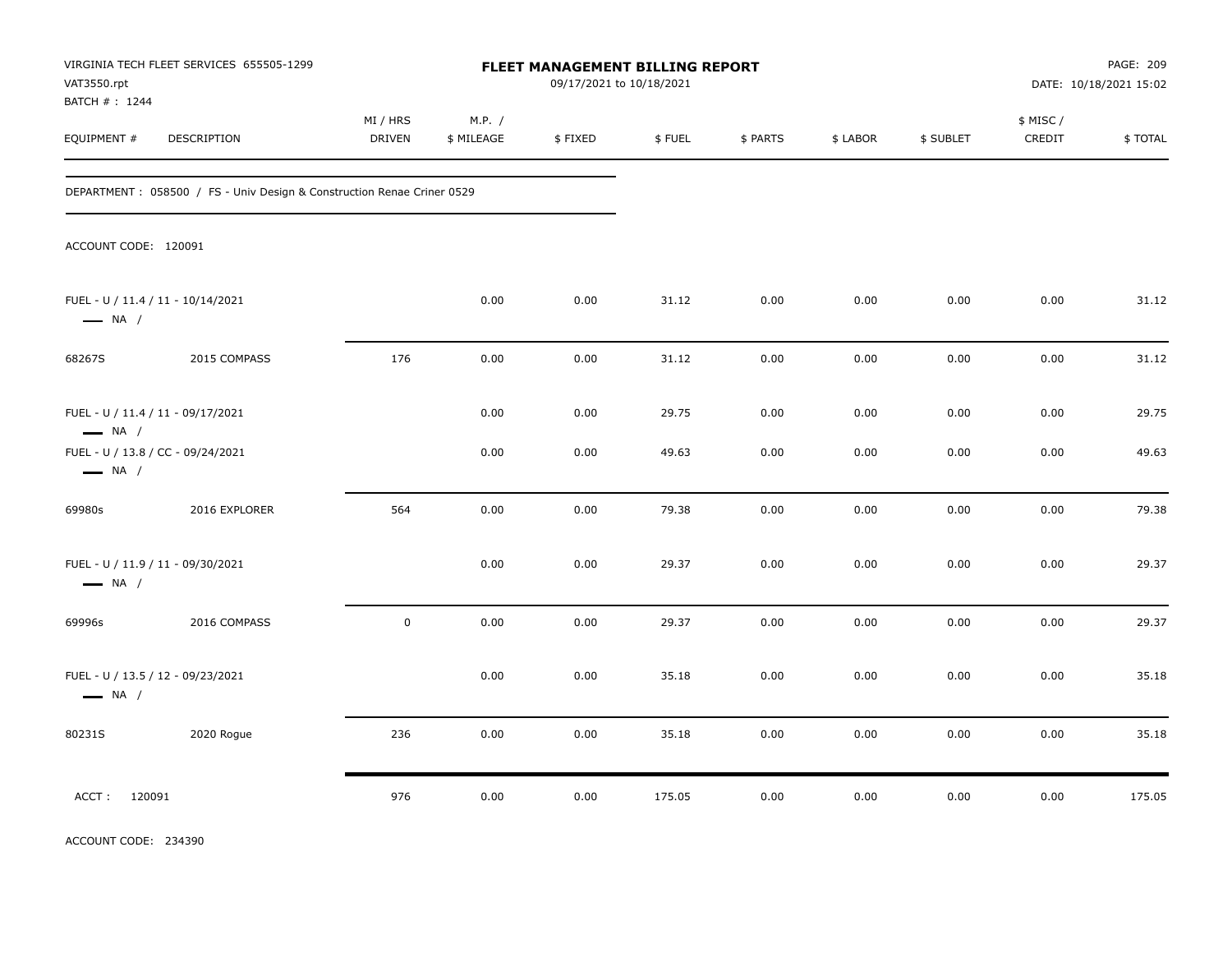| VAT3550.rpt<br>BATCH #: 1244                                | VIRGINIA TECH FLEET SERVICES 655505-1299                                |                           |                      | <b>FLEET MANAGEMENT BILLING REPORT</b><br>09/17/2021 to 10/18/2021 |        |          |          |           |                    | PAGE: 210<br>DATE: 10/18/2021 15:02 |
|-------------------------------------------------------------|-------------------------------------------------------------------------|---------------------------|----------------------|--------------------------------------------------------------------|--------|----------|----------|-----------|--------------------|-------------------------------------|
| EQUIPMENT #                                                 | DESCRIPTION                                                             | MI / HRS<br><b>DRIVEN</b> | M.P. /<br>\$ MILEAGE | \$FIXED                                                            | \$FUEL | \$ PARTS | \$ LABOR | \$ SUBLET | \$ MISC/<br>CREDIT | \$TOTAL                             |
|                                                             | DEPARTMENT : 058500 / FS - Univ Design & Construction Renae Criner 0529 |                           |                      |                                                                    |        |          |          |           |                    |                                     |
| FUEL - U / 12.3 / 11 - 09/30/2021<br>$\longrightarrow$ NA / |                                                                         |                           | 0.00                 | 0.00                                                               | 30.46  | 0.00     | 0.00     | 0.00      | 0.00               | 30.46                               |
| 60162S                                                      | 2011 ESCAPE                                                             | 237                       | 0.00                 | 0.00                                                               | 30.46  | 0.00     | 0.00     | 0.00      | 0.00               | 30.46                               |
| FUEL - U / 12.4 / 11 - 10/06/2021<br>$\longrightarrow$ NA / |                                                                         |                           | 0.00                 | 0.00                                                               | 30.55  | 0.00     | 0.00     | 0.00      | 0.00               | 30.55                               |
| FUEL - U / 14.6 / 12 - 09/17/2021<br>$\longrightarrow$ NA / |                                                                         |                           | 0.00                 | 0.00                                                               | 38.21  | 0.00     | 0.00     | 0.00      | 0.00               | 38.21                               |
| 74691s                                                      | 2018 ESCAPE                                                             | 531                       | 0.00                 | 0.00                                                               | 68.76  | 0.00     | 0.00     | 0.00      | 0.00               | 68.76                               |
| FUEL - U / 9.5 / 11 - 10/12/2021<br>$\longrightarrow$ NA /  |                                                                         |                           | 0.00                 | 0.00                                                               | 25.91  | 0.00     | 0.00     | 0.00      | 0.00               | 25.91                               |
| FUEL - U / 11.3 / 11 - 09/20/2021<br>$\longrightarrow$ NA / |                                                                         |                           | 0.00                 | 0.00                                                               | 29.47  | 0.00     | 0.00     | 0.00      | 0.00               | 29.47                               |
| FUEL - U / 5.5 / 11 - 09/24/2021<br>$\longrightarrow$ NA /  |                                                                         |                           | 0.00                 | 0.00                                                               | 13.61  | 0.00     | 0.00     | 0.00      | 0.00               | 13.61                               |
| 74693s                                                      | 2018 ESCAPE                                                             | 398                       | 0.00                 | 0.00                                                               | 68.99  | 0.00     | 0.00     | 0.00      | 0.00               | 68.99                               |
| ACCT: 234390                                                |                                                                         | 1,166                     | 0.00                 | 0.00                                                               | 168.21 | 0.00     | 0.00     | 0.00      | 0.00               | 168.21                              |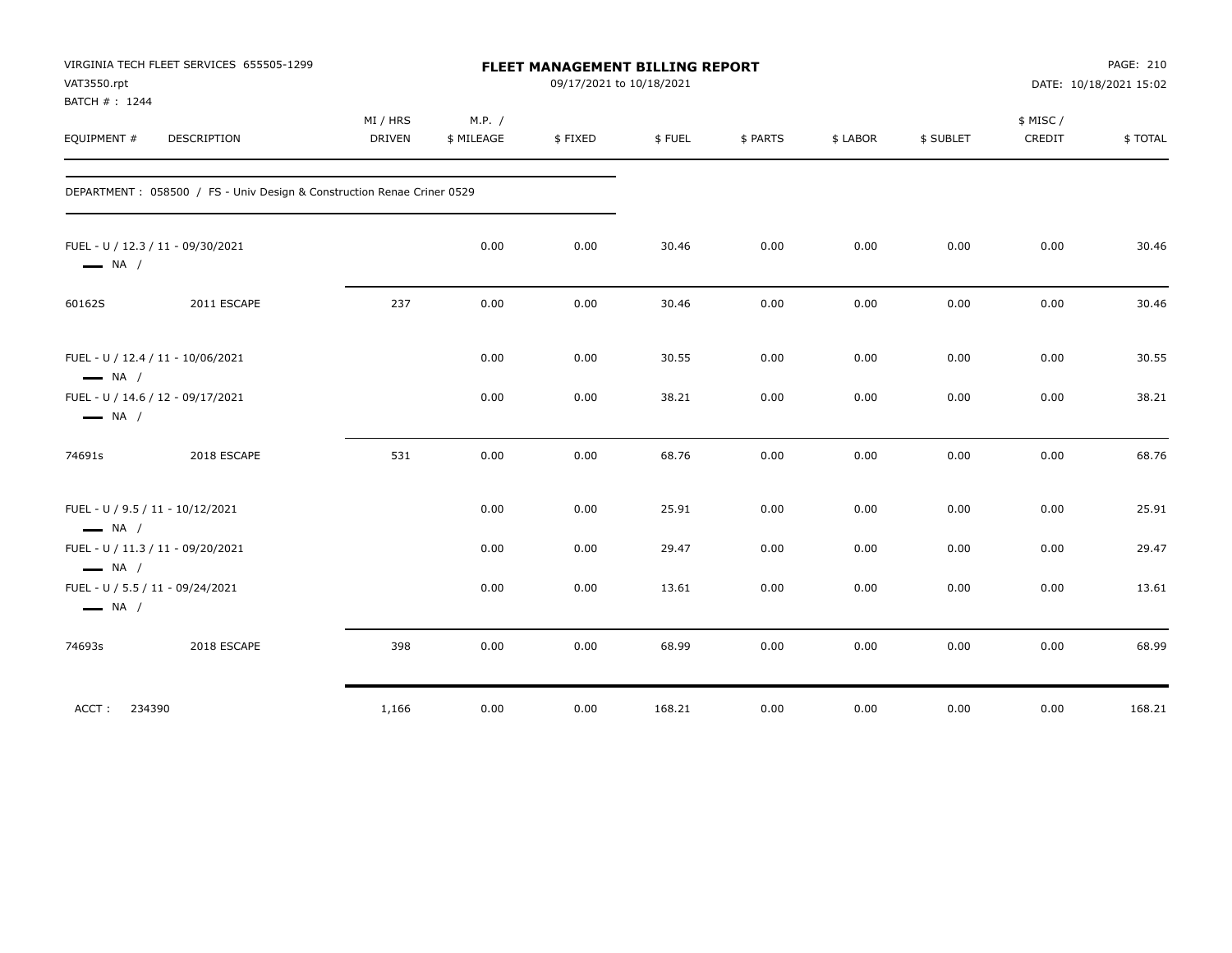| VIRGINIA TECH FLEET SERVICES 655505-1299<br>VAT3550.rpt<br>BATCH #: 1244 |                | <b>FLEET MANAGEMENT BILLING REPORT</b><br>09/17/2021 to 10/18/2021 |                      |         |        |          |          |                  |                    | PAGE: 211<br>DATE: 10/18/2021 15:02 |  |
|--------------------------------------------------------------------------|----------------|--------------------------------------------------------------------|----------------------|---------|--------|----------|----------|------------------|--------------------|-------------------------------------|--|
| EQUIPMENT #<br>DESCRIPTION                                               |                | MI / HRS<br>DRIVEN                                                 | M.P. /<br>\$ MILEAGE | \$FIXED | \$FUEL | \$ PARTS | \$ LABOR | \$ SUBLET        | \$ MISC/<br>CREDIT | \$TOTAL                             |  |
| DEPARTMENT SUBTOTALS :                                                   |                | 2,142                                                              | 0.00                 | 0.00    | 343.26 | 0.00     | 0.00     | 0.00             | 0.00               | 343.26                              |  |
| <b>BREAKDOWN OF CHARGES:</b>                                             |                |                                                                    | MILEAGE              |         |        | 0.00     |          | PARTS (WO'S)     |                    | 0.00                                |  |
| EQUIPMENT COUNT:                                                         | $\overline{7}$ |                                                                    | MOTOR POOL           |         |        | 0.00     |          | PARTS (IND.ISS.) |                    | 0.00                                |  |
| DEPARTMENT:                                                              | 058500         |                                                                    | BASE                 |         |        | 0.00     |          | <b>CREDITS</b>   |                    | 0.00                                |  |
|                                                                          |                |                                                                    | <b>INSURANCE</b>     |         |        | 0.00     |          | MISCELLANEOUS    |                    | 0.00                                |  |
|                                                                          |                |                                                                    | <b>OTHER</b>         |         |        | 0.00     | LABOR    |                  |                    | 0.00                                |  |
|                                                                          |                |                                                                    | REPLACEMENT          |         |        | 0.00     |          | <b>SUBLETS</b>   |                    | 0.00                                |  |
|                                                                          |                |                                                                    | <b>FUEL</b>          |         |        | 343.26   |          |                  |                    |                                     |  |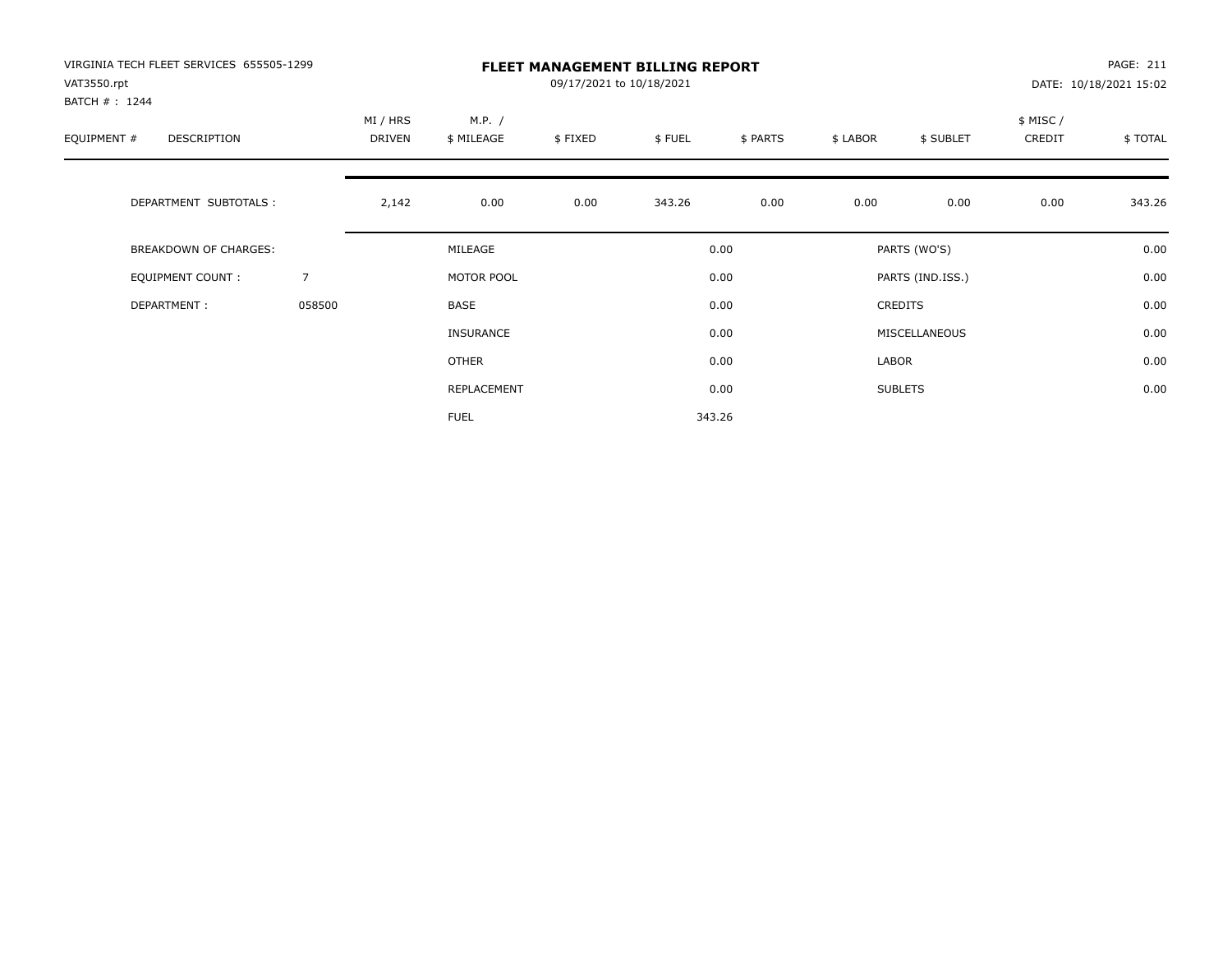| VAT3550.rpt<br>BATCH #: 1244 | VIRGINIA TECH FLEET SERVICES 655505-1299                    |                           |                      | FLEET MANAGEMENT BILLING REPORT<br>09/17/2021 to 10/18/2021 |        |          |          |                  |                     | <b>PAGE: 212</b><br>DATE: 10/18/2021 15:02 |
|------------------------------|-------------------------------------------------------------|---------------------------|----------------------|-------------------------------------------------------------|--------|----------|----------|------------------|---------------------|--------------------------------------------|
| EQUIPMENT #                  | DESCRIPTION                                                 | MI / HRS<br><b>DRIVEN</b> | M.P. /<br>\$ MILEAGE | \$FIXED                                                     | \$FUEL | \$ PARTS | \$ LABOR | \$ SUBLET        | \$ MISC /<br>CREDIT | \$TOTAL                                    |
|                              | DEPARTMENT: 059400 / AUGUSTA EXT PO BOX 590 VERONA VA 24482 |                           |                      |                                                             |        |          |          |                  |                     |                                            |
|                              | ACCOUNT CODE: 140186                                        |                           |                      |                                                             |        |          |          |                  |                     |                                            |
| $\longrightarrow$ NA /       | FUEL - U / 18.0 / CC - 09/24/2021                           |                           | 0.00                 | 0.00                                                        | 54.08  | 0.00     | 0.00     | 0.00             | 0.00                | 54.08                                      |
| 65555S                       | 2013 Caravan                                                | 434                       | 0.00                 | 0.00                                                        | 54.08  | 0.00     | 0.00     | 0.00             | 0.00                | 54.08                                      |
| ACCT:                        | 140186                                                      | 434                       | 0.00                 | 0.00                                                        | 54.08  | 0.00     | 0.00     | 0.00             | 0.00                | 54.08                                      |
|                              | DEPARTMENT SUBTOTALS :                                      | 434                       | 0.00                 | 0.00                                                        | 54.08  | 0.00     | 0.00     | 0.00             | 0.00                | 54.08                                      |
|                              | <b>BREAKDOWN OF CHARGES:</b>                                |                           | MILEAGE              |                                                             |        | 0.00     |          | PARTS (WO'S)     |                     | 0.00                                       |
|                              | <b>EQUIPMENT COUNT:</b>                                     | $\mathbf{1}$              | MOTOR POOL           |                                                             |        | 0.00     |          | PARTS (IND.ISS.) |                     | 0.00                                       |
|                              | DEPARTMENT:                                                 | 059400                    | <b>BASE</b>          |                                                             |        | 0.00     |          | CREDITS          |                     | 0.00                                       |
|                              |                                                             |                           | INSURANCE            |                                                             |        | 0.00     |          | MISCELLANEOUS    |                     | 0.00                                       |
|                              |                                                             |                           | <b>OTHER</b>         |                                                             |        | 0.00     | LABOR    |                  |                     | 0.00                                       |
|                              |                                                             |                           | REPLACEMENT          |                                                             |        | 0.00     |          | <b>SUBLETS</b>   |                     | 0.00                                       |
|                              |                                                             |                           | <b>FUEL</b>          |                                                             |        | 54.08    |          |                  |                     |                                            |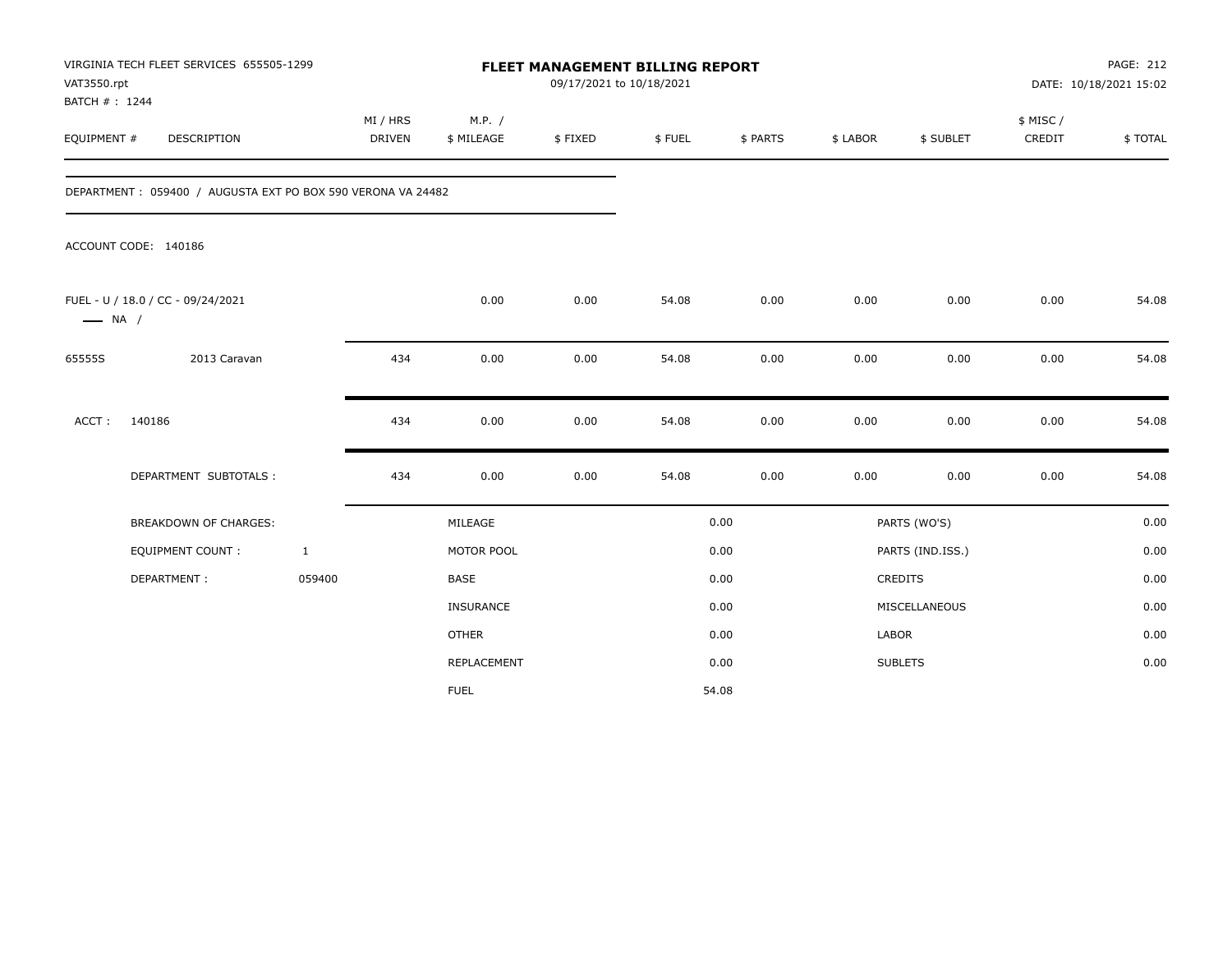| VAT3550.rpt<br>BATCH #: 1244 | VIRGINIA TECH FLEET SERVICES 655505-1299                           |              |                    |                      | <b>FLEET MANAGEMENT BILLING REPORT</b><br>09/17/2021 to 10/18/2021 |        |          |          |                  |                     | PAGE: 213<br>DATE: 10/18/2021 15:02 |
|------------------------------|--------------------------------------------------------------------|--------------|--------------------|----------------------|--------------------------------------------------------------------|--------|----------|----------|------------------|---------------------|-------------------------------------|
| EQUIPMENT #                  | DESCRIPTION                                                        |              | MI / HRS<br>DRIVEN | M.P. /<br>\$ MILEAGE | \$FIXED                                                            | \$FUEL | \$ PARTS | \$ LABOR | \$ SUBLET        | \$ MISC /<br>CREDIT | \$TOTAL                             |
|                              | DEPARTMENT: 061100 / CULPEPER CO EXT 101 S. WEST CULPEPER VA 22701 |              |                    |                      |                                                                    |        |          |          |                  |                     |                                     |
|                              | ACCOUNT CODE: 140249                                               |              |                    |                      |                                                                    |        |          |          |                  |                     |                                     |
| $\longrightarrow$ NA /       | FUEL - U / 6.4 / CC - 09/24/2021                                   |              |                    | 0.00                 | 0.00                                                               | 18.98  | 0.00     | 0.00     | 0.00             | 0.00                | 18.98                               |
| 65572s                       | 2013 Caravan                                                       |              | 140                | 0.00                 | 0.00                                                               | 18.98  | 0.00     | 0.00     | 0.00             | 0.00                | 18.98                               |
| ACCT:                        | 140249                                                             |              | 140                | 0.00                 | 0.00                                                               | 18.98  | 0.00     | 0.00     | 0.00             | 0.00                | 18.98                               |
|                              | DEPARTMENT SUBTOTALS :                                             |              | 140                | 0.00                 | 0.00                                                               | 18.98  | 0.00     | 0.00     | 0.00             | 0.00                | 18.98                               |
|                              | <b>BREAKDOWN OF CHARGES:</b>                                       |              |                    | MILEAGE              |                                                                    |        | 0.00     |          | PARTS (WO'S)     |                     | 0.00                                |
|                              | <b>EQUIPMENT COUNT:</b>                                            | $\mathbf{1}$ |                    | MOTOR POOL           |                                                                    |        | 0.00     |          | PARTS (IND.ISS.) |                     | 0.00                                |
|                              | DEPARTMENT:                                                        | 061100       |                    | <b>BASE</b>          |                                                                    |        | 0.00     |          | CREDITS          |                     | 0.00                                |
|                              |                                                                    |              |                    | INSURANCE            |                                                                    |        | 0.00     |          | MISCELLANEOUS    |                     | 0.00                                |
|                              |                                                                    |              |                    | <b>OTHER</b>         |                                                                    |        | 0.00     | LABOR    |                  |                     | 0.00                                |
|                              |                                                                    |              |                    | <b>REPLACEMENT</b>   |                                                                    |        | 0.00     |          | <b>SUBLETS</b>   |                     | 0.00                                |
|                              |                                                                    |              |                    | <b>FUEL</b>          |                                                                    |        | 18.98    |          |                  |                     |                                     |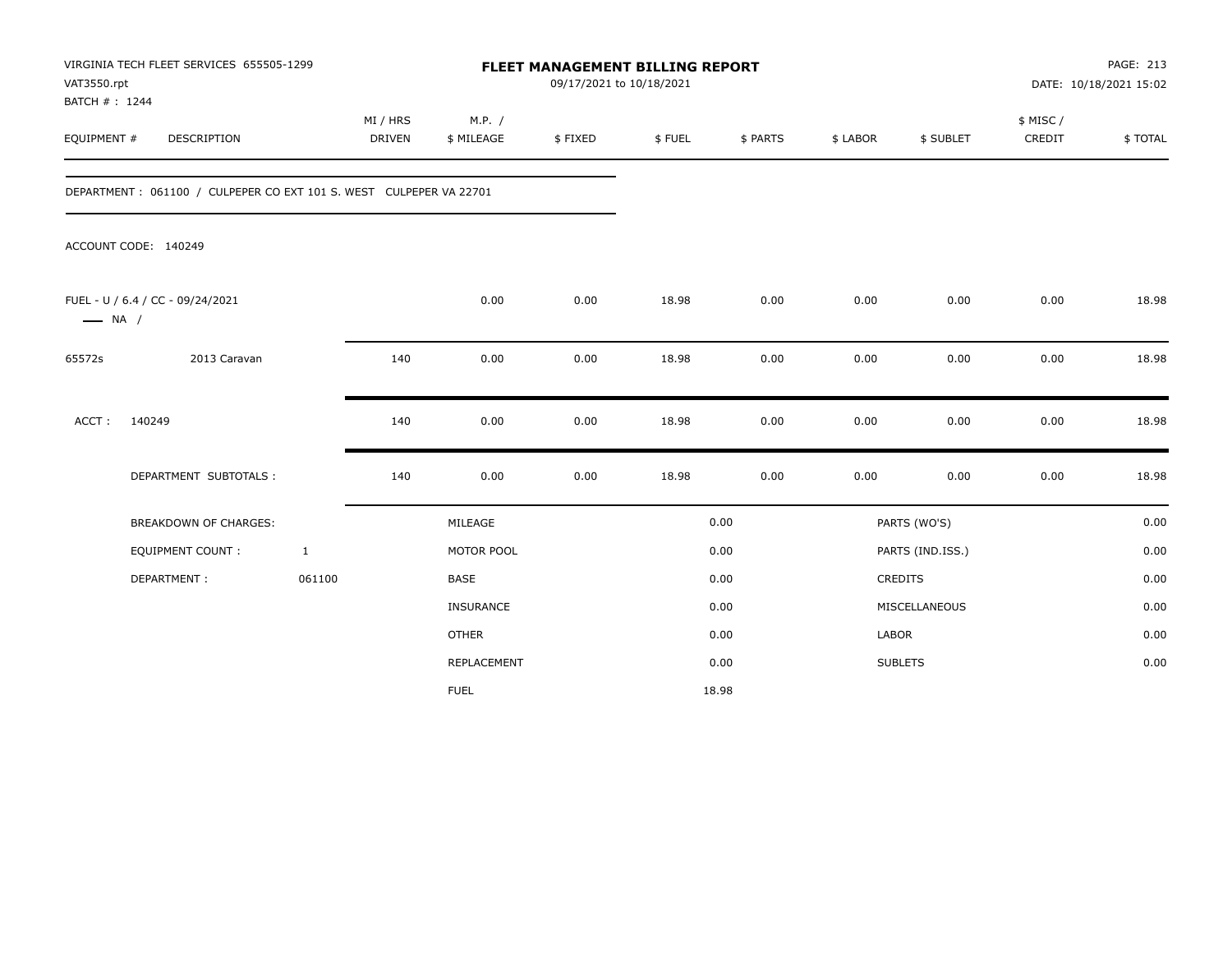| VAT3550.rpt            | VIRGINIA TECH FLEET SERVICES 655505-1299<br>BATCH #: 1244<br>DESCRIPTION   |              | <b>FLEET MANAGEMENT BILLING REPORT</b><br>09/17/2021 to 10/18/2021<br>MI / HRS |                      |         |        |          |              |                  | PAGE: 214<br>DATE: 10/18/2021 15:02 |         |
|------------------------|----------------------------------------------------------------------------|--------------|--------------------------------------------------------------------------------|----------------------|---------|--------|----------|--------------|------------------|-------------------------------------|---------|
| EQUIPMENT #            |                                                                            |              | <b>DRIVEN</b>                                                                  | M.P. /<br>\$ MILEAGE | \$FIXED | \$FUEL | \$ PARTS | \$ LABOR     | \$ SUBLET        | \$ MISC /<br>CREDIT                 | \$TOTAL |
|                        | DEPARTMENT: 062200 / FREDERICK CO EXT 107 N. KENT WINCHESTER VA 22601-5000 |              |                                                                                |                      |         |        |          |              |                  |                                     |         |
|                        | ACCOUNT CODE: 140252                                                       |              |                                                                                |                      |         |        |          |              |                  |                                     |         |
| $\longrightarrow$ NA / | FUEL - U / 24.4 / CC - 09/24/2021                                          |              |                                                                                | 0.00                 | 0.00    | 72.59  | 0.00     | 0.00         | 0.00             | 0.00                                | 72.59   |
| 79410s                 | 2020 Rogue                                                                 |              | 576                                                                            | 0.00                 | 0.00    | 72.59  | 0.00     | 0.00         | 0.00             | 0.00                                | 72.59   |
| ACCT:                  | 140252                                                                     |              | 576                                                                            | 0.00                 | 0.00    | 72.59  | 0.00     | 0.00         | 0.00             | 0.00                                | 72.59   |
|                        | DEPARTMENT SUBTOTALS :                                                     |              | 576                                                                            | 0.00                 | 0.00    | 72.59  | 0.00     | 0.00         | 0.00             | 0.00                                | 72.59   |
|                        | <b>BREAKDOWN OF CHARGES:</b>                                               |              |                                                                                | MILEAGE              |         |        | 0.00     |              | PARTS (WO'S)     |                                     | 0.00    |
|                        | <b>EQUIPMENT COUNT:</b>                                                    | $\mathbf{1}$ |                                                                                | MOTOR POOL           |         |        | 0.00     |              | PARTS (IND.ISS.) |                                     | 0.00    |
|                        | DEPARTMENT:                                                                | 062200       |                                                                                | <b>BASE</b>          |         |        | 0.00     |              | CREDITS          |                                     | 0.00    |
|                        |                                                                            |              |                                                                                | INSURANCE            |         |        | 0.00     |              | MISCELLANEOUS    |                                     | 0.00    |
|                        |                                                                            |              |                                                                                | <b>OTHER</b>         |         |        | 0.00     | <b>LABOR</b> |                  |                                     | 0.00    |
|                        |                                                                            |              |                                                                                | REPLACEMENT          |         |        | 0.00     |              | <b>SUBLETS</b>   |                                     | 0.00    |
|                        |                                                                            |              |                                                                                | <b>FUEL</b>          |         |        | 72.59    |              |                  |                                     |         |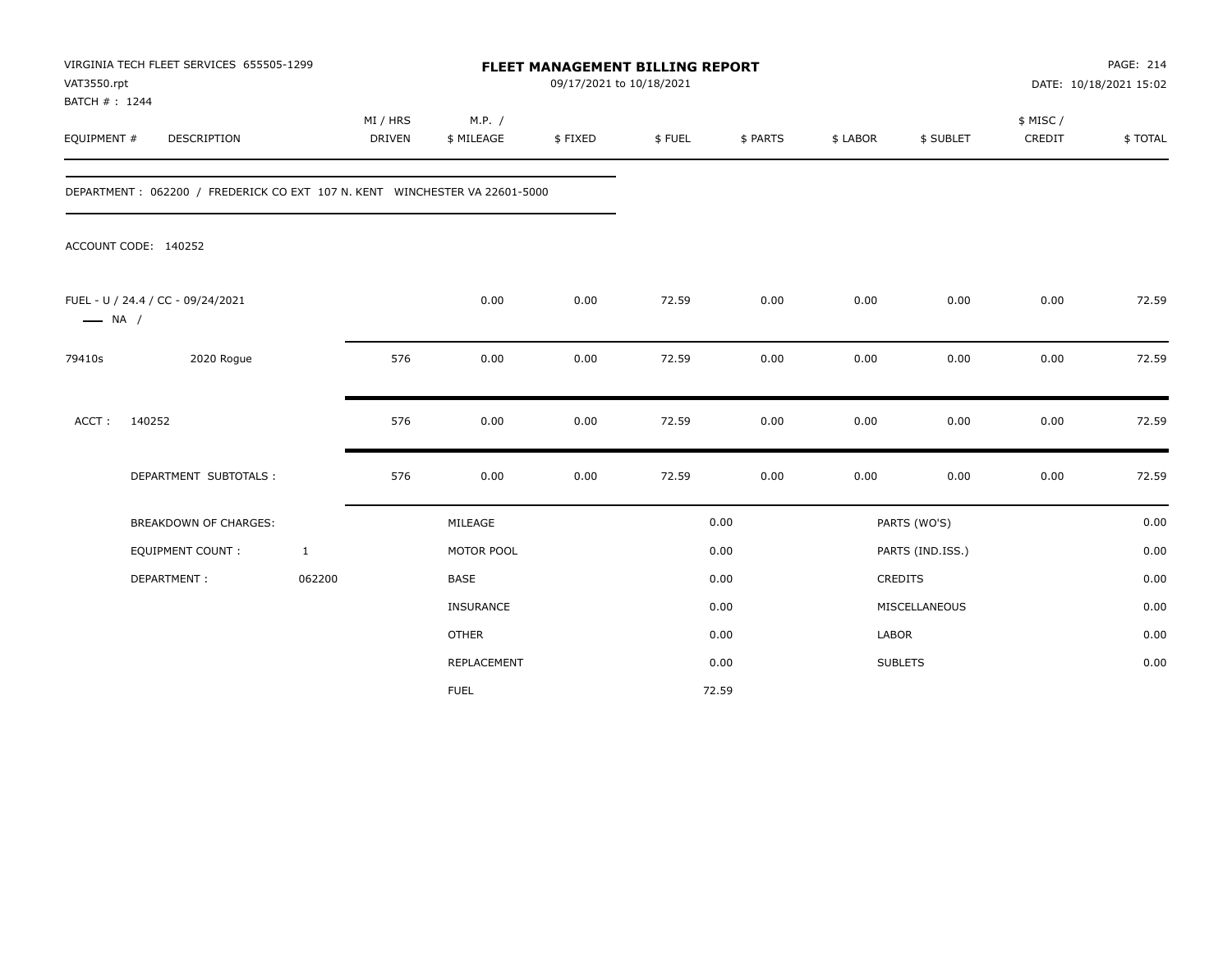| VAT3550.rpt                                  | VIRGINIA TECH FLEET SERVICES 655505-1299                        |                    |                      | FLEET MANAGEMENT BILLING REPORT<br>09/17/2021 to 10/18/2021 |        |          |          |           |                     | PAGE: 215<br>DATE: 10/18/2021 15:02 |
|----------------------------------------------|-----------------------------------------------------------------|--------------------|----------------------|-------------------------------------------------------------|--------|----------|----------|-----------|---------------------|-------------------------------------|
| BATCH #: 1244<br>EQUIPMENT #                 | DESCRIPTION                                                     | MI / HRS<br>DRIVEN | M.P. /<br>\$ MILEAGE | \$FIXED                                                     | \$FUEL | \$ PARTS | \$ LABOR | \$ SUBLET | \$ MISC /<br>CREDIT | \$TOTAL                             |
|                                              | DEPARTMENT: 063800 / Family Resources Program Stacy Harris 0228 |                    |                      |                                                             |        |          |          |           |                     |                                     |
| ACCOUNT CODE: 146100                         |                                                                 |                    |                      |                                                             |        |          |          |           |                     |                                     |
| $\longrightarrow$ NA /                       | FUEL - U / 12.2 / CC - 09/24/2021                               |                    | 0.00                 | 0.00                                                        | 35.41  | 0.00     | 0.00     | 0.00      | 0.00                | 35.41                               |
| <b>BASE CHARGE</b><br>$\longrightarrow$ NA / |                                                                 |                    | 0.00                 | 373.00                                                      | 0.00   | 0.00     | 0.00     | 0.00      | 0.00                | 373.00                              |
| <b>PA74</b>                                  | 2016 IMPALA                                                     | $\mathbf{1}$       | 0.00                 | 373.00                                                      | 35.41  | 0.00     | 0.00     | 0.00      | 0.00                | 408.41                              |
| ACCT: 146100                                 |                                                                 | $\mathbf{1}$       | 0.00                 | 373.00                                                      | 35.41  | 0.00     | 0.00     | 0.00      | 0.00                | 408.41                              |
| ACCOUNT CODE: 146117                         |                                                                 |                    |                      |                                                             |        |          |          |           |                     |                                     |
| $\longrightarrow$ NA /                       | FUEL - U / 13.2 / CC - 09/24/2021                               |                    | 0.00                 | 0.00                                                        | 37.66  | 0.00     | 0.00     | 0.00      | 0.00                | 37.66                               |
| <b>BASE CHARGE</b><br>$\longrightarrow$ NA / |                                                                 |                    | 0.00                 | 373.00                                                      | 0.00   | 0.00     | 0.00     | 0.00      | 0.00                | 373.00                              |
| PA83                                         | 2016 IMPALA                                                     | $\mathsf 0$        | 0.00                 | 373.00                                                      | 37.66  | 0.00     | 0.00     | 0.00      | 0.00                | 410.66                              |
| ACCT: 146117                                 |                                                                 | 0                  | 0.00                 | 373.00                                                      | 37.66  | 0.00     | 0.00     | 0.00      | 0.00                | 410.66                              |
| ACCOUNT CODE: 146118                         |                                                                 |                    |                      |                                                             |        |          |          |           |                     |                                     |
| $\longrightarrow$ NA /                       | FUEL - U / 13.2 / CC - 09/24/2021                               |                    | 0.00                 | 0.00                                                        | 37.60  | 0.00     | 0.00     | 0.00      | 0.00                | 37.60                               |
| <b>BASE CHARGE</b>                           |                                                                 |                    | 0.00                 | 373.00                                                      | 0.00   | 0.00     | 0.00     | 0.00      | 0.00                | 373.00                              |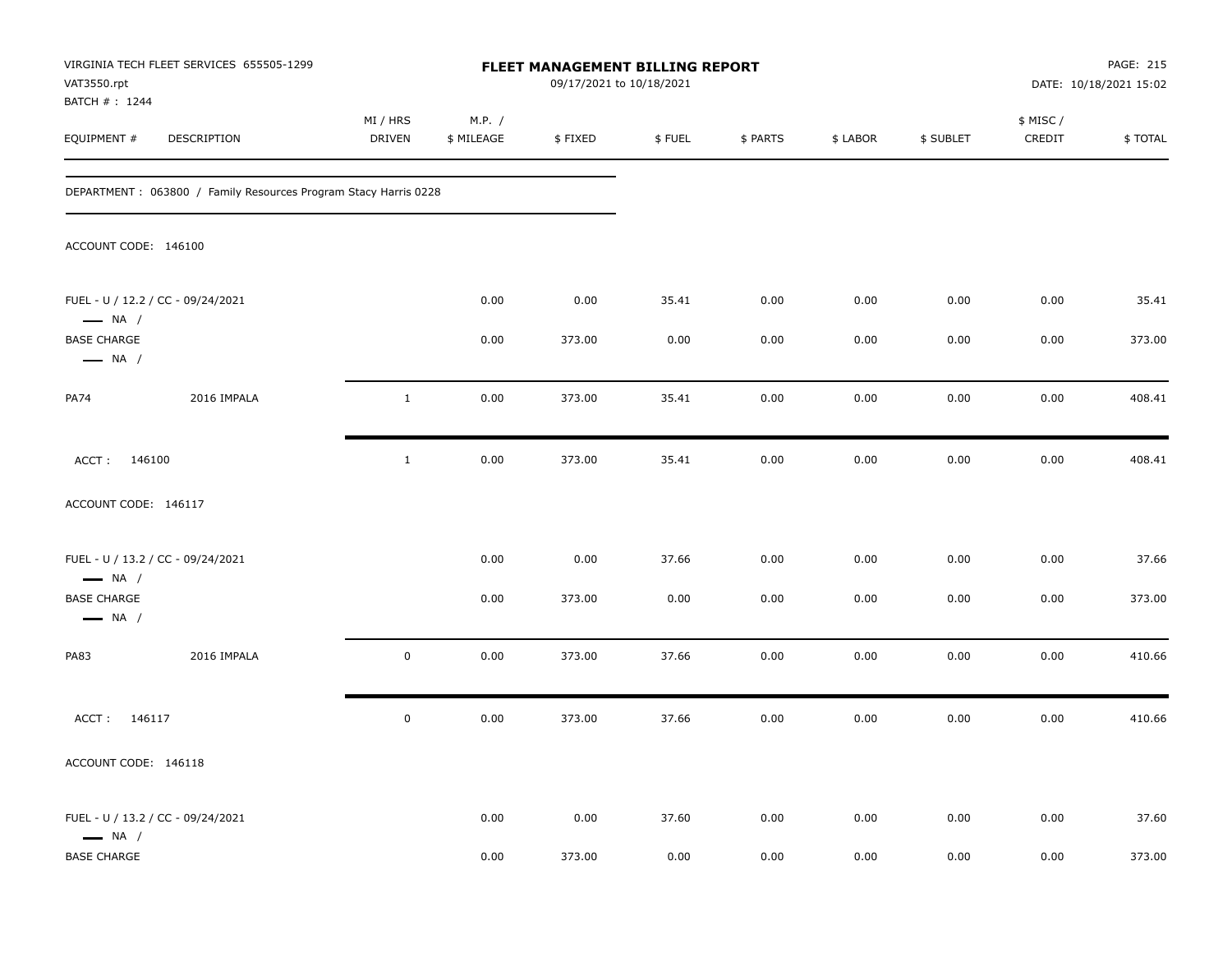| VAT3550.rpt                                                 | VIRGINIA TECH FLEET SERVICES 655505-1299                         |                           |                      |         | FLEET MANAGEMENT BILLING REPORT<br>09/17/2021 to 10/18/2021 |          |          |           | PAGE: 216<br>DATE: 10/18/2021 15:02 |         |
|-------------------------------------------------------------|------------------------------------------------------------------|---------------------------|----------------------|---------|-------------------------------------------------------------|----------|----------|-----------|-------------------------------------|---------|
| BATCH #: 1244<br>EQUIPMENT #                                | DESCRIPTION                                                      | MI / HRS<br><b>DRIVEN</b> | M.P. /<br>\$ MILEAGE | \$FIXED | \$FUEL                                                      | \$ PARTS | \$ LABOR | \$ SUBLET | \$ MISC /<br>CREDIT                 | \$TOTAL |
|                                                             | DEPARTMENT : 063800 / Family Resources Program Stacy Harris 0228 |                           |                      |         |                                                             |          |          |           |                                     |         |
| $\longrightarrow$ NA /                                      |                                                                  |                           |                      |         |                                                             |          |          |           |                                     |         |
| <b>PA25</b>                                                 | 2012 IMPALA                                                      | $\pmb{0}$                 | 0.00                 | 373.00  | 37.60                                                       | 0.00     | 0.00     | 0.00      | 0.00                                | 410.60  |
| ACCT: 146118                                                |                                                                  | $\pmb{0}$                 | 0.00                 | 373.00  | 37.60                                                       | 0.00     | 0.00     | 0.00      | 0.00                                | 410.60  |
| ACCOUNT CODE: 546483                                        |                                                                  |                           |                      |         |                                                             |          |          |           |                                     |         |
| <b>BASE CHARGE</b><br>$\longrightarrow$ NA /                |                                                                  |                           | 0.00                 | 403.00  | 0.00                                                        | 0.00     | 0.00     | 0.00      | 0.00                                | 403.00  |
| PA116                                                       | 2011 Caravan                                                     | 510                       | 0.00                 | 403.00  | 0.00                                                        | 0.00     | 0.00     | 0.00      | 0.00                                | 403.00  |
| FUEL - U / 18.8 / CC - 09/24/2021<br>$\longrightarrow$ NA / |                                                                  |                           | 0.00                 | 0.00    | 55.22                                                       | 0.00     | 0.00     | 0.00      | 0.00                                | 55.22   |
| <b>BASE CHARGE</b><br>$\longrightarrow$ NA /                |                                                                  |                           | 0.00                 | 351.00  | 0.00                                                        | 0.00     | 0.00     | 0.00      | 0.00                                | 351.00  |
| <b>PA40</b>                                                 | 2017 Corolla                                                     | 1,018                     | 0.00                 | 351.00  | 55.22                                                       | 0.00     | 0.00     | 0.00      | 0.00                                | 406.22  |
| ACCT:<br>546483                                             |                                                                  | 1,528                     | 0.00                 | 754.00  | 55.22                                                       | 0.00     | 0.00     | 0.00      | 0.00                                | 809.22  |
| ACCOUNT CODE: 546484                                        |                                                                  |                           |                      |         |                                                             |          |          |           |                                     |         |
| <b>BASE CHARGE</b><br>$\longrightarrow$ NA /                |                                                                  |                           | 0.00                 | 351.00  | 0.00                                                        | 0.00     | 0.00     | 0.00      | 0.00                                | 351.00  |
| <b>PA118</b>                                                | 2018 Corolla                                                     | 72                        | 0.00                 | 351.00  | 0.00                                                        | 0.00     | 0.00     | 0.00      | 0.00                                | 351.00  |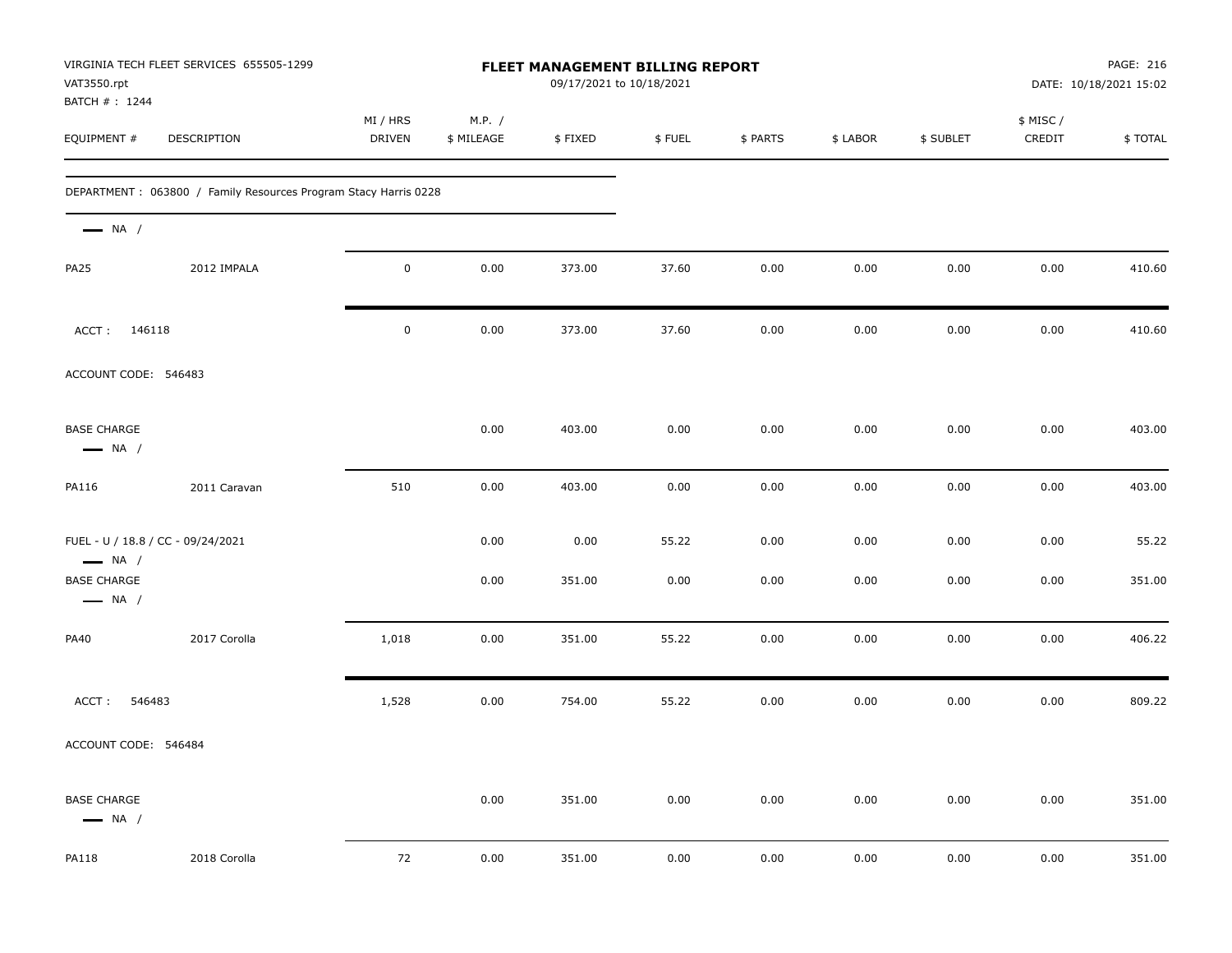| VAT3550.rpt<br>BATCH #: 1244                                           | VIRGINIA TECH FLEET SERVICES 655505-1299                        |                    |                      |          | 09/17/2021 to 10/18/2021 | PAGE: 217<br>FLEET MANAGEMENT BILLING REPORT<br>DATE: 10/18/2021 15:02 |          |           |                     |          |  |
|------------------------------------------------------------------------|-----------------------------------------------------------------|--------------------|----------------------|----------|--------------------------|------------------------------------------------------------------------|----------|-----------|---------------------|----------|--|
| EQUIPMENT #                                                            | DESCRIPTION                                                     | MI / HRS<br>DRIVEN | M.P. /<br>\$ MILEAGE | \$FIXED  | \$FUEL                   | \$ PARTS                                                               | \$ LABOR | \$ SUBLET | \$ MISC /<br>CREDIT | \$TOTAL  |  |
|                                                                        | DEPARTMENT: 063800 / Family Resources Program Stacy Harris 0228 |                    |                      |          |                          |                                                                        |          |           |                     |          |  |
| FUEL - U / 7.5 / 11 - 09/17/2021<br>$\longrightarrow$ NA /             |                                                                 |                    | 0.00                 | 0.00     | 19.65                    | 0.00                                                                   | 0.00     | 0.00      | 0.00                | 19.65    |  |
|                                                                        | FUEL - U / 38.3 / CC - 09/24/2021                               |                    | 0.00                 | 0.00     | 114.34                   | 0.00                                                                   | 0.00     | 0.00      | 0.00                | 114.34   |  |
| $\longrightarrow$ NA /<br><b>BASE CHARGE</b><br>$\longrightarrow$ NA / |                                                                 |                    | 0.00                 | 351.00   | 0.00                     | 0.00                                                                   | 0.00     | 0.00      | 0.00                | 351.00   |  |
| Pa119                                                                  | 2017 Corolla                                                    | 1,791              | 0.00                 | 351.00   | 133.99                   | 0.00                                                                   | 0.00     | 0.00      | 0.00                | 484.99   |  |
| FUEL - U / 1.9 / 12 - 09/20/2021<br>$\longrightarrow$ NA /             |                                                                 |                    | 0.00                 | 0.00     | 4.93                     | 0.00                                                                   | 0.00     | 0.00      | 0.00                | 4.93     |  |
|                                                                        | FUEL - U / 21.5 / CC - 09/24/2021                               |                    | 0.00                 | 0.00     | 64.53                    | 0.00                                                                   | 0.00     | 0.00      | 0.00                | 64.53    |  |
| $\longrightarrow$ NA /<br><b>BASE CHARGE</b><br>$\longrightarrow$ NA / |                                                                 |                    | 0.00                 | 351.00   | 0.00                     | 0.00                                                                   | 0.00     | 0.00      | 0.00                | 351.00   |  |
| <b>PA30</b>                                                            | 2017 Corolla                                                    | 170                | 0.00                 | 351.00   | 69.46                    | 0.00                                                                   | 0.00     | 0.00      | 0.00                | 420.46   |  |
| $\longrightarrow$ NA /                                                 | FUEL - U / 18.3 / CC - 09/24/2021                               |                    | 0.00                 | 0.00     | 51.87                    | 0.00                                                                   | 0.00     | 0.00      | 0.00                | 51.87    |  |
| <b>BASE CHARGE</b><br>$\longrightarrow$ NA /                           |                                                                 |                    | 0.00                 | 351.00   | 0.00                     | 0.00                                                                   | 0.00     | 0.00      | 0.00                | 351.00   |  |
| <b>PA45</b>                                                            | 2017 Corolla                                                    | 659                | 0.00                 | 351.00   | 51.87                    | 0.00                                                                   | 0.00     | 0.00      | 0.00                | 402.87   |  |
| ACCT:<br>546484                                                        |                                                                 | 2,692              | 0.00                 | 1,404.00 | 255.32                   | 0.00                                                                   | 0.00     | 0.00      | 0.00                | 1,659.32 |  |

ACCOUNT CODE: 546485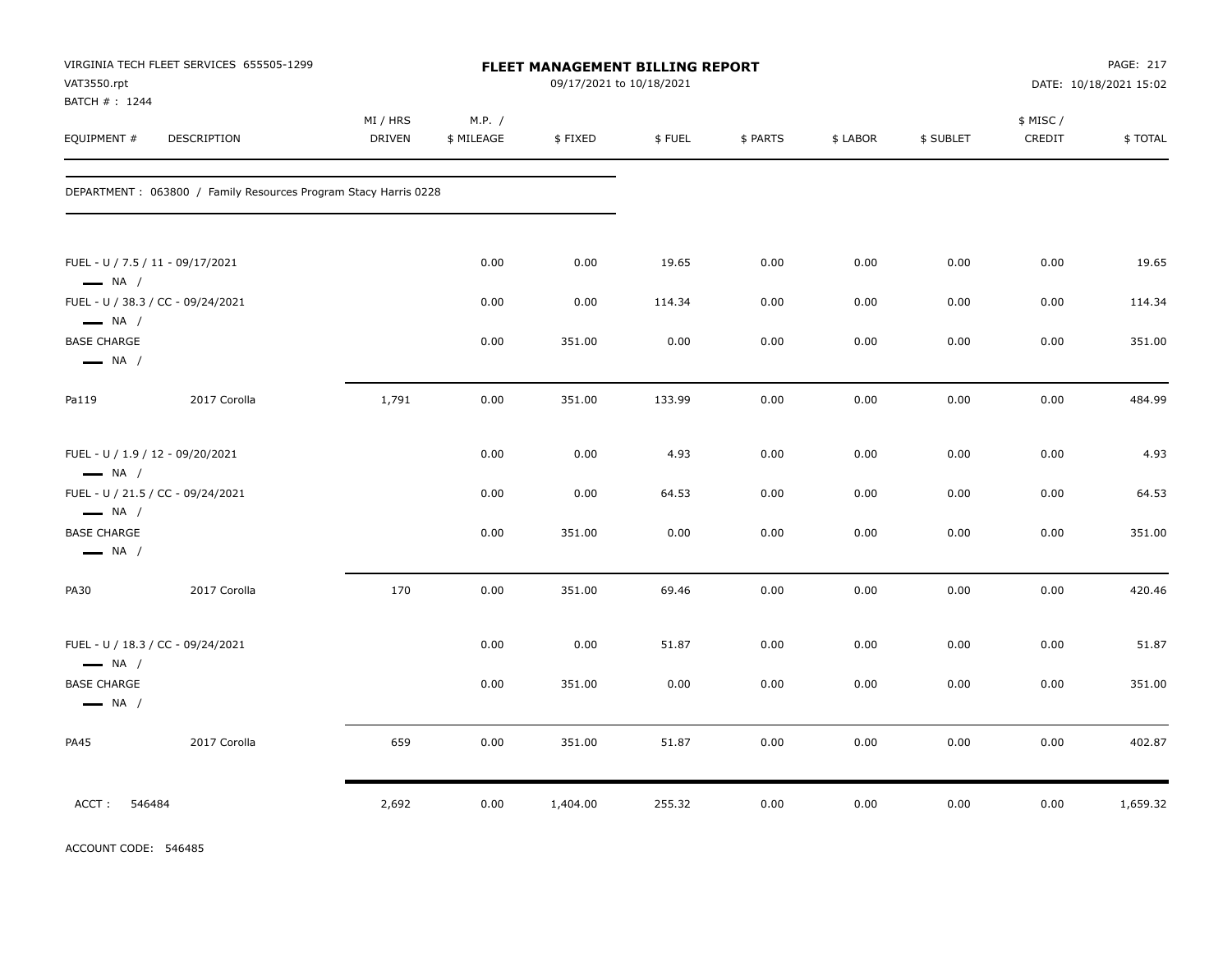| VAT3550.rpt                                                            | VIRGINIA TECH FLEET SERVICES 655505-1299                        |        | FLEET MANAGEMENT BILLING REPORT<br>09/17/2021 to 10/18/2021 |                      |          |          |          |          |                  | PAGE: 218<br>DATE: 10/18/2021 15:02 |          |
|------------------------------------------------------------------------|-----------------------------------------------------------------|--------|-------------------------------------------------------------|----------------------|----------|----------|----------|----------|------------------|-------------------------------------|----------|
| BATCH #: 1244<br>EQUIPMENT #                                           | DESCRIPTION                                                     |        | MI / HRS<br>DRIVEN                                          | M.P. /<br>\$ MILEAGE | \$FIXED  | \$FUEL   | \$ PARTS | \$ LABOR | \$ SUBLET        | \$ MISC /<br>CREDIT                 | \$TOTAL  |
|                                                                        | DEPARTMENT: 063800 / Family Resources Program Stacy Harris 0228 |        |                                                             |                      |          |          |          |          |                  |                                     |          |
|                                                                        | FUEL - U / 11.6 / 11 - 10/18/2021                               |        |                                                             | 0.00                 | 0.00     | 31.78    | 0.00     | 0.00     | 0.00             | 0.00                                | 31.78    |
| $\longrightarrow$ NA /                                                 | FUEL - U / 47.2 / CC - 09/24/2021                               |        |                                                             | 0.00                 | 0.00     | 134.30   | 0.00     | 0.00     | 0.00             | 0.00                                | 134.30   |
| $\longrightarrow$ NA /<br><b>BASE CHARGE</b><br>$\longrightarrow$ NA / |                                                                 |        |                                                             | 0.00                 | 403.00   | 0.00     | 0.00     | 0.00     | 0.00             | 0.00                                | 403.00   |
| PA109                                                                  | 2013 Caravan                                                    |        | 960                                                         | 0.00                 | 403.00   | 166.08   | 0.00     | 0.00     | 0.00             | 0.00                                | 569.08   |
| ACCT:                                                                  | 546485                                                          |        | 960                                                         | 0.00                 | 403.00   | 166.08   | 0.00     | 0.00     | 0.00             | 0.00                                | 569.08   |
|                                                                        | DEPARTMENT SUBTOTALS :                                          |        | 5,181                                                       | 0.00                 | 3,680.00 | 587.29   | 0.00     | 0.00     | 0.00             | 0.00                                | 4,267.29 |
|                                                                        | BREAKDOWN OF CHARGES:                                           |        |                                                             | MILEAGE              |          |          | 0.00     |          | PARTS (WO'S)     |                                     | 0.00     |
|                                                                        | <b>EQUIPMENT COUNT:</b>                                         | 10     |                                                             | MOTOR POOL           |          |          | 0.00     |          | PARTS (IND.ISS.) |                                     | 0.00     |
|                                                                        | DEPARTMENT:                                                     | 063800 |                                                             | BASE                 |          | 3,680.00 |          |          | <b>CREDITS</b>   |                                     | 0.00     |
|                                                                        |                                                                 |        |                                                             | <b>INSURANCE</b>     |          |          | 0.00     |          | MISCELLANEOUS    |                                     | 0.00     |
|                                                                        |                                                                 |        |                                                             | <b>OTHER</b>         |          |          | 0.00     | LABOR    |                  |                                     | 0.00     |
|                                                                        |                                                                 |        |                                                             | REPLACEMENT          |          |          | 0.00     |          | <b>SUBLETS</b>   |                                     | 0.00     |
|                                                                        |                                                                 |        |                                                             | <b>FUEL</b>          |          |          | 587.29   |          |                  |                                     |          |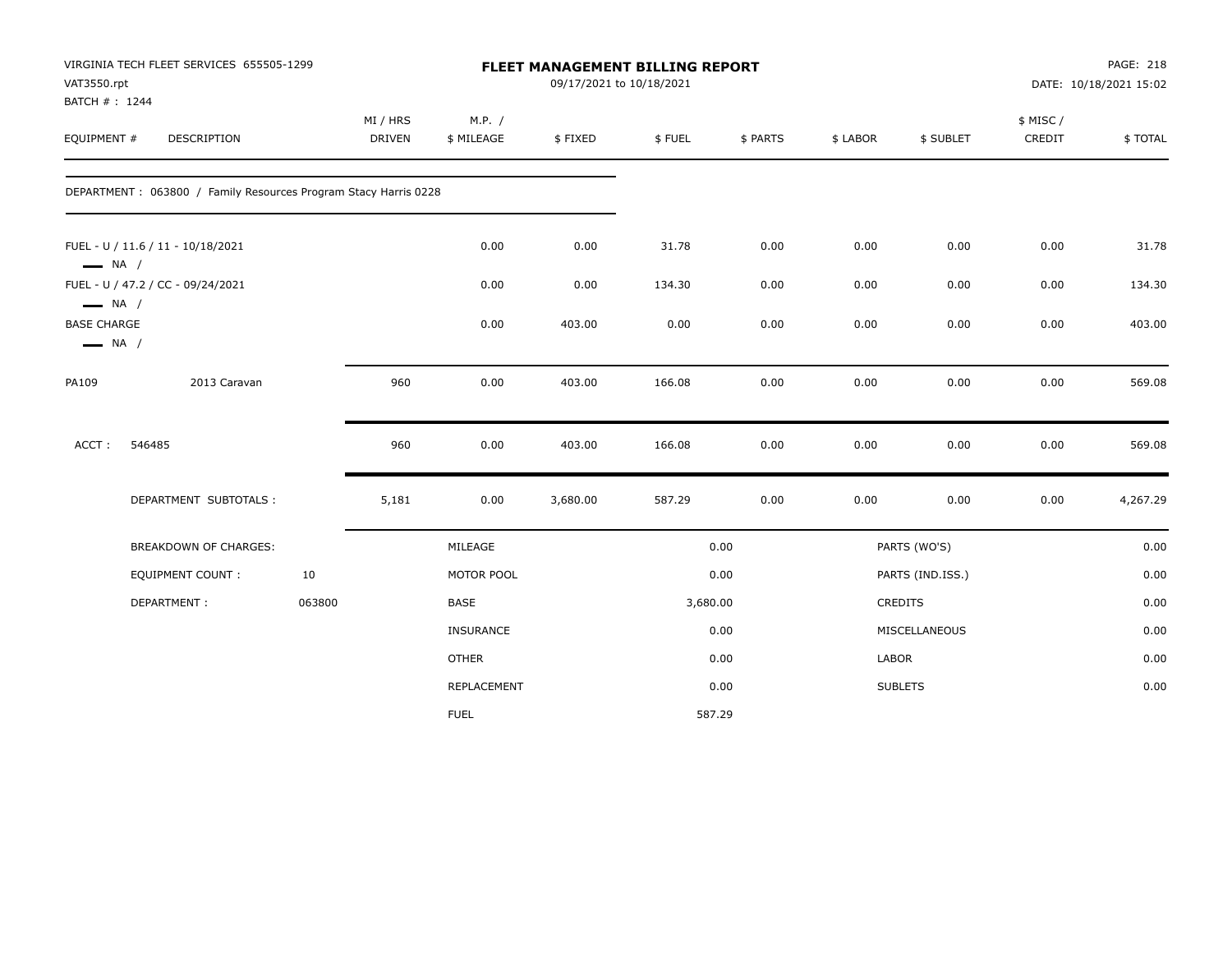| VAT3550.rpt<br>BATCH #: 1244                                     | VIRGINIA TECH FLEET SERVICES 655505-1299                             |              | FLEET MANAGEMENT BILLING REPORT<br>09/17/2021 to 10/18/2021 |                      |         |        |          |          |                  | PAGE: 219<br>DATE: 10/18/2021 15:02 |         |
|------------------------------------------------------------------|----------------------------------------------------------------------|--------------|-------------------------------------------------------------|----------------------|---------|--------|----------|----------|------------------|-------------------------------------|---------|
| EQUIPMENT #                                                      | <b>DESCRIPTION</b>                                                   |              | MI / HRS<br><b>DRIVEN</b>                                   | M.P. /<br>\$ MILEAGE | \$FIXED | \$FUEL | \$ PARTS | \$ LABOR | \$ SUBLET        | \$ MISC /<br>CREDIT                 | \$TOTAL |
|                                                                  | DEPARTMENT: 063900 / ELI Overhead Clearing Account Bryan Ducote 0272 |              |                                                             |                      |         |        |          |          |                  |                                     |         |
|                                                                  | ACCOUNT CODE: 564012                                                 |              |                                                             |                      |         |        |          |          |                  |                                     |         |
| $\longrightarrow$ NA /                                           | FUEL - U / 34.7 / CC - 09/24/2021                                    |              |                                                             | 0.00                 | 0.00    | 112.74 | 0.00     | 0.00     | 0.00             | 0.00                                | 112.74  |
| <b>BASE CHARGE</b>                                               |                                                                      |              |                                                             | 0.00                 | 602.00  | 0.00   | 0.00     | 0.00     | 0.00             | 0.00                                | 602.00  |
| $\longrightarrow$ NA /<br>OTHER CHARGE<br>$\longrightarrow$ NA / |                                                                      |              |                                                             | 0.00                 | 5.50    | 0.00   | 0.00     | 0.00     | 0.00             | 0.00                                | 5.50    |
| <b>PA31</b>                                                      | 2012 12 PAS VAN                                                      |              | 212                                                         | 0.00                 | 607.50  | 112.74 | 0.00     | 0.00     | 0.00             | 0.00                                | 720.24  |
| ACCT:                                                            | 564012                                                               |              | 212                                                         | 0.00                 | 607.50  | 112.74 | 0.00     | 0.00     | 0.00             | 0.00                                | 720.24  |
|                                                                  | DEPARTMENT SUBTOTALS :                                               |              | 212                                                         | 0.00                 | 607.50  | 112.74 | 0.00     | 0.00     | 0.00             | 0.00                                | 720.24  |
|                                                                  | <b>BREAKDOWN OF CHARGES:</b>                                         |              |                                                             | MILEAGE              |         |        | 0.00     |          | PARTS (WO'S)     |                                     | 0.00    |
|                                                                  | EQUIPMENT COUNT :                                                    | $\mathbf{1}$ |                                                             | MOTOR POOL           |         |        | 0.00     |          | PARTS (IND.ISS.) |                                     | 0.00    |
|                                                                  | DEPARTMENT:                                                          | 063900       |                                                             | <b>BASE</b>          |         |        | 602.00   |          | CREDITS          |                                     | 0.00    |
|                                                                  |                                                                      |              |                                                             | <b>INSURANCE</b>     |         |        | 0.00     |          | MISCELLANEOUS    |                                     | 0.00    |
|                                                                  |                                                                      |              |                                                             | <b>OTHER</b>         |         |        | 5.50     | LABOR    |                  |                                     | 0.00    |
|                                                                  |                                                                      |              |                                                             | REPLACEMENT          |         |        | 0.00     |          | <b>SUBLETS</b>   |                                     | 0.00    |
|                                                                  |                                                                      |              |                                                             | <b>FUEL</b>          |         | 112.74 |          |          |                  |                                     |         |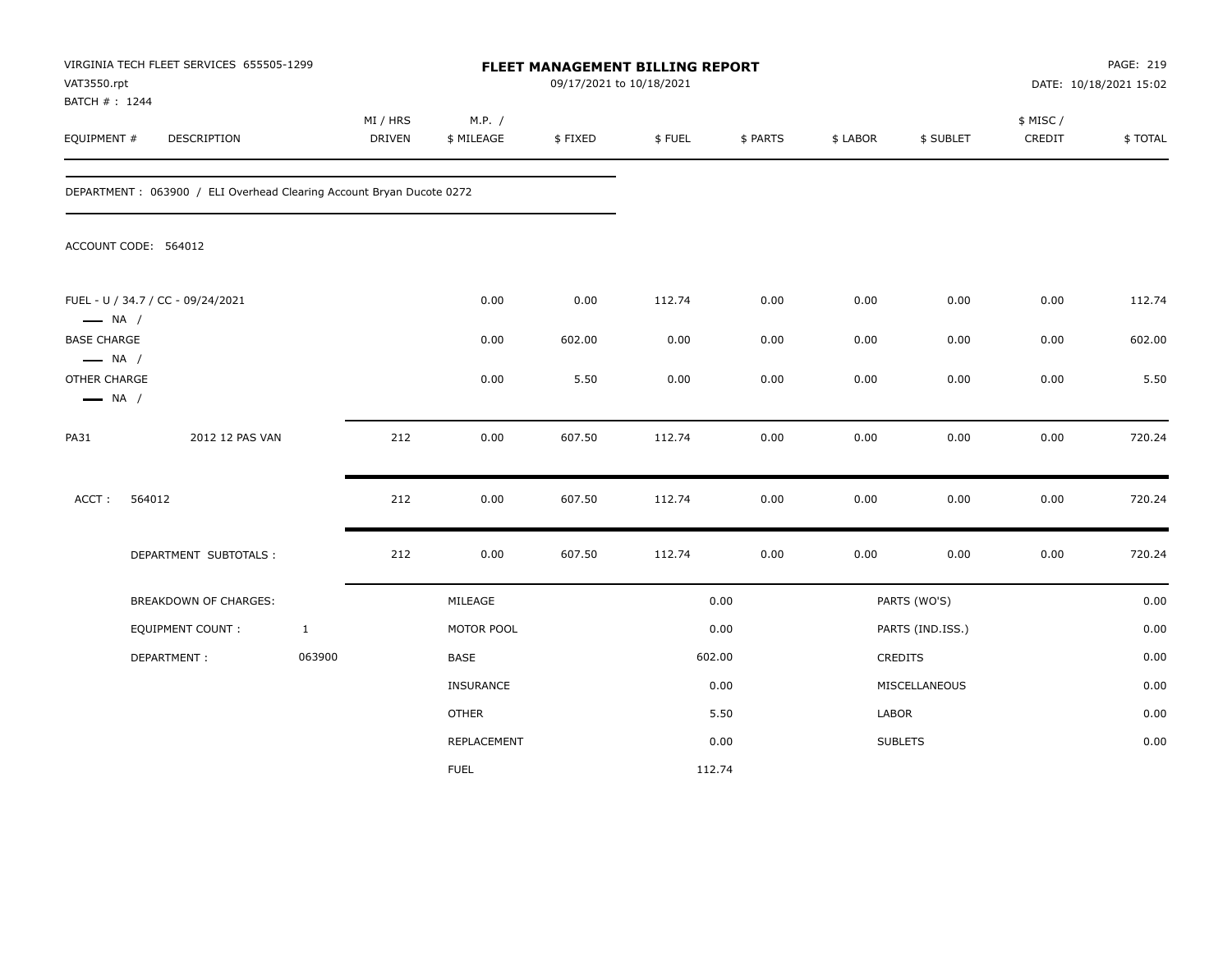| VAT3550.rpt<br>BATCH #: 1244 | VIRGINIA TECH FLEET SERVICES 655505-1299   | FLEET MANAGEMENT BILLING REPORT<br>09/17/2021 to 10/18/2021 |                      |         |        |          |          | PAGE: 220<br>DATE: 10/18/2021 15:02 |                     |         |
|------------------------------|--------------------------------------------|-------------------------------------------------------------|----------------------|---------|--------|----------|----------|-------------------------------------|---------------------|---------|
| EQUIPMENT #                  | DESCRIPTION                                | MI / HRS<br><b>DRIVEN</b>                                   | M.P. /<br>\$ MILEAGE | \$FIXED | \$FUEL | \$ PARTS | \$ LABOR | \$ SUBLET                           | \$ MISC /<br>CREDIT | \$TOTAL |
|                              | DEPARTMENT: 064300 / 4-H - Kathy Sealander | MAIL CODE 0419                                              |                      |         |        |          |          |                                     |                     |         |
| ACCOUNT CODE: 140309         |                                            |                                                             |                      |         |        |          |          |                                     |                     |         |
| $\longrightarrow$ NA /       | FUEL - U / 15.8 / 11 - 10/06/2021          |                                                             | 0.00                 | 0.00    | 38.90  | 0.00     | 0.00     | 0.00                                | 0.00                | 38.90   |
| $\longrightarrow$ NA /       | FUEL - U / 16.0 / 12 - 09/20/2021          |                                                             | 0.00                 | 0.00    | 41.63  | 0.00     | 0.00     | 0.00                                | 0.00                | 41.63   |
| $\longrightarrow$ NA /       | FUEL - U / 17.7 / CC - 09/24/2021          |                                                             | 0.00                 | 0.00    | 49.59  | 0.00     | 0.00     | 0.00                                | 0.00                | 49.59   |
| 66913s                       | 2013 Caravan                               | 1,530                                                       | 0.00                 | 0.00    | 130.12 | 0.00     | 0.00     | 0.00                                | 0.00                | 130.12  |
| $\longrightarrow$ NA /       | FUEL - U / 28.7 / CC - 09/24/2021          |                                                             | 0.00                 | 0.00    | 85.01  | 0.00     | 0.00     | 0.00                                | 0.00                | 85.01   |
| 68320S                       | 2016 Caravan                               | 712                                                         | 0.00                 | 0.00    | 85.01  | 0.00     | 0.00     | 0.00                                | 0.00                | 85.01   |
| $\longrightarrow$ NA /       | FUEL - U / 15.3 / 11 - 10/02/2021          |                                                             | 0.00                 | 0.00    | 37.82  | 0.00     | 0.00     | 0.00                                | 0.00                | 37.82   |
| $\longrightarrow$ NA /       | FUEL - U / 57.0 / CC - 09/24/2021          |                                                             | 0.00                 | 0.00    | 166.48 | 0.00     | 0.00     | 0.00                                | 0.00                | 166.48  |
| 69957S                       | 2016 IMPALA                                | 1,586                                                       | 0.00                 | 0.00    | 204.30 | 0.00     | 0.00     | 0.00                                | 0.00                | 204.30  |
| ACCT: 140309                 |                                            | 3,828                                                       | 0.00                 | 0.00    | 419.43 | 0.00     | 0.00     | 0.00                                | 0.00                | 419.43  |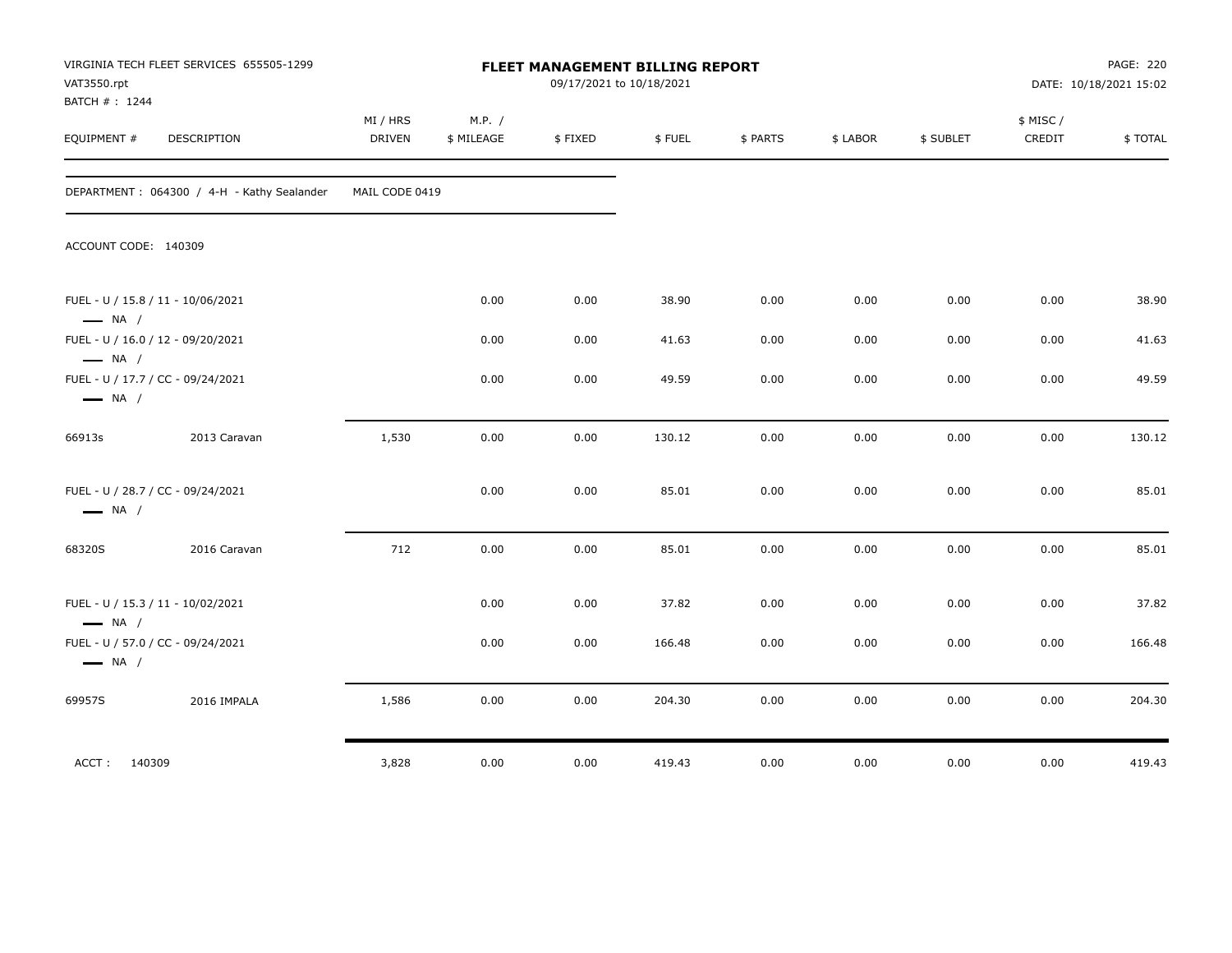| VIRGINIA TECH FLEET SERVICES 655505-1299<br>VAT3550.rpt<br>BATCH #: 1244 |        | <b>FLEET MANAGEMENT BILLING REPORT</b><br>09/17/2021 to 10/18/2021 |                      |         |        |          |          |                  |                     | PAGE: 221<br>DATE: 10/18/2021 15:02 |  |
|--------------------------------------------------------------------------|--------|--------------------------------------------------------------------|----------------------|---------|--------|----------|----------|------------------|---------------------|-------------------------------------|--|
| EQUIPMENT #<br>DESCRIPTION                                               |        | MI / HRS<br>DRIVEN                                                 | M.P. /<br>\$ MILEAGE | \$FIXED | \$FUEL | \$ PARTS | \$ LABOR | \$ SUBLET        | \$ MISC /<br>CREDIT | \$TOTAL                             |  |
| DEPARTMENT SUBTOTALS :                                                   |        | 3,828                                                              | 0.00                 | 0.00    | 419.43 | 0.00     | 0.00     | 0.00             | 0.00                | 419.43                              |  |
| <b>BREAKDOWN OF CHARGES:</b>                                             |        |                                                                    | MILEAGE              |         |        | 0.00     |          | PARTS (WO'S)     |                     | 0.00                                |  |
| EQUIPMENT COUNT:                                                         | 3      |                                                                    | MOTOR POOL           |         |        | 0.00     |          | PARTS (IND.ISS.) |                     | 0.00                                |  |
| DEPARTMENT:                                                              | 064300 |                                                                    | <b>BASE</b>          |         |        | 0.00     |          | <b>CREDITS</b>   |                     | 0.00                                |  |
|                                                                          |        |                                                                    | <b>INSURANCE</b>     |         |        | 0.00     |          | MISCELLANEOUS    |                     | 0.00                                |  |
|                                                                          |        |                                                                    | <b>OTHER</b>         |         |        | 0.00     | LABOR    |                  |                     | 0.00                                |  |
|                                                                          |        |                                                                    | REPLACEMENT          |         |        | 0.00     |          | <b>SUBLETS</b>   |                     | 0.00                                |  |
|                                                                          |        |                                                                    | <b>FUEL</b>          |         |        | 419.43   |          |                  |                     |                                     |  |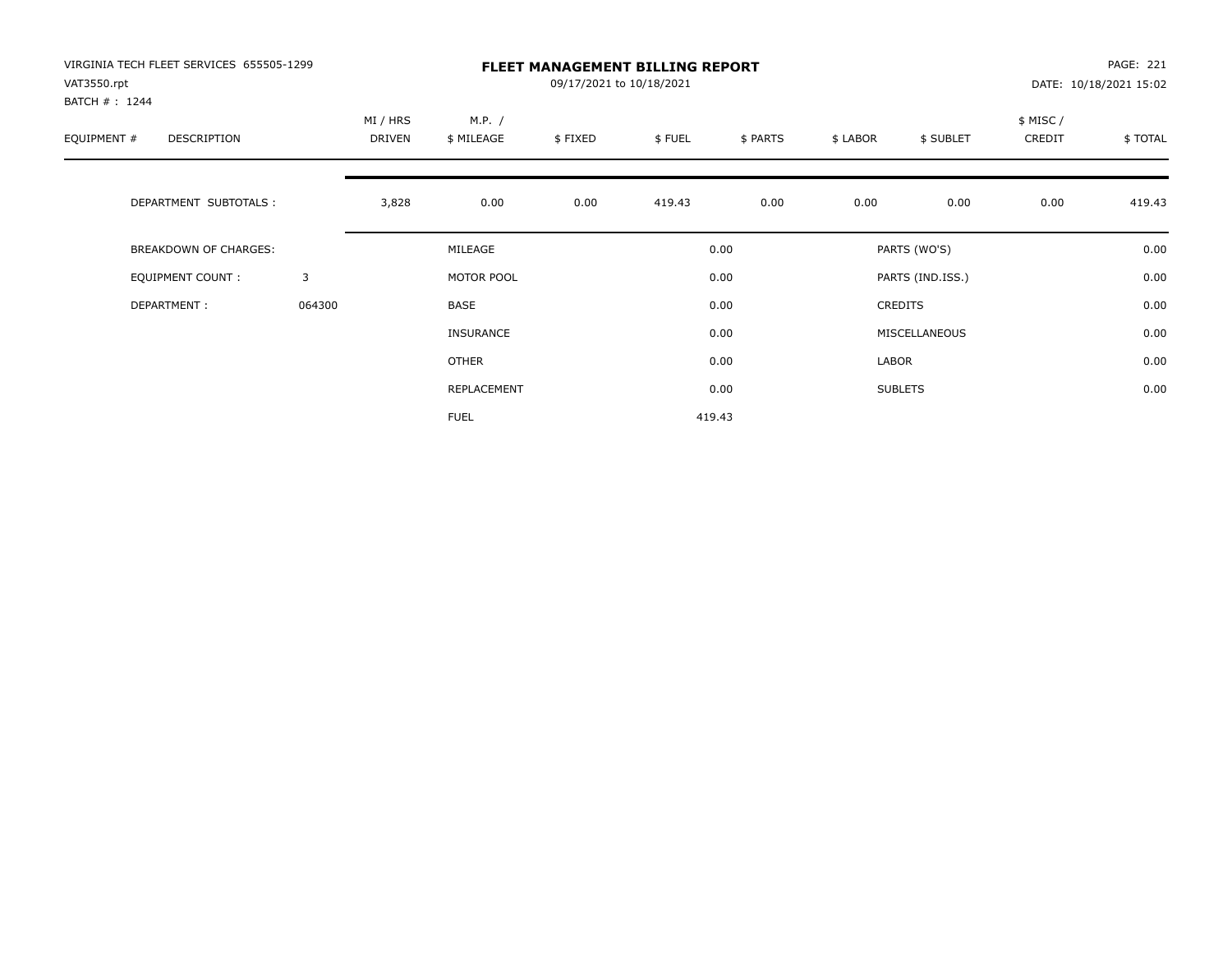| VAT3550.rpt<br>BATCH #: 1244 | VIRGINIA TECH FLEET SERVICES 655505-1299                                   |              | FLEET MANAGEMENT BILLING REPORT<br>09/17/2021 to 10/18/2021 |                      |         |        |          |              |                  | <b>PAGE: 222</b><br>DATE: 10/18/2021 15:02 |         |
|------------------------------|----------------------------------------------------------------------------|--------------|-------------------------------------------------------------|----------------------|---------|--------|----------|--------------|------------------|--------------------------------------------|---------|
| EQUIPMENT #                  | <b>DESCRIPTION</b>                                                         |              | MI / HRS<br><b>DRIVEN</b>                                   | M.P. /<br>\$ MILEAGE | \$FIXED | \$FUEL | \$ PARTS | \$ LABOR     | \$ SUBLET        | \$ MISC /<br>CREDIT                        | \$TOTAL |
|                              | DEPARTMENT : 066900 / VCE Highland Coop Ext. PO Box 528 Monterey, VA 24465 |              |                                                             |                      |         |        |          |              |                  |                                            |         |
|                              | ACCOUNT CODE: 140194                                                       |              |                                                             |                      |         |        |          |              |                  |                                            |         |
| $\longrightarrow$ NA /       | FUEL - U / 69.3 / CC - 09/24/2021                                          |              |                                                             | 0.00                 | 0.00    | 208.70 | 0.00     | 0.00         | 0.00             | 0.00                                       | 208.70  |
| 68326s                       | 2016 Caravan                                                               |              | 1,574                                                       | 0.00                 | 0.00    | 208.70 | 0.00     | 0.00         | 0.00             | 0.00                                       | 208.70  |
| ACCT:                        | 140194                                                                     |              | 1,574                                                       | 0.00                 | 0.00    | 208.70 | 0.00     | 0.00         | 0.00             | 0.00                                       | 208.70  |
|                              | DEPARTMENT SUBTOTALS :                                                     |              | 1,574                                                       | 0.00                 | 0.00    | 208.70 | 0.00     | 0.00         | 0.00             | 0.00                                       | 208.70  |
|                              | <b>BREAKDOWN OF CHARGES:</b>                                               |              |                                                             | MILEAGE              |         |        | 0.00     |              | PARTS (WO'S)     |                                            | 0.00    |
|                              | <b>EQUIPMENT COUNT:</b>                                                    | $\mathbf{1}$ |                                                             | MOTOR POOL           |         |        | 0.00     |              | PARTS (IND.ISS.) |                                            | 0.00    |
|                              | DEPARTMENT:                                                                | 066900       |                                                             | <b>BASE</b>          |         |        | 0.00     |              | <b>CREDITS</b>   |                                            | 0.00    |
|                              |                                                                            |              |                                                             | INSURANCE            |         |        | 0.00     |              | MISCELLANEOUS    |                                            | 0.00    |
|                              |                                                                            |              |                                                             | <b>OTHER</b>         |         |        | 0.00     | <b>LABOR</b> |                  |                                            | 0.00    |
|                              |                                                                            |              |                                                             | REPLACEMENT          |         |        | 0.00     |              | <b>SUBLETS</b>   |                                            | 0.00    |
|                              |                                                                            |              |                                                             | <b>FUEL</b>          |         | 208.70 |          |              |                  |                                            |         |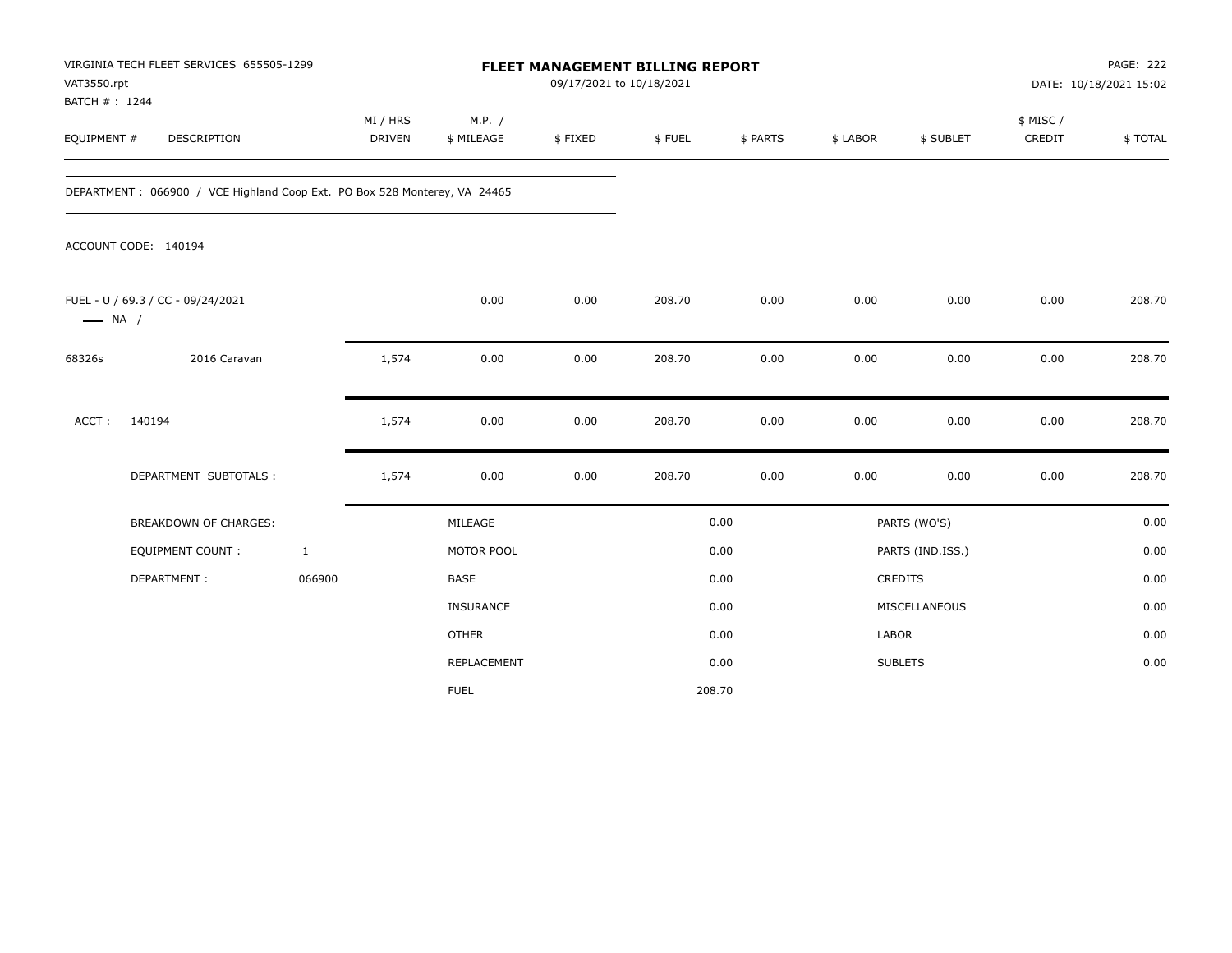| VAT3550.rpt<br>BATCH #: 1244 | VIRGINIA TECH FLEET SERVICES 655505-1299                                      |                           | FLEET MANAGEMENT BILLING REPORT<br>09/17/2021 to 10/18/2021 |                      |         |        |          |              |                  | PAGE: 223<br>DATE: 10/18/2021 15:02 |         |
|------------------------------|-------------------------------------------------------------------------------|---------------------------|-------------------------------------------------------------|----------------------|---------|--------|----------|--------------|------------------|-------------------------------------|---------|
| EQUIPMENT #                  | <b>DESCRIPTION</b>                                                            | MI / HRS<br><b>DRIVEN</b> |                                                             | M.P. /<br>\$ MILEAGE | \$FIXED | \$FUEL | \$ PARTS | \$ LABOR     | \$ SUBLET        | \$ MISC /<br>CREDIT                 | \$TOTAL |
|                              | DEPARTMENT : 068300 / VCE-MADISON PO BOX 10 MADISON VA 22727 - Katie Woodward |                           |                                                             |                      |         |        |          |              |                  |                                     |         |
|                              | ACCOUNT CODE: 140255                                                          |                           |                                                             |                      |         |        |          |              |                  |                                     |         |
| $\longrightarrow$ NA /       | FUEL - U / 50.8 / CC - 09/24/2021                                             |                           |                                                             | 0.00                 | 0.00    | 148.21 | 0.00     | 0.00         | 0.00             | 0.00                                | 148.21  |
| 58871s                       | 2010 IMPALA                                                                   | 1,329                     |                                                             | 0.00                 | 0.00    | 148.21 | 0.00     | 0.00         | 0.00             | 0.00                                | 148.21  |
| ACCT:                        | 140255                                                                        | 1,329                     |                                                             | 0.00                 | 0.00    | 148.21 | 0.00     | 0.00         | 0.00             | 0.00                                | 148.21  |
|                              | DEPARTMENT SUBTOTALS :                                                        | 1,329                     |                                                             | 0.00                 | 0.00    | 148.21 | 0.00     | 0.00         | 0.00             | 0.00                                | 148.21  |
|                              | <b>BREAKDOWN OF CHARGES:</b>                                                  |                           |                                                             | MILEAGE              |         |        | 0.00     |              | PARTS (WO'S)     |                                     | 0.00    |
|                              | <b>EQUIPMENT COUNT:</b>                                                       | $\mathbf{1}$              |                                                             | MOTOR POOL           |         |        | 0.00     |              | PARTS (IND.ISS.) |                                     | 0.00    |
|                              | DEPARTMENT:                                                                   | 068300                    |                                                             | <b>BASE</b>          |         |        | 0.00     |              | <b>CREDITS</b>   |                                     | 0.00    |
|                              |                                                                               |                           |                                                             | INSURANCE            |         |        | 0.00     |              | MISCELLANEOUS    |                                     | 0.00    |
|                              |                                                                               |                           |                                                             | <b>OTHER</b>         |         |        | 0.00     | <b>LABOR</b> |                  |                                     | 0.00    |
|                              |                                                                               |                           |                                                             | REPLACEMENT          |         |        | 0.00     |              | <b>SUBLETS</b>   |                                     | 0.00    |
|                              |                                                                               |                           |                                                             | <b>FUEL</b>          |         | 148.21 |          |              |                  |                                     |         |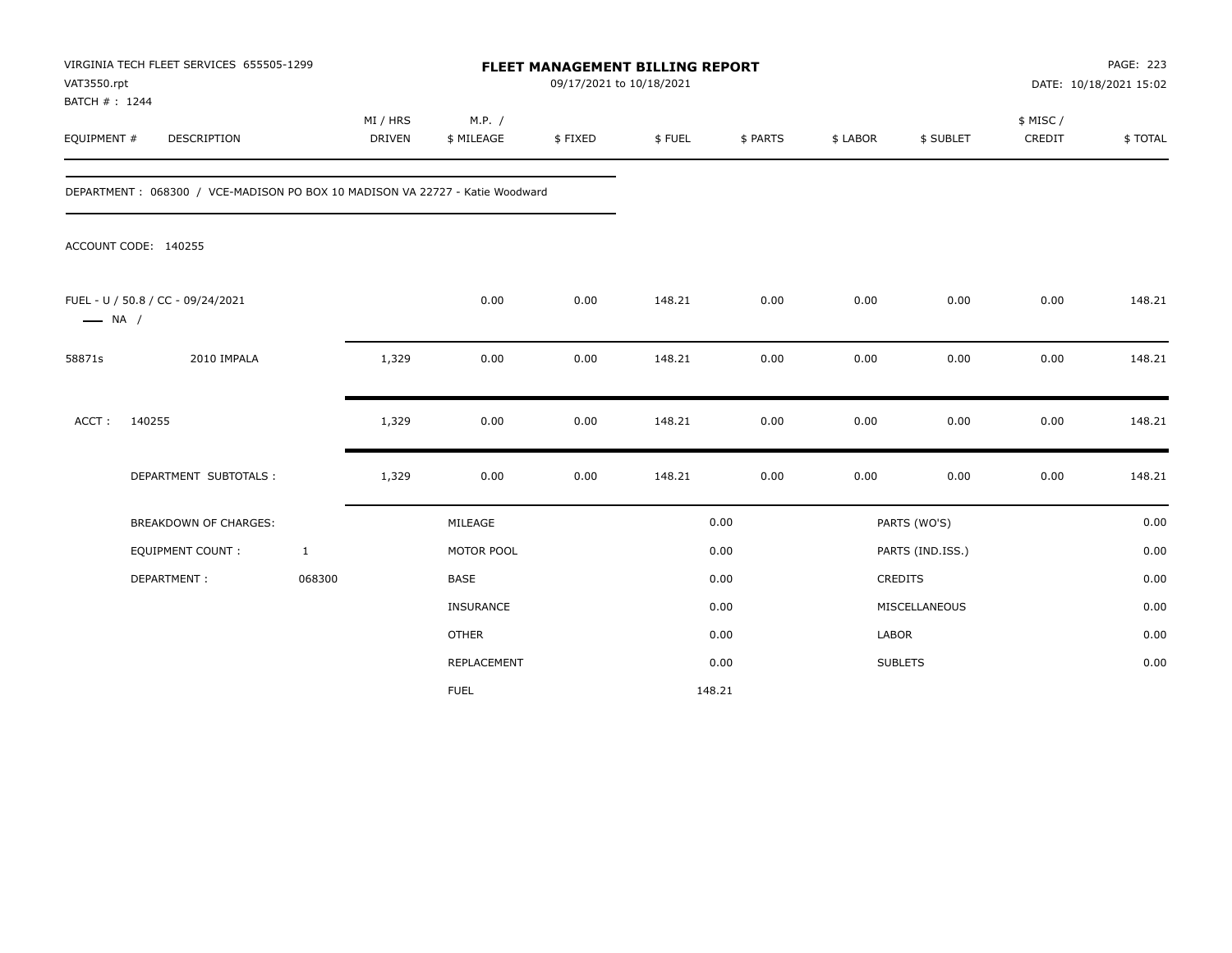| VAT3550.rpt<br>BATCH #: 1244                               | VIRGINIA TECH FLEET SERVICES 655505-1299                                  | FLEET MANAGEMENT BILLING REPORT<br>09/17/2021 to 10/18/2021 |                      |         |        |          |          |           | PAGE: 224<br>DATE: 10/18/2021 15:02 |          |
|------------------------------------------------------------|---------------------------------------------------------------------------|-------------------------------------------------------------|----------------------|---------|--------|----------|----------|-----------|-------------------------------------|----------|
| EQUIPMENT #                                                | DESCRIPTION                                                               | MI / HRS<br><b>DRIVEN</b>                                   | M.P. /<br>\$ MILEAGE | \$FIXED | \$FUEL | \$ PARTS | \$ LABOR | \$ SUBLET | \$ MISC /<br>CREDIT                 | \$ TOTAL |
|                                                            | DEPARTMENT: 070500 / SCHIFFERT HEALTH CENTER - Sheila Walker-Davis (0140) |                                                             |                      |         |        |          |          |           |                                     |          |
| ACCOUNT CODE: 153005                                       |                                                                           |                                                             |                      |         |        |          |          |           |                                     |          |
| FUEL - U / 2.0 / 11 - 10/07/2021<br>$\longrightarrow$ NA / |                                                                           |                                                             | 0.00                 | 0.00    | 4.87   | 0.00     | 0.00     | 0.00      | 0.00                                | 4.87     |
| FUEL - U / 2.0 / 11 - 09/24/2021<br>$\longrightarrow$ NA / |                                                                           |                                                             | 0.00                 | 0.00    | 4.99   | 0.00     | 0.00     | 0.00      | 0.00                                | 4.99     |
| EGUV086                                                    | 2019 GOLF CART                                                            | $\mathbf 0$                                                 | 0.00                 | 0.00    | 9.86   | 0.00     | 0.00     | 0.00      | 0.00                                | 9.86     |
| FUEL - U / 1.7 / 11 - 10/06/2021<br>$\longrightarrow$ NA / |                                                                           |                                                             | 0.00                 | 0.00    | 4.15   | 0.00     | 0.00     | 0.00      | 0.00                                | 4.15     |
| <b>BASE CHARGE</b><br>$\longrightarrow$ NA /               |                                                                           |                                                             | 0.00                 | 483.00  | 0.00   | 0.00     | 0.00     | 0.00      | 0.00                                | 483.00   |
| <b>PA27</b>                                                | 2012 IMPALA                                                               | 124                                                         | 0.00                 | 483.00  | 4.15   | 0.00     | 0.00     | 0.00      | 0.00                                | 487.15   |
| ACCT: 153005                                               |                                                                           | 124                                                         | 0.00                 | 483.00  | 14.01  | 0.00     | 0.00     | 0.00      | 0.00                                | 497.01   |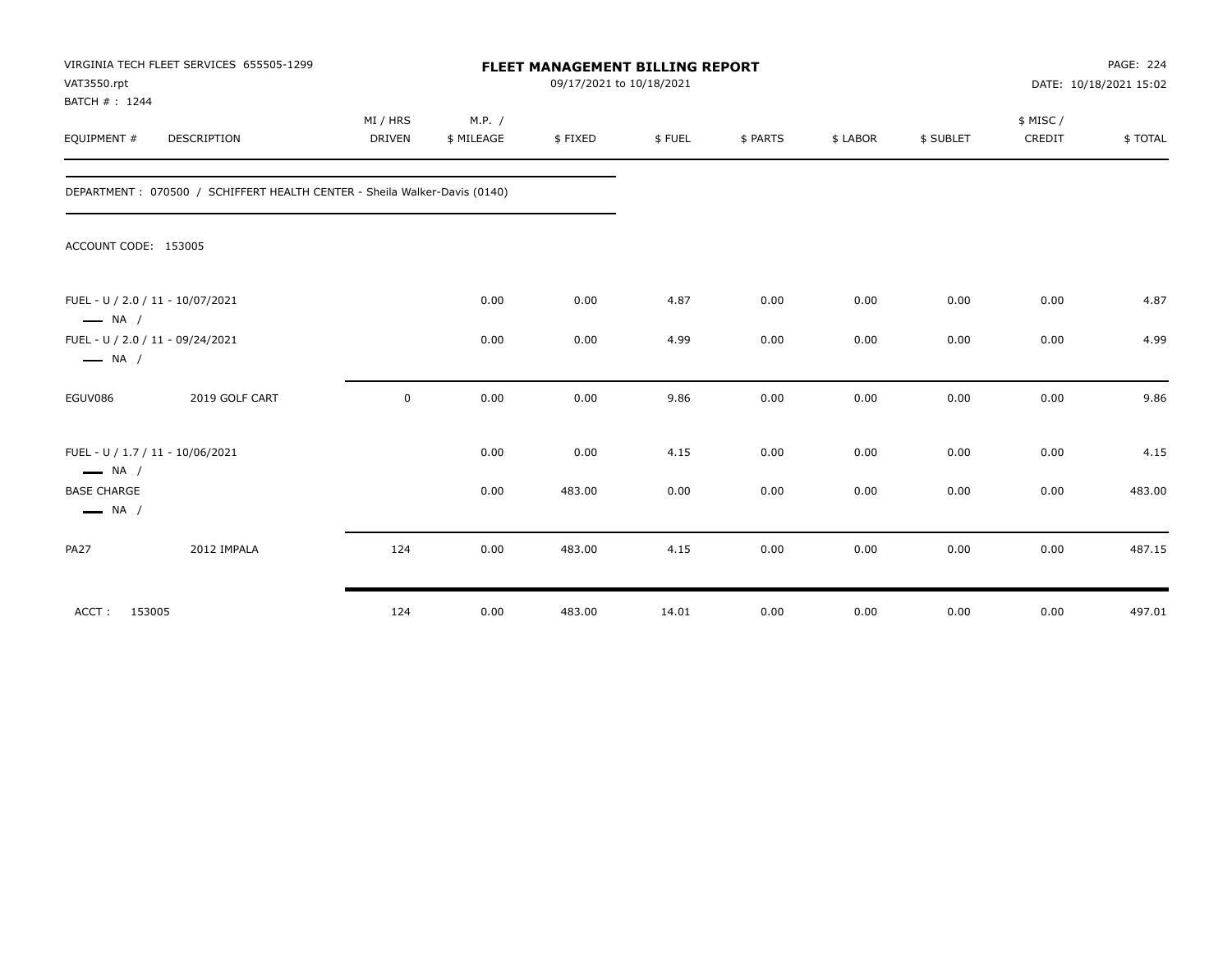| VIRGINIA TECH FLEET SERVICES 655505-1299<br>VAT3550.rpt<br>BATCH #: 1244 |                | <b>FLEET MANAGEMENT BILLING REPORT</b><br>09/17/2021 to 10/18/2021 |                      |         |        |          |          |                  |                     | <b>PAGE: 225</b><br>DATE: 10/18/2021 15:02 |  |
|--------------------------------------------------------------------------|----------------|--------------------------------------------------------------------|----------------------|---------|--------|----------|----------|------------------|---------------------|--------------------------------------------|--|
| EQUIPMENT #<br>DESCRIPTION                                               |                | MI / HRS<br>DRIVEN                                                 | M.P. /<br>\$ MILEAGE | \$FIXED | \$FUEL | \$ PARTS | \$ LABOR | \$ SUBLET        | \$ MISC /<br>CREDIT | \$TOTAL                                    |  |
| DEPARTMENT SUBTOTALS :                                                   |                | 124                                                                | 0.00                 | 483.00  | 14.01  | 0.00     | 0.00     | 0.00             | 0.00                | 497.01                                     |  |
| <b>BREAKDOWN OF CHARGES:</b>                                             |                |                                                                    | MILEAGE              |         |        | 0.00     |          | PARTS (WO'S)     |                     | 0.00                                       |  |
| EQUIPMENT COUNT:                                                         | $\overline{2}$ |                                                                    | MOTOR POOL           |         |        | 0.00     |          | PARTS (IND.ISS.) |                     | 0.00                                       |  |
| DEPARTMENT:                                                              | 070500         |                                                                    | <b>BASE</b>          |         |        | 483.00   |          | <b>CREDITS</b>   |                     | 0.00                                       |  |
|                                                                          |                |                                                                    | <b>INSURANCE</b>     |         |        | 0.00     |          | MISCELLANEOUS    |                     | 0.00                                       |  |
|                                                                          |                |                                                                    | <b>OTHER</b>         |         |        | 0.00     | LABOR    |                  |                     | 0.00                                       |  |
|                                                                          |                |                                                                    | REPLACEMENT          |         |        | 0.00     |          | <b>SUBLETS</b>   |                     | 0.00                                       |  |
|                                                                          |                |                                                                    | <b>FUEL</b>          |         |        | 14.01    |          |                  |                     |                                            |  |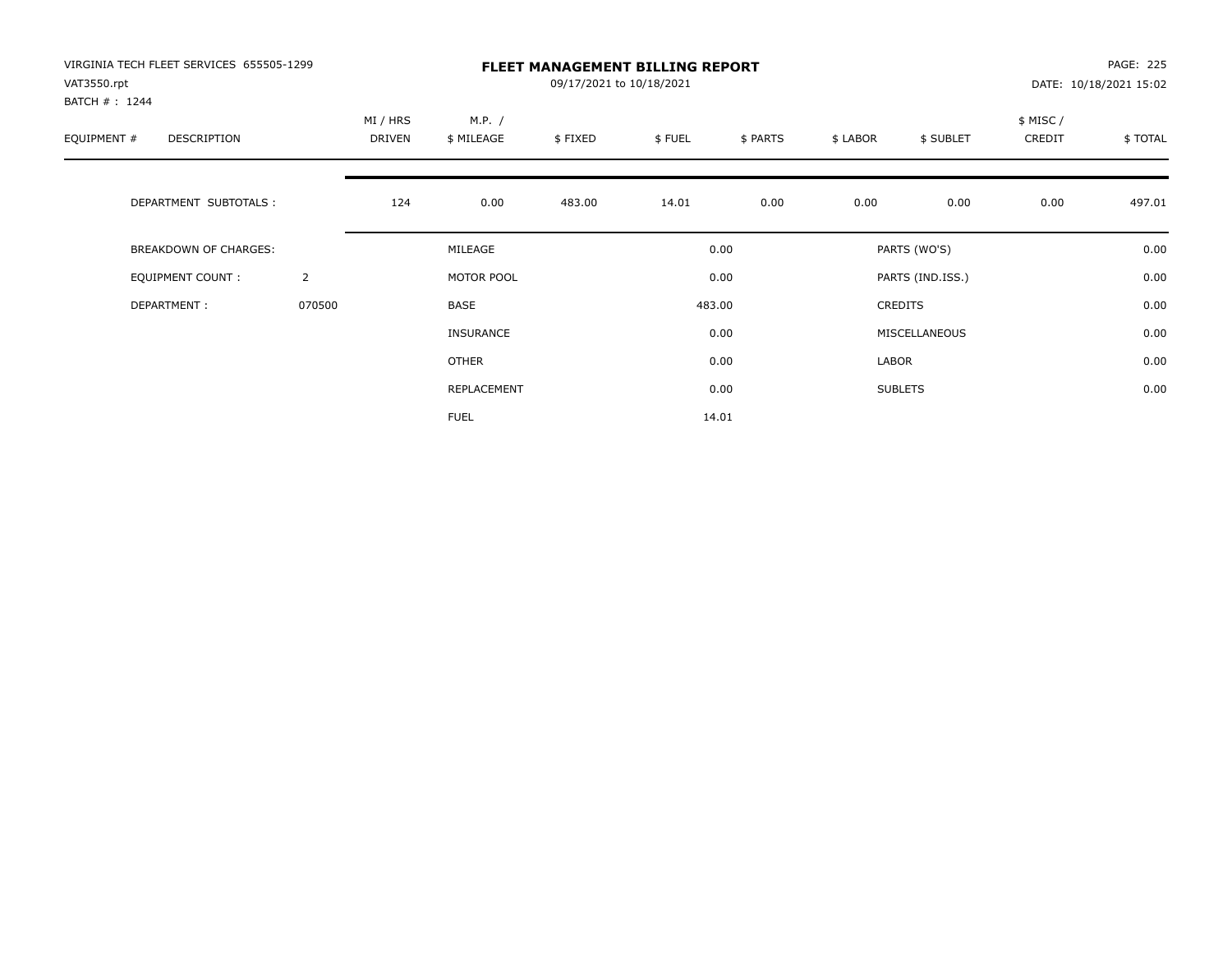| VAT3550.rpt                                                            | VIRGINIA TECH FLEET SERVICES 655505-1299             | FLEET MANAGEMENT BILLING REPORT<br>09/17/2021 to 10/18/2021 |                      |                |               |              |              |              | PAGE: 226<br>DATE: 10/18/2021 15:02 |                 |
|------------------------------------------------------------------------|------------------------------------------------------|-------------------------------------------------------------|----------------------|----------------|---------------|--------------|--------------|--------------|-------------------------------------|-----------------|
| BATCH # : 1244<br>EQUIPMENT #                                          | DESCRIPTION                                          | MI / HRS<br>DRIVEN                                          | M.P. /<br>\$ MILEAGE | \$FIXED        | \$FUEL        | \$ PARTS     | \$ LABOR     | \$ SUBLET    | \$ MISC/<br>CREDIT                  | \$TOTAL         |
|                                                                        | DEPARTMENT: 070900 / REC SPORTS-AUX Carrie Reed 0358 |                                                             |                      |                |               |              |              |              |                                     |                 |
| ACCOUNT CODE: 153374                                                   |                                                      |                                                             |                      |                |               |              |              |              |                                     |                 |
|                                                                        | FUEL - U / 12.5 / 11 - 10/11/2021                    |                                                             | 0.00                 | 0.00           | 34.23         | 0.00         | 0.00         | 0.00         | 0.00                                | 34.23           |
| $\longrightarrow$ NA /<br><b>BASE CHARGE</b><br>$\longrightarrow$ NA / |                                                      |                                                             | 0.00                 | 483.00         | 0.00          | 0.00         | 0.00         | 0.00         | 0.00                                | 483.00          |
| <b>PA13</b>                                                            | 2014 IMPALA                                          | 125                                                         | 0.00                 | 483.00         | 34.23         | 0.00         | 0.00         | 0.00         | 0.00                                | 517.23          |
| $\longrightarrow$ NA /<br><b>BASE CHARGE</b><br>$\longrightarrow$ NA / | FUEL - U / 25.3 / 11 - 09/17/2021                    |                                                             | 0.00<br>0.00         | 0.00<br>502.00 | 66.03<br>0.00 | 0.00<br>0.00 | 0.00<br>0.00 | 0.00<br>0.00 | 0.00<br>0.00                        | 66.03<br>502.00 |
| <b>PA55</b>                                                            | 2013 F250                                            | 133                                                         | 0.00                 | 502.00         | 66.03         | 0.00         | 0.00         | 0.00         | 0.00                                | 568.03          |
| ACCT: 153374                                                           |                                                      | 258                                                         | 0.00                 | 985.00         | 100.26        | 0.00         | 0.00         | 0.00         | 0.00                                | 1,085.26        |
| ACCOUNT CODE: 153449                                                   |                                                      |                                                             |                      |                |               |              |              |              |                                     |                 |
| $\longrightarrow$ NA /                                                 | FUEL - D / 9.7 / 13 - 10/05/2021                     |                                                             | 0.00                 | 0.00           | 25.36         | 0.00         | 0.00         | 0.00         | 0.00                                | 25.36           |
|                                                                        | FUEL - D / 4.9 / 13 - 10/05/2021                     |                                                             | 0.00                 | 0.00           | 12.89         | 0.00         | 0.00         | 0.00         | 0.00                                | 12.89           |
| $\longrightarrow$ NA /<br>$\longrightarrow$ NA /                       | FUEL - U / 8.6 / 11 - 10/13/2021                     |                                                             | 0.00                 | 0.00           | 23.37         | 0.00         | 0.00         | 0.00         | $0.00\,$                            | 23.37           |
| $\longrightarrow$ NA /                                                 | FUEL - D / 10.8 / 13 - 10/14/2021                    |                                                             | 0.00                 | 0.00           | 28.30         | 0.00         | 0.00         | 0.00         | 0.00                                | 28.30           |
|                                                                        | FUEL - U / 12.1 / 11 - 09/17/2021                    |                                                             | 0.00                 | 0.00           | 31.61         | 0.00         | 0.00         | 0.00         | 0.00                                | 31.61           |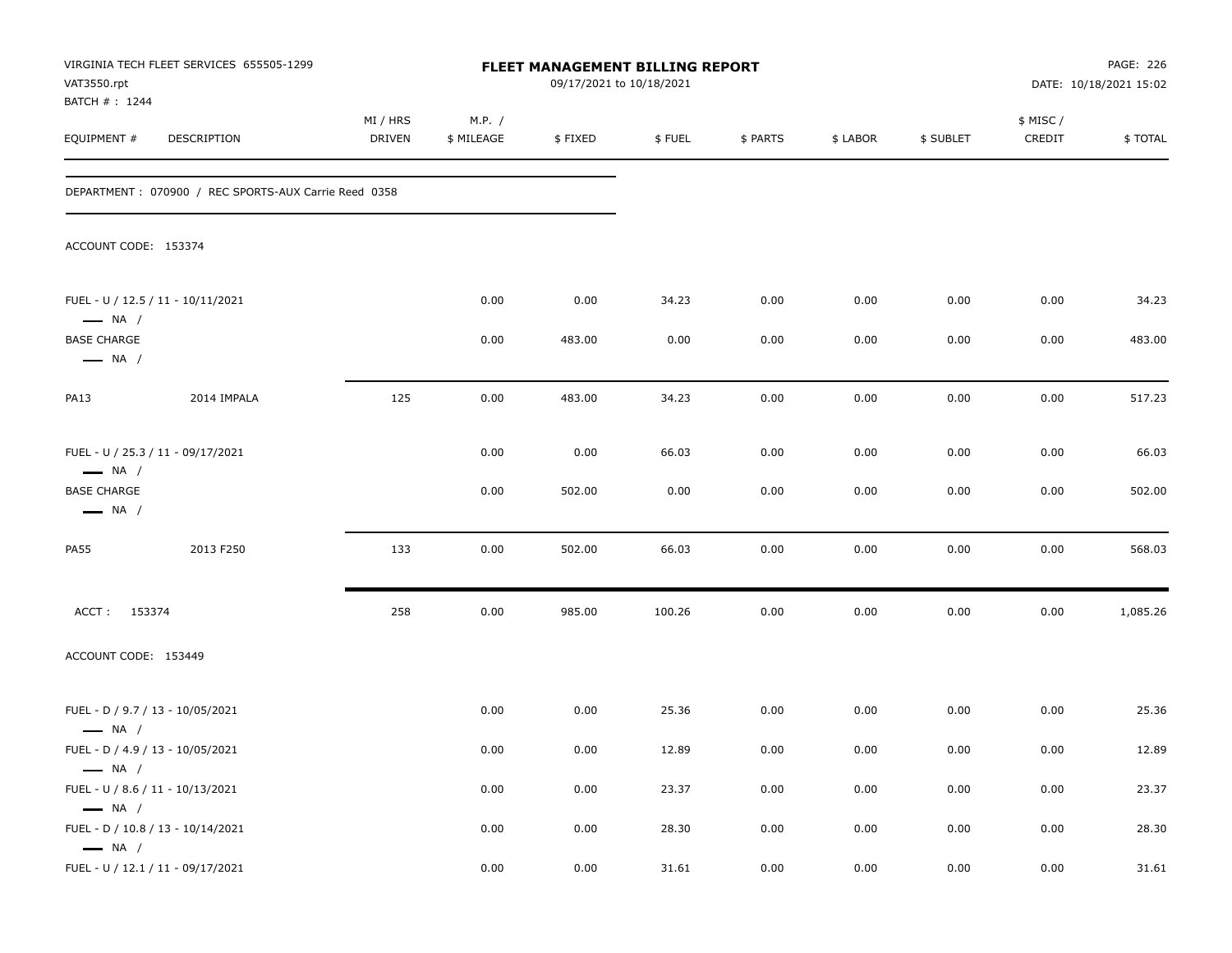| VAT3550.rpt                                                                          | VIRGINIA TECH FLEET SERVICES 655505-1299             |                    |                      | FLEET MANAGEMENT BILLING REPORT<br>09/17/2021 to 10/18/2021 |        |          |          |           |                     | PAGE: 227<br>DATE: 10/18/2021 15:02 |
|--------------------------------------------------------------------------------------|------------------------------------------------------|--------------------|----------------------|-------------------------------------------------------------|--------|----------|----------|-----------|---------------------|-------------------------------------|
| BATCH #: 1244<br>EQUIPMENT #                                                         | DESCRIPTION                                          | MI / HRS<br>DRIVEN | M.P. /<br>\$ MILEAGE | \$FIXED                                                     | \$FUEL | \$ PARTS | \$ LABOR | \$ SUBLET | \$ MISC /<br>CREDIT | \$TOTAL                             |
|                                                                                      | DEPARTMENT: 070900 / REC SPORTS-AUX Carrie Reed 0358 |                    |                      |                                                             |        |          |          |           |                     |                                     |
| $\longrightarrow$ NA /<br>FUEL - U / 8.0 / 11 - 09/28/2021<br>$\longrightarrow$ NA / |                                                      |                    | 0.00                 | 0.00                                                        | 19.76  | 0.00     | 0.00     | 0.00      | 0.00                | 19.76                               |
| ers                                                                                  | 1990 CANS                                            | $\mathbf 0$        | 0.00                 | 0.00                                                        | 141.29 | 0.00     | 0.00     | 0.00      | 0.00                | 141.29                              |
| ACCT: 153449                                                                         |                                                      | $\mathbf 0$        | 0.00                 | 0.00                                                        | 141.29 | 0.00     | 0.00     | 0.00      | 0.00                | 141.29                              |
| ACCOUNT CODE: 155324                                                                 |                                                      |                    |                      |                                                             |        |          |          |           |                     |                                     |
| $\longrightarrow$ NA /                                                               | FUEL - U / 20.8 / 11 - 10/03/2021                    |                    | 0.00                 | 0.00                                                        | 51.33  | 0.00     | 0.00     | 0.00      | 0.00                | 51.33                               |
| FUEL - U / 7.1 / 12 - 10/15/2021                                                     |                                                      |                    | 0.00                 | 0.00                                                        | 19.41  | 0.00     | 0.00     | 0.00      | 0.00                | 19.41                               |
| $\longrightarrow$ NA /<br>$\longrightarrow$ NA /                                     | FUEL - U / 11.6 / 11 - 10/17/2021                    |                    | 0.00                 | 0.00                                                        | 31.53  | 0.00     | 0.00     | 0.00      | 0.00                | 31.53                               |
| FUEL - U / 8.5 / 12 - 10/17/2021<br>$\longrightarrow$ NA /                           |                                                      |                    | 0.00                 | 0.00                                                        | 23.07  | 0.00     | 0.00     | 0.00      | 0.00                | 23.07                               |
| FUEL - U / 7.2 / 12 - 09/23/2021<br>$\longrightarrow$ NA /                           |                                                      |                    | 0.00                 | 0.00                                                        | 18.71  | 0.00     | 0.00     | 0.00      | 0.00                | 18.71                               |
|                                                                                      | FUEL - U / 11.2 / 11 - 09/25/2021                    |                    | 0.00                 | 0.00                                                        | 27.59  | 0.00     | 0.00     | 0.00      | 0.00                | 27.59                               |
| $\longrightarrow$ NA /<br>$\longrightarrow$ NA /                                     | FUEL - U / 22.0 / 12 - 09/27/2021                    |                    | 0.00                 | 0.00                                                        | 54.29  | 0.00     | 0.00     | 0.00      | 0.00                | 54.29                               |
| 55283S                                                                               | 2008 Express 3500                                    | 1,007              | 0.00                 | 0.00                                                        | 225.93 | 0.00     | 0.00     | 0.00      | 0.00                | 225.93                              |
| $\longrightarrow$ NA /                                                               | FUEL - U / 30.3 / 11 - 10/03/2021                    |                    | 0.00                 | 0.00                                                        | 74.79  | 0.00     | 0.00     | 0.00      | 0.00                | 74.79                               |
|                                                                                      | FUEL - U / 23.8 / 11 - 09/19/2021                    |                    | 0.00                 | 0.00                                                        | 62.09  | 0.00     | 0.00     | 0.00      | 0.00                | 62.09                               |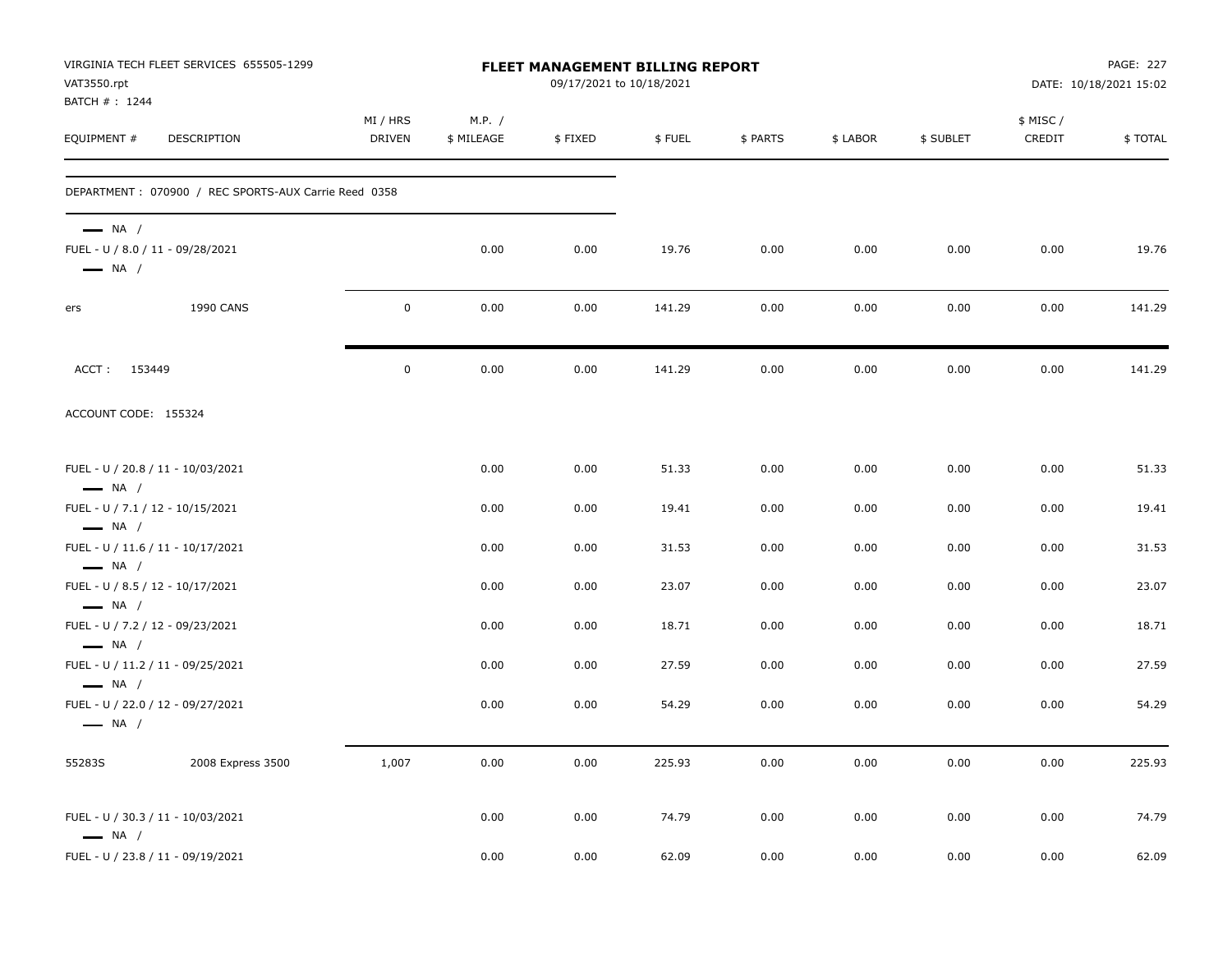|                        | VIRGINIA TECH FLEET SERVICES 655505-1299<br><b>FLEET MANAGEMENT BILLING REPORT</b><br>VAT3550.rpt<br>BATCH #: 1244 |        |                    |                      |         | 09/17/2021 to 10/18/2021 |          |          |                  |                    | PAGE: 228<br>DATE: 10/18/2021 15:02 |
|------------------------|--------------------------------------------------------------------------------------------------------------------|--------|--------------------|----------------------|---------|--------------------------|----------|----------|------------------|--------------------|-------------------------------------|
| EQUIPMENT #            | DESCRIPTION                                                                                                        |        | MI / HRS<br>DRIVEN | M.P. /<br>\$ MILEAGE | \$FIXED | \$FUEL                   | \$ PARTS | \$ LABOR | \$ SUBLET        | \$ MISC/<br>CREDIT | \$TOTAL                             |
|                        | DEPARTMENT: 070900 / REC SPORTS-AUX Carrie Reed 0358                                                               |        |                    |                      |         |                          |          |          |                  |                    |                                     |
| $\longrightarrow$ NA / |                                                                                                                    |        |                    |                      |         |                          |          |          |                  |                    |                                     |
| 74620s                 | 2017 F250-4x4                                                                                                      |        | 619                | 0.00                 | 0.00    | 136.88                   | 0.00     | 0.00     | 0.00             | 0.00               | 136.88                              |
| ACCT:                  | 155324                                                                                                             |        | 1,626              | 0.00                 | 0.00    | 362.81                   | 0.00     | 0.00     | 0.00             | 0.00               | 362.81                              |
|                        | DEPARTMENT SUBTOTALS :                                                                                             |        | 1,884              | 0.00                 | 985.00  | 604.36                   | 0.00     | 0.00     | 0.00             | 0.00               | 1,589.36                            |
|                        | <b>BREAKDOWN OF CHARGES:</b>                                                                                       |        |                    | MILEAGE              |         |                          | 0.00     |          | PARTS (WO'S)     |                    | 0.00                                |
|                        | <b>EQUIPMENT COUNT:</b>                                                                                            | 5      |                    | MOTOR POOL           |         |                          | 0.00     |          | PARTS (IND.ISS.) |                    | 0.00                                |
|                        | DEPARTMENT:                                                                                                        | 070900 |                    | <b>BASE</b>          |         |                          | 985.00   |          | <b>CREDITS</b>   |                    | 0.00                                |
|                        |                                                                                                                    |        |                    | <b>INSURANCE</b>     |         |                          | 0.00     |          | MISCELLANEOUS    |                    | 0.00                                |
|                        |                                                                                                                    |        |                    | <b>OTHER</b>         |         |                          | 0.00     | LABOR    |                  |                    | 0.00                                |
|                        |                                                                                                                    |        |                    | REPLACEMENT          |         |                          | 0.00     |          | <b>SUBLETS</b>   |                    | 0.00                                |
|                        |                                                                                                                    |        |                    | <b>FUEL</b>          |         | 604.36                   |          |          |                  |                    |                                     |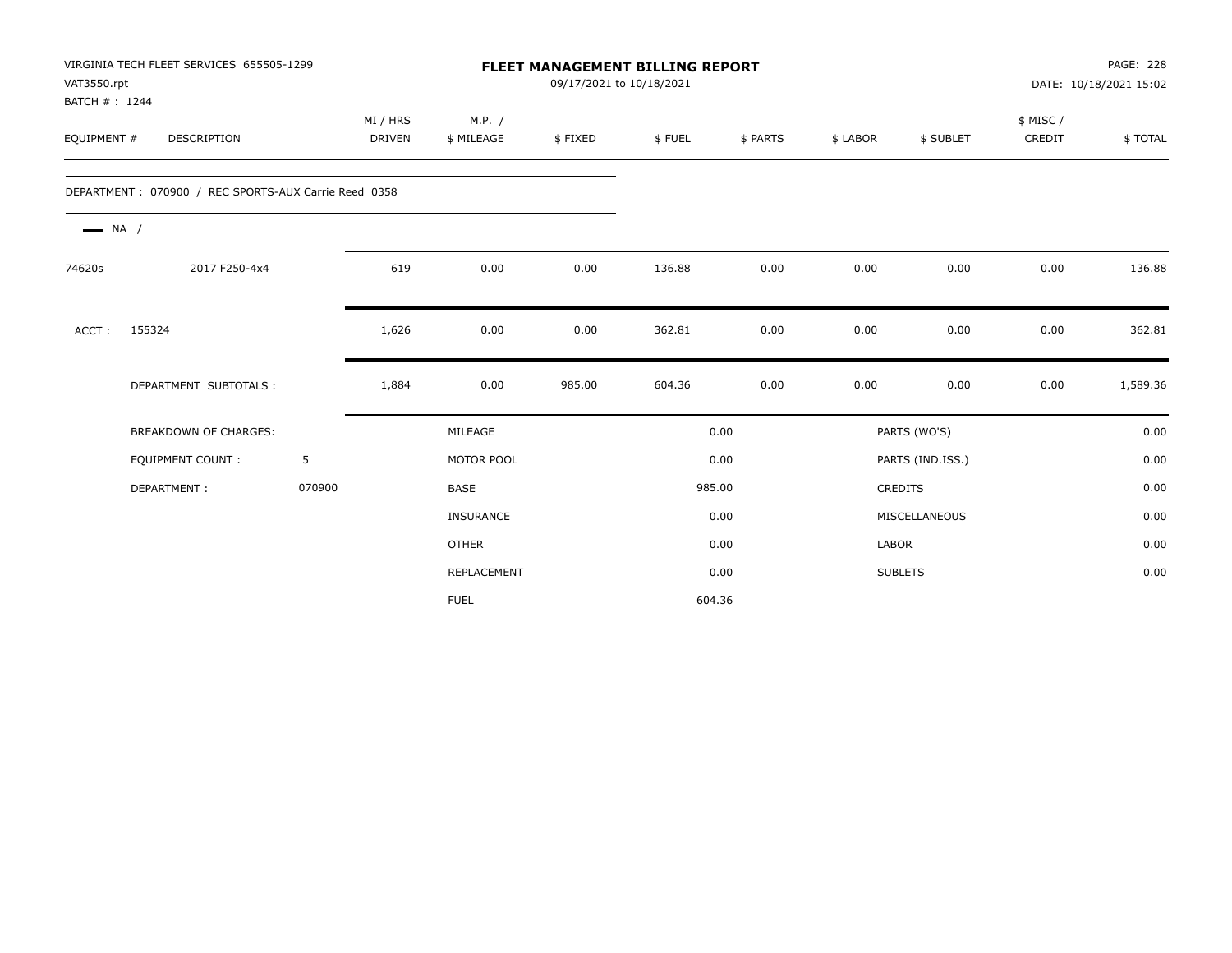| VAT3550.rpt<br>BATCH # : 1244 | VIRGINIA TECH FLEET SERVICES 655505-1299                                 |                |                    |                      | FLEET MANAGEMENT BILLING REPORT<br>09/17/2021 to 10/18/2021 |        |          |          |                  |                     | PAGE: 229<br>DATE: 10/18/2021 15:02 |
|-------------------------------|--------------------------------------------------------------------------|----------------|--------------------|----------------------|-------------------------------------------------------------|--------|----------|----------|------------------|---------------------|-------------------------------------|
| EQUIPMENT #                   | DESCRIPTION                                                              |                | MI / HRS<br>DRIVEN | M.P. /<br>\$ MILEAGE | \$FIXED                                                     | \$FUEL | \$ PARTS | \$ LABOR | \$ SUBLET        | \$ MISC /<br>CREDIT | \$TOTAL                             |
|                               | DEPARTMENT: 071300 / New Student and Family Program Brandy Morse MC 0255 |                |                    |                      |                                                             |        |          |          |                  |                     |                                     |
|                               | ACCOUNT CODE: 155370                                                     |                |                    |                      |                                                             |        |          |          |                  |                     |                                     |
| $\longrightarrow$ NA /        | FUEL - U / 1.8 / 12 - 09/17/2021                                         |                |                    | 0.00                 | 0.00                                                        | 4.65   | 0.00     | 0.00     | 0.00             | 0.00                | 4.65                                |
| EGUV047                       | 2015 CLUB CAR                                                            |                | $\pmb{0}$          | 0.00                 | 0.00                                                        | 4.65   | 0.00     | 0.00     | 0.00             | 0.00                | 4.65                                |
| $\longrightarrow$ NA /        | FUEL - U / 0.6 / 12 - 09/17/2021                                         |                |                    | 0.00                 | 0.00                                                        | 1.67   | 0.00     | 0.00     | 0.00             | 0.00                | 1.67                                |
| EGUV077                       | 2014 ATV                                                                 |                | $\mathbf 0$        | 0.00                 | 0.00                                                        | 1.67   | 0.00     | 0.00     | 0.00             | 0.00                | 1.67                                |
| ACCT:                         | 155370                                                                   |                | $\mathsf 0$        | 0.00                 | 0.00                                                        | 6.32   | 0.00     | 0.00     | 0.00             | 0.00                | 6.32                                |
|                               | DEPARTMENT SUBTOTALS :                                                   |                | $\mathsf 0$        | 0.00                 | 0.00                                                        | 6.32   | 0.00     | 0.00     | 0.00             | 0.00                | 6.32                                |
|                               | BREAKDOWN OF CHARGES:                                                    |                |                    | MILEAGE              |                                                             |        | 0.00     |          | PARTS (WO'S)     |                     | 0.00                                |
|                               | <b>EQUIPMENT COUNT:</b>                                                  | $\overline{2}$ |                    | MOTOR POOL           |                                                             |        | 0.00     |          | PARTS (IND.ISS.) |                     | 0.00                                |
|                               | DEPARTMENT:                                                              | 071300         |                    | BASE                 |                                                             |        | 0.00     |          | CREDITS          |                     | 0.00                                |
|                               |                                                                          |                |                    | INSURANCE            |                                                             |        | 0.00     |          | MISCELLANEOUS    |                     | 0.00                                |
|                               |                                                                          |                |                    | <b>OTHER</b>         |                                                             |        | 0.00     | LABOR    |                  |                     | 0.00                                |
|                               |                                                                          |                |                    | REPLACEMENT          |                                                             |        | 0.00     |          | <b>SUBLETS</b>   |                     | 0.00                                |
|                               |                                                                          |                |                    | <b>FUEL</b>          |                                                             |        | 6.32     |          |                  |                     |                                     |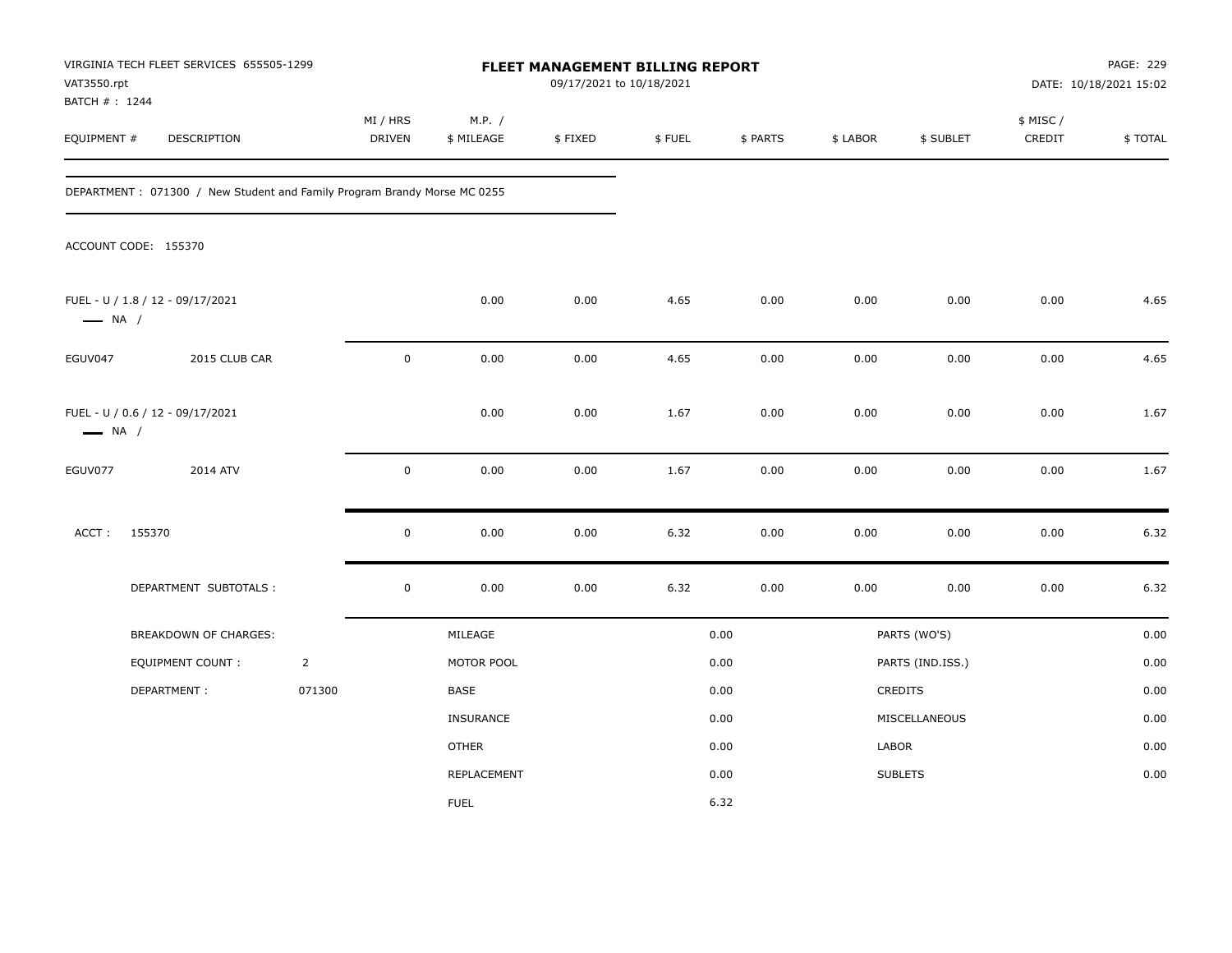| VAT3550.rpt                                      | VIRGINIA TECH FLEET SERVICES 655505-1299                 |                           |                      | FLEET MANAGEMENT BILLING REPORT<br>09/17/2021 to 10/18/2021 |        |          |          |           |                    | PAGE: 230<br>DATE: 10/18/2021 15:02 |
|--------------------------------------------------|----------------------------------------------------------|---------------------------|----------------------|-------------------------------------------------------------|--------|----------|----------|-----------|--------------------|-------------------------------------|
| BATCH #: 1244<br>EQUIPMENT #                     | DESCRIPTION                                              | MI / HRS<br><b>DRIVEN</b> | M.P. /<br>\$ MILEAGE | \$FIXED                                                     | \$FUEL | \$ PARTS | \$ LABOR | \$ SUBLET | \$ MISC/<br>CREDIT | \$TOTAL                             |
|                                                  | DEPARTMENT : 072300 / Parking Services - Pam Tate (0540) |                           |                      |                                                             |        |          |          |           |                    |                                     |
| ACCOUNT CODE: 153054                             |                                                          |                           |                      |                                                             |        |          |          |           |                    |                                     |
| $\longrightarrow$ NA /                           | FUEL - U / 14.1 / 12 - 09/28/2021                        |                           | 0.00                 | 0.00                                                        | 34.75  | 0.00     | 0.00     | 0.00      | 0.00               | 34.75                               |
| 43275S                                           | 2012 IMPALA                                              | 140                       | 0.00                 | 0.00                                                        | 34.75  | 0.00     | 0.00     | 0.00      | 0.00               | 34.75                               |
| $\longrightarrow$ NA /                           | FUEL - U / 17.2 / 11 - 10/11/2021                        |                           | 0.00                 | 0.00                                                        | 46.93  | 0.00     | 0.00     | 0.00      | 0.00               | 46.93                               |
| $\longrightarrow$ NA /                           | FUEL - U / 20.7 / 11 - 09/20/2021                        |                           | 0.00                 | 0.00                                                        | 53.97  | 0.00     | 0.00     | 0.00      | 0.00               | 53.97                               |
| $\longrightarrow$ NA /                           | FUEL - U / 15.5 / 11 - 09/29/2021                        |                           | 0.00                 | 0.00                                                        | 38.29  | 0.00     | 0.00     | 0.00      | 0.00               | 38.29                               |
| 55300S                                           | 2008 Silverado                                           | 329                       | 0.00                 | 0.00                                                        | 139.19 | 0.00     | 0.00     | 0.00      | 0.00               | 139.19                              |
| $\longrightarrow$ NA /                           | FUEL - U / 19.8 / 11 - 10/08/2021                        |                           | 0.00                 | 0.00                                                        | 48.78  | 0.00     | 0.00     | 0.00      | 0.00               | 48.78                               |
|                                                  | FUEL - U / 19.8 / 11 - 10/15/2021                        |                           | 0.00                 | 0.00                                                        | 53.94  | 0.00     | 0.00     | 0.00      | 0.00               | 53.94                               |
| $\longrightarrow$ NA /<br>$\longrightarrow$ NA / | FUEL - U / 23.0 / 11 - 09/21/2021                        |                           | 0.00                 | 0.00                                                        | 60.11  | 0.00     | 0.00     | 0.00      | 0.00               | 60.11                               |
| $\longrightarrow$ NA /                           | FUEL - U / 21.9 / 12 - 09/29/2021                        |                           | 0.00                 | 0.00                                                        | 54.14  | 0.00     | 0.00     | 0.00      | 0.00               | 54.14                               |
| 63772S                                           | 2012 F250-4x4                                            | 642                       | 0.00                 | 0.00                                                        | 216.97 | 0.00     | 0.00     | 0.00      | 0.00               | 216.97                              |
| $\longrightarrow$ NA /                           | FUEL - U / 24.0 / 11 - 10/01/2021                        |                           | 0.00                 | 0.00                                                        | 59.21  | 0.00     | 0.00     | 0.00      | 0.00               | 59.21                               |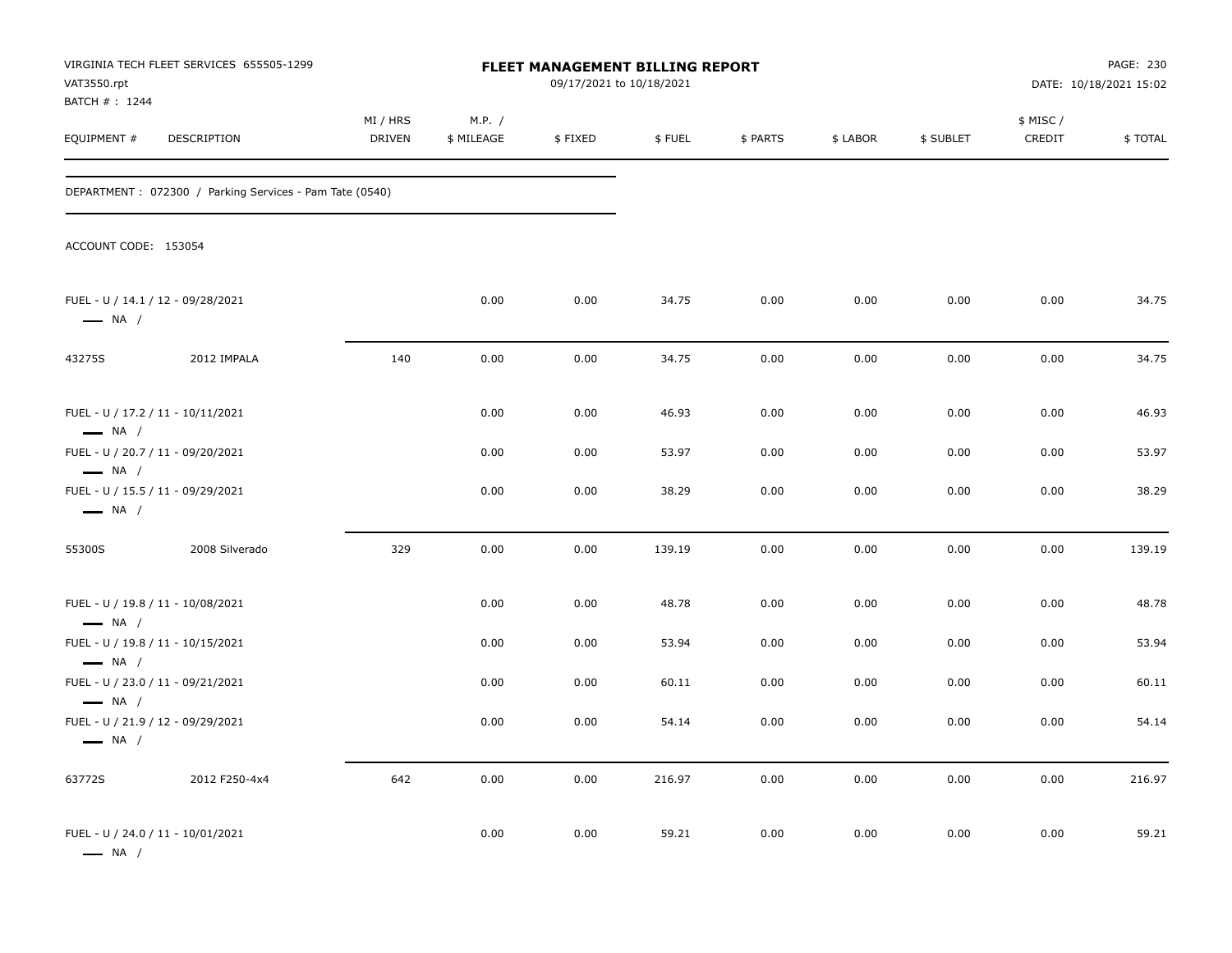| VAT3550.rpt<br>BATCH #: 1244                                | VIRGINIA TECH FLEET SERVICES 655505-1299                |                    |                      | FLEET MANAGEMENT BILLING REPORT<br>09/17/2021 to 10/18/2021 |        |          |          |           |                    | PAGE: 231<br>DATE: 10/18/2021 15:02 |
|-------------------------------------------------------------|---------------------------------------------------------|--------------------|----------------------|-------------------------------------------------------------|--------|----------|----------|-----------|--------------------|-------------------------------------|
| EQUIPMENT #                                                 | DESCRIPTION                                             | MI / HRS<br>DRIVEN | M.P. /<br>\$ MILEAGE | \$FIXED                                                     | \$FUEL | \$ PARTS | \$ LABOR | \$ SUBLET | \$ MISC/<br>CREDIT | \$TOTAL                             |
|                                                             | DEPARTMENT: 072300 / Parking Services - Pam Tate (0540) |                    |                      |                                                             |        |          |          |           |                    |                                     |
| $-$ NA $/$                                                  | FUEL - U / 20.5 / 11 - 10/11/2021                       |                    | 0.00                 | 0.00                                                        | 55.86  | 0.00     | 0.00     | 0.00      | 0.00               | 55.86                               |
| $\longrightarrow$ NA /                                      | FUEL - U / 20.2 / 11 - 09/22/2021                       |                    | 0.00                 | 0.00                                                        | 52.75  | 0.00     | 0.00     | 0.00      | 0.00               | 52.75                               |
| 65559S                                                      | 2014 F250-4x4                                           | 486                | 0.00                 | 0.00                                                        | 167.82 | 0.00     | 0.00     | 0.00      | 0.00               | 167.82                              |
| $\longrightarrow$ NA /                                      | FUEL - U / 11.3 / 12 - 10/04/2021                       |                    | 0.00                 | 0.00                                                        | 27.79  | 0.00     | 0.00     | 0.00      | 0.00               | 27.79                               |
| $\longrightarrow$ NA /                                      | FUEL - U / 12.4 / 12 - 10/11/2021                       |                    | 0.00                 | 0.00                                                        | 33.85  | 0.00     | 0.00     | 0.00      | 0.00               | 33.85                               |
| FUEL - U / 11.3 / 12 - 09/17/2021<br>$\longrightarrow$ NA / |                                                         |                    | 0.00                 | 0.00                                                        | 29.57  | 0.00     | 0.00     | 0.00      | 0.00               | 29.57                               |
| $\longrightarrow$ NA /                                      | FUEL - U / 11.8 / 12 - 09/27/2021                       |                    | 0.00                 | 0.00                                                        | 29.15  | 0.00     | 0.00     | 0.00      | 0.00               | 29.15                               |
| 66939S                                                      | 2014 IMPALA                                             | 491                | 0.00                 | 0.00                                                        | 120.36 | 0.00     | 0.00     | 0.00      | 0.00               | 120.36                              |
| FUEL - U / 7.9 / 12 - 10/05/2021<br>$\longrightarrow$ NA /  |                                                         |                    | 0.00                 | 0.00                                                        | 19.46  | 0.00     | 0.00     | 0.00      | 0.00               | 19.46                               |
| $\longrightarrow$ NA /                                      | FUEL - U / 11.8 / 12 - 10/12/2021                       |                    | 0.00                 | 0.00                                                        | 32.08  | 0.00     | 0.00     | 0.00      | 0.00               | 32.08                               |
| FUEL - U / 6.9 / 11 - 10/13/2021<br>$\longrightarrow$ NA /  |                                                         |                    | 0.00                 | 0.00                                                        | 18.95  | 0.00     | 0.00     | 0.00      | 0.00               | 18.95                               |
| $\longrightarrow$ NA /                                      | FUEL - U / 14.0 / 11 - 09/22/2021                       |                    | 0.00                 | 0.00                                                        | 36.54  | 0.00     | 0.00     | 0.00      | 0.00               | 36.54                               |
| $\longrightarrow$ NA /                                      | FUEL - U / 10.8 / 11 - 09/28/2021                       |                    | 0.00                 | 0.00                                                        | 26.55  | 0.00     | 0.00     | 0.00      | 0.00               | 26.55                               |
| WORK ORDER # 0000112589<br>$\longrightarrow$ NA /           |                                                         |                    | 0.00                 | 0.00                                                        | 0.00   | 167.74   | 16.25    | 0.00      | 0.00               | 183.99                              |
| 68339S                                                      | 2016 IMPALA                                             | 349                | 0.00                 | 0.00                                                        | 133.58 | 167.74   | 16.25    | 0.00      | 0.00               | 317.57                              |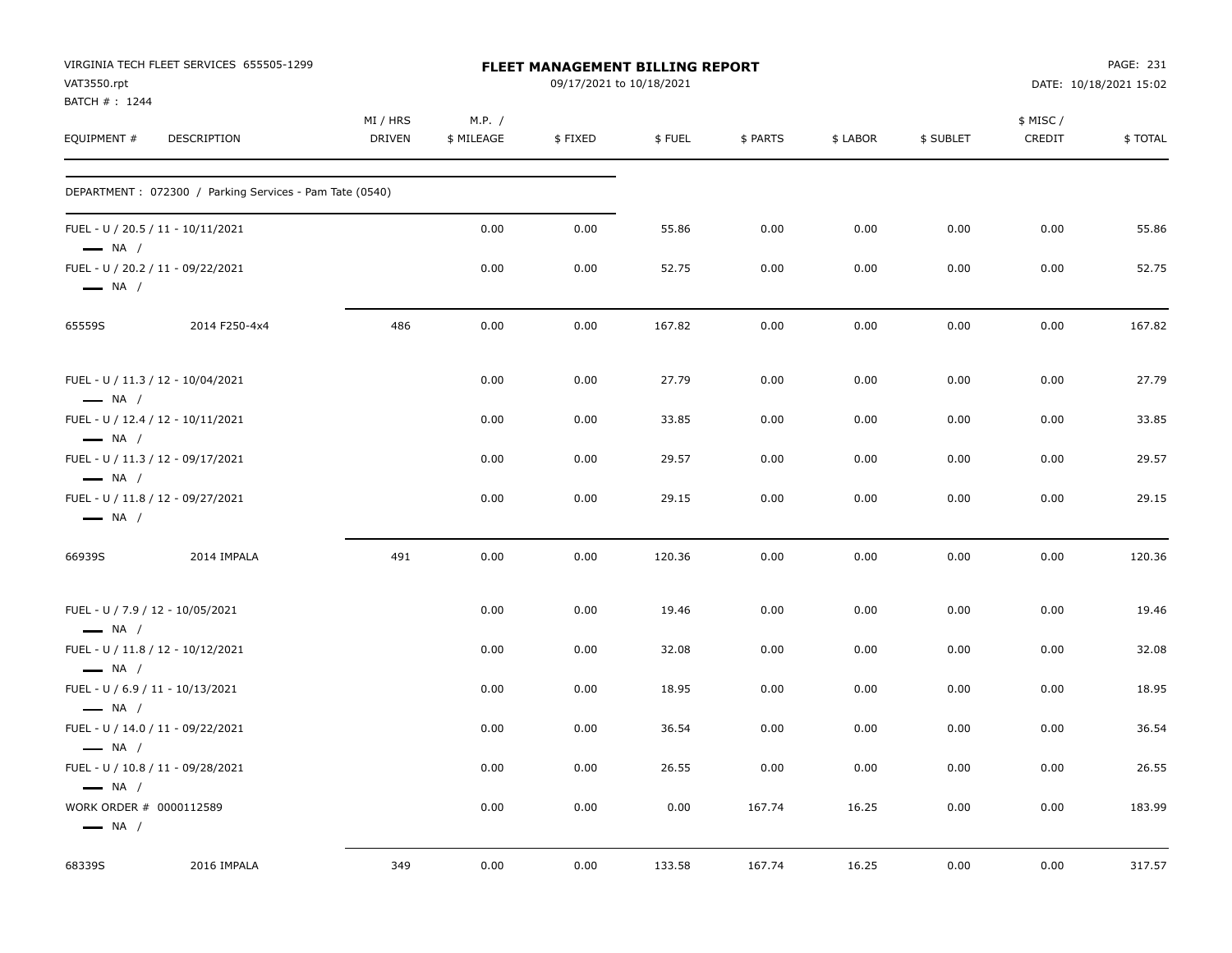| VAT3550.rpt                                      | VIRGINIA TECH FLEET SERVICES 655505-1299                |                           |                      | FLEET MANAGEMENT BILLING REPORT<br>09/17/2021 to 10/18/2021 |        |          |          |           |                     | PAGE: 232<br>DATE: 10/18/2021 15:02 |
|--------------------------------------------------|---------------------------------------------------------|---------------------------|----------------------|-------------------------------------------------------------|--------|----------|----------|-----------|---------------------|-------------------------------------|
| BATCH #: 1244<br>EQUIPMENT #                     | DESCRIPTION                                             | MI / HRS<br><b>DRIVEN</b> | M.P. /<br>\$ MILEAGE | \$FIXED                                                     | \$FUEL | \$ PARTS | \$ LABOR | \$ SUBLET | \$ MISC /<br>CREDIT | \$TOTAL                             |
|                                                  | DEPARTMENT: 072300 / Parking Services - Pam Tate (0540) |                           |                      |                                                             |        |          |          |           |                     |                                     |
| $\longrightarrow$ NA /                           | FUEL - U / 13.7 / 12 - 10/01/2021                       |                           | 0.00                 | 0.00                                                        | 33.86  | 0.00     | 0.00     | 0.00      | 0.00                | 33.86                               |
|                                                  | FUEL - U / 11.6 / 12 - 10/07/2021                       |                           | 0.00                 | 0.00                                                        | 28.58  | 0.00     | 0.00     | 0.00      | 0.00                | 28.58                               |
| $\longrightarrow$ NA /<br>$\longrightarrow$ NA / | FUEL - U / 11.5 / 11 - 10/13/2021                       |                           | 0.00                 | 0.00                                                        | 31.37  | 0.00     | 0.00     | 0.00      | 0.00                | 31.37                               |
| $\longrightarrow$ NA /                           | FUEL - U / 11.3 / 12 - 10/18/2021                       |                           | 0.00                 | 0.00                                                        | 30.74  | 0.00     | 0.00     | 0.00      | 0.00                | 30.74                               |
| $\longrightarrow$ NA /                           | FUEL - U / 11.9 / 11 - 09/21/2021                       |                           | 0.00                 | 0.00                                                        | 31.06  | 0.00     | 0.00     | 0.00      | 0.00                | 31.06                               |
| $\longrightarrow$ NA /                           | FUEL - U / 11.5 / 11 - 09/23/2021                       |                           | 0.00                 | 0.00                                                        | 30.07  | 0.00     | 0.00     | 0.00      | 0.00                | 30.07                               |
| 71544s                                           | 2017 F150                                               | 520                       | 0.00                 | 0.00                                                        | 185.68 | 0.00     | 0.00     | 0.00      | 0.00                | 185.68                              |
| $\longrightarrow$ NA /                           | FUEL - U / 17.2 / 11 - 10/01/2021                       |                           | 0.00                 | 0.00                                                        | 42.41  | 0.00     | 0.00     | 0.00      | 0.00                | 42.41                               |
| $\longrightarrow$ NA /                           | FUEL - U / 16.4 / 11 - 10/09/2021                       |                           | 0.00                 | 0.00                                                        | 40.51  | 0.00     | 0.00     | 0.00      | 0.00                | 40.51                               |
| $\longrightarrow$ NA /                           | FUEL - U / 15.5 / 11 - 10/15/2021                       |                           | 0.00                 | 0.00                                                        | 42.32  | 0.00     | 0.00     | 0.00      | 0.00                | 42.32                               |
| $\longrightarrow$ NA /                           | FUEL - U / 17.0 / 11 - 09/23/2021                       |                           | 0.00                 | 0.00                                                        | 44.37  | 0.00     | 0.00     | 0.00      | 0.00                | 44.37                               |
| 76257S                                           | 2019 F150                                               | 852                       | 0.00                 | 0.00                                                        | 169.61 | 0.00     | 0.00     | 0.00      | 0.00                | 169.61                              |
| $\longrightarrow$ NA /                           | FUEL - U / 12.9 / 11 - 10/08/2021                       |                           | 0.00                 | 0.00                                                        | 31.74  | 0.00     | 0.00     | 0.00      | 0.00                | 31.74                               |
| $\longrightarrow$ NA $/$                         | FUEL - U / 10.4 / 11 - 10/14/2021                       |                           | 0.00                 | 0.00                                                        | 28.26  | 0.00     | 0.00     | 0.00      | 0.00                | 28.26                               |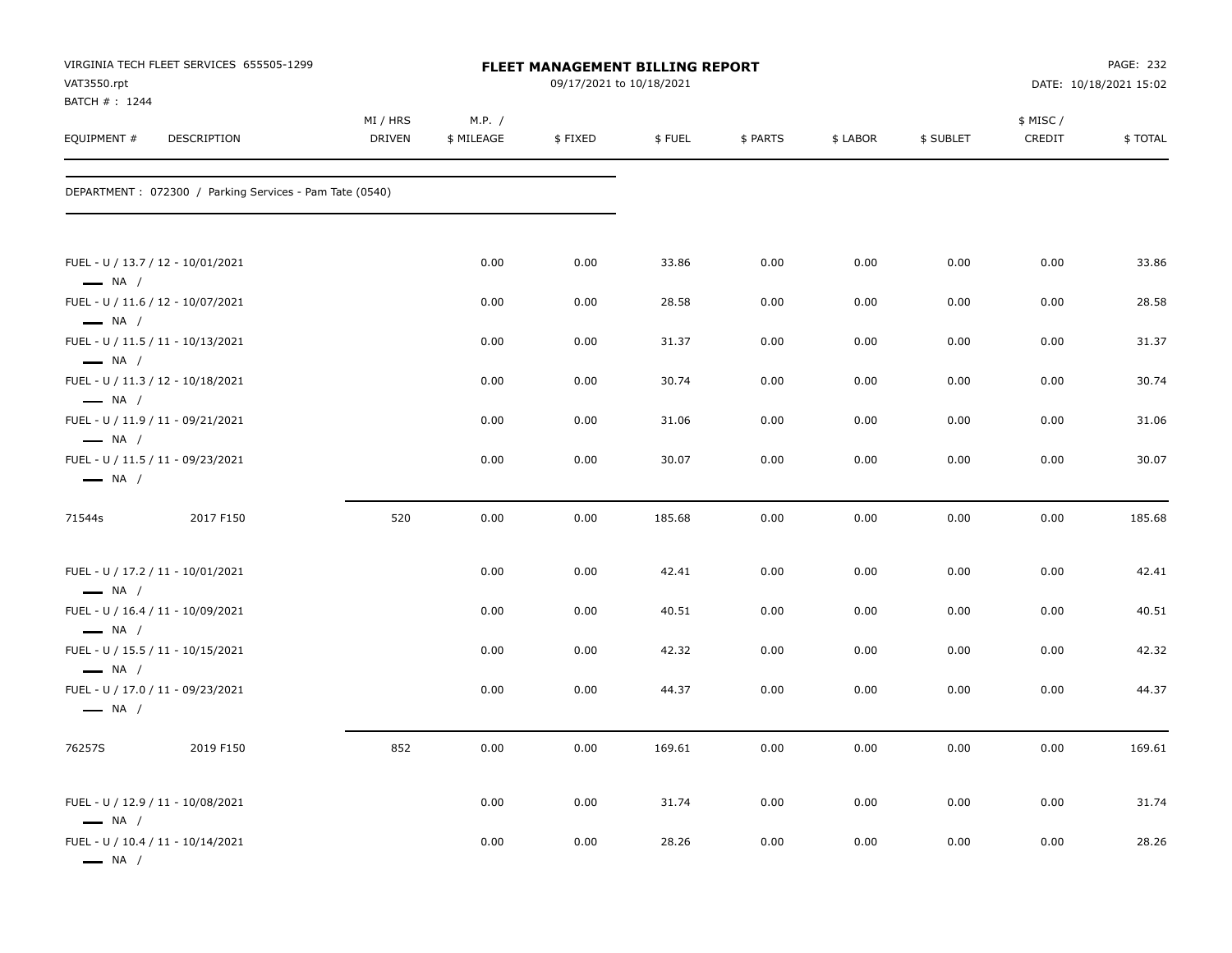|                                                            | VIRGINIA TECH FLEET SERVICES 655505-1299                |                           |                      | <b>FLEET MANAGEMENT BILLING REPORT</b> |        |          |          |           |                     | PAGE: 233              |
|------------------------------------------------------------|---------------------------------------------------------|---------------------------|----------------------|----------------------------------------|--------|----------|----------|-----------|---------------------|------------------------|
| VAT3550.rpt<br>BATCH # : 1244                              |                                                         |                           |                      | 09/17/2021 to 10/18/2021               |        |          |          |           |                     | DATE: 10/18/2021 15:02 |
| EQUIPMENT #                                                | <b>DESCRIPTION</b>                                      | MI / HRS<br><b>DRIVEN</b> | M.P. /<br>\$ MILEAGE | \$FIXED                                | \$FUEL | \$ PARTS | \$ LABOR | \$ SUBLET | \$ MISC /<br>CREDIT | \$TOTAL                |
|                                                            | DEPARTMENT: 072300 / Parking Services - Pam Tate (0540) |                           |                      |                                        |        |          |          |           |                     |                        |
| $\longrightarrow$ NA /                                     | FUEL - U / 14.4 / 11 - 09/23/2021                       |                           | 0.00                 | 0.00                                   | 37.58  | 0.00     | 0.00     | 0.00      | 0.00                | 37.58                  |
| $\longrightarrow$ NA /                                     | FUEL - U / 11.9 / 12 - 09/28/2021                       |                           | 0.00                 | 0.00                                   | 29.39  | 0.00     | 0.00     | 0.00      | 0.00                | 29.39                  |
| WORK ORDER # 0000112620<br>$\longrightarrow$ NA /          |                                                         |                           | 0.00                 | 0.00                                   | 0.00   | 0.00     | 20.00    | 0.00      | 0.00                | 20.00                  |
| 77346s                                                     | 2019 Frontier                                           | 276                       | 0.00                 | 0.00                                   | 126.97 | 0.00     | 20.00    | 0.00      | 0.00                | 146.97                 |
| WORK ORDER # 0000112602<br>$\longrightarrow$ NA /          |                                                         |                           | 0.00                 | 0.00                                   | 0.00   | 0.00     | 0.00     | 40.00     | 0.00                | 40.00                  |
| EGUV091                                                    | 2013 CARRYALL 6                                         | $\mathbf 0$               | 0.00                 | 0.00                                   | 0.00   | 0.00     | 0.00     | 40.00     | 0.00                | 40.00                  |
| FUEL - U / 3.5 / 01 - 10/07/2021<br>$\longrightarrow$ NA / |                                                         |                           | 0.00                 | 0.00                                   | 8.57   | 0.00     | 0.00     | 0.00      | 0.00                | 8.57                   |
| WORK ORDER # 0000112603<br>$\longrightarrow$ NA /          |                                                         |                           | 0.00                 | 0.00                                   | 0.00   | 0.00     | 0.00     | 40.00     | 0.00                | 40.00                  |
| WORK ORDER # 0000112627<br>$\longrightarrow$ NA /          |                                                         |                           | 0.00                 | 0.00                                   | 0.00   | 2.38     | 31.25    | 0.00      | 0.00                | 33.63                  |
| EGUV092                                                    | 2009 2WD 390                                            | $\mathbf 0$               | 0.00                 | 0.00                                   | 8.57   | 2.38     | 31.25    | 40.00     | 0.00                | 82.20                  |
| FUEL - U / 1.2 / 11 - 10/09/2021<br>$\longrightarrow$ NA / |                                                         |                           | 0.00                 | 0.00                                   | 2.96   | 0.00     | 0.00     | 0.00      | 0.00                | 2.96                   |
| eps                                                        | <b>1990 CANS</b>                                        | $\mathsf 0$               | 0.00                 | 0.00                                   | 2.96   | 0.00     | 0.00     | 0.00      | 0.00                | 2.96                   |
| $\longrightarrow$ NA /                                     | FUEL - U / 15.2 / 11 - 10/01/2021                       |                           | 0.00                 | 0.00                                   | 37.49  | 0.00     | 0.00     | 0.00      | 0.00                | 37.49                  |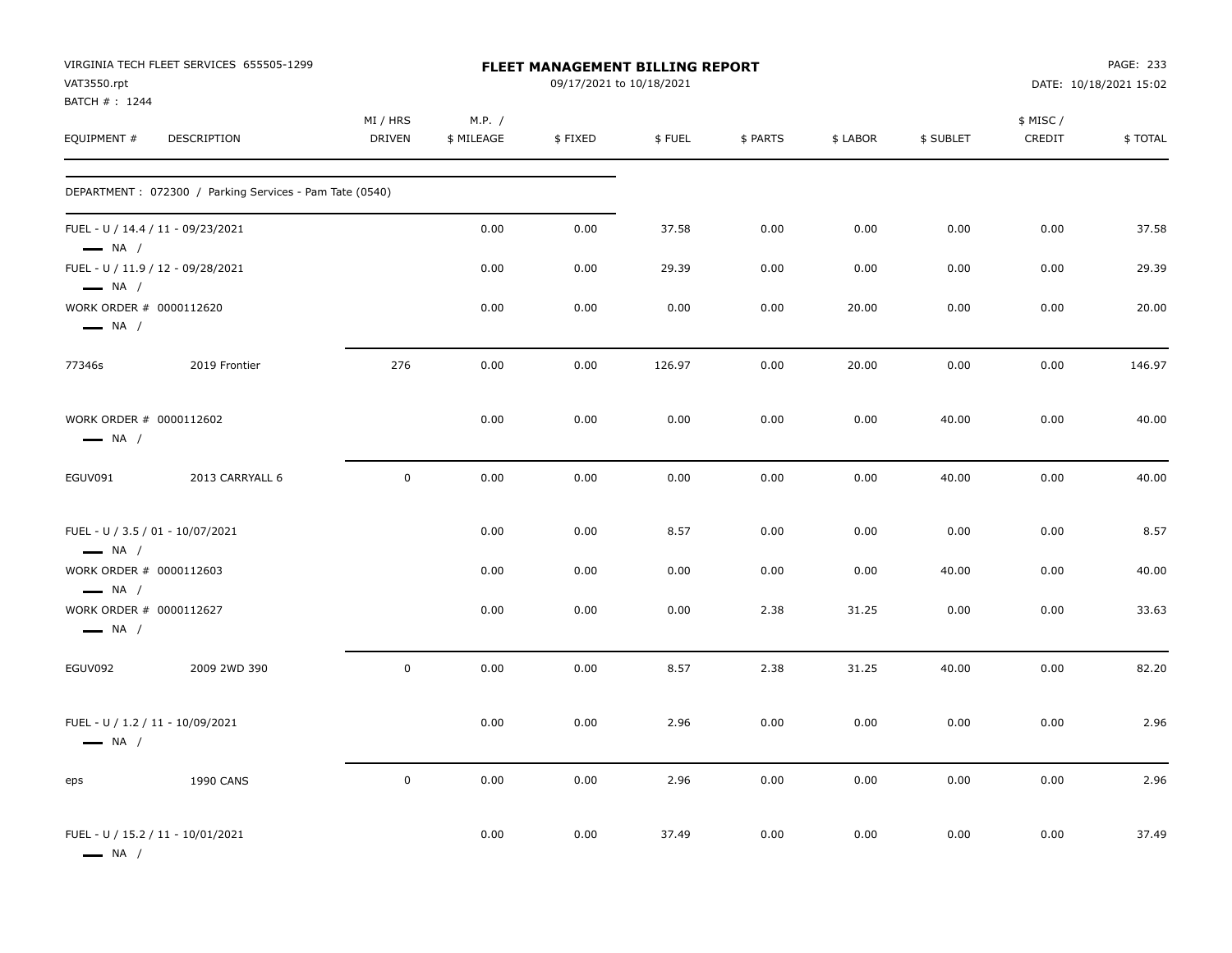| VIRGINIA TECH FLEET SERVICES 655505-1299     |                                                                                                                       |                    |                                                         |         |          |                          |                                                                                               |           |                                                                                         | PAGE: 234              |
|----------------------------------------------|-----------------------------------------------------------------------------------------------------------------------|--------------------|---------------------------------------------------------|---------|----------|--------------------------|-----------------------------------------------------------------------------------------------|-----------|-----------------------------------------------------------------------------------------|------------------------|
| VAT3550.rpt                                  |                                                                                                                       |                    |                                                         |         |          |                          |                                                                                               |           |                                                                                         | DATE: 10/18/2021 15:02 |
| EQUIPMENT #<br>DESCRIPTION                   |                                                                                                                       | MI / HRS<br>DRIVEN | M.P. /<br>\$ MILEAGE                                    | \$FIXED | \$FUEL   | \$ PARTS                 | \$ LABOR                                                                                      | \$ SUBLET | \$ MISC /<br>CREDIT                                                                     | \$TOTAL                |
|                                              |                                                                                                                       |                    |                                                         |         |          |                          |                                                                                               |           |                                                                                         |                        |
| FUEL - U / 14.9 / 11 - 10/08/2021            |                                                                                                                       |                    | 0.00                                                    | 0.00    | 36.88    | 0.00                     | 0.00                                                                                          | 0.00      | 0.00                                                                                    | 36.88                  |
| FUEL - U / 12.1 / 11 - 10/15/2021            |                                                                                                                       |                    | 0.00                                                    | 0.00    | 33.03    | 0.00                     | 0.00                                                                                          | 0.00      | 0.00                                                                                    | 33.03                  |
| FUEL - U / 14.6 / 11 - 09/20/2021            |                                                                                                                       |                    | 0.00                                                    | 0.00    | 38.21    | 0.00                     | 0.00                                                                                          | 0.00      | 0.00                                                                                    | 38.21                  |
| FUEL - U / 12.0 / 11 - 09/24/2021            |                                                                                                                       |                    | 0.00                                                    | 0.00    | 31.27    | 0.00                     | 0.00                                                                                          | 0.00      | 0.00                                                                                    | 31.27                  |
| <b>BASE CHARGE</b><br>$\longrightarrow$ NA / |                                                                                                                       |                    | 0.00                                                    | 553.00  | 0.00     | 0.00                     | 0.00                                                                                          | 0.00      | 0.00                                                                                    | 553.00                 |
| 2013 Caravan                                 |                                                                                                                       | 1,618              | 0.00                                                    | 553.00  | 176.88   | 0.00                     | 0.00                                                                                          | 0.00      | 0.00                                                                                    | 729.88                 |
| 153054                                       |                                                                                                                       | 5,703              | 0.00                                                    | 553.00  | 1,483.34 | 170.12                   | 67.50                                                                                         | 80.00     | 0.00                                                                                    | 2,353.96               |
| DEPARTMENT SUBTOTALS :                       |                                                                                                                       | 5,703              | 0.00                                                    | 553.00  | 1,483.34 | 170.12                   | 67.50                                                                                         | 80.00     | 0.00                                                                                    | 2,353.96               |
| BREAKDOWN OF CHARGES:                        |                                                                                                                       |                    | MILEAGE                                                 |         |          |                          |                                                                                               |           |                                                                                         | 170.12                 |
| <b>EQUIPMENT COUNT:</b>                      | 13                                                                                                                    |                    | MOTOR POOL                                              |         |          |                          |                                                                                               |           |                                                                                         | 0.00                   |
| DEPARTMENT:                                  | 072300                                                                                                                |                    | BASE                                                    |         |          |                          |                                                                                               |           |                                                                                         | 0.00                   |
|                                              |                                                                                                                       |                    | <b>INSURANCE</b>                                        |         |          |                          |                                                                                               |           |                                                                                         | 0.00                   |
|                                              |                                                                                                                       |                    | <b>OTHER</b>                                            |         |          |                          |                                                                                               |           |                                                                                         | 67.50                  |
|                                              |                                                                                                                       |                    | REPLACEMENT                                             |         |          |                          |                                                                                               |           |                                                                                         | 80.00                  |
|                                              |                                                                                                                       |                    | <b>FUEL</b>                                             |         |          |                          |                                                                                               |           |                                                                                         |                        |
|                                              | BATCH #: 1244<br>$\longrightarrow$ NA /<br>$\longrightarrow$ NA /<br>$\longrightarrow$ NA /<br>$\longrightarrow$ NA / |                    | DEPARTMENT: 072300 / Parking Services - Pam Tate (0540) |         |          | 09/17/2021 to 10/18/2021 | FLEET MANAGEMENT BILLING REPORT<br>0.00<br>0.00<br>553.00<br>0.00<br>0.00<br>0.00<br>1,483.34 |           | PARTS (WO'S)<br>PARTS (IND.ISS.)<br>CREDITS<br>MISCELLANEOUS<br>LABOR<br><b>SUBLETS</b> |                        |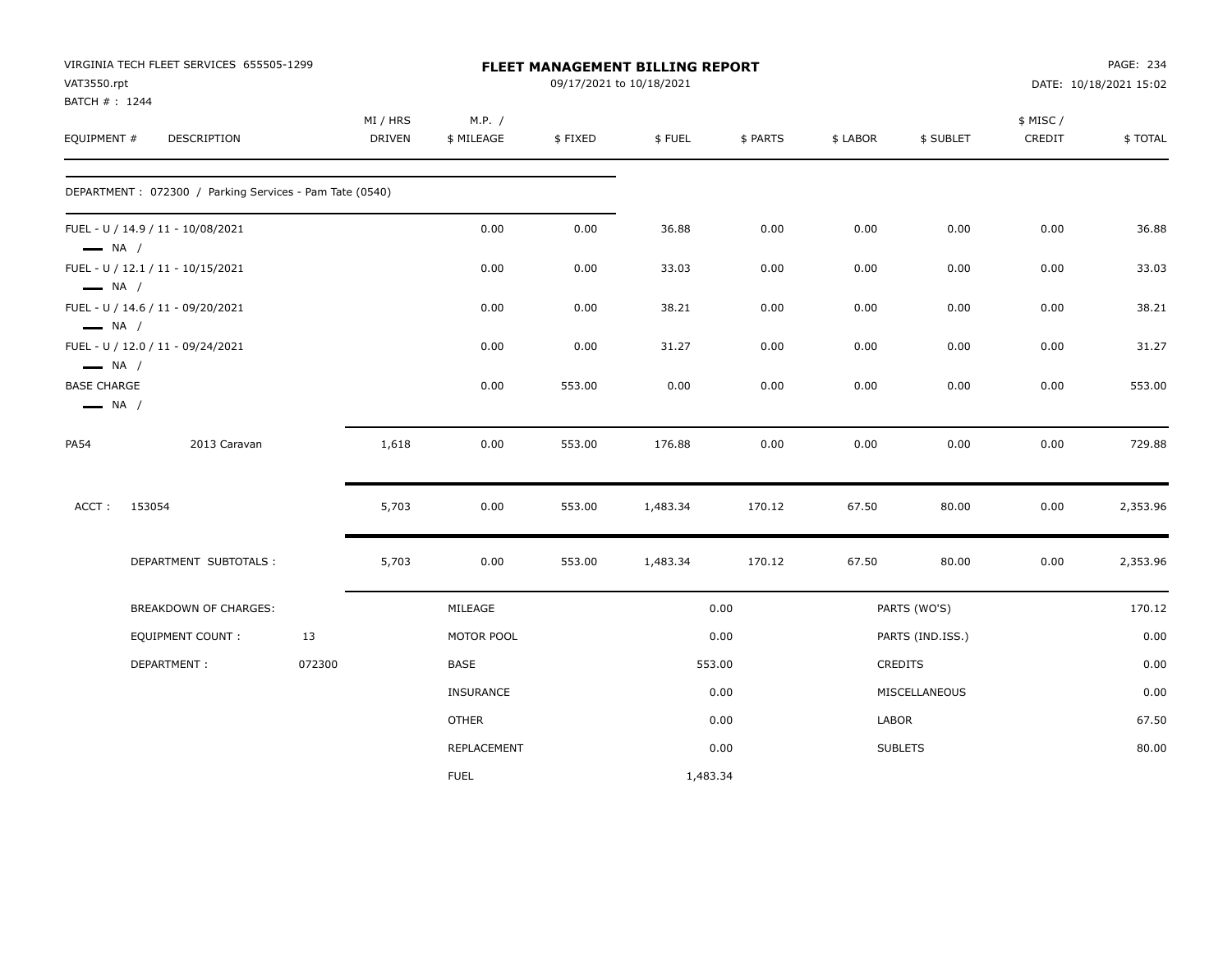| VAT3550.rpt                                                | VIRGINIA TECH FLEET SERVICES 655505-1299               |                    |                      | FLEET MANAGEMENT BILLING REPORT<br>09/17/2021 to 10/18/2021 |        |          |          |           |                     | PAGE: 235<br>DATE: 10/18/2021 15:02 |
|------------------------------------------------------------|--------------------------------------------------------|--------------------|----------------------|-------------------------------------------------------------|--------|----------|----------|-----------|---------------------|-------------------------------------|
| BATCH #: 1244<br>EQUIPMENT #                               | DESCRIPTION                                            | MI / HRS<br>DRIVEN | M.P. /<br>\$ MILEAGE | \$FIXED                                                     | \$FUEL | \$ PARTS | \$ LABOR | \$ SUBLET | \$ MISC /<br>CREDIT | \$TOTAL                             |
|                                                            | DEPARTMENT: 072500 / TELECOMMUN AUX. Angela Jones 0506 |                    |                      |                                                             |        |          |          |           |                     |                                     |
| ACCOUNT CODE: 153057                                       |                                                        |                    |                      |                                                             |        |          |          |           |                     |                                     |
| $\longrightarrow$ NA /                                     | FUEL - U / 21.9 / 11 - 10/07/2021                      |                    | 0.00                 | 0.00                                                        | 54.09  | 0.00     | 0.00     | 0.00      | 0.00                | 54.09                               |
| $\longrightarrow$ NA /                                     | FUEL - U / 23.1 / 12 - 09/21/2021                      |                    | 0.00                 | 0.00                                                        | 60.32  | 0.00     | 0.00     | 0.00      | 0.00                | 60.32                               |
| 40064S                                                     | 1998 E150 VAN                                          | 408                | 0.00                 | 0.00                                                        | 114.41 | 0.00     | 0.00     | 0.00      | 0.00                | 114.41                              |
| $\longrightarrow$ NA /                                     | FUEL - U / 23.5 / 12 - 09/27/2021                      |                    | 0.00                 | 0.00                                                        | 58.14  | 0.00     | 0.00     | 0.00      | 0.00                | 58.14                               |
| 41411S                                                     | 1999 SIERRA                                            | 260                | 0.00                 | 0.00                                                        | 58.14  | 0.00     | 0.00     | 0.00      | 0.00                | 58.14                               |
| $\longrightarrow$ NA /                                     | FUEL - U / 14.2 / 11 - 10/12/2021                      |                    | 0.00                 | 0.00                                                        | 38.82  | 0.00     | 0.00     | 0.00      | 0.00                | 38.82                               |
| FUEL - U / 9.8 / 11 - 09/22/2021<br>$\longrightarrow$ NA / |                                                        |                    | 0.00                 | 0.00                                                        | 25.47  | 0.00     | 0.00     | 0.00      | 0.00                | 25.47                               |
| 43296S                                                     | 2012 COLORADO                                          | 266                | 0.00                 | 0.00                                                        | 64.29  | 0.00     | 0.00     | 0.00      | 0.00                | 64.29                               |
| $\longrightarrow$ NA /                                     | FUEL - U / 17.3 / 11 - 10/06/2021                      |                    | 0.00                 | 0.00                                                        | 42.71  | 0.00     | 0.00     | 0.00      | 0.00                | 42.71                               |
| FUEL - U / 9.0 / 11 - 09/23/2021<br>$\longrightarrow$ NA / |                                                        |                    | $0.00\,$             | $0.00\,$                                                    | 23.59  | 0.00     | $0.00\,$ | 0.00      | 0.00                | 23.59                               |
| 43300S                                                     | 2012 Caravan                                           | 449                | 0.00                 | 0.00                                                        | 66.30  | 0.00     | 0.00     | 0.00      | 0.00                | 66.30                               |
|                                                            | FUEL - U / 25.8 / 12 - 09/28/2021                      |                    | 0.00                 | 0.00                                                        | 63.73  | $0.00\,$ | 0.00     | 0.00      | 0.00                | 63.73                               |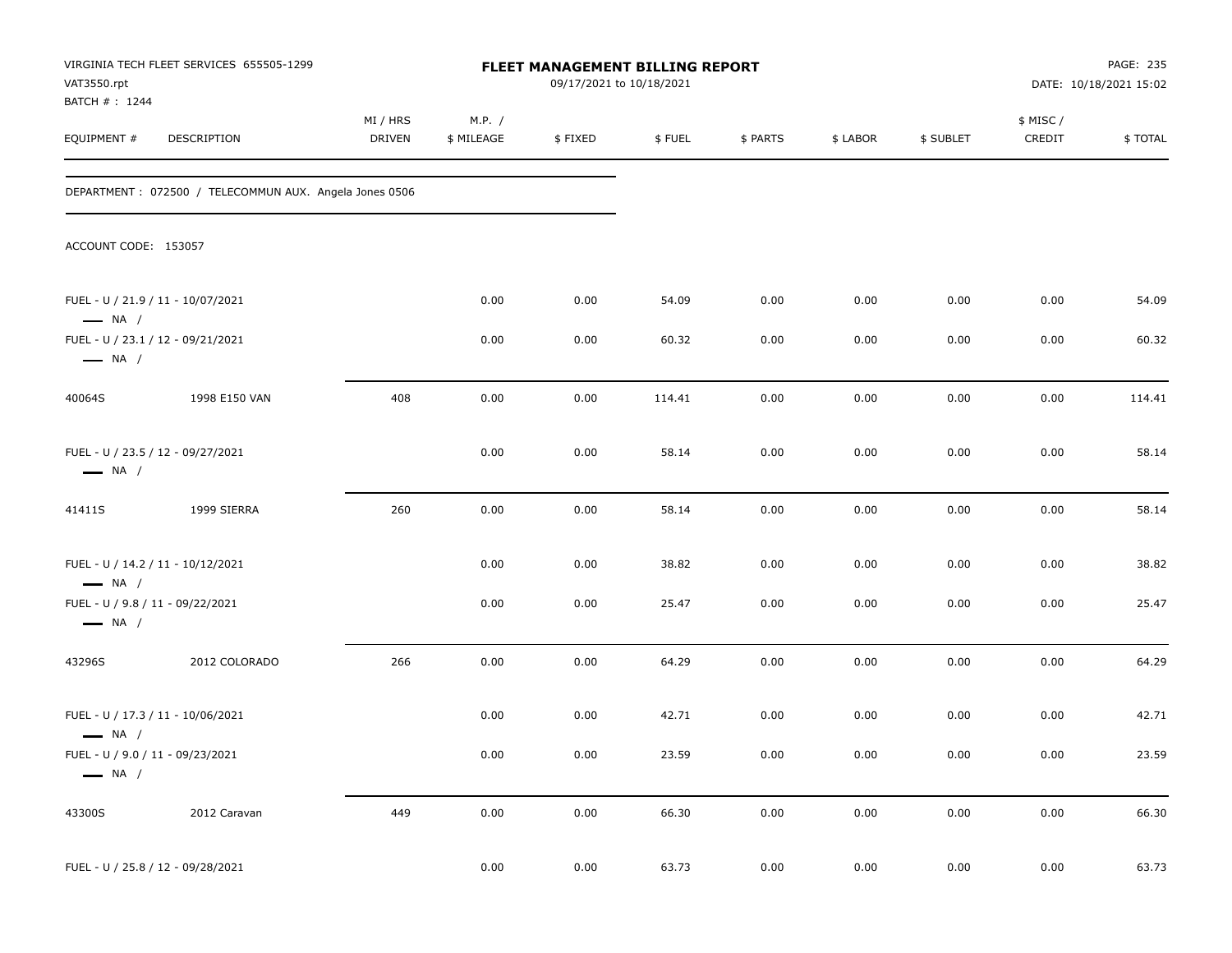| VAT3550.rpt<br>BATCH #: 1244 | VIRGINIA TECH FLEET SERVICES 655505-1299               |                    |                      | <b>FLEET MANAGEMENT BILLING REPORT</b><br>09/17/2021 to 10/18/2021 |        |          |          |           |                     | PAGE: 236<br>DATE: 10/18/2021 15:02 |
|------------------------------|--------------------------------------------------------|--------------------|----------------------|--------------------------------------------------------------------|--------|----------|----------|-----------|---------------------|-------------------------------------|
| EQUIPMENT #                  | DESCRIPTION                                            | MI / HRS<br>DRIVEN | M.P. /<br>\$ MILEAGE | \$FIXED                                                            | \$FUEL | \$ PARTS | \$ LABOR | \$ SUBLET | \$ MISC /<br>CREDIT | \$TOTAL                             |
|                              | DEPARTMENT: 072500 / TELECOMMUN AUX. Angela Jones 0506 |                    |                      |                                                                    |        |          |          |           |                     |                                     |
| $\longrightarrow$ NA /       |                                                        |                    |                      |                                                                    |        |          |          |           |                     |                                     |
| 47256S                       | 2012 Express 2500                                      | 300                | 0.00                 | 0.00                                                               | 63.73  | 0.00     | 0.00     | 0.00      | 0.00                | 63.73                               |
| $\longrightarrow$ NA /       | FUEL - U / 27.0 / 11 - 10/12/2021                      |                    | 0.00                 | 0.00                                                               | 73.76  | 0.00     | 0.00     | 0.00      | 0.00                | 73.76                               |
| $\longrightarrow$ NA /       | FUEL - U / 21.1 / 11 - 09/24/2021                      |                    | 0.00                 | 0.00                                                               | 51.99  | 0.00     | 0.00     | 0.00      | 0.00                | 51.99                               |
| 52479S                       | 2006 E-150 VAN                                         | 561                | 0.00                 | 0.00                                                               | 125.75 | 0.00     | 0.00     | 0.00      | 0.00                | 125.75                              |
| $\longrightarrow$ NA /       | FUEL - U / 25.6 / 11 - 10/08/2021                      |                    | 0.00                 | 0.00                                                               | 63.11  | 0.00     | 0.00     | 0.00      | 0.00                | 63.11                               |
| $\longrightarrow$ NA /       | FUEL - U / 22.6 / 12 - 09/16/2021                      |                    | 0.00                 | 0.00                                                               | 55.80  | 0.00     | 0.00     | 0.00      | 0.00                | 55.80                               |
| 52480S                       | 2006 E-150 VAN                                         | 429                | 0.00                 | 0.00                                                               | 118.91 | 0.00     | 0.00     | 0.00      | 0.00                | 118.91                              |
| $\longrightarrow$ NA /       | FUEL - U / 33.0 / 11 - 10/05/2021                      |                    | 0.00                 | 0.00                                                               | 81.51  | 0.00     | 0.00     | 0.00      | 0.00                | 81.51                               |
| 52481S                       | 2006 E-150 VAN                                         | 295                | 0.00                 | 0.00                                                               | 81.51  | 0.00     | 0.00     | 0.00      | 0.00                | 81.51                               |
| $\longrightarrow$ NA /       | FUEL - U / 2.4 / 11 - 10/13/2021                       |                    | 0.00                 | 0.00                                                               | 6.42   | 0.00     | 0.00     | 0.00      | 0.00                | 6.42                                |
| $\longrightarrow$ NA /       | FUEL - U / 25.4 / 11 - 09/28/2021                      |                    | 0.00                 | 0.00                                                               | 62.81  | 0.00     | 0.00     | 0.00      | 0.00                | 62.81                               |
| 55243S                       | 2007 Express 2500                                      | 344                | 0.00                 | 0.00                                                               | 69.23  | 0.00     | 0.00     | 0.00      | 0.00                | 69.23                               |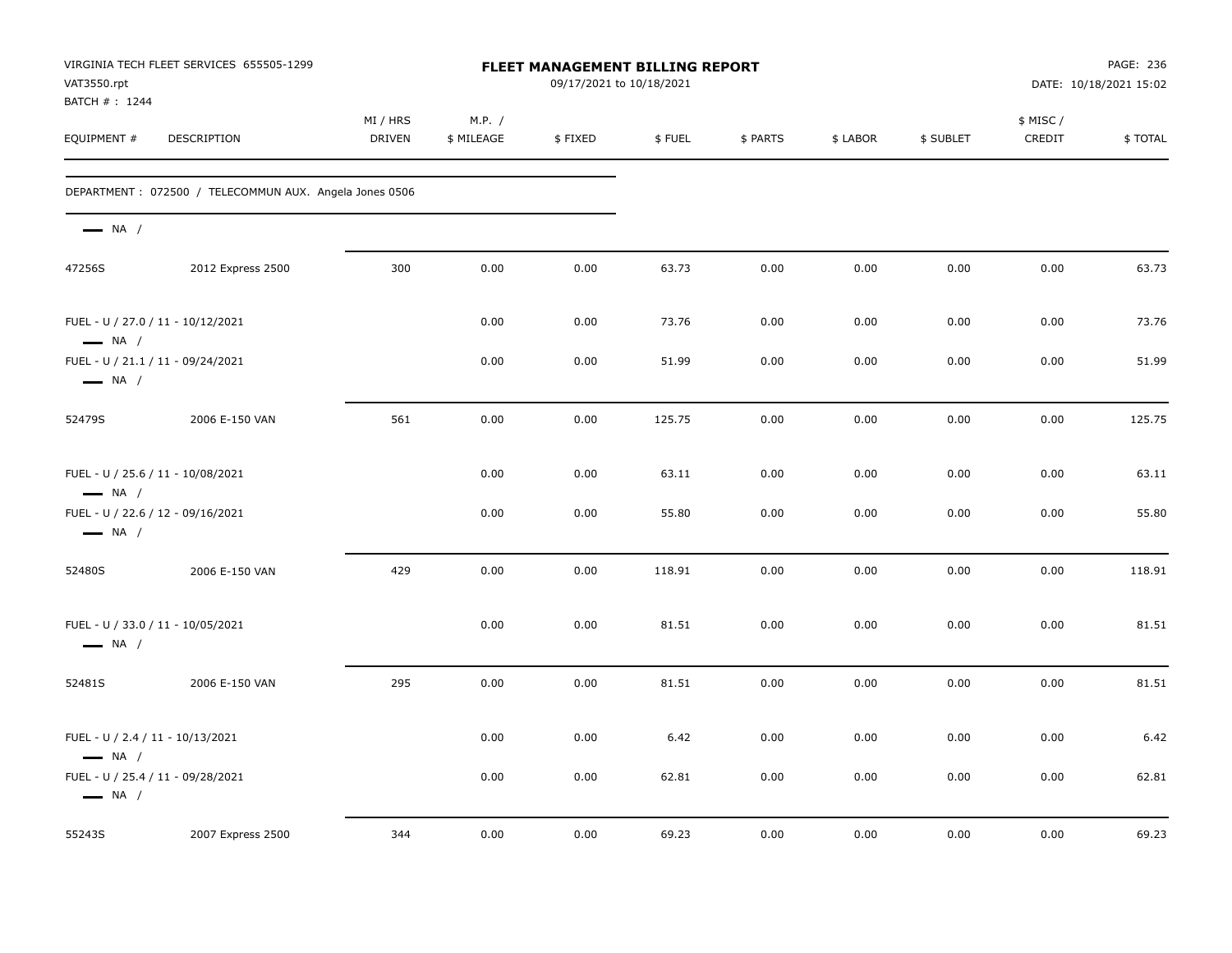| VAT3550.rpt<br>BATCH #: 1244                      | VIRGINIA TECH FLEET SERVICES 655505-1299               |                           |                      | <b>FLEET MANAGEMENT BILLING REPORT</b><br>09/17/2021 to 10/18/2021 |        |          |          |           |                     | PAGE: 237<br>DATE: 10/18/2021 15:02 |
|---------------------------------------------------|--------------------------------------------------------|---------------------------|----------------------|--------------------------------------------------------------------|--------|----------|----------|-----------|---------------------|-------------------------------------|
| EQUIPMENT #                                       | DESCRIPTION                                            | MI / HRS<br><b>DRIVEN</b> | M.P. /<br>\$ MILEAGE | \$FIXED                                                            | \$FUEL | \$ PARTS | \$ LABOR | \$ SUBLET | \$ MISC /<br>CREDIT | \$TOTAL                             |
|                                                   | DEPARTMENT: 072500 / TELECOMMUN AUX. Angela Jones 0506 |                           |                      |                                                                    |        |          |          |           |                     |                                     |
| $\longrightarrow$ NA /                            | FUEL - U / 17.1 / 11 - 09/16/2021                      |                           | 0.00                 | 0.00                                                               | 42.21  | 0.00     | 0.00     | 0.00      | 0.00                | 42.21                               |
| WORK ORDER # 0000112599<br>$\longrightarrow$ NA / |                                                        |                           | 0.00                 | 0.00                                                               | 0.00   | 0.34     | 16.25    | 0.00      | 0.00                | 16.59                               |
| 57594S                                            | 2009 Caravan                                           | 182                       | 0.00                 | 0.00                                                               | 42.21  | 0.34     | 16.25    | 0.00      | 0.00                | 58.80                               |
| $\longrightarrow$ NA /                            | FUEL - U / 21.3 / 11 - 10/06/2021                      |                           | 0.00                 | 0.00                                                               | 52.56  | 0.00     | 0.00     | 0.00      | 0.00                | 52.56                               |
| $\longrightarrow$ NA /                            | FUEL - U / 10.0 / 11 - 09/16/2021                      |                           | 0.00                 | 0.00                                                               | 24.70  | 0.00     | 0.00     | 0.00      | 0.00                | 24.70                               |
| $\longrightarrow$ NA /                            | FUEL - U / 15.1 / 11 - 09/23/2021                      |                           | 0.00                 | 0.00                                                               | 39.33  | 0.00     | 0.00     | 0.00      | 0.00                | 39.33                               |
| 57595S                                            | 2009 F250-4x4                                          | 465                       | 0.00                 | 0.00                                                               | 116.59 | 0.00     | 0.00     | 0.00      | 0.00                | 116.59                              |
| $-$ NA $/$                                        | FUEL - U / 23.3 / 11 - 10/06/2021                      |                           | 0.00                 | 0.00                                                               | 57.48  | 0.00     | 0.00     | 0.00      | 0.00                | 57.48                               |
| $\longrightarrow$ NA /                            | FUEL - U / 25.4 / 11 - 09/16/2021                      |                           | 0.00                 | 0.00                                                               | 62.69  | 0.00     | 0.00     | 0.00      | 0.00                | 62.69                               |
| 57598S                                            | 2009 Silverado                                         | 438                       | 0.00                 | 0.00                                                               | 120.17 | 0.00     | 0.00     | 0.00      | 0.00                | 120.17                              |
| $\longrightarrow$ NA /                            | FUEL - U / 19.4 / 12 - 10/14/2021                      |                           | 0.00                 | 0.00                                                               | 52.91  | 0.00     | 0.00     | 0.00      | 0.00                | 52.91                               |
| 61754S                                            | 2013 RAM VAN                                           | 288                       | 0.00                 | 0.00                                                               | 52.91  | 0.00     | 0.00     | 0.00      | 0.00                | 52.91                               |
|                                                   | FUEL - U / 15.4 / 12 - 10/14/2021                      |                           | 0.00                 | 0.00                                                               | 41.99  | 0.00     | 0.00     | 0.00      | 0.00                | 41.99                               |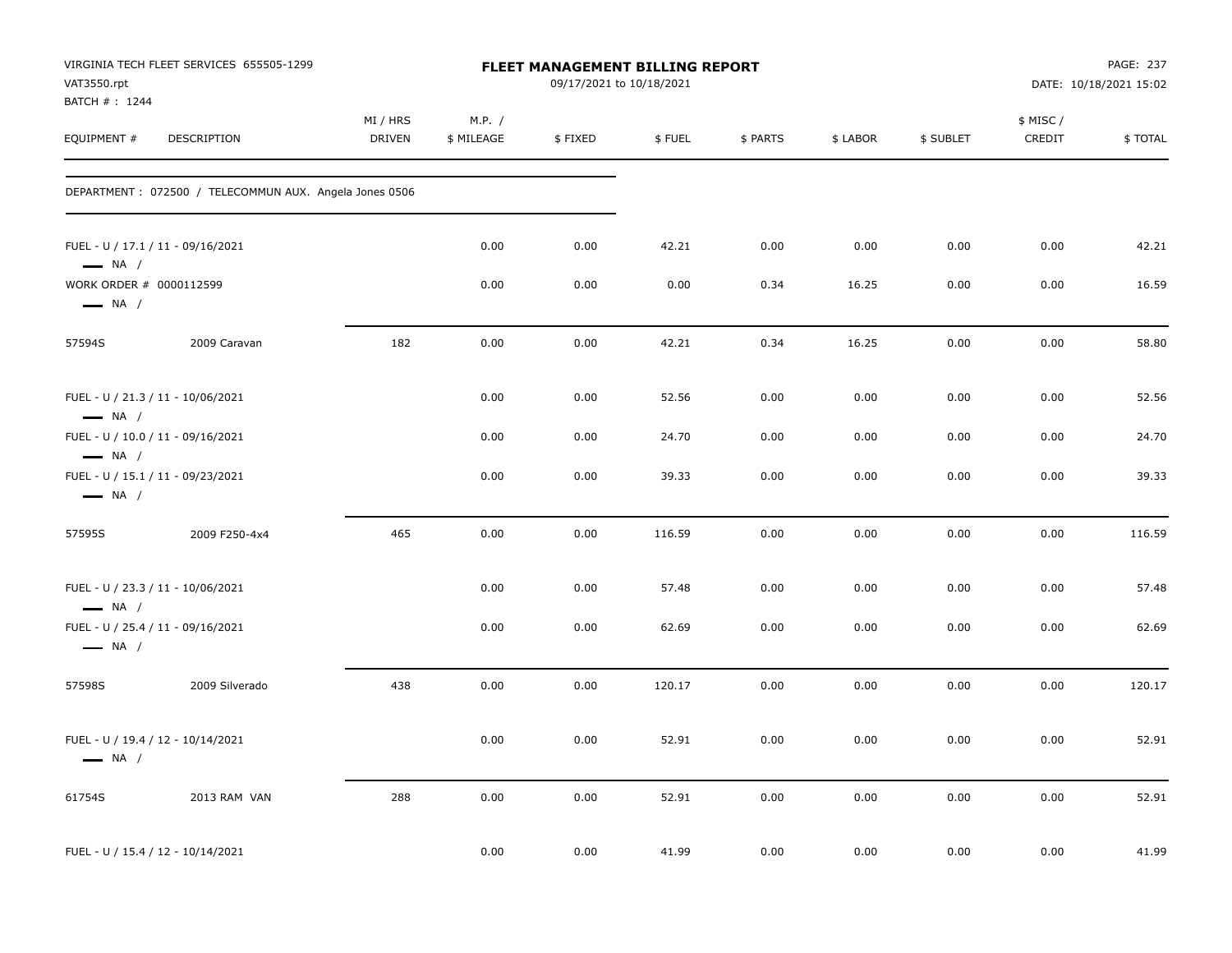| VAT3550.rpt<br>BATCH #: 1244 | VIRGINIA TECH FLEET SERVICES 655505-1299               |                    |                      | <b>FLEET MANAGEMENT BILLING REPORT</b><br>09/17/2021 to 10/18/2021 |        |          |          |           |                     | PAGE: 238<br>DATE: 10/18/2021 15:02 |
|------------------------------|--------------------------------------------------------|--------------------|----------------------|--------------------------------------------------------------------|--------|----------|----------|-----------|---------------------|-------------------------------------|
| EQUIPMENT #                  | DESCRIPTION                                            | MI / HRS<br>DRIVEN | M.P. /<br>\$ MILEAGE | \$FIXED                                                            | \$FUEL | \$ PARTS | \$ LABOR | \$ SUBLET | \$ MISC /<br>CREDIT | \$TOTAL                             |
|                              | DEPARTMENT: 072500 / TELECOMMUN AUX. Angela Jones 0506 |                    |                      |                                                                    |        |          |          |           |                     |                                     |
| $\longrightarrow$ NA /       |                                                        |                    |                      |                                                                    |        |          |          |           |                     |                                     |
| 61755S                       | 2013 RAM VAN                                           | 236                | 0.00                 | 0.00                                                               | 41.99  | 0.00     | 0.00     | 0.00      | 0.00                | 41.99                               |
| $\longrightarrow$ NA /       | FUEL - U / 18.6 / 11 - 10/05/2021                      |                    | 0.00                 | 0.00                                                               | 45.94  | 0.00     | 0.00     | 0.00      | 0.00                | 45.94                               |
| 61764S                       | 2013 F150                                              | 248                | 0.00                 | 0.00                                                               | 45.94  | 0.00     | 0.00     | 0.00      | 0.00                | 45.94                               |
| $\longrightarrow$ NA /       | FUEL - U / 14.8 / 12 - 09/29/2021                      |                    | 0.00                 | 0.00                                                               | 36.43  | 0.00     | 0.00     | 0.00      | 0.00                | 36.43                               |
| 65577S                       | 2013 RAM VAN                                           | 145                | 0.00                 | 0.00                                                               | 36.43  | 0.00     | 0.00     | 0.00      | 0.00                | 36.43                               |
| $\longrightarrow$ NA /       | FUEL - U / 10.6 / 11 - 10/13/2021                      |                    | 0.00                 | 0.00                                                               | 29.05  | 0.00     | 0.00     | 0.00      | 0.00                | 29.05                               |
| $\longrightarrow$ NA /       | FUEL - U / 15.7 / 11 - 09/20/2021                      |                    | 0.00                 | 0.00                                                               | 40.98  | 0.00     | 0.00     | 0.00      | 0.00                | 40.98                               |
| $\longrightarrow$ NA /       | FUEL - U / 11.4 / 11 - 09/28/2021                      |                    | 0.00                 | 0.00                                                               | 28.13  | 0.00     | 0.00     | 0.00      | 0.00                | 28.13                               |
| 65579S                       | 2013 RAM VAN                                           | 481                | 0.00                 | 0.00                                                               | 98.16  | 0.00     | 0.00     | 0.00      | 0.00                | 98.16                               |
| $\longrightarrow$ NA /       | FUEL - U / 16.1 / 11 - 10/13/2021                      |                    | 0.00                 | 0.00                                                               | 43.87  | 0.00     | 0.00     | 0.00      | 0.00                | 43.87                               |
| $\longrightarrow$ NA /       | FUEL - U / 16.8 / 11 - 09/24/2021                      |                    | 0.00                 | 0.00                                                               | 41.42  | 0.00     | 0.00     | 0.00      | 0.00                | 41.42                               |
| 65650S                       | 2013 RAM VAN                                           | 405                | 0.00                 | 0.00                                                               | 85.29  | 0.00     | 0.00     | 0.00      | 0.00                | 85.29                               |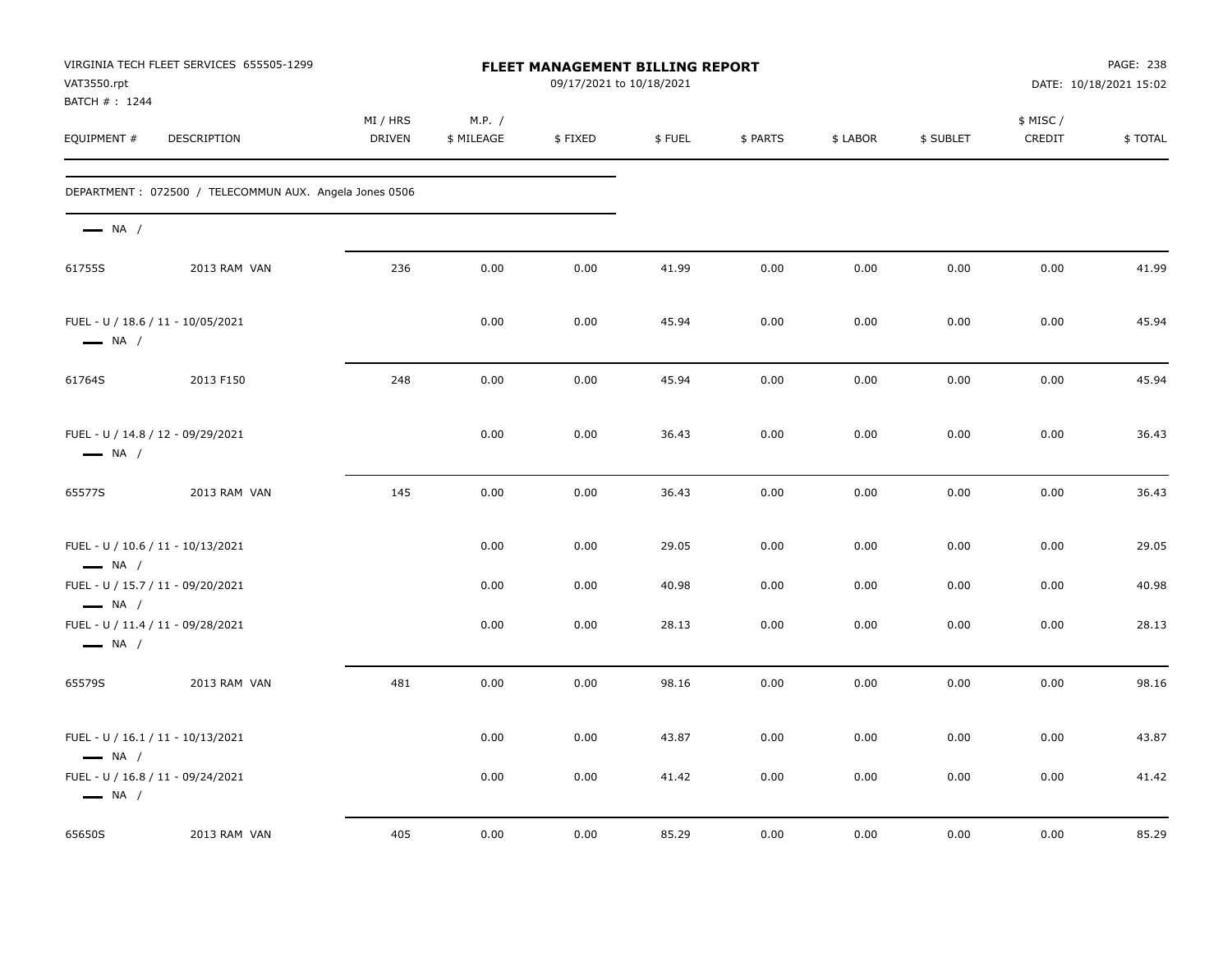| VAT3550.rpt<br>BATCH #: 1244 | VIRGINIA TECH FLEET SERVICES 655505-1299               |        |                           |                      |         | FLEET MANAGEMENT BILLING REPORT<br>09/17/2021 to 10/18/2021 |          |                |                  | PAGE: 239<br>DATE: 10/18/2021 15:02 |          |
|------------------------------|--------------------------------------------------------|--------|---------------------------|----------------------|---------|-------------------------------------------------------------|----------|----------------|------------------|-------------------------------------|----------|
| EQUIPMENT #                  | DESCRIPTION                                            |        | MI / HRS<br><b>DRIVEN</b> | M.P. /<br>\$ MILEAGE | \$FIXED | \$FUEL                                                      | \$ PARTS | \$ LABOR       | \$ SUBLET        | \$ MISC/<br>CREDIT                  | \$TOTAL  |
|                              | DEPARTMENT: 072500 / TELECOMMUN AUX. Angela Jones 0506 |        |                           |                      |         |                                                             |          |                |                  |                                     |          |
| $\longrightarrow$ NA /       | FUEL - U / 15.9 / 12 - 09/22/2021                      |        |                           | 0.00                 | 0.00    | 41.45                                                       | 0.00     | 0.00           | 0.00             | 0.00                                | 41.45    |
| $\longrightarrow$ NA /       | FUEL - U / 23.5 / CC - 09/24/2021                      |        |                           | 0.00                 | 0.00    | 70.01                                                       | 0.00     | 0.00           | 0.00             | 0.00                                | 70.01    |
| 66972S                       | 2014 RAM VAN                                           |        | 833                       | 0.00                 | 0.00    | 111.46                                                      | 0.00     | 0.00           | 0.00             | 0.00                                | 111.46   |
| ACCT:                        | 153057                                                 |        | 7,033                     | 0.00                 | 0.00    | 1,513.42                                                    | 0.34     | 16.25          | 0.00             | 0.00                                | 1,530.01 |
|                              | DEPARTMENT SUBTOTALS :                                 |        | 7,033                     | 0.00                 | 0.00    | 1,513.42                                                    | 0.34     | 16.25          | 0.00             | 0.00                                | 1,530.01 |
|                              | <b>BREAKDOWN OF CHARGES:</b>                           |        |                           | MILEAGE              |         |                                                             | 0.00     |                | PARTS (WO'S)     |                                     | 0.34     |
|                              | <b>EQUIPMENT COUNT:</b>                                | 19     |                           | MOTOR POOL           |         |                                                             | 0.00     |                | PARTS (IND.ISS.) |                                     | 0.00     |
|                              | DEPARTMENT:                                            | 072500 |                           | <b>BASE</b>          |         |                                                             | 0.00     | <b>CREDITS</b> |                  |                                     | 0.00     |
|                              |                                                        |        |                           | <b>INSURANCE</b>     |         |                                                             | 0.00     |                | MISCELLANEOUS    |                                     | 0.00     |
|                              |                                                        |        |                           | <b>OTHER</b>         |         |                                                             | 0.00     | LABOR          |                  |                                     | 16.25    |
|                              |                                                        |        |                           | REPLACEMENT          |         |                                                             | 0.00     | <b>SUBLETS</b> |                  |                                     | 0.00     |
|                              |                                                        |        |                           | <b>FUEL</b>          |         | 1,513.42                                                    |          |                |                  |                                     |          |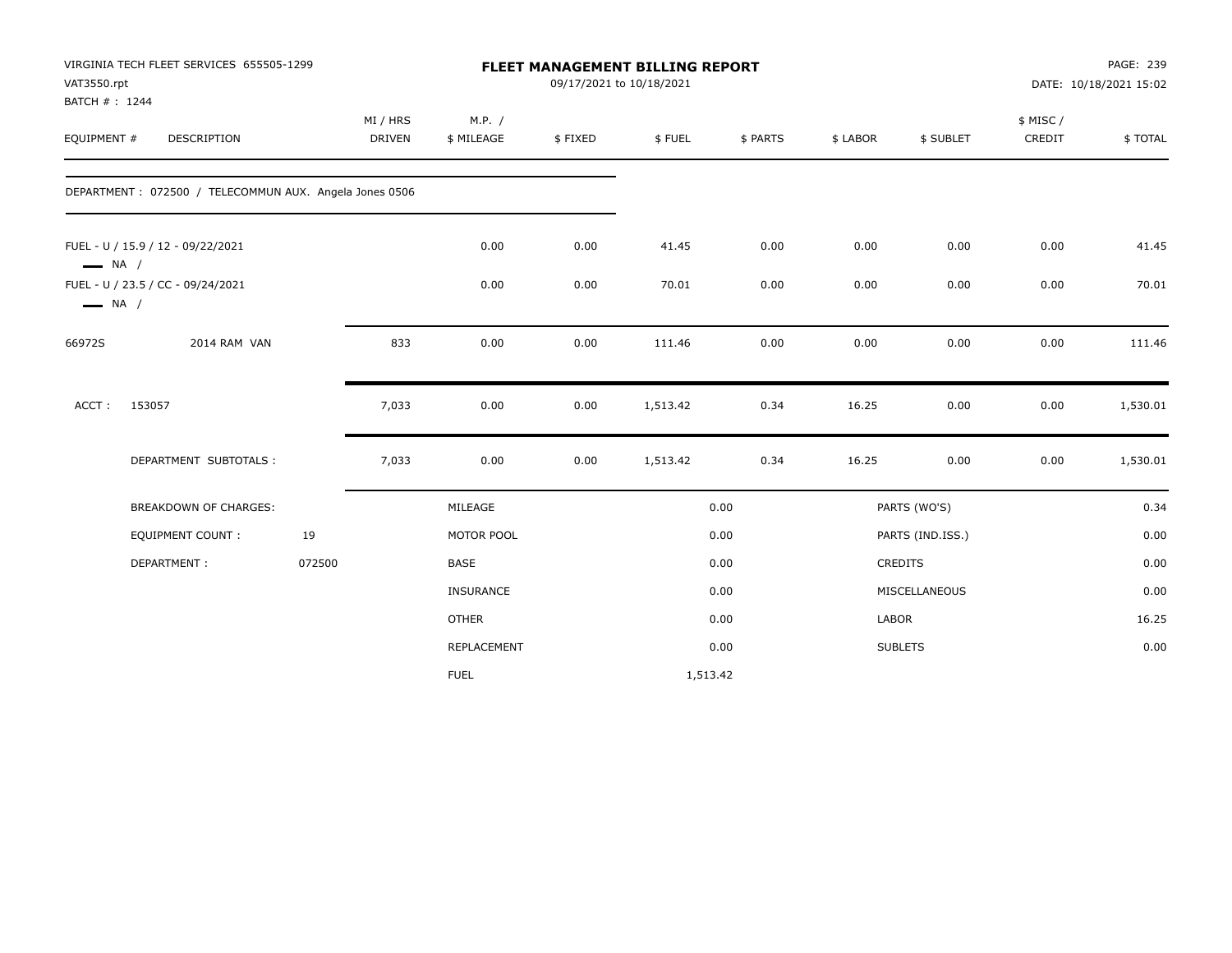| VAT3550.rpt<br>BATCH # : 1244 | VIRGINIA TECH FLEET SERVICES 655505-1299                |                           |                      | FLEET MANAGEMENT BILLING REPORT<br>09/17/2021 to 10/18/2021 |        |          |          |           |                    | PAGE: 240<br>DATE: 10/18/2021 15:02 |
|-------------------------------|---------------------------------------------------------|---------------------------|----------------------|-------------------------------------------------------------|--------|----------|----------|-----------|--------------------|-------------------------------------|
| EQUIPMENT #                   | DESCRIPTION                                             | MI / HRS<br><b>DRIVEN</b> | M.P. /<br>\$ MILEAGE | \$FIXED                                                     | \$FUEL | \$ PARTS | \$ LABOR | \$ SUBLET | \$ MISC/<br>CREDIT | \$TOTAL                             |
|                               | DEPARTMENT : 072600 / Residential Mail Brandy Cole 0372 |                           |                      |                                                             |        |          |          |           |                    |                                     |
| ACCOUNT CODE: 122529          |                                                         |                           |                      |                                                             |        |          |          |           |                    |                                     |
| $\longrightarrow$ NA /        | FUEL - U / 13.2 / 11 - 10/07/2021                       |                           | 0.00                 | 0.00                                                        | 32.51  | 0.00     | 0.00     | 0.00      | 0.00               | 32.51                               |
| $\longrightarrow$ NA /        | FUEL - U / 13.8 / 12 - 09/17/2021                       |                           | 0.00                 | 0.00                                                        | 35.94  | 0.00     | 0.00     | 0.00      | 0.00               | 35.94                               |
| $\longrightarrow$ NA /        | FUEL - U / 16.6 / 12 - 09/29/2021                       |                           | 0.00                 | 0.00                                                        | 40.90  | 0.00     | 0.00     | 0.00      | 0.00               | 40.90                               |
| 60174S                        | 2011 12 PAS VAN                                         | 424                       | 0.00                 | 0.00                                                        | 109.35 | 0.00     | 0.00     | 0.00      | 0.00               | 109.35                              |
| $\longrightarrow$ NA /        | FUEL - U / 20.6 / 12 - 10/08/2021                       |                           | 0.00                 | 0.00                                                        | 50.93  | 0.00     | 0.00     | 0.00      | 0.00               | 50.93                               |
| $\longrightarrow$ NA /        | FUEL - U / 23.0 / CC - 09/16/2021                       |                           | 0.00                 | 0.00                                                        | 66.73  | 0.00     | 0.00     | 0.00      | 0.00               | 66.73                               |
| $\longrightarrow$ NA /        | FUEL - U / 15.6 / 11 - 09/22/2021                       |                           | 0.00                 | 0.00                                                        | 40.79  | 0.00     | 0.00     | 0.00      | 0.00               | 40.79                               |
| $\longrightarrow$ NA /        | FUEL - U / 20.1 / 11 - 09/30/2021                       |                           | 0.00                 | 0.00                                                        | 49.52  | 0.00     | 0.00     | 0.00      | 0.00               | 49.52                               |
| 60205S                        | 2011 12 PAS VAN                                         | 772                       | 0.00                 | 0.00                                                        | 207.97 | 0.00     | 0.00     | 0.00      | 0.00               | 207.97                              |
| $\longrightarrow$ NA /        | FUEL - U / 12.0 / 12 - 10/01/2021                       |                           | 0.00                 | 0.00                                                        | 29.66  | 0.00     | 0.00     | 0.00      | 0.00               | 29.66                               |
| $\longrightarrow$ NA /        | FUEL - U / 13.7 / 12 - 10/08/2021                       |                           | 0.00                 | 0.00                                                        | 33.89  | 0.00     | 0.00     | 0.00      | 0.00               | 33.89                               |
| $\longrightarrow$ NA /        | FUEL - U / 11.3 / 12 - 10/14/2021                       |                           | 0.00                 | 0.00                                                        | 30.85  | 0.00     | 0.00     | 0.00      | 0.00               | 30.85                               |
| $\longrightarrow$ NA /        | FUEL - U / 12.9 / 12 - 09/20/2021                       |                           | 0.00                 | 0.00                                                        | 33.75  | 0.00     | 0.00     | 0.00      | 0.00               | 33.75                               |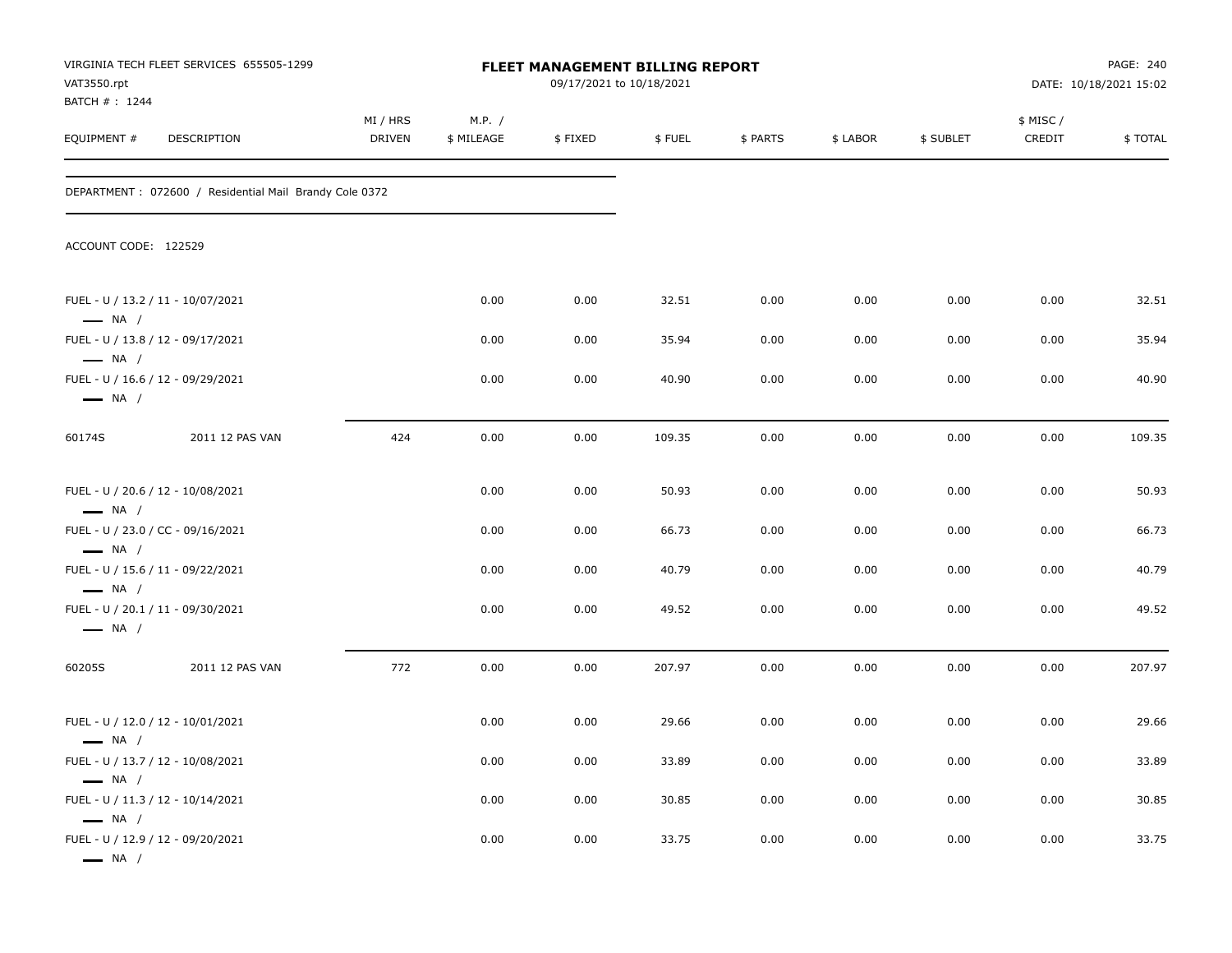| VAT3550.rpt            | VIRGINIA TECH FLEET SERVICES 655505-1299<br>MI / HRS    |        |        | <b>FLEET MANAGEMENT BILLING REPORT</b><br>09/17/2021 to 10/18/2021 |         |        |          |              | PAGE: 241<br>DATE: 10/18/2021 15:02 |           |         |
|------------------------|---------------------------------------------------------|--------|--------|--------------------------------------------------------------------|---------|--------|----------|--------------|-------------------------------------|-----------|---------|
| BATCH #: 1244          |                                                         |        |        |                                                                    |         |        |          |              |                                     |           |         |
|                        |                                                         |        |        | M.P. /                                                             |         |        |          |              |                                     | \$ MISC / |         |
| EQUIPMENT #            | <b>DESCRIPTION</b>                                      |        | DRIVEN | \$ MILEAGE                                                         | \$FIXED | \$FUEL | \$ PARTS | \$ LABOR     | \$ SUBLET                           | CREDIT    | \$TOTAL |
|                        | DEPARTMENT : 072600 / Residential Mail Brandy Cole 0372 |        |        |                                                                    |         |        |          |              |                                     |           |         |
| $\longrightarrow$ NA / | FUEL - U / 13.9 / 12 - 09/24/2021                       |        |        | 0.00                                                               | 0.00    | 34.33  | 0.00     | 0.00         | 0.00                                | 0.00      | 34.33   |
| 65611S                 | 2013 IMPALA                                             |        | 1,970  | 0.00                                                               | 0.00    | 162.48 | 0.00     | 0.00         | 0.00                                | 0.00      | 162.48  |
| ACCT:                  | 122529                                                  |        | 3,166  | 0.00                                                               | 0.00    | 479.80 | 0.00     | 0.00         | 0.00                                | 0.00      | 479.80  |
|                        | DEPARTMENT SUBTOTALS :                                  |        | 3,166  | 0.00                                                               | 0.00    | 479.80 | 0.00     | 0.00         | 0.00                                | 0.00      | 479.80  |
|                        | <b>BREAKDOWN OF CHARGES:</b>                            |        |        | MILEAGE                                                            |         |        | 0.00     |              | PARTS (WO'S)                        |           | 0.00    |
|                        | <b>EQUIPMENT COUNT:</b>                                 | 3      |        | MOTOR POOL                                                         |         |        | 0.00     |              | PARTS (IND.ISS.)                    |           | 0.00    |
|                        | DEPARTMENT:                                             | 072600 |        | <b>BASE</b>                                                        |         |        | 0.00     |              | CREDITS                             |           | 0.00    |
|                        |                                                         |        |        | <b>INSURANCE</b>                                                   |         |        | 0.00     |              | MISCELLANEOUS                       |           | 0.00    |
|                        |                                                         |        |        | <b>OTHER</b>                                                       |         |        | 0.00     | <b>LABOR</b> |                                     |           | 0.00    |
|                        |                                                         |        |        | REPLACEMENT                                                        |         |        | 0.00     |              | <b>SUBLETS</b>                      |           | 0.00    |
|                        |                                                         |        |        | <b>FUEL</b>                                                        |         | 479.80 |          |              |                                     |           |         |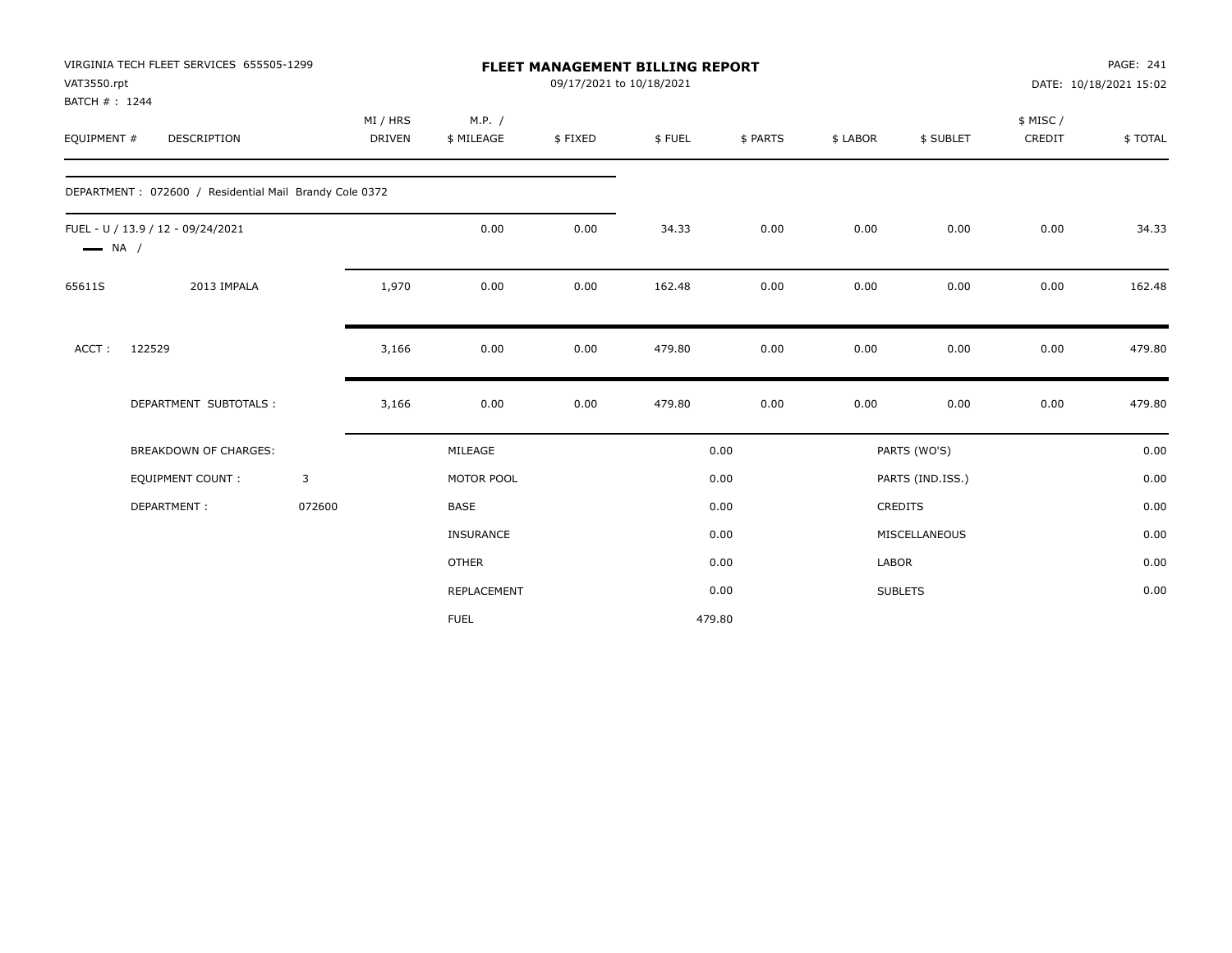| VAT3550.rpt<br>BATCH #: 1244 | VIRGINIA TECH FLEET SERVICES 655505-1299                       |              |                    |                      | FLEET MANAGEMENT BILLING REPORT<br>09/17/2021 to 10/18/2021 |        |          |          |                  |                     | PAGE: 242<br>DATE: 10/18/2021 15:02 |
|------------------------------|----------------------------------------------------------------|--------------|--------------------|----------------------|-------------------------------------------------------------|--------|----------|----------|------------------|---------------------|-------------------------------------|
| EQUIPMENT #                  | DESCRIPTION                                                    |              | MI / HRS<br>DRIVEN | M.P. /<br>\$ MILEAGE | \$FIXED                                                     | \$FUEL | \$ PARTS | \$ LABOR | \$ SUBLET        | \$ MISC /<br>CREDIT | \$TOTAL                             |
|                              | DEPARTMENT: 076002 / Copier Mangement Program Brandy Cole 0372 |              |                    |                      |                                                             |        |          |          |                  |                     |                                     |
|                              | ACCOUNT CODE: 655539                                           |              |                    |                      |                                                             |        |          |          |                  |                     |                                     |
| $\longrightarrow$ NA /       | FUEL - U / 13.0 / 11 - 10/12/2021                              |              |                    | 0.00                 | 0.00                                                        | 35.49  | 0.00     | 0.00     | 0.00             | 0.00                | 35.49                               |
| $\longrightarrow$ NA /       | FUEL - U / 13.0 / 12 - 09/16/2021                              |              |                    | 0.00                 | 0.00                                                        | 32.11  | 0.00     | 0.00     | 0.00             | 0.00                | 32.11                               |
| 52457S                       | 2006 Caravan                                                   |              | 366                | 0.00                 | 0.00                                                        | 67.60  | 0.00     | 0.00     | 0.00             | 0.00                | 67.60                               |
| ACCT:                        | 655539                                                         |              | 366                | 0.00                 | 0.00                                                        | 67.60  | 0.00     | 0.00     | 0.00             | 0.00                | 67.60                               |
|                              | DEPARTMENT SUBTOTALS :                                         |              | 366                | 0.00                 | 0.00                                                        | 67.60  | 0.00     | 0.00     | 0.00             | 0.00                | 67.60                               |
|                              | BREAKDOWN OF CHARGES:                                          |              |                    | MILEAGE              |                                                             |        | 0.00     |          | PARTS (WO'S)     |                     | 0.00                                |
|                              | <b>EQUIPMENT COUNT:</b>                                        | $\mathbf{1}$ |                    | MOTOR POOL           |                                                             |        | 0.00     |          | PARTS (IND.ISS.) |                     | 0.00                                |
|                              | DEPARTMENT:                                                    | 076002       |                    | BASE                 |                                                             |        | 0.00     |          | CREDITS          |                     | 0.00                                |
|                              |                                                                |              |                    | INSURANCE            |                                                             |        | 0.00     |          | MISCELLANEOUS    |                     | 0.00                                |
|                              |                                                                |              |                    | <b>OTHER</b>         |                                                             |        | 0.00     | LABOR    |                  |                     | 0.00                                |
|                              |                                                                |              |                    | REPLACEMENT          |                                                             |        | 0.00     |          | <b>SUBLETS</b>   |                     | 0.00                                |
|                              |                                                                |              |                    | <b>FUEL</b>          |                                                             |        | 67.60    |          |                  |                     |                                     |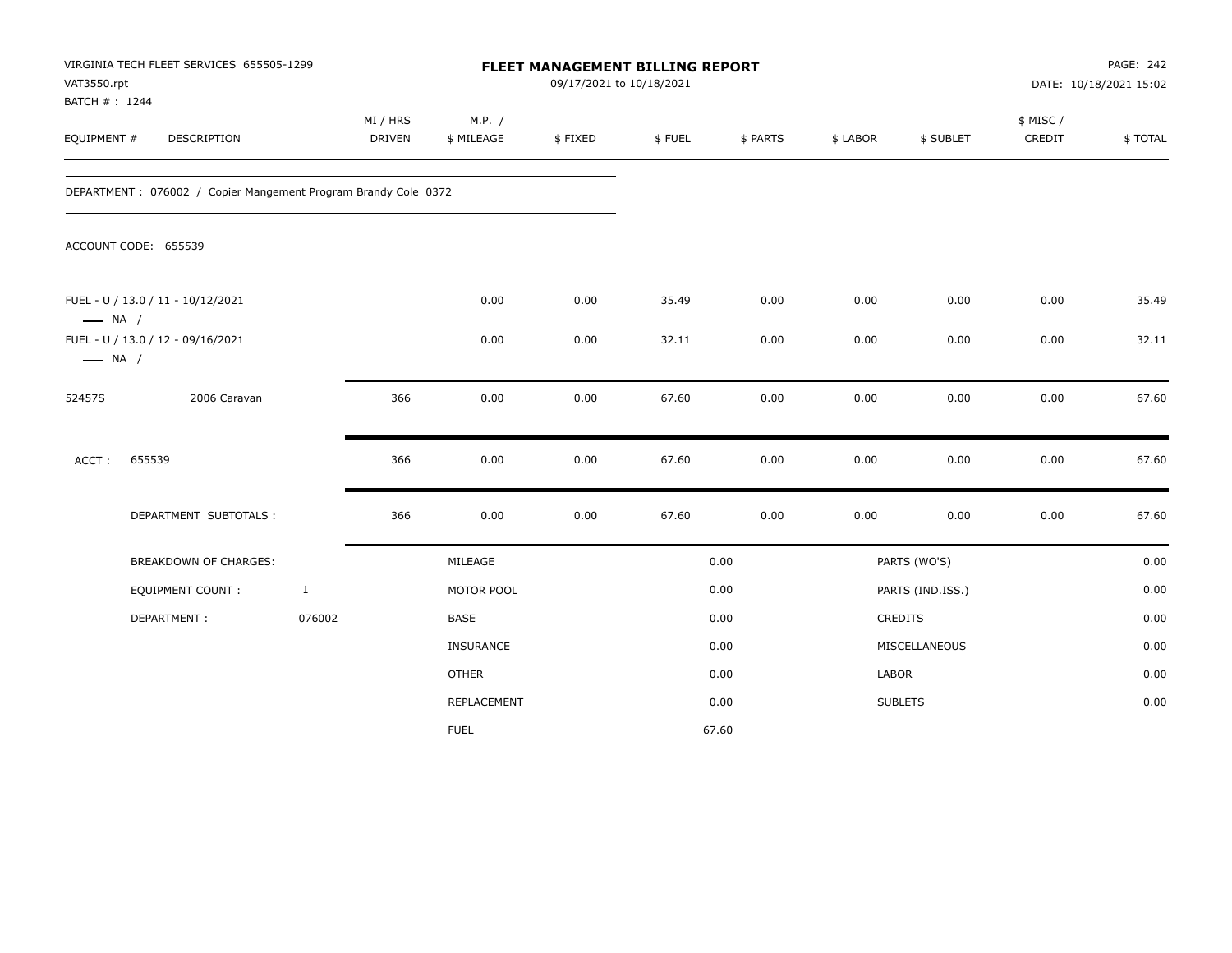| VAT3550.rpt            | VIRGINIA TECH FLEET SERVICES 655505-1299<br>BATCH #: 1244<br><b>DESCRIPTION</b> |              |                    |                      | FLEET MANAGEMENT BILLING REPORT<br>09/17/2021 to 10/18/2021 |        |          |          |                  |                    | PAGE: 243<br>DATE: 10/18/2021 15:02 |
|------------------------|---------------------------------------------------------------------------------|--------------|--------------------|----------------------|-------------------------------------------------------------|--------|----------|----------|------------------|--------------------|-------------------------------------|
| EQUIPMENT #            |                                                                                 |              | MI / HRS<br>DRIVEN | M.P. /<br>\$ MILEAGE | \$FIXED                                                     | \$FUEL | \$ PARTS | \$ LABOR | \$ SUBLET        | \$ MISC/<br>CREDIT | \$TOTAL                             |
|                        | DEPARTMENT: 076100 / Sign Shop - Brandy Cole 0372                               |              |                    |                      |                                                             |        |          |          |                  |                    |                                     |
|                        | ACCOUNT CODE: 176033                                                            |              |                    |                      |                                                             |        |          |          |                  |                    |                                     |
| $\longrightarrow$ NA / | FUEL - U / 19.5 / 11 - 10/07/2021                                               |              |                    | 0.00                 | 0.00                                                        | 48.07  | 0.00     | 0.00     | 0.00             | 0.00               | 48.07                               |
| 74628s                 | 2008 UPLANDER                                                                   |              | 298                | 0.00                 | 0.00                                                        | 48.07  | 0.00     | 0.00     | 0.00             | 0.00               | 48.07                               |
| ACCT:                  | 176033                                                                          |              | 298                | 0.00                 | 0.00                                                        | 48.07  | 0.00     | 0.00     | 0.00             | 0.00               | 48.07                               |
|                        | DEPARTMENT SUBTOTALS :                                                          |              | 298                | 0.00                 | 0.00                                                        | 48.07  | 0.00     | 0.00     | 0.00             | 0.00               | 48.07                               |
|                        | BREAKDOWN OF CHARGES:                                                           |              |                    | MILEAGE              |                                                             |        | 0.00     |          | PARTS (WO'S)     |                    | 0.00                                |
|                        | <b>EQUIPMENT COUNT:</b>                                                         | $\mathbf{1}$ |                    | MOTOR POOL           |                                                             |        | 0.00     |          | PARTS (IND.ISS.) |                    | 0.00                                |
|                        | DEPARTMENT:                                                                     | 076100       |                    | <b>BASE</b>          |                                                             |        | 0.00     |          | <b>CREDITS</b>   |                    | 0.00                                |
|                        |                                                                                 |              |                    | INSURANCE            |                                                             |        | 0.00     |          | MISCELLANEOUS    |                    | 0.00                                |
|                        |                                                                                 |              |                    | <b>OTHER</b>         |                                                             |        | 0.00     | LABOR    |                  |                    | 0.00                                |
|                        |                                                                                 |              |                    | REPLACEMENT          |                                                             |        | 0.00     |          | <b>SUBLETS</b>   |                    | 0.00                                |
|                        |                                                                                 |              |                    | <b>FUEL</b>          |                                                             |        | 48.07    |          |                  |                    |                                     |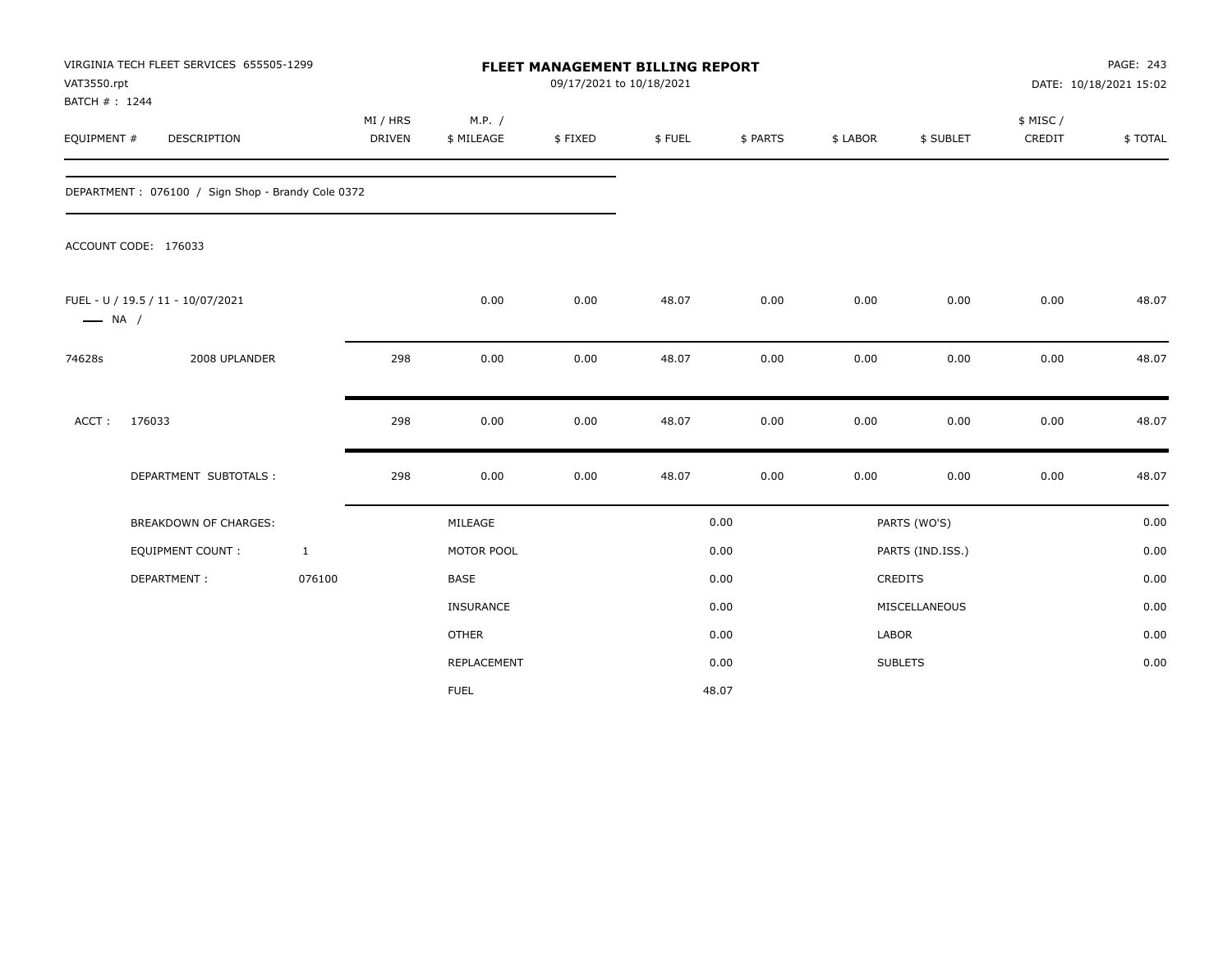| VAT3550.rpt<br>BATCH # : 1244 | VIRGINIA TECH FLEET SERVICES 655505-1299                    |                    |                      | FLEET MANAGEMENT BILLING REPORT<br>09/17/2021 to 10/18/2021 |        |          |          |           |                     | PAGE: 244<br>DATE: 10/18/2021 15:02 |
|-------------------------------|-------------------------------------------------------------|--------------------|----------------------|-------------------------------------------------------------|--------|----------|----------|-----------|---------------------|-------------------------------------|
| EQUIPMENT #                   | DESCRIPTION                                                 | MI / HRS<br>DRIVEN | M.P. /<br>\$ MILEAGE | \$FIXED                                                     | \$FUEL | \$ PARTS | \$ LABOR | \$ SUBLET | \$ MISC /<br>CREDIT | \$TOTAL                             |
|                               | DEPARTMENT : 077000 / VT ELECTRIC SERVICE Renae Criner 0529 |                    |                      |                                                             |        |          |          |           |                     |                                     |
| ACCOUNT CODE: 153111          |                                                             |                    |                      |                                                             |        |          |          |           |                     |                                     |
| $\longrightarrow$ NA /        | FUEL - D / 39.1 / 13 - 09/21/2021                           |                    | 0.00                 | 0.00                                                        | 102.36 | 0.00     | 0.00     | 0.00      | 0.00                | 102.36                              |
| 27165S                        | 2000 C7500                                                  | 94                 | 0.00                 | 0.00                                                        | 102.36 | 0.00     | 0.00     | 0.00      | 0.00                | 102.36                              |
| $\longrightarrow$ NA /        | FUEL - D / 38.3 / 14 - 10/15/2021                           |                    | 0.00                 | 0.00                                                        | 100.37 | 0.00     | 0.00     | 0.00      | 0.00                | 100.37                              |
| $\longrightarrow$ NA /        | FUEL - D / 29.0 / 13 - 09/24/2021                           |                    | 0.00                 | 0.00                                                        | 75.98  | 0.00     | 0.00     | 0.00      | 0.00                | 75.98                               |
| 43253S                        | 2009 Durastar 4300                                          | 147                | 0.00                 | 0.00                                                        | 176.35 | 0.00     | 0.00     | 0.00      | 0.00                | 176.35                              |
| $\longrightarrow$ NA /        | FUEL - D / 35.3 / 14 - 10/15/2021                           |                    | 0.00                 | 0.00                                                        | 92.38  | 0.00     | 0.00     | 0.00      | 0.00                | 92.38                               |
| 47581S                        | 2001 TRUCK                                                  | 91                 | 0.00                 | 0.00                                                        | 92.38  | 0.00     | 0.00     | 0.00      | 0.00                | 92.38                               |
| $\longrightarrow$ NA /        | FUEL - D / 10.0 / 13 - 10/01/2021                           |                    | 0.00                 | 0.00                                                        | 26.28  | 0.00     | 0.00     | 0.00      | 0.00                | 26.28                               |
| 48511S                        | 2002 C7500                                                  | 265                | 0.00                 | 0.00                                                        | 26.28  | 0.00     | 0.00     | 0.00      | 0.00                | 26.28                               |
| $\longrightarrow$ NA /        | FUEL - U / 22.0 / 12 - 10/07/2021                           |                    | 0.00                 | 0.00                                                        | 54.34  | 0.00     | 0.00     | 0.00      | 0.00                | 54.34                               |
| 48999S                        | 2004 F150                                                   | 191                | 0.00                 | 0.00                                                        | 54.34  | 0.00     | 0.00     | 0.00      | 0.00                | 54.34                               |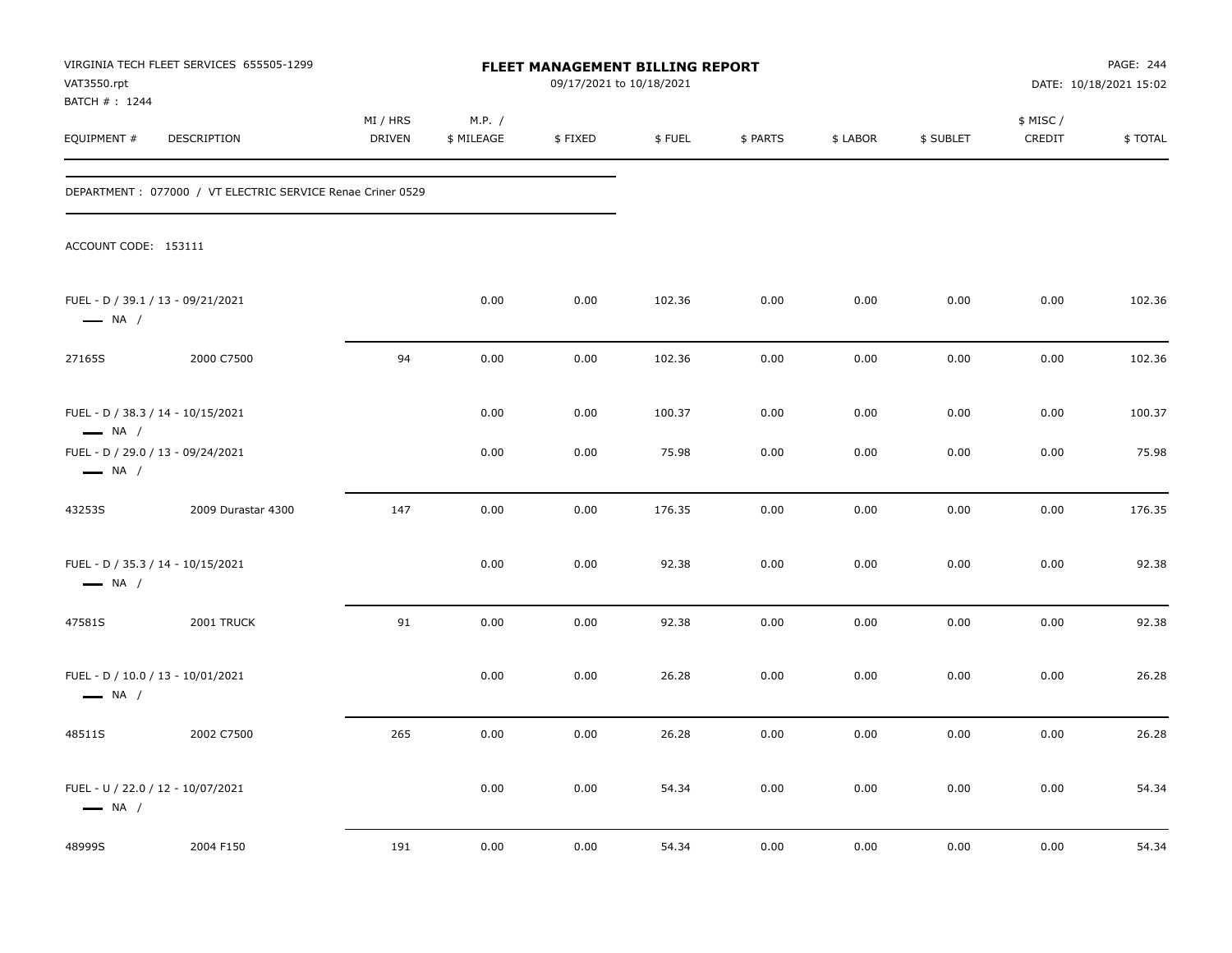| VAT3550.rpt<br>BATCH # : 1244                                                         | VIRGINIA TECH FLEET SERVICES 655505-1299                    |                    |                      |         | <b>FLEET MANAGEMENT BILLING REPORT</b><br>09/17/2021 to 10/18/2021 |          |          |           |                     | PAGE: 245<br>DATE: 10/18/2021 15:02 |
|---------------------------------------------------------------------------------------|-------------------------------------------------------------|--------------------|----------------------|---------|--------------------------------------------------------------------|----------|----------|-----------|---------------------|-------------------------------------|
| EQUIPMENT #                                                                           | DESCRIPTION                                                 | MI / HRS<br>DRIVEN | M.P. /<br>\$ MILEAGE | \$FIXED | \$FUEL                                                             | \$ PARTS | \$ LABOR | \$ SUBLET | \$ MISC /<br>CREDIT | \$TOTAL                             |
|                                                                                       | DEPARTMENT : 077000 / VT ELECTRIC SERVICE Renae Criner 0529 |                    |                      |         |                                                                    |          |          |           |                     |                                     |
| FUEL - U / 34.8 / 12 - 10/08/2021<br>$\longrightarrow$ NA /                           |                                                             |                    | 0.00                 | 0.00    | 85.98                                                              | 0.00     | 0.00     | 0.00      | 0.00                | 85.98                               |
| FUEL - U / 34.2 / 12 - 09/27/2021<br>$\longrightarrow$ NA /                           |                                                             |                    | 0.00                 | 0.00    | 84.42                                                              | 0.00     | 0.00     | 0.00      | 0.00                | 84.42                               |
| 49042S                                                                                | 2004 F350 4\4                                               | 364                | 0.00                 | 0.00    | 170.40                                                             | 0.00     | 0.00     | 0.00      | 0.00                | 170.40                              |
| FUEL - U / 11.4 / 11 - 10/04/2021<br>$\longrightarrow$ NA /                           |                                                             |                    | 0.00                 | 0.00    | 28.11                                                              | 0.00     | 0.00     | 0.00      | 0.00                | 28.11                               |
| FUEL - U / 14.7 / 11 - 10/07/2021                                                     |                                                             |                    | 0.00                 | 0.00    | 36.33                                                              | 0.00     | 0.00     | 0.00      | 0.00                | 36.33                               |
| $\longrightarrow$ NA /<br>FUEL - U / 12.0 / 11 - 10/13/2021<br>$\longrightarrow$ NA / |                                                             |                    | 0.00                 | 0.00    | 32.65                                                              | 0.00     | 0.00     | 0.00      | 0.00                | 32.65                               |
| FUEL - U / 10.3 / 11 - 09/22/2021<br>$\longrightarrow$ NA /                           |                                                             |                    | 0.00                 | 0.00    | 26.80                                                              | 0.00     | 0.00     | 0.00      | 0.00                | 26.80                               |
| FUEL - U / 10.4 / 11 - 09/27/2021<br>$\longrightarrow$ NA /                           |                                                             |                    | 0.00                 | 0.00    | 25.76                                                              | 0.00     | 0.00     | 0.00      | 0.00                | 25.76                               |
| 50169S                                                                                | 2005 COLORADO                                               | 650                | 0.00                 | 0.00    | 149.65                                                             | 0.00     | 0.00     | 0.00      | 0.00                | 149.65                              |
| FUEL - U / 20.9 / 11 - 10/01/2021<br>$\longrightarrow$ NA /                           |                                                             |                    | 0.00                 | 0.00    | 51.65                                                              | 0.00     | 0.00     | 0.00      | 0.00                | 51.65                               |
| 57527S                                                                                | 2008 F250                                                   | 191                | 0.00                 | 0.00    | 51.65                                                              | 0.00     | 0.00     | 0.00      | 0.00                | 51.65                               |
| FUEL - U / 20.9 / 11 - 10/11/2021<br>$\longrightarrow$ NA /                           |                                                             |                    | 0.00                 | 0.00    | 57.08                                                              | 0.00     | 0.00     | 0.00      | 0.00                | 57.08                               |
| FUEL - U / 26.8 / 11 - 09/30/2021<br>$\longrightarrow$ NA /                           |                                                             |                    | 0.00                 | 0.00    | 66.12                                                              | 0.00     | 0.00     | 0.00      | 0.00                | 66.12                               |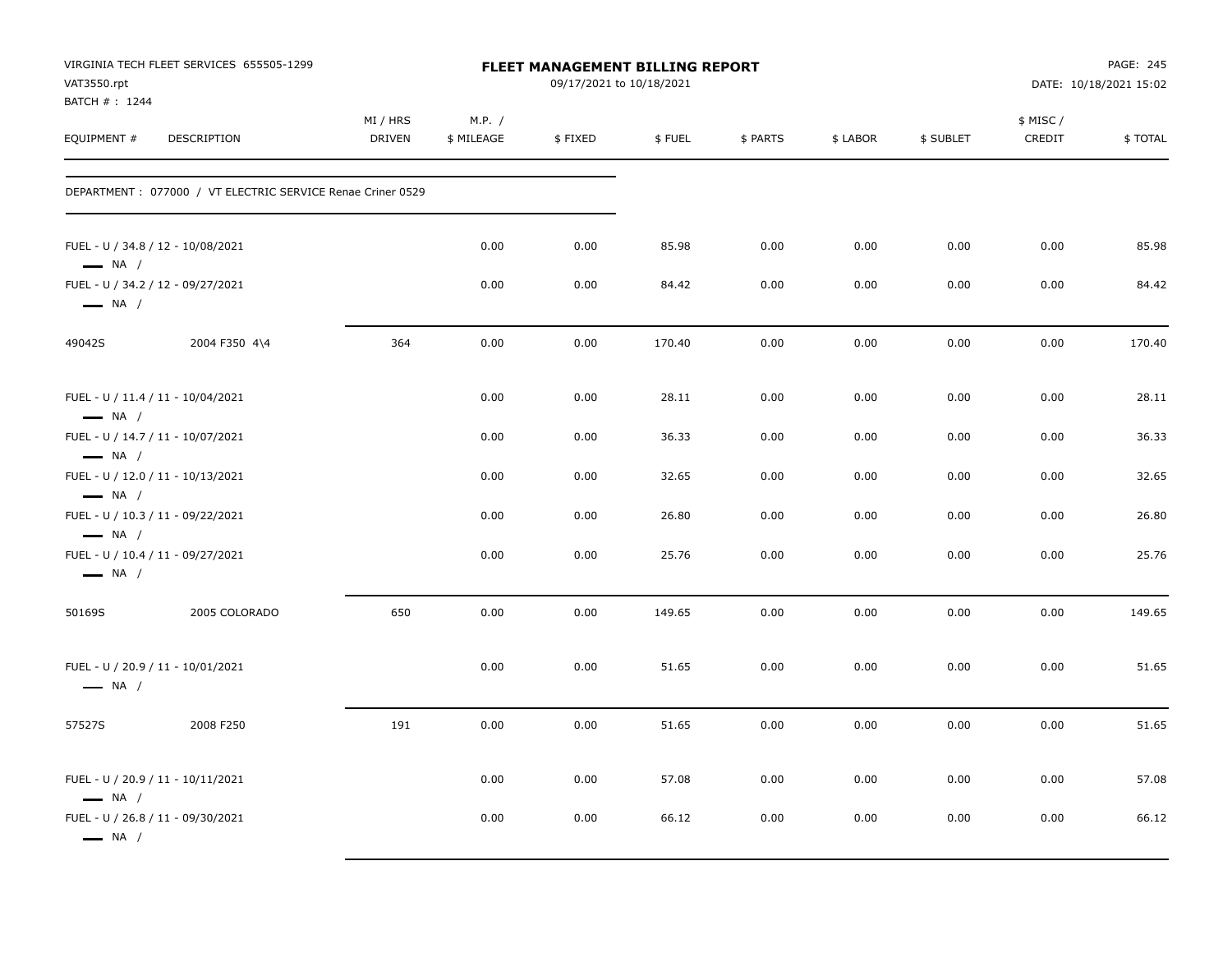| VAT3550.rpt                                                | VIRGINIA TECH FLEET SERVICES 655505-1299                   |                           |                      | FLEET MANAGEMENT BILLING REPORT<br>09/17/2021 to 10/18/2021 |        |          |          |           |                     | PAGE: 246<br>DATE: 10/18/2021 15:02 |
|------------------------------------------------------------|------------------------------------------------------------|---------------------------|----------------------|-------------------------------------------------------------|--------|----------|----------|-----------|---------------------|-------------------------------------|
| BATCH #: 1244<br>EQUIPMENT #                               | DESCRIPTION                                                | MI / HRS<br><b>DRIVEN</b> | M.P. /<br>\$ MILEAGE | \$FIXED                                                     | \$FUEL | \$ PARTS | \$ LABOR | \$ SUBLET | \$ MISC /<br>CREDIT | \$TOTAL                             |
|                                                            | DEPARTMENT: 077000 / VT ELECTRIC SERVICE Renae Criner 0529 |                           |                      |                                                             |        |          |          |           |                     |                                     |
| 61749S                                                     | 2012 F350 4\4                                              | 290                       | 0.00                 | 0.00                                                        | 123.20 | 0.00     | 0.00     | 0.00      | 0.00                | 123.20                              |
| $\longrightarrow$ NA /                                     | FUEL - D / 31.0 / 13 - 10/05/2021                          |                           | 0.00                 | 0.00                                                        | 81.30  | 0.00     | 0.00     | 0.00      | 0.00                | 81.30                               |
| FUEL - D / 1.6 / 14 - 10/15/2021<br>$\longrightarrow$ NA / |                                                            |                           | 0.00                 | 0.00                                                        | 4.27   | 0.00     | 0.00     | 0.00      | 0.00                | 4.27                                |
| $\longrightarrow$ NA /                                     | FUEL - D / 31.0 / 13 - 10/15/2021                          |                           | 0.00                 | 0.00                                                        | 81.32  | 0.00     | 0.00     | 0.00      | 0.00                | 81.32                               |
| 66905S                                                     | 2014 4300                                                  | 134                       | 0.00                 | 0.00                                                        | 166.89 | 0.00     | 0.00     | 0.00      | 0.00                | 166.89                              |
| $\longrightarrow$ NA /                                     | FUEL - U / 24.0 / 11 - 09/30/2021                          |                           | 0.00                 | 0.00                                                        | 59.28  | 0.00     | 0.00     | 0.00      | 0.00                | 59.28                               |
| 66979S                                                     | 2015 F350 4\4                                              | 137                       | 0.00                 | 0.00                                                        | 59.28  | 0.00     | 0.00     | 0.00      | 0.00                | 59.28                               |
| $\longrightarrow$ NA /                                     | FUEL - D / 21.5 / 13 - 10/08/2021                          |                           | 0.00                 | 0.00                                                        | 56.25  | 0.00     | 0.00     | 0.00      | 0.00                | 56.25                               |
| 66993S                                                     | 2015 F550 4X4                                              | 102                       | 0.00                 | 0.00                                                        | 56.25  | 0.00     | 0.00     | 0.00      | 0.00                | 56.25                               |
| $\longrightarrow$ NA /                                     | FUEL - U / 9.9 / 11 - 10/04/2021                           |                           | 0.00                 | 0.00                                                        | 24.35  | 0.00     | 0.00     | 0.00      | 0.00                | 24.35                               |
| 68299S                                                     | 2015 COMPASS                                               | 176                       | 0.00                 | 0.00                                                        | 24.35  | 0.00     | 0.00     | 0.00      | 0.00                | 24.35                               |
| $\longrightarrow$ NA /                                     | FUEL - U / 12.1 / 11 - 10/08/2021                          |                           | 0.00                 | 0.00                                                        | 29.89  | 0.00     | 0.00     | 0.00      | 0.00                | 29.89                               |
|                                                            | FUEL - U / 12.2 / 11 - 09/17/2021                          |                           | 0.00                 | 0.00                                                        | 31.89  | 0.00     | 0.00     | 0.00      | 0.00                | 31.89                               |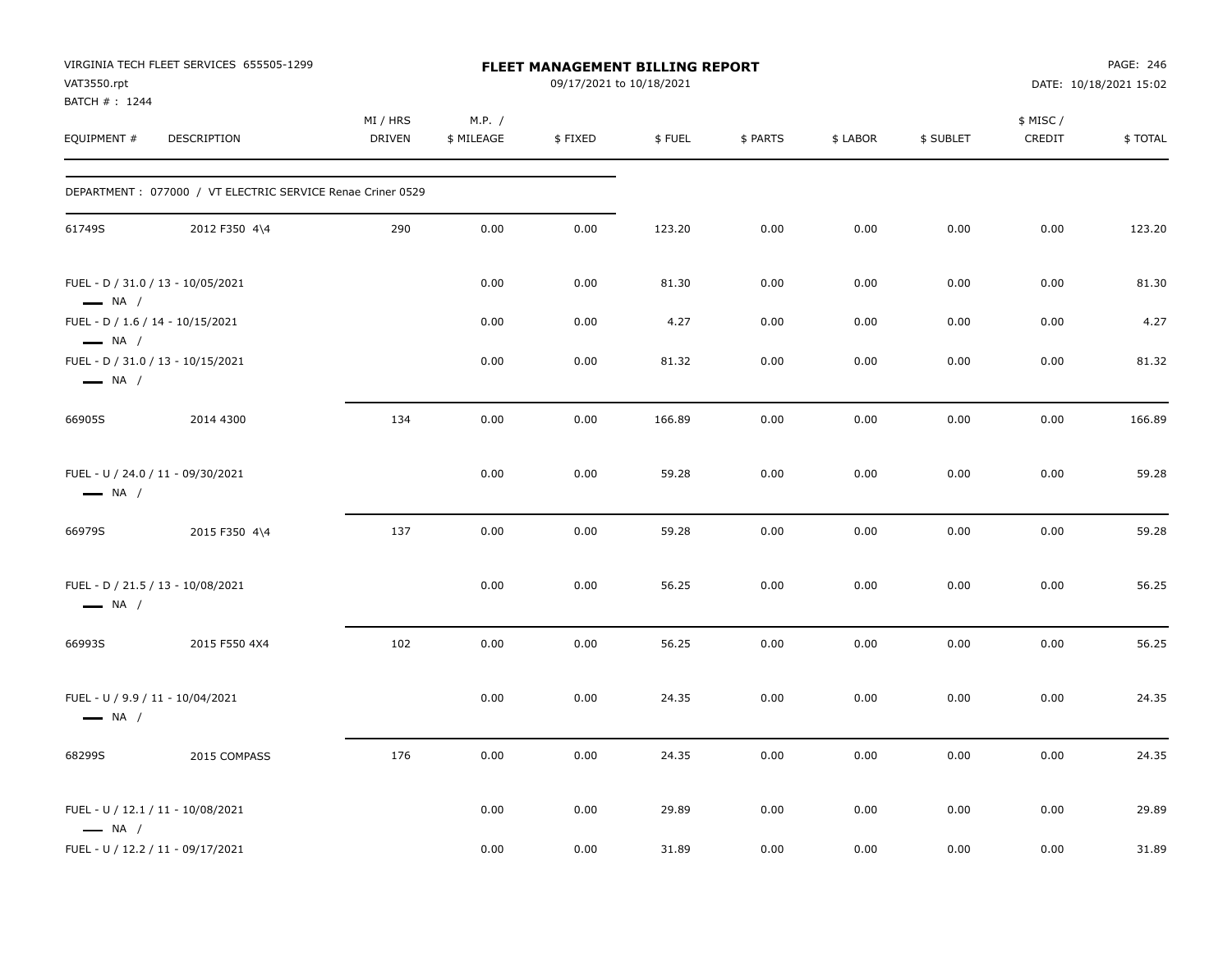| VAT3550.rpt<br>BATCH # : 1244    | VIRGINIA TECH FLEET SERVICES 655505-1299                    |                           |                      | FLEET MANAGEMENT BILLING REPORT<br>09/17/2021 to 10/18/2021 |        |          |          |           |                     | PAGE: 247<br>DATE: 10/18/2021 15:02 |
|----------------------------------|-------------------------------------------------------------|---------------------------|----------------------|-------------------------------------------------------------|--------|----------|----------|-----------|---------------------|-------------------------------------|
| EQUIPMENT #                      | DESCRIPTION                                                 | MI / HRS<br><b>DRIVEN</b> | M.P. /<br>\$ MILEAGE | \$FIXED                                                     | \$FUEL | \$ PARTS | \$ LABOR | \$ SUBLET | \$ MISC /<br>CREDIT | \$TOTAL                             |
|                                  | DEPARTMENT : 077000 / VT ELECTRIC SERVICE Renae Criner 0529 |                           |                      |                                                             |        |          |          |           |                     |                                     |
| $\longrightarrow$ NA /           |                                                             |                           |                      |                                                             |        |          |          |           |                     |                                     |
| 71535s                           | 2017 COMPASS                                                | 367                       | 0.00                 | 0.00                                                        | 61.78  | 0.00     | 0.00     | 0.00      | 0.00                | 61.78                               |
| $\longrightarrow$ NA /           | FUEL - U / 30.1 / 12 - 10/07/2021                           |                           | 0.00                 | 0.00                                                        | 74.42  | 0.00     | 0.00     | 0.00      | 0.00                | 74.42                               |
| $\longrightarrow$ NA /           | FUEL - U / 21.6 / 12 - 09/22/2021                           |                           | 0.00                 | 0.00                                                        | 56.27  | 0.00     | 0.00     | 0.00      | 0.00                | 56.27                               |
| $\longrightarrow$ NA /           | FUEL - U / 22.3 / 11 - 09/28/2021                           |                           | 0.00                 | 0.00                                                        | 55.13  | 0.00     | 0.00     | 0.00      | 0.00                | 55.13                               |
| 76254S                           | 2019 F350 4\4                                               | 408                       | 0.00                 | 0.00                                                        | 185.82 | 0.00     | 0.00     | 0.00      | 0.00                | 185.82                              |
| $\longrightarrow$ NA /           | FUEL - U / 22.0 / 11 - 10/08/2021                           |                           | 0.00                 | 0.00                                                        | 54.27  | 0.00     | 0.00     | 0.00      | 0.00                | 54.27                               |
| $\longrightarrow$ NA /           | FUEL - U / 22.7 / 12 - 09/24/2021                           |                           | 0.00                 | 0.00                                                        | 55.95  | 0.00     | 0.00     | 0.00      | 0.00                | 55.95                               |
| 76255S                           | 2019 F350 4\4                                               | 256                       | 0.00                 | 0.00                                                        | 110.22 | 0.00     | 0.00     | 0.00      | 0.00                | 110.22                              |
| $-$ NA $/$                       | FUEL - U / 20.6 / 11 - 10/11/2021                           |                           | 0.00                 | 0.00                                                        | 56.13  | 0.00     | 0.00     | 0.00      | 0.00                | 56.13                               |
| $\longrightarrow$ NA /           | FUEL - U / 21.3 / 11 - 09/17/2021                           |                           | 0.00                 | 0.00                                                        | 55.49  | 0.00     | 0.00     | 0.00      | 0.00                | 55.49                               |
| $\longrightarrow$ NA /           | FUEL - U / 23.9 / 11 - 09/30/2021                           |                           | 0.00                 | 0.00                                                        | 59.13  | 0.00     | 0.00     | 0.00      | 0.00                | 59.13                               |
| 76256S                           | 2019 F350 4\4                                               | 397                       | 0.00                 | 0.00                                                        | 170.75 | 0.00     | 0.00     | 0.00      | 0.00                | 170.75                              |
| FUEL - D / 9.6 / 14 - 09/20/2021 |                                                             |                           | 0.00                 | 0.00                                                        | 25.20  | 0.00     | 0.00     | 0.00      | 0.00                | 25.20                               |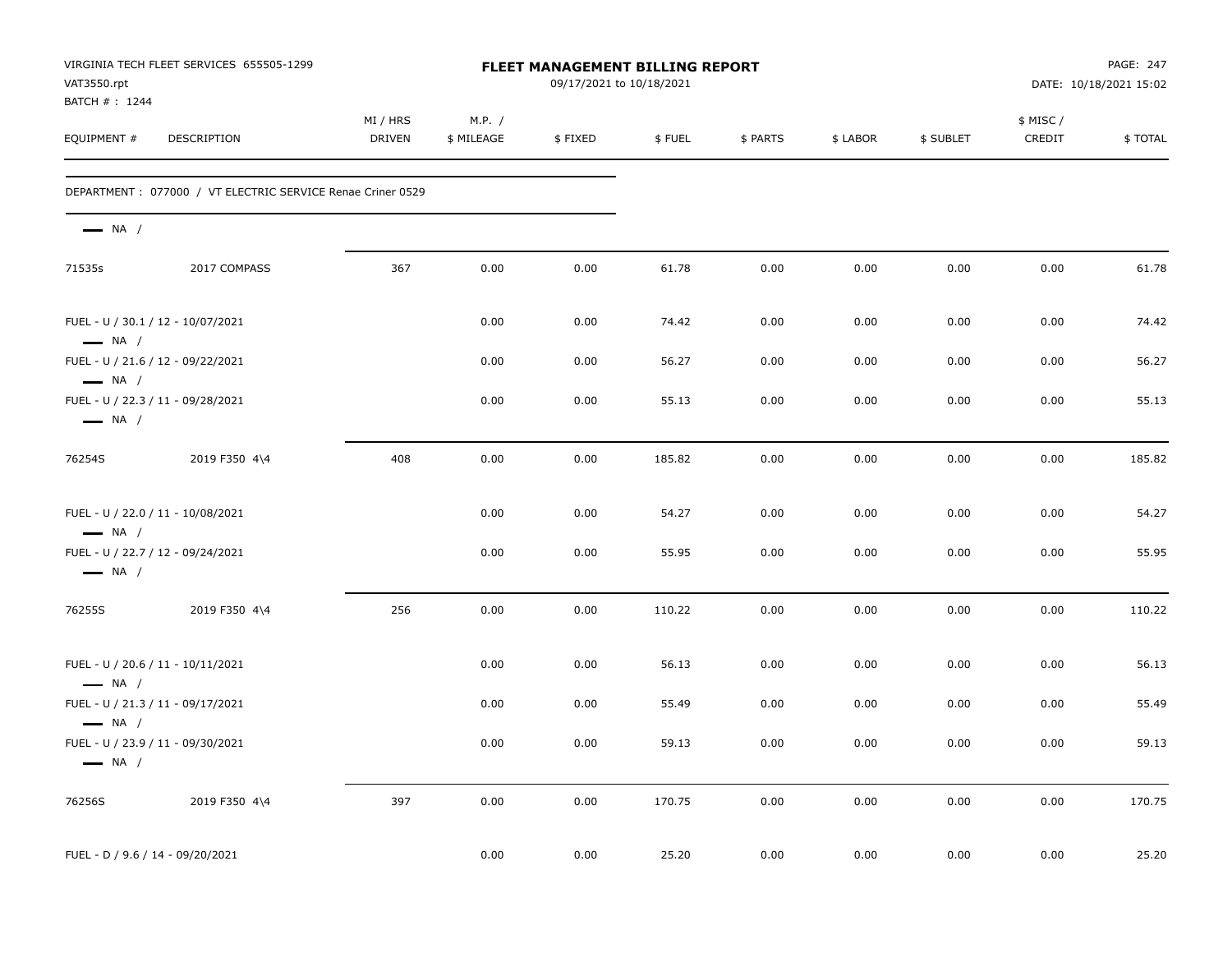| VAT3550.rpt<br>BATCH #: 1244                               | VIRGINIA TECH FLEET SERVICES 655505-1299                   |                           |                      | FLEET MANAGEMENT BILLING REPORT<br>09/17/2021 to 10/18/2021 |        |          |          |           |                     | PAGE: 248<br>DATE: 10/18/2021 15:02 |
|------------------------------------------------------------|------------------------------------------------------------|---------------------------|----------------------|-------------------------------------------------------------|--------|----------|----------|-----------|---------------------|-------------------------------------|
| EQUIPMENT #                                                | DESCRIPTION                                                | MI / HRS<br><b>DRIVEN</b> | M.P. /<br>\$ MILEAGE | \$FIXED                                                     | \$FUEL | \$ PARTS | \$ LABOR | \$ SUBLET | \$ MISC /<br>CREDIT | \$TOTAL                             |
|                                                            | DEPARTMENT: 077000 / VT ELECTRIC SERVICE Renae Criner 0529 |                           |                      |                                                             |        |          |          |           |                     |                                     |
| $\longrightarrow$ NA /                                     |                                                            |                           |                      |                                                             |        |          |          |           |                     |                                     |
| 76281s                                                     | 2019 TRAILER                                               | $\mathbf 0$               | 0.00                 | 0.00                                                        | 25.20  | 0.00     | 0.00     | 0.00      | 0.00                | 25.20                               |
| $\longrightarrow$ NA /                                     | FUEL - U / 20.1 / 11 - 10/11/2021                          |                           | 0.00                 | 0.00                                                        | 54.87  | 0.00     | 0.00     | 0.00      | 0.00                | 54.87                               |
| $\longrightarrow$ NA /                                     | FUEL - U / 25.2 / 12 - 09/23/2021                          |                           | 0.00                 | 0.00                                                        | 65.75  | 0.00     | 0.00     | 0.00      | 0.00                | 65.75                               |
| $\longrightarrow$ NA /                                     | FUEL - U / 24.2 / 11 - 09/30/2021                          |                           | 0.00                 | 0.00                                                        | 59.65  | 0.00     | 0.00     | 0.00      | 0.00                | 59.65                               |
| 77349s                                                     | 2019 F350                                                  | 437                       | 0.00                 | 0.00                                                        | 180.27 | 0.00     | 0.00     | 0.00      | 0.00                | 180.27                              |
| $\longrightarrow$ NA /                                     | FUEL - D / 16.0 / 13 - 10/15/2021                          |                           | 0.00                 | 0.00                                                        | 41.92  | 0.00     | 0.00     | 0.00      | 0.00                | 41.92                               |
| eu12                                                       | 1990 WASH                                                  | $\mathbf 0$               | 0.00                 | 0.00                                                        | 41.92  | 0.00     | 0.00     | 0.00      | 0.00                | 41.92                               |
| FUEL - D / 4.6 / 14 - 10/11/2021<br>$\longrightarrow$ NA / |                                                            |                           | 0.00                 | 0.00                                                        | 11.95  | 0.00     | 0.00     | 0.00      | 0.00                | 11.95                               |
| $\longrightarrow$ NA /                                     | FUEL - D / 3.3 / 13 - 09/23/2021                           |                           | 0.00                 | 0.00                                                        | 8.52   | 0.00     | 0.00     | 0.00      | 0.00                | 8.52                                |
| eu14                                                       | 1990 WASH                                                  | $\mathbf 0$               | 0.00                 | 0.00                                                        | 20.47  | 0.00     | 0.00     | 0.00      | 0.00                | 20.47                               |
| $\longrightarrow$ NA /                                     | FUEL - D / 32.2 / 14 - 10/01/2021                          |                           | 0.00                 | 0.00                                                        | 84.36  | 0.00     | 0.00     | 0.00      | 0.00                | 84.36                               |
| FUEL - U / 5.0 / 11 - 10/04/2021<br>$\longrightarrow$ NA / |                                                            |                           | 0.00                 | 0.00                                                        | 12.28  | 0.00     | 0.00     | 0.00      | 0.00                | 12.28                               |
| FUEL - U / 1.1 / 11 - 10/04/2021                           |                                                            |                           | 0.00                 | 0.00                                                        | 2.82   | 0.00     | 0.00     | 0.00      | 0.00                | 2.82                                |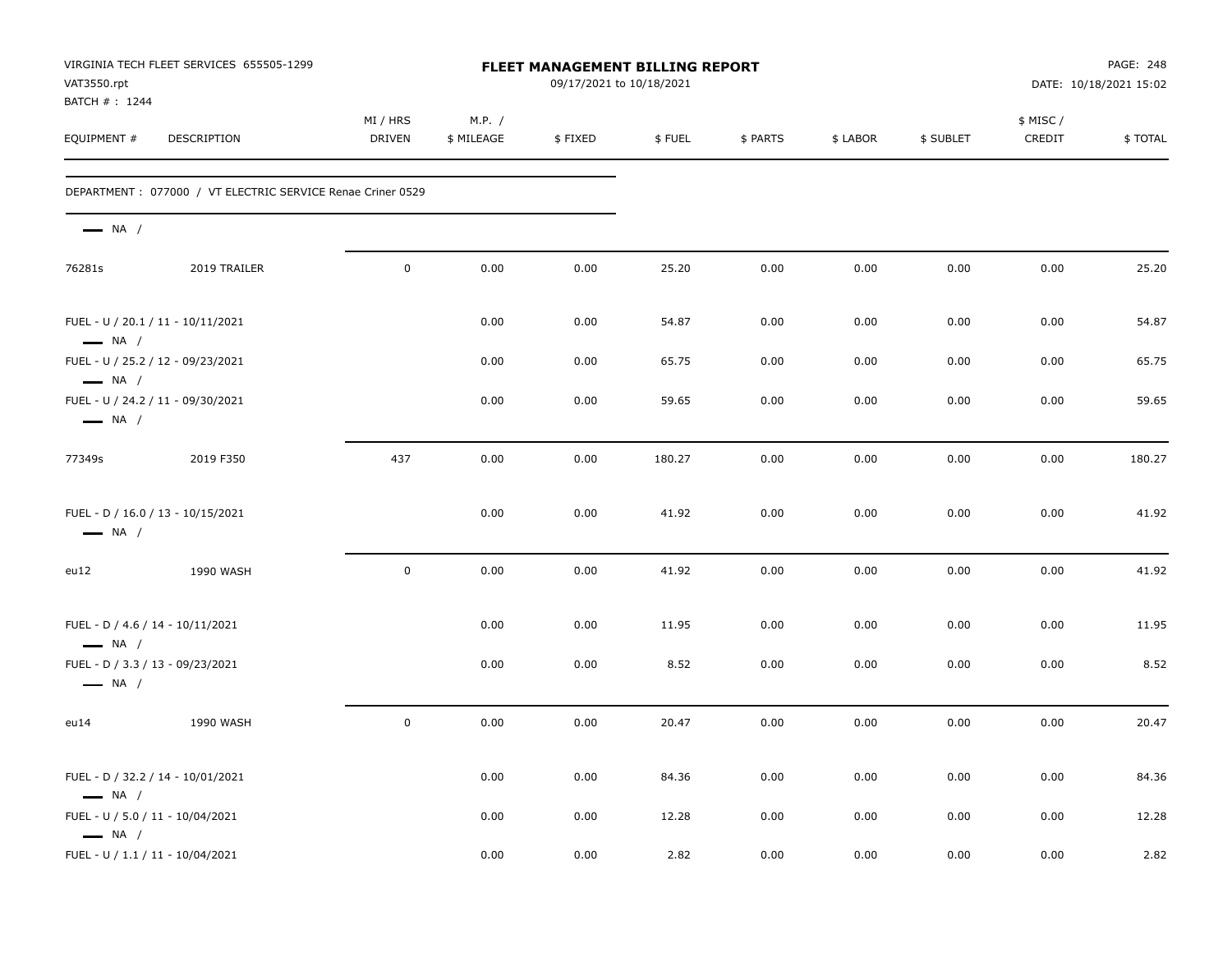| VAT3550.rpt                                      | VIRGINIA TECH FLEET SERVICES 655505-1299                   |                           |                      |         | <b>FLEET MANAGEMENT BILLING REPORT</b><br>09/17/2021 to 10/18/2021 |          |          |           |                    | PAGE: 249<br>DATE: 10/18/2021 15:02 |
|--------------------------------------------------|------------------------------------------------------------|---------------------------|----------------------|---------|--------------------------------------------------------------------|----------|----------|-----------|--------------------|-------------------------------------|
| BATCH #: 1244<br>EQUIPMENT #                     | <b>DESCRIPTION</b>                                         | MI / HRS<br><b>DRIVEN</b> | M.P. /<br>\$ MILEAGE | \$FIXED | \$FUEL                                                             | \$ PARTS | \$ LABOR | \$ SUBLET | \$ MISC/<br>CREDIT | \$TOTAL                             |
|                                                  | DEPARTMENT: 077000 / VT ELECTRIC SERVICE Renae Criner 0529 |                           |                      |         |                                                                    |          |          |           |                    |                                     |
| $\longrightarrow$ NA /<br>$\longrightarrow$ NA / | FUEL - D / 5.7 / 14 - 10/05/2021                           |                           | 0.00                 | 0.00    | 14.93                                                              | 0.00     | 0.00     | 0.00      | 0.00               | 14.93                               |
| eu5                                              | 1990 WASH                                                  | $\mathbf 0$               | 0.00                 | 0.00    | 114.39                                                             | 0.00     | 0.00     | 0.00      | 0.00               | 114.39                              |
| $\longrightarrow$ NA /                           | FUEL - D / 4.7 / 14 - 10/15/2021                           |                           | 0.00                 | 0.00    | 12.21                                                              | 0.00     | 0.00     | 0.00      | 0.00               | 12.21                               |
| $\longrightarrow$ NA /                           | FUEL - D / 4.7 / 14 - 10/15/2021                           |                           | 0.00                 | 0.00    | 12.31                                                              | 0.00     | 0.00     | 0.00      | 0.00               | 12.31                               |
| eu6                                              | 1990 WASH                                                  | $\mathbf 0$               | 0.00                 | 0.00    | 24.52                                                              | 0.00     | 0.00     | 0.00      | 0.00               | 24.52                               |
| $\longrightarrow$ NA /                           | FUEL - D / 10.1 / 13 - 09/28/2021                          |                           | 0.00                 | 0.00    | 26.49                                                              | 0.00     | 0.00     | 0.00      | 0.00               | 26.49                               |
| EU7                                              | 1990 WASH                                                  | $\mathbf 0$               | 0.00                 | 0.00    | 26.49                                                              | 0.00     | 0.00     | 0.00      | 0.00               | 26.49                               |
| ACCT: 153111                                     |                                                            | 4,697                     | 0.00                 | 0.00    | 2,215.21                                                           | 0.00     | 0.00     | 0.00      | 0.00               | 2,215.21                            |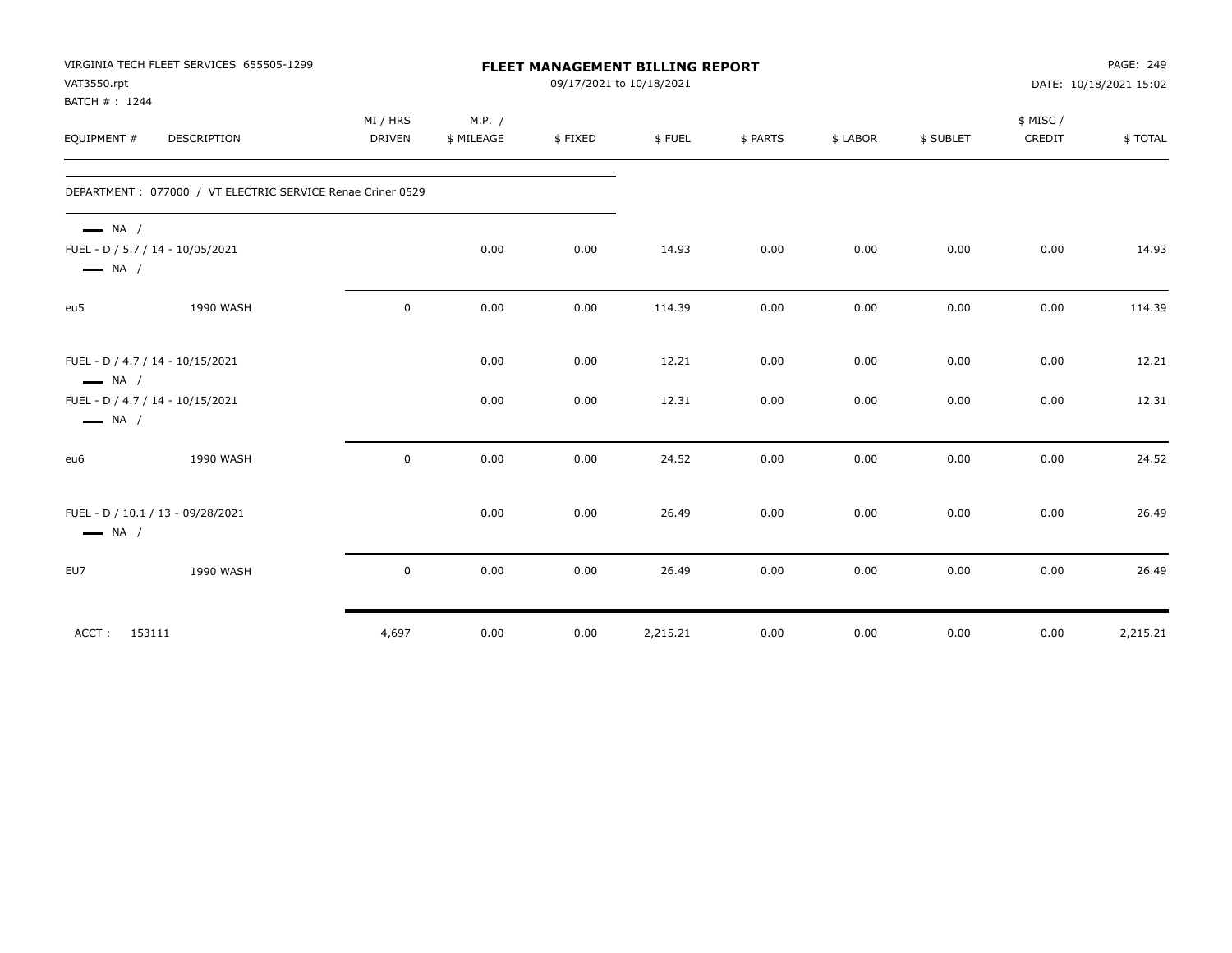| VIRGINIA TECH FLEET SERVICES 655505-1299<br>VAT3550.rpt<br>BATCH #: 1244 |        |                    |                      |         | <b>FLEET MANAGEMENT BILLING REPORT</b><br>09/17/2021 to 10/18/2021 |          |          |                  |                    | PAGE: 250<br>DATE: 10/18/2021 15:02 |
|--------------------------------------------------------------------------|--------|--------------------|----------------------|---------|--------------------------------------------------------------------|----------|----------|------------------|--------------------|-------------------------------------|
| EQUIPMENT #<br>DESCRIPTION                                               |        | MI / HRS<br>DRIVEN | M.P. /<br>\$ MILEAGE | \$FIXED | \$FUEL                                                             | \$ PARTS | \$ LABOR | \$ SUBLET        | \$ MISC/<br>CREDIT | \$TOTAL                             |
| DEPARTMENT SUBTOTALS :                                                   |        | 4,697              | 0.00                 | 0.00    | 2,215.21                                                           | 0.00     | 0.00     | 0.00             | 0.00               | 2,215.21                            |
| <b>BREAKDOWN OF CHARGES:</b>                                             |        |                    | MILEAGE              |         |                                                                    | 0.00     |          | PARTS (WO'S)     |                    | 0.00                                |
| EQUIPMENT COUNT:                                                         | 24     |                    | MOTOR POOL           |         |                                                                    | 0.00     |          | PARTS (IND.ISS.) |                    | 0.00                                |
| DEPARTMENT:                                                              | 077000 |                    | BASE                 |         |                                                                    | 0.00     |          | CREDITS          |                    | 0.00                                |
|                                                                          |        |                    | <b>INSURANCE</b>     |         |                                                                    | 0.00     |          | MISCELLANEOUS    |                    | 0.00                                |
|                                                                          |        |                    | OTHER                |         |                                                                    | 0.00     | LABOR    |                  |                    | 0.00                                |
|                                                                          |        |                    | REPLACEMENT          |         |                                                                    | 0.00     |          | <b>SUBLETS</b>   |                    | 0.00                                |
|                                                                          |        |                    | <b>FUEL</b>          |         | 2,215.21                                                           |          |          |                  |                    |                                     |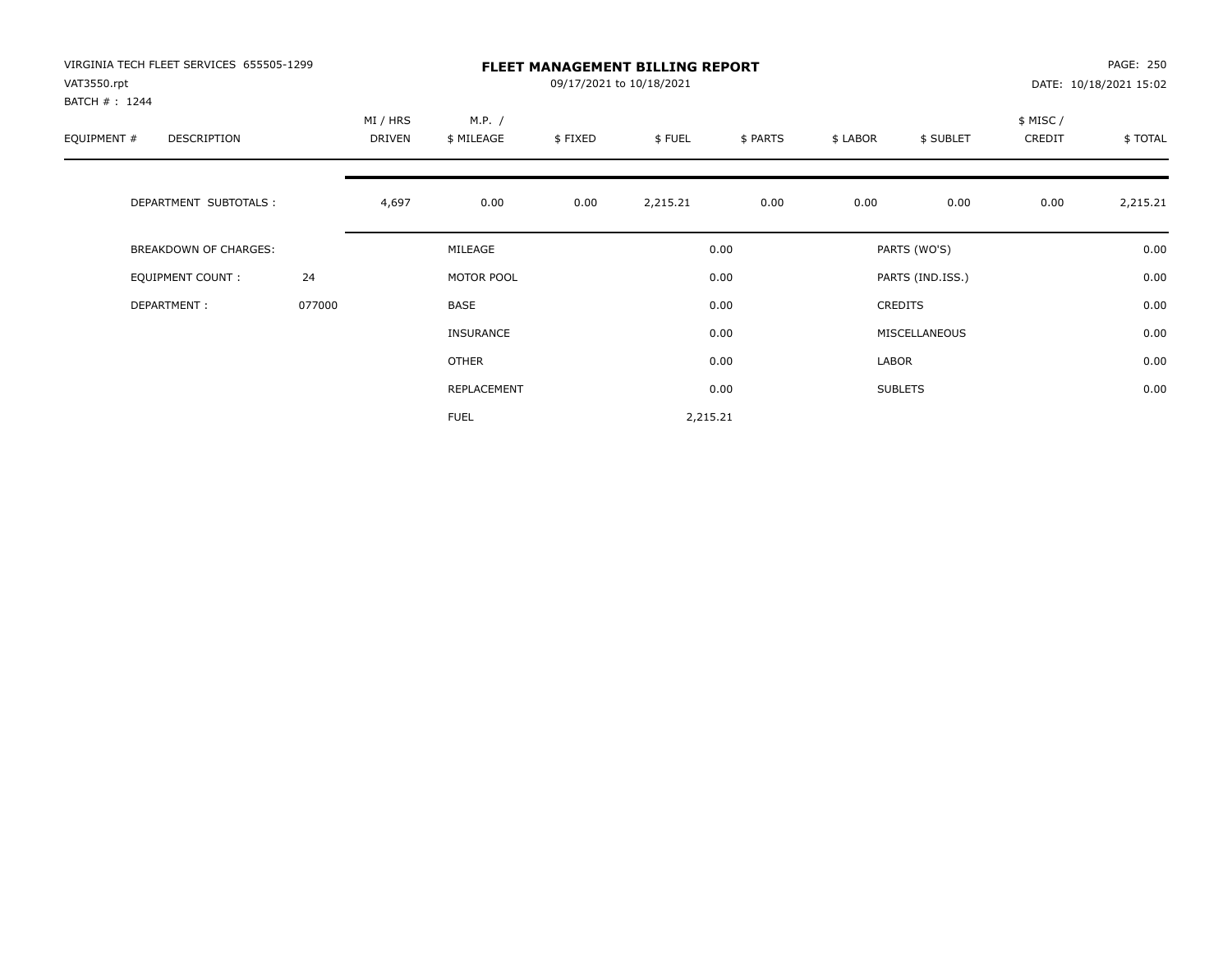| VAT3550.rpt<br>BATCH #: 1244                     | VIRGINIA TECH FLEET SERVICES 655505-1299                        |                           |                      | <b>FLEET MANAGEMENT BILLING REPORT</b><br>09/17/2021 to 10/18/2021 |        |          |          |           |                     | PAGE: 251<br>DATE: 10/18/2021 15:02 |
|--------------------------------------------------|-----------------------------------------------------------------|---------------------------|----------------------|--------------------------------------------------------------------|--------|----------|----------|-----------|---------------------|-------------------------------------|
| EQUIPMENT #                                      | <b>DESCRIPTION</b>                                              | MI / HRS<br><b>DRIVEN</b> | M.P. /<br>\$ MILEAGE | \$FIXED                                                            | \$FUEL | \$ PARTS | \$ LABOR | \$ SUBLET | \$ MISC /<br>CREDIT | \$TOTAL                             |
|                                                  | DEPARTMENT: 077201 / FS-Minor Modifications Renae Criner (0529) |                           |                      |                                                                    |        |          |          |           |                     |                                     |
| ACCOUNT CODE: 235319                             |                                                                 |                           |                      |                                                                    |        |          |          |           |                     |                                     |
| $\longrightarrow$ NA /                           | FUEL - U / 14.2 / 11 - 10/01/2021                               |                           | 0.00                 | 0.00                                                               | 35.07  | 0.00     | 0.00     | 0.00      | 0.00                | 35.07                               |
|                                                  | FUEL - U / 17.6 / 11 - 10/15/2021                               |                           | 0.00                 | 0.00                                                               | 47.91  | 0.00     | 0.00     | 0.00      | 0.00                | 47.91                               |
| $\longrightarrow$ NA /<br>$\longrightarrow$ NA / | FUEL - U / 18.6 / 11 - 09/23/2021                               |                           | 0.00                 | 0.00                                                               | 48.57  | 0.00     | 0.00     | 0.00      | 0.00                | 48.57                               |
| 79416s                                           | 2020 Transit-250                                                | 497                       | 0.00                 | 0.00                                                               | 131.55 | 0.00     | 0.00     | 0.00      | 0.00                | 131.55                              |
| $\longrightarrow$ NA /                           | FUEL - U / 21.7 / 11 - 10/13/2021                               |                           | 0.00                 | 0.00                                                               | 59.10  | 0.00     | 0.00     | 0.00      | 0.00                | 59.10                               |
| $\longrightarrow$ NA /                           | FUEL - U / 20.2 / 11 - 09/28/2021                               |                           | 0.00                 | 0.00                                                               | 49.92  | 0.00     | 0.00     | 0.00      | 0.00                | 49.92                               |
| 79417s                                           | 2020 Transit-250                                                | 460                       | 0.00                 | 0.00                                                               | 109.02 | 0.00     | 0.00     | 0.00      | 0.00                | 109.02                              |
| ACCT:<br>235319                                  |                                                                 | 957                       | 0.00                 | 0.00                                                               | 240.57 | 0.00     | 0.00     | 0.00      | 0.00                | 240.57                              |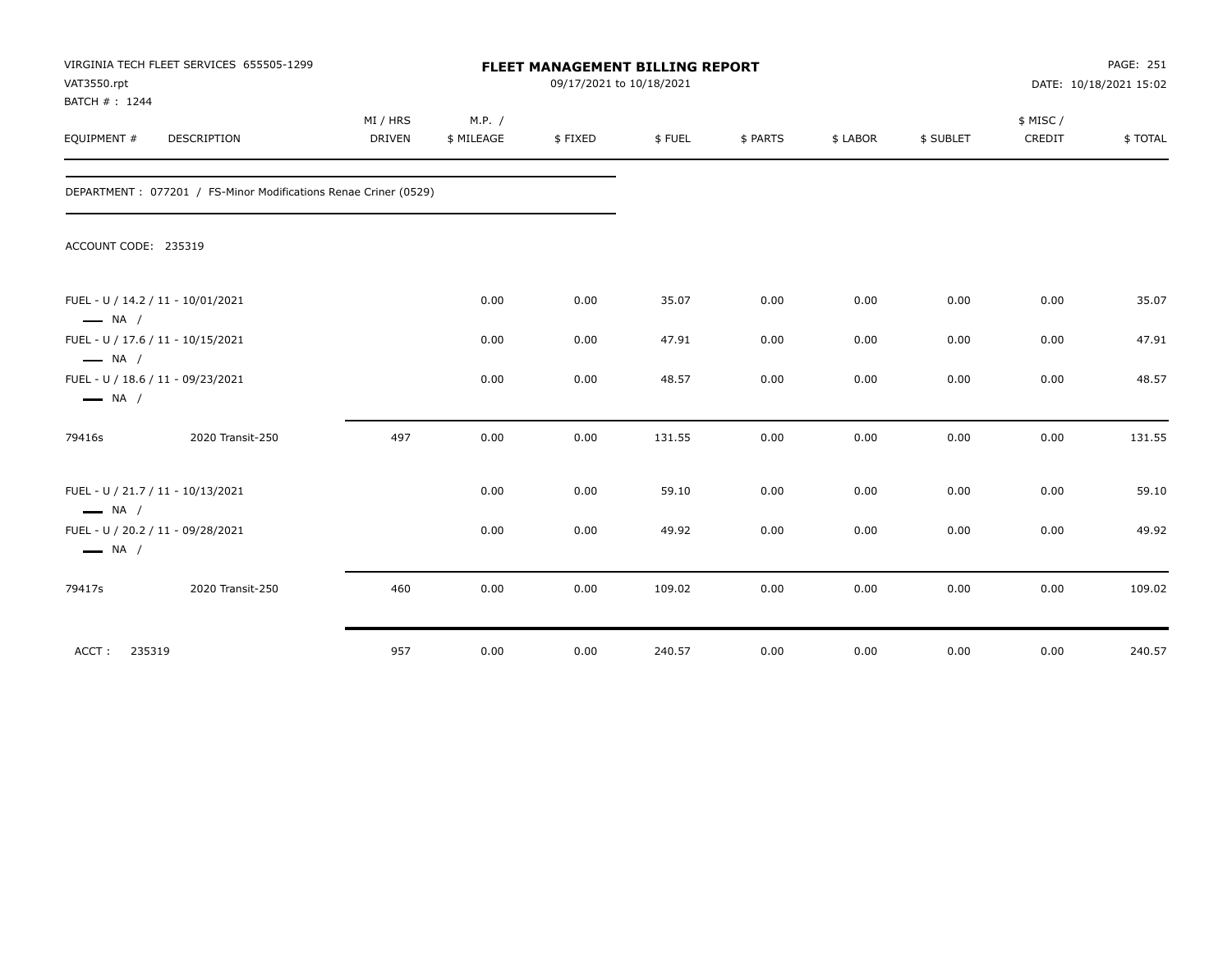| VIRGINIA TECH FLEET SERVICES 655505-1299<br>VAT3550.rpt<br>BATCH #: 1244 |                | <b>FLEET MANAGEMENT BILLING REPORT</b><br>09/17/2021 to 10/18/2021 |                      |         |        |          |          |                  |                    | PAGE: 252<br>DATE: 10/18/2021 15:02 |  |
|--------------------------------------------------------------------------|----------------|--------------------------------------------------------------------|----------------------|---------|--------|----------|----------|------------------|--------------------|-------------------------------------|--|
| EQUIPMENT #<br>DESCRIPTION                                               |                | MI / HRS<br><b>DRIVEN</b>                                          | M.P. /<br>\$ MILEAGE | \$FIXED | \$FUEL | \$ PARTS | \$ LABOR | \$ SUBLET        | \$ MISC/<br>CREDIT | \$TOTAL                             |  |
| DEPARTMENT SUBTOTALS :                                                   |                | 957                                                                | 0.00                 | 0.00    | 240.57 | 0.00     | 0.00     | 0.00             | 0.00               | 240.57                              |  |
| <b>BREAKDOWN OF CHARGES:</b>                                             |                |                                                                    | MILEAGE              |         |        | 0.00     |          | PARTS (WO'S)     |                    | 0.00                                |  |
| EQUIPMENT COUNT:                                                         | $\overline{2}$ |                                                                    | MOTOR POOL           |         |        | 0.00     |          | PARTS (IND.ISS.) |                    | 0.00                                |  |
| DEPARTMENT:                                                              | 077201         |                                                                    | <b>BASE</b>          |         |        | 0.00     |          | <b>CREDITS</b>   |                    | 0.00                                |  |
|                                                                          |                |                                                                    | <b>INSURANCE</b>     |         |        | 0.00     |          | MISCELLANEOUS    |                    | 0.00                                |  |
|                                                                          |                |                                                                    | OTHER                |         |        | 0.00     | LABOR    |                  |                    | 0.00                                |  |
|                                                                          |                |                                                                    | REPLACEMENT          |         |        | 0.00     |          | <b>SUBLETS</b>   |                    | 0.00                                |  |
|                                                                          |                |                                                                    | <b>FUEL</b>          |         |        | 240.57   |          |                  |                    |                                     |  |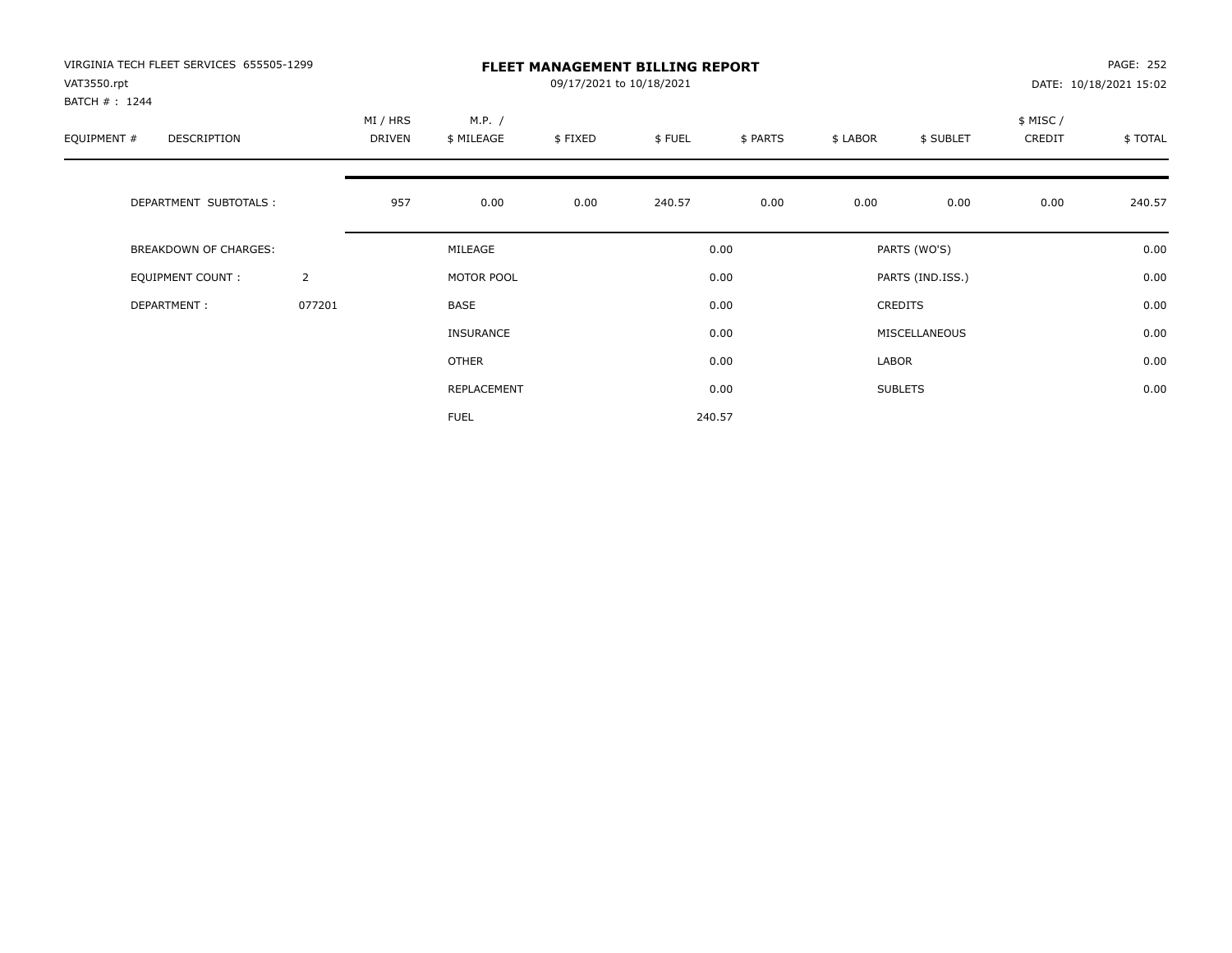| VAT3550.rpt                                                | VIRGINIA TECH FLEET SERVICES 655505-1299      |                           |                      | FLEET MANAGEMENT BILLING REPORT<br>09/17/2021 to 10/18/2021 |        |          |          |           |                     | PAGE: 253<br>DATE: 10/18/2021 15:02 |
|------------------------------------------------------------|-----------------------------------------------|---------------------------|----------------------|-------------------------------------------------------------|--------|----------|----------|-----------|---------------------|-------------------------------------|
| BATCH #: 1244<br>EQUIPMENT #                               | DESCRIPTION                                   | MI / HRS<br><b>DRIVEN</b> | M.P. /<br>\$ MILEAGE | \$FIXED                                                     | \$FUEL | \$ PARTS | \$ LABOR | \$ SUBLET | \$ MISC /<br>CREDIT | \$TOTAL                             |
|                                                            | DEPARTMENT: 077300 / QUARRY Renae Criner 0529 |                           |                      |                                                             |        |          |          |           |                     |                                     |
| ACCOUNT CODE: 230161                                       |                                               |                           |                      |                                                             |        |          |          |           |                     |                                     |
| $\longrightarrow$ NA /                                     | FUEL - U / 24.5 / 11 - 09/22/2021             |                           | 0.00                 | 0.00                                                        | 63.95  | 0.00     | 0.00     | 0.00      | 0.00                | 63.95                               |
| 47527S                                                     | 2002 Silverado                                | 125                       | 0.00                 | 0.00                                                        | 63.95  | 0.00     | 0.00     | 0.00      | 0.00                | 63.95                               |
| $\longrightarrow$ NA /                                     | FUEL - D / 45.0 / 14 - 10/06/2021             |                           | 0.00                 | 0.00                                                        | 117.90 | 0.00     | 0.00     | 0.00      | 0.00                | 117.90                              |
| $\longrightarrow$ NA /                                     | FUEL - D / 55.0 / 13 - 09/20/2021             |                           | 0.00                 | 0.00                                                        | 144.10 | 0.00     | 0.00     | 0.00      | 0.00                | 144.10                              |
| 50121S                                                     | 2004 7600                                     | 394                       | 0.00                 | 0.00                                                        | 262.00 | 0.00     | 0.00     | 0.00      | 0.00                | 262.00                              |
| FUEL - D / 7.8 / 13 - 10/08/2021<br>$\longrightarrow$ NA / |                                               |                           | 0.00                 | 0.00                                                        | 20.54  | 0.00     | 0.00     | 0.00      | 0.00                | 20.54                               |
| FUEL - D / 9.0 / 13 - 10/15/2021<br>$\longrightarrow$ NA / |                                               |                           | 0.00                 | 0.00                                                        | 23.61  | 0.00     | 0.00     | 0.00      | 0.00                | 23.61                               |
| FUEL - D / 8.8 / 13 - 09/17/2021<br>$\longrightarrow$ NA / |                                               |                           | 0.00                 | 0.00                                                        | 23.16  | 0.00     | 0.00     | 0.00      | 0.00                | 23.16                               |
| FUEL - D / 2.4 / 13 - 09/21/2021<br>$\longrightarrow$ NA / |                                               |                           | 0.00                 | 0.00                                                        | 6.21   | 0.00     | 0.00     | 0.00      | 0.00                | 6.21                                |
| FUEL - D / 6.4 / 13 - 09/24/2021<br>$\longrightarrow$ NA / |                                               |                           | 0.00                 | 0.00                                                        | 16.82  | 0.00     | 0.00     | 0.00      | 0.00                | 16.82                               |
| 50198S                                                     | 2006 SIERRA                                   | 297                       | 0.00                 | 0.00                                                        | 90.34  | 0.00     | 0.00     | 0.00      | 0.00                | 90.34                               |
| $\longrightarrow$ NA /                                     | FUEL - D / 10.3 / 14 - 10/04/2021             |                           | 0.00                 | 0.00                                                        | 26.96  | 0.00     | 0.00     | 0.00      | 0.00                | 26.96                               |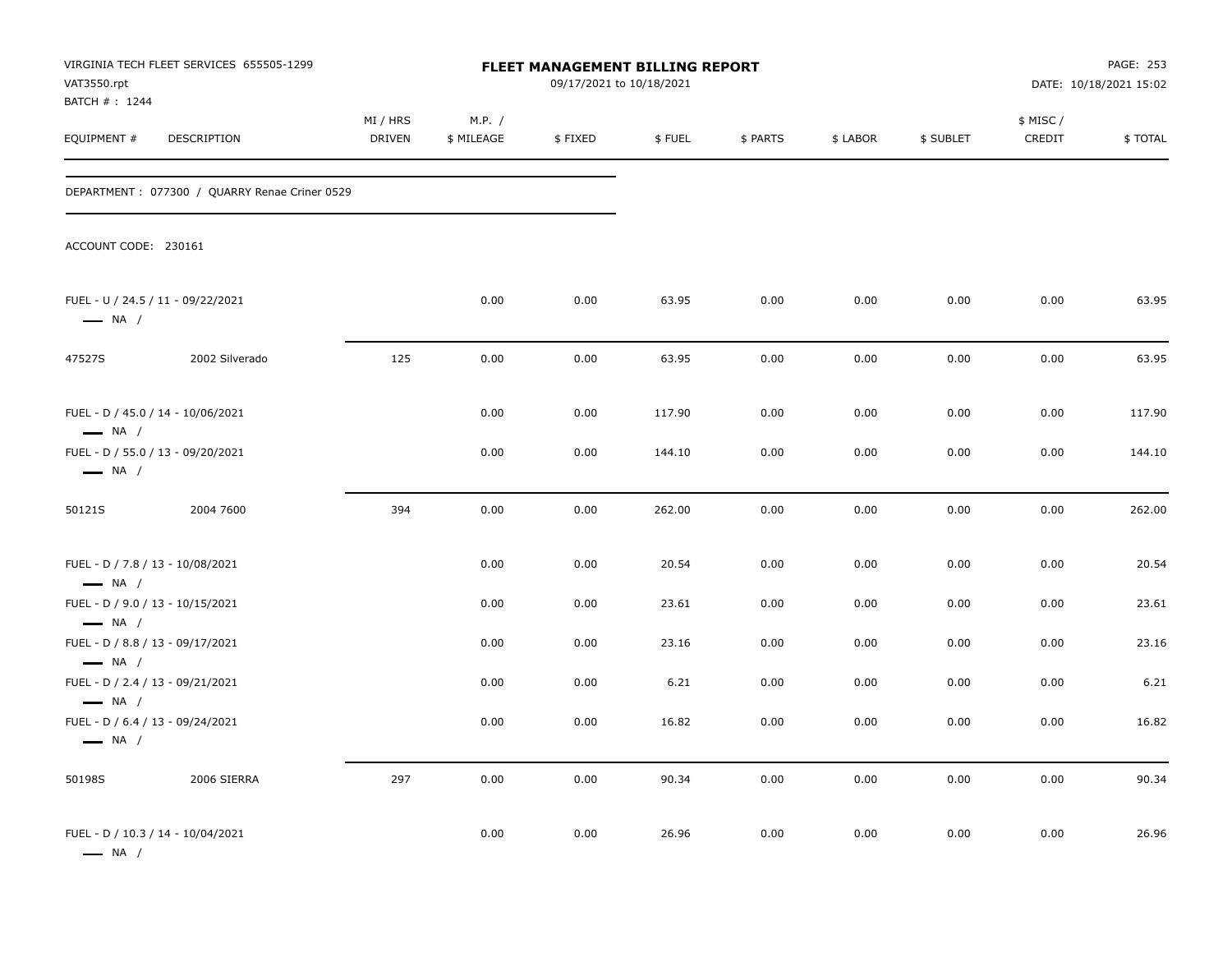|                        | VIRGINIA TECH FLEET SERVICES 655505-1299<br>VAT3550.rpt<br>BATCH # : 1244 |        |               |                  | FLEET MANAGEMENT BILLING REPORT<br>09/17/2021 to 10/18/2021 |        |          |          |                  |           | PAGE: 254<br>DATE: 10/18/2021 15:02 |
|------------------------|---------------------------------------------------------------------------|--------|---------------|------------------|-------------------------------------------------------------|--------|----------|----------|------------------|-----------|-------------------------------------|
|                        |                                                                           |        | MI / HRS      | M.P. /           |                                                             |        |          |          |                  | \$ MISC / |                                     |
| EQUIPMENT #            | DESCRIPTION                                                               |        | <b>DRIVEN</b> | \$ MILEAGE       | \$FIXED                                                     | \$FUEL | \$ PARTS | \$ LABOR | \$ SUBLET        | CREDIT    | \$TOTAL                             |
|                        | DEPARTMENT: 077300 / QUARRY Renae Criner 0529                             |        |               |                  |                                                             |        |          |          |                  |           |                                     |
| $\longrightarrow$ NA / | FUEL - D / 14.4 / 14 - 10/11/2021                                         |        |               | 0.00             | 0.00                                                        | 37.65  | 0.00     | 0.00     | 0.00             | 0.00      | 37.65                               |
| $\longrightarrow$ NA / | FUEL - D / 18.0 / 14 - 09/21/2021                                         |        |               | 0.00             | 0.00                                                        | 47.16  | 0.00     | 0.00     | 0.00             | 0.00      | 47.16                               |
| 65576S                 | 2014 F250-4x4                                                             |        | 526           | 0.00             | 0.00                                                        | 111.77 | 0.00     | 0.00     | 0.00             | 0.00      | 111.77                              |
| $\longrightarrow$ NA / | FUEL - D / 31.1 / 13 - 10/06/2021                                         |        |               | 0.00             | 0.00                                                        | 81.43  | 0.00     | 0.00     | 0.00             | 0.00      | 81.43                               |
| equarry                | <b>1990 CANS</b>                                                          |        | $\mathbf 0$   | 0.00             | 0.00                                                        | 81.43  | 0.00     | 0.00     | 0.00             | 0.00      | 81.43                               |
| ACCT:                  | 230161                                                                    |        | 1,342         | 0.00             | 0.00                                                        | 609.49 | 0.00     | 0.00     | 0.00             | 0.00      | 609.49                              |
|                        | DEPARTMENT SUBTOTALS:                                                     |        | 1,342         | 0.00             | 0.00                                                        | 609.49 | 0.00     | 0.00     | 0.00             | 0.00      | 609.49                              |
|                        | BREAKDOWN OF CHARGES:                                                     |        |               | MILEAGE          |                                                             |        | 0.00     |          | PARTS (WO'S)     |           | 0.00                                |
|                        | <b>EQUIPMENT COUNT:</b>                                                   | 5      |               | MOTOR POOL       |                                                             |        | 0.00     |          | PARTS (IND.ISS.) |           | 0.00                                |
|                        | DEPARTMENT:                                                               | 077300 |               | BASE             |                                                             |        | 0.00     |          | CREDITS          |           | 0.00                                |
|                        |                                                                           |        |               | <b>INSURANCE</b> |                                                             |        | 0.00     |          | MISCELLANEOUS    |           | 0.00                                |
|                        |                                                                           |        |               | <b>OTHER</b>     |                                                             |        | 0.00     | LABOR    |                  |           | 0.00                                |
|                        |                                                                           |        |               | REPLACEMENT      |                                                             |        | 0.00     |          | <b>SUBLETS</b>   |           | 0.00                                |
|                        |                                                                           |        |               | <b>FUEL</b>      |                                                             |        | 609.49   |          |                  |           |                                     |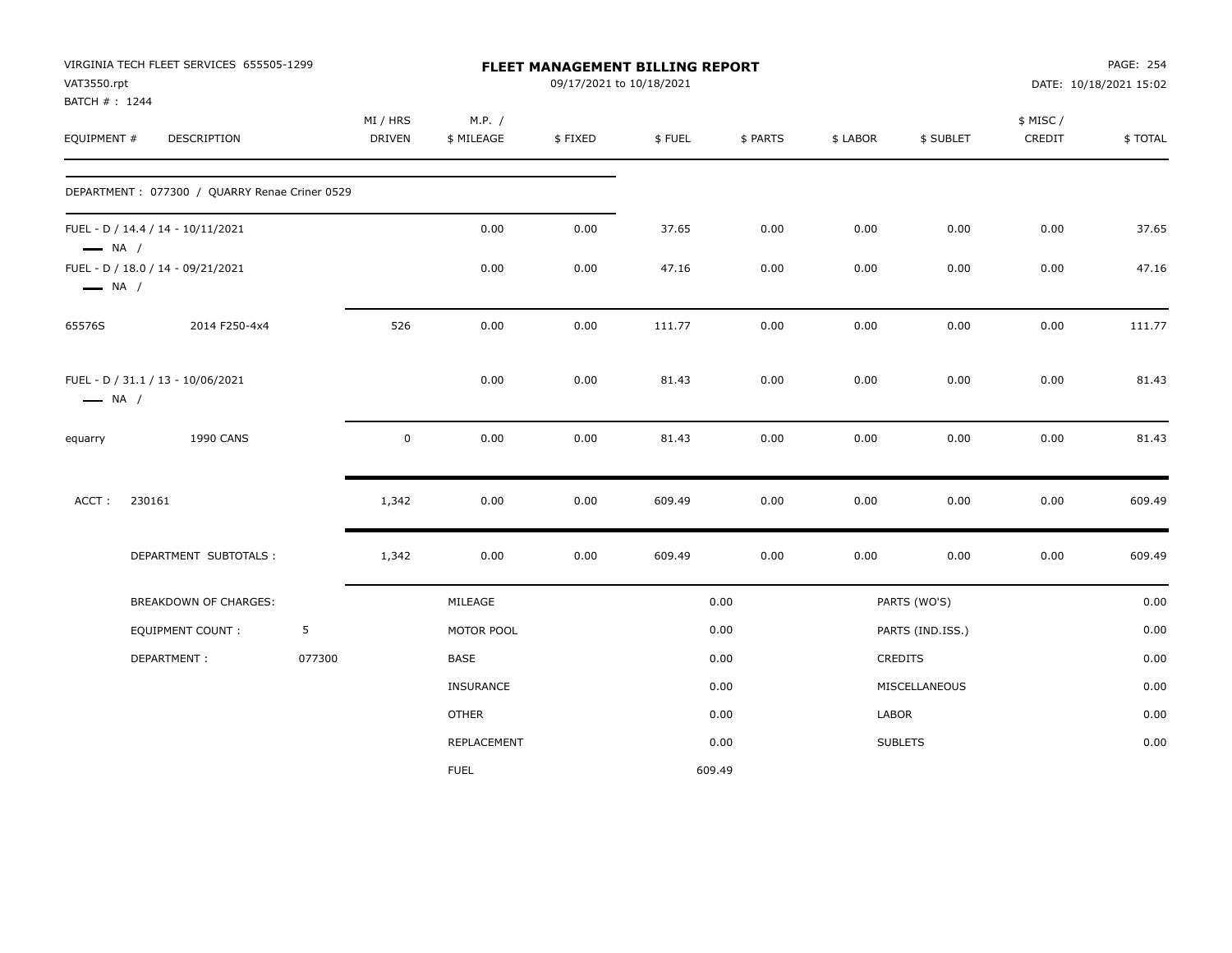| VAT3550.rpt<br>BATCH #: 1244                               | VIRGINIA TECH FLEET SERVICES 655505-1299                 |                    |                      | FLEET MANAGEMENT BILLING REPORT<br>09/17/2021 to 10/18/2021 |        |          |          |           |                     | PAGE: 255<br>DATE: 10/18/2021 15:02 |
|------------------------------------------------------------|----------------------------------------------------------|--------------------|----------------------|-------------------------------------------------------------|--------|----------|----------|-----------|---------------------|-------------------------------------|
| EQUIPMENT #                                                | DESCRIPTION                                              | MI / HRS<br>DRIVEN | M.P. /<br>\$ MILEAGE | \$FIXED                                                     | \$FUEL | \$ PARTS | \$ LABOR | \$ SUBLET | \$ MISC /<br>CREDIT | \$TOTAL                             |
|                                                            | DEPARTMENT : 077700 / Inn at Virginia Tech Bob Muse 0104 |                    |                      |                                                             |        |          |          |           |                     |                                     |
| ACCOUNT CODE: 153129                                       |                                                          |                    |                      |                                                             |        |          |          |           |                     |                                     |
| FUEL - U / 7.0 / 11 - 09/19/2021<br>$\longrightarrow$ NA / |                                                          |                    | 0.00                 | 0.00                                                        | 18.14  | 0.00     | 0.00     | 0.00      | 0.00                | 18.14                               |
| 77323s                                                     | 2019 Transist Wagon                                      | 96                 | 0.00                 | 0.00                                                        | 18.14  | 0.00     | 0.00     | 0.00      | 0.00                | 18.14                               |
| <b>BASE CHARGE</b><br>$\longrightarrow$ NA /               |                                                          |                    | 0.00                 | 602.00                                                      | 0.00   | 0.00     | 0.00     | 0.00      | 0.00                | 602.00                              |
| <b>PA23</b>                                                | 2014 12 PAS VAN                                          | $\mathbf 0$        | 0.00                 | 602.00                                                      | 0.00   | 0.00     | 0.00     | 0.00      | 0.00                | 602.00                              |
| ACCT:<br>153129                                            |                                                          | 96                 | 0.00                 | 602.00                                                      | 18.14  | 0.00     | 0.00     | 0.00      | 0.00                | 620.14                              |
| ACCOUNT CODE: 153132                                       |                                                          |                    |                      |                                                             |        |          |          |           |                     |                                     |
| <b>BASE CHARGE</b><br>$\longrightarrow$ NA /               |                                                          |                    | 0.00                 | 502.00                                                      | 0.00   | 0.00     | 0.00     | 0.00      | 0.00                | 502.00                              |
| <b>PA72</b>                                                | 2007 Express 3500                                        | $\mathsf 0$        | 0.00                 | 502.00                                                      | 0.00   | 0.00     | 0.00     | 0.00      | 0.00                | 502.00                              |
| ACCT:<br>153132                                            |                                                          | $\mathsf 0$        | 0.00                 | 502.00                                                      | 0.00   | 0.00     | 0.00     | 0.00      | 0.00                | 502.00                              |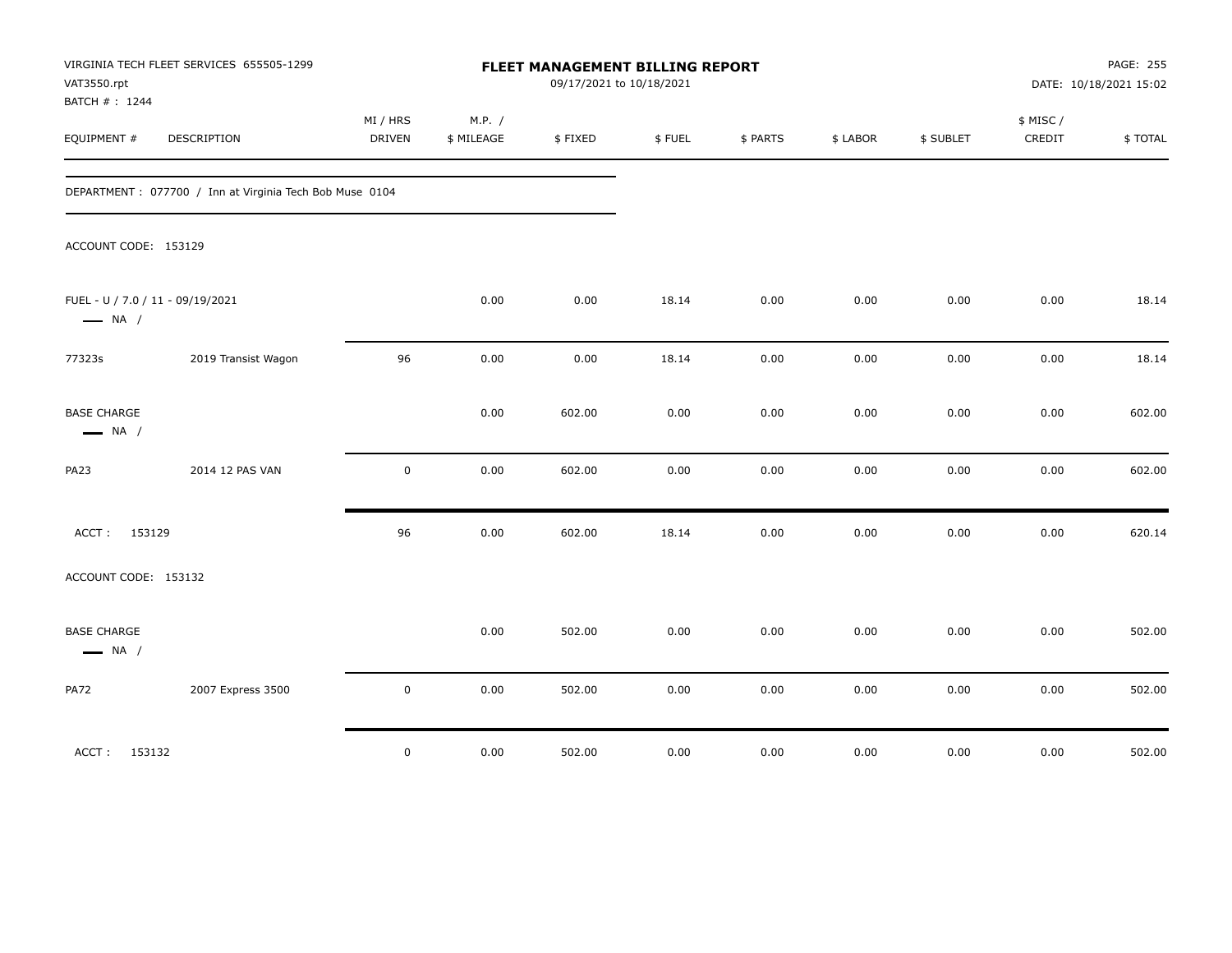| VIRGINIA TECH FLEET SERVICES 655505-1299<br>VAT3550.rpt<br>BATCH #: 1244 |        | <b>FLEET MANAGEMENT BILLING REPORT</b><br>09/17/2021 to 10/18/2021 |                      |          |          |          |          |                  |                     | PAGE: 256<br>DATE: 10/18/2021 15:02 |  |
|--------------------------------------------------------------------------|--------|--------------------------------------------------------------------|----------------------|----------|----------|----------|----------|------------------|---------------------|-------------------------------------|--|
| EQUIPMENT #<br><b>DESCRIPTION</b>                                        |        | MI / HRS<br><b>DRIVEN</b>                                          | M.P. /<br>\$ MILEAGE | \$FIXED  | \$FUEL   | \$ PARTS | \$ LABOR | \$ SUBLET        | \$ MISC /<br>CREDIT | \$TOTAL                             |  |
| DEPARTMENT SUBTOTALS :                                                   |        | 96                                                                 | 0.00                 | 1,104.00 | 18.14    | 0.00     | 0.00     | 0.00             | 0.00                | 1,122.14                            |  |
| <b>BREAKDOWN OF CHARGES:</b>                                             |        |                                                                    | MILEAGE              |          |          | 0.00     |          | PARTS (WO'S)     |                     | 0.00                                |  |
| <b>EQUIPMENT COUNT:</b>                                                  | 3      |                                                                    | MOTOR POOL           |          |          | 0.00     |          | PARTS (IND.ISS.) |                     | 0.00                                |  |
| DEPARTMENT:                                                              | 077700 |                                                                    | <b>BASE</b>          |          | 1,104.00 |          |          | <b>CREDITS</b>   |                     | 0.00                                |  |
|                                                                          |        |                                                                    | INSURANCE            |          |          | 0.00     |          | MISCELLANEOUS    |                     | 0.00                                |  |
|                                                                          |        |                                                                    | <b>OTHER</b>         |          |          | 0.00     | LABOR    |                  |                     | 0.00                                |  |
|                                                                          |        |                                                                    | REPLACEMENT          |          |          | 0.00     |          | <b>SUBLETS</b>   |                     | 0.00                                |  |
|                                                                          |        |                                                                    | <b>FUEL</b>          |          |          | 18.14    |          |                  |                     |                                     |  |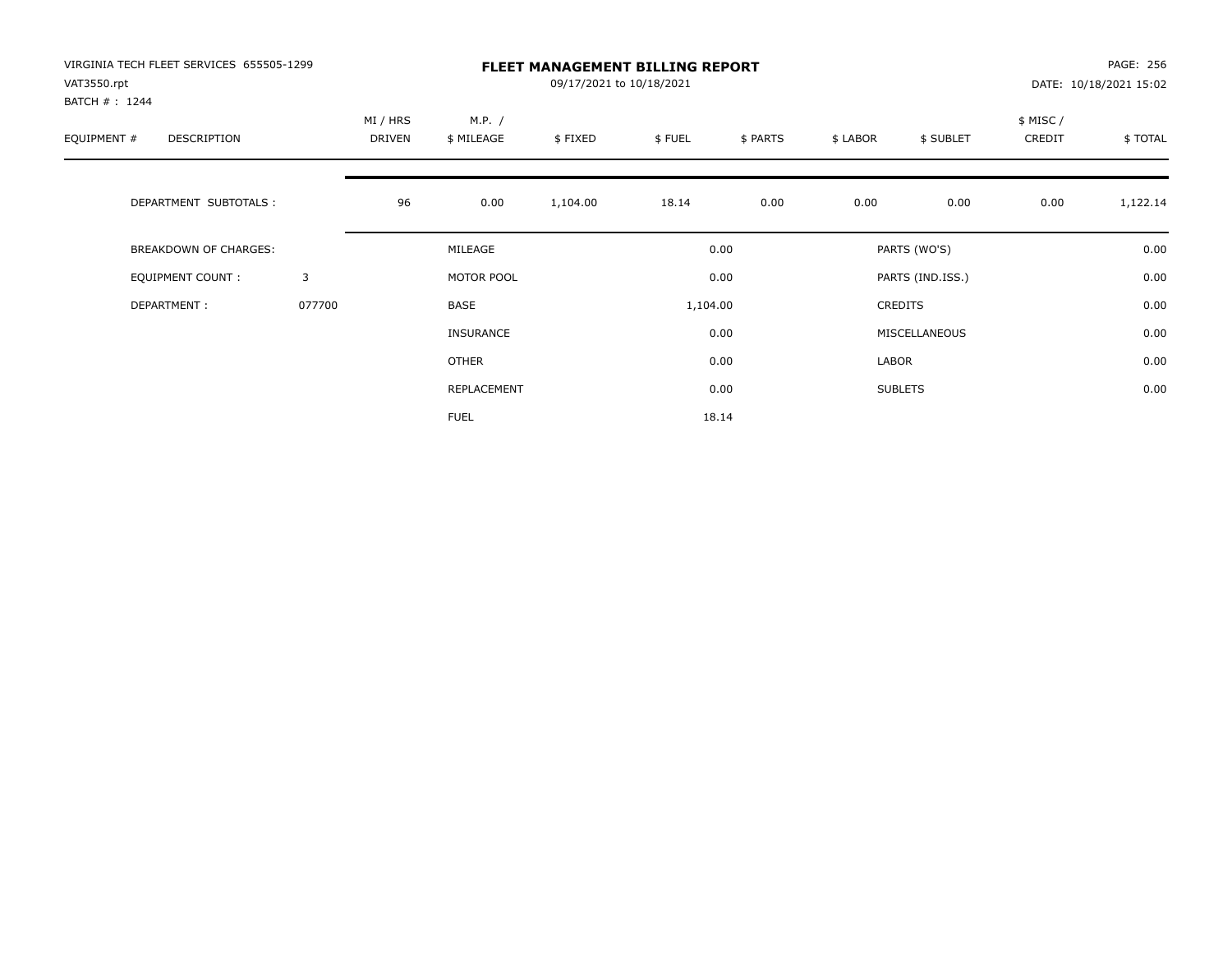| VAT3550.rpt            | VIRGINIA TECH FLEET SERVICES 655505-1299<br>BATCH #: 1244<br>EQUIPMENT #<br>DESCRIPTION |                | FLEET MANAGEMENT BILLING REPORT<br>09/17/2021 to 10/18/2021<br>MI / HRS<br>M.P. / |                    |         |        |          |          |                  |                     | PAGE: 257<br>DATE: 10/18/2021 15:02 |
|------------------------|-----------------------------------------------------------------------------------------|----------------|-----------------------------------------------------------------------------------|--------------------|---------|--------|----------|----------|------------------|---------------------|-------------------------------------|
|                        |                                                                                         |                | <b>DRIVEN</b>                                                                     | \$ MILEAGE         | \$FIXED | \$FUEL | \$ PARTS | \$ LABOR | \$ SUBLET        | \$ MISC /<br>CREDIT | \$TOTAL                             |
|                        | DEPARTMENT: 077900 / HOKIE PASSPORT ID OFFICE Joe Griffitts 0268                        |                |                                                                                   |                    |         |        |          |          |                  |                     |                                     |
|                        | ACCOUNT CODE: 655072                                                                    |                |                                                                                   |                    |         |        |          |          |                  |                     |                                     |
| $\longrightarrow$ NA / | FUEL - U / 25.4 / 11 - 09/30/2021                                                       |                |                                                                                   | 0.00               | 0.00    | 62.79  | 0.00     | 0.00     | 0.00             | 0.00                | 62.79                               |
| 43273S                 | 2012 Express 1500                                                                       |                | 264                                                                               | 0.00               | 0.00    | 62.79  | 0.00     | 0.00     | 0.00             | 0.00                | 62.79                               |
| $\longrightarrow$ NA / | FUEL - U / 17.5 / 11 - 09/16/2021                                                       |                |                                                                                   | 0.00               | 0.00    | 43.25  | 0.00     | 0.00     | 0.00             | 0.00                | 43.25                               |
| 43291S                 | 2012 RAM VAN                                                                            |                | 199                                                                               | 0.00               | 0.00    | 43.25  | 0.00     | 0.00     | 0.00             | 0.00                | 43.25                               |
| ACCT:                  | 655072                                                                                  |                | 463                                                                               | 0.00               | 0.00    | 106.04 | 0.00     | 0.00     | 0.00             | 0.00                | 106.04                              |
|                        | DEPARTMENT SUBTOTALS :                                                                  |                | 463                                                                               | 0.00               | 0.00    | 106.04 | 0.00     | 0.00     | 0.00             | 0.00                | 106.04                              |
|                        | <b>BREAKDOWN OF CHARGES:</b>                                                            |                |                                                                                   | MILEAGE            |         |        | 0.00     |          | PARTS (WO'S)     |                     | 0.00                                |
|                        | EQUIPMENT COUNT:                                                                        | $\overline{2}$ |                                                                                   | MOTOR POOL         |         |        | 0.00     |          | PARTS (IND.ISS.) |                     | 0.00                                |
|                        | DEPARTMENT:                                                                             | 077900         |                                                                                   | BASE               |         |        | 0.00     |          | <b>CREDITS</b>   |                     | 0.00                                |
|                        |                                                                                         |                |                                                                                   | <b>INSURANCE</b>   |         |        | 0.00     |          | MISCELLANEOUS    |                     | 0.00                                |
|                        |                                                                                         |                |                                                                                   | <b>OTHER</b>       |         |        | 0.00     | LABOR    |                  |                     | 0.00                                |
|                        |                                                                                         |                |                                                                                   | <b>REPLACEMENT</b> |         |        | 0.00     |          | <b>SUBLETS</b>   |                     | 0.00                                |
|                        |                                                                                         |                |                                                                                   | <b>FUEL</b>        |         |        | 106.04   |          |                  |                     |                                     |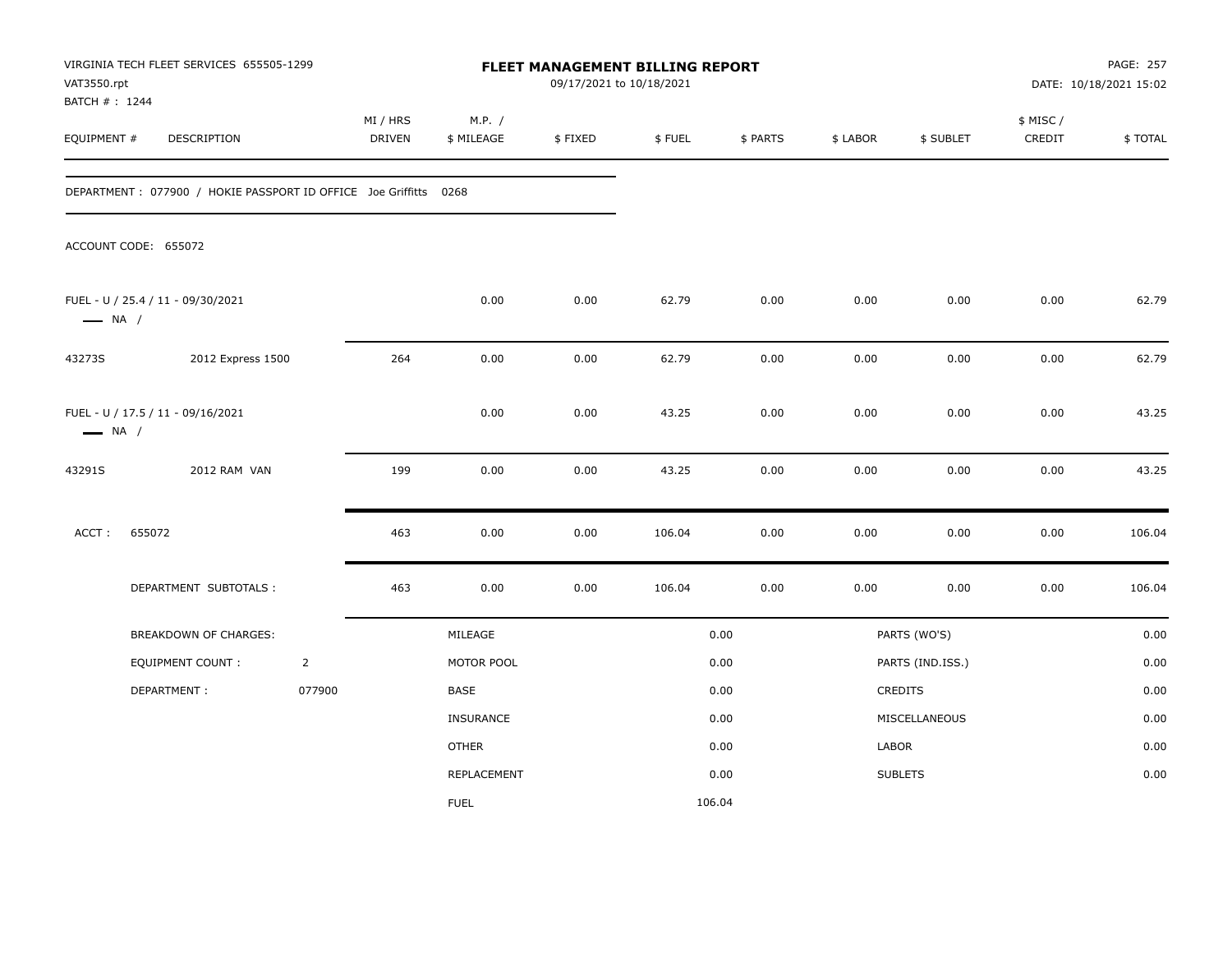| VAT3550.rpt                                                 | VIRGINIA TECH FLEET SERVICES 655505-1299                            |                    |                      | FLEET MANAGEMENT BILLING REPORT<br>09/17/2021 to 10/18/2021 |        |          |          |           |                     | PAGE: 258<br>DATE: 10/18/2021 15:02 |
|-------------------------------------------------------------|---------------------------------------------------------------------|--------------------|----------------------|-------------------------------------------------------------|--------|----------|----------|-----------|---------------------|-------------------------------------|
| BATCH #: 1244<br>EQUIPMENT #                                | DESCRIPTION                                                         | MI / HRS<br>DRIVEN | M.P. /<br>\$ MILEAGE | \$FIXED                                                     | \$FUEL | \$ PARTS | \$ LABOR | \$ SUBLET | \$ MISC /<br>CREDIT | \$TOTAL                             |
|                                                             | DEPARTMENT : 080000 / General and Administrative Jonathon Poff 0428 |                    |                      |                                                             |        |          |          |           |                     |                                     |
| ACCOUNT CODE: 153156                                        |                                                                     |                    |                      |                                                             |        |          |          |           |                     |                                     |
| FUEL - U / 16.1 / 11 - 10/06/2021<br>$\longrightarrow$ NA / |                                                                     |                    | 0.00                 | 0.00                                                        | 39.87  | 0.00     | 0.00     | 0.00      | 0.00                | 39.87                               |
| 68251S                                                      | 2014 ECONLINE                                                       | 137                | 0.00                 | 0.00                                                        | 39.87  | 0.00     | 0.00     | 0.00      | 0.00                | 39.87                               |
| FUEL - U / 10.0 / 11 - 10/02/2021<br>$\longrightarrow$ NA / |                                                                     |                    | 0.00                 | 0.00                                                        | 24.70  | 0.00     | 0.00     | 0.00      | 0.00                | 24.70                               |
| FUEL - U / 21.8 / 11 - 10/17/2021<br>$\longrightarrow$ NA / |                                                                     |                    | 0.00                 | 0.00                                                        | 59.51  | 0.00     | 0.00     | 0.00      | 0.00                | 59.51                               |
| 68256s                                                      | 2014 ECONLINE                                                       | 314                | 0.00                 | 0.00                                                        | 84.21  | 0.00     | 0.00     | 0.00      | 0.00                | 84.21                               |
| ACCT: 153156                                                |                                                                     | 451                | 0.00                 | 0.00                                                        | 124.08 | 0.00     | 0.00     | 0.00      | 0.00                | 124.08                              |
| ACCOUNT CODE: 153157                                        |                                                                     |                    |                      |                                                             |        |          |          |           |                     |                                     |
| FUEL - U / 21.8 / 11 - 09/23/2021<br>$\longrightarrow$ NA / |                                                                     |                    | 0.00                 | 0.00                                                        | 56.82  | 0.00     | 0.00     | 0.00      | 0.00                | 56.82                               |
| 71534s                                                      | 2016 Transist Wagon                                                 | 180                | 0.00                 | 0.00                                                        | 56.82  | 0.00     | 0.00     | 0.00      | 0.00                | 56.82                               |
| ACCT: 153157                                                |                                                                     | 180                | 0.00                 | 0.00                                                        | 56.82  | 0.00     | 0.00     | 0.00      | 0.00                | 56.82                               |

ACCOUNT CODE: 153520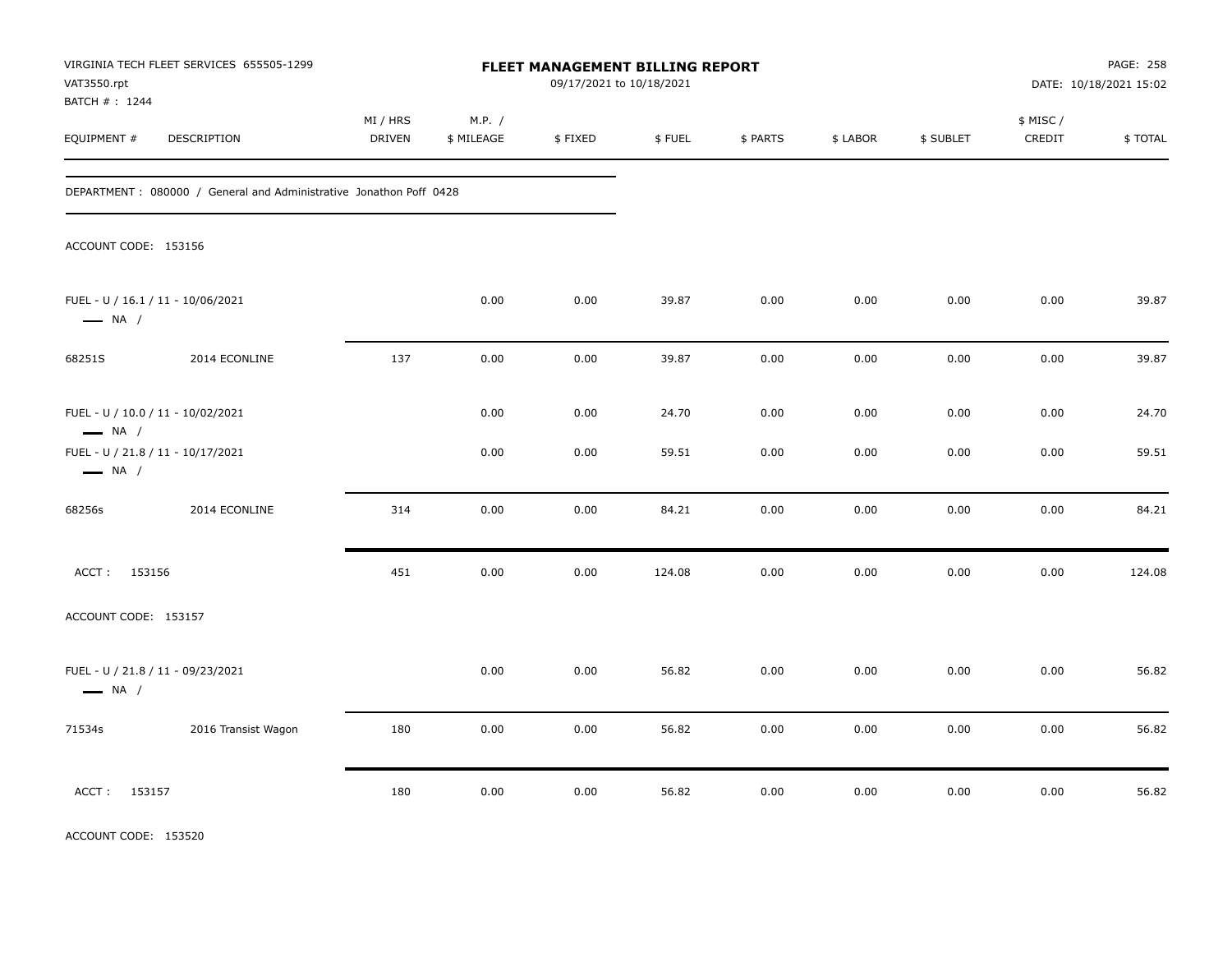| VAT3550.rpt<br>BATCH #: 1244 | VIRGINIA TECH FLEET SERVICES 655505-1299                            |                | <b>FLEET MANAGEMENT BILLING REPORT</b><br>09/17/2021 to 10/18/2021<br>MI / HRS<br>M.P. / |              |         |        |          |          |                  |                    | PAGE: 259<br>DATE: 10/18/2021 15:02 |
|------------------------------|---------------------------------------------------------------------|----------------|------------------------------------------------------------------------------------------|--------------|---------|--------|----------|----------|------------------|--------------------|-------------------------------------|
| EQUIPMENT #                  | <b>DESCRIPTION</b>                                                  |                | <b>DRIVEN</b>                                                                            | \$ MILEAGE   | \$FIXED | \$FUEL | \$ PARTS | \$ LABOR | \$ SUBLET        | \$ MISC/<br>CREDIT | \$TOTAL                             |
|                              | DEPARTMENT : 080000 / General and Administrative Jonathon Poff 0428 |                |                                                                                          |              |         |        |          |          |                  |                    |                                     |
| $\longrightarrow$ NA /       | FUEL - U / 12.5 / 12 - 09/22/2021                                   |                |                                                                                          | 0.00         | 0.00    | 32.65  | 0.00     | 0.00     | 0.00             | 0.00               | 32.65                               |
| 68306S                       | 2014 Ram                                                            |                | 210                                                                                      | 0.00         | 0.00    | 32.65  | 0.00     | 0.00     | 0.00             | 0.00               | 32.65                               |
| ACCT:                        | 153520                                                              |                | 210                                                                                      | 0.00         | 0.00    | 32.65  | 0.00     | 0.00     | 0.00             | 0.00               | 32.65                               |
|                              | DEPARTMENT SUBTOTALS :                                              |                | 841                                                                                      | 0.00         | 0.00    | 213.55 | 0.00     | 0.00     | 0.00             | 0.00               | 213.55                              |
|                              | <b>BREAKDOWN OF CHARGES:</b>                                        |                |                                                                                          | MILEAGE      |         |        | 0.00     |          | PARTS (WO'S)     |                    | 0.00                                |
|                              | <b>EQUIPMENT COUNT:</b>                                             | $\overline{4}$ |                                                                                          | MOTOR POOL   |         |        | 0.00     |          | PARTS (IND.ISS.) |                    | 0.00                                |
|                              | DEPARTMENT:                                                         | 080000         |                                                                                          | BASE         |         |        | 0.00     |          | CREDITS          |                    | 0.00                                |
|                              |                                                                     |                |                                                                                          | INSURANCE    |         |        | 0.00     |          | MISCELLANEOUS    |                    | 0.00                                |
|                              |                                                                     |                |                                                                                          | <b>OTHER</b> |         |        | 0.00     | LABOR    |                  |                    | 0.00                                |
|                              |                                                                     |                |                                                                                          | REPLACEMENT  |         |        | 0.00     |          | <b>SUBLETS</b>   |                    | 0.00                                |
|                              |                                                                     |                |                                                                                          | <b>FUEL</b>  |         |        | 213.55   |          |                  |                    |                                     |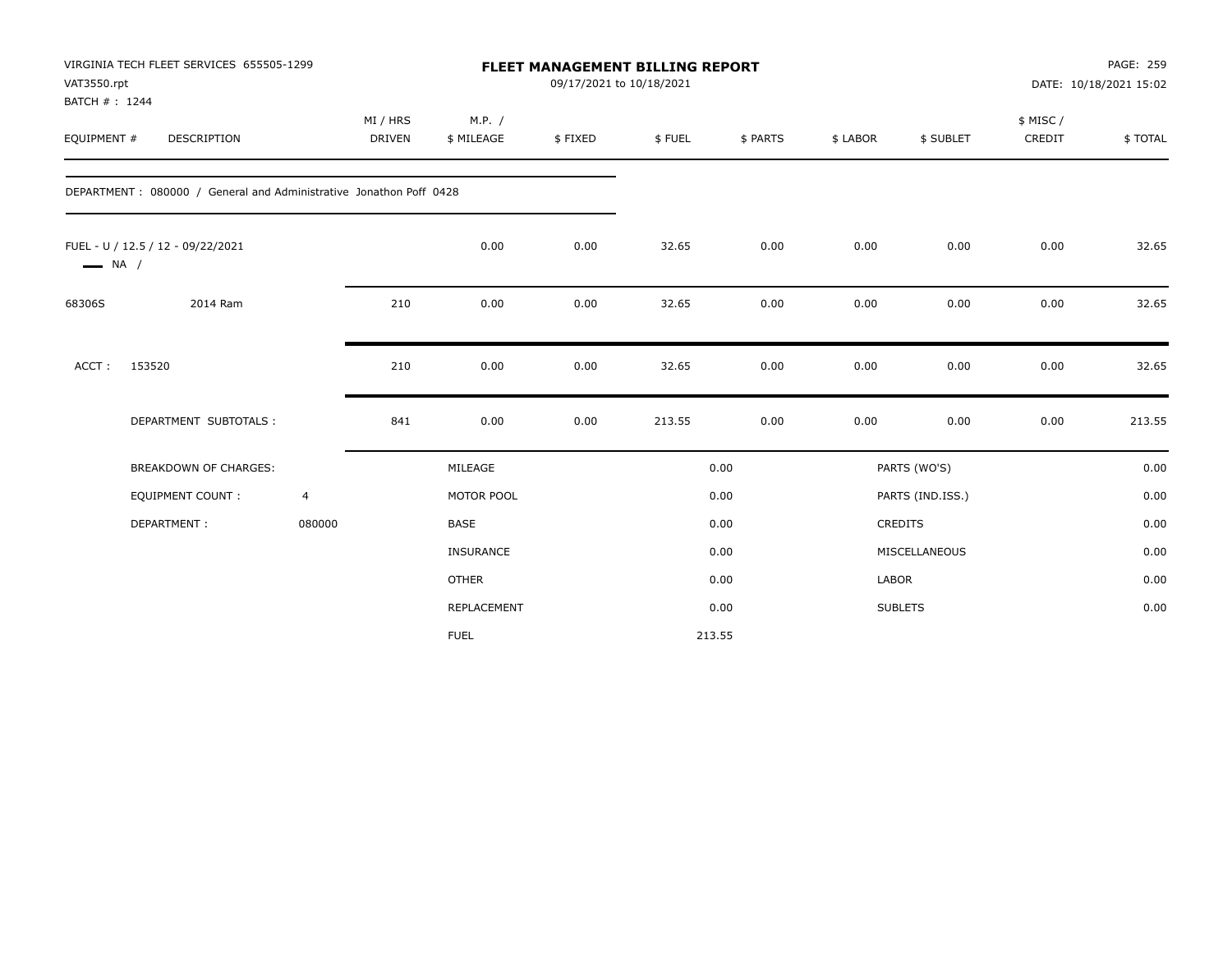| VAT3550.rpt<br>BATCH #: 1244 | VIRGINIA TECH FLEET SERVICES 655505-1299                |                    |                      | <b>FLEET MANAGEMENT BILLING REPORT</b><br>09/17/2021 to 10/18/2021 |        |          |          |                  |                    | PAGE: 260<br>DATE: 10/18/2021 15:02 |
|------------------------------|---------------------------------------------------------|--------------------|----------------------|--------------------------------------------------------------------|--------|----------|----------|------------------|--------------------|-------------------------------------|
| EQUIPMENT #                  | DESCRIPTION                                             | MI / HRS<br>DRIVEN | M.P. /<br>\$ MILEAGE | \$FIXED                                                            | \$FUEL | \$ PARTS | \$ LABOR | \$ SUBLET        | \$ MISC/<br>CREDIT | \$TOTAL                             |
|                              | DEPARTMENT: 080001 / Judical Affairs Jonathon Poff 0428 |                    |                      |                                                                    |        |          |          |                  |                    |                                     |
|                              | ACCOUNT CODE: 153154                                    |                    |                      |                                                                    |        |          |          |                  |                    |                                     |
| $\longrightarrow$ NA /       | FUEL - U / 15.7 / 12 - 10/11/2021                       |                    | 0.00                 | 0.00                                                               | 42.81  | 0.00     | 0.00     | 0.00             | 0.00               | 42.81                               |
| 68252S                       | 2014 Caravan                                            | 183                | 0.00                 | 0.00                                                               | 42.81  | 0.00     | 0.00     | 0.00             | 0.00               | 42.81                               |
| ACCT:                        | 153154                                                  | 183                | 0.00                 | 0.00                                                               | 42.81  | 0.00     | 0.00     | 0.00             | 0.00               | 42.81                               |
|                              | DEPARTMENT SUBTOTALS :                                  | 183                | 0.00                 | 0.00                                                               | 42.81  | 0.00     | 0.00     | 0.00             | 0.00               | 42.81                               |
|                              | <b>BREAKDOWN OF CHARGES:</b>                            |                    | MILEAGE              |                                                                    |        | 0.00     |          | PARTS (WO'S)     |                    | 0.00                                |
|                              | <b>EQUIPMENT COUNT:</b>                                 | $\mathbf{1}$       | MOTOR POOL           |                                                                    |        | 0.00     |          | PARTS (IND.ISS.) |                    | 0.00                                |
|                              | DEPARTMENT:                                             | 080001             | <b>BASE</b>          |                                                                    |        | 0.00     |          | CREDITS          |                    | 0.00                                |
|                              |                                                         |                    | <b>INSURANCE</b>     |                                                                    |        | 0.00     |          | MISCELLANEOUS    |                    | 0.00                                |
|                              |                                                         |                    | <b>OTHER</b>         |                                                                    |        | 0.00     | LABOR    |                  |                    | 0.00                                |
|                              |                                                         |                    | REPLACEMENT          |                                                                    |        | 0.00     |          | <b>SUBLETS</b>   |                    | 0.00                                |
|                              |                                                         |                    | <b>FUEL</b>          |                                                                    |        | 42.81    |          |                  |                    |                                     |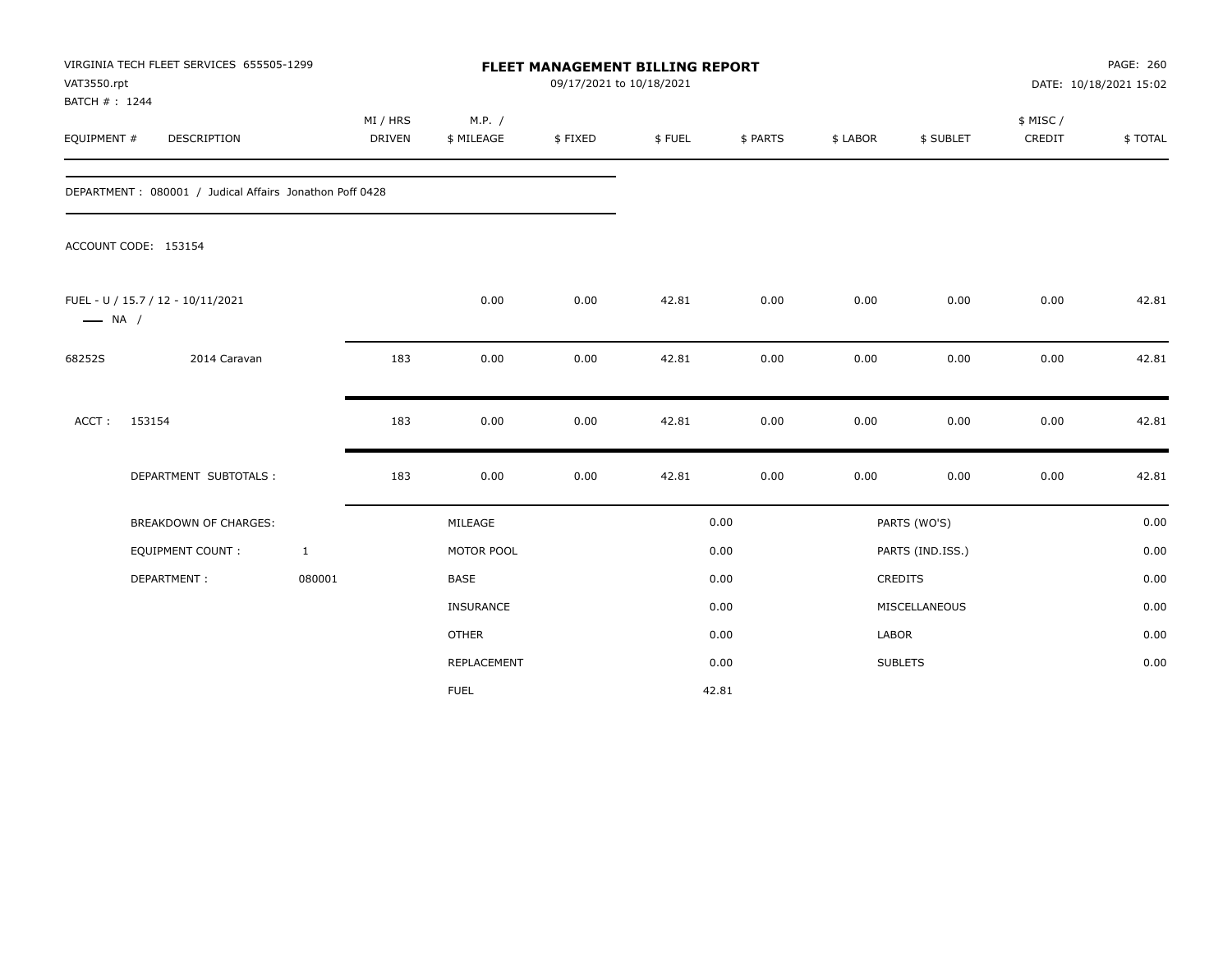| VAT3550.rpt                  | VIRGINIA TECH FLEET SERVICES 655505-1299                    |                    |                      | FLEET MANAGEMENT BILLING REPORT<br>09/17/2021 to 10/18/2021 |        |          |          |           |                    | PAGE: 261<br>DATE: 10/18/2021 15:02 |
|------------------------------|-------------------------------------------------------------|--------------------|----------------------|-------------------------------------------------------------|--------|----------|----------|-----------|--------------------|-------------------------------------|
| BATCH #: 1244<br>EQUIPMENT # | DESCRIPTION                                                 | MI / HRS<br>DRIVEN | M.P. /<br>\$ MILEAGE | \$FIXED                                                     | \$FUEL | \$ PARTS | \$ LABOR | \$ SUBLET | \$ MISC/<br>CREDIT | \$TOTAL                             |
|                              | DEPARTMENT: 080201 / F&O - Adminstration Jonathon Poff 0428 |                    |                      |                                                             |        |          |          |           |                    |                                     |
| ACCOUNT CODE: 153152         |                                                             |                    |                      |                                                             |        |          |          |           |                    |                                     |
| $\longrightarrow$ NA /       | FUEL - U / 13.5 / 12 - 10/08/2021                           |                    | 0.00                 | 0.00                                                        | 33.35  | 0.00     | 0.00     | 0.00      | 0.00               | 33.35                               |
| $\longrightarrow$ NA /       | FUEL - U / 14.1 / 11 - 09/22/2021                           |                    | 0.00                 | 0.00                                                        | 36.72  | 0.00     | 0.00     | 0.00      | 0.00               | 36.72                               |
| 41849S                       | 2001 S10                                                    | 375                | 0.00                 | 0.00                                                        | 70.07  | 0.00     | 0.00     | 0.00      | 0.00               | 70.07                               |
| $\longrightarrow$ NA /       | FUEL - U / 11.6 / 11 - 10/01/2021                           |                    | 0.00                 | 0.00                                                        | 28.63  | 0.00     | 0.00     | 0.00      | 0.00               | 28.63                               |
| $\longrightarrow$ NA /       | FUEL - U / 10.7 / 11 - 10/13/2021                           |                    | 0.00                 | 0.00                                                        | 29.18  | 0.00     | 0.00     | 0.00      | 0.00               | 29.18                               |
| $\longrightarrow$ NA /       | FUEL - U / 14.1 / 11 - 09/20/2021                           |                    | 0.00                 | 0.00                                                        | 36.72  | 0.00     | 0.00     | 0.00      | 0.00               | 36.72                               |
| 55222S                       | 2007 COLORADO                                               | 707                | 0.00                 | 0.00                                                        | 94.53  | 0.00     | 0.00     | 0.00      | 0.00               | 94.53                               |
| $\longrightarrow$ NA /       | FUEL - U / 25.8 / 12 - 10/07/2021                           |                    | 0.00                 | 0.00                                                        | 63.60  | 0.00     | 0.00     | 0.00      | 0.00               | 63.60                               |
| 55275S                       | 2008 E-150 VAN                                              | 222                | 0.00                 | 0.00                                                        | 63.60  | 0.00     | 0.00     | 0.00      | 0.00               | 63.60                               |
| $\longrightarrow$ NA /       | FUEL - U / 29.3 / 11 - 10/12/2021                           |                    | 0.00                 | $0.00\,$                                                    | 79.96  | $0.00\,$ | $0.00\,$ | 0.00      | 0.00               | 79.96                               |
| 55276S                       | 2008 E150 VAN                                               | 275                | 0.00                 | 0.00                                                        | 79.96  | 0.00     | 0.00     | 0.00      | 0.00               | 79.96                               |
|                              | FUEL - U / 12.0 / 12 - 10/17/2021                           |                    | 0.00                 | 0.00                                                        | 32.84  | 0.00     | 0.00     | 0.00      | 0.00               | 32.84                               |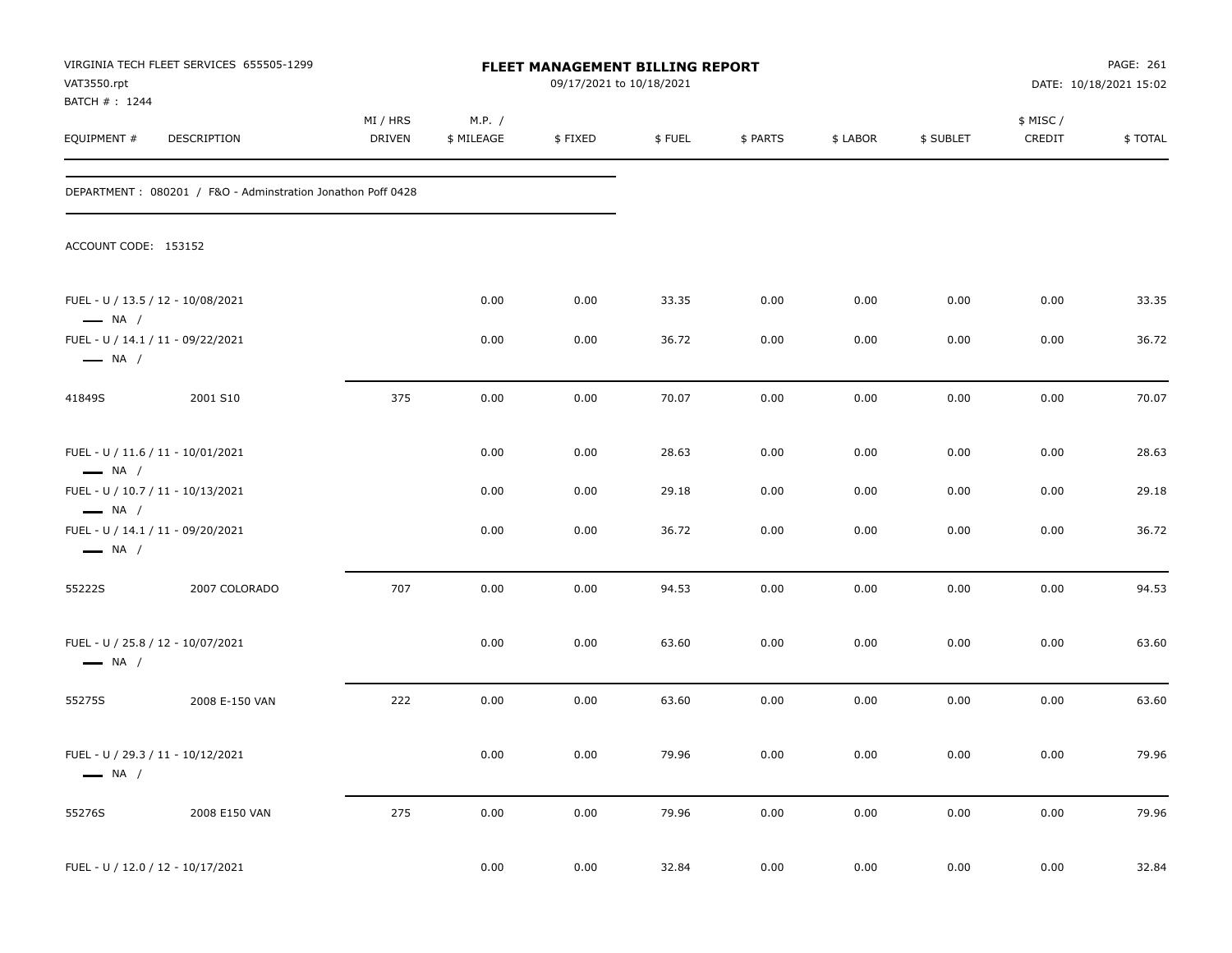| VAT3550.rpt<br>BATCH #: 1244           | VIRGINIA TECH FLEET SERVICES 655505-1299                    | FLEET MANAGEMENT BILLING REPORT<br>09/17/2021 to 10/18/2021 |                      |         |        |          |          |           | PAGE: 262<br>DATE: 10/18/2021 15:02 |         |
|----------------------------------------|-------------------------------------------------------------|-------------------------------------------------------------|----------------------|---------|--------|----------|----------|-----------|-------------------------------------|---------|
| EQUIPMENT #                            | DESCRIPTION                                                 | MI / HRS<br><b>DRIVEN</b>                                   | M.P. /<br>\$ MILEAGE | \$FIXED | \$FUEL | \$ PARTS | \$ LABOR | \$ SUBLET | \$ MISC /<br>CREDIT                 | \$TOTAL |
|                                        | DEPARTMENT: 080201 / F&O - Adminstration Jonathon Poff 0428 |                                                             |                      |         |        |          |          |           |                                     |         |
| $\longrightarrow$ NA /                 |                                                             |                                                             |                      |         |        |          |          |           |                                     |         |
| 71530s                                 | 2016 Caravan                                                | 229                                                         | 0.00                 | 0.00    | 32.84  | 0.00     | 0.00     | 0.00      | 0.00                                | 32.84   |
| $\longrightarrow$ NA /                 | FUEL - D / 5.1 / 14 - 10/14/2021                            |                                                             | 0.00                 | 0.00    | 13.26  | 0.00     | 0.00     | 0.00      | 0.00                                | 13.26   |
| erdp                                   | 1990 CANS                                                   | $\mathbf 0$                                                 | 0.00                 | 0.00    | 13.26  | 0.00     | 0.00     | 0.00      | 0.00                                | 13.26   |
| ACCT:                                  | 153152                                                      | 1,808                                                       | 0.00                 | 0.00    | 354.26 | 0.00     | 0.00     | 0.00      | $0.00\,$                            | 354.26  |
| ACCOUNT CODE: 155382                   |                                                             |                                                             |                      |         |        |          |          |           |                                     |         |
| $\longrightarrow$ NA /                 | FUEL - U / 16.6 / 12 - 09/27/2021                           |                                                             | 0.00                 | 0.00    | 40.88  | 0.00     | 0.00     | 0.00      | 0.00                                | 40.88   |
| OTHER CHARGE<br>$\longrightarrow$ NA / |                                                             |                                                             | 0.00                 | 3.28    | 0.00   | 0.00     | 0.00     | 0.00      | 0.00                                | 3.28    |
| 68259S                                 | 2014 Caravan                                                | 605                                                         | 0.00                 | 3.28    | 40.88  | 0.00     | 0.00     | 0.00      | 0.00                                | 44.16   |
| ACCT: 155382                           |                                                             | 605                                                         | 0.00                 | 3.28    | 40.88  | 0.00     | 0.00     | 0.00      | 0.00                                | 44.16   |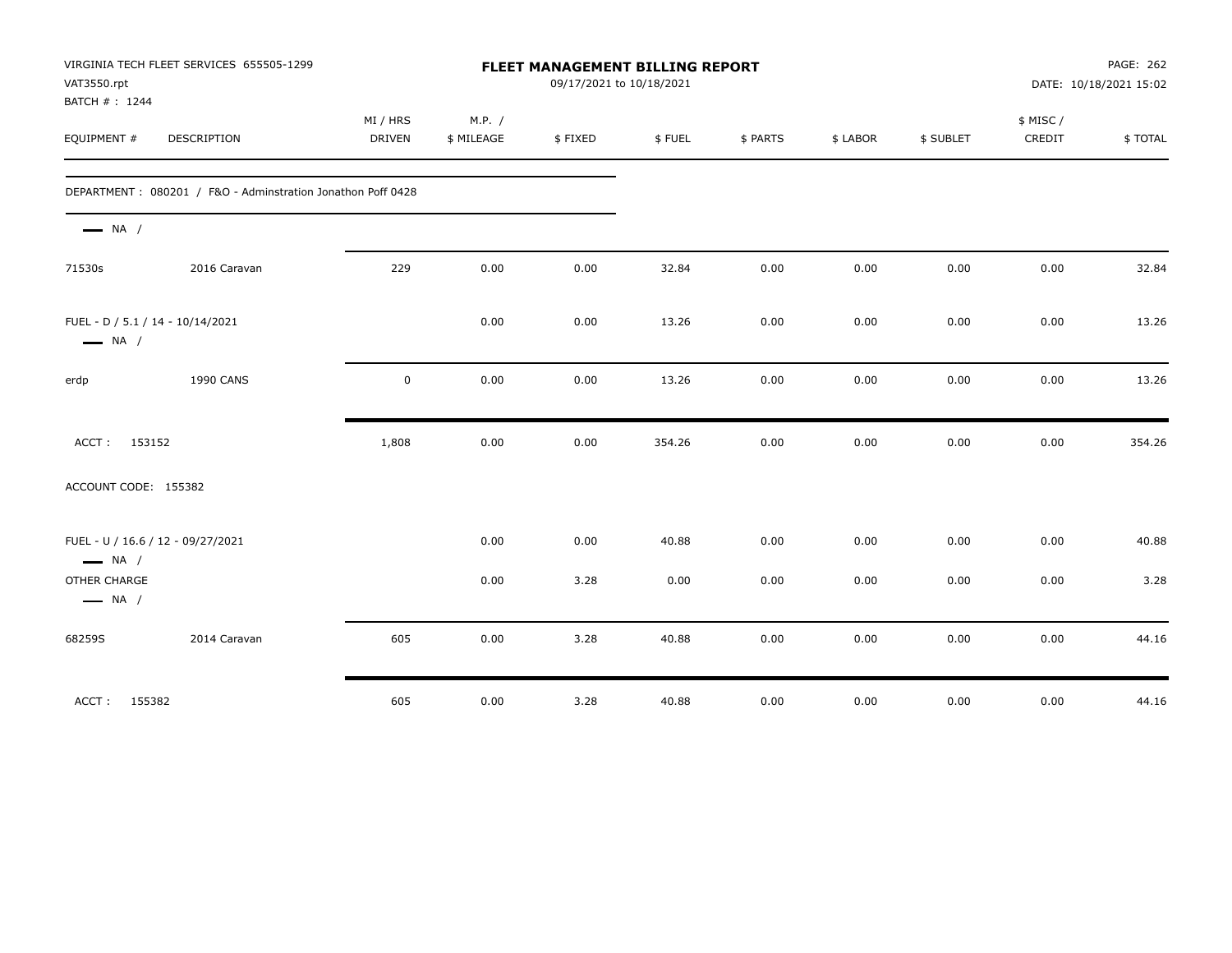| VIRGINIA TECH FLEET SERVICES 655505-1299<br>VAT3550.rpt<br>BATCH #: 1244 |                | <b>FLEET MANAGEMENT BILLING REPORT</b><br>09/17/2021 to 10/18/2021 |                      |         |        |          |          |                  |                    | PAGE: 263<br>DATE: 10/18/2021 15:02 |  |
|--------------------------------------------------------------------------|----------------|--------------------------------------------------------------------|----------------------|---------|--------|----------|----------|------------------|--------------------|-------------------------------------|--|
| EQUIPMENT #<br>DESCRIPTION                                               |                | MI / HRS<br>DRIVEN                                                 | M.P. /<br>\$ MILEAGE | \$FIXED | \$FUEL | \$ PARTS | \$ LABOR | \$ SUBLET        | \$ MISC/<br>CREDIT | \$TOTAL                             |  |
| DEPARTMENT SUBTOTALS :                                                   |                | 2,413                                                              | 0.00                 | 3.28    | 395.14 | 0.00     | 0.00     | 0.00             | 0.00               | 398.42                              |  |
| <b>BREAKDOWN OF CHARGES:</b>                                             |                |                                                                    | MILEAGE              |         |        | 0.00     |          | PARTS (WO'S)     |                    | 0.00                                |  |
| EQUIPMENT COUNT:                                                         | $\overline{7}$ |                                                                    | MOTOR POOL           |         |        | 0.00     |          | PARTS (IND.ISS.) |                    | 0.00                                |  |
| DEPARTMENT:                                                              | 080201         |                                                                    | BASE                 |         |        | 0.00     |          | <b>CREDITS</b>   |                    | 0.00                                |  |
|                                                                          |                |                                                                    | <b>INSURANCE</b>     |         |        | 0.00     |          | MISCELLANEOUS    |                    | 0.00                                |  |
|                                                                          |                |                                                                    | <b>OTHER</b>         |         |        | 3.28     | LABOR    |                  |                    | 0.00                                |  |
|                                                                          |                |                                                                    | REPLACEMENT          |         |        | 0.00     |          | <b>SUBLETS</b>   |                    | 0.00                                |  |
|                                                                          |                |                                                                    | <b>FUEL</b>          |         |        | 395.14   |          |                  |                    |                                     |  |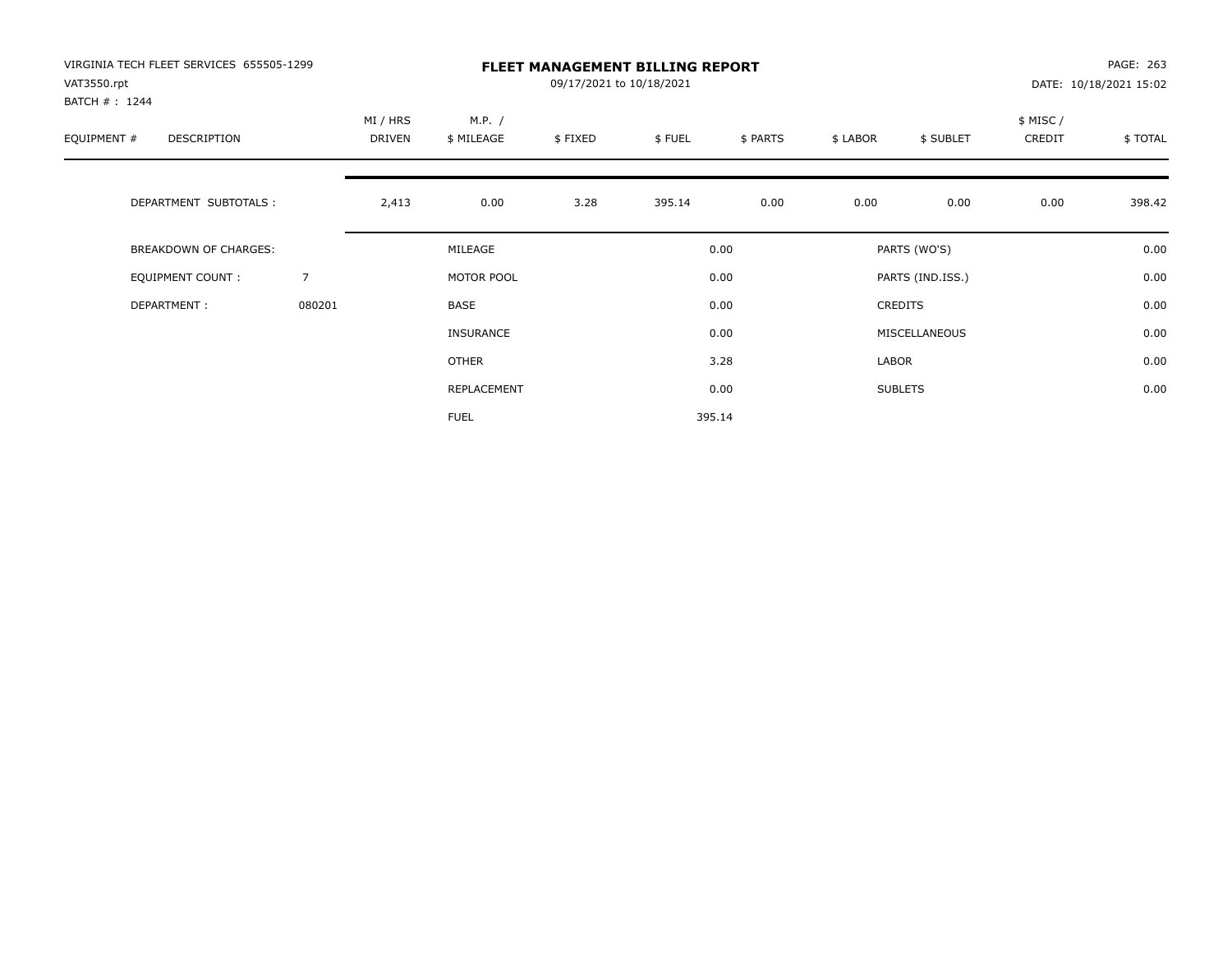| VAT3550.rpt                                      | VIRGINIA TECH FLEET SERVICES 655505-1299<br>BATCH # : 1244<br>EQUIPMENT #<br>DESCRIPTION |              |                           |                      |         | FLEET MANAGEMENT BILLING REPORT<br>09/17/2021 to 10/18/2021 |          |          |                  | PAGE: 264<br>DATE: 10/18/2021 15:02 |         |
|--------------------------------------------------|------------------------------------------------------------------------------------------|--------------|---------------------------|----------------------|---------|-------------------------------------------------------------|----------|----------|------------------|-------------------------------------|---------|
|                                                  |                                                                                          |              | MI / HRS<br><b>DRIVEN</b> | M.P. /<br>\$ MILEAGE | \$FIXED | \$FUEL                                                      | \$ PARTS | \$ LABOR | \$ SUBLET        | \$ MISC /<br>CREDIT                 | \$TOTAL |
|                                                  | DEPARTMENT: 080202 / F&O - Housekeeping Jonathon Poff 0428                               |              |                           |                      |         |                                                             |          |          |                  |                                     |         |
|                                                  | ACCOUNT CODE: 153519                                                                     |              |                           |                      |         |                                                             |          |          |                  |                                     |         |
| $\longrightarrow$ NA /                           | FUEL - U / 11.2 / 11 - 10/04/2021                                                        |              |                           | 0.00                 | 0.00    | 27.64                                                       | 0.00     | 0.00     | 0.00             | 0.00                                | 27.64   |
|                                                  | FUEL - U / 14.5 / 11 - 10/11/2021                                                        |              |                           | 0.00                 | 0.00    | 39.48                                                       | 0.00     | 0.00     | 0.00             | 0.00                                | 39.48   |
| $\longrightarrow$ NA /                           | FUEL - U / 10.7 / 11 - 09/20/2021                                                        |              |                           | 0.00                 | 0.00    | 27.93                                                       | 0.00     | 0.00     | 0.00             | 0.00                                | 27.93   |
| $\longrightarrow$ NA /<br>$\longrightarrow$ NA / | FUEL - U / 10.5 / 11 - 09/27/2021                                                        |              |                           | 0.00                 | 0.00    | 25.89                                                       | 0.00     | 0.00     | 0.00             | 0.00                                | 25.89   |
| 68253S                                           | 2014 Caravan                                                                             |              | 432                       | 0.00                 | 0.00    | 120.94                                                      | 0.00     | 0.00     | 0.00             | 0.00                                | 120.94  |
| ACCT:                                            | 153519                                                                                   |              | 432                       | 0.00                 | 0.00    | 120.94                                                      | 0.00     | 0.00     | 0.00             | 0.00                                | 120.94  |
|                                                  | DEPARTMENT SUBTOTALS :                                                                   |              | 432                       | 0.00                 | 0.00    | 120.94                                                      | 0.00     | 0.00     | 0.00             | 0.00                                | 120.94  |
|                                                  | BREAKDOWN OF CHARGES:                                                                    |              |                           | MILEAGE              |         |                                                             | 0.00     |          | PARTS (WO'S)     |                                     | 0.00    |
|                                                  | <b>EQUIPMENT COUNT:</b>                                                                  | $\mathbf{1}$ |                           | MOTOR POOL           |         |                                                             | 0.00     |          | PARTS (IND.ISS.) |                                     | 0.00    |
|                                                  | DEPARTMENT:                                                                              | 080202       |                           | BASE                 |         |                                                             | 0.00     |          | CREDITS          |                                     | 0.00    |
|                                                  |                                                                                          |              |                           | <b>INSURANCE</b>     |         |                                                             | 0.00     |          | MISCELLANEOUS    |                                     | 0.00    |
|                                                  |                                                                                          |              |                           | <b>OTHER</b>         |         |                                                             | 0.00     | LABOR    |                  |                                     | 0.00    |
|                                                  |                                                                                          |              |                           | REPLACEMENT          |         |                                                             | 0.00     |          | <b>SUBLETS</b>   |                                     | 0.00    |
|                                                  |                                                                                          |              |                           | <b>FUEL</b>          |         | 120.94                                                      |          |          |                  |                                     |         |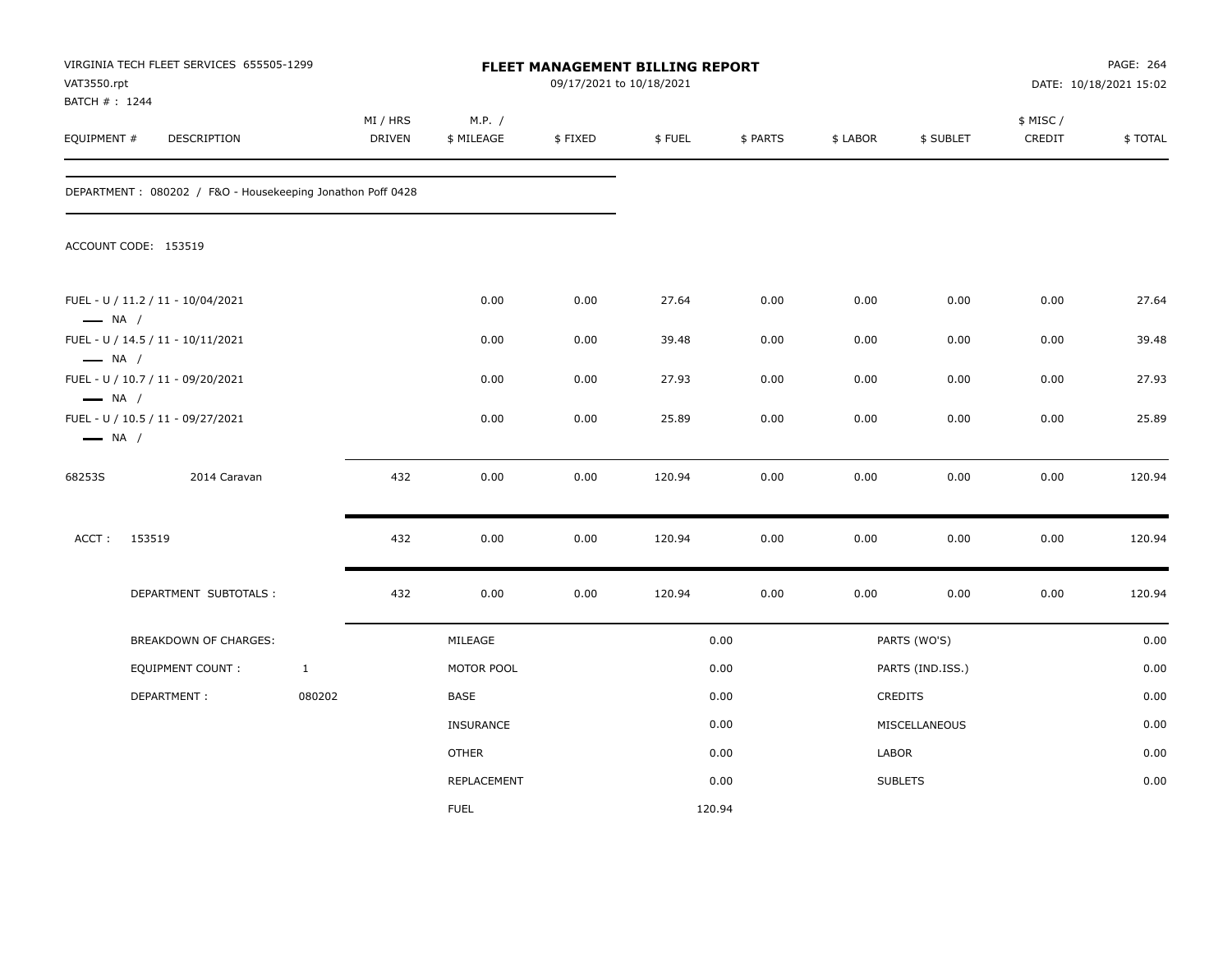| VAT3550.rpt<br>BATCH #: 1244                               | VIRGINIA TECH FLEET SERVICES 655505-1299<br>FLEET MANAGEMENT BILLING REPORT<br>09/17/2021 to 10/18/2021 |                           |                      |         |        |          | PAGE: 265<br>DATE: 10/18/2021 15:02 |           |                     |         |
|------------------------------------------------------------|---------------------------------------------------------------------------------------------------------|---------------------------|----------------------|---------|--------|----------|-------------------------------------|-----------|---------------------|---------|
| EQUIPMENT #                                                | DESCRIPTION                                                                                             | MI / HRS<br><b>DRIVEN</b> | M.P. /<br>\$ MILEAGE | \$FIXED | \$FUEL | \$ PARTS | \$ LABOR                            | \$ SUBLET | \$ MISC /<br>CREDIT | \$TOTAL |
|                                                            | DEPARTMENT: 080203 / F&O - Maintenance Jonathon Poff 0428                                               |                           |                      |         |        |          |                                     |           |                     |         |
| ACCOUNT CODE: 153054                                       |                                                                                                         |                           |                      |         |        |          |                                     |           |                     |         |
| FUEL - U / 4.7 / 11 - 09/21/2021<br>$\longrightarrow$ NA / |                                                                                                         |                           | 0.00                 | 0.00    | 12.14  | 0.00     | 0.00                                | 0.00      | 0.00                | 12.14   |
| EGUV091                                                    | 2013 CARRYALL 6                                                                                         | $\mathsf 0$               | 0.00                 | 0.00    | 12.14  | 0.00     | 0.00                                | 0.00      | 0.00                | 12.14   |
| ACCT: 153054                                               |                                                                                                         | $\mathbf 0$               | 0.00                 | 0.00    | 12.14  | 0.00     | 0.00                                | 0.00      | 0.00                | 12.14   |
| ACCOUNT CODE: 153152                                       |                                                                                                         |                           |                      |         |        |          |                                     |           |                     |         |
| FUEL - U / 4.9 / 11 - 10/14/2021<br>$\longrightarrow$ NA / |                                                                                                         |                           | 0.00                 | 0.00    | 13.40  | 0.00     | 0.00                                | 0.00      | 0.00                | 13.40   |
| EGUV026                                                    | 2007 XRT-810                                                                                            | $\mathbf 0$               | 0.00                 | 0.00    | 13.40  | 0.00     | 0.00                                | 0.00      | 0.00                | 13.40   |
| ACCT: 153152                                               |                                                                                                         | $\mathbf 0$               | 0.00                 | 0.00    | 13.40  | 0.00     | 0.00                                | 0.00      | 0.00                | 13.40   |
| ACCOUNT CODE: 153520                                       |                                                                                                         |                           |                      |         |        |          |                                     |           |                     |         |
| $\longrightarrow$ NA /                                     | FUEL - U / 25.8 / 11 - 10/11/2021                                                                       |                           | 0.00                 | 0.00    | 70.30  | 0.00     | 0.00                                | 0.00      | 0.00                | 70.30   |
| $\longrightarrow$ NA /                                     | FUEL - U / 24.2 / 11 - 09/27/2021                                                                       |                           | 0.00                 | 0.00    | 59.82  | 0.00     | 0.00                                | 0.00      | 0.00                | 59.82   |
| 77348s                                                     | 2019 F250                                                                                               | 367                       | 0.00                 | 0.00    | 130.12 | 0.00     | 0.00                                | 0.00      | 0.00                | 130.12  |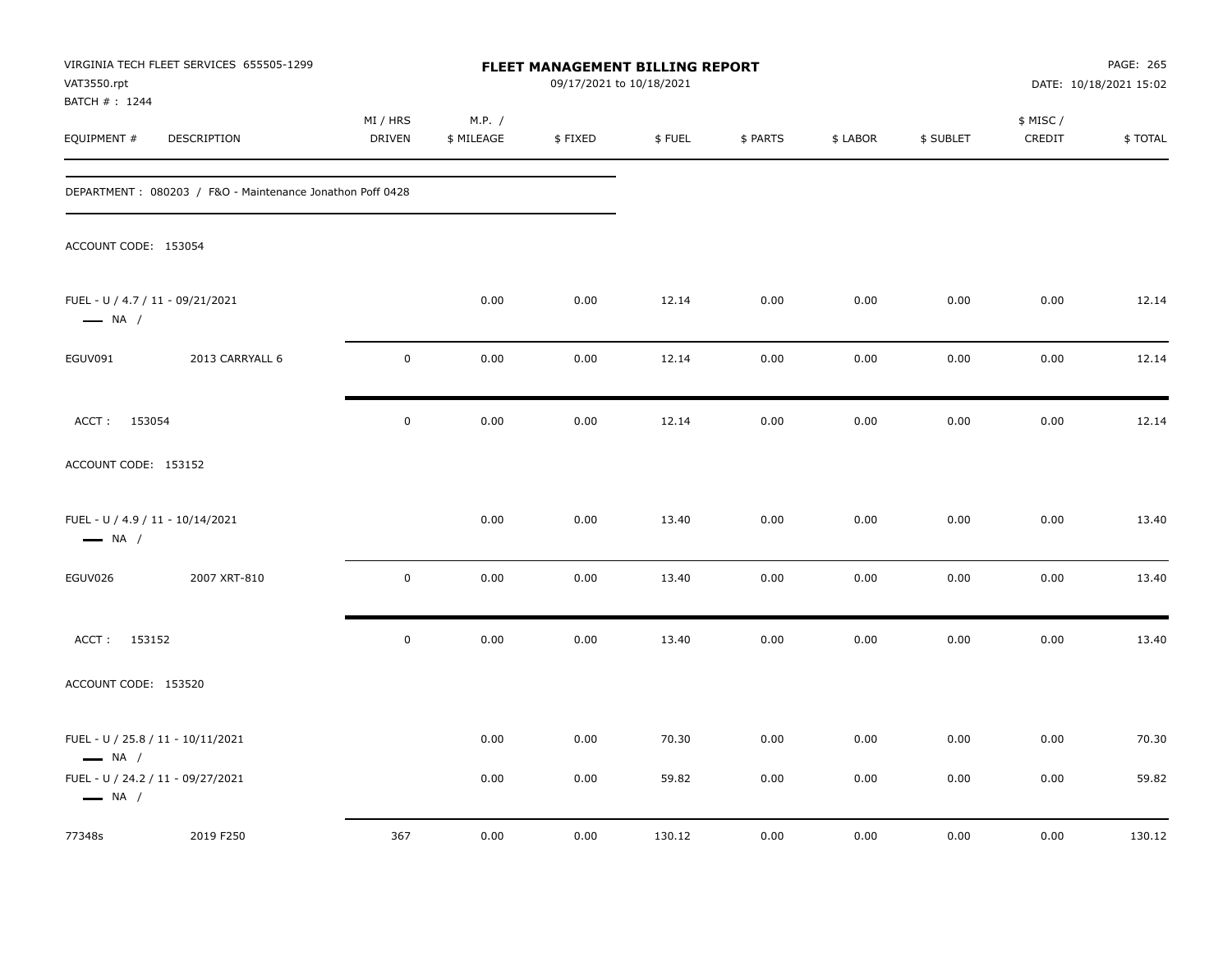| VAT3550.rpt<br>BATCH #: 1244                               | VIRGINIA TECH FLEET SERVICES 655505-1299                  |                           |                      | <b>FLEET MANAGEMENT BILLING REPORT</b><br>09/17/2021 to 10/18/2021 |        |          |          |           |                     | PAGE: 266<br>DATE: 10/18/2021 15:02 |
|------------------------------------------------------------|-----------------------------------------------------------|---------------------------|----------------------|--------------------------------------------------------------------|--------|----------|----------|-----------|---------------------|-------------------------------------|
| EQUIPMENT #                                                | DESCRIPTION                                               | MI / HRS<br><b>DRIVEN</b> | M.P. /<br>\$ MILEAGE | \$FIXED                                                            | \$FUEL | \$ PARTS | \$ LABOR | \$ SUBLET | \$ MISC /<br>CREDIT | \$TOTAL                             |
|                                                            | DEPARTMENT: 080203 / F&O - Maintenance Jonathon Poff 0428 |                           |                      |                                                                    |        |          |          |           |                     |                                     |
| FUEL - U / 2.7 / 11 - 10/08/2021<br>$\longrightarrow$ NA / |                                                           |                           | 0.00                 | 0.00                                                               | 6.57   | 0.00     | 0.00     | 0.00      | 0.00                | 6.57                                |
| EGUV003                                                    | 2012 CARRYALL 6                                           | $\mathbf 0$               | 0.00                 | 0.00                                                               | 6.57   | 0.00     | 0.00     | 0.00      | 0.00                | 6.57                                |
| FUEL - U / 3.9 / 11 - 10/15/2021<br>$\longrightarrow$ NA / |                                                           |                           | 0.00                 | 0.00                                                               | 10.67  | 0.00     | 0.00     | 0.00      | 0.00                | 10.67                               |
| FUEL - U / 3.3 / 11 - 09/18/2021<br>$\longrightarrow$ NA / |                                                           |                           | 0.00                 | 0.00                                                               | 8.69   | 0.00     | 0.00     | 0.00      | 0.00                | 8.69                                |
| EGUV004                                                    | 2012 CARRYALL 6                                           | $\mathsf 0$               | 0.00                 | 0.00                                                               | 19.36  | 0.00     | 0.00     | 0.00      | 0.00                | 19.36                               |
| FUEL - U / 4.1 / 11 - 09/23/2021<br>$\longrightarrow$ NA / |                                                           |                           | 0.00                 | 0.00                                                               | 10.67  | 0.00     | 0.00     | 0.00      | 0.00                | 10.67                               |
| EGUV007                                                    | 2012 CARRYALL 6                                           | $\mathsf 0$               | 0.00                 | 0.00                                                               | 10.67  | 0.00     | 0.00     | 0.00      | 0.00                | 10.67                               |
| FUEL - U / 4.0 / 11 - 09/22/2021<br>$\longrightarrow$ NA / |                                                           |                           | 0.00                 | 0.00                                                               | 10.44  | 0.00     | 0.00     | 0.00      | 0.00                | 10.44                               |
| EGUV008                                                    | 2012 CARRYALL 6                                           | $\mathsf 0$               | 0.00                 | 0.00                                                               | 10.44  | 0.00     | 0.00     | 0.00      | 0.00                | 10.44                               |
| FUEL - U / 3.1 / 11 - 10/04/2021<br>$\longrightarrow$ NA / |                                                           |                           | 0.00                 | 0.00                                                               | 7.73   | 0.00     | 0.00     | 0.00      | 0.00                | 7.73                                |
| EGUV009                                                    | 2012 CARRYALL 6                                           | $\mathbf 0$               | $0.00\,$             | 0.00                                                               | 7.73   | 0.00     | 0.00     | $0.00\,$  | 0.00                | 7.73                                |
| FUEL - U / 4.4 / 11 - 10/18/2021<br>$\longrightarrow$ NA / |                                                           |                           | 0.00                 | 0.00                                                               | 11.96  | 0.00     | 0.00     | 0.00      | $0.00\,$            | 11.96                               |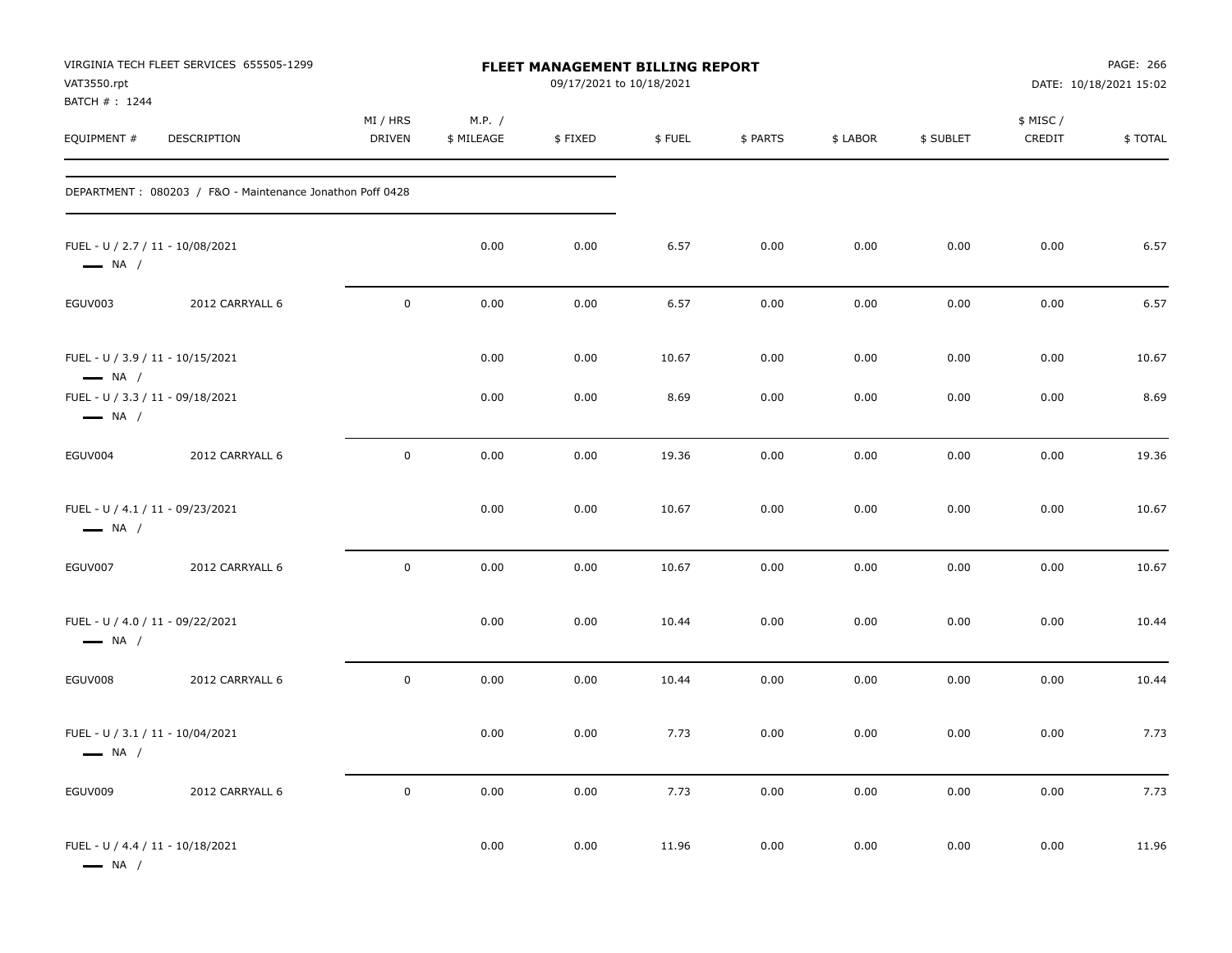| VAT3550.rpt<br>BATCH #: 1244                               | VIRGINIA TECH FLEET SERVICES 655505-1299                  |                           |                      | <b>FLEET MANAGEMENT BILLING REPORT</b><br>09/17/2021 to 10/18/2021 |              |              |              |              |                    | PAGE: 267<br>DATE: 10/18/2021 15:02 |
|------------------------------------------------------------|-----------------------------------------------------------|---------------------------|----------------------|--------------------------------------------------------------------|--------------|--------------|--------------|--------------|--------------------|-------------------------------------|
| EQUIPMENT #                                                | DESCRIPTION                                               | MI / HRS<br><b>DRIVEN</b> | M.P. /<br>\$ MILEAGE | \$FIXED                                                            | \$FUEL       | \$ PARTS     | \$ LABOR     | \$ SUBLET    | \$ MISC/<br>CREDIT | \$TOTAL                             |
|                                                            | DEPARTMENT: 080203 / F&O - Maintenance Jonathon Poff 0428 |                           |                      |                                                                    |              |              |              |              |                    |                                     |
| EGUV011                                                    | 2012 CARRYALL 6                                           | $\mathbf 0$               | 0.00                 | 0.00                                                               | 11.96        | 0.00         | 0.00         | 0.00         | 0.00               | 11.96                               |
| FUEL - U / 4.3 / 01 - 09/17/2021<br>$\longrightarrow$ NA / |                                                           |                           | 0.00                 | 0.00                                                               | 11.20        | 0.00         | 0.00         | 0.00         | 0.00               | 11.20                               |
| EGUV013                                                    | 2012 CARRYALL 6                                           | $\mathbf 0$               | 0.00                 | 0.00                                                               | 11.20        | 0.00         | 0.00         | 0.00         | 0.00               | 11.20                               |
| FUEL - U / 3.0 / 11 - 10/12/2021<br>$\longrightarrow$ NA / | FUEL - U / 2.6 / 11 - 09/24/2021                          |                           | 0.00<br>0.00         | 0.00<br>0.00                                                       | 8.30<br>6.47 | 0.00<br>0.00 | 0.00<br>0.00 | 0.00<br>0.00 | 0.00<br>0.00       | 8.30<br>6.47                        |
| $\longrightarrow$ NA /                                     |                                                           |                           |                      |                                                                    |              |              |              |              |                    |                                     |
| EGUV016                                                    | 2012 CARRYALL 6                                           | $\mathbf 0$               | 0.00                 | 0.00                                                               | 14.77        | 0.00         | 0.00         | 0.00         | 0.00               | 14.77                               |
| FUEL - U / 4.0 / 11 - 10/04/2021<br>$\longrightarrow$ NA / |                                                           |                           | 0.00                 | 0.00                                                               | 9.88         | 0.00         | 0.00         | 0.00         | 0.00               | 9.88                                |
| FUEL - U / 4.4 / 12 - 10/14/2021<br>$\longrightarrow$ NA / |                                                           |                           | 0.00                 | 0.00                                                               | 12.12        | 0.00         | 0.00         | 0.00         | 0.00               | 12.12                               |
| FUEL - U / 1.6 / 11 - 09/17/2021<br>$\longrightarrow$ NA / |                                                           |                           | 0.00                 | 0.00                                                               | 4.12         | 0.00         | 0.00         | 0.00         | 0.00               | 4.12                                |
| FUEL - U / 0.2 / 12 - 09/17/2021<br>$\longrightarrow$ NA / |                                                           |                           | 0.00                 | 0.00                                                               | 0.44         | 0.00         | 0.00         | 0.00         | 0.00               | 0.44                                |
| $\longrightarrow$ NA /                                     | FUEL - U / 4.3 / 11 - 09/21/2021                          |                           | 0.00                 | 0.00                                                               | 11.28        | 0.00         | 0.00         | 0.00         | 0.00               | 11.28                               |
| EGUV018                                                    | 2012 CARRYALL 6                                           | $\mathbf 0$               | 0.00                 | 0.00                                                               | 37.84        | 0.00         | 0.00         | 0.00         | 0.00               | 37.84                               |
| FUEL - U / 3.6 / 11 - 10/06/2021<br>$\longrightarrow$ NA / |                                                           |                           | 0.00                 | 0.00                                                               | 8.82         | 0.00         | 0.00         | 0.00         | 0.00               | 8.82                                |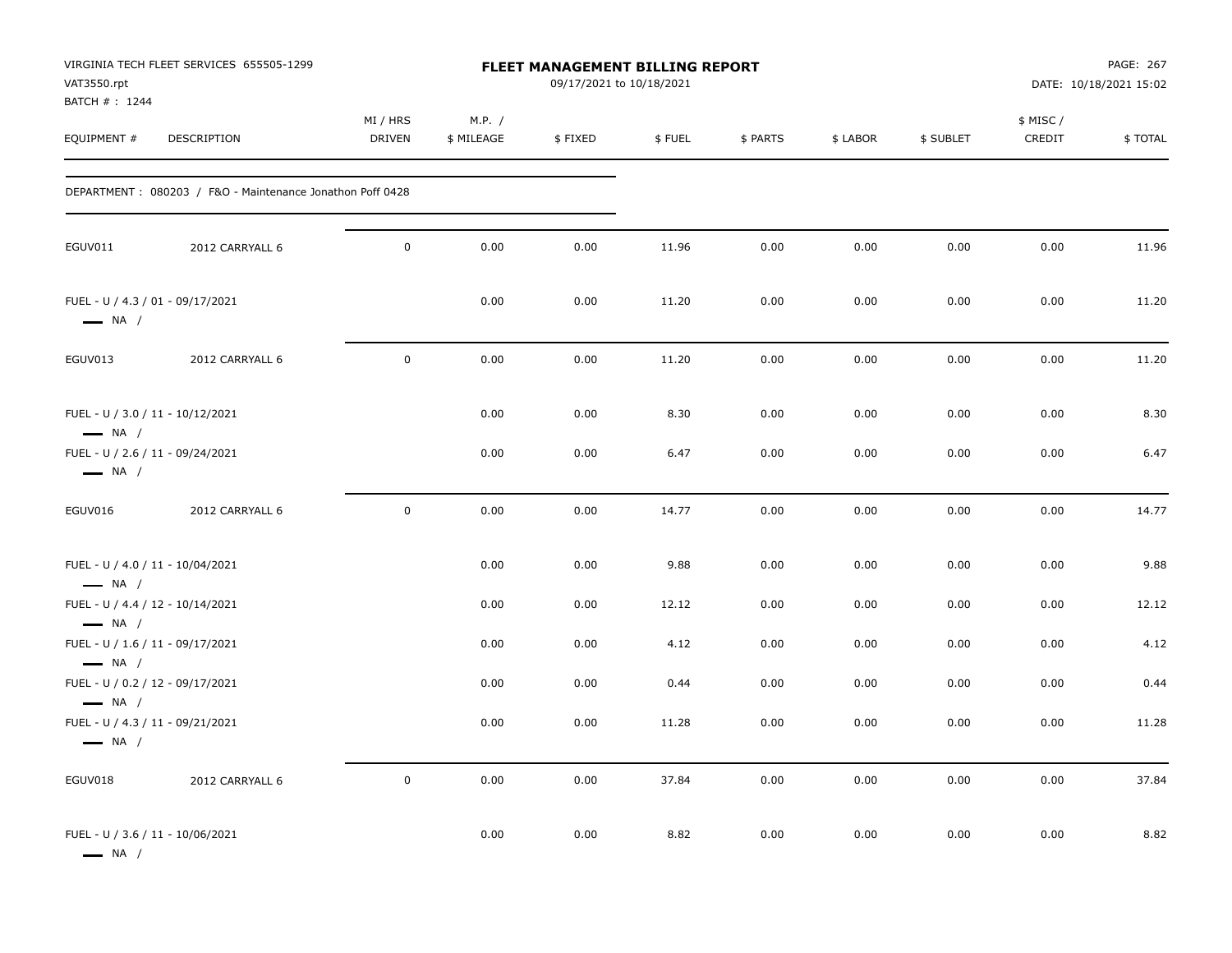| VAT3550.rpt                                                | VIRGINIA TECH FLEET SERVICES 655505-1299                  |                           |                      | <b>FLEET MANAGEMENT BILLING REPORT</b><br>09/17/2021 to 10/18/2021 |        |          |          |           |                     | PAGE: 268<br>DATE: 10/18/2021 15:02 |
|------------------------------------------------------------|-----------------------------------------------------------|---------------------------|----------------------|--------------------------------------------------------------------|--------|----------|----------|-----------|---------------------|-------------------------------------|
| BATCH #: 1244<br>EQUIPMENT #                               | DESCRIPTION                                               | MI / HRS<br><b>DRIVEN</b> | M.P. /<br>\$ MILEAGE | \$FIXED                                                            | \$FUEL | \$ PARTS | \$ LABOR | \$ SUBLET | \$ MISC /<br>CREDIT | \$TOTAL                             |
|                                                            | DEPARTMENT: 080203 / F&O - Maintenance Jonathon Poff 0428 |                           |                      |                                                                    |        |          |          |           |                     |                                     |
| FUEL - U / 2.8 / 11 - 10/14/2021<br>$\longrightarrow$ NA / |                                                           |                           | 0.00                 | 0.00                                                               | 7.73   | 0.00     | 0.00     | 0.00      | 0.00                | 7.73                                |
| FUEL - U / 2.9 / 11 - 09/22/2021<br>$\longrightarrow$ NA / |                                                           |                           | 0.00                 | 0.00                                                               | 7.52   | 0.00     | 0.00     | 0.00      | 0.00                | 7.52                                |
| EGUV019                                                    | 2012 CARRYALL 6                                           | $\pmb{0}$                 | 0.00                 | 0.00                                                               | 24.07  | 0.00     | 0.00     | 0.00      | 0.00                | 24.07                               |
| FUEL - U / 4.2 / 11 - 10/10/2021<br>$\longrightarrow$ NA / |                                                           |                           | 0.00                 | 0.00                                                               | 10.42  | 0.00     | 0.00     | 0.00      | 0.00                | 10.42                               |
| FUEL - U / 4.5 / 11 - 09/24/2021<br>$\longrightarrow$ NA / |                                                           |                           | 0.00                 | 0.00                                                               | 11.19  | 0.00     | 0.00     | 0.00      | 0.00                | 11.19                               |
| EGUV020                                                    | 2012 CARRYALL 6                                           | 23                        | 0.00                 | 0.00                                                               | 21.61  | 0.00     | 0.00     | 0.00      | 0.00                | 21.61                               |
| FUEL - U / 3.5 / 11 - 10/14/2021<br>$\longrightarrow$ NA / |                                                           |                           | 0.00                 | 0.00                                                               | 9.56   | 0.00     | 0.00     | 0.00      | 0.00                | 9.56                                |
| FUEL - U / 3.8 / 11 - 09/22/2021<br>$\longrightarrow$ NA / |                                                           |                           | 0.00                 | 0.00                                                               | 9.94   | 0.00     | 0.00     | 0.00      | 0.00                | 9.94                                |
| FUEL - U / 3.1 / 12 - 09/30/2021<br>$\longrightarrow$ NA / |                                                           |                           | 0.00                 | 0.00                                                               | 7.66   | 0.00     | 0.00     | 0.00      | 0.00                | 7.66                                |
| EGUV023                                                    | 2013 CARRYALL 6                                           | $\mathbf 0$               | 0.00                 | 0.00                                                               | 27.16  | 0.00     | 0.00     | 0.00      | 0.00                | 27.16                               |
| FUEL - U / 4.2 / 11 - 09/30/2021<br>$\longrightarrow$ NA / |                                                           |                           | 0.00                 | 0.00                                                               | 10.35  | 0.00     | 0.00     | 0.00      | 0.00                | 10.35                               |
| EGUV024                                                    | 2013 CARRYALL 6                                           | $\mathsf 0$               | 0.00                 | 0.00                                                               | 10.35  | 0.00     | 0.00     | 0.00      | 0.00                | 10.35                               |
| FUEL - U / 4.8 / 11 - 10/05/2021<br>$\longrightarrow$ NA / |                                                           |                           | 0.00                 | 0.00                                                               | 11.86  | 0.00     | 0.00     | 0.00      | 0.00                | 11.86                               |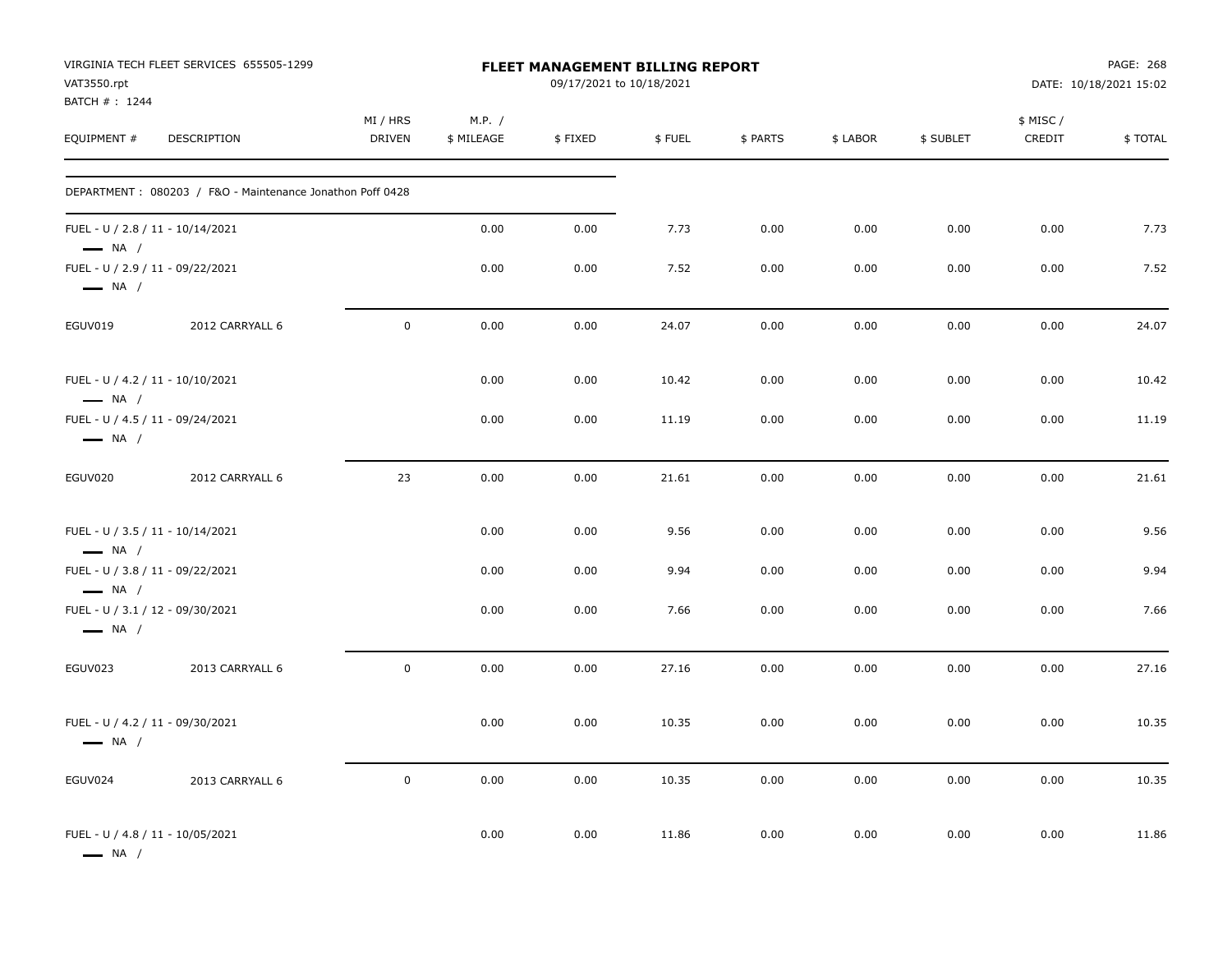| VAT3550.rpt<br>BATCH #: 1244                               | VIRGINIA TECH FLEET SERVICES 655505-1299                  |                           |                      | FLEET MANAGEMENT BILLING REPORT<br>09/17/2021 to 10/18/2021 |        |          |          |           |                    | PAGE: 269<br>DATE: 10/18/2021 15:02 |
|------------------------------------------------------------|-----------------------------------------------------------|---------------------------|----------------------|-------------------------------------------------------------|--------|----------|----------|-----------|--------------------|-------------------------------------|
| EQUIPMENT #                                                | DESCRIPTION                                               | MI / HRS<br><b>DRIVEN</b> | M.P. /<br>\$ MILEAGE | \$FIXED                                                     | \$FUEL | \$ PARTS | \$ LABOR | \$ SUBLET | \$ MISC/<br>CREDIT | \$TOTAL                             |
|                                                            | DEPARTMENT: 080203 / F&O - Maintenance Jonathon Poff 0428 |                           |                      |                                                             |        |          |          |           |                    |                                     |
| EGUV028                                                    | 2007 XRT-810                                              | $\mathsf{O}\xspace$       | 0.00                 | 0.00                                                        | 11.86  | 0.00     | 0.00     | 0.00      | 0.00               | 11.86                               |
| FUEL - U / 2.4 / 11 - 09/29/2021<br>$\longrightarrow$ NA / |                                                           |                           | 0.00                 | 0.00                                                        | 5.88   | 0.00     | 0.00     | 0.00      | 0.00               | 5.88                                |
| EGUV029                                                    | 2009 ST SPORT 2                                           | $\mathsf{O}\xspace$       | 0.00                 | 0.00                                                        | 5.88   | 0.00     | 0.00     | 0.00      | 0.00               | 5.88                                |
| FUEL - U / 2.3 / 12 - 09/24/2021<br>$\longrightarrow$ NA / |                                                           |                           | 0.00                 | 0.00                                                        | 5.63   | 0.00     | 0.00     | 0.00      | 0.00               | 5.63                                |
| EGUV030                                                    | 2010 VILLAGER 6                                           | $\pmb{0}$                 | 0.00                 | 0.00                                                        | 5.63   | 0.00     | 0.00     | 0.00      | 0.00               | 5.63                                |
| FUEL - U / 3.9 / 11 - 10/05/2021<br>$\longrightarrow$ NA / |                                                           |                           | 0.00                 | 0.00                                                        | 9.61   | 0.00     | 0.00     | 0.00      | 0.00               | 9.61                                |
| EGUV058                                                    | 2017 All Terrain                                          | $\mathbf 0$               | 0.00                 | 0.00                                                        | 9.61   | 0.00     | 0.00     | 0.00      | 0.00               | 9.61                                |
| FUEL - U / 4.6 / 11 - 10/14/2021<br>$\longrightarrow$ NA / |                                                           |                           | 0.00                 | 0.00                                                        | 12.53  | 0.00     | 0.00     | 0.00      | 0.00               | 12.53                               |
| eguv060                                                    | 2017 ATV                                                  | $\mathsf{O}\xspace$       | 0.00                 | 0.00                                                        | 12.53  | 0.00     | 0.00     | 0.00      | 0.00               | 12.53                               |
| FUEL - U / 4.3 / 12 - 09/21/2021<br>$\longrightarrow$ NA / |                                                           |                           | 0.00                 | 0.00                                                        | 11.22  | 0.00     | 0.00     | 0.00      | 0.00               | 11.22                               |
| eguv061                                                    | 2017 ATV                                                  | 12                        | 0.00                 | 0.00                                                        | 11.22  | 0.00     | 0.00     | 0.00      | 0.00               | 11.22                               |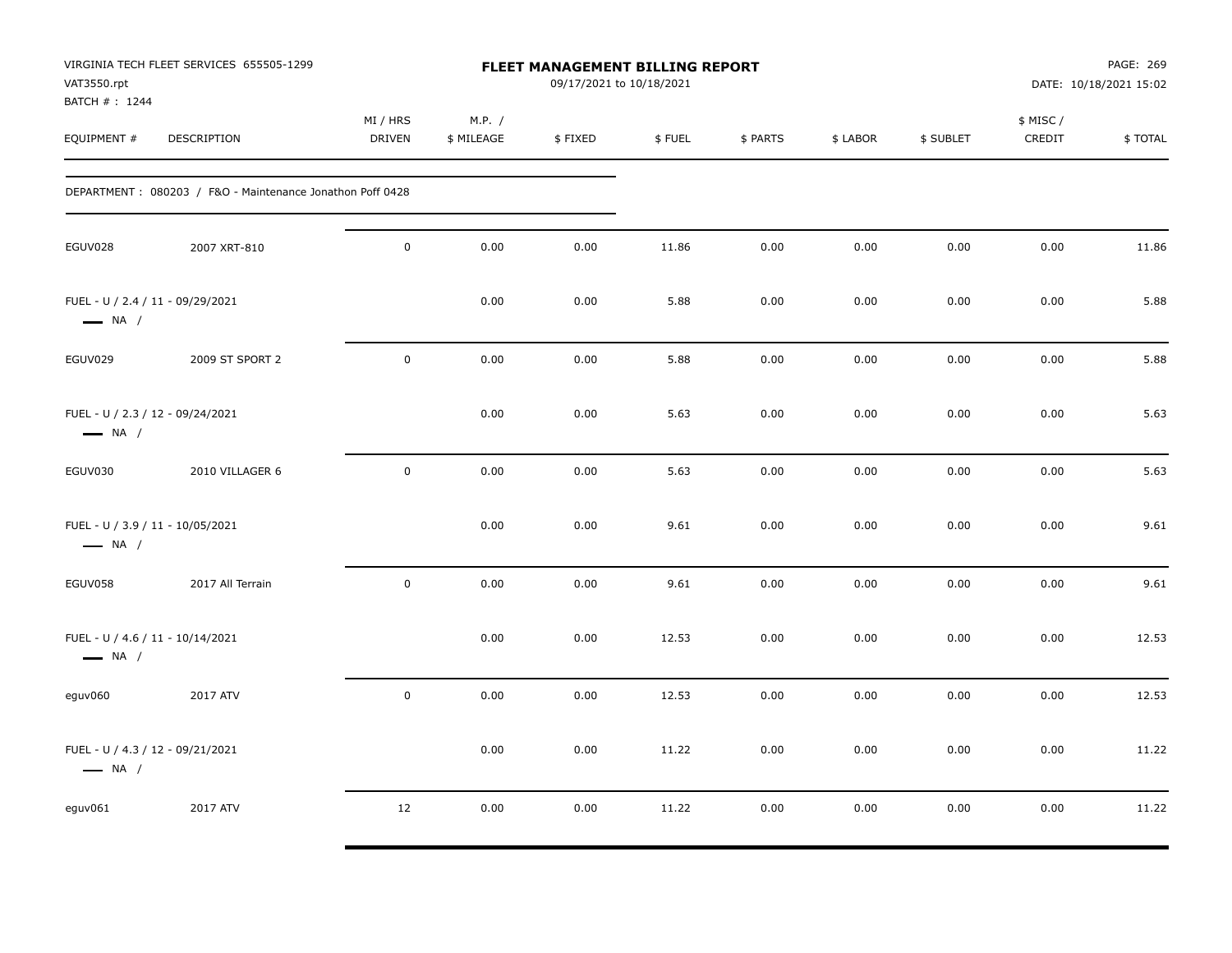| VAT3550.rpt<br>BATCH #: 1244 | VIRGINIA TECH FLEET SERVICES 655505-1299                  |        |                           |                      |         | FLEET MANAGEMENT BILLING REPORT<br>09/17/2021 to 10/18/2021 |          |              |                  |                    | PAGE: 270<br>DATE: 10/18/2021 15:02 |
|------------------------------|-----------------------------------------------------------|--------|---------------------------|----------------------|---------|-------------------------------------------------------------|----------|--------------|------------------|--------------------|-------------------------------------|
| EQUIPMENT #                  | DESCRIPTION                                               |        | MI / HRS<br><b>DRIVEN</b> | M.P. /<br>\$ MILEAGE | \$FIXED | \$FUEL                                                      | \$ PARTS | \$ LABOR     | \$ SUBLET        | \$ MISC/<br>CREDIT | \$TOTAL                             |
|                              | DEPARTMENT: 080203 / F&O - Maintenance Jonathon Poff 0428 |        |                           |                      |         |                                                             |          |              |                  |                    |                                     |
| ACCT:                        | 153520                                                    |        | 402                       | 0.00                 | 0.00    | 400.58                                                      | 0.00     | 0.00         | 0.00             | 0.00               | 400.58                              |
|                              | DEPARTMENT SUBTOTALS :                                    |        | 402                       | 0.00                 | 0.00    | 426.12                                                      | 0.00     | 0.00         | 0.00             | 0.00               | 426.12                              |
|                              | <b>BREAKDOWN OF CHARGES:</b>                              |        |                           | MILEAGE              |         |                                                             | 0.00     |              | PARTS (WO'S)     |                    | 0.00                                |
|                              | <b>EQUIPMENT COUNT:</b>                                   | 22     |                           | MOTOR POOL           |         |                                                             | 0.00     |              | PARTS (IND.ISS.) |                    | 0.00                                |
|                              | DEPARTMENT:                                               | 080203 |                           | <b>BASE</b>          |         |                                                             | 0.00     |              | <b>CREDITS</b>   |                    | 0.00                                |
|                              |                                                           |        |                           | <b>INSURANCE</b>     |         |                                                             | 0.00     |              | MISCELLANEOUS    |                    | 0.00                                |
|                              |                                                           |        |                           | <b>OTHER</b>         |         |                                                             | 0.00     | <b>LABOR</b> |                  |                    | 0.00                                |
|                              |                                                           |        |                           | REPLACEMENT          |         |                                                             | 0.00     |              | <b>SUBLETS</b>   |                    | 0.00                                |
|                              |                                                           |        |                           | <b>FUEL</b>          |         |                                                             | 426.12   |              |                  |                    |                                     |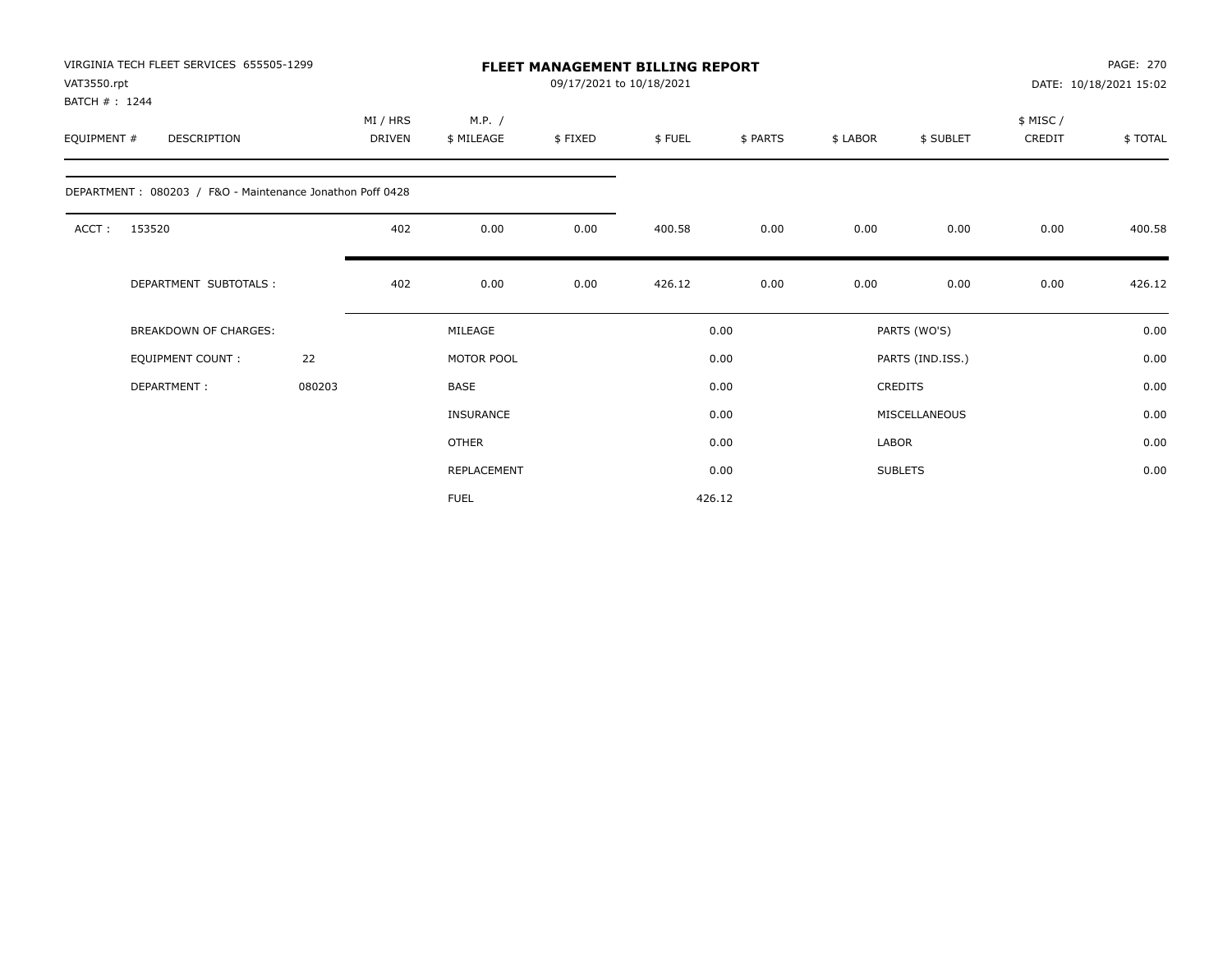| VAT3550.rpt<br>BATCH #: 1244                                                          | VIRGINIA TECH FLEET SERVICES 655505-1299                    |                    |                      | <b>FLEET MANAGEMENT BILLING REPORT</b><br>09/17/2021 to 10/18/2021 |        |          |          |           |                    | PAGE: 271<br>DATE: 10/18/2021 15:02 |
|---------------------------------------------------------------------------------------|-------------------------------------------------------------|--------------------|----------------------|--------------------------------------------------------------------|--------|----------|----------|-----------|--------------------|-------------------------------------|
| EQUIPMENT #                                                                           | DESCRIPTION                                                 | MI / HRS<br>DRIVEN | M.P. /<br>\$ MILEAGE | \$FIXED                                                            | \$FUEL | \$ PARTS | \$ LABOR | \$ SUBLET | \$ MISC/<br>CREDIT | \$TOTAL                             |
|                                                                                       | DEPARTMENT: 080205 / F&O - Const. Trades Jonathon Poff 0428 |                    |                      |                                                                    |        |          |          |           |                    |                                     |
| ACCOUNT CODE: 153522                                                                  |                                                             |                    |                      |                                                                    |        |          |          |           |                    |                                     |
| FUEL - U / 17.2 / 11 - 10/11/2021<br>$\longrightarrow$ NA /                           |                                                             |                    | 0.00                 | 0.00                                                               | 47.07  | 0.00     | 0.00     | 0.00      | 0.00               | 47.07                               |
| 68257S                                                                                | 2014 Caravan                                                | 194                | 0.00                 | 0.00                                                               | 47.07  | 0.00     | 0.00     | 0.00      | 0.00               | 47.07                               |
| FUEL - U / 19.3 / 12 - 10/05/2021<br>$\longrightarrow$ NA /                           |                                                             |                    | 0.00                 | 0.00                                                               | 47.77  | 0.00     | 0.00     | 0.00      | 0.00               | 47.77                               |
| FUEL - U / 19.9 / 11 - 10/18/2021                                                     |                                                             |                    | 0.00                 | 0.00                                                               | 54.33  | 0.00     | 0.00     | 0.00      | 0.00               | 54.33                               |
| $\longrightarrow$ NA /<br>FUEL - U / 19.3 / 11 - 09/20/2021<br>$\longrightarrow$ NA / |                                                             |                    | 0.00                 | 0.00                                                               | 50.24  | 0.00     | 0.00     | 0.00      | 0.00               | 50.24                               |
| 74601s                                                                                | 2017 Transit-250                                            | 512                | 0.00                 | 0.00                                                               | 152.34 | 0.00     | 0.00     | 0.00      | 0.00               | 152.34                              |
| FUEL - U / 27.4 / 12 - 10/04/2021<br>$\longrightarrow$ NA /                           |                                                             |                    | 0.00                 | 0.00                                                               | 67.55  | 0.00     | 0.00     | 0.00      | 0.00               | 67.55                               |
| 77314s                                                                                | 2019 4500C                                                  | 176                | 0.00                 | 0.00                                                               | 67.55  | 0.00     | 0.00     | 0.00      | 0.00               | 67.55                               |
| FUEL - D / 19.0 / 14 - 10/08/2021<br>$\longrightarrow$ NA /                           |                                                             |                    | 0.00                 | 0.00                                                               | 49.78  | 0.00     | 0.00     | 0.00      | 0.00               | 49.78                               |
| FUEL - D / 24.0 / 13 - 10/14/2021                                                     |                                                             |                    | 0.00                 | 0.00                                                               | 62.88  | 0.00     | 0.00     | 0.00      | 0.00               | 62.88                               |
| $\longrightarrow$ NA /<br>FUEL - D / 27.0 / 13 - 09/16/2021<br>$\longrightarrow$ NA / |                                                             |                    | 0.00                 | 0.00                                                               | 62.64  | 0.00     | 0.00     | 0.00      | 0.00               | 62.64                               |
| FUEL - D / 18.5 / 14 - 09/21/2021<br>$\longrightarrow$ NA /                           |                                                             |                    | 0.00                 | 0.00                                                               | 48.44  | 0.00     | 0.00     | 0.00      | 0.00               | 48.44                               |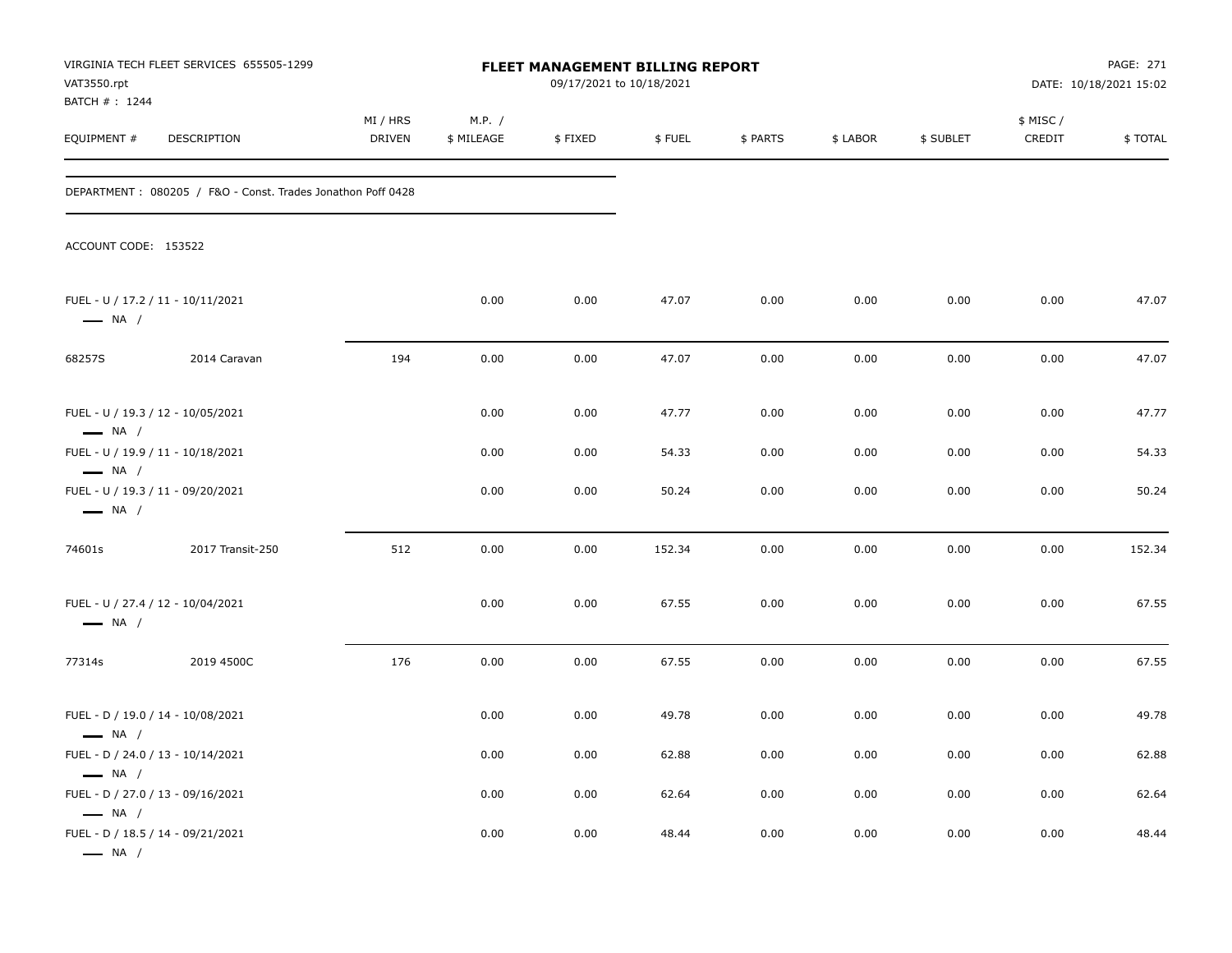|                                                  | VIRGINIA TECH FLEET SERVICES 655505-1299                    |                |               |                  | <b>FLEET MANAGEMENT BILLING REPORT</b> |        |          |                |                  |           | <b>PAGE: 272</b>       |
|--------------------------------------------------|-------------------------------------------------------------|----------------|---------------|------------------|----------------------------------------|--------|----------|----------------|------------------|-----------|------------------------|
| VAT3550.rpt                                      |                                                             |                |               |                  | 09/17/2021 to 10/18/2021               |        |          |                |                  |           | DATE: 10/18/2021 15:02 |
| BATCH #: 1244                                    |                                                             |                |               |                  |                                        |        |          |                |                  |           |                        |
|                                                  |                                                             |                | MI / HRS      | M.P. /           |                                        |        |          |                |                  | \$ MISC / |                        |
| EQUIPMENT #                                      | DESCRIPTION                                                 |                | <b>DRIVEN</b> | \$ MILEAGE       | \$FIXED                                | \$FUEL | \$ PARTS | \$ LABOR       | \$ SUBLET        | CREDIT    | \$TOTAL                |
|                                                  | DEPARTMENT: 080205 / F&O - Const. Trades Jonathon Poff 0428 |                |               |                  |                                        |        |          |                |                  |           |                        |
|                                                  | FUEL - D / 11.0 / 14 - 09/24/2021                           |                |               | 0.00             | 0.00                                   | 28.82  | 0.00     | 0.00           | 0.00             | 0.00      | 28.82                  |
| $\longrightarrow$ NA /<br>$\longrightarrow$ NA / | FUEL - D / 21.1 / 13 - 09/30/2021                           |                |               | 0.00             | 0.00                                   | 55.23  | 0.00     | 0.00           | 0.00             | 0.00      | 55.23                  |
| 77315S                                           | 2020 268A                                                   |                | 668           | 0.00             | 0.00                                   | 307.79 | 0.00     | 0.00           | 0.00             | 0.00      | 307.79                 |
| ACCT:                                            | 153522                                                      |                | 1,550         | 0.00             | 0.00                                   | 574.75 | 0.00     | 0.00           | 0.00             | 0.00      | 574.75                 |
|                                                  | DEPARTMENT SUBTOTALS :                                      |                | 1,550         | 0.00             | 0.00                                   | 574.75 | 0.00     | 0.00           | 0.00             | 0.00      | 574.75                 |
|                                                  | <b>BREAKDOWN OF CHARGES:</b>                                |                |               | MILEAGE          |                                        |        | 0.00     |                | PARTS (WO'S)     |           | 0.00                   |
|                                                  | <b>EQUIPMENT COUNT:</b>                                     | $\overline{4}$ |               | MOTOR POOL       |                                        |        | 0.00     |                | PARTS (IND.ISS.) |           | 0.00                   |
|                                                  | DEPARTMENT:                                                 | 080205         |               | <b>BASE</b>      |                                        |        | 0.00     | <b>CREDITS</b> |                  |           | 0.00                   |
|                                                  |                                                             |                |               | <b>INSURANCE</b> |                                        |        | 0.00     |                | MISCELLANEOUS    |           | 0.00                   |
|                                                  |                                                             |                |               | <b>OTHER</b>     |                                        |        | 0.00     | LABOR          |                  |           | 0.00                   |
|                                                  |                                                             |                |               | REPLACEMENT      |                                        |        | 0.00     |                | <b>SUBLETS</b>   |           | 0.00                   |
|                                                  |                                                             |                |               | <b>FUEL</b>      |                                        | 574.75 |          |                |                  |           |                        |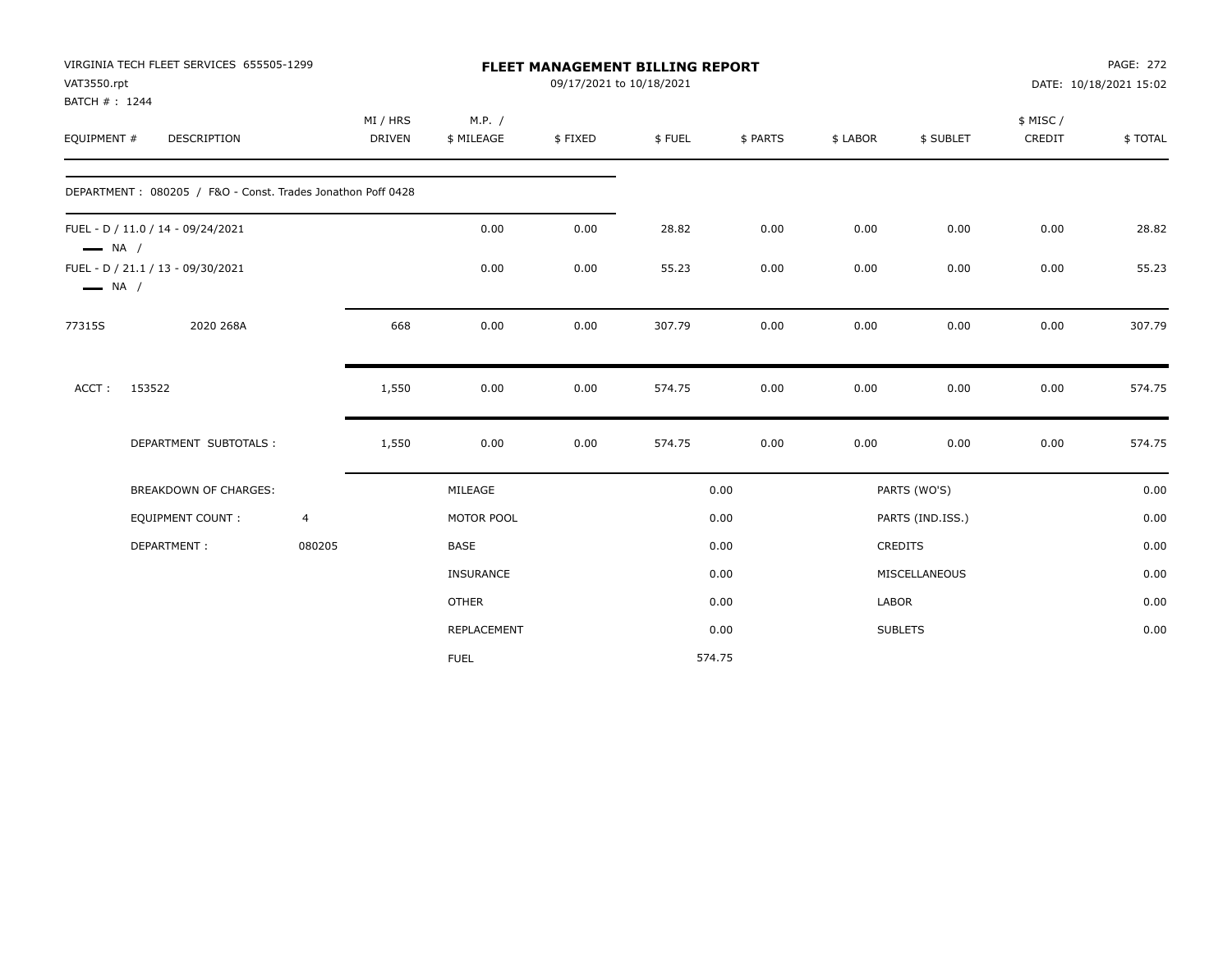| VAT3550.rpt                   | VIRGINIA TECH FLEET SERVICES 655505-1299                               |                    |                      | FLEET MANAGEMENT BILLING REPORT<br>09/17/2021 to 10/18/2021 |        |          |          |           |                     | PAGE: 273<br>DATE: 10/18/2021 15:02 |
|-------------------------------|------------------------------------------------------------------------|--------------------|----------------------|-------------------------------------------------------------|--------|----------|----------|-----------|---------------------|-------------------------------------|
| BATCH # : 1244<br>EQUIPMENT # | DESCRIPTION                                                            | MI / HRS<br>DRIVEN | M.P. /<br>\$ MILEAGE | \$FIXED                                                     | \$FUEL | \$ PARTS | \$ LABOR | \$ SUBLET | \$ MISC /<br>CREDIT | \$TOTAL                             |
|                               | DEPARTMENT : 081000 / Dining Service Administration Jonathon Poff 0428 |                    |                      |                                                             |        |          |          |           |                     |                                     |
| ACCOUNT CODE: 153157          |                                                                        |                    |                      |                                                             |        |          |          |           |                     |                                     |
| $\longrightarrow$ NA /        | FUEL - D / 31.4 / 13 - 10/06/2021                                      |                    | 0.00                 | 0.00                                                        | 82.19  | 0.00     | 0.00     | 0.00      | 0.00                | 82.19                               |
| 58853S                        | 2008 C7500                                                             | 300                | 0.00                 | 0.00                                                        | 82.19  | 0.00     | 0.00     | 0.00      | 0.00                | 82.19                               |
| $\longrightarrow$ NA /        | FUEL - U / 13.7 / 11 - 10/14/2021                                      |                    | 0.00                 | 0.00                                                        | 37.40  | 0.00     | 0.00     | 0.00      | 0.00                | 37.40                               |
| 60185S                        | 2011 HHR                                                               | 174                | 0.00                 | 0.00                                                        | 37.40  | 0.00     | 0.00     | 0.00      | 0.00                | 37.40                               |
| $\longrightarrow$ NA /        | FUEL - U / 19.3 / 11 - 10/14/2021                                      |                    | 0.00                 | 0.00                                                        | 52.55  | 0.00     | 0.00     | 0.00      | 0.00                | 52.55                               |
| 63773S                        | 2012 E150 VAN                                                          | 155                | 0.00                 | 0.00                                                        | 52.55  | 0.00     | 0.00     | 0.00      | 0.00                | 52.55                               |
| $\longrightarrow$ NA /        | FUEL - U / 16.3 / 11 - 10/12/2021                                      |                    | 0.00                 | 0.00                                                        | 44.58  | 0.00     | 0.00     | 0.00      | 0.00                | 44.58                               |
| 68258S                        | 2014 Caravan                                                           | 194                | 0.00                 | 0.00                                                        | 44.58  | 0.00     | 0.00     | 0.00      | 0.00                | 44.58                               |
| $\longrightarrow$ NA /        | FUEL - U / 24.7 / 11 - 10/13/2021                                      |                    | 0.00                 | 0.00                                                        | 67.40  | 0.00     | 0.00     | 0.00      | 0.00                | 67.40                               |
| 68285S                        | 2014 SAVANA                                                            | 197                | 0.00                 | 0.00                                                        | 67.40  | 0.00     | 0.00     | 0.00      | 0.00                | 67.40                               |
|                               | FUEL - U / 28.0 / 11 - 09/21/2021                                      |                    | 0.00                 | 0.00                                                        | 72.98  | 0.00     | 0.00     | 0.00      | 0.00                | 72.98                               |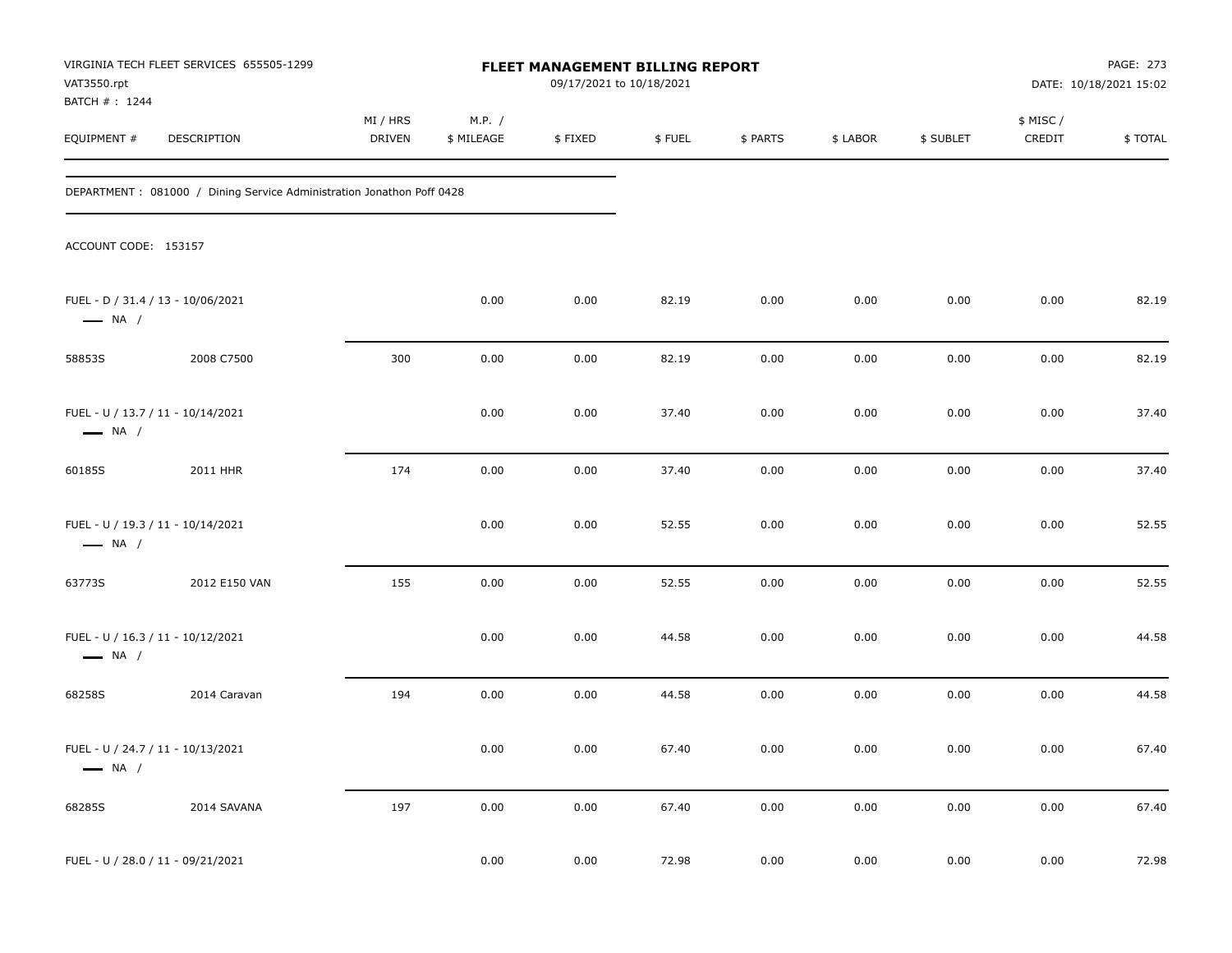| VAT3550.rpt<br>BATCH # : 1244                               | VIRGINIA TECH FLEET SERVICES 655505-1299                               |                    |                      | FLEET MANAGEMENT BILLING REPORT<br>09/17/2021 to 10/18/2021 |        |          |          |           |                    | PAGE: 274<br>DATE: 10/18/2021 15:02 |
|-------------------------------------------------------------|------------------------------------------------------------------------|--------------------|----------------------|-------------------------------------------------------------|--------|----------|----------|-----------|--------------------|-------------------------------------|
| EQUIPMENT #                                                 | DESCRIPTION                                                            | MI / HRS<br>DRIVEN | M.P. /<br>\$ MILEAGE | \$FIXED                                                     | \$FUEL | \$ PARTS | \$ LABOR | \$ SUBLET | \$ MISC/<br>CREDIT | \$TOTAL                             |
|                                                             | DEPARTMENT : 081000 / Dining Service Administration Jonathon Poff 0428 |                    |                      |                                                             |        |          |          |           |                    |                                     |
| $\longrightarrow$ NA /                                      |                                                                        |                    |                      |                                                             |        |          |          |           |                    |                                     |
| 68286S                                                      | 2014 SAVANA                                                            | 238                | 0.00                 | 0.00                                                        | 72.98  | 0.00     | 0.00     | 0.00      | 0.00               | 72.98                               |
| $\longrightarrow$ NA /                                      | FUEL - U / 15.8 / 12 - 10/14/2021                                      |                    | 0.00                 | 0.00                                                        | 43.19  | 0.00     | 0.00     | 0.00      | 0.00               | 43.19                               |
| 68293S                                                      | 2014 SAVANA                                                            | 191                | 0.00                 | 0.00                                                        | 43.19  | 0.00     | 0.00     | 0.00      | 0.00               | 43.19                               |
| $\longrightarrow$ NA /                                      | FUEL - U / 16.4 / 11 - 10/08/2021                                      |                    | 0.00                 | 0.00                                                        | 40.56  | 0.00     | 0.00     | 0.00      | 0.00               | 40.56                               |
| 69965S                                                      | 2015 Caravan                                                           | 168                | 0.00                 | 0.00                                                        | 40.56  | 0.00     | 0.00     | 0.00      | 0.00               | 40.56                               |
| $\longrightarrow$ NA /                                      | FUEL - U / 23.1 / 12 - 10/15/2021                                      |                    | 0.00                 | 0.00                                                        | 63.17  | 0.00     | 0.00     | 0.00      | 0.00               | 63.17                               |
| 71521s                                                      | 2016 Transit-150                                                       | 287                | 0.00                 | 0.00                                                        | 63.17  | 0.00     | 0.00     | 0.00      | 0.00               | 63.17                               |
| $\longrightarrow$ NA /                                      | FUEL - U / 19.8 / 12 - 09/30/2021                                      |                    | 0.00                 | 0.00                                                        | 48.78  | 0.00     | 0.00     | 0.00      | 0.00               | 48.78                               |
| 71522s                                                      | 2016 Transit-150                                                       | 177                | 0.00                 | 0.00                                                        | 48.78  | 0.00     | 0.00     | 0.00      | 0.00               | 48.78                               |
| FUEL - U / 12.6 / 11 - 10/14/2021<br>$\longrightarrow$ NA / |                                                                        |                    | 0.00                 | 0.00                                                        | 34.51  | 0.00     | 0.00     | 0.00      | 0.00               | 34.51                               |
| 74642S                                                      | 2018 ESCAPE                                                            | 240                | 0.00                 | 0.00                                                        | 34.51  | 0.00     | 0.00     | 0.00      | 0.00               | 34.51                               |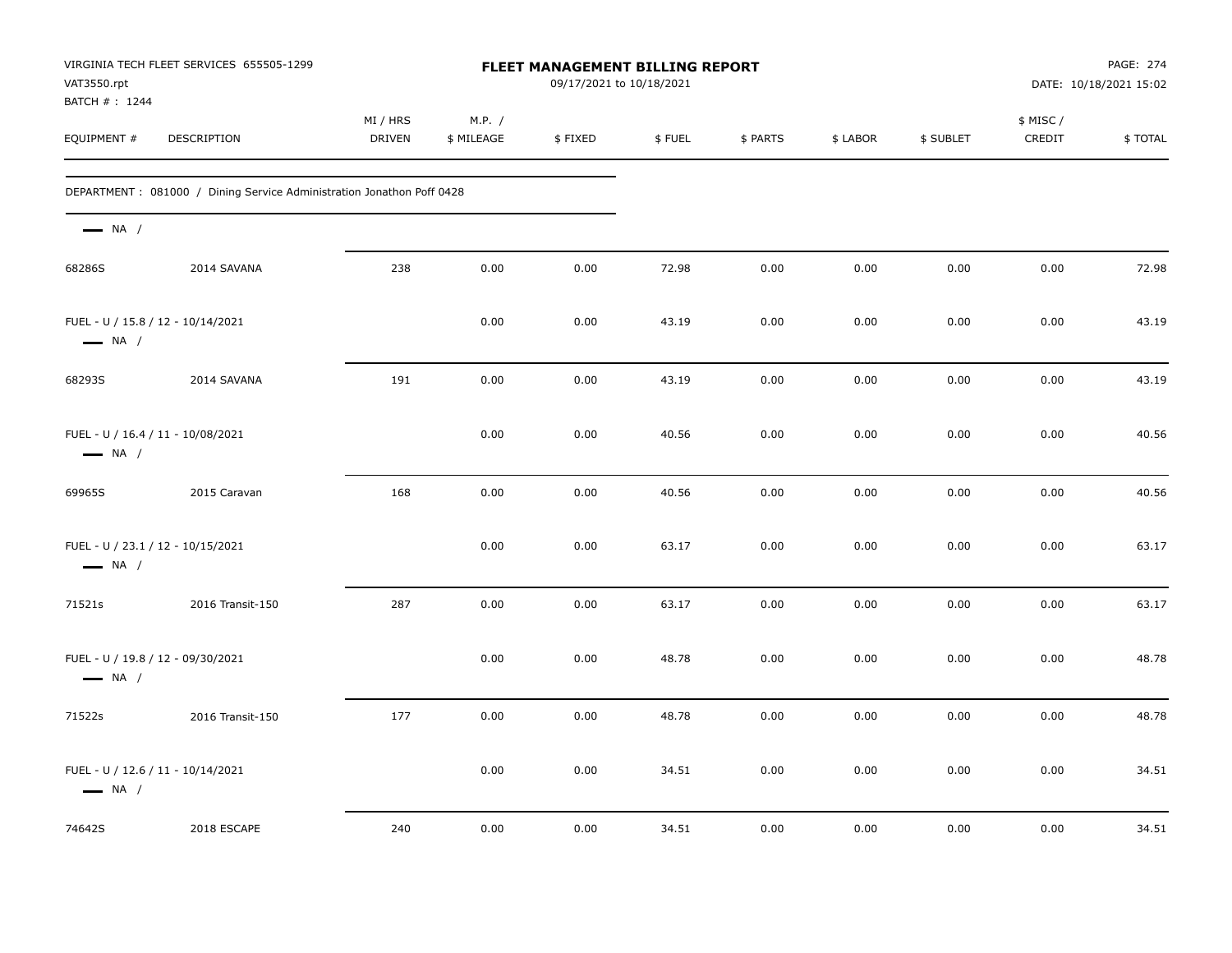| VAT3550.rpt<br>BATCH #: 1244                                | VIRGINIA TECH FLEET SERVICES 655505-1299                              |                           |                      | FLEET MANAGEMENT BILLING REPORT<br>09/17/2021 to 10/18/2021 |        |          |          |           |                    | PAGE: 275<br>DATE: 10/18/2021 15:02 |
|-------------------------------------------------------------|-----------------------------------------------------------------------|---------------------------|----------------------|-------------------------------------------------------------|--------|----------|----------|-----------|--------------------|-------------------------------------|
| EQUIPMENT #                                                 | <b>DESCRIPTION</b>                                                    | MI / HRS<br><b>DRIVEN</b> | M.P. /<br>\$ MILEAGE | \$FIXED                                                     | \$FUEL | \$ PARTS | \$ LABOR | \$ SUBLET | \$ MISC/<br>CREDIT | \$TOTAL                             |
|                                                             | DEPARTMENT: 081000 / Dining Service Administration Jonathon Poff 0428 |                           |                      |                                                             |        |          |          |           |                    |                                     |
| FUEL - U / 22.6 / 11 - 09/23/2021<br>$\longrightarrow$ NA / |                                                                       |                           | 0.00                 | 0.00                                                        | 59.09  | 0.00     | 0.00     | 0.00      | 0.00               | 59.09                               |
| 74659s                                                      | 2016 Transist Wagon                                                   | 175                       | 0.00                 | 0.00                                                        | 59.09  | 0.00     | 0.00     | 0.00      | 0.00               | 59.09                               |
| ACCT: 153157                                                |                                                                       | 2,496                     | 0.00                 | 0.00                                                        | 646.40 | 0.00     | 0.00     | 0.00      | 0.00               | 646.40                              |
| ACCOUNT CODE: 153165                                        |                                                                       |                           |                      |                                                             |        |          |          |           |                    |                                     |
| FUEL - U / 19.3 / 12 - 09/30/2021<br>$\longrightarrow$ NA / |                                                                       |                           | 0.00                 | 0.00                                                        | 47.62  | 0.00     | 0.00     | 0.00      | 0.00               | 47.62                               |
| 74612s                                                      | 2018 Transit-250                                                      | 167                       | 0.00                 | 0.00                                                        | 47.62  | 0.00     | 0.00     | 0.00      | 0.00               | 47.62                               |
| FUEL - U / 22.9 / 11 - 09/28/2021<br>$\longrightarrow$ NA / |                                                                       |                           | 0.00                 | 0.00                                                        | 56.56  | 0.00     | 0.00     | 0.00      | 0.00               | 56.56                               |
| 74613s                                                      | 2018 Transit-250                                                      | 165                       | 0.00                 | 0.00                                                        | 56.56  | 0.00     | 0.00     | 0.00      | 0.00               | 56.56                               |
| FUEL - U / 19.6 / 12 - 10/14/2021<br>$\longrightarrow$ NA / |                                                                       |                           | 0.00                 | 0.00                                                        | 53.59  | 0.00     | 0.00     | 0.00      | 0.00               | 53.59                               |
| 74615s                                                      | 2018 Transit-250                                                      | 179                       | 0.00                 | 0.00                                                        | 53.59  | 0.00     | 0.00     | 0.00      | 0.00               | 53.59                               |
| ACCT: 153165                                                |                                                                       | 511                       | 0.00                 | 0.00                                                        | 157.77 | 0.00     | 0.00     | 0.00      | 0.00               | 157.77                              |

ACCOUNT CODE: 155398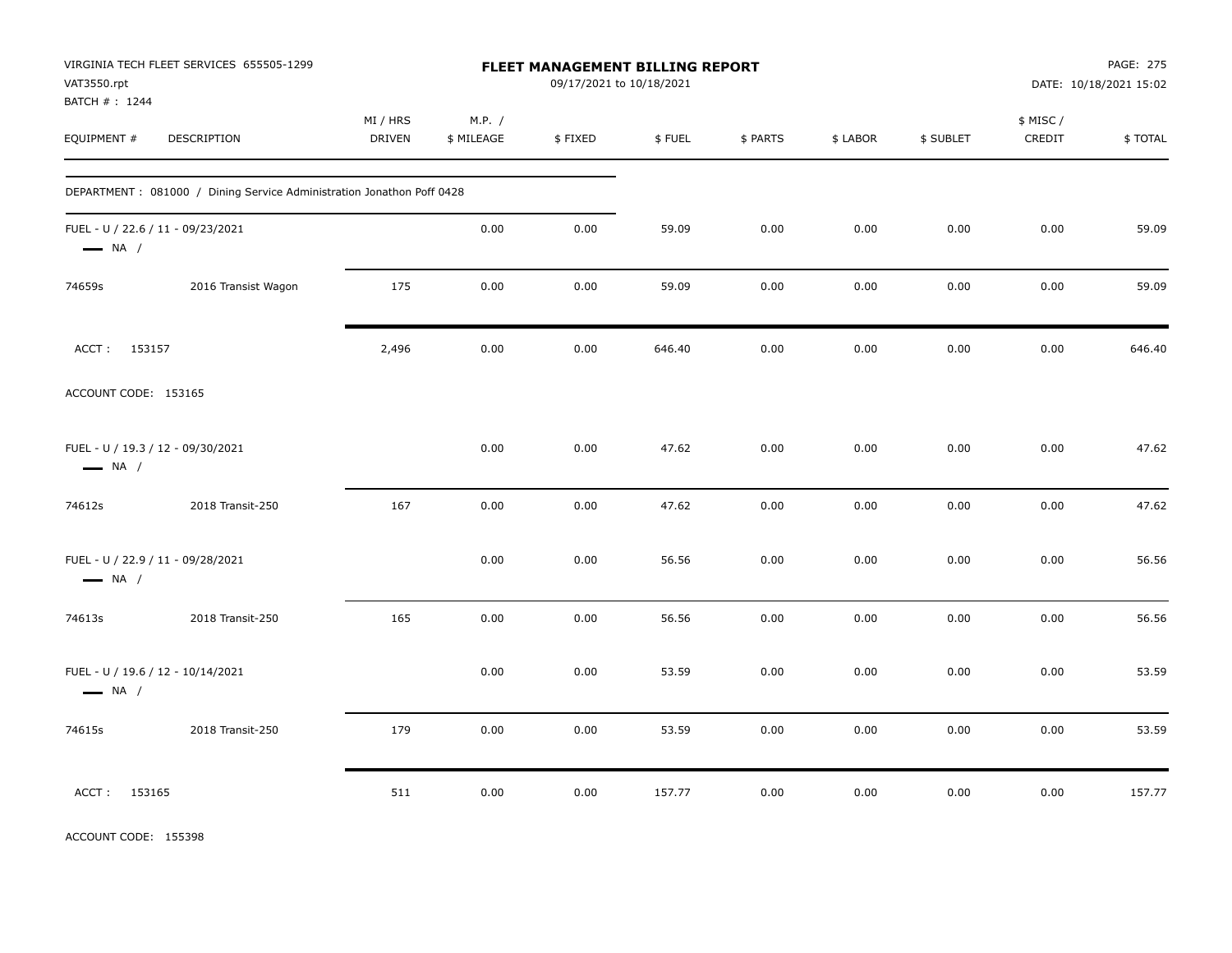| VAT3550.rpt<br>BATCH #: 1244 | VIRGINIA TECH FLEET SERVICES 655505-1299                               |        |                           |                      | 09/17/2021 to 10/18/2021 | <b>FLEET MANAGEMENT BILLING REPORT</b> |          |              |                  |                     | PAGE: 276<br>DATE: 10/18/2021 15:02 |
|------------------------------|------------------------------------------------------------------------|--------|---------------------------|----------------------|--------------------------|----------------------------------------|----------|--------------|------------------|---------------------|-------------------------------------|
| EQUIPMENT #                  | <b>DESCRIPTION</b>                                                     |        | MI / HRS<br><b>DRIVEN</b> | M.P. /<br>\$ MILEAGE | \$FIXED                  | \$FUEL                                 | \$ PARTS | \$ LABOR     | \$ SUBLET        | \$ MISC /<br>CREDIT | \$TOTAL                             |
|                              | DEPARTMENT : 081000 / Dining Service Administration Jonathon Poff 0428 |        |                           |                      |                          |                                        |          |              |                  |                     |                                     |
| $\longrightarrow$ NA /       | FUEL - U / 11.6 / 11 - 10/12/2021                                      |        |                           | 0.00                 | 0.00                     | 31.64                                  | 0.00     | 0.00         | 0.00             | 0.00                | 31.64                               |
| 66941s                       | 2014 IMPALA                                                            |        | 197                       | 0.00                 | 0.00                     | 31.64                                  | 0.00     | 0.00         | 0.00             | 0.00                | 31.64                               |
| ACCT:                        | 155398                                                                 |        | 197                       | 0.00                 | 0.00                     | 31.64                                  | 0.00     | 0.00         | 0.00             | 0.00                | 31.64                               |
|                              | DEPARTMENT SUBTOTALS :                                                 |        | 3,204                     | 0.00                 | 0.00                     | 835.81                                 | 0.00     | 0.00         | 0.00             | 0.00                | 835.81                              |
|                              | <b>BREAKDOWN OF CHARGES:</b>                                           |        |                           | MILEAGE              |                          |                                        | 0.00     |              | PARTS (WO'S)     |                     | 0.00                                |
|                              | <b>EQUIPMENT COUNT:</b>                                                | 16     |                           | MOTOR POOL           |                          |                                        | 0.00     |              | PARTS (IND.ISS.) |                     | 0.00                                |
|                              | DEPARTMENT:                                                            | 081000 |                           | <b>BASE</b>          |                          |                                        | 0.00     |              | CREDITS          |                     | 0.00                                |
|                              |                                                                        |        |                           | INSURANCE            |                          |                                        | 0.00     |              | MISCELLANEOUS    |                     | 0.00                                |
|                              |                                                                        |        |                           | <b>OTHER</b>         |                          |                                        | 0.00     | <b>LABOR</b> |                  |                     | 0.00                                |
|                              |                                                                        |        |                           | <b>REPLACEMENT</b>   |                          |                                        | 0.00     |              | <b>SUBLETS</b>   |                     | 0.00                                |
|                              |                                                                        |        |                           | <b>FUEL</b>          |                          | 835.81                                 |          |              |                  |                     |                                     |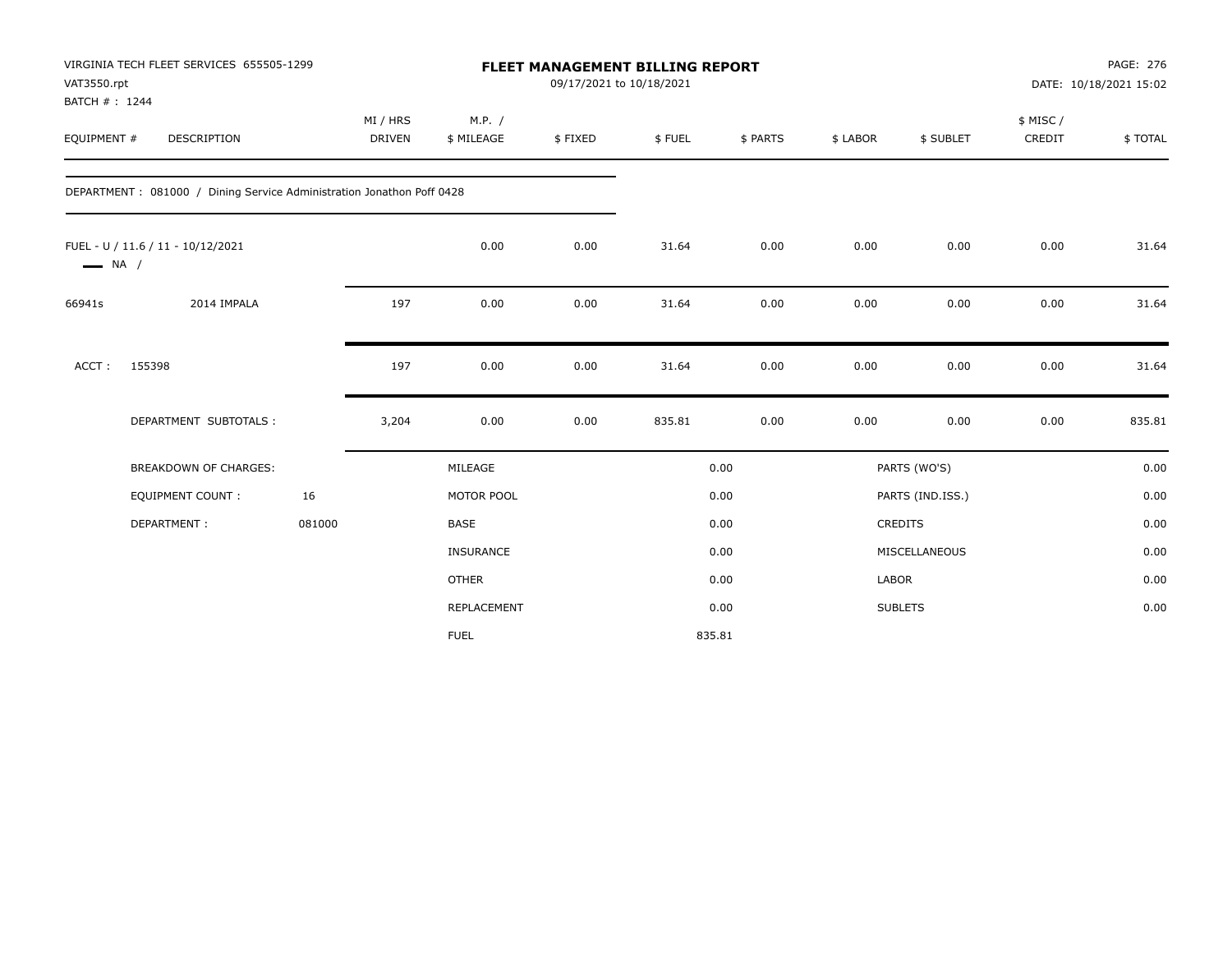| VAT3550.rpt<br>BATCH #: 1244 | VIRGINIA TECH FLEET SERVICES 655505-1299                |                    |                      | FLEET MANAGEMENT BILLING REPORT<br>09/17/2021 to 10/18/2021 |        |          |          |                  |                    | PAGE: 277<br>DATE: 10/18/2021 15:02 |
|------------------------------|---------------------------------------------------------|--------------------|----------------------|-------------------------------------------------------------|--------|----------|----------|------------------|--------------------|-------------------------------------|
| EQUIPMENT #                  | <b>DESCRIPTION</b>                                      | MI / HRS<br>DRIVEN | M.P. /<br>\$ MILEAGE | \$FIXED                                                     | \$FUEL | \$ PARTS | \$ LABOR | \$ SUBLET        | \$ MISC/<br>CREDIT | \$TOTAL                             |
|                              | DEPARTMENT: 082018 / DINING CATERING Jonathon Poff 0428 |                    |                      |                                                             |        |          |          |                  |                    |                                     |
|                              | ACCOUNT CODE: 153191                                    |                    |                      |                                                             |        |          |          |                  |                    |                                     |
| $\longrightarrow$ NA /       | FUEL - U / 5.0 / 11 - 10/04/2021                        |                    | 0.00                 | 0.00                                                        | 12.37  | 0.00     | 0.00     | 0.00             | 0.00               | 12.37                               |
| EGUV049                      | 2015 GOLF CART                                          | $\pmb{0}$          | 0.00                 | 0.00                                                        | 12.37  | 0.00     | 0.00     | 0.00             | 0.00               | 12.37                               |
| ACCT:                        | 153191                                                  | $\pmb{0}$          | 0.00                 | 0.00                                                        | 12.37  | 0.00     | 0.00     | 0.00             | 0.00               | 12.37                               |
|                              | DEPARTMENT SUBTOTALS :                                  | $\mathbf 0$        | 0.00                 | 0.00                                                        | 12.37  | 0.00     | 0.00     | 0.00             | 0.00               | 12.37                               |
|                              | BREAKDOWN OF CHARGES:                                   |                    | MILEAGE              |                                                             |        | 0.00     |          | PARTS (WO'S)     |                    | 0.00                                |
|                              | <b>EQUIPMENT COUNT:</b>                                 | $\mathbf{1}$       | MOTOR POOL           |                                                             |        | 0.00     |          | PARTS (IND.ISS.) |                    | 0.00                                |
|                              | DEPARTMENT:                                             | 082018             | <b>BASE</b>          |                                                             |        | 0.00     |          | <b>CREDITS</b>   |                    | 0.00                                |
|                              |                                                         |                    | INSURANCE            |                                                             |        | 0.00     |          | MISCELLANEOUS    |                    | 0.00                                |
|                              |                                                         |                    | <b>OTHER</b>         |                                                             |        | 0.00     | LABOR    |                  |                    | 0.00                                |
|                              |                                                         |                    | REPLACEMENT          |                                                             |        | 0.00     |          | <b>SUBLETS</b>   |                    | 0.00                                |
|                              |                                                         |                    | <b>FUEL</b>          |                                                             |        | 12.37    |          |                  |                    |                                     |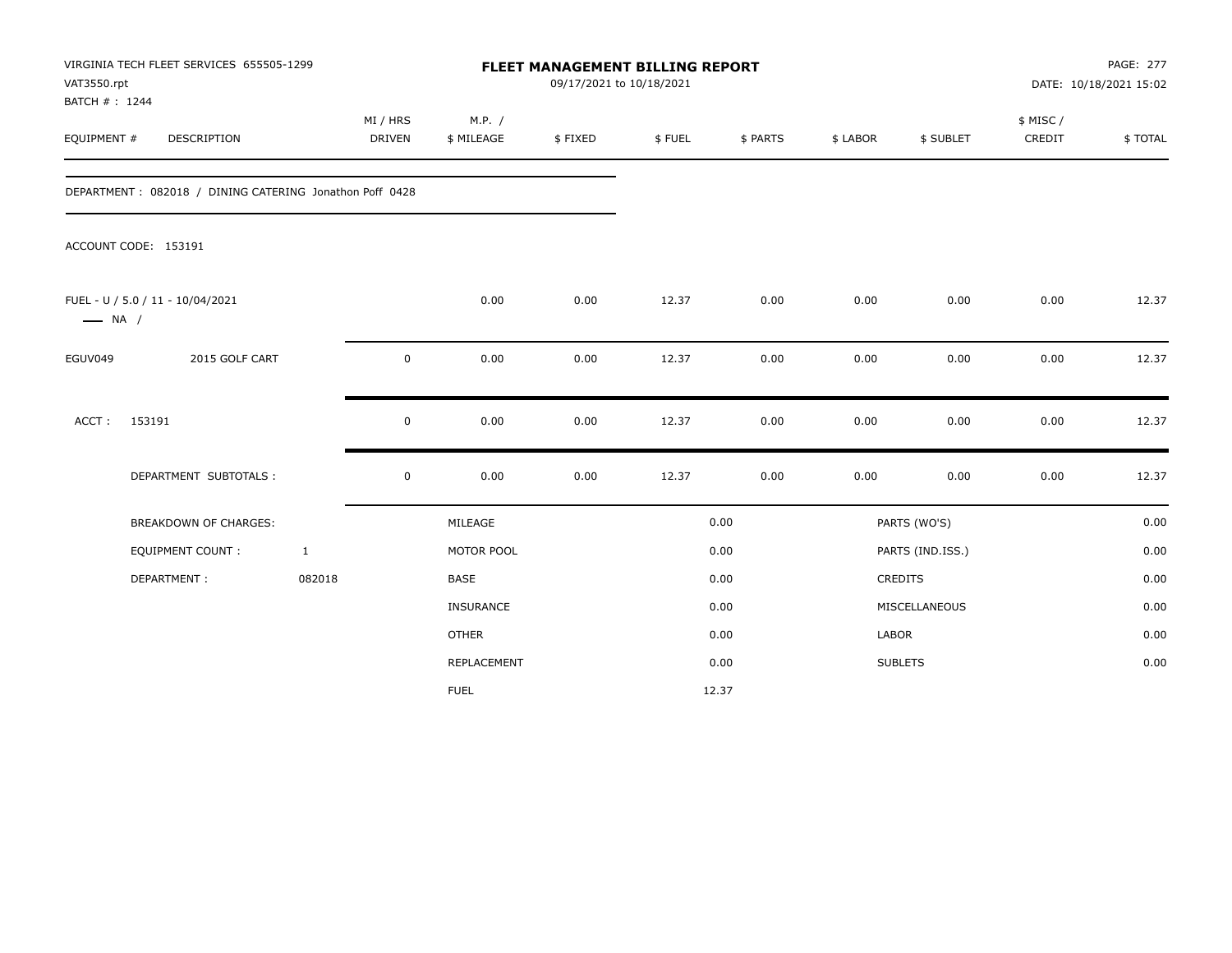| VAT3550.rpt<br>BATCH #: 1244                               | VIRGINIA TECH FLEET SERVICES 655505-1299                             |                           |                      | <b>FLEET MANAGEMENT BILLING REPORT</b><br>09/17/2021 to 10/18/2021 |        |          |          |           |                     | PAGE: 278<br>DATE: 10/18/2021 15:02 |
|------------------------------------------------------------|----------------------------------------------------------------------|---------------------------|----------------------|--------------------------------------------------------------------|--------|----------|----------|-----------|---------------------|-------------------------------------|
| EQUIPMENT #                                                | <b>DESCRIPTION</b>                                                   | MI / HRS<br><b>DRIVEN</b> | M.P. /<br>\$ MILEAGE | \$FIXED                                                            | \$FUEL | \$ PARTS | \$ LABOR | \$ SUBLET | \$ MISC /<br>CREDIT | \$TOTAL                             |
|                                                            | DEPARTMENT: 082500 / ATHLETIC ASSOC BUSINESS DEPT Kellie Shaver 0502 |                           |                      |                                                                    |        |          |          |           |                     |                                     |
| ACCOUNT CODE: 655191                                       |                                                                      |                           |                      |                                                                    |        |          |          |           |                     |                                     |
| FUEL - U / 1.8 / 11 - 10/01/2021<br>$\longrightarrow$ NA / |                                                                      |                           | 0.00                 | 0.00                                                               | 4.42   | 0.00     | 0.00     | 0.00      | 0.00                | 4.42                                |
| FUEL - U / 1.9 / 11 - 10/01/2021                           |                                                                      |                           | 0.00                 | 0.00                                                               | 4.77   | 0.00     | 0.00     | 0.00      | 0.00                | 4.77                                |
| $\longrightarrow$ NA /<br>FUEL - U / 4.9 / 11 - 10/01/2021 |                                                                      |                           | 0.00                 | 0.00                                                               | 12.13  | 0.00     | 0.00     | 0.00      | 0.00                | 12.13                               |
| $\longrightarrow$ NA /<br>FUEL - U / 2.7 / 12 - 10/01/2021 |                                                                      |                           | 0.00                 | 0.00                                                               | 6.69   | 0.00     | 0.00     | 0.00      | 0.00                | 6.69                                |
| $\longrightarrow$ NA /                                     | FUEL - D / 11.3 / 13 - 10/02/2021                                    |                           | 0.00                 | 0.00                                                               | 29.55  | 0.00     | 0.00     | 0.00      | 0.00                | 29.55                               |
| $\longrightarrow$ NA /<br>FUEL - U / 6.0 / 11 - 10/03/2021 |                                                                      |                           | 0.00                 | 0.00                                                               | 14.70  | 0.00     | 0.00     | 0.00      | 0.00                | 14.70                               |
| $\longrightarrow$ NA /<br>FUEL - U / 3.3 / 11 - 10/04/2021 |                                                                      |                           | 0.00                 | 0.00                                                               | 8.10   | 0.00     | 0.00     | 0.00      | 0.00                | 8.10                                |
| $\longrightarrow$ NA /<br>FUEL - U / 5.0 / 11 - 10/04/2021 |                                                                      |                           | 0.00                 | 0.00                                                               | 12.45  | 0.00     | 0.00     | 0.00      | 0.00                | 12.45                               |
| $\longrightarrow$ NA /<br>FUEL - U / 4.0 / 11 - 10/04/2021 |                                                                      |                           | 0.00                 | 0.00                                                               | 9.86   | 0.00     | 0.00     | 0.00      | 0.00                | 9.86                                |
| $\longrightarrow$ NA /<br>FUEL - U / 9.5 / 12 - 10/05/2021 |                                                                      |                           | 0.00                 | 0.00                                                               | 23.49  | 0.00     | 0.00     | 0.00      | 0.00                | 23.49                               |
| $\longrightarrow$ NA /                                     | FUEL - U / 15.0 / 12 - 10/05/2021                                    |                           | 0.00                 | 0.00                                                               | 37.03  | 0.00     | 0.00     | 0.00      | 0.00                | 37.03                               |
| $\longrightarrow$ NA /<br>FUEL - D / 8.1 / 14 - 10/05/2021 |                                                                      |                           | 0.00                 | 0.00                                                               | 21.30  | 0.00     | 0.00     | 0.00      | 0.00                | 21.30                               |
| $\longrightarrow$ NA /<br>FUEL - U / 5.0 / 11 - 10/06/2021 |                                                                      |                           | 0.00                 | 0.00                                                               | 12.45  | 0.00     | 0.00     | 0.00      | 0.00                | 12.45                               |
| $\longrightarrow$ NA /                                     |                                                                      |                           |                      |                                                                    |        |          |          |           |                     |                                     |
| FUEL - U / 4.0 / 11 - 10/06/2021<br>$\longrightarrow$ NA / |                                                                      |                           | 0.00                 | 0.00                                                               | 21.81  | 0.00     | 0.00     | 0.00      | 0.00                | 21.81                               |
| FUEL - U / 3.9 / 11 - 10/07/2021                           |                                                                      |                           | 0.00                 | 0.00                                                               | 9.61   | 0.00     | 0.00     | 0.00      | 0.00                | 9.61                                |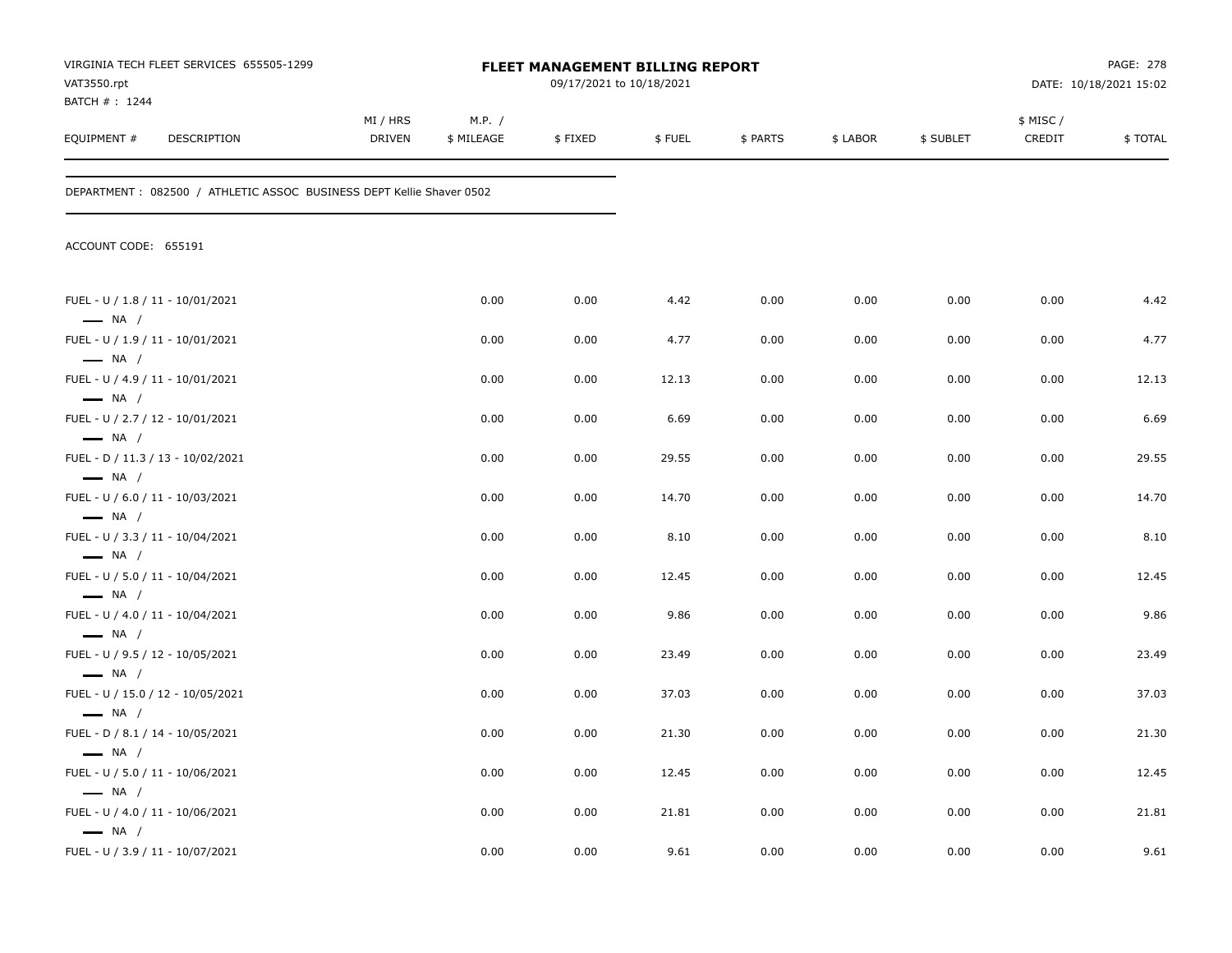| VAT3550.rpt                                                | VIRGINIA TECH FLEET SERVICES 655505-1299                             |                           |                      | <b>FLEET MANAGEMENT BILLING REPORT</b><br>09/17/2021 to 10/18/2021 |        |          |          |           |                    | PAGE: 279<br>DATE: 10/18/2021 15:02 |
|------------------------------------------------------------|----------------------------------------------------------------------|---------------------------|----------------------|--------------------------------------------------------------------|--------|----------|----------|-----------|--------------------|-------------------------------------|
| BATCH #: 1244<br>EQUIPMENT #                               | DESCRIPTION                                                          | MI / HRS<br><b>DRIVEN</b> | M.P. /<br>\$ MILEAGE | \$FIXED                                                            | \$FUEL | \$ PARTS | \$ LABOR | \$ SUBLET | \$ MISC/<br>CREDIT | \$TOTAL                             |
|                                                            | DEPARTMENT: 082500 / ATHLETIC ASSOC BUSINESS DEPT Kellie Shaver 0502 |                           |                      |                                                                    |        |          |          |           |                    |                                     |
| $\longrightarrow$ NA /<br>FUEL - U / 1.8 / 11 - 10/07/2021 |                                                                      |                           | 0.00                 | 0.00                                                               | 4.40   | 0.00     | 0.00     | 0.00      | 0.00               | 4.40                                |
| $\longrightarrow$ NA /                                     |                                                                      |                           |                      |                                                                    |        |          |          |           |                    |                                     |
| FUEL - U / 2.0 / 11 - 10/07/2021<br>$\longrightarrow$ NA / |                                                                      |                           | 0.00                 | 0.00                                                               | 11.66  | 0.00     | 0.00     | 0.00      | 0.00               | 11.66                               |
| FUEL - U / 2.5 / 11 - 10/07/2021<br>$\longrightarrow$ NA / |                                                                      |                           | 0.00                 | 0.00                                                               | 6.18   | 0.00     | 0.00     | 0.00      | 0.00               | 6.18                                |
| FUEL - U / 3.9 / 12 - 10/08/2021<br>$\longrightarrow$ NA / |                                                                      |                           | 0.00                 | 0.00                                                               | 9.58   | 0.00     | 0.00     | 0.00      | 0.00               | 9.58                                |
| FUEL - U / 3.2 / 12 - 10/08/2021<br>$\longrightarrow$ NA / |                                                                      |                           | 0.00                 | 0.00                                                               | 7.98   | 0.00     | 0.00     | 0.00      | 0.00               | 7.98                                |
| FUEL - U / 1.7 / 11 - 10/09/2021<br>$\longrightarrow$ NA / |                                                                      |                           | 0.00                 | 0.00                                                               | 4.22   | 0.00     | 0.00     | 0.00      | 0.00               | 4.22                                |
| FUEL - U / 1.5 / 11 - 10/09/2021                           |                                                                      |                           | 0.00                 | 0.00                                                               | 3.80   | 0.00     | 0.00     | 0.00      | 0.00               | 3.80                                |
| $\longrightarrow$ NA /<br>FUEL - U / 4.5 / 11 - 10/11/2021 |                                                                      |                           | 0.00                 | 0.00                                                               | 12.20  | 0.00     | 0.00     | 0.00      | 0.00               | 12.20                               |
| $\longrightarrow$ NA /<br>FUEL - U / 4.5 / 11 - 10/11/2021 |                                                                      |                           | 0.00                 | 0.00                                                               | 12.20  | 0.00     | 0.00     | 0.00      | 0.00               | 12.20                               |
| $\longrightarrow$ NA /<br>FUEL - U / 4.6 / 11 - 10/11/2021 |                                                                      |                           | 0.00                 | 0.00                                                               | 12.67  | 0.00     | 0.00     | 0.00      | 0.00               | 12.67                               |
| $\longrightarrow$ NA /<br>FUEL - U / 4.5 / 11 - 10/11/2021 |                                                                      |                           | 0.00                 | 0.00                                                               | 12.31  | 0.00     | 0.00     | 0.00      | 0.00               | 12.31                               |
| $\longrightarrow$ NA /<br>FUEL - D / 9.5 / 13 - 10/11/2021 |                                                                      |                           | 0.00                 | 0.00                                                               | 24.79  | 0.00     | 0.00     | 0.00      | 0.00               | 24.79                               |
| $\longrightarrow$ NA /<br>FUEL - U / 4.5 / 11 - 10/11/2021 |                                                                      |                           | 0.00                 | 0.00                                                               | 11.14  | 0.00     | 0.00     | 0.00      | 0.00               | 11.14                               |
| $\longrightarrow$ NA /<br>FUEL - U / 4.5 / 12 - 10/12/2021 |                                                                      |                           | 0.00                 | 0.00                                                               | 12.15  | 0.00     | 0.00     | 0.00      | 0.00               | 12.15                               |
| $\longrightarrow$ NA /<br>FUEL - U / 4.7 / 11 - 10/13/2021 |                                                                      |                           | 0.00                 | 0.00                                                               | 12.89  | 0.00     | 0.00     | 0.00      | 0.00               | 12.89                               |
| $\longrightarrow$ NA /<br>— NA /                           | FUEL - U / 18.1 / 11 - 10/13/2021                                    |                           | 0.00                 | 0.00                                                               | 49.49  | 0.00     | 0.00     | 0.00      | 0.00               | 49.49                               |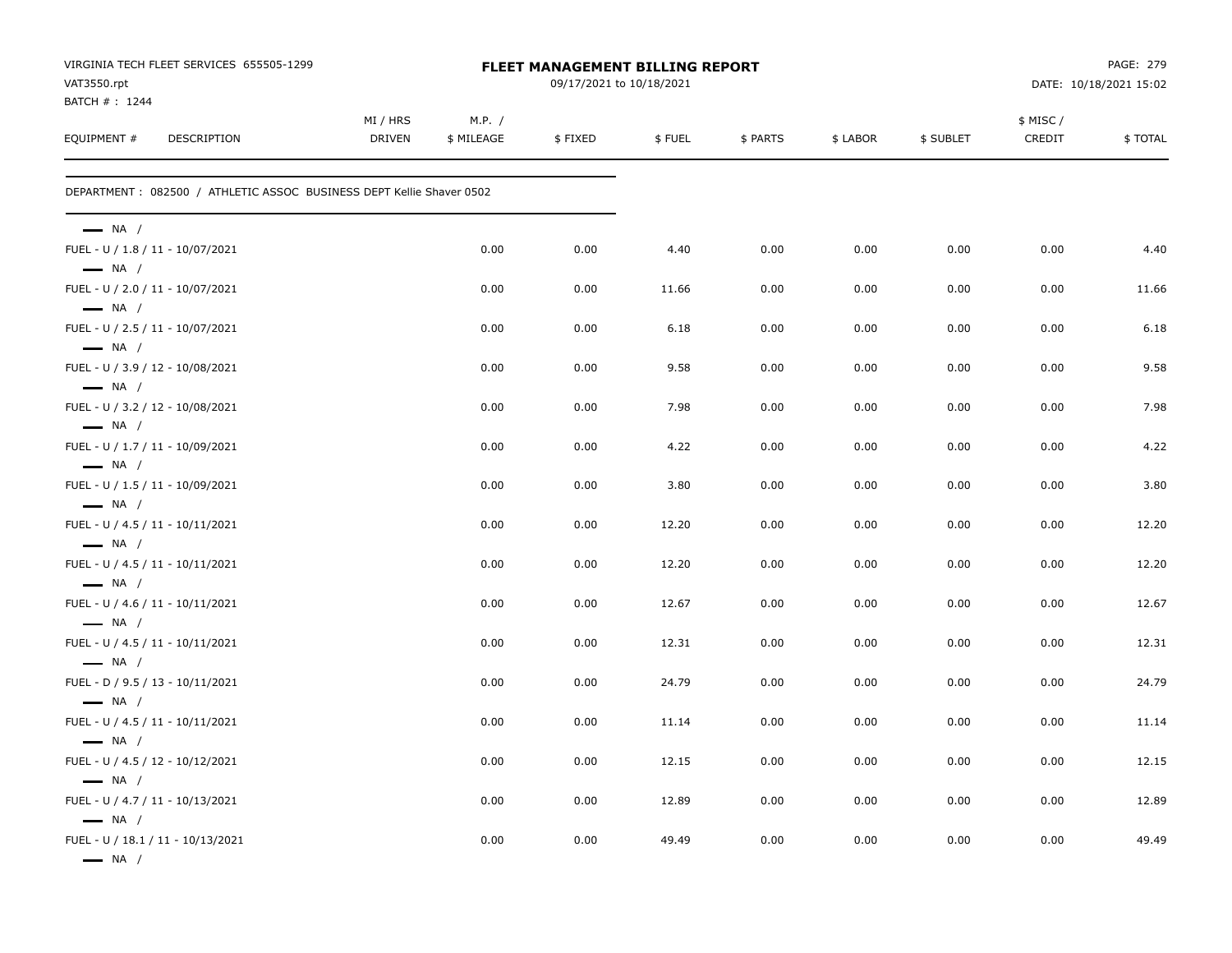| VIRGINIA TECH FLEET SERVICES 655505-1299<br>VAT3550.rpt<br>BATCH #: 1244 |                           |                      | FLEET MANAGEMENT BILLING REPORT<br>09/17/2021 to 10/18/2021 |        |          |          |           |                    | PAGE: 280<br>DATE: 10/18/2021 15:02 |
|--------------------------------------------------------------------------|---------------------------|----------------------|-------------------------------------------------------------|--------|----------|----------|-----------|--------------------|-------------------------------------|
| EQUIPMENT #<br><b>DESCRIPTION</b>                                        | MI / HRS<br><b>DRIVEN</b> | M.P. /<br>\$ MILEAGE | \$FIXED                                                     | \$FUEL | \$ PARTS | \$ LABOR | \$ SUBLET | \$ MISC/<br>CREDIT | \$TOTAL                             |
| DEPARTMENT: 082500 / ATHLETIC ASSOC BUSINESS DEPT Kellie Shaver 0502     |                           |                      |                                                             |        |          |          |           |                    |                                     |
| FUEL - U / 4.7 / 11 - 10/13/2021<br>$\longrightarrow$ NA /               |                           | 0.00                 | 0.00                                                        | 12.91  | 0.00     | 0.00     | 0.00      | 0.00               | 12.91                               |
| FUEL - U / 0.8 / 11 - 10/13/2021<br>$\longrightarrow$ NA /               |                           | 0.00                 | 0.00                                                        | 2.27   | 0.00     | 0.00     | 0.00      | 0.00               | 2.27                                |
| FUEL - U / 1.3 / 11 - 10/13/2021<br>$\longrightarrow$ NA /               |                           | 0.00                 | 0.00                                                        | 3.55   | 0.00     | 0.00     | 0.00      | 0.00               | 3.55                                |
| FUEL - U / 2.8 / 11 - 10/13/2021<br>$\longrightarrow$ NA /               |                           | 0.00                 | 0.00                                                        | 7.51   | 0.00     | 0.00     | 0.00      | 0.00               | 7.51                                |
| FUEL - U / 1.9 / 11 - 10/13/2021<br>$\longrightarrow$ NA /               |                           | 0.00                 | 0.00                                                        | 5.08   | 0.00     | 0.00     | 0.00      | 0.00               | 5.08                                |
| FUEL - U / 1.9 / 11 - 10/13/2021<br>$\longrightarrow$ NA /               |                           | 0.00                 | 0.00                                                        | 5.30   | 0.00     | 0.00     | 0.00      | 0.00               | 5.30                                |
| FUEL - U / 1.2 / 11 - 10/13/2021<br>$\longrightarrow$ NA /               |                           | 0.00                 | 0.00                                                        | 3.36   | 0.00     | 0.00     | 0.00      | 0.00               | 3.36                                |
| FUEL - U / 2.2 / 11 - 10/13/2021<br>$\longrightarrow$ NA /               |                           | 0.00                 | 0.00                                                        | 6.06   | 0.00     | 0.00     | 0.00      | 0.00               | 6.06                                |
| FUEL - U / 1.7 / 11 - 10/13/2021<br>$\longrightarrow$ NA /               |                           | 0.00                 | 0.00                                                        | 4.56   | 0.00     | 0.00     | 0.00      | 0.00               | 4.56                                |
| FUEL - U / 1.7 / 11 - 10/13/2021<br>$\longrightarrow$ NA /               |                           | 0.00                 | 0.00                                                        | 4.70   | 0.00     | 0.00     | 0.00      | 0.00               | 4.70                                |
| FUEL - U / 2.1 / 11 - 10/13/2021<br>$\longrightarrow$ NA /               |                           | 0.00                 | 0.00                                                        | 5.68   | 0.00     | 0.00     | 0.00      | 0.00               | 5.68                                |
| FUEL - U / 3.1 / 11 - 10/13/2021<br>$\longrightarrow$ NA /               |                           | 0.00                 | 0.00                                                        | 8.49   | 0.00     | 0.00     | 0.00      | 0.00               | 8.49                                |
| FUEL - U / 1.5 / 11 - 10/13/2021<br>$\longrightarrow$ NA /               |                           | 0.00                 | 0.00                                                        | 4.01   | 0.00     | 0.00     | 0.00      | 0.00               | 4.01                                |
| FUEL - U / 1.4 / 11 - 10/13/2021<br>$\longrightarrow$ NA /               |                           | 0.00                 | 0.00                                                        | 3.77   | 0.00     | 0.00     | 0.00      | 0.00               | 3.77                                |
| FUEL - U / 1.6 / 11 - 10/13/2021<br>$\longrightarrow$ NA /               |                           | 0.00                 | 0.00                                                        | 4.26   | 0.00     | 0.00     | 0.00      | 0.00               | 4.26                                |
| FUEL - U / 1.7 / 11 - 10/13/2021<br>$\longrightarrow$ NA /               |                           | 0.00                 | 0.00                                                        | 4.75   | 0.00     | 0.00     | 0.00      | 0.00               | 4.75                                |
| FUEL - U / 1.9 / 11 - 10/13/2021                                         |                           | 0.00                 | 0.00                                                        | 5.24   | 0.00     | 0.00     | 0.00      | 0.00               | 5.24                                |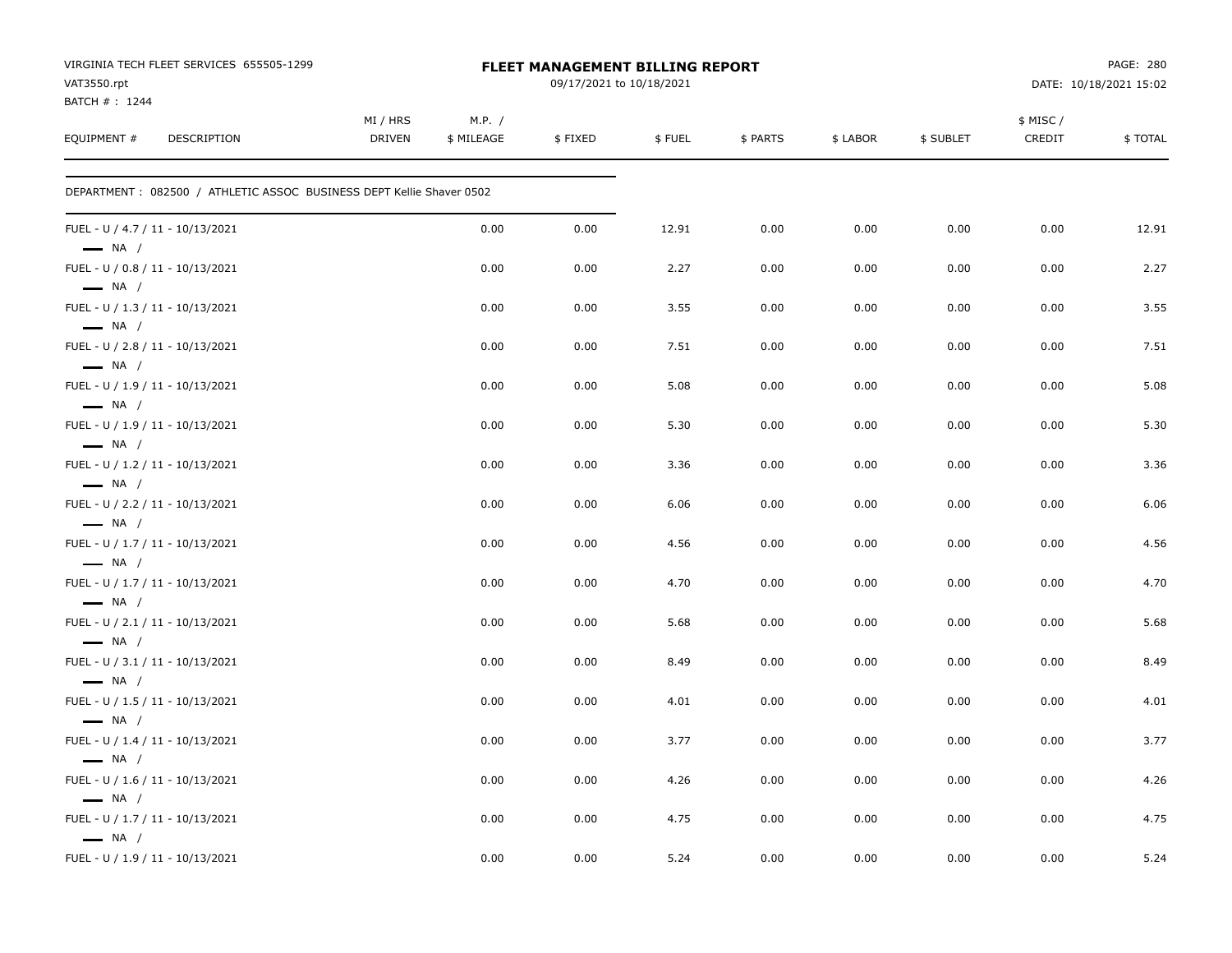| VIRGINIA TECH FLEET SERVICES 655505-1299<br>VAT3550.rpt<br>BATCH #: 1244             |                                                                       |                           | <b>FLEET MANAGEMENT BILLING REPORT</b><br>09/17/2021 to 10/18/2021 |         |        |          |          |           |                    | PAGE: 281<br>DATE: 10/18/2021 15:02 |  |  |
|--------------------------------------------------------------------------------------|-----------------------------------------------------------------------|---------------------------|--------------------------------------------------------------------|---------|--------|----------|----------|-----------|--------------------|-------------------------------------|--|--|
| EQUIPMENT #                                                                          | DESCRIPTION                                                           | MI / HRS<br><b>DRIVEN</b> | M.P. /<br>\$ MILEAGE                                               | \$FIXED | \$FUEL | \$ PARTS | \$ LABOR | \$ SUBLET | \$ MISC/<br>CREDIT | \$TOTAL                             |  |  |
|                                                                                      | DEPARTMENT : 082500 / ATHLETIC ASSOC BUSINESS DEPT Kellie Shaver 0502 |                           |                                                                    |         |        |          |          |           |                    |                                     |  |  |
| $\longrightarrow$ NA /                                                               |                                                                       |                           |                                                                    |         |        |          |          |           |                    |                                     |  |  |
| FUEL - U / 3.9 / 12 - 10/13/2021<br>$\longrightarrow$ NA /                           |                                                                       |                           | 0.00                                                               | 0.00    | 10.59  | 0.00     | 0.00     | 0.00      | 0.00               | 10.59                               |  |  |
| $\longrightarrow$ NA /                                                               | FUEL - U / 14.4 / 12 - 10/13/2021                                     |                           | 0.00                                                               | 0.00    | 39.23  | 0.00     | 0.00     | 0.00      | 0.00               | 39.23                               |  |  |
| FUEL - U / 1.7 / 12 - 10/13/2021<br>$\longrightarrow$ NA /                           |                                                                       |                           | 0.00                                                               | 0.00    | 4.64   | 0.00     | 0.00     | 0.00      | 0.00               | 4.64                                |  |  |
| FUEL - U / 1.3 / 12 - 10/13/2021<br>$\longrightarrow$ NA /                           |                                                                       |                           | 0.00                                                               | 0.00    | 3.47   | 0.00     | 0.00     | 0.00      | 0.00               | 3.47                                |  |  |
| FUEL - U / 2.1 / 12 - 10/13/2021<br>$\longrightarrow$ NA /                           |                                                                       |                           | 0.00                                                               | 0.00    | 5.79   | 0.00     | 0.00     | 0.00      | 0.00               | 5.79                                |  |  |
| FUEL - U / 2.4 / 12 - 10/13/2021<br>$\longrightarrow$ NA /                           |                                                                       |                           | 0.00                                                               | 0.00    | 6.58   | 0.00     | 0.00     | 0.00      | 0.00               | 6.58                                |  |  |
| FUEL - U / 4.7 / 12 - 10/13/2021<br>$\longrightarrow$ NA /                           |                                                                       |                           | 0.00                                                               | 0.00    | 12.80  | 0.00     | 0.00     | 0.00      | 0.00               | 12.80                               |  |  |
| FUEL - U / 4.8 / 12 - 10/13/2021<br>$\longrightarrow$ NA /                           |                                                                       |                           | 0.00                                                               | 0.00    | 13.05  | 0.00     | 0.00     | 0.00      | 0.00               | 13.05                               |  |  |
| $\longrightarrow$ NA /                                                               | FUEL - D / 12.0 / 13 - 10/13/2021                                     |                           | 0.00                                                               | 0.00    | 31.47  | 0.00     | 0.00     | 0.00      | 0.00               | 31.47                               |  |  |
| FUEL - U / 5.2 / 11 - 10/14/2021<br>$\longrightarrow$ NA /                           |                                                                       |                           | 0.00                                                               | 0.00    | 14.06  | 0.00     | 0.00     | 0.00      | 0.00               | 14.06                               |  |  |
| FUEL - U / 4.5 / 11 - 10/14/2021<br>$\longrightarrow$ NA /                           |                                                                       |                           | 0.00                                                               | 0.00    | 12.31  | 0.00     | 0.00     | 0.00      | 0.00               | 12.31                               |  |  |
| FUEL - U / 3.2 / 11 - 10/14/2021<br>$\longrightarrow$ NA /                           |                                                                       |                           | 0.00                                                               | 0.00    | 8.79   | 0.00     | 0.00     | 0.00      | 0.00               | 8.79                                |  |  |
| FUEL - U / 4.2 / 11 - 10/14/2021                                                     |                                                                       |                           | 0.00                                                               | 0.00    | 11.55  | 0.00     | 0.00     | 0.00      | 0.00               | 11.55                               |  |  |
| $\longrightarrow$ NA /<br>FUEL - U / 3.1 / 11 - 10/14/2021                           |                                                                       |                           | 0.00                                                               | 0.00    | 8.49   | 0.00     | 0.00     | 0.00      | 0.00               | 8.49                                |  |  |
| $\longrightarrow$ NA /<br>FUEL - U / 8.0 / 11 - 10/14/2021                           |                                                                       |                           | 0.00                                                               | 0.00    | 21.84  | 0.00     | 0.00     | 0.00      | 0.00               | 21.84                               |  |  |
| $\longrightarrow$ NA /<br>FUEL - U / 2.0 / 12 - 10/14/2021<br>$\longrightarrow$ NA / |                                                                       |                           | 0.00                                                               | 0.00    | 5.41   | 0.00     | 0.00     | 0.00      | 0.00               | 5.41                                |  |  |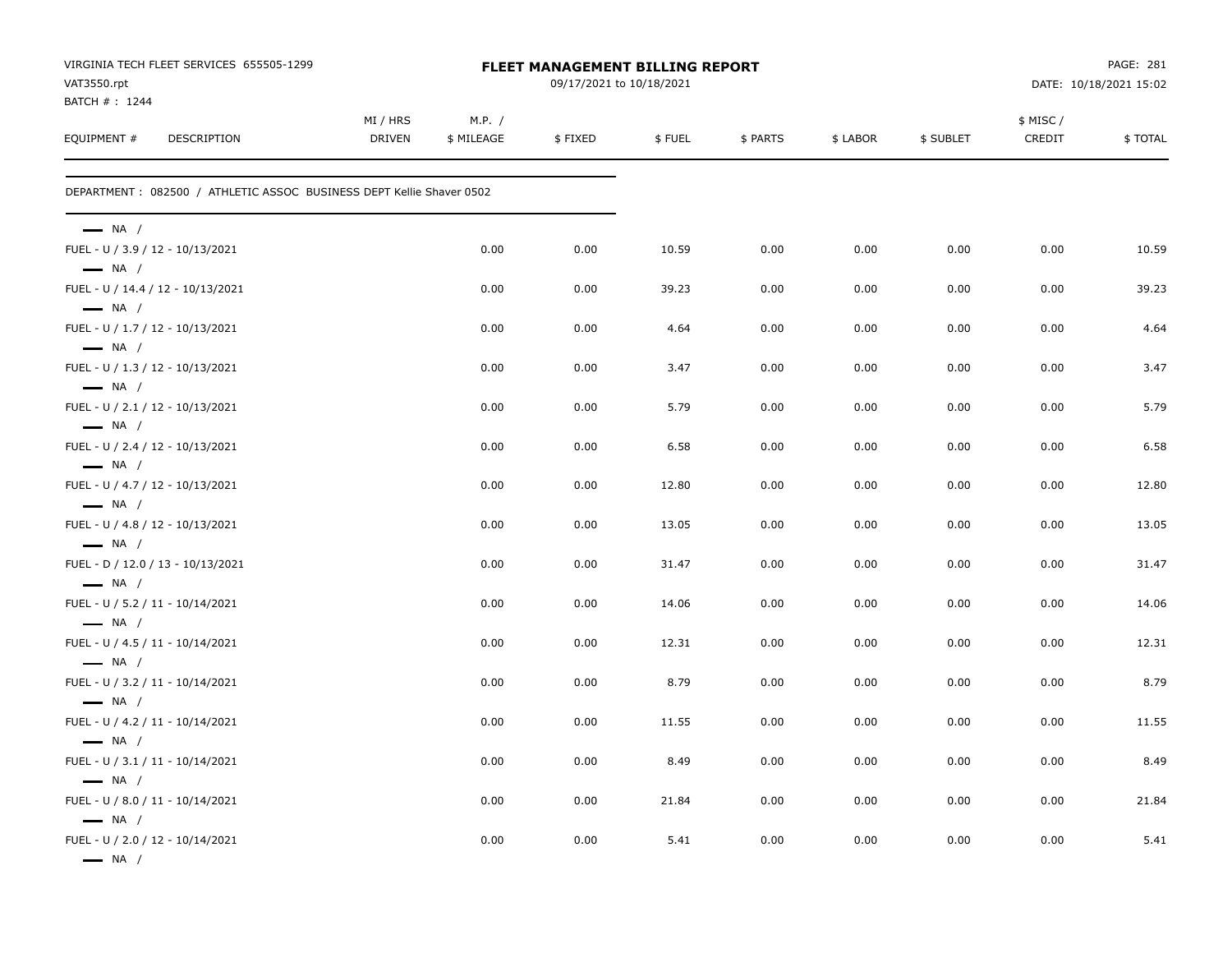| VIRGINIA TECH FLEET SERVICES 655505-1299<br>VAT3550.rpt<br>BATCH #: 1244<br><b>DESCRIPTION</b> |                           |                      | <b>FLEET MANAGEMENT BILLING REPORT</b><br>09/17/2021 to 10/18/2021 |        |          |          |           |                    | <b>PAGE: 282</b><br>DATE: 10/18/2021 15:02 |  |  |
|------------------------------------------------------------------------------------------------|---------------------------|----------------------|--------------------------------------------------------------------|--------|----------|----------|-----------|--------------------|--------------------------------------------|--|--|
| EQUIPMENT #                                                                                    | MI / HRS<br><b>DRIVEN</b> | M.P. /<br>\$ MILEAGE | \$FIXED                                                            | \$FUEL | \$ PARTS | \$ LABOR | \$ SUBLET | \$ MISC/<br>CREDIT | \$TOTAL                                    |  |  |
| DEPARTMENT : 082500 / ATHLETIC ASSOC BUSINESS DEPT Kellie Shaver 0502                          |                           |                      |                                                                    |        |          |          |           |                    |                                            |  |  |
| FUEL - U / 3.4 / 11 - 09/17/2021<br>$\longrightarrow$ NA /                                     |                           | 0.00                 | 0.00                                                               | 8.74   | 0.00     | 0.00     | 0.00      | 0.00               | 8.74                                       |  |  |
| FUEL - U / 2.3 / 11 - 10/18/2021<br>$\longrightarrow$ NA /                                     |                           | 0.00                 | 0.00                                                               | 6.33   | 0.00     | 0.00     | 0.00      | 0.00               | 6.33                                       |  |  |
| FUEL - D / 9.6 / 14 - 10/18/2021<br>$\longrightarrow$ NA /                                     |                           | 0.00                 | 0.00                                                               | 25.26  | 0.00     | 0.00     | 0.00      | 0.00               | 25.26                                      |  |  |
| FUEL - U / 17.0 / 12 - 09/20/2021<br>$\longrightarrow$ NA /                                    |                           | 0.00                 | 0.00                                                               | 44.40  | 0.00     | 0.00     | 0.00      | 0.00               | 44.40                                      |  |  |
| FUEL - U / 4.3 / 12 - 09/21/2021<br>$\longrightarrow$ NA /                                     |                           | 0.00                 | 0.00                                                               | 11.25  | 0.00     | 0.00     | 0.00      | 0.00               | 11.25                                      |  |  |
| FUEL - U / 3.0 / 11 - 09/22/2021<br>$\longrightarrow$ NA /                                     |                           | 0.00                 | 0.00                                                               | 7.88   | 0.00     | 0.00     | 0.00      | 0.00               | 7.88                                       |  |  |
| FUEL - U / 1.3 / 11 - 09/22/2021<br>$\longrightarrow$ NA /                                     |                           | 0.00                 | 0.00                                                               | 3.39   | 0.00     | 0.00     | 0.00      | 0.00               | 3.39                                       |  |  |
| FUEL - U / 1.8 / 11 - 09/23/2021<br>$\longrightarrow$ NA /                                     |                           | 0.00                 | 0.00                                                               | 4.59   | 0.00     | 0.00     | 0.00      | 0.00               | 4.59                                       |  |  |
| FUEL - U / 2.0 / 11 - 09/24/2021<br>$\longrightarrow$ NA /                                     |                           | 0.00                 | 0.00                                                               | 4.96   | 0.00     | 0.00     | 0.00      | 0.00               | 4.96                                       |  |  |
| FUEL - U / 3.0 / 11 - 09/24/2021<br>$\longrightarrow$ NA /                                     |                           | 0.00                 | 0.00                                                               | 7.34   | 0.00     | 0.00     | 0.00      | 0.00               | 7.34                                       |  |  |
| FUEL - U / 5.0 / 11 - 09/24/2021<br>$\longrightarrow$ NA /                                     |                           | 0.00                 | 0.00                                                               | 12.37  | 0.00     | 0.00     | 0.00      | 0.00               | 12.37                                      |  |  |
| FUEL - U / 2.0 / 12 - 09/24/2021<br>$\longrightarrow$ NA /                                     |                           | 0.00                 | 0.00                                                               | 4.82   | 0.00     | 0.00     | 0.00      | 0.00               | 4.82                                       |  |  |
| FUEL - U / 5.0 / 12 - 09/24/2021<br>$\longrightarrow$ NA /                                     |                           | 0.00                 | 0.00                                                               | 12.40  | 0.00     | 0.00     | 0.00      | 0.00               | 12.40                                      |  |  |
| FUEL - U / 5.0 / 12 - 09/24/2021<br>$\longrightarrow$ NA /                                     |                           | 0.00                 | 0.00                                                               | 12.40  | 0.00     | 0.00     | 0.00      | 0.00               | 12.40                                      |  |  |
| FUEL - U / 5.1 / 12 - 09/24/2021<br>$\longrightarrow$ NA /                                     |                           | 0.00                 | 0.00                                                               | 12.67  | 0.00     | 0.00     | 0.00      | 0.00               | 12.67                                      |  |  |
| FUEL - U / 5.0 / 12 - 09/24/2021<br>$\longrightarrow$ NA /                                     |                           | 0.00                 | 0.00                                                               | 12.37  | 0.00     | 0.00     | 0.00      | 0.00               | 12.37                                      |  |  |
| FUEL - D / 5.0 / 13 - 09/24/2021                                                               |                           | 0.00                 | 0.00                                                               | 13.05  | 0.00     | 0.00     | 0.00      | 0.00               | 13.05                                      |  |  |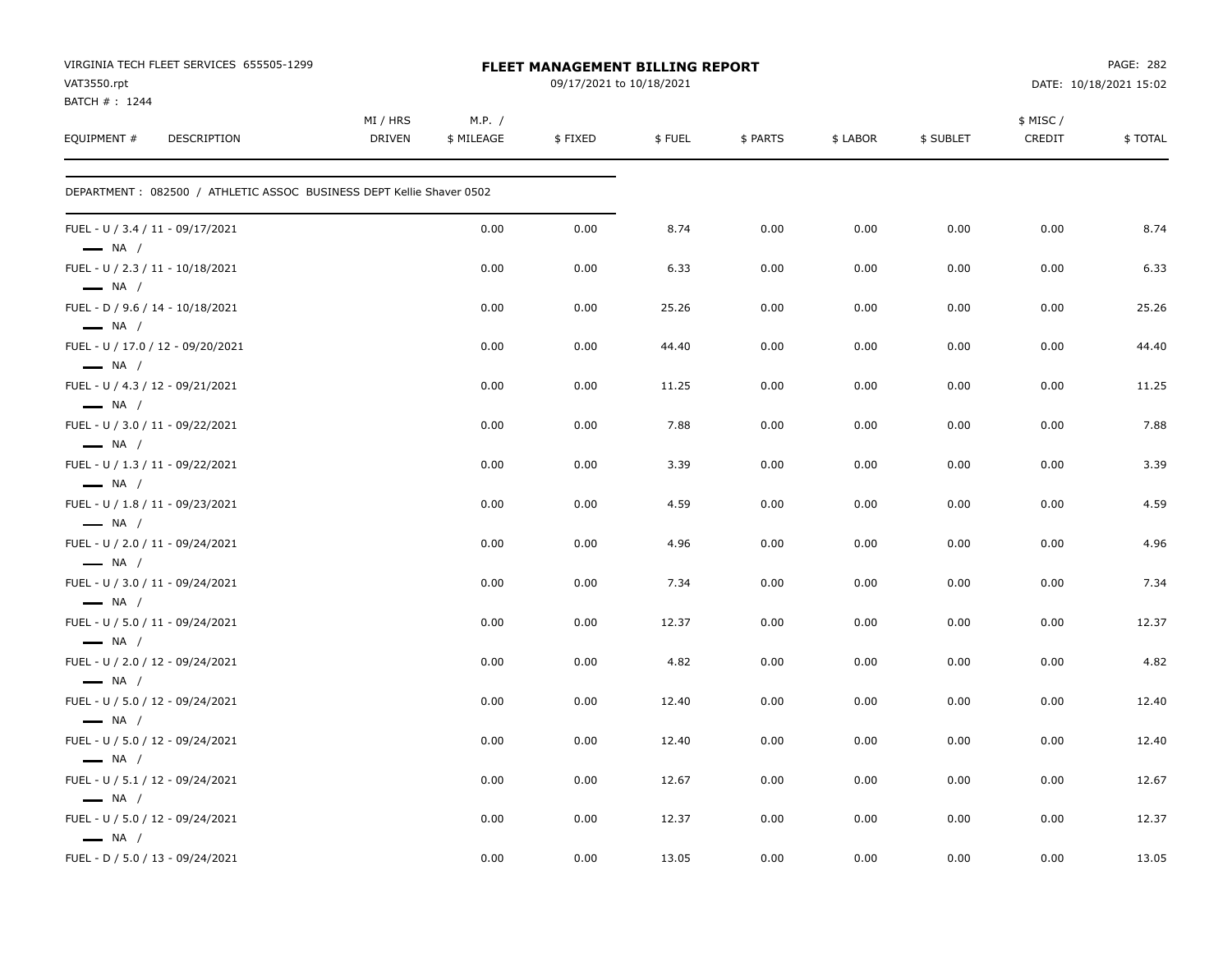| VAT3550.rpt<br>BATCH # : 1244                              | VIRGINIA TECH FLEET SERVICES 655505-1299                             |                    |                      |         | FLEET MANAGEMENT BILLING REPORT<br>09/17/2021 to 10/18/2021 |          |          |           |                    | PAGE: 283<br>DATE: 10/18/2021 15:02 |
|------------------------------------------------------------|----------------------------------------------------------------------|--------------------|----------------------|---------|-------------------------------------------------------------|----------|----------|-----------|--------------------|-------------------------------------|
| EQUIPMENT #                                                | DESCRIPTION                                                          | MI / HRS<br>DRIVEN | M.P. /<br>\$ MILEAGE | \$FIXED | \$FUEL                                                      | \$ PARTS | \$ LABOR | \$ SUBLET | \$ MISC/<br>CREDIT | \$TOTAL                             |
|                                                            | DEPARTMENT: 082500 / ATHLETIC ASSOC BUSINESS DEPT Kellie Shaver 0502 |                    |                      |         |                                                             |          |          |           |                    |                                     |
| $\longrightarrow$ NA /<br>FUEL - D / 4.9 / 13 - 09/24/2021 |                                                                      |                    | 0.00                 | 0.00    | 12.92                                                       | 0.00     | 0.00     | 0.00      | 0.00               | 12.92                               |
| $\longrightarrow$ NA /                                     |                                                                      |                    |                      |         |                                                             |          |          |           |                    |                                     |
| FUEL - U / 4.3 / 11 - 09/27/2021<br>$-$ NA $/$             |                                                                      |                    | 0.00                 | 0.00    | 10.55                                                       | 0.00     | 0.00     | 0.00      | 0.00               | 10.55                               |
| FUEL - U / 3.2 / 11 - 09/27/2021<br>$\longrightarrow$ NA / |                                                                      |                    | 0.00                 | 0.00    | 7.90                                                        | 0.00     | 0.00     | 0.00      | 0.00               | 7.90                                |
| FUEL - U / 3.4 / 11 - 09/27/2021                           |                                                                      |                    | 0.00                 | 0.00    | 8.27                                                        | 0.00     | 0.00     | 0.00      | 0.00               | 8.27                                |
| $\longrightarrow$ NA /                                     | FUEL - U / 10.1 / 12 - 09/28/2021                                    |                    | 0.00                 | 0.00    | 25.00                                                       | 0.00     | 0.00     | 0.00      | 0.00               | 25.00                               |
| $\longrightarrow$ NA /<br>FUEL - U / 3.4 / 11 - 09/29/2021 |                                                                      |                    | 0.00                 | 0.00    | 8.47                                                        | 0.00     | 0.00     | 0.00      | 0.00               | 8.47                                |
| $\longrightarrow$ NA /<br>FUEL - D / 6.3 / 14 - 09/29/2021 |                                                                      |                    | 0.00                 | 0.00    | 16.43                                                       | 0.00     | 0.00     | 0.00      | 0.00               | 16.43                               |
| $\longrightarrow$ NA /<br>FUEL - U / 2.6 / 11 - 09/30/2021 |                                                                      |                    | 0.00                 | 0.00    | 6.35                                                        | 0.00     | 0.00     | 0.00      | 0.00               | 6.35                                |
| $\longrightarrow$ NA /<br>FUEL - U / 4.9 / 11 - 09/30/2021 |                                                                      |                    | 0.00                 | 0.00    | 12.00                                                       | 0.00     | 0.00     | 0.00      | 0.00               | 12.00                               |
| $\longrightarrow$ NA /                                     |                                                                      |                    |                      |         |                                                             |          |          |           |                    |                                     |
| FUEL - U / 3.5 / 11 - 09/30/2021<br>$\longrightarrow$ NA / |                                                                      |                    | 0.00                 | 0.00    | 8.52                                                        | 0.00     | 0.00     | 0.00      | 0.00               | 8.52                                |
| FUEL - U / 2.9 / 11 - 09/30/2021<br>$\longrightarrow$ NA / |                                                                      |                    | 0.00                 | 0.00    | 7.19                                                        | 0.00     | 0.00     | 0.00      | 0.00               | 7.19                                |
| ead                                                        | 1990 EQUIPMENT                                                       | $\mathbf 0$        | 0.00                 | 0.00    | 1,065.41                                                    | 0.00     | 0.00     | 0.00      | 0.00               | 1,065.41                            |
| ACCT: 655191                                               |                                                                      | $\mathbf 0$        | 0.00                 | 0.00    | 1,065.41                                                    | 0.00     | 0.00     | 0.00      | 0.00               | 1,065.41                            |
| ACCOUNT CODE: 655201                                       |                                                                      |                    |                      |         |                                                             |          |          |           |                    |                                     |
|                                                            | FUEL - D / 16.5 / 13 - 10/08/2021                                    |                    | 0.00                 | 0.00    | 43.18                                                       | 0.00     | 0.00     | 0.00      | 0.00               | 43.18                               |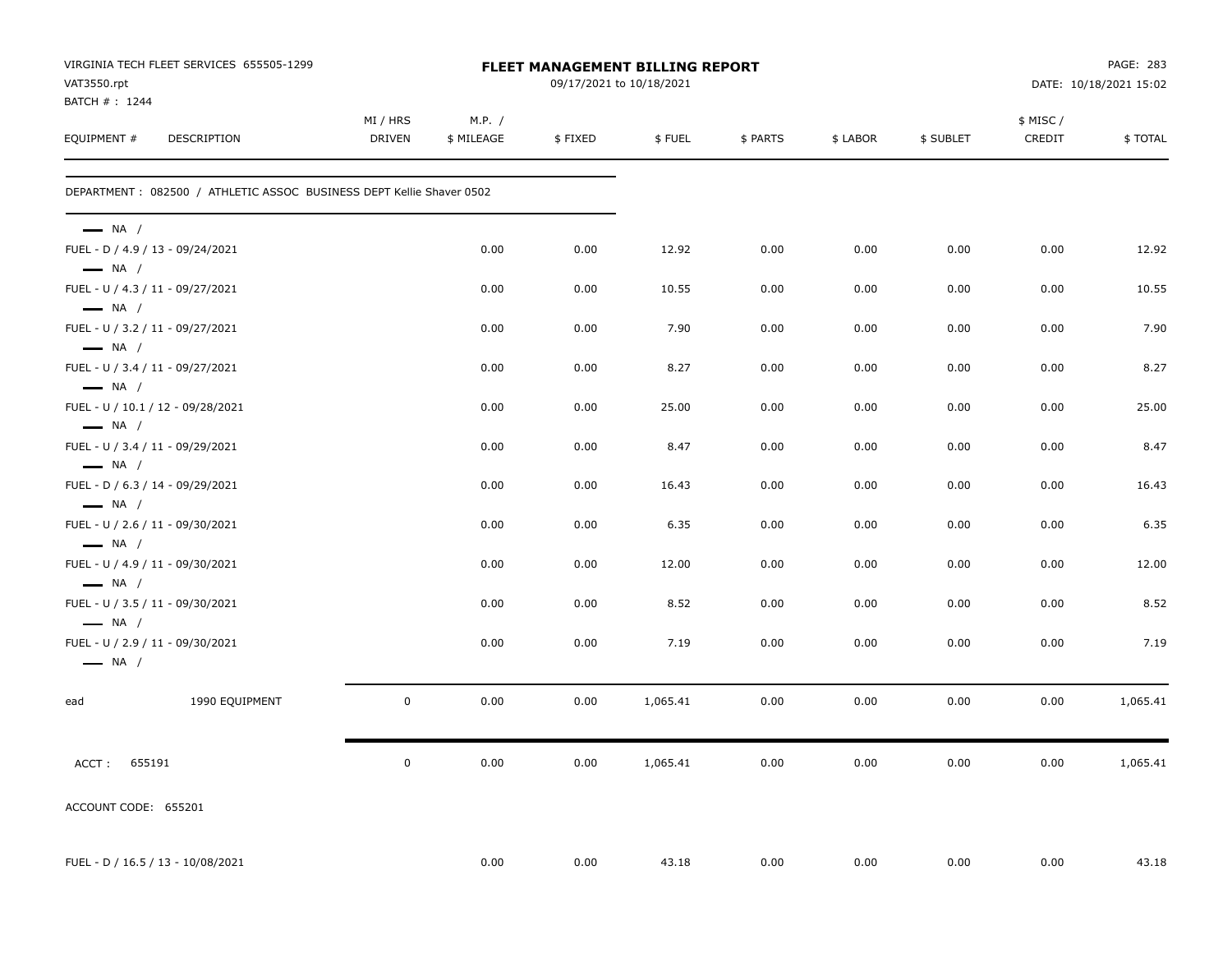| VAT3550.rpt<br>BATCH #: 1244                     | VIRGINIA TECH FLEET SERVICES 655505-1299                             |                |                           |                      |         | FLEET MANAGEMENT BILLING REPORT<br>09/17/2021 to 10/18/2021 |          |          |                  |                     | PAGE: 284<br>DATE: 10/18/2021 15:02 |
|--------------------------------------------------|----------------------------------------------------------------------|----------------|---------------------------|----------------------|---------|-------------------------------------------------------------|----------|----------|------------------|---------------------|-------------------------------------|
| EQUIPMENT #                                      | <b>DESCRIPTION</b>                                                   |                | MI / HRS<br><b>DRIVEN</b> | M.P. /<br>\$ MILEAGE | \$FIXED | \$FUEL                                                      | \$ PARTS | \$ LABOR | \$ SUBLET        | \$ MISC /<br>CREDIT | \$TOTAL                             |
|                                                  | DEPARTMENT: 082500 / ATHLETIC ASSOC BUSINESS DEPT Kellie Shaver 0502 |                |                           |                      |         |                                                             |          |          |                  |                     |                                     |
| $\longrightarrow$ NA /<br>$\longrightarrow$ NA / | FUEL - D / 19.6 / 13 - 10/14/2021                                    |                |                           | 0.00                 | 0.00    | 51.40                                                       | 0.00     | 0.00     | 0.00             | 0.00                | 51.40                               |
|                                                  | FUEL - D / 18.6 / 13 - 09/17/2021                                    |                |                           | 0.00                 | 0.00    | 48.63                                                       | 0.00     | 0.00     | 0.00             | 0.00                | 48.63                               |
| $\longrightarrow$ NA /<br>$\longrightarrow$ NA / | FUEL - D / 20.5 / CC - 09/24/2021                                    |                |                           | 0.00                 | 0.00    | 63.50                                                       | 0.00     | 0.00     | 0.00             | 0.00                | 63.50                               |
| $\longrightarrow$ NA /                           | FUEL - D / 14.5 / 13 - 09/26/2021                                    |                |                           | 0.00                 | 0.00    | 38.02                                                       | 0.00     | 0.00     | 0.00             | 0.00                | 38.02                               |
| 77332S                                           | 2019 SPRINTER                                                        |                | 1,912                     | 0.00                 | 0.00    | 244.73                                                      | 0.00     | 0.00     | 0.00             | 0.00                | 244.73                              |
| ACCT:                                            | 655201                                                               |                | 1,912                     | 0.00                 | 0.00    | 244.73                                                      | 0.00     | 0.00     | 0.00             | 0.00                | 244.73                              |
|                                                  | DEPARTMENT SUBTOTALS :                                               |                | 1,912                     | 0.00                 | 0.00    | 1,310.14                                                    | 0.00     | 0.00     | 0.00             | 0.00                | 1,310.14                            |
|                                                  | BREAKDOWN OF CHARGES:                                                |                |                           | MILEAGE              |         |                                                             | 0.00     |          | PARTS (WO'S)     |                     | 0.00                                |
|                                                  | <b>EQUIPMENT COUNT:</b>                                              | $\overline{2}$ |                           | MOTOR POOL           |         |                                                             | 0.00     |          | PARTS (IND.ISS.) |                     | 0.00                                |
|                                                  | DEPARTMENT:                                                          | 082500         |                           | <b>BASE</b>          |         |                                                             | 0.00     |          | <b>CREDITS</b>   |                     | 0.00                                |
|                                                  |                                                                      |                |                           | <b>INSURANCE</b>     |         |                                                             | 0.00     |          | MISCELLANEOUS    |                     | 0.00                                |
|                                                  |                                                                      |                |                           | <b>OTHER</b>         |         |                                                             | 0.00     | LABOR    |                  |                     | 0.00                                |
|                                                  |                                                                      |                |                           | REPLACEMENT          |         |                                                             | 0.00     |          | <b>SUBLETS</b>   |                     | 0.00                                |
|                                                  |                                                                      |                |                           | <b>FUEL</b>          |         | 1,310.14                                                    |          |          |                  |                     |                                     |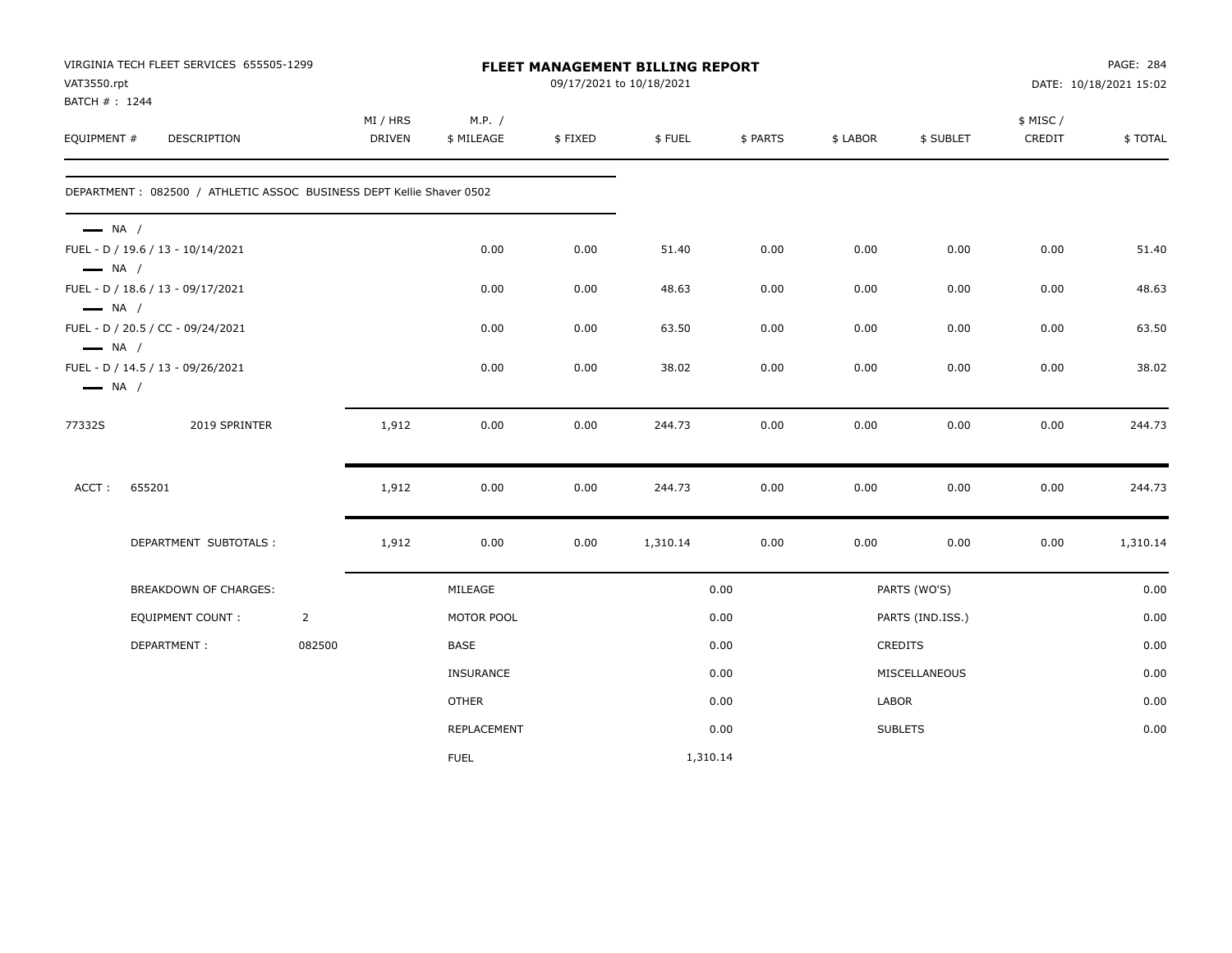| VAT3550.rpt<br>BATCH #: 1244                                | VIRGINIA TECH FLEET SERVICES 655505-1299                                   |                           |                      |          | FLEET MANAGEMENT BILLING REPORT<br>09/17/2021 to 10/18/2021 |          |          |           |                     | PAGE: 285<br>DATE: 10/18/2021 15:02 |
|-------------------------------------------------------------|----------------------------------------------------------------------------|---------------------------|----------------------|----------|-------------------------------------------------------------|----------|----------|-----------|---------------------|-------------------------------------|
| EQUIPMENT #                                                 | DESCRIPTION                                                                | MI / HRS<br><b>DRIVEN</b> | M.P. /<br>\$ MILEAGE | \$FIXED  | \$FUEL                                                      | \$ PARTS | \$ LABOR | \$ SUBLET | \$ MISC /<br>CREDIT | \$TOTAL                             |
|                                                             | DEPARTMENT : 082502 / External Affairs & Sports Finance Kellie Shaver 0502 |                           |                      |          |                                                             |          |          |           |                     |                                     |
| ACCOUNT CODE: 655215                                        |                                                                            |                           |                      |          |                                                             |          |          |           |                     |                                     |
| FUEL - U / 25.7 / 11 - 10/06/2021<br>$\longrightarrow$ NA / |                                                                            |                           | 0.00                 | 0.00     | 63.40                                                       | 0.00     | 0.00     | 0.00      | 0.00                | 63.40                               |
| FUEL - U / 24.7 / 11 - 10/11/2021<br>$\longrightarrow$ NA / |                                                                            |                           | 0.00                 | 0.00     | 67.49                                                       | 0.00     | 0.00     | 0.00      | 0.00                | 67.49                               |
| FUEL - U / 27.9 / 11 - 09/28/2021<br>$\longrightarrow$ NA / |                                                                            |                           | 0.00                 | 0.00     | 68.96                                                       | 0.00     | 0.00     | 0.00      | 0.00                | 68.96                               |
| <b>BASE CHARGE</b><br>$\longrightarrow$ NA /                |                                                                            |                           | 0.00                 | 602.00   | 0.00                                                        | 0.00     | 0.00     | 0.00      | 0.00                | 602.00                              |
| PA49                                                        | 2010 12 PAS VAN                                                            | 1,415                     | 0.00                 | 602.00   | 199.85                                                      | 0.00     | 0.00     | 0.00      | 0.00                | 801.85                              |
| FUEL - U / 24.2 / 12 - 10/04/2021<br>$\longrightarrow$ NA / |                                                                            |                           | 0.00                 | 0.00     | 59.85                                                       | 0.00     | 0.00     | 0.00      | 0.00                | 59.85                               |
| FUEL - U / 26.3 / 12 - 10/09/2021<br>$\longrightarrow$ NA / |                                                                            |                           | 0.00                 | 0.00     | 65.04                                                       | 0.00     | 0.00     | 0.00      | 0.00                | 65.04                               |
| FUEL - U / 19.9 / 12 - 09/20/2021<br>$\longrightarrow$ NA / |                                                                            |                           | 0.00                 | 0.00     | 52.04                                                       | 0.00     | 0.00     | 0.00      | 0.00                | 52.04                               |
| <b>BASE CHARGE</b><br>$\longrightarrow$ NA /                |                                                                            |                           | 0.00                 | 602.00   | 0.00                                                        | 0.00     | 0.00     | 0.00      | 0.00                | 602.00                              |
| pa86                                                        | 2014 12 PAS VAN                                                            | 1,008                     | 0.00                 | 602.00   | 176.93                                                      | 0.00     | 0.00     | 0.00      | 0.00                | 778.93                              |
| 655215<br>ACCT:                                             |                                                                            | 2,423                     | 0.00                 | 1,204.00 | 376.78                                                      | 0.00     | 0.00     | 0.00      | 0.00                | 1,580.78                            |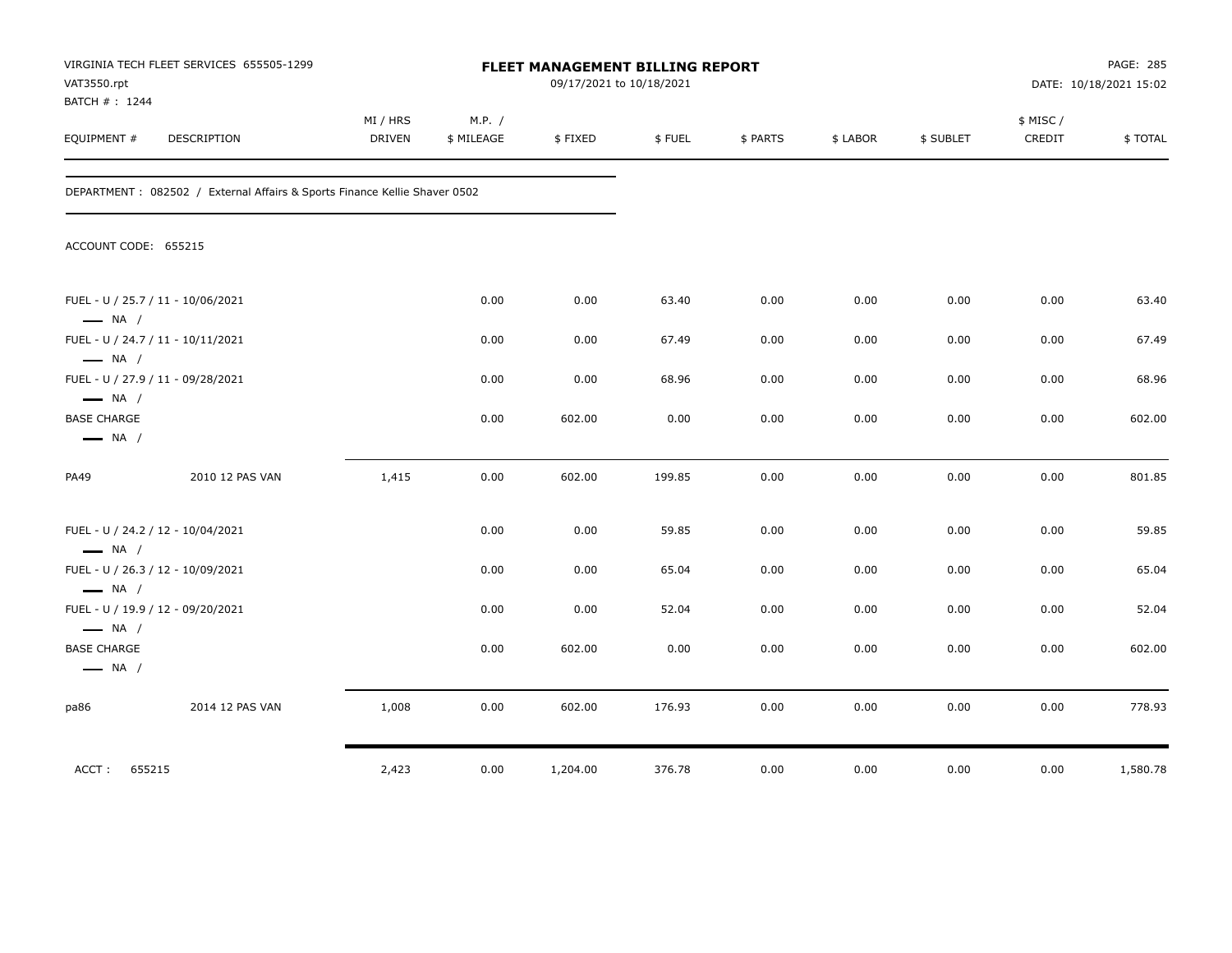| VIRGINIA TECH FLEET SERVICES 655505-1299<br>VAT3550.rpt<br>BATCH #: 1244 |                | <b>FLEET MANAGEMENT BILLING REPORT</b><br>09/17/2021 to 10/18/2021 |                      |          |          |          |          |                  |                    | PAGE: 286<br>DATE: 10/18/2021 15:02 |  |
|--------------------------------------------------------------------------|----------------|--------------------------------------------------------------------|----------------------|----------|----------|----------|----------|------------------|--------------------|-------------------------------------|--|
| EQUIPMENT #<br>DESCRIPTION                                               |                | MI / HRS<br>DRIVEN                                                 | M.P. /<br>\$ MILEAGE | \$FIXED  | \$FUEL   | \$ PARTS | \$ LABOR | \$ SUBLET        | \$ MISC/<br>CREDIT | \$TOTAL                             |  |
| DEPARTMENT SUBTOTALS :                                                   |                | 2,423                                                              | 0.00                 | 1,204.00 | 376.78   | 0.00     | 0.00     | 0.00             | 0.00               | 1,580.78                            |  |
| <b>BREAKDOWN OF CHARGES:</b>                                             |                |                                                                    | MILEAGE              |          |          | 0.00     |          | PARTS (WO'S)     |                    | 0.00                                |  |
| EQUIPMENT COUNT:                                                         | $\overline{2}$ |                                                                    | MOTOR POOL           |          |          | 0.00     |          | PARTS (IND.ISS.) |                    | 0.00                                |  |
| DEPARTMENT:                                                              | 082502         |                                                                    | BASE                 |          | 1,204.00 |          |          | CREDITS          |                    | 0.00                                |  |
|                                                                          |                |                                                                    | <b>INSURANCE</b>     |          |          | 0.00     |          | MISCELLANEOUS    |                    | 0.00                                |  |
|                                                                          |                |                                                                    | OTHER                |          |          | 0.00     | LABOR    |                  |                    | 0.00                                |  |
|                                                                          |                |                                                                    | REPLACEMENT          |          |          | 0.00     |          | <b>SUBLETS</b>   |                    | 0.00                                |  |
|                                                                          |                |                                                                    | <b>FUEL</b>          |          |          | 376.78   |          |                  |                    |                                     |  |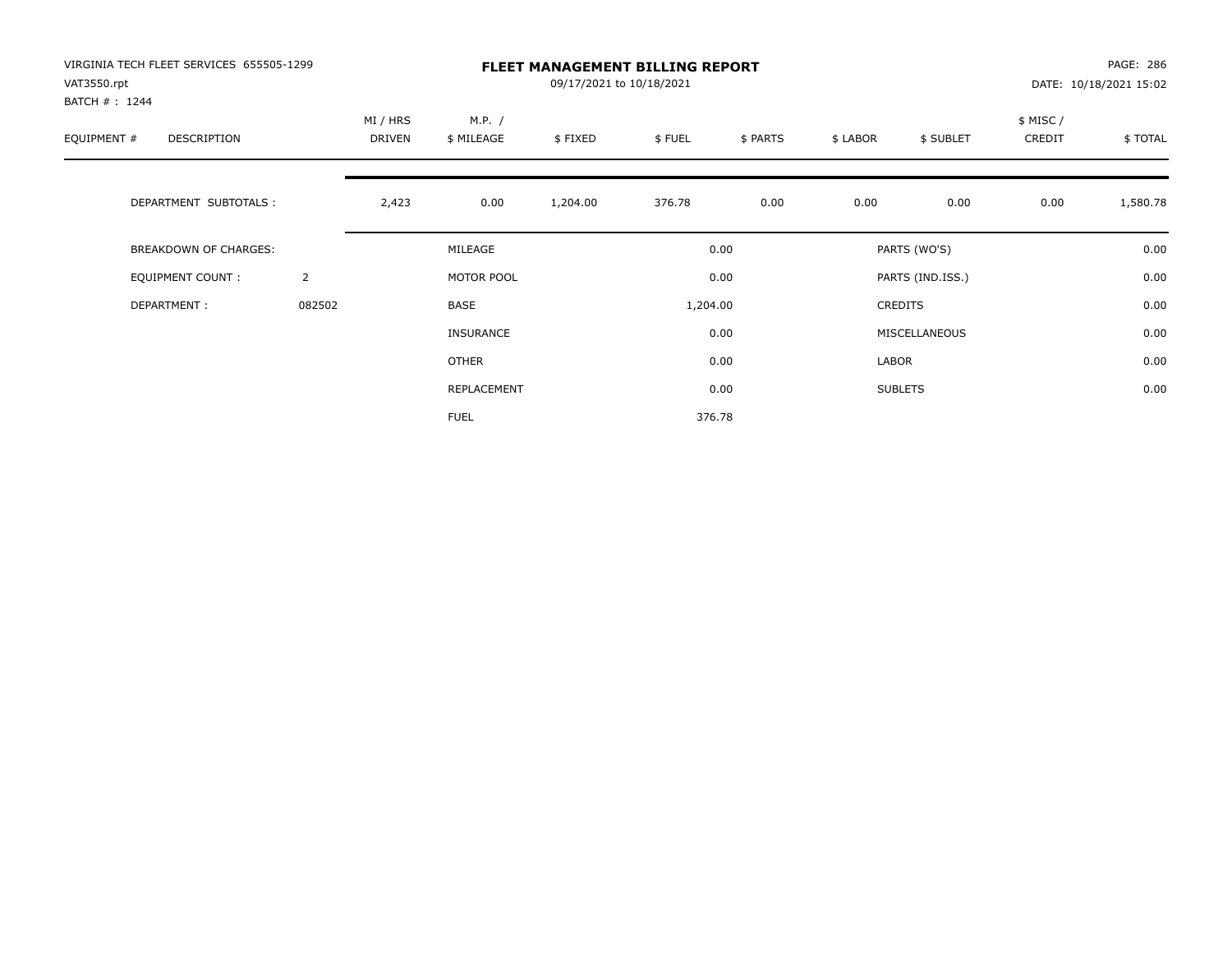| VAT3550.rpt<br>BATCH #: 1244 | VIRGINIA TECH FLEET SERVICES 655505-1299                              |              |                           |                      | FLEET MANAGEMENT BILLING REPORT<br>09/17/2021 to 10/18/2021 |        |          |          |                  |                    | PAGE: 287<br>DATE: 10/18/2021 15:02 |
|------------------------------|-----------------------------------------------------------------------|--------------|---------------------------|----------------------|-------------------------------------------------------------|--------|----------|----------|------------------|--------------------|-------------------------------------|
| EQUIPMENT #                  | <b>DESCRIPTION</b>                                                    |              | MI / HRS<br><b>DRIVEN</b> | M.P. /<br>\$ MILEAGE | \$FIXED                                                     | \$FUEL | \$ PARTS | \$ LABOR | \$ SUBLET        | \$ MISC/<br>CREDIT | \$TOTAL                             |
|                              | DEPARTMENT : 082503 / Athletic Business Department Kellie Shaver 0502 |              |                           |                      |                                                             |        |          |          |                  |                    |                                     |
|                              | ACCOUNT CODE: 655423                                                  |              |                           |                      |                                                             |        |          |          |                  |                    |                                     |
| $\longrightarrow$ NA /       | FUEL - D / 7.9 / 13 - 10/13/2021                                      |              |                           | 0.00                 | 0.00                                                        | 20.78  | 0.00     | 0.00     | 0.00             | 0.00               | 20.78                               |
| $\longrightarrow$ NA /       | FUEL - D / 24.7 / CC - 09/24/2021                                     |              |                           | 0.00                 | 0.00                                                        | 76.50  | 0.00     | 0.00     | 0.00             | 0.00               | 76.50                               |
| 68301S                       | 2015 SPRINTER                                                         |              | 0                         | 0.00                 | 0.00                                                        | 97.28  | 0.00     | 0.00     | 0.00             | 0.00               | 97.28                               |
| ACCT:                        | 655423                                                                |              | $\mathbf 0$               | 0.00                 | 0.00                                                        | 97.28  | 0.00     | 0.00     | 0.00             | 0.00               | 97.28                               |
|                              | DEPARTMENT SUBTOTALS :                                                |              | $\mathbf 0$               | 0.00                 | 0.00                                                        | 97.28  | 0.00     | 0.00     | 0.00             | 0.00               | 97.28                               |
|                              | <b>BREAKDOWN OF CHARGES:</b>                                          |              |                           | MILEAGE              |                                                             |        | 0.00     |          | PARTS (WO'S)     |                    | 0.00                                |
|                              | EQUIPMENT COUNT :                                                     | $\mathbf{1}$ |                           | MOTOR POOL           |                                                             |        | 0.00     |          | PARTS (IND.ISS.) |                    | 0.00                                |
|                              | DEPARTMENT:                                                           | 082503       |                           | BASE                 |                                                             |        | 0.00     |          | CREDITS          |                    | 0.00                                |
|                              |                                                                       |              |                           | INSURANCE            |                                                             |        | 0.00     |          | MISCELLANEOUS    |                    | 0.00                                |
|                              |                                                                       |              |                           | <b>OTHER</b>         |                                                             |        | 0.00     | LABOR    |                  |                    | 0.00                                |
|                              |                                                                       |              |                           | REPLACEMENT          |                                                             |        | 0.00     |          | <b>SUBLETS</b>   |                    | 0.00                                |
|                              |                                                                       |              |                           | <b>FUEL</b>          |                                                             |        | 97.28    |          |                  |                    |                                     |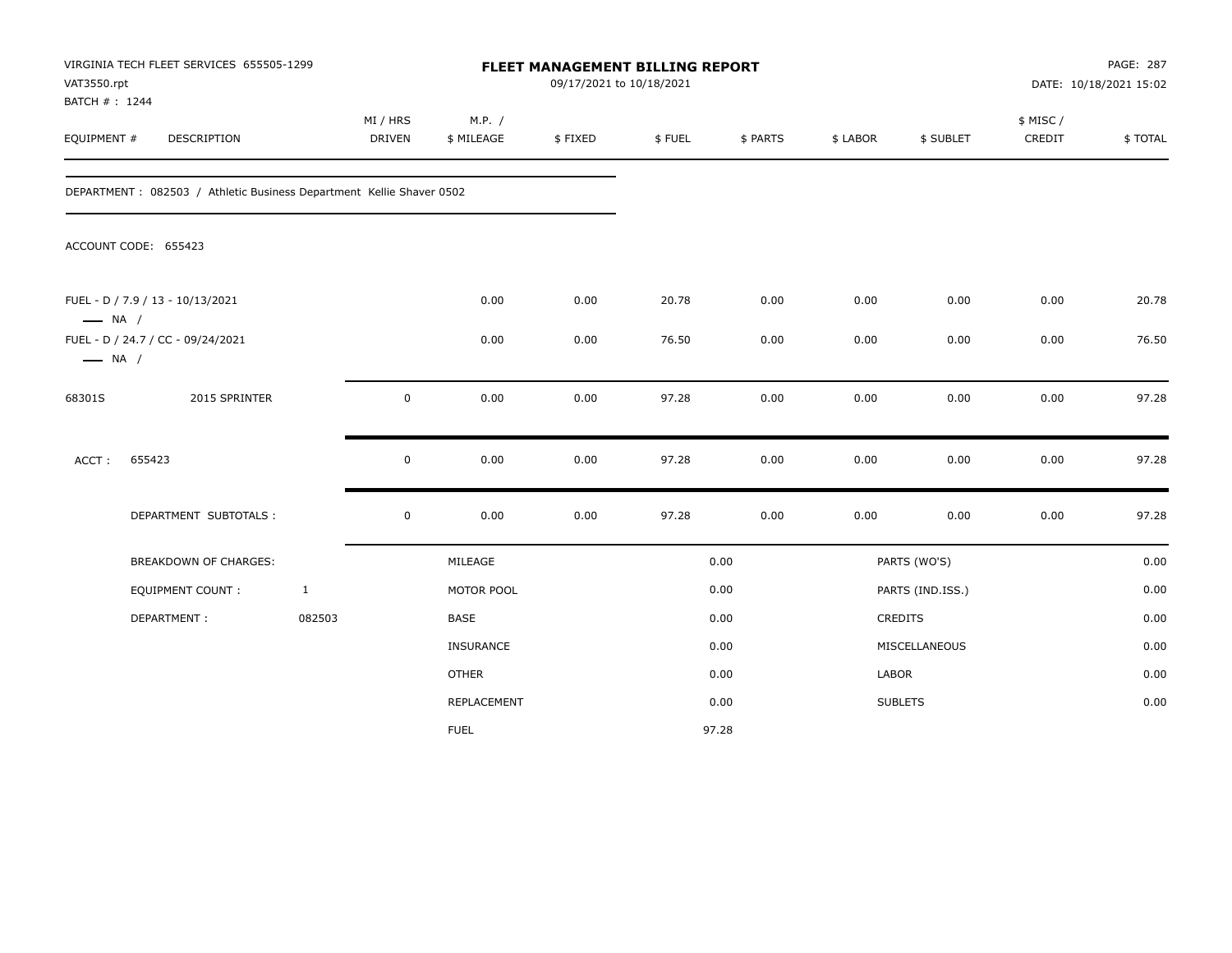| VAT3550.rpt<br>BATCH #: 1244                                           | VIRGINIA TECH FLEET SERVICES 655505-1299                       |              |                    |                      | FLEET MANAGEMENT BILLING REPORT<br>09/17/2021 to 10/18/2021 |        |          |          |                  |                     | PAGE: 288<br>DATE: 10/18/2021 15:02 |
|------------------------------------------------------------------------|----------------------------------------------------------------|--------------|--------------------|----------------------|-------------------------------------------------------------|--------|----------|----------|------------------|---------------------|-------------------------------------|
| EQUIPMENT #                                                            | DESCRIPTION                                                    |              | MI / HRS<br>DRIVEN | M.P. /<br>\$ MILEAGE | \$FIXED                                                     | \$FUEL | \$ PARTS | \$ LABOR | \$ SUBLET        | \$ MISC /<br>CREDIT | \$TOTAL                             |
|                                                                        | DEPARTMENT : 082504 / Athletics Post Season Kellie Shaver 0502 |              |                    |                      |                                                             |        |          |          |                  |                     |                                     |
|                                                                        | ACCOUNT CODE: 655202                                           |              |                    |                      |                                                             |        |          |          |                  |                     |                                     |
|                                                                        | FUEL - U / 26.1 / 11 - 10/01/2021                              |              |                    | 0.00                 | 0.00                                                        | 64.34  | 0.00     | 0.00     | 0.00             | 0.00                | 64.34                               |
| $\longrightarrow$ NA /                                                 | FUEL - U / 19.3 / 11 - 10/12/2021                              |              |                    | 0.00                 | 0.00                                                        | 52.63  | 0.00     | 0.00     | 0.00             | 0.00                | 52.63                               |
| $\longrightarrow$ NA /<br><b>BASE CHARGE</b><br>$\longrightarrow$ NA / |                                                                |              |                    | 0.00                 | 602.00                                                      | 0.00   | 0.00     | 0.00     | 0.00             | 0.00                | 602.00                              |
| PA6                                                                    | 2015 12 PAS VAN                                                |              | 573                | 0.00                 | 602.00                                                      | 116.97 | 0.00     | 0.00     | 0.00             | 0.00                | 718.97                              |
| ACCT:                                                                  | 655202                                                         |              | 573                | 0.00                 | 602.00                                                      | 116.97 | 0.00     | 0.00     | 0.00             | 0.00                | 718.97                              |
|                                                                        | DEPARTMENT SUBTOTALS :                                         |              | 573                | 0.00                 | 602.00                                                      | 116.97 | 0.00     | 0.00     | 0.00             | 0.00                | 718.97                              |
|                                                                        | BREAKDOWN OF CHARGES:                                          |              |                    | MILEAGE              |                                                             |        | 0.00     |          | PARTS (WO'S)     |                     | 0.00                                |
|                                                                        | <b>EQUIPMENT COUNT:</b>                                        | $\mathbf{1}$ |                    | MOTOR POOL           |                                                             |        | 0.00     |          | PARTS (IND.ISS.) |                     | 0.00                                |
|                                                                        | DEPARTMENT:                                                    | 082504       |                    | <b>BASE</b>          |                                                             |        | 602.00   |          | CREDITS          |                     | 0.00                                |
|                                                                        |                                                                |              |                    | <b>INSURANCE</b>     |                                                             |        | 0.00     |          | MISCELLANEOUS    |                     | 0.00                                |
|                                                                        |                                                                |              |                    | <b>OTHER</b>         |                                                             |        | 0.00     | LABOR    |                  |                     | 0.00                                |
|                                                                        |                                                                |              |                    | REPLACEMENT          |                                                             |        | 0.00     |          | <b>SUBLETS</b>   |                     | 0.00                                |
|                                                                        |                                                                |              |                    | <b>FUEL</b>          |                                                             | 116.97 |          |          |                  |                     |                                     |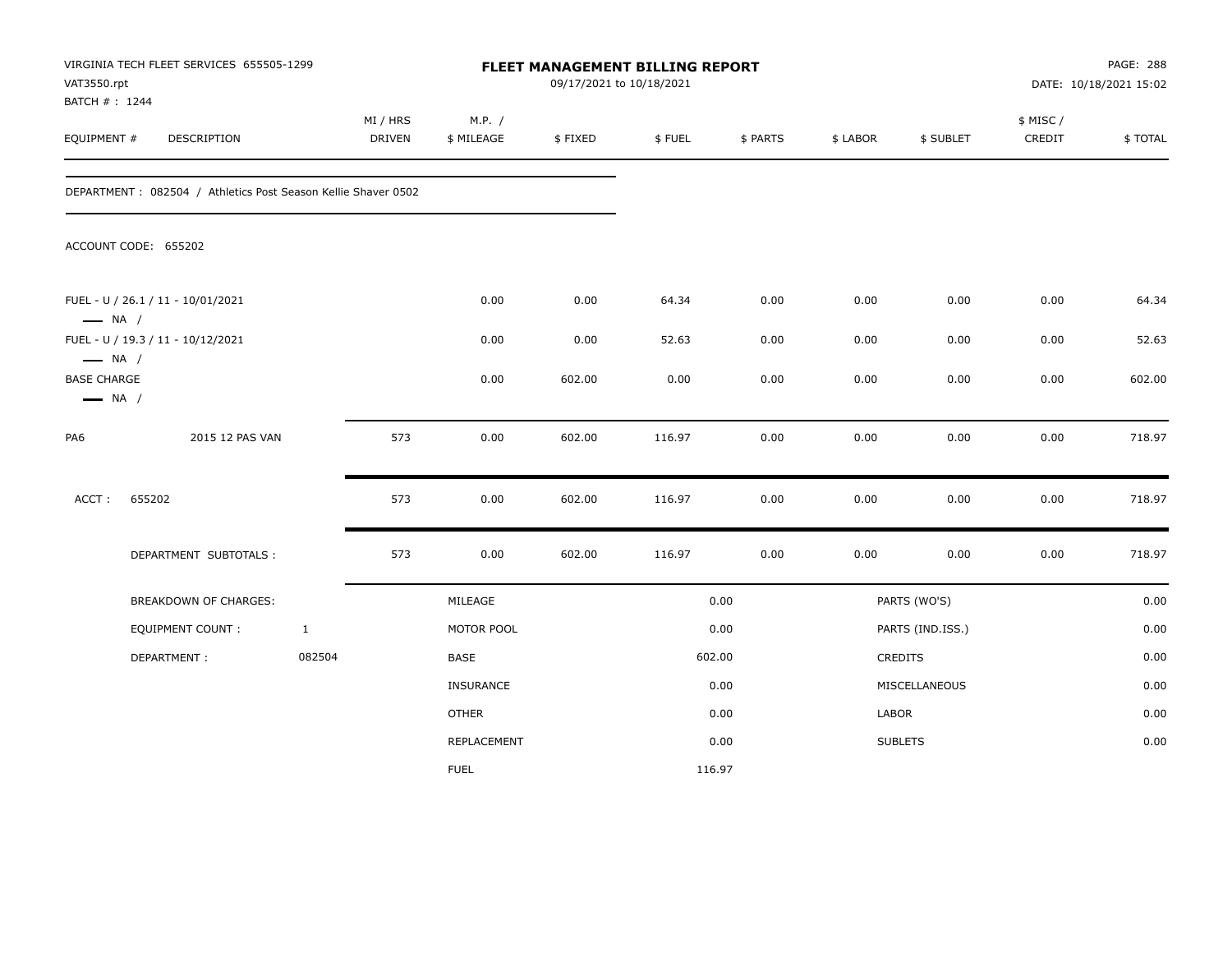| VAT3550.rpt<br>BATCH #: 1244 | VIRGINIA TECH FLEET SERVICES 655505-1299                                   |                           | FLEET MANAGEMENT BILLING REPORT<br>09/17/2021 to 10/18/2021 |         |        |          |              |                  |                     | PAGE: 289<br>DATE: 10/18/2021 15:02 |  |
|------------------------------|----------------------------------------------------------------------------|---------------------------|-------------------------------------------------------------|---------|--------|----------|--------------|------------------|---------------------|-------------------------------------|--|
| EQUIPMENT #                  | DESCRIPTION                                                                | MI / HRS<br><b>DRIVEN</b> | M.P. /<br>\$ MILEAGE                                        | \$FIXED | \$FUEL | \$ PARTS | \$ LABOR     | \$ SUBLET        | \$ MISC /<br>CREDIT | \$TOTAL                             |  |
|                              | DEPARTMENT: 087600 / Rappahannock Coop Ext PO Box 119 Washington, VA 22747 |                           |                                                             |         |        |          |              |                  |                     |                                     |  |
|                              | ACCOUNT CODE: 140259                                                       |                           |                                                             |         |        |          |              |                  |                     |                                     |  |
| $\longrightarrow$ NA /       | FUEL - U / 29.4 / CC - 09/24/2021                                          |                           | 0.00                                                        | 0.00    | 88.10  | 0.00     | 0.00         | 0.00             | 0.00                | 88.10                               |  |
| 74608s                       | 2012 IMPALA                                                                | 359                       | 0.00                                                        | 0.00    | 88.10  | 0.00     | 0.00         | 0.00             | 0.00                | 88.10                               |  |
| ACCT:                        | 140259                                                                     | 359                       | 0.00                                                        | 0.00    | 88.10  | 0.00     | 0.00         | 0.00             | 0.00                | 88.10                               |  |
|                              | DEPARTMENT SUBTOTALS :                                                     | 359                       | 0.00                                                        | 0.00    | 88.10  | 0.00     | 0.00         | 0.00             | 0.00                | 88.10                               |  |
|                              | BREAKDOWN OF CHARGES:                                                      |                           | MILEAGE                                                     |         |        | 0.00     |              | PARTS (WO'S)     |                     | 0.00                                |  |
|                              | <b>EQUIPMENT COUNT:</b>                                                    | $\mathbf{1}$              | MOTOR POOL                                                  |         |        | 0.00     |              | PARTS (IND.ISS.) |                     | 0.00                                |  |
|                              | DEPARTMENT:                                                                | 087600                    | <b>BASE</b>                                                 |         |        | 0.00     |              | <b>CREDITS</b>   |                     | 0.00                                |  |
|                              |                                                                            |                           | INSURANCE                                                   |         |        | 0.00     |              | MISCELLANEOUS    |                     | 0.00                                |  |
|                              |                                                                            |                           | <b>OTHER</b>                                                |         |        | 0.00     | <b>LABOR</b> |                  |                     | 0.00                                |  |
|                              |                                                                            |                           | REPLACEMENT                                                 |         |        | 0.00     |              | <b>SUBLETS</b>   |                     | 0.00                                |  |
|                              |                                                                            |                           | <b>FUEL</b>                                                 |         |        | 88.10    |              |                  |                     |                                     |  |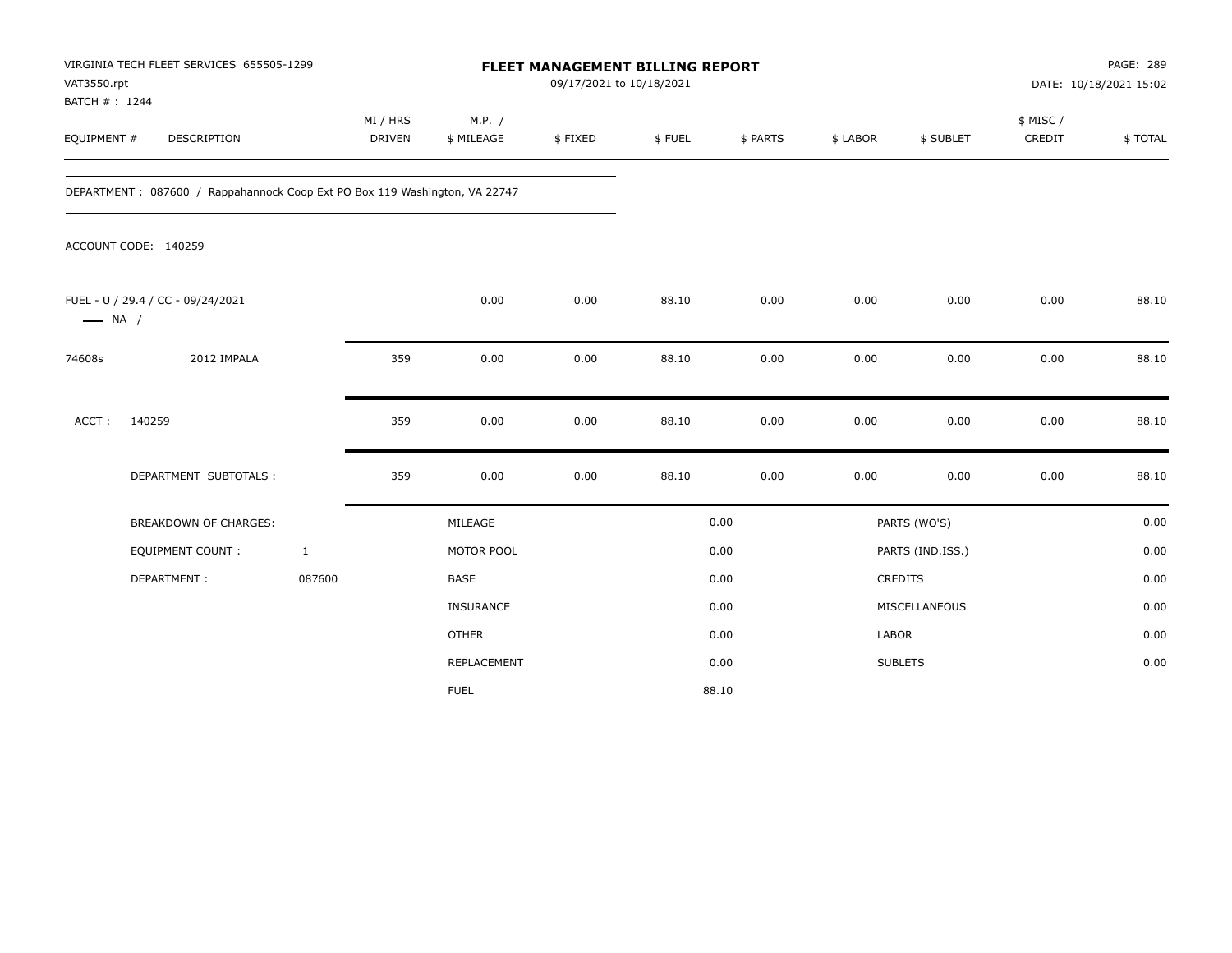| VAT3550.rpt<br>BATCH #: 1244 | VIRGINIA TECH FLEET SERVICES 655505-1299                                         |                           | FLEET MANAGEMENT BILLING REPORT<br>09/17/2021 to 10/18/2021 |         |        |          |          |           |                    |         |
|------------------------------|----------------------------------------------------------------------------------|---------------------------|-------------------------------------------------------------|---------|--------|----------|----------|-----------|--------------------|---------|
| EQUIPMENT #                  | DESCRIPTION                                                                      | MI / HRS<br><b>DRIVEN</b> | M.P. /<br>\$ MILEAGE                                        | \$FIXED | \$FUEL | \$ PARTS | \$ LABOR | \$ SUBLET | \$ MISC/<br>CREDIT | \$TOTAL |
|                              | DEPARTMENT: 088200 / Rockingham Ext 965 Pleasant Valley Rd Harrisonburg VA 22801 |                           |                                                             |         |        |          |          |           |                    |         |
| ACCOUNT CODE: 140201         |                                                                                  |                           |                                                             |         |        |          |          |           |                    |         |
| $\longrightarrow$ NA /       | FUEL - U / 26.1 / CC - 09/24/2021                                                |                           | 0.00                                                        | 0.00    | 78.35  | 0.00     | 0.00     | 0.00      | 0.00               | 78.35   |
| 65573s                       | 2013 Caravan                                                                     | 567                       | 0.00                                                        | 0.00    | 78.35  | 0.00     | 0.00     | 0.00      | 0.00               | 78.35   |
| $\longrightarrow$ NA /       | FUEL - U / 13.2 / CC - 09/24/2021                                                |                           | 0.00                                                        | 0.00    | 39.45  | 0.00     | 0.00     | 0.00      | 0.00               | 39.45   |
| 65631S                       | 2002 Silverado                                                                   | 0                         | 0.00                                                        | 0.00    | 39.45  | 0.00     | 0.00     | 0.00      | 0.00               | 39.45   |
| $\longrightarrow$ NA /       | FUEL - U / 86.7 / CC - 09/24/2021                                                |                           | 0.00                                                        | 0.00    | 267.53 | 0.00     | 0.00     | 0.00      | 0.00               | 267.53  |
| 80214S                       | 2020 Caravan                                                                     | 1,867                     | 0.00                                                        | 0.00    | 267.53 | 0.00     | 0.00     | 0.00      | 0.00               | 267.53  |
| 140201<br>ACCT:              |                                                                                  | 2,434                     | 0.00                                                        | 0.00    | 385.33 | 0.00     | 0.00     | 0.00      | 0.00               | 385.33  |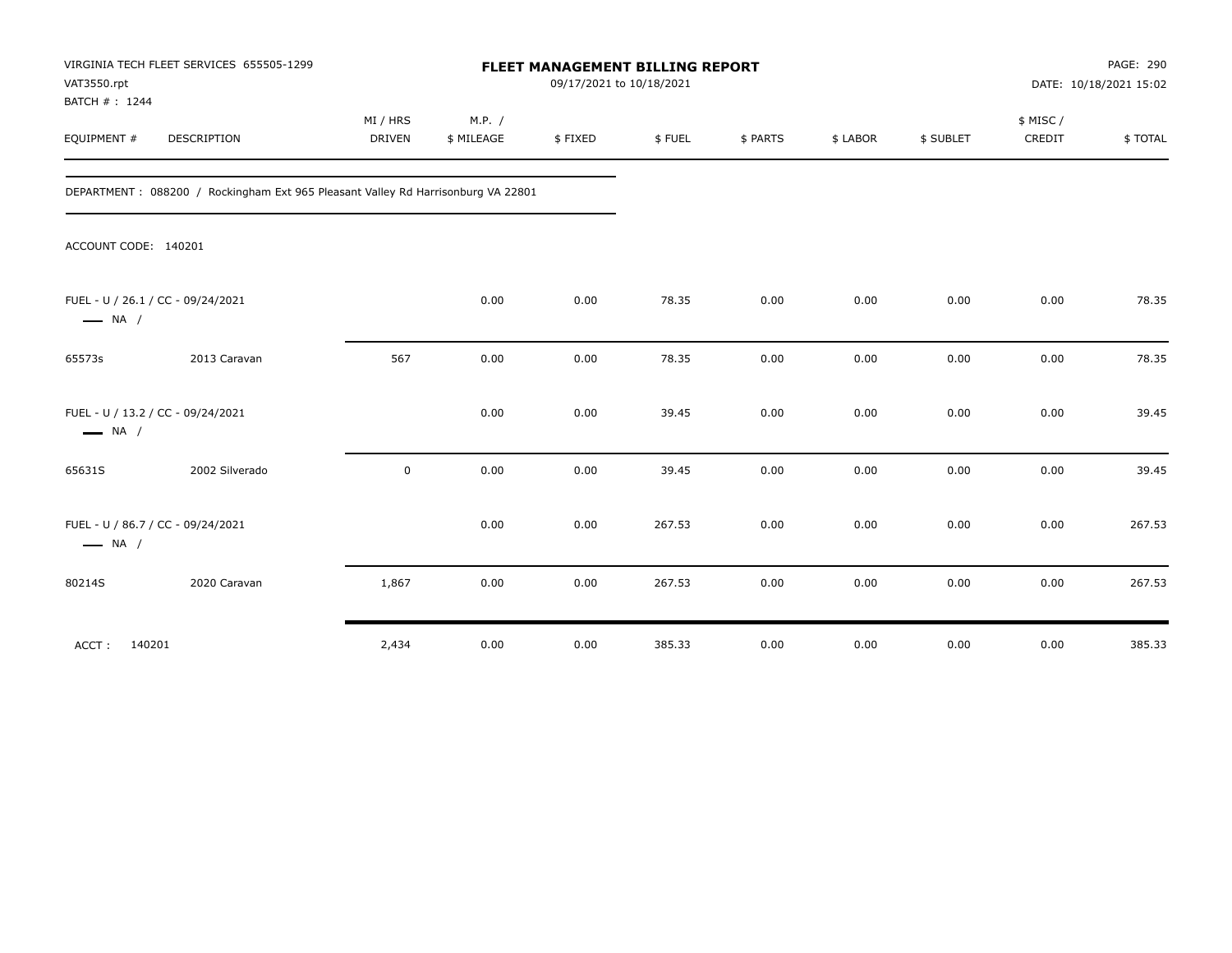| VIRGINIA TECH FLEET SERVICES 655505-1299<br>VAT3550.rpt<br>BATCH #: 1244 |        | <b>FLEET MANAGEMENT BILLING REPORT</b><br>09/17/2021 to 10/18/2021 |                      |         |        |          |                |                  |                    | PAGE: 291<br>DATE: 10/18/2021 15:02 |  |
|--------------------------------------------------------------------------|--------|--------------------------------------------------------------------|----------------------|---------|--------|----------|----------------|------------------|--------------------|-------------------------------------|--|
| EQUIPMENT #<br>DESCRIPTION                                               |        | MI / HRS<br>DRIVEN                                                 | M.P. /<br>\$ MILEAGE | \$FIXED | \$FUEL | \$ PARTS | \$ LABOR       | \$ SUBLET        | \$ MISC/<br>CREDIT | \$TOTAL                             |  |
| DEPARTMENT SUBTOTALS :                                                   |        | 2,434                                                              | 0.00                 | 0.00    | 385.33 | 0.00     | 0.00           | 0.00             | 0.00               | 385.33                              |  |
| <b>BREAKDOWN OF CHARGES:</b>                                             |        |                                                                    | MILEAGE              |         |        | 0.00     |                | PARTS (WO'S)     |                    | 0.00                                |  |
| EQUIPMENT COUNT:                                                         | 3      |                                                                    | MOTOR POOL           |         |        | 0.00     |                | PARTS (IND.ISS.) |                    | 0.00                                |  |
| DEPARTMENT:                                                              | 088200 |                                                                    | BASE                 |         |        | 0.00     | <b>CREDITS</b> |                  |                    | 0.00                                |  |
|                                                                          |        |                                                                    | <b>INSURANCE</b>     |         |        | 0.00     |                | MISCELLANEOUS    |                    | 0.00                                |  |
|                                                                          |        |                                                                    | <b>OTHER</b>         |         |        | 0.00     | LABOR          |                  |                    | 0.00                                |  |
|                                                                          |        |                                                                    | REPLACEMENT          |         |        | 0.00     |                | <b>SUBLETS</b>   |                    | 0.00                                |  |
|                                                                          |        |                                                                    | <b>FUEL</b>          |         |        | 385.33   |                |                  |                    |                                     |  |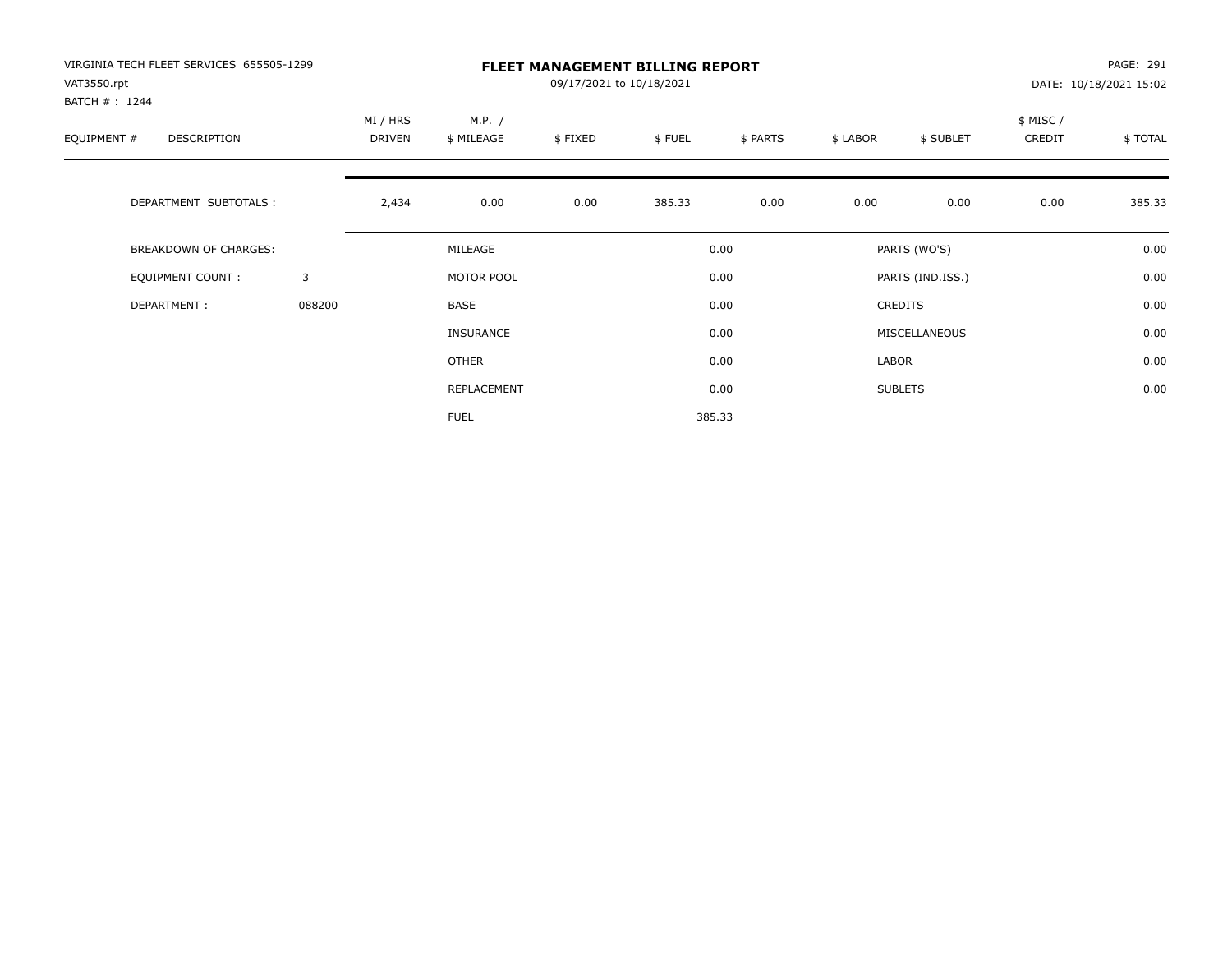| VAT3550.rpt<br>BATCH # : 1244                    | VIRGINIA TECH FLEET SERVICES 655505-1299                       |                    | FLEET MANAGEMENT BILLING REPORT<br>09/17/2021 to 10/18/2021 |          |        |          |          |           | PAGE: 292<br>DATE: 10/18/2021 15:02 |          |  |
|--------------------------------------------------|----------------------------------------------------------------|--------------------|-------------------------------------------------------------|----------|--------|----------|----------|-----------|-------------------------------------|----------|--|
| EQUIPMENT #                                      | DESCRIPTION                                                    | MI / HRS<br>DRIVEN | M.P. /<br>\$ MILEAGE                                        | \$FIXED  | \$FUEL | \$ PARTS | \$ LABOR | \$ SUBLET | \$ MISC /<br>CREDIT                 | \$TOTAL  |  |
|                                                  | DEPARTMENT : 099500 / CENTRAL TRANSPORTATION Melissa Ball 0558 |                    |                                                             |          |        |          |          |           |                                     |          |  |
| ACCOUNT CODE: 175263                             |                                                                |                    |                                                             |          |        |          |          |           |                                     |          |  |
| <b>BASE CHARGE</b><br>$\longrightarrow$ NA /     |                                                                |                    | 0.00                                                        | 883.00   | 0.00   | 0.00     | 0.00     | 0.00      | 0.00                                | 883.00   |  |
| PA41                                             | 2014 IMPALA                                                    | 66                 | 0.00                                                        | 883.00   | 0.00   | 0.00     | 0.00     | 0.00      | 0.00                                | 883.00   |  |
| <b>BASE CHARGE</b><br>$\longrightarrow$ NA /     |                                                                |                    | 0.00                                                        | 883.00   | 0.00   | 0.00     | 0.00     | 0.00      | 0.00                                | 883.00   |  |
| <b>PA61</b>                                      | 2016 IMPALA                                                    | $\pmb{0}$          | 0.00                                                        | 883.00   | 0.00   | 0.00     | 0.00     | 0.00      | 0.00                                | 883.00   |  |
| $\longrightarrow$ NA /                           | FUEL - U / 9.9 / 11 - 10/17/2021                               |                    | 0.00                                                        | 0.00     | 26.97  | 0.00     | 0.00     | 0.00      | 0.00                                | 26.97    |  |
|                                                  | FUEL - U / 9.0 / 11 - 09/17/2021                               |                    | 0.00                                                        | 0.00     | 23.52  | 0.00     | 0.00     | 0.00      | 0.00                                | 23.52    |  |
| $\longrightarrow$ NA /<br>$\longrightarrow$ NA / | FUEL - U / 5.5 / 11 - 09/26/2021                               |                    | 0.00                                                        | 0.00     | 13.63  | 0.00     | 0.00     | 0.00      | 0.00                                | 13.63    |  |
| <b>BASE CHARGE</b><br>$\longrightarrow$ NA /     |                                                                |                    | 0.00                                                        | 461.00   | 0.00   | 0.00     | 0.00     | 0.00      | 0.00                                | 461.00   |  |
| PA7                                              | 2017 Corolla                                                   | 646                | 0.00                                                        | 461.00   | 64.12  | 0.00     | 0.00     | 0.00      | 0.00                                | 525.12   |  |
| ACCT: 175263                                     |                                                                | 712                | 0.00                                                        | 2,227.00 | 64.12  | 0.00     | 0.00     | 0.00      | 0.00                                | 2,291.12 |  |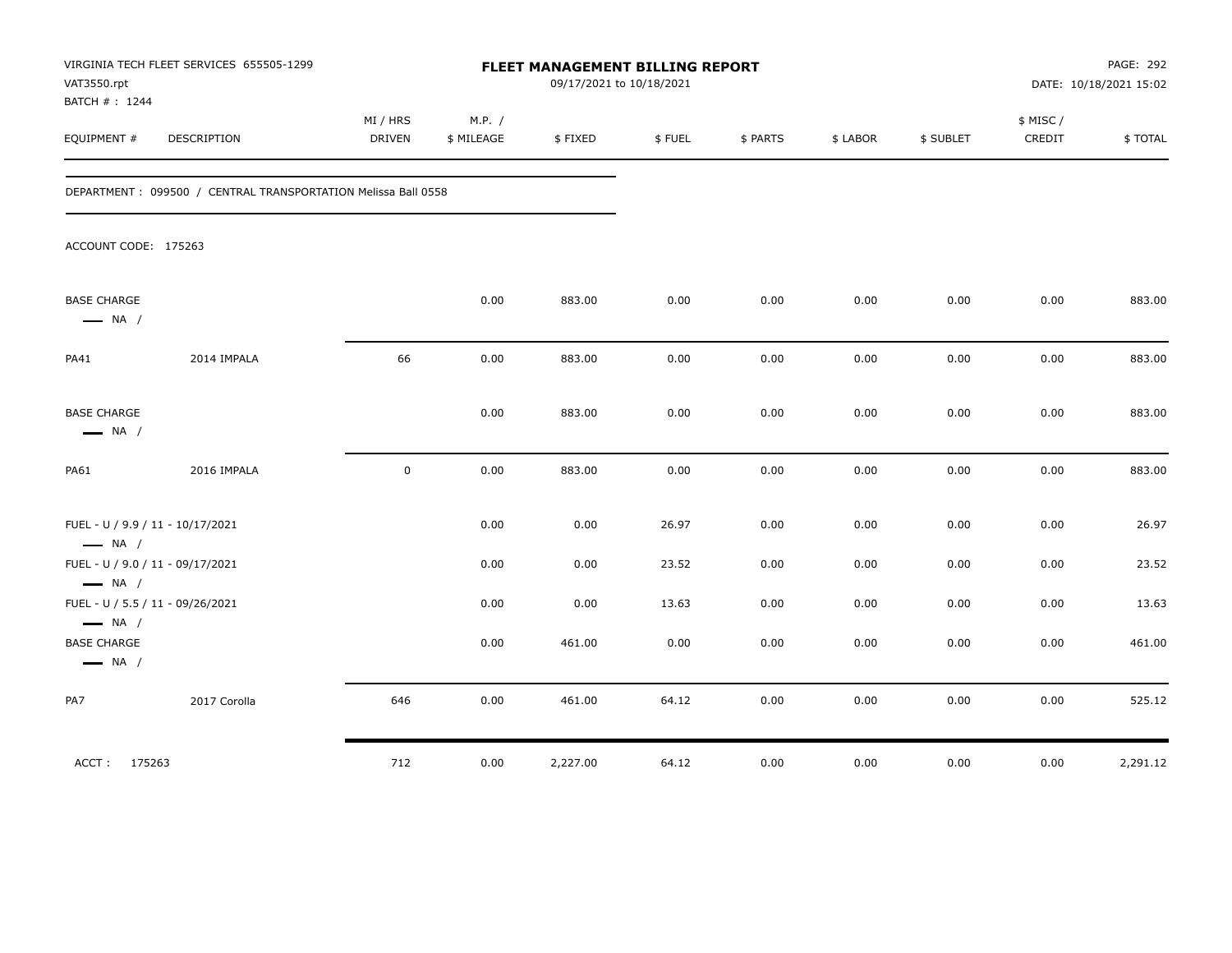| VIRGINIA TECH FLEET SERVICES 655505-1299<br>VAT3550.rpt<br>BATCH #: 1244 |        | <b>FLEET MANAGEMENT BILLING REPORT</b><br>09/17/2021 to 10/18/2021 |                      |          |                  |          |                             |                |                    | PAGE: 293<br>DATE: 10/18/2021 15:02 |  |
|--------------------------------------------------------------------------|--------|--------------------------------------------------------------------|----------------------|----------|------------------|----------|-----------------------------|----------------|--------------------|-------------------------------------|--|
| EQUIPMENT #<br>DESCRIPTION                                               |        | MI / HRS<br>DRIVEN                                                 | M.P. /<br>\$ MILEAGE | \$FIXED  | \$FUEL           | \$ PARTS | \$ LABOR                    | \$ SUBLET      | \$ MISC/<br>CREDIT | \$TOTAL                             |  |
| DEPARTMENT SUBTOTALS :                                                   |        | 712                                                                | 0.00                 | 2,227.00 | 64.12            | 0.00     | 0.00                        | 0.00           | 0.00               | 2,291.12                            |  |
| <b>BREAKDOWN OF CHARGES:</b>                                             |        |                                                                    | MILEAGE              |          |                  | 0.00     |                             | PARTS (WO'S)   |                    |                                     |  |
| EQUIPMENT COUNT:                                                         | 3      |                                                                    | MOTOR POOL           |          | 0.00<br>2,227.00 |          | PARTS (IND.ISS.)<br>CREDITS |                |                    | 0.00                                |  |
| DEPARTMENT:                                                              | 099500 |                                                                    | BASE                 |          |                  |          |                             |                |                    | 0.00                                |  |
|                                                                          |        |                                                                    | <b>INSURANCE</b>     |          |                  | 0.00     |                             | MISCELLANEOUS  |                    | 0.00                                |  |
|                                                                          |        |                                                                    | <b>OTHER</b>         |          |                  | 0.00     | LABOR                       |                |                    | 0.00                                |  |
|                                                                          |        |                                                                    | REPLACEMENT          |          |                  | 0.00     |                             | <b>SUBLETS</b> |                    | 0.00                                |  |
|                                                                          |        |                                                                    | <b>FUEL</b>          |          |                  | 64.12    |                             |                |                    |                                     |  |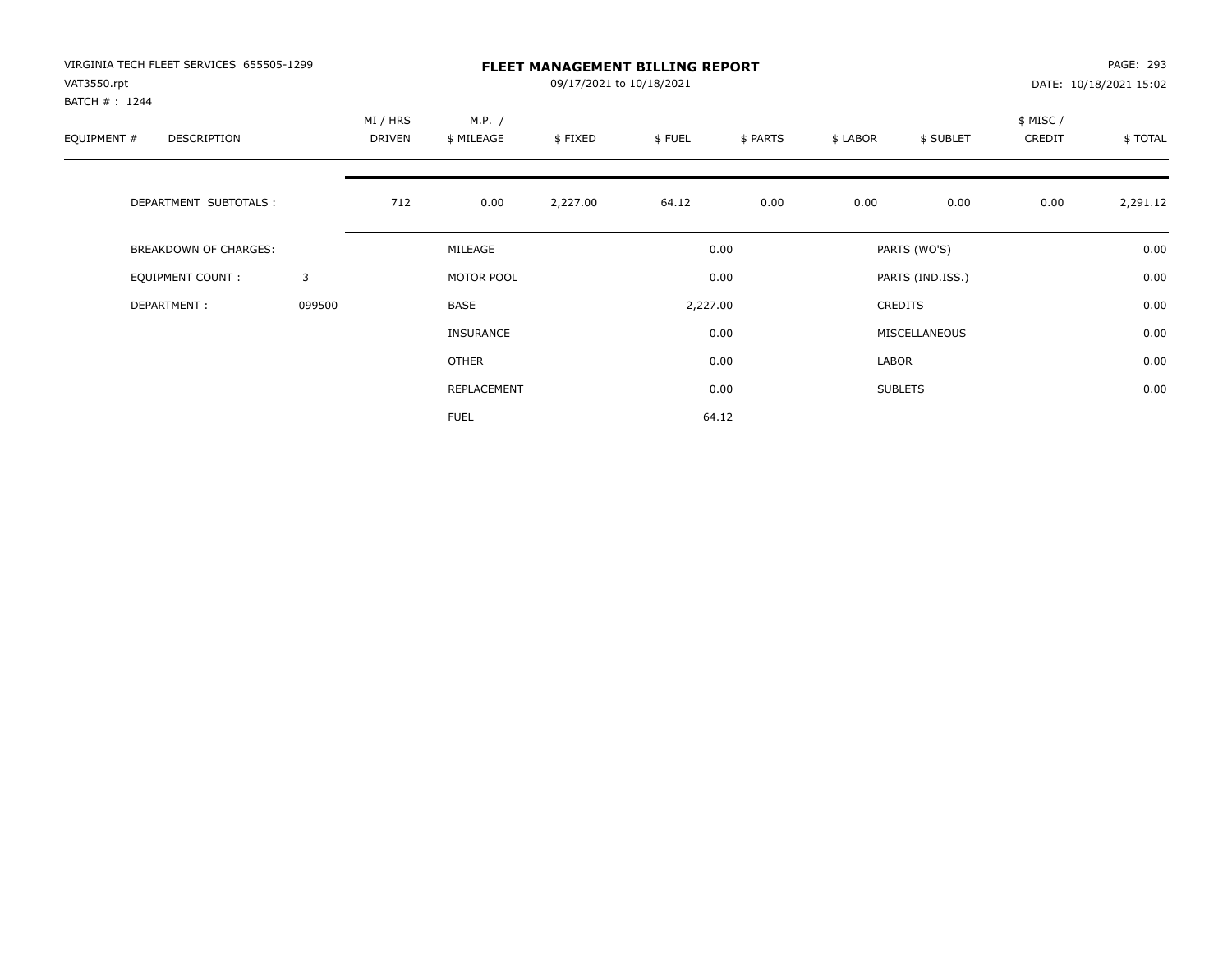| VAT3550.rpt<br>BATCH #: 1244                                | VIRGINIA TECH FLEET SERVICES 655505-1299              |              | FLEET MANAGEMENT BILLING REPORT<br>09/17/2021 to 10/18/2021 |                      |         |        |          |          |                  | PAGE: 294<br>DATE: 10/18/2021 15:02 |         |
|-------------------------------------------------------------|-------------------------------------------------------|--------------|-------------------------------------------------------------|----------------------|---------|--------|----------|----------|------------------|-------------------------------------|---------|
| EQUIPMENT #                                                 | DESCRIPTION                                           |              | MI / HRS<br><b>DRIVEN</b>                                   | M.P. /<br>\$ MILEAGE | \$FIXED | \$FUEL | \$ PARTS | \$ LABOR | \$ SUBLET        | \$ MISC/<br>CREDIT                  | \$TOTAL |
|                                                             | DEPARTMENT: 900104 / VTF - Property Management (0490) |              |                                                             |                      |         |        |          |          |                  |                                     |         |
|                                                             | ACCOUNT CODE: 880220                                  |              |                                                             |                      |         |        |          |          |                  |                                     |         |
| $\longrightarrow$ NA /                                      | FUEL - U / 28.0 / 12 - 10/06/2021                     |              |                                                             | 0.00                 | 0.00    | 69.16  | 0.00     | 0.00     | 0.00             | 0.00                                | 69.16   |
| FUEL - U / 27.8 / 12 - 09/20/2021<br>$\longrightarrow$ NA / |                                                       |              | 0.00                                                        | 0.00                 | 72.58   | 0.00   | 0.00     | 0.00     | 0.00             | 72.58                               |         |
| <b>UPA4748</b>                                              | 2013 SIERRA                                           |              | 742                                                         | 0.00                 | 0.00    | 141.74 | 0.00     | 0.00     | 0.00             | 0.00                                | 141.74  |
| ACCT:                                                       | 880220                                                |              | 742                                                         | 0.00                 | 0.00    | 141.74 | 0.00     | 0.00     | 0.00             | 0.00                                | 141.74  |
|                                                             | DEPARTMENT SUBTOTALS :                                |              | 742                                                         | 0.00                 | 0.00    | 141.74 | 0.00     | 0.00     | 0.00             | $0.00\,$                            | 141.74  |
|                                                             | <b>BREAKDOWN OF CHARGES:</b>                          |              |                                                             | MILEAGE              |         |        | 0.00     |          | PARTS (WO'S)     |                                     | 0.00    |
|                                                             | <b>EQUIPMENT COUNT:</b>                               | $\mathbf{1}$ |                                                             | MOTOR POOL           |         |        | 0.00     |          | PARTS (IND.ISS.) |                                     | 0.00    |
|                                                             | DEPARTMENT:                                           | 900104       |                                                             | BASE                 |         |        | 0.00     |          | CREDITS          |                                     | 0.00    |
|                                                             |                                                       |              |                                                             | <b>INSURANCE</b>     |         |        | 0.00     |          | MISCELLANEOUS    |                                     | 0.00    |
|                                                             |                                                       |              |                                                             | <b>OTHER</b>         |         |        | 0.00     | LABOR    |                  |                                     | 0.00    |
|                                                             |                                                       |              |                                                             | REPLACEMENT          |         |        | 0.00     |          | <b>SUBLETS</b>   |                                     | 0.00    |
|                                                             |                                                       |              |                                                             | <b>FUEL</b>          |         | 141.74 |          |          |                  |                                     |         |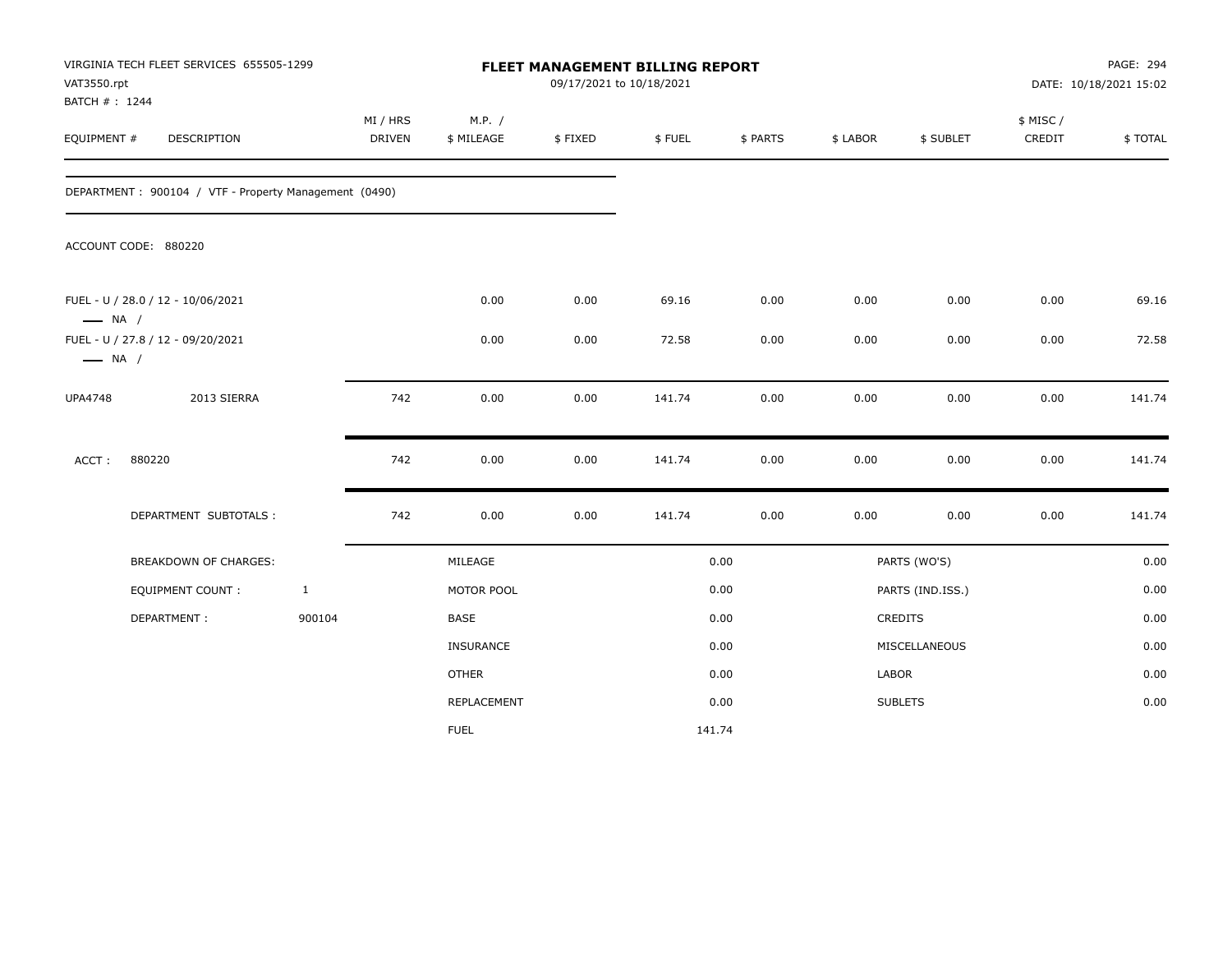| VAT3550.rpt<br>BATCH #: 1244                                                          | VIRGINIA TECH FLEET SERVICES 655505-1299                                       | <b>FLEET MANAGEMENT BILLING REPORT</b><br>09/17/2021 to 10/18/2021 |                      |         |        |          |          |           |                    | PAGE: 295<br>DATE: 10/18/2021 15:02 |  |
|---------------------------------------------------------------------------------------|--------------------------------------------------------------------------------|--------------------------------------------------------------------|----------------------|---------|--------|----------|----------|-----------|--------------------|-------------------------------------|--|
| EQUIPMENT #                                                                           | DESCRIPTION                                                                    | MI / HRS<br><b>DRIVEN</b>                                          | M.P. /<br>\$ MILEAGE | \$FIXED | \$FUEL | \$ PARTS | \$ LABOR | \$ SUBLET | \$ MISC/<br>CREDIT | \$TOTAL                             |  |
|                                                                                       | DEPARTMENT : VT AIR / VA Tech-Montgomery Executive Airport Lynette Austin 0501 |                                                                    |                      |         |        |          |          |           |                    |                                     |  |
| ACCOUNT CODE: 905594478                                                               |                                                                                |                                                                    |                      |         |        |          |          |           |                    |                                     |  |
| FUEL - U / 39.5 / 11 - 10/04/2021<br>$\longrightarrow$ NA /                           |                                                                                |                                                                    | 0.00                 | 0.00    | 97.61  | 0.00     | 0.00     | 0.00      | 0.00               | 97.61                               |  |
| 212647L                                                                               | 2003 EXCURSION                                                                 | 670                                                                | 0.00                 | 0.00    | 97.61  | 0.00     | 0.00     | 0.00      | 0.00               | 97.61                               |  |
| FUEL - U / 8.0 / 12 - 10/07/2021<br>$\longrightarrow$ NA /                            |                                                                                |                                                                    | 0.00                 | 0.00    | 19.66  | 0.00     | 0.00     | 0.00      | 0.00               | 19.66                               |  |
| FUEL - U / 13.4 / 11 - 09/30/2021<br>$\longrightarrow$ NA /                           |                                                                                |                                                                    | 0.00                 | 0.00    | 33.00  | 0.00     | 0.00     | 0.00      | 0.00               | 33.00                               |  |
| 43209S                                                                                | 2004 F150                                                                      | 173                                                                | 0.00                 | 0.00    | 52.66  | 0.00     | 0.00     | 0.00      | 0.00               | 52.66                               |  |
| FUEL - D / 42.2 / 14 - 09/20/2021<br>$\longrightarrow$ NA /                           |                                                                                |                                                                    | 0.00                 | 0.00    | 110.54 | 0.00     | 0.00     | 0.00      | 0.00               | 110.54                              |  |
| 43230S                                                                                | 2006 F350 4\4                                                                  | 327                                                                | 0.00                 | 0.00    | 110.54 | 0.00     | 0.00     | 0.00      | 0.00               | 110.54                              |  |
| FUEL - U / 55.5 / 12 - 10/07/2021<br>$\longrightarrow$ NA /                           |                                                                                |                                                                    | 0.00                 | 0.00    | 137.11 | 0.00     | 0.00     | 0.00      | 0.00               | 137.11                              |  |
| FUEL - U / 17.0 / 12 - 09/20/2021<br>$\longrightarrow$ NA /                           |                                                                                |                                                                    | 0.00                 | 0.00    | 44.37  | 0.00     | 0.00     | 0.00      | 0.00               | 44.37                               |  |
| FUEL - U / 35.5 / 12 - 09/26/2021<br>$\longrightarrow$ NA /                           |                                                                                |                                                                    | 0.00                 | 0.00    | 87.64  | 0.00     | 0.00     | 0.00      | 0.00               | 87.64                               |  |
| FUEL - U / 5.0 / 11 - 09/30/2021                                                      |                                                                                |                                                                    | 0.00                 | 0.00    | 12.35  | 0.00     | 0.00     | 0.00      | 0.00               | 12.35                               |  |
| $\longrightarrow$ NA /<br>FUEL - D / 50.2 / 13 - 09/30/2021<br>$\longrightarrow$ NA / |                                                                                |                                                                    | 0.00                 | 0.00    | 131.39 | 0.00     | 0.00     | 0.00      | 0.00               | 131.39                              |  |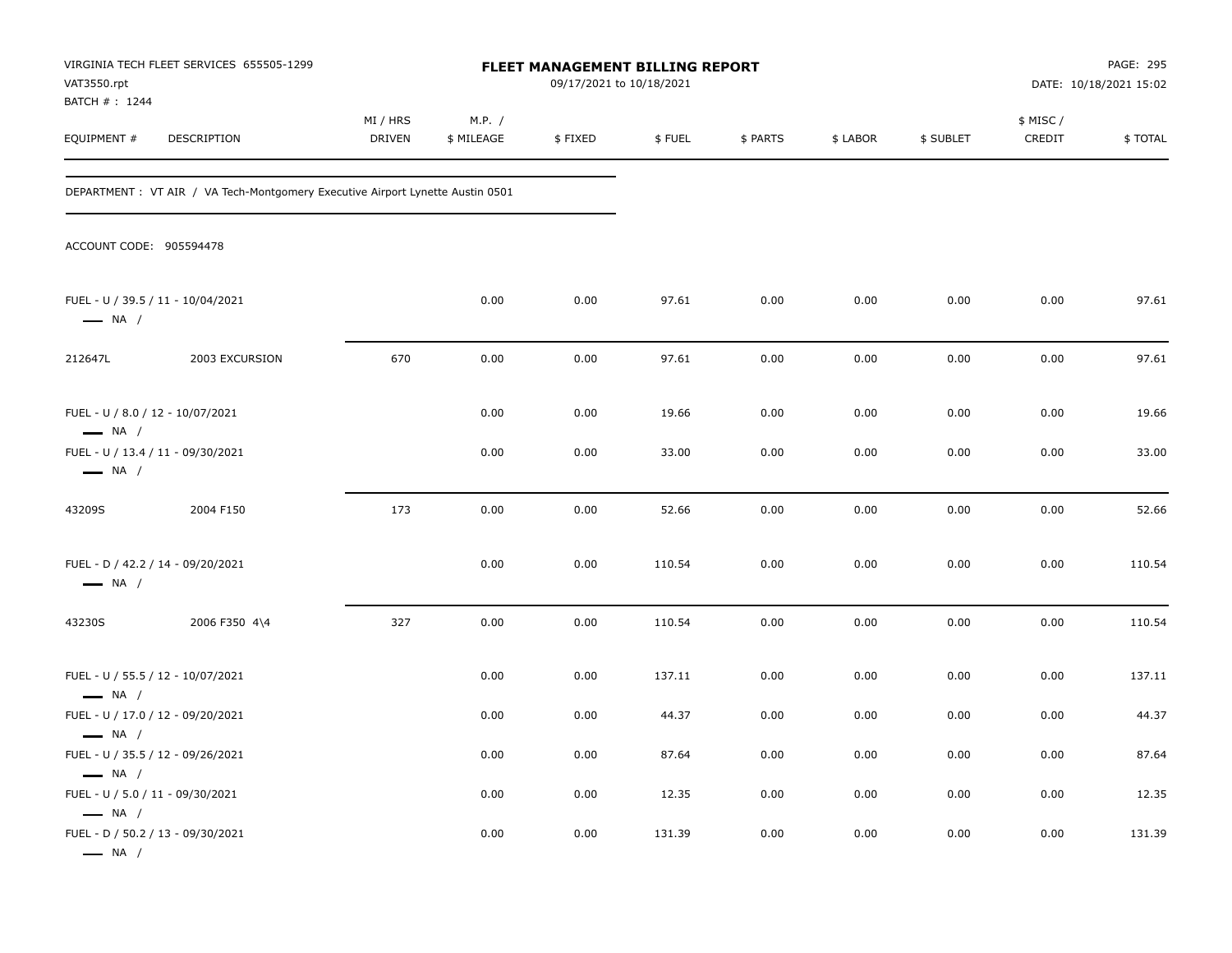| VAT3550.rpt<br>BATCH #: 1244 | VIRGINIA TECH FLEET SERVICES 655505-1299                                       |                | <b>FLEET MANAGEMENT BILLING REPORT</b><br>09/17/2021 to 10/18/2021 |                      |         |        |          |              |                  |                    | PAGE: 296<br>DATE: 10/18/2021 15:02 |  |
|------------------------------|--------------------------------------------------------------------------------|----------------|--------------------------------------------------------------------|----------------------|---------|--------|----------|--------------|------------------|--------------------|-------------------------------------|--|
| EQUIPMENT #                  | <b>DESCRIPTION</b>                                                             |                | MI / HRS<br><b>DRIVEN</b>                                          | M.P. /<br>\$ MILEAGE | \$FIXED | \$FUEL | \$ PARTS | \$ LABOR     | \$ SUBLET        | \$ MISC/<br>CREDIT | \$TOTAL                             |  |
|                              | DEPARTMENT : VT AIR / VA Tech-Montgomery Executive Airport Lynette Austin 0501 |                |                                                                    |                      |         |        |          |              |                  |                    |                                     |  |
| $\longrightarrow$ NA /       | FUEL - D / 52.7 / 13 - 09/30/2021                                              |                |                                                                    | 0.00                 | 0.00    | 138.00 | 0.00     | 0.00         | 0.00             | 0.00               | 138.00                              |  |
| eap                          | 1970 EQUIPMENT                                                                 |                | 0                                                                  | 0.00                 | 0.00    | 550.86 | 0.00     | 0.00         | 0.00             | 0.00               | 550.86                              |  |
| ACCT:                        | 905594478                                                                      |                | 1,170                                                              | 0.00                 | 0.00    | 811.67 | 0.00     | 0.00         | 0.00             | 0.00               | 811.67                              |  |
|                              | DEPARTMENT SUBTOTALS :                                                         |                | 1,170                                                              | 0.00                 | 0.00    | 811.67 | 0.00     | 0.00         | 0.00             | 0.00               | 811.67                              |  |
|                              | <b>BREAKDOWN OF CHARGES:</b>                                                   |                |                                                                    | MILEAGE              |         |        | 0.00     |              | PARTS (WO'S)     |                    | 0.00                                |  |
|                              | <b>EQUIPMENT COUNT:</b>                                                        | $\overline{4}$ |                                                                    | MOTOR POOL           |         |        | 0.00     |              | PARTS (IND.ISS.) |                    | 0.00                                |  |
|                              | DEPARTMENT:                                                                    | VT AIR         |                                                                    | BASE                 |         |        | 0.00     |              | CREDITS          |                    | 0.00                                |  |
|                              |                                                                                |                |                                                                    | <b>INSURANCE</b>     |         |        | 0.00     |              | MISCELLANEOUS    |                    | 0.00                                |  |
|                              |                                                                                |                |                                                                    | <b>OTHER</b>         |         |        | 0.00     | <b>LABOR</b> |                  |                    | 0.00                                |  |
|                              |                                                                                |                |                                                                    | REPLACEMENT          |         |        | 0.00     |              | <b>SUBLETS</b>   |                    | 0.00                                |  |
|                              |                                                                                |                |                                                                    | <b>FUEL</b>          |         | 811.67 |          |              |                  |                    |                                     |  |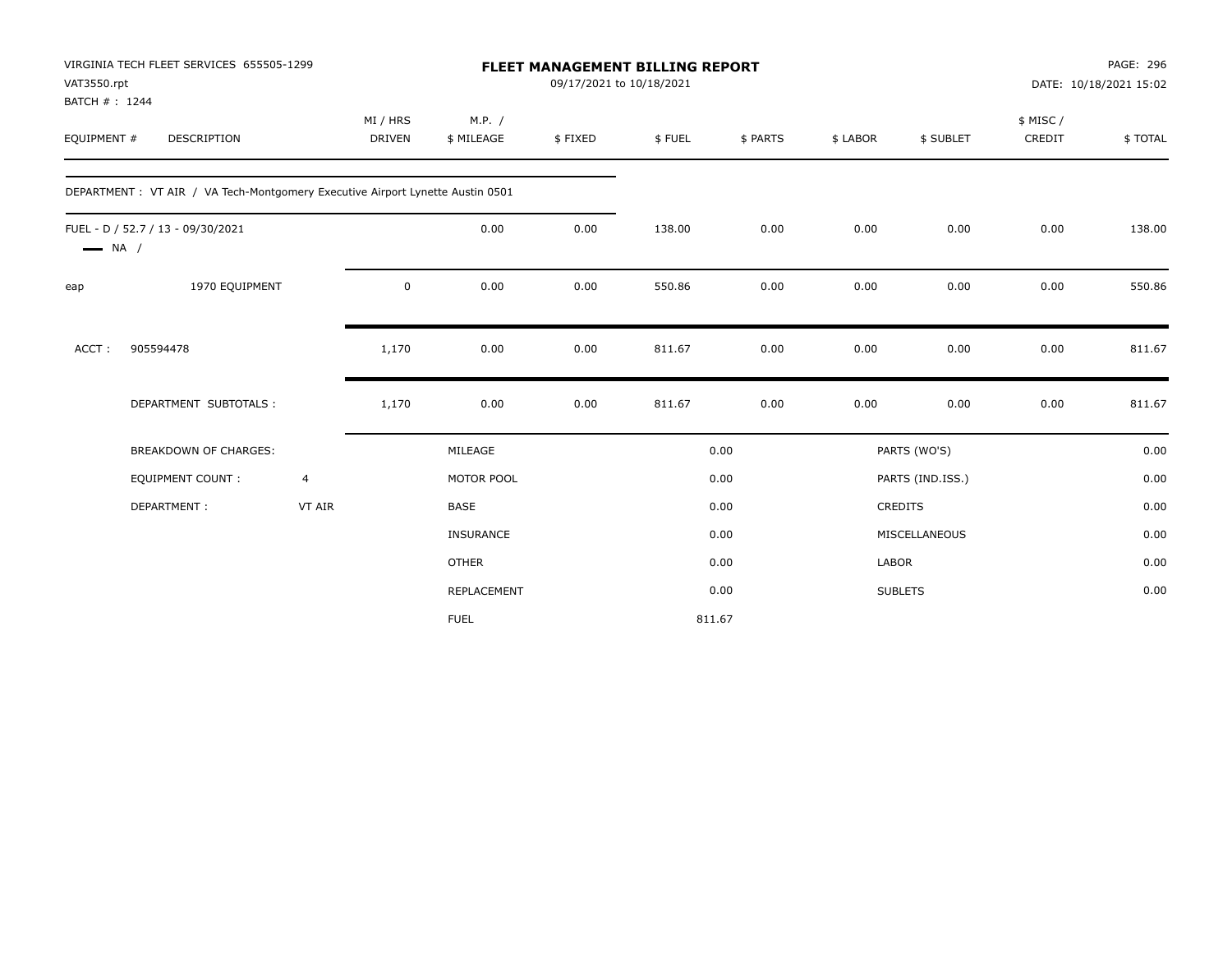| VIRGINIA TECH FLEET SERVICES 655505-1299<br>VAT3550.rpt |                    |                      | <b>FLEET MANAGEMENT BILLING REPORT</b><br>09/17/2021 to 10/18/2021 |                   | PAGE: 297<br>DATE: 10/18/2021 15:02 |                             |                |                     |           |
|---------------------------------------------------------|--------------------|----------------------|--------------------------------------------------------------------|-------------------|-------------------------------------|-----------------------------|----------------|---------------------|-----------|
| BATCH #: 1244<br>EQUIPMENT #<br>DESCRIPTION             | MI / HRS<br>DRIVEN | M.P. /<br>\$ MILEAGE | \$FIXED                                                            | \$FUEL            | \$ PARTS                            | \$ LABOR                    | \$ SUBLET      | \$ MISC /<br>CREDIT | \$TOTAL   |
| <b>COMPANY TOTALS:</b>                                  | 247,643            | 0.00                 | 23,067.97                                                          | 58,106.72         | 869.93                              | 688.75                      | 80.00          | 30.00               | 82,843.37 |
| COMPANY BREAKDOWN OF CHARGES:                           |                    | MILEAGE              |                                                                    |                   | 0.00                                |                             | PARTS (WO'S)   |                     | 817.36    |
|                                                         |                    | MOTOR POOL<br>BASE   |                                                                    | 0.00<br>22,033.00 |                                     | PARTS (IND.ISS.)<br>CREDITS |                | 52.57<br>0.00       |           |
|                                                         |                    |                      |                                                                    |                   |                                     |                             |                |                     |           |
|                                                         |                    | INSURANCE            |                                                                    |                   | 0.00                                |                             | MISCELLANEOUS  |                     | 30.00     |
|                                                         |                    | <b>OTHER</b>         |                                                                    | 1,034.97          |                                     | LABOR                       |                |                     | 688.75    |
|                                                         |                    | REPLACEMENT          |                                                                    |                   | 0.00                                |                             | <b>SUBLETS</b> |                     | 80.00     |
| 547<br><b>EQUIPMENT COUNT:</b>                          |                    | <b>FUEL</b>          |                                                                    | 58,106.72         |                                     |                             |                |                     |           |

COMPANY : 001 / VIRGINIA TECH FLEET SERVICES